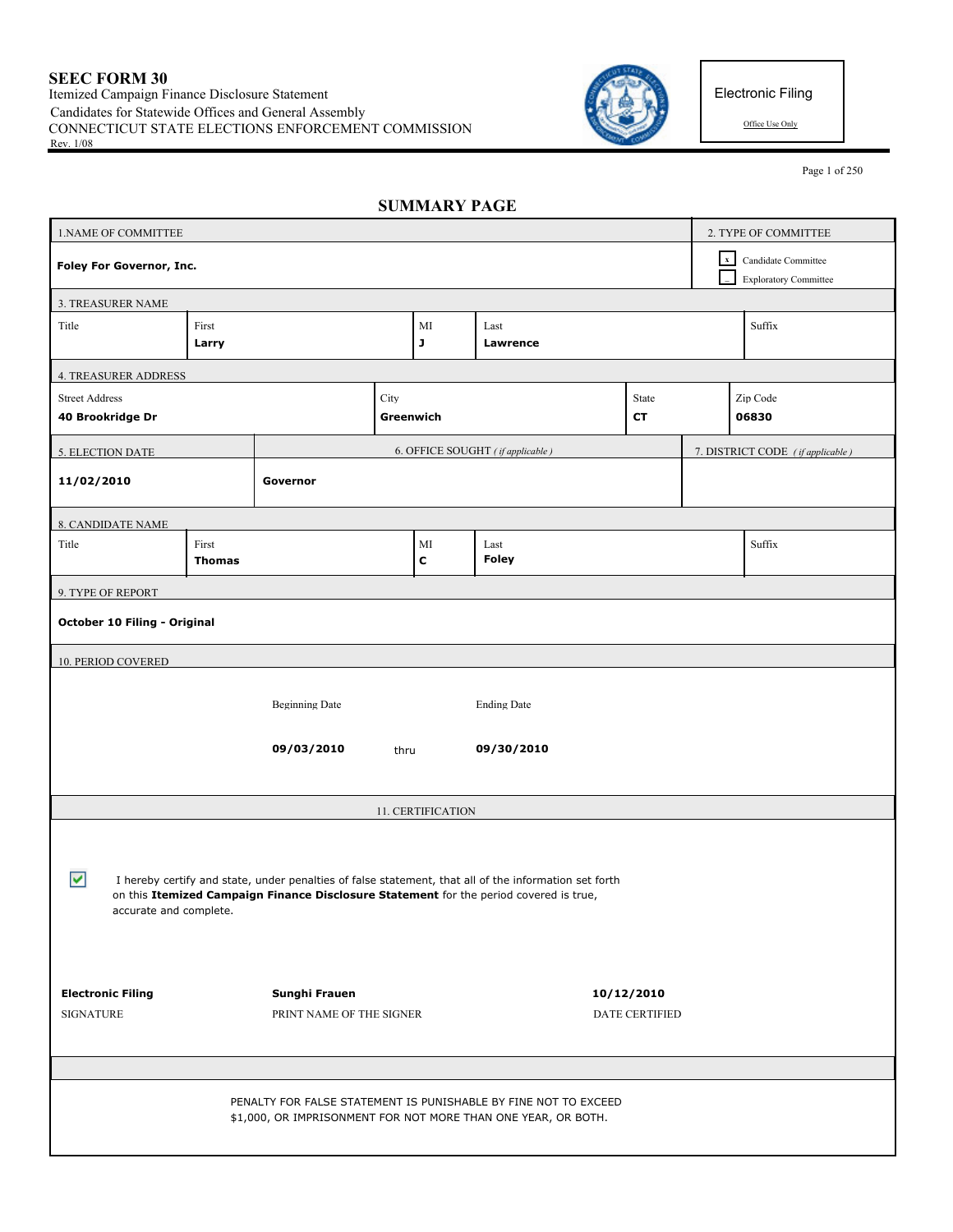## **SEEC FORM 30**

Itemized Campaign Finance Disclosure Statement Candidates for Statewide Offices and General Assembly CONNECTICUT STATE ELECTIONS ENFORCEMENT COMMISSION Rev. 1/08

| <b>TOTALS</b>                                                                                    |                                |                              |
|--------------------------------------------------------------------------------------------------|--------------------------------|------------------------------|
| NAME OF COMMITTEE                                                                                | <b>FILING DUE DATE</b>         |                              |
| Foley For Governor, Inc.                                                                         | Original 10/12/2010            |                              |
|                                                                                                  | <b>COLUMN A</b><br>This Period | <b>COLUMN B</b><br>Aggregate |
| 12. Balance on hand from day Committee was formed                                                |                                | \$0.00                       |
| 13. Balance on hand at the beginning of Reporting Period                                         | \$300,992.57                   |                              |
| 14. Contributions received from Individuals (Section A and B)                                    | \$355,586.00                   | \$1,238,430.51               |
| 15. Receipts from Other Committees (Sections $C1 + C2$ )                                         | \$2,700.00                     | \$2,700.00                   |
| 16. Other Monetary Receipts (Section D-I)                                                        | \$1,300,000.00                 | \$5,304,833.76               |
| 17. Total Proceeds from Tag Sales, Auctions or Other Sales (Section J2)                          | \$0.00                         | \$0.00                       |
| 18. Total Monetary Receipts (add totals for lines 14-17)                                         | \$1,658,286.00                 | \$6,545,964.27               |
| 19. Subtotals (add totals in line $13 +$ line 18 in Column A and in lines $12 + 18$ in Column B) | \$1,959,278.57                 | \$6,545,964.27               |
| 20. Expenses Paid by Committee (Section N)                                                       | \$1,761,422.39                 | \$6,348,108.09               |
| 21. Balance on hand at close of Reporting Period (Subtract line 20 from line 19)                 | \$197,856.18                   | \$197,856.18                 |
| 22. In-Kind Donations not Considered Contributions Received (Section J3)                         | \$0.00                         | \$0.00                       |
| 23. In-Kind Contributions Received (Section K)                                                   | \$5,701.05                     | \$10,129.07                  |
| 24. Refundable Deposit to Telephone Company (Section L)                                          | \$0.00                         | \$0.00                       |
| 25. Receipts of Organization Expenditures (Section M)                                            | \$174.99                       | \$412.08                     |
| 26. Beginning Loan Balance                                                                       | \$4,001,000.00                 | \$4,001,000.00               |
| 26a. + Loans Received (Section D)                                                                | \$1,300,000.00                 | \$5,301,000.00               |
| $26b.$ + Interest and Penalties on Loan(s)                                                       | \$0.00                         | \$0.00                       |
| 26c. - Payments on Loan(s)                                                                       | \$0.00                         | \$0.00                       |
| 26d. Total Outstanding Loan Amount                                                               | \$5,301,000.00                 | \$5,301,000.00               |
| 27. Campaign Expenses Paid By Candidate (Section O)                                              | \$0.00                         | \$0.00                       |
| 28. Expenses Incurred on Committee Credit Card (Section P)                                       | \$14,265.17                    | \$63,095.52                  |
| 29. Expenses Incurred by Committee During this Period but Not Paid (Section Q)                   | \$14,265.17                    |                              |
| 29a. Total Outstanding Expenses Incurred by Committee still Unpaid (Section Q)                   | \$16,894.81                    |                              |

**SUMMARY PAGE**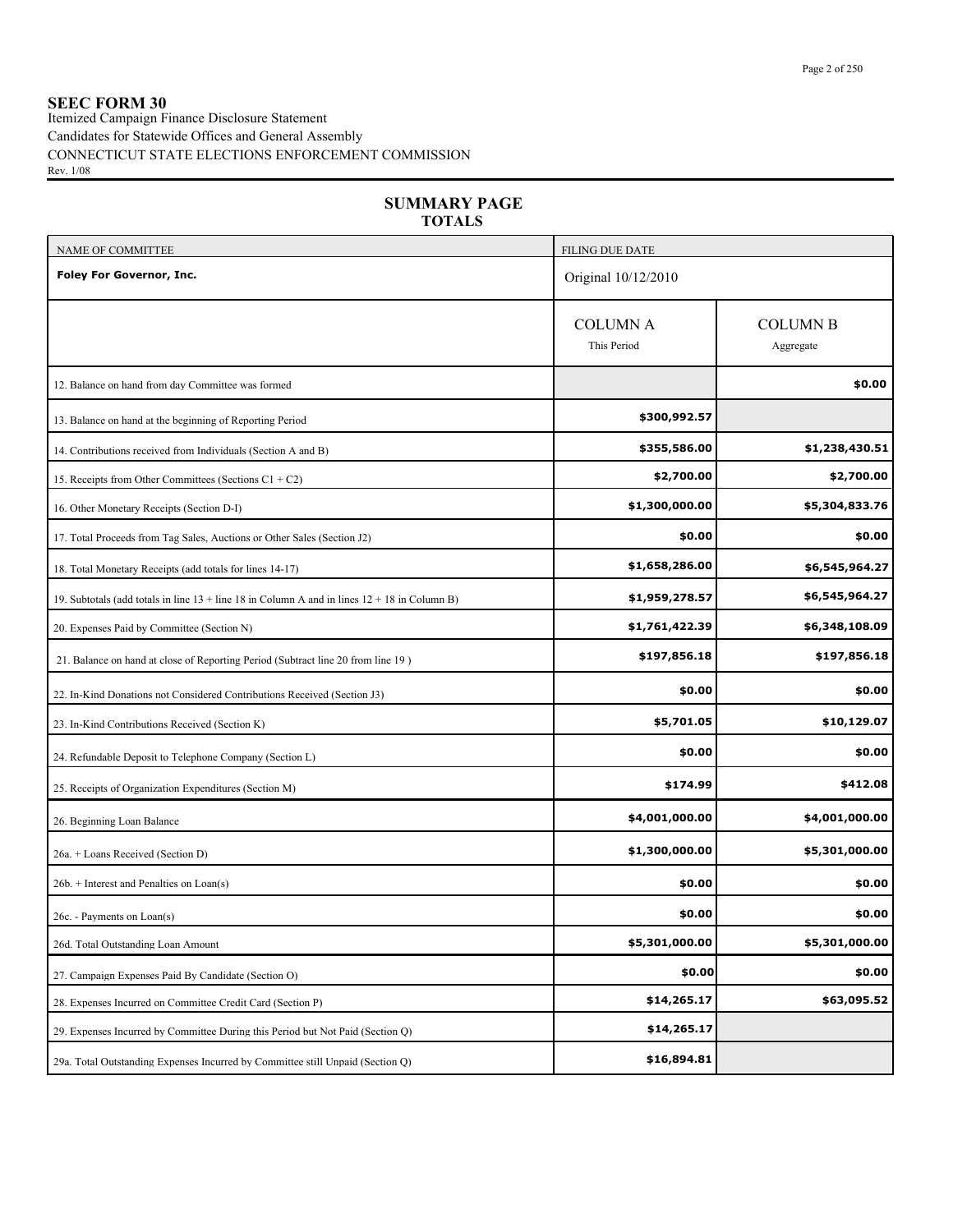|                                                                                                                                                                          |                            | <b>I. MONETARY RECEIPTS (Section A-I)</b>                              |            |                                                                                            |                                                                                                           |                                |                              |                           |
|--------------------------------------------------------------------------------------------------------------------------------------------------------------------------|----------------------------|------------------------------------------------------------------------|------------|--------------------------------------------------------------------------------------------|-----------------------------------------------------------------------------------------------------------|--------------------------------|------------------------------|---------------------------|
| <b>NAME OF COMMITTEE</b>                                                                                                                                                 |                            |                                                                        |            |                                                                                            |                                                                                                           |                                |                              | <b>FILING DUE DATE</b>    |
| Foley For Governor, Inc.                                                                                                                                                 |                            |                                                                        |            |                                                                                            |                                                                                                           |                                |                              | Original 10/12/2010       |
| A. Total Contributions from Small Contributors-Received this Period ONLY<br>(See instructions for definition of Small Contributor)                                       |                            |                                                                        |            |                                                                                            | <b>Subtotal Section A</b>                                                                                 | \$0.00                         |                              |                           |
|                                                                                                                                                                          |                            | <b>B.</b> Itemized Contributions from Individuals                      |            |                                                                                            |                                                                                                           |                                |                              |                           |
| Last Name<br>Balderston                                                                                                                                                  | First Name<br>Peter Ramsey |                                                                        | MI         | Cash                                                                                       | Method of contribution:<br>Personal Check<br>Money Order<br>I×<br>Credit/Debit Card                       | 0945                           | Contribution ID#             | Amount of<br>Contribution |
| <b>Residential Street Address</b><br>19 Collinswood Rd                                                                                                                   |                            | City<br>Wilton                                                         |            | State<br><b>CT</b>                                                                         | Zip Code<br>06897-1811                                                                                    | Date Received<br>09/03/2010    |                              |                           |
| Principal Occupation<br><b>Financial Services</b>                                                                                                                        |                            | Name of Employer<br>GenSpring Family Offices, LLC                      |            |                                                                                            | Is this contribution associated with a<br>fundraising event listed in Section J1?<br>If yes, list Event # |                                | <b>Yes</b><br>$x$ No         |                           |
| Is contributor a principal of a state contractor or prospective<br>state contractor?<br>Is yes, indicate which branch or branches of<br>government the contract is with: |                            | $\mathbf{x}$ <sub>No</sub><br>Yes<br>Executive<br>Legislative          |            | Is contributor a lobbyist, spouse, or<br>dependent child of a lobbyist?<br>$x_{N0}$<br>Yes |                                                                                                           | <b>Aggregate Contributions</b> | \$300.00                     | \$300.00                  |
| Last Name<br>Donovan                                                                                                                                                     | First Name<br>Dan          |                                                                        | MI         | Cash                                                                                       | Method of contribution:<br>Personal Check<br>Ix<br>Money Order<br>Credit/Debit Card                       | 0946                           | Contribution ID#             | Amount of<br>Contribution |
| <b>Residential Street Address</b><br>103 N Park Ave                                                                                                                      |                            | City<br>Easton                                                         |            | State<br><b>CT</b>                                                                         | Zip Code<br>06612-1416                                                                                    | Date Received<br>09/03/2010    |                              |                           |
| Principal Occupation<br>Development/Energy                                                                                                                               |                            | Name of Employer<br>Prospero LLC                                       |            |                                                                                            | Is this contribution associated with a<br>fundraising event listed in Section J1?<br>If yes, list Event # | 09152010A                      | $x$ $Y$ es<br>N <sub>0</sub> |                           |
| Is contributor a principal of a state contractor or prospective<br>state contractor?<br>Is yes, indicate which branch or branches of<br>government the contract is with: |                            | $\sqrt{\mathbf{x}}$ <sub>No</sub><br>Yes<br>Executive<br>Legislative   | $\Box$ Yes | Is contributor a lobbyist, spouse, or<br>dependent child of a lobbyist?<br>$x$ No          |                                                                                                           | <b>Aggregate Contributions</b> | \$100.00                     | \$100.00                  |
| Last Name<br>Reyes                                                                                                                                                       | First Name<br>Diego        |                                                                        | MI         | Cash                                                                                       | Method of contribution:<br>Personal Check<br>Money Order<br>I×<br>Credit/Debit Card                       | 0947                           | Contribution ID#             | Amount of<br>Contribution |
| <b>Residential Street Address</b><br>544 E 86th St Apt 11W                                                                                                               |                            | City<br>New York                                                       |            | State<br><b>NY</b>                                                                         | Zip Code<br>10028-7526                                                                                    | Date Received<br>09/03/2010    |                              |                           |
| Principal Occupation<br>Real Estate Professional                                                                                                                         |                            | Name of Employer<br>CIM Group, LP                                      |            |                                                                                            | Is this contribution associated with a<br>fundraising event listed in Section J1?<br>If yes, list Event # |                                | $\Box$ Yes<br>$x$ No         |                           |
| Is contributor a principal of a state contractor or prospective<br>state contractor?<br>Is yes, indicate which branch or branches of<br>government the contract is with: |                            | $\mathbf{x}$ <sub>No</sub><br>$\Gamma$ Yes<br>Executive<br>Legislative | $\Box$ Yes | Is contributor a lobbyist, spouse, or<br>dependent child of a lobbyist?<br>$x_{N0}$        |                                                                                                           | <b>Aggregate Contributions</b> | \$1,000.00                   | \$1,000.00                |
| Last Name<br>Sculley                                                                                                                                                     | First Name<br>Sean         |                                                                        | MI         | Cash                                                                                       | Method of contribution:<br>Personal Check<br>Γx<br>Money Order<br>Credit/Debit Card                       | 0948                           | Contribution ID#             | Amount of<br>Contribution |
| <b>Residential Street Address</b><br>80 N Main St                                                                                                                        |                            | City<br>Kent                                                           |            | State<br><b>CT</b>                                                                         | Zip Code<br>06757-1520                                                                                    | Date Received<br>09/03/2010    |                              |                           |
| Principal Occupation<br>Architect/Professor                                                                                                                              |                            | Name of Employer<br>Cooper Union NYC                                   |            |                                                                                            | Is this contribution associated with a<br>fundraising event listed in Section J1?<br>If yes, list Event # |                                | $\Box$ Yes<br>$x$ No         |                           |
| Is contributor a principal of a state contractor or prospective<br>state contractor?<br>Is yes, indicate which branch or branches of<br>government the contract is with: |                            | $\mathbf{x}$ <sub>No</sub><br>$\Box$ Yes<br>Legislative<br>Executive   |            | Is contributor a lobbyist, spouse, or<br>dependent child of a lobbyist?<br>$x_{N0}$<br>Yes |                                                                                                           | <b>Aggregate Contributions</b> | \$25.00                      | \$25.00                   |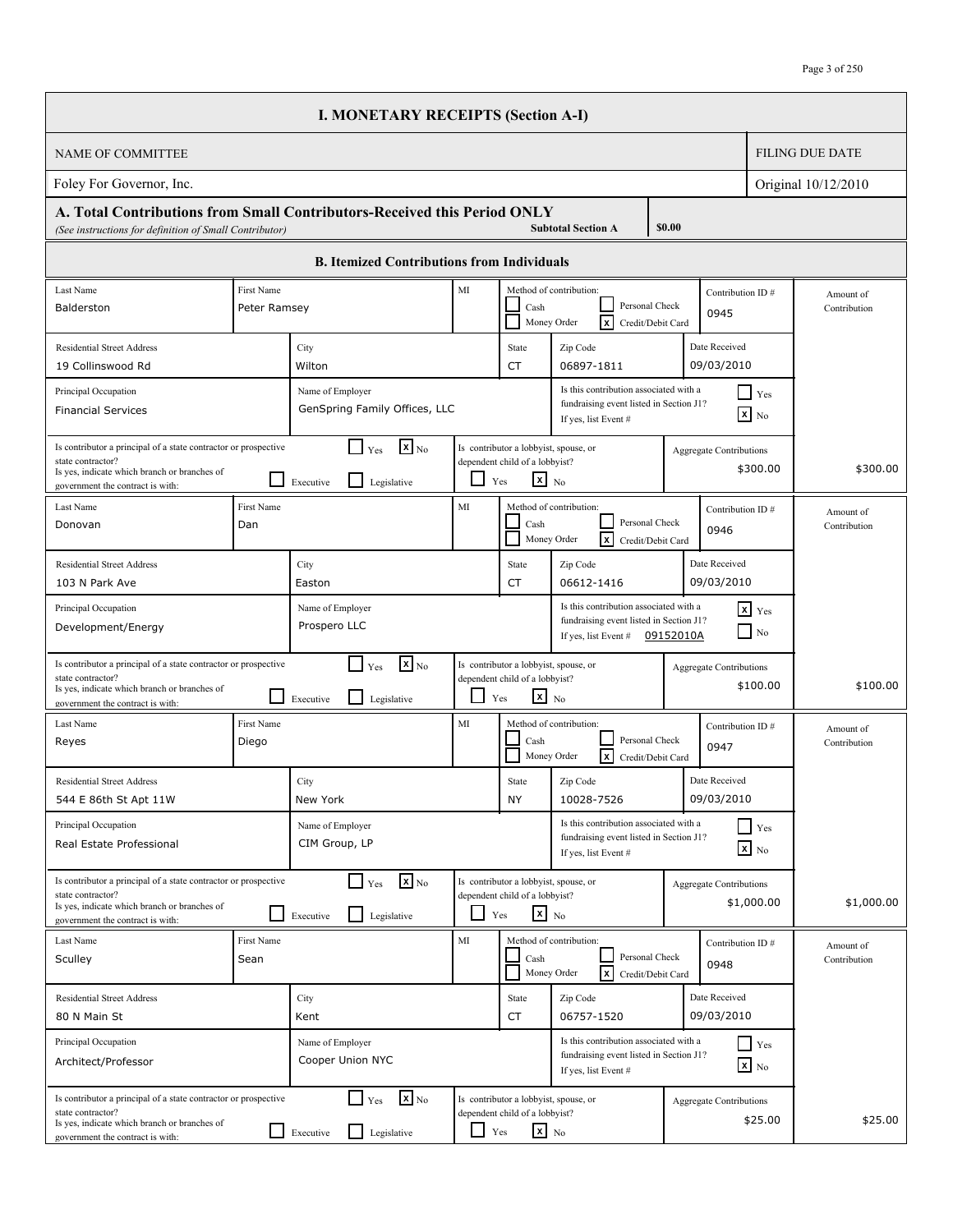|                                                                                                                                                                          |                                             | <b>I. MONETARY RECEIPTS (Section A-I)</b>                                                     |            |                                                                                                   |                                                                                                           |                                |                                      |                           |
|--------------------------------------------------------------------------------------------------------------------------------------------------------------------------|---------------------------------------------|-----------------------------------------------------------------------------------------------|------------|---------------------------------------------------------------------------------------------------|-----------------------------------------------------------------------------------------------------------|--------------------------------|--------------------------------------|---------------------------|
| <b>NAME OF COMMITTEE</b>                                                                                                                                                 |                                             |                                                                                               |            |                                                                                                   |                                                                                                           |                                |                                      | <b>FILING DUE DATE</b>    |
| Foley For Governor, Inc.                                                                                                                                                 |                                             |                                                                                               |            |                                                                                                   |                                                                                                           |                                |                                      | Original 10/12/2010       |
|                                                                                                                                                                          |                                             | <b>B. Itemized Contributions from Individuals</b>                                             |            |                                                                                                   |                                                                                                           |                                |                                      |                           |
| Last Name<br>Tober                                                                                                                                                       | First Name<br>Donald                        |                                                                                               | MI<br>G    | Cash                                                                                              | Method of contribution:<br>Personal Check<br>Ιx<br>Money Order<br>Credit/Debit Card                       | Contribution ID#<br>0949       |                                      | Amount of<br>Contribution |
| <b>Residential Street Address</b><br>620 Park Ave                                                                                                                        |                                             | City<br>New York                                                                              |            | State<br><b>NY</b>                                                                                | Zip Code<br>10065-6591                                                                                    | Date Received<br>09/04/2010    |                                      |                           |
| Principal Occupation<br>Manufacturing                                                                                                                                    | Name of Employer<br>Sugar Foods Corporation |                                                                                               |            |                                                                                                   | Is this contribution associated with a<br>fundraising event listed in Section J1?<br>If yes, list Event # | 09222010A                      | $x$ $Y$ es<br>$\vert$ No             |                           |
| Is contributor a principal of a state contractor or prospective<br>state contractor?<br>Is yes, indicate which branch or branches of<br>government the contract is with: |                                             | $\mathbf{X}$ <sub>No</sub><br>$\Box$ Yes<br>$\mathsf{L}$<br>Legislative<br>Executive          | ⊔          | Is contributor a lobbyist, spouse, or<br>dependent child of a lobbyist?<br>$\mathbf{x}$ No<br>Yes |                                                                                                           | <b>Aggregate Contributions</b> | \$1,000.00                           | \$1,000.00                |
| Last Name<br>Knickerbocker                                                                                                                                               | First Name<br>Richard                       |                                                                                               | MI         | Cash                                                                                              | Method of contribution:<br>Personal Check<br>Money Order<br><b>x</b><br>Credit/Debit Card                 | Contribution ID#<br>0951       |                                      | Amount of<br>Contribution |
| <b>Residential Street Address</b><br>110 Capen St                                                                                                                        |                                             | City<br>Windsor                                                                               |            | State<br>CT                                                                                       | Zip Code<br>06095-3109                                                                                    | Date Received<br>09/05/2010    |                                      |                           |
| Principal Occupation<br>Receiver                                                                                                                                         |                                             | Name of Employer<br>ARAMARK                                                                   |            |                                                                                                   | Is this contribution associated with a<br>fundraising event listed in Section J1?<br>If yes, list Event # |                                | $\vert \vert$ Yes<br>$\mathbf{x}$ No |                           |
| Is contributor a principal of a state contractor or prospective<br>state contractor?<br>Is yes, indicate which branch or branches of<br>government the contract is with: |                                             | $\mathbf{x}$ <sub>No</sub><br>$\mathsf{L}$<br>Yes<br>$\mathsf{L}$<br>Legislative<br>Executive | l 1        | Is contributor a lobbyist, spouse, or<br>dependent child of a lobbyist?<br>$X$ No<br>Yes          |                                                                                                           | <b>Aggregate Contributions</b> | \$450.00                             | \$25.00                   |
| Last Name<br>Knickerbocker                                                                                                                                               | First Name<br>Richard                       |                                                                                               | MI         | Cash                                                                                              | Method of contribution:<br>Personal Check<br>Money Order<br>lxI<br>Credit/Debit Card                      | Contribution ID#<br>0952       |                                      | Amount of<br>Contribution |
| <b>Residential Street Address</b><br>110 Capen St                                                                                                                        |                                             | City<br>Windsor                                                                               |            | State<br>CT                                                                                       | Zip Code<br>06095-3109                                                                                    | Date Received<br>09/05/2010    |                                      |                           |
| Principal Occupation<br>Receiver                                                                                                                                         |                                             | Name of Employer<br>ARAMARK                                                                   |            |                                                                                                   | Is this contribution associated with a<br>fundraising event listed in Section J1?<br>If yes, list Event # |                                | $\Box$ Yes<br>$x$ No                 |                           |
| Is contributor a principal of a state contractor or prospective<br>state contractor?<br>Is yes, indicate which branch or branches of<br>government the contract is with: |                                             | $\mathbf{x}$ <sub>No</sub><br>$\Box$ Yes<br>$\mathsf{L}$<br>Legislative<br>Executive          | $\sim$     | Is contributor a lobbyist, spouse, or<br>dependent child of a lobbyist?<br>$\mathbf{x}$ No<br>Yes |                                                                                                           | <b>Aggregate Contributions</b> | \$450.00                             | \$25.00                   |
| Last Name<br>Knickerbocker                                                                                                                                               | First Name<br>Richard                       |                                                                                               | MI         | Cash                                                                                              | Method of contribution:<br>Personal Check<br>Money Order<br>lxl<br>Credit/Debit Card                      | Contribution ID#<br>0953       |                                      | Amount of<br>Contribution |
| <b>Residential Street Address</b><br>110 Capen St                                                                                                                        |                                             | City<br>Windsor                                                                               |            | State<br>CT                                                                                       | Zip Code<br>06095-3109                                                                                    | Date Received<br>09/05/2010    |                                      |                           |
| Principal Occupation<br>Receiver                                                                                                                                         |                                             | Name of Employer<br>ARAMARK                                                                   |            |                                                                                                   | Is this contribution associated with a<br>fundraising event listed in Section J1?<br>If yes, list Event # |                                | $\Box$ Yes<br>$\mathbf{x}$ No        |                           |
| Is contributor a principal of a state contractor or prospective<br>state contractor?<br>Is yes, indicate which branch or branches of<br>government the contract is with: |                                             | $\mathbf{x}$ <sub>No</sub><br>$\Box$ Yes<br>Legislative<br>$\Box$ Executive                   | $\Box$ Yes | Is contributor a lobbyist, spouse, or<br>dependent child of a lobbyist?<br>$x_{N0}$               |                                                                                                           | Aggregate Contributions        | \$450.00                             | \$25.00                   |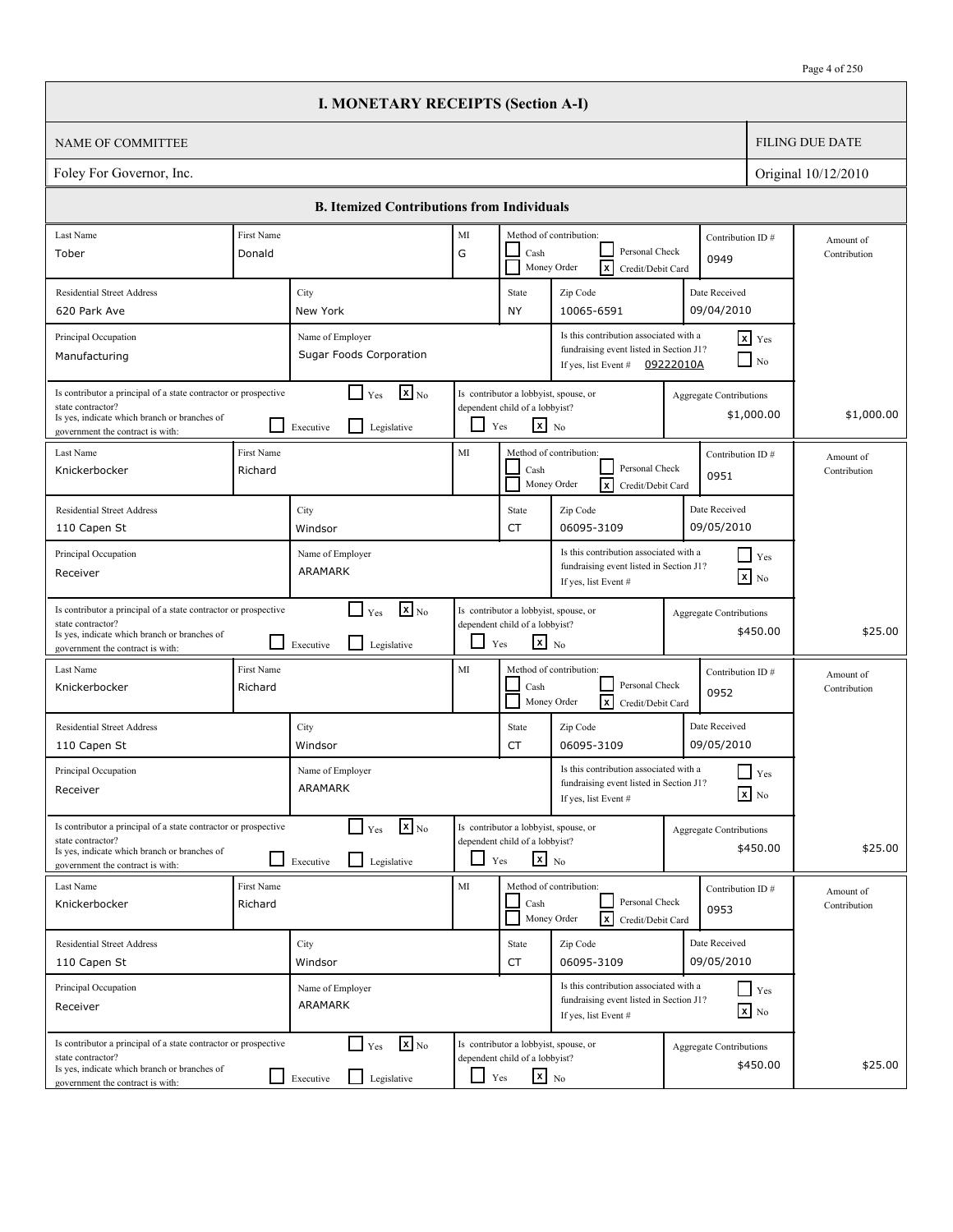|                                                                                                                                                                          |                                                                                                                                                                                        | <b>I. MONETARY RECEIPTS (Section A-I)</b>                                                     |                        |                                                                                                   |                                                                                                           |                                |                               |                           |
|--------------------------------------------------------------------------------------------------------------------------------------------------------------------------|----------------------------------------------------------------------------------------------------------------------------------------------------------------------------------------|-----------------------------------------------------------------------------------------------|------------------------|---------------------------------------------------------------------------------------------------|-----------------------------------------------------------------------------------------------------------|--------------------------------|-------------------------------|---------------------------|
| <b>NAME OF COMMITTEE</b>                                                                                                                                                 |                                                                                                                                                                                        |                                                                                               |                        |                                                                                                   |                                                                                                           |                                |                               | <b>FILING DUE DATE</b>    |
| Foley For Governor, Inc.                                                                                                                                                 |                                                                                                                                                                                        |                                                                                               |                        |                                                                                                   |                                                                                                           |                                |                               | Original 10/12/2010       |
|                                                                                                                                                                          |                                                                                                                                                                                        | <b>B. Itemized Contributions from Individuals</b>                                             |                        |                                                                                                   |                                                                                                           |                                |                               |                           |
| Last Name                                                                                                                                                                | First Name                                                                                                                                                                             |                                                                                               | MI                     |                                                                                                   | Method of contribution:                                                                                   | Contribution ID#               |                               | Amount of                 |
| O'Connell                                                                                                                                                                | John                                                                                                                                                                                   |                                                                                               |                        | Cash                                                                                              | Personal Check<br>Ιx<br>Money Order<br>Credit/Debit Card                                                  | 0954                           |                               | Contribution              |
| <b>Residential Street Address</b>                                                                                                                                        |                                                                                                                                                                                        | City                                                                                          |                        | State                                                                                             | Zip Code                                                                                                  | Date Received                  |                               |                           |
| 283 1/2 1st Ave                                                                                                                                                          |                                                                                                                                                                                        | Milford                                                                                       |                        | <b>CT</b>                                                                                         | 06460-5209                                                                                                | 09/05/2010                     |                               |                           |
| Principal Occupation<br>Consultation                                                                                                                                     |                                                                                                                                                                                        | Name of Employer<br>OMS, Inc.                                                                 |                        |                                                                                                   | Is this contribution associated with a<br>fundraising event listed in Section J1?<br>If yes, list Event # |                                | $\Box$ Yes<br>$\mathbf{x}$ No |                           |
| Is contributor a principal of a state contractor or prospective<br>state contractor?<br>Is yes, indicate which branch or branches of<br>government the contract is with: |                                                                                                                                                                                        | $\mathbf{x}$ <sub>No</sub><br>$\Box$ Yes<br>l 1<br>Legislative<br>Executive                   | ⊔                      | Is contributor a lobbyist, spouse, or<br>dependent child of a lobbyist?<br>$\mathbf{x}$ No<br>Yes |                                                                                                           | <b>Aggregate Contributions</b> | \$350.00                      | \$50.00                   |
| Last Name<br>Henry                                                                                                                                                       | First Name<br>Elaine                                                                                                                                                                   |                                                                                               | MI                     | Cash                                                                                              | Method of contribution:<br>Personal Check<br>Money Order<br><b>x</b><br>Credit/Debit Card                 | Contribution ID#<br>0950       |                               | Amount of<br>Contribution |
| <b>Residential Street Address</b><br>PO Box 157                                                                                                                          |                                                                                                                                                                                        | City<br>Gaylordsville                                                                         |                        | State<br>CT                                                                                       | Zip Code<br>06755-0157                                                                                    | Date Received<br>09/05/2010    |                               |                           |
| Principal Occupation<br>Professor                                                                                                                                        | Is this contribution associated with a<br>$\vert$ Yes<br>Name of Employer<br>fundraising event listed in Section J1?<br>University of Miami<br>$\mathbf{x}$ No<br>If yes, list Event # |                                                                                               |                        |                                                                                                   |                                                                                                           |                                |                               |                           |
| Is contributor a principal of a state contractor or prospective<br>state contractor?<br>Is yes, indicate which branch or branches of<br>government the contract is with: |                                                                                                                                                                                        | $\mathbf{X}$ <sub>No</sub><br>$\mathsf{L}$<br>Yes<br>$\mathsf{L}$<br>Legislative<br>Executive | l 1                    | Is contributor a lobbyist, spouse, or<br>dependent child of a lobbyist?<br>$\mathbf{x}$ No<br>Yes |                                                                                                           | <b>Aggregate Contributions</b> | \$50.00                       | \$50.00                   |
| Last Name<br>Feeley                                                                                                                                                      | First Name<br>Maryellen                                                                                                                                                                |                                                                                               | MI                     | Cash                                                                                              | Method of contribution:<br>Personal Check<br>Money Order<br>lxI<br>Credit/Debit Card                      | Contribution ID#<br>0955       |                               | Amount of<br>Contribution |
| <b>Residential Street Address</b><br>19 Stoney Ridge Ln                                                                                                                  |                                                                                                                                                                                        | City<br>Riverside                                                                             |                        | State<br>CT                                                                                       | Zip Code<br>06878-2020                                                                                    | Date Received<br>09/06/2010    |                               |                           |
| Principal Occupation<br>Homemaker                                                                                                                                        |                                                                                                                                                                                        | Name of Employer<br>Homemaker                                                                 |                        |                                                                                                   | Is this contribution associated with a<br>fundraising event listed in Section J1?<br>If yes, list Event # |                                | $\Box$ Yes<br>$x$ No          |                           |
| Is contributor a principal of a state contractor or prospective<br>state contractor?<br>Is yes, indicate which branch or branches of<br>government the contract is with: |                                                                                                                                                                                        | $\mathbf{x}$ <sub>No</sub><br>$\Box$ Yes<br>$\mathsf{L}$<br>Legislative<br>Executive          | $\sim$                 | Is contributor a lobbyist, spouse, or<br>dependent child of a lobbyist?<br>$\mathbf{x}$ No<br>Yes |                                                                                                           | <b>Aggregate Contributions</b> | \$500.00                      | \$500.00                  |
| Last Name<br>Kurcon                                                                                                                                                      | First Name<br>Mark                                                                                                                                                                     |                                                                                               | $\mathbf{M}\mathbf{I}$ | Cash                                                                                              | Method of contribution:<br>Personal Check<br>Money Order<br>lxl<br>Credit/Debit Card                      | 0956                           | Contribution ID#              | Amount of<br>Contribution |
| <b>Residential Street Address</b><br>347 Darling Rd                                                                                                                      |                                                                                                                                                                                        | City<br>Salem                                                                                 |                        | State<br>CT                                                                                       | Zip Code<br>06420-3912                                                                                    | Date Received<br>09/06/2010    |                               |                           |
| Principal Occupation<br>Investor                                                                                                                                         |                                                                                                                                                                                        | Name of Employer<br>Hartford Investment Management                                            |                        |                                                                                                   | Is this contribution associated with a<br>fundraising event listed in Section J1?<br>If yes, list Event # |                                | $\Box$ Yes<br>$\mathbf{x}$ No |                           |
| Is contributor a principal of a state contractor or prospective<br>state contractor?<br>Is yes, indicate which branch or branches of<br>government the contract is with: |                                                                                                                                                                                        | $\mathbf{x}$ <sub>No</sub><br>$\Box$ Yes<br>Legislative<br>$\Box$ Executive                   | $\Box$ Yes             | Is contributor a lobbyist, spouse, or<br>dependent child of a lobbyist?<br>$x_{N0}$               |                                                                                                           | <b>Aggregate Contributions</b> | \$100.00                      | \$100.00                  |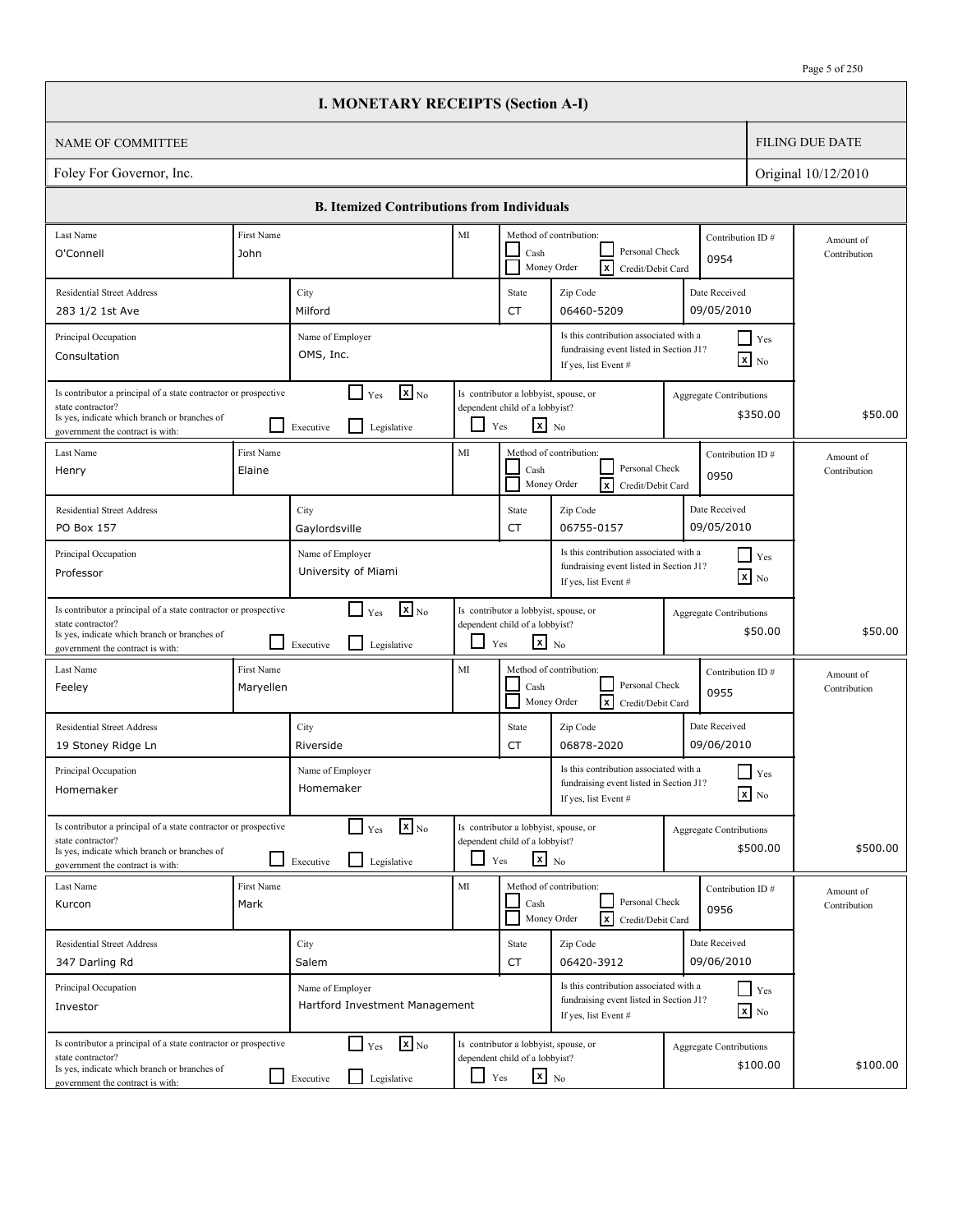| Page 6 of 250 |
|---------------|
|---------------|

|                                                                                                                                                                          |                        | <b>I. MONETARY RECEIPTS (Section A-I)</b>                                 |                                                                                                                                      |                                                                                            |                                                                                                                        |                                |                                       |                           |
|--------------------------------------------------------------------------------------------------------------------------------------------------------------------------|------------------------|---------------------------------------------------------------------------|--------------------------------------------------------------------------------------------------------------------------------------|--------------------------------------------------------------------------------------------|------------------------------------------------------------------------------------------------------------------------|--------------------------------|---------------------------------------|---------------------------|
| <b>NAME OF COMMITTEE</b>                                                                                                                                                 |                        |                                                                           |                                                                                                                                      |                                                                                            |                                                                                                                        |                                |                                       | <b>FILING DUE DATE</b>    |
| Foley For Governor, Inc.                                                                                                                                                 |                        |                                                                           |                                                                                                                                      |                                                                                            |                                                                                                                        |                                |                                       | Original 10/12/2010       |
|                                                                                                                                                                          |                        | <b>B. Itemized Contributions from Individuals</b>                         |                                                                                                                                      |                                                                                            |                                                                                                                        |                                |                                       |                           |
| Last Name<br>Richardson                                                                                                                                                  | First Name<br>John     |                                                                           | $\rm MI$<br>Method of contribution:<br>Personal Check<br>Cash<br>0957<br>$\overline{\mathbf{x}}$<br>Money Order<br>Credit/Debit Card |                                                                                            |                                                                                                                        | Contribution ID#               | Amount of<br>Contribution             |                           |
| <b>Residential Street Address</b><br>86 Ramapoo Rd                                                                                                                       |                        | City<br>Ridgefield                                                        |                                                                                                                                      | State<br><b>CT</b>                                                                         | Zip Code<br>06877-3718                                                                                                 | Date Received<br>09/06/2010    |                                       |                           |
| Principal Occupation<br>Retired                                                                                                                                          |                        | Name of Employer<br>Retired                                               |                                                                                                                                      |                                                                                            | Is this contribution associated with a<br>fundraising event listed in Section J1?<br>If yes, list Event #              |                                | $\Box$ Yes<br>$\boxed{\mathbf{x}}$ No |                           |
| Is contributor a principal of a state contractor or prospective<br>state contractor?<br>Is yes, indicate which branch or branches of<br>government the contract is with: |                        | $\mathbf{x}$ <sub>No</sub><br>$\Box$ Yes<br>Legislative<br>Executive      | ப                                                                                                                                    | Is contributor a lobbyist, spouse, or<br>dependent child of a lobbyist?<br>$X_{N0}$<br>Yes |                                                                                                                        | <b>Aggregate Contributions</b> | \$50.00                               | \$50.00                   |
| Last Name<br>Shafter                                                                                                                                                     | First Name<br>Robert   |                                                                           | MI                                                                                                                                   | Cash                                                                                       | Method of contribution:<br>Personal Check<br>Ιx<br>Money Order<br>Credit/Debit Card                                    | 0958                           | Contribution ID#                      | Amount of<br>Contribution |
| <b>Residential Street Address</b><br>122 Heritage Hill Rd                                                                                                                |                        | City<br>New Canaan                                                        |                                                                                                                                      | State<br><b>CT</b>                                                                         | Zip Code<br>06840-4626                                                                                                 | Date Received<br>09/06/2010    |                                       |                           |
| Principal Occupation<br>Elected Registrar of Voters                                                                                                                      |                        | Name of Employer<br>Town of New Canaan                                    |                                                                                                                                      |                                                                                            | Is this contribution associated with a<br>fundraising event listed in Section J1?<br>If yes, list Event #              |                                | Yes<br>$\mathbf{x}$ No                |                           |
| Is contributor a principal of a state contractor or prospective<br>state contractor?<br>Is yes, indicate which branch or branches of<br>government the contract is with: |                        | $\mathbf{x}$ <sub>No</sub><br>$\Box$ Yes<br>Legislative<br>Executive      | ப                                                                                                                                    | Is contributor a lobbyist, spouse, or<br>dependent child of a lobbyist?<br>$x_{N0}$<br>Yes |                                                                                                                        | <b>Aggregate Contributions</b> | \$250.00                              | \$250.00                  |
| Last Name<br>Alfieri                                                                                                                                                     | First Name<br>Dan      |                                                                           | MI                                                                                                                                   | Cash                                                                                       | Method of contribution:<br>Personal Check<br> x<br>Money Order<br>Credit/Debit Card                                    | 0959                           | Contribution ID#                      | Amount of<br>Contribution |
| <b>Residential Street Address</b><br>PO Box 1052                                                                                                                         |                        | City<br>Amston                                                            |                                                                                                                                      | State<br>CT                                                                                | Zip Code<br>06231-1052                                                                                                 | Date Received<br>09/07/2010    |                                       |                           |
| Principal Occupation<br>Engineering                                                                                                                                      |                        | Name of Employer<br>Self-Employed                                         |                                                                                                                                      |                                                                                            | Is this contribution associated with a<br>fundraising event listed in Section J1?<br>If yes, list Event #              |                                | $\Box$ Yes<br>$\boxed{\mathbf{x}}$ No |                           |
| Is contributor a principal of a state contractor or prospective<br>state contractor?<br>Is yes, indicate which branch or branches of<br>government the contract is with: |                        | $\Box$ Yes<br>$\mathbf{X}_{\text{No}}$<br>Legislative<br>Executive        |                                                                                                                                      | Is contributor a lobbyist, spouse, or<br>dependent child of a lobbyist?<br>$X$ No<br>Yes   |                                                                                                                        | Aggregate Contributions        | \$25.00                               | \$25.00                   |
| Last Name<br>Lawrence                                                                                                                                                    | First Name<br>Benjamin |                                                                           | MI                                                                                                                                   | Cash                                                                                       | Method of contribution:<br> x <br>Personal Check<br>Money Order<br>Credit/Debit Card                                   | 0963                           | Contribution ID#                      | Amount of<br>Contribution |
| <b>Residential Street Address</b><br>40 Brookridge Dr                                                                                                                    |                        | City<br>Greenwich                                                         |                                                                                                                                      | State<br><b>NY</b>                                                                         | Zip Code<br>06830                                                                                                      | Date Received<br>09/07/2010    |                                       |                           |
| Principal Occupation<br><b>Investment Banker</b>                                                                                                                         |                        | Name of Employer<br>Deutsche Bank                                         |                                                                                                                                      |                                                                                            | Is this contribution associated with a<br>fundraising event listed in Section J1?<br>If yes, list Event $\#$ 09092010A |                                | $x$ $y$ <sub>es</sub><br>$\Box$ No    |                           |
| Is contributor a principal of a state contractor or prospective<br>state contractor?<br>Is yes, indicate which branch or branches of<br>government the contract is with: |                        | $\mathbf{X}_{\text{No}}$<br>$\Box$ Yes<br>Legislative<br>$\Box$ Executive | $\Box$ Yes                                                                                                                           | Is contributor a lobbyist, spouse, or<br>dependent child of a lobbyist?<br>$x_{N0}$        |                                                                                                                        | Aggregate Contributions        | \$3,500.00                            | \$3,500.00                |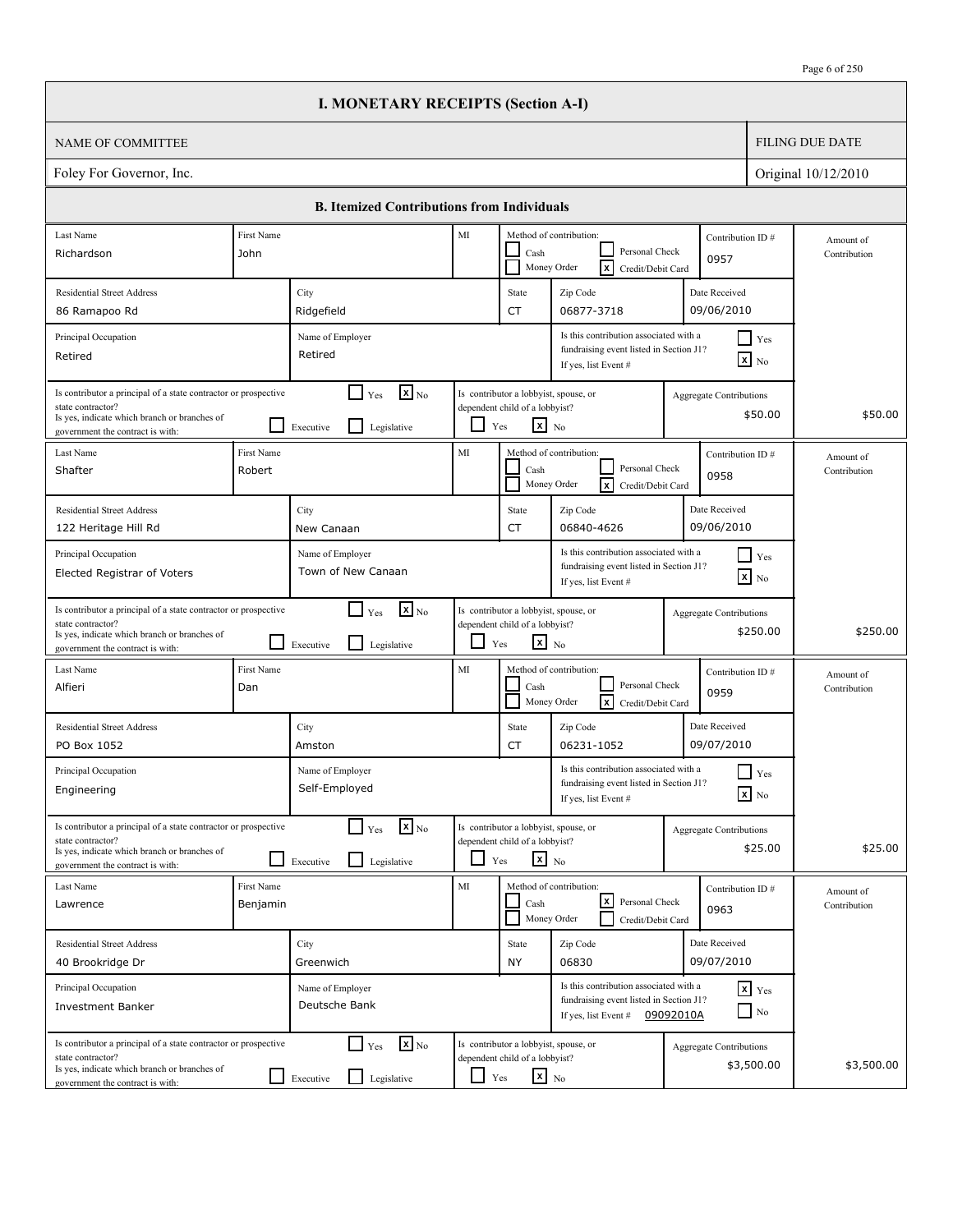. I

|                                                                                                                                                                                                                                                  |            | <b>I. MONETARY RECEIPTS (Section A-I)</b>                                              |                                                                                                                                      |                                                                                                   |                                                                                                                        |           |                                              |                           |
|--------------------------------------------------------------------------------------------------------------------------------------------------------------------------------------------------------------------------------------------------|------------|----------------------------------------------------------------------------------------|--------------------------------------------------------------------------------------------------------------------------------------|---------------------------------------------------------------------------------------------------|------------------------------------------------------------------------------------------------------------------------|-----------|----------------------------------------------|---------------------------|
| NAME OF COMMITTEE                                                                                                                                                                                                                                |            |                                                                                        |                                                                                                                                      |                                                                                                   |                                                                                                                        |           |                                              | <b>FILING DUE DATE</b>    |
| Foley For Governor, Inc.                                                                                                                                                                                                                         |            |                                                                                        |                                                                                                                                      |                                                                                                   |                                                                                                                        |           |                                              | Original 10/12/2010       |
|                                                                                                                                                                                                                                                  |            | <b>B. Itemized Contributions from Individuals</b>                                      |                                                                                                                                      |                                                                                                   |                                                                                                                        |           |                                              |                           |
| Last Name                                                                                                                                                                                                                                        | First Name |                                                                                        | MI                                                                                                                                   |                                                                                                   | Method of contribution:                                                                                                |           | Contribution ID#                             | Amount of                 |
| Lawrence                                                                                                                                                                                                                                         | Christina  |                                                                                        |                                                                                                                                      | Cash<br>Money Order                                                                               | lxl<br>Personal Check<br>Credit/Debit Card                                                                             |           | 0964                                         | Contribution              |
| <b>Residential Street Address</b>                                                                                                                                                                                                                |            | City                                                                                   |                                                                                                                                      | State                                                                                             | Zip Code                                                                                                               |           | Date Received                                |                           |
| 40 Brookridge Dr                                                                                                                                                                                                                                 |            | Greenwich                                                                              |                                                                                                                                      | NY                                                                                                | 06830                                                                                                                  |           | 09/07/2010                                   |                           |
| Principal Occupation<br>Student                                                                                                                                                                                                                  |            | Name of Employer<br>Student                                                            |                                                                                                                                      |                                                                                                   | Is this contribution associated with a<br>fundraising event listed in Section J1?<br>If yes, list Event # $09092010A$  |           | $x$ Yes<br>$\Box$ No                         |                           |
| Is contributor a principal of a state contractor or prospective<br>state contractor?<br>Is yes, indicate which branch or branches of<br>government the contract is with:                                                                         |            | $\mathbf{X}$ <sub>No</sub><br>$\blacksquare$<br>Yes<br>l 1<br>Legislative<br>Executive |                                                                                                                                      | Is contributor a lobbyist, spouse, or<br>dependent child of a lobbyist?<br>$x_{N0}$<br>Yes        |                                                                                                                        |           | <b>Aggregate Contributions</b><br>\$3,500.00 | \$3,500.00                |
| Last Name<br>Lawrence<br>Larry                                                                                                                                                                                                                   | First Name |                                                                                        | MI                                                                                                                                   | Cash<br>Money Order                                                                               | Method of contribution:<br>lxI<br>Personal Check<br>Credit/Debit Card                                                  |           | Contribution ID#<br>0966                     | Amount of<br>Contribution |
| <b>Residential Street Address</b>                                                                                                                                                                                                                |            | City                                                                                   |                                                                                                                                      | State                                                                                             | Zip Code                                                                                                               |           | Date Received                                |                           |
| 40 Brookridge Dr                                                                                                                                                                                                                                 |            | Greenwich                                                                              |                                                                                                                                      | NY                                                                                                | 06830                                                                                                                  |           | 09/07/2010                                   |                           |
| Principal Occupation<br><b>Investment Management</b>                                                                                                                                                                                             |            | Name of Employer<br>Allegra Partners                                                   |                                                                                                                                      |                                                                                                   | Is this contribution associated with a<br>fundraising event listed in Section J1?<br>If yes, list Event #              | 09092010A | $\mathbf{x}$ Yes<br>$\Box$ No                |                           |
| Is contributor a principal of a state contractor or prospective<br>state contractor?<br>Is yes, indicate which branch or branches of<br>government the contract is with:                                                                         |            | $\mathbf{x}$ <sub>No</sub><br>$\Box$ Yes<br>l 1<br>Legislative<br>Executive            | $\Box$                                                                                                                               | Is contributor a lobbyist, spouse, or<br>dependent child of a lobbyist?<br>$\mathbf{x}$ No<br>Yes |                                                                                                                        |           | <b>Aggregate Contributions</b><br>\$3,500.00 | \$3,500.00                |
| Last Name<br>Peter<br>Lawrence                                                                                                                                                                                                                   | First Name |                                                                                        | MI                                                                                                                                   | Cash<br>Money Order                                                                               | Method of contribution:<br>lxI<br>Personal Check<br>Credit/Debit Card                                                  |           | Contribution ID#<br>0967                     | Amount of<br>Contribution |
| <b>Residential Street Address</b><br>40 Brookridge Dr                                                                                                                                                                                            |            | City<br>Greenwich                                                                      |                                                                                                                                      | State<br>NY                                                                                       | Zip Code<br>06830                                                                                                      |           | Date Received<br>09/07/2010                  |                           |
| Principal Occupation<br>Student                                                                                                                                                                                                                  |            | Name of Employer<br>Student                                                            |                                                                                                                                      |                                                                                                   | Is this contribution associated with a<br>fundraising event listed in Section J1?<br>If yes, list Event #              | 09092010A | $x$ $Yes$<br>$\hfill\Box$ No                 |                           |
| $\mathbf{X}$ <sub>No</sub><br>Is contributor a principal of a state contractor or prospective<br>$\Box$ Yes<br>state contractor?<br>Is yes, indicate which branch or branches of<br>Legislative<br>Executive<br>government the contract is with: |            |                                                                                        | Is contributor a lobbyist, spouse, or<br>dependent child of a lobbyist?<br>$\mathbf{x}$ No<br>ப<br>Yes                               |                                                                                                   |                                                                                                                        |           | <b>Aggregate Contributions</b><br>\$3,500.00 | \$3,500.00                |
| Last Name<br>Sally<br>Lawrence                                                                                                                                                                                                                   | First Name |                                                                                        | MI<br>Method of contribution:<br>Contribution ID#<br><u> x</u><br>Personal Check<br>Cash<br>0968<br>Money Order<br>Credit/Debit Card |                                                                                                   |                                                                                                                        |           |                                              | Amount of<br>Contribution |
| <b>Residential Street Address</b>                                                                                                                                                                                                                |            | City                                                                                   |                                                                                                                                      | State                                                                                             | Zip Code                                                                                                               |           | Date Received                                |                           |
| 40 Brookridge Dr                                                                                                                                                                                                                                 |            | Greenwich                                                                              |                                                                                                                                      | NY                                                                                                | 06830                                                                                                                  |           | 09/07/2010                                   |                           |
| Principal Occupation<br>Volunteer                                                                                                                                                                                                                |            | Name of Employer<br>Volunteer                                                          |                                                                                                                                      |                                                                                                   | Is this contribution associated with a<br>fundraising event listed in Section J1?<br>If yes, list Event $\#$ 09092010A |           | $\mathbf{x}$ Yes<br>$\Box$ No                |                           |
| Is contributor a principal of a state contractor or prospective<br>state contractor?<br>Is yes, indicate which branch or branches of<br>government the contract is with:                                                                         |            | $\mathbf{X}$ <sub>No</sub><br>$\Box$ Yes<br>□<br>Legislative<br>Executive              | $\Box$                                                                                                                               | Is contributor a lobbyist, spouse, or<br>dependent child of a lobbyist?<br>$\mathbf{x}$ No<br>Yes |                                                                                                                        |           | <b>Aggregate Contributions</b><br>\$3,500.00 | \$3,500.00                |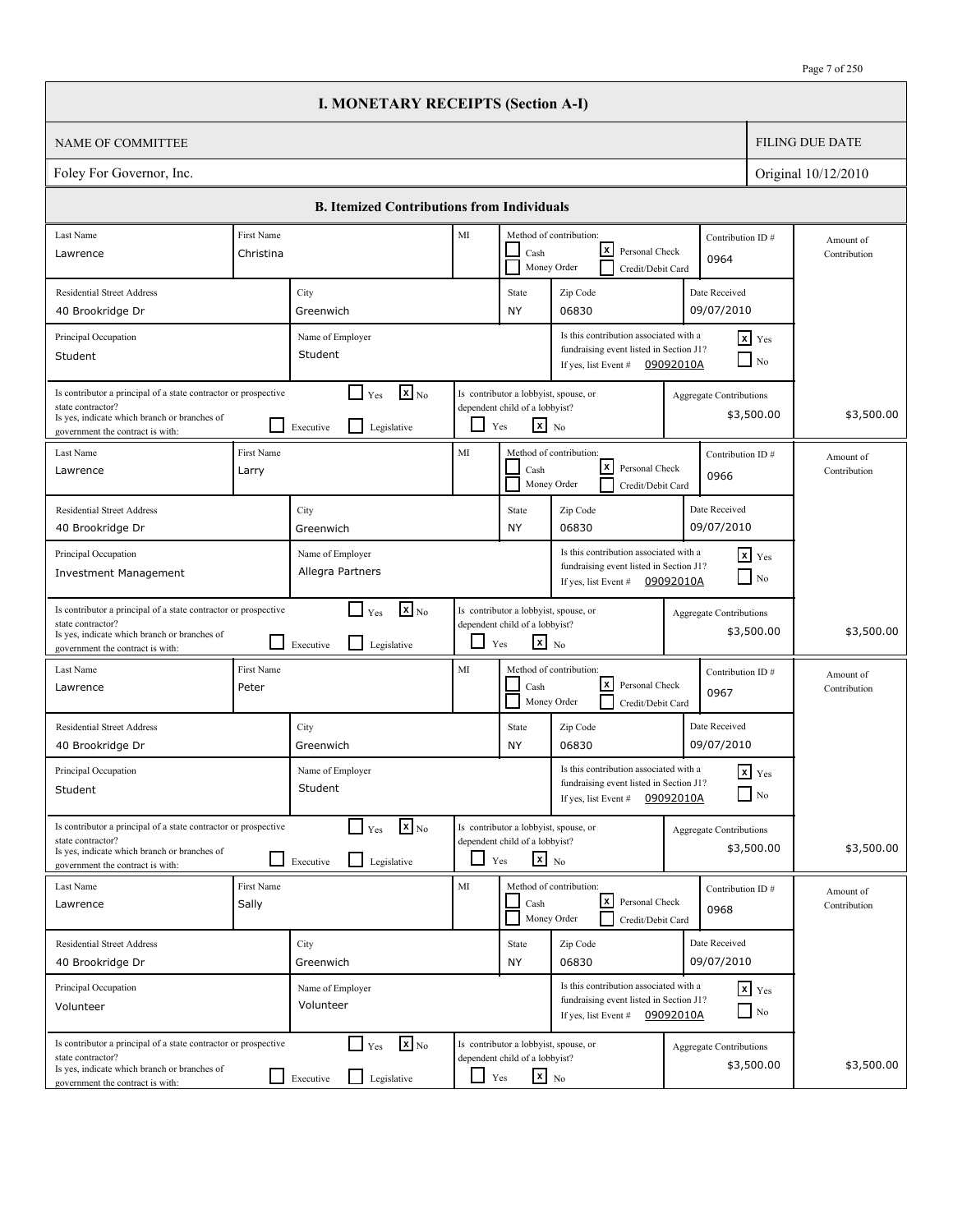. I

|                                                                                                                                                                          |                       | <b>I. MONETARY RECEIPTS (Section A-I)</b>                                   |                          |                                                                                                   |                                                                                                                       |           |                                              |                           |
|--------------------------------------------------------------------------------------------------------------------------------------------------------------------------|-----------------------|-----------------------------------------------------------------------------|--------------------------|---------------------------------------------------------------------------------------------------|-----------------------------------------------------------------------------------------------------------------------|-----------|----------------------------------------------|---------------------------|
| <b>NAME OF COMMITTEE</b>                                                                                                                                                 |                       |                                                                             |                          |                                                                                                   |                                                                                                                       |           |                                              | <b>FILING DUE DATE</b>    |
| Foley For Governor, Inc.                                                                                                                                                 |                       |                                                                             |                          |                                                                                                   |                                                                                                                       |           |                                              | Original 10/12/2010       |
|                                                                                                                                                                          |                       | <b>B. Itemized Contributions from Individuals</b>                           |                          |                                                                                                   |                                                                                                                       |           |                                              |                           |
| Last Name                                                                                                                                                                | First Name            |                                                                             | MI                       |                                                                                                   | Method of contribution:                                                                                               |           | Contribution ID#                             | Amount of                 |
| Levy                                                                                                                                                                     | Steven                |                                                                             |                          | Cash<br>Money Order                                                                               | Personal Check<br>Γx<br>Credit/Debit Card                                                                             |           | 0969                                         | Contribution              |
| <b>Residential Street Address</b>                                                                                                                                        |                       | City                                                                        |                          | State                                                                                             | Zip Code                                                                                                              |           | Date Received                                |                           |
| 5 Pecksland Rd                                                                                                                                                           |                       | Greenwich                                                                   |                          | CT                                                                                                | 06831                                                                                                                 |           | 09/07/2010                                   |                           |
| Principal Occupation<br>Real Estate Broker                                                                                                                               |                       | Name of Employer<br>Self-Employed                                           |                          |                                                                                                   | Is this contribution associated with a<br>fundraising event listed in Section J1?<br>If yes, list Event #             |           | $\Box$ Yes<br>$\mathbf{X}$ No                |                           |
| Is contributor a principal of a state contractor or prospective<br>state contractor?<br>Is yes, indicate which branch or branches of<br>government the contract is with: |                       | $\mathbf{X}_{\text{No}}$<br>$\Box$ Yes<br>l 1<br>Legislative<br>Executive   |                          | Is contributor a lobbyist, spouse, or<br>dependent child of a lobbyist?<br>$\mathbf{x}$ No<br>Yes |                                                                                                                       |           | Aggregate Contributions<br>\$3,500.00        | \$3,500.00                |
| Last Name<br>Nickerson                                                                                                                                                   | First Name<br>William |                                                                             | $\rm MI$<br>H            | Cash<br>Money Order                                                                               | Method of contribution:<br>lxl<br>Personal Check<br>Credit/Debit Card                                                 |           | Contribution ID#<br>0971                     | Amount of<br>Contribution |
| <b>Residential Street Address</b><br>35 Quail Rd                                                                                                                         |                       | City<br>Greenwich                                                           |                          | State<br>CT                                                                                       | Zip Code<br>06831-3322                                                                                                |           | Date Received<br>09/07/2010                  |                           |
| Principal Occupation<br>Real Estate                                                                                                                                      |                       | Name of Employer<br>Eugene A. Hoffman Management, Inc.                      |                          |                                                                                                   | Is this contribution associated with a<br>fundraising event listed in Section J1?<br>If yes, list Event #             | 09092010A | $x$ Yes<br>$\Box$ No                         |                           |
| Is contributor a principal of a state contractor or prospective<br>state contractor?<br>Is yes, indicate which branch or branches of<br>government the contract is with: | $\Box$                | $\mathbf{x}$ <sub>No</sub><br>$\Box$ Yes<br>l 1<br>Legislative<br>Executive | $\overline{\phantom{0}}$ | Is contributor a lobbyist, spouse, or<br>dependent child of a lobbyist?<br>$x_{N0}$<br>Yes        |                                                                                                                       |           | Aggregate Contributions<br>\$1,000.00        | \$1,000.00                |
| Last Name<br>Pray                                                                                                                                                        | First Name<br>Malcolm |                                                                             | MI                       | Cash<br>Money Order                                                                               | Method of contribution:<br>lxl<br>Personal Check<br>Credit/Debit Card                                                 |           | Contribution ID#<br>0973                     | Amount of<br>Contribution |
| <b>Residential Street Address</b><br>566 Round Hill Rd                                                                                                                   |                       | City<br>Greenwich                                                           |                          | State<br>CT                                                                                       | Zip Code<br>06831-2724                                                                                                |           | Date Received<br>09/07/2010                  |                           |
| Principal Occupation<br>Retired                                                                                                                                          |                       | Name of Employer<br>Retired                                                 |                          |                                                                                                   | Is this contribution associated with a<br>fundraising event listed in Section J1?<br>If yes, list Event #             | 09092010A | $x$ $Yes$<br>$\Box$ No                       |                           |
| Is contributor a principal of a state contractor or prospective<br>state contractor?<br>Is yes, indicate which branch or branches of<br>government the contract is with: |                       | $\mathbf{X}$ <sub>No</sub><br>$\Gamma$ Yes<br>Legislative<br>Executive      | ப                        | Is contributor a lobbyist, spouse, or<br>dependent child of a lobbyist?<br>$x_{N0}$<br>Yes        |                                                                                                                       |           | <b>Aggregate Contributions</b><br>\$1,000.00 | \$1,000.00                |
| Last Name<br>Ranieri                                                                                                                                                     | First Name<br>Lewis   |                                                                             | MI<br>S                  | Cash                                                                                              | Method of contribution:<br>كا<br>Personal Check<br>Money Order<br>Credit/Debit Card                                   |           | Contribution ID#<br>0974                     | Amount of<br>Contribution |
| <b>Residential Street Address</b><br>50 Lindbergh Blvd Ste 50                                                                                                            |                       | City<br>Uniondale                                                           |                          | State<br><b>NY</b>                                                                                | Zip Code<br>11553-3626                                                                                                |           | Date Received<br>09/07/2010                  |                           |
| Principal Occupation<br><b>Investment Banker</b>                                                                                                                         |                       | Name of Employer<br>Ranieri Partners Management, LLC                        |                          |                                                                                                   | Is this contribution associated with a<br>fundraising event listed in Section J1?<br>If yes, list Event # $09222010A$ |           | $\mathbf{x}$ Yes<br>$\Box$ No                |                           |
| Is contributor a principal of a state contractor or prospective<br>state contractor?<br>Is yes, indicate which branch or branches of<br>government the contract is with: |                       | $\mathbf{x}$ <sub>No</sub><br>$\Box$ Yes<br>Legislative<br>Executive        | $\Box$                   | Is contributor a lobbyist, spouse, or<br>dependent child of a lobbyist?<br>$\mathbf{x}$ No<br>Yes |                                                                                                                       |           | <b>Aggregate Contributions</b><br>\$1,000.00 | \$1,000.00                |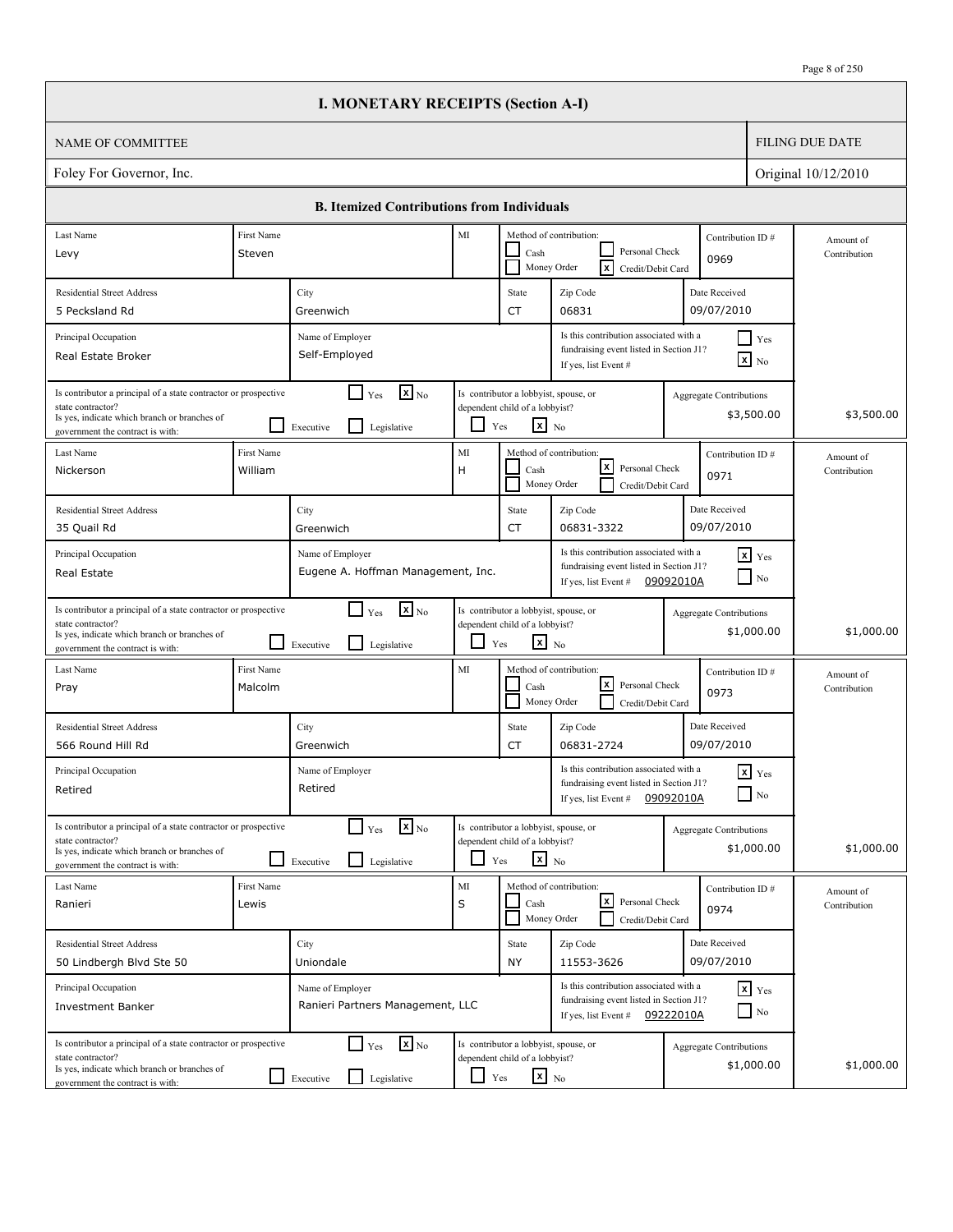|                                                                                                                                                                          |                              | <b>I. MONETARY RECEIPTS (Section A-I)</b>                                                |             |                                                                                                   |                                                                                                                        |                                |                                       |                           |
|--------------------------------------------------------------------------------------------------------------------------------------------------------------------------|------------------------------|------------------------------------------------------------------------------------------|-------------|---------------------------------------------------------------------------------------------------|------------------------------------------------------------------------------------------------------------------------|--------------------------------|---------------------------------------|---------------------------|
| <b>NAME OF COMMITTEE</b>                                                                                                                                                 |                              |                                                                                          |             |                                                                                                   |                                                                                                                        |                                |                                       | <b>FILING DUE DATE</b>    |
| Foley For Governor, Inc.                                                                                                                                                 |                              |                                                                                          |             |                                                                                                   |                                                                                                                        |                                |                                       | Original 10/12/2010       |
|                                                                                                                                                                          |                              | <b>B. Itemized Contributions from Individuals</b>                                        |             |                                                                                                   |                                                                                                                        |                                |                                       |                           |
| Last Name                                                                                                                                                                | First Name                   |                                                                                          | $\rm MI$    |                                                                                                   | Method of contribution:                                                                                                |                                | Contribution ID#                      | Amount of                 |
| Webb, IV                                                                                                                                                                 | John                         |                                                                                          | $\mathsf C$ | Cash                                                                                              | x <br>Personal Check<br>Money Order<br>Credit/Debit Card                                                               | 0977                           |                                       | Contribution              |
| <b>Residential Street Address</b><br>306 W Capitol St                                                                                                                    |                              | City<br>Demopolis                                                                        |             | State<br>AL                                                                                       | Zip Code<br>36732-1902                                                                                                 | Date Received<br>09/07/2010    |                                       |                           |
| Principal Occupation<br>Wood Products Broker                                                                                                                             |                              | Name of Employer<br>Self-Employed                                                        |             |                                                                                                   | Is this contribution associated with a<br>fundraising event listed in Section J1?<br>If yes, list Event #              |                                | $\Box$ Yes<br>$\boxed{\mathbf{x}}$ No |                           |
| Is contributor a principal of a state contractor or prospective<br>state contractor?<br>Is yes, indicate which branch or branches of<br>government the contract is with: |                              | $\mathbf{x}$ <sub>No</sub><br>$\Box$ Yes<br>Legislative<br>Executive                     | ப           | Is contributor a lobbyist, spouse, or<br>dependent child of a lobbyist?<br>$\mathbf{x}$ No<br>Yes |                                                                                                                        | <b>Aggregate Contributions</b> | \$200.00                              | \$200.00                  |
| Last Name<br>Goodwin                                                                                                                                                     | First Name<br>J. Barton      |                                                                                          | MI          | Cash                                                                                              | Method of contribution:<br> x <br>Personal Check<br>Money Order<br>Credit/Debit Card                                   | 0962                           | Contribution ID#                      | Amount of<br>Contribution |
| <b>Residential Street Address</b><br>29 Fairway Ln                                                                                                                       |                              | City<br>Greenwich                                                                        |             | State<br><b>CT</b>                                                                                | Zip Code<br>06830-4011                                                                                                 | Date Received<br>09/07/2010    |                                       |                           |
| Principal Occupation<br>Investments                                                                                                                                      |                              | Name of Employer<br><b>BCI Partners</b>                                                  |             |                                                                                                   | Is this contribution associated with a<br>fundraising event listed in Section J1?<br>If yes, list Event # $09222010A$  |                                | $x$ $Yes$<br>$\Box$ No                |                           |
| Is contributor a principal of a state contractor or prospective<br>state contractor?<br>Is yes, indicate which branch or branches of<br>government the contract is with: |                              | $\mathbf{X}_{\text{No}}$<br>$\Box$ Yes<br>Legislative<br>Executive                       | ப           | Is contributor a lobbyist, spouse, or<br>dependent child of a lobbyist?<br>$x_{N0}$<br>Yes        |                                                                                                                        | <b>Aggregate Contributions</b> | \$1,000.00                            | \$1,000.00                |
| Last Name<br>McNiff                                                                                                                                                      | First Name<br>Audrey         |                                                                                          | MI          | Cash                                                                                              | Method of contribution:<br> x <br>Personal Check<br>Money Order<br>Credit/Debit Card                                   | 0970                           | Contribution ID#                      | Amount of<br>Contribution |
| <b>Residential Street Address</b><br>102 Zaccheus Mead Ln                                                                                                                |                              | City<br>Greenwich                                                                        |             | State<br>CT                                                                                       | Zip Code<br>06831-3751                                                                                                 | Date Received<br>09/07/2010    |                                       |                           |
| Principal Occupation<br>Retired                                                                                                                                          |                              | Name of Employer<br>Retired                                                              |             |                                                                                                   | Is this contribution associated with a<br>fundraising event listed in Section J1?<br>If yes, list Event #              | 09092010A                      | $x$ $Y$ es<br>$\Box$ No               |                           |
| Is contributor a principal of a state contractor or prospective<br>state contractor?<br>Is yes, indicate which branch or branches of<br>government the contract is with: |                              | $\mathbf{X}_{\text{No}}$<br>$\Box$ Yes<br>Legislative<br>Executive                       |             | Is contributor a lobbyist, spouse, or<br>dependent child of a lobbyist?<br>$\mathbf{x}$ No<br>Yes |                                                                                                                        | Aggregate Contributions        | \$1,500.00                            | \$1,000.00                |
| Last Name<br>Sweitzer                                                                                                                                                    | First Name<br><b>Brandon</b> |                                                                                          | MI<br>W     | Cash                                                                                              | Method of contribution:<br> x <br>Personal Check<br>Money Order<br>Credit/Debit Card                                   | 0975                           | Contribution ID#                      | Amount of<br>Contribution |
| <b>Residential Street Address</b><br>751 Weed St                                                                                                                         |                              | City<br>New Canaan                                                                       |             | State<br>CT                                                                                       | Zip Code<br>06840-4019                                                                                                 | Date Received<br>09/07/2010    |                                       |                           |
| Principal Occupation<br>Retired                                                                                                                                          |                              | Name of Employer<br>Self-Employed                                                        |             |                                                                                                   | Is this contribution associated with a<br>fundraising event listed in Section J1?<br>If yes, list Event $\#$ 09012010A |                                | $x$ $y$ <sub>es</sub><br>$\Box$ No    |                           |
| Is contributor a principal of a state contractor or prospective<br>state contractor?<br>Is yes, indicate which branch or branches of<br>government the contract is with: |                              | $\mathbf{X}_{\text{No}}$<br>$\Box$ Yes<br>$\boxed{\phantom{1}}$ Executive<br>Legislative | $\Box$ Yes  | Is contributor a lobbyist, spouse, or<br>dependent child of a lobbyist?<br>$x_{N0}$               |                                                                                                                        | Aggregate Contributions        | \$3,500.00                            | \$3,500.00                |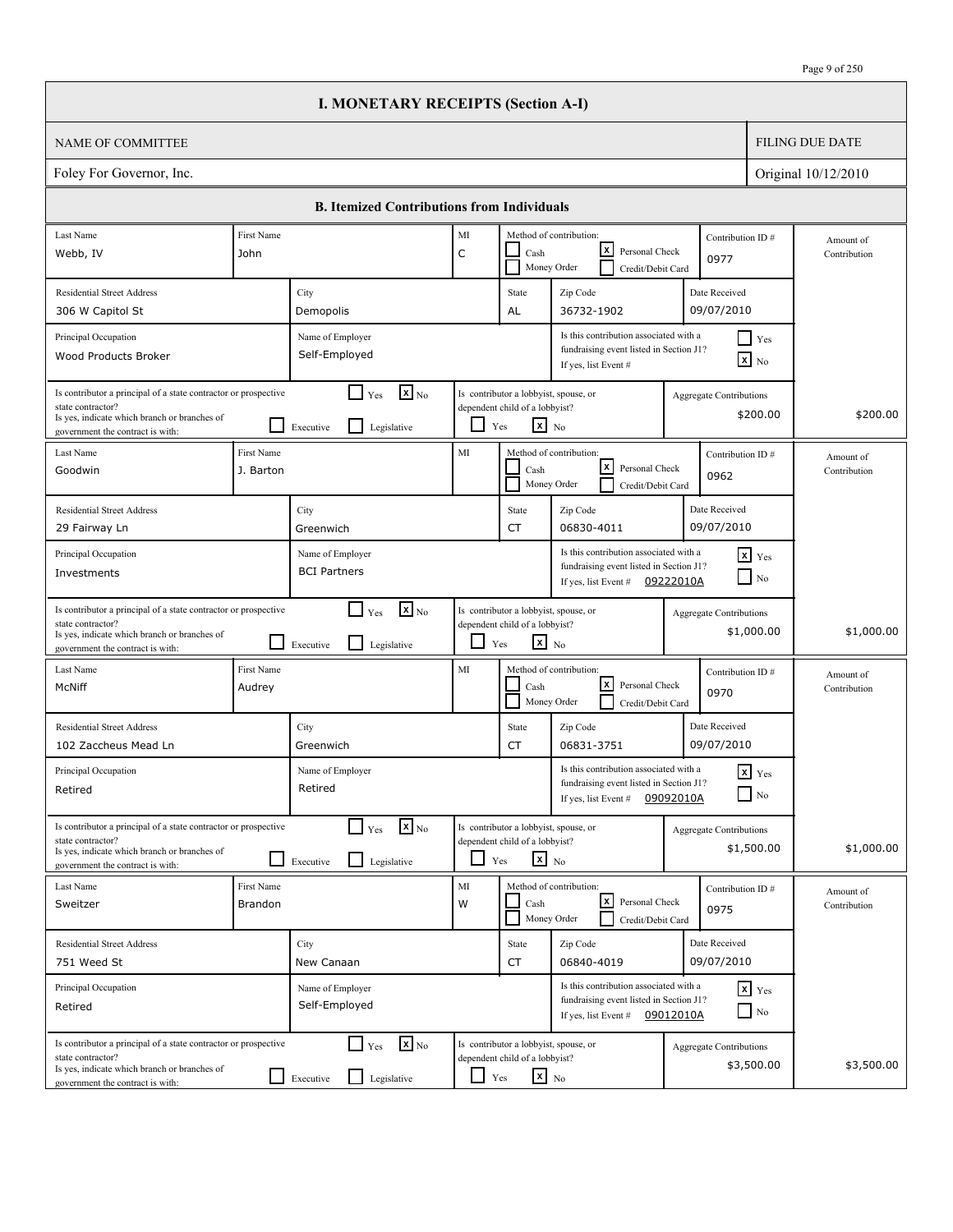|                                                                                                                                                                          |                            | <b>I. MONETARY RECEIPTS (Section A-I)</b>                            |                          |                                                                                                   |                                                                                                                        |           |                                              |                           |  |
|--------------------------------------------------------------------------------------------------------------------------------------------------------------------------|----------------------------|----------------------------------------------------------------------|--------------------------|---------------------------------------------------------------------------------------------------|------------------------------------------------------------------------------------------------------------------------|-----------|----------------------------------------------|---------------------------|--|
| <b>NAME OF COMMITTEE</b>                                                                                                                                                 |                            |                                                                      |                          |                                                                                                   |                                                                                                                        |           |                                              | <b>FILING DUE DATE</b>    |  |
| Foley For Governor, Inc.<br>Original 10/12/2010                                                                                                                          |                            |                                                                      |                          |                                                                                                   |                                                                                                                        |           |                                              |                           |  |
|                                                                                                                                                                          |                            | <b>B. Itemized Contributions from Individuals</b>                    |                          |                                                                                                   |                                                                                                                        |           |                                              |                           |  |
| Last Name                                                                                                                                                                | First Name                 |                                                                      | MI                       |                                                                                                   | Method of contribution:                                                                                                |           | Contribution ID#                             | Amount of                 |  |
| Sweitzer                                                                                                                                                                 | Lisette L.                 |                                                                      | L                        | Cash                                                                                              | x <br>Personal Check<br>Money Order<br>Credit/Debit Card                                                               |           | 0976                                         | Contribution              |  |
| <b>Residential Street Address</b>                                                                                                                                        |                            | City                                                                 |                          | State                                                                                             | Zip Code                                                                                                               |           | Date Received                                |                           |  |
| 751 Weed St                                                                                                                                                              |                            | New Canaan                                                           |                          | CT                                                                                                | 06840-4019                                                                                                             |           | 09/07/2010                                   |                           |  |
| Principal Occupation<br>Homemaker                                                                                                                                        |                            | Name of Employer<br>Greenwich Academy                                |                          |                                                                                                   | Is this contribution associated with a<br>fundraising event listed in Section J1?<br>If yes, list Event $\#$ 09012010A |           | $x$ $Yes$<br>$\Box$ No                       |                           |  |
| Is contributor a principal of a state contractor or prospective<br>state contractor?<br>Is yes, indicate which branch or branches of<br>government the contract is with: | ΙI                         | $\mathbf{X}_{\text{No}}$<br>$\Box$ Yes<br>Legislative<br>Executive   | $\overline{\phantom{a}}$ | Is contributor a lobbyist, spouse, or<br>dependent child of a lobbyist?<br>$\mathbf{x}$ No<br>Yes |                                                                                                                        |           | Aggregate Contributions<br>\$3,500.00        | \$3,500.00                |  |
| Last Name<br>Lawrence                                                                                                                                                    | First Name<br>Jesse        |                                                                      | $\rm MI$                 | Cash                                                                                              | Method of contribution:<br>Contribution ID#<br> x <br>Personal Check<br>0965<br>Money Order<br>Credit/Debit Card       |           |                                              | Amount of<br>Contribution |  |
| <b>Residential Street Address</b><br>60 Gramercy Park N Apt 9G                                                                                                           |                            | City<br>New York                                                     |                          | State<br><b>NY</b>                                                                                | Zip Code<br>10010-5432                                                                                                 |           | Date Received<br>09/07/2010                  |                           |  |
| Principal Occupation<br>Internet                                                                                                                                         |                            | Name of Employer<br>Self-Employed                                    |                          |                                                                                                   | Is this contribution associated with a<br>fundraising event listed in Section J1?<br>If yes, list Event #              | 09222010A | $x$ $Y$ es<br>$\overline{\phantom{a}}$ No    |                           |  |
| Is contributor a principal of a state contractor or prospective<br>state contractor?<br>Is yes, indicate which branch or branches of<br>government the contract is with: | ப                          | $\mathbf{X}$ <sub>No</sub><br>$\Box$ Yes<br>Legislative<br>Executive | ப                        | Is contributor a lobbyist, spouse, or<br>dependent child of a lobbyist?<br>$\mathbf{x}$ No<br>Yes |                                                                                                                        |           | <b>Aggregate Contributions</b><br>\$3,500.00 | \$3,500.00                |  |
| Last Name<br>Olson                                                                                                                                                       | First Name<br><b>Brian</b> |                                                                      | MI                       | Cash                                                                                              | Method of contribution:<br> x <br>Personal Check<br>Money Order<br>Credit/Debit Card                                   |           | Contribution ID#<br>0972                     | Amount of<br>Contribution |  |
| <b>Residential Street Address</b><br>44 Mayo Ave                                                                                                                         |                            | City<br>Greenwich                                                    |                          | State<br>CT                                                                                       | Zip Code<br>06830-7022                                                                                                 |           | Date Received<br>09/07/2010                  |                           |  |
| Principal Occupation<br>Retired                                                                                                                                          |                            | Name of Employer<br>Retired                                          |                          |                                                                                                   | Is this contribution associated with a<br>fundraising event listed in Section J1?<br>If yes, list Event #              | 09092010A | $x$ $Y$ es<br>$\Box$ No                      |                           |  |
| Is contributor a principal of a state contractor or prospective<br>state contractor?<br>Is yes, indicate which branch or branches of<br>government the contract is with: | ப                          | $Y_{\text{es}}$ $\overline{X}$ No<br>Legislative<br>Executive        | ப                        | Is contributor a lobbyist, spouse, or<br>dependent child of a lobbyist?<br>$x_{N0}$<br>Yes        |                                                                                                                        |           | <b>Aggregate Contributions</b><br>\$7,000.00 | \$3,500.00                |  |
| Last Name<br>Fairley                                                                                                                                                     | First Name<br>Peter        |                                                                      | $\rm MI$                 | Cash                                                                                              | Method of contribution:<br>Ŀ۷<br>Personal Check<br>Money Order<br>Credit/Debit Card                                    |           | Contribution ID#<br>0961                     | Amount of<br>Contribution |  |
| <b>Residential Street Address</b><br>36 W 84th St Apt 7C                                                                                                                 |                            | City<br>New York                                                     |                          | State<br><b>NY</b>                                                                                | Zip Code<br>10024-4742                                                                                                 |           | Date Received<br>09/07/2010                  |                           |  |
| Principal Occupation<br><b>CPA</b>                                                                                                                                       |                            | Name of Employer<br>J.H. Cohn, LLP                                   |                          |                                                                                                   | Is this contribution associated with a<br>fundraising event listed in Section J1?<br>If yes, list Event #              |           | $\Box$ Yes<br>$\mathbf{X}$ No                |                           |  |
| Is contributor a principal of a state contractor or prospective<br>state contractor?<br>Is yes, indicate which branch or branches of<br>government the contract is with: | - 1                        | $\Box$ Yes<br>$\mathbf{X}$ <sub>No</sub><br>Legislative<br>Executive | ⊔                        | Is contributor a lobbyist, spouse, or<br>dependent child of a lobbyist?<br>$x_{\text{No}}$<br>Yes |                                                                                                                        |           | Aggregate Contributions<br>\$10,500.00       | \$3,500.00                |  |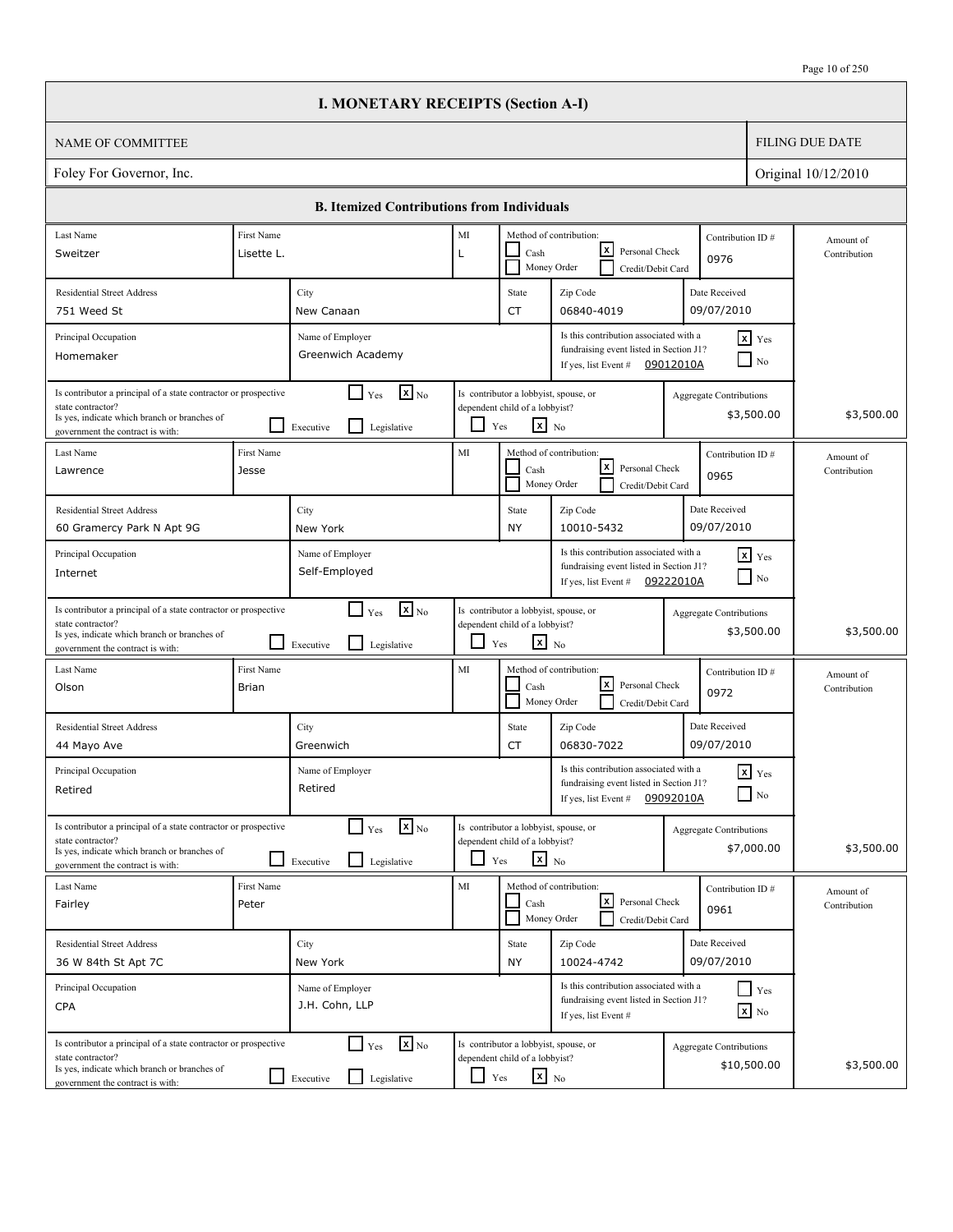|                                                                                                                                                                          |                       | <b>I. MONETARY RECEIPTS (Section A-I)</b>                                      |               |                                                                                                   |                                                                                                                        |                                |                                    |                           |
|--------------------------------------------------------------------------------------------------------------------------------------------------------------------------|-----------------------|--------------------------------------------------------------------------------|---------------|---------------------------------------------------------------------------------------------------|------------------------------------------------------------------------------------------------------------------------|--------------------------------|------------------------------------|---------------------------|
| <b>NAME OF COMMITTEE</b>                                                                                                                                                 |                       |                                                                                |               |                                                                                                   |                                                                                                                        |                                |                                    | <b>FILING DUE DATE</b>    |
| Foley For Governor, Inc.                                                                                                                                                 |                       |                                                                                |               |                                                                                                   |                                                                                                                        |                                |                                    | Original 10/12/2010       |
|                                                                                                                                                                          |                       | <b>B. Itemized Contributions from Individuals</b>                              |               |                                                                                                   |                                                                                                                        |                                |                                    |                           |
| Last Name                                                                                                                                                                | First Name            |                                                                                | MI            |                                                                                                   | Method of contribution:                                                                                                |                                | Contribution ID#                   | Amount of                 |
| Burn                                                                                                                                                                     | Harry                 |                                                                                |               | Cash                                                                                              | lxI<br>Personal Check<br>Money Order<br>Credit/Debit Card                                                              | 0960                           |                                    | Contribution              |
| <b>Residential Street Address</b>                                                                                                                                        |                       | City                                                                           |               | State                                                                                             | Zip Code                                                                                                               | Date Received                  |                                    |                           |
| 6 Wesskum Wood Rd                                                                                                                                                        |                       | Riverside                                                                      |               | <b>CT</b>                                                                                         | 06878-1919                                                                                                             | 09/07/2010                     |                                    |                           |
| Principal Occupation<br><b>Investment Advisor</b>                                                                                                                        |                       | Name of Employer<br>Sound Shore Management, Inc.                               |               |                                                                                                   | Is this contribution associated with a<br>fundraising event listed in Section J1?<br>If yes, list Event #              | 09092010A                      | $x$ Yes<br>N <sub>0</sub>          |                           |
| Is contributor a principal of a state contractor or prospective<br>state contractor?<br>Is yes, indicate which branch or branches of<br>government the contract is with: |                       | $\mathbf{X}$ <sub>No</sub><br>$\Box$ Yes<br>l I<br>Executive<br>Legislative    | ப             | Is contributor a lobbyist, spouse, or<br>dependent child of a lobbyist?<br>$\mathbf{x}$ No<br>Yes |                                                                                                                        | Aggregate Contributions        | \$7,000.00                         | \$3,500.00                |
| Last Name<br>Steinford                                                                                                                                                   | First Name<br>Joan    |                                                                                | MI<br>P       | Cash                                                                                              | Method of contribution:<br>lxI<br>Personal Check<br>Money Order<br>Credit/Debit Card                                   | 0995                           | Contribution ID#                   | Amount of<br>Contribution |
| <b>Residential Street Address</b><br>32 Valley Rd                                                                                                                        |                       | City<br>Groton                                                                 |               | State<br><b>CT</b>                                                                                | Zip Code<br>06340-4117                                                                                                 | Date Received<br>09/09/2010    |                                    |                           |
| Principal Occupation<br>Retired                                                                                                                                          |                       | Name of Employer<br>Retired                                                    |               |                                                                                                   | Is this contribution associated with a<br>fundraising event listed in Section J1?<br>If yes, list Event # $09152010B$  |                                | $x$ $Y$ es<br>$\Box$ No            |                           |
| Is contributor a principal of a state contractor or prospective<br>state contractor?<br>Is yes, indicate which branch or branches of<br>government the contract is with: |                       | $\mathbf{X}$ <sub>No</sub><br>$\Box$ Yes<br>l 1<br>Legislative<br>Executive    | ப             | Is contributor a lobbyist, spouse, or<br>dependent child of a lobbyist?<br>$\mathbf{x}$ No<br>Yes |                                                                                                                        | <b>Aggregate Contributions</b> | \$20.00                            | \$20.00                   |
| Last Name<br>Schoolcraft                                                                                                                                                 | First Name<br>Donald  |                                                                                | MI<br>E       | Cash                                                                                              | Method of contribution:<br>lxl<br>Personal Check<br>Money Order<br>Credit/Debit Card                                   | 0993                           | Contribution ID#                   | Amount of<br>Contribution |
| <b>Residential Street Address</b><br>350 Ring Dr                                                                                                                         |                       | City<br>Groton                                                                 |               | State<br>CT                                                                                       | Zip Code<br>06340-4331                                                                                                 | Date Received<br>09/09/2010    |                                    |                           |
| Principal Occupation<br>Retired                                                                                                                                          |                       | Name of Employer<br>Retired                                                    |               |                                                                                                   | Is this contribution associated with a<br>fundraising event listed in Section J1?<br>If yes, list Event #              | 09152010B                      | $\mathbf{x}$ Yes<br>$\Box$ No      |                           |
| Is contributor a principal of a state contractor or prospective<br>state contractor?<br>Is yes, indicate which branch or branches of<br>government the contract is with: |                       | $\mathbf{x}$ <sub>No</sub><br>$\Box$ Yes<br>$\Box$<br>Legislative<br>Executive |               | Is contributor a lobbyist, spouse, or<br>dependent child of a lobbyist?<br>$\mathbf{x}$ No<br>Yes |                                                                                                                        | <b>Aggregate Contributions</b> | \$175.00                           | \$75.00                   |
| Last Name<br>Schoolcraft                                                                                                                                                 | First Name<br>Eleanor |                                                                                | $\rm MI$<br>F | Cash                                                                                              | Method of contribution:<br>l×l<br>Personal Check<br>Money Order<br>Credit/Debit Card                                   | 0994                           | Contribution ID#                   | Amount of<br>Contribution |
| <b>Residential Street Address</b><br>350 Ring Dr                                                                                                                         |                       | City<br>Groton                                                                 |               | State<br>CT                                                                                       | Zip Code<br>06340-4331                                                                                                 | Date Received<br>09/09/2010    |                                    |                           |
| Principal Occupation<br>Retired                                                                                                                                          |                       | Name of Employer<br>Retired                                                    |               |                                                                                                   | Is this contribution associated with a<br>fundraising event listed in Section J1?<br>If yes, list Event $\#$ 09152010B |                                | $x$ $y$ <sub>es</sub><br>$\Box$ No |                           |
| Is contributor a principal of a state contractor or prospective<br>state contractor?<br>Is yes, indicate which branch or branches of<br>government the contract is with: |                       | $\mathbf{x}$ <sub>No</sub><br>$\Box$ Yes<br>Legislative<br>$\Box$ Executive    | $\Box$ Yes    | Is contributor a lobbyist, spouse, or<br>dependent child of a lobbyist?<br>$\mathbf{x}$ No        |                                                                                                                        | <b>Aggregate Contributions</b> | \$75.00                            | \$75.00                   |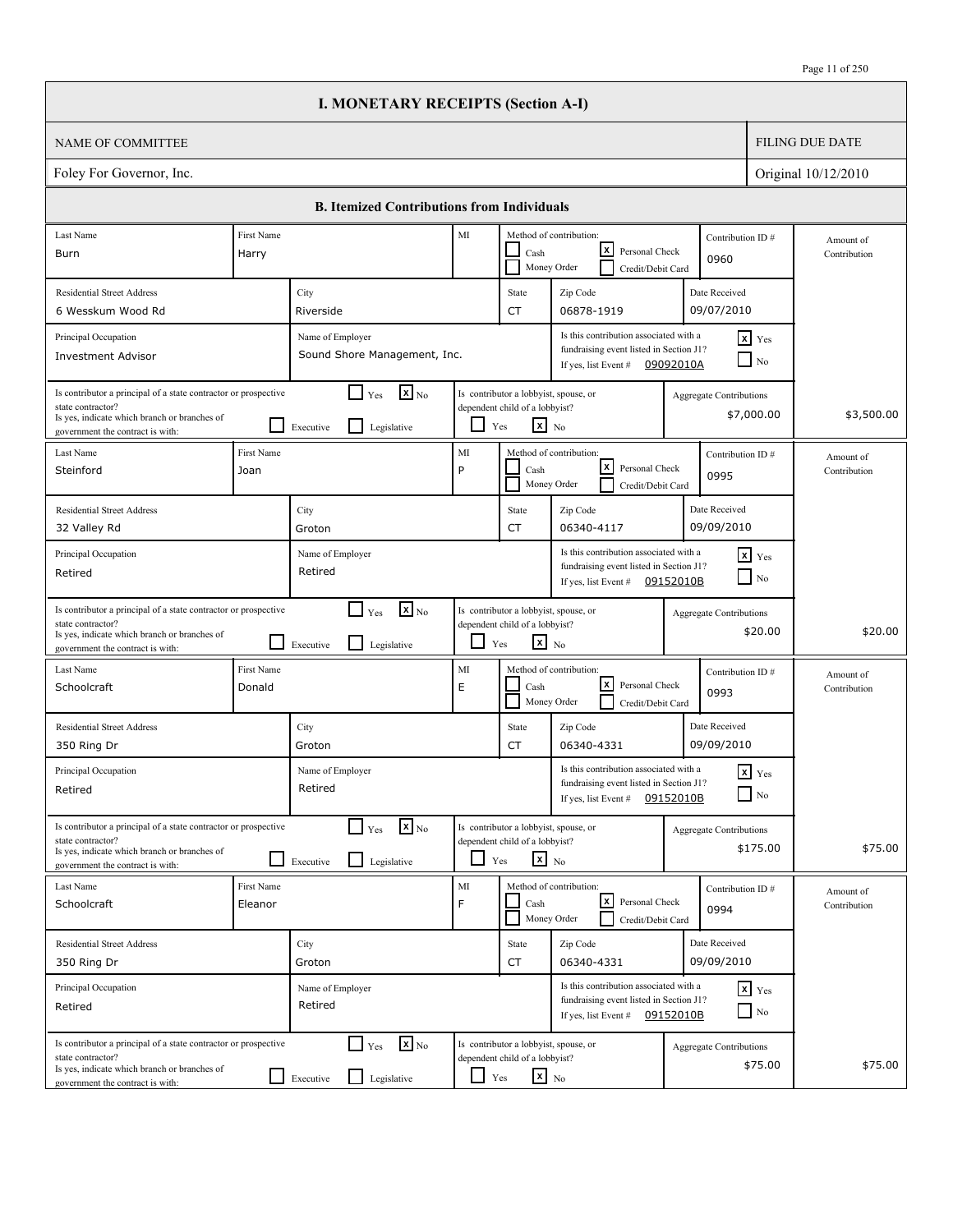|                                                                                                                                                                          |           | <b>I. MONETARY RECEIPTS (Section A-I)</b>                                |                          |                                                                                                   |                                                                                                             |                                                                 |                                              |                        |                           |
|--------------------------------------------------------------------------------------------------------------------------------------------------------------------------|-----------|--------------------------------------------------------------------------|--------------------------|---------------------------------------------------------------------------------------------------|-------------------------------------------------------------------------------------------------------------|-----------------------------------------------------------------|----------------------------------------------|------------------------|---------------------------|
| <b>NAME OF COMMITTEE</b>                                                                                                                                                 |           |                                                                          |                          |                                                                                                   |                                                                                                             |                                                                 |                                              | <b>FILING DUE DATE</b> |                           |
| Foley For Governor, Inc.                                                                                                                                                 |           |                                                                          |                          |                                                                                                   |                                                                                                             |                                                                 |                                              |                        | Original 10/12/2010       |
|                                                                                                                                                                          |           | <b>B. Itemized Contributions from Individuals</b>                        |                          |                                                                                                   |                                                                                                             |                                                                 |                                              |                        |                           |
| Last Name<br>First Name                                                                                                                                                  |           |                                                                          | MI                       |                                                                                                   | Method of contribution:                                                                                     |                                                                 | Contribution ID#                             |                        | Amount of                 |
| Pierre<br>Bognon                                                                                                                                                         |           |                                                                          | D                        | Cash<br>Money Order                                                                               | x <br>Personal Check<br>Credit/Debit Card                                                                   |                                                                 | 0978                                         |                        | Contribution              |
| <b>Residential Street Address</b>                                                                                                                                        | City      |                                                                          |                          | State                                                                                             | Zip Code                                                                                                    |                                                                 | Date Received                                |                        |                           |
| 728 Smith Ridge Rd                                                                                                                                                       |           | New Canaan                                                               |                          | CT                                                                                                | 06840-3227                                                                                                  |                                                                 | 09/09/2010                                   |                        |                           |
| Principal Occupation<br>Writer                                                                                                                                           |           | Name of Employer<br>Self-Employed                                        |                          |                                                                                                   | Is this contribution associated with a<br>fundraising event listed in Section J1?<br>If yes, list Event #   | 09012010A                                                       | $x$ Yes<br>$\Box$ No                         |                        |                           |
| Is contributor a principal of a state contractor or prospective<br>state contractor?<br>Is yes, indicate which branch or branches of<br>government the contract is with: | Executive | $\mathbf{X}_{\text{No}}$<br>$\Box$<br>Yes<br>$\mathsf{L}$<br>Legislative |                          | Is contributor a lobbyist, spouse, or<br>dependent child of a lobbyist?<br>$x_{N0}$<br>Yes        |                                                                                                             |                                                                 | Aggregate Contributions<br>\$100.00          |                        | \$100.00                  |
| Last Name<br>First Name<br><b>Bowline</b><br>Theresa                                                                                                                     |           |                                                                          | MI                       | Cash<br>Money Order                                                                               | Method of contribution:<br> x                                                                               | Contribution ID#<br>Personal Check<br>0979<br>Credit/Debit Card |                                              |                        | Amount of<br>Contribution |
| <b>Residential Street Address</b>                                                                                                                                        | City      |                                                                          |                          | State                                                                                             | Zip Code                                                                                                    |                                                                 | Date Received                                |                        |                           |
| 26 Lakeview Ave                                                                                                                                                          |           | New Canaan                                                               |                          | CT                                                                                                | 06840-5919                                                                                                  |                                                                 | 09/09/2010                                   |                        |                           |
| Principal Occupation<br>Physician                                                                                                                                        |           | Name of Employer<br>The Stamford Hospital                                |                          |                                                                                                   | Is this contribution associated with a<br>fundraising event listed in Section J1?<br>If yes, list Event #   | 09012010A                                                       | $\mathbf{x}$ Yes<br>$\Box$ No                |                        |                           |
| Is contributor a principal of a state contractor or prospective<br>state contractor?<br>Is yes, indicate which branch or branches of<br>government the contract is with: | Executive | $\mathbf{x}$ <sub>No</sub><br>$\Box$ Yes<br>l 1<br>Legislative           | $\overline{\phantom{0}}$ | Is contributor a lobbyist, spouse, or<br>dependent child of a lobbyist?<br>$\mathbf{x}$ No<br>Yes |                                                                                                             |                                                                 | Aggregate Contributions<br>\$500.00          |                        | \$500.00                  |
| First Name<br>Last Name<br>Michael<br>Carozza                                                                                                                            |           |                                                                          | MI                       | Cash<br>Money Order                                                                               | Method of contribution:<br> x <br>Personal Check<br>Credit/Debit Card                                       |                                                                 | Contribution ID#<br>0980                     |                        | Amount of<br>Contribution |
| <b>Residential Street Address</b>                                                                                                                                        | City      |                                                                          |                          | State                                                                                             | Zip Code                                                                                                    |                                                                 | Date Received                                |                        |                           |
| 77 Havemeyer Ln Unit 6                                                                                                                                                   |           | Stamford                                                                 |                          | CT                                                                                                | 06902-2157                                                                                                  |                                                                 | 09/09/2010                                   |                        |                           |
| Principal Occupation<br>Personal Trainer                                                                                                                                 |           | Name of Employer<br>Self-Employed                                        |                          |                                                                                                   | Is this contribution associated with a<br>fundraising event listed in Section J1?<br>If yes, list Event $#$ | 09012010A                                                       | $x$ $Yes$<br>$\Box$ No                       |                        |                           |
| Is contributor a principal of a state contractor or prospective<br>state contractor?<br>Is yes, indicate which branch or branches of<br>government the contract is with: | Executive | $\mathbf{X}$ <sub>No</sub><br>$\Box$ Yes<br>Legislative                  | $\Box$                   | Is contributor a lobbyist, spouse, or<br>dependent child of a lobbyist?<br>$x_{N0}$<br>Yes        |                                                                                                             |                                                                 | <b>Aggregate Contributions</b><br>\$150.00   |                        | \$150.00                  |
| First Name<br>Last Name<br>Coughlin<br>Thomas                                                                                                                            |           |                                                                          | MI                       | Cash<br>Money Order                                                                               | Method of contribution:<br>Personal Check<br><b>x</b><br>Credit/Debit Card                                  |                                                                 | Contribution ID#<br>0981                     |                        | Amount of<br>Contribution |
| <b>Residential Street Address</b>                                                                                                                                        | City      |                                                                          |                          | State                                                                                             | Zip Code                                                                                                    |                                                                 | Date Received                                |                        |                           |
| 575 Round Hill Rd                                                                                                                                                        |           | Greenwich                                                                |                          | CT                                                                                                | 06831-2717                                                                                                  |                                                                 | 09/09/2010                                   |                        |                           |
| Principal Occupation<br><b>Business Owner</b>                                                                                                                            |           | Name of Employer<br>Self-Employed                                        |                          |                                                                                                   | Is this contribution associated with a<br>fundraising event listed in Section J1?<br>If yes, list Event #   |                                                                 | $\Box$ Yes<br>$\mathbf{x}$ No                |                        |                           |
| Is contributor a principal of a state contractor or prospective<br>state contractor?<br>Is yes, indicate which branch or branches of<br>government the contract is with: | Executive | $\Gamma$ Yes<br>$\mathbf{x}$ <sub>No</sub><br>ப<br>Legislative           | ப<br>Yes                 | Is contributor a lobbyist, spouse, or<br>dependent child of a lobbyist?<br>$\mathbf{x}$ No        |                                                                                                             |                                                                 | <b>Aggregate Contributions</b><br>\$1,000.00 |                        | \$1,000.00                |

 $\sqrt{ }$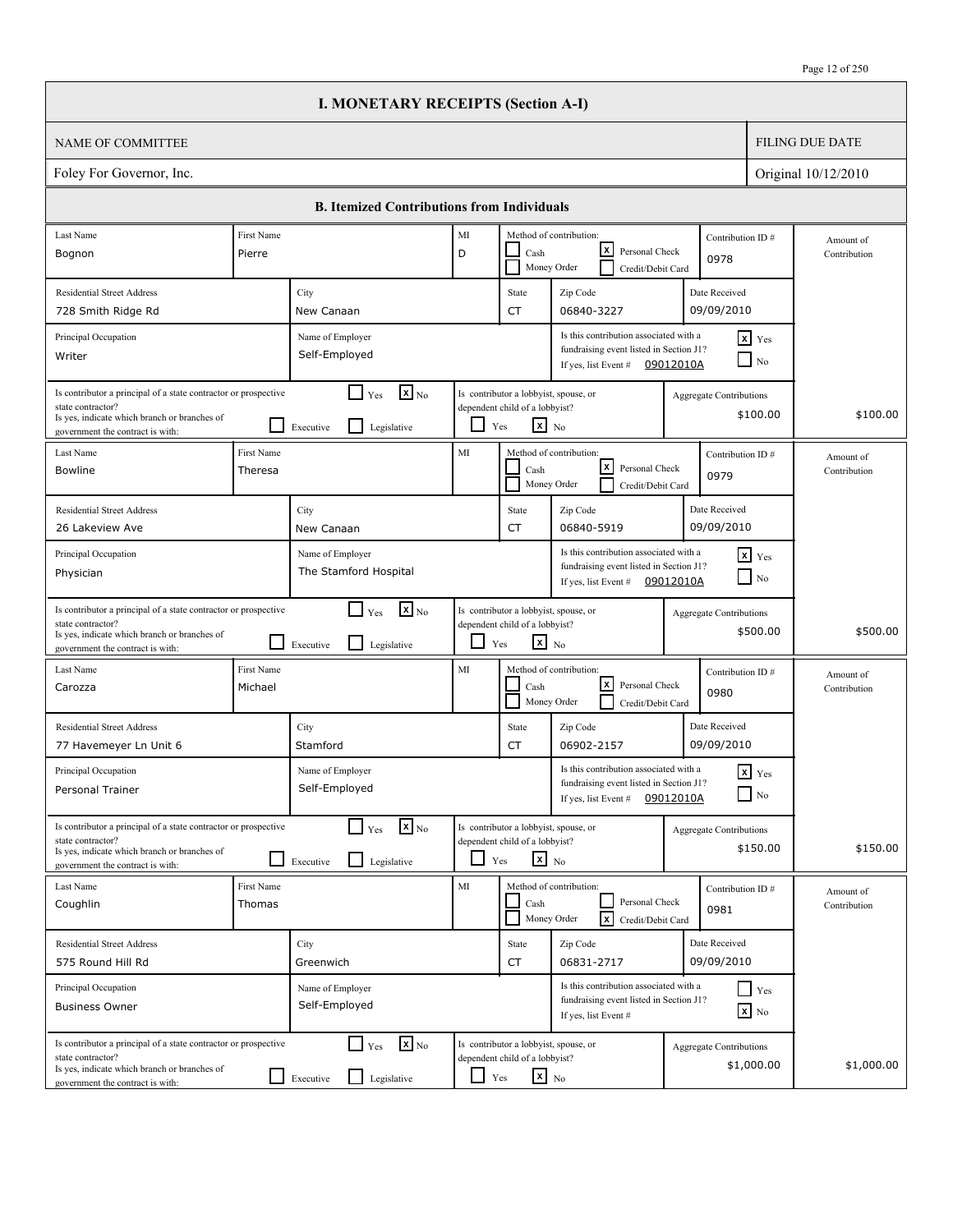|                                                                                                                                                                          |                           | <b>I. MONETARY RECEIPTS (Section A-I)</b>                                                     |                          |                                                                                                   |                                                                                                                       |           |                                            |                           |
|--------------------------------------------------------------------------------------------------------------------------------------------------------------------------|---------------------------|-----------------------------------------------------------------------------------------------|--------------------------|---------------------------------------------------------------------------------------------------|-----------------------------------------------------------------------------------------------------------------------|-----------|--------------------------------------------|---------------------------|
| <b>NAME OF COMMITTEE</b>                                                                                                                                                 |                           |                                                                                               |                          |                                                                                                   |                                                                                                                       |           |                                            | <b>FILING DUE DATE</b>    |
| Foley For Governor, Inc.                                                                                                                                                 |                           |                                                                                               |                          |                                                                                                   |                                                                                                                       |           |                                            | Original 10/12/2010       |
|                                                                                                                                                                          |                           | <b>B. Itemized Contributions from Individuals</b>                                             |                          |                                                                                                   |                                                                                                                       |           |                                            |                           |
| Last Name                                                                                                                                                                | First Name                |                                                                                               | MI                       |                                                                                                   | Method of contribution:                                                                                               |           | Contribution ID#                           |                           |
| Ferrari                                                                                                                                                                  | Richard                   |                                                                                               |                          | Cash                                                                                              | x <br>Personal Check<br>Money Order<br>Credit/Debit Card                                                              |           | 0982                                       | Amount of<br>Contribution |
| <b>Residential Street Address</b>                                                                                                                                        |                           | City                                                                                          |                          | State                                                                                             | Zip Code                                                                                                              |           | Date Received                              |                           |
| 9 Carriage Ln                                                                                                                                                            |                           | East Granby                                                                                   |                          | CT                                                                                                | 06026-9506                                                                                                            |           | 09/09/2010                                 |                           |
| Principal Occupation<br>Employment Security Board of<br>Review                                                                                                           |                           | Name of Employer<br>State of CT                                                               |                          |                                                                                                   | Is this contribution associated with a<br>fundraising event listed in Section J1?<br>If yes, list Event # $09152010A$ |           | $x$ Yes<br>$\Box$ No                       |                           |
| Is contributor a principal of a state contractor or prospective<br>state contractor?<br>Is yes, indicate which branch or branches of<br>government the contract is with: |                           | $\mathbf{X}_{\text{No}}$<br>$\blacksquare$<br>Yes<br>$\mathsf{L}$<br>Legislative<br>Executive |                          | Is contributor a lobbyist, spouse, or<br>dependent child of a lobbyist?<br>$x_{N0}$<br>Yes        |                                                                                                                       |           | Aggregate Contributions<br>\$250.00        | \$250.00                  |
| Last Name<br>Grogan                                                                                                                                                      | <b>First Name</b><br>Anne |                                                                                               | MI                       | Cash                                                                                              | Method of contribution:<br>Contribution ID#<br> x <br>Personal Check<br>0983<br>Money Order<br>Credit/Debit Card      |           |                                            | Amount of<br>Contribution |
| <b>Residential Street Address</b>                                                                                                                                        |                           | City                                                                                          |                          | State                                                                                             | Zip Code                                                                                                              |           | Date Received                              |                           |
| 256 White Oak Shade Rd                                                                                                                                                   |                           | New Canaan                                                                                    |                          | CT                                                                                                | 06840-6834                                                                                                            |           | 09/09/2010                                 |                           |
| Principal Occupation<br>Homemaker                                                                                                                                        |                           | Name of Employer<br>Homemaker                                                                 |                          |                                                                                                   | Is this contribution associated with a<br>fundraising event listed in Section J1?<br>If yes, list Event #             | 09012010A | $\mathbf{x}$ Yes<br>$\Box$ No              |                           |
| Is contributor a principal of a state contractor or prospective<br>state contractor?<br>Is yes, indicate which branch or branches of<br>government the contract is with: |                           | $\mathbf{X}$ <sub>No</sub><br>l 1<br>Yes<br>l 1<br>Legislative<br>Executive                   | $\overline{\phantom{0}}$ | Is contributor a lobbyist, spouse, or<br>dependent child of a lobbyist?<br>$\mathbf{x}$ No<br>Yes |                                                                                                                       |           | Aggregate Contributions<br>\$100.00        | \$100.00                  |
| Last Name<br>Hess                                                                                                                                                        | First Name<br>Karen       |                                                                                               | MI                       | Cash                                                                                              | Method of contribution:<br>Personal Check<br>Ιx<br>Money Order<br>Credit/Debit Card                                   |           | Contribution ID#<br>0984                   | Amount of<br>Contribution |
| <b>Residential Street Address</b><br>11 Charcoal Hill Rd                                                                                                                 |                           | City<br>Westport                                                                              |                          | State<br>CT                                                                                       | Zip Code<br>06880-1633                                                                                                |           | Date Received<br>09/09/2010                |                           |
| Principal Occupation<br>None                                                                                                                                             |                           | Name of Employer<br>None                                                                      |                          |                                                                                                   | Is this contribution associated with a<br>fundraising event listed in Section J1?<br>If yes, list Event #             |           | Yes<br>$\mathbf{X}$ No                     |                           |
| Is contributor a principal of a state contractor or prospective<br>state contractor?<br>Is yes, indicate which branch or branches of<br>government the contract is with: |                           | $\mathbf{x}$ <sub>No</sub><br>$\Box$ Yes<br>Legislative<br>Executive                          | $\Box$                   | Is contributor a lobbyist, spouse, or<br>dependent child of a lobbyist?<br>$X$ No<br>Yes          |                                                                                                                       |           | <b>Aggregate Contributions</b><br>\$500.00 | \$500.00                  |
| Last Name<br>Lavielle                                                                                                                                                    | First Name<br>Gail        |                                                                                               | MI                       | Cash                                                                                              | Method of contribution:<br> x <br>Personal Check<br>Money Order<br>Credit/Debit Card                                  |           | Contribution ID#<br>0985                   | Amount of<br>Contribution |
| <b>Residential Street Address</b><br>109 Hickory Hill Rd                                                                                                                 |                           | City<br>Wilton                                                                                |                          | State<br>CT                                                                                       | Zip Code<br>06897-1135                                                                                                |           | Date Received<br>09/09/2010                |                           |
| Principal Occupation<br>University Educator                                                                                                                              |                           | Name of Employer<br>University of Connecticut                                                 |                          |                                                                                                   | Is this contribution associated with a<br>fundraising event listed in Section J1?<br>If yes, list Event #             | 09012010A | $x$ $y$ <sub>es</sub><br>$\Box$ No         |                           |
| Is contributor a principal of a state contractor or prospective<br>state contractor?<br>Is yes, indicate which branch or branches of<br>government the contract is with: |                           | $\mathbf{x}$ <sub>No</sub><br>$\Gamma$ Yes<br>Legislative<br>Executive                        | ப                        | Is contributor a lobbyist, spouse, or<br>dependent child of a lobbyist?<br>$\mathbf{x}$ No<br>Yes |                                                                                                                       |           | <b>Aggregate Contributions</b><br>\$50.00  | \$50.00                   |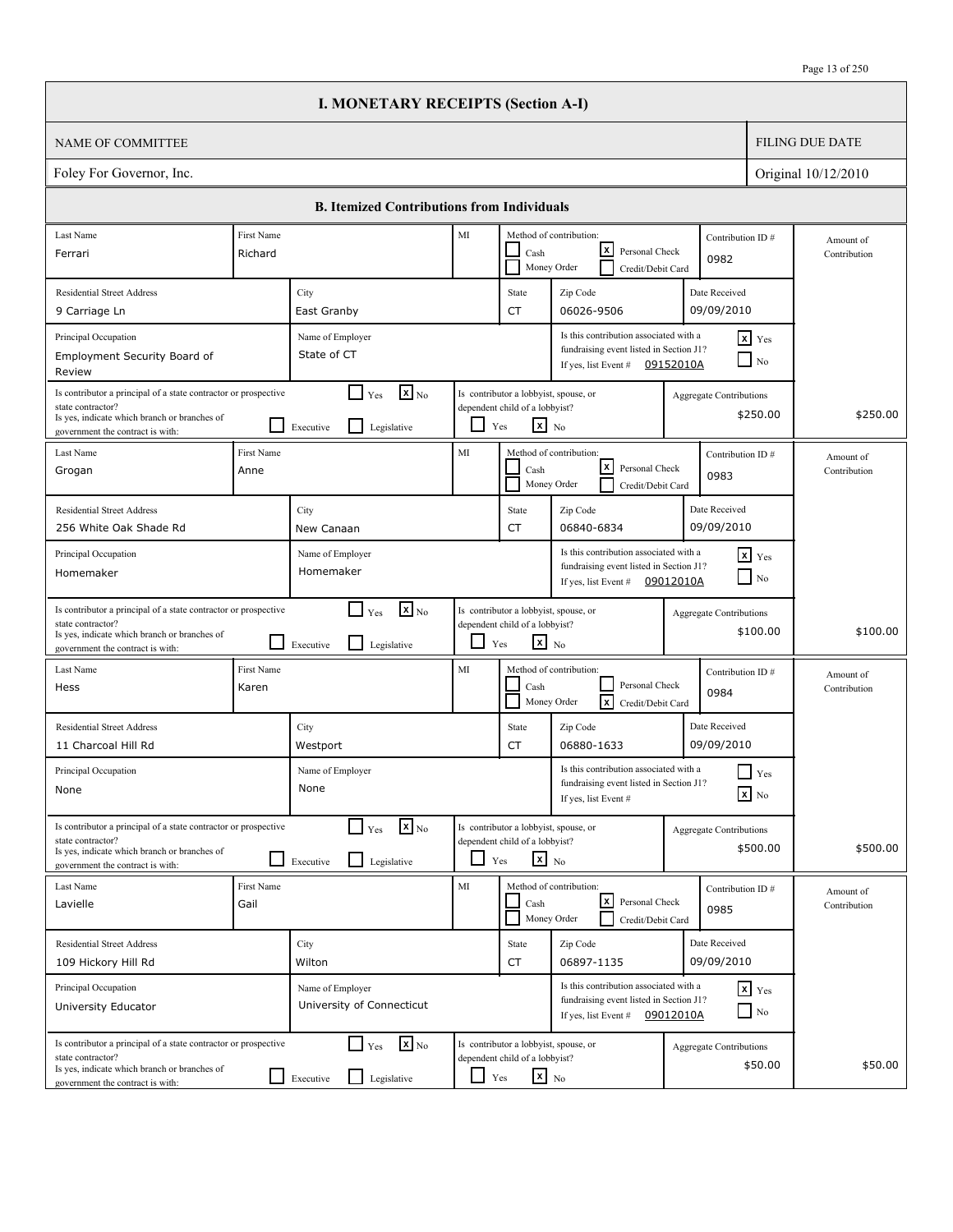|                                                                                                                                                                          |                      | <b>I. MONETARY RECEIPTS (Section A-I)</b>                                   |            |                                                                                                   |                                                                                                                        |                                |                                    |                           |
|--------------------------------------------------------------------------------------------------------------------------------------------------------------------------|----------------------|-----------------------------------------------------------------------------|------------|---------------------------------------------------------------------------------------------------|------------------------------------------------------------------------------------------------------------------------|--------------------------------|------------------------------------|---------------------------|
| <b>NAME OF COMMITTEE</b>                                                                                                                                                 |                      |                                                                             |            |                                                                                                   |                                                                                                                        |                                |                                    | <b>FILING DUE DATE</b>    |
| Foley For Governor, Inc.                                                                                                                                                 |                      |                                                                             |            |                                                                                                   |                                                                                                                        |                                |                                    | Original 10/12/2010       |
|                                                                                                                                                                          |                      | <b>B. Itemized Contributions from Individuals</b>                           |            |                                                                                                   |                                                                                                                        |                                |                                    |                           |
| Last Name                                                                                                                                                                | First Name           |                                                                             | $\rm MI$   |                                                                                                   | Method of contribution:                                                                                                |                                | Contribution ID#                   | Amount of                 |
| Louziotis                                                                                                                                                                | Elizabeth            |                                                                             |            | Cash                                                                                              | x <br>Personal Check<br>Money Order<br>Credit/Debit Card                                                               | 0986                           |                                    | Contribution              |
| <b>Residential Street Address</b><br>26 Greentree Dr                                                                                                                     |                      | City<br>Waterford                                                           |            | State<br><b>CT</b>                                                                                | Zip Code<br>06385-4153                                                                                                 | Date Received<br>09/09/2010    |                                    |                           |
| Principal Occupation                                                                                                                                                     |                      | Name of Employer                                                            |            |                                                                                                   | Is this contribution associated with a                                                                                 |                                | $x$ $Y$ es                         |                           |
| Retired                                                                                                                                                                  |                      | Retired                                                                     |            |                                                                                                   | fundraising event listed in Section J1?<br>If yes, list Event #                                                        | 09152010B                      | $\overline{N_0}$                   |                           |
| Is contributor a principal of a state contractor or prospective<br>state contractor?<br>Is yes, indicate which branch or branches of<br>government the contract is with: |                      | $\mathbf{x}$ <sub>No</sub><br>$\Box$ Yes<br>Legislative<br>Executive        | ப          | Is contributor a lobbyist, spouse, or<br>dependent child of a lobbyist?<br>$\mathbf{x}$ No<br>Yes |                                                                                                                        | <b>Aggregate Contributions</b> | \$75.00                            | \$75.00                   |
| Last Name<br>Louziotis                                                                                                                                                   | First Name<br>John   |                                                                             | MI         | Cash                                                                                              | Method of contribution:<br> x <br>Personal Check<br>Money Order<br>Credit/Debit Card                                   | 0987                           | Contribution ID#                   | Amount of<br>Contribution |
| <b>Residential Street Address</b><br>26 Greentree Dr                                                                                                                     |                      | City<br>Waterford                                                           |            | State<br><b>CT</b>                                                                                | Zip Code<br>06385-4153                                                                                                 | Date Received<br>09/09/2010    |                                    |                           |
| Principal Occupation<br>Retired                                                                                                                                          |                      | Name of Employer<br>Retired                                                 |            |                                                                                                   | Is this contribution associated with a<br>fundraising event listed in Section J1?<br>If yes, list Event $\#$ 09152010B |                                | $x$ $Yes$<br>$\Box$ No             |                           |
| Is contributor a principal of a state contractor or prospective<br>state contractor?<br>Is yes, indicate which branch or branches of<br>government the contract is with: |                      | $\mathbf{x}$ <sub>No</sub><br>$\Box$ Yes<br>Legislative<br>Executive        | ப          | Is contributor a lobbyist, spouse, or<br>dependent child of a lobbyist?<br>$x_{N0}$<br>Yes        |                                                                                                                        | <b>Aggregate Contributions</b> | \$75.00                            | \$75.00                   |
| Last Name<br>Pizzolato                                                                                                                                                   | First Name<br>Torrie |                                                                             | MI         | Cash                                                                                              | Method of contribution:<br> x <br>Personal Check<br>Money Order<br>Credit/Debit Card                                   | 0988                           | Contribution ID#                   | Amount of<br>Contribution |
| <b>Residential Street Address</b><br>5 Clocks Ln                                                                                                                         |                      | City<br>Darien                                                              |            | State<br><b>CT</b>                                                                                | Zip Code<br>06820-5518                                                                                                 | Date Received<br>09/09/2010    |                                    |                           |
| Principal Occupation<br>Homemaker                                                                                                                                        |                      | Name of Employer<br>Homemaker                                               |            |                                                                                                   | Is this contribution associated with a<br>fundraising event listed in Section J1?<br>If yes, list Event $#$            | 09012010A                      | $x$ $Y$ es<br>$\Box$ No            |                           |
| Is contributor a principal of a state contractor or prospective<br>state contractor?<br>Is yes, indicate which branch or branches of<br>government the contract is with: |                      | $\mathbf{X}_{\text{No}}$<br>$\Box$ Yes<br>Legislative<br>Executive          |            | Is contributor a lobbyist, spouse, or<br>dependent child of a lobbyist?<br>$\mathbf{x}$ No<br>Yes |                                                                                                                        | Aggregate Contributions        | \$500.00                           | \$500.00                  |
| Last Name<br>Pressler                                                                                                                                                    | First Name<br>Larry  |                                                                             | MI         | Cash                                                                                              | Method of contribution:<br>l×l<br>Personal Check<br>Money Order<br>Credit/Debit Card                                   | 0989                           | Contribution ID#                   | Amount of<br>Contribution |
| <b>Residential Street Address</b><br>800 25th St NW Ste 504                                                                                                              |                      | City<br>Washington                                                          |            | State<br>DC                                                                                       | Zip Code<br>20037-2208                                                                                                 | Date Received<br>09/09/2010    |                                    |                           |
| Principal Occupation<br>Lawyer/Professor                                                                                                                                 |                      | Name of Employer<br>Pressler Group                                          |            |                                                                                                   | Is this contribution associated with a<br>fundraising event listed in Section J1?<br>If yes, list Event # $09222010A$  |                                | $x$ $y$ <sub>es</sub><br>$\Box$ No |                           |
| Is contributor a principal of a state contractor or prospective<br>state contractor?<br>Is yes, indicate which branch or branches of<br>government the contract is with: |                      | $\mathbf{X}_{\text{No}}$<br>$\Gamma$ Yes<br>Legislative<br>$\Box$ Executive | $\Box$ Yes | Is contributor a lobbyist, spouse, or<br>dependent child of a lobbyist?<br>$x_{N0}$               |                                                                                                                        | Aggregate Contributions        | \$500.00                           | \$500.00                  |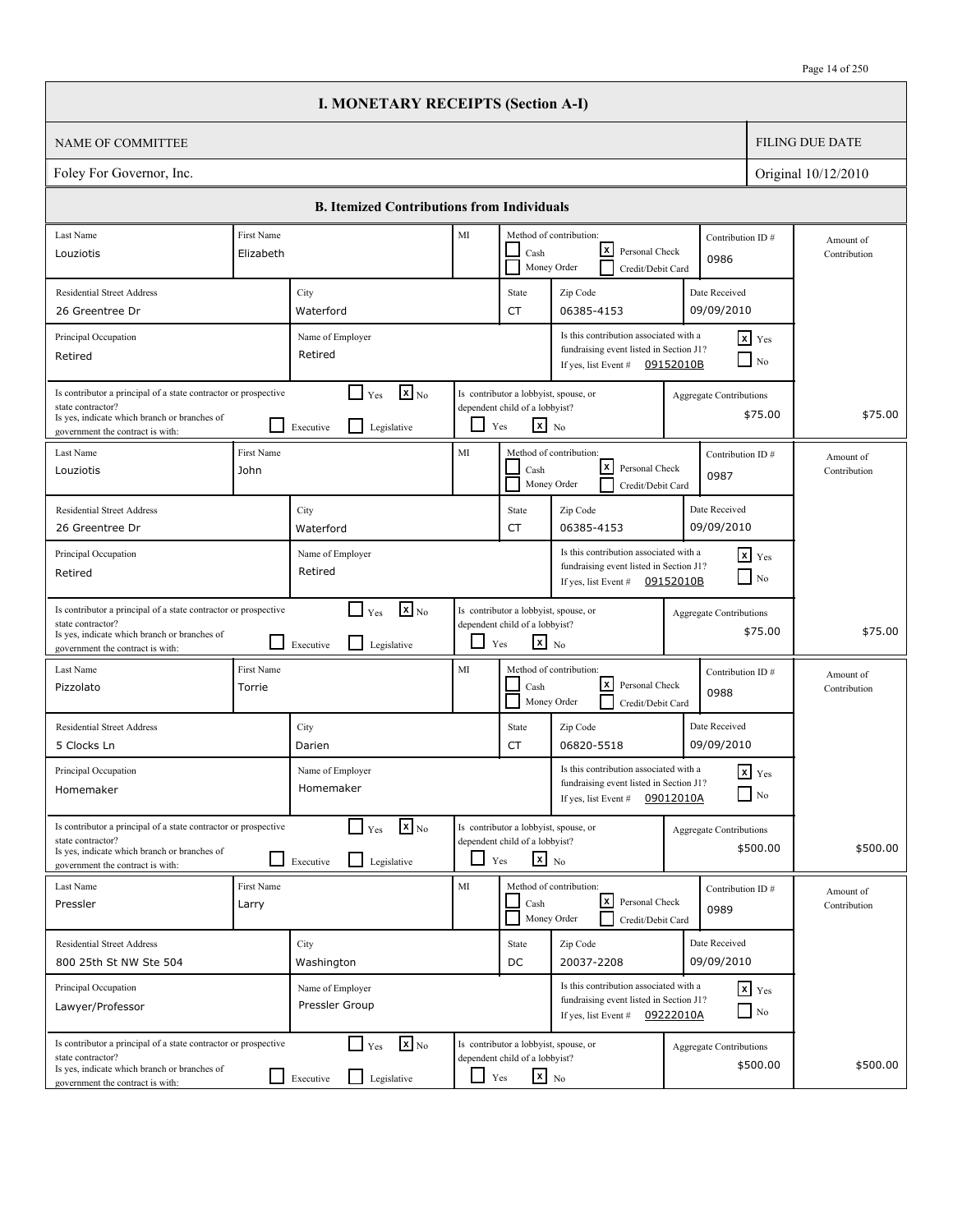|                                                                                                                                                                          |                      | <b>I. MONETARY RECEIPTS (Section A-I)</b>                                               |                                                                  |                                                                                                   |                                                                                                           |           |                                            |                           |
|--------------------------------------------------------------------------------------------------------------------------------------------------------------------------|----------------------|-----------------------------------------------------------------------------------------|------------------------------------------------------------------|---------------------------------------------------------------------------------------------------|-----------------------------------------------------------------------------------------------------------|-----------|--------------------------------------------|---------------------------|
| <b>NAME OF COMMITTEE</b>                                                                                                                                                 |                      |                                                                                         |                                                                  |                                                                                                   |                                                                                                           |           |                                            | <b>FILING DUE DATE</b>    |
| Foley For Governor, Inc.                                                                                                                                                 |                      |                                                                                         |                                                                  |                                                                                                   |                                                                                                           |           |                                            | Original 10/12/2010       |
|                                                                                                                                                                          |                      | <b>B. Itemized Contributions from Individuals</b>                                       |                                                                  |                                                                                                   |                                                                                                           |           |                                            |                           |
| Last Name                                                                                                                                                                | First Name           |                                                                                         | MI                                                               |                                                                                                   | Method of contribution:                                                                                   |           | Contribution ID#                           | Amount of                 |
| Reagan                                                                                                                                                                   | David                |                                                                                         | x <br>Personal Check<br>Cash<br>Money Order<br>Credit/Debit Card |                                                                                                   |                                                                                                           | 0990      | Contribution                               |                           |
| <b>Residential Street Address</b><br>197 Long Wharf Dr                                                                                                                   |                      | City<br>Mystic                                                                          |                                                                  | State<br>CT                                                                                       | Zip Code<br>06355-3136                                                                                    |           | Date Received<br>09/09/2010                |                           |
| Principal Occupation<br>Developer - Residential                                                                                                                          |                      | Name of Employer<br>Self-Employed                                                       |                                                                  |                                                                                                   | Is this contribution associated with a<br>fundraising event listed in Section J1?<br>If yes, list Event # |           | $\Box$ Yes<br>$\mathbf{x}$ No              |                           |
| Is contributor a principal of a state contractor or prospective<br>state contractor?<br>Is yes, indicate which branch or branches of<br>government the contract is with: |                      | $\mathbf{X}_{\text{No}}$<br>$\sqcup$<br>Yes<br>$\mathsf{L}$<br>Legislative<br>Executive |                                                                  | Is contributor a lobbyist, spouse, or<br>dependent child of a lobbyist?<br>$x_{N0}$<br>Yes        |                                                                                                           |           | Aggregate Contributions<br>\$200.00        | \$200.00                  |
| Last Name<br>Sayres                                                                                                                                                      | First Name<br>Philip |                                                                                         | MI<br>$\mathsf C$                                                | Cash                                                                                              | Method of contribution:<br> x <br>Personal Check<br>Money Order<br>Credit/Debit Card                      |           | Contribution ID#<br>0991                   | Amount of<br>Contribution |
| <b>Residential Street Address</b><br>6 Palmer Martin Rd                                                                                                                  |                      | City<br>East Haddam                                                                     |                                                                  | State<br>CT                                                                                       | Zip Code<br>06423-1351                                                                                    |           | Date Received<br>09/09/2010                |                           |
| Principal Occupation<br>Retired                                                                                                                                          |                      | Name of Employer<br>Retired                                                             |                                                                  |                                                                                                   | Is this contribution associated with a<br>fundraising event listed in Section J1?<br>If yes, list Event # |           | $\Box$ Yes<br>$\boxed{\mathbf{x}}$ No      |                           |
| Is contributor a principal of a state contractor or prospective<br>state contractor?<br>Is yes, indicate which branch or branches of<br>government the contract is with: |                      | $\mathbf{x}$ <sub>No</sub><br>$\Box$ Yes<br>l 1<br>Legislative<br>Executive             | $\overline{\phantom{0}}$                                         | Is contributor a lobbyist, spouse, or<br>dependent child of a lobbyist?<br>$\mathbf{x}$ No<br>Yes |                                                                                                           |           | Aggregate Contributions<br>\$50.00         | \$50.00                   |
| Last Name<br>Sayres                                                                                                                                                      | First Name<br>Starr  |                                                                                         | MI<br>E                                                          | Cash                                                                                              | Method of contribution:<br> x <br>Personal Check<br>Money Order<br>Credit/Debit Card                      |           | Contribution ID#<br>0992                   | Amount of<br>Contribution |
| <b>Residential Street Address</b><br>6 Palmer Martin Rd                                                                                                                  |                      | City<br>East Haddam                                                                     |                                                                  | State<br>CT                                                                                       | Zip Code<br>06423-1351                                                                                    |           | Date Received<br>09/09/2010                |                           |
| Principal Occupation<br>Retired                                                                                                                                          |                      | Name of Employer<br>Retired                                                             |                                                                  |                                                                                                   | Is this contribution associated with a<br>fundraising event listed in Section J1?<br>If yes, list Event # |           | Yes<br>$\mathbf{X}$ No                     |                           |
| Is contributor a principal of a state contractor or prospective<br>state contractor?<br>Is yes, indicate which branch or branches of<br>government the contract is with: |                      | $\mathbf{x}$ <sub>No</sub><br>$\Box$ Yes<br>Legislative<br>Executive                    | $\Box$                                                           | Is contributor a lobbyist, spouse, or<br>dependent child of a lobbyist?<br>$x_{N0}$<br>Yes        |                                                                                                           |           | <b>Aggregate Contributions</b><br>\$50.00  | \$50.00                   |
| Last Name<br>Sulmasy                                                                                                                                                     | First Name<br>Glenn  |                                                                                         | MI                                                               | Cash                                                                                              | Method of contribution:<br> x <br>Personal Check<br>Money Order<br>Credit/Debit Card                      |           | Contribution ID#<br>0996                   | Amount of<br>Contribution |
| <b>Residential Street Address</b><br>2 Lonicera Ct                                                                                                                       |                      | City<br>Old Lyme                                                                        |                                                                  | State<br>CT                                                                                       | Zip Code<br>06371-2804                                                                                    |           | Date Received<br>09/09/2010                |                           |
| Principal Occupation<br>Head, Dept. of Humanities, Law<br>Professor                                                                                                      |                      | Name of Employer<br>US Coast Guard Academy                                              |                                                                  |                                                                                                   | Is this contribution associated with a<br>fundraising event listed in Section J1?<br>If yes, list Event # | 07292010A | $x$ $y$ <sub>es</sub><br>$\Box$ No         |                           |
| Is contributor a principal of a state contractor or prospective<br>state contractor?<br>Is yes, indicate which branch or branches of<br>government the contract is with: |                      | $\mathbf{X}_{\text{No}}$<br>$\Gamma$ Yes<br>Legislative<br>Executive                    | ப                                                                | Is contributor a lobbyist, spouse, or<br>dependent child of a lobbyist?<br>$\mathbf{x}$ No<br>Yes |                                                                                                           |           | <b>Aggregate Contributions</b><br>\$100.00 | \$100.00                  |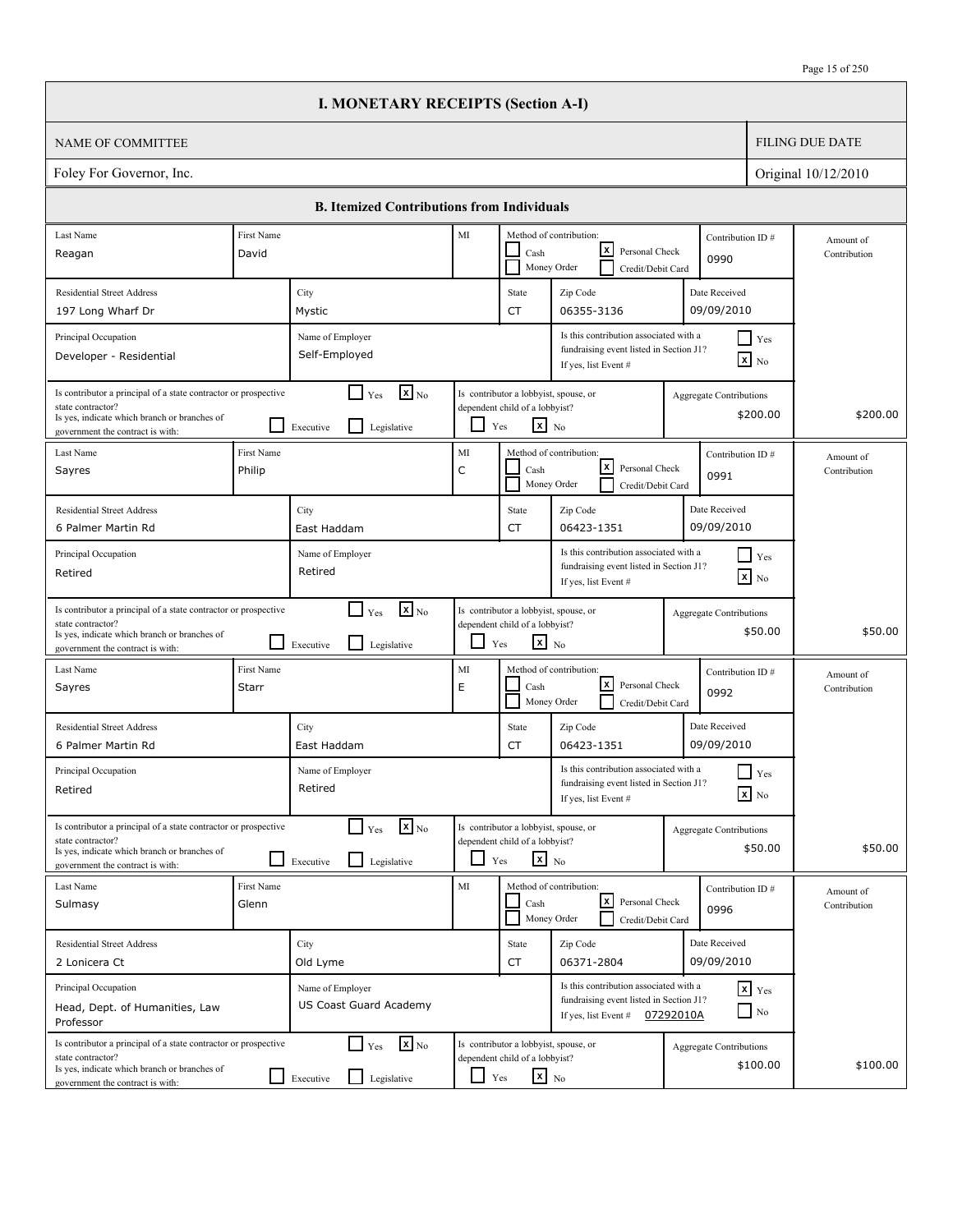|                                                                                                                                                                          |                           | <b>I. MONETARY RECEIPTS (Section A-I)</b>                                   |            |                                                                                            |                                                                                                                       |                                |                                |                           |
|--------------------------------------------------------------------------------------------------------------------------------------------------------------------------|---------------------------|-----------------------------------------------------------------------------|------------|--------------------------------------------------------------------------------------------|-----------------------------------------------------------------------------------------------------------------------|--------------------------------|--------------------------------|---------------------------|
| <b>NAME OF COMMITTEE</b>                                                                                                                                                 |                           |                                                                             |            |                                                                                            |                                                                                                                       |                                |                                | <b>FILING DUE DATE</b>    |
| Foley For Governor, Inc.                                                                                                                                                 |                           |                                                                             |            |                                                                                            |                                                                                                                       |                                |                                | Original 10/12/2010       |
|                                                                                                                                                                          |                           | <b>B. Itemized Contributions from Individuals</b>                           |            |                                                                                            |                                                                                                                       |                                |                                |                           |
| Last Name<br>Sztam                                                                                                                                                       | First Name<br>Christopher |                                                                             | $\rm MI$   | Cash                                                                                       | Method of contribution:<br> x <br>Personal Check                                                                      | Contribution ID#<br>0997       |                                | Amount of<br>Contribution |
| <b>Residential Street Address</b><br>9 Fox Run Rd                                                                                                                        |                           | City<br>New Canaan                                                          |            | State<br><b>CT</b>                                                                         | Money Order<br>Credit/Debit Card<br>Zip Code<br>06840-2820                                                            | Date Received<br>09/09/2010    |                                |                           |
| Principal Occupation<br>Global Head-Corporate Marketing                                                                                                                  |                           | Name of Employer<br><b>Barclays Capital</b>                                 |            |                                                                                            | Is this contribution associated with a<br>fundraising event listed in Section J1?<br>If yes, list Event #             | 09012010A                      | $x$ $Y$ es<br>$\overline{N_0}$ |                           |
| Is contributor a principal of a state contractor or prospective<br>state contractor?<br>Is yes, indicate which branch or branches of<br>government the contract is with: |                           | $\mathbf{x}$ <sub>No</sub><br>$\Box$ Yes<br>Legislative<br>Executive        | ப          | Is contributor a lobbyist, spouse, or<br>dependent child of a lobbyist?<br>$X_{N0}$<br>Yes |                                                                                                                       | <b>Aggregate Contributions</b> | \$200.00                       | \$200.00                  |
| Last Name<br>Wendell                                                                                                                                                     | First Name<br>George      |                                                                             | MI         | Cash                                                                                       | Method of contribution:<br>$\boldsymbol{x}$<br>Personal Check<br>Money Order<br>Credit/Debit Card                     | Contribution ID#<br>0998       |                                | Amount of<br>Contribution |
| <b>Residential Street Address</b><br>150 Woodridge Dr                                                                                                                    |                           | City<br>New Canaan                                                          |            | State<br><b>CT</b>                                                                         | Zip Code<br>06840-3511                                                                                                | Date Received<br>09/09/2010    |                                |                           |
| Principal Occupation<br>Lawyer                                                                                                                                           |                           | Name of Employer<br>Self-Employed                                           |            |                                                                                            | Is this contribution associated with a<br>fundraising event listed in Section J1?<br>If yes, list Event # $09012010A$ |                                | $x$ $Yes$<br>$\Box$ No         |                           |
| Is contributor a principal of a state contractor or prospective<br>state contractor?<br>Is yes, indicate which branch or branches of<br>government the contract is with: |                           | $\mathbf{X}_{\text{No}}$<br>$\Box$ Yes<br>Legislative<br>Executive          | ப          | Is contributor a lobbyist, spouse, or<br>dependent child of a lobbyist?<br>$X_{N0}$<br>Yes |                                                                                                                       | <b>Aggregate Contributions</b> | \$50.00                        | \$50.00                   |
| Last Name<br>Wyckoff                                                                                                                                                     | First Name<br>Stephen     |                                                                             | MI<br>S    | Cash                                                                                       | Method of contribution:<br> x <br>Personal Check<br>Money Order<br>Credit/Debit Card                                  | Contribution ID#<br>0999       |                                | Amount of<br>Contribution |
| <b>Residential Street Address</b><br>308 N Wilton Rd                                                                                                                     |                           | City<br>New Canaan                                                          |            | State<br><b>CT</b>                                                                         | Zip Code<br>06840-2701                                                                                                | Date Received<br>09/09/2010    |                                |                           |
| Principal Occupation<br><b>Insurance Broker</b>                                                                                                                          |                           | Name of Employer<br>Marsh, Inc.                                             |            |                                                                                            | Is this contribution associated with a<br>fundraising event listed in Section J1?<br>If yes, list Event #             | 09012010A                      | $x$ $Y$ es<br>$\Box$ No        |                           |
| Is contributor a principal of a state contractor or prospective<br>state contractor?<br>Is yes, indicate which branch or branches of<br>government the contract is with: |                           | $\mathbf{X}_{\text{No}}$<br>$\Box$ Yes<br>Legislative<br>Executive          |            | Is contributor a lobbyist, spouse, or<br>dependent child of a lobbyist?<br>$X$ No<br>Yes   |                                                                                                                       | <b>Aggregate Contributions</b> | \$250.00                       | \$250.00                  |
| Last Name<br>Lynch                                                                                                                                                       | First Name<br>Alexander   |                                                                             | MI<br>T    | Cash                                                                                       | Method of contribution:<br>Personal Check<br>Money Order<br>$\overline{\mathbf{x}}$<br>Credit/Debit Card              | Contribution ID#<br>1000       |                                | Amount of<br>Contribution |
| <b>Residential Street Address</b><br>5 Woodside Rd                                                                                                                       |                           | City<br>Greenwich                                                           |            | State<br>CT                                                                                | Zip Code<br>06830-3818                                                                                                | Date Received<br>09/10/2010    |                                |                           |
| Principal Occupation<br>Banking                                                                                                                                          |                           | Name of Employer<br>JP Morgan                                               |            |                                                                                            | Is this contribution associated with a<br>fundraising event listed in Section J1?<br>If yes, list Event #             |                                | Yes<br>$\boxed{\mathbf{x}}$ No |                           |
| Is contributor a principal of a state contractor or prospective<br>state contractor?<br>Is yes, indicate which branch or branches of<br>government the contract is with: |                           | $\mathbf{x}$ <sub>No</sub><br>$\Box$ Yes<br>Legislative<br>$\Box$ Executive | $\Box$ Yes | Is contributor a lobbyist, spouse, or<br>dependent child of a lobbyist?<br>$x_{N0}$        |                                                                                                                       | <b>Aggregate Contributions</b> | \$4,500.00                     | \$1,000.00                |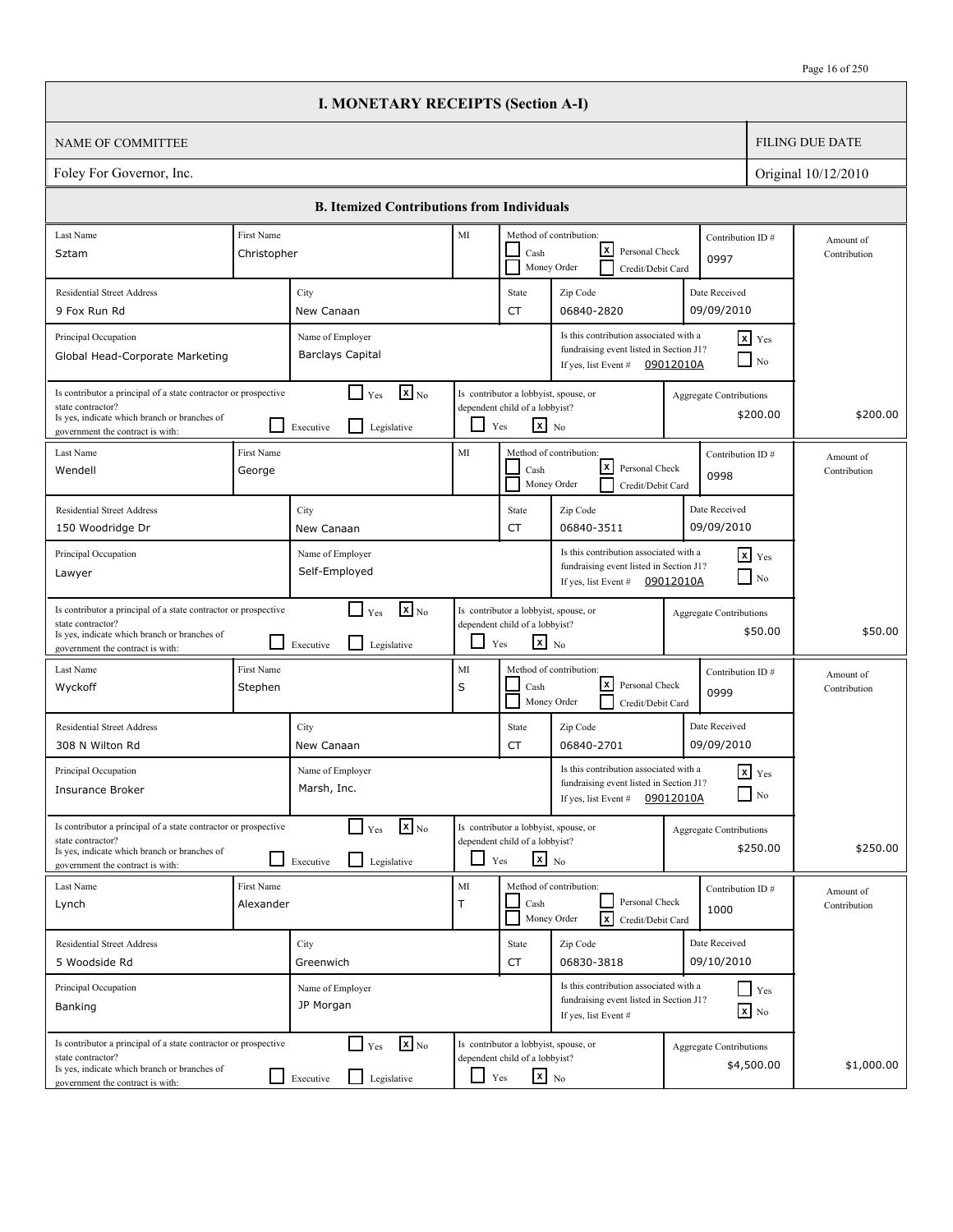$\overline{\phantom{a}}$ 

|                                                                                                                                                                          |                              | <b>I. MONETARY RECEIPTS (Section A-I)</b>                                   |                          |                                                                                            |                                                                                                                        |                                               |                           |
|--------------------------------------------------------------------------------------------------------------------------------------------------------------------------|------------------------------|-----------------------------------------------------------------------------|--------------------------|--------------------------------------------------------------------------------------------|------------------------------------------------------------------------------------------------------------------------|-----------------------------------------------|---------------------------|
| <b>NAME OF COMMITTEE</b>                                                                                                                                                 |                              |                                                                             |                          |                                                                                            |                                                                                                                        |                                               | <b>FILING DUE DATE</b>    |
| Foley For Governor, Inc.                                                                                                                                                 |                              |                                                                             |                          |                                                                                            |                                                                                                                        |                                               | Original 10/12/2010       |
|                                                                                                                                                                          |                              | <b>B. Itemized Contributions from Individuals</b>                           |                          |                                                                                            |                                                                                                                        |                                               |                           |
| Last Name                                                                                                                                                                | First Name                   |                                                                             | MI                       |                                                                                            | Method of contribution:                                                                                                | Contribution ID#                              | Amount of                 |
| Davies                                                                                                                                                                   | Judith                       |                                                                             |                          | Cash<br>Money Order                                                                        | Personal Check<br>Γx<br>Credit/Debit Card                                                                              | 1001                                          | Contribution              |
| <b>Residential Street Address</b>                                                                                                                                        |                              | City                                                                        |                          | State                                                                                      | Zip Code                                                                                                               | Date Received                                 |                           |
| 332 Joshuatown Rd                                                                                                                                                        |                              | Lyme                                                                        |                          | CT                                                                                         | 06371-3000                                                                                                             | 09/11/2010                                    |                           |
| Principal Occupation<br>Homemaker                                                                                                                                        |                              | Name of Employer<br>Homemaker                                               |                          |                                                                                            | Is this contribution associated with a<br>fundraising event listed in Section J1?<br>If yes, list Event #              | $\Box$ Yes<br>$\mathbf{X}$ No                 |                           |
| Is contributor a principal of a state contractor or prospective<br>state contractor?<br>Is yes, indicate which branch or branches of<br>government the contract is with: |                              | $\mathbf{x}$ <sub>No</sub><br>$\Box$ Yes<br>l 1<br>Legislative<br>Executive |                          | Is contributor a lobbyist, spouse, or<br>dependent child of a lobbyist?<br>$x_{N0}$<br>Yes |                                                                                                                        | Aggregate Contributions<br>\$50.00            | \$50.00                   |
| Last Name<br>Fraise                                                                                                                                                      | First Name<br>George         |                                                                             | MI                       | Cash<br>Money Order                                                                        | Method of contribution:<br>Personal Check<br>$\sqrt{x}$<br>Credit/Debit Card                                           | Contribution ID#<br>1002                      | Amount of<br>Contribution |
| <b>Residential Street Address</b><br>7 Huckleberry Hill Rd                                                                                                               |                              | City<br>Wilton                                                              |                          | State<br>CT                                                                                | Zip Code<br>06897-2802                                                                                                 | Date Received<br>09/13/2010                   |                           |
| Principal Occupation<br><b>Investment Advisor</b>                                                                                                                        |                              | Name of Employer<br>Sustainable Growth Advisors                             |                          |                                                                                            | Is this contribution associated with a<br>fundraising event listed in Section J1?<br>If yes, list Event #              | $\blacksquare$ Yes<br>$\boxed{\mathbf{x}}$ No |                           |
| Is contributor a principal of a state contractor or prospective<br>state contractor?<br>Is yes, indicate which branch or branches of<br>government the contract is with: | <b>.</b>                     | $\mathbf{x}$ <sub>No</sub><br>$\Box$ Yes<br>l 1<br>Legislative<br>Executive | $\overline{\phantom{0}}$ | Is contributor a lobbyist, spouse, or<br>dependent child of a lobbyist?<br>$x_{N0}$<br>Yes |                                                                                                                        | Aggregate Contributions<br>\$150.00           | \$150.00                  |
| Last Name<br>Fiorentino                                                                                                                                                  | First Name<br>Vincent        |                                                                             | MI                       | Cash<br>Money Order                                                                        | Method of contribution:<br>Personal Check<br>Гx<br>Credit/Debit Card                                                   | Contribution ID#<br>1003                      | Amount of<br>Contribution |
| <b>Residential Street Address</b><br>8 Meadow Rd                                                                                                                         |                              | City<br>Riverside                                                           |                          | State<br>CT                                                                                | Zip Code<br>06878-2320                                                                                                 | Date Received<br>09/13/2010                   |                           |
| Principal Occupation<br><b>Financial Advisor</b>                                                                                                                         |                              | Name of Employer<br><b>UBS Financial Services</b>                           |                          |                                                                                            | Is this contribution associated with a<br>fundraising event listed in Section J1?<br>If yes, list Event #              | Yes<br>$\mathbf{X}$ No                        |                           |
| Is contributor a principal of a state contractor or prospective<br>state contractor?<br>Is yes, indicate which branch or branches of<br>government the contract is with: |                              | $\mathbf{X}_{\text{No}}$<br>$\Gamma$ Yes<br>Legislative<br>Executive        | ப                        | Is contributor a lobbyist, spouse, or<br>dependent child of a lobbyist?<br>$x_{N0}$<br>Yes |                                                                                                                        | <b>Aggregate Contributions</b><br>\$100.00    | \$100.00                  |
| Last Name<br>Boyd                                                                                                                                                        | First Name<br><b>Jeffrey</b> |                                                                             | MI                       | Cash                                                                                       | Method of contribution:<br> x <br>Personal Check<br>Money Order<br>Credit/Debit Card                                   | Contribution ID#<br>1005                      | Amount of<br>Contribution |
| <b>Residential Street Address</b><br>34 Brookridge Dr                                                                                                                    |                              | City<br>Greenwich                                                           |                          | State<br>CT                                                                                | Zip Code<br>06830-4830                                                                                                 | Date Received<br>09/14/2010                   |                           |
| Principal Occupation<br>President & CEO                                                                                                                                  |                              | Name of Employer<br>Priceline.com                                           |                          |                                                                                            | Is this contribution associated with a<br>fundraising event listed in Section J1?<br>If yes, list Event $\#$ 09092010A | $\mathbf{x}$ Yes<br>$\Box$ No                 |                           |
| Is contributor a principal of a state contractor or prospective<br>state contractor?<br>Is yes, indicate which branch or branches of<br>government the contract is with: |                              | $\mathbf{x}$ <sub>No</sub><br>$\Box$ Yes<br>Legislative<br>Executive        | $\Box$ Yes               | Is contributor a lobbyist, spouse, or<br>dependent child of a lobbyist?<br>$\mathbf{x}$ No |                                                                                                                        | <b>Aggregate Contributions</b><br>\$1,000.00  | \$1,000.00                |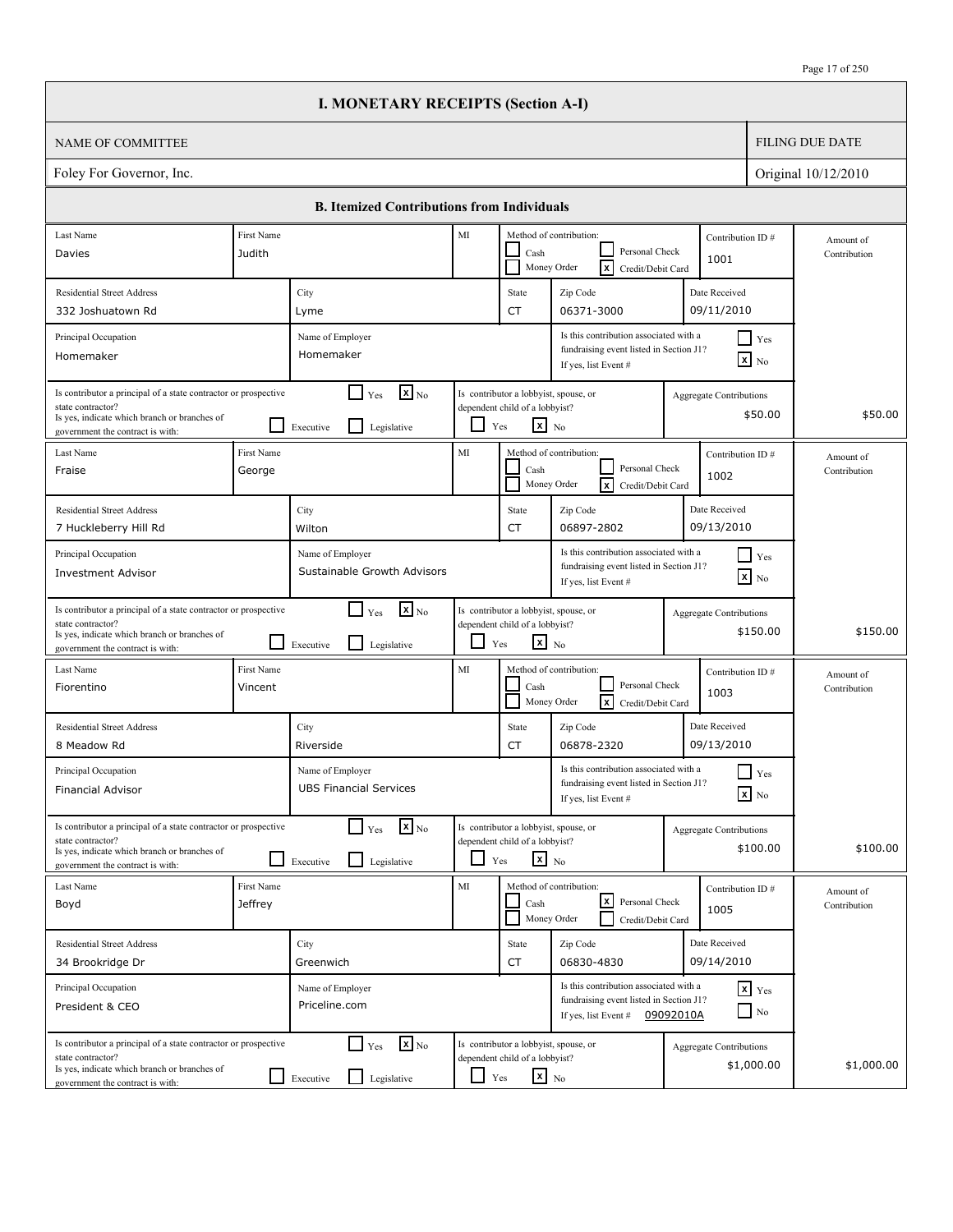|                                                                                                                                                                          |                       | <b>I. MONETARY RECEIPTS (Section A-I)</b>                                                                                                                                          |                          |                                                                                                   |                                                                                                           |           |                                              |                           |
|--------------------------------------------------------------------------------------------------------------------------------------------------------------------------|-----------------------|------------------------------------------------------------------------------------------------------------------------------------------------------------------------------------|--------------------------|---------------------------------------------------------------------------------------------------|-----------------------------------------------------------------------------------------------------------|-----------|----------------------------------------------|---------------------------|
| <b>NAME OF COMMITTEE</b>                                                                                                                                                 |                       |                                                                                                                                                                                    |                          |                                                                                                   |                                                                                                           |           |                                              | <b>FILING DUE DATE</b>    |
| Foley For Governor, Inc.                                                                                                                                                 |                       |                                                                                                                                                                                    |                          |                                                                                                   |                                                                                                           |           |                                              | Original 10/12/2010       |
|                                                                                                                                                                          |                       | <b>B. Itemized Contributions from Individuals</b>                                                                                                                                  |                          |                                                                                                   |                                                                                                           |           |                                              |                           |
| Last Name                                                                                                                                                                | First Name            |                                                                                                                                                                                    | MI                       |                                                                                                   | Method of contribution:                                                                                   |           | Contribution ID#                             | Amount of                 |
| <b>Braddock</b>                                                                                                                                                          | Richard               |                                                                                                                                                                                    | S                        | Cash<br>Money Order                                                                               | Personal Check<br>$\overline{\mathbf{x}}$<br>Credit/Debit Card                                            |           | 1006                                         | Contribution              |
| <b>Residential Street Address</b>                                                                                                                                        |                       | City                                                                                                                                                                               |                          | State                                                                                             | Zip Code                                                                                                  |           | Date Received                                |                           |
| 10 Gracie Sq                                                                                                                                                             |                       | New York                                                                                                                                                                           |                          | NY                                                                                                | 10028-8031                                                                                                |           | 09/14/2010                                   |                           |
| Principal Occupation<br>CEO                                                                                                                                              |                       | Is this contribution associated with a<br>$x$ Yes<br>Name of Employer<br>fundraising event listed in Section J1?<br>Flash Direct<br>$\Box$ No<br>If yes, list Event #<br>09222010A |                          |                                                                                                   |                                                                                                           |           |                                              |                           |
| Is contributor a principal of a state contractor or prospective<br>state contractor?<br>Is yes, indicate which branch or branches of<br>government the contract is with: |                       | $\mathbf{X}_{\text{No}}$<br>$\blacksquare$<br>Yes<br>l 1<br>Legislative<br>Executive                                                                                               |                          | Is contributor a lobbyist, spouse, or<br>dependent child of a lobbyist?<br>$x_{N0}$<br>Yes        |                                                                                                           |           | Aggregate Contributions<br>\$1,000.00        | \$1,000.00                |
| Last Name<br>Coppage                                                                                                                                                     | First Name<br>Timothy |                                                                                                                                                                                    | MI<br>H                  | Cash<br>Money Order                                                                               | Method of contribution:<br>$\lfloor x \rfloor$<br>Personal Check<br>Credit/Debit Card                     |           | Contribution ID#<br>1012                     | Amount of<br>Contribution |
| <b>Residential Street Address</b>                                                                                                                                        |                       | City                                                                                                                                                                               |                          | State                                                                                             | Zip Code                                                                                                  |           | Date Received                                |                           |
| 4 Muirfield Rd                                                                                                                                                           |                       | Bloomfield                                                                                                                                                                         |                          | CT                                                                                                | 06002-2378                                                                                                |           | 09/14/2010                                   |                           |
| Principal Occupation<br>Vice President                                                                                                                                   |                       | Name of Employer<br>Self-Employed                                                                                                                                                  |                          |                                                                                                   | Is this contribution associated with a<br>fundraising event listed in Section J1?<br>If yes, list Event # | 09092010A | $\mathbf{x}$ Yes<br>$\Box$ No                |                           |
| Is contributor a principal of a state contractor or prospective<br>state contractor?<br>Is yes, indicate which branch or branches of<br>government the contract is with: |                       | $\mathbf{x}$ <sub>No</sub><br>$\Box$ Yes<br>l 1<br>Legislative<br>Executive                                                                                                        | $\overline{\phantom{0}}$ | Is contributor a lobbyist, spouse, or<br>dependent child of a lobbyist?<br>$\mathbf{x}$ No<br>Yes |                                                                                                           |           | Aggregate Contributions<br>\$2,475.00        | \$1,500.00                |
| Last Name<br>Breeden                                                                                                                                                     | First Name<br>Linda   |                                                                                                                                                                                    | MI<br>H                  | Cash                                                                                              | Method of contribution:<br> x <br>Personal Check<br>Money Order<br>Credit/Debit Card                      |           | Contribution ID#<br>1007                     | Amount of<br>Contribution |
| <b>Residential Street Address</b><br>435 Round Hill Rd                                                                                                                   |                       | City<br>Greenwich                                                                                                                                                                  |                          | State<br>CT                                                                                       | Zip Code<br>06831-2618                                                                                    |           | Date Received<br>09/14/2010                  |                           |
| Principal Occupation<br>Self-employed                                                                                                                                    |                       | Name of Employer<br>Self                                                                                                                                                           |                          |                                                                                                   | Is this contribution associated with a<br>fundraising event listed in Section J1?<br>If yes, list Event # | 09092010A | $x$ $Yes$<br>$\Box$ No                       |                           |
| Is contributor a principal of a state contractor or prospective<br>state contractor?<br>Is yes, indicate which branch or branches of<br>government the contract is with: |                       | $\mathbf{X}_{\text{No}}$<br>$\Box$ Yes<br>Legislative<br>Executive                                                                                                                 | $\Box$                   | Is contributor a lobbyist, spouse, or<br>dependent child of a lobbyist?<br>$x_{N0}$<br>Yes        |                                                                                                           |           | <b>Aggregate Contributions</b><br>\$3,500.00 | \$3,500.00                |
| Last Name<br>Breeden                                                                                                                                                     | First Name<br>Richard |                                                                                                                                                                                    | $\rm MI$<br>$\mathsf C$  | Cash                                                                                              | Method of contribution:<br>كا<br>Personal Check<br>Money Order<br>Credit/Debit Card                       |           | Contribution ID#<br>1008                     | Amount of<br>Contribution |
| <b>Residential Street Address</b>                                                                                                                                        |                       | City                                                                                                                                                                               |                          | State                                                                                             | Zip Code                                                                                                  |           | Date Received                                |                           |
| 435 Round Hill Rd                                                                                                                                                        |                       | Greenwich                                                                                                                                                                          |                          | CT                                                                                                | 06831-2618                                                                                                |           | 09/14/2010                                   |                           |
| Principal Occupation<br>Self-employed                                                                                                                                    |                       | Name of Employer<br>Self                                                                                                                                                           |                          |                                                                                                   | Is this contribution associated with a<br>fundraising event listed in Section J1?<br>If yes, list Event # | 09092010A | $x$ $y$ <sub>es</sub><br>$\Box$ No           |                           |
| Is contributor a principal of a state contractor or prospective<br>state contractor?<br>Is yes, indicate which branch or branches of<br>government the contract is with: |                       | $\mathbf{X}$ <sub>No</sub><br>$\Box$ Yes<br>$\Box$<br>Legislative<br>Executive                                                                                                     | ப                        | Is contributor a lobbyist, spouse, or<br>dependent child of a lobbyist?<br>$\mathbf{x}$ No<br>Yes |                                                                                                           |           | <b>Aggregate Contributions</b><br>\$3,500.00 | \$3,500.00                |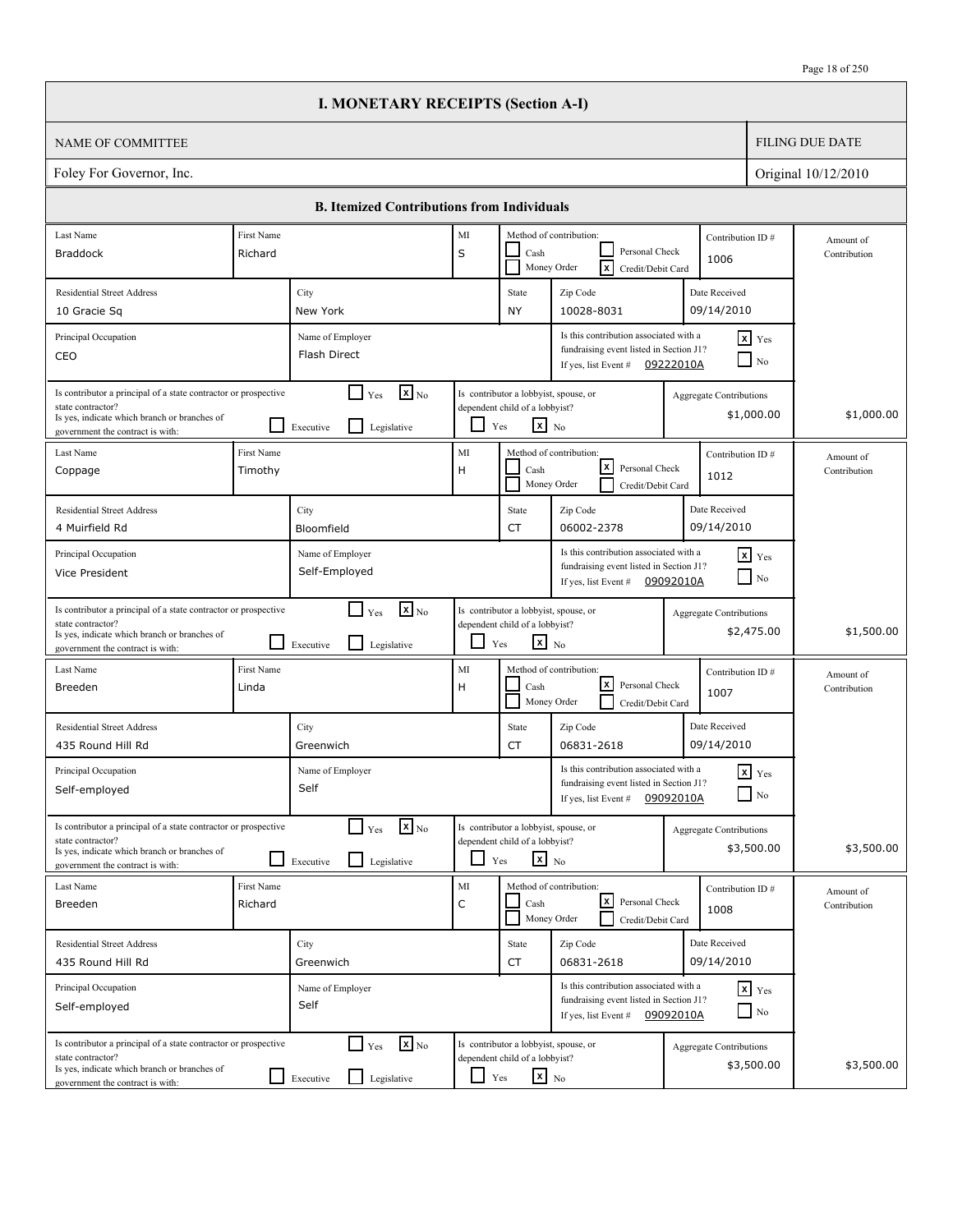|                                                                                                                                                                          |                                        | <b>I. MONETARY RECEIPTS (Section A-I)</b>                                                                                                                                   |                          |                                                                                                   |                                                                                                             |           |                                            |                           |
|--------------------------------------------------------------------------------------------------------------------------------------------------------------------------|----------------------------------------|-----------------------------------------------------------------------------------------------------------------------------------------------------------------------------|--------------------------|---------------------------------------------------------------------------------------------------|-------------------------------------------------------------------------------------------------------------|-----------|--------------------------------------------|---------------------------|
| <b>NAME OF COMMITTEE</b>                                                                                                                                                 |                                        |                                                                                                                                                                             |                          |                                                                                                   |                                                                                                             |           |                                            | <b>FILING DUE DATE</b>    |
| Foley For Governor, Inc.                                                                                                                                                 |                                        |                                                                                                                                                                             |                          |                                                                                                   |                                                                                                             |           |                                            | Original 10/12/2010       |
|                                                                                                                                                                          |                                        | <b>B. Itemized Contributions from Individuals</b>                                                                                                                           |                          |                                                                                                   |                                                                                                             |           |                                            |                           |
| Last Name                                                                                                                                                                | First Name                             |                                                                                                                                                                             | MI                       |                                                                                                   | Method of contribution:                                                                                     |           | Contribution ID#                           | Amount of                 |
| Cholnoky                                                                                                                                                                 | Regina                                 |                                                                                                                                                                             |                          | Cash<br>Money Order                                                                               | Personal Check<br>$\overline{\mathbf{x}}$<br>Credit/Debit Card                                              |           | 1009                                       | Contribution              |
| <b>Residential Street Address</b>                                                                                                                                        |                                        | City                                                                                                                                                                        |                          | State                                                                                             | Zip Code                                                                                                    |           | Date Received                              |                           |
| 515 W Maple Ave                                                                                                                                                          | 09/14/2010<br>06830<br>Greenwich<br>CT |                                                                                                                                                                             |                          |                                                                                                   |                                                                                                             |           |                                            |                           |
| Principal Occupation<br>Sales Associate                                                                                                                                  |                                        | Is this contribution associated with a<br>$x$ Yes<br>Name of Employer<br>fundraising event listed in Section J1?<br>Worth<br>$\Box$ No<br>If yes, list Event #<br>09142010A |                          |                                                                                                   |                                                                                                             |           |                                            |                           |
| Is contributor a principal of a state contractor or prospective<br>state contractor?<br>Is yes, indicate which branch or branches of<br>government the contract is with: |                                        | $\mathbf{X}$ <sub>No</sub><br>$\blacksquare$<br>Yes<br>l 1<br>Legislative<br>Executive                                                                                      |                          | Is contributor a lobbyist, spouse, or<br>dependent child of a lobbyist?<br>$x_{N0}$<br>Yes        |                                                                                                             |           | Aggregate Contributions<br>\$100.00        | \$100.00                  |
| Last Name<br>Conte                                                                                                                                                       | First Name<br>Jean-Pierre              |                                                                                                                                                                             | MI                       | Cash<br>Money Order                                                                               | Method of contribution:<br>Personal Check<br> x<br>Credit/Debit Card                                        |           | Contribution ID#<br>1011                   | Amount of<br>Contribution |
| <b>Residential Street Address</b>                                                                                                                                        |                                        | City                                                                                                                                                                        |                          | State                                                                                             | Zip Code                                                                                                    |           | Date Received                              |                           |
| 1 Cherry St                                                                                                                                                              |                                        | San Francisco                                                                                                                                                               |                          | CA                                                                                                | 94118-1602                                                                                                  |           | 09/14/2010                                 |                           |
| Principal Occupation<br>Chairman and Managing Directore                                                                                                                  |                                        | Name of Employer<br>Genstar Capital, LLC                                                                                                                                    |                          |                                                                                                   | Is this contribution associated with a<br>fundraising event listed in Section J1?<br>If yes, list Event #   |           | $\Box$ Yes<br>$\boxed{\mathbf{x}}$ No      |                           |
| Is contributor a principal of a state contractor or prospective<br>state contractor?<br>Is yes, indicate which branch or branches of<br>government the contract is with: |                                        | $\mathbf{x}$ <sub>No</sub><br>$\Box$ Yes<br>l 1<br>Legislative<br>Executive                                                                                                 | $\overline{\phantom{0}}$ | Is contributor a lobbyist, spouse, or<br>dependent child of a lobbyist?<br>$\mathbf{x}$ No<br>Yes |                                                                                                             |           | Aggregate Contributions<br>\$3,500.00      | \$3,500.00                |
| Last Name<br>Cotton                                                                                                                                                      | First Name<br>Andrea                   |                                                                                                                                                                             | MI                       | Cash<br>Money Order                                                                               | Method of contribution:<br> x <br>Personal Check<br>Credit/Debit Card                                       |           | Contribution ID#<br>1013                   | Amount of<br>Contribution |
| <b>Residential Street Address</b><br>41 Pine Mountain Rd                                                                                                                 |                                        | City<br>West Redding                                                                                                                                                        |                          | State<br>CT                                                                                       | Zip Code<br>06896-2717                                                                                      |           | Date Received<br>09/14/2010                |                           |
| Principal Occupation<br>Consultant                                                                                                                                       |                                        | Name of Employer<br>Columbia Group                                                                                                                                          |                          |                                                                                                   | Is this contribution associated with a<br>fundraising event listed in Section J1?<br>If yes, list Event $#$ | 09232010A | $x$ $Yes$<br>$\Box$ No                     |                           |
| Is contributor a principal of a state contractor or prospective<br>state contractor?<br>Is yes, indicate which branch or branches of<br>government the contract is with: |                                        | $\mathbf{x}$ <sub>No</sub><br>$\Box$ Yes<br>Legislative<br>Executive                                                                                                        | $\Box$                   | Is contributor a lobbyist, spouse, or<br>dependent child of a lobbyist?<br>$x_{N0}$<br>Yes        |                                                                                                             |           | <b>Aggregate Contributions</b><br>\$100.00 | \$100.00                  |
| Last Name<br>Cotton                                                                                                                                                      | First Name<br>James                    |                                                                                                                                                                             | MI                       | Cash<br>Money Order                                                                               | Method of contribution:<br>كا<br>Personal Check<br>Credit/Debit Card                                        |           | Contribution ID#<br>1014                   | Amount of<br>Contribution |
| <b>Residential Street Address</b>                                                                                                                                        |                                        | City                                                                                                                                                                        |                          | State                                                                                             | Zip Code                                                                                                    |           | Date Received                              |                           |
| 41 Pine Mountain Rd                                                                                                                                                      |                                        | West Redding                                                                                                                                                                |                          | CT                                                                                                | 06896-2717                                                                                                  |           | 09/14/2010                                 |                           |
| Principal Occupation<br>Self-employed                                                                                                                                    |                                        | Name of Employer<br>Self-Employed                                                                                                                                           |                          |                                                                                                   | Is this contribution associated with a<br>fundraising event listed in Section J1?<br>If yes, list Event #   | 09232010A | $x$ $y$ <sub>es</sub><br>$\Box$ No         |                           |
| Is contributor a principal of a state contractor or prospective<br>state contractor?<br>Is yes, indicate which branch or branches of<br>government the contract is with: |                                        | $\Gamma$ Yes<br>$\mathbf{x}$ <sub>No</sub><br>Legislative<br>Executive                                                                                                      | ப                        | Is contributor a lobbyist, spouse, or<br>dependent child of a lobbyist?<br>$\mathbf{x}$ No<br>Yes |                                                                                                             |           | <b>Aggregate Contributions</b><br>\$100.00 | \$100.00                  |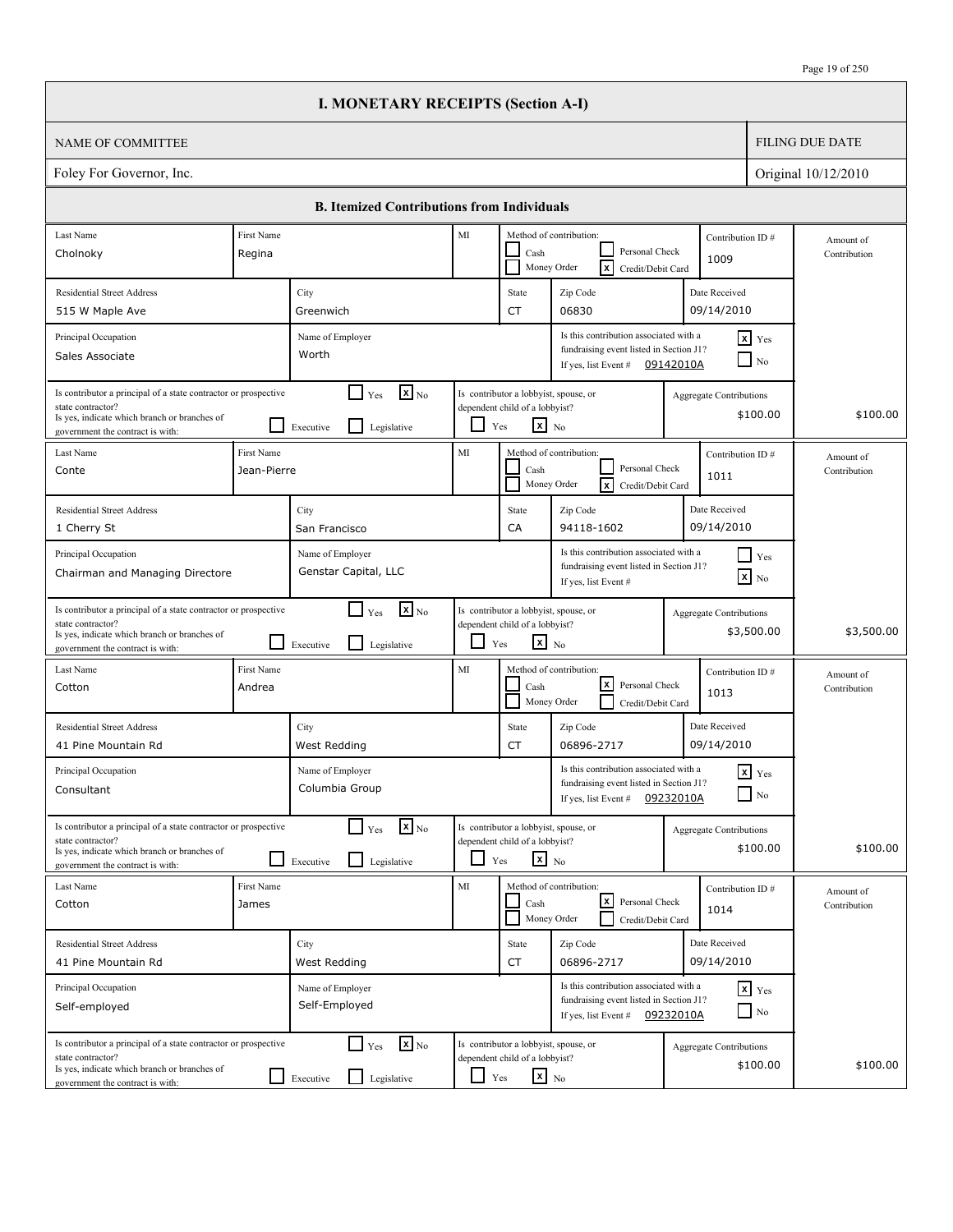|                                                                                                                                                                          |                           | <b>I. MONETARY RECEIPTS (Section A-I)</b>                                   |                    |                                                                                                   |                                                                                                                        |                                |                                        |                           |
|--------------------------------------------------------------------------------------------------------------------------------------------------------------------------|---------------------------|-----------------------------------------------------------------------------|--------------------|---------------------------------------------------------------------------------------------------|------------------------------------------------------------------------------------------------------------------------|--------------------------------|----------------------------------------|---------------------------|
| <b>NAME OF COMMITTEE</b>                                                                                                                                                 |                           |                                                                             |                    |                                                                                                   |                                                                                                                        |                                |                                        | <b>FILING DUE DATE</b>    |
| Foley For Governor, Inc.                                                                                                                                                 |                           |                                                                             |                    |                                                                                                   |                                                                                                                        |                                |                                        | Original 10/12/2010       |
|                                                                                                                                                                          |                           | <b>B. Itemized Contributions from Individuals</b>                           |                    |                                                                                                   |                                                                                                                        |                                |                                        |                           |
| Last Name<br>Downey                                                                                                                                                      | First Name<br>Claudia     |                                                                             | MI<br>L            | Cash                                                                                              | Method of contribution:<br>lxI<br>Personal Check                                                                       | Contribution ID#               |                                        | Amount of<br>Contribution |
|                                                                                                                                                                          |                           |                                                                             |                    |                                                                                                   | Money Order<br>Credit/Debit Card                                                                                       | 1020                           |                                        |                           |
| <b>Residential Street Address</b><br>3 Guardhouse Dr                                                                                                                     |                           | City<br>Redding                                                             |                    | State<br><b>CT</b>                                                                                | Zip Code<br>06896-1827                                                                                                 | Date Received<br>09/14/2010    |                                        |                           |
| Principal Occupation<br>Teacher                                                                                                                                          |                           | Name of Employer<br>Redding Board of Education                              |                    |                                                                                                   | Is this contribution associated with a<br>fundraising event listed in Section J1?<br>If yes, list Event #              | 09232010A                      | $x$ Yes<br>$\overline{\phantom{a}}$ No |                           |
| Is contributor a principal of a state contractor or prospective<br>state contractor?<br>Is yes, indicate which branch or branches of<br>government the contract is with: |                           | $\mathbf{X}$ <sub>No</sub><br>$\Box$ Yes<br>l I<br>Executive<br>Legislative | ப                  | Is contributor a lobbyist, spouse, or<br>dependent child of a lobbyist?<br>$\mathbf{x}$ No<br>Yes |                                                                                                                        | Aggregate Contributions        | \$500.00                               | \$500.00                  |
| Last Name<br>Downey                                                                                                                                                      | <b>First Name</b><br>John |                                                                             | MI<br>$\mathsf{R}$ | Cash                                                                                              | Method of contribution:<br>lxI<br>Personal Check<br>Money Order<br>Credit/Debit Card                                   | Contribution ID#<br>1021       |                                        | Amount of<br>Contribution |
| <b>Residential Street Address</b><br>3 Guardhouse Dr                                                                                                                     |                           | City<br>Redding                                                             |                    | State<br><b>CT</b>                                                                                | Zip Code<br>06896-1827                                                                                                 | Date Received<br>09/14/2010    |                                        |                           |
| Principal Occupation<br>Attorney                                                                                                                                         |                           | Name of Employer<br>Rome-McGuigan                                           |                    |                                                                                                   | Is this contribution associated with a<br>fundraising event listed in Section J1?<br>If yes, list Event #              | 09232010A                      | $x$ $Y$ es<br>$\Box$ No                |                           |
| Is contributor a principal of a state contractor or prospective<br>state contractor?<br>Is yes, indicate which branch or branches of<br>government the contract is with: |                           | $\mathbf{X}$ <sub>No</sub><br>$\Box$ Yes<br>l 1<br>Legislative<br>Executive | ப                  | Is contributor a lobbyist, spouse, or<br>dependent child of a lobbyist?<br>$\mathbf{x}$ No<br>Yes |                                                                                                                        | <b>Aggregate Contributions</b> | \$500.00                               | \$500.00                  |
| Last Name<br>Fribourg                                                                                                                                                    | First Name<br>Paul        |                                                                             | MI<br>$\mathbf{J}$ | Cash                                                                                              | Method of contribution:<br>lxl<br>Personal Check<br>Money Order<br>Credit/Debit Card                                   | Contribution ID#<br>1030       |                                        | Amount of<br>Contribution |
| <b>Residential Street Address</b><br>277 Park Ave FI 50                                                                                                                  |                           | City<br>New York                                                            |                    | State<br><b>NY</b>                                                                                | Zip Code<br>10172-0003                                                                                                 | Date Received<br>09/14/2010    |                                        |                           |
| Principal Occupation<br>Chmn & CEO                                                                                                                                       |                           | Name of Employer<br>Continetal Grain Company                                |                    |                                                                                                   | Is this contribution associated with a<br>fundraising event listed in Section J1?<br>If yes, list Event $#$            | 09222010A                      | $\mathbf{x}$ Yes<br>$\Box$ No          |                           |
| Is contributor a principal of a state contractor or prospective<br>state contractor?<br>Is yes, indicate which branch or branches of<br>government the contract is with: |                           | $\mathbf{x}$ <sub>No</sub><br>$\Box$ Yes<br>l 1<br>Legislative<br>Executive |                    | Is contributor a lobbyist, spouse, or<br>dependent child of a lobbyist?<br>$x_{N0}$<br>Yes        |                                                                                                                        | <b>Aggregate Contributions</b> | \$1,000.00                             | \$1,000.00                |
| Last Name<br>Goergen                                                                                                                                                     | First Name<br>Robert      |                                                                             | $\rm MI$<br>B      | Cash                                                                                              | Method of contribution:<br>كا<br>Personal Check<br>Money Order<br>Credit/Debit Card                                    | Contribution ID#<br>1031       |                                        | Amount of<br>Contribution |
| <b>Residential Street Address</b><br>1 E Weaver St Ste 2                                                                                                                 |                           | City<br>Greenwich                                                           |                    | State<br>CT                                                                                       | Zip Code<br>06831-5173                                                                                                 | Date Received<br>09/14/2010    |                                        |                           |
| Principal Occupation<br>Chmn & CEO                                                                                                                                       |                           | Name of Employer<br>Blyth, inc.                                             |                    |                                                                                                   | Is this contribution associated with a<br>fundraising event listed in Section J1?<br>If yes, list Event $\#$ 09092010A |                                | $x$ $y$ <sub>es</sub><br>$\Box$ No     |                           |
| Is contributor a principal of a state contractor or prospective<br>state contractor?<br>Is yes, indicate which branch or branches of<br>government the contract is with: |                           | $\mathbf{x}$ <sub>No</sub><br>$\Box$ Yes<br>Legislative<br>$\Box$ Executive | $\Box$ Yes         | Is contributor a lobbyist, spouse, or<br>dependent child of a lobbyist?<br>$\mathbf{x}$ No        |                                                                                                                        | <b>Aggregate Contributions</b> | \$1,000.00                             | \$1,000.00                |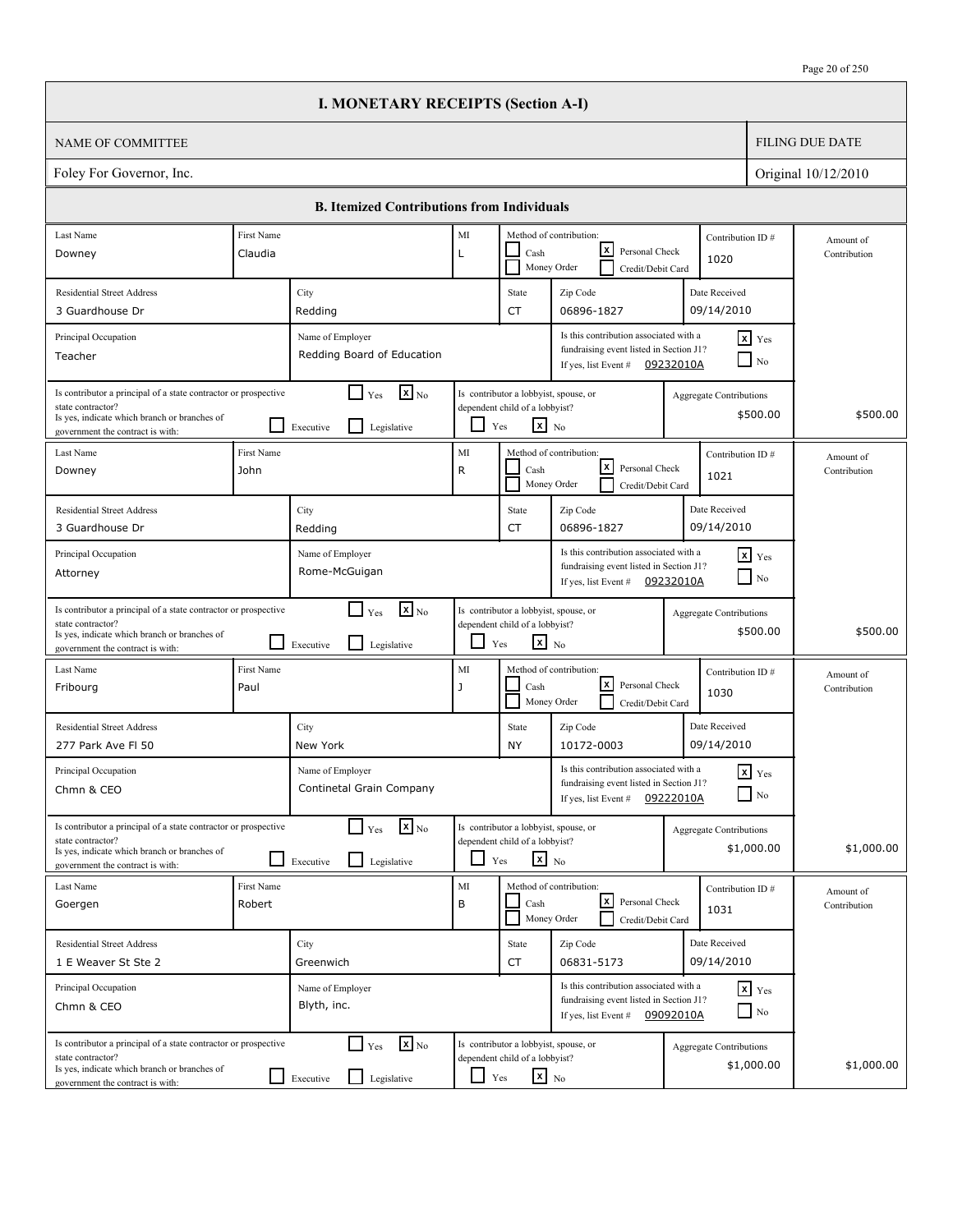|                                                                                                                                                                          |                                                                                                                                                                              | <b>I. MONETARY RECEIPTS (Section A-I)</b>                                   |            |                                                                                                   |                                                                                                                        |                                |                                               |                           |
|--------------------------------------------------------------------------------------------------------------------------------------------------------------------------|------------------------------------------------------------------------------------------------------------------------------------------------------------------------------|-----------------------------------------------------------------------------|------------|---------------------------------------------------------------------------------------------------|------------------------------------------------------------------------------------------------------------------------|--------------------------------|-----------------------------------------------|---------------------------|
| <b>NAME OF COMMITTEE</b>                                                                                                                                                 |                                                                                                                                                                              |                                                                             |            |                                                                                                   |                                                                                                                        |                                |                                               | <b>FILING DUE DATE</b>    |
| Foley For Governor, Inc.                                                                                                                                                 |                                                                                                                                                                              |                                                                             |            |                                                                                                   |                                                                                                                        |                                |                                               | Original 10/12/2010       |
|                                                                                                                                                                          |                                                                                                                                                                              | <b>B. Itemized Contributions from Individuals</b>                           |            |                                                                                                   |                                                                                                                        |                                |                                               |                           |
| Last Name                                                                                                                                                                | First Name                                                                                                                                                                   |                                                                             | MI         |                                                                                                   | Method of contribution:                                                                                                |                                | Contribution ID#                              | Amount of                 |
| Graves                                                                                                                                                                   | Tony                                                                                                                                                                         |                                                                             |            | Cash                                                                                              | Personal Check<br>Γx<br>Money Order<br>Credit/Debit Card                                                               | 1032                           |                                               | Contribution              |
| <b>Residential Street Address</b>                                                                                                                                        |                                                                                                                                                                              | City                                                                        |            | State                                                                                             | Zip Code                                                                                                               | Date Received                  |                                               |                           |
| 76 High Valley Dr                                                                                                                                                        |                                                                                                                                                                              | Canton                                                                      |            | <b>CT</b>                                                                                         | 06019-4523                                                                                                             | 09/14/2010                     |                                               |                           |
| Principal Occupation<br>Project Manager                                                                                                                                  |                                                                                                                                                                              | Name of Employer<br>The Dennis Group, LLC                                   |            |                                                                                                   | Is this contribution associated with a<br>fundraising event listed in Section J1?<br>If yes, list Event #              |                                | $\blacksquare$ Yes<br>$\boxed{\mathbf{x}}$ No |                           |
| Is contributor a principal of a state contractor or prospective<br>state contractor?<br>Is yes, indicate which branch or branches of<br>government the contract is with: |                                                                                                                                                                              | $\mathbf{X}$ <sub>No</sub><br>$\Box$ Yes<br>l I<br>Executive<br>Legislative | ப          | Is contributor a lobbyist, spouse, or<br>dependent child of a lobbyist?<br>$\mathbf{x}$ No<br>Yes |                                                                                                                        | Aggregate Contributions        | \$100.00                                      | \$100.00                  |
| Last Name<br>Hanzalek                                                                                                                                                    | First Name<br>Astrid                                                                                                                                                         |                                                                             | MI         | Cash                                                                                              | Method of contribution:<br>lxI<br>Personal Check<br>Money Order<br>Credit/Debit Card                                   | 1034                           | Contribution ID#                              | Amount of<br>Contribution |
| <b>Residential Street Address</b><br>31 Abraham Ter                                                                                                                      |                                                                                                                                                                              | City<br>Suffield                                                            |            | State<br><b>CT</b>                                                                                | Zip Code<br>06078-2167                                                                                                 | Date Received<br>09/14/2010    |                                               |                           |
| Principal Occupation<br>Retired                                                                                                                                          | Is this contribution associated with a<br>$x$ Yes<br>Name of Employer<br>fundraising event listed in Section J1?<br>Retired<br>$\Box$ No<br>If yes, list Event # $09152010A$ |                                                                             |            |                                                                                                   |                                                                                                                        |                                |                                               |                           |
| Is contributor a principal of a state contractor or prospective<br>state contractor?<br>Is yes, indicate which branch or branches of<br>government the contract is with: |                                                                                                                                                                              | $\mathbf{X}$ <sub>No</sub><br>$\Box$ Yes<br>l 1<br>Legislative<br>Executive | ப          | Is contributor a lobbyist, spouse, or<br>dependent child of a lobbyist?<br>$\mathbf{x}$ No<br>Yes |                                                                                                                        | <b>Aggregate Contributions</b> | \$100.00                                      | \$100.00                  |
| Last Name<br>Hobbs                                                                                                                                                       | First Name<br>Franklin                                                                                                                                                       |                                                                             | MI<br>W    | Cash                                                                                              | Method of contribution:<br>lxl<br>Personal Check<br>Money Order<br>Credit/Debit Card                                   | 1037                           | Contribution ID#                              | Amount of<br>Contribution |
| <b>Residential Street Address</b><br>720 Park Ave                                                                                                                        |                                                                                                                                                                              | City<br>New York                                                            |            | State<br><b>NY</b>                                                                                | Zip Code<br>10021-4954                                                                                                 | Date Received<br>09/14/2010    |                                               |                           |
| Principal Occupation<br>Self-employed                                                                                                                                    |                                                                                                                                                                              | Name of Employer<br>Self-Employed                                           |            |                                                                                                   | Is this contribution associated with a<br>fundraising event listed in Section J1?<br>If yes, list Event #              |                                | $\prod$ Yes<br>$\boxed{\mathbf{x}}$ No        |                           |
| Is contributor a principal of a state contractor or prospective<br>state contractor?<br>Is yes, indicate which branch or branches of<br>government the contract is with: |                                                                                                                                                                              | $\mathbf{x}$ <sub>No</sub><br>$\Box$ Yes<br>l 1<br>Legislative<br>Executive |            | Is contributor a lobbyist, spouse, or<br>dependent child of a lobbyist?<br>$x_{N0}$<br>Yes        |                                                                                                                        | <b>Aggregate Contributions</b> | \$3,500.00                                    | \$3,500.00                |
| Last Name<br>Huffard                                                                                                                                                     | First Name<br>Jay                                                                                                                                                            |                                                                             | MI         | Cash                                                                                              | Method of contribution:<br>كا<br>Personal Check<br>Money Order<br>Credit/Debit Card                                    | 1038                           | Contribution ID#                              | Amount of<br>Contribution |
| <b>Residential Street Address</b>                                                                                                                                        |                                                                                                                                                                              | City                                                                        |            | State                                                                                             | Zip Code                                                                                                               | Date Received                  |                                               |                           |
| 8 Maher Ave                                                                                                                                                              |                                                                                                                                                                              | Greenwich                                                                   |            | CT                                                                                                | 06830-5617                                                                                                             | 09/14/2010                     |                                               |                           |
| Principal Occupation<br>Executive                                                                                                                                        |                                                                                                                                                                              | Name of Employer<br>Huffard & Company                                       |            |                                                                                                   | Is this contribution associated with a<br>fundraising event listed in Section J1?<br>If yes, list Event $\#$ 09092010A |                                | $x$ $y$ <sub>es</sub><br>$\Box$ No            |                           |
| Is contributor a principal of a state contractor or prospective<br>state contractor?<br>Is yes, indicate which branch or branches of<br>government the contract is with: |                                                                                                                                                                              | $\mathbf{x}$ <sub>No</sub><br>$\Box$ Yes<br>Legislative<br>Executive        | $\Box$ Yes | Is contributor a lobbyist, spouse, or<br>dependent child of a lobbyist?<br>$\mathbf{x}$ No        |                                                                                                                        | <b>Aggregate Contributions</b> | \$1,000.00                                    | \$1,000.00                |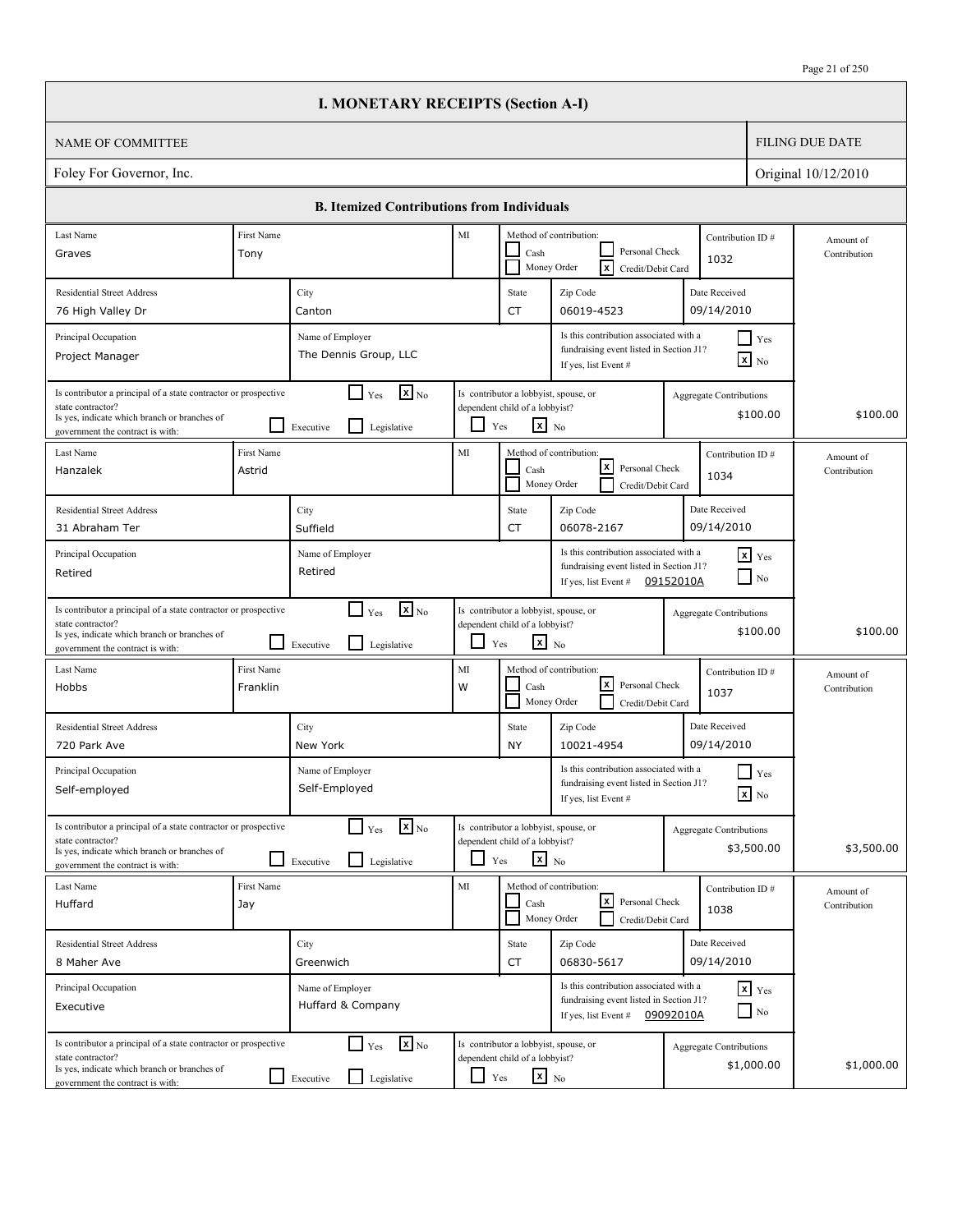|                                                                                                                                                                          |                                                                                                                                                                                                   | <b>I. MONETARY RECEIPTS (Section A-I)</b>                                            |               |                                                                                                   |                                                                                                                        |                                |                                    |                           |
|--------------------------------------------------------------------------------------------------------------------------------------------------------------------------|---------------------------------------------------------------------------------------------------------------------------------------------------------------------------------------------------|--------------------------------------------------------------------------------------|---------------|---------------------------------------------------------------------------------------------------|------------------------------------------------------------------------------------------------------------------------|--------------------------------|------------------------------------|---------------------------|
| <b>NAME OF COMMITTEE</b>                                                                                                                                                 |                                                                                                                                                                                                   |                                                                                      |               |                                                                                                   |                                                                                                                        |                                |                                    | <b>FILING DUE DATE</b>    |
| Foley For Governor, Inc.                                                                                                                                                 |                                                                                                                                                                                                   |                                                                                      |               |                                                                                                   |                                                                                                                        |                                |                                    | Original 10/12/2010       |
|                                                                                                                                                                          |                                                                                                                                                                                                   | <b>B. Itemized Contributions from Individuals</b>                                    |               |                                                                                                   |                                                                                                                        |                                |                                    |                           |
| Last Name                                                                                                                                                                | First Name                                                                                                                                                                                        |                                                                                      | MI            |                                                                                                   | Method of contribution:                                                                                                | Contribution ID#               |                                    | Amount of                 |
| Johnson                                                                                                                                                                  | Brenda                                                                                                                                                                                            |                                                                                      | L             | Cash                                                                                              | Personal Check<br>Γx<br>Money Order<br>Credit/Debit Card                                                               | 1039                           |                                    | Contribution              |
| <b>Residential Street Address</b>                                                                                                                                        |                                                                                                                                                                                                   | City                                                                                 |               | State                                                                                             | Zip Code                                                                                                               | Date Received                  |                                    |                           |
| 34 Stag Ln                                                                                                                                                               |                                                                                                                                                                                                   | Greenwich                                                                            |               | <b>CT</b>                                                                                         | 06831-3128                                                                                                             | 09/14/2010                     |                                    |                           |
| Principal Occupation<br>Diplomat-Retired                                                                                                                                 |                                                                                                                                                                                                   | Name of Employer<br>Retired                                                          |               |                                                                                                   | Is this contribution associated with a<br>fundraising event listed in Section J1?<br>If yes, list Event #              | 09092010A                      | $x$ Yes<br>N <sub>0</sub>          |                           |
| Is contributor a principal of a state contractor or prospective<br>state contractor?<br>Is yes, indicate which branch or branches of<br>government the contract is with: |                                                                                                                                                                                                   | $\mathbf{X}$ <sub>No</sub><br>$\Box$ Yes<br>$\mathsf{L}$<br>Executive<br>Legislative | ப             | Is contributor a lobbyist, spouse, or<br>dependent child of a lobbyist?<br>$\mathbf{x}$ No<br>Yes |                                                                                                                        | Aggregate Contributions        | \$3,500.00                         | \$3,500.00                |
| Last Name<br>Maroney                                                                                                                                                     | <b>First Name</b><br>Robert                                                                                                                                                                       |                                                                                      | MI<br>E       | Cash                                                                                              | Method of contribution:<br>lxI<br>Personal Check<br>Money Order<br>Credit/Debit Card                                   | Contribution ID#<br>1042       |                                    | Amount of<br>Contribution |
| <b>Residential Street Address</b><br>PO Box 414                                                                                                                          |                                                                                                                                                                                                   | City<br>Fishkill                                                                     |               | State<br><b>NY</b>                                                                                | Zip Code<br>12524-0414                                                                                                 | Date Received<br>09/14/2010    |                                    |                           |
| Principal Occupation<br>Investor/Advisor                                                                                                                                 | Is this contribution associated with a<br>$x$ Yes<br>Name of Employer<br>fundraising event listed in Section J1?<br>Connecticut Investments LLC<br>$\Box$ No<br>09092010A<br>If yes, list Event # |                                                                                      |               |                                                                                                   |                                                                                                                        |                                |                                    |                           |
| Is contributor a principal of a state contractor or prospective<br>state contractor?<br>Is yes, indicate which branch or branches of<br>government the contract is with: |                                                                                                                                                                                                   | $\mathbf{X}$ <sub>No</sub><br>$\Box$ Yes<br>l 1<br>Legislative<br>Executive          | ப             | Is contributor a lobbyist, spouse, or<br>dependent child of a lobbyist?<br>$\mathbf{x}$ No<br>Yes |                                                                                                                        | <b>Aggregate Contributions</b> | \$2,000.00                         | \$2,000.00                |
| Last Name<br>Matthews                                                                                                                                                    | First Name<br>Phil                                                                                                                                                                                |                                                                                      | MI            | Cash                                                                                              | Method of contribution:<br>lxl<br>Personal Check<br>Money Order<br>Credit/Debit Card                                   | Contribution ID#<br>1043       |                                    | Amount of<br>Contribution |
| <b>Residential Street Address</b><br>223 Glenville Rd                                                                                                                    |                                                                                                                                                                                                   | City<br>Greenwich                                                                    |               | State<br>CT                                                                                       | Zip Code<br>06831-4432                                                                                                 | Date Received<br>09/14/2010    |                                    |                           |
| Principal Occupation<br>Retired                                                                                                                                          |                                                                                                                                                                                                   | Name of Employer<br>Retired                                                          |               |                                                                                                   | Is this contribution associated with a<br>fundraising event listed in Section J1?<br>If yes, list Event #              | 09092010A                      | $\mathbf{x}$ Yes<br>$\Box$ No      |                           |
| Is contributor a principal of a state contractor or prospective<br>state contractor?<br>Is yes, indicate which branch or branches of<br>government the contract is with: |                                                                                                                                                                                                   | $\mathbf{x}$ <sub>No</sub><br>$\Gamma$ Yes<br>$\Box$<br>Legislative<br>Executive     |               | Is contributor a lobbyist, spouse, or<br>dependent child of a lobbyist?<br>$x_{N0}$<br>Yes        |                                                                                                                        | <b>Aggregate Contributions</b> | \$3,500.00                         | \$3,500.00                |
| Last Name<br>McArdle                                                                                                                                                     | First Name<br>Kevin                                                                                                                                                                               |                                                                                      | $\rm MI$<br>J | Cash                                                                                              | Method of contribution:<br> x <br>Personal Check<br>Money Order<br>Credit/Debit Card                                   | Contribution ID#<br>1044       |                                    | Amount of<br>Contribution |
| <b>Residential Street Address</b><br>57 Cherrylawn Ln                                                                                                                    |                                                                                                                                                                                                   | City<br>Northport                                                                    |               | State<br><b>NY</b>                                                                                | Zip Code<br>11768-1170                                                                                                 | Date Received<br>09/14/2010    |                                    |                           |
| Principal Occupation<br>East Coast Worldwide                                                                                                                             |                                                                                                                                                                                                   | Name of Employer<br>Manager                                                          |               |                                                                                                   | Is this contribution associated with a<br>fundraising event listed in Section J1?<br>If yes, list Event $\#$ 09092010A |                                | $x$ $y$ <sub>es</sub><br>$\Box$ No |                           |
| Is contributor a principal of a state contractor or prospective<br>state contractor?<br>Is yes, indicate which branch or branches of<br>government the contract is with: |                                                                                                                                                                                                   | $\mathbf{x}$ <sub>No</sub><br>$\Box$ Yes<br>Legislative<br>$\Box$ Executive          | ப             | Is contributor a lobbyist, spouse, or<br>dependent child of a lobbyist?<br>$\mathbf{x}$ No<br>Yes |                                                                                                                        | <b>Aggregate Contributions</b> | \$3,500.00                         | \$3,500.00                |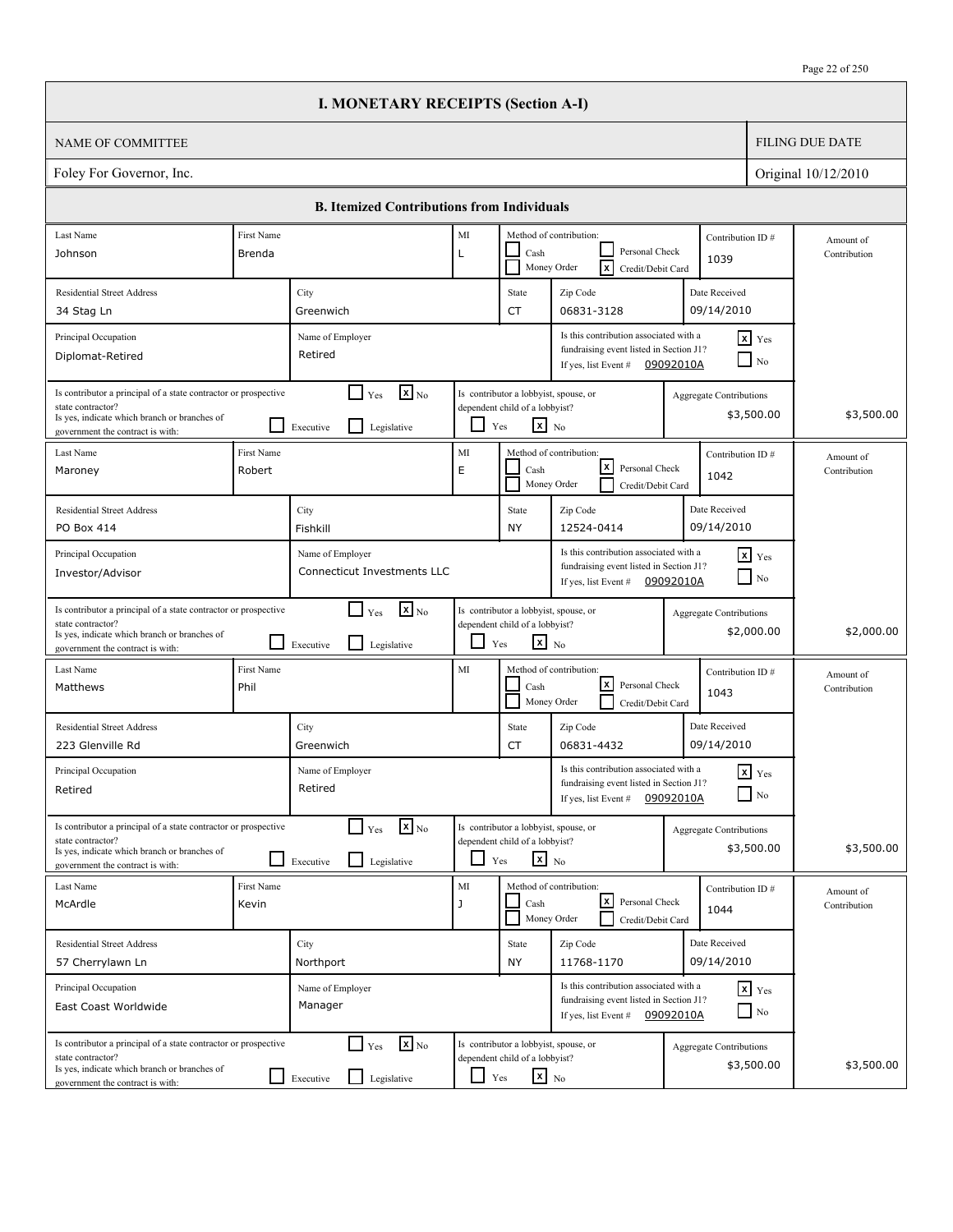|                                                                                                                                                                          |                                                                                                                                                                                 | <b>I. MONETARY RECEIPTS (Section A-I)</b>                                            |            |                                                                                                   |                                                                                                                        |                                |                                               |                           |
|--------------------------------------------------------------------------------------------------------------------------------------------------------------------------|---------------------------------------------------------------------------------------------------------------------------------------------------------------------------------|--------------------------------------------------------------------------------------|------------|---------------------------------------------------------------------------------------------------|------------------------------------------------------------------------------------------------------------------------|--------------------------------|-----------------------------------------------|---------------------------|
| <b>NAME OF COMMITTEE</b>                                                                                                                                                 |                                                                                                                                                                                 |                                                                                      |            |                                                                                                   |                                                                                                                        |                                |                                               | <b>FILING DUE DATE</b>    |
| Foley For Governor, Inc.                                                                                                                                                 |                                                                                                                                                                                 |                                                                                      |            |                                                                                                   |                                                                                                                        |                                |                                               | Original 10/12/2010       |
|                                                                                                                                                                          |                                                                                                                                                                                 | <b>B. Itemized Contributions from Individuals</b>                                    |            |                                                                                                   |                                                                                                                        |                                |                                               |                           |
| Last Name                                                                                                                                                                | First Name                                                                                                                                                                      |                                                                                      | MI         |                                                                                                   | Method of contribution:                                                                                                | Contribution ID#               |                                               | Amount of                 |
| McCann                                                                                                                                                                   | Anna                                                                                                                                                                            |                                                                                      |            | Cash                                                                                              | lxI<br>Personal Check<br>Money Order<br>Credit/Debit Card                                                              | 1045                           |                                               | Contribution              |
| <b>Residential Street Address</b>                                                                                                                                        |                                                                                                                                                                                 | City                                                                                 |            | State                                                                                             | Zip Code                                                                                                               | Date Received                  |                                               |                           |
| 8 Agawam Ave                                                                                                                                                             |                                                                                                                                                                                 | Old Saybrook                                                                         |            | <b>CT</b>                                                                                         | 06475-3102                                                                                                             | 09/14/2010                     |                                               |                           |
| Principal Occupation<br>Self-employed                                                                                                                                    |                                                                                                                                                                                 | Name of Employer<br>Com R.E.                                                         |            |                                                                                                   | Is this contribution associated with a<br>fundraising event listed in Section J1?<br>If yes, list Event #              |                                | $\blacksquare$ Yes<br>$\boxed{\mathbf{x}}$ No |                           |
| Is contributor a principal of a state contractor or prospective<br>state contractor?<br>Is yes, indicate which branch or branches of<br>government the contract is with: |                                                                                                                                                                                 | $\mathbf{X}$ <sub>No</sub><br>$\Box$ Yes<br>$\mathsf{L}$<br>Executive<br>Legislative | ப          | Is contributor a lobbyist, spouse, or<br>dependent child of a lobbyist?<br>$\mathbf{x}$ No<br>Yes |                                                                                                                        | Aggregate Contributions        | \$200.00                                      | \$200.00                  |
| Last Name<br>Miller                                                                                                                                                      | First Name<br>Priscilla                                                                                                                                                         |                                                                                      | MI         | Cash                                                                                              | Method of contribution:<br>lxI<br>Personal Check<br>Money Order<br>Credit/Debit Card                                   | Contribution ID#<br>1048       |                                               | Amount of<br>Contribution |
| <b>Residential Street Address</b><br>255 Via Tortuga                                                                                                                     |                                                                                                                                                                                 | City<br>Palm Beach                                                                   |            | State<br>FL                                                                                       | Zip Code<br>33480                                                                                                      | Date Received<br>09/14/2010    |                                               |                           |
| Principal Occupation<br>Volunteer                                                                                                                                        | Is this contribution associated with a<br>$x$ Yes<br>Name of Employer<br>fundraising event listed in Section J1?<br>Volunteer<br>$\Box$ No<br>If yes, list Event #<br>09092010A |                                                                                      |            |                                                                                                   |                                                                                                                        |                                |                                               |                           |
| Is contributor a principal of a state contractor or prospective<br>state contractor?<br>Is yes, indicate which branch or branches of<br>government the contract is with: |                                                                                                                                                                                 | $\mathbf{X}$ <sub>No</sub><br>$\Box$ Yes<br>l 1<br>Legislative<br>Executive          | ப          | Is contributor a lobbyist, spouse, or<br>dependent child of a lobbyist?<br>$\mathbf{x}$ No<br>Yes |                                                                                                                        | <b>Aggregate Contributions</b> | \$3,500.00                                    | \$3,500.00                |
| Last Name<br>Nielsen                                                                                                                                                     | First Name<br>Mark                                                                                                                                                              |                                                                                      | MI<br>D    | Cash                                                                                              | Method of contribution:<br>lxl<br>Personal Check<br>Money Order<br>Credit/Debit Card                                   | Contribution ID#<br>1049       |                                               | Amount of<br>Contribution |
| <b>Residential Street Address</b><br>3 Parley Ln                                                                                                                         |                                                                                                                                                                                 | City<br>Ridgefield                                                                   |            | State<br>CT                                                                                       | Zip Code<br>06877-4903                                                                                                 | Date Received<br>09/14/2010    |                                               |                           |
| Principal Occupation<br>Attorney                                                                                                                                         |                                                                                                                                                                                 | Name of Employer<br>Praxair, Inc.                                                    |            |                                                                                                   | Is this contribution associated with a<br>fundraising event listed in Section J1?<br>If yes, list Event #              | 09092010A                      | $\mathbf{x}$ Yes<br>$\Box$ No                 |                           |
| Is contributor a principal of a state contractor or prospective<br>state contractor?<br>Is yes, indicate which branch or branches of<br>government the contract is with: |                                                                                                                                                                                 | $\mathbf{x}$ <sub>No</sub><br>$\Box$ Yes<br>$\mathsf{L}$<br>Legislative<br>Executive |            | Is contributor a lobbyist, spouse, or<br>dependent child of a lobbyist?<br>$x_{N0}$<br>Yes        |                                                                                                                        | <b>Aggregate Contributions</b> | \$1,000.00                                    | \$1,000.00                |
| Last Name<br>O'Connor                                                                                                                                                    | First Name<br>Brian                                                                                                                                                             |                                                                                      | MI         | Cash<br>Money Order                                                                               | Method of contribution:<br>l×l<br>Personal Check<br>Credit/Debit Card                                                  | Contribution ID#<br>1050       |                                               | Amount of<br>Contribution |
| <b>Residential Street Address</b>                                                                                                                                        |                                                                                                                                                                                 | City                                                                                 |            | State                                                                                             | Zip Code                                                                                                               | Date Received                  |                                               |                           |
| 285 Lake Ave                                                                                                                                                             |                                                                                                                                                                                 | Greenwich                                                                            |            | CT                                                                                                | 06830-4517                                                                                                             | 09/14/2010                     |                                               |                           |
| Principal Occupation<br>Attorney                                                                                                                                         |                                                                                                                                                                                 | Name of Employer<br>Diserio Martin O'Connor & Castiglioni<br><b>LLP</b>              |            |                                                                                                   | Is this contribution associated with a<br>fundraising event listed in Section J1?<br>If yes, list Event $\#$ 09092010A |                                | $x$ $y$ <sub>es</sub><br>$\Box$ No            |                           |
| Is contributor a principal of a state contractor or prospective<br>state contractor?<br>Is yes, indicate which branch or branches of<br>government the contract is with: |                                                                                                                                                                                 | $\mathbf{x}$ <sub>No</sub><br>$\Box$ Yes<br>Legislative<br>$\Box$ Executive          | $\Box$ Yes | Is contributor a lobbyist, spouse, or<br>dependent child of a lobbyist?<br>$\mathbf{x}$ No        |                                                                                                                        | <b>Aggregate Contributions</b> | \$500.00                                      | \$500.00                  |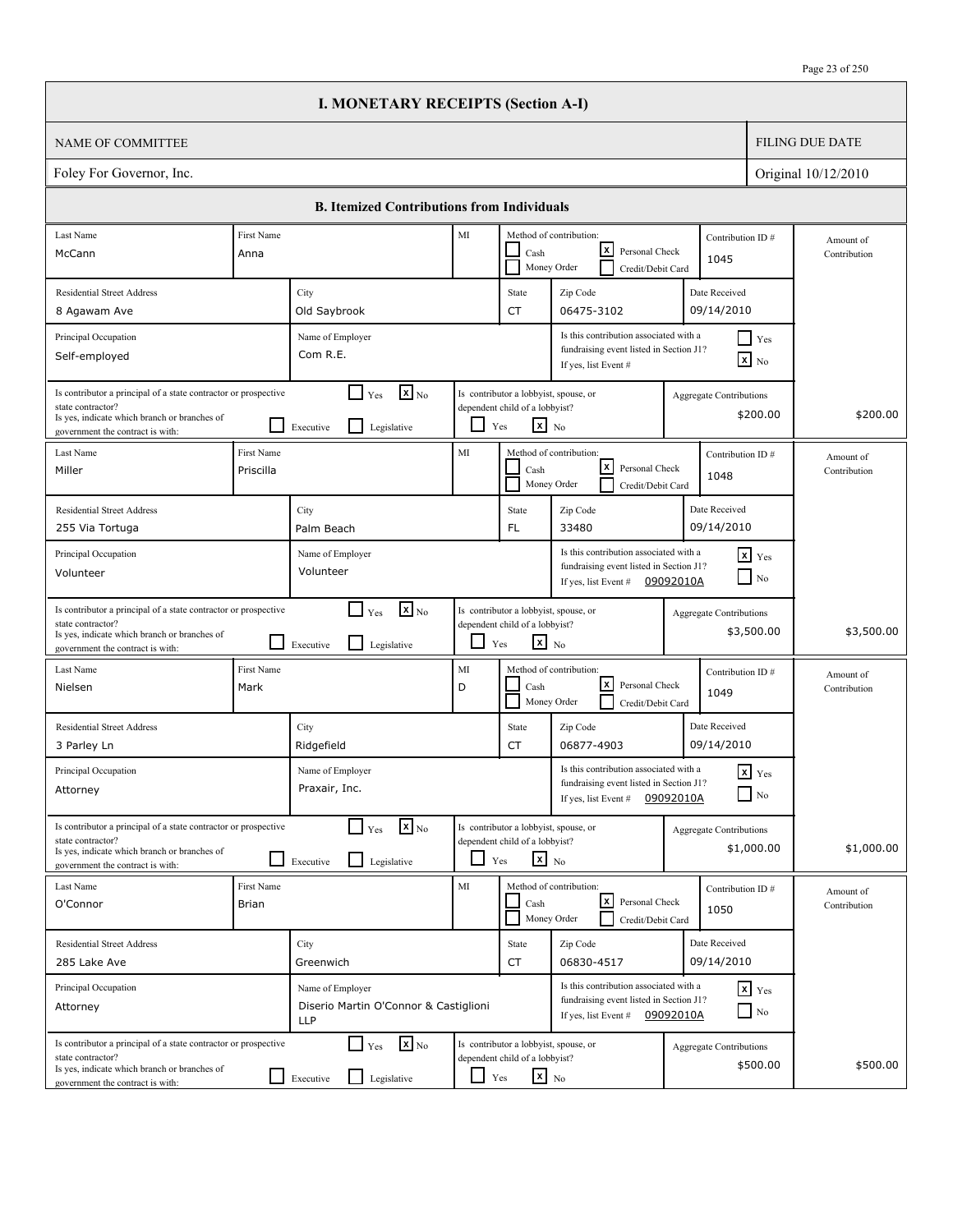|                                                                                                                                                                          |                                                                                                                                                                               | <b>I. MONETARY RECEIPTS (Section A-I)</b>                                              |              |                                                                                                   |                                                                                                           |           |                                            |                           |
|--------------------------------------------------------------------------------------------------------------------------------------------------------------------------|-------------------------------------------------------------------------------------------------------------------------------------------------------------------------------|----------------------------------------------------------------------------------------|--------------|---------------------------------------------------------------------------------------------------|-----------------------------------------------------------------------------------------------------------|-----------|--------------------------------------------|---------------------------|
| <b>NAME OF COMMITTEE</b>                                                                                                                                                 |                                                                                                                                                                               |                                                                                        |              |                                                                                                   |                                                                                                           |           |                                            | <b>FILING DUE DATE</b>    |
| Foley For Governor, Inc.                                                                                                                                                 |                                                                                                                                                                               |                                                                                        |              |                                                                                                   |                                                                                                           |           |                                            | Original 10/12/2010       |
|                                                                                                                                                                          |                                                                                                                                                                               | <b>B. Itemized Contributions from Individuals</b>                                      |              |                                                                                                   |                                                                                                           |           |                                            |                           |
| Last Name                                                                                                                                                                | First Name                                                                                                                                                                    |                                                                                        | MI           |                                                                                                   | Method of contribution:                                                                                   |           | Contribution ID#                           | Amount of                 |
| O'Connor                                                                                                                                                                 | Maura                                                                                                                                                                         |                                                                                        |              | Cash                                                                                              | x <br>Personal Check<br>Money Order<br>Credit/Debit Card                                                  |           | 1051                                       | Contribution              |
| <b>Residential Street Address</b>                                                                                                                                        |                                                                                                                                                                               | City                                                                                   |              | State                                                                                             | Zip Code                                                                                                  |           | Date Received                              |                           |
| 285 Lake Ave                                                                                                                                                             | 09/14/2010<br>06830-4517<br>Greenwich<br>CT                                                                                                                                   |                                                                                        |              |                                                                                                   |                                                                                                           |           |                                            |                           |
| Principal Occupation<br>Teacher                                                                                                                                          | Is this contribution associated with a<br>$x$ Yes<br>Name of Employer<br>fundraising event listed in Section J1?<br>Retired<br>$\Box$ No<br>If yes, list Event #<br>09092010A |                                                                                        |              |                                                                                                   |                                                                                                           |           |                                            |                           |
| Is contributor a principal of a state contractor or prospective<br>state contractor?<br>Is yes, indicate which branch or branches of<br>government the contract is with: |                                                                                                                                                                               | $\mathbf{X}$ <sub>No</sub><br>$\blacksquare$<br>Yes<br>l 1<br>Legislative<br>Executive |              | Is contributor a lobbyist, spouse, or<br>dependent child of a lobbyist?<br>$x_{N0}$<br>Yes        |                                                                                                           |           | <b>Aggregate Contributions</b><br>\$500.00 | \$500.00                  |
| Last Name<br>Eilers                                                                                                                                                      | First Name<br>Robert                                                                                                                                                          |                                                                                        | MI<br>F      | Cash<br>Money Order                                                                               | Method of contribution:<br> x <br>Personal Check<br>Credit/Debit Card                                     |           | Contribution ID#<br>1023                   | Amount of<br>Contribution |
| <b>Residential Street Address</b>                                                                                                                                        |                                                                                                                                                                               | City                                                                                   |              | State                                                                                             | Zip Code                                                                                                  |           | Date Received                              |                           |
| 24 Ferry Ln                                                                                                                                                              |                                                                                                                                                                               | Simsbury                                                                               |              | CT                                                                                                | 06070-1803                                                                                                |           | 09/14/2010                                 |                           |
| Principal Occupation<br>Insurance Agent                                                                                                                                  |                                                                                                                                                                               | Name of Employer<br>Brown & Brown of CT Inc.                                           |              |                                                                                                   | Is this contribution associated with a<br>fundraising event listed in Section J1?<br>If yes, list Event # | 09152010A | $\mathbf{x}$ Yes<br>$\Box$ No              |                           |
| Is contributor a principal of a state contractor or prospective<br>state contractor?<br>Is yes, indicate which branch or branches of<br>government the contract is with: |                                                                                                                                                                               | $\mathbf{x}$ <sub>No</sub><br>$\Box$ Yes<br>l 1<br>Legislative<br>Executive            | $\mathbf{I}$ | Is contributor a lobbyist, spouse, or<br>dependent child of a lobbyist?<br>$\mathbf{x}$ No<br>Yes |                                                                                                           |           | <b>Aggregate Contributions</b><br>\$100.00 | \$100.00                  |
| Last Name<br>Zakszewski                                                                                                                                                  | First Name<br>James                                                                                                                                                           |                                                                                        | MI           | Cash                                                                                              | Method of contribution:<br> x <br>Personal Check<br>Money Order<br>Credit/Debit Card                      |           | Contribution ID#<br>1068                   | Amount of<br>Contribution |
| <b>Residential Street Address</b><br>132 Shipman Dr                                                                                                                      |                                                                                                                                                                               | City<br>Glastonbury                                                                    |              | State<br>CT                                                                                       | Zip Code<br>06033-4190                                                                                    |           | Date Received<br>09/14/2010                |                           |
| Principal Occupation<br>Pharmacy Consultant                                                                                                                              |                                                                                                                                                                               | Name of Employer<br>State of Connecticut                                               |              |                                                                                                   | Is this contribution associated with a<br>fundraising event listed in Section J1?<br>If yes, list Event # |           | $\blacksquare$ Yes<br>$\mathbf{X}$ No      |                           |
| Is contributor a principal of a state contractor or prospective<br>state contractor?<br>Is yes, indicate which branch or branches of<br>government the contract is with: |                                                                                                                                                                               | $\mathbf{X}_{\text{No}}$<br>$\Box$ Yes<br>Legislative<br>Executive                     | $\Box$       | Is contributor a lobbyist, spouse, or<br>dependent child of a lobbyist?<br>$x_{N0}$<br>Yes        |                                                                                                           |           | <b>Aggregate Contributions</b><br>\$100.00 | \$100.00                  |
| Last Name<br>Crumbine                                                                                                                                                    | First Name<br>Beatrice                                                                                                                                                        |                                                                                        | MI           | Cash                                                                                              | Method of contribution:<br>كا<br>Personal Check<br>Money Order<br>Credit/Debit Card                       |           | Contribution ID#<br>1015                   | Amount of<br>Contribution |
| <b>Residential Street Address</b><br>3 Copper Beech Rd                                                                                                                   |                                                                                                                                                                               | City<br>Greenwich                                                                      |              | State<br>CT                                                                                       | Zip Code<br>06830-4033                                                                                    |           | Date Received<br>09/14/2010                |                           |
| Principal Occupation<br>Civil Leader                                                                                                                                     |                                                                                                                                                                               | Name of Employer<br>The Maritime Aquarium                                              |              |                                                                                                   | Is this contribution associated with a<br>fundraising event listed in Section J1?<br>If yes, list Event # | 09092010A | $x$ $y$ <sub>es</sub><br>$\Box$ No         |                           |
| Is contributor a principal of a state contractor or prospective<br>state contractor?<br>Is yes, indicate which branch or branches of<br>government the contract is with: |                                                                                                                                                                               | $\mathbf{X}$ <sub>No</sub><br>$\Gamma$ Yes<br>Legislative<br>Executive                 | ப            | Is contributor a lobbyist, spouse, or<br>dependent child of a lobbyist?<br>$\mathbf{x}$ No<br>Yes |                                                                                                           |           | <b>Aggregate Contributions</b><br>\$50.00  | \$50.00                   |

 $\sqrt{ }$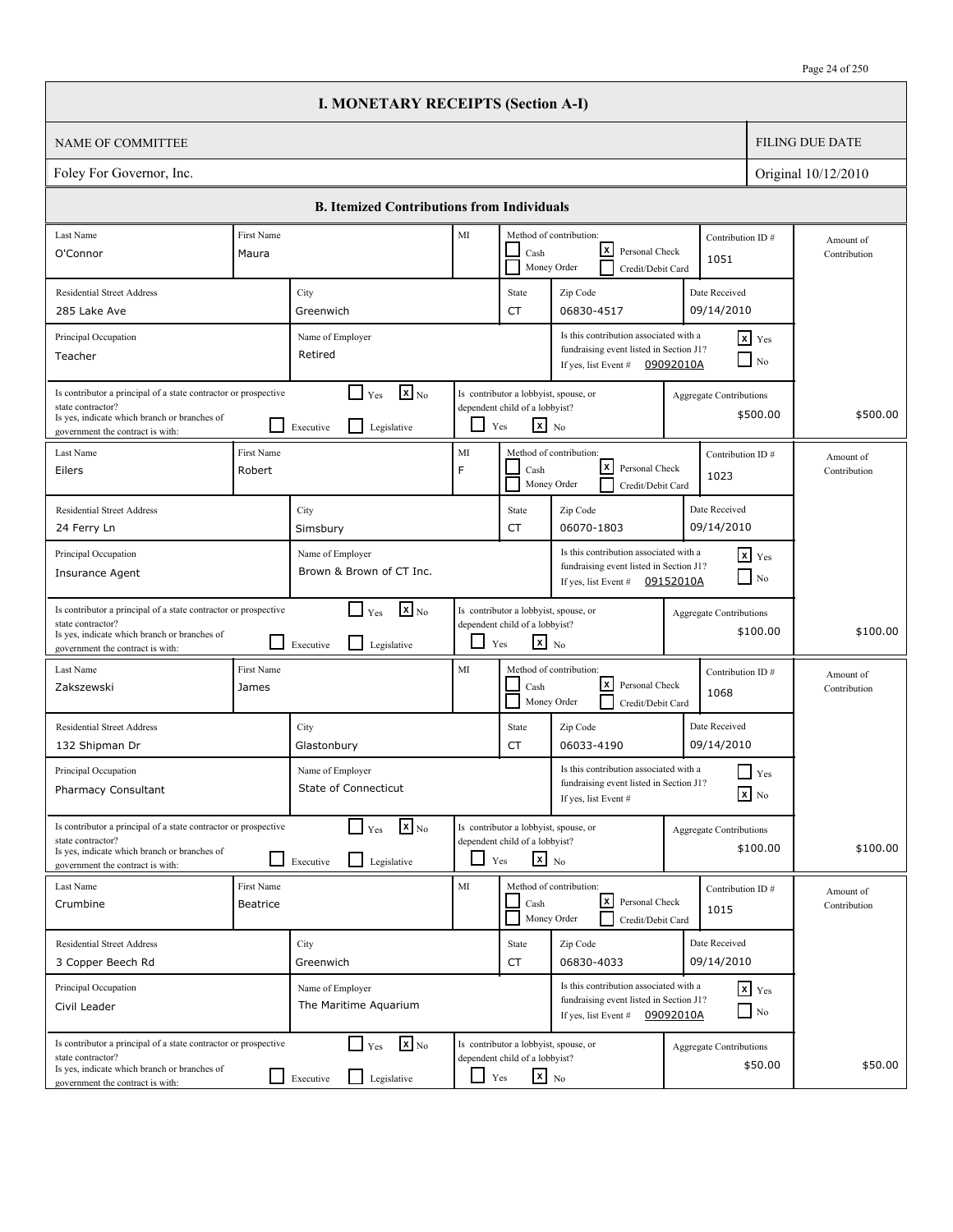|                                                                                                                                                                          |                         | <b>I. MONETARY RECEIPTS (Section A-I)</b>                                            |               |                                                                                                   |                                                                                                                       |                                |                                        |                           |
|--------------------------------------------------------------------------------------------------------------------------------------------------------------------------|-------------------------|--------------------------------------------------------------------------------------|---------------|---------------------------------------------------------------------------------------------------|-----------------------------------------------------------------------------------------------------------------------|--------------------------------|----------------------------------------|---------------------------|
| <b>NAME OF COMMITTEE</b>                                                                                                                                                 |                         |                                                                                      |               |                                                                                                   |                                                                                                                       |                                |                                        | <b>FILING DUE DATE</b>    |
| Foley For Governor, Inc.                                                                                                                                                 |                         |                                                                                      |               |                                                                                                   |                                                                                                                       |                                |                                        | Original 10/12/2010       |
|                                                                                                                                                                          |                         | <b>B. Itemized Contributions from Individuals</b>                                    |               |                                                                                                   |                                                                                                                       |                                |                                        |                           |
| Last Name<br>Crumbine                                                                                                                                                    | First Name<br>Peter     |                                                                                      | MI            | Cash                                                                                              | Method of contribution:<br>lxI<br>Personal Check                                                                      | Contribution ID#               |                                        | Amount of<br>Contribution |
|                                                                                                                                                                          |                         |                                                                                      |               |                                                                                                   | Money Order<br>Credit/Debit Card                                                                                      | 1016                           |                                        |                           |
| <b>Residential Street Address</b><br>3 Copper Beech Rd                                                                                                                   |                         | City<br>Greenwich                                                                    |               | State<br><b>CT</b>                                                                                | Zip Code<br>06830-4033                                                                                                | Date Received<br>09/14/2010    |                                        |                           |
| Principal Occupation<br>Vice President                                                                                                                                   |                         | Name of Employer<br>RBS Sempra                                                       |               |                                                                                                   | Is this contribution associated with a<br>fundraising event listed in Section J1?<br>If yes, list Event #             | 09092010A                      | $x$ Yes<br>$\overline{\phantom{a}}$ No |                           |
| Is contributor a principal of a state contractor or prospective<br>state contractor?<br>Is yes, indicate which branch or branches of<br>government the contract is with: |                         | $\mathbf{X}$ <sub>No</sub><br>$\Box$ Yes<br>$\mathsf{L}$<br>Executive<br>Legislative | ப             | Is contributor a lobbyist, spouse, or<br>dependent child of a lobbyist?<br>$\mathbf{x}$ No<br>Yes |                                                                                                                       | Aggregate Contributions        | \$50.00                                | \$50.00                   |
| Last Name<br>Pritchard                                                                                                                                                   | First Name<br>Thomas    |                                                                                      | MI            | Cash                                                                                              | Method of contribution:<br>lxI<br>Personal Check<br>Money Order<br>Credit/Debit Card                                  | Contribution ID#<br>1054       |                                        | Amount of<br>Contribution |
| <b>Residential Street Address</b><br>425 Peachtree Battle Ave NW                                                                                                         |                         | City<br>Atlanta                                                                      |               | State<br>GA                                                                                       | Zip Code<br>30305-4063                                                                                                | Date Received<br>09/14/2010    |                                        |                           |
| Principal Occupation<br>Owner                                                                                                                                            |                         | Name of Employer<br>E2 Capital Group, LLC                                            |               |                                                                                                   | Is this contribution associated with a<br>fundraising event listed in Section J1?<br>If yes, list Event #             |                                | $Y$ es<br>$\mathbf{x}$ No              |                           |
| Is contributor a principal of a state contractor or prospective<br>state contractor?<br>Is yes, indicate which branch or branches of<br>government the contract is with: |                         | $\mathbf{X}$ <sub>No</sub><br>$\Box$ Yes<br>l 1<br>Legislative<br>Executive          | ப             | Is contributor a lobbyist, spouse, or<br>dependent child of a lobbyist?<br>$\mathbf{x}$ No<br>Yes |                                                                                                                       | <b>Aggregate Contributions</b> | \$3,500.00                             | \$3,500.00                |
| Last Name<br>Pyne                                                                                                                                                        | First Name<br>Robert W. |                                                                                      | MI            | Cash                                                                                              | Method of contribution:<br>lxl<br>Personal Check<br>Money Order<br>Credit/Debit Card                                  | Contribution ID#<br>1056       |                                        | Amount of<br>Contribution |
| <b>Residential Street Address</b><br>77 Park Ave                                                                                                                         |                         | City<br>Greenwich                                                                    |               | State<br>CT                                                                                       | Zip Code<br>06830-4849                                                                                                | Date Received<br>09/14/2010    |                                        |                           |
| Principal Occupation<br><b>Independent Consultant</b>                                                                                                                    |                         | Name of Employer<br>Life Options LLC                                                 |               |                                                                                                   | Is this contribution associated with a<br>fundraising event listed in Section J1?<br>If yes, list Event #             | 09142010A                      | $\mathbf{x}$ Yes<br>$\Box$ No          |                           |
| Is contributor a principal of a state contractor or prospective<br>state contractor?<br>Is yes, indicate which branch or branches of<br>government the contract is with: |                         | $\mathbf{x}$ <sub>No</sub><br>$\Box$ Yes<br>l 1<br>Legislative<br>Executive          |               | Is contributor a lobbyist, spouse, or<br>dependent child of a lobbyist?<br>$x_{N0}$<br>Yes        |                                                                                                                       | <b>Aggregate Contributions</b> | \$250.00                               | \$250.00                  |
| Last Name<br>Pyne                                                                                                                                                        | First Name<br>Lisa      |                                                                                      | $\rm MI$<br>E | Cash                                                                                              | Method of contribution:<br>كا<br>Personal Check<br>Money Order<br>Credit/Debit Card                                   | Contribution ID#<br>1055       |                                        | Amount of<br>Contribution |
| <b>Residential Street Address</b><br>77 Park Ave                                                                                                                         |                         | City<br>Greenwich                                                                    |               | State<br>CT                                                                                       | Zip Code<br>06830-4849                                                                                                | Date Received<br>09/14/2010    |                                        |                           |
| Principal Occupation<br><b>Benefits Director</b>                                                                                                                         |                         | Name of Employer<br><b>Philips Electronics</b>                                       |               |                                                                                                   | Is this contribution associated with a<br>fundraising event listed in Section J1?<br>If yes, list Event # $09142010A$ |                                | $x$ $y$ <sub>es</sub><br>$\Box$ No     |                           |
| Is contributor a principal of a state contractor or prospective<br>state contractor?<br>Is yes, indicate which branch or branches of<br>government the contract is with: |                         | $\mathbf{x}$ <sub>No</sub><br>$\Box$ Yes<br>Executive<br>Legislative                 | $\Box$ Yes    | Is contributor a lobbyist, spouse, or<br>dependent child of a lobbyist?<br>$\mathbf{x}$ No        |                                                                                                                       | <b>Aggregate Contributions</b> | \$1,250.00                             | \$250.00                  |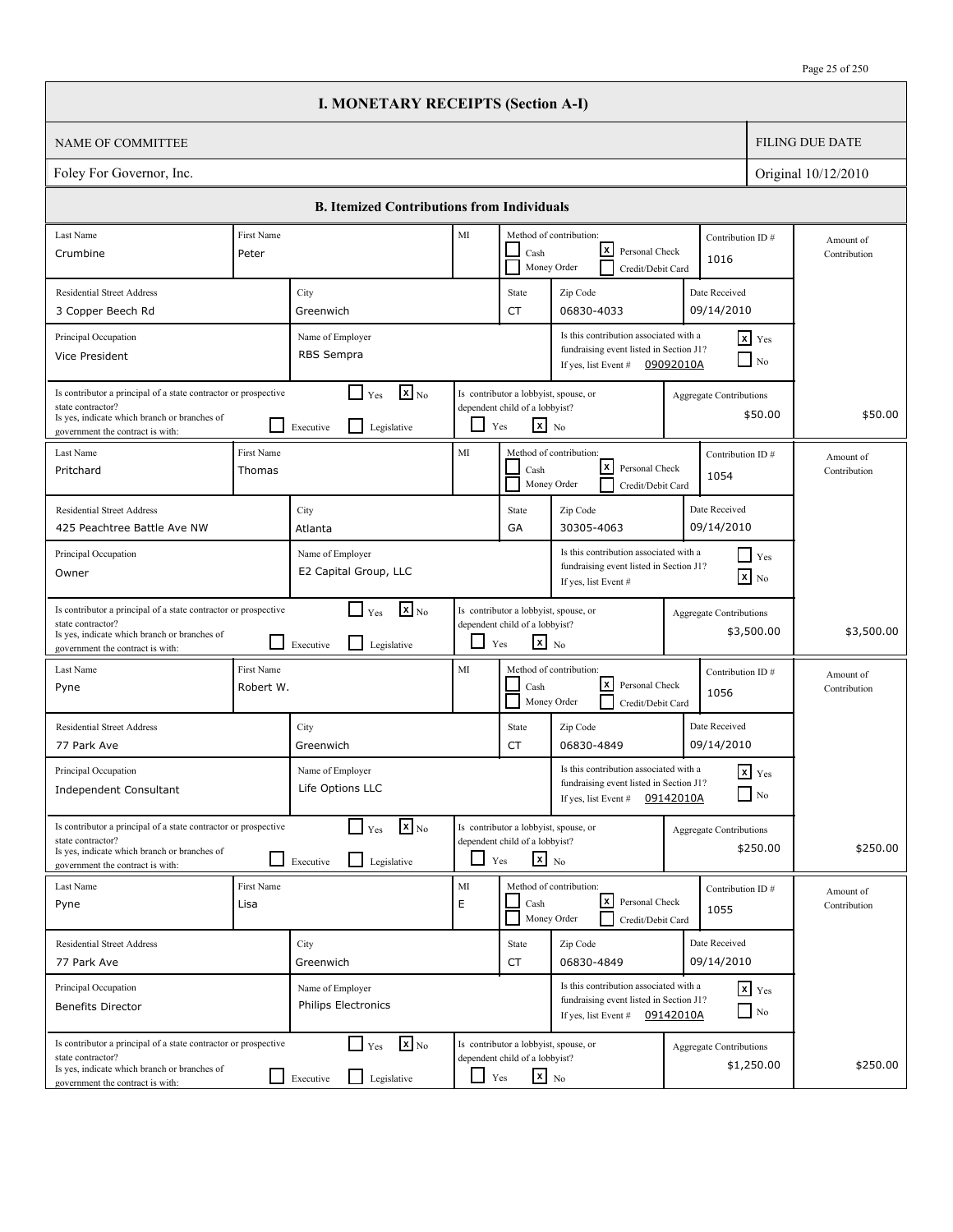|                                                                                                                                                                          |                                                                                                                                                                                                | <b>I. MONETARY RECEIPTS (Section A-I)</b>                                            |               |                                                                                                   |                                                                                                                       |                                |                                    |                           |
|--------------------------------------------------------------------------------------------------------------------------------------------------------------------------|------------------------------------------------------------------------------------------------------------------------------------------------------------------------------------------------|--------------------------------------------------------------------------------------|---------------|---------------------------------------------------------------------------------------------------|-----------------------------------------------------------------------------------------------------------------------|--------------------------------|------------------------------------|---------------------------|
| <b>NAME OF COMMITTEE</b>                                                                                                                                                 |                                                                                                                                                                                                |                                                                                      |               |                                                                                                   |                                                                                                                       |                                |                                    | <b>FILING DUE DATE</b>    |
| Foley For Governor, Inc.                                                                                                                                                 |                                                                                                                                                                                                |                                                                                      |               |                                                                                                   |                                                                                                                       |                                |                                    | Original 10/12/2010       |
|                                                                                                                                                                          |                                                                                                                                                                                                | <b>B. Itemized Contributions from Individuals</b>                                    |               |                                                                                                   |                                                                                                                       |                                |                                    |                           |
| Last Name                                                                                                                                                                | <b>First Name</b>                                                                                                                                                                              |                                                                                      | MI            |                                                                                                   | Method of contribution:                                                                                               | Contribution ID#               |                                    | Amount of                 |
| Comunale                                                                                                                                                                 | Sal                                                                                                                                                                                            |                                                                                      |               | Cash                                                                                              | lxI<br>Personal Check<br>Money Order<br>Credit/Debit Card                                                             | 1010                           |                                    | Contribution              |
| <b>Residential Street Address</b>                                                                                                                                        |                                                                                                                                                                                                | City                                                                                 |               | State                                                                                             | Zip Code                                                                                                              | Date Received                  |                                    |                           |
| 8 Osee Pl                                                                                                                                                                |                                                                                                                                                                                                | Cos Cob                                                                              |               | <b>CT</b>                                                                                         | 06807-2307                                                                                                            | 09/14/2010                     |                                    |                           |
| Principal Occupation<br>Investor                                                                                                                                         |                                                                                                                                                                                                | Name of Employer<br>Self-employed                                                    |               |                                                                                                   | Is this contribution associated with a<br>fundraising event listed in Section J1?<br>If yes, list Event #             | 09092010A                      | $x$ Yes<br>N <sub>0</sub>          |                           |
| Is contributor a principal of a state contractor or prospective<br>state contractor?<br>Is yes, indicate which branch or branches of<br>government the contract is with: |                                                                                                                                                                                                | $\mathbf{X}$ <sub>No</sub><br>$\Box$ Yes<br>$\mathsf{L}$<br>Executive<br>Legislative | ப             | Is contributor a lobbyist, spouse, or<br>dependent child of a lobbyist?<br>$\mathbf{x}$ No<br>Yes |                                                                                                                       | Aggregate Contributions        | \$3,500.00                         | \$3,500.00                |
| Last Name<br>Delano                                                                                                                                                      | <b>First Name</b><br>Diana                                                                                                                                                                     |                                                                                      | MI            | Cash                                                                                              | Method of contribution:<br>lxI<br>Personal Check<br>Money Order<br>Credit/Debit Card                                  | Contribution ID#<br>1019       |                                    | Amount of<br>Contribution |
| <b>Residential Street Address</b><br>143 Old Church Rd                                                                                                                   |                                                                                                                                                                                                | City<br>Greenwich                                                                    |               | State<br><b>CT</b>                                                                                | Zip Code<br>06830-4861                                                                                                | Date Received<br>09/14/2010    |                                    |                           |
| Principal Occupation<br>Money Manager                                                                                                                                    | Is this contribution associated with a<br>$x$ Yes<br>Name of Employer<br>fundraising event listed in Section J1?<br>Beck, Mack & Oliver, LLC<br>$\Box$ No<br>09142010A<br>If yes, list Event # |                                                                                      |               |                                                                                                   |                                                                                                                       |                                |                                    |                           |
| Is contributor a principal of a state contractor or prospective<br>state contractor?<br>Is yes, indicate which branch or branches of<br>government the contract is with: |                                                                                                                                                                                                | $\mathbf{X}$ <sub>No</sub><br>$\Box$ Yes<br>l 1<br>Legislative<br>Executive          | ப             | Is contributor a lobbyist, spouse, or<br>dependent child of a lobbyist?<br>$\mathbf{x}$ No<br>Yes |                                                                                                                       | <b>Aggregate Contributions</b> | \$1,000.00                         | \$1,000.00                |
| Last Name<br>Miller                                                                                                                                                      | First Name<br>Donald                                                                                                                                                                           |                                                                                      | MI<br>К       | Cash                                                                                              | Method of contribution:<br>lxl<br>Personal Check<br>Money Order<br>Credit/Debit Card                                  | Contribution ID#<br>1047       |                                    | Amount of<br>Contribution |
| <b>Residential Street Address</b><br>588 Round Hill Rd                                                                                                                   |                                                                                                                                                                                                | City<br>Greenwich                                                                    |               | State<br>CT                                                                                       | Zip Code<br>06831-2724                                                                                                | Date Received<br>09/14/2010    |                                    |                           |
| Principal Occupation<br>Axiom International Investors LLC                                                                                                                |                                                                                                                                                                                                | Name of Employer<br>Axiom International Investors                                    |               |                                                                                                   | Is this contribution associated with a<br>fundraising event listed in Section J1?<br>If yes, list Event #             | 09092010A                      | $\mathbf{x}$ Yes<br>$\Box$ No      |                           |
| Is contributor a principal of a state contractor or prospective<br>state contractor?<br>Is yes, indicate which branch or branches of<br>government the contract is with: |                                                                                                                                                                                                | $\mathbf{x}$ <sub>No</sub><br>$\Box$ Yes<br>l 1<br>Legislative<br>Executive          |               | Is contributor a lobbyist, spouse, or<br>dependent child of a lobbyist?<br>$x_{N0}$<br>Yes        |                                                                                                                       | <b>Aggregate Contributions</b> | \$3,500.00                         | \$3,500.00                |
| Last Name<br>DaPuzzo                                                                                                                                                     | First Name<br>Peter                                                                                                                                                                            |                                                                                      | $\rm MI$<br>J | Cash                                                                                              | Method of contribution:<br>Personal Check<br>$\sqrt{x}$<br>Money Order<br>Credit/Debit Card                           | Contribution ID#<br>1017       |                                    | Amount of<br>Contribution |
| <b>Residential Street Address</b><br>18 Pilot Rock Ln                                                                                                                    |                                                                                                                                                                                                | City<br>Riverside                                                                    |               | State<br>CT                                                                                       | Zip Code<br>06878-2621                                                                                                | Date Received<br>09/14/2010    |                                    |                           |
| Principal Occupation<br>Retired                                                                                                                                          |                                                                                                                                                                                                | Name of Employer<br>Retired                                                          |               |                                                                                                   | Is this contribution associated with a<br>fundraising event listed in Section J1?<br>If yes, list Event # $09142010A$ |                                | $x$ $y$ <sub>es</sub><br>$\Box$ No |                           |
| Is contributor a principal of a state contractor or prospective<br>state contractor?<br>Is yes, indicate which branch or branches of<br>government the contract is with: |                                                                                                                                                                                                | $\mathbf{x}$ <sub>No</sub><br>$\Box$ Yes<br>Legislative<br>$\Box$ Executive          | U,            | Is contributor a lobbyist, spouse, or<br>dependent child of a lobbyist?<br>$\mathbf{x}$ No<br>Yes |                                                                                                                       | <b>Aggregate Contributions</b> | \$2,500.00                         | \$1,000.00                |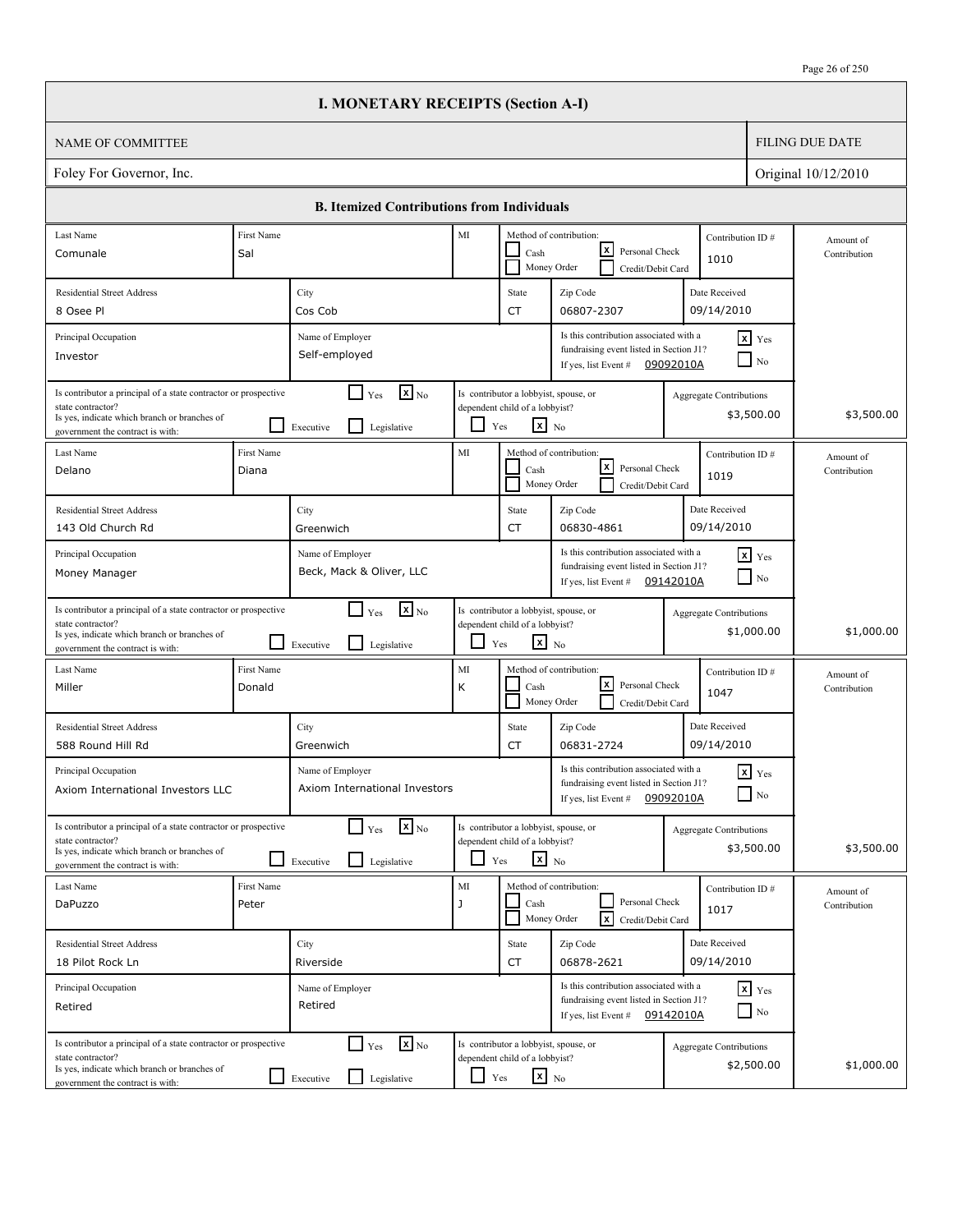|                                                                                                                                                                                                                             |                        | <b>I. MONETARY RECEIPTS (Section A-I)</b>                                            |               |                                                                                                   |                                                                                                                       |                                |                                        |                           |
|-----------------------------------------------------------------------------------------------------------------------------------------------------------------------------------------------------------------------------|------------------------|--------------------------------------------------------------------------------------|---------------|---------------------------------------------------------------------------------------------------|-----------------------------------------------------------------------------------------------------------------------|--------------------------------|----------------------------------------|---------------------------|
| <b>NAME OF COMMITTEE</b>                                                                                                                                                                                                    |                        |                                                                                      |               |                                                                                                   |                                                                                                                       |                                |                                        | <b>FILING DUE DATE</b>    |
| Foley For Governor, Inc.                                                                                                                                                                                                    |                        |                                                                                      |               |                                                                                                   |                                                                                                                       |                                |                                        | Original 10/12/2010       |
|                                                                                                                                                                                                                             |                        | <b>B. Itemized Contributions from Individuals</b>                                    |               |                                                                                                   |                                                                                                                       |                                |                                        |                           |
| Last Name                                                                                                                                                                                                                   | First Name             |                                                                                      | MI            |                                                                                                   | Method of contribution:                                                                                               |                                | Contribution ID#                       | Amount of                 |
| Fisher                                                                                                                                                                                                                      | Melissa                |                                                                                      |               | Cash                                                                                              | Personal Check<br>Γx<br>Money Order<br>Credit/Debit Card                                                              | 1026                           |                                        | Contribution              |
| <b>Residential Street Address</b>                                                                                                                                                                                           |                        | City                                                                                 |               | State                                                                                             | Zip Code                                                                                                              | Date Received                  |                                        |                           |
| 1 Hobart Dr                                                                                                                                                                                                                 |                        | Greenwich                                                                            |               | <b>CT</b>                                                                                         | 06831-4407                                                                                                            | 09/14/2010                     |                                        |                           |
| Principal Occupation<br>Homemaker                                                                                                                                                                                           |                        | Name of Employer<br>Homemaker                                                        |               |                                                                                                   | Is this contribution associated with a<br>fundraising event listed in Section J1?<br>If yes, list Event #             | 09092010A                      | $x$ Yes<br>$\overline{\phantom{a}}$ No |                           |
| Is contributor a principal of a state contractor or prospective<br>state contractor?<br>Is yes, indicate which branch or branches of<br>government the contract is with:                                                    |                        | $\mathbf{X}$ <sub>No</sub><br>$\Box$ Yes<br>$\mathsf{L}$<br>Executive<br>Legislative | ப             | Is contributor a lobbyist, spouse, or<br>dependent child of a lobbyist?<br>$\mathbf{x}$ No<br>Yes |                                                                                                                       | Aggregate Contributions        | \$7,000.00                             | \$3,500.00                |
| Last Name<br>Fisher                                                                                                                                                                                                         | First Name<br>Andrew   |                                                                                      | MI            | Cash                                                                                              | Method of contribution:<br>Personal Check<br><b>x</b><br>Money Order<br>Credit/Debit Card                             | 1025                           | Contribution ID#                       | Amount of<br>Contribution |
| <b>Residential Street Address</b><br>1 Hobart Dr                                                                                                                                                                            |                        | City<br>Greenwich                                                                    |               | State<br><b>CT</b>                                                                                | Zip Code<br>06831-4407                                                                                                | Date Received<br>09/14/2010    |                                        |                           |
| Is this contribution associated with a<br>$x$ Yes<br>Principal Occupation<br>Name of Employer<br>fundraising event listed in Section J1?<br>Self-Employed<br>Self-emloyed<br>$\Box$ No<br>09092010A<br>If yes, list Event # |                        |                                                                                      |               |                                                                                                   |                                                                                                                       |                                |                                        |                           |
| Is contributor a principal of a state contractor or prospective<br>state contractor?<br>Is yes, indicate which branch or branches of<br>government the contract is with:                                                    |                        | $\mathbf{X}$ <sub>No</sub><br>$\Box$ Yes<br>l 1<br>Legislative<br>Executive          | ப             | Is contributor a lobbyist, spouse, or<br>dependent child of a lobbyist?<br>$\mathbf{x}$ No<br>Yes |                                                                                                                       | <b>Aggregate Contributions</b> | \$7,000.00                             | \$3,500.00                |
| Last Name<br>David                                                                                                                                                                                                          | First Name<br>George   |                                                                                      | MI            | Cash                                                                                              | Method of contribution:<br>lxl<br>Personal Check<br>Money Order<br>Credit/Debit Card                                  | 1018                           | Contribution ID#                       | Amount of<br>Contribution |
| <b>Residential Street Address</b><br>605 Deercliff Rd                                                                                                                                                                       |                        | City<br>Avon                                                                         |               | State<br>CT                                                                                       | Zip Code<br>06001-2856                                                                                                | Date Received<br>09/14/2010    |                                        |                           |
| Principal Occupation<br>Retired Chairman & CEO                                                                                                                                                                              |                        | Name of Employer<br>Retired from United Technologies<br>Corporation                  |               |                                                                                                   | Is this contribution associated with a<br>fundraising event listed in Section J1?<br>If yes, list Event #             |                                | $\Box$ Yes<br>$\boxed{\mathbf{x}}$ No  |                           |
| Is contributor a principal of a state contractor or prospective<br>state contractor?<br>Is yes, indicate which branch or branches of<br>government the contract is with:                                                    |                        | $\mathbf{x}$ <sub>No</sub><br>$\Box$ Yes<br>l 1<br>Legislative<br>Executive          |               | Is contributor a lobbyist, spouse, or<br>dependent child of a lobbyist?<br>$x_{N0}$<br>Yes        |                                                                                                                       | <b>Aggregate Contributions</b> | \$7,000.00                             | \$3,500.00                |
| Last Name<br>Wilson                                                                                                                                                                                                         | First Name<br>James F. |                                                                                      | $\rm MI$<br>F | Cash                                                                                              | Method of contribution:<br> x <br>Personal Check<br>Money Order<br>Credit/Debit Card                                  | 1067                           | Contribution ID#                       | Amount of<br>Contribution |
| <b>Residential Street Address</b>                                                                                                                                                                                           |                        | City                                                                                 |               | State                                                                                             | Zip Code                                                                                                              | Date Received                  |                                        |                           |
| 44 Greenhaven Rd                                                                                                                                                                                                            |                        | Rye                                                                                  |               | <b>NY</b>                                                                                         | 10580-2209                                                                                                            | 09/14/2010                     |                                        |                           |
| Principal Occupation<br><b>Investment Management</b>                                                                                                                                                                        |                        | Name of Employer<br>Carl Marks Management Co.                                        |               |                                                                                                   | Is this contribution associated with a<br>fundraising event listed in Section J1?<br>If yes, list Event # $09222010A$ |                                | $x$ $y$ <sub>es</sub><br>$\Box$ No     |                           |
| Is contributor a principal of a state contractor or prospective<br>state contractor?<br>Is yes, indicate which branch or branches of<br>government the contract is with:                                                    |                        | $\mathbf{x}$ <sub>No</sub><br>$\Box$ Yes<br>Legislative<br>$\Box$ Executive          | L I           | Is contributor a lobbyist, spouse, or<br>dependent child of a lobbyist?<br>$\mathbf{x}$ No<br>Yes |                                                                                                                       | <b>Aggregate Contributions</b> | \$3,000.00                             | \$1,000.00                |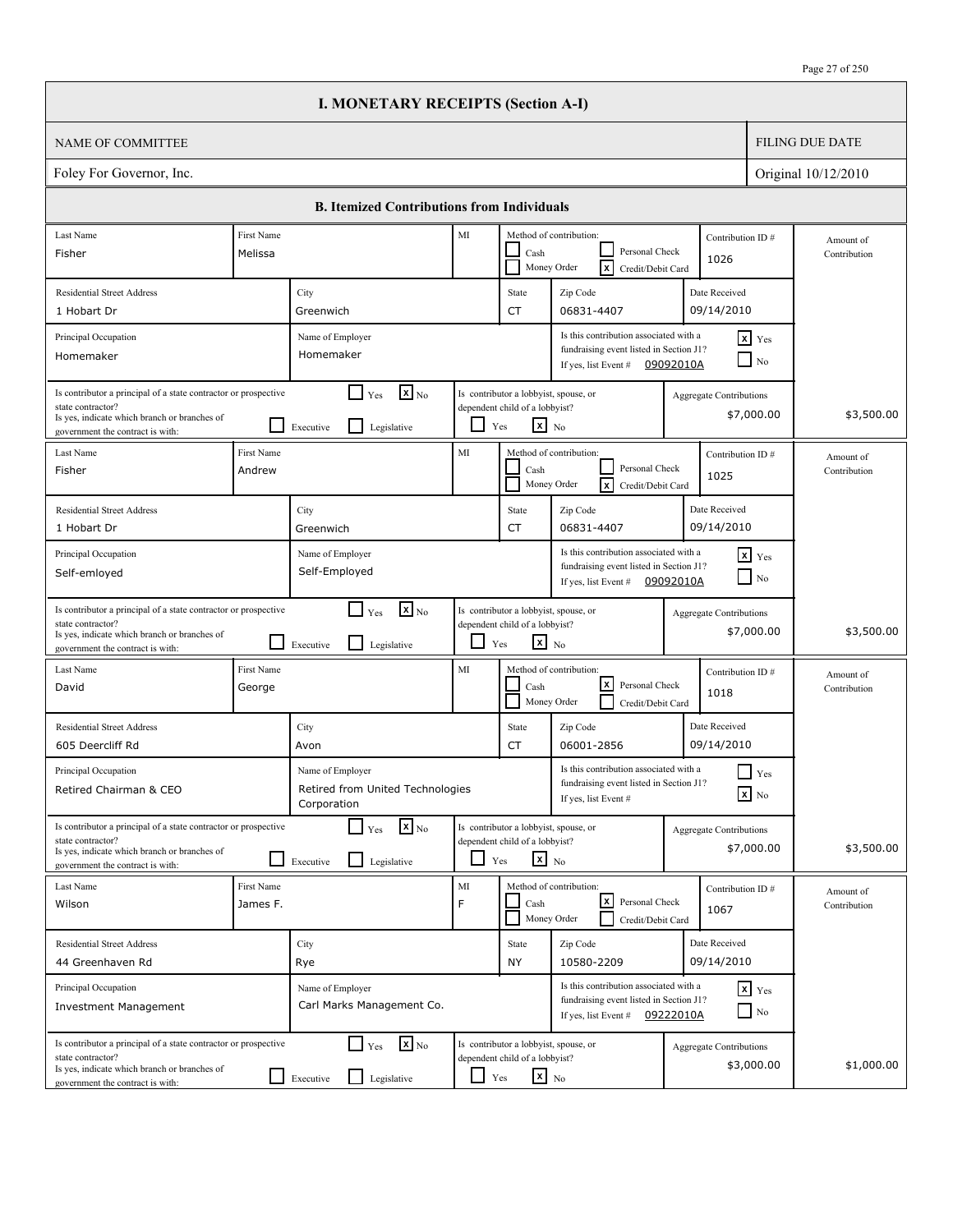|                                                                                                                                                                                                                                                  |                       | <b>I. MONETARY RECEIPTS (Section A-I)</b>                                              |                          |                                                                                                   |                                                                                                                       |                                |                                    |                           |
|--------------------------------------------------------------------------------------------------------------------------------------------------------------------------------------------------------------------------------------------------|-----------------------|----------------------------------------------------------------------------------------|--------------------------|---------------------------------------------------------------------------------------------------|-----------------------------------------------------------------------------------------------------------------------|--------------------------------|------------------------------------|---------------------------|
| <b>NAME OF COMMITTEE</b>                                                                                                                                                                                                                         |                       |                                                                                        |                          |                                                                                                   |                                                                                                                       |                                |                                    | <b>FILING DUE DATE</b>    |
| Foley For Governor, Inc.                                                                                                                                                                                                                         |                       |                                                                                        |                          |                                                                                                   |                                                                                                                       |                                |                                    | Original 10/12/2010       |
|                                                                                                                                                                                                                                                  |                       | <b>B. Itemized Contributions from Individuals</b>                                      |                          |                                                                                                   |                                                                                                                       |                                |                                    |                           |
| Last Name<br>Zimmerman                                                                                                                                                                                                                           | First Name<br>Michael |                                                                                        | $\rm MI$<br>$\mathsf{R}$ | Cash                                                                                              | Method of contribution:<br>lxI<br>Personal Check<br>Money Order<br>Credit/Debit Card                                  | Contribution ID#<br>1069       |                                    | Amount of<br>Contribution |
| <b>Residential Street Address</b><br>67 Glenville Rd                                                                                                                                                                                             |                       | City<br>Greenwich                                                                      |                          | State<br><b>CT</b>                                                                                | Zip Code<br>06831-4427                                                                                                | Date Received<br>09/14/2010    |                                    |                           |
| Principal Occupation<br><b>Investment Manager</b>                                                                                                                                                                                                |                       | Name of Employer<br>Tower Capital, LLC                                                 |                          |                                                                                                   | Is this contribution associated with a<br>fundraising event listed in Section J1?<br>If yes, list Event #             | 09092010A                      | $x$ Yes<br>N <sub>0</sub>          |                           |
| Is contributor a principal of a state contractor or prospective<br>state contractor?<br>Is yes, indicate which branch or branches of<br>government the contract is with:                                                                         |                       | $\mathbf{X}$ <sub>No</sub><br>$\Box$ Yes<br>l I<br>Executive<br>Legislative            | ப                        | Is contributor a lobbyist, spouse, or<br>dependent child of a lobbyist?<br>$\mathbf{x}$ No<br>Yes |                                                                                                                       | Aggregate Contributions        | \$7,000.00                         | \$3,500.00                |
| Last Name<br>McArdle                                                                                                                                                                                                                             | First Name<br>Brian   |                                                                                        | MI<br>P                  | Cash                                                                                              | Method of contribution:<br>lxI<br>Personal Check<br>Money Order<br>Credit/Debit Card                                  | Contribution ID#<br>1040       |                                    | Amount of<br>Contribution |
| <b>Residential Street Address</b><br>110 Flintlock Rd                                                                                                                                                                                            |                       | City<br>Southport                                                                      |                          | State<br><b>CT</b>                                                                                | Zip Code<br>06890-1076                                                                                                | Date Received<br>09/14/2010    |                                    |                           |
| Is this contribution associated with a<br>Principal Occupation<br>$x$ Yes<br>Name of Employer<br>fundraising event listed in Section J1?<br><b>ECS Transportation</b><br><b>Business Owner</b><br>$\Box$ No<br>09092010A<br>If yes, list Event # |                       |                                                                                        |                          |                                                                                                   |                                                                                                                       |                                |                                    |                           |
| Is contributor a principal of a state contractor or prospective<br>state contractor?<br>Is yes, indicate which branch or branches of<br>government the contract is with:                                                                         |                       | $\mathbf{X}$ <sub>No</sub><br>$\Box$ Yes<br>l 1<br>Legislative<br>Executive            | ப                        | Is contributor a lobbyist, spouse, or<br>dependent child of a lobbyist?<br>$\mathbf{x}$ No<br>Yes |                                                                                                                       | <b>Aggregate Contributions</b> | \$7,000.00                         | \$3,500.00                |
| Last Name<br>McArdle                                                                                                                                                                                                                             | First Name<br>Laurie  |                                                                                        | MI                       | Cash                                                                                              | Method of contribution:<br>lxl<br>Personal Check<br>Money Order<br>Credit/Debit Card                                  | Contribution ID#<br>1041       |                                    | Amount of<br>Contribution |
| <b>Residential Street Address</b><br>110 Flintlock Rd                                                                                                                                                                                            |                       | City<br>Southport                                                                      |                          | State<br>CT                                                                                       | Zip Code<br>06890-1076                                                                                                | Date Received<br>09/14/2010    |                                    |                           |
| Principal Occupation<br>Homemaker                                                                                                                                                                                                                |                       | Name of Employer<br>Homemaker                                                          |                          |                                                                                                   | Is this contribution associated with a<br>fundraising event listed in Section J1?<br>If yes, list Event #             | 09092010A                      | $\mathbf{x}$ Yes<br>$\Box$ No      |                           |
| Is contributor a principal of a state contractor or prospective<br>state contractor?<br>Is yes, indicate which branch or branches of<br>government the contract is with:                                                                         |                       | $\mathbf{x}$ <sub>No</sub><br>$\Gamma$ Yes<br>$\mathsf{L}$<br>Legislative<br>Executive |                          | Is contributor a lobbyist, spouse, or<br>dependent child of a lobbyist?<br>$x_{N0}$<br>Yes        |                                                                                                                       | <b>Aggregate Contributions</b> | \$7,000.00                         | \$3,500.00                |
| Last Name<br>Hamilton-Merritt                                                                                                                                                                                                                    | First Name<br>Jane    |                                                                                        | MI                       | Cash<br>Money Order                                                                               | Method of contribution:<br>l×l<br>Personal Check<br>Credit/Debit Card                                                 | Contribution ID#<br>1033       |                                    | Amount of<br>Contribution |
| <b>Residential Street Address</b><br>25 Old Hattertown Rd                                                                                                                                                                                        |                       | City<br>Redding                                                                        |                          | State<br>CT                                                                                       | Zip Code<br>06896-2114                                                                                                | Date Received<br>09/14/2010    |                                    |                           |
| Principal Occupation<br>Retired                                                                                                                                                                                                                  |                       | Name of Employer<br>Retired                                                            |                          |                                                                                                   | Is this contribution associated with a<br>fundraising event listed in Section J1?<br>If yes, list Event # $09142010A$ |                                | $x$ $y$ <sub>es</sub><br>$\Box$ No |                           |
| Is contributor a principal of a state contractor or prospective<br>state contractor?<br>Is yes, indicate which branch or branches of<br>government the contract is with:                                                                         |                       | $\mathbf{x}$ <sub>No</sub><br>$\Box$ Yes<br>Legislative<br>$\Box$ Executive            | $\Box$ Yes               | Is contributor a lobbyist, spouse, or<br>dependent child of a lobbyist?<br>$\mathbf{x}$ No        |                                                                                                                       | <b>Aggregate Contributions</b> | \$250.00                           | \$250.00                  |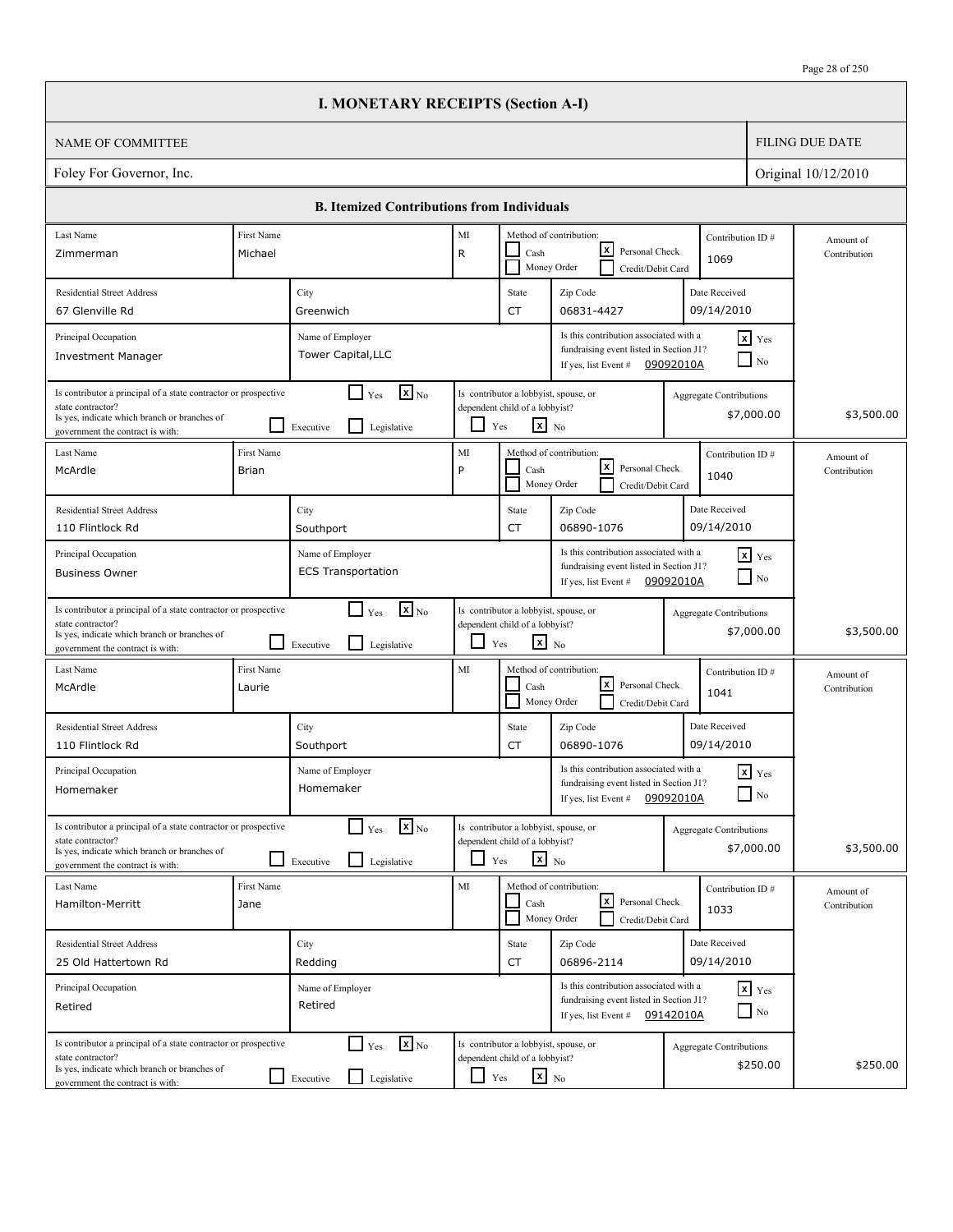|                                                                                                                                                                          |                       | <b>I. MONETARY RECEIPTS (Section A-I)</b>                                      |          |                                                                                                   |                                                                                                                       |           |                                              |                           |
|--------------------------------------------------------------------------------------------------------------------------------------------------------------------------|-----------------------|--------------------------------------------------------------------------------|----------|---------------------------------------------------------------------------------------------------|-----------------------------------------------------------------------------------------------------------------------|-----------|----------------------------------------------|---------------------------|
| NAME OF COMMITTEE                                                                                                                                                        |                       |                                                                                |          |                                                                                                   |                                                                                                                       |           |                                              | <b>FILING DUE DATE</b>    |
| Foley For Governor, Inc.                                                                                                                                                 |                       |                                                                                |          |                                                                                                   |                                                                                                                       |           |                                              | Original 10/12/2010       |
|                                                                                                                                                                          |                       | <b>B.</b> Itemized Contributions from Individuals                              |          |                                                                                                   |                                                                                                                       |           |                                              |                           |
| Last Name<br>Merritt                                                                                                                                                     | First Name<br>Henry   |                                                                                | MI<br>F  | Cash                                                                                              | Method of contribution:<br>lxl<br>Personal Check                                                                      |           | Contribution ID#                             | Amount of                 |
|                                                                                                                                                                          |                       |                                                                                |          |                                                                                                   | Money Order<br>Credit/Debit Card                                                                                      |           | 1046                                         | Contribution              |
| <b>Residential Street Address</b>                                                                                                                                        |                       | City                                                                           |          | State                                                                                             | Zip Code                                                                                                              |           | Date Received                                |                           |
| 25 Old Hattertown Rd                                                                                                                                                     |                       | Redding                                                                        |          | CT                                                                                                | 06896-2114                                                                                                            |           | 09/14/2010                                   |                           |
| Principal Occupation<br>Retired                                                                                                                                          |                       | Name of Employer<br>Retired                                                    |          |                                                                                                   | Is this contribution associated with a<br>fundraising event listed in Section J1?<br>If yes, list Event # $09142010A$ |           | $x$ Yes<br>$\Box$ No                         |                           |
| Is contributor a principal of a state contractor or prospective<br>state contractor?<br>Is yes, indicate which branch or branches of<br>government the contract is with: |                       | $\mathbf{X}$ <sub>No</sub><br>$\Box$ Yes<br>l 1<br>Legislative<br>Executive    |          | Is contributor a lobbyist, spouse, or<br>dependent child of a lobbyist?<br>$x_{N0}$<br>Yes        |                                                                                                                       |           | <b>Aggregate Contributions</b><br>\$1,250.00 | \$250.00                  |
| Last Name<br>Boeschenstein                                                                                                                                               | First Name<br>Stephen |                                                                                | MI<br>S  | Cash<br>Money Order                                                                               | Method of contribution:<br>lxI<br>Personal Check<br>Credit/Debit Card                                                 |           | Contribution ID#<br>1004                     | Amount of<br>Contribution |
| <b>Residential Street Address</b><br>30 Valley Rd                                                                                                                        |                       | City<br>New Canaan                                                             |          | State<br>CT                                                                                       | Zip Code<br>06840-3808                                                                                                |           | Date Received<br>09/14/2010                  |                           |
| Principal Occupation<br>Executive                                                                                                                                        |                       | Name of Employer<br><b>Stanwich Partners LLC</b>                               |          |                                                                                                   | Is this contribution associated with a<br>fundraising event listed in Section J1?<br>If yes, list Event #             | 09102010A | $\mathbf{x}$ Yes<br>$\blacksquare$ No        |                           |
| Is contributor a principal of a state contractor or prospective<br>state contractor?<br>Is yes, indicate which branch or branches of<br>government the contract is with: |                       | $\mathbf{x}$ <sub>No</sub><br>$\Box$ Yes<br>l 1<br>Legislative<br>Executive    | ப        | Is contributor a lobbyist, spouse, or<br>dependent child of a lobbyist?<br>$\mathbf{x}$ No<br>Yes |                                                                                                                       |           | <b>Aggregate Contributions</b><br>\$400.00   | \$150.00                  |
| Last Name<br>Henry                                                                                                                                                       | First Name<br>Barbara |                                                                                | MI       | Cash                                                                                              | Method of contribution:<br>lxI<br>Personal Check<br>Money Order<br>Credit/Debit Card                                  |           | Contribution ID#<br>1035                     | Amount of<br>Contribution |
| <b>Residential Street Address</b><br>74 Mallory Rd                                                                                                                       |                       | City<br>Roxbury                                                                |          | State<br>CT                                                                                       | Zip Code<br>06783-2038                                                                                                |           | Date Received<br>09/14/2010                  |                           |
| Principal Occupation<br>First Selectman                                                                                                                                  |                       | Name of Employer<br>Town of Roxbury                                            |          |                                                                                                   | Is this contribution associated with a<br>fundraising event listed in Section J1?<br>If yes, list Event #             |           | $\blacksquare$ Yes<br>$\mathbf{X}$ No        |                           |
| Is contributor a principal of a state contractor or prospective<br>state contractor?<br>Is yes, indicate which branch or branches of<br>government the contract is with: |                       | $\mathbf{X}_{\text{No}}$<br>$\Box$ Yes<br>Legislative<br>Executive             | ப        | Is contributor a lobbyist, spouse, or<br>dependent child of a lobbyist?<br>$\mathbf{x}$ No<br>Yes |                                                                                                                       |           | Aggregate Contributions<br>\$100.00          | \$50.00                   |
| Last Name<br>Henry                                                                                                                                                       | First Name<br>Craig   |                                                                                | MI       | Cash                                                                                              | Method of contribution:<br><u> x</u><br>Personal Check<br>Money Order<br>Credit/Debit Card                            |           | Contribution ID#<br>1036                     | Amount of<br>Contribution |
| <b>Residential Street Address</b><br>74 Mallory Rd                                                                                                                       |                       | City<br>Roxbury                                                                |          | State<br>CT                                                                                       | Zip Code<br>06783-2038                                                                                                |           | Date Received<br>09/14/2010                  |                           |
| Principal Occupation<br>Self-Employed                                                                                                                                    |                       | Name of Employer<br>Self-Employed                                              |          |                                                                                                   | Is this contribution associated with a<br>fundraising event listed in Section J1?<br>If yes, list Event #             |           | $\Box$ Yes<br>$\mathbf{x}$ No                |                           |
| Is contributor a principal of a state contractor or prospective<br>state contractor?<br>Is yes, indicate which branch or branches of<br>government the contract is with: |                       | $\mathbf{x}$ <sub>No</sub><br>$\Box$ Yes<br>$\Box$<br>Legislative<br>Executive | $\sqcup$ | Is contributor a lobbyist, spouse, or<br>dependent child of a lobbyist?<br>$\mathbf{x}$ No<br>Yes |                                                                                                                       |           | <b>Aggregate Contributions</b><br>\$150.00   | \$100.00                  |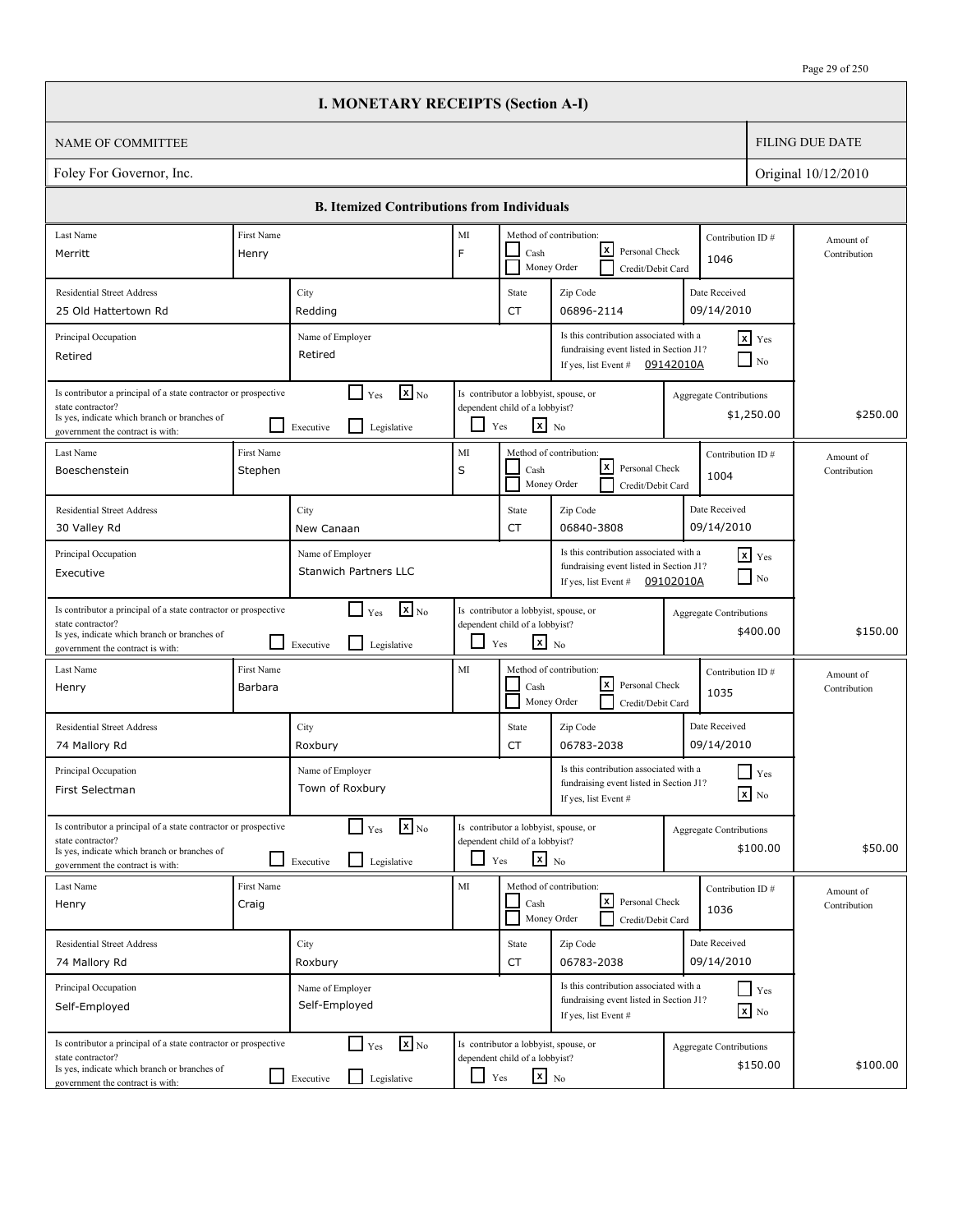|                                                                                                                                                                          |                       | <b>I. MONETARY RECEIPTS (Section A-I)</b>                                   |                          |                                                                                                              |                                                                                                           |           |                                              |                           |  |
|--------------------------------------------------------------------------------------------------------------------------------------------------------------------------|-----------------------|-----------------------------------------------------------------------------|--------------------------|--------------------------------------------------------------------------------------------------------------|-----------------------------------------------------------------------------------------------------------|-----------|----------------------------------------------|---------------------------|--|
| <b>NAME OF COMMITTEE</b>                                                                                                                                                 |                       |                                                                             |                          |                                                                                                              |                                                                                                           |           |                                              | <b>FILING DUE DATE</b>    |  |
| Foley For Governor, Inc.<br>Original 10/12/2010                                                                                                                          |                       |                                                                             |                          |                                                                                                              |                                                                                                           |           |                                              |                           |  |
|                                                                                                                                                                          |                       | <b>B.</b> Itemized Contributions from Individuals                           |                          |                                                                                                              |                                                                                                           |           |                                              |                           |  |
| Last Name                                                                                                                                                                | First Name            |                                                                             | MI                       |                                                                                                              | Method of contribution:                                                                                   |           | Contribution ID#                             | Amount of                 |  |
| Drake                                                                                                                                                                    | Philip                |                                                                             | M                        | Cash                                                                                                         | x <br>Personal Check<br>Money Order<br>Credit/Debit Card                                                  |           | 1022                                         | Contribution              |  |
| <b>Residential Street Address</b>                                                                                                                                        |                       | City                                                                        |                          | State                                                                                                        | Zip Code                                                                                                  |           | Date Received                                |                           |  |
| 27 Ridgebrook Rd                                                                                                                                                         |                       | Greenwich                                                                   |                          | CT                                                                                                           | 06830-4747                                                                                                |           | 09/14/2010                                   |                           |  |
| Principal Occupation<br>Lawyer                                                                                                                                           |                       | Name of Employer<br>Cummings & Lockwood                                     |                          |                                                                                                              | Is this contribution associated with a<br>fundraising event listed in Section J1?<br>If yes, list Event # |           | $\Box$ Yes<br>$\overline{\mathbf{x}}$ No     |                           |  |
| Is contributor a principal of a state contractor or prospective<br>state contractor?<br>Is yes, indicate which branch or branches of<br>government the contract is with: |                       | $\mathbf{X}_{\text{No}}$<br>$\Gamma$ Yes<br>l 1<br>Legislative<br>Executive |                          | Is contributor a lobbyist, spouse, or<br>dependent child of a lobbyist?<br>$\mathbf{x}$ No<br>Yes            |                                                                                                           |           | Aggregate Contributions<br>\$100.00          | \$100.00                  |  |
| Last Name<br>Erdmann                                                                                                                                                     | First Name<br>John    |                                                                             | MI<br>F                  | Cash                                                                                                         | Method of contribution:<br>$\mathbf{x}$<br>Personal Check<br>Money Order<br>Credit/Debit Card             |           | Contribution ID#<br>1024                     | Amount of<br>Contribution |  |
| <b>Residential Street Address</b><br>2 Nathan Hale Dr                                                                                                                    |                       | City<br>Norwalk                                                             |                          | State<br>CT                                                                                                  | Zip Code<br>06854-5004                                                                                    |           | Date Received<br>09/14/2010                  |                           |  |
| Principal Occupation<br>Merrill Lynch                                                                                                                                    |                       | Name of Employer<br><b>Investment Advisor</b>                               |                          |                                                                                                              | Is this contribution associated with a<br>fundraising event listed in Section J1?<br>If yes, list Event # | 09092010A | $x$ $Y$ es<br>$\Box$ No                      |                           |  |
| Is contributor a principal of a state contractor or prospective<br>state contractor?<br>Is yes, indicate which branch or branches of<br>government the contract is with: | LΙ                    | $\mathbf{x}$ <sub>No</sub><br>$\Box$ Yes<br>Legislative<br>Executive        | ப                        | Is contributor a lobbyist, spouse, or<br>dependent child of a lobbyist?<br>$\mathbf{x}$ No<br>Yes            |                                                                                                           |           | Aggregate Contributions<br>\$1,000.00        | \$1,000.00                |  |
| Last Name<br>Floren                                                                                                                                                      | First Name<br>Olivia  |                                                                             | MI                       | Cash                                                                                                         | Method of contribution:<br>lxl<br>Personal Check<br>Money Order<br>Credit/Debit Card                      |           | Contribution ID#<br>1027                     | Amount of<br>Contribution |  |
| <b>Residential Street Address</b><br>210 Round Hill Rd                                                                                                                   |                       | City<br>Greenwich                                                           |                          | State<br>CT                                                                                                  | Zip Code<br>06831-3357                                                                                    |           | Date Received<br>09/14/2010                  |                           |  |
| Principal Occupation<br>State Representative                                                                                                                             |                       | Name of Employer<br>State of Connecticut                                    |                          |                                                                                                              | Is this contribution associated with a<br>fundraising event listed in Section J1?<br>If yes, list Event # | 09092010A | $X$ $Yes$<br>$\Box$ No                       |                           |  |
| Is contributor a principal of a state contractor or prospective<br>state contractor?<br>Is yes, indicate which branch or branches of<br>government the contract is with: |                       | $\mathbf{x}$ <sub>No</sub><br>$\Box$ Yes<br>$\Box$ Legislative<br>Executive | $\overline{\phantom{a}}$ | Is contributor a lobbyist, spouse, or<br>dependent child of a lobbyist?<br>$\overline{\mathbf{x}}$ No<br>Yes |                                                                                                           |           | <b>Aggregate Contributions</b><br>\$1,000.00 | \$1,000.00                |  |
| Last Name<br>Flynn                                                                                                                                                       | First Name<br>William |                                                                             | $\rm MI$<br>J            | Cash                                                                                                         | Method of contribution:<br> x <br>Personal Check<br>Money Order<br>Credit/Debit Card                      |           | Contribution ID#<br>1028                     | Amount of<br>Contribution |  |
| <b>Residential Street Address</b><br>212 E 57th St                                                                                                                       |                       | City<br>New York                                                            |                          | State<br>NY                                                                                                  | Zip Code<br>10022-2811                                                                                    |           | Date Received<br>09/14/2010                  |                           |  |
| Principal Occupation<br>Reverend/ Retired                                                                                                                                |                       | Name of Employer<br>The Roman Catholic Diocese of<br>Norwich                |                          |                                                                                                              | Is this contribution associated with a<br>fundraising event listed in Section J1?<br>If yes, list Event # |           | $\Box$ Yes<br>$\mathbf{x}$ No                |                           |  |
| Is contributor a principal of a state contractor or prospective<br>state contractor?<br>Is yes, indicate which branch or branches of<br>government the contract is with: |                       | $\mathbf{X}$ <sub>No</sub><br>$\Box$ Yes<br>Legislative<br>Executive        | $\Box$                   | Is contributor a lobbyist, spouse, or<br>dependent child of a lobbyist?<br>$x_{N0}$<br>Yes                   |                                                                                                           |           | <b>Aggregate Contributions</b><br>\$500.00   | \$500.00                  |  |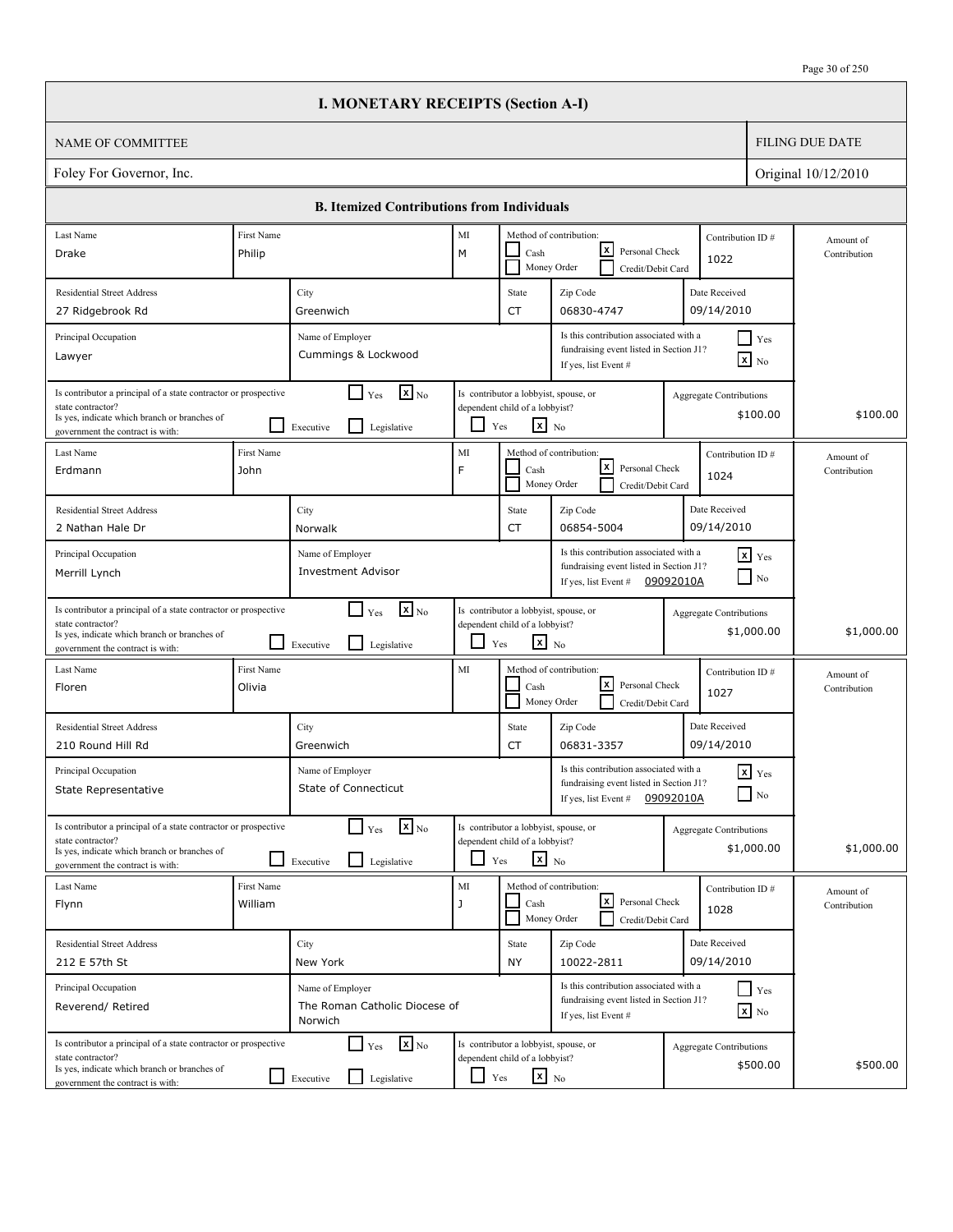|                                                                                                                                                                          |                           | <b>I. MONETARY RECEIPTS (Section A-I)</b>                                              |        |                                                                                                   |                                                                                                                       |           |                                              |                           |
|--------------------------------------------------------------------------------------------------------------------------------------------------------------------------|---------------------------|----------------------------------------------------------------------------------------|--------|---------------------------------------------------------------------------------------------------|-----------------------------------------------------------------------------------------------------------------------|-----------|----------------------------------------------|---------------------------|
| NAME OF COMMITTEE                                                                                                                                                        |                           |                                                                                        |        |                                                                                                   |                                                                                                                       |           |                                              | <b>FILING DUE DATE</b>    |
| Foley For Governor, Inc.                                                                                                                                                 |                           |                                                                                        |        |                                                                                                   |                                                                                                                       |           |                                              | Original 10/12/2010       |
|                                                                                                                                                                          |                           | <b>B.</b> Itemized Contributions from Individuals                                      |        |                                                                                                   |                                                                                                                       |           |                                              |                           |
| Last Name                                                                                                                                                                | First Name                |                                                                                        | MI     |                                                                                                   | Method of contribution:                                                                                               |           | Contribution ID#                             | Amount of                 |
| Frantz                                                                                                                                                                   | Allison                   |                                                                                        | H      | Cash<br>Money Order                                                                               | lxl<br>Personal Check<br>Credit/Debit Card                                                                            |           | 1029                                         | Contribution              |
| <b>Residential Street Address</b>                                                                                                                                        |                           | City                                                                                   |        | State                                                                                             | Zip Code                                                                                                              |           | Date Received                                |                           |
| 123 Meadow Rd                                                                                                                                                            |                           | Riverside                                                                              |        | CT                                                                                                | 06878-2521                                                                                                            |           | 09/14/2010                                   |                           |
| Principal Occupation<br>Homemaker                                                                                                                                        |                           | Name of Employer<br>Homemaker                                                          |        |                                                                                                   | Is this contribution associated with a<br>fundraising event listed in Section J1?<br>If yes, list Event #             |           | $\Box$ Yes<br>$\mathbf{X}$ No                |                           |
| Is contributor a principal of a state contractor or prospective<br>state contractor?<br>Is yes, indicate which branch or branches of<br>government the contract is with: |                           | $\boxed{\mathbf{x}}$ <sub>No</sub><br>$\Box$ Yes<br>l 1<br>Legislative<br>Executive    |        | Is contributor a lobbyist, spouse, or<br>dependent child of a lobbyist?<br>$x_{N0}$<br>Yes        |                                                                                                                       |           | <b>Aggregate Contributions</b><br>\$3,500.00 | \$3,500.00                |
| Last Name<br>Orchulli                                                                                                                                                    | <b>First Name</b><br>Jack |                                                                                        | MI     | Cash<br>Money Order                                                                               | Method of contribution:<br>lxI<br>Personal Check<br>Credit/Debit Card                                                 |           | Contribution ID#<br>1052                     | Amount of<br>Contribution |
| <b>Residential Street Address</b>                                                                                                                                        |                           | City                                                                                   |        | State                                                                                             | Zip Code                                                                                                              |           | Date Received                                |                           |
| 446 Hollow Tree Ridge Rd                                                                                                                                                 |                           | Darien                                                                                 |        | CT                                                                                                | 06820-3031                                                                                                            |           | 09/14/2010                                   |                           |
| Principal Occupation<br>Retired                                                                                                                                          |                           | Name of Employer<br>Retired                                                            |        |                                                                                                   | Is this contribution associated with a<br>fundraising event listed in Section J1?<br>If yes, list Event #             | 09092010A | $\mathbf{x}$ Yes<br>$\Box$ No                |                           |
| Is contributor a principal of a state contractor or prospective<br>state contractor?<br>Is yes, indicate which branch or branches of<br>government the contract is with: |                           | $\mathbf{x}$ <sub>No</sub><br>$\Gamma$ Yes<br>$\mathsf{L}$<br>Legislative<br>Executive | $\Box$ | Is contributor a lobbyist, spouse, or<br>dependent child of a lobbyist?<br>$\mathbf{x}$ No<br>Yes |                                                                                                                       |           | <b>Aggregate Contributions</b><br>\$1,000.00 | \$1,000.00                |
| Last Name<br>Pizzimenti                                                                                                                                                  | First Name<br>John        |                                                                                        | MI     | Cash<br>Money Order                                                                               | Method of contribution:<br>lxI<br>Personal Check<br>Credit/Debit Card                                                 |           | Contribution ID#<br>1053                     | Amount of<br>Contribution |
| <b>Residential Street Address</b><br>126 Rose Haven Rd                                                                                                                   |                           | City<br>Somers                                                                         |        | State<br>CT                                                                                       | Zip Code<br>06071-1215                                                                                                |           | Date Received<br>09/14/2010                  |                           |
| Principal Occupation<br>Recycling & Waste Handling                                                                                                                       |                           | Name of Employer<br>Somers Sanitation SVC                                              |        |                                                                                                   | Is this contribution associated with a<br>fundraising event listed in Section J1?<br>If yes, list Event #             | 09152010A | $x$ $Yes$<br>$\hfill\Box$ No                 |                           |
| Is contributor a principal of a state contractor or prospective<br>state contractor?<br>Is yes, indicate which branch or branches of<br>government the contract is with: |                           | $\mathbf{X}$ <sub>No</sub><br>$\Box$ Yes<br>Legislative<br>Executive                   | ப      | Is contributor a lobbyist, spouse, or<br>dependent child of a lobbyist?<br>$\mathbf{x}$ No<br>Yes |                                                                                                                       |           | Aggregate Contributions<br>\$250.00          | \$250.00                  |
| Last Name<br>Read                                                                                                                                                        | First Name<br>John        |                                                                                        | MI     | Cash<br>Money Order                                                                               | Method of contribution:<br><u> x</u><br>Personal Check<br>Credit/Debit Card                                           |           | Contribution ID#<br>1057                     | Amount of<br>Contribution |
| <b>Residential Street Address</b>                                                                                                                                        |                           | City                                                                                   |        | State                                                                                             | Zip Code                                                                                                              |           | Date Received                                |                           |
| 111 Marlborough Rd                                                                                                                                                       |                           | <b>Briarcliff Manor</b>                                                                |        | NY                                                                                                | 10510-2012                                                                                                            |           | 09/14/2010                                   |                           |
| Principal Occupation<br>Non-profit                                                                                                                                       |                           | Name of Employer<br>Outward Bound, USA                                                 |        |                                                                                                   | Is this contribution associated with a<br>fundraising event listed in Section J1?<br>If yes, list Event # $09142010A$ |           | $\mathbf{x}$ Yes<br>$\Box$ No                |                           |
| Is contributor a principal of a state contractor or prospective<br>state contractor?<br>Is yes, indicate which branch or branches of<br>government the contract is with: |                           | $\mathbf{X}$ <sub>No</sub><br>$\Box$ Yes<br>$\Box$<br>Legislative<br>Executive         | $\Box$ | Is contributor a lobbyist, spouse, or<br>dependent child of a lobbyist?<br>$\mathbf{x}$ No<br>Yes |                                                                                                                       |           | <b>Aggregate Contributions</b><br>\$500.00   | \$500.00                  |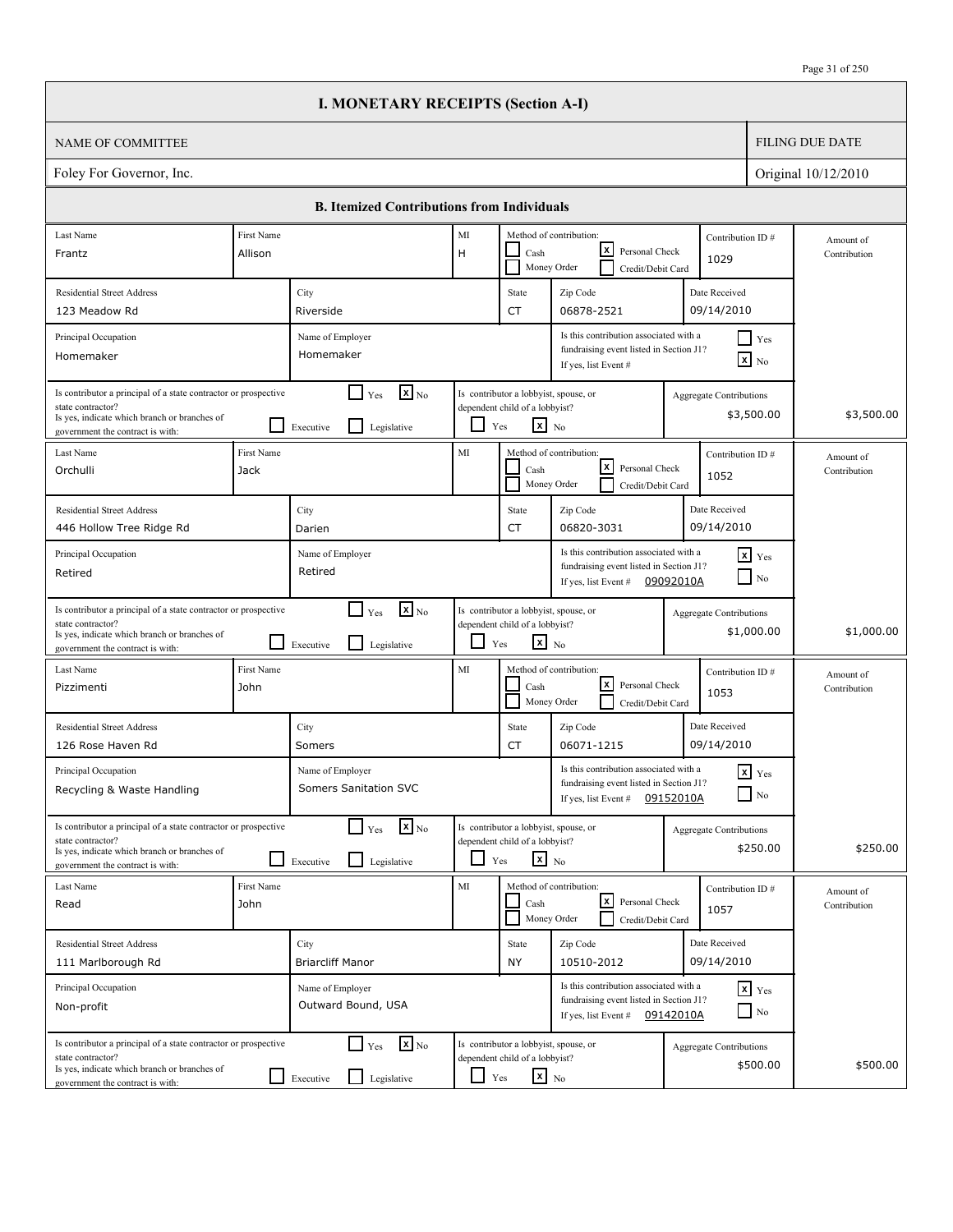|                                                                                                                                                                          |                       | <b>I. MONETARY RECEIPTS (Section A-I)</b>                                              |            |                                                                                                   |                                                                                                           |                                |                                   |                           |
|--------------------------------------------------------------------------------------------------------------------------------------------------------------------------|-----------------------|----------------------------------------------------------------------------------------|------------|---------------------------------------------------------------------------------------------------|-----------------------------------------------------------------------------------------------------------|--------------------------------|-----------------------------------|---------------------------|
| <b>NAME OF COMMITTEE</b>                                                                                                                                                 |                       |                                                                                        |            |                                                                                                   |                                                                                                           |                                |                                   | <b>FILING DUE DATE</b>    |
| Foley For Governor, Inc.                                                                                                                                                 |                       |                                                                                        |            |                                                                                                   |                                                                                                           |                                |                                   | Original 10/12/2010       |
|                                                                                                                                                                          |                       | <b>B. Itemized Contributions from Individuals</b>                                      |            |                                                                                                   |                                                                                                           |                                |                                   |                           |
| Last Name                                                                                                                                                                | First Name            |                                                                                        | $\rm MI$   |                                                                                                   | Method of contribution:                                                                                   | Contribution ID#               |                                   | Amount of                 |
| Reynolds                                                                                                                                                                 | Timothy               |                                                                                        | J          | Cash                                                                                              | lxI<br>Personal Check<br>Money Order<br>Credit/Debit Card                                                 | 1058                           |                                   | Contribution              |
| <b>Residential Street Address</b>                                                                                                                                        |                       | City                                                                                   |            | State                                                                                             | Zip Code                                                                                                  | Date Received                  |                                   |                           |
| 192 Quail Run Rd                                                                                                                                                         |                       | Suffield                                                                               |            | <b>CT</b>                                                                                         | 06078-1803                                                                                                | 09/14/2010                     |                                   |                           |
| Principal Occupation<br><b>CPA</b>                                                                                                                                       |                       | Name of Employer<br>Self-Employed                                                      |            |                                                                                                   | Is this contribution associated with a<br>fundraising event listed in Section J1?<br>If yes, list Event # | 09152010A                      | $x$ Yes<br>N <sub>0</sub>         |                           |
| Is contributor a principal of a state contractor or prospective<br>state contractor?<br>Is yes, indicate which branch or branches of<br>government the contract is with: |                       | $\mathbf{X}$ <sub>No</sub><br>$\Box$ Yes<br>$\mathsf{L}$<br>Executive<br>Legislative   | ப          | Is contributor a lobbyist, spouse, or<br>dependent child of a lobbyist?<br>$\mathbf{x}$ No<br>Yes |                                                                                                           | Aggregate Contributions        | \$100.00                          | \$100.00                  |
| Last Name<br>Santomero                                                                                                                                                   | First Name<br>Camillo |                                                                                        | MI         | Cash                                                                                              | Method of contribution:<br>lxI<br>Personal Check<br>Money Order<br>Credit/Debit Card                      | Contribution ID#<br>1059       |                                   | Amount of<br>Contribution |
| <b>Residential Street Address</b><br>393 Guard Hill Rd                                                                                                                   |                       | City<br>Bedford                                                                        |            | State<br><b>NY</b>                                                                                | Zip Code<br>10506-1043                                                                                    | Date Received<br>09/14/2010    |                                   |                           |
| Principal Occupation<br><b>Managing Director</b>                                                                                                                         |                       | Name of Employer<br>Guard Hill Holdings                                                |            |                                                                                                   | Is this contribution associated with a<br>fundraising event listed in Section J1?<br>If yes, list Event # | 09092010A                      | $x$ Yes<br>$\Box$ No              |                           |
| Is contributor a principal of a state contractor or prospective<br>state contractor?<br>Is yes, indicate which branch or branches of<br>government the contract is with: |                       | $\mathbf{X}$ <sub>No</sub><br>$\Box$ Yes<br>l 1<br>Legislative<br>Executive            | ப          | Is contributor a lobbyist, spouse, or<br>dependent child of a lobbyist?<br>$\mathbf{x}$ No<br>Yes |                                                                                                           | <b>Aggregate Contributions</b> | \$1,000.00                        | \$1,000.00                |
| Last Name<br>Santomero                                                                                                                                                   | First Name<br>Denise  |                                                                                        | MI         | Cash                                                                                              | Method of contribution:<br>lxl<br>Personal Check<br>Money Order<br>Credit/Debit Card                      | Contribution ID#<br>1060       |                                   | Amount of<br>Contribution |
| <b>Residential Street Address</b><br>393 Guard Hill Rd                                                                                                                   |                       | City<br>Bedford                                                                        |            | State<br><b>NY</b>                                                                                | Zip Code<br>10506-1043                                                                                    | Date Received<br>09/14/2010    |                                   |                           |
| Principal Occupation<br>Homemaker                                                                                                                                        |                       | Name of Employer<br>Homemaker                                                          |            |                                                                                                   | Is this contribution associated with a<br>fundraising event listed in Section J1?<br>If yes, list Event # | 09092010A                      | $\mathbf{x}$ Yes<br>$\Box$ No     |                           |
| Is contributor a principal of a state contractor or prospective<br>state contractor?<br>Is yes, indicate which branch or branches of<br>government the contract is with: |                       | $\mathbf{x}$ <sub>No</sub><br>$\Gamma$ Yes<br>$\mathsf{L}$<br>Legislative<br>Executive |            | Is contributor a lobbyist, spouse, or<br>dependent child of a lobbyist?<br>$x_{N0}$<br>Yes        |                                                                                                           | <b>Aggregate Contributions</b> | \$1,000.00                        | \$1,000.00                |
| Last Name<br>Shumway                                                                                                                                                     | First Name<br>Chris   |                                                                                        | MI         | Cash                                                                                              | Method of contribution:<br> x <br>Personal Check<br>Money Order<br>Credit/Debit Card                      | Contribution ID#<br>1061       |                                   | Amount of<br>Contribution |
| <b>Residential Street Address</b><br>1 Fawcett Pl Ste 130                                                                                                                |                       | City<br>Greenwich                                                                      |            | State<br>CT                                                                                       | Zip Code<br>06830-6553                                                                                    | Date Received<br>09/14/2010    |                                   |                           |
| Principal Occupation<br>Chairman                                                                                                                                         |                       | Name of Employer<br>Shumway Capital Partners                                           |            |                                                                                                   | Is this contribution associated with a<br>fundraising event listed in Section J1?<br>If yes, list Event # |                                | $Y$ es<br>$\boxed{\mathbf{x}}$ No |                           |
| Is contributor a principal of a state contractor or prospective<br>state contractor?<br>Is yes, indicate which branch or branches of<br>government the contract is with: |                       | $\mathbf{x}$ <sub>No</sub><br>$\Box$ Yes<br>Executive<br>Legislative                   | $\Box$ Yes | Is contributor a lobbyist, spouse, or<br>dependent child of a lobbyist?<br>$\mathbf{x}$ No        |                                                                                                           | <b>Aggregate Contributions</b> | \$3,500.00                        | \$3,500.00                |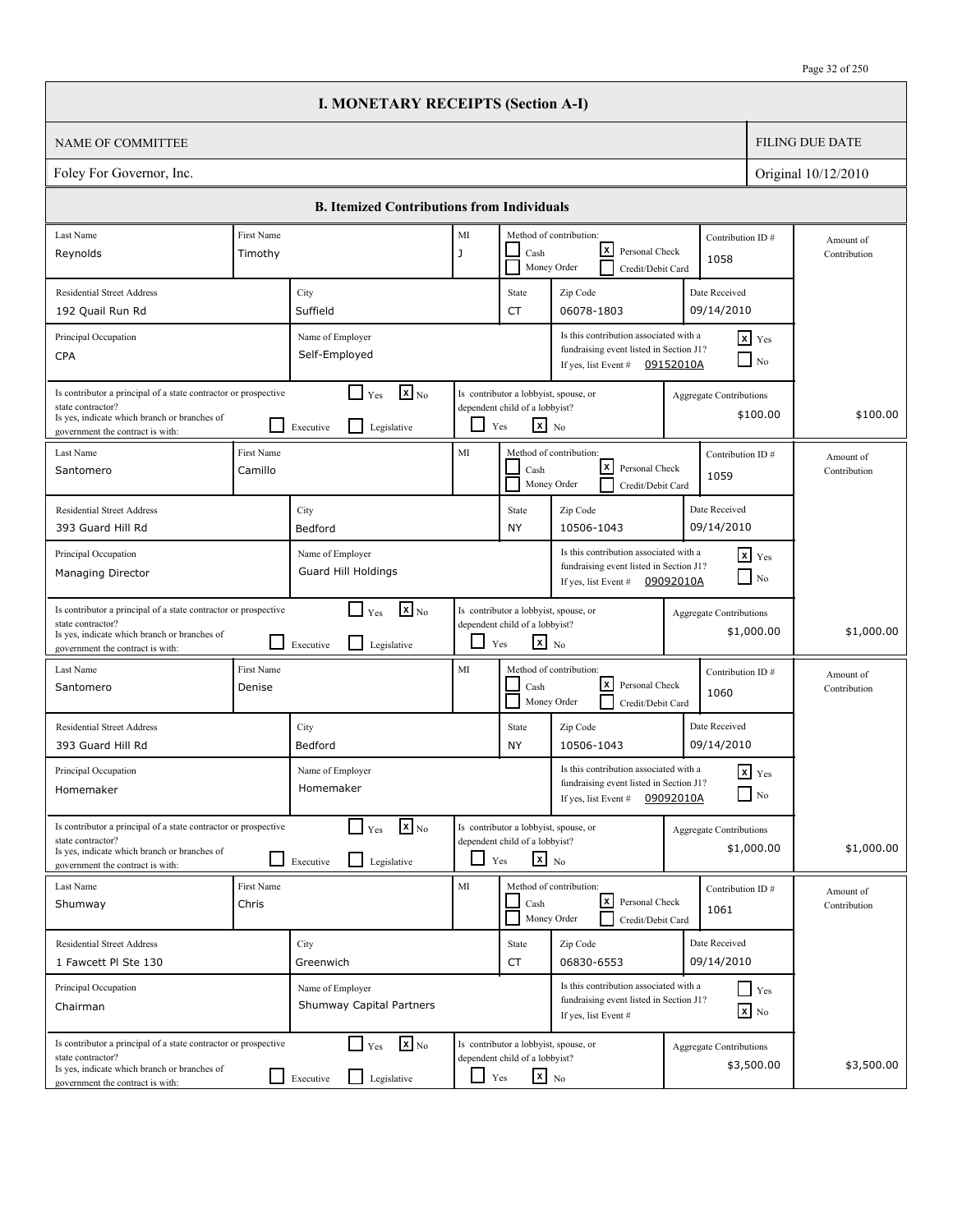|                                                                                                                                                                          |                       | <b>I. MONETARY RECEIPTS (Section A-I)</b>                                            |            |                                                                                                   |                                                                                                                        |                                |                                        |                           |
|--------------------------------------------------------------------------------------------------------------------------------------------------------------------------|-----------------------|--------------------------------------------------------------------------------------|------------|---------------------------------------------------------------------------------------------------|------------------------------------------------------------------------------------------------------------------------|--------------------------------|----------------------------------------|---------------------------|
| <b>NAME OF COMMITTEE</b>                                                                                                                                                 |                       |                                                                                      |            |                                                                                                   |                                                                                                                        |                                |                                        | <b>FILING DUE DATE</b>    |
| Foley For Governor, Inc.                                                                                                                                                 |                       |                                                                                      |            |                                                                                                   |                                                                                                                        |                                |                                        | Original 10/12/2010       |
|                                                                                                                                                                          |                       | <b>B. Itemized Contributions from Individuals</b>                                    |            |                                                                                                   |                                                                                                                        |                                |                                        |                           |
| Last Name                                                                                                                                                                | First Name            |                                                                                      | MI         |                                                                                                   | Method of contribution:                                                                                                | Contribution ID#               |                                        | Amount of                 |
| Stapleton                                                                                                                                                                | Craig                 |                                                                                      |            | Cash                                                                                              | lxI<br>Personal Check<br>Money Order<br>Credit/Debit Card                                                              | 1062                           |                                        | Contribution              |
| <b>Residential Street Address</b>                                                                                                                                        |                       | City                                                                                 |            | State                                                                                             | Zip Code                                                                                                               | Date Received                  |                                        |                           |
| 135 E Putnam Ave                                                                                                                                                         |                       | Greenwich                                                                            |            | <b>CT</b>                                                                                         | 06830-5612                                                                                                             | 09/14/2010                     |                                        |                           |
| Principal Occupation<br>President                                                                                                                                        |                       | Name of Employer<br>Self                                                             |            |                                                                                                   | Is this contribution associated with a<br>fundraising event listed in Section J1?<br>If yes, list Event #              | 09092010A                      | $x$ Yes<br>N <sub>0</sub>              |                           |
| Is contributor a principal of a state contractor or prospective<br>state contractor?<br>Is yes, indicate which branch or branches of<br>government the contract is with: |                       | $\mathbf{X}$ <sub>No</sub><br>$\Box$ Yes<br>$\mathsf{L}$<br>Executive<br>Legislative | ப          | Is contributor a lobbyist, spouse, or<br>dependent child of a lobbyist?<br>$\mathbf{x}$ No<br>Yes |                                                                                                                        | Aggregate Contributions        | \$3,500.00                             | \$3,500.00                |
| Last Name<br>Stapleton                                                                                                                                                   | First Name<br>Dorothy |                                                                                      | MI<br>D    | Cash                                                                                              | Method of contribution:<br>Personal Check<br><b>x</b><br>Money Order<br>Credit/Debit Card                              | Contribution ID#<br>1063       |                                        | Amount of<br>Contribution |
| <b>Residential Street Address</b><br>135 E Putnam Ave                                                                                                                    |                       | City<br>Greenwich                                                                    |            | State<br><b>CT</b>                                                                                | Zip Code<br>06830-5612                                                                                                 | Date Received<br>09/14/2010    |                                        |                           |
| Principal Occupation<br>Homemaker                                                                                                                                        |                       | Name of Employer<br>Homemaker                                                        |            |                                                                                                   | Is this contribution associated with a<br>fundraising event listed in Section J1?<br>If yes, list Event #              | 09092010A                      | $x$ Yes<br>$\Box$ No                   |                           |
| Is contributor a principal of a state contractor or prospective<br>state contractor?<br>Is yes, indicate which branch or branches of<br>government the contract is with: |                       | $\mathbf{X}$ <sub>No</sub><br>$\Box$ Yes<br>l 1<br>Legislative<br>Executive          | ப          | Is contributor a lobbyist, spouse, or<br>dependent child of a lobbyist?<br>$\mathbf{x}$ No<br>Yes |                                                                                                                        | <b>Aggregate Contributions</b> | \$3,500.00                             | \$3,500.00                |
| Last Name<br>Turner                                                                                                                                                      | First Name<br>Stephen |                                                                                      | MI         | Cash                                                                                              | Method of contribution:<br>lxl<br>Personal Check<br>Money Order<br>Credit/Debit Card                                   | Contribution ID#<br>1064       |                                        | Amount of<br>Contribution |
| <b>Residential Street Address</b><br>67 Londonderry Dr                                                                                                                   |                       | City<br>Greenwich                                                                    |            | State<br>CT                                                                                       | Zip Code<br>06830-3509                                                                                                 | Date Received<br>09/14/2010    |                                        |                           |
| Principal Occupation<br>Lawyer                                                                                                                                           |                       | Name of Employer<br>Retired                                                          |            |                                                                                                   | Is this contribution associated with a<br>fundraising event listed in Section J1?<br>If yes, list Event #              |                                | $\prod$ Yes<br>$\boxed{\mathbf{x}}$ No |                           |
| Is contributor a principal of a state contractor or prospective<br>state contractor?<br>Is yes, indicate which branch or branches of<br>government the contract is with: |                       | $\mathbf{x}$ <sub>No</sub><br>$\Box$ Yes<br>$\Box$<br>Legislative<br>Executive       |            | Is contributor a lobbyist, spouse, or<br>dependent child of a lobbyist?<br>$\mathbf{x}$ No<br>Yes |                                                                                                                        | <b>Aggregate Contributions</b> | \$100.00                               | \$100.00                  |
| Last Name<br>Van Verdeghem                                                                                                                                               | First Name<br>Irene   |                                                                                      | MI         | Cash                                                                                              | Method of contribution:<br>l×l<br>Personal Check<br>Money Order<br>Credit/Debit Card                                   | Contribution ID#<br>1065       |                                        | Amount of<br>Contribution |
| <b>Residential Street Address</b><br>527 Alewife Pkwy                                                                                                                    |                       | City<br>New London                                                                   |            | State<br>CT                                                                                       | Zip Code<br>06320-2943                                                                                                 | Date Received<br>09/14/2010    |                                        |                           |
| Principal Occupation<br>Volunteer                                                                                                                                        |                       | Name of Employer<br>Volunteer                                                        |            |                                                                                                   | Is this contribution associated with a<br>fundraising event listed in Section J1?<br>If yes, list Event $\#$ 09152010B |                                | $x$ $y$ <sub>es</sub><br>$\Box$ No     |                           |
| Is contributor a principal of a state contractor or prospective<br>state contractor?<br>Is yes, indicate which branch or branches of<br>government the contract is with: |                       | $\mathbf{x}$ <sub>No</sub><br>$\Box$ Yes<br>Legislative<br>$\Box$ Executive          | $\Box$ Yes | Is contributor a lobbyist, spouse, or<br>dependent child of a lobbyist?<br>$\mathbf{x}$ No        |                                                                                                                        | <b>Aggregate Contributions</b> | \$38.00                                | \$38.00                   |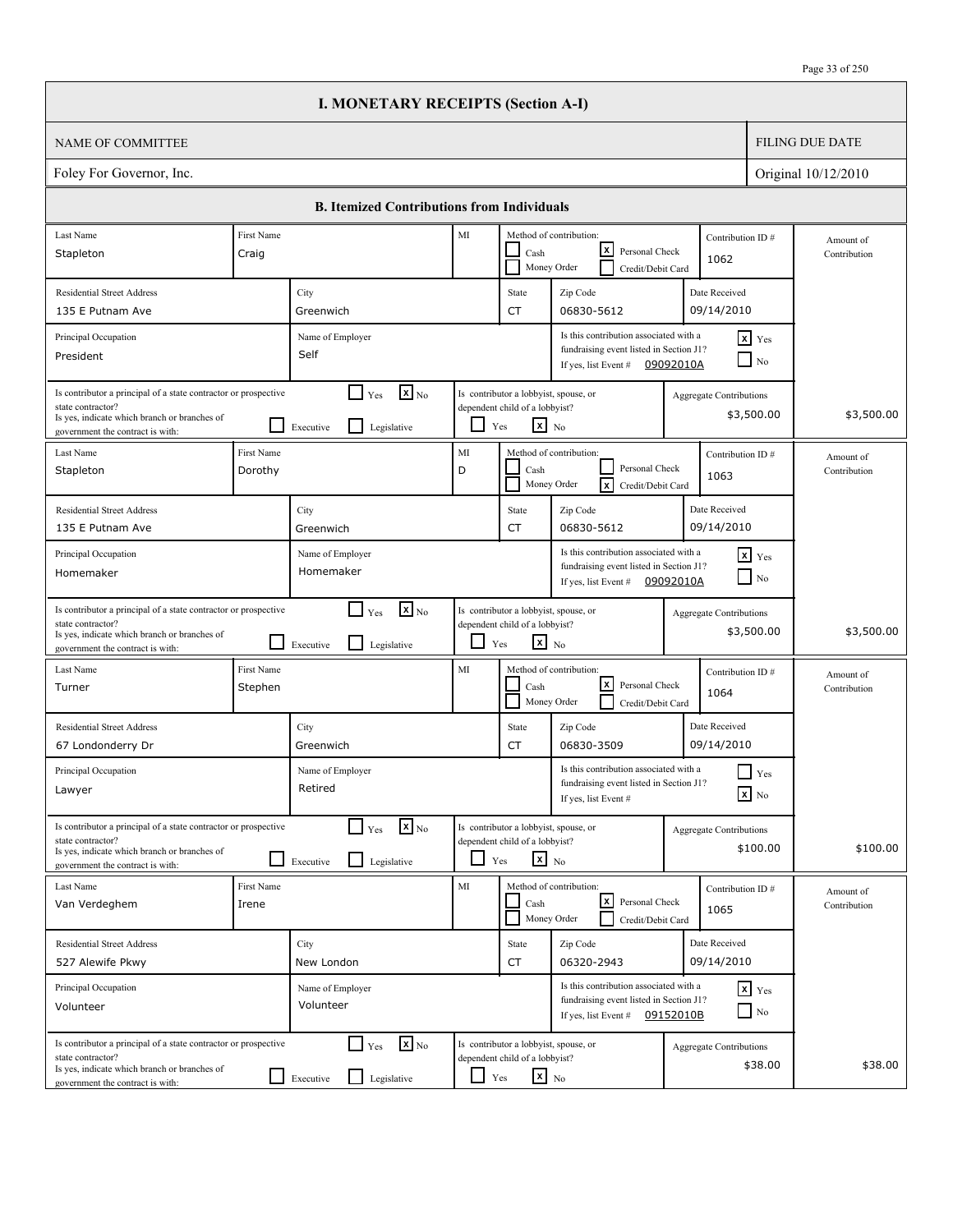|                                                                                                                                                                          |                       | <b>I. MONETARY RECEIPTS (Section A-I)</b>                                   |                          |                                                                                            |                                                                                                           |           |                                               |                           |
|--------------------------------------------------------------------------------------------------------------------------------------------------------------------------|-----------------------|-----------------------------------------------------------------------------|--------------------------|--------------------------------------------------------------------------------------------|-----------------------------------------------------------------------------------------------------------|-----------|-----------------------------------------------|---------------------------|
| <b>NAME OF COMMITTEE</b>                                                                                                                                                 |                       |                                                                             |                          |                                                                                            |                                                                                                           |           |                                               | <b>FILING DUE DATE</b>    |
| Foley For Governor, Inc.                                                                                                                                                 |                       |                                                                             |                          |                                                                                            |                                                                                                           |           |                                               | Original 10/12/2010       |
|                                                                                                                                                                          |                       | <b>B. Itemized Contributions from Individuals</b>                           |                          |                                                                                            |                                                                                                           |           |                                               |                           |
| Last Name                                                                                                                                                                | First Name            |                                                                             | MI                       |                                                                                            | Method of contribution:                                                                                   |           | Contribution ID#                              | Amount of                 |
| Van Verdeghem                                                                                                                                                            | Jack                  |                                                                             |                          | Cash                                                                                       | lxl<br>Personal Check<br>Money Order<br>Credit/Debit Card                                                 |           | 1066                                          | Contribution              |
| <b>Residential Street Address</b>                                                                                                                                        |                       | City                                                                        |                          | State                                                                                      | Zip Code                                                                                                  |           | Date Received                                 |                           |
| 527 Alewife Pkwy                                                                                                                                                         |                       | New London                                                                  |                          | CT                                                                                         | 06320-2943                                                                                                |           | 09/14/2010                                    |                           |
| Principal Occupation<br>Volunteer                                                                                                                                        |                       | Name of Employer<br>Volunteer                                               |                          |                                                                                            | Is this contribution associated with a<br>fundraising event listed in Section J1?<br>If yes, list Event # | 09152010B | $x$ Yes<br>$\Box$ No                          |                           |
| Is contributor a principal of a state contractor or prospective<br>state contractor?<br>Is yes, indicate which branch or branches of<br>government the contract is with: |                       | $\mathbf{X}$ <sub>No</sub><br>$\Box$ Yes<br>l 1<br>Legislative<br>Executive |                          | Is contributor a lobbyist, spouse, or<br>dependent child of a lobbyist?<br>$x_{N0}$<br>Yes |                                                                                                           |           | <b>Aggregate Contributions</b><br>\$38.00     | \$38.00                   |
| Last Name<br>Flynn                                                                                                                                                       | First Name<br>Garrett |                                                                             | MI                       | Cash<br>Money Order                                                                        | Method of contribution:<br>Personal Check<br>$\sqrt{x}$<br>Credit/Debit Card                              |           | Contribution ID#<br>1070                      | Amount of<br>Contribution |
| <b>Residential Street Address</b><br>329 Westmont St                                                                                                                     |                       | City<br>West Hartford                                                       |                          | State<br>CT                                                                                | Zip Code<br>06117-2934                                                                                    |           | Date Received<br>09/15/2010                   |                           |
| Principal Occupation<br>Attorney                                                                                                                                         |                       | Name of Employer<br>Law Ofc G.S. Flynn, LLC                                 |                          |                                                                                            | Is this contribution associated with a<br>fundraising event listed in Section J1?<br>If yes, list Event # |           | $\blacksquare$ Yes<br>$\boxed{\mathbf{x}}$ No |                           |
| Is contributor a principal of a state contractor or prospective<br>state contractor?<br>Is yes, indicate which branch or branches of<br>government the contract is with: | <b>1. In</b>          | $\mathbf{X}$ <sub>No</sub><br>$\Box$ Yes<br>l 1<br>Legislative<br>Executive | $\overline{\phantom{0}}$ | Is contributor a lobbyist, spouse, or<br>dependent child of a lobbyist?<br>$x_{N0}$<br>Yes |                                                                                                           |           | Aggregate Contributions<br>\$100.00           | \$100.00                  |
| Last Name<br>Gardner                                                                                                                                                     | First Name<br>William |                                                                             | MI                       | Cash                                                                                       | Method of contribution:<br>Personal Check<br>ℼ<br>Money Order<br>Credit/Debit Card                        |           | Contribution ID#<br>1071                      | Amount of<br>Contribution |
| <b>Residential Street Address</b><br>6 Graystone Cir                                                                                                                     |                       | City<br>New Canaan                                                          |                          | State<br>CT                                                                                | Zip Code<br>06840-5969                                                                                    |           | Date Received<br>09/15/2010                   |                           |
| Principal Occupation<br>Attorney                                                                                                                                         |                       | Name of Employer<br>Social Security Administration                          |                          |                                                                                            | Is this contribution associated with a<br>fundraising event listed in Section J1?<br>If yes, list Event # |           | $Y$ es<br>$\mathbf{X}$ No                     |                           |
| Is contributor a principal of a state contractor or prospective<br>state contractor?<br>Is yes, indicate which branch or branches of<br>government the contract is with: |                       | $\mathbf{X}_{\text{No}}$<br>$\Gamma$ Yes<br>Legislative<br>Executive        | ப                        | Is contributor a lobbyist, spouse, or<br>dependent child of a lobbyist?<br>$x_{N0}$<br>Yes |                                                                                                           |           | <b>Aggregate Contributions</b><br>\$25.00     | \$25.00                   |
| Last Name<br>Grayson                                                                                                                                                     | First Name<br>Thomas  |                                                                             | MI                       | Cash                                                                                       | Method of contribution:<br>Personal Check<br><b>x</b><br>Money Order<br>Credit/Debit Card                 |           | Contribution ID#<br>1072                      | Amount of<br>Contribution |
| <b>Residential Street Address</b><br>83 Belden St                                                                                                                        |                       | City<br>Falls Village                                                       |                          | State<br>CT                                                                                | Zip Code<br>06031-1113                                                                                    |           | Date Received<br>09/15/2010                   |                           |
| Principal Occupation<br>Sales/Engineering                                                                                                                                |                       | Name of Employer<br>Associated Lightning Rod                                |                          |                                                                                            | Is this contribution associated with a<br>fundraising event listed in Section J1?<br>If yes, list Event # |           | $\Box$ Yes<br>$\mathbf{x}$ No                 |                           |
| Is contributor a principal of a state contractor or prospective<br>state contractor?<br>Is yes, indicate which branch or branches of<br>government the contract is with: |                       | $\mathbf{x}$ <sub>No</sub><br>$\Gamma$ Yes<br>Legislative<br>Executive      | $\Box$ Yes               | Is contributor a lobbyist, spouse, or<br>dependent child of a lobbyist?<br>$\mathbf{x}$ No |                                                                                                           |           | <b>Aggregate Contributions</b><br>\$25.00     | \$25.00                   |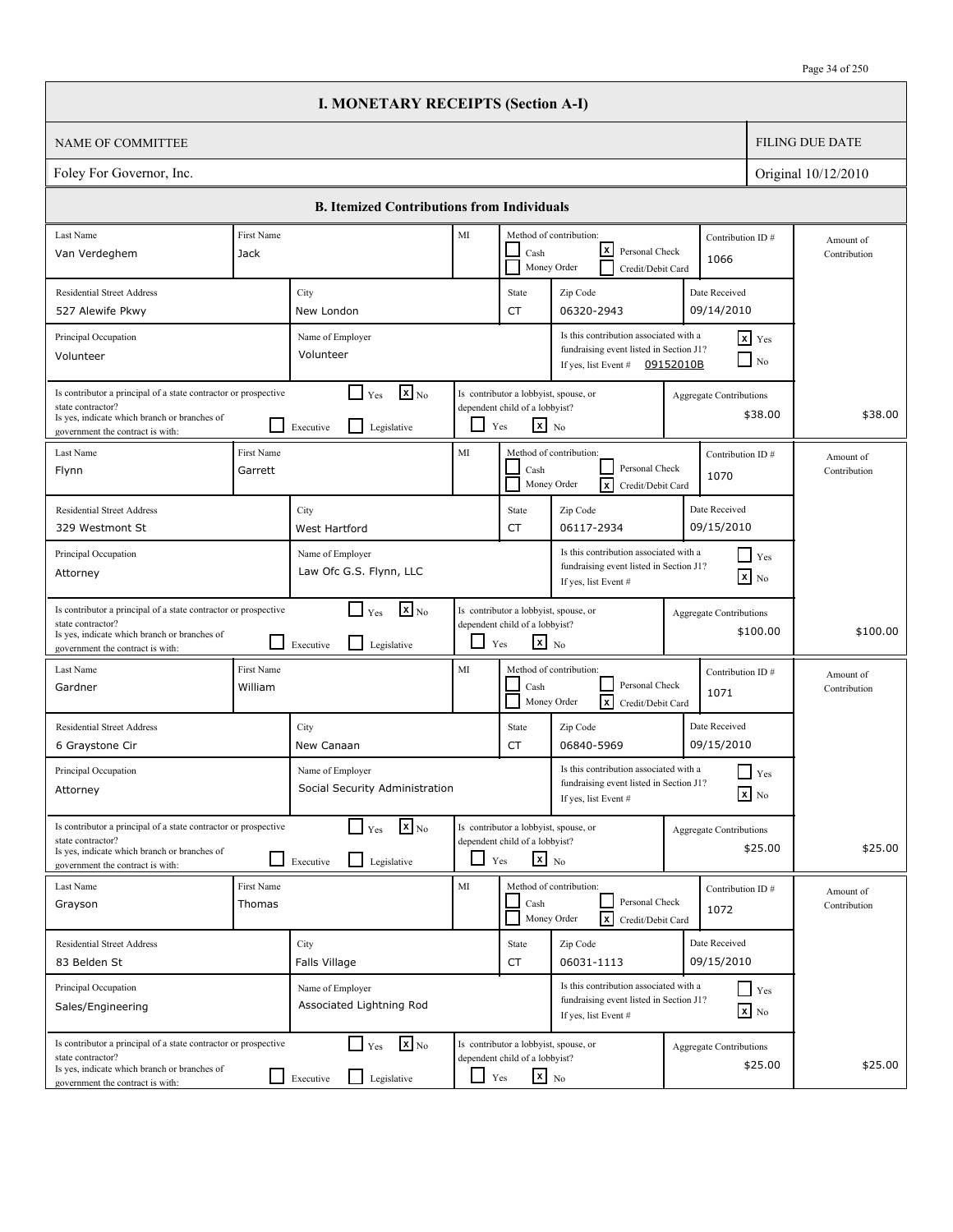|                                                                                                                                                                          |                            | <b>I. MONETARY RECEIPTS (Section A-I)</b>                                              |        |                                                                                                   |                                                                                                           |                                           |                           |
|--------------------------------------------------------------------------------------------------------------------------------------------------------------------------|----------------------------|----------------------------------------------------------------------------------------|--------|---------------------------------------------------------------------------------------------------|-----------------------------------------------------------------------------------------------------------|-------------------------------------------|---------------------------|
| NAME OF COMMITTEE                                                                                                                                                        |                            |                                                                                        |        |                                                                                                   |                                                                                                           |                                           | <b>FILING DUE DATE</b>    |
| Foley For Governor, Inc.                                                                                                                                                 |                            |                                                                                        |        |                                                                                                   |                                                                                                           |                                           | Original 10/12/2010       |
|                                                                                                                                                                          |                            | <b>B.</b> Itemized Contributions from Individuals                                      |        |                                                                                                   |                                                                                                           |                                           |                           |
| Last Name                                                                                                                                                                | First Name                 |                                                                                        | MI     |                                                                                                   | Method of contribution:                                                                                   | Contribution ID#                          | Amount of                 |
| Stavros                                                                                                                                                                  | George                     |                                                                                        |        | Cash                                                                                              | Personal Check<br>Money Order<br>$\overline{x}$<br>Credit/Debit Card                                      | 1073                                      | Contribution              |
| <b>Residential Street Address</b>                                                                                                                                        |                            | City                                                                                   |        | State                                                                                             | Zip Code                                                                                                  | Date Received                             |                           |
| 6046 SW 25th Ave                                                                                                                                                         |                            | Portland                                                                               |        | <b>OR</b>                                                                                         | 97239-2081                                                                                                | 09/15/2010                                |                           |
| Principal Occupation<br>Retired                                                                                                                                          |                            | Name of Employer<br>Retired                                                            |        |                                                                                                   | Is this contribution associated with a<br>fundraising event listed in Section J1?<br>If yes, list Event # | $\Box$ Yes<br>$\boxed{\mathbf{x}}$ No     |                           |
| Is contributor a principal of a state contractor or prospective<br>state contractor?<br>Is yes, indicate which branch or branches of<br>government the contract is with: |                            | $\mathbf{X}$ <sub>No</sub><br>$\blacksquare$<br>Yes<br>l 1<br>Legislative<br>Executive |        | Is contributor a lobbyist, spouse, or<br>dependent child of a lobbyist?<br>$x_{N0}$<br>Yes        |                                                                                                           | <b>Aggregate Contributions</b><br>\$25.00 | \$25.00                   |
| Last Name<br>Gladstone                                                                                                                                                   | <b>First Name</b><br>Laura |                                                                                        | MI     | Cash<br>Money Order                                                                               | Method of contribution:<br>Personal Check<br>lxl<br>Credit/Debit Card                                     | Contribution ID#<br>1074                  | Amount of<br>Contribution |
| <b>Residential Street Address</b>                                                                                                                                        |                            | City                                                                                   |        | State                                                                                             | Zip Code                                                                                                  | Date Received                             |                           |
| 3 Mercia Ln                                                                                                                                                              |                            | Greenwich                                                                              |        | CT                                                                                                | 06830-7068                                                                                                | 09/16/2010                                |                           |
| Principal Occupation<br>Finance                                                                                                                                          |                            | Name of Employer<br>Gladstone Capital                                                  |        |                                                                                                   | Is this contribution associated with a<br>fundraising event listed in Section J1?<br>If yes, list Event # | $\Box$ Yes<br>$\mathbf{x}$ No             |                           |
| Is contributor a principal of a state contractor or prospective<br>state contractor?<br>Is yes, indicate which branch or branches of<br>government the contract is with: |                            | $\mathbf{x}$ <sub>No</sub><br>$\Box$ Yes<br>$\mathsf{L}$<br>Legislative<br>Executive   | $\Box$ | Is contributor a lobbyist, spouse, or<br>dependent child of a lobbyist?<br>$\mathbf{x}$ No<br>Yes |                                                                                                           | Aggregate Contributions<br>\$500.00       | \$500.00                  |
| Last Name<br>Levy                                                                                                                                                        | First Name<br>Leora        |                                                                                        | MI     | Cash                                                                                              | Method of contribution:<br>Personal Check<br>Money Order<br>lxl<br>Credit/Debit Card                      | Contribution ID#<br>1075                  | Amount of<br>Contribution |
| <b>Residential Street Address</b><br>59 Pecksland Rd                                                                                                                     |                            | City<br>Greenwich                                                                      |        | State<br>CT                                                                                       | Zip Code<br>06831-3711                                                                                    | Date Received<br>09/16/2010               |                           |
| Principal Occupation<br>Volunteer                                                                                                                                        |                            | Name of Employer<br>Volunteer                                                          |        |                                                                                                   | Is this contribution associated with a<br>fundraising event listed in Section J1?<br>If yes, list Event # | $\blacksquare$ Yes<br>$\mathbf{X}$ No     |                           |
| Is contributor a principal of a state contractor or prospective<br>state contractor?<br>Is yes, indicate which branch or branches of<br>government the contract is with: |                            | $\mathbf{X}$ <sub>No</sub><br>$\Box$ Yes<br>Legislative<br>Executive                   | ப      | Is contributor a lobbyist, spouse, or<br>dependent child of a lobbyist?<br>$\mathbf{x}$ No<br>Yes |                                                                                                           | Aggregate Contributions<br>\$2,000.00     | \$2,000.00                |
| Last Name<br>Thoms                                                                                                                                                       | First Name<br>Robert       |                                                                                        | MI     | Cash                                                                                              | Method of contribution:<br>Personal Check<br>$\lceil x \rceil$<br>Money Order<br>Credit/Debit Card        | Contribution ID#<br>1076                  | Amount of<br>Contribution |
| <b>Residential Street Address</b><br>75 Sawmill Rd                                                                                                                       |                            | City<br>Stamford                                                                       |        | State<br>CT                                                                                       | Zip Code<br>06903-3109                                                                                    | Date Received<br>09/17/2010               |                           |
| Principal Occupation<br>Manager                                                                                                                                          |                            | Name of Employer<br>Alexion Pharmaceuticals                                            |        |                                                                                                   | Is this contribution associated with a<br>fundraising event listed in Section J1?<br>If yes, list Event # | $\Box$ Yes<br>$\mathbf{x}$ No             |                           |
| Is contributor a principal of a state contractor or prospective<br>state contractor?<br>Is yes, indicate which branch or branches of<br>government the contract is with: |                            | $\mathbf{X}$ <sub>No</sub><br>$\Box$ Yes<br>$\perp$<br>Legislative<br>Executive        | $\Box$ | Is contributor a lobbyist, spouse, or<br>dependent child of a lobbyist?<br>$\mathbf{x}$ No<br>Yes |                                                                                                           | <b>Aggregate Contributions</b><br>\$50.00 | \$50.00                   |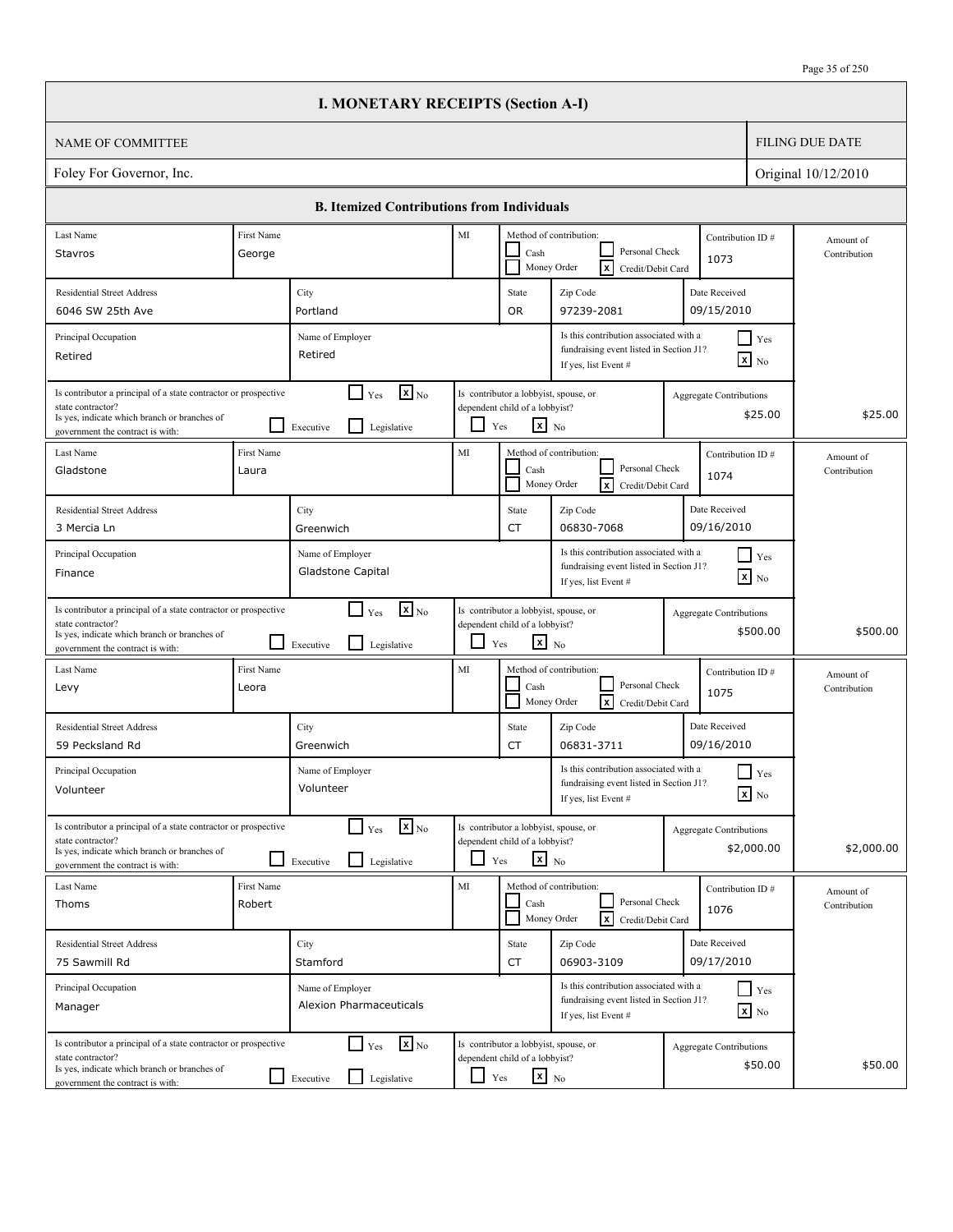|                                                                                                                                                                          |                         | <b>I. MONETARY RECEIPTS (Section A-I)</b>                                            |               |                                                                                                   |                                                                                                           |                                |                                               |                           |
|--------------------------------------------------------------------------------------------------------------------------------------------------------------------------|-------------------------|--------------------------------------------------------------------------------------|---------------|---------------------------------------------------------------------------------------------------|-----------------------------------------------------------------------------------------------------------|--------------------------------|-----------------------------------------------|---------------------------|
| <b>NAME OF COMMITTEE</b>                                                                                                                                                 |                         |                                                                                      |               |                                                                                                   |                                                                                                           |                                |                                               | <b>FILING DUE DATE</b>    |
| Foley For Governor, Inc.                                                                                                                                                 |                         |                                                                                      |               |                                                                                                   |                                                                                                           |                                |                                               | Original 10/12/2010       |
|                                                                                                                                                                          |                         | <b>B. Itemized Contributions from Individuals</b>                                    |               |                                                                                                   |                                                                                                           |                                |                                               |                           |
| Last Name<br>Carper                                                                                                                                                      | First Name<br>Linda     |                                                                                      | MI            | Cash                                                                                              | Method of contribution:<br>Personal Check<br>Γx<br>Money Order<br>Credit/Debit Card                       | Contribution ID#<br>1078       |                                               | Amount of<br>Contribution |
| <b>Residential Street Address</b><br>228 Bayberry Ln                                                                                                                     |                         | City<br>Westport                                                                     |               | State<br><b>CT</b>                                                                                | Zip Code<br>06880-1606                                                                                    | Date Received<br>09/18/2010    |                                               |                           |
| Principal Occupation<br>Trainer                                                                                                                                          |                         | Name of Employer<br><b>MDA Training LLC</b>                                          |               |                                                                                                   | Is this contribution associated with a<br>fundraising event listed in Section J1?<br>If yes, list Event # |                                | $\blacksquare$ Yes<br>$\boxed{\mathbf{x}}$ No |                           |
| Is contributor a principal of a state contractor or prospective<br>state contractor?<br>Is yes, indicate which branch or branches of<br>government the contract is with: |                         | $\mathbf{X}$ <sub>No</sub><br>$\Box$ Yes<br>l I<br>Executive<br>Legislative          | ப             | Is contributor a lobbyist, spouse, or<br>dependent child of a lobbyist?<br>$\mathbf{x}$ No<br>Yes |                                                                                                           | Aggregate Contributions        | \$100.00                                      | \$100.00                  |
| Last Name<br>Allawi                                                                                                                                                      | First Name<br>Saad      |                                                                                      | MI            | Cash                                                                                              | Method of contribution:<br>Personal Check<br><b>x</b><br>Money Order<br>Credit/Debit Card                 | Contribution ID#<br>1077       |                                               | Amount of<br>Contribution |
| <b>Residential Street Address</b><br>9832 N La Reserve Pl                                                                                                                |                         | City<br>Oro Valley                                                                   |               | State<br>AZ                                                                                       | Zip Code<br>85737-9363                                                                                    | Date Received<br>09/18/2010    |                                               |                           |
| Principal Occupation<br>Chairman                                                                                                                                         |                         | Name of Employer<br>Performance Logic                                                |               |                                                                                                   | Is this contribution associated with a<br>fundraising event listed in Section J1?<br>If yes, list Event # |                                | $\blacksquare$ Yes<br>$\mathbf{x}$ No         |                           |
| Is contributor a principal of a state contractor or prospective<br>state contractor?<br>Is yes, indicate which branch or branches of<br>government the contract is with: |                         | $\mathbf{X}$ <sub>No</sub><br>$\Box$ Yes<br>l 1<br>Legislative<br>Executive          | ப             | Is contributor a lobbyist, spouse, or<br>dependent child of a lobbyist?<br>$\mathbf{x}$ No<br>Yes |                                                                                                           | <b>Aggregate Contributions</b> | \$750.00                                      | \$500.00                  |
| Last Name<br>Winokur, Jr.                                                                                                                                                | First Name<br>Herbert   |                                                                                      | MI<br>S       | Cash                                                                                              | Method of contribution:<br>Personal Check<br><b>x</b><br>Money Order<br>Credit/Debit Card                 | Contribution ID#<br>1079       |                                               | Amount of<br>Contribution |
| <b>Residential Street Address</b><br>341 North St                                                                                                                        |                         | City<br>Greenwich                                                                    |               | State<br>CT                                                                                       | Zip Code<br>06830-3901                                                                                    | Date Received<br>09/18/2010    |                                               |                           |
| Principal Occupation<br>Investments                                                                                                                                      |                         | Name of Employer<br>Capricorn Management LLC                                         |               |                                                                                                   | Is this contribution associated with a<br>fundraising event listed in Section J1?<br>If yes, list Event # |                                | $\prod$ Yes<br>$\boxed{\mathbf{x}}$ No        |                           |
| Is contributor a principal of a state contractor or prospective<br>state contractor?<br>Is yes, indicate which branch or branches of<br>government the contract is with: |                         | $\mathbf{x}$ <sub>No</sub><br>$\Box$ Yes<br>$\mathsf{L}$<br>Legislative<br>Executive |               | Is contributor a lobbyist, spouse, or<br>dependent child of a lobbyist?<br>$x_{N0}$<br>Yes        |                                                                                                           | <b>Aggregate Contributions</b> | \$2,000.00                                    | \$1,000.00                |
| Last Name<br>Cashin                                                                                                                                                      | First Name<br>Elizabeth |                                                                                      | $\rm MI$<br>S | Cash                                                                                              | Method of contribution:<br>l×l<br>Personal Check<br>Money Order<br>Credit/Debit Card                      | Contribution ID#<br>1087       |                                               | Amount of<br>Contribution |
| <b>Residential Street Address</b><br>10 Gracie Sq Apt 8G                                                                                                                 |                         | City<br>New York                                                                     |               | State<br><b>NY</b>                                                                                | Zip Code<br>10028-8031                                                                                    | Date Received<br>09/20/2010    |                                               |                           |
| Principal Occupation<br>volunteer                                                                                                                                        |                         | Name of Employer<br>Unemployed                                                       |               |                                                                                                   | Is this contribution associated with a<br>fundraising event listed in Section J1?<br>If yes, list Event # |                                | $Y$ es<br>$\boxed{\mathbf{x}}$ No             |                           |
| Is contributor a principal of a state contractor or prospective<br>state contractor?<br>Is yes, indicate which branch or branches of<br>government the contract is with: |                         | $\mathbf{x}$ <sub>No</sub><br>$\Box$ Yes<br>Legislative<br>$\Box$ Executive          | $\Box$ Yes    | Is contributor a lobbyist, spouse, or<br>dependent child of a lobbyist?<br>$\mathbf{x}$ No        |                                                                                                           | Aggregate Contributions        | \$7,000.00                                    | \$3,500.00                |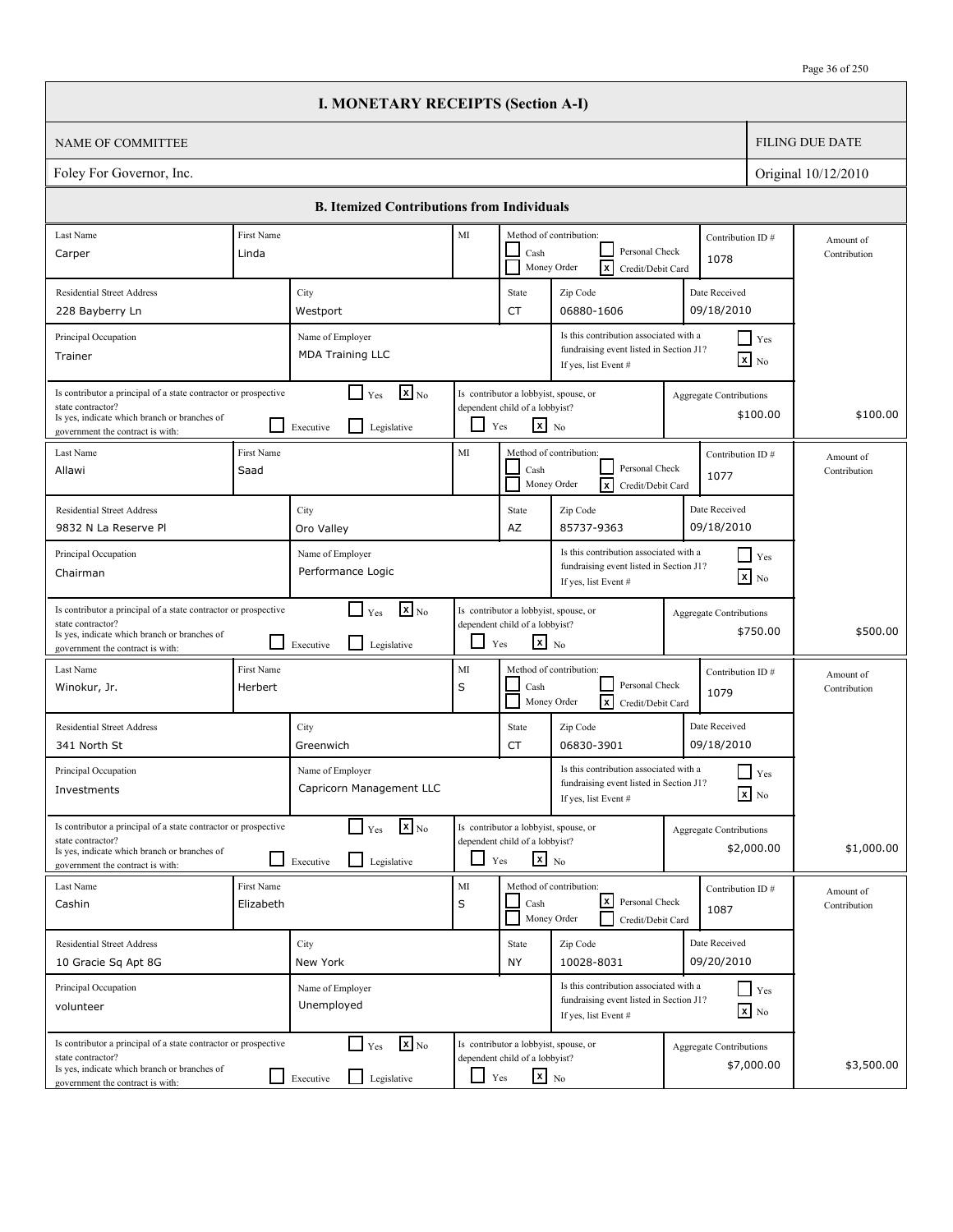|                                                                                                                                                                          |                      | <b>I. MONETARY RECEIPTS (Section A-I)</b>                                           |                    |                                                                                                   |                                                                                                           |           |                                              |                           |
|--------------------------------------------------------------------------------------------------------------------------------------------------------------------------|----------------------|-------------------------------------------------------------------------------------|--------------------|---------------------------------------------------------------------------------------------------|-----------------------------------------------------------------------------------------------------------|-----------|----------------------------------------------|---------------------------|
| NAME OF COMMITTEE                                                                                                                                                        |                      |                                                                                     |                    |                                                                                                   |                                                                                                           |           |                                              | <b>FILING DUE DATE</b>    |
| Foley For Governor, Inc.                                                                                                                                                 |                      | Original 10/12/2010                                                                 |                    |                                                                                                   |                                                                                                           |           |                                              |                           |
|                                                                                                                                                                          |                      | <b>B. Itemized Contributions from Individuals</b>                                   |                    |                                                                                                   |                                                                                                           |           |                                              |                           |
| Last Name                                                                                                                                                                | First Name           |                                                                                     | MI                 |                                                                                                   | Method of contribution:                                                                                   |           | Contribution ID#                             | Amount of                 |
| Cashin                                                                                                                                                                   | Richard              |                                                                                     | M                  | Cash                                                                                              | lxl<br>Personal Check<br>Money Order<br>Credit/Debit Card                                                 |           | 1088                                         | Contribution              |
| <b>Residential Street Address</b>                                                                                                                                        |                      | City                                                                                |                    | State                                                                                             | Zip Code                                                                                                  |           | Date Received                                |                           |
| 10 Gracie Sq Apt 8G                                                                                                                                                      |                      | New York                                                                            |                    | NY                                                                                                | 10028-8031                                                                                                |           | 09/20/2010                                   |                           |
| Principal Occupation<br>Finance                                                                                                                                          |                      | Name of Employer<br>JP Morgan Chase                                                 |                    |                                                                                                   | Is this contribution associated with a<br>fundraising event listed in Section J1?<br>If yes, list Event # |           | $\Box$ Yes<br>$\boxed{\mathbf{x}}$ No        |                           |
| Is contributor a principal of a state contractor or prospective<br>state contractor?<br>Is yes, indicate which branch or branches of<br>government the contract is with: |                      | $\boxed{\mathbf{x}}$ <sub>No</sub><br>$\Box$ Yes<br>l 1<br>Legislative<br>Executive |                    | Is contributor a lobbyist, spouse, or<br>dependent child of a lobbyist?<br>$x_{N0}$<br>Yes        |                                                                                                           |           | <b>Aggregate Contributions</b><br>\$7,000.00 | \$3,500.00                |
| Last Name<br>Israel                                                                                                                                                      | First Name<br>Thomas |                                                                                     | MI<br>$\mathsf{C}$ | Cash<br>Money Order                                                                               | Method of contribution:<br>lxI<br>Personal Check<br>Credit/Debit Card                                     |           | Contribution ID#<br>1101                     | Amount of<br>Contribution |
| <b>Residential Street Address</b><br>21 E 79th St                                                                                                                        |                      | City<br>New York                                                                    |                    | State<br>NY                                                                                       | Zip Code<br>10075-0125                                                                                    |           | Date Received<br>09/20/2010                  |                           |
| Principal Occupation<br>President                                                                                                                                        |                      | Name of Employer<br>A.C. Israel Enterprises                                         |                    |                                                                                                   | Is this contribution associated with a<br>fundraising event listed in Section J1?<br>If yes, list Event # |           | $\Box$ Yes<br>$\mathbf{x}$ No                |                           |
| Is contributor a principal of a state contractor or prospective<br>state contractor?<br>Is yes, indicate which branch or branches of<br>government the contract is with: |                      | $\mathbf{x}$ <sub>No</sub><br>$\Box$ Yes<br>l 1<br>Legislative<br>Executive         | $\Box$             | Is contributor a lobbyist, spouse, or<br>dependent child of a lobbyist?<br>$\mathbf{x}$ No<br>Yes |                                                                                                           |           | <b>Aggregate Contributions</b><br>\$2,000.00 | \$1,000.00                |
| Last Name<br>Ponterotto                                                                                                                                                  | First Name<br>John   |                                                                                     | MI                 | Cash                                                                                              | Method of contribution:<br>Personal Check<br>Money Order<br>lxl<br>Credit/Debit Card                      |           | Contribution ID#<br>1111                     | Amount of<br>Contribution |
| <b>Residential Street Address</b><br>155 Brookwood Ln                                                                                                                    |                      | City<br>New Canaan                                                                  |                    | State<br>CT                                                                                       | Zip Code<br>06840-3104                                                                                    |           | Date Received<br>09/20/2010                  |                           |
| Principal Occupation<br>Banker                                                                                                                                           |                      | Name of Employer<br>Oppenheimer & Co.                                               |                    |                                                                                                   | Is this contribution associated with a<br>fundraising event listed in Section J1?<br>If yes, list Event # | 09102010A | $x$ $Yes$<br>$\hfill\Box$ No                 |                           |
| Is contributor a principal of a state contractor or prospective<br>state contractor?<br>Is yes, indicate which branch or branches of<br>government the contract is with: |                      | $\mathbf{X}$ <sub>No</sub><br>$\Box$ Yes<br>Legislative<br>Executive                | ப                  | Is contributor a lobbyist, spouse, or<br>dependent child of a lobbyist?<br>$\mathbf{x}$ No<br>Yes |                                                                                                           |           | Aggregate Contributions<br>\$250.00          | \$250.00                  |
| Last Name<br>Shaw                                                                                                                                                        | First Name<br>Debra  |                                                                                     | MI<br>L            | Cash                                                                                              | Method of contribution:<br>Personal Check<br>$\lceil x \rceil$<br>Money Order<br>Credit/Debit Card        |           | Contribution ID#<br>1114                     | Amount of<br>Contribution |
| <b>Residential Street Address</b><br>8 Indian Dr                                                                                                                         |                      | City<br>Old Greenwich                                                               |                    | State<br>CT                                                                                       | Zip Code<br>06870-2307                                                                                    |           | Date Received<br>09/20/2010                  |                           |
| Principal Occupation<br><b>Staffing Director</b>                                                                                                                         |                      | Name of Employer<br>None                                                            |                    |                                                                                                   | Is this contribution associated with a<br>fundraising event listed in Section J1?<br>If yes, list Event # |           | $\Box$ Yes<br>$\mathbf{x}$ No                |                           |
| Is contributor a principal of a state contractor or prospective<br>state contractor?<br>Is yes, indicate which branch or branches of<br>government the contract is with: |                      | $\mathbf{X}$ <sub>No</sub><br>$\Box$ Yes<br>$\Box$<br>Legislative<br>Executive      | $\Box$             | Is contributor a lobbyist, spouse, or<br>dependent child of a lobbyist?<br>$\mathbf{x}$ No<br>Yes |                                                                                                           |           | <b>Aggregate Contributions</b><br>\$3,500.00 | \$3,500.00                |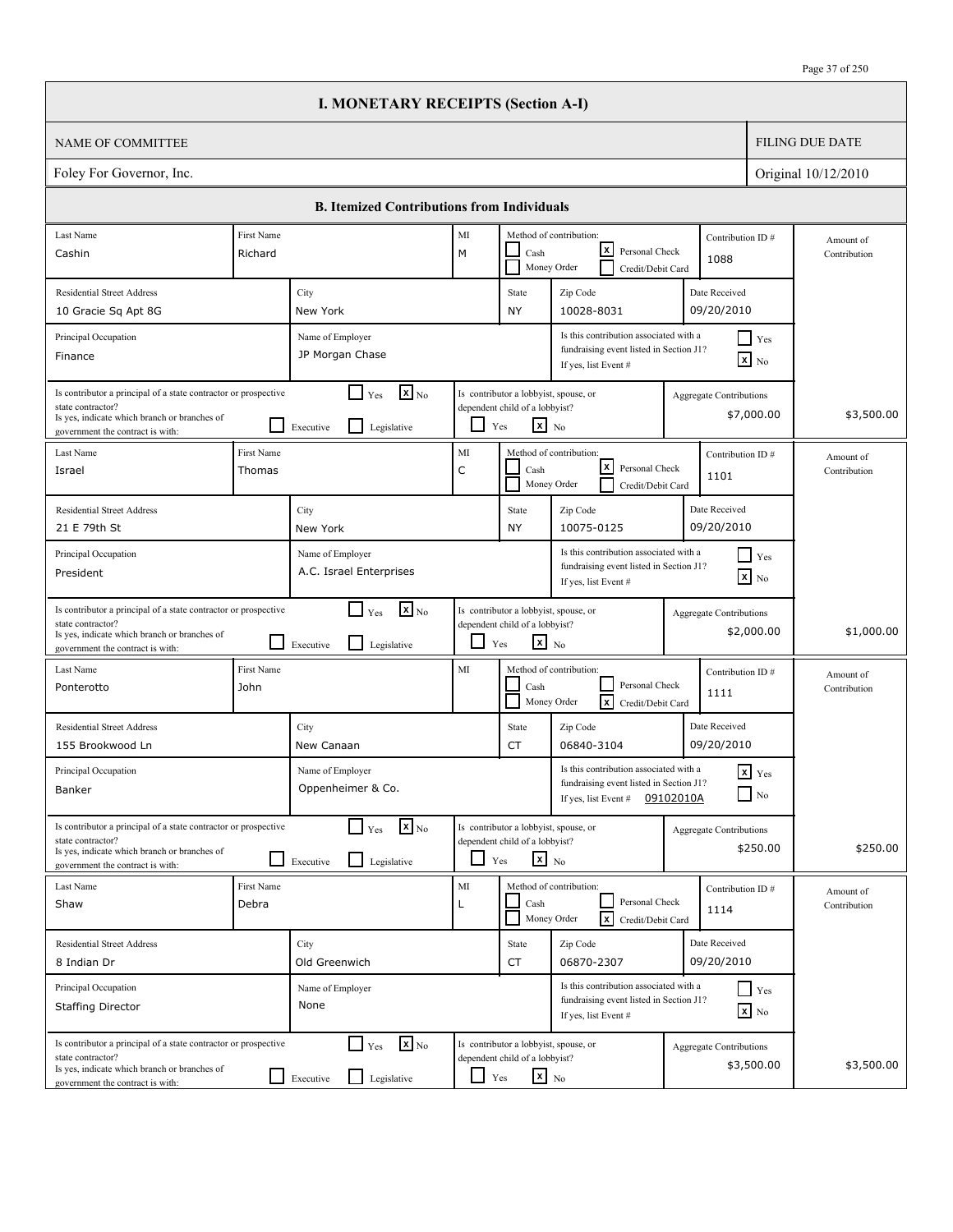|                                                                                                                                                                          |                        | <b>I. MONETARY RECEIPTS (Section A-I)</b>                                         |         |                                                                                                   |                                                                                                           |                                              |                           |
|--------------------------------------------------------------------------------------------------------------------------------------------------------------------------|------------------------|-----------------------------------------------------------------------------------|---------|---------------------------------------------------------------------------------------------------|-----------------------------------------------------------------------------------------------------------|----------------------------------------------|---------------------------|
| NAME OF COMMITTEE                                                                                                                                                        |                        |                                                                                   |         |                                                                                                   |                                                                                                           |                                              | <b>FILING DUE DATE</b>    |
| Foley For Governor, Inc.                                                                                                                                                 |                        |                                                                                   |         |                                                                                                   |                                                                                                           |                                              | Original 10/12/2010       |
|                                                                                                                                                                          |                        | <b>B.</b> Itemized Contributions from Individuals                                 |         |                                                                                                   |                                                                                                           |                                              |                           |
| Last Name                                                                                                                                                                | First Name             |                                                                                   | MI      |                                                                                                   | Method of contribution:                                                                                   | Contribution ID#                             | Amount of                 |
| Shaw                                                                                                                                                                     | John                   |                                                                                   |         | Cash                                                                                              | Personal Check<br>Money Order<br> x<br>Credit/Debit Card                                                  | 1115                                         | Contribution              |
| <b>Residential Street Address</b>                                                                                                                                        |                        | City                                                                              |         | State                                                                                             | Zip Code                                                                                                  | Date Received                                |                           |
| 8 Indian Dr                                                                                                                                                              |                        | Old Greenwich                                                                     |         | CT                                                                                                | 06870-2307                                                                                                | 09/20/2010                                   |                           |
| Principal Occupation<br>Investor                                                                                                                                         |                        | Name of Employer<br>Resource Holdings LTD.                                        |         |                                                                                                   | Is this contribution associated with a<br>fundraising event listed in Section J1?<br>If yes, list Event # | $\Box$ Yes<br>$\overline{\mathbf{x}}$ No     |                           |
| Is contributor a principal of a state contractor or prospective<br>state contractor?<br>Is yes, indicate which branch or branches of<br>government the contract is with: |                        | $\mathbf{X}_{\text{No}}$<br>$\Box$ Yes<br>l 1<br>Legislative<br>Executive         |         | Is contributor a lobbyist, spouse, or<br>dependent child of a lobbyist?<br>$\mathbf{x}$ No<br>Yes |                                                                                                           | Aggregate Contributions<br>\$3,500.00        | \$3,500.00                |
| Last Name<br>Simmons                                                                                                                                                     | First Name<br>Robert   |                                                                                   | MI<br>R | Cash                                                                                              | Method of contribution:<br>$\mathbf{x}$<br>Personal Check<br>Money Order<br>Credit/Debit Card             | Contribution ID#<br>1116                     | Amount of<br>Contribution |
| <b>Residential Street Address</b><br><b>PO Box 268</b>                                                                                                                   |                        | City<br>Stonington                                                                |         | State<br>CT                                                                                       | Zip Code<br>06378-0268                                                                                    | Date Received<br>09/20/2010                  |                           |
| Principal Occupation<br><b>Business Advocate</b>                                                                                                                         |                        | Name of Employer<br>Self                                                          |         |                                                                                                   | Is this contribution associated with a<br>fundraising event listed in Section J1?<br>If yes, list Event # | $\Box$ Yes<br>$\mathbf{x}$ No                |                           |
| Is contributor a principal of a state contractor or prospective<br>state contractor?<br>Is yes, indicate which branch or branches of<br>government the contract is with: | ΙI                     | $\Gamma$ Yes $\overline{\mathbf{x}}$ No<br>Legislative<br>Executive               | ப       | Is contributor a lobbyist, spouse, or<br>dependent child of a lobbyist?<br>$\mathbf{x}$ No<br>Yes |                                                                                                           | Aggregate Contributions<br>\$100.00          | \$100.00                  |
| Last Name<br>Fairley                                                                                                                                                     | First Name<br>Caroline |                                                                                   | MI      | Cash                                                                                              | Method of contribution:<br>lxl<br>Personal Check<br>Money Order<br>Credit/Debit Card                      | Contribution ID#<br>1093                     | Amount of<br>Contribution |
| <b>Residential Street Address</b><br>36 W 84th St Apt 7C                                                                                                                 |                        | City<br>New York                                                                  |         | State<br>NY                                                                                       | Zip Code<br>10024-4742                                                                                    | Date Received<br>09/20/2010                  |                           |
| Principal Occupation<br>homemaker                                                                                                                                        |                        | Name of Employer<br>none                                                          |         |                                                                                                   | Is this contribution associated with a<br>fundraising event listed in Section J1?<br>If yes, list Event # | Yes<br>$x$ No                                |                           |
| Is contributor a principal of a state contractor or prospective<br>state contractor?<br>Is yes, indicate which branch or branches of<br>government the contract is with: |                        | $\mathbf{x}$ <sub>No</sub><br>$\Box$ Yes<br>$\hfill\Box$ Legislative<br>Executive | $\Box$  | Is contributor a lobbyist, spouse, or<br>dependent child of a lobbyist?<br>$x_{N0}$<br>Yes        |                                                                                                           | <b>Aggregate Contributions</b><br>\$7,000.00 | \$3,500.00                |
| Last Name<br>Power                                                                                                                                                       | First Name<br>Liz      |                                                                                   | MI      | Cash                                                                                              | Method of contribution:<br>Personal Check<br>$\overline{\mathbf{x}}$<br>Money Order<br>Credit/Debit Card  | Contribution ID#<br>1112                     | Amount of<br>Contribution |
| <b>Residential Street Address</b><br>54 Oxford Ct                                                                                                                        |                        | City<br>Mystic                                                                    |         | State<br>CT                                                                                       | Zip Code<br>06355-1705                                                                                    | Date Received<br>09/20/2010                  |                           |
| Principal Occupation<br>Director, Media Relations                                                                                                                        |                        | Name of Employer<br>Pfizer Inc.                                                   |         |                                                                                                   | Is this contribution associated with a<br>fundraising event listed in Section J1?<br>If yes, list Event # | $\Box$ Yes<br>$\mathbf{x}$ No                |                           |
| Is contributor a principal of a state contractor or prospective<br>state contractor?<br>Is yes, indicate which branch or branches of<br>government the contract is with: |                        | $\mathbf{X}$ <sub>No</sub><br>$\Gamma$ Yes<br>Legislative<br>Executive            | $\Box$  | Is contributor a lobbyist, spouse, or<br>dependent child of a lobbyist?<br>$x_{N0}$<br>Yes        |                                                                                                           | Aggregate Contributions<br>\$700.00          | \$500.00                  |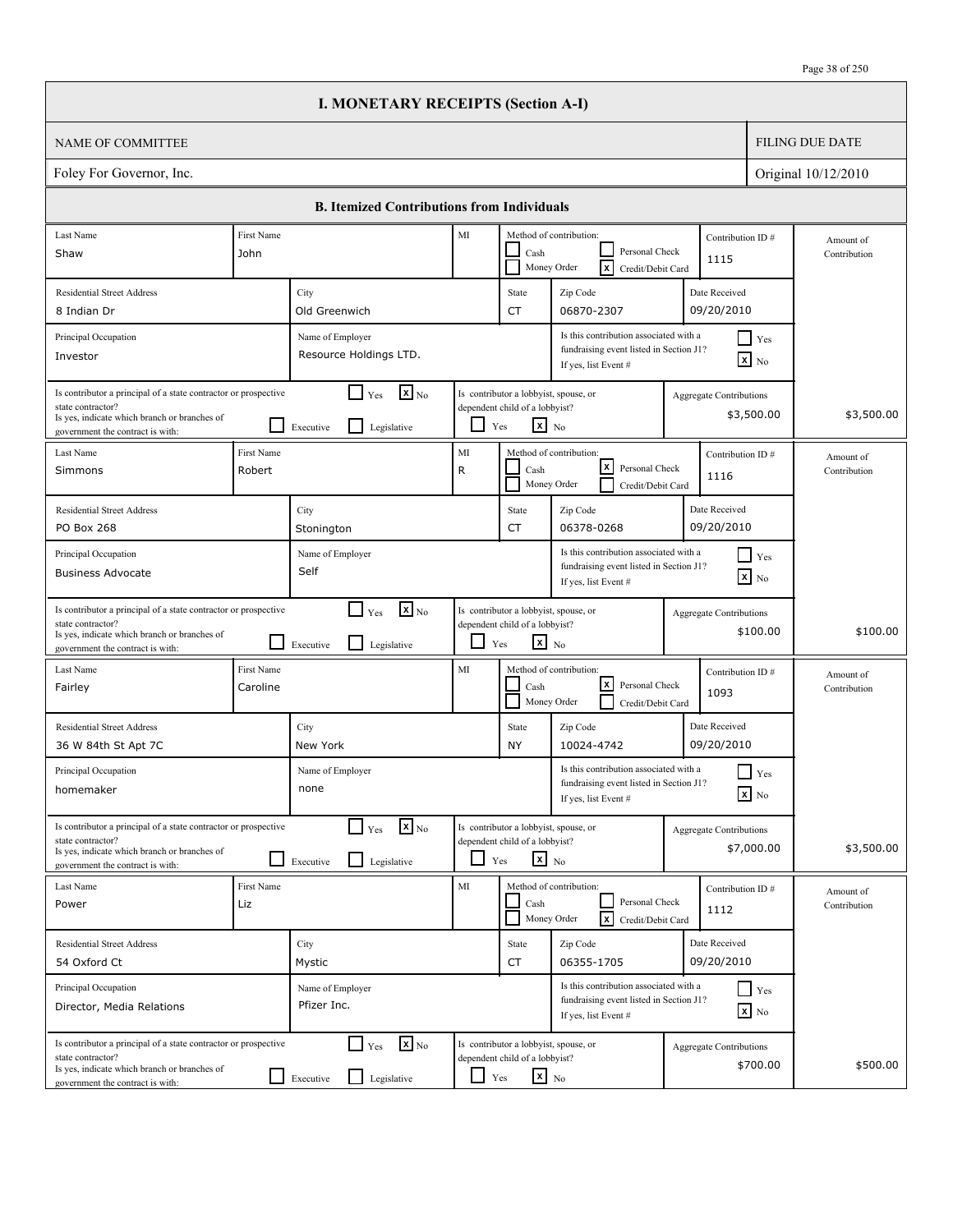|                                                                                                                                                                          |                       | <b>I. MONETARY RECEIPTS (Section A-I)</b>                                            |            |                                                                                                   |                                                                                                                         |                                |                                               |                           |
|--------------------------------------------------------------------------------------------------------------------------------------------------------------------------|-----------------------|--------------------------------------------------------------------------------------|------------|---------------------------------------------------------------------------------------------------|-------------------------------------------------------------------------------------------------------------------------|--------------------------------|-----------------------------------------------|---------------------------|
| <b>NAME OF COMMITTEE</b>                                                                                                                                                 |                       |                                                                                      |            |                                                                                                   |                                                                                                                         |                                |                                               | <b>FILING DUE DATE</b>    |
| Foley For Governor, Inc.                                                                                                                                                 |                       |                                                                                      |            |                                                                                                   |                                                                                                                         |                                |                                               | Original 10/12/2010       |
|                                                                                                                                                                          |                       | <b>B. Itemized Contributions from Individuals</b>                                    |            |                                                                                                   |                                                                                                                         |                                |                                               |                           |
| Last Name<br>Halsey                                                                                                                                                      | First Name<br>Martina |                                                                                      | MI         | Cash                                                                                              | Method of contribution:<br>lxI<br>Personal Check                                                                        | 1099                           | Contribution ID#                              | Amount of<br>Contribution |
| <b>Residential Street Address</b>                                                                                                                                        |                       | City                                                                                 |            | State                                                                                             | Money Order<br>Credit/Debit Card<br>Zip Code                                                                            | Date Received                  |                                               |                           |
| 33 Grey Rock Dr<br>Principal Occupation<br>Manager                                                                                                                       |                       | Greenwich<br>Name of Employer<br>The Field Club of Greenwich                         |            | <b>CT</b>                                                                                         | 06831-4218<br>Is this contribution associated with a<br>fundraising event listed in Section J1?<br>If yes, list Event # | 09/20/2010                     | $\blacksquare$ Yes<br>$\boxed{\mathbf{x}}$ No |                           |
| Is contributor a principal of a state contractor or prospective<br>state contractor?<br>Is yes, indicate which branch or branches of<br>government the contract is with: |                       | $\mathbf{x}$ <sub>No</sub><br>$\Box$ Yes<br>l I<br>Executive<br>Legislative          | ப          | Is contributor a lobbyist, spouse, or<br>dependent child of a lobbyist?<br>$\mathbf{x}$ No<br>Yes |                                                                                                                         | Aggregate Contributions        | \$150.00                                      | \$100.00                  |
| Last Name<br>Berardino                                                                                                                                                   | First Name<br>Thomas  |                                                                                      | MI         | Cash                                                                                              | Method of contribution:<br>Personal Check<br><b>x</b><br>Money Order<br>Credit/Debit Card                               | 1083                           | Contribution ID#                              | Amount of<br>Contribution |
| <b>Residential Street Address</b><br>295 Brushy Ridge Rd                                                                                                                 |                       | City<br>New Canaan                                                                   |            | State<br><b>CT</b>                                                                                | Zip Code<br>06840-4212                                                                                                  | Date Received<br>09/20/2010    |                                               |                           |
| Principal Occupation<br><b>Managing Director</b>                                                                                                                         |                       | Name of Employer<br>Saugatuck Capital                                                |            |                                                                                                   | Is this contribution associated with a<br>fundraising event listed in Section J1?<br>If yes, list Event #               | 09102010A                      | $x$ Yes<br>$\Box$ No                          |                           |
| Is contributor a principal of a state contractor or prospective<br>state contractor?<br>Is yes, indicate which branch or branches of<br>government the contract is with: |                       | $\mathbf{X}$ <sub>No</sub><br>$\Box$ Yes<br>l 1<br>Legislative<br>Executive          | ப          | Is contributor a lobbyist, spouse, or<br>dependent child of a lobbyist?<br>$\mathbf{x}$ No<br>Yes |                                                                                                                         | <b>Aggregate Contributions</b> | \$500.00                                      | \$500.00                  |
| Last Name<br>Borns                                                                                                                                                       | First Name<br>Cynthia |                                                                                      | MI         | Cash                                                                                              | Method of contribution:<br>lxl<br>Personal Check<br>Money Order<br>Credit/Debit Card                                    | 1084                           | Contribution ID#                              | Amount of<br>Contribution |
| <b>Residential Street Address</b><br>1 Chapman Pl                                                                                                                        |                       | City<br>West Redding                                                                 |            | State<br>CT                                                                                       | Zip Code<br>06896-1224                                                                                                  | Date Received<br>09/20/2010    |                                               |                           |
| Principal Occupation<br>Homemaker                                                                                                                                        |                       | Name of Employer<br>Homemaker                                                        |            |                                                                                                   | Is this contribution associated with a<br>fundraising event listed in Section J1?<br>If yes, list Event #               |                                | $\prod$ Yes<br>$\boxed{\mathbf{x}}$ No        |                           |
| Is contributor a principal of a state contractor or prospective<br>state contractor?<br>Is yes, indicate which branch or branches of<br>government the contract is with: |                       | $\mathbf{x}$ <sub>No</sub><br>$\Box$ Yes<br>$\mathsf{L}$<br>Legislative<br>Executive |            | Is contributor a lobbyist, spouse, or<br>dependent child of a lobbyist?<br>$\mathbf{x}$ No<br>Yes |                                                                                                                         | <b>Aggregate Contributions</b> | \$100.00                                      | \$100.00                  |
| Last Name<br>Vorvis                                                                                                                                                      | First Name<br>Peter   |                                                                                      | MI         | Cash                                                                                              | Method of contribution:<br> x <br>Personal Check<br>Money Order<br>Credit/Debit Card                                    | 1122                           | Contribution ID#                              | Amount of<br>Contribution |
| <b>Residential Street Address</b><br>1 Chapman Pl                                                                                                                        |                       | City<br>West Redding                                                                 |            | State<br>CT                                                                                       | Zip Code<br>06896-1224                                                                                                  | Date Received<br>09/20/2010    |                                               |                           |
| Principal Occupation<br><b>Business Owner</b>                                                                                                                            |                       | Name of Employer<br>Self-Employed                                                    |            |                                                                                                   | Is this contribution associated with a<br>fundraising event listed in Section J1?<br>If yes, list Event #               |                                | $\Box$ Yes<br>$\boxed{\mathbf{x}}$ No         |                           |
| Is contributor a principal of a state contractor or prospective<br>state contractor?<br>Is yes, indicate which branch or branches of<br>government the contract is with: |                       | $\mathbf{x}$ <sub>No</sub><br>$\Box$ Yes<br>Legislative<br>$\Box$ Executive          | $\Box$ Yes | Is contributor a lobbyist, spouse, or<br>dependent child of a lobbyist?<br>$\mathbf{x}$ No        |                                                                                                                         | <b>Aggregate Contributions</b> | \$100.00                                      | \$100.00                  |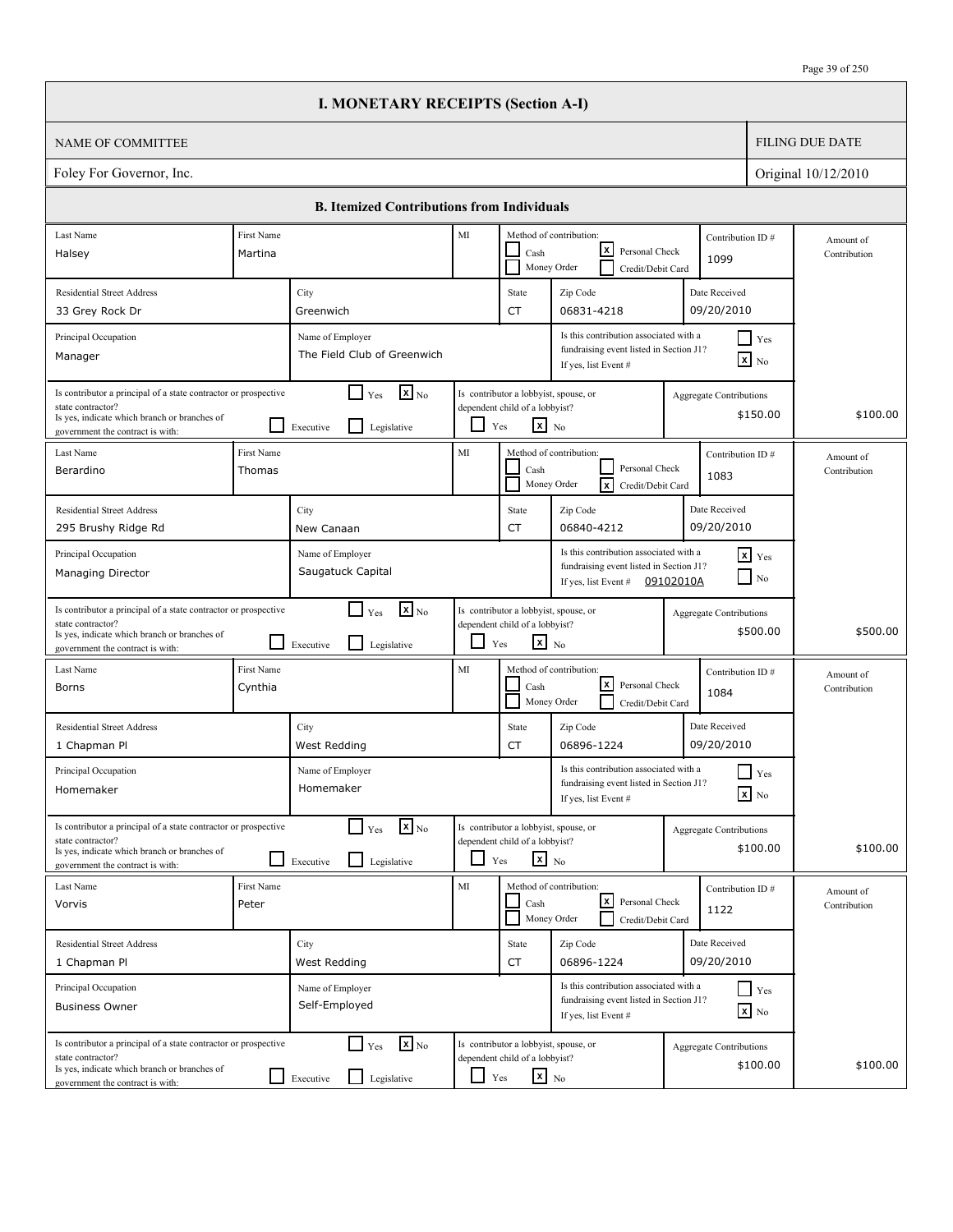|                                                                                                                                                                          |                         | <b>I. MONETARY RECEIPTS (Section A-I)</b>                                            |            |                                                                                                   |                                                                                                                       |                                |                                        |                           |
|--------------------------------------------------------------------------------------------------------------------------------------------------------------------------|-------------------------|--------------------------------------------------------------------------------------|------------|---------------------------------------------------------------------------------------------------|-----------------------------------------------------------------------------------------------------------------------|--------------------------------|----------------------------------------|---------------------------|
| <b>NAME OF COMMITTEE</b>                                                                                                                                                 |                         |                                                                                      |            |                                                                                                   |                                                                                                                       |                                |                                        | <b>FILING DUE DATE</b>    |
| Foley For Governor, Inc.                                                                                                                                                 |                         |                                                                                      |            |                                                                                                   |                                                                                                                       |                                |                                        | Original 10/12/2010       |
|                                                                                                                                                                          |                         | <b>B. Itemized Contributions from Individuals</b>                                    |            |                                                                                                   |                                                                                                                       |                                |                                        |                           |
| Last Name                                                                                                                                                                | First Name              |                                                                                      | MI         |                                                                                                   | Method of contribution:                                                                                               |                                | Contribution ID#                       | Amount of                 |
| Burshtein                                                                                                                                                                | Kathryn                 |                                                                                      |            | Cash                                                                                              | Personal Check<br>Γx<br>Money Order<br>Credit/Debit Card                                                              | 1085                           |                                        | Contribution              |
| <b>Residential Street Address</b>                                                                                                                                        |                         | City                                                                                 |            | State                                                                                             | Zip Code                                                                                                              | Date Received                  |                                        |                           |
| 75 Samp Mortar Dr                                                                                                                                                        |                         | Fairfield                                                                            |            | <b>CT</b>                                                                                         | 06824-2463                                                                                                            | 09/20/2010                     |                                        |                           |
| Principal Occupation<br>IT Management                                                                                                                                    |                         | Name of Employer<br>Beyond IT Support                                                |            |                                                                                                   | Is this contribution associated with a<br>fundraising event listed in Section J1?<br>If yes, list Event #             | 09142010A                      | $x$ Yes<br>$\overline{\phantom{a}}$ No |                           |
| Is contributor a principal of a state contractor or prospective<br>state contractor?<br>Is yes, indicate which branch or branches of<br>government the contract is with: |                         | $\mathbf{X}$ <sub>No</sub><br>$\Box$ Yes<br>$\mathsf{L}$<br>Executive<br>Legislative | ப          | Is contributor a lobbyist, spouse, or<br>dependent child of a lobbyist?<br>$\mathbf{x}$ No<br>Yes |                                                                                                                       | Aggregate Contributions        | \$20.00                                | \$20.00                   |
| Last Name<br>Carreira                                                                                                                                                    | First Name<br>Randall   |                                                                                      | MI<br>J    | Cash                                                                                              | Method of contribution:<br>lxI<br>Personal Check<br>Money Order<br>Credit/Debit Card                                  | 1086                           | Contribution ID#                       | Amount of<br>Contribution |
| <b>Residential Street Address</b><br>19 New Preston Hill Rd                                                                                                              |                         | City<br>New Preston                                                                  |            | State<br><b>CT</b>                                                                                | Zip Code<br>06777-1508                                                                                                | Date Received<br>09/20/2010    |                                        |                           |
| Principal Occupation<br>Attorney                                                                                                                                         |                         | Name of Employer<br>Offices of Lawyers                                               |            |                                                                                                   | Is this contribution associated with a<br>fundraising event listed in Section J1?<br>If yes, list Event #             |                                | $\blacksquare$ Yes<br>$\mathbf{x}$ No  |                           |
| Is contributor a principal of a state contractor or prospective<br>state contractor?<br>Is yes, indicate which branch or branches of<br>government the contract is with: |                         | $\mathbf{X}$ <sub>No</sub><br>$\Box$ Yes<br>l 1<br>Legislative<br>Executive          | ப          | Is contributor a lobbyist, spouse, or<br>dependent child of a lobbyist?<br>$\mathbf{x}$ No<br>Yes |                                                                                                                       | <b>Aggregate Contributions</b> | \$100.00                               | \$100.00                  |
| Last Name<br>Davis                                                                                                                                                       | First Name<br>Harold    |                                                                                      | MI<br>W    | Cash                                                                                              | Method of contribution:<br>l x l<br>Personal Check<br>Money Order<br>Credit/Debit Card                                | 1089                           | Contribution ID#                       | Amount of<br>Contribution |
| <b>Residential Street Address</b><br>66 Quaker Farms Rd                                                                                                                  |                         | City<br>Southbury                                                                    |            | State<br>CT                                                                                       | Zip Code<br>06488-2745                                                                                                | Date Received<br>09/20/2010    |                                        |                           |
| Principal Occupation<br>First Selectman                                                                                                                                  |                         | Name of Employer<br>Town of Southbury                                                |            |                                                                                                   | Is this contribution associated with a<br>fundraising event listed in Section J1?<br>If yes, list Event #             |                                | $\prod$ Yes<br>$\boxed{\mathbf{x}}$ No |                           |
| Is contributor a principal of a state contractor or prospective<br>state contractor?<br>Is yes, indicate which branch or branches of<br>government the contract is with: |                         | $\mathbf{x}$ <sub>No</sub><br>$\Box$ Yes<br>$\perp$<br>Legislative<br>Executive      |            | Is contributor a lobbyist, spouse, or<br>dependent child of a lobbyist?<br>$x_{N0}$<br>Yes        |                                                                                                                       | <b>Aggregate Contributions</b> | \$250.00                               | \$250.00                  |
| Last Name<br>Deluca                                                                                                                                                      | First Name<br>Elizabeth |                                                                                      | MI         | Cash                                                                                              | Method of contribution:<br>كا<br>Personal Check<br>Money Order<br>Credit/Debit Card                                   | 1090                           | Contribution ID#                       | Amount of<br>Contribution |
| <b>Residential Street Address</b><br>1106 Smith Ridge Rd                                                                                                                 |                         | City<br>New Canaan                                                                   |            | State<br>CT                                                                                       | Zip Code<br>06840-2332                                                                                                | Date Received<br>09/20/2010    |                                        |                           |
| Principal Occupation<br>Owner / President                                                                                                                                |                         | Name of Employer<br>Fitwell Group LLC                                                |            |                                                                                                   | Is this contribution associated with a<br>fundraising event listed in Section J1?<br>If yes, list Event # $09102010A$ |                                | $x$ $y$ <sub>es</sub><br>$\Box$ No     |                           |
| Is contributor a principal of a state contractor or prospective<br>state contractor?<br>Is yes, indicate which branch or branches of<br>government the contract is with: |                         | $\mathbf{x}$ <sub>No</sub><br>$\Box$ Yes<br>Legislative<br>$\Box$ Executive          | $\Box$ Yes | Is contributor a lobbyist, spouse, or<br>dependent child of a lobbyist?<br>$\mathbf{x}$ No        |                                                                                                                       | <b>Aggregate Contributions</b> | \$1,000.00                             | \$1,000.00                |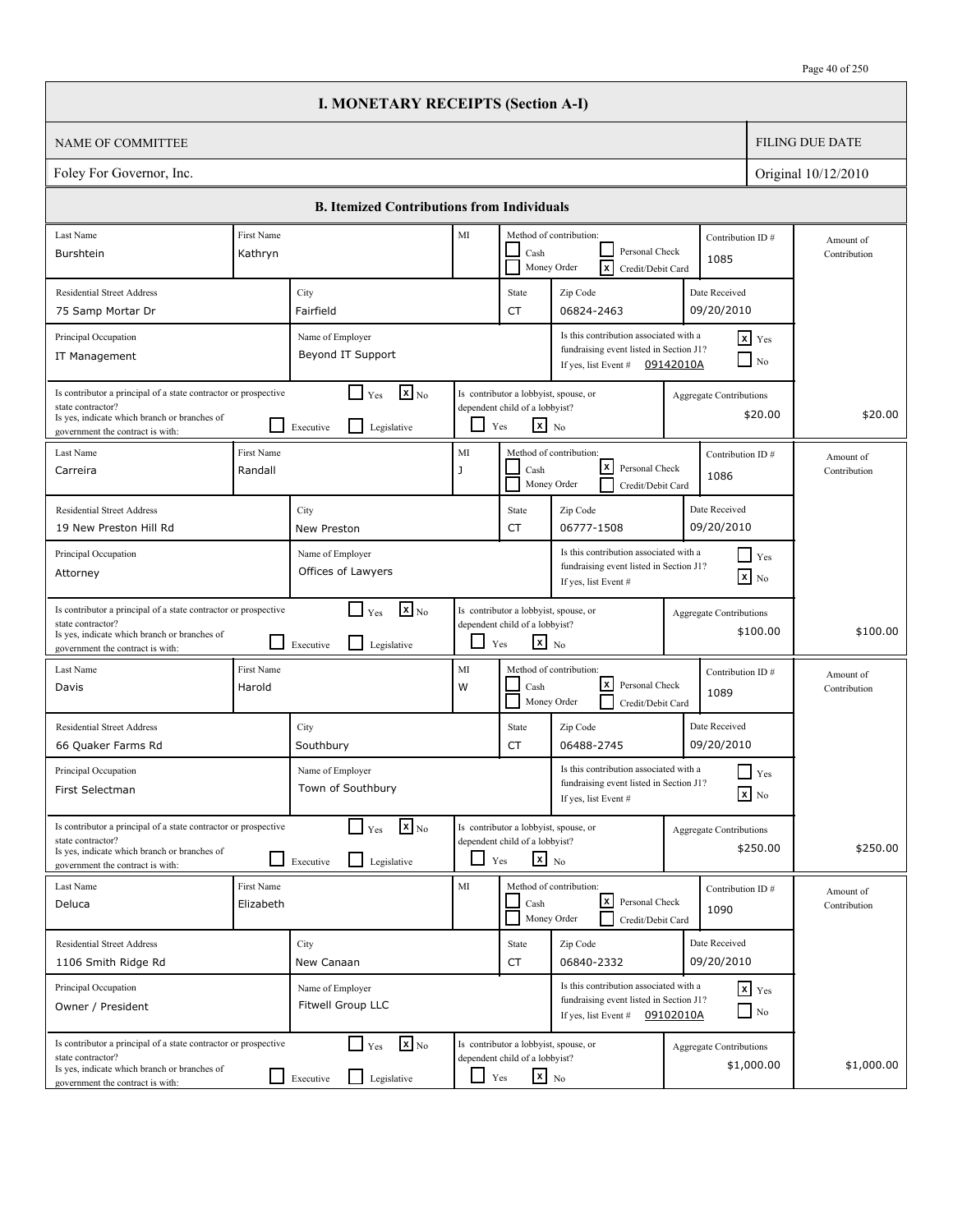|                                                                                                                                                                          |                              | <b>I. MONETARY RECEIPTS (Section A-I)</b>                                              |                          |                                                                                                   |                                                                                                           |           |                                              |                           |
|--------------------------------------------------------------------------------------------------------------------------------------------------------------------------|------------------------------|----------------------------------------------------------------------------------------|--------------------------|---------------------------------------------------------------------------------------------------|-----------------------------------------------------------------------------------------------------------|-----------|----------------------------------------------|---------------------------|
| <b>NAME OF COMMITTEE</b>                                                                                                                                                 |                              |                                                                                        |                          |                                                                                                   |                                                                                                           |           |                                              | <b>FILING DUE DATE</b>    |
| Foley For Governor, Inc.                                                                                                                                                 |                              |                                                                                        |                          |                                                                                                   |                                                                                                           |           |                                              | Original 10/12/2010       |
|                                                                                                                                                                          |                              | <b>B. Itemized Contributions from Individuals</b>                                      |                          |                                                                                                   |                                                                                                           |           |                                              |                           |
| Last Name                                                                                                                                                                | First Name                   |                                                                                        | MI                       |                                                                                                   | Method of contribution:                                                                                   |           | Contribution ID#                             | Amount of                 |
| Ehlers                                                                                                                                                                   | Gregory                      |                                                                                        |                          | Cash                                                                                              | x <br>Personal Check<br>Money Order<br>Credit/Debit Card                                                  |           | 1091                                         | Contribution              |
| <b>Residential Street Address</b>                                                                                                                                        |                              | City                                                                                   |                          | State                                                                                             | Zip Code                                                                                                  |           | Date Received                                |                           |
| 7 Woods End Rd                                                                                                                                                           |                              | Darien                                                                                 |                          | CT                                                                                                | 06820-2908                                                                                                |           | 09/20/2010                                   |                           |
| Principal Occupation<br>Salesman                                                                                                                                         |                              | Name of Employer<br>Owner Owned Navigate Advisor                                       |                          |                                                                                                   | Is this contribution associated with a<br>fundraising event listed in Section J1?<br>If yes, list Event # |           | $\Box$ Yes<br>$\mathbf{x}$ No                |                           |
| Is contributor a principal of a state contractor or prospective<br>state contractor?<br>Is yes, indicate which branch or branches of<br>government the contract is with: |                              | $\mathbf{x}$ <sub>No</sub><br>$\blacksquare$<br>Yes<br>l 1<br>Legislative<br>Executive |                          | Is contributor a lobbyist, spouse, or<br>dependent child of a lobbyist?<br>$x_{N0}$<br>Yes        |                                                                                                           |           | <b>Aggregate Contributions</b><br>\$250.00   | \$250.00                  |
| Last Name<br>Fagan                                                                                                                                                       | First Name<br>Kenneth        |                                                                                        | MI<br>$\top$             | Cash<br>Money Order                                                                               | Method of contribution:<br>$\lfloor x \rfloor$<br>Personal Check<br>Credit/Debit Card                     |           | Contribution ID#<br>1092                     | Amount of<br>Contribution |
| <b>Residential Street Address</b>                                                                                                                                        |                              | City                                                                                   |                          | State                                                                                             | Zip Code                                                                                                  |           | Date Received                                |                           |
| 20 Dickinson Rd                                                                                                                                                          |                              | Darien                                                                                 |                          | CT                                                                                                | 06820-5331                                                                                                |           | 09/20/2010                                   |                           |
| Principal Occupation<br>Trader                                                                                                                                           |                              | Name of Employer<br>Self                                                               |                          |                                                                                                   | Is this contribution associated with a<br>fundraising event listed in Section J1?<br>If yes, list Event # | 09102010A | $\mathbf{x}$ Yes<br>$\Box$ No                |                           |
| Is contributor a principal of a state contractor or prospective<br>state contractor?<br>Is yes, indicate which branch or branches of<br>government the contract is with: |                              | $\mathbf{x}$ <sub>No</sub><br>$\Box$ Yes<br>l 1<br>Legislative<br>Executive            | $\overline{\phantom{0}}$ | Is contributor a lobbyist, spouse, or<br>dependent child of a lobbyist?<br>$\mathbf{x}$ No<br>Yes |                                                                                                           |           | <b>Aggregate Contributions</b><br>\$250.00   | \$250.00                  |
| Last Name<br>Fisch                                                                                                                                                       | First Name<br>Michael        |                                                                                        | MI<br>G                  | Cash                                                                                              | Method of contribution:<br> x <br>Personal Check<br>Money Order<br>Credit/Debit Card                      |           | Contribution ID#<br>1094                     | Amount of<br>Contribution |
| <b>Residential Street Address</b><br>56 E 92nd St                                                                                                                        |                              | City<br>New York                                                                       |                          | State<br>NY                                                                                       | Zip Code<br>10128-1316                                                                                    |           | Date Received<br>09/20/2010                  |                           |
| Principal Occupation<br>Partner                                                                                                                                          |                              | Name of Employer<br>W.R. Family Associates                                             |                          |                                                                                                   | Is this contribution associated with a<br>fundraising event listed in Section J1?<br>If yes, list Event # |           | Yes<br>$\mathbf{X}$ No                       |                           |
| Is contributor a principal of a state contractor or prospective<br>state contractor?<br>Is yes, indicate which branch or branches of<br>government the contract is with: |                              | $\mathbf{x}$ <sub>No</sub><br>$\Box$ Yes<br>Legislative<br>Executive                   | $\Box$                   | Is contributor a lobbyist, spouse, or<br>dependent child of a lobbyist?<br>$x_{N0}$<br>Yes        |                                                                                                           |           | <b>Aggregate Contributions</b><br>\$1,000.00 | \$1,000.00                |
| Last Name<br>Fuhrman                                                                                                                                                     | First Name<br><b>Jeffrey</b> |                                                                                        | MI                       | Cash                                                                                              | Method of contribution:<br> x <br>Personal Check<br>Money Order<br>Credit/Debit Card                      |           | Contribution ID#<br>1095                     | Amount of<br>Contribution |
| <b>Residential Street Address</b>                                                                                                                                        |                              | City                                                                                   |                          | State                                                                                             | Zip Code                                                                                                  |           | Date Received                                |                           |
| 202 Laurel Rd                                                                                                                                                            |                              | New Canaan                                                                             |                          | CT                                                                                                | 06840-2706                                                                                                |           | 09/20/2010                                   |                           |
| Principal Occupation<br><b>Business Executive</b>                                                                                                                        |                              | Name of Employer<br><b>IMG Artists LLC</b>                                             |                          |                                                                                                   | Is this contribution associated with a<br>fundraising event listed in Section J1?<br>If yes, list Event # | 09102010A | $x$ $y$ <sub>es</sub><br>$\Box$ No           |                           |
| Is contributor a principal of a state contractor or prospective<br>state contractor?<br>Is yes, indicate which branch or branches of<br>government the contract is with: |                              | $\Gamma$ Yes<br>$\mathbf{x}$ <sub>No</sub><br>Legislative<br>Executive                 | ப                        | Is contributor a lobbyist, spouse, or<br>dependent child of a lobbyist?<br>$\mathbf{x}$ No<br>Yes |                                                                                                           |           | <b>Aggregate Contributions</b><br>\$500.00   | \$500.00                  |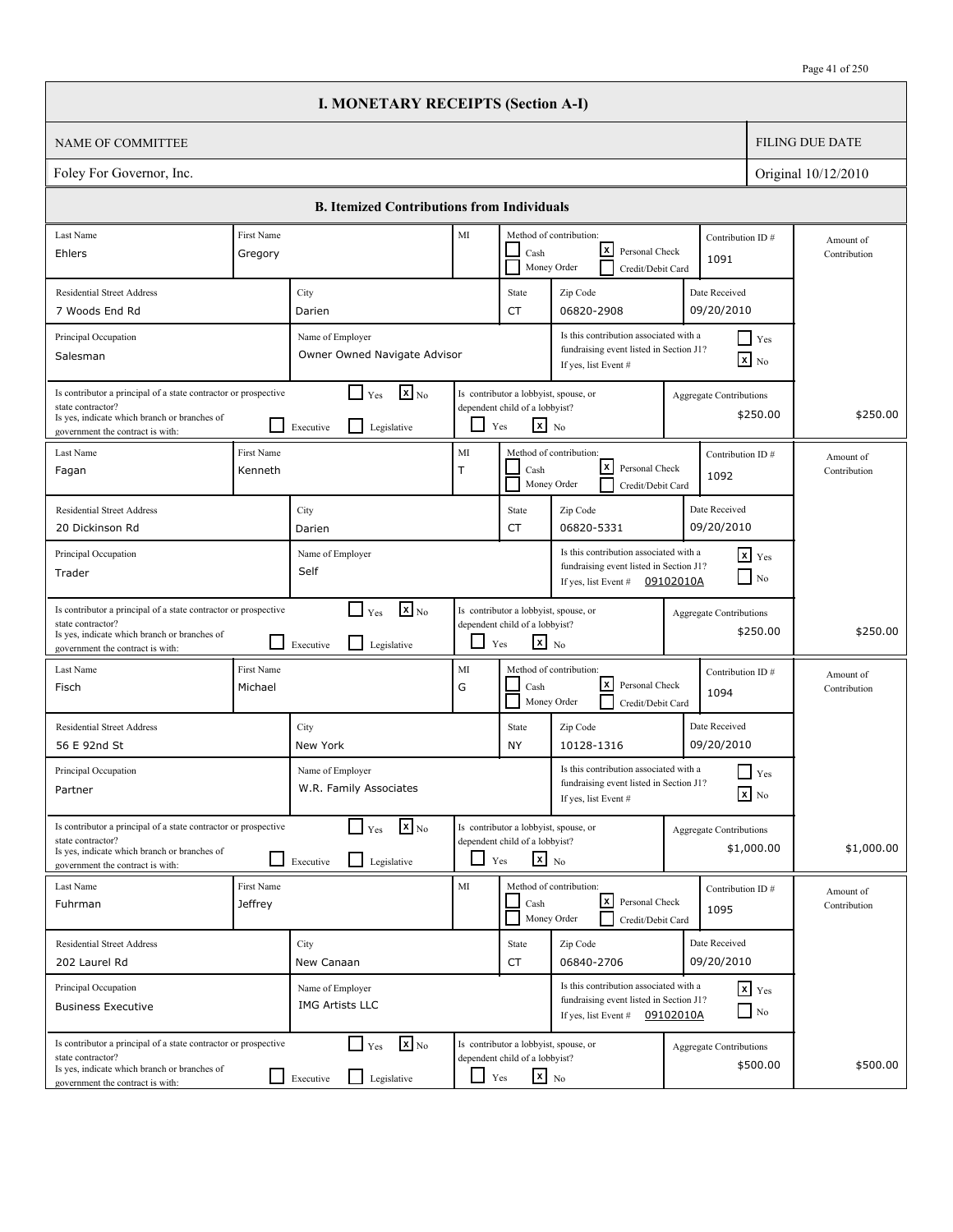|                                                                                                                                                                          |                           | <b>I. MONETARY RECEIPTS (Section A-I)</b>                                                     |                          |                                                                                                   |                                                                                                           |           |                                              |                           |
|--------------------------------------------------------------------------------------------------------------------------------------------------------------------------|---------------------------|-----------------------------------------------------------------------------------------------|--------------------------|---------------------------------------------------------------------------------------------------|-----------------------------------------------------------------------------------------------------------|-----------|----------------------------------------------|---------------------------|
| <b>NAME OF COMMITTEE</b>                                                                                                                                                 |                           |                                                                                               |                          |                                                                                                   |                                                                                                           |           |                                              | <b>FILING DUE DATE</b>    |
| Foley For Governor, Inc.                                                                                                                                                 |                           |                                                                                               |                          |                                                                                                   |                                                                                                           |           |                                              | Original 10/12/2010       |
|                                                                                                                                                                          |                           | <b>B. Itemized Contributions from Individuals</b>                                             |                          |                                                                                                   |                                                                                                           |           |                                              |                           |
| Last Name                                                                                                                                                                | First Name                |                                                                                               | MI                       |                                                                                                   | Method of contribution:                                                                                   |           | Contribution ID#                             | Amount of                 |
| Gibbons                                                                                                                                                                  | Lile                      |                                                                                               |                          | Cash<br>Money Order                                                                               | x <br>Personal Check<br>Credit/Debit Card                                                                 |           | 1096                                         | Contribution              |
| <b>Residential Street Address</b>                                                                                                                                        |                           | City                                                                                          |                          | State                                                                                             | Zip Code                                                                                                  |           | Date Received                                |                           |
| 27 Sunset Rd                                                                                                                                                             |                           | Old Greenwich                                                                                 |                          | CT                                                                                                | 06870-2109                                                                                                |           | 09/20/2010                                   |                           |
| Principal Occupation<br>State Representative                                                                                                                             |                           | Name of Employer<br>State of CT                                                               |                          |                                                                                                   | Is this contribution associated with a<br>fundraising event listed in Section J1?<br>If yes, list Event # | 09142010A | $x$ Yes<br>$\Box$ No                         |                           |
| Is contributor a principal of a state contractor or prospective<br>state contractor?<br>Is yes, indicate which branch or branches of<br>government the contract is with: |                           | $\mathbf{X}_{\text{No}}$<br>$\blacksquare$<br>Yes<br>$\mathsf{L}$<br>Legislative<br>Executive |                          | Is contributor a lobbyist, spouse, or<br>dependent child of a lobbyist?<br>$x_{N0}$<br>Yes        |                                                                                                           |           | <b>Aggregate Contributions</b><br>\$1,500.00 | \$1,500.00                |
| Last Name<br>Goergen                                                                                                                                                     | <b>First Name</b><br>Todd |                                                                                               | MI                       | Cash<br>Money Order                                                                               | Method of contribution:<br> x <br>Personal Check<br>Credit/Debit Card                                     |           | Contribution ID#<br>1097                     | Amount of<br>Contribution |
| <b>Residential Street Address</b>                                                                                                                                        |                           | City                                                                                          |                          | State                                                                                             | Zip Code                                                                                                  |           | Date Received                                |                           |
| c/o Ropart, 1 E Weaver St                                                                                                                                                |                           | Greenwich                                                                                     |                          | CT                                                                                                | 06831                                                                                                     |           | 09/20/2010                                   |                           |
| Principal Occupation<br>Managing Partner                                                                                                                                 |                           | Name of Employer<br>Ropart Asset Management LLC                                               |                          |                                                                                                   | Is this contribution associated with a<br>fundraising event listed in Section J1?<br>If yes, list Event # |           | $\Box$ Yes<br>$\boxed{\mathbf{x}}$ No        |                           |
| Is contributor a principal of a state contractor or prospective<br>state contractor?<br>Is yes, indicate which branch or branches of<br>government the contract is with: |                           | $\mathbf{x}$ <sub>No</sub><br>$\Box$ Yes<br>l 1<br>Legislative<br>Executive                   | $\overline{\phantom{0}}$ | Is contributor a lobbyist, spouse, or<br>dependent child of a lobbyist?<br>$\mathbf{x}$ No<br>Yes |                                                                                                           |           | <b>Aggregate Contributions</b><br>\$1,000.00 | \$1,000.00                |
| Last Name<br>Grenier                                                                                                                                                     | First Name<br>Marc        |                                                                                               | MI<br>J                  | Cash<br>Money Order                                                                               | Method of contribution:<br> x <br>Personal Check<br>Credit/Debit Card                                     |           | Contribution ID#<br>1098                     | Amount of<br>Contribution |
| <b>Residential Street Address</b><br>242 Franklin Street Ext                                                                                                             |                           | City<br>Danbury                                                                               |                          | State<br>CT                                                                                       | Zip Code<br>06811-4350                                                                                    |           | Date Received<br>09/20/2010                  |                           |
| Principal Occupation<br>Attorney                                                                                                                                         |                           | Name of Employer<br>DePanfilis & Vallerie, LLC                                                |                          |                                                                                                   | Is this contribution associated with a<br>fundraising event listed in Section J1?<br>If yes, list Event # |           | Yes<br>$\mathbf{x}$ No                       |                           |
| Is contributor a principal of a state contractor or prospective<br>state contractor?<br>Is yes, indicate which branch or branches of<br>government the contract is with: |                           | $\mathbf{X}_{\text{No}}$<br>$\Box$ Yes<br>Legislative<br>Executive                            | $\Box$                   | Is contributor a lobbyist, spouse, or<br>dependent child of a lobbyist?<br>$x_{N0}$<br>Yes        |                                                                                                           |           | <b>Aggregate Contributions</b><br>\$100.00   | \$100.00                  |
| Last Name<br>Harris                                                                                                                                                      | First Name<br>Roger       |                                                                                               | MI                       | Cash<br>Money Order                                                                               | Method of contribution:<br>كا<br>Personal Check<br>Credit/Debit Card                                      |           | Contribution ID#<br>1100                     | Amount of<br>Contribution |
| <b>Residential Street Address</b>                                                                                                                                        |                           | City                                                                                          |                          | State                                                                                             | Zip Code                                                                                                  |           | Date Received                                |                           |
| 265 Dans Hwy                                                                                                                                                             |                           | New Canaan                                                                                    |                          | CT                                                                                                | 06840-2506                                                                                                |           | 09/20/2010                                   |                           |
| Principal Occupation<br><b>Investment Management</b>                                                                                                                     |                           | Name of Employer<br>Porter Orlin                                                              |                          |                                                                                                   | Is this contribution associated with a<br>fundraising event listed in Section J1?<br>If yes, list Event # | 09102010A | $x$ $y$ <sub>es</sub><br>$\Box$ No           |                           |
| Is contributor a principal of a state contractor or prospective<br>state contractor?<br>Is yes, indicate which branch or branches of<br>government the contract is with: |                           | $\mathbf{x}$ <sub>No</sub><br>$\Box$ Yes<br>Legislative<br>Executive                          | ப                        | Is contributor a lobbyist, spouse, or<br>dependent child of a lobbyist?<br>$\mathbf{x}$ No<br>Yes |                                                                                                           |           | <b>Aggregate Contributions</b><br>\$2,000.00 | \$2,000.00                |

 $\sqrt{ }$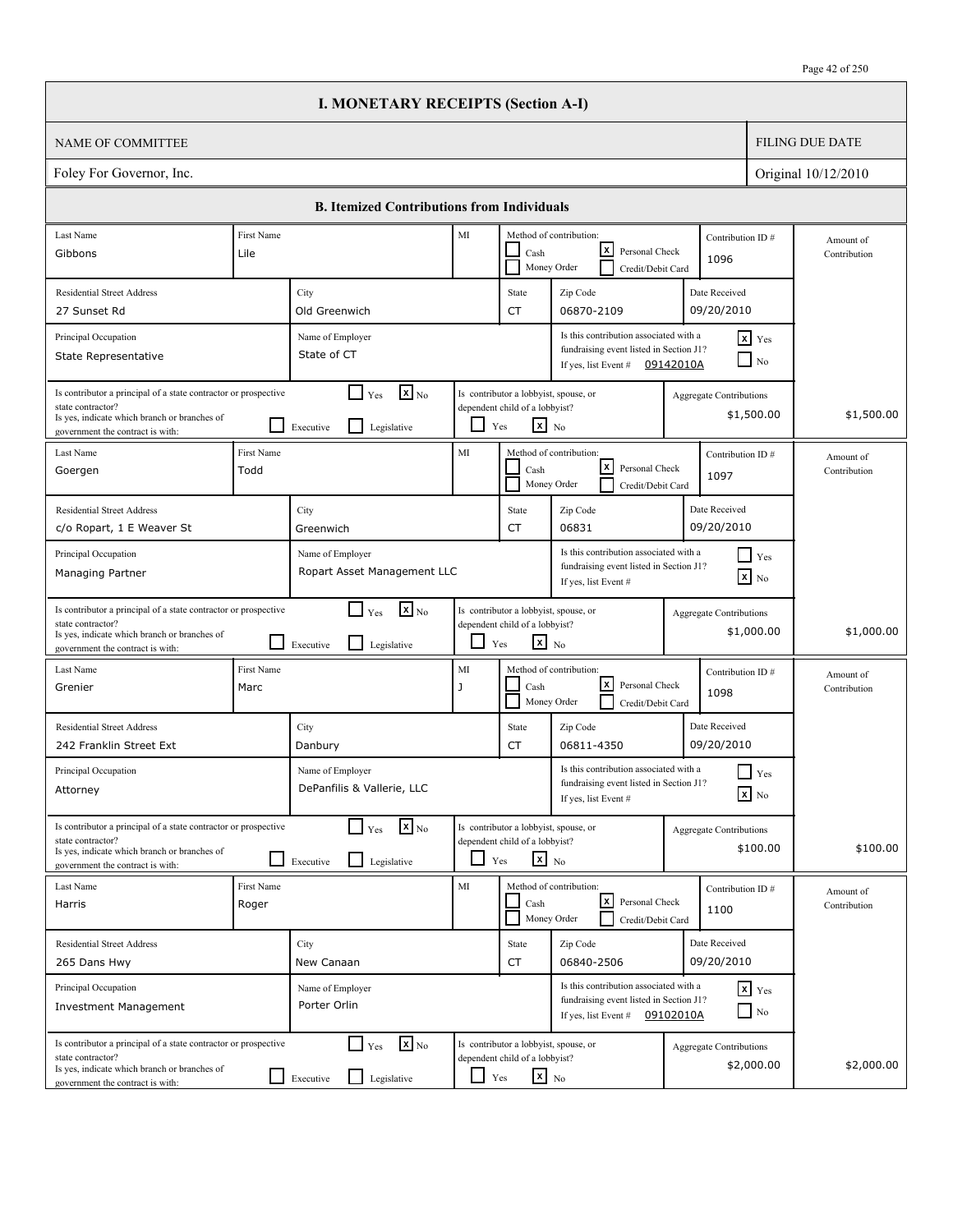|                                                                                                                                                                          |                       | <b>I. MONETARY RECEIPTS (Section A-I)</b>                                      |                          |                                                                                                   |                                                                                                             |           |                                              |                           |
|--------------------------------------------------------------------------------------------------------------------------------------------------------------------------|-----------------------|--------------------------------------------------------------------------------|--------------------------|---------------------------------------------------------------------------------------------------|-------------------------------------------------------------------------------------------------------------|-----------|----------------------------------------------|---------------------------|
| <b>NAME OF COMMITTEE</b>                                                                                                                                                 |                       |                                                                                |                          |                                                                                                   |                                                                                                             |           |                                              | <b>FILING DUE DATE</b>    |
| Foley For Governor, Inc.                                                                                                                                                 |                       |                                                                                |                          |                                                                                                   |                                                                                                             |           |                                              | Original 10/12/2010       |
|                                                                                                                                                                          |                       | <b>B. Itemized Contributions from Individuals</b>                              |                          |                                                                                                   |                                                                                                             |           |                                              |                           |
| Last Name                                                                                                                                                                | First Name            |                                                                                | MI                       |                                                                                                   | Method of contribution:                                                                                     |           | Contribution ID#                             | Amount of                 |
| Johnson                                                                                                                                                                  | Johnny                |                                                                                |                          | Cash                                                                                              | x <br>Personal Check<br>Money Order<br>Credit/Debit Card                                                    |           | 1102                                         | Contribution              |
| <b>Residential Street Address</b><br>12 Tantummaheag Rd                                                                                                                  |                       | City<br>Old Lyme                                                               |                          | State<br>CT                                                                                       | Zip Code<br>06371-1137                                                                                      |           | Date Received<br>09/20/2010                  |                           |
| Principal Occupation<br>Developer                                                                                                                                        |                       | Name of Employer<br>Thames River Properties, LLC                               |                          |                                                                                                   | Is this contribution associated with a<br>fundraising event listed in Section J1?<br>If yes, list Event #   |           | $\Box$ Yes<br>$\mathbf{x}$ No                |                           |
| Is contributor a principal of a state contractor or prospective<br>state contractor?<br>Is yes, indicate which branch or branches of<br>government the contract is with: |                       | $\mathbf{x}$ <sub>No</sub><br>$\Box$<br>Yes<br>l 1<br>Legislative<br>Executive |                          | Is contributor a lobbyist, spouse, or<br>dependent child of a lobbyist?<br>$x_{N0}$<br>Yes        |                                                                                                             |           | <b>Aggregate Contributions</b><br>\$500.00   | \$500.00                  |
| Last Name<br>Jones                                                                                                                                                       | First Name<br>Gordon  |                                                                                | MI<br>Г                  | Cash<br>Money Order                                                                               | Method of contribution:<br> x <br>Personal Check<br>Credit/Debit Card                                       |           | Contribution ID#<br>1103                     | Amount of<br>Contribution |
| <b>Residential Street Address</b><br>77 Lukes Wood Rd                                                                                                                    |                       | City<br>New Canaan                                                             |                          | State<br>CT                                                                                       | Zip Code<br>06840-2202                                                                                      |           | Date Received<br>09/20/2010                  |                           |
| Principal Occupation<br>Publishing                                                                                                                                       |                       | Name of Employer<br>Gannett                                                    |                          |                                                                                                   | Is this contribution associated with a<br>fundraising event listed in Section J1?<br>If yes, list Event #   | 09102010A | $\mathbf{x}$ Yes<br>$\Box$ No                |                           |
| Is contributor a principal of a state contractor or prospective<br>state contractor?<br>Is yes, indicate which branch or branches of<br>government the contract is with: |                       | $\mathbf{x}$ <sub>No</sub><br>$\Box$ Yes<br>l 1<br>Legislative<br>Executive    | $\overline{\phantom{0}}$ | Is contributor a lobbyist, spouse, or<br>dependent child of a lobbyist?<br>$\mathbf{x}$ No<br>Yes |                                                                                                             |           | <b>Aggregate Contributions</b><br>\$150.00   | \$150.00                  |
| Last Name<br>LaPadula                                                                                                                                                    | First Name<br>Vincent |                                                                                | MI                       | Cash                                                                                              | Method of contribution:<br> x <br>Personal Check<br>Money Order<br>Credit/Debit Card                        |           | Contribution ID#<br>1104                     | Amount of<br>Contribution |
| <b>Residential Street Address</b><br>270 Park Ave                                                                                                                        |                       | City<br>New York                                                               |                          | State<br>NY                                                                                       | Zip Code<br>10017-2014                                                                                      |           | Date Received<br>09/20/2010                  |                           |
| Principal Occupation<br>Banker                                                                                                                                           |                       | Name of Employer<br>58 Morgan Chase Private Bank                               |                          |                                                                                                   | Is this contribution associated with a<br>fundraising event listed in Section J1?<br>If yes, list Event $#$ | 09102010A | $x$ $Yes$<br>$\Box$ No                       |                           |
| Is contributor a principal of a state contractor or prospective<br>state contractor?<br>Is yes, indicate which branch or branches of<br>government the contract is with: |                       | $\mathbf{X}$ <sub>No</sub><br>$\Box$ Yes<br>Legislative<br>Executive           | $\Box$                   | Is contributor a lobbyist, spouse, or<br>dependent child of a lobbyist?<br>$x_{N0}$<br>Yes        |                                                                                                             |           | <b>Aggregate Contributions</b><br>\$250.00   | \$250.00                  |
| Last Name<br>Levy                                                                                                                                                        | First Name<br>Nancy   |                                                                                | MI<br>N                  | Cash                                                                                              | Method of contribution:<br>Personal Check<br>Money Order<br><b>x</b><br>Credit/Debit Card                   |           | Contribution ID#<br>1105                     | Amount of<br>Contribution |
| <b>Residential Street Address</b><br>18 Mayfair Ln                                                                                                                       |                       | City<br>Greenwich                                                              |                          | State<br>CT                                                                                       | Zip Code<br>06831-3640                                                                                      |           | Date Received<br>09/20/2010                  |                           |
| Principal Occupation<br>Real Estate                                                                                                                                      |                       | Name of Employer<br>Kamber Management Company                                  |                          |                                                                                                   | Is this contribution associated with a<br>fundraising event listed in Section J1?<br>If yes, list Event #   |           | $\Box$ Yes<br>$\mathbf{x}$ No                |                           |
| Is contributor a principal of a state contractor or prospective<br>state contractor?<br>Is yes, indicate which branch or branches of<br>government the contract is with: |                       | $\mathbf{X}$ <sub>No</sub><br>$\Gamma$ Yes<br>ப<br>Legislative<br>Executive    | ப                        | Is contributor a lobbyist, spouse, or<br>dependent child of a lobbyist?<br>$\mathbf{x}$ No<br>Yes |                                                                                                             |           | <b>Aggregate Contributions</b><br>\$1,000.00 | \$1,000.00                |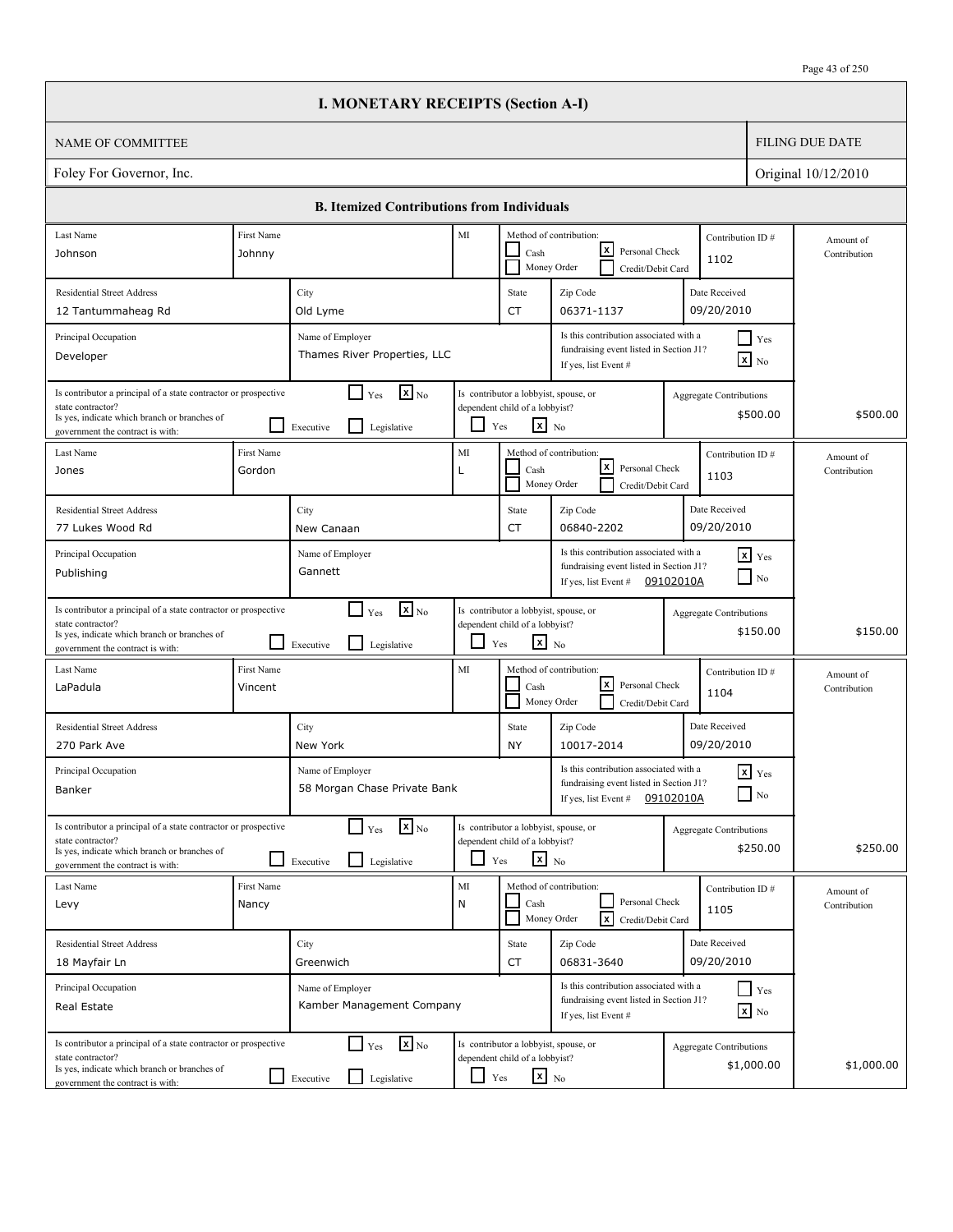|                                                                                                                                                                          |                      | <b>I. MONETARY RECEIPTS (Section A-I)</b>                                              |                          |                                                                                                   |                                                                                                             |           |                                              |                           |
|--------------------------------------------------------------------------------------------------------------------------------------------------------------------------|----------------------|----------------------------------------------------------------------------------------|--------------------------|---------------------------------------------------------------------------------------------------|-------------------------------------------------------------------------------------------------------------|-----------|----------------------------------------------|---------------------------|
| <b>NAME OF COMMITTEE</b>                                                                                                                                                 |                      |                                                                                        |                          |                                                                                                   |                                                                                                             |           |                                              | <b>FILING DUE DATE</b>    |
| Foley For Governor, Inc.                                                                                                                                                 |                      |                                                                                        |                          |                                                                                                   |                                                                                                             |           |                                              | Original 10/12/2010       |
|                                                                                                                                                                          |                      | <b>B. Itemized Contributions from Individuals</b>                                      |                          |                                                                                                   |                                                                                                             |           |                                              |                           |
| Last Name                                                                                                                                                                | First Name           |                                                                                        | MI                       |                                                                                                   | Method of contribution:                                                                                     |           | Contribution ID#                             | Amount of                 |
| Levy                                                                                                                                                                     | Peter                |                                                                                        | B                        | Cash                                                                                              | Personal Check<br>$\overline{\mathbf{x}}$<br>Money Order<br>Credit/Debit Card                               |           | 1106                                         | Contribution              |
| <b>Residential Street Address</b>                                                                                                                                        |                      | City                                                                                   |                          | State                                                                                             | Zip Code                                                                                                    |           | Date Received                                |                           |
| 18 Mayfair Ln                                                                                                                                                            |                      | Greenwich                                                                              |                          | CT                                                                                                | 06831-3640                                                                                                  |           | 09/20/2010                                   |                           |
| Principal Occupation<br>Real Estate Mgmt                                                                                                                                 |                      | Name of Employer<br>Kamber Management Company                                          |                          |                                                                                                   | Is this contribution associated with a<br>fundraising event listed in Section J1?<br>If yes, list Event #   |           | $\Box$ Yes<br>$\mathbf{x}$ No                |                           |
| Is contributor a principal of a state contractor or prospective<br>state contractor?<br>Is yes, indicate which branch or branches of<br>government the contract is with: |                      | $\mathbf{x}$ <sub>No</sub><br>$\blacksquare$<br>Yes<br>l 1<br>Legislative<br>Executive |                          | Is contributor a lobbyist, spouse, or<br>dependent child of a lobbyist?<br>$x_{N0}$<br>Yes        |                                                                                                             |           | <b>Aggregate Contributions</b><br>\$1,000.00 | \$1,000.00                |
| Last Name<br>Luse                                                                                                                                                        | First Name<br>James  |                                                                                        | MI                       | Cash                                                                                              | Method of contribution:<br>$\lfloor x \rfloor$<br>Personal Check<br>Money Order<br>Credit/Debit Card        |           | Contribution ID#<br>1107                     | Amount of<br>Contribution |
| <b>Residential Street Address</b>                                                                                                                                        |                      | City                                                                                   |                          | State                                                                                             | Zip Code                                                                                                    |           | Date Received                                |                           |
| 7 Konittekock Rd                                                                                                                                                         |                      | Greenwich                                                                              |                          | CT                                                                                                | 06831-3730                                                                                                  |           | 09/20/2010                                   |                           |
| Principal Occupation<br>Banking                                                                                                                                          |                      | Name of Employer<br>ING                                                                |                          |                                                                                                   | Is this contribution associated with a<br>fundraising event listed in Section J1?<br>If yes, list Event #   |           | $\Box$ Yes<br>$\boxed{\mathbf{x}}$ No        |                           |
| Is contributor a principal of a state contractor or prospective<br>state contractor?<br>Is yes, indicate which branch or branches of<br>government the contract is with: |                      | $\mathbf{x}$ <sub>No</sub><br>$\Box$ Yes<br>l 1<br>Legislative<br>Executive            | $\overline{\phantom{0}}$ | Is contributor a lobbyist, spouse, or<br>dependent child of a lobbyist?<br>$\mathbf{x}$ No<br>Yes |                                                                                                             |           | <b>Aggregate Contributions</b><br>\$500.00   | \$500.00                  |
| Last Name<br>Muller, Jr.                                                                                                                                                 | First Name<br>John   |                                                                                        | MI<br>Α                  | Cash                                                                                              | Method of contribution:<br> x <br>Personal Check<br>Money Order<br>Credit/Debit Card                        |           | Contribution ID#<br>1108                     | Amount of<br>Contribution |
| <b>Residential Street Address</b><br>67 Bank St                                                                                                                          |                      | City<br>New Canaan                                                                     |                          | State<br>CT                                                                                       | Zip Code<br>06840-6203                                                                                      |           | Date Received<br>09/20/2010                  |                           |
| Principal Occupation<br>Retired                                                                                                                                          |                      | Name of Employer<br>Retired                                                            |                          |                                                                                                   | Is this contribution associated with a<br>fundraising event listed in Section J1?<br>If yes, list Event $#$ | 09102010A | $x$ $Yes$<br>$\Box$ No                       |                           |
| Is contributor a principal of a state contractor or prospective<br>state contractor?<br>Is yes, indicate which branch or branches of<br>government the contract is with: |                      | $\mathbf{x}$ <sub>No</sub><br>$\Box$ Yes<br>Legislative<br>Executive                   | $\Box$                   | Is contributor a lobbyist, spouse, or<br>dependent child of a lobbyist?<br>$x_{N0}$<br>Yes        |                                                                                                             |           | <b>Aggregate Contributions</b><br>\$250.00   | \$250.00                  |
| Last Name<br>Norton                                                                                                                                                      | First Name<br>Andrew |                                                                                        | MI                       | Cash                                                                                              | Method of contribution:<br> x <br>Personal Check<br>Money Order<br>Credit/Debit Card                        |           | Contribution ID#<br>1109                     | Amount of<br>Contribution |
| <b>Residential Street Address</b>                                                                                                                                        |                      | City                                                                                   |                          | State                                                                                             | Zip Code                                                                                                    |           | Date Received                                |                           |
| 94 Westchester Rd                                                                                                                                                        |                      | Colchester                                                                             |                          | CT                                                                                                | 06415-2420                                                                                                  |           | 09/20/2010                                   |                           |
| Principal Occupation<br>Justice of the Peace                                                                                                                             |                      | Name of Employer<br>Town of Colchester                                                 |                          |                                                                                                   | Is this contribution associated with a<br>fundraising event listed in Section J1?<br>If yes, list Event #   |           | $\Box$ Yes<br>$\mathbf{x}$ No                |                           |
| Is contributor a principal of a state contractor or prospective<br>state contractor?<br>Is yes, indicate which branch or branches of<br>government the contract is with: |                      | $\Box$ Yes<br>$\mathbf{x}$ <sub>No</sub><br>ப<br>Legislative<br>Executive              | ப                        | Is contributor a lobbyist, spouse, or<br>dependent child of a lobbyist?<br>$\mathbf{x}$ No<br>Yes |                                                                                                             |           | <b>Aggregate Contributions</b><br>\$250.00   | \$250.00                  |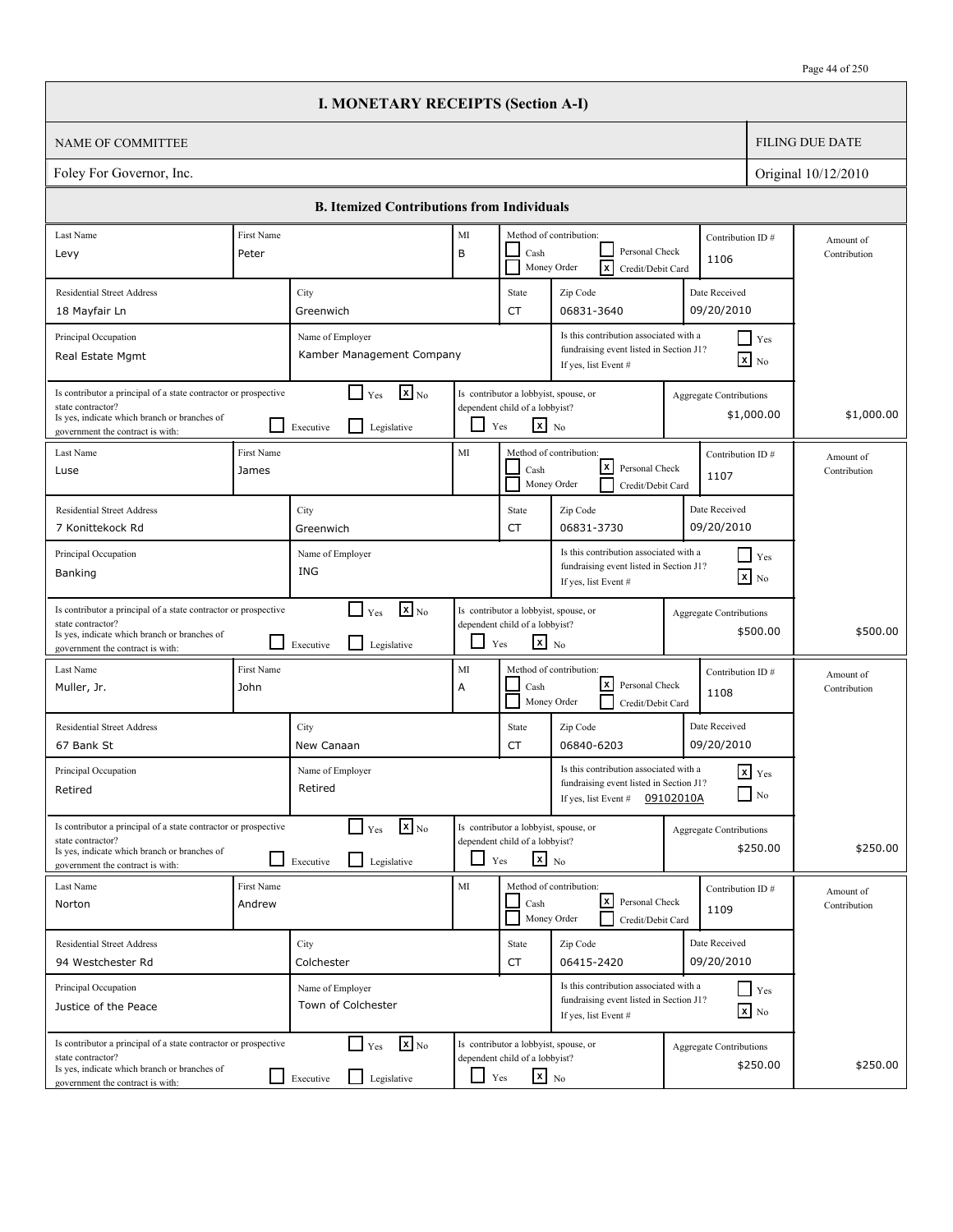|                                                                                                                                                                          |                             | <b>I. MONETARY RECEIPTS (Section A-I)</b>                                           |             |                                                                                                   |                                                                                                           |           |                                              |                           |
|--------------------------------------------------------------------------------------------------------------------------------------------------------------------------|-----------------------------|-------------------------------------------------------------------------------------|-------------|---------------------------------------------------------------------------------------------------|-----------------------------------------------------------------------------------------------------------|-----------|----------------------------------------------|---------------------------|
| NAME OF COMMITTEE                                                                                                                                                        |                             |                                                                                     |             |                                                                                                   |                                                                                                           |           |                                              | <b>FILING DUE DATE</b>    |
| Foley For Governor, Inc.                                                                                                                                                 |                             |                                                                                     |             |                                                                                                   |                                                                                                           |           | Original 10/12/2010                          |                           |
|                                                                                                                                                                          |                             | <b>B.</b> Itemized Contributions from Individuals                                   |             |                                                                                                   |                                                                                                           |           |                                              |                           |
| Last Name                                                                                                                                                                | First Name                  |                                                                                     | MI          |                                                                                                   | Method of contribution:                                                                                   |           | Contribution ID#                             | Amount of                 |
| O'Hora                                                                                                                                                                   | James                       |                                                                                     | $\mathsf T$ | Cash                                                                                              | lxl<br>Personal Check<br>Money Order<br>Credit/Debit Card                                                 |           | 1110                                         | Contribution              |
| <b>Residential Street Address</b>                                                                                                                                        |                             | City                                                                                |             | State                                                                                             | Zip Code                                                                                                  |           | Date Received                                |                           |
| 382 White Oak Shade Rd                                                                                                                                                   |                             | New Canaan                                                                          |             | CT                                                                                                | 06840-6929                                                                                                |           | 09/20/2010                                   |                           |
| Principal Occupation<br>Securities - Senior M.D.                                                                                                                         |                             | Name of Employer<br>OMNICAP LLC                                                     |             |                                                                                                   | Is this contribution associated with a<br>fundraising event listed in Section J1?<br>If yes, list Event # |           | $\Box$ Yes<br>$\boxed{\mathbf{x}}$ No        |                           |
| Is contributor a principal of a state contractor or prospective<br>state contractor?<br>Is yes, indicate which branch or branches of<br>government the contract is with: |                             | $\boxed{\mathbf{x}}$ <sub>No</sub><br>$\Box$ Yes<br>l 1<br>Legislative<br>Executive |             | Is contributor a lobbyist, spouse, or<br>dependent child of a lobbyist?<br>$x_{N0}$<br>Yes        |                                                                                                           |           | <b>Aggregate Contributions</b><br>\$200.00   | \$200.00                  |
| Last Name<br>Ross                                                                                                                                                        | <b>First Name</b><br>Martin |                                                                                     | MI          | Cash<br>Money Order                                                                               | Method of contribution:<br>lxI<br>Personal Check<br>Credit/Debit Card                                     |           | Contribution ID#<br>1113                     | Amount of<br>Contribution |
| <b>Residential Street Address</b>                                                                                                                                        |                             | City                                                                                |             | State                                                                                             | Zip Code                                                                                                  |           | Date Received                                |                           |
| 300 Lost District Dr                                                                                                                                                     |                             | New Canaan                                                                          |             | CT                                                                                                | 06840-2014                                                                                                |           | 09/20/2010                                   |                           |
| Principal Occupation<br>Orthopaedic Surgeon                                                                                                                              |                             | Name of Employer<br>Self                                                            |             |                                                                                                   | Is this contribution associated with a<br>fundraising event listed in Section J1?<br>If yes, list Event # | 09102010A | $\mathbf{x}$ Yes<br>$\blacksquare$ No        |                           |
| Is contributor a principal of a state contractor or prospective<br>state contractor?<br>Is yes, indicate which branch or branches of<br>government the contract is with: |                             | $\mathbf{x}$ <sub>No</sub><br>$\Gamma$ Yes<br>l 1<br>Legislative<br>Executive       | $\Box$      | Is contributor a lobbyist, spouse, or<br>dependent child of a lobbyist?<br>$\mathbf{x}$ No<br>Yes |                                                                                                           |           | <b>Aggregate Contributions</b><br>\$250.00   | \$250.00                  |
| Last Name<br>Sorbaro                                                                                                                                                     | First Name<br>Sheryl        |                                                                                     | MI          | Cash                                                                                              | Method of contribution:<br>Personal Check<br>Money Order<br>lxl<br>Credit/Debit Card                      |           | Contribution ID#<br>1117                     | Amount of<br>Contribution |
| <b>Residential Street Address</b><br>34 Khakum Wood Rd                                                                                                                   |                             | City<br>Greenwich                                                                   |             | State<br>CT                                                                                       | Zip Code<br>06831-3748                                                                                    |           | Date Received<br>09/20/2010                  |                           |
| Principal Occupation<br>Homemaker                                                                                                                                        |                             | Name of Employer<br>Homemaker                                                       |             |                                                                                                   | Is this contribution associated with a<br>fundraising event listed in Section J1?<br>If yes, list Event # | 09102010A | $x$ $Yes$<br>$\hfill\Box$ No                 |                           |
| Is contributor a principal of a state contractor or prospective<br>state contractor?<br>Is yes, indicate which branch or branches of<br>government the contract is with: |                             | $\mathbf{X}$ <sub>No</sub><br>$\Box$ Yes<br>Legislative<br>Executive                | ப           | Is contributor a lobbyist, spouse, or<br>dependent child of a lobbyist?<br>$\mathbf{x}$ No<br>Yes |                                                                                                           |           | <b>Aggregate Contributions</b><br>\$3,500.00 | \$3,500.00                |
| Last Name<br>Tannenbaum                                                                                                                                                  | First Name<br>Leonard       |                                                                                     | MI          | Cash                                                                                              | Method of contribution:<br>Personal Check<br>$\lceil x \rceil$<br>Money Order<br>Credit/Debit Card        |           | Contribution ID#<br>1120                     | Amount of<br>Contribution |
| <b>Residential Street Address</b>                                                                                                                                        |                             | City                                                                                |             | State                                                                                             | Zip Code                                                                                                  |           | Date Received                                |                           |
| 39 Day Rd                                                                                                                                                                |                             | Greenwich                                                                           |             | CT                                                                                                | 06831-2654                                                                                                |           | 09/20/2010                                   |                           |
| Principal Occupation<br>CEO                                                                                                                                              |                             | Name of Employer<br>Fifth Street Finance Corp.                                      |             |                                                                                                   | Is this contribution associated with a<br>fundraising event listed in Section J1?<br>If yes, list Event # |           | $\Box$ Yes<br>$\mathbf{x}$ No                |                           |
| Is contributor a principal of a state contractor or prospective<br>state contractor?<br>Is yes, indicate which branch or branches of<br>government the contract is with: |                             | $\mathbf{X}_{\text{No}}$<br>$\Box$ Yes<br>$\Box$<br>Legislative<br>Executive        | $\Box$      | Is contributor a lobbyist, spouse, or<br>dependent child of a lobbyist?<br>$\mathbf{x}$ No<br>Yes |                                                                                                           |           | <b>Aggregate Contributions</b><br>\$1,000.00 | \$1,000.00                |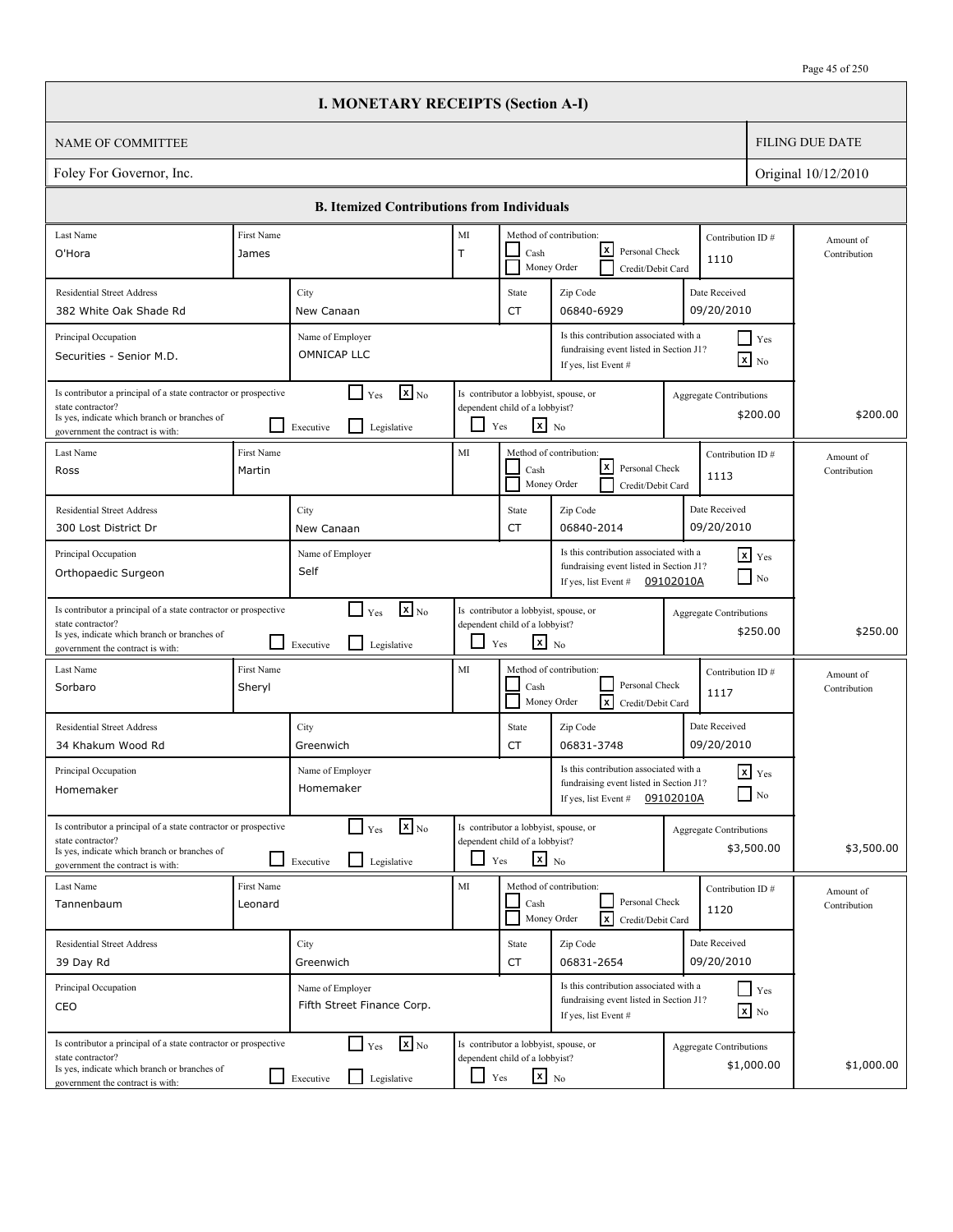|                                                                                                                                                                          |                        | <b>I. MONETARY RECEIPTS (Section A-I)</b>                                            |        |                                                                                                   |                                                                                                                       |           |                                              |                           |
|--------------------------------------------------------------------------------------------------------------------------------------------------------------------------|------------------------|--------------------------------------------------------------------------------------|--------|---------------------------------------------------------------------------------------------------|-----------------------------------------------------------------------------------------------------------------------|-----------|----------------------------------------------|---------------------------|
| NAME OF COMMITTEE                                                                                                                                                        |                        |                                                                                      |        |                                                                                                   |                                                                                                                       |           |                                              | <b>FILING DUE DATE</b>    |
| Foley For Governor, Inc.                                                                                                                                                 |                        |                                                                                      |        |                                                                                                   |                                                                                                                       |           |                                              | Original 10/12/2010       |
|                                                                                                                                                                          |                        | <b>B.</b> Itemized Contributions from Individuals                                    |        |                                                                                                   |                                                                                                                       |           |                                              |                           |
| Last Name                                                                                                                                                                | First Name             |                                                                                      | MI     |                                                                                                   | Method of contribution:                                                                                               |           | Contribution ID#                             | Amount of                 |
| Thorne<br>Stacy                                                                                                                                                          |                        |                                                                                      |        | Cash<br>Money Order                                                                               | Personal Check<br>$\overline{x}$<br>Credit/Debit Card                                                                 |           | 1121                                         | Contribution              |
| <b>Residential Street Address</b>                                                                                                                                        |                        | City                                                                                 |        | State                                                                                             | Zip Code                                                                                                              |           | Date Received                                |                           |
| 39 Day Rd                                                                                                                                                                |                        | Greenwich                                                                            |        | CT                                                                                                | 06831-2654                                                                                                            |           | 09/20/2010                                   |                           |
| Principal Occupation<br><b>Executive Director</b>                                                                                                                        |                        | Name of Employer<br><b>Head of Investor Relations</b>                                |        |                                                                                                   | Is this contribution associated with a<br>fundraising event listed in Section J1?<br>If yes, list Event #             |           | $\Box$ Yes<br>$\mathbf{X}$ No                |                           |
| Is contributor a principal of a state contractor or prospective<br>state contractor?<br>Is yes, indicate which branch or branches of<br>government the contract is with: |                        | $\mathbf{X}$ <sub>No</sub><br>$\mathsf{L}$<br>Yes<br>l 1<br>Legislative<br>Executive |        | Is contributor a lobbyist, spouse, or<br>dependent child of a lobbyist?<br>$x_{N0}$<br>Yes        |                                                                                                                       |           | <b>Aggregate Contributions</b><br>\$1,000.00 | \$1,000.00                |
| Last Name<br>Walko                                                                                                                                                       | First Name<br>Stephen  |                                                                                      | MI     | Cash<br>Money Order                                                                               | Method of contribution:<br>lxI<br>Personal Check<br>Credit/Debit Card                                                 |           | Contribution ID#<br>1123                     | Amount of<br>Contribution |
| <b>Residential Street Address</b>                                                                                                                                        |                        | City                                                                                 |        | State                                                                                             | Zip Code                                                                                                              |           | Date Received                                |                           |
| 7 Charter Oak Ln                                                                                                                                                         |                        | Greenwich                                                                            |        | CT                                                                                                | 06830-6911                                                                                                            |           | 09/20/2010                                   |                           |
| Principal Occupation<br>Attorney                                                                                                                                         |                        | Name of Employer<br>Ivey, Barnum & O'Mara LLC                                        |        |                                                                                                   | Is this contribution associated with a<br>fundraising event listed in Section J1?<br>If yes, list Event #             | 09142010A | $\mathbf{x}$ Yes<br>$\blacksquare$ No        |                           |
| Is contributor a principal of a state contractor or prospective<br>state contractor?<br>Is yes, indicate which branch or branches of<br>government the contract is with: |                        | $\mathbf{x}$ <sub>No</sub><br>$\Box$ Yes<br>l 1<br>Legislative<br>Executive          | $\Box$ | Is contributor a lobbyist, spouse, or<br>dependent child of a lobbyist?<br>$\mathbf{x}$ No<br>Yes |                                                                                                                       |           | <b>Aggregate Contributions</b><br>\$100.00   | \$100.00                  |
| Last Name<br>Wellenius                                                                                                                                                   | First Name<br>Jennifer |                                                                                      | MI     | Cash<br>Money Order                                                                               | Method of contribution:<br>lxI<br>Personal Check<br>Credit/Debit Card                                                 |           | Contribution ID#<br>1124                     | Amount of<br>Contribution |
| <b>Residential Street Address</b><br>287 Laurel Rd                                                                                                                       |                        | City<br>New Canaan                                                                   |        | State<br>CT                                                                                       | Zip Code<br>06840-2707                                                                                                |           | Date Received<br>09/20/2010                  |                           |
| Principal Occupation<br>In charge of 2nd Dist 26th and<br>125th                                                                                                          |                        | Name of Employer<br>Republican Town Committee                                        |        |                                                                                                   | Is this contribution associated with a<br>fundraising event listed in Section J1?<br>If yes, list Event #             |           | $\blacksquare$ Yes<br>$\mathbf{X}$ No        |                           |
| Is contributor a principal of a state contractor or prospective<br>state contractor?<br>Is yes, indicate which branch or branches of<br>government the contract is with: |                        | $\mathbf{X}$ <sub>No</sub><br>$\Box$ Yes<br>Legislative<br>Executive                 | ∐      | Is contributor a lobbyist, spouse, or<br>dependent child of a lobbyist?<br>$\mathbf{x}$ No<br>Yes |                                                                                                                       |           | Aggregate Contributions<br>\$500.00          | \$500.00                  |
| Last Name<br>Wellenius<br>John                                                                                                                                           | First Name             |                                                                                      | MI     | Cash<br>Money Order                                                                               | Method of contribution:<br><u> x</u><br>Personal Check<br>Credit/Debit Card                                           |           | Contribution ID#<br>1125                     | Amount of<br>Contribution |
| <b>Residential Street Address</b>                                                                                                                                        |                        | City                                                                                 |        | State                                                                                             | Zip Code                                                                                                              |           | Date Received                                |                           |
| 287 Laurel Rd                                                                                                                                                            |                        | New Canaan                                                                           |        | CT                                                                                                | 06840-2707                                                                                                            |           | 09/20/2010                                   |                           |
| Principal Occupation<br>Managing Director                                                                                                                                |                        | Name of Employer<br>Navigate Advisors                                                |        |                                                                                                   | Is this contribution associated with a<br>fundraising event listed in Section J1?<br>If yes, list Event # $09102010A$ |           | $\mathbf{x}$ Yes<br>$\Box$ No                |                           |
| Is contributor a principal of a state contractor or prospective<br>state contractor?<br>Is yes, indicate which branch or branches of<br>government the contract is with: |                        | $\mathbf{x}$ <sub>No</sub><br>$\Box$ Yes<br>$\Box$<br>Legislative<br>Executive       | $\Box$ | Is contributor a lobbyist, spouse, or<br>dependent child of a lobbyist?<br>$\mathbf{x}$ No<br>Yes |                                                                                                                       |           | <b>Aggregate Contributions</b><br>\$500.00   | \$500.00                  |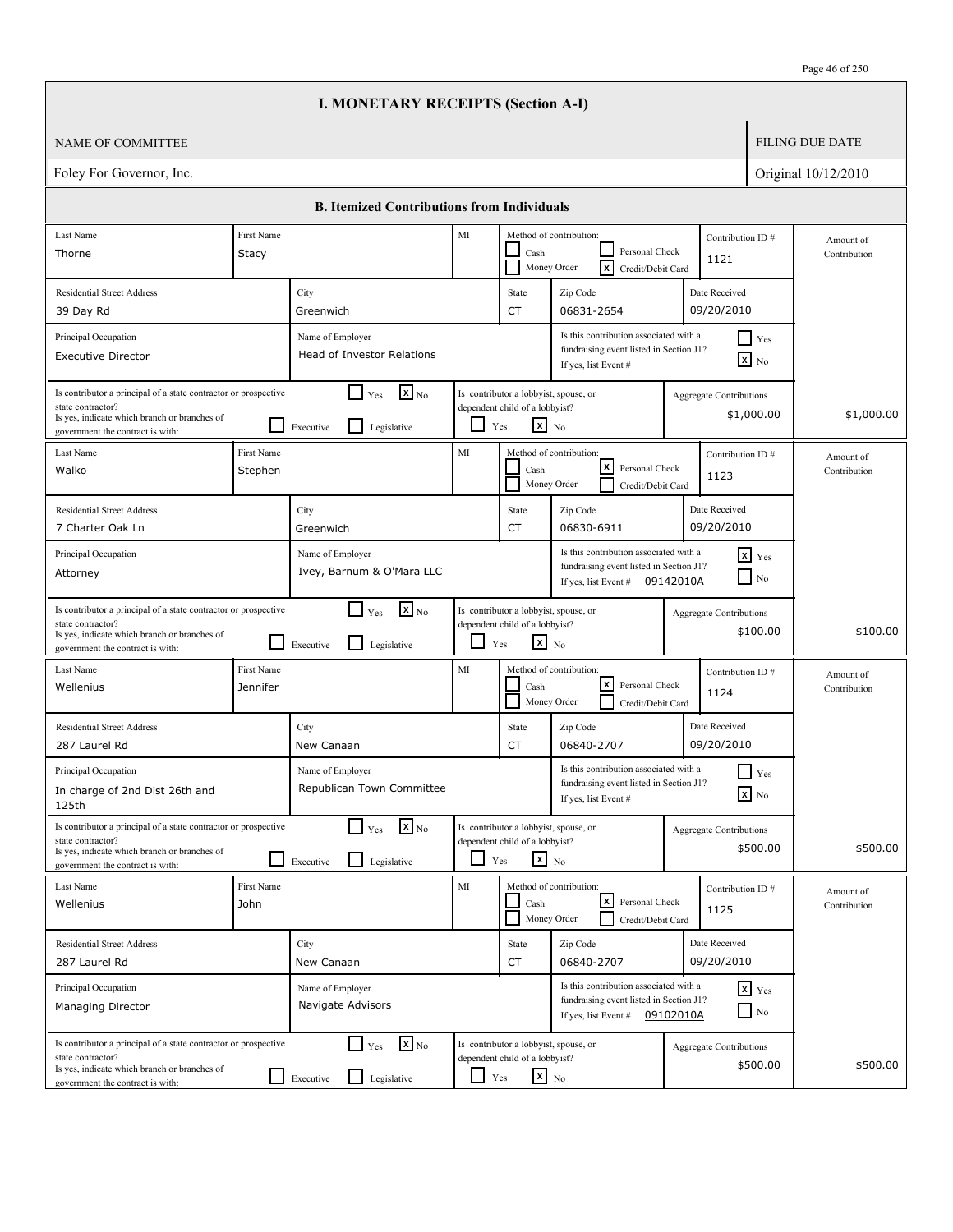$\Box$ 

|                                                                                                                                                                          |                       | <b>I. MONETARY RECEIPTS (Section A-I)</b>                                            |                    |                                                                                                   |                                                                                                           |                                               |                           |
|--------------------------------------------------------------------------------------------------------------------------------------------------------------------------|-----------------------|--------------------------------------------------------------------------------------|--------------------|---------------------------------------------------------------------------------------------------|-----------------------------------------------------------------------------------------------------------|-----------------------------------------------|---------------------------|
| <b>NAME OF COMMITTEE</b>                                                                                                                                                 |                       |                                                                                      |                    |                                                                                                   |                                                                                                           |                                               | <b>FILING DUE DATE</b>    |
| Foley For Governor, Inc.                                                                                                                                                 |                       |                                                                                      |                    |                                                                                                   |                                                                                                           |                                               | Original 10/12/2010       |
|                                                                                                                                                                          |                       | <b>B. Itemized Contributions from Individuals</b>                                    |                    |                                                                                                   |                                                                                                           |                                               |                           |
| Last Name                                                                                                                                                                | First Name            |                                                                                      | MI                 |                                                                                                   | Method of contribution:                                                                                   | Contribution ID#                              | Amount of                 |
| Whitney                                                                                                                                                                  | Benson                |                                                                                      |                    | Cash<br>Money Order                                                                               | Personal Check<br>Γx<br>Credit/Debit Card                                                                 | 1126                                          | Contribution              |
| <b>Residential Street Address</b>                                                                                                                                        |                       | City                                                                                 |                    | State                                                                                             | Zip Code                                                                                                  | Date Received                                 |                           |
| 600 Carlson Pkwy Ste 800                                                                                                                                                 |                       | Minnetonka                                                                           |                    | MN                                                                                                | 55305                                                                                                     | 09/20/2010                                    |                           |
| Principal Occupation<br>Consultant                                                                                                                                       |                       | Name of Employer<br>Self-Employed                                                    |                    |                                                                                                   | Is this contribution associated with a<br>fundraising event listed in Section J1?<br>If yes, list Event # | $\Box$ Yes<br>$\mathbf{X}$ No                 |                           |
| Is contributor a principal of a state contractor or prospective<br>state contractor?<br>Is yes, indicate which branch or branches of<br>government the contract is with: |                       | $\boxed{\mathbf{x}}$ <sub>No</sub><br>$\Box$ Yes<br>l 1<br>Legislative<br>Executive  |                    | Is contributor a lobbyist, spouse, or<br>dependent child of a lobbyist?<br>$\mathbf{x}$ No<br>Yes |                                                                                                           | <b>Aggregate Contributions</b><br>\$2,000.00  | \$2,000.00                |
| Last Name<br>Wilmot                                                                                                                                                      | First Name<br>Helen   |                                                                                      | $\rm MI$<br>А      | Cash<br>Money Order                                                                               | Method of contribution:<br>lxl<br>Personal Check<br>Credit/Debit Card                                     | Contribution ID#<br>1127                      | Amount of<br>Contribution |
| <b>Residential Street Address</b><br>308D Gunntown Rd                                                                                                                    |                       | City<br>Naugatuck                                                                    |                    | State<br>CT                                                                                       | Zip Code<br>06770                                                                                         | Date Received<br>09/20/2010                   |                           |
| Principal Occupation<br>Homemaker                                                                                                                                        |                       | Name of Employer<br>Homemaker                                                        |                    |                                                                                                   | Is this contribution associated with a<br>fundraising event listed in Section J1?<br>If yes, list Event # | $\blacksquare$ Yes<br>$\boxed{\mathbf{x}}$ No |                           |
| Is contributor a principal of a state contractor or prospective<br>state contractor?<br>Is yes, indicate which branch or branches of<br>government the contract is with: | $\blacksquare$        | $\mathbf{X}$ <sub>No</sub><br>$\Box$ Yes<br>$\mathsf{L}$<br>Legislative<br>Executive | ப                  | Is contributor a lobbyist, spouse, or<br>dependent child of a lobbyist?<br>$x_{N0}$<br>Yes        |                                                                                                           | Aggregate Contributions<br>\$25.00            | \$25.00                   |
| Last Name<br>Wilmot                                                                                                                                                      | First Name<br>Richard |                                                                                      | MI<br>$\mathsf{C}$ | Cash<br>Money Order                                                                               | Method of contribution:<br>lxl<br>Personal Check<br>Credit/Debit Card                                     | Contribution ID#<br>1128                      | Amount of<br>Contribution |
| <b>Residential Street Address</b><br>308D Gunntown Rd                                                                                                                    |                       | City<br>Naugatuck                                                                    |                    | State<br>CT                                                                                       | Zip Code<br>06770                                                                                         | Date Received<br>09/20/2010                   |                           |
| Principal Occupation<br>Retired                                                                                                                                          |                       | Name of Employer<br>Retired                                                          |                    |                                                                                                   | Is this contribution associated with a<br>fundraising event listed in Section J1?<br>If yes, list Event # | Yes<br>$\mathbf{X}$ No                        |                           |
| Is contributor a principal of a state contractor or prospective<br>state contractor?<br>Is yes, indicate which branch or branches of<br>government the contract is with: |                       | $\mathbf{x}$ <sub>No</sub><br>$\Box$ Yes<br>Legislative<br>Executive                 | ப                  | Is contributor a lobbyist, spouse, or<br>dependent child of a lobbyist?<br>$x_{N0}$<br>Yes        |                                                                                                           | <b>Aggregate Contributions</b><br>\$25.00     | \$25.00                   |
| Last Name<br>Wilson                                                                                                                                                      | First Name<br>Mary    |                                                                                      | MI<br>$\sf S$      | Cash                                                                                              | Method of contribution:<br> x <br>Personal Check<br>Money Order<br>Credit/Debit Card                      | Contribution ID#<br>1129                      | Amount of<br>Contribution |
| <b>Residential Street Address</b><br>5 Orchard St                                                                                                                        |                       | City<br>Niantic                                                                      |                    | State<br>CT                                                                                       | Zip Code<br>06357-2617                                                                                    | Date Received<br>09/20/2010                   |                           |
| Principal Occupation<br><b>Education Admin</b>                                                                                                                           |                       | Name of Employer<br>Retired                                                          |                    |                                                                                                   | Is this contribution associated with a<br>fundraising event listed in Section J1?<br>If yes, list Event # | Yes<br>$\mathbf{x}$ No                        |                           |
| Is contributor a principal of a state contractor or prospective<br>state contractor?<br>Is yes, indicate which branch or branches of<br>government the contract is with: |                       | $\mathbf{X}$ <sub>No</sub><br>$\Gamma$ Yes<br>Legislative<br>Executive               | $\Box$ Yes         | Is contributor a lobbyist, spouse, or<br>dependent child of a lobbyist?<br>$\mathbf{x}$ No        |                                                                                                           | <b>Aggregate Contributions</b><br>\$25.00     | \$25.00                   |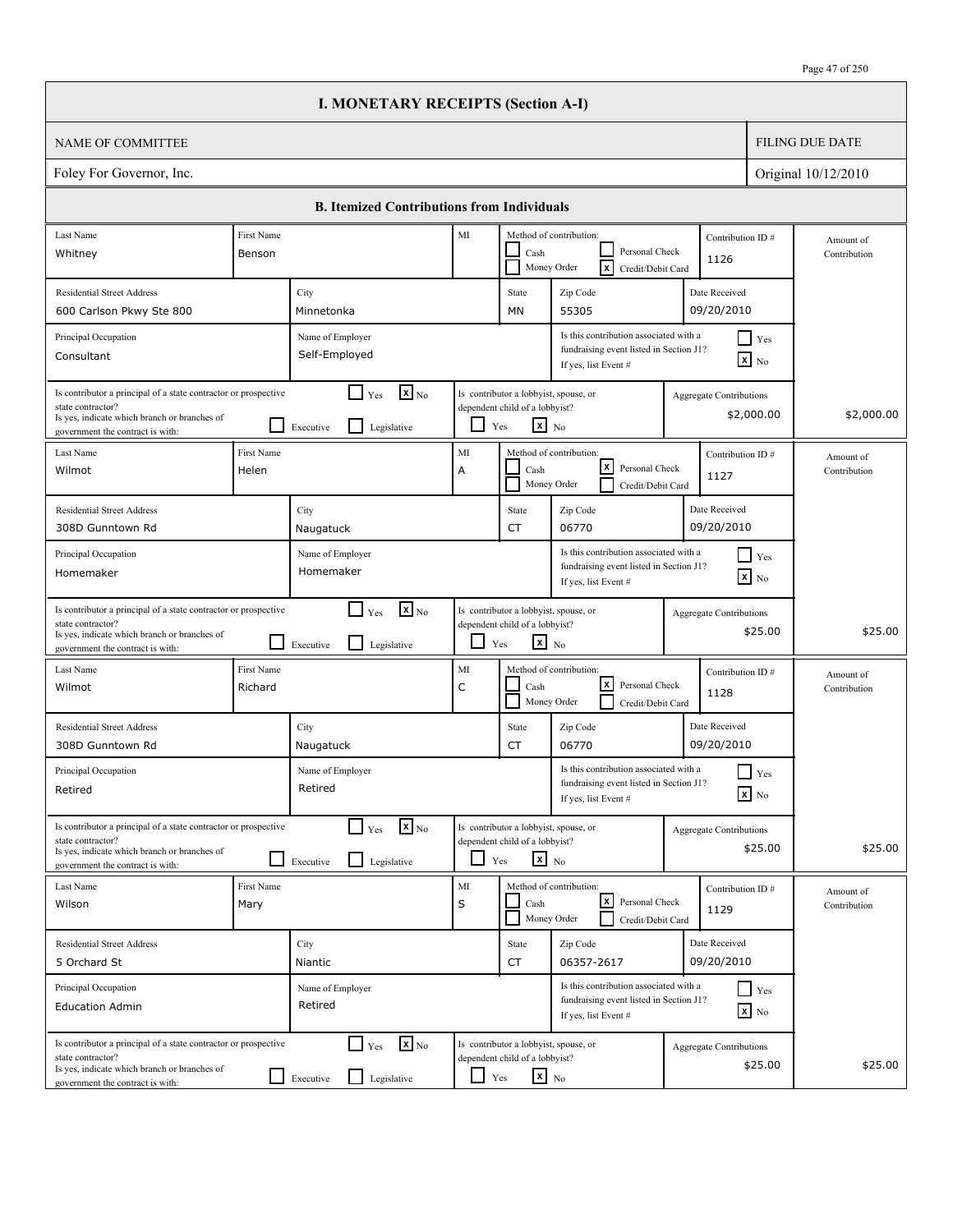| <b>FILING DUE DATE</b><br>NAME OF COMMITTEE<br>Foley For Governor, Inc.<br>Original 10/12/2010<br><b>B.</b> Itemized Contributions from Individuals<br>Last Name<br>First Name<br>MI<br>Method of contribution:<br>Contribution ID#<br>Amount of<br>lxl<br>Personal Check<br>E<br>Cash<br>Wilson<br>Steven<br>Contribution<br>1131<br>Money Order<br>Credit/Debit Card<br>Date Received<br><b>Residential Street Address</b><br>City<br>State<br>Zip Code<br>09/20/2010<br>06357-2617<br>5 Orchard St<br>CT<br>Niantic<br>Is this contribution associated with a<br>Principal Occupation<br>$\Box$ Yes<br>Name of Employer<br>fundraising event listed in Section J1?<br>Retired<br>Regional Sls. Mgr<br>$\mathbf{X}$ No<br>If yes, list Event #<br>$\mathbf{X}$ <sub>No</sub><br>Is contributor a principal of a state contractor or prospective<br>Is contributor a lobbyist, spouse, or<br>$\mathsf{L}$<br>Yes<br><b>Aggregate Contributions</b><br>state contractor?<br>dependent child of a lobbyist?<br>\$25.00<br>Is yes, indicate which branch or branches of<br>$\mathbf{x}$ No<br>l 1<br>Yes<br>Legislative<br>Executive<br>government the contract is with:<br>MI<br>Last Name<br><b>First Name</b><br>Method of contribution:<br>Contribution ID#<br>Amount of<br>lxI<br>Personal Check<br>C<br>Cash<br>Wilson<br>Scott<br>Contribution<br>1130<br>Money Order<br>Credit/Debit Card<br>Date Received<br><b>Residential Street Address</b><br>City<br>State<br>Zip Code<br>09/20/2010<br>10128-1255<br>1130 Park Ave Apt 7-2<br>New York<br>NY<br>Is this contribution associated with a<br>Principal Occupation<br>$\Box$ Yes<br>Name of Employer<br>fundraising event listed in Section J1?<br>Morgan Stanley<br>Financial Advisor<br>$\mathbf{x}$ No<br>If yes, list Event #<br>$\mathbf{x}$ <sub>No</sub><br>$\Box$ Yes<br>Is contributor a principal of a state contractor or prospective<br>Is contributor a lobbyist, spouse, or<br><b>Aggregate Contributions</b><br>dependent child of a lobbyist?<br>state contractor?<br>\$2,500.00<br>Is yes, indicate which branch or branches of<br>$\mathbf{x}$ No<br>$\Box$<br>$\mathsf{L}$<br>Yes<br>Legislative<br>Executive<br>government the contract is with:<br>MI<br>First Name<br>Method of contribution:<br>Last Name<br>Contribution ID#<br>Amount of<br>lxI<br>Personal Check<br>Roy<br>Cash<br>Abramowitz<br>Contribution<br>1080<br>Money Order<br>Credit/Debit Card<br>Date Received<br><b>Residential Street Address</b><br>City<br>Zip Code<br>State<br>09/20/2010<br>06840-2717<br>581 Laurel Rd<br>New Canaan<br>CT<br>Is this contribution associated with a<br>Principal Occupation<br>Name of Employer<br>$x$ $Yes$<br>fundraising event listed in Section J1?<br>Roy A. Abramowitz & Co.<br>$\hfill\Box$ No<br>Certified Public Accountant<br>09102010A<br>If yes, list Event #<br>$\mathbf{X}$ <sub>No</sub><br>Is contributor a lobbyist, spouse, or<br>Is contributor a principal of a state contractor or prospective<br>$\Box$ Yes<br>Aggregate Contributions<br>state contractor?<br>dependent child of a lobbyist?<br>\$500.00<br>Is yes, indicate which branch or branches of<br>$\mathbf{x}$ No<br>Legislative<br>ப<br>Yes<br>Executive<br>government the contract is with: |            |
|-----------------------------------------------------------------------------------------------------------------------------------------------------------------------------------------------------------------------------------------------------------------------------------------------------------------------------------------------------------------------------------------------------------------------------------------------------------------------------------------------------------------------------------------------------------------------------------------------------------------------------------------------------------------------------------------------------------------------------------------------------------------------------------------------------------------------------------------------------------------------------------------------------------------------------------------------------------------------------------------------------------------------------------------------------------------------------------------------------------------------------------------------------------------------------------------------------------------------------------------------------------------------------------------------------------------------------------------------------------------------------------------------------------------------------------------------------------------------------------------------------------------------------------------------------------------------------------------------------------------------------------------------------------------------------------------------------------------------------------------------------------------------------------------------------------------------------------------------------------------------------------------------------------------------------------------------------------------------------------------------------------------------------------------------------------------------------------------------------------------------------------------------------------------------------------------------------------------------------------------------------------------------------------------------------------------------------------------------------------------------------------------------------------------------------------------------------------------------------------------------------------------------------------------------------------------------------------------------------------------------------------------------------------------------------------------------------------------------------------------------------------------------------------------------------------------------------------------------------------------------------------------------------------------------------------------------------------------------------------------------------------------------------------------------------------------------------------------------------------------------------------------------------------------------------------------------------------------------------------------------------------------------|------------|
|                                                                                                                                                                                                                                                                                                                                                                                                                                                                                                                                                                                                                                                                                                                                                                                                                                                                                                                                                                                                                                                                                                                                                                                                                                                                                                                                                                                                                                                                                                                                                                                                                                                                                                                                                                                                                                                                                                                                                                                                                                                                                                                                                                                                                                                                                                                                                                                                                                                                                                                                                                                                                                                                                                                                                                                                                                                                                                                                                                                                                                                                                                                                                                                                                                                                       |            |
|                                                                                                                                                                                                                                                                                                                                                                                                                                                                                                                                                                                                                                                                                                                                                                                                                                                                                                                                                                                                                                                                                                                                                                                                                                                                                                                                                                                                                                                                                                                                                                                                                                                                                                                                                                                                                                                                                                                                                                                                                                                                                                                                                                                                                                                                                                                                                                                                                                                                                                                                                                                                                                                                                                                                                                                                                                                                                                                                                                                                                                                                                                                                                                                                                                                                       |            |
|                                                                                                                                                                                                                                                                                                                                                                                                                                                                                                                                                                                                                                                                                                                                                                                                                                                                                                                                                                                                                                                                                                                                                                                                                                                                                                                                                                                                                                                                                                                                                                                                                                                                                                                                                                                                                                                                                                                                                                                                                                                                                                                                                                                                                                                                                                                                                                                                                                                                                                                                                                                                                                                                                                                                                                                                                                                                                                                                                                                                                                                                                                                                                                                                                                                                       |            |
|                                                                                                                                                                                                                                                                                                                                                                                                                                                                                                                                                                                                                                                                                                                                                                                                                                                                                                                                                                                                                                                                                                                                                                                                                                                                                                                                                                                                                                                                                                                                                                                                                                                                                                                                                                                                                                                                                                                                                                                                                                                                                                                                                                                                                                                                                                                                                                                                                                                                                                                                                                                                                                                                                                                                                                                                                                                                                                                                                                                                                                                                                                                                                                                                                                                                       |            |
|                                                                                                                                                                                                                                                                                                                                                                                                                                                                                                                                                                                                                                                                                                                                                                                                                                                                                                                                                                                                                                                                                                                                                                                                                                                                                                                                                                                                                                                                                                                                                                                                                                                                                                                                                                                                                                                                                                                                                                                                                                                                                                                                                                                                                                                                                                                                                                                                                                                                                                                                                                                                                                                                                                                                                                                                                                                                                                                                                                                                                                                                                                                                                                                                                                                                       |            |
|                                                                                                                                                                                                                                                                                                                                                                                                                                                                                                                                                                                                                                                                                                                                                                                                                                                                                                                                                                                                                                                                                                                                                                                                                                                                                                                                                                                                                                                                                                                                                                                                                                                                                                                                                                                                                                                                                                                                                                                                                                                                                                                                                                                                                                                                                                                                                                                                                                                                                                                                                                                                                                                                                                                                                                                                                                                                                                                                                                                                                                                                                                                                                                                                                                                                       |            |
|                                                                                                                                                                                                                                                                                                                                                                                                                                                                                                                                                                                                                                                                                                                                                                                                                                                                                                                                                                                                                                                                                                                                                                                                                                                                                                                                                                                                                                                                                                                                                                                                                                                                                                                                                                                                                                                                                                                                                                                                                                                                                                                                                                                                                                                                                                                                                                                                                                                                                                                                                                                                                                                                                                                                                                                                                                                                                                                                                                                                                                                                                                                                                                                                                                                                       |            |
|                                                                                                                                                                                                                                                                                                                                                                                                                                                                                                                                                                                                                                                                                                                                                                                                                                                                                                                                                                                                                                                                                                                                                                                                                                                                                                                                                                                                                                                                                                                                                                                                                                                                                                                                                                                                                                                                                                                                                                                                                                                                                                                                                                                                                                                                                                                                                                                                                                                                                                                                                                                                                                                                                                                                                                                                                                                                                                                                                                                                                                                                                                                                                                                                                                                                       |            |
|                                                                                                                                                                                                                                                                                                                                                                                                                                                                                                                                                                                                                                                                                                                                                                                                                                                                                                                                                                                                                                                                                                                                                                                                                                                                                                                                                                                                                                                                                                                                                                                                                                                                                                                                                                                                                                                                                                                                                                                                                                                                                                                                                                                                                                                                                                                                                                                                                                                                                                                                                                                                                                                                                                                                                                                                                                                                                                                                                                                                                                                                                                                                                                                                                                                                       | \$25.00    |
|                                                                                                                                                                                                                                                                                                                                                                                                                                                                                                                                                                                                                                                                                                                                                                                                                                                                                                                                                                                                                                                                                                                                                                                                                                                                                                                                                                                                                                                                                                                                                                                                                                                                                                                                                                                                                                                                                                                                                                                                                                                                                                                                                                                                                                                                                                                                                                                                                                                                                                                                                                                                                                                                                                                                                                                                                                                                                                                                                                                                                                                                                                                                                                                                                                                                       |            |
|                                                                                                                                                                                                                                                                                                                                                                                                                                                                                                                                                                                                                                                                                                                                                                                                                                                                                                                                                                                                                                                                                                                                                                                                                                                                                                                                                                                                                                                                                                                                                                                                                                                                                                                                                                                                                                                                                                                                                                                                                                                                                                                                                                                                                                                                                                                                                                                                                                                                                                                                                                                                                                                                                                                                                                                                                                                                                                                                                                                                                                                                                                                                                                                                                                                                       |            |
|                                                                                                                                                                                                                                                                                                                                                                                                                                                                                                                                                                                                                                                                                                                                                                                                                                                                                                                                                                                                                                                                                                                                                                                                                                                                                                                                                                                                                                                                                                                                                                                                                                                                                                                                                                                                                                                                                                                                                                                                                                                                                                                                                                                                                                                                                                                                                                                                                                                                                                                                                                                                                                                                                                                                                                                                                                                                                                                                                                                                                                                                                                                                                                                                                                                                       |            |
|                                                                                                                                                                                                                                                                                                                                                                                                                                                                                                                                                                                                                                                                                                                                                                                                                                                                                                                                                                                                                                                                                                                                                                                                                                                                                                                                                                                                                                                                                                                                                                                                                                                                                                                                                                                                                                                                                                                                                                                                                                                                                                                                                                                                                                                                                                                                                                                                                                                                                                                                                                                                                                                                                                                                                                                                                                                                                                                                                                                                                                                                                                                                                                                                                                                                       |            |
|                                                                                                                                                                                                                                                                                                                                                                                                                                                                                                                                                                                                                                                                                                                                                                                                                                                                                                                                                                                                                                                                                                                                                                                                                                                                                                                                                                                                                                                                                                                                                                                                                                                                                                                                                                                                                                                                                                                                                                                                                                                                                                                                                                                                                                                                                                                                                                                                                                                                                                                                                                                                                                                                                                                                                                                                                                                                                                                                                                                                                                                                                                                                                                                                                                                                       | \$2,500.00 |
|                                                                                                                                                                                                                                                                                                                                                                                                                                                                                                                                                                                                                                                                                                                                                                                                                                                                                                                                                                                                                                                                                                                                                                                                                                                                                                                                                                                                                                                                                                                                                                                                                                                                                                                                                                                                                                                                                                                                                                                                                                                                                                                                                                                                                                                                                                                                                                                                                                                                                                                                                                                                                                                                                                                                                                                                                                                                                                                                                                                                                                                                                                                                                                                                                                                                       |            |
|                                                                                                                                                                                                                                                                                                                                                                                                                                                                                                                                                                                                                                                                                                                                                                                                                                                                                                                                                                                                                                                                                                                                                                                                                                                                                                                                                                                                                                                                                                                                                                                                                                                                                                                                                                                                                                                                                                                                                                                                                                                                                                                                                                                                                                                                                                                                                                                                                                                                                                                                                                                                                                                                                                                                                                                                                                                                                                                                                                                                                                                                                                                                                                                                                                                                       |            |
|                                                                                                                                                                                                                                                                                                                                                                                                                                                                                                                                                                                                                                                                                                                                                                                                                                                                                                                                                                                                                                                                                                                                                                                                                                                                                                                                                                                                                                                                                                                                                                                                                                                                                                                                                                                                                                                                                                                                                                                                                                                                                                                                                                                                                                                                                                                                                                                                                                                                                                                                                                                                                                                                                                                                                                                                                                                                                                                                                                                                                                                                                                                                                                                                                                                                       |            |
|                                                                                                                                                                                                                                                                                                                                                                                                                                                                                                                                                                                                                                                                                                                                                                                                                                                                                                                                                                                                                                                                                                                                                                                                                                                                                                                                                                                                                                                                                                                                                                                                                                                                                                                                                                                                                                                                                                                                                                                                                                                                                                                                                                                                                                                                                                                                                                                                                                                                                                                                                                                                                                                                                                                                                                                                                                                                                                                                                                                                                                                                                                                                                                                                                                                                       | \$500.00   |
| MI<br>Method of contribution:<br>Last Name<br>First Name<br>Contribution ID#<br>Amount of<br><u> x</u><br>Personal Check<br>Arnold<br>Karen<br>Cash<br>Contribution<br>1081<br>Money Order<br>Credit/Debit Card                                                                                                                                                                                                                                                                                                                                                                                                                                                                                                                                                                                                                                                                                                                                                                                                                                                                                                                                                                                                                                                                                                                                                                                                                                                                                                                                                                                                                                                                                                                                                                                                                                                                                                                                                                                                                                                                                                                                                                                                                                                                                                                                                                                                                                                                                                                                                                                                                                                                                                                                                                                                                                                                                                                                                                                                                                                                                                                                                                                                                                                       |            |
| Date Received<br><b>Residential Street Address</b><br>Zip Code<br>City<br>State                                                                                                                                                                                                                                                                                                                                                                                                                                                                                                                                                                                                                                                                                                                                                                                                                                                                                                                                                                                                                                                                                                                                                                                                                                                                                                                                                                                                                                                                                                                                                                                                                                                                                                                                                                                                                                                                                                                                                                                                                                                                                                                                                                                                                                                                                                                                                                                                                                                                                                                                                                                                                                                                                                                                                                                                                                                                                                                                                                                                                                                                                                                                                                                       |            |
| 09/20/2010<br>28 Tyler City Rd<br>CT<br>06477-2536<br>Orange                                                                                                                                                                                                                                                                                                                                                                                                                                                                                                                                                                                                                                                                                                                                                                                                                                                                                                                                                                                                                                                                                                                                                                                                                                                                                                                                                                                                                                                                                                                                                                                                                                                                                                                                                                                                                                                                                                                                                                                                                                                                                                                                                                                                                                                                                                                                                                                                                                                                                                                                                                                                                                                                                                                                                                                                                                                                                                                                                                                                                                                                                                                                                                                                          |            |
| Is this contribution associated with a<br>$\mathbf{x}$ Yes<br>Principal Occupation<br>Name of Employer<br>fundraising event listed in Section J1?<br>Homemaker<br>Homemaker<br>$\Box$ No<br>If yes, list Event # $09142010A$                                                                                                                                                                                                                                                                                                                                                                                                                                                                                                                                                                                                                                                                                                                                                                                                                                                                                                                                                                                                                                                                                                                                                                                                                                                                                                                                                                                                                                                                                                                                                                                                                                                                                                                                                                                                                                                                                                                                                                                                                                                                                                                                                                                                                                                                                                                                                                                                                                                                                                                                                                                                                                                                                                                                                                                                                                                                                                                                                                                                                                          |            |
| $\mathbf{x}$ <sub>No</sub><br>$\Box$ Yes<br>Is contributor a principal of a state contractor or prospective<br>Is contributor a lobbyist, spouse, or<br><b>Aggregate Contributions</b><br>dependent child of a lobbyist?<br>state contractor?<br>\$100.00<br>Is yes, indicate which branch or branches of<br>$\mathbf{x}$ No<br>LI<br>$\perp$<br>Yes<br>Legislative<br>Executive<br>government the contract is with:                                                                                                                                                                                                                                                                                                                                                                                                                                                                                                                                                                                                                                                                                                                                                                                                                                                                                                                                                                                                                                                                                                                                                                                                                                                                                                                                                                                                                                                                                                                                                                                                                                                                                                                                                                                                                                                                                                                                                                                                                                                                                                                                                                                                                                                                                                                                                                                                                                                                                                                                                                                                                                                                                                                                                                                                                                                  | \$100.00   |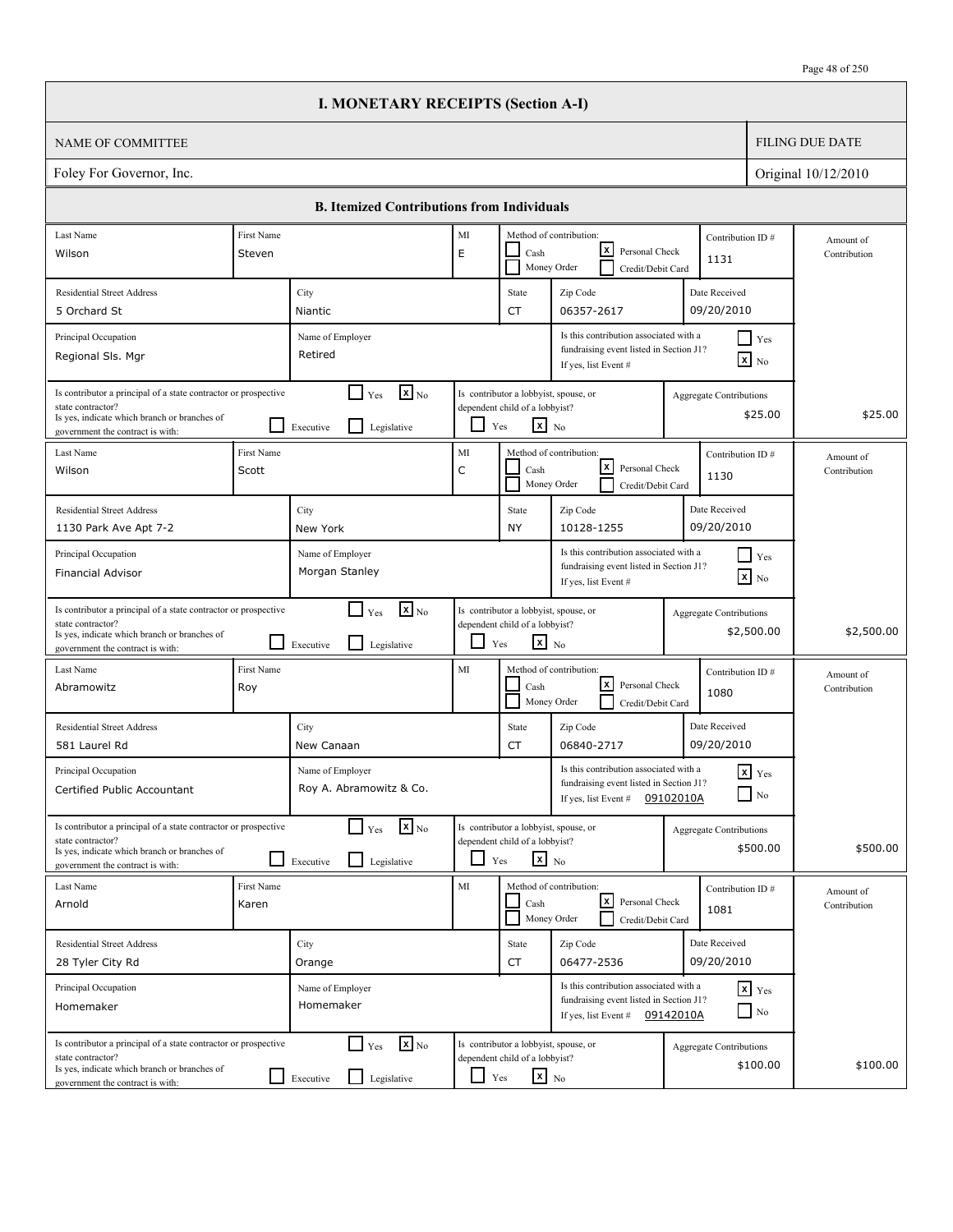|                                                                                                                                                                          |                        | <b>I. MONETARY RECEIPTS (Section A-I)</b>                                                     |                          |                                                                                                   |                                                                                                             |           |                                              |                        |                           |
|--------------------------------------------------------------------------------------------------------------------------------------------------------------------------|------------------------|-----------------------------------------------------------------------------------------------|--------------------------|---------------------------------------------------------------------------------------------------|-------------------------------------------------------------------------------------------------------------|-----------|----------------------------------------------|------------------------|---------------------------|
| <b>NAME OF COMMITTEE</b>                                                                                                                                                 |                        |                                                                                               |                          |                                                                                                   |                                                                                                             |           |                                              | <b>FILING DUE DATE</b> |                           |
| Foley For Governor, Inc.                                                                                                                                                 |                        |                                                                                               |                          |                                                                                                   |                                                                                                             |           |                                              |                        | Original 10/12/2010       |
|                                                                                                                                                                          |                        | <b>B. Itemized Contributions from Individuals</b>                                             |                          |                                                                                                   |                                                                                                             |           |                                              |                        |                           |
| Last Name                                                                                                                                                                | First Name             |                                                                                               | MI                       |                                                                                                   | Method of contribution:                                                                                     |           | Contribution ID#                             |                        | Amount of                 |
| Baker                                                                                                                                                                    | Emily                  |                                                                                               |                          | Cash                                                                                              | x <br>Personal Check<br>Money Order<br>Credit/Debit Card                                                    |           | 1082                                         |                        | Contribution              |
| <b>Residential Street Address</b>                                                                                                                                        |                        | City                                                                                          |                          | State                                                                                             | Zip Code                                                                                                    |           | Date Received                                |                        |                           |
| 93 Thurton Dr                                                                                                                                                            |                        | New Canaan                                                                                    |                          | CT                                                                                                | 06840-6011                                                                                                  |           | 09/20/2010                                   |                        |                           |
| Principal Occupation<br>Homemaker                                                                                                                                        |                        | Name of Employer<br>Homemaker                                                                 |                          |                                                                                                   | Is this contribution associated with a<br>fundraising event listed in Section J1?<br>If yes, list Event #   |           | $\Box$ Yes<br>$\mathbf{x}$ No                |                        |                           |
| Is contributor a principal of a state contractor or prospective<br>state contractor?<br>Is yes, indicate which branch or branches of<br>government the contract is with: |                        | $\mathbf{X}_{\text{No}}$<br>$\blacksquare$<br>Yes<br>$\mathsf{L}$<br>Legislative<br>Executive |                          | Is contributor a lobbyist, spouse, or<br>dependent child of a lobbyist?<br>$x_{N0}$<br>Yes        |                                                                                                             |           | <b>Aggregate Contributions</b><br>\$250.00   |                        | \$250.00                  |
| Last Name<br>Sriubas                                                                                                                                                     | First Name<br>Michelle |                                                                                               | MI<br>R                  | Cash<br>Money Order                                                                               | Method of contribution:<br> x <br>Personal Check<br>Credit/Debit Card                                       |           | Contribution ID#<br>1119                     |                        | Amount of<br>Contribution |
| <b>Residential Street Address</b>                                                                                                                                        |                        | City                                                                                          |                          | State                                                                                             | Zip Code                                                                                                    |           | Date Received                                |                        |                           |
| 85 Lukes Wood Rd                                                                                                                                                         |                        | New Canaan                                                                                    |                          | CT                                                                                                | 06840-2202                                                                                                  |           | 09/20/2010                                   |                        |                           |
| Principal Occupation<br>Homemaker                                                                                                                                        |                        | Name of Employer<br>Homemaker                                                                 |                          |                                                                                                   | Is this contribution associated with a<br>fundraising event listed in Section J1?<br>If yes, list Event #   | 09102010A | $\mathbf{x}$ Yes<br>$\Box$ No                |                        |                           |
| Is contributor a principal of a state contractor or prospective<br>state contractor?<br>Is yes, indicate which branch or branches of<br>government the contract is with: |                        | $\mathbf{x}$ <sub>No</sub><br>$\mathsf{L}$<br>Yes<br>l 1<br>Legislative<br>Executive          | $\overline{\phantom{0}}$ | Is contributor a lobbyist, spouse, or<br>dependent child of a lobbyist?<br>$\mathbf{x}$ No<br>Yes |                                                                                                             |           | <b>Aggregate Contributions</b><br>\$6,100.00 |                        | \$2,600.00                |
| Last Name<br>Sriubas                                                                                                                                                     | First Name<br>Andrew   |                                                                                               | MI                       | Cash                                                                                              | Method of contribution:<br>lx l<br>Personal Check<br>Money Order<br>Credit/Debit Card                       |           | Contribution ID#<br>1118                     |                        | Amount of<br>Contribution |
| <b>Residential Street Address</b><br>85 Lukes Wood Rd                                                                                                                    |                        | City<br>New Canaan                                                                            |                          | State<br>CT                                                                                       | Zip Code<br>06840-2202                                                                                      |           | Date Received<br>09/20/2010                  |                        |                           |
| Principal Occupation<br>Investment Banker                                                                                                                                |                        | Name of Employer<br>JP Morgan Chase                                                           |                          |                                                                                                   | Is this contribution associated with a<br>fundraising event listed in Section J1?<br>If yes, list Event $#$ | 09102010A | $x$ $Yes$<br>$\Box$ No                       |                        |                           |
| Is contributor a principal of a state contractor or prospective<br>state contractor?<br>Is yes, indicate which branch or branches of<br>government the contract is with: |                        | $\mathbf{X}_{\text{No}}$<br>$\Box$ Yes<br>Legislative<br>Executive                            | $\Box$                   | Is contributor a lobbyist, spouse, or<br>dependent child of a lobbyist?<br>$x_{N0}$<br>Yes        |                                                                                                             |           | <b>Aggregate Contributions</b><br>\$2,600.00 |                        | \$2,600.00                |
| Last Name<br>Frantz                                                                                                                                                      | First Name<br>Scott    |                                                                                               | MI<br>L                  | Cash                                                                                              | Method of contribution:<br>كا<br>Personal Check<br>Money Order<br>Credit/Debit Card                         |           | Contribution ID#<br>1142                     |                        | Amount of<br>Contribution |
| <b>Residential Street Address</b>                                                                                                                                        |                        | City                                                                                          |                          | State                                                                                             | Zip Code                                                                                                    |           | Date Received                                |                        |                           |
| 123 Meadow Rd                                                                                                                                                            |                        | Riverside                                                                                     |                          | CT                                                                                                | 06878-2521                                                                                                  |           | 09/21/2010                                   |                        |                           |
| Principal Occupation<br>President                                                                                                                                        |                        | Name of Employer<br>Haebler Capital                                                           |                          |                                                                                                   | Is this contribution associated with a<br>fundraising event listed in Section J1?<br>If yes, list Event #   | 09092010A | $x$ $y$ <sub>es</sub><br>$\Box$ No           |                        |                           |
| Is contributor a principal of a state contractor or prospective<br>state contractor?<br>Is yes, indicate which branch or branches of<br>government the contract is with: |                        | $\Box$ Yes<br>$\mathbf{x}$ <sub>No</sub><br>Legislative<br>Executive                          | ப                        | Is contributor a lobbyist, spouse, or<br>dependent child of a lobbyist?<br>$\mathbf{x}$ No<br>Yes |                                                                                                             |           | <b>Aggregate Contributions</b><br>\$3,500.00 |                        | \$3,500.00                |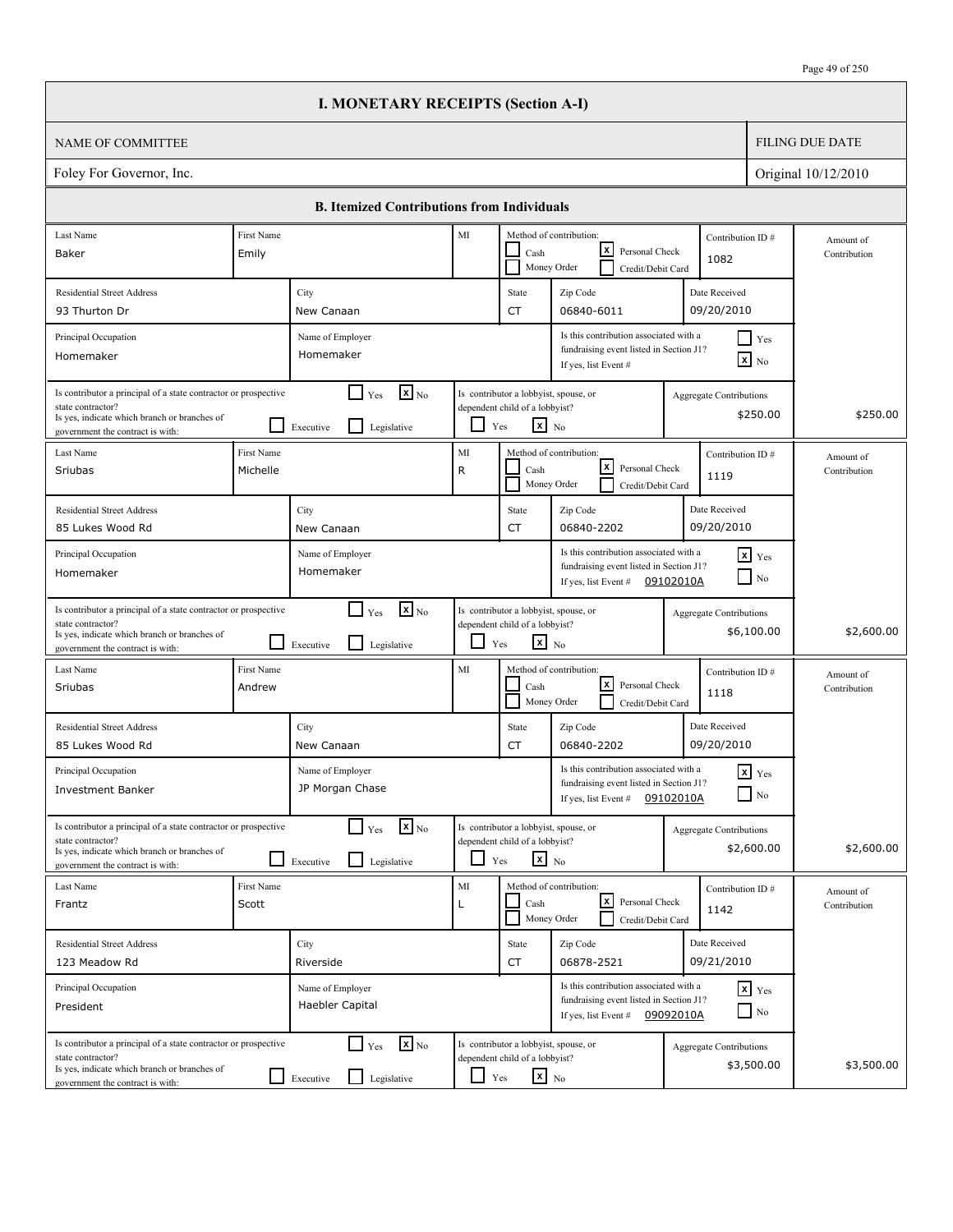|                                                                                                                                                                          |                       | <b>I. MONETARY RECEIPTS (Section A-I)</b>                                   |            |                                                                                                   |                                                                                                           |                                |                                               |                           |
|--------------------------------------------------------------------------------------------------------------------------------------------------------------------------|-----------------------|-----------------------------------------------------------------------------|------------|---------------------------------------------------------------------------------------------------|-----------------------------------------------------------------------------------------------------------|--------------------------------|-----------------------------------------------|---------------------------|
| <b>NAME OF COMMITTEE</b>                                                                                                                                                 |                       |                                                                             |            |                                                                                                   |                                                                                                           |                                |                                               | <b>FILING DUE DATE</b>    |
| Foley For Governor, Inc.                                                                                                                                                 |                       |                                                                             |            |                                                                                                   |                                                                                                           |                                |                                               | Original 10/12/2010       |
|                                                                                                                                                                          |                       | <b>B. Itemized Contributions from Individuals</b>                           |            |                                                                                                   |                                                                                                           |                                |                                               |                           |
| Last Name                                                                                                                                                                | First Name            |                                                                             | MI         |                                                                                                   | Method of contribution:                                                                                   | Contribution ID#               |                                               | Amount of                 |
| <b>Bradford</b>                                                                                                                                                          | Phillip               |                                                                             | G          | Cash                                                                                              | lxI<br>Personal Check<br>Money Order<br>Credit/Debit Card                                                 | 1132                           |                                               | Contribution              |
| <b>Residential Street Address</b>                                                                                                                                        |                       | City                                                                        |            | State                                                                                             | Zip Code                                                                                                  | Date Received                  |                                               |                           |
| 38 Yale Ct                                                                                                                                                               |                       | Stamford                                                                    |            | <b>CT</b>                                                                                         | 06905-2606                                                                                                | 09/21/2010                     |                                               |                           |
| Principal Occupation<br><b>Application Architect</b>                                                                                                                     |                       | Name of Employer<br>General Electric Asset Management                       |            |                                                                                                   | Is this contribution associated with a<br>fundraising event listed in Section J1?<br>If yes, list Event # |                                | $\blacksquare$ Yes<br>$\boxed{\mathbf{x}}$ No |                           |
| Is contributor a principal of a state contractor or prospective<br>state contractor?<br>Is yes, indicate which branch or branches of<br>government the contract is with: |                       | $\mathbf{X}$ <sub>No</sub><br>$\Box$ Yes<br>l I<br>Executive<br>Legislative | ப          | Is contributor a lobbyist, spouse, or<br>dependent child of a lobbyist?<br>$\mathbf{x}$ No<br>Yes |                                                                                                           | Aggregate Contributions        | \$125.00                                      | \$125.00                  |
| Last Name<br>Mueller                                                                                                                                                     | First Name<br>Dorothy |                                                                             | MI<br>F    | Cash                                                                                              | Method of contribution:<br>lxI<br>Personal Check<br>Money Order<br>Credit/Debit Card                      | Contribution ID#<br>1146       |                                               | Amount of<br>Contribution |
| <b>Residential Street Address</b><br>38 Yale Ct                                                                                                                          |                       | City<br>Stamford                                                            |            | State<br><b>CT</b>                                                                                | Zip Code<br>06905-2606                                                                                    | Date Received<br>09/21/2010    |                                               |                           |
| Principal Occupation<br>President & Founder                                                                                                                              |                       | Name of Employer<br><b>DFM Consulting</b>                                   |            |                                                                                                   | Is this contribution associated with a<br>fundraising event listed in Section J1?<br>If yes, list Event # |                                | $\blacksquare$ Yes<br>$\mathbf{x}$ No         |                           |
| Is contributor a principal of a state contractor or prospective<br>state contractor?<br>Is yes, indicate which branch or branches of<br>government the contract is with: |                       | $\mathbf{X}$ <sub>No</sub><br>$\Box$ Yes<br>l 1<br>Legislative<br>Executive | ப          | Is contributor a lobbyist, spouse, or<br>dependent child of a lobbyist?<br>$\mathbf{x}$ No<br>Yes |                                                                                                           | <b>Aggregate Contributions</b> | \$125.00                                      | \$125.00                  |
| Last Name<br>Canelas                                                                                                                                                     | First Name<br>Frank   |                                                                             | MI         | Cash                                                                                              | Method of contribution:<br>lxl<br>Personal Check<br>Money Order<br>Credit/Debit Card                      | Contribution ID#<br>1133       |                                               | Amount of<br>Contribution |
| <b>Residential Street Address</b><br>97 Frogtown Rd                                                                                                                      |                       | City<br>New Canaan                                                          |            | State<br>CT                                                                                       | Zip Code<br>06840-4403                                                                                    | Date Received<br>09/21/2010    |                                               |                           |
| Principal Occupation<br>Partner                                                                                                                                          |                       | Name of Employer<br><b>Pursuit Partners</b>                                 |            |                                                                                                   | Is this contribution associated with a<br>fundraising event listed in Section J1?<br>If yes, list Event # |                                | $\prod$ Yes<br>$\boxed{\mathbf{x}}$ No        |                           |
| Is contributor a principal of a state contractor or prospective<br>state contractor?<br>Is yes, indicate which branch or branches of<br>government the contract is with: |                       | $\mathbf{x}$ <sub>No</sub><br>$\Gamma$ Yes<br>U<br>Legislative<br>Executive |            | Is contributor a lobbyist, spouse, or<br>dependent child of a lobbyist?<br>$\mathbf{x}$ No<br>Yes |                                                                                                           | <b>Aggregate Contributions</b> | \$250.00                                      | \$250.00                  |
| Last Name<br>Canelas                                                                                                                                                     | First Name<br>Ruth    |                                                                             | MI         | Cash                                                                                              | Method of contribution:<br>l×l<br>Personal Check<br>Money Order<br>Credit/Debit Card                      | Contribution ID#<br>1134       |                                               | Amount of<br>Contribution |
| <b>Residential Street Address</b><br>97 Frogtown Rd                                                                                                                      |                       | City<br>New Canaan                                                          |            | State<br>CT                                                                                       | Zip Code<br>06840-4403                                                                                    | Date Received<br>09/21/2010    |                                               |                           |
| Principal Occupation<br>Homemaker                                                                                                                                        |                       | Name of Employer<br>Homemaker                                               |            |                                                                                                   | Is this contribution associated with a<br>fundraising event listed in Section J1?<br>If yes, list Event # |                                | $Y$ es<br>$\boxed{\mathbf{x}}$ No             |                           |
| Is contributor a principal of a state contractor or prospective<br>state contractor?<br>Is yes, indicate which branch or branches of<br>government the contract is with: |                       | $\mathbf{x}$ <sub>No</sub><br>$\Box$ Yes<br>Legislative<br>$\Box$ Executive | $\Box$ Yes | Is contributor a lobbyist, spouse, or<br>dependent child of a lobbyist?<br>$\mathbf{x}$ No        |                                                                                                           | <b>Aggregate Contributions</b> | \$250.00                                      | \$250.00                  |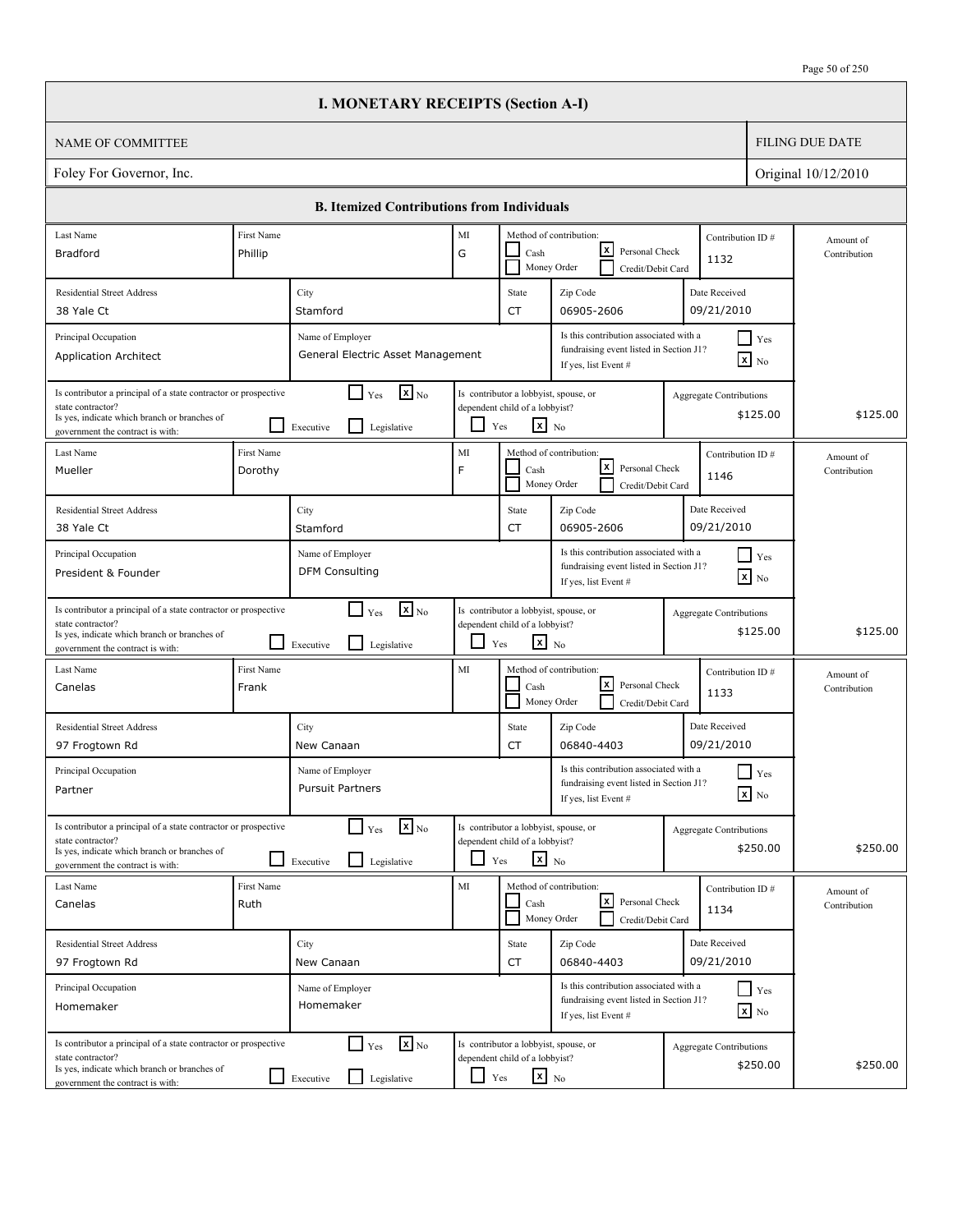|                                                                                                                                                                          |                       | <b>I. MONETARY RECEIPTS (Section A-I)</b>                                        |            |                                                                                                   |                                                                                                           |                                |                                               |                           |
|--------------------------------------------------------------------------------------------------------------------------------------------------------------------------|-----------------------|----------------------------------------------------------------------------------|------------|---------------------------------------------------------------------------------------------------|-----------------------------------------------------------------------------------------------------------|--------------------------------|-----------------------------------------------|---------------------------|
| <b>NAME OF COMMITTEE</b>                                                                                                                                                 |                       |                                                                                  |            |                                                                                                   |                                                                                                           |                                |                                               | <b>FILING DUE DATE</b>    |
| Foley For Governor, Inc.                                                                                                                                                 |                       |                                                                                  |            |                                                                                                   |                                                                                                           |                                |                                               | Original 10/12/2010       |
|                                                                                                                                                                          |                       | <b>B. Itemized Contributions from Individuals</b>                                |            |                                                                                                   |                                                                                                           |                                |                                               |                           |
| Last Name                                                                                                                                                                | First Name            |                                                                                  | MI         |                                                                                                   | Method of contribution:                                                                                   | Contribution ID#               |                                               | Amount of                 |
| Carlson                                                                                                                                                                  | David                 |                                                                                  |            | Cash                                                                                              | lxI<br>Personal Check<br>Money Order<br>Credit/Debit Card                                                 | 1135                           |                                               | Contribution              |
| <b>Residential Street Address</b>                                                                                                                                        |                       | City                                                                             |            | State                                                                                             | Zip Code                                                                                                  | Date Received                  |                                               |                           |
| 29 Father Peters Ln                                                                                                                                                      |                       | New Canaan                                                                       |            | <b>CT</b>                                                                                         | 06840-2214                                                                                                | 09/21/2010                     |                                               |                           |
| Principal Occupation<br><b>Investment Manager</b>                                                                                                                        |                       | Name of Employer<br>General Electric Asset Management                            |            |                                                                                                   | Is this contribution associated with a<br>fundraising event listed in Section J1?<br>If yes, list Event # |                                | $\blacksquare$ Yes<br>$\boxed{\mathbf{x}}$ No |                           |
| Is contributor a principal of a state contractor or prospective<br>state contractor?<br>Is yes, indicate which branch or branches of<br>government the contract is with: |                       | $\mathbf{x}$ <sub>No</sub><br>$\Box$ Yes<br>Legislative<br>Executive             | ப          | Is contributor a lobbyist, spouse, or<br>dependent child of a lobbyist?<br>$\mathbf{x}$ No<br>Yes |                                                                                                           | Aggregate Contributions        | \$250.00                                      | \$250.00                  |
| Last Name<br>Carlson                                                                                                                                                     | First Name<br>Dionna  |                                                                                  | MI         | Cash                                                                                              | Method of contribution:<br>lxI<br>Personal Check<br>Money Order<br>Credit/Debit Card                      | Contribution ID#<br>1136       |                                               | Amount of<br>Contribution |
| <b>Residential Street Address</b><br>29 Father Peters Ln                                                                                                                 |                       | City<br>New Canaan                                                               |            | State<br><b>CT</b>                                                                                | Zip Code<br>06840-2214                                                                                    | Date Received<br>09/21/2010    |                                               |                           |
| Principal Occupation<br>Homemaker                                                                                                                                        |                       | Name of Employer<br>Homemaker                                                    |            |                                                                                                   | Is this contribution associated with a<br>fundraising event listed in Section J1?<br>If yes, list Event # |                                | $\blacksquare$ Yes<br>$\mathbf{x}$ No         |                           |
| Is contributor a principal of a state contractor or prospective<br>state contractor?<br>Is yes, indicate which branch or branches of<br>government the contract is with: |                       | $\mathbf{X}$ <sub>No</sub><br>$\Box$ Yes<br>l 1<br>Legislative<br>Executive      | ப          | Is contributor a lobbyist, spouse, or<br>dependent child of a lobbyist?<br>$\mathbf{x}$ No<br>Yes |                                                                                                           | <b>Aggregate Contributions</b> | \$250.00                                      | \$250.00                  |
| Last Name<br>Connolly                                                                                                                                                    | First Name<br>William |                                                                                  | MI         | Cash                                                                                              | Method of contribution:<br>lxl<br>Personal Check<br>Money Order<br>Credit/Debit Card                      | Contribution ID#<br>1137       |                                               | Amount of<br>Contribution |
| <b>Residential Street Address</b><br>18 Carriage Ln                                                                                                                      |                       | City<br>New Canaan                                                               |            | State<br>CT                                                                                       | Zip Code<br>06840-4401                                                                                    | Date Received<br>09/21/2010    |                                               |                           |
| Principal Occupation<br><b>CPA</b>                                                                                                                                       |                       | Name of Employer<br><b>UTC</b>                                                   |            |                                                                                                   | Is this contribution associated with a<br>fundraising event listed in Section J1?<br>If yes, list Event # |                                | $\prod$ Yes<br>$\boxed{\mathbf{x}}$ No        |                           |
| Is contributor a principal of a state contractor or prospective<br>state contractor?<br>Is yes, indicate which branch or branches of<br>government the contract is with: |                       | $\mathbf{x}$ <sub>No</sub><br>$\Gamma$ Yes<br>$\Box$<br>Legislative<br>Executive |            | Is contributor a lobbyist, spouse, or<br>dependent child of a lobbyist?<br>$x_{N0}$<br>Yes        |                                                                                                           | <b>Aggregate Contributions</b> | \$100.00                                      | \$100.00                  |
| Last Name<br>Cordes                                                                                                                                                      | First Name<br>Tom     |                                                                                  | MI         | Cash                                                                                              | Method of contribution:<br>l×l<br>Personal Check<br>Money Order<br>Credit/Debit Card                      | Contribution ID#<br>1138       |                                               | Amount of<br>Contribution |
| <b>Residential Street Address</b><br>81 Lukes Wood Rd                                                                                                                    |                       | City<br>New Canaan                                                               |            | State<br>CT                                                                                       | Zip Code<br>06840-2202                                                                                    | Date Received<br>09/21/2010    |                                               |                           |
| Principal Occupation<br>Dir. Sales Asia                                                                                                                                  |                       | Name of Employer<br><b>RTP</b>                                                   |            |                                                                                                   | Is this contribution associated with a<br>fundraising event listed in Section J1?<br>If yes, list Event # |                                | Yes<br>$\boxed{\mathbf{x}}$ No                |                           |
| Is contributor a principal of a state contractor or prospective<br>state contractor?<br>Is yes, indicate which branch or branches of<br>government the contract is with: |                       | $\mathbf{x}$ <sub>No</sub><br>$\Box$ Yes<br>Legislative<br>$\Box$ Executive      | $\Box$ Yes | Is contributor a lobbyist, spouse, or<br>dependent child of a lobbyist?<br>$\mathbf{x}$ No        |                                                                                                           | <b>Aggregate Contributions</b> | \$250.00                                      | \$250.00                  |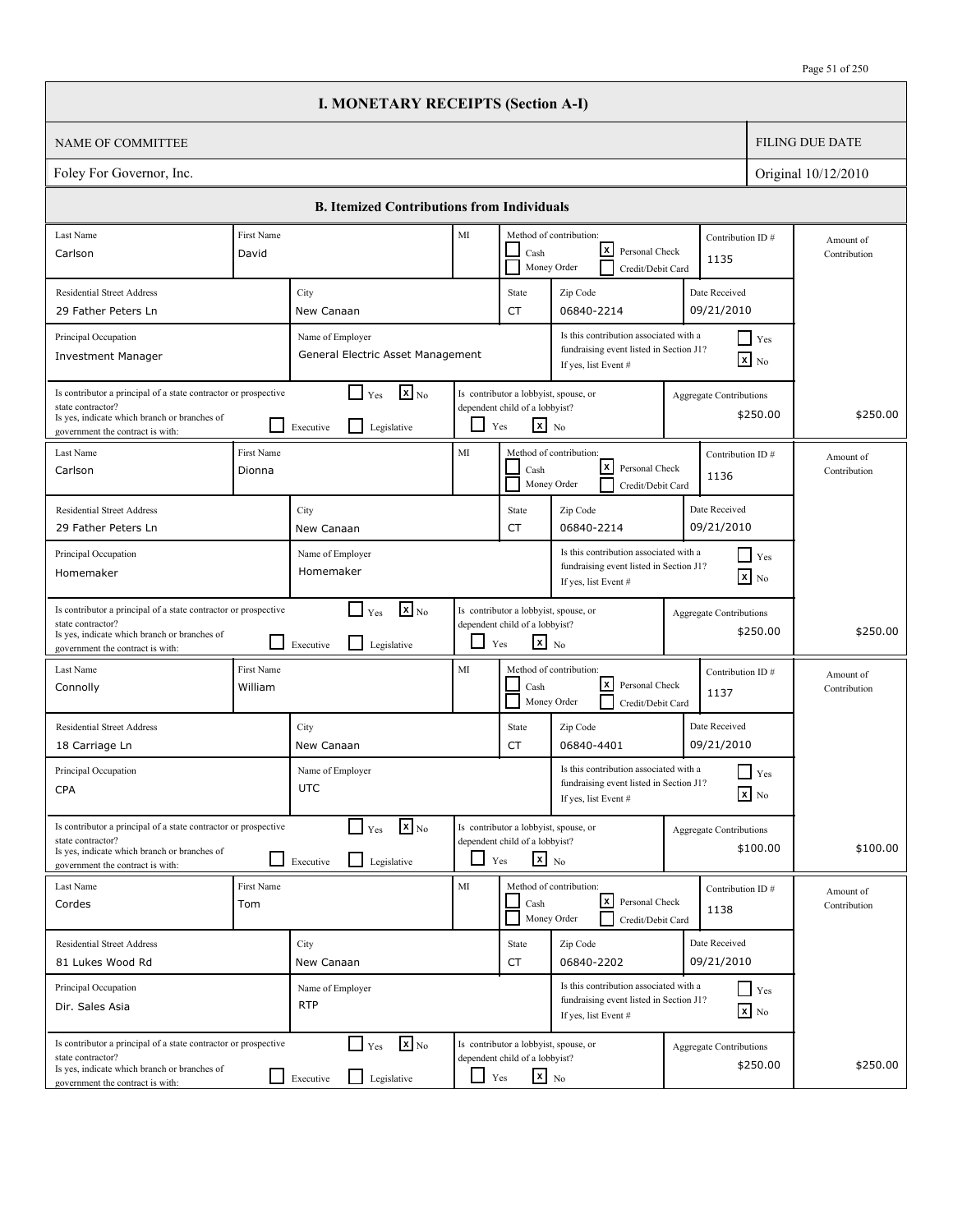|                                                                                                                                                                          |                       | <b>I. MONETARY RECEIPTS (Section A-I)</b>                                            |                          |                                                                                                   |                                                                                                           |                                              |                           |
|--------------------------------------------------------------------------------------------------------------------------------------------------------------------------|-----------------------|--------------------------------------------------------------------------------------|--------------------------|---------------------------------------------------------------------------------------------------|-----------------------------------------------------------------------------------------------------------|----------------------------------------------|---------------------------|
| <b>NAME OF COMMITTEE</b>                                                                                                                                                 |                       |                                                                                      |                          |                                                                                                   |                                                                                                           |                                              | <b>FILING DUE DATE</b>    |
| Foley For Governor, Inc.                                                                                                                                                 |                       |                                                                                      |                          |                                                                                                   |                                                                                                           |                                              | Original 10/12/2010       |
|                                                                                                                                                                          |                       | <b>B. Itemized Contributions from Individuals</b>                                    |                          |                                                                                                   |                                                                                                           |                                              |                           |
| Last Name                                                                                                                                                                | First Name            |                                                                                      | MI                       |                                                                                                   | Method of contribution:                                                                                   | Contribution ID#                             |                           |
| Ely, III                                                                                                                                                                 | James                 |                                                                                      | S                        | Cash<br>Money Order                                                                               | x <br>Personal Check<br>Credit/Debit Card                                                                 | 1139                                         | Amount of<br>Contribution |
| <b>Residential Street Address</b>                                                                                                                                        |                       | City                                                                                 |                          | State                                                                                             | Zip Code                                                                                                  | Date Received                                |                           |
| 65 Amys Ln                                                                                                                                                               |                       | New Canaan                                                                           |                          | CT                                                                                                | 06840-3700                                                                                                | 09/21/2010                                   |                           |
| Principal Occupation<br>Finance                                                                                                                                          |                       | Name of Employer<br>Priority Capital                                                 |                          |                                                                                                   | Is this contribution associated with a<br>fundraising event listed in Section J1?<br>If yes, list Event # | $\blacksquare$ Yes<br>$\mathbf{x}$ No        |                           |
| Is contributor a principal of a state contractor or prospective<br>state contractor?<br>Is yes, indicate which branch or branches of<br>government the contract is with: |                       | $\mathbf{X}_{\text{No}}$<br>$\Box$ Yes<br>l 1<br>Legislative<br>Executive            |                          | Is contributor a lobbyist, spouse, or<br>dependent child of a lobbyist?<br>$x_{N0}$<br>Yes        |                                                                                                           | <b>Aggregate Contributions</b><br>\$1,000.00 | \$1,000.00                |
| Last Name<br>Feiner                                                                                                                                                      | First Name<br>Robert  |                                                                                      | MI                       | Cash<br>Money Order                                                                               | Method of contribution:<br>$\lfloor x \rfloor$<br>Personal Check<br>Credit/Debit Card                     | Contribution ID#<br>1140                     | Amount of<br>Contribution |
| <b>Residential Street Address</b>                                                                                                                                        |                       | City                                                                                 |                          | State                                                                                             | Zip Code                                                                                                  | Date Received                                |                           |
| 110 Norwood Rd                                                                                                                                                           |                       | West Hartford                                                                        |                          | CT                                                                                                | 06117-2238                                                                                                | 09/21/2010                                   |                           |
| Principal Occupation<br>Attorney                                                                                                                                         |                       | Name of Employer<br>Self                                                             |                          |                                                                                                   | Is this contribution associated with a<br>fundraising event listed in Section J1?<br>If yes, list Event # | $\Box$ Yes<br>$\boxed{\mathbf{x}}$ No        |                           |
| Is contributor a principal of a state contractor or prospective<br>state contractor?<br>Is yes, indicate which branch or branches of<br>government the contract is with: |                       | $\mathbf{x}$ <sub>No</sub><br>$\Box$ Yes<br>$\mathsf{L}$<br>Legislative<br>Executive | $\overline{\phantom{0}}$ | Is contributor a lobbyist, spouse, or<br>dependent child of a lobbyist?<br>$\mathbf{x}$ No<br>Yes |                                                                                                           | <b>Aggregate Contributions</b><br>\$100.00   | \$100.00                  |
| Last Name<br>Flynn                                                                                                                                                       | First Name<br>William |                                                                                      | MI                       | Cash<br>Money Order                                                                               | Method of contribution:<br> x <br>Personal Check<br>Credit/Debit Card                                     | Contribution ID#<br>1141                     | Amount of<br>Contribution |
| <b>Residential Street Address</b><br>320 Park Ave                                                                                                                        |                       | City<br>New York                                                                     |                          | State<br>NY                                                                                       | Zip Code<br>10022-6815                                                                                    | Date Received<br>09/21/2010                  |                           |
| Principal Occupation<br>Chairman                                                                                                                                         |                       | Name of Employer<br>National Committee on American<br>Foreign Policy                 |                          |                                                                                                   | Is this contribution associated with a<br>fundraising event listed in Section J1?<br>If yes, list Event # | $\blacksquare$ Yes<br>$\mathbf{X}$ No        |                           |
| Is contributor a principal of a state contractor or prospective<br>state contractor?<br>Is yes, indicate which branch or branches of<br>government the contract is with: |                       | $\mathbf{X}_{\text{No}}$<br>$\Box$ Yes<br>Legislative<br>Executive                   | $\Box$                   | Is contributor a lobbyist, spouse, or<br>dependent child of a lobbyist?<br>$x_{N0}$<br>Yes        |                                                                                                           | <b>Aggregate Contributions</b><br>\$500.00   | \$500.00                  |
| Last Name<br>Hall                                                                                                                                                        | First Name<br>Robert  |                                                                                      | MI                       | Cash<br>Money Order                                                                               | Method of contribution:<br>Lx<br>Personal Check<br>Credit/Debit Card                                      | Contribution ID#<br>1143                     | Amount of<br>Contribution |
| <b>Residential Street Address</b>                                                                                                                                        |                       | City                                                                                 |                          | State                                                                                             | Zip Code                                                                                                  | Date Received                                |                           |
| 5 Nettleton Ave                                                                                                                                                          |                       | Newtown                                                                              |                          | CT                                                                                                | 06470-2016                                                                                                | 09/21/2010                                   |                           |
| Principal Occupation<br>Lawyer                                                                                                                                           |                       | Name of Employer<br>Self                                                             |                          |                                                                                                   | Is this contribution associated with a<br>fundraising event listed in Section J1?<br>If yes, list Event # | $\Box$ Yes<br>$\mathbf{x}$ No                |                           |
| Is contributor a principal of a state contractor or prospective<br>state contractor?<br>Is yes, indicate which branch or branches of<br>government the contract is with: |                       | $\mathbf{x}$ <sub>No</sub><br>$\Box$ Yes<br>Legislative<br>Executive                 | ப                        | Is contributor a lobbyist, spouse, or<br>dependent child of a lobbyist?<br>$\mathbf{x}$ No<br>Yes |                                                                                                           | <b>Aggregate Contributions</b><br>\$200.00   | \$200.00                  |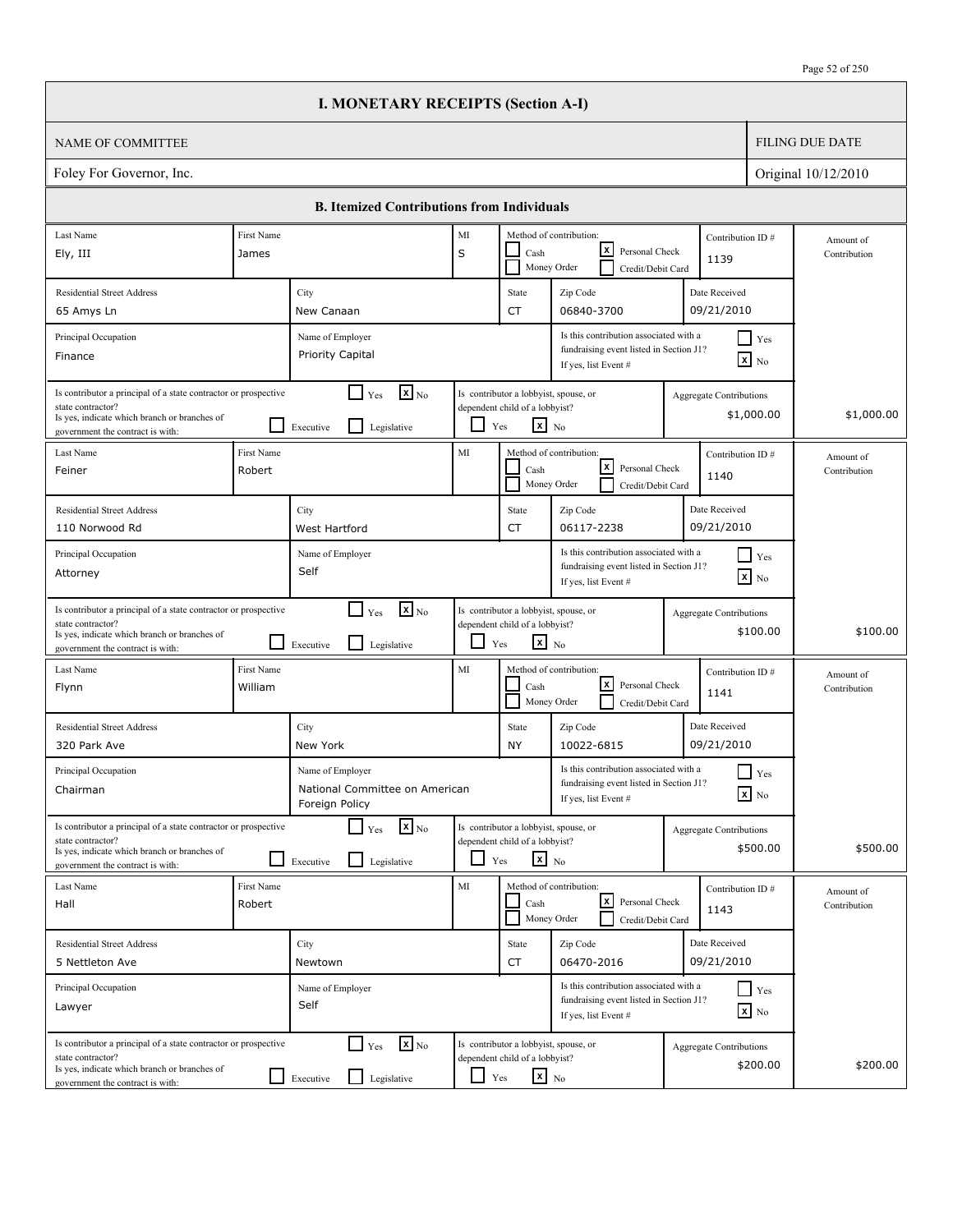|                                                                                                                                                                          |                         | <b>I. MONETARY RECEIPTS (Section A-I)</b>                                            |            |                                                                                                   |                                                                                                           |                                |                                               |                           |
|--------------------------------------------------------------------------------------------------------------------------------------------------------------------------|-------------------------|--------------------------------------------------------------------------------------|------------|---------------------------------------------------------------------------------------------------|-----------------------------------------------------------------------------------------------------------|--------------------------------|-----------------------------------------------|---------------------------|
| <b>NAME OF COMMITTEE</b>                                                                                                                                                 |                         |                                                                                      |            |                                                                                                   |                                                                                                           |                                |                                               | <b>FILING DUE DATE</b>    |
| Foley For Governor, Inc.                                                                                                                                                 |                         |                                                                                      |            |                                                                                                   |                                                                                                           |                                |                                               | Original 10/12/2010       |
|                                                                                                                                                                          |                         | <b>B. Itemized Contributions from Individuals</b>                                    |            |                                                                                                   |                                                                                                           |                                |                                               |                           |
| Last Name<br>Keyes                                                                                                                                                       | First Name<br>Edward    |                                                                                      | MI         | Cash                                                                                              | Method of contribution:<br>lxI<br>Personal Check                                                          | Contribution ID#<br>1144       |                                               | Amount of<br>Contribution |
| <b>Residential Street Address</b>                                                                                                                                        |                         | City                                                                                 |            | State                                                                                             | Money Order<br>Credit/Debit Card<br>Zip Code                                                              | Date Received                  |                                               |                           |
| 40 Marbern Dr                                                                                                                                                            |                         | Suffield                                                                             |            | <b>CT</b>                                                                                         | 06078-1533                                                                                                | 09/21/2010                     |                                               |                           |
| Principal Occupation<br>Merrill Lynch                                                                                                                                    |                         | Name of Employer<br>Merrill Lynch                                                    |            |                                                                                                   | Is this contribution associated with a<br>fundraising event listed in Section J1?<br>If yes, list Event # |                                | $\blacksquare$ Yes<br>$\boxed{\mathbf{x}}$ No |                           |
| Is contributor a principal of a state contractor or prospective<br>state contractor?<br>Is yes, indicate which branch or branches of<br>government the contract is with: |                         | $\mathbf{X}$ <sub>No</sub><br>$\Box$ Yes<br>$\mathsf{L}$<br>Executive<br>Legislative | ப          | Is contributor a lobbyist, spouse, or<br>dependent child of a lobbyist?<br>$\mathbf{x}$ No<br>Yes |                                                                                                           | Aggregate Contributions        | \$100.00                                      | \$100.00                  |
| Last Name<br>Naylor                                                                                                                                                      | First Name<br>Barret P. |                                                                                      | MI         | Cash                                                                                              | Method of contribution:<br>lxI<br>Personal Check<br>Money Order<br>Credit/Debit Card                      | Contribution ID#<br>1147       |                                               | Amount of<br>Contribution |
| <b>Residential Street Address</b><br>783 Valley Rd                                                                                                                       |                         | City<br>New Canaan                                                                   |            | State<br><b>CT</b>                                                                                | Zip Code<br>06840-2811                                                                                    | Date Received<br>09/21/2010    |                                               |                           |
| Principal Occupation<br><b>Executive Vice President</b>                                                                                                                  |                         | Name of Employer<br>Brownstone Asset Management                                      |            |                                                                                                   | Is this contribution associated with a<br>fundraising event listed in Section J1?<br>If yes, list Event # |                                | $\blacksquare$ Yes<br>$\mathbf{x}$ No         |                           |
| Is contributor a principal of a state contractor or prospective<br>state contractor?<br>Is yes, indicate which branch or branches of<br>government the contract is with: |                         | $\mathbf{X}$ <sub>No</sub><br>$\Box$ Yes<br>l 1<br>Legislative<br>Executive          | ப          | Is contributor a lobbyist, spouse, or<br>dependent child of a lobbyist?<br>$\mathbf{x}$ No<br>Yes |                                                                                                           | <b>Aggregate Contributions</b> | \$250.00                                      | \$250.00                  |
| Last Name<br>Pippitt                                                                                                                                                     | First Name<br>Douglas   |                                                                                      | MI         | Cash                                                                                              | Method of contribution:<br>lxl<br>Personal Check<br>Money Order<br>Credit/Debit Card                      | Contribution ID#<br>1148       |                                               | Amount of<br>Contribution |
| <b>Residential Street Address</b><br>10 Nutmeg Ln                                                                                                                        |                         | City<br>New Canaan                                                                   |            | State<br>CT                                                                                       | Zip Code<br>06840-4230                                                                                    | Date Received<br>09/21/2010    |                                               |                           |
| Principal Occupation<br>Managing Partner                                                                                                                                 |                         | Name of Employer<br>Higgins Group Real Estate                                        |            |                                                                                                   | Is this contribution associated with a<br>fundraising event listed in Section J1?<br>If yes, list Event # |                                | $\prod$ Yes<br>$\boxed{\mathbf{x}}$ No        |                           |
| Is contributor a principal of a state contractor or prospective<br>state contractor?<br>Is yes, indicate which branch or branches of<br>government the contract is with: |                         | $\mathbf{x}$ <sub>No</sub><br>$\Box$ Yes<br>l 1<br>Legislative<br>Executive          |            | Is contributor a lobbyist, spouse, or<br>dependent child of a lobbyist?<br>$x_{N0}$<br>Yes        |                                                                                                           | <b>Aggregate Contributions</b> | \$150.00                                      | \$150.00                  |
| Last Name<br>Rodger                                                                                                                                                      | First Name<br>Wally     |                                                                                      | MI         | Cash<br>Money Order                                                                               | Method of contribution:<br><u> x</u><br>Personal Check<br>Credit/Debit Card                               | Contribution ID#<br>1149       |                                               | Amount of<br>Contribution |
| <b>Residential Street Address</b><br>48 Deep Brook Hbr                                                                                                                   |                         | City<br>Suffield                                                                     |            | State<br>CT                                                                                       | Zip Code<br>06078-1454                                                                                    | Date Received<br>09/21/2010    |                                               |                           |
| Principal Occupation<br>Retired                                                                                                                                          |                         | Name of Employer<br>Retired                                                          |            |                                                                                                   | Is this contribution associated with a<br>fundraising event listed in Section J1?<br>If yes, list Event # |                                | $\Box$ Yes<br>$\boxed{\mathbf{x}}$ No         |                           |
| Is contributor a principal of a state contractor or prospective<br>state contractor?<br>Is yes, indicate which branch or branches of<br>government the contract is with: |                         | $\mathbf{x}$ <sub>No</sub><br>$\Box$ Yes<br>Legislative<br>$\Box$ Executive          | $\Box$ Yes | Is contributor a lobbyist, spouse, or<br>dependent child of a lobbyist?<br>$\mathbf{x}$ No        |                                                                                                           | Aggregate Contributions        | \$100.00                                      | \$100.00                  |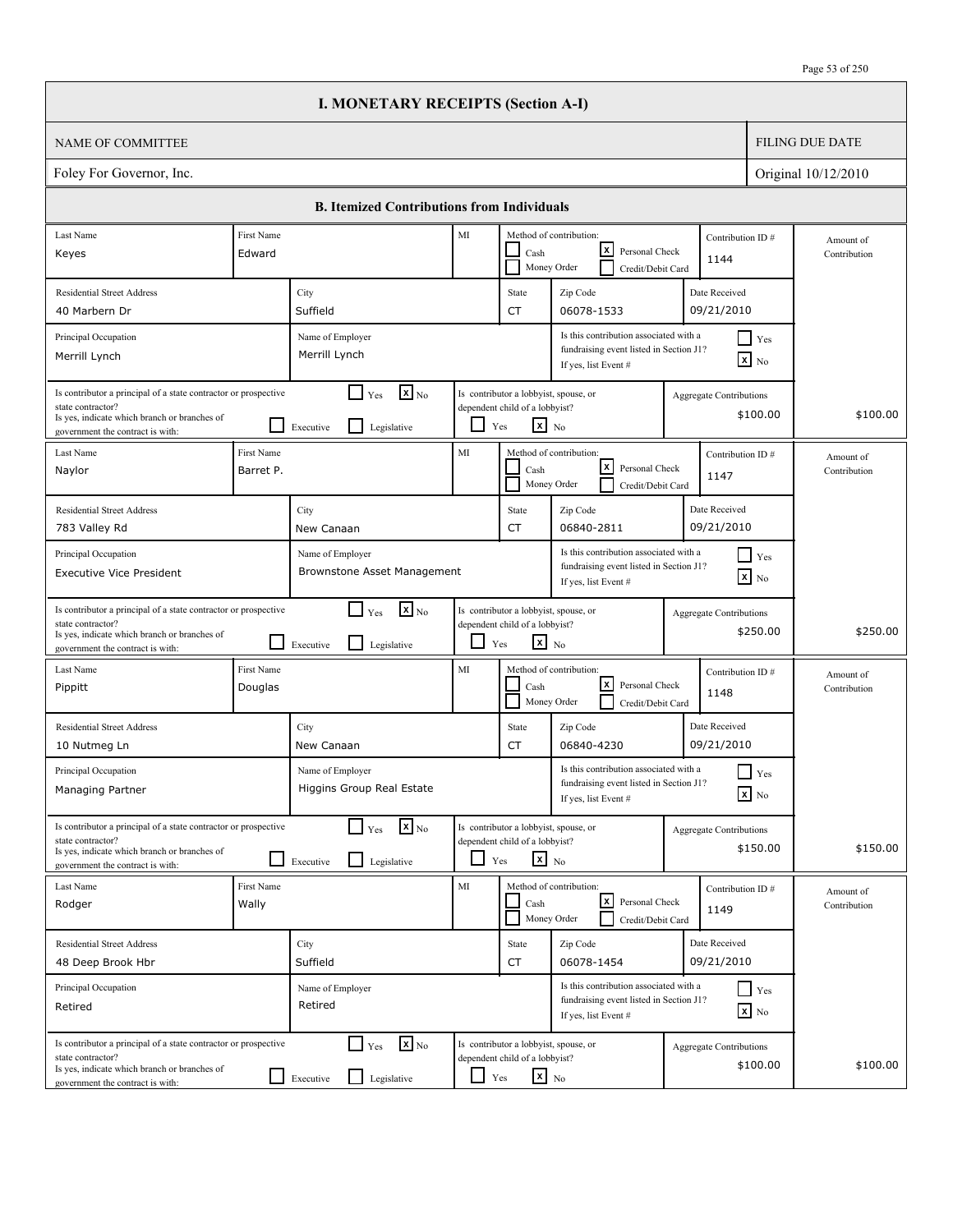|                                                                                                                                                                          |                       | <b>I. MONETARY RECEIPTS (Section A-I)</b>                                                     |                          |                                                                                                   |                                                                                                           |                                              |                           |
|--------------------------------------------------------------------------------------------------------------------------------------------------------------------------|-----------------------|-----------------------------------------------------------------------------------------------|--------------------------|---------------------------------------------------------------------------------------------------|-----------------------------------------------------------------------------------------------------------|----------------------------------------------|---------------------------|
| <b>NAME OF COMMITTEE</b>                                                                                                                                                 |                       |                                                                                               |                          |                                                                                                   |                                                                                                           |                                              | <b>FILING DUE DATE</b>    |
| Foley For Governor, Inc.                                                                                                                                                 |                       |                                                                                               |                          |                                                                                                   |                                                                                                           |                                              | Original 10/12/2010       |
|                                                                                                                                                                          |                       | <b>B. Itemized Contributions from Individuals</b>                                             |                          |                                                                                                   |                                                                                                           |                                              |                           |
| Last Name                                                                                                                                                                | First Name            |                                                                                               | MI                       |                                                                                                   | Method of contribution:                                                                                   | Contribution ID#                             | Amount of                 |
| Simon                                                                                                                                                                    | Katie                 |                                                                                               |                          | Cash<br>Money Order                                                                               | x <br>Personal Check<br>Credit/Debit Card                                                                 | 1150                                         | Contribution              |
| <b>Residential Street Address</b><br>320 Old Church Rd                                                                                                                   |                       | City<br>Greenwich                                                                             |                          | State<br>CT                                                                                       | Zip Code<br>06830-4824                                                                                    | Date Received<br>09/21/2010                  |                           |
| Principal Occupation<br>Homemaker                                                                                                                                        |                       | Name of Employer<br>Homemaker                                                                 |                          |                                                                                                   | Is this contribution associated with a<br>fundraising event listed in Section J1?<br>If yes, list Event # | $\Box$ Yes<br>$\mathbf{x}$ No                |                           |
| Is contributor a principal of a state contractor or prospective<br>state contractor?<br>Is yes, indicate which branch or branches of<br>government the contract is with: |                       | $\mathbf{X}_{\text{No}}$<br>$\blacksquare$<br>Yes<br>$\mathsf{L}$<br>Legislative<br>Executive |                          | Is contributor a lobbyist, spouse, or<br>dependent child of a lobbyist?<br>$x_{N0}$<br>Yes        |                                                                                                           | <b>Aggregate Contributions</b><br>\$1,000.00 | \$1,000.00                |
| Last Name<br>Slattery                                                                                                                                                    | First Name<br>Kathryn |                                                                                               | MI                       | Cash<br>Money Order                                                                               | Method of contribution:<br>$\lfloor x \rfloor$<br>Personal Check<br>Credit/Debit Card                     | Contribution ID#<br>1151                     | Amount of<br>Contribution |
| <b>Residential Street Address</b><br>228 South Ave                                                                                                                       |                       | City<br>New Canaan                                                                            |                          | State<br>CT                                                                                       | Zip Code<br>06840-5812                                                                                    | Date Received<br>09/21/2010                  |                           |
| Principal Occupation<br>Writer                                                                                                                                           |                       | Name of Employer<br>Self                                                                      |                          |                                                                                                   | Is this contribution associated with a<br>fundraising event listed in Section J1?<br>If yes, list Event # | $\Box$ Yes<br>$\boxed{\mathbf{x}}$ No        |                           |
| Is contributor a principal of a state contractor or prospective<br>state contractor?<br>Is yes, indicate which branch or branches of<br>government the contract is with: |                       | $\mathbf{x}$ <sub>No</sub><br>$\Box$ Yes<br>l 1<br>Legislative<br>Executive                   | $\overline{\phantom{0}}$ | Is contributor a lobbyist, spouse, or<br>dependent child of a lobbyist?<br>$\mathbf{x}$ No<br>Yes |                                                                                                           | <b>Aggregate Contributions</b><br>\$50.00    | \$50.00                   |
| Last Name<br>Smith                                                                                                                                                       | First Name<br>Thomas  |                                                                                               | MI<br>W                  | Cash<br>Money Order                                                                               | Method of contribution:<br> x <br>Personal Check<br>Credit/Debit Card                                     | Contribution ID#<br>1152                     | Amount of<br>Contribution |
| <b>Residential Street Address</b><br>323 Railroad Ave                                                                                                                    |                       | City<br>Greenwich                                                                             |                          | State<br>CT                                                                                       | Zip Code<br>06830-6779                                                                                    | Date Received<br>09/21/2010                  |                           |
| Principal Occupation<br>Private Investor                                                                                                                                 |                       | Name of Employer<br>Prescott Investors Inc.                                                   |                          |                                                                                                   | Is this contribution associated with a<br>fundraising event listed in Section J1?<br>If yes, list Event # | $\blacksquare$ Yes<br>$\mathbf{X}$ No        |                           |
| Is contributor a principal of a state contractor or prospective<br>state contractor?<br>Is yes, indicate which branch or branches of<br>government the contract is with: |                       | $\mathbf{x}$ <sub>No</sub><br>$\Box$ Yes<br>Legislative<br>Executive                          | $\Box$                   | Is contributor a lobbyist, spouse, or<br>dependent child of a lobbyist?<br>$x_{N0}$<br>Yes        |                                                                                                           | <b>Aggregate Contributions</b><br>\$2,000.00 | \$2,000.00                |
| Last Name<br>Soper                                                                                                                                                       | First Name<br>Tappen  |                                                                                               | MI                       | Cash<br>Money Order                                                                               | Method of contribution:<br>كا<br>Personal Check<br>Credit/Debit Card                                      | Contribution ID#<br>1153                     | Amount of<br>Contribution |
| <b>Residential Street Address</b><br>75 Beaver Brook Rd                                                                                                                  |                       | City<br>Lyme                                                                                  |                          | State<br>CT                                                                                       | Zip Code<br>06371-3202                                                                                    | Date Received<br>09/21/2010                  |                           |
| Principal Occupation<br>Retired                                                                                                                                          |                       | Name of Employer<br>Retired                                                                   |                          |                                                                                                   | Is this contribution associated with a<br>fundraising event listed in Section J1?<br>If yes, list Event # | $\Box$ Yes<br>$\mathbf{x}$ No                |                           |
| Is contributor a principal of a state contractor or prospective<br>state contractor?<br>Is yes, indicate which branch or branches of<br>government the contract is with: |                       | $\mathbf{x}$ <sub>No</sub><br>$\Box$ Yes<br>$\perp$<br>Legislative<br>Executive               | ப                        | Is contributor a lobbyist, spouse, or<br>dependent child of a lobbyist?<br>$\mathbf{x}$ No<br>Yes |                                                                                                           | <b>Aggregate Contributions</b><br>\$100.00   | \$100.00                  |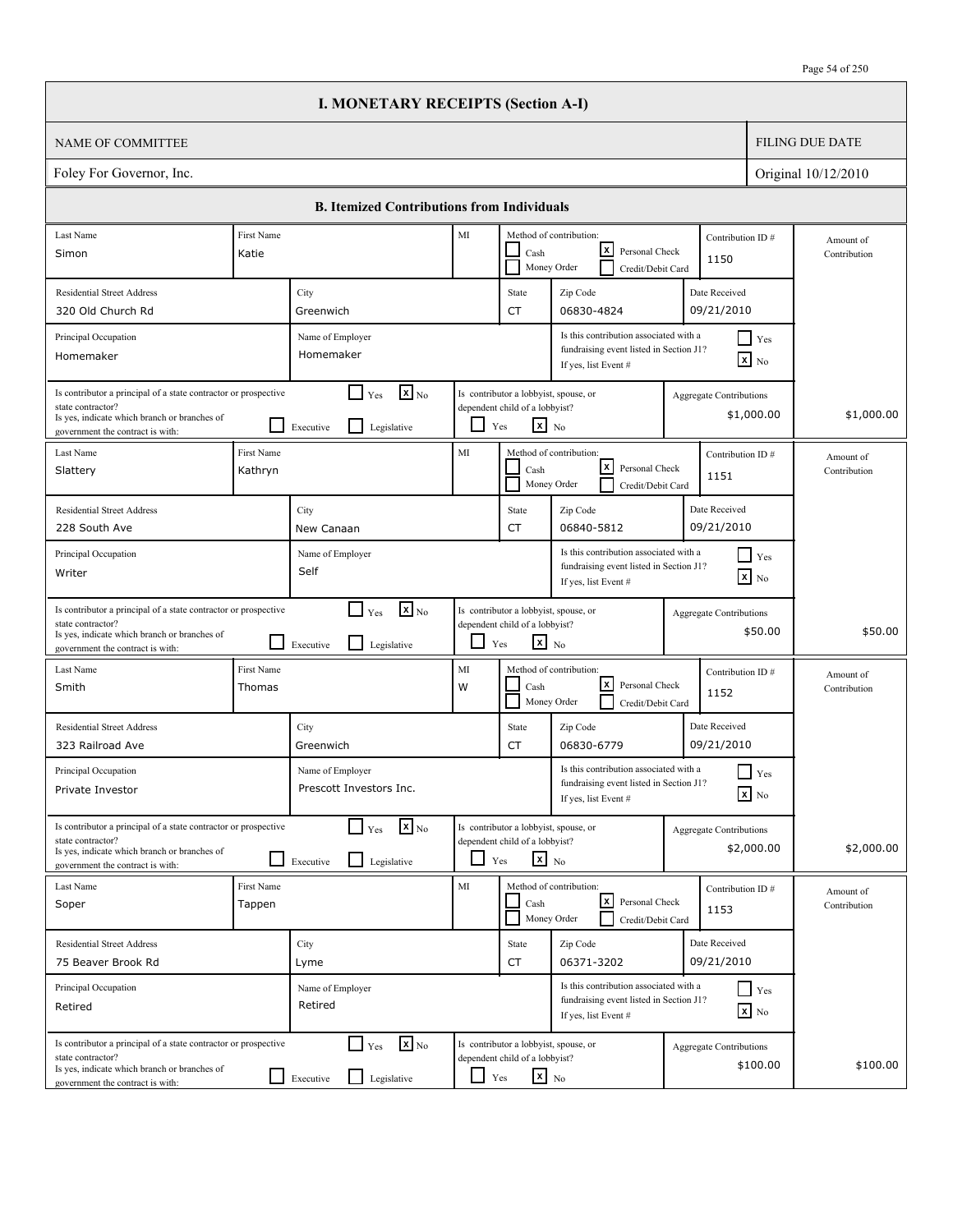|                                                                                                                                                                          |                        | <b>I. MONETARY RECEIPTS (Section A-I)</b>                                       |               |                                                                                                   |                                                                                                           |                                |                                               |                           |
|--------------------------------------------------------------------------------------------------------------------------------------------------------------------------|------------------------|---------------------------------------------------------------------------------|---------------|---------------------------------------------------------------------------------------------------|-----------------------------------------------------------------------------------------------------------|--------------------------------|-----------------------------------------------|---------------------------|
| <b>NAME OF COMMITTEE</b>                                                                                                                                                 |                        |                                                                                 |               |                                                                                                   |                                                                                                           |                                |                                               | <b>FILING DUE DATE</b>    |
| Foley For Governor, Inc.                                                                                                                                                 |                        |                                                                                 |               |                                                                                                   |                                                                                                           |                                |                                               | Original 10/12/2010       |
|                                                                                                                                                                          |                        | <b>B. Itemized Contributions from Individuals</b>                               |               |                                                                                                   |                                                                                                           |                                |                                               |                           |
| Last Name<br>Thomas                                                                                                                                                      | First Name<br>Peter    |                                                                                 | $\rm MI$<br>J | Cash                                                                                              | Method of contribution:<br>lxI<br>Personal Check<br>Money Order<br>Credit/Debit Card                      | Contribution ID#<br>1154       |                                               | Amount of<br>Contribution |
| <b>Residential Street Address</b><br>130 Leroy Ave                                                                                                                       |                        | City<br>Darien                                                                  |               | State<br><b>CT</b>                                                                                | Zip Code<br>06820-3414                                                                                    | Date Received<br>09/21/2010    |                                               |                           |
| Principal Occupation<br>Management Consulting                                                                                                                            |                        | Name of Employer<br>Self                                                        |               |                                                                                                   | Is this contribution associated with a<br>fundraising event listed in Section J1?<br>If yes, list Event # |                                | $\blacksquare$ Yes<br>$\boxed{\mathbf{x}}$ No |                           |
| Is contributor a principal of a state contractor or prospective<br>state contractor?<br>Is yes, indicate which branch or branches of<br>government the contract is with: |                        | $\mathbf{X}$ <sub>No</sub><br>$\Box$ Yes<br>l I<br>Executive<br>Legislative     | ப             | Is contributor a lobbyist, spouse, or<br>dependent child of a lobbyist?<br>$\mathbf{x}$ No<br>Yes |                                                                                                           | <b>Aggregate Contributions</b> | \$250.00                                      | \$250.00                  |
| Last Name<br>Zoller                                                                                                                                                      | First Name<br>Nicholas |                                                                                 | MI            | Cash                                                                                              | Method of contribution:<br>Personal Check<br><b>x</b><br>Money Order<br>Credit/Debit Card                 | Contribution ID#<br>1155       |                                               | Amount of<br>Contribution |
| <b>Residential Street Address</b><br>67 Harley Dr Apt 1                                                                                                                  |                        | City<br>Worcester                                                               |               | State<br>МA                                                                                       | Zip Code<br>01606-1714                                                                                    | Date Received<br>09/21/2010    |                                               |                           |
| Principal Occupation<br><b>Political Consultant</b>                                                                                                                      |                        | Name of Employer<br>Self                                                        |               |                                                                                                   | Is this contribution associated with a<br>fundraising event listed in Section J1?<br>If yes, list Event # |                                | $\blacksquare$ Yes<br>$\mathbf{x}$ No         |                           |
| Is contributor a principal of a state contractor or prospective<br>state contractor?<br>Is yes, indicate which branch or branches of<br>government the contract is with: |                        | $\mathbf{X}$ <sub>No</sub><br>$\Box$ Yes<br>l 1<br>Legislative<br>Executive     | ப             | Is contributor a lobbyist, spouse, or<br>dependent child of a lobbyist?<br>$\mathbf{x}$ No<br>Yes |                                                                                                           | <b>Aggregate Contributions</b> | \$5.00                                        | \$5.00                    |
| Last Name<br>Landers                                                                                                                                                     | First Name<br>David    |                                                                                 | MI<br>W       | Cash                                                                                              | Method of contribution:<br>lxl<br>Personal Check<br>Money Order<br>Credit/Debit Card                      | Contribution ID#<br>1145       |                                               | Amount of<br>Contribution |
| <b>Residential Street Address</b><br>96 Mimosa Cir                                                                                                                       |                        | City<br>Ridgefield                                                              |               | State<br>CT                                                                                       | Zip Code<br>06877-2506                                                                                    | Date Received<br>09/21/2010    |                                               |                           |
| Principal Occupation<br>Self-employed                                                                                                                                    |                        | Name of Employer<br>Totalcare of NA                                             |               |                                                                                                   | Is this contribution associated with a<br>fundraising event listed in Section J1?<br>If yes, list Event # |                                | $\prod$ Yes<br>$\boxed{\mathbf{x}}$ No        |                           |
| Is contributor a principal of a state contractor or prospective<br>state contractor?<br>Is yes, indicate which branch or branches of<br>government the contract is with: |                        | $\mathbf{x}$ <sub>No</sub><br>$\Box$ Yes<br>$\perp$<br>Legislative<br>Executive |               | Is contributor a lobbyist, spouse, or<br>dependent child of a lobbyist?<br>$x_{N0}$<br>Yes        |                                                                                                           | <b>Aggregate Contributions</b> | \$20.00                                       | \$10.00                   |
| Last Name<br>Yamin                                                                                                                                                       | First Name<br>Dianne   |                                                                                 | $\rm MI$<br>E | Cash                                                                                              | Method of contribution:<br>Personal Check<br>$\sqrt{x}$<br>Money Order<br>Credit/Debit Card               | Contribution ID#<br>1170       |                                               | Amount of<br>Contribution |
| <b>Residential Street Address</b><br>66 Barnum Rd                                                                                                                        |                        | City<br>Danbury                                                                 |               | State<br>CT                                                                                       | Zip Code<br>06811-2938                                                                                    | Date Received<br>09/22/2010    |                                               |                           |
| Principal Occupation<br>Attorney/Judge                                                                                                                                   |                        | Name of Employer<br>Yamin & Yamin LLP                                           |               |                                                                                                   | Is this contribution associated with a<br>fundraising event listed in Section J1?<br>If yes, list Event # |                                | $\Box$ Yes<br>$\boxed{\mathbf{x}}$ No         |                           |
| Is contributor a principal of a state contractor or prospective<br>state contractor?<br>Is yes, indicate which branch or branches of<br>government the contract is with: |                        | $\mathbf{x}$ <sub>No</sub><br>$\Box$ Yes<br>Legislative<br>$\Box$ Executive     | $\Box$ Yes    | Is contributor a lobbyist, spouse, or<br>dependent child of a lobbyist?<br>$\mathbf{x}$ No        |                                                                                                           | <b>Aggregate Contributions</b> | \$275.00                                      | \$275.00                  |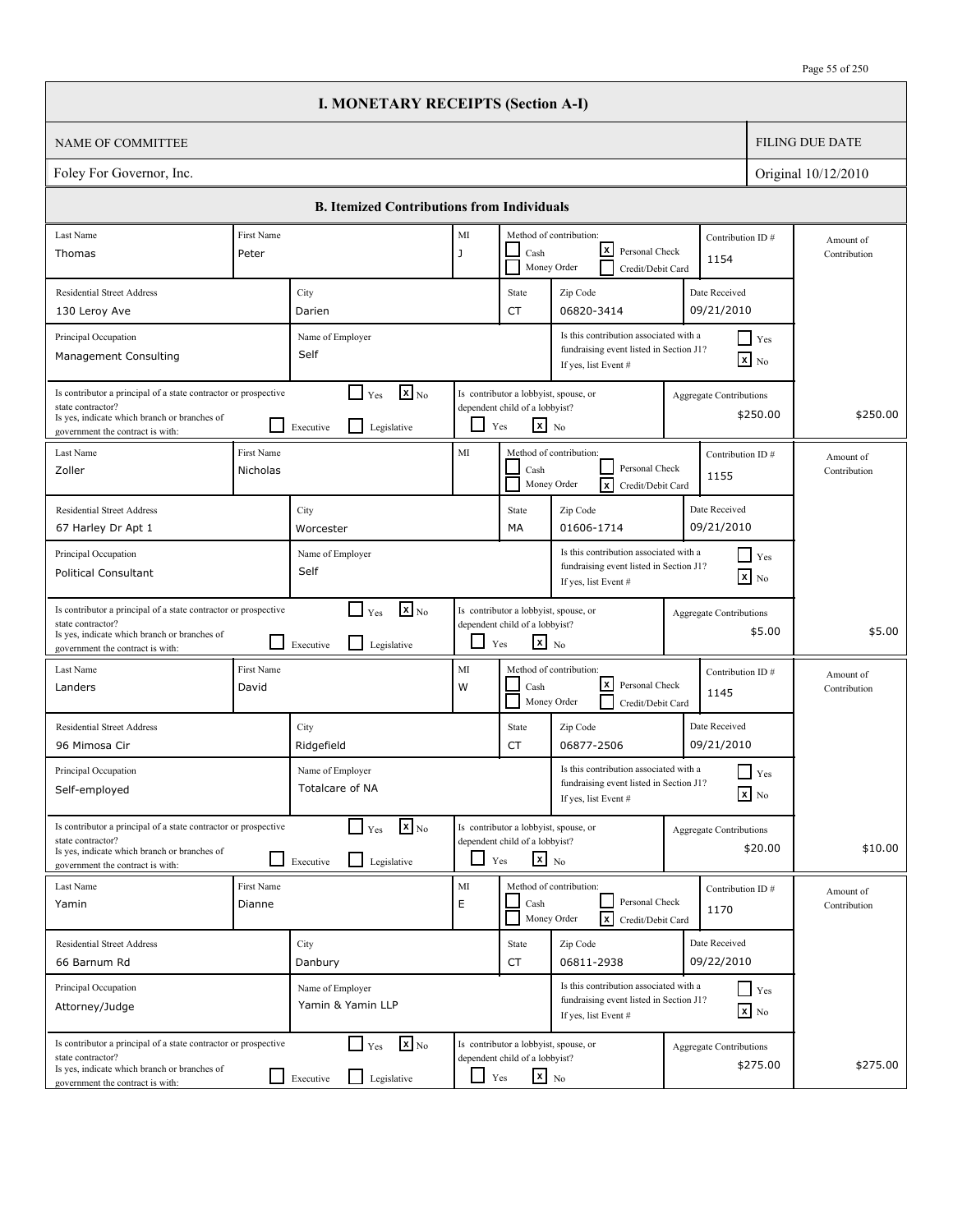|                                                                                                                                                                          |                            | <b>I. MONETARY RECEIPTS (Section A-I)</b>                                        |            |                                                                                                   |                                                                                                           |                                |                                               |                           |
|--------------------------------------------------------------------------------------------------------------------------------------------------------------------------|----------------------------|----------------------------------------------------------------------------------|------------|---------------------------------------------------------------------------------------------------|-----------------------------------------------------------------------------------------------------------|--------------------------------|-----------------------------------------------|---------------------------|
| <b>NAME OF COMMITTEE</b>                                                                                                                                                 |                            |                                                                                  |            |                                                                                                   |                                                                                                           |                                |                                               | <b>FILING DUE DATE</b>    |
| Foley For Governor, Inc.                                                                                                                                                 |                            |                                                                                  |            |                                                                                                   |                                                                                                           |                                |                                               | Original 10/12/2010       |
|                                                                                                                                                                          |                            | <b>B. Itemized Contributions from Individuals</b>                                |            |                                                                                                   |                                                                                                           |                                |                                               |                           |
| Last Name                                                                                                                                                                | First Name                 |                                                                                  | $\rm MI$   |                                                                                                   | Method of contribution:                                                                                   | Contribution ID#               |                                               | Amount of                 |
| Yamin                                                                                                                                                                    | Robert                     |                                                                                  | J          | Cash                                                                                              | Personal Check<br>Γx<br>Money Order<br>Credit/Debit Card                                                  | 1171                           |                                               | Contribution              |
| <b>Residential Street Address</b>                                                                                                                                        |                            | City                                                                             |            | State                                                                                             | Zip Code                                                                                                  | Date Received                  |                                               |                           |
| 66 Barnum Rd                                                                                                                                                             |                            | Danbury                                                                          |            | <b>CT</b>                                                                                         | 06811-2938                                                                                                | 09/22/2010                     |                                               |                           |
| Principal Occupation<br>Attorney                                                                                                                                         |                            | Name of Employer<br>Yamin & Yamin, LLP                                           |            |                                                                                                   | Is this contribution associated with a<br>fundraising event listed in Section J1?<br>If yes, list Event # |                                | $\blacksquare$ Yes<br>$\boxed{\mathbf{x}}$ No |                           |
| Is contributor a principal of a state contractor or prospective<br>state contractor?<br>Is yes, indicate which branch or branches of<br>government the contract is with: |                            | $\mathbf{X}$ <sub>No</sub><br>$\Box$ Yes<br>l I<br>Executive<br>Legislative      | ப          | Is contributor a lobbyist, spouse, or<br>dependent child of a lobbyist?<br>$\mathbf{x}$ No<br>Yes |                                                                                                           | <b>Aggregate Contributions</b> | \$275.00                                      | \$275.00                  |
| Last Name<br>Osborn                                                                                                                                                      | <b>First Name</b><br>Frank |                                                                                  | MI         | Cash                                                                                              | Method of contribution:<br>Personal Check<br><b>x</b><br>Money Order<br>Credit/Debit Card                 | Contribution ID#<br>1165       |                                               | Amount of<br>Contribution |
| <b>Residential Street Address</b><br>64 Hemlock Hill Rd                                                                                                                  |                            | City<br>New Canaan                                                               |            | State<br><b>CT</b>                                                                                | Zip Code<br>06840-3001                                                                                    | Date Received<br>09/22/2010    |                                               |                           |
| Principal Occupation<br>Executive                                                                                                                                        |                            | Name of Employer<br><b>Qantum Communitcations</b>                                |            |                                                                                                   | Is this contribution associated with a<br>fundraising event listed in Section J1?<br>If yes, list Event # |                                | $Y$ es<br>$\mathbf{x}$ No                     |                           |
| Is contributor a principal of a state contractor or prospective<br>state contractor?<br>Is yes, indicate which branch or branches of<br>government the contract is with: |                            | $\mathbf{X}$ <sub>No</sub><br>$\Box$ Yes<br>l 1<br>Legislative<br>Executive      | ப          | Is contributor a lobbyist, spouse, or<br>dependent child of a lobbyist?<br>$\mathbf{x}$ No<br>Yes |                                                                                                           | <b>Aggregate Contributions</b> | \$7,000.00                                    | \$3,500.00                |
| Last Name<br>DaPuzzo                                                                                                                                                     | First Name<br>Peter        |                                                                                  | MI<br>J    | Cash                                                                                              | Method of contribution:<br>Personal Check<br><b>x</b><br>Money Order<br>Credit/Debit Card                 | Contribution ID#<br>1157       |                                               | Amount of<br>Contribution |
| <b>Residential Street Address</b><br>18 Pilot Rock Ln                                                                                                                    |                            | City<br>Riverside                                                                |            | State<br>CT                                                                                       | Zip Code<br>06878-2621                                                                                    | Date Received<br>09/22/2010    |                                               |                           |
| Principal Occupation<br>Retired                                                                                                                                          |                            | Name of Employer<br>Retired                                                      |            |                                                                                                   | Is this contribution associated with a<br>fundraising event listed in Section J1?<br>If yes, list Event # |                                | $\prod$ Yes<br>$\boxed{\mathbf{x}}$ No        |                           |
| Is contributor a principal of a state contractor or prospective<br>state contractor?<br>Is yes, indicate which branch or branches of<br>government the contract is with: |                            | $\mathbf{x}$ <sub>No</sub><br>$\Gamma$ Yes<br>$\Box$<br>Legislative<br>Executive |            | Is contributor a lobbyist, spouse, or<br>dependent child of a lobbyist?<br>$x_{N0}$<br>Yes        |                                                                                                           | <b>Aggregate Contributions</b> | \$3,500.00                                    | \$1,000.00                |
| Last Name<br>Fast                                                                                                                                                        | First Name<br>Eric         |                                                                                  | MI         | Cash                                                                                              | Method of contribution:<br>Personal Check<br>$\sqrt{x}$<br>Money Order<br>Credit/Debit Card               | Contribution ID#<br>1158       |                                               | Amount of<br>Contribution |
| <b>Residential Street Address</b><br>29 Hillside Rd                                                                                                                      |                            | City<br>Greenwich                                                                |            | State<br>CT                                                                                       | Zip Code<br>06830-4834                                                                                    | Date Received<br>09/22/2010    |                                               |                           |
| Principal Occupation<br>CEO                                                                                                                                              |                            | Name of Employer<br>Crane Co.                                                    |            |                                                                                                   | Is this contribution associated with a<br>fundraising event listed in Section J1?<br>If yes, list Event # |                                | $Y$ es<br>$\boxed{\mathbf{x}}$ No             |                           |
| Is contributor a principal of a state contractor or prospective<br>state contractor?<br>Is yes, indicate which branch or branches of<br>government the contract is with: |                            | $\mathbf{x}$ <sub>No</sub><br>$\Box$ Yes<br>Executive<br>Legislative             | $\Box$ Yes | Is contributor a lobbyist, spouse, or<br>dependent child of a lobbyist?<br>$\mathbf{x}$ No        |                                                                                                           | Aggregate Contributions        | \$3,500.00                                    | \$3,500.00                |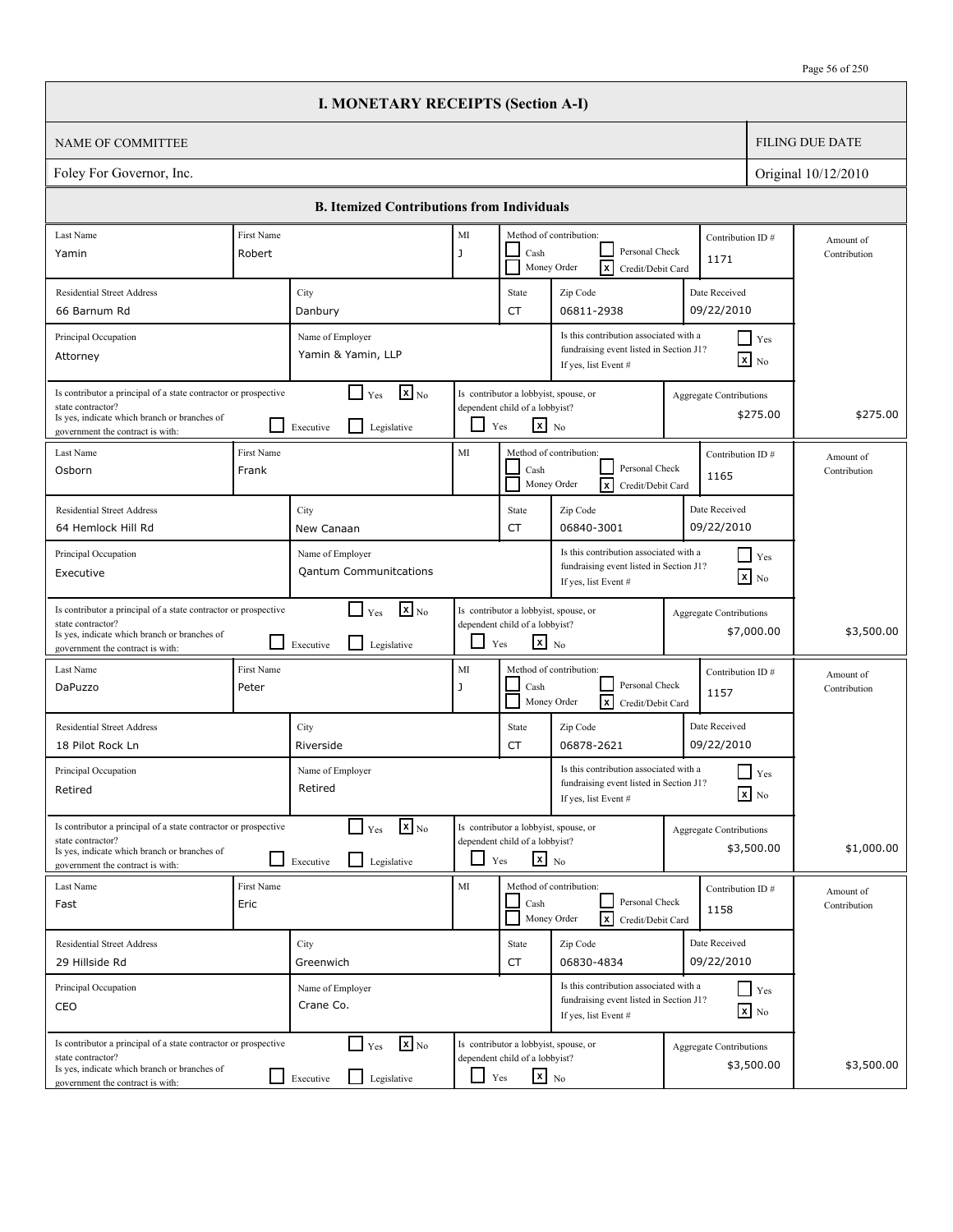|                                                                                                                                                                          |                        | <b>I. MONETARY RECEIPTS (Section A-I)</b>                                            |               |                                                                                                   |                                                                                                           |                                |                                               |                           |
|--------------------------------------------------------------------------------------------------------------------------------------------------------------------------|------------------------|--------------------------------------------------------------------------------------|---------------|---------------------------------------------------------------------------------------------------|-----------------------------------------------------------------------------------------------------------|--------------------------------|-----------------------------------------------|---------------------------|
| <b>NAME OF COMMITTEE</b>                                                                                                                                                 |                        |                                                                                      |               |                                                                                                   |                                                                                                           |                                |                                               | <b>FILING DUE DATE</b>    |
| Foley For Governor, Inc.                                                                                                                                                 |                        |                                                                                      |               |                                                                                                   |                                                                                                           |                                |                                               | Original 10/12/2010       |
|                                                                                                                                                                          |                        | <b>B. Itemized Contributions from Individuals</b>                                    |               |                                                                                                   |                                                                                                           |                                |                                               |                           |
| Last Name                                                                                                                                                                | First Name             |                                                                                      | MI            |                                                                                                   | Method of contribution:                                                                                   | Contribution ID#               |                                               | Amount of                 |
| O'Connor                                                                                                                                                                 | Maura                  |                                                                                      |               | Cash                                                                                              | Personal Check<br>Γx<br>Money Order<br>Credit/Debit Card                                                  | 1164                           |                                               | Contribution              |
| <b>Residential Street Address</b>                                                                                                                                        |                        | City                                                                                 |               | State                                                                                             | Zip Code                                                                                                  | Date Received                  |                                               |                           |
| 285 Lake Ave                                                                                                                                                             |                        | Greenwich                                                                            |               | <b>CT</b>                                                                                         | 06830-4517                                                                                                | 09/22/2010                     |                                               |                           |
| Principal Occupation<br>Teacher                                                                                                                                          |                        | Name of Employer<br>Retired                                                          |               |                                                                                                   | Is this contribution associated with a<br>fundraising event listed in Section J1?<br>If yes, list Event # |                                | $\blacksquare$ Yes<br>$\boxed{\mathbf{x}}$ No |                           |
| Is contributor a principal of a state contractor or prospective<br>state contractor?<br>Is yes, indicate which branch or branches of<br>government the contract is with: |                        | $\mathbf{X}$ <sub>No</sub><br>$\Box$ Yes<br>$\mathsf{L}$<br>Executive<br>Legislative | ப             | Is contributor a lobbyist, spouse, or<br>dependent child of a lobbyist?<br>$\mathbf{x}$ No<br>Yes |                                                                                                           | Aggregate Contributions        | \$750.00                                      | \$250.00                  |
| Last Name<br>Feldman                                                                                                                                                     | First Name<br>Jonathan |                                                                                      | MI            | Cash                                                                                              | Method of contribution:<br>Personal Check<br><b>x</b><br>Money Order<br>Credit/Debit Card                 | Contribution ID#<br>1159       |                                               | Amount of<br>Contribution |
| <b>Residential Street Address</b><br>200 Byram Shore Rd                                                                                                                  |                        | City<br>Greenwich                                                                    |               | State<br><b>CT</b>                                                                                | Zip Code<br>06830-6932                                                                                    | Date Received<br>09/22/2010    |                                               |                           |
| Principal Occupation<br>Investments                                                                                                                                      |                        | Name of Employer<br>Patriot Exploration LLC                                          |               |                                                                                                   | Is this contribution associated with a<br>fundraising event listed in Section J1?<br>If yes, list Event # |                                | $Y$ es<br>$\mathbf{x}$ No                     |                           |
| Is contributor a principal of a state contractor or prospective<br>state contractor?<br>Is yes, indicate which branch or branches of<br>government the contract is with: |                        | $\mathbf{X}$ <sub>No</sub><br>$\Box$ Yes<br>l 1<br>Legislative<br>Executive          | ப             | Is contributor a lobbyist, spouse, or<br>dependent child of a lobbyist?<br>$\mathbf{x}$ No<br>Yes |                                                                                                           | <b>Aggregate Contributions</b> | \$3,500.00                                    | \$3,500.00                |
| Last Name<br>Marlas                                                                                                                                                      | First Name<br>James    |                                                                                      | MI            | Cash                                                                                              | Method of contribution:<br>Personal Check<br>ΙxΙ<br>Money Order<br>Credit/Debit Card                      | Contribution ID#<br>1160       |                                               | Amount of<br>Contribution |
| <b>Residential Street Address</b><br>445 Park Ave FI 14                                                                                                                  |                        | City<br>New York                                                                     |               | State<br><b>NY</b>                                                                                | Zip Code<br>10022-2606                                                                                    | Date Received<br>09/22/2010    |                                               |                           |
| Principal Occupation<br>Chairman                                                                                                                                         |                        | Name of Employer<br>Union Capital Corp.                                              |               |                                                                                                   | Is this contribution associated with a<br>fundraising event listed in Section J1?<br>If yes, list Event # |                                | $\prod$ Yes<br>$\boxed{\mathbf{x}}$ No        |                           |
| Is contributor a principal of a state contractor or prospective<br>state contractor?<br>Is yes, indicate which branch or branches of<br>government the contract is with: |                        | $\mathbf{x}$ <sub>No</sub><br>$\Box$ Yes<br>l 1<br>Legislative<br>Executive          |               | Is contributor a lobbyist, spouse, or<br>dependent child of a lobbyist?<br>$\mathbf{x}$ No<br>Yes |                                                                                                           | <b>Aggregate Contributions</b> | \$500.00                                      | \$500.00                  |
| Last Name<br>Mitchell                                                                                                                                                    | First Name<br>Donald   |                                                                                      | $\rm MI$<br>D | Cash                                                                                              | Method of contribution:<br>l×l<br>Personal Check<br>Money Order<br>Credit/Debit Card                      | Contribution ID#<br>1161       |                                               | Amount of<br>Contribution |
| <b>Residential Street Address</b>                                                                                                                                        |                        | City                                                                                 |               | State                                                                                             | Zip Code                                                                                                  | Date Received                  |                                               |                           |
| 84 S Lake Shore Dr                                                                                                                                                       |                        | Brookfield                                                                           |               | CT                                                                                                | 06804-1429                                                                                                | 09/22/2010                     |                                               |                           |
| Principal Occupation<br>Petroleum Distributor                                                                                                                            |                        | Name of Employer<br>Norbert E. Mitchell Co., Inc.                                    |               |                                                                                                   | Is this contribution associated with a<br>fundraising event listed in Section J1?<br>If yes, list Event # |                                | $Y$ es<br>$\boxed{\mathbf{x}}$ No             |                           |
| Is contributor a principal of a state contractor or prospective<br>state contractor?<br>Is yes, indicate which branch or branches of<br>government the contract is with: |                        | $\mathbf{x}$ <sub>No</sub><br>$\Box$ Yes<br>Legislative<br>$\Box$ Executive          | $\Box$ Yes    | Is contributor a lobbyist, spouse, or<br>dependent child of a lobbyist?<br>$x_{N0}$               |                                                                                                           | <b>Aggregate Contributions</b> | \$100.00                                      | \$100.00                  |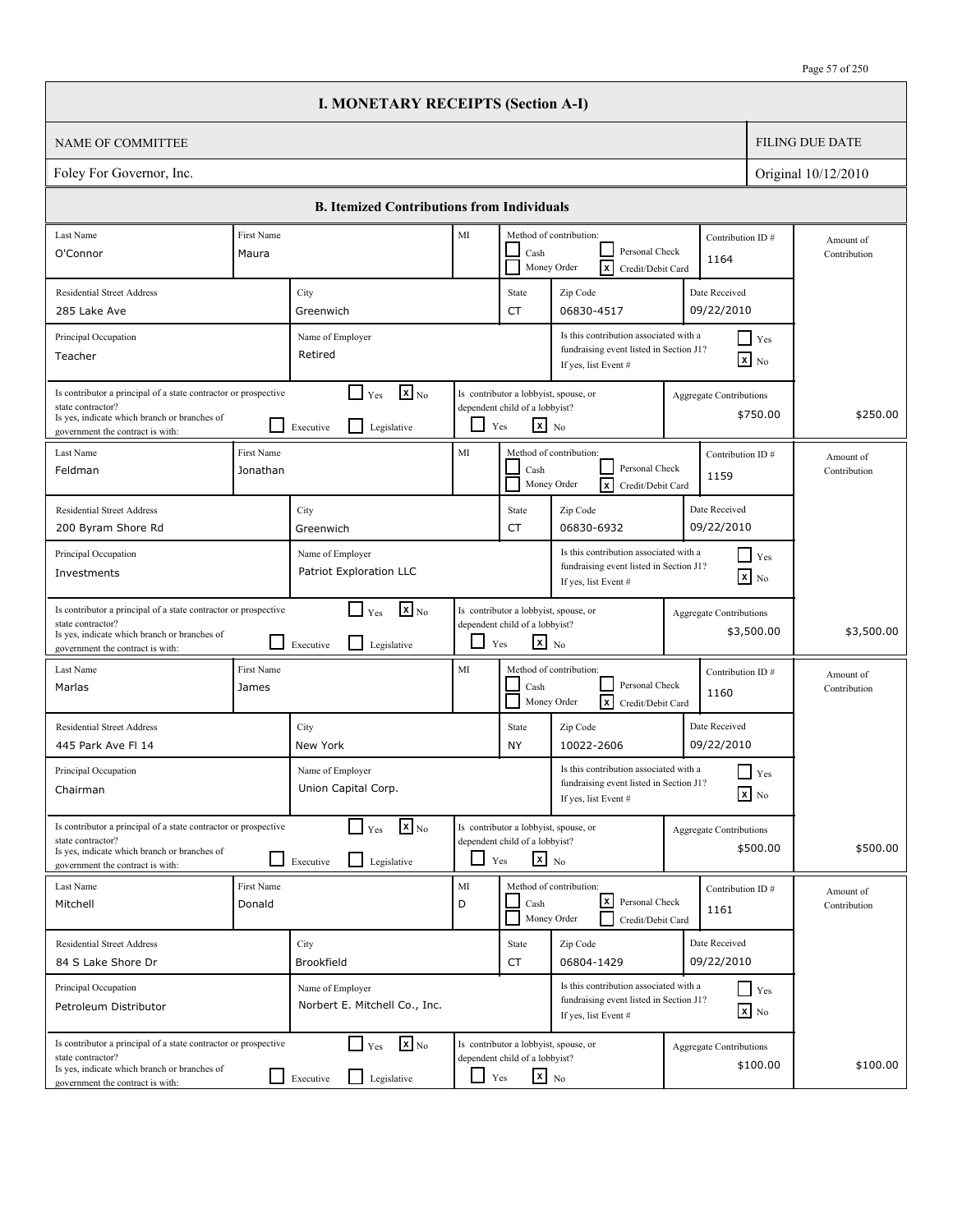|                                                                                                                                                                          |                     | <b>I. MONETARY RECEIPTS (Section A-I)</b>                                            |         |                                                                                                   |                                                                                                           |                                              |                           |
|--------------------------------------------------------------------------------------------------------------------------------------------------------------------------|---------------------|--------------------------------------------------------------------------------------|---------|---------------------------------------------------------------------------------------------------|-----------------------------------------------------------------------------------------------------------|----------------------------------------------|---------------------------|
| NAME OF COMMITTEE                                                                                                                                                        |                     |                                                                                      |         |                                                                                                   |                                                                                                           |                                              | <b>FILING DUE DATE</b>    |
| Foley For Governor, Inc.                                                                                                                                                 |                     |                                                                                      |         |                                                                                                   |                                                                                                           |                                              | Original 10/12/2010       |
|                                                                                                                                                                          |                     | <b>B. Itemized Contributions from Individuals</b>                                    |         |                                                                                                   |                                                                                                           |                                              |                           |
| Last Name                                                                                                                                                                | First Name          |                                                                                      | MI      |                                                                                                   | Method of contribution:                                                                                   | Contribution ID#                             | Amount of                 |
| Mitchell                                                                                                                                                                 | Nancy               |                                                                                      | А       | Cash                                                                                              | lxl<br>Personal Check<br>Money Order<br>Credit/Debit Card                                                 | 1163                                         | Contribution              |
| <b>Residential Street Address</b>                                                                                                                                        |                     | City                                                                                 |         | State                                                                                             | Zip Code                                                                                                  | Date Received                                |                           |
| 84 S Lake Shore Dr                                                                                                                                                       |                     | Brookfield                                                                           |         | CT                                                                                                | 06804-1429                                                                                                | 09/22/2010                                   |                           |
| Principal Occupation<br>Homemaker                                                                                                                                        |                     | Name of Employer<br>Homemaker                                                        |         |                                                                                                   | Is this contribution associated with a<br>fundraising event listed in Section J1?<br>If yes, list Event # | $\Box$ Yes<br>$\mathbf{X}$ No                |                           |
| Is contributor a principal of a state contractor or prospective<br>state contractor?<br>Is yes, indicate which branch or branches of<br>government the contract is with: |                     | $\mathbf{X}$ <sub>No</sub><br>$\Box$ Yes<br>l 1<br>Legislative<br>Executive          |         | Is contributor a lobbyist, spouse, or<br>dependent child of a lobbyist?<br>$x_{N0}$<br>Yes        |                                                                                                           | <b>Aggregate Contributions</b><br>\$100.00   | \$100.00                  |
| Last Name<br>Mitchell                                                                                                                                                    | First Name<br>John  |                                                                                      | MI<br>W | Cash<br>Money Order                                                                               | Method of contribution:<br>Personal Check<br>lxl<br>Credit/Debit Card                                     | Contribution ID#<br>1162                     | Amount of<br>Contribution |
| <b>Residential Street Address</b>                                                                                                                                        |                     | City                                                                                 |         | State                                                                                             | Zip Code                                                                                                  | Date Received                                |                           |
| 250 E 54th St Apt 38D                                                                                                                                                    |                     | New York                                                                             |         | NY                                                                                                | 10022-4819                                                                                                | 09/22/2010                                   |                           |
| Principal Occupation<br>Retired                                                                                                                                          |                     | Name of Employer<br>Retired                                                          |         |                                                                                                   | Is this contribution associated with a<br>fundraising event listed in Section J1?<br>If yes, list Event # | $\Box$ Yes<br>$\mathbf{x}$ No                |                           |
| Is contributor a principal of a state contractor or prospective<br>state contractor?<br>Is yes, indicate which branch or branches of<br>government the contract is with: |                     | $\mathbf{x}$ <sub>No</sub><br>$\Box$ Yes<br>$\mathsf{L}$<br>Legislative<br>Executive | $\Box$  | Is contributor a lobbyist, spouse, or<br>dependent child of a lobbyist?<br>$\mathbf{x}$ No<br>Yes |                                                                                                           | <b>Aggregate Contributions</b><br>\$2,000.00 | \$2,000.00                |
| Last Name<br>Salame                                                                                                                                                      | First Name<br>Roy   |                                                                                      | MI<br>J | Cash                                                                                              | Method of contribution:<br>Personal Check<br>Money Order<br>lxl<br>Credit/Debit Card                      | Contribution ID#<br>1166                     | Amount of<br>Contribution |
| <b>Residential Street Address</b><br>16 Hedgerow Ln                                                                                                                      |                     | City<br>Greenwich                                                                    |         | State<br>CT                                                                                       | Zip Code<br>06831-3340                                                                                    | Date Received<br>09/22/2010                  |                           |
| Principal Occupation<br>Banker                                                                                                                                           |                     | Name of Employer<br>JP Morgan                                                        |         |                                                                                                   | Is this contribution associated with a<br>fundraising event listed in Section J1?<br>If yes, list Event # | $\blacksquare$ Yes<br>$\mathbf{X}$ No        |                           |
| Is contributor a principal of a state contractor or prospective<br>state contractor?<br>Is yes, indicate which branch or branches of<br>government the contract is with: |                     | $\mathbf{X}$ <sub>No</sub><br>$\Box$ Yes<br>Legislative<br>Executive                 | ப       | Is contributor a lobbyist, spouse, or<br>dependent child of a lobbyist?<br>$\mathbf{x}$ No<br>Yes |                                                                                                           | Aggregate Contributions<br>\$1,000.00        | \$1,000.00                |
| Last Name<br>Tullis                                                                                                                                                      | First Name<br>James |                                                                                      | MI      | Cash                                                                                              | Method of contribution:<br><u> x</u><br>Personal Check<br>Money Order<br>Credit/Debit Card                | Contribution ID#<br>1168                     | Amount of<br>Contribution |
| <b>Residential Street Address</b>                                                                                                                                        |                     | City                                                                                 |         | State                                                                                             | Zip Code                                                                                                  | Date Received                                |                           |
| 1326 Lake Worth Ln                                                                                                                                                       |                     | North Palm Beach                                                                     |         | FL.                                                                                               | 33408-2905                                                                                                | 09/22/2010                                   |                           |
| Principal Occupation<br>CEO                                                                                                                                              |                     | Name of Employer<br>Tullis Health Investors                                          |         |                                                                                                   | Is this contribution associated with a<br>fundraising event listed in Section J1?<br>If yes, list Event # | $\Box$ Yes<br>$\mathbf{x}$ No                |                           |
| Is contributor a principal of a state contractor or prospective<br>state contractor?<br>Is yes, indicate which branch or branches of<br>government the contract is with: |                     | $\mathbf{X}$ <sub>No</sub><br>$\Box$ Yes<br>$\perp$<br>Legislative<br>Executive      | $\Box$  | Is contributor a lobbyist, spouse, or<br>dependent child of a lobbyist?<br>$\mathbf{x}$ No<br>Yes |                                                                                                           | <b>Aggregate Contributions</b><br>\$1,000.00 | \$1,000.00                |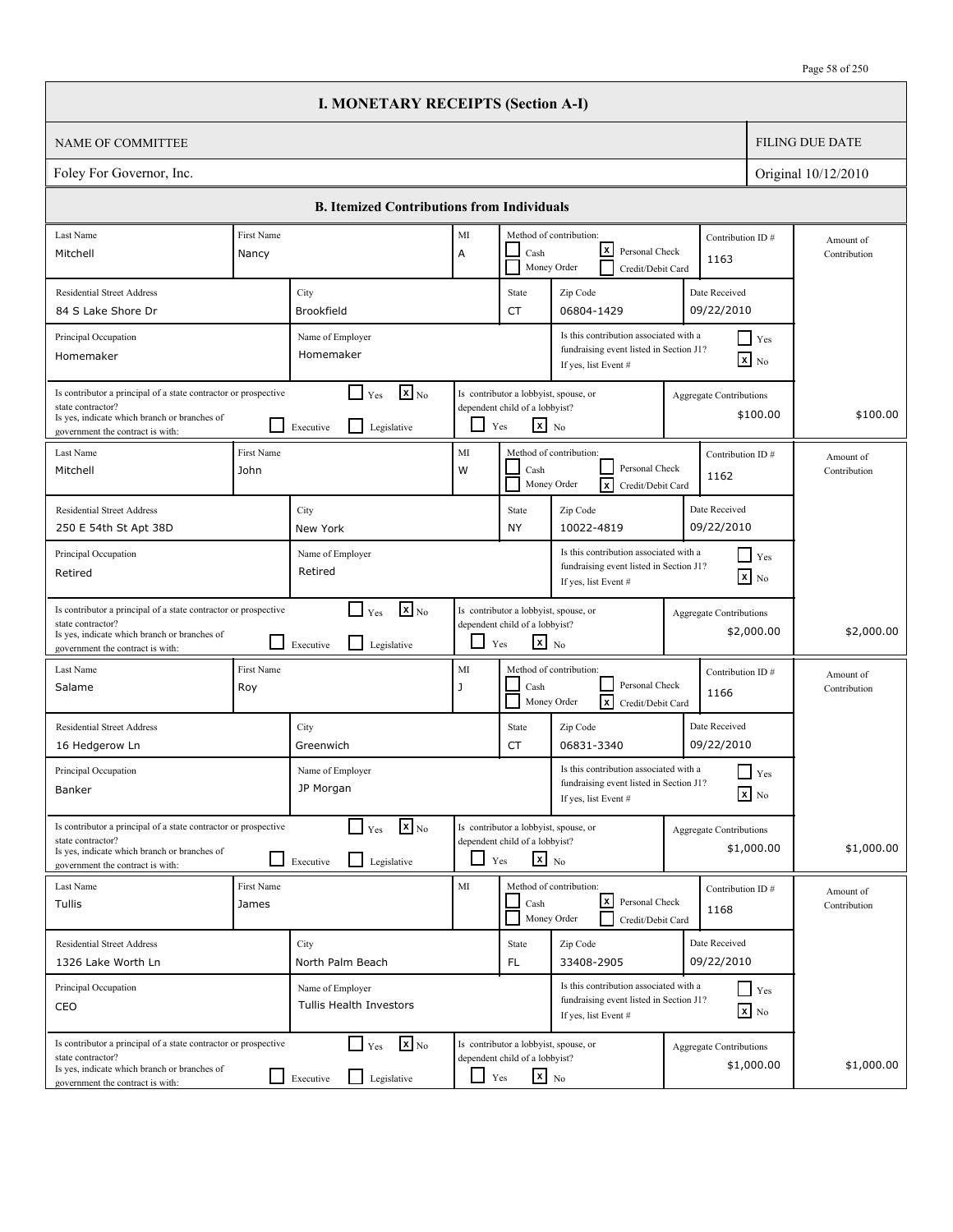|                                                                                                                                                                          |                       | <b>I. MONETARY RECEIPTS (Section A-I)</b>                                            |            |                                                                                                   |                                                                                                           |                                |                                               |                           |
|--------------------------------------------------------------------------------------------------------------------------------------------------------------------------|-----------------------|--------------------------------------------------------------------------------------|------------|---------------------------------------------------------------------------------------------------|-----------------------------------------------------------------------------------------------------------|--------------------------------|-----------------------------------------------|---------------------------|
| <b>NAME OF COMMITTEE</b>                                                                                                                                                 |                       |                                                                                      |            |                                                                                                   |                                                                                                           |                                |                                               | <b>FILING DUE DATE</b>    |
| Foley For Governor, Inc.                                                                                                                                                 |                       |                                                                                      |            |                                                                                                   |                                                                                                           |                                |                                               | Original 10/12/2010       |
|                                                                                                                                                                          |                       | <b>B. Itemized Contributions from Individuals</b>                                    |            |                                                                                                   |                                                                                                           |                                |                                               |                           |
| Last Name                                                                                                                                                                | First Name            |                                                                                      | MI         |                                                                                                   | Method of contribution:                                                                                   | Contribution ID#               |                                               | Amount of                 |
| Weeden                                                                                                                                                                   | Donald                |                                                                                      | E          | Cash                                                                                              | lxI<br>Personal Check<br>Money Order<br>Credit/Debit Card                                                 | 1169                           |                                               | Contribution              |
| <b>Residential Street Address</b>                                                                                                                                        |                       | City                                                                                 |            | State                                                                                             | Zip Code                                                                                                  | Date Received                  |                                               |                           |
| 85 Middle River Rd                                                                                                                                                       |                       | Danbury                                                                              |            | <b>CT</b>                                                                                         | 06811-4351                                                                                                | 09/22/2010                     |                                               |                           |
| Principal Occupation<br>Securities Financer                                                                                                                              |                       | Name of Employer<br>Weeden & Co.                                                     |            |                                                                                                   | Is this contribution associated with a<br>fundraising event listed in Section J1?<br>If yes, list Event # |                                | $\blacksquare$ Yes<br>$\boxed{\mathbf{x}}$ No |                           |
| Is contributor a principal of a state contractor or prospective<br>state contractor?<br>Is yes, indicate which branch or branches of<br>government the contract is with: |                       | $\mathbf{X}$ <sub>No</sub><br>$\Box$ Yes<br>$\mathsf{L}$<br>Executive<br>Legislative | ப          | Is contributor a lobbyist, spouse, or<br>dependent child of a lobbyist?<br>$\mathbf{x}$ No<br>Yes |                                                                                                           | Aggregate Contributions        | \$500.00                                      | \$500.00                  |
| Last Name<br>Sexton                                                                                                                                                      | First Name<br>Barbara |                                                                                      | MI<br>К    | Cash                                                                                              | Method of contribution:<br>Personal Check<br><b>x</b><br>Money Order<br>Credit/Debit Card                 | Contribution ID#<br>1167       |                                               | Amount of<br>Contribution |
| <b>Residential Street Address</b><br>206 Ocean Dr W                                                                                                                      |                       | City<br>Stamford                                                                     |            | State<br><b>CT</b>                                                                                | Zip Code<br>06902-8029                                                                                    | Date Received<br>09/22/2010    |                                               |                           |
| Principal Occupation<br>Lic/Ord Clergy & Alt HC Provider                                                                                                                 |                       | Name of Employer<br>Self                                                             |            |                                                                                                   | Is this contribution associated with a<br>fundraising event listed in Section J1?<br>If yes, list Event # |                                | $\blacksquare$ Yes<br>$\mathbf{x}$ No         |                           |
| Is contributor a principal of a state contractor or prospective<br>state contractor?<br>Is yes, indicate which branch or branches of<br>government the contract is with: |                       | $\mathbf{X}$ <sub>No</sub><br>$\Box$ Yes<br>l 1<br>Legislative<br>Executive          | ப          | Is contributor a lobbyist, spouse, or<br>dependent child of a lobbyist?<br>$\mathbf{x}$ No<br>Yes |                                                                                                           | <b>Aggregate Contributions</b> | \$75.00                                       | \$25.00                   |
| Last Name<br>Baker                                                                                                                                                       | First Name<br>Emily   |                                                                                      | MI         | Cash                                                                                              | Method of contribution:<br>Personal Check<br>ΙxΙ<br>Money Order<br>Credit/Debit Card                      | Contribution ID#<br>1156       |                                               | Amount of<br>Contribution |
| <b>Residential Street Address</b><br>93 Thurton Dr                                                                                                                       |                       | City<br>New Canaan                                                                   |            | State<br>CT                                                                                       | Zip Code<br>06840-6011                                                                                    | Date Received<br>09/22/2010    |                                               |                           |
| Principal Occupation<br>Homemaker                                                                                                                                        |                       | Name of Employer<br>Homemaker                                                        |            |                                                                                                   | Is this contribution associated with a<br>fundraising event listed in Section J1?<br>If yes, list Event # |                                | $\prod$ Yes<br>$\boxed{\mathbf{x}}$ No        |                           |
| Is contributor a principal of a state contractor or prospective<br>state contractor?<br>Is yes, indicate which branch or branches of<br>government the contract is with: |                       | $\mathbf{x}$ <sub>No</sub><br>$\Gamma$ Yes<br>$\Box$<br>Legislative<br>Executive     |            | Is contributor a lobbyist, spouse, or<br>dependent child of a lobbyist?<br>$x_{N0}$<br>Yes        |                                                                                                           | <b>Aggregate Contributions</b> | \$500.00                                      | \$250.00                  |
| Last Name<br>Svengalis                                                                                                                                                   | First Name<br>Kendall |                                                                                      | MI         | Cash                                                                                              | Method of contribution:<br>Personal Check<br>$\sqrt{x}$<br>Money Order<br>Credit/Debit Card               | Contribution ID#<br>1172       |                                               | Amount of<br>Contribution |
| <b>Residential Street Address</b><br>204 Wyassup Rd                                                                                                                      |                       | City<br>North Stonington                                                             |            | State<br>CT                                                                                       | Zip Code<br>06359-1330                                                                                    | Date Received<br>09/23/2010    |                                               |                           |
| Principal Occupation<br>Writer & Publisher                                                                                                                               |                       | Name of Employer<br>Rhode Island LawPress                                            |            |                                                                                                   | Is this contribution associated with a<br>fundraising event listed in Section J1?<br>If yes, list Event # |                                | $Y$ es<br>$\boxed{\mathbf{x}}$ No             |                           |
| Is contributor a principal of a state contractor or prospective<br>state contractor?<br>Is yes, indicate which branch or branches of<br>government the contract is with: |                       | $\mathbf{x}$ <sub>No</sub><br>$\Box$ Yes<br>Legislative<br>$\Box$ Executive          | $\Box$ Yes | Is contributor a lobbyist, spouse, or<br>dependent child of a lobbyist?<br>$\mathbf{x}$ No        |                                                                                                           | <b>Aggregate Contributions</b> | \$50.00                                       | \$50.00                   |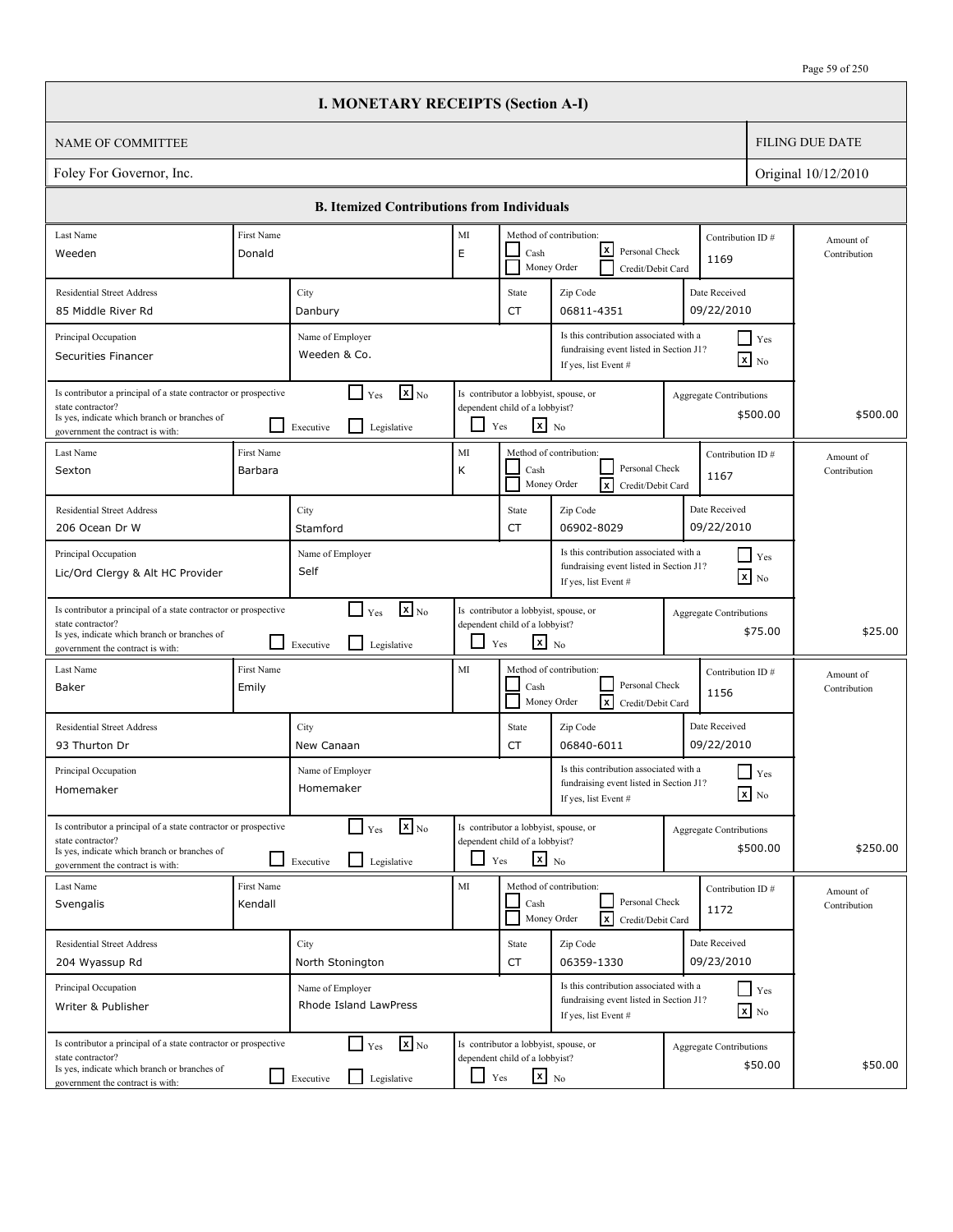| Page 60 of 250 |
|----------------|
|----------------|

|                                                                                                                                                                          |                                                                                                                                                                                              | <b>I. MONETARY RECEIPTS (Section A-I)</b>                                            |            |                                                                                                                          |                                                                                                                  |                                |                               |                           |  |
|--------------------------------------------------------------------------------------------------------------------------------------------------------------------------|----------------------------------------------------------------------------------------------------------------------------------------------------------------------------------------------|--------------------------------------------------------------------------------------|------------|--------------------------------------------------------------------------------------------------------------------------|------------------------------------------------------------------------------------------------------------------|--------------------------------|-------------------------------|---------------------------|--|
| <b>NAME OF COMMITTEE</b>                                                                                                                                                 |                                                                                                                                                                                              |                                                                                      |            |                                                                                                                          |                                                                                                                  |                                |                               | <b>FILING DUE DATE</b>    |  |
| Foley For Governor, Inc.                                                                                                                                                 |                                                                                                                                                                                              |                                                                                      |            |                                                                                                                          |                                                                                                                  |                                |                               | Original 10/12/2010       |  |
|                                                                                                                                                                          |                                                                                                                                                                                              | <b>B. Itemized Contributions from Individuals</b>                                    |            |                                                                                                                          |                                                                                                                  |                                |                               |                           |  |
| Last Name<br>Seagraves                                                                                                                                                   | First Name<br>Edward                                                                                                                                                                         |                                                                                      | MI         | Method of contribution:<br>Contribution ID#<br>Personal Check<br>Cash<br>1174<br>ΙxΙ<br>Money Order<br>Credit/Debit Card |                                                                                                                  |                                |                               | Amount of<br>Contribution |  |
| <b>Residential Street Address</b><br>26 Chipmunk Ln                                                                                                                      |                                                                                                                                                                                              | City<br>Ridgefield                                                                   |            | State<br>CT                                                                                                              | Zip Code<br>06877-1006                                                                                           | Date Received<br>09/25/2010    |                               |                           |  |
| Principal Occupation<br>Retired                                                                                                                                          |                                                                                                                                                                                              | Name of Employer<br>Retired                                                          |            |                                                                                                                          | Is this contribution associated with a<br>fundraising event listed in Section J1?<br>If yes, list Event #        |                                | $\Box$ Yes<br>$\mathbf{X}$ No |                           |  |
| Is contributor a principal of a state contractor or prospective<br>state contractor?<br>Is yes, indicate which branch or branches of<br>government the contract is with: |                                                                                                                                                                                              | $\mathbf{X}$ <sub>No</sub><br>$\Box$ Yes<br>Legislative<br>Executive                 | LI         | Is contributor a lobbyist, spouse, or<br>dependent child of a lobbyist?<br>$\mathbf{x}$ No<br>$\operatorname{Yes}$       |                                                                                                                  | Aggregate Contributions        | \$100.00                      | \$100.00                  |  |
| Last Name<br>Mango                                                                                                                                                       | First Name<br>Paul                                                                                                                                                                           |                                                                                      | MI         | Cash                                                                                                                     | Method of contribution:<br>Contribution ID#<br>Personal Check<br>1173<br>Money Order<br>lxl<br>Credit/Debit Card |                                |                               | Amount of<br>Contribution |  |
| <b>Residential Street Address</b><br>116 Snowberry Ln                                                                                                                    |                                                                                                                                                                                              | City<br>Gibsonia                                                                     |            | State<br>PA                                                                                                              | Zip Code<br>15044-6090                                                                                           |                                |                               |                           |  |
| Principal Occupation<br>Consultant                                                                                                                                       | Is this contribution associated with a<br>$\blacksquare$ Yes<br>Name of Employer<br>fundraising event listed in Section J1?<br>McKinsey & Company<br>$\mathbf{x}$ No<br>If yes, list Event # |                                                                                      |            |                                                                                                                          |                                                                                                                  |                                |                               |                           |  |
| Is contributor a principal of a state contractor or prospective<br>state contractor?<br>Is yes, indicate which branch or branches of<br>government the contract is with: |                                                                                                                                                                                              | $\mathbf{X}$ <sub>No</sub><br>$\Box$ Yes<br>$\mathsf{L}$<br>Legislative<br>Executive | - 1        | Is contributor a lobbyist, spouse, or<br>dependent child of a lobbyist?<br>$\mathbf{x}$ No<br>Yes                        |                                                                                                                  | <b>Aggregate Contributions</b> | \$1,000.00                    | \$1,000.00                |  |
| Last Name<br>Frontera                                                                                                                                                    | First Name<br>Yolanda                                                                                                                                                                        |                                                                                      | MI         | Cash                                                                                                                     | Method of contribution:<br>Personal Check<br>Money Order<br>$\vert x \vert$<br>Credit/Debit Card                 | Contribution ID#<br>1175       |                               | Amount of<br>Contribution |  |
| <b>Residential Street Address</b><br>49 Ridge Blvd                                                                                                                       |                                                                                                                                                                                              | City<br>East Granby                                                                  |            | State<br>CT                                                                                                              | Zip Code<br>06026-9302                                                                                           | Date Received<br>09/26/2010    |                               |                           |  |
| Principal Occupation<br>Oral Surgeon                                                                                                                                     |                                                                                                                                                                                              | Name of Employer<br>West Hartford Maxillofacial Surgery                              |            |                                                                                                                          | Is this contribution associated with a<br>fundraising event listed in Section J1?<br>If yes, list Event #        |                                | $\Box$ Yes<br>$\mathbf{X}$ No |                           |  |
| Is contributor a principal of a state contractor or prospective<br>state contractor?<br>Is yes, indicate which branch or branches of<br>government the contract is with: |                                                                                                                                                                                              | $\mathbf{x}$ <sub>No</sub><br>$\Box$ Yes<br>$\mathsf{L}$<br>Legislative<br>Executive |            | Is contributor a lobbyist, spouse, or<br>dependent child of a lobbyist?<br>$\mathbf{x}$ No<br>Yes                        |                                                                                                                  | <b>Aggregate Contributions</b> | \$25.00                       | \$25.00                   |  |
| Last Name<br>Titley                                                                                                                                                      | First Name<br>John                                                                                                                                                                           |                                                                                      | MI<br>H    | $\operatorname{Cash}$                                                                                                    | Method of contribution:<br>Personal Check<br>Money Order<br>lxl<br>Credit/Debit Card                             | Contribution ID#<br>1176       |                               | Amount of<br>Contribution |  |
| <b>Residential Street Address</b><br>151 Hamilton Ave                                                                                                                    |                                                                                                                                                                                              | City<br>Watertown                                                                    |            | State<br>CT                                                                                                              | Zip Code<br>06795-2402                                                                                           | Date Received<br>09/26/2010    |                               |                           |  |
| Principal Occupation<br>Retired                                                                                                                                          |                                                                                                                                                                                              | Name of Employer<br>Retired                                                          |            |                                                                                                                          | Is this contribution associated with a<br>fundraising event listed in Section J1?<br>If yes, list Event #        |                                | $\Box$ Yes<br>$\mathbf{x}$ No |                           |  |
| Is contributor a principal of a state contractor or prospective<br>state contractor?<br>Is yes, indicate which branch or branches of<br>government the contract is with: |                                                                                                                                                                                              | $\mathbf{x}$ <sub>No</sub><br>$\Box$ Yes<br>Legislative<br>$\Box$ Executive          | $\Box$ Yes | Is contributor a lobbyist, spouse, or<br>dependent child of a lobbyist?<br>$x_{N0}$                                      |                                                                                                                  | <b>Aggregate Contributions</b> | \$50.00                       | \$50.00                   |  |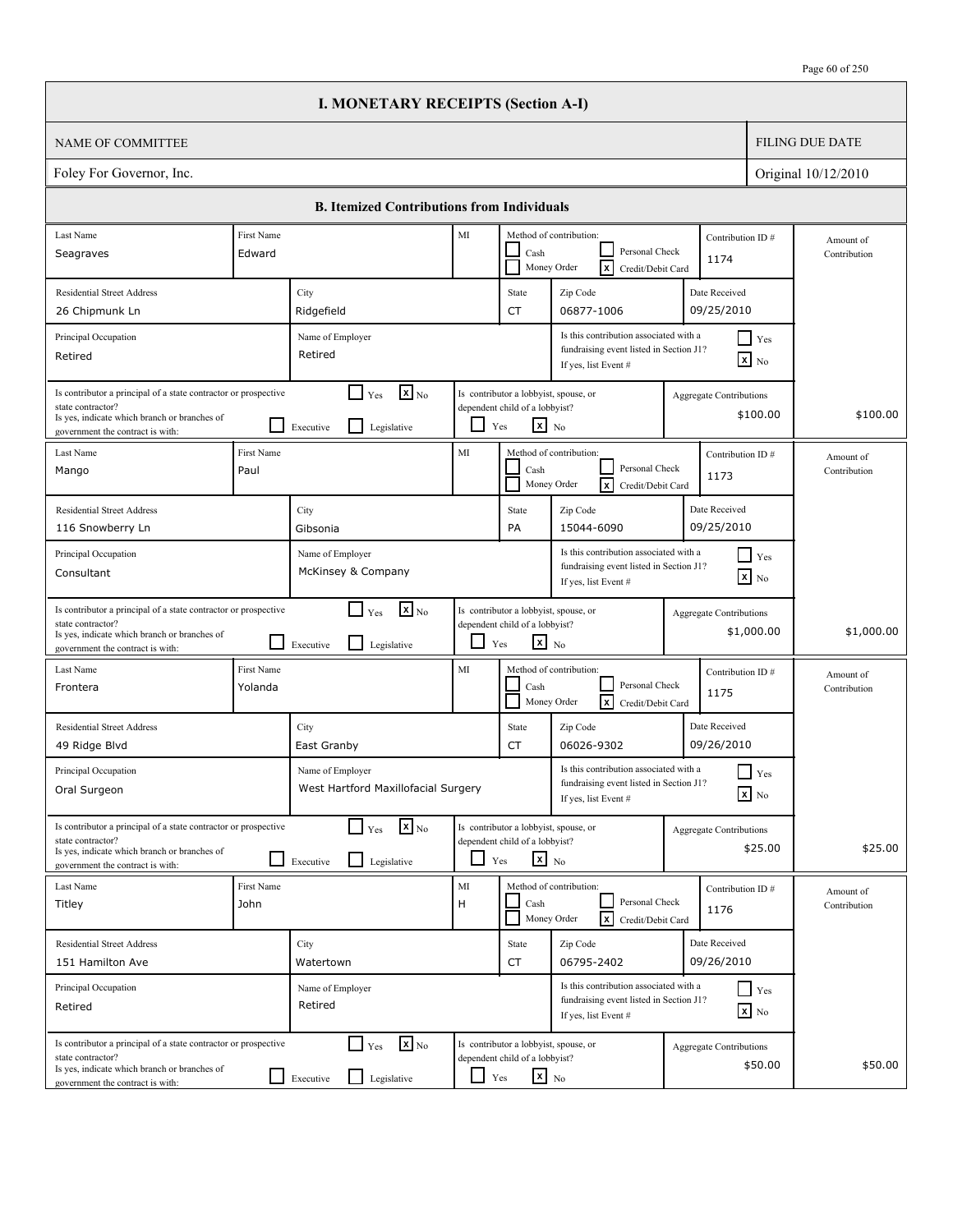|                                                                                                                                                                          |                                                                                                                                                                                                                                                                                                            | <b>I. MONETARY RECEIPTS (Section A-I)</b>                                                   |            |                                                                                                   |                                                                                                                                     |  |                                              |                           |
|--------------------------------------------------------------------------------------------------------------------------------------------------------------------------|------------------------------------------------------------------------------------------------------------------------------------------------------------------------------------------------------------------------------------------------------------------------------------------------------------|---------------------------------------------------------------------------------------------|------------|---------------------------------------------------------------------------------------------------|-------------------------------------------------------------------------------------------------------------------------------------|--|----------------------------------------------|---------------------------|
| <b>NAME OF COMMITTEE</b>                                                                                                                                                 |                                                                                                                                                                                                                                                                                                            |                                                                                             |            |                                                                                                   |                                                                                                                                     |  |                                              | <b>FILING DUE DATE</b>    |
| Foley For Governor, Inc.                                                                                                                                                 |                                                                                                                                                                                                                                                                                                            |                                                                                             |            |                                                                                                   |                                                                                                                                     |  |                                              | Original 10/12/2010       |
|                                                                                                                                                                          |                                                                                                                                                                                                                                                                                                            | <b>B. Itemized Contributions from Individuals</b>                                           |            |                                                                                                   |                                                                                                                                     |  |                                              |                           |
| Last Name                                                                                                                                                                | First Name                                                                                                                                                                                                                                                                                                 |                                                                                             | MI         |                                                                                                   | Method of contribution:                                                                                                             |  | Contribution ID#                             | Amount of                 |
| Alix                                                                                                                                                                     | Jane                                                                                                                                                                                                                                                                                                       | lxl<br>G<br>Personal Check<br>Cash<br>1177<br>Money Order<br>Credit/Debit Card              |            |                                                                                                   |                                                                                                                                     |  |                                              | Contribution              |
| <b>Residential Street Address</b>                                                                                                                                        |                                                                                                                                                                                                                                                                                                            | City                                                                                        |            | State                                                                                             | Zip Code                                                                                                                            |  | Date Received                                |                           |
| 18 Canterbury Ln                                                                                                                                                         |                                                                                                                                                                                                                                                                                                            | Southington                                                                                 |            | CT                                                                                                | 06489-4600                                                                                                                          |  | 09/27/2010                                   |                           |
| Principal Occupation<br>Business Development Manager                                                                                                                     |                                                                                                                                                                                                                                                                                                            | Name of Employer<br>Clinical Laboratory Partners                                            |            |                                                                                                   | Is this contribution associated with a<br>fundraising event listed in Section J1?<br>If yes, list Event #                           |  | $\Box$ Yes<br>$\mathbf{X}$ No                |                           |
| state contractor?<br>Is yes, indicate which branch or branches of<br>government the contract is with:                                                                    | $\mathbf{x}$ <sub>No</sub><br>$\Box$ Yes<br>Is contributor a principal of a state contractor or prospective<br>Is contributor a lobbyist, spouse, or<br><b>Aggregate Contributions</b><br>dependent child of a lobbyist?<br>\$100.00<br>$\mathbf{x}$ No<br>$\mathsf{L}$<br>Yes<br>Legislative<br>Executive |                                                                                             |            |                                                                                                   | \$100.00                                                                                                                            |  |                                              |                           |
| Last Name<br>Angelini                                                                                                                                                    | First Name<br><b>Bruce</b>                                                                                                                                                                                                                                                                                 |                                                                                             | MI         | $\mathsf{x}$<br>Cash                                                                              | Method of contribution:<br>Personal Check<br>Money Order<br>Credit/Debit Card                                                       |  | Contribution ID#<br>1178                     | Amount of<br>Contribution |
| <b>Residential Street Address</b><br>30 Derek Ln                                                                                                                         |                                                                                                                                                                                                                                                                                                            | City<br>Windsor                                                                             |            | State<br>CT                                                                                       | Zip Code<br>06095-1757                                                                                                              |  | Date Received<br>09/27/2010                  |                           |
| Principal Occupation<br>Bruce Angelini Enterprises LLC                                                                                                                   | Is this contribution associated with a<br>$\blacksquare$ Yes<br>Name of Employer<br>fundraising event listed in Section J1?<br>Bruce Angelini Enterprises LLC<br>$\boxed{\mathbf{x}}$ No<br>If yes, list Event #                                                                                           |                                                                                             |            |                                                                                                   |                                                                                                                                     |  |                                              |                           |
| Is contributor a principal of a state contractor or prospective<br>state contractor?<br>Is yes, indicate which branch or branches of<br>government the contract is with: | $\blacksquare$                                                                                                                                                                                                                                                                                             | $\mathbf{X}$ <sub>No</sub><br>$\Box$ Yes<br>l 1<br>Legislative<br>Executive                 |            | Is contributor a lobbyist, spouse, or<br>dependent child of a lobbyist?<br>$x_{N0}$<br>Yes        |                                                                                                                                     |  | Aggregate Contributions<br>\$100.00          | \$100.00                  |
| Last Name<br>Bruckmann                                                                                                                                                   | First Name<br><b>Bruce</b>                                                                                                                                                                                                                                                                                 |                                                                                             | MI<br>B    | Cash                                                                                              | Method of contribution:<br>lxl<br>Personal Check<br>Money Order<br>Credit/Debit Card                                                |  | Contribution ID#<br>1179                     | Amount of<br>Contribution |
| <b>Residential Street Address</b><br>32 Perry St                                                                                                                         |                                                                                                                                                                                                                                                                                                            | City<br>New York                                                                            |            | State<br>NY                                                                                       | Zip Code<br>10014-2704                                                                                                              |  | Date Received<br>09/27/2010                  |                           |
| Principal Occupation<br>Investor                                                                                                                                         |                                                                                                                                                                                                                                                                                                            | Name of Employer<br>Bruckmann, Rosser, Sherrill<br>Management III LP                        |            |                                                                                                   | Is this contribution associated with a<br>Yes<br>fundraising event listed in Section J1?<br>$\mathbf{X}$ No<br>If yes, list Event # |  |                                              |                           |
| Is contributor a principal of a state contractor or prospective<br>state contractor?<br>Is yes, indicate which branch or branches of<br>government the contract is with: |                                                                                                                                                                                                                                                                                                            | $\mathbf{X}$ <sub>No</sub><br>$\lceil \,\, \rfloor_{\,\rm Yes}$<br>Legislative<br>Executive | ப          | Is contributor a lobbyist, spouse, or<br>dependent child of a lobbyist?<br>$\mathbf{x}$ No<br>Yes |                                                                                                                                     |  | <b>Aggregate Contributions</b><br>\$3,500.00 | \$3,500.00                |
| Last Name<br>Keeney                                                                                                                                                      | First Name<br>Lafayette                                                                                                                                                                                                                                                                                    |                                                                                             | MI         | Cash                                                                                              | Method of contribution:<br>كا<br>Personal Check<br>Money Order<br>Credit/Debit Card                                                 |  | Contribution ID#<br>1181                     | Amount of<br>Contribution |
| <b>Residential Street Address</b><br>41 Pettipaug Ave                                                                                                                    |                                                                                                                                                                                                                                                                                                            | City<br>Old Saybrook                                                                        |            | State<br>CT                                                                                       | Zip Code<br>06475-3133                                                                                                              |  | Date Received<br>09/27/2010                  |                           |
| Principal Occupation<br>Retired                                                                                                                                          |                                                                                                                                                                                                                                                                                                            | Name of Employer<br>Retired                                                                 |            |                                                                                                   | Is this contribution associated with a<br>fundraising event listed in Section J1?<br>If yes, list Event #                           |  | $Y$ es<br>$\mathbf{x}$ No                    |                           |
| Is contributor a principal of a state contractor or prospective<br>state contractor?<br>Is yes, indicate which branch or branches of<br>government the contract is with: | $\mathsf{L}$                                                                                                                                                                                                                                                                                               | $\mathbf{X}$ <sub>No</sub><br>$\Box$ Yes<br>Legislative<br>Executive                        | $\Box$ Yes | Is contributor a lobbyist, spouse, or<br>dependent child of a lobbyist?<br>$\mathbf{x}$ No        |                                                                                                                                     |  | <b>Aggregate Contributions</b><br>\$200.00   | \$200.00                  |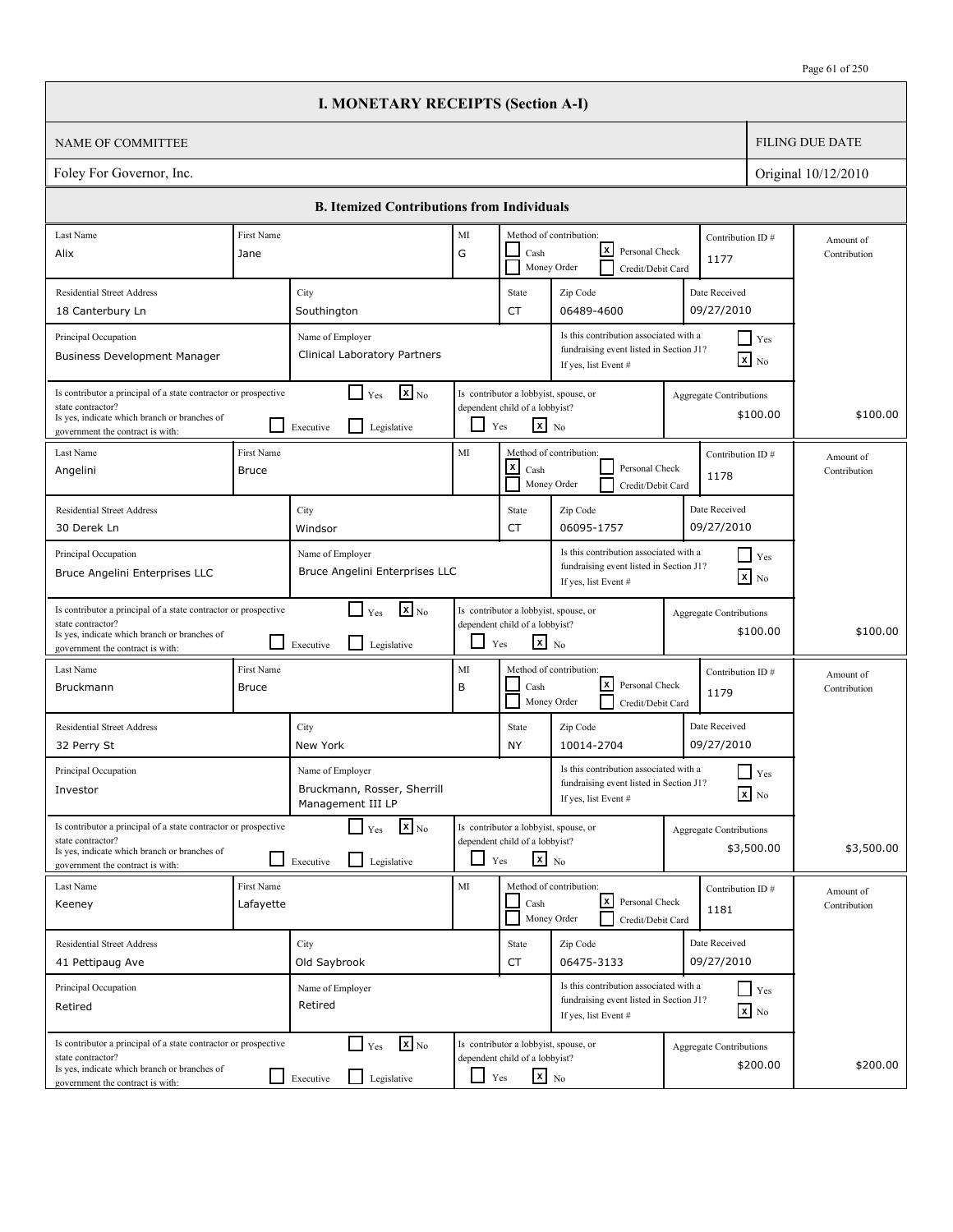|                                                                                                                                                                          |                                                                                                                                                                                                                                                               | <b>I. MONETARY RECEIPTS (Section A-I)</b>                                            |                                                                                                                        |                                                                                                   |                                                                                                                                                    |                                            |                                           |                           |
|--------------------------------------------------------------------------------------------------------------------------------------------------------------------------|---------------------------------------------------------------------------------------------------------------------------------------------------------------------------------------------------------------------------------------------------------------|--------------------------------------------------------------------------------------|------------------------------------------------------------------------------------------------------------------------|---------------------------------------------------------------------------------------------------|----------------------------------------------------------------------------------------------------------------------------------------------------|--------------------------------------------|-------------------------------------------|---------------------------|
| <b>NAME OF COMMITTEE</b>                                                                                                                                                 |                                                                                                                                                                                                                                                               |                                                                                      |                                                                                                                        |                                                                                                   |                                                                                                                                                    |                                            |                                           | <b>FILING DUE DATE</b>    |
| Foley For Governor, Inc.                                                                                                                                                 |                                                                                                                                                                                                                                                               |                                                                                      |                                                                                                                        |                                                                                                   |                                                                                                                                                    |                                            |                                           | Original 10/12/2010       |
|                                                                                                                                                                          |                                                                                                                                                                                                                                                               | <b>B. Itemized Contributions from Individuals</b>                                    |                                                                                                                        |                                                                                                   |                                                                                                                                                    |                                            |                                           |                           |
| Last Name                                                                                                                                                                | First Name                                                                                                                                                                                                                                                    |                                                                                      | MI                                                                                                                     |                                                                                                   | Method of contribution:                                                                                                                            |                                            | Contribution ID#                          | Amount of                 |
| Mascaro                                                                                                                                                                  | Joseph                                                                                                                                                                                                                                                        |                                                                                      | A                                                                                                                      | Cash                                                                                              | x <br>Personal Check<br>Money Order<br>Credit/Debit Card                                                                                           |                                            | 1183                                      | Contribution              |
| <b>Residential Street Address</b><br>53 Oswegatchie Hills Rd                                                                                                             |                                                                                                                                                                                                                                                               | City<br>Niantic                                                                      |                                                                                                                        | State<br>CT                                                                                       | Zip Code<br>06357-1916                                                                                                                             |                                            | Date Received<br>09/27/2010               |                           |
| Principal Occupation<br>Chiropractor                                                                                                                                     |                                                                                                                                                                                                                                                               | Name of Employer<br>Self-Employed                                                    | Is this contribution associated with a<br>fundraising event listed in Section J1?<br>If yes, list Event #<br>09152010B |                                                                                                   |                                                                                                                                                    |                                            | $x$ Yes<br>$\Box$ No                      |                           |
| state contractor?<br>Is yes, indicate which branch or branches of<br>government the contract is with:                                                                    | $\boxed{\mathbf{x}}$ <sub>No</sub><br>$\Box$ Yes<br>Is contributor a principal of a state contractor or prospective<br>Is contributor a lobbyist, spouse, or<br>dependent child of a lobbyist?<br>$x_{N0}$<br>Yes<br>$\mathsf{L}$<br>Legislative<br>Executive |                                                                                      |                                                                                                                        |                                                                                                   | Aggregate Contributions<br>\$100.00                                                                                                                | \$100.00                                   |                                           |                           |
| Last Name<br>Roebelen                                                                                                                                                    | First Name<br>Faith                                                                                                                                                                                                                                           |                                                                                      | MI<br>W                                                                                                                | Cash<br>Money Order                                                                               | Method of contribution:<br>$\lfloor x \rfloor$<br>Personal Check<br>Credit/Debit Card                                                              |                                            | Contribution ID#<br>1184                  | Amount of<br>Contribution |
| <b>Residential Street Address</b><br>92 Wendover Rd                                                                                                                      |                                                                                                                                                                                                                                                               | City<br>Suffield                                                                     |                                                                                                                        | State<br>CT                                                                                       | Date Received<br>Zip Code<br>09/27/2010<br>06078-1618                                                                                              |                                            |                                           |                           |
| Principal Occupation<br>Homemaker                                                                                                                                        | Is this contribution associated with a<br>$\Box$ Yes<br>Name of Employer<br>fundraising event listed in Section J1?<br>Homemaker<br>$\boxed{\mathbf{x}}$ No<br>If yes, list Event #                                                                           |                                                                                      |                                                                                                                        |                                                                                                   |                                                                                                                                                    |                                            |                                           |                           |
| Is contributor a principal of a state contractor or prospective<br>state contractor?<br>Is yes, indicate which branch or branches of<br>government the contract is with: |                                                                                                                                                                                                                                                               | $\mathbf{x}$ <sub>No</sub><br>$\mathsf{L}$<br>Yes<br>l 1<br>Legislative<br>Executive | $\overline{\phantom{0}}$                                                                                               | Is contributor a lobbyist, spouse, or<br>dependent child of a lobbyist?<br>$\mathbf{x}$ No<br>Yes |                                                                                                                                                    |                                            | Aggregate Contributions<br>\$100.00       | \$100.00                  |
| Last Name<br>Roebelen                                                                                                                                                    | First Name<br>George                                                                                                                                                                                                                                          |                                                                                      | MI<br>J                                                                                                                | Cash                                                                                              | Method of contribution:<br> x <br>Personal Check<br>Money Order<br>Credit/Debit Card                                                               |                                            | Contribution ID#<br>1185                  | Amount of<br>Contribution |
| <b>Residential Street Address</b><br>92 Wendover Rd                                                                                                                      |                                                                                                                                                                                                                                                               | City<br>Suffield                                                                     |                                                                                                                        | State<br>CT                                                                                       | Zip Code<br>06078-1618                                                                                                                             |                                            | Date Received<br>09/27/2010               |                           |
| Principal Occupation<br>Vice President                                                                                                                                   |                                                                                                                                                                                                                                                               | Name of Employer<br>Iron Mountain                                                    |                                                                                                                        |                                                                                                   | Is this contribution associated with a<br>$\blacksquare$ Yes<br>fundraising event listed in Section J1?<br>$\mathbf{X}$ No<br>If yes, list Event # |                                            |                                           |                           |
| Is contributor a principal of a state contractor or prospective<br>state contractor?<br>Is yes, indicate which branch or branches of<br>government the contract is with: |                                                                                                                                                                                                                                                               | $\mathbf{x}$ <sub>No</sub><br>$\Box$ Yes<br>Legislative<br>Executive                 | Is contributor a lobbyist, spouse, or<br>dependent child of a lobbyist?<br>$x_{N0}$<br>$\Box$<br>Yes                   |                                                                                                   |                                                                                                                                                    | <b>Aggregate Contributions</b><br>\$100.00 | \$100.00                                  |                           |
| Last Name<br>Valenzon III                                                                                                                                                | First Name<br>Peter                                                                                                                                                                                                                                           |                                                                                      | MI                                                                                                                     | Cash                                                                                              | Method of contribution:<br>Personal Check<br><b>x</b><br>Money Order<br>Credit/Debit Card                                                          |                                            | Contribution ID#<br>1186                  | Amount of<br>Contribution |
| <b>Residential Street Address</b><br>166 Old Brookfield Rd                                                                                                               |                                                                                                                                                                                                                                                               | City<br>Danbury                                                                      |                                                                                                                        | State<br>CT                                                                                       | Zip Code<br>06811-4048                                                                                                                             |                                            | Date Received<br>09/27/2010               |                           |
| Principal Occupation<br><b>Bank Operations</b>                                                                                                                           |                                                                                                                                                                                                                                                               | Name of Employer<br>First County Bank                                                |                                                                                                                        |                                                                                                   | Is this contribution associated with a<br>fundraising event listed in Section J1?<br>If yes, list Event #                                          |                                            | $\Box$ Yes<br>$\mathbf{x}$ No             |                           |
| Is contributor a principal of a state contractor or prospective<br>state contractor?<br>Is yes, indicate which branch or branches of<br>government the contract is with: |                                                                                                                                                                                                                                                               | $\Box$ Yes<br>$\mathbf{x}$ <sub>No</sub><br>Legislative<br>Executive                 | ப                                                                                                                      | Is contributor a lobbyist, spouse, or<br>dependent child of a lobbyist?<br>$\mathbf{x}$ No<br>Yes |                                                                                                                                                    |                                            | <b>Aggregate Contributions</b><br>\$50.00 | \$50.00                   |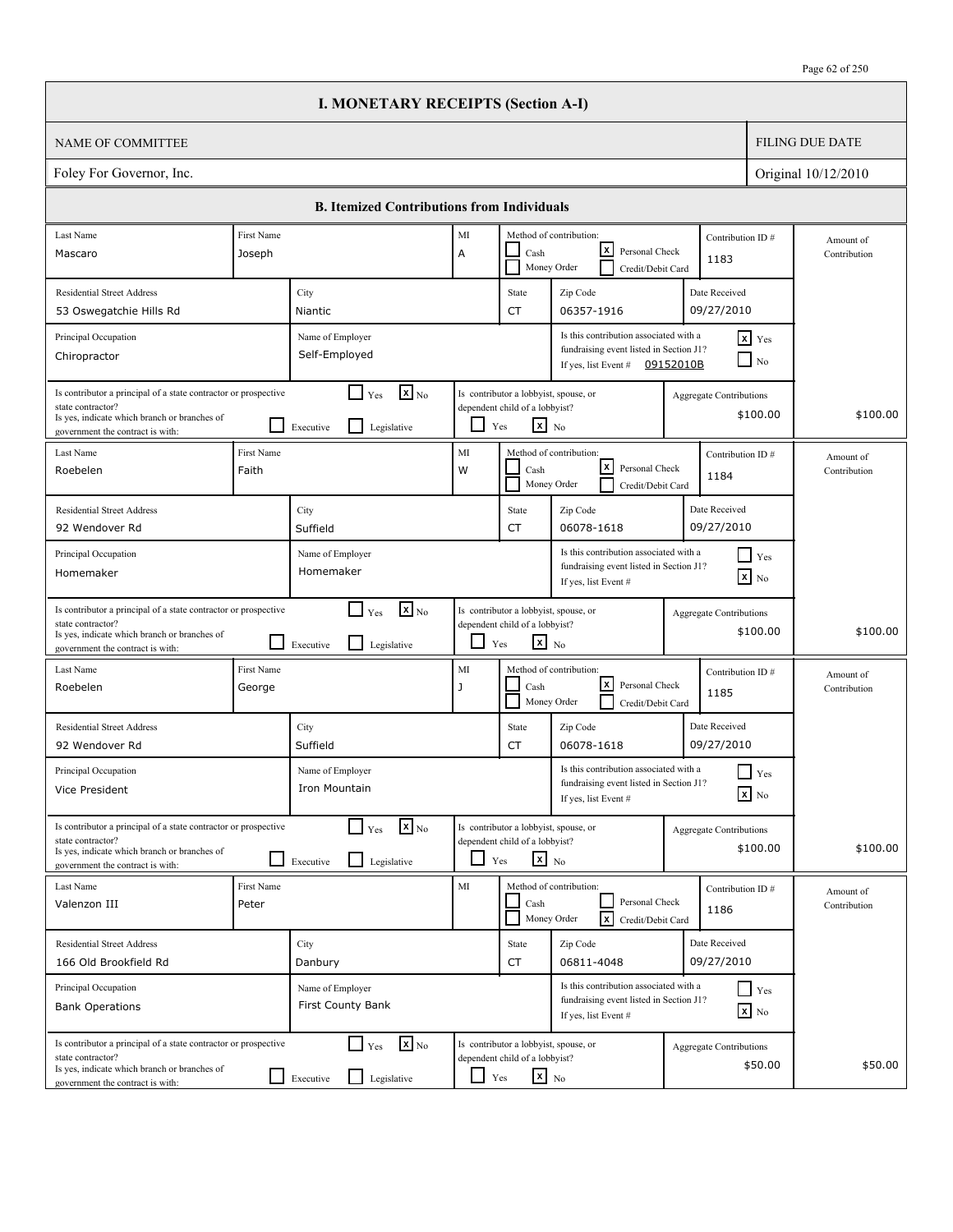|                                                                                                                                                                          |                                                                                                                                                                                                                 | <b>I. MONETARY RECEIPTS (Section A-I)</b>                                   |                                                                                                                                                    |                                                                                                   |                                                                                                                 |            |                                              |                           |
|--------------------------------------------------------------------------------------------------------------------------------------------------------------------------|-----------------------------------------------------------------------------------------------------------------------------------------------------------------------------------------------------------------|-----------------------------------------------------------------------------|----------------------------------------------------------------------------------------------------------------------------------------------------|---------------------------------------------------------------------------------------------------|-----------------------------------------------------------------------------------------------------------------|------------|----------------------------------------------|---------------------------|
| <b>NAME OF COMMITTEE</b>                                                                                                                                                 |                                                                                                                                                                                                                 |                                                                             |                                                                                                                                                    |                                                                                                   |                                                                                                                 |            |                                              | <b>FILING DUE DATE</b>    |
| Foley For Governor, Inc.                                                                                                                                                 |                                                                                                                                                                                                                 |                                                                             |                                                                                                                                                    |                                                                                                   |                                                                                                                 |            |                                              | Original 10/12/2010       |
|                                                                                                                                                                          |                                                                                                                                                                                                                 | <b>B. Itemized Contributions from Individuals</b>                           |                                                                                                                                                    |                                                                                                   |                                                                                                                 |            |                                              |                           |
| Last Name                                                                                                                                                                | First Name                                                                                                                                                                                                      |                                                                             | MI                                                                                                                                                 |                                                                                                   | Method of contribution:                                                                                         |            | Contribution ID#                             | Amount of                 |
| Winokur                                                                                                                                                                  | Deanne                                                                                                                                                                                                          |                                                                             | H                                                                                                                                                  | Cash                                                                                              | Personal Check<br>$\overline{\mathbf{x}}$<br>Money Order<br>Credit/Debit Card                                   |            | 1187                                         | Contribution              |
| <b>Residential Street Address</b>                                                                                                                                        |                                                                                                                                                                                                                 | City                                                                        |                                                                                                                                                    | State                                                                                             | Zip Code                                                                                                        |            | Date Received                                |                           |
| 341 North St                                                                                                                                                             |                                                                                                                                                                                                                 | Greenwich                                                                   |                                                                                                                                                    | CT                                                                                                | 06830-3901                                                                                                      |            | 09/27/2010                                   |                           |
| Principal Occupation<br>Retired                                                                                                                                          |                                                                                                                                                                                                                 | Name of Employer<br>Retired                                                 | Is this contribution associated with a<br>$\blacksquare$ Yes<br>fundraising event listed in Section J1?<br>$\mathbf{x}$ No<br>If yes, list Event # |                                                                                                   |                                                                                                                 |            |                                              |                           |
| Is contributor a principal of a state contractor or prospective<br>state contractor?<br>Is yes, indicate which branch or branches of<br>government the contract is with: | $\mathbf{X}$ <sub>No</sub><br>$\blacksquare$<br>Is contributor a lobbyist, spouse, or<br>Yes<br>Aggregate Contributions<br>dependent child of a lobbyist?<br>$x_{N0}$<br>Yes<br>l 1<br>Legislative<br>Executive |                                                                             |                                                                                                                                                    |                                                                                                   | \$2,000.00                                                                                                      | \$1,000.00 |                                              |                           |
| Last Name<br>Lundgren                                                                                                                                                    | <b>First Name</b><br>Tina                                                                                                                                                                                       |                                                                             | MI                                                                                                                                                 | Cash                                                                                              | Method of contribution:<br>Contribution ID#<br>Personal Check<br>1182<br>Money Order<br> x<br>Credit/Debit Card |            |                                              | Amount of<br>Contribution |
| <b>Residential Street Address</b>                                                                                                                                        | Date Received<br>City<br>State<br>Zip Code                                                                                                                                                                      |                                                                             |                                                                                                                                                    |                                                                                                   |                                                                                                                 |            |                                              |                           |
| 650 Park Ave                                                                                                                                                             |                                                                                                                                                                                                                 | New York                                                                    |                                                                                                                                                    | NY                                                                                                | 10065-6115                                                                                                      |            | 09/27/2010                                   |                           |
| Principal Occupation<br>Homemaker                                                                                                                                        | Is this contribution associated with a<br>$\Box$ Yes<br>Name of Employer<br>fundraising event listed in Section J1?<br>Homemaker<br>$\boxed{\mathbf{x}}$ No<br>If yes, list Event #                             |                                                                             |                                                                                                                                                    |                                                                                                   |                                                                                                                 |            |                                              |                           |
| Is contributor a principal of a state contractor or prospective<br>state contractor?<br>Is yes, indicate which branch or branches of<br>government the contract is with: |                                                                                                                                                                                                                 | $\mathbf{x}$ <sub>No</sub><br>l 1<br>Yes<br>l 1<br>Legislative<br>Executive | $\overline{\phantom{0}}$                                                                                                                           | Is contributor a lobbyist, spouse, or<br>dependent child of a lobbyist?<br>$\mathbf{x}$ No<br>Yes |                                                                                                                 |            | Aggregate Contributions<br>\$1,000.00        | \$1,000.00                |
| Last Name<br>Guilmartin                                                                                                                                                  | First Name<br>Scott                                                                                                                                                                                             |                                                                             | MI                                                                                                                                                 | Cash                                                                                              | Method of contribution:<br> x <br>Personal Check<br>Money Order<br>Credit/Debit Card                            |            | Contribution ID#<br>1180                     | Amount of<br>Contribution |
| <b>Residential Street Address</b><br>759 Hale St                                                                                                                         |                                                                                                                                                                                                                 | City<br>Suffield                                                            |                                                                                                                                                    | State<br>CT                                                                                       | Zip Code<br>06078-2507                                                                                          |            | Date Received<br>09/27/2010                  |                           |
| Principal Occupation<br>Investor                                                                                                                                         |                                                                                                                                                                                                                 | Name of Employer<br>Self-Employed                                           |                                                                                                                                                    |                                                                                                   | Is this contribution associated with a<br>fundraising event listed in Section J1?<br>If yes, list Event #       |            | $\blacksquare$ Yes<br>$\mathbf{X}$ No        |                           |
| Is contributor a principal of a state contractor or prospective<br>state contractor?<br>Is yes, indicate which branch or branches of<br>government the contract is with: |                                                                                                                                                                                                                 | $\mathbf{x}$ <sub>No</sub><br>$\Box$ Yes<br>Legislative<br>Executive        | $\Box$                                                                                                                                             | Is contributor a lobbyist, spouse, or<br>dependent child of a lobbyist?<br>$x_{N0}$<br>Yes        |                                                                                                                 |            | <b>Aggregate Contributions</b><br>\$250.00   | \$250.00                  |
| Last Name<br>Heidenreich                                                                                                                                                 | First Name<br>Per                                                                                                                                                                                               |                                                                             | MI                                                                                                                                                 | Cash                                                                                              | Method of contribution:<br>Personal Check<br>Money Order<br><b>x</b><br>Credit/Debit Card                       |            | Contribution ID#<br>1197                     | Amount of<br>Contribution |
| <b>Residential Street Address</b>                                                                                                                                        |                                                                                                                                                                                                                 | City                                                                        |                                                                                                                                                    | State                                                                                             | Zip Code<br>06830-7252                                                                                          |            | Date Received                                |                           |
| 4 Sound Shore Dr                                                                                                                                                         |                                                                                                                                                                                                                 | Greenwich                                                                   |                                                                                                                                                    | CT                                                                                                | Is this contribution associated with a                                                                          |            | 09/28/2010                                   |                           |
| Principal Occupation<br>General Partner                                                                                                                                  |                                                                                                                                                                                                                 | Name of Employer<br>Heidenreich Ent. LLC                                    |                                                                                                                                                    |                                                                                                   | fundraising event listed in Section J1?<br>If yes, list Event #                                                 |            | $\Box$ Yes<br>$\mathbf{x}$ No                |                           |
| Is contributor a principal of a state contractor or prospective<br>state contractor?<br>Is yes, indicate which branch or branches of<br>government the contract is with: |                                                                                                                                                                                                                 | $\Box$ Yes<br>$\mathbf{x}$ <sub>No</sub><br>Legislative<br>Executive        | ப                                                                                                                                                  | Is contributor a lobbyist, spouse, or<br>dependent child of a lobbyist?<br>$\mathbf{x}$ No<br>Yes |                                                                                                                 |            | <b>Aggregate Contributions</b><br>\$1,000.00 | \$1,000.00                |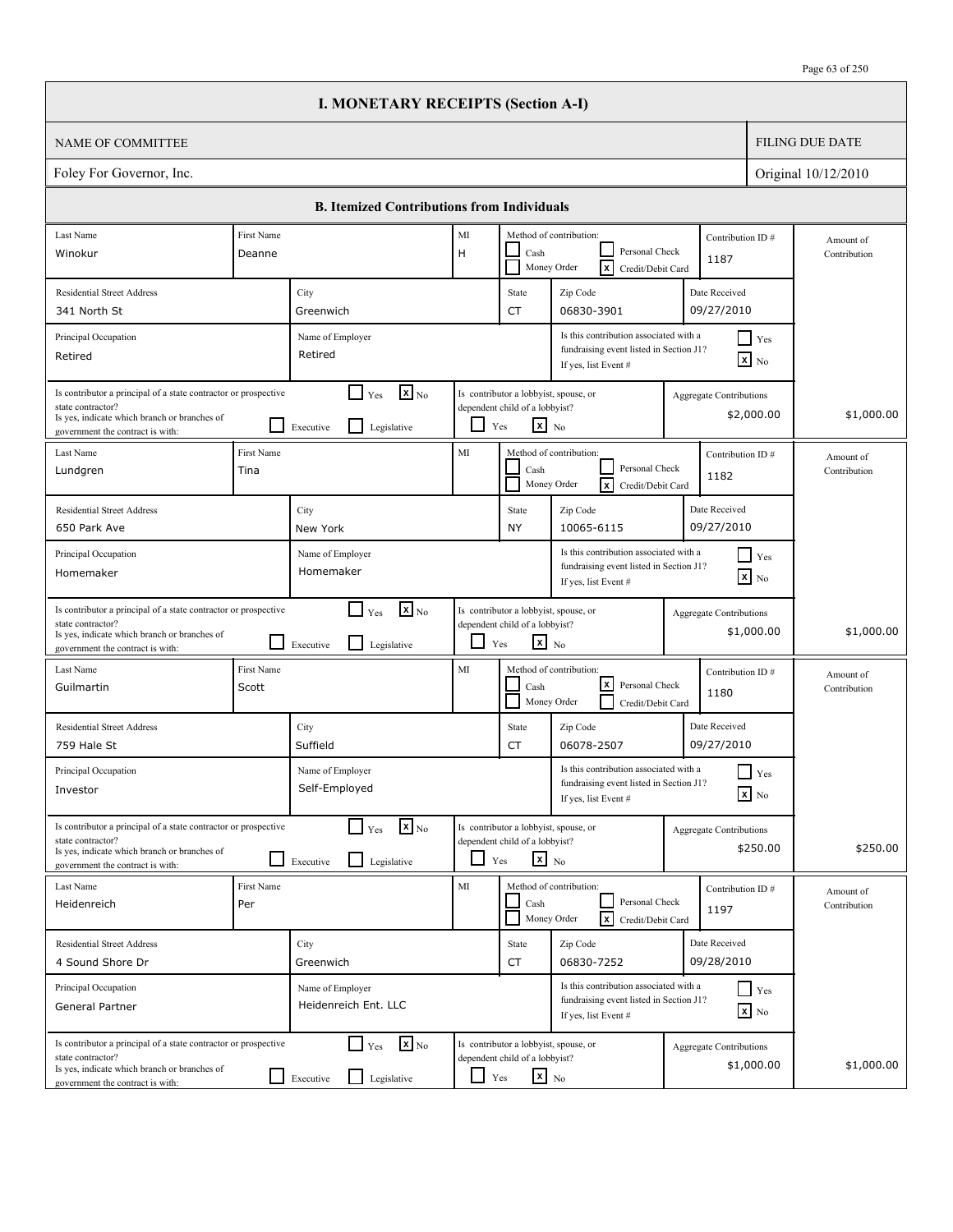| Page 64 of 250 |
|----------------|
|----------------|

|                                                                                                                                                                          |                                                                                                                                                                                             | <b>I. MONETARY RECEIPTS (Section A-I)</b>                                            |              |                                                                                                                    |                                                                                                           |                                |                               |                           |
|--------------------------------------------------------------------------------------------------------------------------------------------------------------------------|---------------------------------------------------------------------------------------------------------------------------------------------------------------------------------------------|--------------------------------------------------------------------------------------|--------------|--------------------------------------------------------------------------------------------------------------------|-----------------------------------------------------------------------------------------------------------|--------------------------------|-------------------------------|---------------------------|
| <b>NAME OF COMMITTEE</b>                                                                                                                                                 |                                                                                                                                                                                             |                                                                                      |              |                                                                                                                    |                                                                                                           |                                |                               | <b>FILING DUE DATE</b>    |
| Foley For Governor, Inc.                                                                                                                                                 |                                                                                                                                                                                             |                                                                                      |              |                                                                                                                    |                                                                                                           |                                |                               | Original 10/12/2010       |
|                                                                                                                                                                          |                                                                                                                                                                                             | <b>B. Itemized Contributions from Individuals</b>                                    |              |                                                                                                                    |                                                                                                           |                                |                               |                           |
| Last Name<br>Garthwait                                                                                                                                                   | First Name<br>Robert                                                                                                                                                                        |                                                                                      | MI<br>W      | Cash                                                                                                               | Method of contribution:<br>lxl<br>Personal Check<br>Money Order<br>Credit/Debit Card                      | 1193                           | Contribution ID#              | Amount of<br>Contribution |
| <b>Residential Street Address</b><br>14 Hemingway Ave                                                                                                                    |                                                                                                                                                                                             | City<br>Wolcott                                                                      |              | State<br><b>CT</b>                                                                                                 | Zip Code<br>06716                                                                                         | Date Received<br>09/28/2010    |                               |                           |
| Principal Occupation<br>Chairman                                                                                                                                         |                                                                                                                                                                                             | Name of Employer<br>Cly-Del Manufacturing Company                                    |              |                                                                                                                    | Is this contribution associated with a<br>fundraising event listed in Section J1?<br>If yes, list Event # |                                | $\Box$ Yes<br>$\mathbf{X}$ No |                           |
| Is contributor a principal of a state contractor or prospective<br>state contractor?<br>Is yes, indicate which branch or branches of<br>government the contract is with: |                                                                                                                                                                                             | $\mathbf{x}$ <sub>No</sub><br>$\Box$ Yes<br>l 1<br>Executive<br>Legislative          | ப            | Is contributor a lobbyist, spouse, or<br>dependent child of a lobbyist?<br>$\mathbf{x}$ No<br>$\operatorname{Yes}$ |                                                                                                           | Aggregate Contributions        | \$1,000.00                    | \$1,000.00                |
| Last Name<br>Natt                                                                                                                                                        | First Name<br>Robert                                                                                                                                                                        |                                                                                      | MI           | Cash                                                                                                               | Method of contribution:<br>$\vert x \vert$<br>Personal Check<br>Money Order<br>Credit/Debit Card          | 1200                           | Contribution ID#              | Amount of<br>Contribution |
| <b>Residential Street Address</b><br>51 Tuckahoe Rd                                                                                                                      |                                                                                                                                                                                             | City<br>Easton                                                                       |              | State<br><b>CT</b>                                                                                                 | Zip Code<br>06612-2053                                                                                    |                                |                               |                           |
| Principal Occupation<br>Executive                                                                                                                                        | Is this contribution associated with a<br>$\blacksquare$ Yes<br>Name of Employer<br>fundraising event listed in Section J1?<br>Payflex USA, Inc.<br>$\mathbf{x}$ No<br>If yes, list Event # |                                                                                      |              |                                                                                                                    |                                                                                                           |                                |                               |                           |
| Is contributor a principal of a state contractor or prospective<br>state contractor?<br>Is yes, indicate which branch or branches of<br>government the contract is with: |                                                                                                                                                                                             | $\mathbf{X}$ <sub>No</sub><br>$\Box$ Yes<br>$\mathsf{L}$<br>Legislative<br>Executive | - 1          | Is contributor a lobbyist, spouse, or<br>dependent child of a lobbyist?<br>$\mathbf{x}$ No<br>Yes                  |                                                                                                           | <b>Aggregate Contributions</b> | \$250.00                      | \$250.00                  |
| Last Name<br>Reynolds                                                                                                                                                    | First Name<br>Michael                                                                                                                                                                       |                                                                                      | MI<br>$\top$ | Cash                                                                                                               | Method of contribution:<br>lxl<br>Personal Check<br>Money Order<br>Credit/Debit Card                      | 1203                           | Contribution ID#              | Amount of<br>Contribution |
| <b>Residential Street Address</b><br>200 Mercer St Apt 4D                                                                                                                |                                                                                                                                                                                             | City<br>New York                                                                     |              | State<br>ΝY                                                                                                        | Zip Code<br>10012-1513                                                                                    | Date Received<br>09/28/2010    |                               |                           |
| Principal Occupation<br>Attorney                                                                                                                                         |                                                                                                                                                                                             | Name of Employer<br>Cravath, Swaine & Moore LLP                                      |              |                                                                                                                    | Is this contribution associated with a<br>fundraising event listed in Section J1?<br>If yes, list Event # |                                | $\Box$ Yes<br>$\mathbf{X}$ No |                           |
| Is contributor a principal of a state contractor or prospective<br>state contractor?<br>Is yes, indicate which branch or branches of<br>government the contract is with: |                                                                                                                                                                                             | $\mathbf{x}$ <sub>No</sub><br>$\Box$ Yes<br>$\mathsf{L}$<br>Legislative<br>Executive |              | Is contributor a lobbyist, spouse, or<br>dependent child of a lobbyist?<br>$\mathbf{x}$ No<br>Yes                  |                                                                                                           | <b>Aggregate Contributions</b> | \$2,500.00                    | \$1,000.00                |
| Last Name<br>Belousov                                                                                                                                                    | First Name<br>Arkadiy                                                                                                                                                                       |                                                                                      | MI           | Cash                                                                                                               | Method of contribution:<br>Personal Check<br>Money Order<br>lxl<br>Credit/Debit Card                      | 1188                           | Contribution ID#              | Amount of<br>Contribution |
| <b>Residential Street Address</b><br>12 Stoneleigh Rd                                                                                                                    |                                                                                                                                                                                             | City<br>Trumbull                                                                     |              | State<br>CT                                                                                                        | Zip Code<br>06611-3317                                                                                    | Date Received<br>09/28/2010    |                               |                           |
| Principal Occupation<br>Software Engineer                                                                                                                                |                                                                                                                                                                                             | Name of Employer<br><b>RBS</b>                                                       |              |                                                                                                                    | Is this contribution associated with a<br>fundraising event listed in Section J1?<br>If yes, list Event # |                                | $\Box$ Yes<br>$\mathbf{x}$ No |                           |
| Is contributor a principal of a state contractor or prospective<br>state contractor?<br>Is yes, indicate which branch or branches of<br>government the contract is with: |                                                                                                                                                                                             | $\mathbf{x}$ <sub>No</sub><br>$\Box$ Yes<br>Legislative<br>$\Box$ Executive          | $\Box$ Yes   | Is contributor a lobbyist, spouse, or<br>dependent child of a lobbyist?<br>$x_{\text{No}}$                         |                                                                                                           | Aggregate Contributions        | \$25.00                       | \$25.00                   |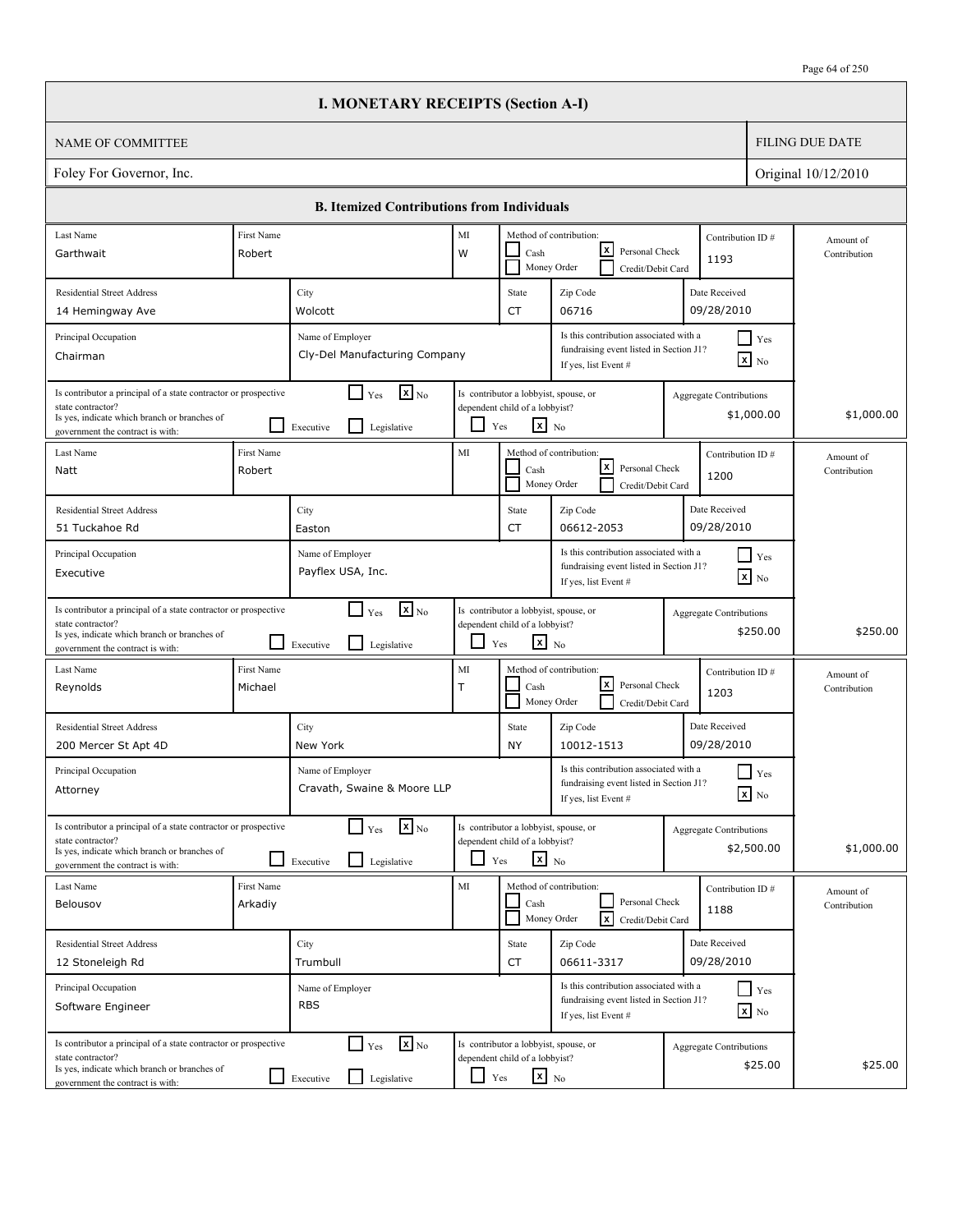|                                                                                                                                                                          |                                                                                                                                                                                                                                                                                           | <b>I. MONETARY RECEIPTS (Section A-I)</b>                                       |                                                                                                           |                                                                                                   |                                                                                                           |         |                                            |                           |
|--------------------------------------------------------------------------------------------------------------------------------------------------------------------------|-------------------------------------------------------------------------------------------------------------------------------------------------------------------------------------------------------------------------------------------------------------------------------------------|---------------------------------------------------------------------------------|-----------------------------------------------------------------------------------------------------------|---------------------------------------------------------------------------------------------------|-----------------------------------------------------------------------------------------------------------|---------|--------------------------------------------|---------------------------|
| <b>NAME OF COMMITTEE</b>                                                                                                                                                 |                                                                                                                                                                                                                                                                                           |                                                                                 |                                                                                                           |                                                                                                   |                                                                                                           |         |                                            | <b>FILING DUE DATE</b>    |
| Foley For Governor, Inc.                                                                                                                                                 |                                                                                                                                                                                                                                                                                           |                                                                                 |                                                                                                           |                                                                                                   |                                                                                                           |         |                                            | Original 10/12/2010       |
|                                                                                                                                                                          |                                                                                                                                                                                                                                                                                           | <b>B. Itemized Contributions from Individuals</b>                               |                                                                                                           |                                                                                                   |                                                                                                           |         |                                            |                           |
| Last Name                                                                                                                                                                | First Name                                                                                                                                                                                                                                                                                |                                                                                 | MI                                                                                                        |                                                                                                   | Method of contribution:                                                                                   |         | Contribution ID#                           |                           |
| <b>Brooks</b>                                                                                                                                                            | Alice                                                                                                                                                                                                                                                                                     |                                                                                 | K                                                                                                         | Cash                                                                                              | x <br>Personal Check<br>Money Order<br>Credit/Debit Card                                                  |         | 1189                                       | Amount of<br>Contribution |
| <b>Residential Street Address</b>                                                                                                                                        |                                                                                                                                                                                                                                                                                           | City                                                                            |                                                                                                           | State                                                                                             | Zip Code                                                                                                  |         | Date Received                              |                           |
| PO Box 674                                                                                                                                                               |                                                                                                                                                                                                                                                                                           | Greenwich                                                                       |                                                                                                           | CT                                                                                                | 06836-0674                                                                                                |         | 09/28/2010                                 |                           |
| Principal Occupation<br>Homemaker                                                                                                                                        |                                                                                                                                                                                                                                                                                           | Name of Employer<br>Homemaker                                                   | Is this contribution associated with a<br>fundraising event listed in Section J1?<br>If yes, list Event # |                                                                                                   |                                                                                                           |         | $\Box$ Yes<br>$\mathbf{x}$ No              |                           |
| state contractor?<br>Is yes, indicate which branch or branches of<br>government the contract is with:                                                                    | $\mathbf{X}_{\text{No}}$<br>$\blacksquare$<br>Is contributor a principal of a state contractor or prospective<br>Is contributor a lobbyist, spouse, or<br>Yes<br>Aggregate Contributions<br>dependent child of a lobbyist?<br>$x_{N0}$<br>Yes<br>$\mathsf{L}$<br>Legislative<br>Executive |                                                                                 |                                                                                                           |                                                                                                   | \$50.00                                                                                                   | \$50.00 |                                            |                           |
| Last Name<br><b>Brooks</b>                                                                                                                                               | First Name<br>Joseph                                                                                                                                                                                                                                                                      |                                                                                 | MI<br>E                                                                                                   | Cash                                                                                              | Method of contribution:<br> x <br>Personal Check<br>Money Order<br>Credit/Debit Card                      |         | Contribution ID#<br>1190                   | Amount of<br>Contribution |
| <b>Residential Street Address</b>                                                                                                                                        |                                                                                                                                                                                                                                                                                           | City                                                                            |                                                                                                           | State                                                                                             | Zip Code                                                                                                  |         | Date Received                              |                           |
| PO Box 674                                                                                                                                                               |                                                                                                                                                                                                                                                                                           | Greenwich                                                                       |                                                                                                           | CT                                                                                                | 06836-0674                                                                                                |         | 09/28/2010                                 |                           |
| Principal Occupation<br><b>Investment Counselor</b>                                                                                                                      |                                                                                                                                                                                                                                                                                           | Name of Employer<br>Joseph E. Brooks Associates                                 |                                                                                                           |                                                                                                   | Is this contribution associated with a<br>fundraising event listed in Section J1?<br>If yes, list Event # |         | $\Box$ Yes<br>$\boxed{\mathbf{x}}$ No      |                           |
| Is contributor a principal of a state contractor or prospective<br>state contractor?<br>Is yes, indicate which branch or branches of<br>government the contract is with: |                                                                                                                                                                                                                                                                                           | $\mathbf{x}$ <sub>No</sub><br>$\Box$ Yes<br>l 1<br>Legislative<br>Executive     | $\overline{\phantom{0}}$                                                                                  | Is contributor a lobbyist, spouse, or<br>dependent child of a lobbyist?<br>$\mathbf{x}$ No<br>Yes |                                                                                                           |         | Aggregate Contributions<br>\$50.00         | \$50.00                   |
| Last Name<br><b>Budd</b>                                                                                                                                                 | First Name<br>Edward                                                                                                                                                                                                                                                                      |                                                                                 | MI                                                                                                        | Cash                                                                                              | Method of contribution:<br>lx l<br>Personal Check<br>Money Order<br>Credit/Debit Card                     |         | Contribution ID#<br>1191                   | Amount of<br>Contribution |
| <b>Residential Street Address</b><br>270 Chestnut Hill Rd                                                                                                                |                                                                                                                                                                                                                                                                                           | City<br>Glastonbury                                                             |                                                                                                           | State<br>CT                                                                                       | Zip Code<br>06033-4153                                                                                    |         | Date Received<br>09/28/2010                |                           |
| Principal Occupation<br>Retired                                                                                                                                          |                                                                                                                                                                                                                                                                                           | Name of Employer<br>Retired                                                     |                                                                                                           |                                                                                                   | Is this contribution associated with a<br>fundraising event listed in Section J1?<br>If yes, list Event # |         | Yes<br>$\mathbf{X}$ No                     |                           |
| Is contributor a principal of a state contractor or prospective<br>state contractor?<br>Is yes, indicate which branch or branches of<br>government the contract is with: |                                                                                                                                                                                                                                                                                           | $\mathbf{x}$ <sub>No</sub><br>$\Box$ Yes<br>Legislative<br>Executive            | $\Box$                                                                                                    | Is contributor a lobbyist, spouse, or<br>dependent child of a lobbyist?<br>$x_{N0}$<br>Yes        |                                                                                                           |         | <b>Aggregate Contributions</b><br>\$500.00 | \$500.00                  |
| Last Name<br><b>Budd</b>                                                                                                                                                 | First Name<br>Mary                                                                                                                                                                                                                                                                        |                                                                                 | MI                                                                                                        | Cash                                                                                              | Method of contribution:<br> x <br>Personal Check<br>Money Order<br>Credit/Debit Card                      |         | Contribution ID#<br>1192                   | Amount of<br>Contribution |
| <b>Residential Street Address</b><br>270 Chestnut Hill Rd                                                                                                                |                                                                                                                                                                                                                                                                                           | City<br>Glastonbury                                                             |                                                                                                           | State<br>CT                                                                                       | Zip Code<br>06033-4153                                                                                    |         | Date Received<br>09/28/2010                |                           |
| Principal Occupation<br>Retired                                                                                                                                          |                                                                                                                                                                                                                                                                                           | Name of Employer<br>Retired                                                     |                                                                                                           |                                                                                                   | Is this contribution associated with a<br>fundraising event listed in Section J1?<br>If yes, list Event # |         | $\Box$ Yes<br>$\mathbf{x}$ No              |                           |
| Is contributor a principal of a state contractor or prospective<br>state contractor?<br>Is yes, indicate which branch or branches of<br>government the contract is with: |                                                                                                                                                                                                                                                                                           | $\mathbf{x}$ <sub>No</sub><br>$\Box$ Yes<br>$\perp$<br>Legislative<br>Executive | ப                                                                                                         | Is contributor a lobbyist, spouse, or<br>dependent child of a lobbyist?<br>$\mathbf{x}$ No<br>Yes |                                                                                                           |         | <b>Aggregate Contributions</b><br>\$500.00 | \$500.00                  |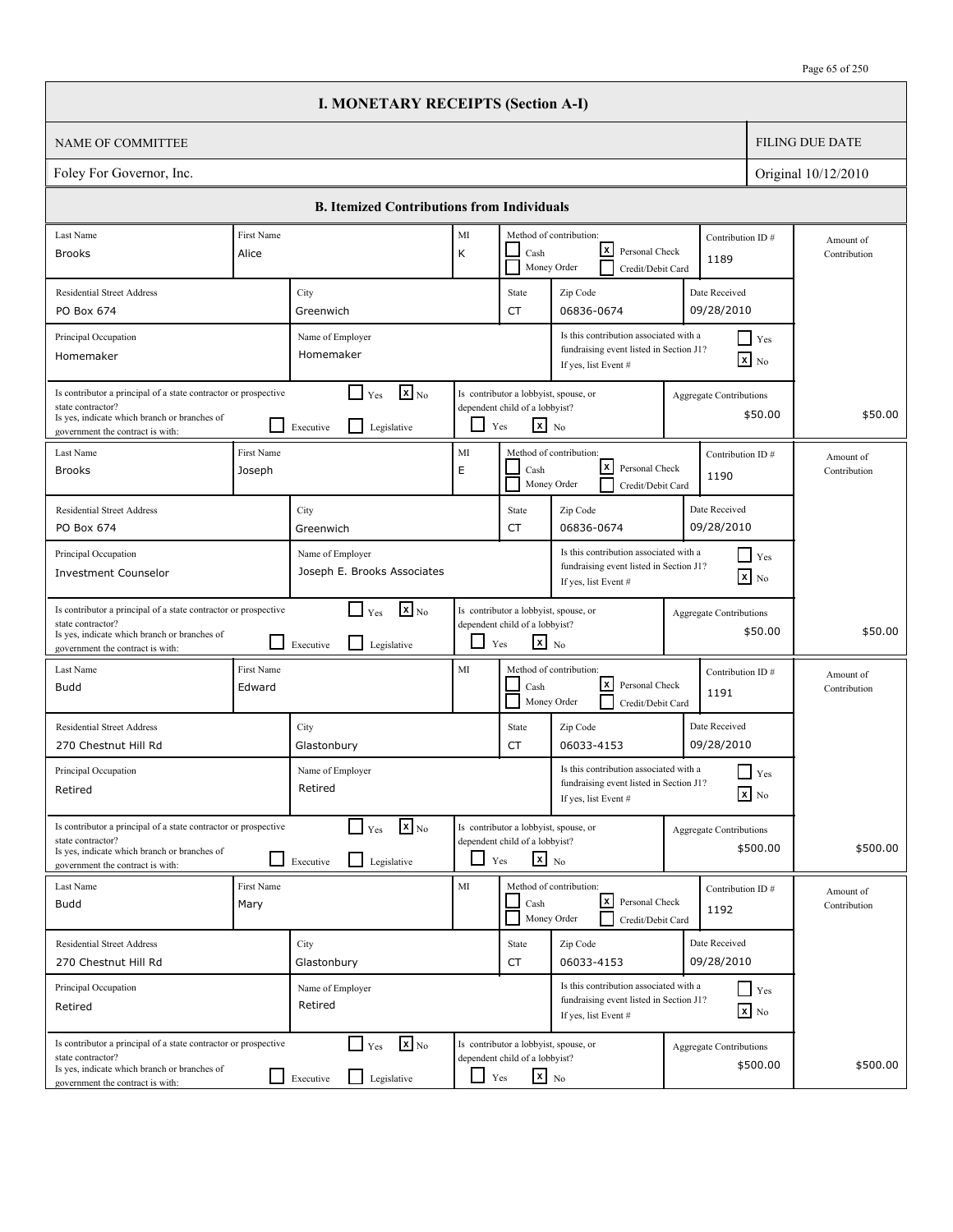| Page 66 of 250 |
|----------------|
|----------------|

|                                                                                                                                                                          |                                                                                                                                                                            |                                                                                                                                                                                                                                              | <b>I. MONETARY RECEIPTS (Section A-I)</b>                               |                                                                                                    |                                                                                                   |                                                                                                                              |                                                                                   |                           |                                |                           |                           |
|--------------------------------------------------------------------------------------------------------------------------------------------------------------------------|----------------------------------------------------------------------------------------------------------------------------------------------------------------------------|----------------------------------------------------------------------------------------------------------------------------------------------------------------------------------------------------------------------------------------------|-------------------------------------------------------------------------|----------------------------------------------------------------------------------------------------|---------------------------------------------------------------------------------------------------|------------------------------------------------------------------------------------------------------------------------------|-----------------------------------------------------------------------------------|---------------------------|--------------------------------|---------------------------|---------------------------|
| <b>NAME OF COMMITTEE</b>                                                                                                                                                 |                                                                                                                                                                            |                                                                                                                                                                                                                                              |                                                                         |                                                                                                    |                                                                                                   |                                                                                                                              |                                                                                   |                           |                                |                           | <b>FILING DUE DATE</b>    |
| Foley For Governor, Inc.                                                                                                                                                 |                                                                                                                                                                            |                                                                                                                                                                                                                                              |                                                                         |                                                                                                    |                                                                                                   |                                                                                                                              |                                                                                   |                           |                                |                           | Original 10/12/2010       |
|                                                                                                                                                                          |                                                                                                                                                                            |                                                                                                                                                                                                                                              | <b>B. Itemized Contributions from Individuals</b>                       |                                                                                                    |                                                                                                   |                                                                                                                              |                                                                                   |                           |                                |                           |                           |
| Last Name<br>Hanratty                                                                                                                                                    | First Name<br>Katherine                                                                                                                                                    |                                                                                                                                                                                                                                              |                                                                         | MI<br>Method of contribution:<br>l×l<br>Personal Check<br>Cash<br>Money Order<br>Credit/Debit Card |                                                                                                   |                                                                                                                              | Contribution ID#<br>1194                                                          | Amount of<br>Contribution |                                |                           |                           |
| <b>Residential Street Address</b><br>319 Thomaston Rd Unit 102                                                                                                           |                                                                                                                                                                            | City<br>Watertown                                                                                                                                                                                                                            |                                                                         |                                                                                                    | State<br>CT                                                                                       | Zip Code<br>06795-2058                                                                                                       |                                                                                   |                           | Date Received<br>09/28/2010    |                           |                           |
| Principal Occupation<br>Executive                                                                                                                                        |                                                                                                                                                                            | Name of Employer                                                                                                                                                                                                                             | Jaci Carroll Staffing Services                                          |                                                                                                    |                                                                                                   | If yes, list Event #                                                                                                         | Is this contribution associated with a<br>fundraising event listed in Section J1? |                           | $\mathbf{x}$ No                | $\Box$ Yes                |                           |
| Is contributor a principal of a state contractor or prospective<br>state contractor?<br>Is yes, indicate which branch or branches of<br>government the contract is with: |                                                                                                                                                                            | $\mathbf{X}$ <sub>No</sub><br>Is contributor a lobbyist, spouse, or<br>$\Box$ Yes<br><b>Aggregate Contributions</b><br>dependent child of a lobbyist?<br>\$150.00<br>$\mathbf{x}$ No<br>⊔<br>$\mathsf{L}$<br>Yes<br>Legislative<br>Executive |                                                                         |                                                                                                    |                                                                                                   |                                                                                                                              | \$150.00                                                                          |                           |                                |                           |                           |
| Last Name<br>Harrington                                                                                                                                                  | First Name<br>Frances                                                                                                                                                      |                                                                                                                                                                                                                                              |                                                                         | MI<br>$\sf S$                                                                                      | Cash                                                                                              | Method of contribution:<br>Contribution ID#<br>$\vert x \vert$<br>Personal Check<br>1195<br>Money Order<br>Credit/Debit Card |                                                                                   |                           |                                | Amount of<br>Contribution |                           |
| <b>Residential Street Address</b><br>66 Tom Lin Rd                                                                                                                       |                                                                                                                                                                            | City<br>Newington                                                                                                                                                                                                                            |                                                                         |                                                                                                    | State<br>CT                                                                                       | Date Received<br>Zip Code<br>09/28/2010<br>06111-2339                                                                        |                                                                                   |                           |                                |                           |                           |
| Principal Occupation<br>Retired                                                                                                                                          | Is this contribution associated with a<br>Name of Employer<br>$\vert$ Yes<br>fundraising event listed in Section J1?<br>Retired<br>$\mathbf{x}$ No<br>If yes, list Event # |                                                                                                                                                                                                                                              |                                                                         |                                                                                                    |                                                                                                   |                                                                                                                              |                                                                                   |                           |                                |                           |                           |
| Is contributor a principal of a state contractor or prospective<br>state contractor?<br>Is yes, indicate which branch or branches of<br>government the contract is with: |                                                                                                                                                                            | Executive                                                                                                                                                                                                                                    | $\mathbf{x}$ <sub>No</sub><br>l 1<br>Yes<br>$\mathsf{L}$<br>Legislative | $\mathbf{I}$                                                                                       | Is contributor a lobbyist, spouse, or<br>dependent child of a lobbyist?<br>$X$ No<br>Yes          |                                                                                                                              |                                                                                   |                           | <b>Aggregate Contributions</b> | \$50.00                   | \$50.00                   |
| Last Name<br>Hart                                                                                                                                                        | First Name<br><b>Bradford</b>                                                                                                                                              |                                                                                                                                                                                                                                              |                                                                         | MI<br>D                                                                                            | Cash                                                                                              | Method of contribution:<br>Money Order                                                                                       | lxl<br>Personal Check<br>Credit/Debit Card                                        |                           | Contribution ID#<br>1196       |                           | Amount of<br>Contribution |
| <b>Residential Street Address</b><br>14 Woodside Dr                                                                                                                      |                                                                                                                                                                            | City<br>Greenwich                                                                                                                                                                                                                            |                                                                         |                                                                                                    | State<br>CT                                                                                       | Zip Code<br>06830-6730                                                                                                       |                                                                                   |                           | Date Received<br>09/28/2010    |                           |                           |
| Principal Occupation<br>Self-employed                                                                                                                                    |                                                                                                                                                                            | Name of Employer<br>Self-Employed                                                                                                                                                                                                            |                                                                         |                                                                                                    |                                                                                                   | If yes, list Event #                                                                                                         | Is this contribution associated with a<br>fundraising event listed in Section J1? |                           | $x$ No                         | $\Box$ Yes                |                           |
| Is contributor a principal of a state contractor or prospective<br>state contractor?<br>Is yes, indicate which branch or branches of<br>government the contract is with: |                                                                                                                                                                            | Executive                                                                                                                                                                                                                                    | $\mathbf{x}$ <sub>No</sub><br>l 1<br>Yes<br>$\mathsf{L}$<br>Legislative | $\blacksquare$                                                                                     | Is contributor a lobbyist, spouse, or<br>dependent child of a lobbyist?<br>$\mathbf{x}$ No<br>Yes |                                                                                                                              |                                                                                   |                           | <b>Aggregate Contributions</b> | \$1,000.00                | \$1,000.00                |
| Last Name<br>McCartney                                                                                                                                                   | First Name<br>Ken                                                                                                                                                          |                                                                                                                                                                                                                                              |                                                                         | $\mathbf{M}\mathbf{I}$                                                                             | Cash                                                                                              | Method of contribution:<br>Money Order                                                                                       | Personal Check<br>lxl<br>Credit/Debit Card                                        |                           | Contribution ID#<br>1198       |                           | Amount of<br>Contribution |
| <b>Residential Street Address</b><br>70 Kelly Ln                                                                                                                         |                                                                                                                                                                            | City<br>Granby                                                                                                                                                                                                                               |                                                                         |                                                                                                    | State<br>CT                                                                                       | Zip Code<br>06035-2920                                                                                                       |                                                                                   |                           | Date Received<br>09/28/2010    |                           |                           |
| Principal Occupation<br>Sprinkler Installer                                                                                                                              |                                                                                                                                                                            | Name of Employer                                                                                                                                                                                                                             | Grass Helper Lawn Care                                                  |                                                                                                    |                                                                                                   | If yes, list Event #                                                                                                         | Is this contribution associated with a<br>fundraising event listed in Section J1? |                           | $\mathbf{x}$ No                | $\Box$ Yes                |                           |
| Is contributor a principal of a state contractor or prospective<br>state contractor?<br>Is yes, indicate which branch or branches of<br>government the contract is with: |                                                                                                                                                                            | $\Box$ Executive                                                                                                                                                                                                                             | $\mathbf{x}$ <sub>No</sub><br>$\Box$ Yes<br>Legislative                 | $\Box$ Yes                                                                                         | Is contributor a lobbyist, spouse, or<br>dependent child of a lobbyist?<br>$x_{N0}$               |                                                                                                                              |                                                                                   |                           | Aggregate Contributions        | \$50.00                   | \$50.00                   |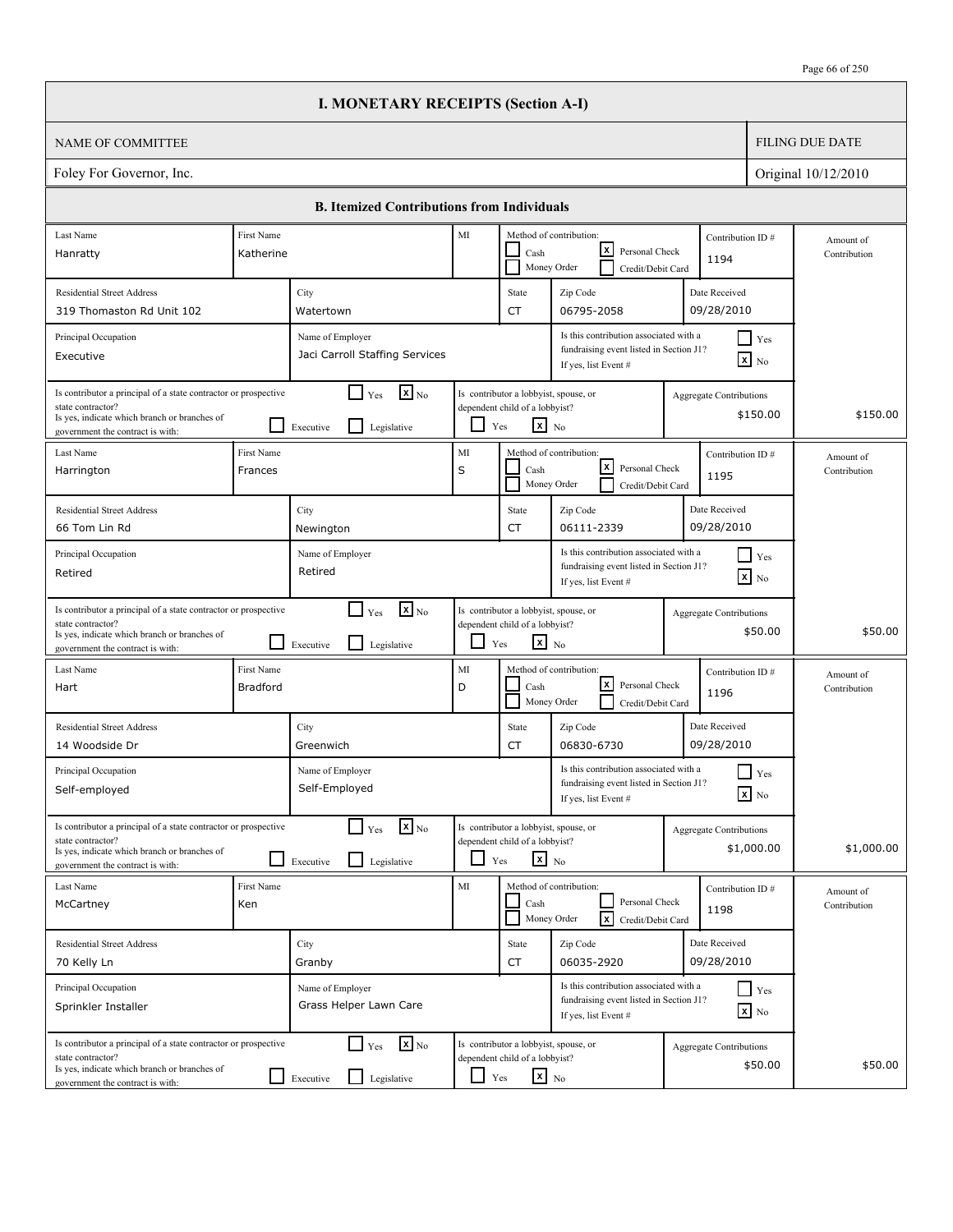|                                                                                                                                                                          |                                                                                                                                                                                                                                                                         | <b>I. MONETARY RECEIPTS (Section A-I)</b>                                            |                                                                                                        |                                                                                                   |                                                                                                                  |            |                                            |                           |
|--------------------------------------------------------------------------------------------------------------------------------------------------------------------------|-------------------------------------------------------------------------------------------------------------------------------------------------------------------------------------------------------------------------------------------------------------------------|--------------------------------------------------------------------------------------|--------------------------------------------------------------------------------------------------------|---------------------------------------------------------------------------------------------------|------------------------------------------------------------------------------------------------------------------|------------|--------------------------------------------|---------------------------|
| NAME OF COMMITTEE                                                                                                                                                        |                                                                                                                                                                                                                                                                         |                                                                                      |                                                                                                        |                                                                                                   |                                                                                                                  |            |                                            | <b>FILING DUE DATE</b>    |
| Foley For Governor, Inc.                                                                                                                                                 |                                                                                                                                                                                                                                                                         |                                                                                      |                                                                                                        |                                                                                                   |                                                                                                                  |            |                                            | Original 10/12/2010       |
|                                                                                                                                                                          |                                                                                                                                                                                                                                                                         | <b>B. Itemized Contributions from Individuals</b>                                    |                                                                                                        |                                                                                                   |                                                                                                                  |            |                                            |                           |
| Last Name                                                                                                                                                                | First Name                                                                                                                                                                                                                                                              |                                                                                      | MI                                                                                                     |                                                                                                   | Method of contribution:                                                                                          |            | Contribution ID#                           | Amount of                 |
| McMahon                                                                                                                                                                  | Linda                                                                                                                                                                                                                                                                   | lxl<br>Personal Check<br>E<br>Cash<br>1199<br>Money Order<br>Credit/Debit Card       |                                                                                                        |                                                                                                   |                                                                                                                  |            |                                            | Contribution              |
| <b>Residential Street Address</b>                                                                                                                                        |                                                                                                                                                                                                                                                                         | City                                                                                 |                                                                                                        | State                                                                                             | Zip Code                                                                                                         |            | Date Received                              |                           |
| 14 Hurlingham Dr                                                                                                                                                         |                                                                                                                                                                                                                                                                         | Greenwich                                                                            |                                                                                                        | CT                                                                                                | 06831-2739                                                                                                       |            | 09/28/2010                                 |                           |
| Principal Occupation<br>Candidate                                                                                                                                        |                                                                                                                                                                                                                                                                         | Name of Employer<br>N/A                                                              |                                                                                                        |                                                                                                   | Is this contribution associated with a<br>fundraising event listed in Section J1?<br>If yes, list Event #        |            | $\Box$ Yes<br>$\mathbf{X}$ No              |                           |
| state contractor?<br>Is yes, indicate which branch or branches of<br>government the contract is with:                                                                    | $\mathbf{X}$ <sub>No</sub><br>Is contributor a principal of a state contractor or prospective<br>Is contributor a lobbyist, spouse, or<br>$\Box$ Yes<br>Aggregate Contributions<br>dependent child of a lobbyist?<br>$x_{N0}$<br>l 1<br>Yes<br>Legislative<br>Executive |                                                                                      |                                                                                                        |                                                                                                   | \$3,500.00                                                                                                       | \$3,500.00 |                                            |                           |
| Last Name<br>Nicholas                                                                                                                                                    | First Name<br>Phyllis                                                                                                                                                                                                                                                   |                                                                                      | MI                                                                                                     | Cash                                                                                              | Method of contribution:<br>Contribution ID#<br>Personal Check<br>1201<br>Money Order<br>lxl<br>Credit/Debit Card |            |                                            | Amount of<br>Contribution |
| <b>Residential Street Address</b>                                                                                                                                        | Date Received<br>City<br>State<br>Zip Code                                                                                                                                                                                                                              |                                                                                      |                                                                                                        |                                                                                                   |                                                                                                                  |            |                                            |                           |
| 40 Howard Rd                                                                                                                                                             |                                                                                                                                                                                                                                                                         | Greenwich                                                                            |                                                                                                        | CT                                                                                                | 06831-3104                                                                                                       |            | 09/28/2010                                 |                           |
| Principal Occupation<br>Homemaker                                                                                                                                        | Is this contribution associated with a<br>$\Box$ Yes<br>Name of Employer<br>fundraising event listed in Section J1?<br>Homemaker<br>$\mathbf{x}$ No<br>If yes, list Event #                                                                                             |                                                                                      |                                                                                                        |                                                                                                   |                                                                                                                  |            |                                            |                           |
| Is contributor a principal of a state contractor or prospective<br>state contractor?<br>Is yes, indicate which branch or branches of<br>government the contract is with: |                                                                                                                                                                                                                                                                         | $\mathbf{x}$ <sub>No</sub><br>$\Box$ Yes<br>$\mathsf{L}$<br>Legislative<br>Executive | $\Box$                                                                                                 | Is contributor a lobbyist, spouse, or<br>dependent child of a lobbyist?<br>$\mathbf{x}$ No<br>Yes |                                                                                                                  |            | Aggregate Contributions<br>\$200.00        | \$200.00                  |
| Last Name<br>Quain                                                                                                                                                       | First Name<br>Mitchell                                                                                                                                                                                                                                                  |                                                                                      | MI                                                                                                     | Cash<br>Money Order                                                                               | Method of contribution:<br>lxI<br>Personal Check<br>Credit/Debit Card                                            |            | Contribution ID#<br>1202                   | Amount of<br>Contribution |
| <b>Residential Street Address</b><br>1 Bristol Rd                                                                                                                        |                                                                                                                                                                                                                                                                         | City<br>Middlebury                                                                   |                                                                                                        | State<br>CT                                                                                       | Zip Code<br>06762-2228                                                                                           |            | Date Received<br>09/28/2010                |                           |
| Principal Occupation<br>Partner                                                                                                                                          |                                                                                                                                                                                                                                                                         | Name of Employer<br>One Equity Partners                                              |                                                                                                        |                                                                                                   | Is this contribution associated with a<br>fundraising event listed in Section J1?<br>If yes, list Event #        |            | $\blacksquare$ Yes<br>$\mathbf{X}$ No      |                           |
| Is contributor a principal of a state contractor or prospective<br>state contractor?<br>Is yes, indicate which branch or branches of<br>government the contract is with: |                                                                                                                                                                                                                                                                         | $\mathbf{X}$ <sub>No</sub><br>$\Box$ Yes<br>Legislative<br>Executive                 | Is contributor a lobbyist, spouse, or<br>dependent child of a lobbyist?<br>$\mathbf{x}$ No<br>ப<br>Yes |                                                                                                   |                                                                                                                  |            | Aggregate Contributions<br>\$1,000.00      | \$1,000.00                |
| Last Name<br>Smith                                                                                                                                                       | First Name<br>Elenor                                                                                                                                                                                                                                                    |                                                                                      | MI                                                                                                     | Cash                                                                                              | Method of contribution:<br><u> x</u><br>Personal Check<br>Money Order<br>Credit/Debit Card                       |            | Contribution ID#<br>1204                   | Amount of<br>Contribution |
| <b>Residential Street Address</b>                                                                                                                                        |                                                                                                                                                                                                                                                                         | City                                                                                 |                                                                                                        | State                                                                                             | Zip Code                                                                                                         |            | Date Received                              |                           |
| 100 Breezy Hill Rd                                                                                                                                                       |                                                                                                                                                                                                                                                                         | Collinsville                                                                         |                                                                                                        | CT                                                                                                | 06019-3607                                                                                                       |            | 09/28/2010                                 |                           |
| Principal Occupation<br>Retired                                                                                                                                          |                                                                                                                                                                                                                                                                         | Name of Employer<br>Retired                                                          |                                                                                                        |                                                                                                   | Is this contribution associated with a<br>fundraising event listed in Section J1?<br>If yes, list Event #        |            | $\Box$ Yes<br>$\mathbf{x}$ No              |                           |
| Is contributor a principal of a state contractor or prospective<br>state contractor?<br>Is yes, indicate which branch or branches of<br>government the contract is with: |                                                                                                                                                                                                                                                                         | $\mathbf{X}$ <sub>No</sub><br>$\Box$ Yes<br>$\Box$<br>Legislative<br>Executive       | $\Box$                                                                                                 | Is contributor a lobbyist, spouse, or<br>dependent child of a lobbyist?<br>$\mathbf{x}$ No<br>Yes |                                                                                                                  |            | <b>Aggregate Contributions</b><br>\$500.00 | \$500.00                  |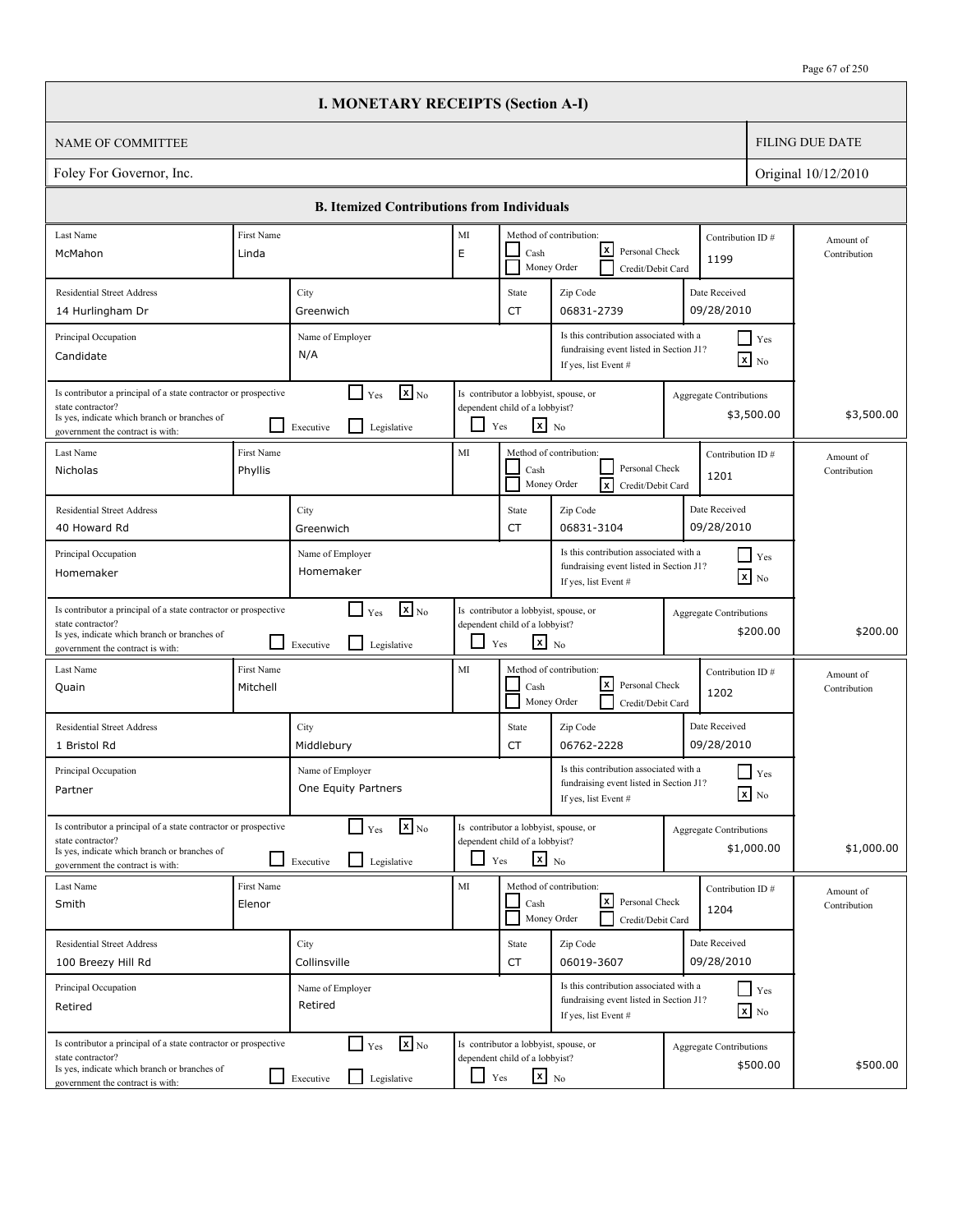| Page 68 of 250 |
|----------------|
|----------------|

|                                                                                                                                                                          |                                                                                                                                                                                                                         |                                                                          | <b>I. MONETARY RECEIPTS (Section A-I)</b>                                                                                                               |                                                         |                                                                                            |                                                                                                                        |              |                                              |                           |
|--------------------------------------------------------------------------------------------------------------------------------------------------------------------------|-------------------------------------------------------------------------------------------------------------------------------------------------------------------------------------------------------------------------|--------------------------------------------------------------------------|---------------------------------------------------------------------------------------------------------------------------------------------------------|---------------------------------------------------------|--------------------------------------------------------------------------------------------|------------------------------------------------------------------------------------------------------------------------|--------------|----------------------------------------------|---------------------------|
| <b>NAME OF COMMITTEE</b>                                                                                                                                                 |                                                                                                                                                                                                                         |                                                                          |                                                                                                                                                         |                                                         |                                                                                            |                                                                                                                        |              |                                              | <b>FILING DUE DATE</b>    |
| Foley For Governor, Inc.                                                                                                                                                 |                                                                                                                                                                                                                         |                                                                          |                                                                                                                                                         |                                                         |                                                                                            |                                                                                                                        |              |                                              | Original 10/12/2010       |
|                                                                                                                                                                          |                                                                                                                                                                                                                         |                                                                          | <b>B. Itemized Contributions from Individuals</b>                                                                                                       |                                                         |                                                                                            |                                                                                                                        |              |                                              |                           |
| Last Name                                                                                                                                                                | First Name                                                                                                                                                                                                              |                                                                          |                                                                                                                                                         | $\rm MI$<br>Method of contribution:<br>Contribution ID# |                                                                                            |                                                                                                                        |              |                                              | Amount of                 |
| Smith                                                                                                                                                                    | Lawrence                                                                                                                                                                                                                | x <br>Personal Check<br>Cash<br>1205<br>Money Order<br>Credit/Debit Card |                                                                                                                                                         |                                                         |                                                                                            |                                                                                                                        | Contribution |                                              |                           |
| <b>Residential Street Address</b>                                                                                                                                        |                                                                                                                                                                                                                         | City                                                                     |                                                                                                                                                         |                                                         | State                                                                                      | Zip Code                                                                                                               |              | Date Received                                |                           |
| 100 Breezy Hill Rd                                                                                                                                                       |                                                                                                                                                                                                                         | Collinsville                                                             |                                                                                                                                                         |                                                         | <b>CT</b>                                                                                  | 06019-3607                                                                                                             |              | 09/28/2010                                   |                           |
| Principal Occupation<br>Retired                                                                                                                                          |                                                                                                                                                                                                                         | Name of Employer<br>Retired                                              |                                                                                                                                                         |                                                         |                                                                                            | Is this contribution associated with a<br>fundraising event listed in Section J1?<br>If yes, list Event #              |              | $\Box$ Yes<br>$\boxed{\mathbf{x}}$ No        |                           |
| Is contributor a principal of a state contractor or prospective<br>state contractor?<br>Is yes, indicate which branch or branches of<br>government the contract is with: | $\mathbf{x}$ <sub>No</sub><br>$\Gamma$ Yes<br>Is contributor a lobbyist, spouse, or<br>Aggregate Contributions<br>dependent child of a lobbyist?<br>\$500.00<br>$\mathbf{x}$ No<br>Legislative<br>ப<br>Yes<br>Executive |                                                                          |                                                                                                                                                         |                                                         | \$500.00                                                                                   |                                                                                                                        |              |                                              |                           |
| Last Name<br>Abramowitz                                                                                                                                                  | First Name<br>Kenneth                                                                                                                                                                                                   |                                                                          |                                                                                                                                                         | MI                                                      | Cash                                                                                       | Method of contribution:<br>Personal Check<br>Ιx<br>Money Order<br>Credit/Debit Card                                    |              | Contribution ID#<br>1206                     | Amount of<br>Contribution |
| <b>Residential Street Address</b><br>PO Box 958                                                                                                                          |                                                                                                                                                                                                                         | City<br>Southport                                                        |                                                                                                                                                         |                                                         | State<br><b>CT</b>                                                                         | Zip Code<br>06890-0958                                                                                                 |              | Date Received<br>09/29/2010                  |                           |
| Principal Occupation<br>Analyst                                                                                                                                          |                                                                                                                                                                                                                         | <b>NGN Capital</b>                                                       | Is this contribution associated with a<br>Name of Employer<br>Yes<br>fundraising event listed in Section J1?<br>$\mathbf{x}$ No<br>If yes, list Event # |                                                         |                                                                                            |                                                                                                                        |              |                                              |                           |
| Is contributor a principal of a state contractor or prospective<br>state contractor?<br>Is yes, indicate which branch or branches of<br>government the contract is with: |                                                                                                                                                                                                                         | $\Box$ Yes<br>Executive                                                  | $\mathbf{X}_{\text{No}}$<br>Legislative                                                                                                                 | ப                                                       | Is contributor a lobbyist, spouse, or<br>dependent child of a lobbyist?<br>$x_{N0}$<br>Yes |                                                                                                                        |              | <b>Aggregate Contributions</b><br>\$1,000.00 | \$1,000.00                |
| Last Name<br>Alosco                                                                                                                                                      | First Name<br>Louis                                                                                                                                                                                                     |                                                                          |                                                                                                                                                         | MI<br>M                                                 | Cash                                                                                       | Method of contribution:<br> x <br>Personal Check<br>Money Order<br>Credit/Debit Card                                   |              | Contribution ID#<br>1207                     | Amount of<br>Contribution |
| <b>Residential Street Address</b><br>18 Ashley Ct                                                                                                                        |                                                                                                                                                                                                                         | City<br>Danbury                                                          |                                                                                                                                                         |                                                         | State<br><b>CT</b>                                                                         | Zip Code<br>06810-7288                                                                                                 |              | Date Received<br>09/29/2010                  |                           |
| Principal Occupation<br>Retired                                                                                                                                          |                                                                                                                                                                                                                         | Name of Employer<br>Retired                                              |                                                                                                                                                         |                                                         |                                                                                            | Is this contribution associated with a<br>fundraising event listed in Section J1?<br>If yes, list Event #              |              | $\Box$ Yes<br>$\boxed{\mathbf{x}}$ No        |                           |
| Is contributor a principal of a state contractor or prospective<br>state contractor?<br>Is yes, indicate which branch or branches of<br>government the contract is with: |                                                                                                                                                                                                                         | $\Box$ Yes<br>Executive                                                  | $\mathbf{X}_{\text{No}}$<br>Legislative                                                                                                                 |                                                         | Is contributor a lobbyist, spouse, or<br>dependent child of a lobbyist?<br>$X_{N0}$<br>Yes |                                                                                                                        |              | Aggregate Contributions<br>\$250.00          | \$250.00                  |
| Last Name<br>Barlow                                                                                                                                                      | First Name<br>Mary Jane                                                                                                                                                                                                 |                                                                          |                                                                                                                                                         | MI                                                      | Cash                                                                                       | Method of contribution:<br>l×l<br>Personal Check<br>Money Order<br>Credit/Debit Card                                   |              | Contribution ID#<br>1208                     | Amount of<br>Contribution |
| <b>Residential Street Address</b><br>234 Peach Orchard Rd                                                                                                                |                                                                                                                                                                                                                         | City<br>Waterbury                                                        |                                                                                                                                                         |                                                         | State<br>CT                                                                                | Zip Code<br>06706-2833                                                                                                 |              | Date Received<br>09/29/2010                  |                           |
| Principal Occupation<br>President & CEO                                                                                                                                  |                                                                                                                                                                                                                         | Name of Employer                                                         | MJ Barlow Career & Staffing                                                                                                                             |                                                         |                                                                                            | Is this contribution associated with a<br>fundraising event listed in Section J1?<br>If yes, list Event $\#$ 10062010A |              | $x$ $y$ <sub>es</sub><br>$\Box$ No           |                           |
| Is contributor a principal of a state contractor or prospective<br>state contractor?<br>Is yes, indicate which branch or branches of<br>government the contract is with: |                                                                                                                                                                                                                         | $\Box$ Yes<br>$\Box$ Executive                                           | $\mathbf{x}$ <sub>No</sub><br>Legislative                                                                                                               | $\Box$ Yes                                              | Is contributor a lobbyist, spouse, or<br>dependent child of a lobbyist?<br>$x_{N0}$        |                                                                                                                        |              | Aggregate Contributions<br>\$150.00          | \$150.00                  |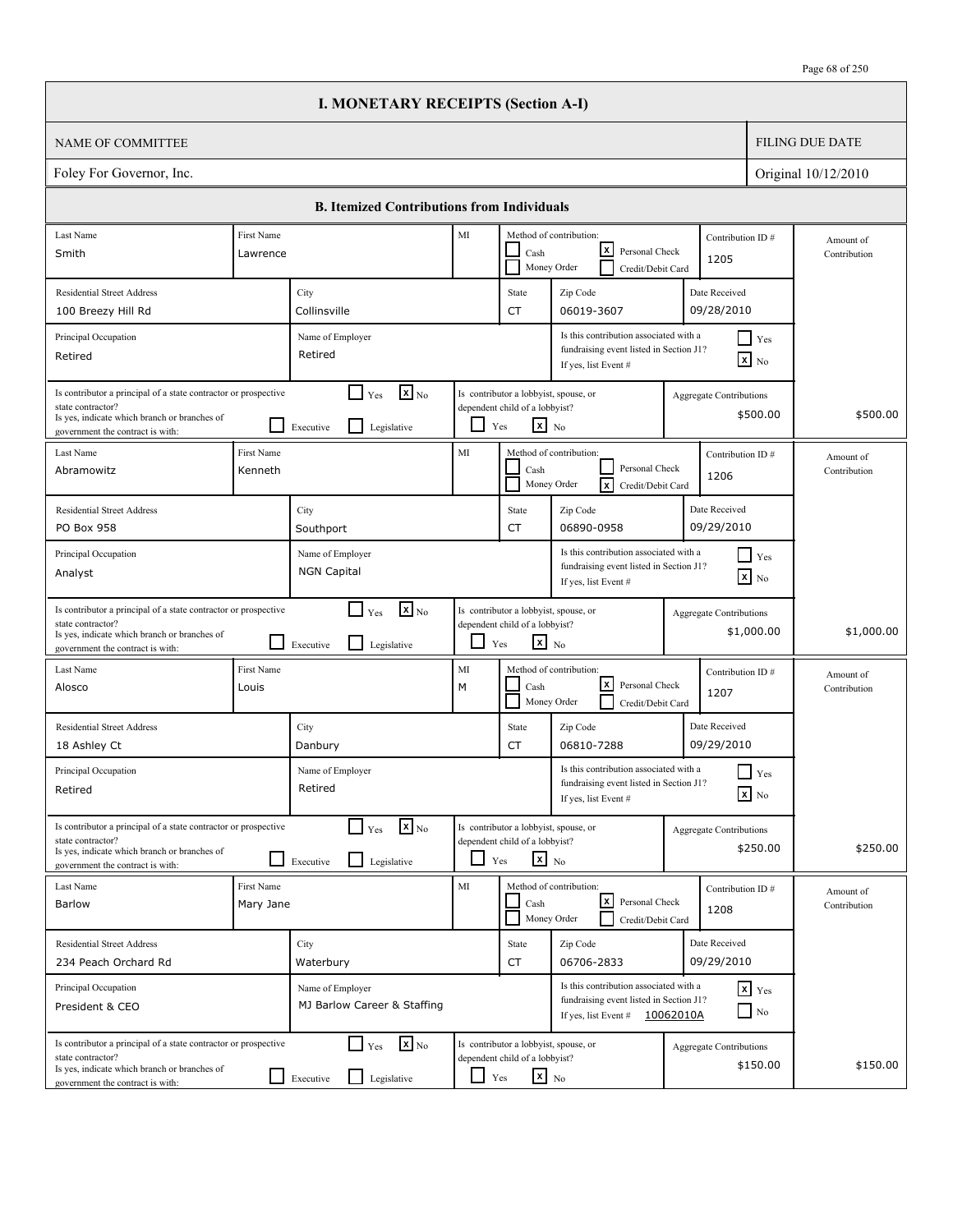|                                                                                                                                                                          |                                                                                                                                                                                              | <b>I. MONETARY RECEIPTS (Section A-I)</b>                                            |            |                                                                                                                        |                                                                                                                                                        |                                |                               |                           |  |
|--------------------------------------------------------------------------------------------------------------------------------------------------------------------------|----------------------------------------------------------------------------------------------------------------------------------------------------------------------------------------------|--------------------------------------------------------------------------------------|------------|------------------------------------------------------------------------------------------------------------------------|--------------------------------------------------------------------------------------------------------------------------------------------------------|--------------------------------|-------------------------------|---------------------------|--|
| <b>NAME OF COMMITTEE</b>                                                                                                                                                 |                                                                                                                                                                                              |                                                                                      |            |                                                                                                                        |                                                                                                                                                        |                                |                               | <b>FILING DUE DATE</b>    |  |
| Foley For Governor, Inc.                                                                                                                                                 |                                                                                                                                                                                              |                                                                                      |            |                                                                                                                        |                                                                                                                                                        |                                |                               | Original 10/12/2010       |  |
|                                                                                                                                                                          |                                                                                                                                                                                              | <b>B. Itemized Contributions from Individuals</b>                                    |            |                                                                                                                        |                                                                                                                                                        |                                |                               |                           |  |
| Last Name                                                                                                                                                                | First Name                                                                                                                                                                                   |                                                                                      | MI         |                                                                                                                        | Method of contribution:<br>Personal Check                                                                                                              |                                | Contribution ID#              | Amount of                 |  |
| Barrett                                                                                                                                                                  | Barbara                                                                                                                                                                                      |                                                                                      |            | Cash                                                                                                                   | ΙxΙ<br>Money Order<br>Credit/Debit Card                                                                                                                | 1209                           |                               | Contribution              |  |
| <b>Residential Street Address</b><br>4617 E Ocotillo Rd                                                                                                                  |                                                                                                                                                                                              | City<br>Paradise Valley                                                              |            | State<br>AZ                                                                                                            | Zip Code<br>85253-4032                                                                                                                                 | Date Received<br>09/29/2010    |                               |                           |  |
| Principal Occupation                                                                                                                                                     |                                                                                                                                                                                              | Name of Employer                                                                     |            |                                                                                                                        | Is this contribution associated with a                                                                                                                 |                                | $\Box$ Yes                    |                           |  |
| CEO/President                                                                                                                                                            |                                                                                                                                                                                              | Triple Creek Ranch                                                                   |            |                                                                                                                        | fundraising event listed in Section J1?<br>If yes, list Event #                                                                                        |                                | $\mathbf{X}$ No               |                           |  |
| Is contributor a principal of a state contractor or prospective<br>state contractor?<br>Is yes, indicate which branch or branches of<br>government the contract is with: |                                                                                                                                                                                              | $\mathbf{x}$ <sub>No</sub><br>$\Box$ Yes<br>l 1<br>Executive<br>Legislative          | LI         | Is contributor a lobbyist, spouse, or<br>dependent child of a lobbyist?<br>$\mathbf{x}$ No<br>Yes                      |                                                                                                                                                        | Aggregate Contributions        | \$2,000.00                    | \$2,000.00                |  |
| Last Name<br>Bauchiero                                                                                                                                                   | First Name<br>Frank                                                                                                                                                                          |                                                                                      | MI         | <u>x</u><br>Cash                                                                                                       | Method of contribution:<br>Personal Check<br>Money Order<br>Credit/Debit Card                                                                          | 1210                           | Contribution ID#              | Amount of<br>Contribution |  |
| <b>Residential Street Address</b><br>316 N Grand St                                                                                                                      |                                                                                                                                                                                              | City<br>West Suffield                                                                |            | State<br><b>CT</b>                                                                                                     | Zip Code<br>06093-3403                                                                                                                                 | Date Received<br>09/29/2010    |                               |                           |  |
| Principal Occupation<br>Contractor                                                                                                                                       | Is this contribution associated with a<br>$x$ Yes<br>Name of Employer<br>fundraising event listed in Section J1?<br><b>FEB Construction</b><br>$\Box$ No<br>If yes, list Event # $09152010A$ |                                                                                      |            |                                                                                                                        |                                                                                                                                                        |                                |                               |                           |  |
| Is contributor a principal of a state contractor or prospective<br>state contractor?<br>Is yes, indicate which branch or branches of<br>government the contract is with: |                                                                                                                                                                                              | $\mathbf{X}$ <sub>No</sub><br>$\Box$ Yes<br>$\mathsf{L}$<br>Legislative<br>Executive | - 1        | Is contributor a lobbyist, spouse, or<br>dependent child of a lobbyist?<br>$\mathbf{x}$ No<br>Yes                      |                                                                                                                                                        | <b>Aggregate Contributions</b> | \$100.00                      | \$100.00                  |  |
| Last Name<br>Bayer                                                                                                                                                       | First Name<br>Stephen                                                                                                                                                                        |                                                                                      | MI         | Cash                                                                                                                   | Method of contribution:<br>lxl<br>Personal Check<br>Money Order<br>Credit/Debit Card                                                                   | 1211                           | Contribution ID#              | Amount of<br>Contribution |  |
| <b>Residential Street Address</b><br>16 Guardhouse Dr                                                                                                                    |                                                                                                                                                                                              | City<br>Redding                                                                      |            | State<br>CT                                                                                                            | Zip Code<br>06896-1827                                                                                                                                 | Date Received<br>09/29/2010    |                               |                           |  |
| Principal Occupation<br>Real Estate Investor                                                                                                                             | Name of Employer<br>Self                                                                                                                                                                     |                                                                                      |            | Is this contribution associated with a<br>fundraising event listed in Section J1?<br>09232010A<br>If yes, list Event # |                                                                                                                                                        |                                | $\mathbf{x}$ Yes<br>$\Box$ No |                           |  |
| Is contributor a principal of a state contractor or prospective<br>state contractor?<br>Is yes, indicate which branch or branches of<br>government the contract is with: |                                                                                                                                                                                              | $\mathbf{x}$ <sub>No</sub><br>$\Box$ Yes<br>$\mathsf{L}$<br>Legislative<br>Executive |            | Is contributor a lobbyist, spouse, or<br>dependent child of a lobbyist?<br>$\mathbf{x}$ No<br>Yes                      |                                                                                                                                                        | <b>Aggregate Contributions</b> | \$100.00                      | \$100.00                  |  |
| Last Name<br>Bellano                                                                                                                                                     | <b>First Name</b><br>Jim                                                                                                                                                                     |                                                                                      | MI         | $\mathsf{x}$<br>Cash                                                                                                   | Method of contribution:<br>Personal Check<br>Money Order<br>Credit/Debit Card                                                                          | 1212                           | Contribution ID#              | Amount of<br>Contribution |  |
| <b>Residential Street Address</b><br>40 Candlewood Shores Rd                                                                                                             |                                                                                                                                                                                              | City<br>Brookfield                                                                   |            | State<br>CT                                                                                                            | Zip Code<br>06804-1443                                                                                                                                 | Date Received<br>09/29/2010    |                               |                           |  |
| Principal Occupation<br>Assistant Professor                                                                                                                              |                                                                                                                                                                                              | Name of Employer<br>Western Connecticut State University                             |            |                                                                                                                        | Is this contribution associated with a<br>$\mathbf{x}$ Yes<br>fundraising event listed in Section J1?<br>$\Box$ No<br>If yes, list Event # $09232010A$ |                                |                               |                           |  |
| Is contributor a principal of a state contractor or prospective<br>state contractor?<br>Is yes, indicate which branch or branches of<br>government the contract is with: |                                                                                                                                                                                              | $\mathbf{x}$ <sub>No</sub><br>$\Box$ Yes<br>Legislative<br>$\Box$ Executive          | $\Box$ Yes | Is contributor a lobbyist, spouse, or<br>dependent child of a lobbyist?<br>$x_{\text{No}}$                             |                                                                                                                                                        | Aggregate Contributions        | \$100.00                      | \$100.00                  |  |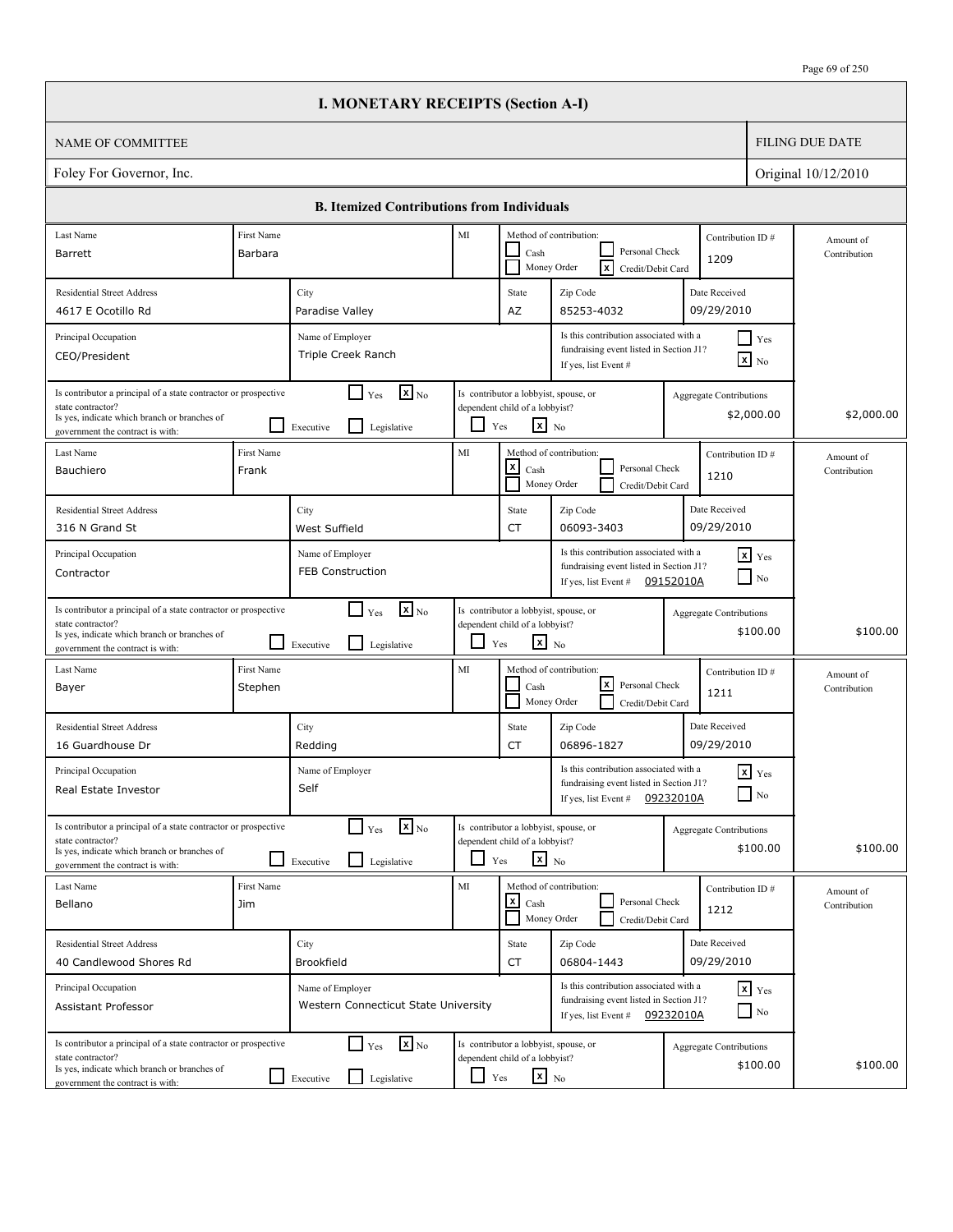|                                                                                                                                                                          |                      | <b>I. MONETARY RECEIPTS (Section A-I)</b>                                            |               |                                                                                                   |                                                                                                                       |                                |                                    |                           |
|--------------------------------------------------------------------------------------------------------------------------------------------------------------------------|----------------------|--------------------------------------------------------------------------------------|---------------|---------------------------------------------------------------------------------------------------|-----------------------------------------------------------------------------------------------------------------------|--------------------------------|------------------------------------|---------------------------|
| <b>NAME OF COMMITTEE</b>                                                                                                                                                 |                      |                                                                                      |               |                                                                                                   |                                                                                                                       |                                |                                    | <b>FILING DUE DATE</b>    |
| Foley For Governor, Inc.                                                                                                                                                 |                      |                                                                                      |               |                                                                                                   |                                                                                                                       |                                |                                    | Original 10/12/2010       |
|                                                                                                                                                                          |                      | <b>B. Itemized Contributions from Individuals</b>                                    |               |                                                                                                   |                                                                                                                       |                                |                                    |                           |
| Last Name                                                                                                                                                                | First Name           |                                                                                      | MI            |                                                                                                   | Method of contribution:                                                                                               | Contribution ID#               |                                    | Amount of                 |
| Billingsley                                                                                                                                                              | Robert               |                                                                                      |               | Cash                                                                                              | lxI<br>Personal Check<br>Money Order<br>Credit/Debit Card                                                             | 1213                           |                                    | Contribution              |
| <b>Residential Street Address</b>                                                                                                                                        |                      | City                                                                                 |               | State                                                                                             | Zip Code                                                                                                              | Date Received                  |                                    |                           |
| 6 Rampart Pass                                                                                                                                                           |                      | Waccabuc                                                                             |               | <b>NY</b>                                                                                         | 10597                                                                                                                 | 09/29/2010                     |                                    |                           |
| Principal Occupation<br>Commercial RE Broker                                                                                                                             |                      | Name of Employer<br>Cassidy Turley                                                   |               |                                                                                                   | Is this contribution associated with a<br>fundraising event listed in Section J1?<br>If yes, list Event #             | 09222010A                      | $x$ Yes<br>$\Box$ No               |                           |
| Is contributor a principal of a state contractor or prospective<br>state contractor?<br>Is yes, indicate which branch or branches of<br>government the contract is with: |                      | $\mathbf{X}$ <sub>No</sub><br>$\Box$ Yes<br>$\mathsf{L}$<br>Executive<br>Legislative | ப             | Is contributor a lobbyist, spouse, or<br>dependent child of a lobbyist?<br>$\mathbf{x}$ No<br>Yes |                                                                                                                       | Aggregate Contributions        | \$1,000.00                         | \$1,000.00                |
| Last Name<br>Boughton                                                                                                                                                    | First Name<br>Mark   |                                                                                      | MI            | Cash                                                                                              | Method of contribution:<br>lxI<br>Personal Check<br>Money Order<br>Credit/Debit Card                                  | Contribution ID#<br>1214       |                                    | Amount of<br>Contribution |
| <b>Residential Street Address</b><br>23 Alan Ave                                                                                                                         |                      | City<br>Danbury                                                                      |               | State<br><b>CT</b>                                                                                | Zip Code<br>06811-4712                                                                                                | Date Received<br>09/29/2010    |                                    |                           |
| Principal Occupation<br>Mayor                                                                                                                                            |                      | Name of Employer<br>City of Danbury                                                  |               |                                                                                                   | Is this contribution associated with a<br>fundraising event listed in Section J1?<br>If yes, list Event #             | 09232010A                      | $x$ Yes<br>$\Box$ No               |                           |
| Is contributor a principal of a state contractor or prospective<br>state contractor?<br>Is yes, indicate which branch or branches of<br>government the contract is with: |                      | $\mathbf{X}$ <sub>No</sub><br>$\Box$ Yes<br>l 1<br>Legislative<br>Executive          | ப             | Is contributor a lobbyist, spouse, or<br>dependent child of a lobbyist?<br>$\mathbf{x}$ No<br>Yes |                                                                                                                       | <b>Aggregate Contributions</b> | \$250.00                           | \$250.00                  |
| Last Name<br>Bucchi                                                                                                                                                      | First Name<br>Ronald |                                                                                      | MI            | Cash                                                                                              | Method of contribution:<br>lxl<br>Personal Check<br>Money Order<br>Credit/Debit Card                                  | Contribution ID#<br>1215       |                                    | Amount of<br>Contribution |
| <b>Residential Street Address</b><br>112 Spicewood Ln                                                                                                                    |                      | City<br>Kensington                                                                   |               | State<br>CT                                                                                       | Zip Code<br>06037-2837                                                                                                | Date Received<br>09/29/2010    |                                    |                           |
| Principal Occupation<br><b>CPA</b>                                                                                                                                       |                      | Name of Employer<br>Self                                                             |               |                                                                                                   | Is this contribution associated with a<br>fundraising event listed in Section J1?<br>If yes, list Event #             | 10072010A                      | $\mathbf{x}$ Yes<br>$\Box$ No      |                           |
| Is contributor a principal of a state contractor or prospective<br>state contractor?<br>Is yes, indicate which branch or branches of<br>government the contract is with: |                      | $\mathbf{x}$ <sub>No</sub><br>$\Gamma$ Yes<br>$\Box$<br>Legislative<br>Executive     |               | Is contributor a lobbyist, spouse, or<br>dependent child of a lobbyist?<br>$\mathbf{x}$ No<br>Yes |                                                                                                                       | <b>Aggregate Contributions</b> | \$250.00                           | \$250.00                  |
| Last Name<br><b>Burke</b>                                                                                                                                                | First Name<br>James  |                                                                                      | $\rm MI$<br>J | Cash                                                                                              | Method of contribution:<br>l×l<br>Personal Check<br>Money Order<br>Credit/Debit Card                                  | Contribution ID#<br>1216       |                                    | Amount of<br>Contribution |
| <b>Residential Street Address</b><br>600 Madison Ave FI 16                                                                                                               |                      | City<br>New York                                                                     |               | State<br><b>NY</b>                                                                                | Zip Code<br>10022-1615                                                                                                | Date Received<br>09/29/2010    |                                    |                           |
| Principal Occupation<br><b>Investment Banker</b>                                                                                                                         |                      | Name of Employer<br><b>Stonington Partners</b>                                       |               |                                                                                                   | Is this contribution associated with a<br>fundraising event listed in Section J1?<br>If yes, list Event # $09222010A$ |                                | $x$ $y$ <sub>es</sub><br>$\Box$ No |                           |
| Is contributor a principal of a state contractor or prospective<br>state contractor?<br>Is yes, indicate which branch or branches of<br>government the contract is with: |                      | $\mathbf{x}$ <sub>No</sub><br>$\Box$ Yes<br>Legislative<br>$\Box$ Executive          | $\Box$ Yes    | Is contributor a lobbyist, spouse, or<br>dependent child of a lobbyist?<br>$\mathbf{x}$ No        |                                                                                                                       | <b>Aggregate Contributions</b> | \$1,000.00                         | \$1,000.00                |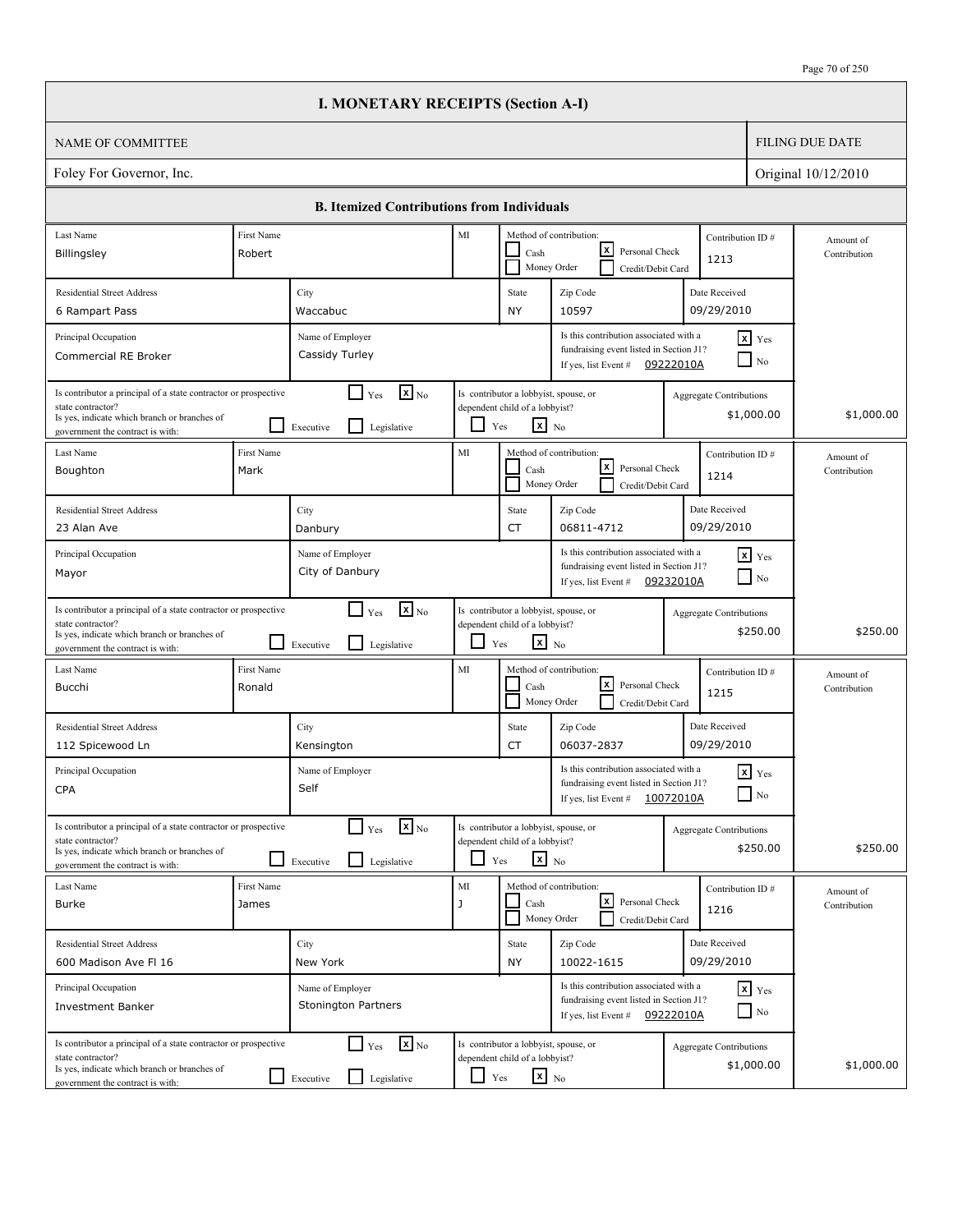|                                                                                                                                                                          |                       | <b>I. MONETARY RECEIPTS (Section A-I)</b>                                   |                   |                                                                                                   |                                                                                                                        |                                |                                    |                           |
|--------------------------------------------------------------------------------------------------------------------------------------------------------------------------|-----------------------|-----------------------------------------------------------------------------|-------------------|---------------------------------------------------------------------------------------------------|------------------------------------------------------------------------------------------------------------------------|--------------------------------|------------------------------------|---------------------------|
| <b>NAME OF COMMITTEE</b>                                                                                                                                                 |                       |                                                                             |                   |                                                                                                   |                                                                                                                        |                                |                                    | <b>FILING DUE DATE</b>    |
| Foley For Governor, Inc.                                                                                                                                                 |                       |                                                                             |                   |                                                                                                   |                                                                                                                        |                                |                                    | Original 10/12/2010       |
|                                                                                                                                                                          |                       | <b>B. Itemized Contributions from Individuals</b>                           |                   |                                                                                                   |                                                                                                                        |                                |                                    |                           |
| Last Name                                                                                                                                                                | First Name            |                                                                             | MI                |                                                                                                   | Method of contribution:                                                                                                | Contribution ID#               |                                    | Amount of                 |
| Chatterjee                                                                                                                                                               | Purnendu              |                                                                             |                   | Cash                                                                                              | lxI<br>Personal Check<br>Money Order<br>Credit/Debit Card                                                              | 1217                           |                                    | Contribution              |
| <b>Residential Street Address</b>                                                                                                                                        |                       | City                                                                        |                   | State                                                                                             | Zip Code                                                                                                               | Date Received                  |                                    |                           |
| 888 7th Ave Ste 3400                                                                                                                                                     |                       | New York                                                                    |                   | <b>NY</b>                                                                                         | 10106-3099                                                                                                             | 09/29/2010                     |                                    |                           |
| Principal Occupation<br><b>Business Owner</b>                                                                                                                            |                       | Name of Employer<br>Chatterjee Management Co.                               |                   |                                                                                                   | Is this contribution associated with a<br>fundraising event listed in Section J1?<br>If yes, list Event #              | 09222010A                      | $x$ Yes<br>N <sub>0</sub>          |                           |
| Is contributor a principal of a state contractor or prospective<br>state contractor?<br>Is yes, indicate which branch or branches of<br>government the contract is with: |                       | $\mathbf{x}$ <sub>No</sub><br>$\Box$ Yes<br>l I<br>Executive<br>Legislative | ப                 | Is contributor a lobbyist, spouse, or<br>dependent child of a lobbyist?<br>$\mathbf{x}$ No<br>Yes |                                                                                                                        | <b>Aggregate Contributions</b> | \$1,000.00                         | \$1,000.00                |
| Last Name<br>Curry                                                                                                                                                       | First Name<br>George  |                                                                             | MI<br>B           | Cash                                                                                              | Method of contribution:<br>lxI<br>Personal Check                                                                       | Contribution ID#               |                                    | Amount of<br>Contribution |
|                                                                                                                                                                          |                       |                                                                             |                   |                                                                                                   | Money Order<br>Credit/Debit Card                                                                                       | 1219                           |                                    |                           |
| <b>Residential Street Address</b><br>395 Broad St                                                                                                                        |                       | City<br>Windsor                                                             |                   | State<br><b>CT</b>                                                                                | Zip Code<br>06095-3007                                                                                                 | Date Received<br>09/29/2010    |                                    |                           |
| Principal Occupation<br>Chiropractor                                                                                                                                     |                       | Name of Employer<br>Self                                                    |                   |                                                                                                   | Is this contribution associated with a<br>fundraising event listed in Section J1?<br>If yes, list Event # $09152010A$  |                                | $x$ $Y$ es<br>$\Box$ No            |                           |
| Is contributor a principal of a state contractor or prospective<br>state contractor?<br>Is yes, indicate which branch or branches of<br>government the contract is with: |                       | $\mathbf{X}$ <sub>No</sub><br>$\Box$ Yes<br>l 1<br>Legislative<br>Executive | ப                 | Is contributor a lobbyist, spouse, or<br>dependent child of a lobbyist?<br>$\mathbf{x}$ No<br>Yes |                                                                                                                        | <b>Aggregate Contributions</b> | \$500.00                           | \$500.00                  |
| Last Name<br>Duff                                                                                                                                                        | First Name<br>William |                                                                             | MI<br>$\mathbf I$ | Cash                                                                                              | Method of contribution:<br>lxl<br>Personal Check<br>Money Order<br>Credit/Debit Card                                   | Contribution ID#<br>1220       |                                    | Amount of<br>Contribution |
| <b>Residential Street Address</b><br>33 Long Meadow Ln                                                                                                                   |                       | City<br>Bethel                                                              |                   | State<br>CT                                                                                       | Zip Code<br>06801-2612                                                                                                 | Date Received<br>09/29/2010    |                                    |                           |
| Principal Occupation<br>Retired                                                                                                                                          |                       | Name of Employer<br>Retired                                                 |                   |                                                                                                   | Is this contribution associated with a<br>fundraising event listed in Section J1?<br>If yes, list Event #              | 09232010A                      | $\mathbf{x}$ Yes<br>$\Box$ No      |                           |
| Is contributor a principal of a state contractor or prospective<br>state contractor?<br>Is yes, indicate which branch or branches of<br>government the contract is with: |                       | $\mathbf{X}$ No<br>$\Gamma$ Yes<br>$\Box$<br>Legislative<br>Executive       |                   | Is contributor a lobbyist, spouse, or<br>dependent child of a lobbyist?<br>$x_{N0}$<br>Yes        |                                                                                                                        | <b>Aggregate Contributions</b> | \$100.00                           | \$100.00                  |
| Last Name<br>Egan                                                                                                                                                        | First Name<br>Aileen  |                                                                             | $\rm MI$<br>M     | Cash                                                                                              | Method of contribution:<br>l×l<br>Personal Check<br>Money Order<br>Credit/Debit Card                                   | Contribution ID#<br>1222       |                                    | Amount of<br>Contribution |
| <b>Residential Street Address</b>                                                                                                                                        |                       | City                                                                        |                   | State                                                                                             | Zip Code                                                                                                               | Date Received                  |                                    |                           |
| 113 High Ridge Ave                                                                                                                                                       |                       | Ridgefield                                                                  |                   | CT                                                                                                | 06877-4402                                                                                                             | 09/29/2010                     |                                    |                           |
| Principal Occupation<br>Retired                                                                                                                                          |                       | Name of Employer<br>Retired                                                 |                   |                                                                                                   | Is this contribution associated with a<br>fundraising event listed in Section J1?<br>If yes, list Event $\#$ 09232010A |                                | $x$ $y$ <sub>es</sub><br>$\Box$ No |                           |
| Is contributor a principal of a state contractor or prospective<br>state contractor?<br>Is yes, indicate which branch or branches of<br>government the contract is with: |                       | $\mathbf{x}$ <sub>No</sub><br>$\Box$ Yes<br>Legislative<br>$\Box$ Executive | $\Box$ Yes        | Is contributor a lobbyist, spouse, or<br>dependent child of a lobbyist?<br>$\mathbf{x}$ No        |                                                                                                                        | <b>Aggregate Contributions</b> | \$100.00                           | \$100.00                  |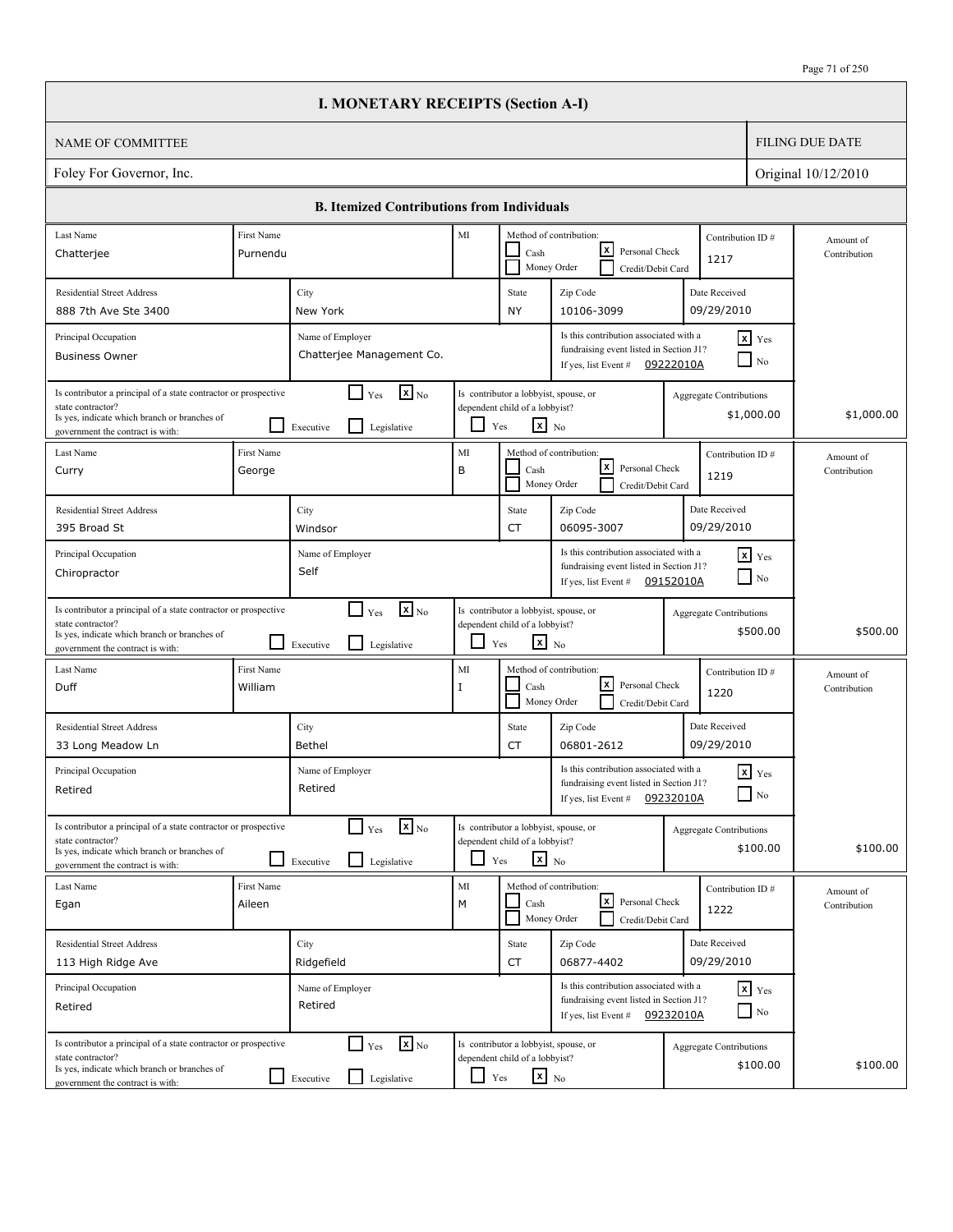|                                                                                                                                                                          |                                            | <b>I. MONETARY RECEIPTS (Section A-I)</b>                                            |                                                                                                           |                                                                                                                       |                                                                                                           |                                |                                   |                           |
|--------------------------------------------------------------------------------------------------------------------------------------------------------------------------|--------------------------------------------|--------------------------------------------------------------------------------------|-----------------------------------------------------------------------------------------------------------|-----------------------------------------------------------------------------------------------------------------------|-----------------------------------------------------------------------------------------------------------|--------------------------------|-----------------------------------|---------------------------|
| <b>NAME OF COMMITTEE</b>                                                                                                                                                 |                                            |                                                                                      |                                                                                                           |                                                                                                                       |                                                                                                           |                                |                                   | <b>FILING DUE DATE</b>    |
| Foley For Governor, Inc.                                                                                                                                                 |                                            |                                                                                      |                                                                                                           |                                                                                                                       |                                                                                                           |                                |                                   | Original 10/12/2010       |
|                                                                                                                                                                          |                                            | <b>B. Itemized Contributions from Individuals</b>                                    |                                                                                                           |                                                                                                                       |                                                                                                           |                                |                                   |                           |
| Last Name                                                                                                                                                                | First Name                                 |                                                                                      | MI                                                                                                        |                                                                                                                       | Method of contribution:                                                                                   | Contribution ID#               |                                   | Amount of                 |
| Foley                                                                                                                                                                    | <b>Brian</b>                               |                                                                                      |                                                                                                           | Cash                                                                                                                  | lxI<br>Personal Check<br>Money Order<br>Credit/Debit Card                                                 | 1223                           |                                   | Contribution              |
| <b>Residential Street Address</b>                                                                                                                                        |                                            | City                                                                                 |                                                                                                           | State                                                                                                                 | Zip Code                                                                                                  | Date Received                  |                                   |                           |
| 76 Hartford Rd                                                                                                                                                           |                                            | Simsbury                                                                             |                                                                                                           | <b>CT</b>                                                                                                             | 06070-2508                                                                                                | 09/29/2010                     |                                   |                           |
| Principal Occupation<br>Owner                                                                                                                                            |                                            | Name of Employer<br>Apple Rehab                                                      |                                                                                                           |                                                                                                                       | Is this contribution associated with a<br>fundraising event listed in Section J1?<br>If yes, list Event # | 10072010A                      | $x$ Yes<br>$\Box$ No              |                           |
| Is contributor a principal of a state contractor or prospective<br>state contractor?<br>Is yes, indicate which branch or branches of<br>government the contract is with: |                                            | $\mathbf{X}$ <sub>No</sub><br>$\Box$ Yes<br>$\mathsf{L}$<br>Executive<br>Legislative | ப                                                                                                         | Is contributor a lobbyist, spouse, or<br>dependent child of a lobbyist?<br>$\mathbf{x}$ No<br>Yes                     |                                                                                                           | Aggregate Contributions        | \$1,000.00                        | \$1,000.00                |
| Last Name<br>Foley                                                                                                                                                       | First Name<br>Lisa                         |                                                                                      | MI                                                                                                        | Cash                                                                                                                  | Method of contribution:<br>lxI<br>Personal Check<br>Money Order<br>Credit/Debit Card                      | Contribution ID#<br>1224       |                                   | Amount of<br>Contribution |
| <b>Residential Street Address</b><br>76 Hartford Rd                                                                                                                      |                                            | City<br>Simsbury                                                                     |                                                                                                           | State<br><b>CT</b>                                                                                                    | Zip Code<br>06070-2508                                                                                    | Date Received<br>09/29/2010    |                                   |                           |
| Principal Occupation<br>Owner                                                                                                                                            | Name of Employer<br><b>Allstar Therapy</b> |                                                                                      |                                                                                                           | Is this contribution associated with a<br>fundraising event listed in Section J1?<br>If yes, list Event # $10072010A$ |                                                                                                           |                                | $x$ Yes<br>$\Box$ No              |                           |
| Is contributor a principal of a state contractor or prospective<br>state contractor?<br>Is yes, indicate which branch or branches of<br>government the contract is with: |                                            | $\mathbf{x}$ <sub>No</sub><br>$\Box$ Yes<br>l 1<br>Legislative<br>Executive          | ப                                                                                                         | Is contributor a lobbyist, spouse, or<br>dependent child of a lobbyist?<br>$\mathbf{x}$ No<br>Yes                     |                                                                                                           | <b>Aggregate Contributions</b> | \$2,000.00                        | \$2,000.00                |
| Last Name<br>Foley                                                                                                                                                       | First Name<br>Mary                         |                                                                                      | MI                                                                                                        | Cash                                                                                                                  | Method of contribution:<br>lxl<br>Personal Check<br>Money Order<br>Credit/Debit Card                      | Contribution ID#<br>1225       |                                   | Amount of<br>Contribution |
| <b>Residential Street Address</b><br>6 Beach Dr                                                                                                                          |                                            | City<br>Danbury                                                                      |                                                                                                           | State<br>CT                                                                                                           | Zip Code<br>06811-3103                                                                                    | Date Received<br>09/29/2010    |                                   |                           |
| Principal Occupation<br>Realtor                                                                                                                                          | Name of Employer<br>Wm Pitt Sotheby's      |                                                                                      | Is this contribution associated with a<br>fundraising event listed in Section J1?<br>If yes, list Event # | 09232010A                                                                                                             | $\mathbf{x}$ Yes<br>$\Box$ No                                                                             |                                |                                   |                           |
| Is contributor a principal of a state contractor or prospective<br>state contractor?<br>Is yes, indicate which branch or branches of<br>government the contract is with: |                                            | $\mathbf{x}$ <sub>No</sub><br>$\Box$ Yes<br>l 1<br>Legislative<br>Executive          |                                                                                                           | Is contributor a lobbyist, spouse, or<br>dependent child of a lobbyist?<br>$x_{N0}$<br>Yes                            |                                                                                                           | <b>Aggregate Contributions</b> | \$100.00                          | \$100.00                  |
| Last Name<br>Getz                                                                                                                                                        | First Name<br>Robert                       |                                                                                      | $\rm MI$<br>H                                                                                             | Cash                                                                                                                  | Method of contribution:<br> x <br>Personal Check<br>Money Order<br>Credit/Debit Card                      | Contribution ID#<br>1226       |                                   | Amount of<br>Contribution |
| <b>Residential Street Address</b><br>45 Pecksland Rd                                                                                                                     |                                            | City<br>Greenwich                                                                    |                                                                                                           | State<br>CT                                                                                                           | Zip Code<br>06831-3711                                                                                    | Date Received<br>09/29/2010    |                                   |                           |
| Principal Occupation<br>Investments                                                                                                                                      |                                            | Name of Employer<br>Cornerstone Equity Investor LLC                                  |                                                                                                           |                                                                                                                       | Is this contribution associated with a<br>fundraising event listed in Section J1?<br>If yes, list Event # |                                | $Y$ es<br>$\boxed{\mathbf{x}}$ No |                           |
| Is contributor a principal of a state contractor or prospective<br>state contractor?<br>Is yes, indicate which branch or branches of<br>government the contract is with: |                                            | $\mathbf{x}$ <sub>No</sub><br>$\Box$ Yes<br>Legislative<br>$\Box$ Executive          | L I                                                                                                       | Is contributor a lobbyist, spouse, or<br>dependent child of a lobbyist?<br>$\mathbf{x}$ No<br>Yes                     |                                                                                                           | <b>Aggregate Contributions</b> | \$1,000.00                        | \$1,000.00                |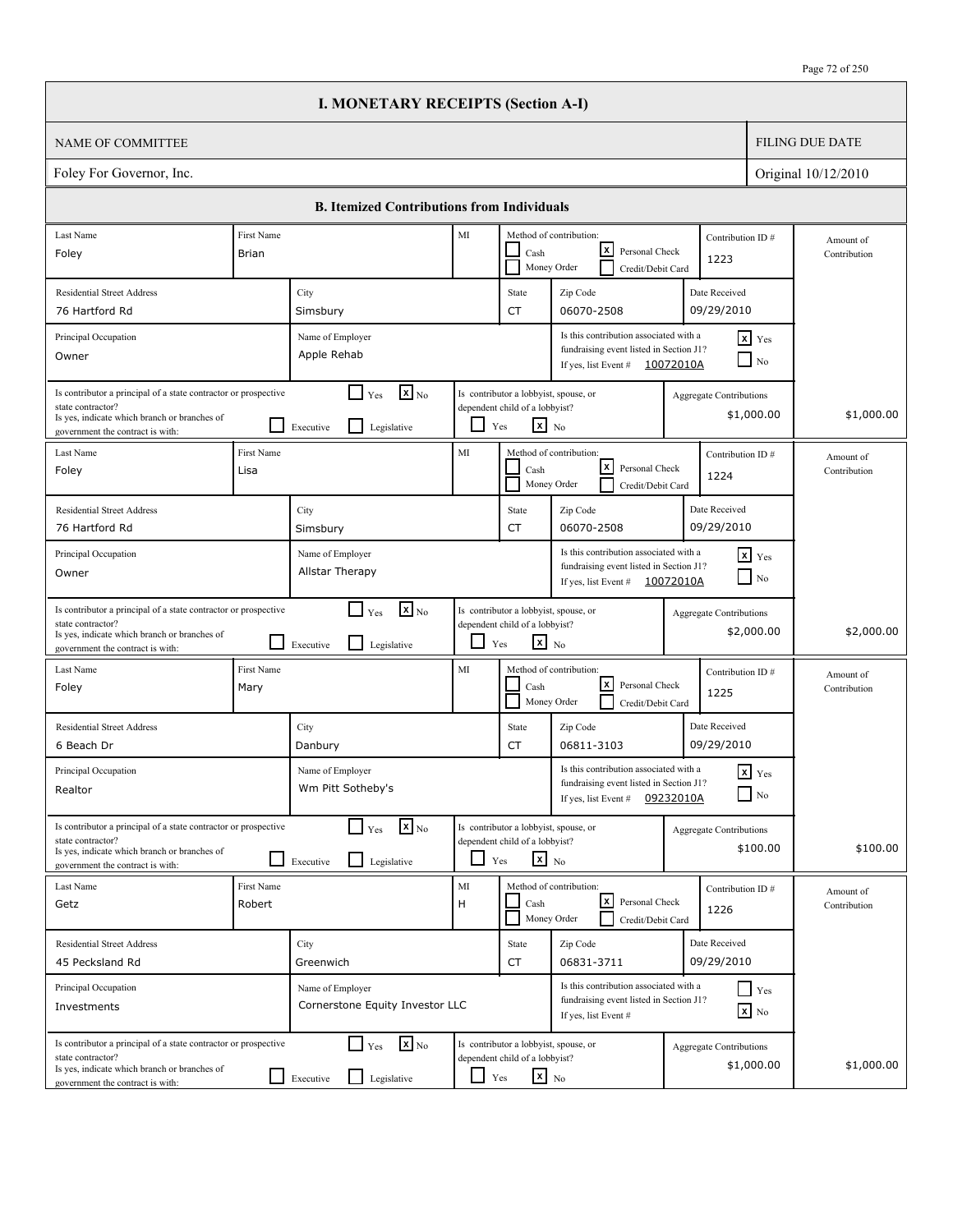|                                                                                                                                                                          |                        | <b>I. MONETARY RECEIPTS (Section A-I)</b>                                            |               |                                                                                                   |                                                                                                                       |                                |                                        |                           |
|--------------------------------------------------------------------------------------------------------------------------------------------------------------------------|------------------------|--------------------------------------------------------------------------------------|---------------|---------------------------------------------------------------------------------------------------|-----------------------------------------------------------------------------------------------------------------------|--------------------------------|----------------------------------------|---------------------------|
| <b>NAME OF COMMITTEE</b>                                                                                                                                                 |                        |                                                                                      |               |                                                                                                   |                                                                                                                       |                                |                                        | <b>FILING DUE DATE</b>    |
| Foley For Governor, Inc.                                                                                                                                                 |                        |                                                                                      |               |                                                                                                   |                                                                                                                       |                                |                                        | Original 10/12/2010       |
|                                                                                                                                                                          |                        | <b>B. Itemized Contributions from Individuals</b>                                    |               |                                                                                                   |                                                                                                                       |                                |                                        |                           |
| Last Name<br>Goldman                                                                                                                                                     | First Name<br>Ethan    |                                                                                      | MI            | Cash                                                                                              | Method of contribution:<br>lxI<br>Personal Check<br>Money Order<br>Credit/Debit Card                                  | Contribution ID#<br>1227       |                                        | Amount of<br>Contribution |
| <b>Residential Street Address</b><br>9 Vardon Rd                                                                                                                         |                        | City<br>West Hartford                                                                |               | State<br><b>CT</b>                                                                                | Zip Code<br>06117-2848                                                                                                | Date Received<br>09/29/2010    |                                        |                           |
| Principal Occupation<br>Manufacturing                                                                                                                                    |                        | Name of Employer<br>Flexcon, Inc.                                                    |               |                                                                                                   | Is this contribution associated with a<br>fundraising event listed in Section J1?<br>If yes, list Event #             | 10072010A                      | $x$ Yes<br>$\overline{\phantom{a}}$ No |                           |
| Is contributor a principal of a state contractor or prospective<br>state contractor?<br>Is yes, indicate which branch or branches of<br>government the contract is with: |                        | $\mathbf{X}$ <sub>No</sub><br>$\Box$ Yes<br>$\mathsf{L}$<br>Executive<br>Legislative | ப             | Is contributor a lobbyist, spouse, or<br>dependent child of a lobbyist?<br>$\mathbf{x}$ No<br>Yes |                                                                                                                       | Aggregate Contributions        | \$100.00                               | \$100.00                  |
| Last Name<br>Guarco                                                                                                                                                      | First Name<br>Michael  |                                                                                      | MI<br>B       | Cash                                                                                              | Method of contribution:<br>lxI<br>Personal Check<br>Money Order<br>Credit/Debit Card                                  | Contribution ID#<br>1228       |                                        | Amount of<br>Contribution |
| <b>Residential Street Address</b><br>80 Harmony Hill Rd                                                                                                                  |                        | City<br>Granby                                                                       |               | State<br><b>CT</b>                                                                                | Zip Code<br>06035-1221                                                                                                | Date Received<br>09/29/2010    |                                        |                           |
| Principal Occupation<br>Management                                                                                                                                       |                        | Name of Employer<br>State Line Oil                                                   |               |                                                                                                   | Is this contribution associated with a<br>fundraising event listed in Section J1?<br>If yes, list Event # $09152010A$ |                                | $x$ Yes<br>$\Box$ No                   |                           |
| Is contributor a principal of a state contractor or prospective<br>state contractor?<br>Is yes, indicate which branch or branches of<br>government the contract is with: |                        | $\mathbf{X}$ <sub>No</sub><br>$\Box$ Yes<br>l 1<br>Legislative<br>Executive          | ப             | Is contributor a lobbyist, spouse, or<br>dependent child of a lobbyist?<br>$\mathbf{x}$ No<br>Yes |                                                                                                                       | <b>Aggregate Contributions</b> | \$200.00                               | \$200.00                  |
| Last Name<br>Hanna                                                                                                                                                       | First Name<br>Alistair |                                                                                      | MI            | Cash                                                                                              | Method of contribution:<br>lxl<br>Personal Check<br>Money Order<br>Credit/Debit Card                                  | Contribution ID#<br>1230       |                                        | Amount of<br>Contribution |
| <b>Residential Street Address</b><br>100 Edward Bentley Rd                                                                                                               |                        | City<br>Lawrence                                                                     |               | State<br><b>NY</b>                                                                                | Zip Code<br>11559-2118                                                                                                | Date Received<br>09/29/2010    |                                        |                           |
| Principal Occupation<br>Management Consultant                                                                                                                            |                        | Name of Employer<br>Grace International Enterprises                                  |               |                                                                                                   | Is this contribution associated with a<br>fundraising event listed in Section J1?<br>If yes, list Event #             |                                | $\Box$ Yes<br>$\boxed{\mathbf{x}}$ No  |                           |
| Is contributor a principal of a state contractor or prospective<br>state contractor?<br>Is yes, indicate which branch or branches of<br>government the contract is with: |                        | $\mathbf{x}$ <sub>No</sub><br>$\Box$ Yes<br>l 1<br>Legislative<br>Executive          |               | Is contributor a lobbyist, spouse, or<br>dependent child of a lobbyist?<br>$x_{N0}$<br>Yes        |                                                                                                                       | <b>Aggregate Contributions</b> | \$3,500.00                             | \$3,500.00                |
| Last Name<br>Kingsbury                                                                                                                                                   | First Name<br>Warren   |                                                                                      | $\rm MI$<br>J | Cash                                                                                              | Method of contribution:<br> x <br>Personal Check<br>Money Order<br>Credit/Debit Card                                  | Contribution ID#<br>1231       |                                        | Amount of<br>Contribution |
| <b>Residential Street Address</b><br>51 Elm St                                                                                                                           |                        | City<br>Windsor Locks                                                                |               | State<br>CT                                                                                       | Zip Code<br>06096-2305                                                                                                | Date Received<br>09/29/2010    |                                        |                           |
| Principal Occupation<br>Retired                                                                                                                                          |                        | Name of Employer<br>Retired                                                          |               |                                                                                                   | Is this contribution associated with a<br>fundraising event listed in Section J1?<br>If yes, list Event #             |                                | $\Box$ Yes<br>$\boxed{\mathbf{x}}$ No  |                           |
| Is contributor a principal of a state contractor or prospective<br>state contractor?<br>Is yes, indicate which branch or branches of<br>government the contract is with: |                        | $\mathbf{x}$ <sub>No</sub><br>$\Box$ Yes<br>Legislative<br>$\Box$ Executive          | $\Box$ Yes    | Is contributor a lobbyist, spouse, or<br>dependent child of a lobbyist?<br>$\mathbf{x}$ No        |                                                                                                                       | Aggregate Contributions        | \$100.00                               | \$100.00                  |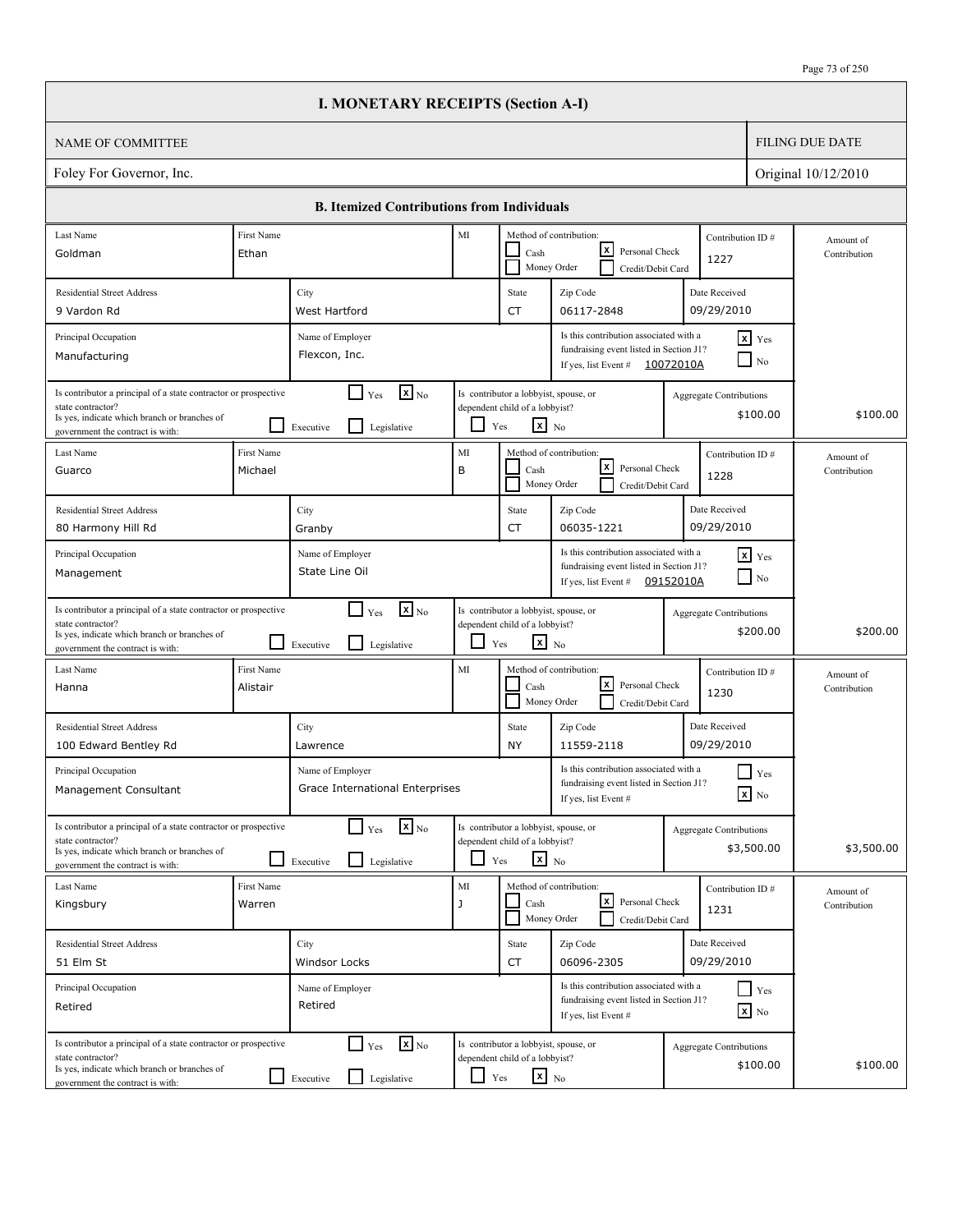|                                                                                                                                                                          |                            | <b>I. MONETARY RECEIPTS (Section A-I)</b>                                   |         |                                                                                                   |                                                                                                                       |           |                                              |                           |
|--------------------------------------------------------------------------------------------------------------------------------------------------------------------------|----------------------------|-----------------------------------------------------------------------------|---------|---------------------------------------------------------------------------------------------------|-----------------------------------------------------------------------------------------------------------------------|-----------|----------------------------------------------|---------------------------|
| NAME OF COMMITTEE                                                                                                                                                        |                            |                                                                             |         |                                                                                                   |                                                                                                                       |           |                                              | <b>FILING DUE DATE</b>    |
| Foley For Governor, Inc.                                                                                                                                                 |                            |                                                                             |         |                                                                                                   |                                                                                                                       |           |                                              | Original 10/12/2010       |
|                                                                                                                                                                          |                            | <b>B.</b> Itemized Contributions from Individuals                           |         |                                                                                                   |                                                                                                                       |           |                                              |                           |
| Last Name                                                                                                                                                                | First Name                 |                                                                             | MI      |                                                                                                   | Method of contribution:                                                                                               |           | Contribution ID#                             | Amount of                 |
| Kohanski                                                                                                                                                                 | Renee                      |                                                                             |         | Cash                                                                                              | lxl<br>Personal Check<br>Money Order<br>Credit/Debit Card                                                             |           | 1232                                         | Contribution              |
| <b>Residential Street Address</b>                                                                                                                                        |                            | City                                                                        |         | State                                                                                             | Zip Code                                                                                                              |           | Date Received<br>09/29/2010                  |                           |
| 289 New London Tpke<br>Principal Occupation                                                                                                                              |                            | Norwich<br>Name of Employer                                                 |         | CT                                                                                                | 06360-2657<br>Is this contribution associated with a                                                                  |           | $x$ Yes                                      |                           |
| Psychiatrist                                                                                                                                                             |                            | Self                                                                        |         |                                                                                                   | fundraising event listed in Section J1?<br>If yes, list Event # $09152010B$                                           |           | $\Box$ No                                    |                           |
| Is contributor a principal of a state contractor or prospective<br>state contractor?<br>Is yes, indicate which branch or branches of<br>government the contract is with: |                            | $\mathbf{X}$ <sub>No</sub><br>$\Box$ Yes<br>l 1<br>Legislative<br>Executive |         | Is contributor a lobbyist, spouse, or<br>dependent child of a lobbyist?<br>$x_{N0}$<br>Yes        |                                                                                                                       |           | <b>Aggregate Contributions</b><br>\$200.00   | \$200.00                  |
| Last Name<br>Kraus                                                                                                                                                       | First Name<br><b>Steve</b> |                                                                             | MI      | Cash                                                                                              | Method of contribution:<br>Personal Check<br>Money Order<br>lxl<br>Credit/Debit Card                                  |           | Contribution ID#<br>1233                     | Amount of<br>Contribution |
| <b>Residential Street Address</b><br>405 Weed St                                                                                                                         |                            | City<br>New Canaan                                                          |         | State<br>CT                                                                                       | Zip Code<br>06840-6124                                                                                                |           | Date Received<br>09/29/2010                  |                           |
| Principal Occupation<br>Investment                                                                                                                                       |                            | Name of Employer<br><b>Blue Line Partners</b>                               |         |                                                                                                   | Is this contribution associated with a<br>fundraising event listed in Section J1?<br>If yes, list Event #             | 09222010A | $\mathbf{x}$ Yes<br>$\blacksquare$ No        |                           |
| Is contributor a principal of a state contractor or prospective<br>state contractor?<br>Is yes, indicate which branch or branches of<br>government the contract is with: |                            | $\mathbf{x}$ <sub>No</sub><br>$\Box$ Yes<br>l 1<br>Legislative<br>Executive | $\Box$  | Is contributor a lobbyist, spouse, or<br>dependent child of a lobbyist?<br>$\mathbf{x}$ No<br>Yes |                                                                                                                       |           | <b>Aggregate Contributions</b><br>\$500.00   | \$500.00                  |
| Last Name<br>Magid                                                                                                                                                       | First Name<br>Arnold       |                                                                             | MI      | Cash                                                                                              | Method of contribution:<br>lxI<br>Personal Check<br>Money Order<br>Credit/Debit Card                                  |           | Contribution ID#<br>1236                     | Amount of<br>Contribution |
| <b>Residential Street Address</b><br>27 Fox Mead                                                                                                                         |                            | City<br>Suffield                                                            |         | State<br>CT                                                                                       | Zip Code<br>06078-2259                                                                                                |           | Date Received<br>09/29/2010                  |                           |
| Principal Occupation<br>Financial Advisor                                                                                                                                |                            | Name of Employer<br>Self                                                    |         |                                                                                                   | Is this contribution associated with a<br>fundraising event listed in Section J1?<br>If yes, list Event #             | 09152010A | $x$ $Yes$<br>$\hfill\Box$ No                 |                           |
| Is contributor a principal of a state contractor or prospective<br>state contractor?<br>Is yes, indicate which branch or branches of<br>government the contract is with: |                            | $\mathbf{X}$ <sub>No</sub><br>$\Box$ Yes<br>$\Box$ Legislative<br>Executive | ப       | Is contributor a lobbyist, spouse, or<br>dependent child of a lobbyist?<br>$\mathbf{x}$ No<br>Yes |                                                                                                                       |           | <b>Aggregate Contributions</b><br>\$100.00   | \$100.00                  |
| Last Name<br>Mahadeva                                                                                                                                                    | First Name<br>Wijeyaraj    |                                                                             | MI<br>A | Cash                                                                                              | Method of contribution:<br><u> x</u><br>Personal Check<br>Money Order<br>Credit/Debit Card                            |           | Contribution ID#<br>1237                     | Amount of<br>Contribution |
| <b>Residential Street Address</b><br>10 Skyridge Rd                                                                                                                      |                            | City<br>Greenwich                                                           |         | State<br>CT                                                                                       | Zip Code<br>06831-3136                                                                                                |           | Date Received<br>09/29/2010                  |                           |
| Principal Occupation<br>CEO                                                                                                                                              |                            | Name of Employer<br><b>Cognizant Technology Solutions</b><br>Corp.          |         |                                                                                                   | Is this contribution associated with a<br>fundraising event listed in Section J1?<br>If yes, list Event # $09222010A$ |           | $x$ $y_{es}$<br>$\Box$ No                    |                           |
| Is contributor a principal of a state contractor or prospective<br>state contractor?<br>Is yes, indicate which branch or branches of<br>government the contract is with: |                            | $\mathbf{X}$ <sub>No</sub><br>$\Box$ Yes<br>l 1<br>Legislative<br>Executive | LI      | Is contributor a lobbyist, spouse, or<br>dependent child of a lobbyist?<br>$\mathbf{x}$ No<br>Yes |                                                                                                                       |           | <b>Aggregate Contributions</b><br>\$1,000.00 | \$1,000.00                |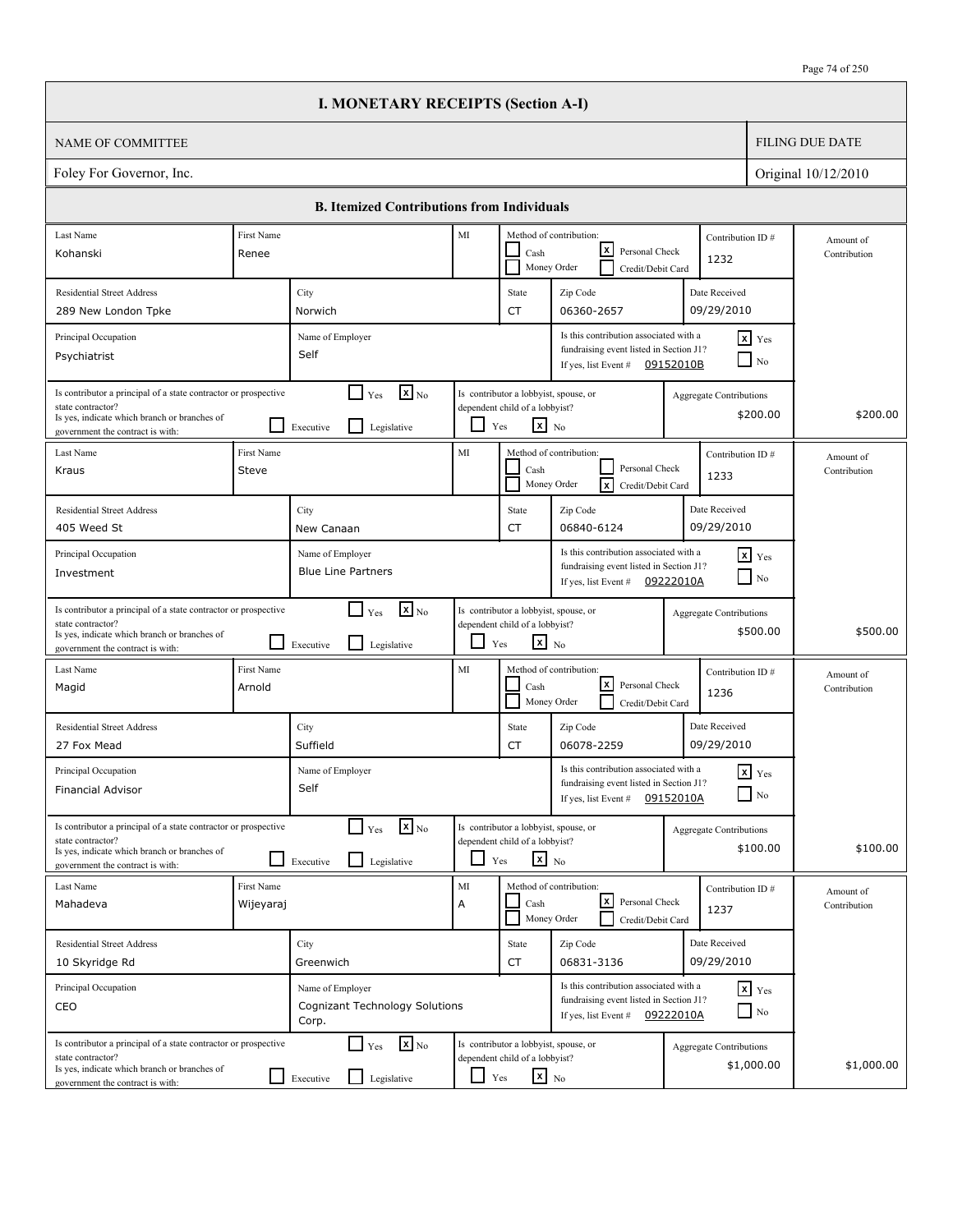|                                                                                                                                                                          |                            | <b>I. MONETARY RECEIPTS (Section A-I)</b>                                   |         |                                                                                                   |                                                                                                                       |                                |                                        |                           |
|--------------------------------------------------------------------------------------------------------------------------------------------------------------------------|----------------------------|-----------------------------------------------------------------------------|---------|---------------------------------------------------------------------------------------------------|-----------------------------------------------------------------------------------------------------------------------|--------------------------------|----------------------------------------|---------------------------|
| <b>NAME OF COMMITTEE</b>                                                                                                                                                 |                            |                                                                             |         |                                                                                                   |                                                                                                                       |                                |                                        | <b>FILING DUE DATE</b>    |
| Foley For Governor, Inc.                                                                                                                                                 |                            |                                                                             |         |                                                                                                   |                                                                                                                       |                                |                                        | Original 10/12/2010       |
|                                                                                                                                                                          |                            | <b>B. Itemized Contributions from Individuals</b>                           |         |                                                                                                   |                                                                                                                       |                                |                                        |                           |
| Last Name                                                                                                                                                                | First Name                 |                                                                             | MI      |                                                                                                   | Method of contribution:                                                                                               | Contribution ID#               |                                        | Amount of                 |
| Malley                                                                                                                                                                   | John                       |                                                                             |         | Cash                                                                                              | lxI<br>Personal Check<br>Money Order<br>Credit/Debit Card                                                             | 1238                           |                                        | Contribution              |
| <b>Residential Street Address</b>                                                                                                                                        |                            | City                                                                        |         | State                                                                                             | Zip Code                                                                                                              | Date Received                  |                                        |                           |
| 20 McKeon Pl                                                                                                                                                             |                            | Ridgefield                                                                  |         | <b>CT</b>                                                                                         | 06877-1043                                                                                                            | 09/29/2010                     |                                        |                           |
| Principal Occupation<br>Lawyer                                                                                                                                           |                            | Name of Employer<br>Smith, Buss & Jacobs LLP                                |         |                                                                                                   | Is this contribution associated with a<br>fundraising event listed in Section J1?<br>If yes, list Event #             | 09232010A                      | $x$ Yes<br>$\overline{\phantom{a}}$ No |                           |
| Is contributor a principal of a state contractor or prospective<br>state contractor?<br>Is yes, indicate which branch or branches of<br>government the contract is with: |                            | $\mathbf{X}$ <sub>No</sub><br>$\Box$ Yes<br>l I<br>Executive<br>Legislative | ப       | Is contributor a lobbyist, spouse, or<br>dependent child of a lobbyist?<br>$\mathbf{x}$ No<br>Yes |                                                                                                                       | Aggregate Contributions        | \$100.00                               | \$100.00                  |
| Last Name<br>Mazzucco                                                                                                                                                    | First Name<br>Ward         |                                                                             | MI<br>J | Cash                                                                                              | Method of contribution:<br>lxI<br>Personal Check<br>Money Order<br>Credit/Debit Card                                  | Contribution ID#<br>1239       |                                        | Amount of<br>Contribution |
| <b>Residential Street Address</b><br>PO Box 511                                                                                                                          |                            | City<br>Redding Ridge                                                       |         | State<br><b>CT</b>                                                                                | Zip Code<br>06876-0511                                                                                                | Date Received<br>09/29/2010    |                                        |                           |
| Principal Occupation<br>Lawyer                                                                                                                                           |                            | Name of Employer<br>Chipman Mazzucco                                        |         |                                                                                                   | Is this contribution associated with a<br>fundraising event listed in Section J1?<br>If yes, list Event #             | 09232010A                      | $x$ $Y$ es<br>$\Box$ No                |                           |
| Is contributor a principal of a state contractor or prospective<br>state contractor?<br>Is yes, indicate which branch or branches of<br>government the contract is with: |                            | $\mathbf{X}$ <sub>No</sub><br>$\Box$ Yes<br>l 1<br>Legislative<br>Executive | ப       | Is contributor a lobbyist, spouse, or<br>dependent child of a lobbyist?<br>$\mathbf{x}$ No<br>Yes |                                                                                                                       | <b>Aggregate Contributions</b> | \$100.00                               | \$100.00                  |
| Last Name<br>McDonald                                                                                                                                                    | First Name<br>Michael      |                                                                             | MI      | Cash                                                                                              | Method of contribution:<br>lxl<br>Personal Check<br>Money Order<br>Credit/Debit Card                                  | Contribution ID#<br>1240       |                                        | Amount of<br>Contribution |
| <b>Residential Street Address</b><br>15 Michael Ln                                                                                                                       |                            | City<br>Windsor                                                             |         | State<br>CT                                                                                       | Zip Code<br>06095-1604                                                                                                | Date Received<br>09/29/2010    |                                        |                           |
| Principal Occupation<br>Contract Security                                                                                                                                |                            | Name of Employer<br><b>Paramount Security</b>                               |         |                                                                                                   | Is this contribution associated with a<br>fundraising event listed in Section J1?<br>If yes, list Event #             | 09152010A                      | $\mathbf{x}$ Yes<br>$\Box$ No          |                           |
| Is contributor a principal of a state contractor or prospective<br>state contractor?<br>Is yes, indicate which branch or branches of<br>government the contract is with: |                            | $\mathbf{x}$ <sub>No</sub><br>$\Box$ Yes<br>l 1<br>Legislative<br>Executive |         | Is contributor a lobbyist, spouse, or<br>dependent child of a lobbyist?<br>$x_{N0}$<br>Yes        |                                                                                                                       | <b>Aggregate Contributions</b> | \$100.00                               | \$100.00                  |
| Last Name<br>McEver                                                                                                                                                      | First Name<br><b>Bruce</b> |                                                                             | MI      | Cash                                                                                              | Method of contribution:<br>كا<br>Personal Check<br>Money Order<br>Credit/Debit Card                                   | Contribution ID#<br>1241       |                                        | Amount of<br>Contribution |
| <b>Residential Street Address</b>                                                                                                                                        |                            | City                                                                        |         | State                                                                                             | Zip Code                                                                                                              | Date Received                  |                                        |                           |
| 198 Weatogue Rd                                                                                                                                                          |                            | Salisbury                                                                   |         | CT                                                                                                | 06068                                                                                                                 | 09/29/2010                     |                                        |                           |
| Principal Occupation<br><b>Investment Banker</b>                                                                                                                         |                            | Name of Employer<br>Berkshire Capital Securities LLC                        |         |                                                                                                   | Is this contribution associated with a<br>fundraising event listed in Section J1?<br>If yes, list Event # $09222010A$ |                                | $x$ $y$ <sub>es</sub><br>$\Box$ No     |                           |
| Is contributor a principal of a state contractor or prospective<br>state contractor?<br>Is yes, indicate which branch or branches of<br>government the contract is with: |                            | $\mathbf{x}$ <sub>No</sub><br>$\Box$ Yes<br>Legislative<br>$\Box$ Executive | L I     | Is contributor a lobbyist, spouse, or<br>dependent child of a lobbyist?<br>$\mathbf{x}$ No<br>Yes |                                                                                                                       | <b>Aggregate Contributions</b> | \$1,000.00                             | \$1,000.00                |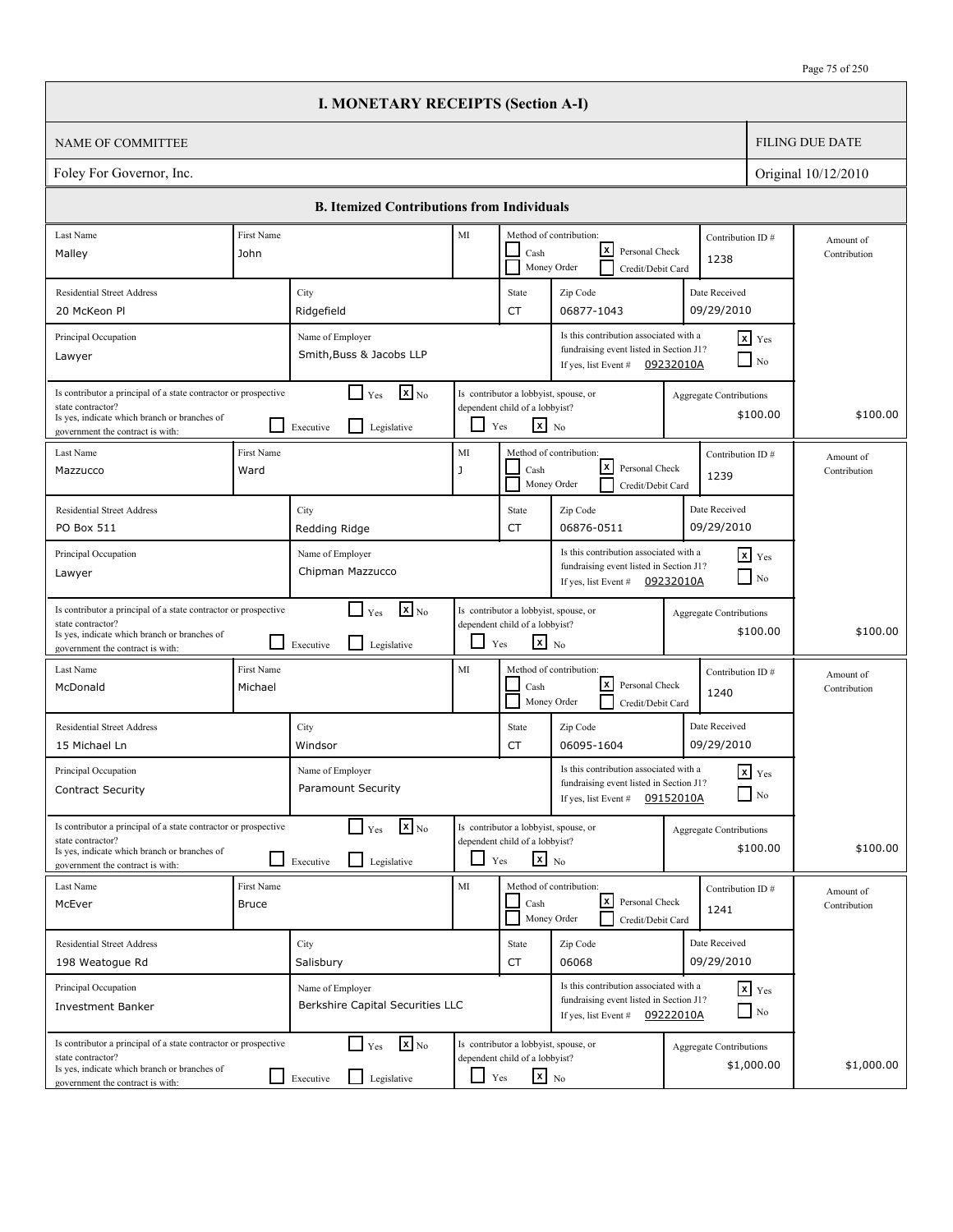|                                                                                                                                                                          |                             | <b>I. MONETARY RECEIPTS (Section A-I)</b>                                   |            |                                                                                                   |                                                                                                                       |                                |                                        |                           |
|--------------------------------------------------------------------------------------------------------------------------------------------------------------------------|-----------------------------|-----------------------------------------------------------------------------|------------|---------------------------------------------------------------------------------------------------|-----------------------------------------------------------------------------------------------------------------------|--------------------------------|----------------------------------------|---------------------------|
| <b>NAME OF COMMITTEE</b>                                                                                                                                                 |                             |                                                                             |            |                                                                                                   |                                                                                                                       |                                |                                        | <b>FILING DUE DATE</b>    |
| Foley For Governor, Inc.                                                                                                                                                 |                             |                                                                             |            |                                                                                                   |                                                                                                                       |                                |                                        | Original 10/12/2010       |
|                                                                                                                                                                          |                             | <b>B. Itemized Contributions from Individuals</b>                           |            |                                                                                                   |                                                                                                                       |                                |                                        |                           |
| Last Name                                                                                                                                                                | <b>First Name</b>           |                                                                             | MI         |                                                                                                   | Method of contribution:                                                                                               | Contribution ID#               |                                        | Amount of                 |
| McLachlan                                                                                                                                                                | Michael                     |                                                                             |            | Cash                                                                                              | lxI<br>Personal Check<br>Money Order<br>Credit/Debit Card                                                             | 1242                           |                                        | Contribution              |
| <b>Residential Street Address</b>                                                                                                                                        |                             | City                                                                        |            | State                                                                                             | Zip Code                                                                                                              | Date Received                  |                                        |                           |
| PO Box 4665                                                                                                                                                              |                             | Danbury                                                                     |            | <b>CT</b>                                                                                         | 06813-4665                                                                                                            | 09/29/2010                     |                                        |                           |
| Principal Occupation<br><b>State Senator</b>                                                                                                                             |                             | Name of Employer<br><b>State of Connecticut</b>                             |            |                                                                                                   | Is this contribution associated with a<br>fundraising event listed in Section J1?<br>If yes, list Event #             | 09232010A                      | $x$ Yes<br>$\overline{\phantom{a}}$ No |                           |
| Is contributor a principal of a state contractor or prospective<br>state contractor?<br>Is yes, indicate which branch or branches of<br>government the contract is with: |                             | $\mathbf{X}$ <sub>No</sub><br>$\Box$ Yes<br>l I<br>Executive<br>Legislative | ப          | Is contributor a lobbyist, spouse, or<br>dependent child of a lobbyist?<br>$\mathbf{x}$ No<br>Yes |                                                                                                                       | Aggregate Contributions        | \$100.00                               | \$100.00                  |
| Last Name<br>Moore                                                                                                                                                       | First Name<br>Rhys          |                                                                             | MI<br>L    | Cash                                                                                              | Method of contribution:<br>lxI<br>Personal Check<br>Money Order<br>Credit/Debit Card                                  | Contribution ID#<br>1243       |                                        | Amount of<br>Contribution |
| <b>Residential Street Address</b><br>45 Indian Cave Rd                                                                                                                   |                             | City<br>Ridgefield                                                          |            | State<br><b>CT</b>                                                                                | Zip Code<br>06877-5804                                                                                                | Date Received<br>09/29/2010    |                                        |                           |
| Principal Occupation<br>Consultant                                                                                                                                       |                             | Name of Employer<br>Griffin Llewellyn LLC.                                  |            |                                                                                                   | Is this contribution associated with a<br>fundraising event listed in Section J1?<br>If yes, list Event # $09232010A$ |                                | $x$ $Y$ es<br>$\Box$ No                |                           |
| Is contributor a principal of a state contractor or prospective<br>state contractor?<br>Is yes, indicate which branch or branches of<br>government the contract is with: |                             | $\mathbf{X}$ <sub>No</sub><br>$\Box$ Yes<br>l 1<br>Legislative<br>Executive | ப          | Is contributor a lobbyist, spouse, or<br>dependent child of a lobbyist?<br>$\mathbf{x}$ No<br>Yes |                                                                                                                       | <b>Aggregate Contributions</b> | \$250.00                               | \$250.00                  |
| Last Name<br>Muthersbaugh                                                                                                                                                | First Name<br><b>Jeffry</b> |                                                                             | MI<br>E    | Cash                                                                                              | Method of contribution:<br>lxl<br>Personal Check<br>Money Order<br>Credit/Debit Card                                  | Contribution ID#<br>1244       |                                        | Amount of<br>Contribution |
| <b>Residential Street Address</b><br>54 Milwaukee Ave                                                                                                                    |                             | City<br>Bethel                                                              |            | State<br>CT                                                                                       | Zip Code<br>06801-2235                                                                                                | Date Received<br>09/29/2010    |                                        |                           |
| Principal Occupation<br><b>Executive Recruiter</b>                                                                                                                       |                             | Name of Employer<br>Heritage Recruiting Group LLC                           |            |                                                                                                   | Is this contribution associated with a<br>fundraising event listed in Section J1?<br>If yes, list Event $#$           | 09232010A                      | $\mathbf{x}$ Yes<br>$\Box$ No          |                           |
| Is contributor a principal of a state contractor or prospective<br>state contractor?<br>Is yes, indicate which branch or branches of<br>government the contract is with: |                             | $\mathbf{x}$ <sub>No</sub><br>$\Box$ Yes<br>l 1<br>Legislative<br>Executive |            | Is contributor a lobbyist, spouse, or<br>dependent child of a lobbyist?<br>$x_{N0}$<br>Yes        |                                                                                                                       | <b>Aggregate Contributions</b> | \$100.00                               | \$100.00                  |
| Last Name<br>Nelson                                                                                                                                                      | First Name<br>James         |                                                                             | MI         | Cash                                                                                              | Method of contribution:<br>كا<br>Personal Check<br>Money Order<br>Credit/Debit Card                                   | Contribution ID#<br>1245       |                                        | Amount of<br>Contribution |
| <b>Residential Street Address</b><br>24 Kettle Pond Ln                                                                                                                   |                             | City<br>Granby                                                              |            | State<br>CT                                                                                       | Zip Code<br>06035-2934                                                                                                | Date Received<br>09/29/2010    |                                        |                           |
| Principal Occupation<br>Surety Broker                                                                                                                                    |                             | Name of Employer<br>Smith Bros. Insurance                                   |            |                                                                                                   | Is this contribution associated with a<br>fundraising event listed in Section J1?<br>If yes, list Event # $09152010A$ |                                | $x$ $y$ <sub>es</sub><br>$\Box$ No     |                           |
| Is contributor a principal of a state contractor or prospective<br>state contractor?<br>Is yes, indicate which branch or branches of<br>government the contract is with: |                             | $\mathbf{x}$ <sub>No</sub><br>$\Box$ Yes<br>Legislative<br>$\Box$ Executive | $\Box$ Yes | Is contributor a lobbyist, spouse, or<br>dependent child of a lobbyist?<br>$\mathbf{x}$ No        |                                                                                                                       | <b>Aggregate Contributions</b> | \$100.00                               | \$100.00                  |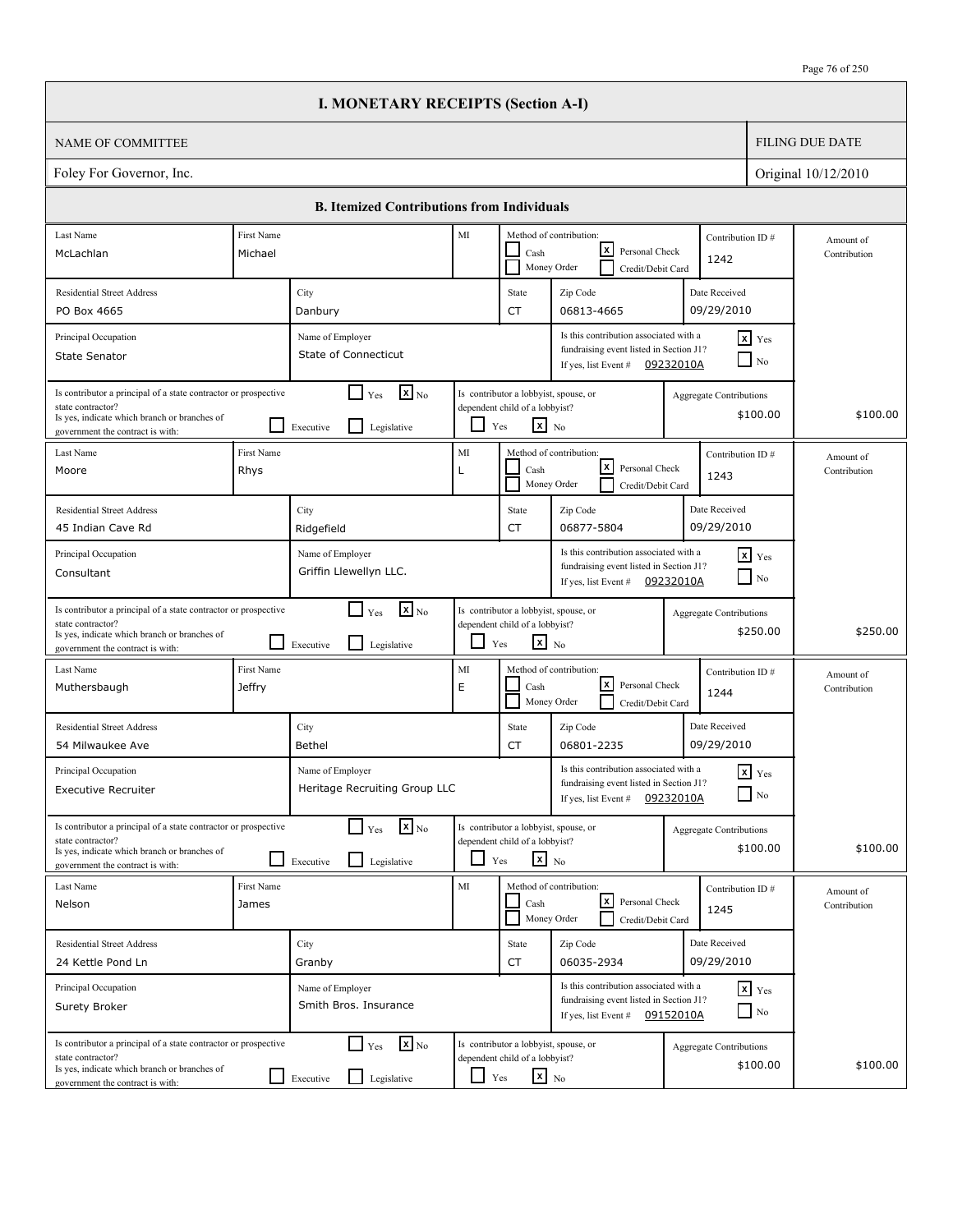$\Box$ 

|                                                                                                                                                                          |                                                                                                                                                                | <b>I. MONETARY RECEIPTS (Section A-I)</b>                                              |                               |                                                                                                   |                                                                                                                       |                  |                                              |                           |
|--------------------------------------------------------------------------------------------------------------------------------------------------------------------------|----------------------------------------------------------------------------------------------------------------------------------------------------------------|----------------------------------------------------------------------------------------|-------------------------------|---------------------------------------------------------------------------------------------------|-----------------------------------------------------------------------------------------------------------------------|------------------|----------------------------------------------|---------------------------|
| NAME OF COMMITTEE                                                                                                                                                        |                                                                                                                                                                |                                                                                        |                               |                                                                                                   |                                                                                                                       |                  |                                              | <b>FILING DUE DATE</b>    |
| Foley For Governor, Inc.                                                                                                                                                 |                                                                                                                                                                |                                                                                        |                               |                                                                                                   |                                                                                                                       |                  |                                              | Original 10/12/2010       |
|                                                                                                                                                                          |                                                                                                                                                                | <b>B.</b> Itemized Contributions from Individuals                                      |                               |                                                                                                   |                                                                                                                       |                  |                                              |                           |
| Last Name                                                                                                                                                                | First Name                                                                                                                                                     |                                                                                        | MI<br>Method of contribution: |                                                                                                   |                                                                                                                       | Contribution ID# | Amount of                                    |                           |
| Niemiec                                                                                                                                                                  | David                                                                                                                                                          |                                                                                        | W                             | Cash                                                                                              | lxl<br>Personal Check<br>Money Order<br>Credit/Debit Card                                                             |                  | 1246                                         | Contribution              |
| <b>Residential Street Address</b>                                                                                                                                        |                                                                                                                                                                | City                                                                                   |                               | State                                                                                             | Zip Code                                                                                                              |                  | Date Received                                |                           |
| 1 E End Ave                                                                                                                                                              |                                                                                                                                                                | New York                                                                               |                               | NY                                                                                                | 10075-1102                                                                                                            |                  | 09/29/2010                                   |                           |
| Principal Occupation<br>Investments                                                                                                                                      | Is this contribution associated with a<br>Name of Employer<br>fundraising event listed in Section J1?<br>Saratoga Partners<br>If yes, list Event # $09222010A$ |                                                                                        |                               |                                                                                                   |                                                                                                                       |                  | $x$ Yes<br>$\Box$ No                         |                           |
| Is contributor a principal of a state contractor or prospective<br>state contractor?<br>Is yes, indicate which branch or branches of<br>government the contract is with: |                                                                                                                                                                | $\mathbf{x}$ <sub>No</sub><br>$\Box$ Yes<br>l 1<br>Legislative<br>Executive            |                               | Is contributor a lobbyist, spouse, or<br>dependent child of a lobbyist?<br>$x_{N0}$<br>Yes        |                                                                                                                       |                  | <b>Aggregate Contributions</b><br>\$1,000.00 | \$1,000.00                |
| Last Name<br>Orr                                                                                                                                                         | First Name<br>Howard                                                                                                                                           |                                                                                        | MI                            | Cash<br>Money Order                                                                               | Method of contribution:<br>lxI<br>Personal Check<br>Credit/Debit Card                                                 |                  | Contribution ID#<br>1247                     | Amount of<br>Contribution |
| <b>Residential Street Address</b><br>12 Harmon Dr                                                                                                                        |                                                                                                                                                                | City<br>Suffield                                                                       |                               | State<br>CT                                                                                       | Zip Code<br>06078-2038                                                                                                |                  | Date Received<br>09/29/2010                  |                           |
| Principal Occupation<br><b>Business Executive</b>                                                                                                                        |                                                                                                                                                                | Name of Employer<br>KTI, Inc.                                                          |                               |                                                                                                   | Is this contribution associated with a<br>fundraising event listed in Section J1?<br>If yes, list Event #             | 09152010A        | $\mathbf{x}$ Yes<br>$\blacksquare$ No        |                           |
| Is contributor a principal of a state contractor or prospective<br>state contractor?<br>Is yes, indicate which branch or branches of<br>government the contract is with: |                                                                                                                                                                | $\mathbf{x}$ <sub>No</sub><br>$\Gamma$ Yes<br>$\mathsf{L}$<br>Legislative<br>Executive | $\Box$                        | Is contributor a lobbyist, spouse, or<br>dependent child of a lobbyist?<br>$\mathbf{x}$ No<br>Yes |                                                                                                                       |                  | <b>Aggregate Contributions</b><br>\$100.00   | \$100.00                  |
| Last Name<br>Palanzo                                                                                                                                                     | First Name<br>Roger                                                                                                                                            |                                                                                        | MI<br>Α                       | Cash                                                                                              | Method of contribution:<br>lxI<br>Personal Check<br>Money Order<br>Credit/Debit Card                                  |                  | Contribution ID#<br>1248                     | Amount of<br>Contribution |
| <b>Residential Street Address</b><br>45 Briarwood Dr                                                                                                                     |                                                                                                                                                                | City<br>Danbury                                                                        |                               | State<br>CT                                                                                       | Zip Code<br>06810-7001                                                                                                |                  | Date Received<br>09/29/2010                  |                           |
| Principal Occupation<br>Consultant                                                                                                                                       |                                                                                                                                                                | Name of Employer<br>Vivere, LLC                                                        |                               |                                                                                                   | Is this contribution associated with a<br>fundraising event listed in Section J1?<br>If yes, list Event #             | 09232010A        | $x$ $Yes$<br>$\hfill\Box$ No                 |                           |
| Is contributor a principal of a state contractor or prospective<br>state contractor?<br>Is yes, indicate which branch or branches of<br>government the contract is with: |                                                                                                                                                                | $\mathbf{X}$ <sub>No</sub><br>$\Box$ Yes<br>Legislative<br>Executive                   | ப                             | Is contributor a lobbyist, spouse, or<br>dependent child of a lobbyist?<br>$\mathbf{x}$ No<br>Yes |                                                                                                                       |                  | Aggregate Contributions<br>\$100.00          | \$100.00                  |
| Last Name<br>Pastula                                                                                                                                                     | First Name<br>Gina                                                                                                                                             |                                                                                        | MI                            | Cash                                                                                              | Method of contribution:<br><u> x</u><br>Personal Check<br>Money Order<br>Credit/Debit Card                            |                  | Contribution ID#<br>1249                     | Amount of<br>Contribution |
| <b>Residential Street Address</b><br>62 Thistledown                                                                                                                      |                                                                                                                                                                | City<br>Suffield                                                                       |                               | State<br>CT                                                                                       | Zip Code<br>06078-1638                                                                                                |                  | Date Received<br>09/29/2010                  |                           |
| Principal Occupation<br>Owner                                                                                                                                            |                                                                                                                                                                | Name of Employer<br>Skyline Restaurant                                                 |                               |                                                                                                   | Is this contribution associated with a<br>fundraising event listed in Section J1?<br>If yes, list Event # $09152010A$ |                  | $\mathbf{x}$ Yes<br>$\Box$ No                |                           |
| Is contributor a principal of a state contractor or prospective<br>state contractor?<br>Is yes, indicate which branch or branches of<br>government the contract is with: |                                                                                                                                                                | $\mathbf{x}$ <sub>No</sub><br>$\Box$ Yes<br>$\perp$<br>Legislative<br>Executive        | $\Box$                        | Is contributor a lobbyist, spouse, or<br>dependent child of a lobbyist?<br>$\mathbf{x}$ No<br>Yes |                                                                                                                       |                  | <b>Aggregate Contributions</b><br>\$100.00   | \$100.00                  |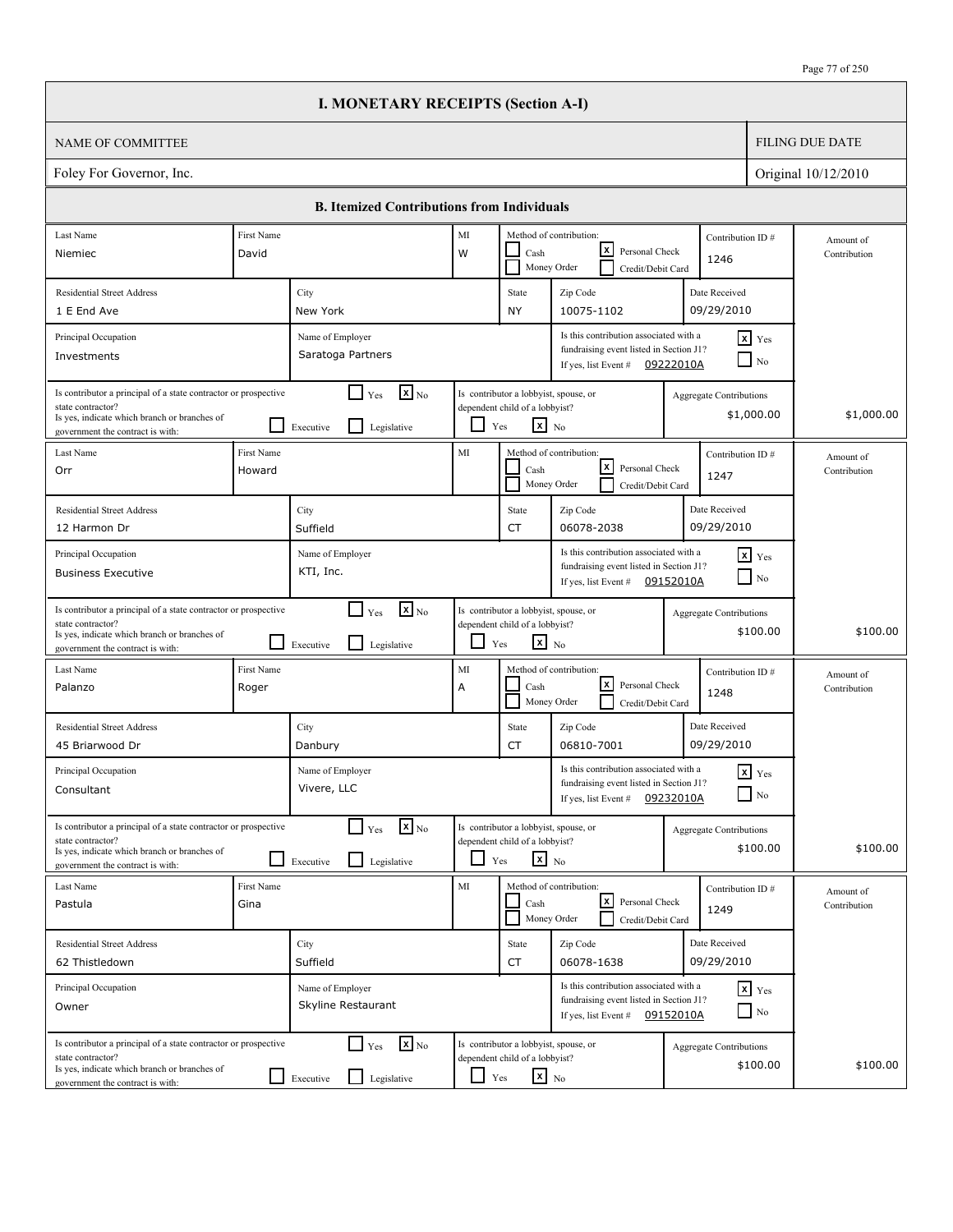|                                                                                                                                                                          |                     | <b>I. MONETARY RECEIPTS (Section A-I)</b>                                            |            |                                                                                                   |                                                                                                                       |                                |                                        |                           |
|--------------------------------------------------------------------------------------------------------------------------------------------------------------------------|---------------------|--------------------------------------------------------------------------------------|------------|---------------------------------------------------------------------------------------------------|-----------------------------------------------------------------------------------------------------------------------|--------------------------------|----------------------------------------|---------------------------|
| <b>NAME OF COMMITTEE</b>                                                                                                                                                 |                     |                                                                                      |            |                                                                                                   |                                                                                                                       |                                |                                        | <b>FILING DUE DATE</b>    |
| Foley For Governor, Inc.                                                                                                                                                 |                     |                                                                                      |            |                                                                                                   |                                                                                                                       |                                |                                        | Original 10/12/2010       |
|                                                                                                                                                                          |                     | <b>B. Itemized Contributions from Individuals</b>                                    |            |                                                                                                   |                                                                                                                       |                                |                                        |                           |
| Last Name                                                                                                                                                                | First Name          |                                                                                      | MI         |                                                                                                   | Method of contribution:                                                                                               | Contribution ID#               |                                        | Amount of                 |
| Prunty                                                                                                                                                                   | Peter               |                                                                                      |            | Cash                                                                                              | Personal Check<br>Γx<br>Money Order<br>Credit/Debit Card                                                              | 1250                           |                                        | Contribution              |
| <b>Residential Street Address</b>                                                                                                                                        |                     | City                                                                                 |            | State                                                                                             | Zip Code                                                                                                              | Date Received                  |                                        |                           |
| 4 Marc Rd                                                                                                                                                                |                     | Danbury                                                                              |            | <b>CT</b>                                                                                         | 06810-8262                                                                                                            | 09/29/2010                     |                                        |                           |
| Principal Occupation<br>Representative                                                                                                                                   |                     | Name of Employer<br>City of Danbury                                                  |            |                                                                                                   | Is this contribution associated with a<br>fundraising event listed in Section J1?<br>If yes, list Event #             | 09232010A                      | $x$ Yes<br>$\overline{\phantom{a}}$ No |                           |
| Is contributor a principal of a state contractor or prospective<br>state contractor?<br>Is yes, indicate which branch or branches of<br>government the contract is with: |                     | $\mathbf{X}$ <sub>No</sub><br>$\Box$ Yes<br>$\mathsf{L}$<br>Executive<br>Legislative | ப          | Is contributor a lobbyist, spouse, or<br>dependent child of a lobbyist?<br>$\mathbf{x}$ No<br>Yes |                                                                                                                       | Aggregate Contributions        | \$20.00                                | \$20.00                   |
| Last Name<br>Roncaioli                                                                                                                                                   | First Name<br>Tony  |                                                                                      | MI         | Cash                                                                                              | Method of contribution:<br>lxI<br>Personal Check<br>Money Order<br>Credit/Debit Card                                  | Contribution ID#<br>1252       |                                        | Amount of<br>Contribution |
| <b>Residential Street Address</b><br>125 Randall Dr                                                                                                                      |                     | City<br>Suffield                                                                     |            | State<br><b>CT</b>                                                                                | Zip Code<br>06078-1225                                                                                                | Date Received<br>09/29/2010    |                                        |                           |
| Principal Occupation<br>Banking                                                                                                                                          |                     | Name of Employer<br>Windsor Federal Savings                                          |            |                                                                                                   | Is this contribution associated with a<br>fundraising event listed in Section J1?<br>If yes, list Event # $09152010A$ |                                | $x$ Yes<br>$\Box$ No                   |                           |
| Is contributor a principal of a state contractor or prospective<br>state contractor?<br>Is yes, indicate which branch or branches of<br>government the contract is with: |                     | $\mathbf{X}$ <sub>No</sub><br>$\Box$ Yes<br>l 1<br>Legislative<br>Executive          | ப          | Is contributor a lobbyist, spouse, or<br>dependent child of a lobbyist?<br>$\mathbf{x}$ No<br>Yes |                                                                                                                       | <b>Aggregate Contributions</b> | \$100.00                               | \$100.00                  |
| Last Name<br>Samolyk                                                                                                                                                     | First Name<br>Keith |                                                                                      | MI         | Cash                                                                                              | Method of contribution:<br>lxl<br>Personal Check<br>Money Order<br>Credit/Debit Card                                  | Contribution ID#<br>1253       |                                        | Amount of<br>Contribution |
| <b>Residential Street Address</b><br>998 Windsor Ave                                                                                                                     |                     | City<br>Windsor                                                                      |            | State<br>CT                                                                                       | Zip Code<br>06095-3427                                                                                                | Date Received<br>09/29/2010    |                                        |                           |
| Principal Occupation<br>President & CEO                                                                                                                                  |                     | Name of Employer<br>Global Blood Resources LLC                                       |            |                                                                                                   | Is this contribution associated with a<br>fundraising event listed in Section J1?<br>If yes, list Event #             | 09152010A                      | $\mathbf{x}$ Yes<br>$\Box$ No          |                           |
| Is contributor a principal of a state contractor or prospective<br>state contractor?<br>Is yes, indicate which branch or branches of<br>government the contract is with: |                     | $\mathbf{x}$ <sub>No</sub><br>$\Gamma$ Yes<br>$\perp$<br>Legislative<br>Executive    |            | Is contributor a lobbyist, spouse, or<br>dependent child of a lobbyist?<br>$x_{N0}$<br>Yes        |                                                                                                                       | <b>Aggregate Contributions</b> | \$200.00                               | \$200.00                  |
| Last Name<br>Seabury                                                                                                                                                     | First Name<br>Gregg |                                                                                      | MI         | Cash                                                                                              | Method of contribution:<br>كا<br>Personal Check<br>Money Order<br>Credit/Debit Card                                   | 1256                           | Contribution ID#                       | Amount of<br>Contribution |
| <b>Residential Street Address</b><br>40 Moody Ln                                                                                                                         |                     | City<br>Danbury                                                                      |            | State<br>CT                                                                                       | Zip Code<br>06811-3806                                                                                                | Date Received<br>09/29/2010    |                                        |                           |
| Principal Occupation<br>Retired                                                                                                                                          |                     | Name of Employer<br>Retired                                                          |            |                                                                                                   | Is this contribution associated with a<br>fundraising event listed in Section J1?<br>If yes, list Event # $09232010A$ |                                | $x$ $y$ <sub>es</sub><br>$\Box$ No     |                           |
| Is contributor a principal of a state contractor or prospective<br>state contractor?<br>Is yes, indicate which branch or branches of<br>government the contract is with: |                     | $\mathbf{x}$ <sub>No</sub><br>$\Box$ Yes<br>Legislative<br>$\Box$ Executive          | $\Box$ Yes | Is contributor a lobbyist, spouse, or<br>dependent child of a lobbyist?<br>$\mathbf{x}$ No        |                                                                                                                       | <b>Aggregate Contributions</b> | \$200.00                               | \$200.00                  |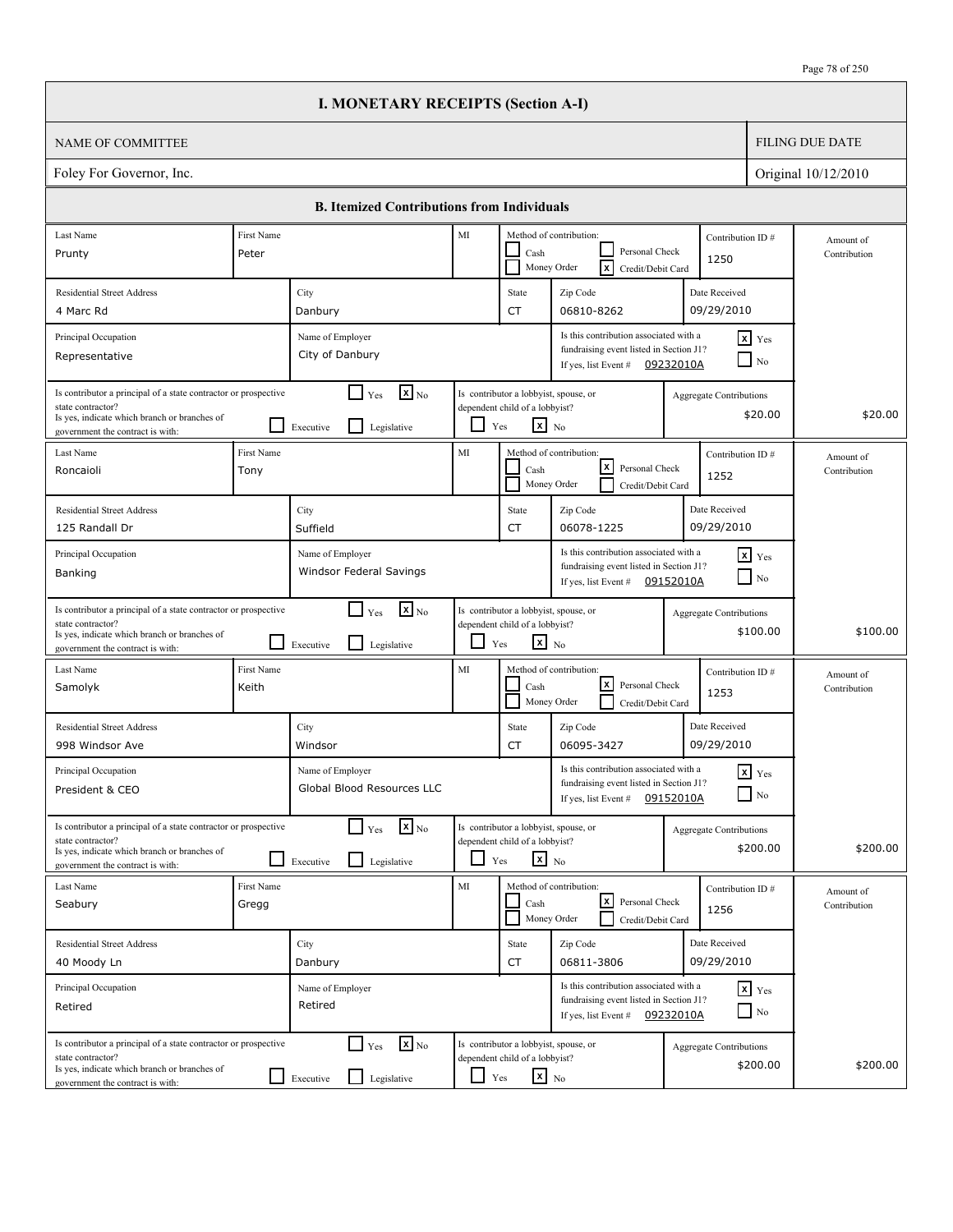|                                                                                                                                                                          |                        | <b>I. MONETARY RECEIPTS (Section A-I)</b>                                   |                    |                                                                                                   |                                                                                                                        |                                |                                        |                           |
|--------------------------------------------------------------------------------------------------------------------------------------------------------------------------|------------------------|-----------------------------------------------------------------------------|--------------------|---------------------------------------------------------------------------------------------------|------------------------------------------------------------------------------------------------------------------------|--------------------------------|----------------------------------------|---------------------------|
| <b>NAME OF COMMITTEE</b>                                                                                                                                                 |                        |                                                                             |                    |                                                                                                   |                                                                                                                        |                                |                                        | <b>FILING DUE DATE</b>    |
| Foley For Governor, Inc.                                                                                                                                                 |                        |                                                                             |                    |                                                                                                   |                                                                                                                        |                                |                                        | Original 10/12/2010       |
|                                                                                                                                                                          |                        | <b>B. Itemized Contributions from Individuals</b>                           |                    |                                                                                                   |                                                                                                                        |                                |                                        |                           |
| Last Name<br>Sendzimir                                                                                                                                                   | First Name<br>Thaddeus |                                                                             | MI                 | Cash                                                                                              | Method of contribution:<br>lxI<br>Personal Check<br>Money Order<br>Credit/Debit Card                                   | Contribution ID#<br>1257       |                                        | Amount of<br>Contribution |
| <b>Residential Street Address</b><br>247 West St                                                                                                                         |                        | City<br>Lakeside                                                            |                    | State<br><b>CT</b>                                                                                | Zip Code<br>06758                                                                                                      | Date Received<br>09/29/2010    |                                        |                           |
| Principal Occupation<br>President                                                                                                                                        |                        | Name of Employer<br>T. Sendzimir, Inc.                                      |                    |                                                                                                   | Is this contribution associated with a<br>fundraising event listed in Section J1?<br>If yes, list Event #              | 10062010A                      | $x$ Yes<br>$\overline{\phantom{a}}$ No |                           |
| Is contributor a principal of a state contractor or prospective<br>state contractor?<br>Is yes, indicate which branch or branches of<br>government the contract is with: |                        | $\mathbf{X}$ <sub>No</sub><br>$\Box$ Yes<br>l I<br>Executive<br>Legislative | ப                  | Is contributor a lobbyist, spouse, or<br>dependent child of a lobbyist?<br>$\mathbf{x}$ No<br>Yes |                                                                                                                        | Aggregate Contributions        | \$150.00                               | \$150.00                  |
| Last Name<br>Shepperd                                                                                                                                                    | First Name<br>Wayne    |                                                                             | MI                 | Cash                                                                                              | Method of contribution:<br>lxI<br>Personal Check<br>Money Order<br>Credit/Debit Card                                   | Contribution ID#<br>1258       |                                        | Amount of<br>Contribution |
| <b>Residential Street Address</b><br>1205 Bradford Dr                                                                                                                    |                        | City<br>Danbury                                                             |                    | State<br><b>CT</b>                                                                                | Zip Code<br>06811-2633                                                                                                 | Date Received<br>09/29/2010    |                                        |                           |
| Principal Occupation<br>Admin. - Mayor's Chief of Staff                                                                                                                  |                        | Name of Employer<br>City of Danbury                                         |                    |                                                                                                   | Is this contribution associated with a<br>fundraising event listed in Section J1?<br>If yes, list Event #              | 09232010A                      | $x$ $Y$ es<br>$\Box$ No                |                           |
| Is contributor a principal of a state contractor or prospective<br>state contractor?<br>Is yes, indicate which branch or branches of<br>government the contract is with: |                        | $\mathbf{x}$ <sub>No</sub><br>$\Box$ Yes<br>l 1<br>Legislative<br>Executive | ப                  | Is contributor a lobbyist, spouse, or<br>dependent child of a lobbyist?<br>$\mathbf{x}$ No<br>Yes |                                                                                                                        | <b>Aggregate Contributions</b> | \$100.00                               | \$100.00                  |
| Last Name<br>Simones                                                                                                                                                     | First Name<br>Charles  |                                                                             | MI<br>$\mathbf{J}$ | Cash                                                                                              | Method of contribution:<br>lxl<br>Personal Check<br>Money Order<br>Credit/Debit Card                                   | Contribution ID#<br>1259       |                                        | Amount of<br>Contribution |
| <b>Residential Street Address</b><br>3 Longview Ave                                                                                                                      |                        | City<br>Waterford                                                           |                    | State<br>CT                                                                                       | Zip Code<br>06385-1906                                                                                                 | Date Received<br>09/29/2010    |                                        |                           |
| Principal Occupation<br>Priest                                                                                                                                           |                        | Name of Employer<br>St. Sophia Church, New London                           |                    |                                                                                                   | Is this contribution associated with a<br>fundraising event listed in Section J1?<br>If yes, list Event #              | 09152010B                      | $\mathbf{x}$ Yes<br>$\Box$ No          |                           |
| Is contributor a principal of a state contractor or prospective<br>state contractor?<br>Is yes, indicate which branch or branches of<br>government the contract is with: |                        | $\mathbf{x}$ <sub>No</sub><br>$\Box$ Yes<br>l 1<br>Legislative<br>Executive |                    | Is contributor a lobbyist, spouse, or<br>dependent child of a lobbyist?<br>$x_{N0}$<br>Yes        |                                                                                                                        | <b>Aggregate Contributions</b> | \$50.00                                | \$50.00                   |
| Last Name<br>Simones                                                                                                                                                     | First Name<br>Joan     |                                                                             | MI                 | Cash                                                                                              | Method of contribution:<br><u> x</u><br>Personal Check<br>Money Order<br>Credit/Debit Card                             | Contribution ID#<br>1260       |                                        | Amount of<br>Contribution |
| <b>Residential Street Address</b><br>3 Longview Ave                                                                                                                      |                        | City<br>Waterford                                                           |                    | State<br>CT                                                                                       | Zip Code<br>06385-1906                                                                                                 | Date Received<br>09/29/2010    |                                        |                           |
| Principal Occupation<br>Retired                                                                                                                                          |                        | Name of Employer<br>Connecticut College                                     |                    |                                                                                                   | Is this contribution associated with a<br>fundraising event listed in Section J1?<br>If yes, list Event $\#$ 09152010B |                                | $x$ $y$ <sub>es</sub><br>$\Box$ No     |                           |
| Is contributor a principal of a state contractor or prospective<br>state contractor?<br>Is yes, indicate which branch or branches of<br>government the contract is with: |                        | $\mathbf{x}$ <sub>No</sub><br>$\Box$ Yes<br>Legislative<br>$\Box$ Executive | $\Box$ Yes         | Is contributor a lobbyist, spouse, or<br>dependent child of a lobbyist?<br>$\mathbf{x}$ No        |                                                                                                                        | <b>Aggregate Contributions</b> | \$50.00                                | \$50.00                   |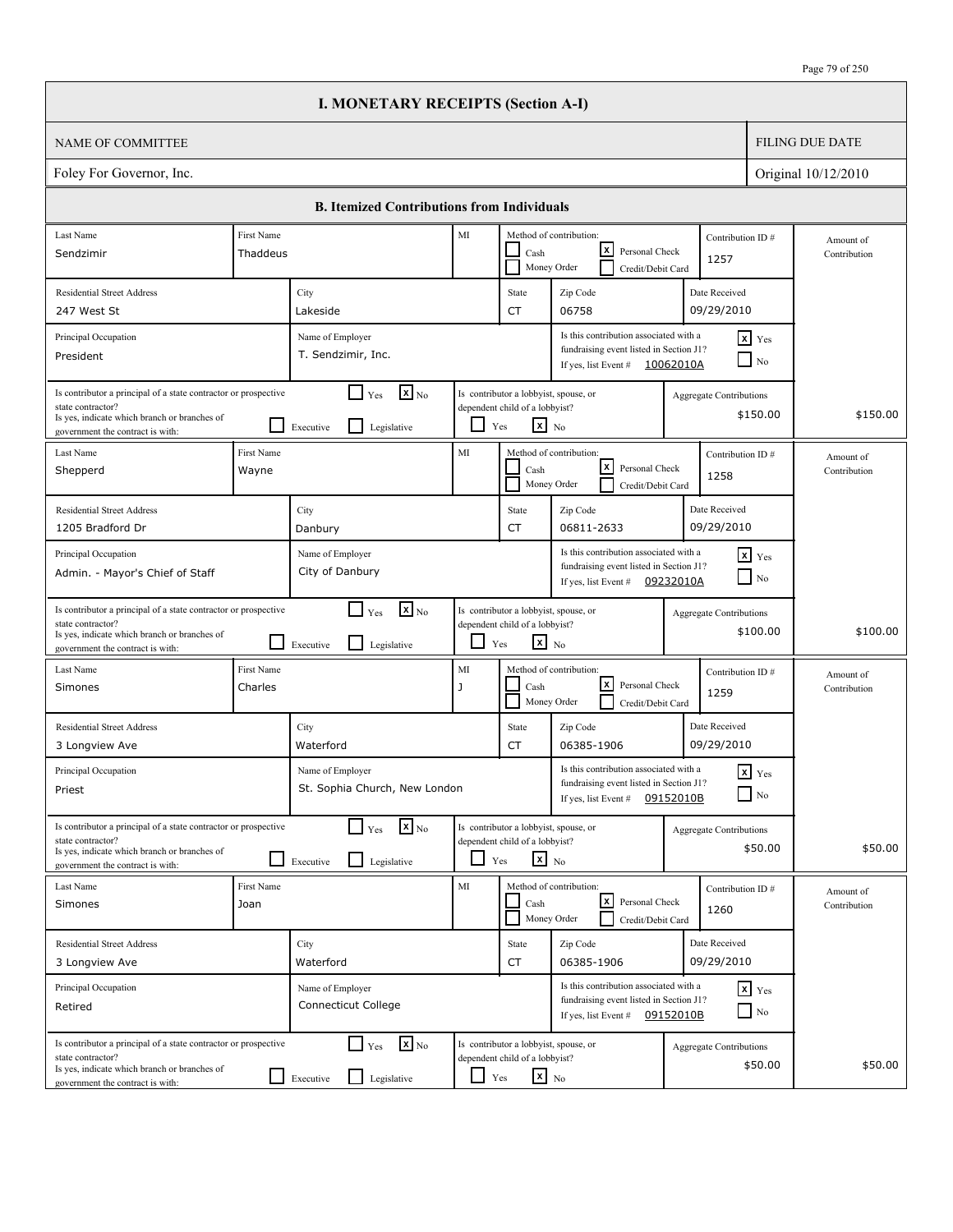|                                                                                                                                                                          |                        |                               | <b>I. MONETARY RECEIPTS (Section A-I)</b>                 |            |                                                                                                   |                                                                                                                       |                                     |           |                                            |                           |
|--------------------------------------------------------------------------------------------------------------------------------------------------------------------------|------------------------|-------------------------------|-----------------------------------------------------------|------------|---------------------------------------------------------------------------------------------------|-----------------------------------------------------------------------------------------------------------------------|-------------------------------------|-----------|--------------------------------------------|---------------------------|
| <b>NAME OF COMMITTEE</b>                                                                                                                                                 |                        |                               |                                                           |            |                                                                                                   |                                                                                                                       |                                     |           |                                            | <b>FILING DUE DATE</b>    |
| Foley For Governor, Inc.                                                                                                                                                 |                        |                               |                                                           |            |                                                                                                   |                                                                                                                       |                                     |           |                                            | Original 10/12/2010       |
|                                                                                                                                                                          |                        |                               | <b>B. Itemized Contributions from Individuals</b>         |            |                                                                                                   |                                                                                                                       |                                     |           |                                            |                           |
| Last Name                                                                                                                                                                | First Name             |                               |                                                           | $\rm MI$   |                                                                                                   | Method of contribution:                                                                                               |                                     |           | Contribution ID#                           | Amount of                 |
| Simones                                                                                                                                                                  | Tom                    |                               |                                                           |            | Cash                                                                                              | x <br>Money Order                                                                                                     | Personal Check<br>Credit/Debit Card |           | 1261                                       | Contribution              |
| <b>Residential Street Address</b>                                                                                                                                        |                        | City                          |                                                           |            | State                                                                                             | Zip Code                                                                                                              |                                     |           | Date Received                              |                           |
| 46 Gallup Ln                                                                                                                                                             |                        | Waterford                     |                                                           |            | <b>CT</b>                                                                                         | 06385-2242                                                                                                            |                                     |           | 09/29/2010                                 |                           |
| Principal Occupation<br>Attorney                                                                                                                                         |                        | Name of Employer<br>Self      |                                                           |            |                                                                                                   | Is this contribution associated with a<br>fundraising event listed in Section J1?<br>If yes, list Event #             |                                     | 09152010B | $x$ $Y$ es<br>$\overline{N_0}$             |                           |
| Is contributor a principal of a state contractor or prospective<br>state contractor?<br>Is yes, indicate which branch or branches of<br>government the contract is with: |                        | Executive                     | $\mathbf{x}$ <sub>No</sub><br>$\Box$ Yes<br>Legislative   | ப          | Is contributor a lobbyist, spouse, or<br>dependent child of a lobbyist?<br>$\mathbf{x}$ No<br>Yes |                                                                                                                       |                                     |           | <b>Aggregate Contributions</b><br>\$400.00 | \$400.00                  |
| Last Name<br>Steiner                                                                                                                                                     | First Name<br>Jessie   |                               |                                                           | MI         | Cash                                                                                              | Method of contribution:<br> x <br>Money Order                                                                         | Personal Check<br>Credit/Debit Card |           | Contribution ID#<br>1264                   | Amount of<br>Contribution |
| <b>Residential Street Address</b><br>119 Walnut Hill Rd                                                                                                                  |                        | City<br>Bethel                |                                                           |            | State<br><b>CT</b>                                                                                | Zip Code<br>06801-3009                                                                                                |                                     |           | Date Received<br>09/29/2010                |                           |
| Principal Occupation<br>Homemaker                                                                                                                                        |                        | Name of Employer<br>Homemaker |                                                           |            |                                                                                                   | Is this contribution associated with a<br>fundraising event listed in Section J1?<br>If yes, list Event # $09232010A$ |                                     |           | $x$ $Yes$<br>$\Box$ No                     |                           |
| Is contributor a principal of a state contractor or prospective<br>state contractor?<br>Is yes, indicate which branch or branches of<br>government the contract is with: |                        | Executive                     | $\mathbf{X}_{\text{No}}$<br>$\Box$ Yes<br>Legislative     | ப          | Is contributor a lobbyist, spouse, or<br>dependent child of a lobbyist?<br>$X_{N0}$<br>Yes        |                                                                                                                       |                                     |           | <b>Aggregate Contributions</b><br>\$100.00 | \$100.00                  |
| Last Name<br>Steiner                                                                                                                                                     | First Name<br>Roy      |                               |                                                           | MI         | Cash                                                                                              | Method of contribution:<br> x <br>Money Order                                                                         | Personal Check<br>Credit/Debit Card |           | Contribution ID#<br>1265                   | Amount of<br>Contribution |
| <b>Residential Street Address</b><br>119 Walnut Hill Rd                                                                                                                  |                        | City<br><b>Bethel</b>         |                                                           |            | State<br><b>CT</b>                                                                                | Zip Code<br>06801-3009                                                                                                |                                     |           | Date Received<br>09/29/2010                |                           |
| Principal Occupation<br>Builder/Developer                                                                                                                                |                        | Name of Employer              | Berkshire Industrial Corp.                                |            |                                                                                                   | Is this contribution associated with a<br>fundraising event listed in Section J1?<br>If yes, list Event # $09232010A$ |                                     |           | $\overline{\mathbf{x}}$ Yes<br>$\Box$ No   |                           |
| Is contributor a principal of a state contractor or prospective<br>state contractor?<br>Is yes, indicate which branch or branches of<br>government the contract is with: |                        | Executive                     | $\mathbf{x}$ <sub>No</sub><br>$\Box$ Yes<br>Legislative   |            | Is contributor a lobbyist, spouse, or<br>dependent child of a lobbyist?<br>$x_{N0}$<br>Yes        |                                                                                                                       |                                     |           | Aggregate Contributions<br>\$100.00        | \$100.00                  |
| Last Name<br>Taubman                                                                                                                                                     | First Name<br>Nicholas |                               |                                                           | MI<br>F    | Cash                                                                                              | Method of contribution:<br> x <br>Money Order                                                                         | Personal Check<br>Credit/Debit Card |           | Contribution ID#<br>1267                   | Amount of<br>Contribution |
| <b>Residential Street Address</b><br>2818 Avenham Ave SW                                                                                                                 |                        | City<br>Roanoke               |                                                           |            | State<br>VA                                                                                       | Zip Code<br>24014-1529                                                                                                |                                     |           | Date Received<br>09/29/2010                |                           |
| Principal Occupation<br>Retired                                                                                                                                          |                        | Name of Employer<br>Retired   |                                                           |            |                                                                                                   | Is this contribution associated with a<br>fundraising event listed in Section J1?<br>If yes, list Event # $09222010A$ |                                     |           | $x$ $y$ <sub>es</sub><br>$\Box$ No         |                           |
| Is contributor a principal of a state contractor or prospective<br>state contractor?<br>Is yes, indicate which branch or branches of<br>government the contract is with: |                        | $\Box$ Executive              | $\mathbf{x}$ <sub>No</sub><br>$\Gamma$ Yes<br>Legislative | $\Box$ Yes | Is contributor a lobbyist, spouse, or<br>dependent child of a lobbyist?<br>$x_{N0}$               |                                                                                                                       |                                     |           | Aggregate Contributions<br>\$2,000.00      | \$2,000.00                |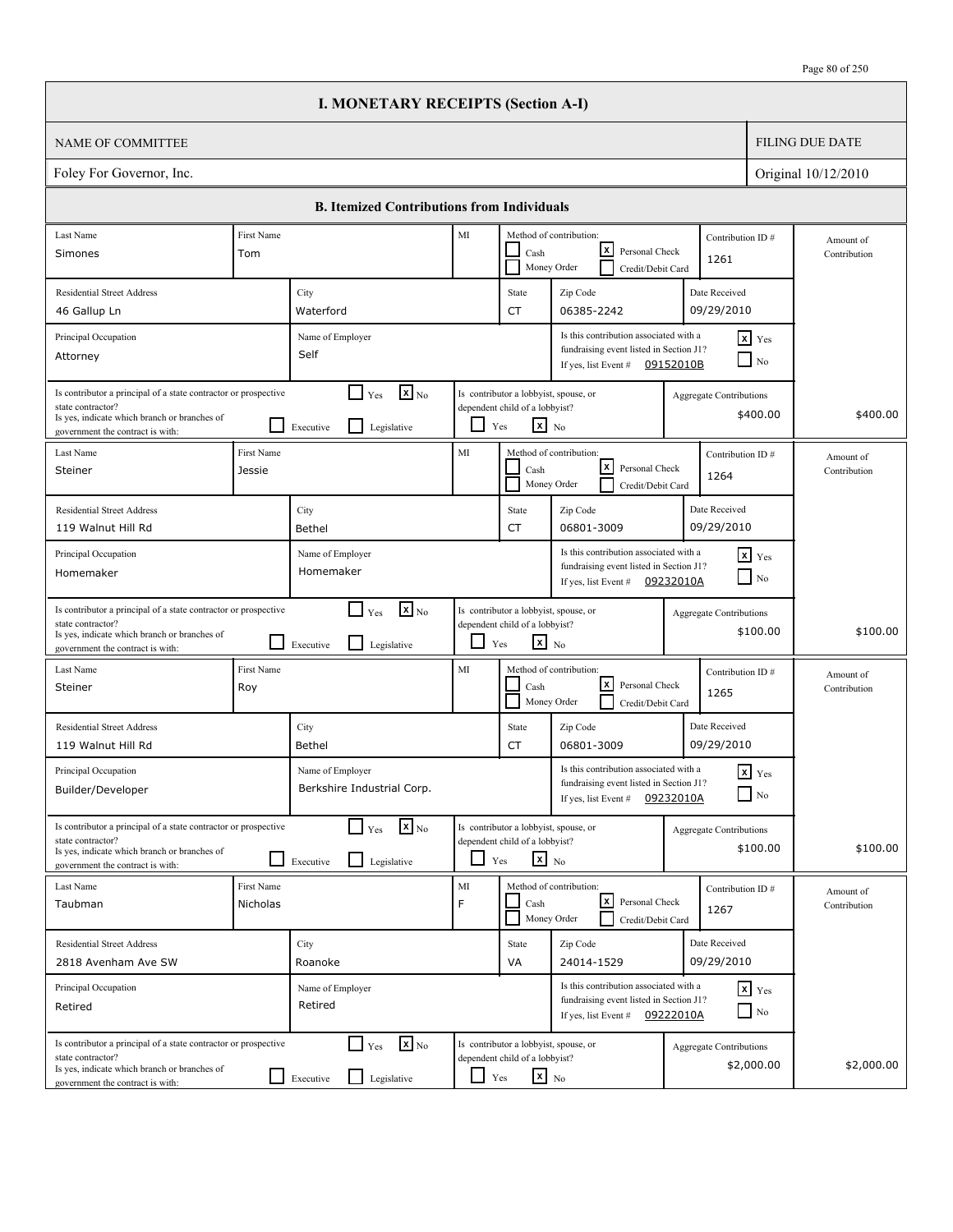|                                                                                                                                                                          |                                                                                                                                                   | <b>I. MONETARY RECEIPTS (Section A-I)</b>                                       |  |               |                                                                                            |                                                                                                                       |                      |                                            |                           |
|--------------------------------------------------------------------------------------------------------------------------------------------------------------------------|---------------------------------------------------------------------------------------------------------------------------------------------------|---------------------------------------------------------------------------------|--|---------------|--------------------------------------------------------------------------------------------|-----------------------------------------------------------------------------------------------------------------------|----------------------|--------------------------------------------|---------------------------|
| NAME OF COMMITTEE                                                                                                                                                        |                                                                                                                                                   |                                                                                 |  |               |                                                                                            |                                                                                                                       |                      |                                            | <b>FILING DUE DATE</b>    |
| Foley For Governor, Inc.                                                                                                                                                 |                                                                                                                                                   |                                                                                 |  |               |                                                                                            |                                                                                                                       |                      |                                            | Original 10/12/2010       |
|                                                                                                                                                                          |                                                                                                                                                   | <b>B.</b> Itemized Contributions from Individuals                               |  |               |                                                                                            |                                                                                                                       |                      |                                            |                           |
| Last Name                                                                                                                                                                | First Name                                                                                                                                        |                                                                                 |  | MI            | Method of contribution:                                                                    |                                                                                                                       |                      | Contribution ID#                           | Amount of                 |
| Thiele                                                                                                                                                                   | Steve                                                                                                                                             |                                                                                 |  |               | Cash<br>Money Order                                                                        | lxl<br>Personal Check<br>Credit/Debit Card                                                                            |                      | 1268                                       | Contribution              |
| <b>Residential Street Address</b>                                                                                                                                        |                                                                                                                                                   | City                                                                            |  |               | State                                                                                      | Zip Code                                                                                                              |                      | Date Received                              |                           |
| 88 Rushforde Dr                                                                                                                                                          |                                                                                                                                                   | Manchester                                                                      |  |               | CT                                                                                         | 06040-7130                                                                                                            |                      | 09/29/2010                                 |                           |
| Principal Occupation<br>Chiropractor                                                                                                                                     | Is this contribution associated with a<br>Name of Employer<br>fundraising event listed in Section J1?<br>Self<br>If yes, list Event # $09152010A$ |                                                                                 |  |               |                                                                                            |                                                                                                                       | $x$ Yes<br>$\Box$ No |                                            |                           |
| Is contributor a principal of a state contractor or prospective<br>state contractor?<br>Is yes, indicate which branch or branches of<br>government the contract is with: |                                                                                                                                                   | $\mathbf{X}$ <sub>No</sub><br>$\Box$ Yes<br>l 1<br>Legislative<br>Executive     |  | Yes           | Is contributor a lobbyist, spouse, or<br>dependent child of a lobbyist?<br>$x_{N0}$        |                                                                                                                       |                      | <b>Aggregate Contributions</b><br>\$250.00 | \$250.00                  |
| Last Name<br>Thomas                                                                                                                                                      | First Name<br>Michael                                                                                                                             |                                                                                 |  | MI            | Method of contribution:<br>Cash<br>Money Order                                             | lxI<br>Personal Check<br>Credit/Debit Card                                                                            |                      | Contribution ID#<br>1269                   | Amount of<br>Contribution |
| <b>Residential Street Address</b>                                                                                                                                        |                                                                                                                                                   | City                                                                            |  |               | State                                                                                      | Zip Code                                                                                                              |                      | Date Received                              |                           |
| 822 Colonel Ledyard Hwy                                                                                                                                                  |                                                                                                                                                   | Ledyard                                                                         |  |               | CT                                                                                         | 06339-1208                                                                                                            |                      | 09/29/2010                                 |                           |
| Principal Occupation<br>Chiropractor                                                                                                                                     |                                                                                                                                                   | Name of Employer<br>Advanced Back and Neck Care                                 |  |               |                                                                                            | Is this contribution associated with a<br>fundraising event listed in Section J1?<br>If yes, list Event #             | 09152010B            | $\mathbf{x}$ Yes<br>$\blacksquare$ No      |                           |
| Is contributor a principal of a state contractor or prospective<br>state contractor?<br>Is yes, indicate which branch or branches of<br>government the contract is with: |                                                                                                                                                   | $\mathbf{x}$ <sub>No</sub><br>$\Box$ Yes<br>l 1<br>Legislative<br>Executive     |  | $\Box$<br>Yes | Is contributor a lobbyist, spouse, or<br>dependent child of a lobbyist?<br>$\mathbf{x}$ No |                                                                                                                       |                      | <b>Aggregate Contributions</b><br>\$100.00 | \$100.00                  |
| Last Name<br>Trase                                                                                                                                                       | First Name<br>Lisa                                                                                                                                |                                                                                 |  | MI            | Method of contribution:<br>Cash<br>Money Order                                             | lxI<br>Personal Check<br>Credit/Debit Card                                                                            |                      | Contribution ID#<br>1270                   | Amount of<br>Contribution |
| <b>Residential Street Address</b><br>901 Russell Ave                                                                                                                     |                                                                                                                                                   | City<br>Suffield                                                                |  |               | State<br>CT                                                                                | Zip Code<br>06078-1030                                                                                                |                      | Date Received<br>09/29/2010                |                           |
| Principal Occupation<br>Stay at Home Parent                                                                                                                              |                                                                                                                                                   | Name of Employer<br>N/A                                                         |  |               |                                                                                            | Is this contribution associated with a<br>fundraising event listed in Section J1?<br>If yes, list Event #             | 09152010A            | $x$ $Yes$<br>$\hfill\Box$ No               |                           |
| Is contributor a principal of a state contractor or prospective<br>state contractor?<br>Is yes, indicate which branch or branches of<br>government the contract is with: |                                                                                                                                                   | $\mathbf{X}$ <sub>No</sub><br>$\Box$ Yes<br>Legislative<br>Executive            |  | ப<br>Yes      | Is contributor a lobbyist, spouse, or<br>dependent child of a lobbyist?<br>$\mathbf{x}$ No |                                                                                                                       |                      | Aggregate Contributions<br>\$100.00        | \$100.00                  |
| Last Name<br>Trejo                                                                                                                                                       | First Name<br>Kevin                                                                                                                               |                                                                                 |  | MI<br>G       | Cash<br>Money Order                                                                        | Method of contribution:<br><u> x</u><br>Personal Check<br>Credit/Debit Card                                           |                      | Contribution ID#<br>1271                   | Amount of<br>Contribution |
| <b>Residential Street Address</b><br>536 Shennecossett Rd Apt L                                                                                                          |                                                                                                                                                   | City<br>Groton                                                                  |  |               | State<br>CT                                                                                | Zip Code<br>06340-5240                                                                                                |                      | Date Received<br>09/29/2010                |                           |
| Principal Occupation<br>Chairperson                                                                                                                                      |                                                                                                                                                   | Name of Employer<br>Groton Republican Town Committee                            |  |               |                                                                                            | Is this contribution associated with a<br>fundraising event listed in Section J1?<br>If yes, list Event # $09152010B$ |                      | $\mathbf{x}$ Yes<br>$\Box$ No              |                           |
| Is contributor a principal of a state contractor or prospective<br>state contractor?<br>Is yes, indicate which branch or branches of<br>government the contract is with: |                                                                                                                                                   | $\mathbf{X}$ <sub>No</sub><br>$\Box$ Yes<br>$\perp$<br>Legislative<br>Executive |  | LI<br>Yes     | Is contributor a lobbyist, spouse, or<br>dependent child of a lobbyist?<br>$\mathbf{x}$ No |                                                                                                                       |                      | <b>Aggregate Contributions</b><br>\$50.00  | \$50.00                   |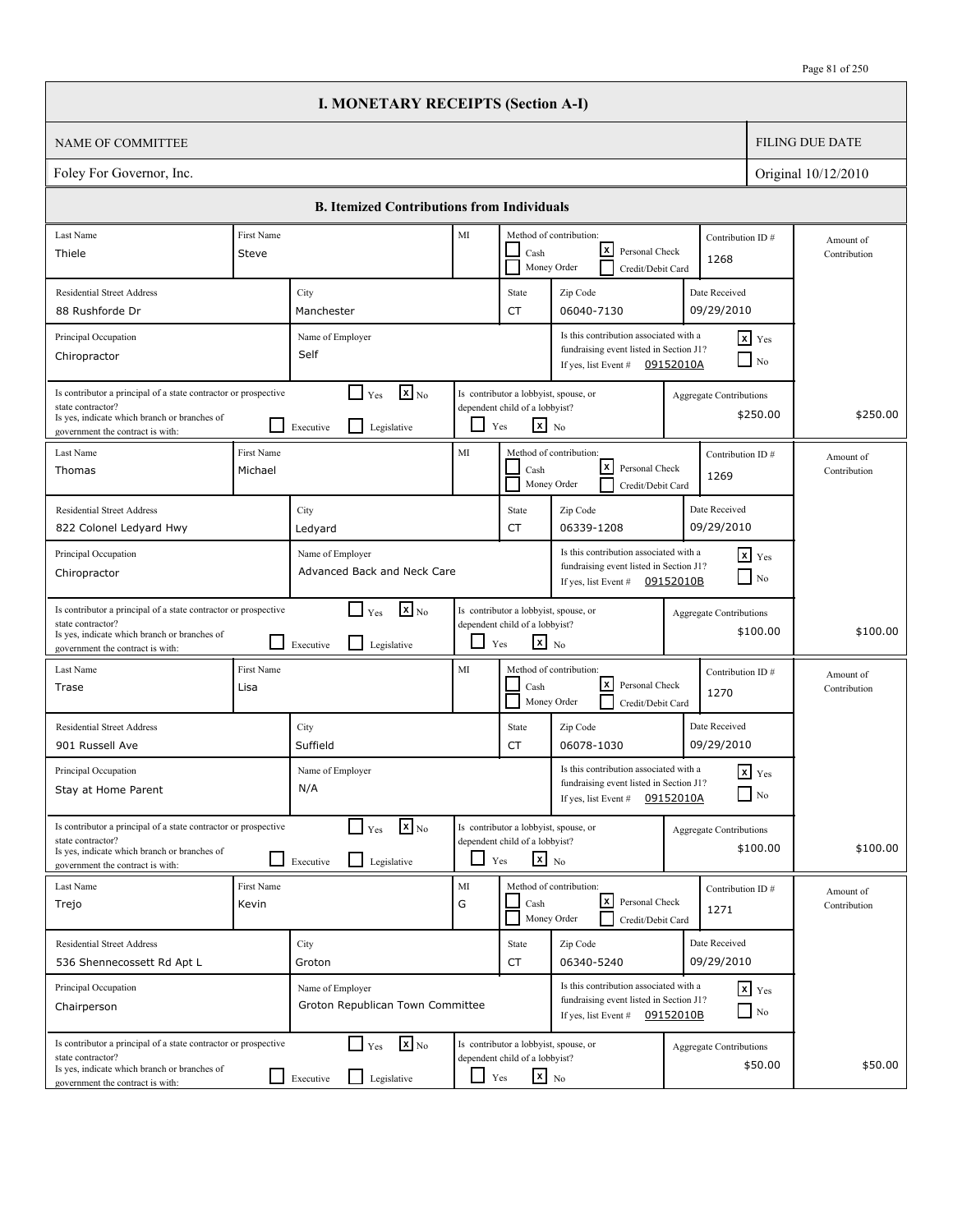|                                                                                                                                                                          |                      | <b>I. MONETARY RECEIPTS (Section A-I)</b>                                                                                                     |                          |                                                                                                   |                                                                                                           |                               |                                              |                           |
|--------------------------------------------------------------------------------------------------------------------------------------------------------------------------|----------------------|-----------------------------------------------------------------------------------------------------------------------------------------------|--------------------------|---------------------------------------------------------------------------------------------------|-----------------------------------------------------------------------------------------------------------|-------------------------------|----------------------------------------------|---------------------------|
| <b>NAME OF COMMITTEE</b>                                                                                                                                                 |                      |                                                                                                                                               |                          |                                                                                                   |                                                                                                           |                               |                                              | <b>FILING DUE DATE</b>    |
| Foley For Governor, Inc.                                                                                                                                                 |                      |                                                                                                                                               |                          |                                                                                                   |                                                                                                           |                               |                                              | Original 10/12/2010       |
|                                                                                                                                                                          |                      | <b>B. Itemized Contributions from Individuals</b>                                                                                             |                          |                                                                                                   |                                                                                                           |                               |                                              |                           |
| Last Name                                                                                                                                                                | First Name           |                                                                                                                                               | MI                       |                                                                                                   | Method of contribution:                                                                                   |                               | Contribution ID#                             | Amount of                 |
| Tuchmann                                                                                                                                                                 | Mark                 | Personal Check<br>Cash<br>1272<br>$\overline{\mathbf{x}}$<br>Money Order<br>Credit/Debit Card                                                 |                          |                                                                                                   |                                                                                                           |                               |                                              | Contribution              |
| <b>Residential Street Address</b><br>41 Pebblebrook Dr                                                                                                                   |                      | City<br>Rocky Hill                                                                                                                            |                          | State<br>CT                                                                                       | Zip Code<br>06067-4213                                                                                    |                               | Date Received<br>09/29/2010                  |                           |
| Principal Occupation<br>CEO                                                                                                                                              |                      | Is this contribution associated with a<br>Name of Employer<br>fundraising event listed in Section J1?<br>Beavex, Inc.<br>If yes, list Event # |                          |                                                                                                   |                                                                                                           | $\Box$ Yes<br>$\mathbf{x}$ No |                                              |                           |
| Is contributor a principal of a state contractor or prospective<br>state contractor?<br>Is yes, indicate which branch or branches of<br>government the contract is with: |                      | $\mathbf{X}_{\text{No}}$<br>$\blacksquare$<br>Yes<br>$\mathsf{L}$<br>Legislative<br>Executive                                                 |                          | Is contributor a lobbyist, spouse, or<br>dependent child of a lobbyist?<br>$x_{N0}$<br>Yes        |                                                                                                           |                               | <b>Aggregate Contributions</b><br>\$500.00   | \$500.00                  |
| Last Name<br>Ulrich                                                                                                                                                      | First Name<br>Ronald |                                                                                                                                               | MI                       | Cash<br>Money Order                                                                               | Method of contribution:<br>$\lfloor x \rfloor$<br>Personal Check<br>Credit/Debit Card                     |                               | Contribution ID#<br>1274                     | Amount of<br>Contribution |
| <b>Residential Street Address</b><br>329 Dans Hwy                                                                                                                        |                      | City<br>New Canaan                                                                                                                            |                          | State<br>CT                                                                                       | Zip Code<br>06840-2508                                                                                    |                               | Date Received<br>09/29/2010                  |                           |
| Principal Occupation<br>President                                                                                                                                        |                      | Name of Employer<br>RJ Ulrich & Co                                                                                                            |                          |                                                                                                   | Is this contribution associated with a<br>fundraising event listed in Section J1?<br>If yes, list Event # | 09092010A                     | $\mathbf{x}$ Yes<br>$\Box$ No                |                           |
| Is contributor a principal of a state contractor or prospective<br>state contractor?<br>Is yes, indicate which branch or branches of<br>government the contract is with: |                      | $\mathbf{X}$ <sub>No</sub><br>$\Box$ Yes<br>l 1<br>Legislative<br>Executive                                                                   | $\overline{\phantom{0}}$ | Is contributor a lobbyist, spouse, or<br>dependent child of a lobbyist?<br>$\mathbf{x}$ No<br>Yes |                                                                                                           |                               | <b>Aggregate Contributions</b><br>\$1,000.00 | \$1,000.00                |
| Last Name<br>Wertheim                                                                                                                                                    | First Name<br>Philip |                                                                                                                                               | MI<br>J                  | Cash                                                                                              | Method of contribution:<br> x <br>Personal Check<br>Money Order<br>Credit/Debit Card                      |                               | Contribution ID#<br>1275                     | Amount of<br>Contribution |
| <b>Residential Street Address</b><br>1 Chatsworth Pl                                                                                                                     |                      | City<br>Farmington                                                                                                                            |                          | State<br>CT                                                                                       | Zip Code<br>06032-1549                                                                                    |                               | Date Received<br>09/29/2010                  |                           |
| Principal Occupation<br>Self Employed                                                                                                                                    |                      | Name of Employer<br>Airport Parking Management Inc.                                                                                           |                          |                                                                                                   | Is this contribution associated with a<br>fundraising event listed in Section J1?<br>If yes, list Event # | 09152010A                     | $x$ $Yes$<br>$\Box$ No                       |                           |
| Is contributor a principal of a state contractor or prospective<br>state contractor?<br>Is yes, indicate which branch or branches of<br>government the contract is with: |                      | $\mathbf{x}$ <sub>No</sub><br>$\Box$ Yes<br>Legislative<br>Executive                                                                          | $\Box$                   | Is contributor a lobbyist, spouse, or<br>dependent child of a lobbyist?<br>$x_{N0}$<br>Yes        |                                                                                                           |                               | <b>Aggregate Contributions</b><br>\$100.00   | \$100.00                  |
| Last Name<br>Zessin                                                                                                                                                      | First Name<br>Mark   |                                                                                                                                               | MI<br>M                  | Cash                                                                                              | Method of contribution:<br>كا<br>Personal Check<br>Money Order<br>Credit/Debit Card                       |                               | Contribution ID#<br>1277                     | Amount of<br>Contribution |
| <b>Residential Street Address</b><br>226 Overlook Rd                                                                                                                     |                      | City<br>Glastonbury                                                                                                                           |                          | State<br>CT                                                                                       | Zip Code<br>06033-3616                                                                                    |                               | Date Received<br>09/29/2010                  |                           |
| Principal Occupation<br>Engineer                                                                                                                                         |                      | Name of Employer<br>Anchor Engineering Serv., Inc.                                                                                            |                          |                                                                                                   | Is this contribution associated with a<br>fundraising event listed in Section J1?<br>If yes, list Event # | 09152010A                     | $x$ $y$ <sub>es</sub><br>$\Box$ No           |                           |
| Is contributor a principal of a state contractor or prospective<br>state contractor?<br>Is yes, indicate which branch or branches of<br>government the contract is with: |                      | $\mathbf{X}$ <sub>No</sub><br>$\Box$ Yes<br>$\Box$<br>Legislative<br>Executive                                                                | ப                        | Is contributor a lobbyist, spouse, or<br>dependent child of a lobbyist?<br>$\mathbf{x}$ No<br>Yes |                                                                                                           |                               | <b>Aggregate Contributions</b><br>\$100.00   | \$100.00                  |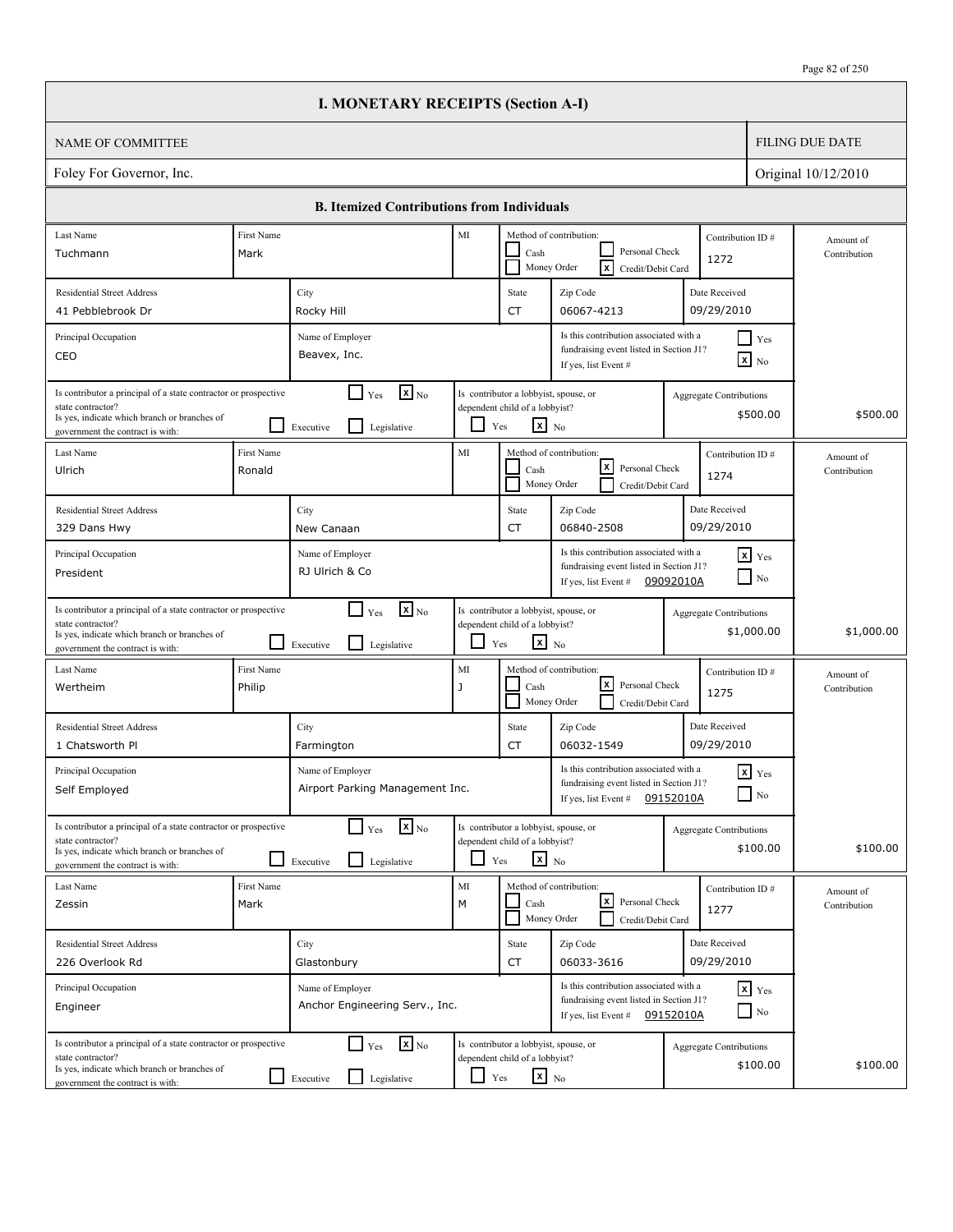|                                                                                                                                                                          |                          | <b>I. MONETARY RECEIPTS (Section A-I)</b>                                            |            |                                                                                                   |                                                                                                                       |                                |                                        |                           |
|--------------------------------------------------------------------------------------------------------------------------------------------------------------------------|--------------------------|--------------------------------------------------------------------------------------|------------|---------------------------------------------------------------------------------------------------|-----------------------------------------------------------------------------------------------------------------------|--------------------------------|----------------------------------------|---------------------------|
| <b>NAME OF COMMITTEE</b>                                                                                                                                                 |                          |                                                                                      |            |                                                                                                   |                                                                                                                       |                                |                                        | <b>FILING DUE DATE</b>    |
| Foley For Governor, Inc.                                                                                                                                                 |                          |                                                                                      |            |                                                                                                   |                                                                                                                       |                                |                                        | Original 10/12/2010       |
|                                                                                                                                                                          |                          | <b>B. Itemized Contributions from Individuals</b>                                    |            |                                                                                                   |                                                                                                                       |                                |                                        |                           |
| Last Name<br>Zessin                                                                                                                                                      | First Name<br>Sandra     |                                                                                      | MI<br>S    | Cash                                                                                              | Method of contribution:<br>lxI<br>Personal Check<br>Money Order<br>Credit/Debit Card                                  | Contribution ID#<br>1278       |                                        | Amount of<br>Contribution |
| <b>Residential Street Address</b><br>226 Overlook Rd                                                                                                                     |                          | City<br>Glastonbury                                                                  |            | State<br><b>CT</b>                                                                                | Zip Code<br>06033-3616                                                                                                | Date Received<br>09/29/2010    |                                        |                           |
| Principal Occupation<br>Housewife                                                                                                                                        |                          | Name of Employer<br>Housewife                                                        |            |                                                                                                   | Is this contribution associated with a<br>fundraising event listed in Section J1?<br>If yes, list Event #             | 09152010A                      | $x$ Yes<br>$\overline{\phantom{a}}$ No |                           |
| Is contributor a principal of a state contractor or prospective<br>state contractor?<br>Is yes, indicate which branch or branches of<br>government the contract is with: |                          | $\mathbf{X}$ <sub>No</sub><br>$\Box$ Yes<br>$\mathsf{L}$<br>Executive<br>Legislative | ப          | Is contributor a lobbyist, spouse, or<br>dependent child of a lobbyist?<br>$\mathbf{x}$ No<br>Yes |                                                                                                                       | Aggregate Contributions        | \$100.00                               | \$100.00                  |
| Last Name<br>Remington                                                                                                                                                   | First Name<br>Eric       |                                                                                      | MI         | Cash                                                                                              | Method of contribution:<br>lxI<br>Personal Check<br>Money Order<br>Credit/Debit Card                                  | Contribution ID#<br>1251       |                                        | Amount of<br>Contribution |
| <b>Residential Street Address</b><br>953 River Blyd                                                                                                                      |                          | City<br>Suffield                                                                     |            | State<br><b>CT</b>                                                                                | Zip Code<br>06078-1414                                                                                                | Date Received<br>09/29/2010    |                                        |                           |
| Principal Occupation<br>VP                                                                                                                                               |                          | Name of Employer<br>Kaman Corporation                                                |            |                                                                                                   | Is this contribution associated with a<br>fundraising event listed in Section J1?<br>If yes, list Event # $09152010A$ |                                | $x$ Yes<br>$\Box$ No                   |                           |
| Is contributor a principal of a state contractor or prospective<br>state contractor?<br>Is yes, indicate which branch or branches of<br>government the contract is with: |                          | $\mathbf{X}$ <sub>No</sub><br>$\Box$ Yes<br>l 1<br>Legislative<br>Executive          | ப          | Is contributor a lobbyist, spouse, or<br>dependent child of a lobbyist?<br>$\mathbf{x}$ No<br>Yes |                                                                                                                       | <b>Aggregate Contributions</b> | \$250.00                               | \$250.00                  |
| Last Name<br>Scocimara                                                                                                                                                   | First Name<br>Marguerite |                                                                                      | MI         | Cash                                                                                              | Method of contribution:<br>lxl<br>Personal Check<br>Money Order<br>Credit/Debit Card                                  | Contribution ID#<br>1255       |                                        | Amount of<br>Contribution |
| <b>Residential Street Address</b><br>16 Laurel Ln                                                                                                                        |                          | City<br>Greenwich                                                                    |            | State<br>CT                                                                                       | Zip Code<br>06830-3846                                                                                                | Date Received<br>09/29/2010    |                                        |                           |
| Principal Occupation<br>Housewife                                                                                                                                        |                          | Name of Employer<br>Housewife                                                        |            |                                                                                                   | Is this contribution associated with a<br>fundraising event listed in Section J1?<br>If yes, list Event #             | 09142010A                      | $\mathbf{x}$ Yes<br>$\Box$ No          |                           |
| Is contributor a principal of a state contractor or prospective<br>state contractor?<br>Is yes, indicate which branch or branches of<br>government the contract is with: |                          | $\mathbf{x}$ <sub>No</sub><br>$\Box$ Yes<br>$\mathsf{L}$<br>Legislative<br>Executive |            | Is contributor a lobbyist, spouse, or<br>dependent child of a lobbyist?<br>$x_{N0}$<br>Yes        |                                                                                                                       | <b>Aggregate Contributions</b> | \$2,000.00                             | \$2,000.00                |
| Last Name<br>Durkin                                                                                                                                                      | First Name<br>Patrick J. |                                                                                      | MI         | Cash                                                                                              | Method of contribution:<br>Personal Check<br>$\sqrt{x}$<br>Money Order<br>Credit/Debit Card                           | 1221                           | Contribution ID#                       | Amount of<br>Contribution |
| <b>Residential Street Address</b><br>19 Rockwood Ln                                                                                                                      |                          | City<br>Greenwich                                                                    |            | State<br>CT                                                                                       | Zip Code<br>06830-3813                                                                                                | Date Received<br>09/29/2010    |                                        |                           |
| Principal Occupation<br>Investor                                                                                                                                         |                          | Name of Employer<br>J Fitzgibbons LLC                                                |            |                                                                                                   | Is this contribution associated with a<br>fundraising event listed in Section J1?<br>If yes, list Event # $09222010A$ |                                | $x$ $y$ <sub>es</sub><br>$\Box$ No     |                           |
| Is contributor a principal of a state contractor or prospective<br>state contractor?<br>Is yes, indicate which branch or branches of<br>government the contract is with: |                          | $\mathbf{x}$ <sub>No</sub><br>$\Box$ Yes<br>Executive<br>Legislative                 | $\Box$ Yes | Is contributor a lobbyist, spouse, or<br>dependent child of a lobbyist?<br>$\mathbf{x}$ No        |                                                                                                                       | <b>Aggregate Contributions</b> | \$3,500.00                             | \$3,500.00                |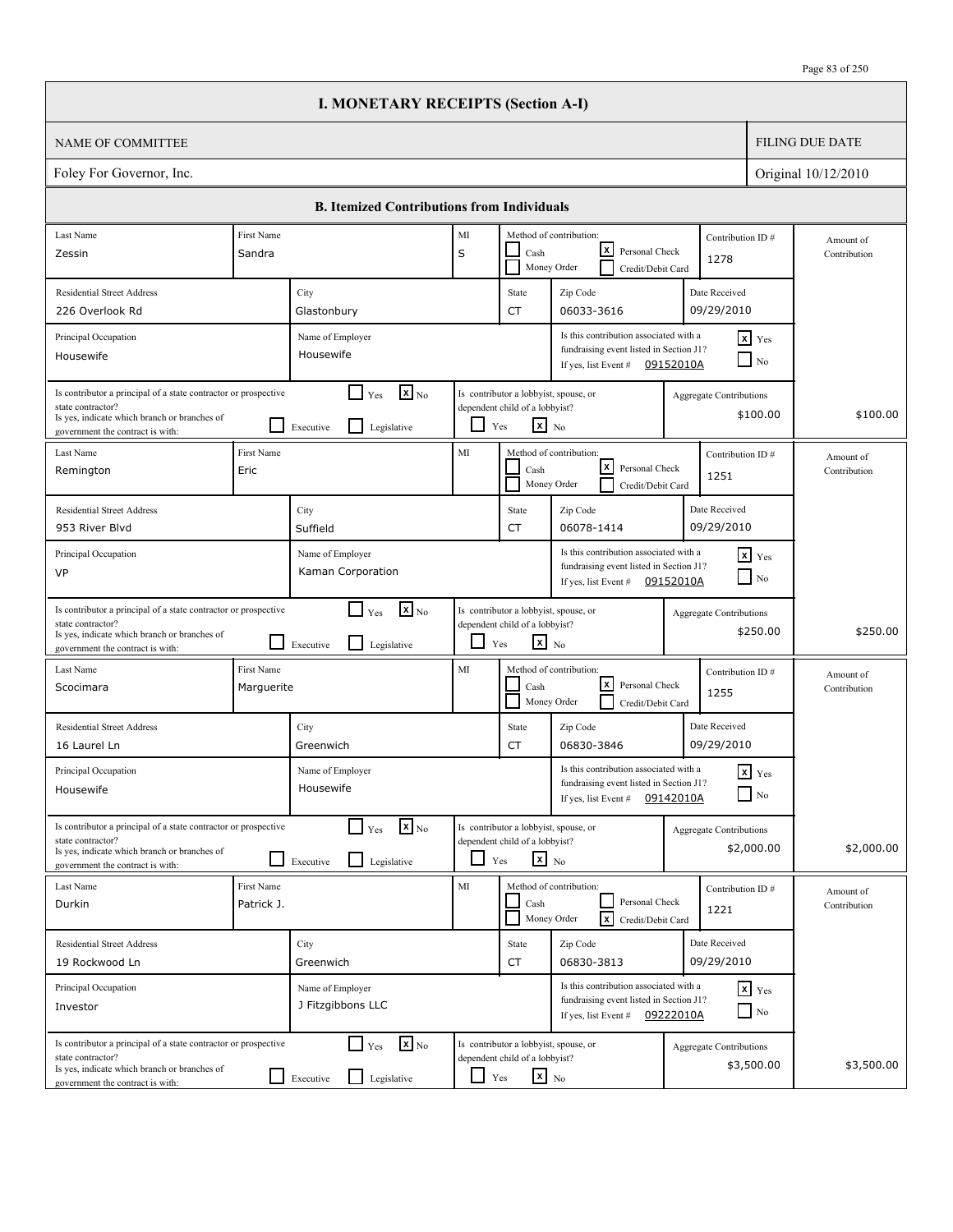| Page 84 of 250 |
|----------------|
|----------------|

|                                                                                                                                                                          |                        | <b>I. MONETARY RECEIPTS (Section A-I)</b>                                 |            |                                                                                            |                                                                                                                       |                                |                                       |                           |
|--------------------------------------------------------------------------------------------------------------------------------------------------------------------------|------------------------|---------------------------------------------------------------------------|------------|--------------------------------------------------------------------------------------------|-----------------------------------------------------------------------------------------------------------------------|--------------------------------|---------------------------------------|---------------------------|
| <b>NAME OF COMMITTEE</b>                                                                                                                                                 |                        |                                                                           |            |                                                                                            |                                                                                                                       |                                |                                       | <b>FILING DUE DATE</b>    |
| Foley For Governor, Inc.                                                                                                                                                 |                        |                                                                           |            |                                                                                            |                                                                                                                       |                                |                                       | Original 10/12/2010       |
|                                                                                                                                                                          |                        | <b>B. Itemized Contributions from Individuals</b>                         |            |                                                                                            |                                                                                                                       |                                |                                       |                           |
| Last Name                                                                                                                                                                | First Name             |                                                                           | $\rm MI$   |                                                                                            | Method of contribution:                                                                                               |                                | Contribution ID#                      | Amount of                 |
| Krediet                                                                                                                                                                  | Christoffel            |                                                                           |            | Cash                                                                                       | x <br>Personal Check<br>Money Order<br>Credit/Debit Card                                                              | 1234                           |                                       | Contribution              |
| <b>Residential Street Address</b>                                                                                                                                        |                        | City                                                                      |            | State                                                                                      | Zip Code                                                                                                              | Date Received                  |                                       |                           |
| 262 Tokeneke Rd                                                                                                                                                          |                        | Darien                                                                    |            | <b>CT</b>                                                                                  | 06820-4822                                                                                                            | 09/29/2010                     |                                       |                           |
| Principal Occupation<br>Attorney                                                                                                                                         |                        | Name of Employer<br>CF Capital Corp.                                      |            |                                                                                            | Is this contribution associated with a<br>fundraising event listed in Section J1?<br>If yes, list Event #             |                                | $\Box$ Yes<br>$\boxed{\mathbf{x}}$ No |                           |
| Is contributor a principal of a state contractor or prospective<br>state contractor?<br>Is yes, indicate which branch or branches of<br>government the contract is with: |                        | $\mathbf{x}$ <sub>No</sub><br>$\Box$ Yes<br>Legislative<br>Executive      | ப          | Is contributor a lobbyist, spouse, or<br>dependent child of a lobbyist?<br>$X_{N0}$<br>Yes |                                                                                                                       | <b>Aggregate Contributions</b> | \$5,900.00                            | \$3,500.00                |
| Last Name<br>Krediet                                                                                                                                                     | First Name<br>Courtney |                                                                           | MI         | Cash                                                                                       | Method of contribution:<br> x <br>Personal Check<br>Money Order<br>Credit/Debit Card                                  | 1235                           | Contribution ID#                      | Amount of<br>Contribution |
| <b>Residential Street Address</b><br>262 Tokeneke Rd                                                                                                                     |                        | City<br>Darien                                                            |            | State<br><b>CT</b>                                                                         | Zip Code<br>06820-4822                                                                                                | Date Received<br>09/29/2010    |                                       |                           |
| Principal Occupation<br>Homemaker                                                                                                                                        |                        | Name of Employer<br>Homemaker                                             |            |                                                                                            | Is this contribution associated with a<br>fundraising event listed in Section J1?<br>If yes, list Event #             |                                | Yes<br>$\mathbf{x}$ No                |                           |
| Is contributor a principal of a state contractor or prospective<br>state contractor?<br>Is yes, indicate which branch or branches of<br>government the contract is with: |                        | $\mathbf{X}_{\text{No}}$<br>$\Box$ Yes<br>Legislative<br>Executive        | ப          | Is contributor a lobbyist, spouse, or<br>dependent child of a lobbyist?<br>$X_{N0}$<br>Yes |                                                                                                                       | <b>Aggregate Contributions</b> | \$5,900.00                            | \$3,500.00                |
| Last Name<br>Sayler                                                                                                                                                      | First Name<br>Roger    |                                                                           | MI         | Cash                                                                                       | Method of contribution:<br> x <br>Personal Check<br>Money Order<br>Credit/Debit Card                                  | 1254                           | Contribution ID#                      | Amount of<br>Contribution |
| <b>Residential Street Address</b><br>59 White Fall Ln                                                                                                                    |                        | City<br>New Canaan                                                        |            | State<br><b>CT</b>                                                                         | Zip Code<br>06840-2038                                                                                                | Date Received<br>09/29/2010    |                                       |                           |
| Principal Occupation<br>Retired                                                                                                                                          |                        | Name of Employer<br>Retired                                               |            |                                                                                            | Is this contribution associated with a<br>fundraising event listed in Section J1?<br>If yes, list Event #             |                                | $\Box$ Yes<br>$\boxed{\mathbf{x}}$ No |                           |
| Is contributor a principal of a state contractor or prospective<br>state contractor?<br>Is yes, indicate which branch or branches of<br>government the contract is with: |                        | $\mathbf{X}_{\text{No}}$<br>$\Box$ Yes<br>Legislative<br>Executive        |            | Is contributor a lobbyist, spouse, or<br>dependent child of a lobbyist?<br>$x_{N0}$<br>Yes |                                                                                                                       | Aggregate Contributions        | \$3,250.00                            | \$2,250.00                |
| Last Name<br>Streeter                                                                                                                                                    | First Name<br>James    |                                                                           | MI<br>Г    | Cash                                                                                       | Method of contribution:<br>l×l<br>Personal Check<br>Money Order<br>Credit/Debit Card                                  | 1266                           | Contribution ID#                      | Amount of<br>Contribution |
| <b>Residential Street Address</b><br>64 Pleasant St                                                                                                                      |                        | City<br>Groton                                                            |            | State<br>CT                                                                                | Zip Code<br>06340-3908                                                                                                | Date Received<br>09/29/2010    |                                       |                           |
| Principal Occupation<br>Forensic Examiner                                                                                                                                |                        | Name of Employer<br>Self-Employed                                         |            |                                                                                            | Is this contribution associated with a<br>fundraising event listed in Section J1?<br>If yes, list Event # $09152010B$ |                                | $x$ $y$ <sub>es</sub><br>$\Box$ No    |                           |
| Is contributor a principal of a state contractor or prospective<br>state contractor?<br>Is yes, indicate which branch or branches of<br>government the contract is with: |                        | $\mathbf{X}_{\text{No}}$<br>$\Box$ Yes<br>Legislative<br>$\Box$ Executive | $\Box$ Yes | Is contributor a lobbyist, spouse, or<br>dependent child of a lobbyist?<br>$x_{N0}$        |                                                                                                                       | Aggregate Contributions        | \$500.00                              | \$500.00                  |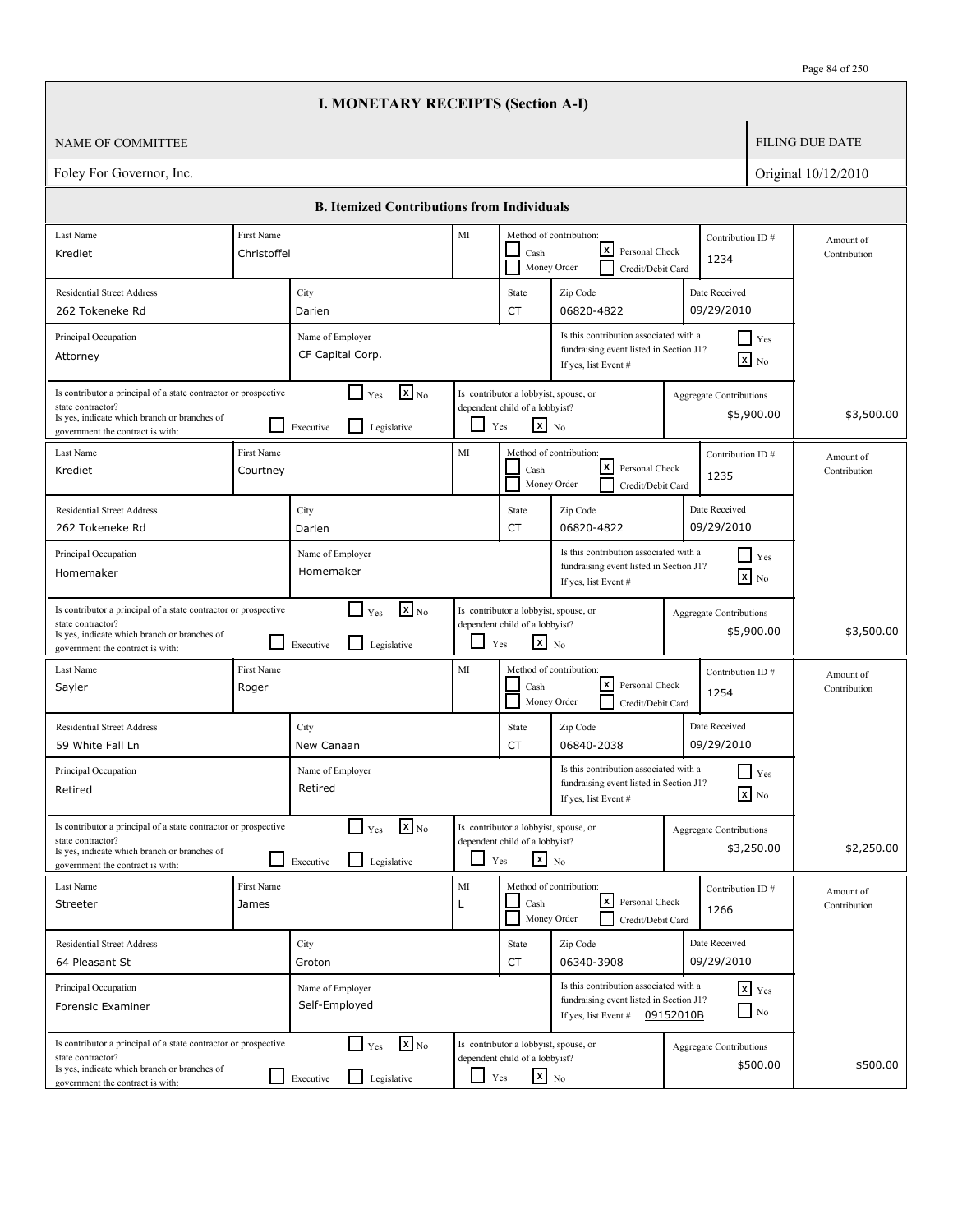|                                                                                                                                                                          |                         | <b>I. MONETARY RECEIPTS (Section A-I)</b>                                            |                    |                                                                                                   |                                                                                                                       |                                |                                    |                           |
|--------------------------------------------------------------------------------------------------------------------------------------------------------------------------|-------------------------|--------------------------------------------------------------------------------------|--------------------|---------------------------------------------------------------------------------------------------|-----------------------------------------------------------------------------------------------------------------------|--------------------------------|------------------------------------|---------------------------|
| <b>NAME OF COMMITTEE</b>                                                                                                                                                 |                         |                                                                                      |                    |                                                                                                   |                                                                                                                       |                                |                                    | <b>FILING DUE DATE</b>    |
| Foley For Governor, Inc.                                                                                                                                                 |                         |                                                                                      |                    |                                                                                                   |                                                                                                                       |                                |                                    | Original 10/12/2010       |
|                                                                                                                                                                          |                         | <b>B. Itemized Contributions from Individuals</b>                                    |                    |                                                                                                   |                                                                                                                       |                                |                                    |                           |
| Last Name<br>Smith                                                                                                                                                       | First Name<br>Richard   |                                                                                      | $\rm MI$<br>W      | Cash                                                                                              | Method of contribution:<br>lxI<br>Personal Check<br>Money Order<br>Credit/Debit Card                                  | Contribution ID#<br>1263       |                                    | Amount of<br>Contribution |
| <b>Residential Street Address</b><br>19 Wertsville Rd                                                                                                                    |                         | City<br>Hillsborough                                                                 |                    | State<br>NJ                                                                                       | Zip Code<br>08844-3230                                                                                                | Date Received<br>09/29/2010    |                                    |                           |
| Principal Occupation<br>Private Equity                                                                                                                                   |                         | Name of Employer<br>J. P. Morgan                                                     |                    |                                                                                                   | Is this contribution associated with a<br>fundraising event listed in Section J1?<br>If yes, list Event #             | 09222010A                      | $x$ Yes<br>$\Box$ No               |                           |
| Is contributor a principal of a state contractor or prospective<br>state contractor?<br>Is yes, indicate which branch or branches of<br>government the contract is with: |                         | $\mathbf{X}$ <sub>No</sub><br>$\Box$ Yes<br>$\mathsf{L}$<br>Executive<br>Legislative | ப                  | Is contributor a lobbyist, spouse, or<br>dependent child of a lobbyist?<br>$\mathbf{x}$ No<br>Yes |                                                                                                                       | Aggregate Contributions        | \$7,000.00                         | \$3,500.00                |
| Last Name<br>Smith                                                                                                                                                       | First Name<br>Charlotte |                                                                                      | MI<br>$\vee$       | Cash                                                                                              | Method of contribution:<br>lxI<br>Personal Check<br>Money Order<br>Credit/Debit Card                                  | Contribution ID#<br>1262       |                                    | Amount of<br>Contribution |
| <b>Residential Street Address</b><br>19 Wertsville Rd                                                                                                                    |                         | City<br>Hillsborough                                                                 |                    | State<br>NJ                                                                                       | Zip Code<br>08844-3230                                                                                                | Date Received<br>09/29/2010    |                                    |                           |
| Principal Occupation<br>Homemaker                                                                                                                                        |                         | Name of Employer<br>None                                                             |                    |                                                                                                   | Is this contribution associated with a<br>fundraising event listed in Section J1?<br>If yes, list Event #             | 09222010A                      | $x$ Yes<br>$\Box$ No               |                           |
| Is contributor a principal of a state contractor or prospective<br>state contractor?<br>Is yes, indicate which branch or branches of<br>government the contract is with: |                         | $\mathbf{X}$ <sub>No</sub><br>$\Box$ Yes<br>l 1<br>Legislative<br>Executive          | ப                  | Is contributor a lobbyist, spouse, or<br>dependent child of a lobbyist?<br>$\mathbf{x}$ No<br>Yes |                                                                                                                       | <b>Aggregate Contributions</b> | \$3,500.00                         | \$3,500.00                |
| Last Name<br>Yamin                                                                                                                                                       | First Name<br>Robert    |                                                                                      | MI<br>$\mathbf{J}$ | Cash                                                                                              | Method of contribution:<br>Personal Check<br><b>x</b><br>Money Order<br>Credit/Debit Card                             | Contribution ID#<br>1276       |                                    | Amount of<br>Contribution |
| <b>Residential Street Address</b><br>66 Barnum Rd                                                                                                                        |                         | City<br>Danbury                                                                      |                    | State<br>CT                                                                                       | Zip Code<br>06811-2938                                                                                                | Date Received<br>09/29/2010    |                                    |                           |
| Principal Occupation<br>Attorney                                                                                                                                         |                         | Name of Employer<br>Yamin & Yamin, LLP                                               |                    |                                                                                                   | Is this contribution associated with a<br>fundraising event listed in Section J1?<br>If yes, list Event #             | 09232010A                      | $\mathbf{x}$ Yes<br>$\Box$ No      |                           |
| Is contributor a principal of a state contractor or prospective<br>state contractor?<br>Is yes, indicate which branch or branches of<br>government the contract is with: |                         | $\mathbf{x}$ <sub>No</sub><br>$\Box$ Yes<br>$\perp$<br>Legislative<br>Executive      |                    | Is contributor a lobbyist, spouse, or<br>dependent child of a lobbyist?<br>$x_{N0}$<br>Yes        |                                                                                                                       | <b>Aggregate Contributions</b> | \$775.00                           | \$500.00                  |
| Last Name<br>Han                                                                                                                                                         | First Name<br>David     |                                                                                      | MI                 | Cash                                                                                              | Method of contribution:<br>l×l<br>Personal Check<br>Money Order<br>Credit/Debit Card                                  | Contribution ID#<br>1229       |                                    | Amount of<br>Contribution |
| <b>Residential Street Address</b><br>628 Lake Ave                                                                                                                        |                         | City<br>Greenwich                                                                    |                    | State<br>CT                                                                                       | Zip Code<br>06830-3854                                                                                                | Date Received<br>09/29/2010    |                                    |                           |
| Principal Occupation<br>Private Equity                                                                                                                                   |                         | Name of Employer<br>One Equity Partners                                              |                    |                                                                                                   | Is this contribution associated with a<br>fundraising event listed in Section J1?<br>If yes, list Event # $09222010A$ |                                | $x$ $y$ <sub>es</sub><br>$\Box$ No |                           |
| Is contributor a principal of a state contractor or prospective<br>state contractor?<br>Is yes, indicate which branch or branches of<br>government the contract is with: |                         | $\mathbf{x}$ <sub>No</sub><br>$\Box$ Yes<br>Legislative<br>$\Box$ Executive          | $\Box$ Yes         | Is contributor a lobbyist, spouse, or<br>dependent child of a lobbyist?<br>$\mathbf{x}$ No        |                                                                                                                       | <b>Aggregate Contributions</b> | \$7,000.00                         | \$3,500.00                |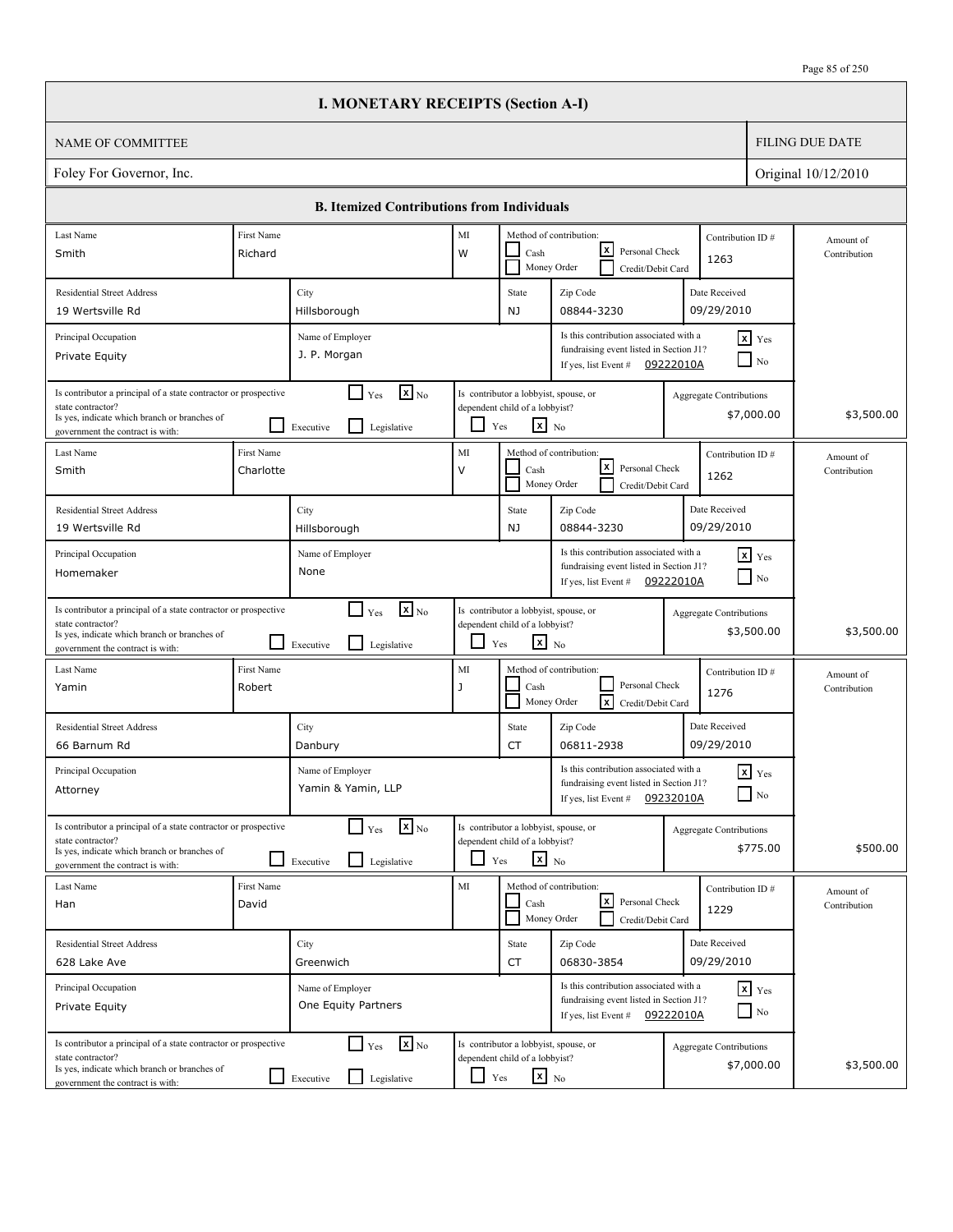|                                                                                                                                                                          |                        | <b>I. MONETARY RECEIPTS (Section A-I)</b>                                            |               |                                                                                                   |                                                                                                                       |                                |                                        |                           |
|--------------------------------------------------------------------------------------------------------------------------------------------------------------------------|------------------------|--------------------------------------------------------------------------------------|---------------|---------------------------------------------------------------------------------------------------|-----------------------------------------------------------------------------------------------------------------------|--------------------------------|----------------------------------------|---------------------------|
| <b>NAME OF COMMITTEE</b>                                                                                                                                                 |                        |                                                                                      |               |                                                                                                   |                                                                                                                       |                                |                                        | <b>FILING DUE DATE</b>    |
| Foley For Governor, Inc.                                                                                                                                                 |                        |                                                                                      |               |                                                                                                   |                                                                                                                       |                                |                                        | Original 10/12/2010       |
|                                                                                                                                                                          |                        | <b>B. Itemized Contributions from Individuals</b>                                    |               |                                                                                                   |                                                                                                                       |                                |                                        |                           |
| Last Name                                                                                                                                                                | First Name             |                                                                                      | MI            |                                                                                                   | Method of contribution:                                                                                               | Contribution ID#               |                                        | Amount of                 |
| Christian                                                                                                                                                                | Paul                   |                                                                                      | D             | Cash                                                                                              | lxI<br>Personal Check<br>Money Order<br>Credit/Debit Card                                                             | 1218                           |                                        | Contribution              |
| <b>Residential Street Address</b>                                                                                                                                        |                        | City                                                                                 |               | State                                                                                             | Zip Code                                                                                                              | Date Received                  |                                        |                           |
| 281 Hill St                                                                                                                                                              |                        | Suffield                                                                             |               | <b>CT</b>                                                                                         | 06078-1507                                                                                                            | 09/29/2010                     |                                        |                           |
| Principal Occupation<br>Self-Employed                                                                                                                                    |                        | Name of Employer<br>Self-Employed                                                    |               |                                                                                                   | Is this contribution associated with a<br>fundraising event listed in Section J1?<br>If yes, list Event #             | 09152010A                      | $x$ Yes<br>$\overline{\phantom{a}}$ No |                           |
| Is contributor a principal of a state contractor or prospective<br>state contractor?<br>Is yes, indicate which branch or branches of<br>government the contract is with: |                        | $\mathbf{X}$ <sub>No</sub><br>$\Box$ Yes<br>$\mathsf{L}$<br>Executive<br>Legislative | ப             | Is contributor a lobbyist, spouse, or<br>dependent child of a lobbyist?<br>$\mathbf{x}$ No<br>Yes |                                                                                                                       | Aggregate Contributions        | \$200.00                               | \$100.00                  |
| Last Name<br>Turner                                                                                                                                                      | First Name<br>Mary Ann |                                                                                      | MI            | Cash                                                                                              | Method of contribution:<br>lxI<br>Personal Check<br>Money Order<br>Credit/Debit Card                                  | Contribution ID#<br>1273       |                                        | Amount of<br>Contribution |
| <b>Residential Street Address</b><br>7 Meadow Rd                                                                                                                         |                        | City<br>Enfield                                                                      |               | State<br><b>CT</b>                                                                                | Zip Code<br>06082-6003                                                                                                | Date Received<br>09/29/2010    |                                        |                           |
| Principal Occupation<br><b>Business Owner</b>                                                                                                                            |                        | Name of Employer<br>Projects Unlimited                                               |               |                                                                                                   | Is this contribution associated with a<br>fundraising event listed in Section J1?<br>If yes, list Event # $09152010A$ |                                | $x$ Yes<br>$\Box$ No                   |                           |
| Is contributor a principal of a state contractor or prospective<br>state contractor?<br>Is yes, indicate which branch or branches of<br>government the contract is with: |                        | $\mathbf{X}$ <sub>No</sub><br>$\Box$ Yes<br>l 1<br>Legislative<br>Executive          | ப             | Is contributor a lobbyist, spouse, or<br>dependent child of a lobbyist?<br>$\mathbf{x}$ No<br>Yes |                                                                                                                       | <b>Aggregate Contributions</b> | \$125.00                               | \$100.00                  |
| Last Name<br>Higdon                                                                                                                                                      | First Name<br>Henry    |                                                                                      | MI<br>G       | Cash                                                                                              | Method of contribution:<br>lxl<br>Personal Check<br>Money Order<br>Credit/Debit Card                                  | Contribution ID#<br>1298       |                                        | Amount of<br>Contribution |
| <b>Residential Street Address</b><br>486 North St                                                                                                                        |                        | City<br>Greenwich                                                                    |               | State<br>CT                                                                                       | Zip Code<br>06830-3449                                                                                                | Date Received<br>09/30/2010    |                                        |                           |
| Principal Occupation<br>Consultant                                                                                                                                       |                        | Name of Employer<br><b>Higdon Partners</b>                                           |               |                                                                                                   | Is this contribution associated with a<br>fundraising event listed in Section J1?<br>If yes, list Event #             | 09222010A                      | $\mathbf{x}$ Yes<br>$\Box$ No          |                           |
| Is contributor a principal of a state contractor or prospective<br>state contractor?<br>Is yes, indicate which branch or branches of<br>government the contract is with: |                        | $\mathbf{x}$ <sub>No</sub><br>$\Box$ Yes<br>l 1<br>Legislative<br>Executive          |               | Is contributor a lobbyist, spouse, or<br>dependent child of a lobbyist?<br>$x_{N0}$<br>Yes        |                                                                                                                       | <b>Aggregate Contributions</b> | \$5,900.00                             | \$3,500.00                |
| Last Name<br>Coppage                                                                                                                                                     | First Name<br>Timothy  |                                                                                      | $\rm MI$<br>H | Cash                                                                                              | Method of contribution:<br>l×l<br>Personal Check<br>Money Order<br>Credit/Debit Card                                  | Contribution ID#<br>1293       |                                        | Amount of<br>Contribution |
| <b>Residential Street Address</b><br>4 Muirfield Rd                                                                                                                      |                        | City<br>Bloomfield                                                                   |               | State<br>CT                                                                                       | Zip Code<br>06002-2378                                                                                                | Date Received<br>09/30/2010    |                                        |                           |
| Principal Occupation<br>Vice President                                                                                                                                   |                        | Name of Employer<br>Self-Employed                                                    |               |                                                                                                   | Is this contribution associated with a<br>fundraising event listed in Section J1?<br>If yes, list Event # $10072010A$ |                                | $x$ $y$ <sub>es</sub><br>$\Box$ No     |                           |
| Is contributor a principal of a state contractor or prospective<br>state contractor?<br>Is yes, indicate which branch or branches of<br>government the contract is with: |                        | $\mathbf{x}$ <sub>No</sub><br>$\Box$ Yes<br>Legislative<br>$\Box$ Executive          | $\Box$ Yes    | Is contributor a lobbyist, spouse, or<br>dependent child of a lobbyist?<br>$\mathbf{x}$ No        |                                                                                                                       | <b>Aggregate Contributions</b> | \$2,975.00                             | \$500.00                  |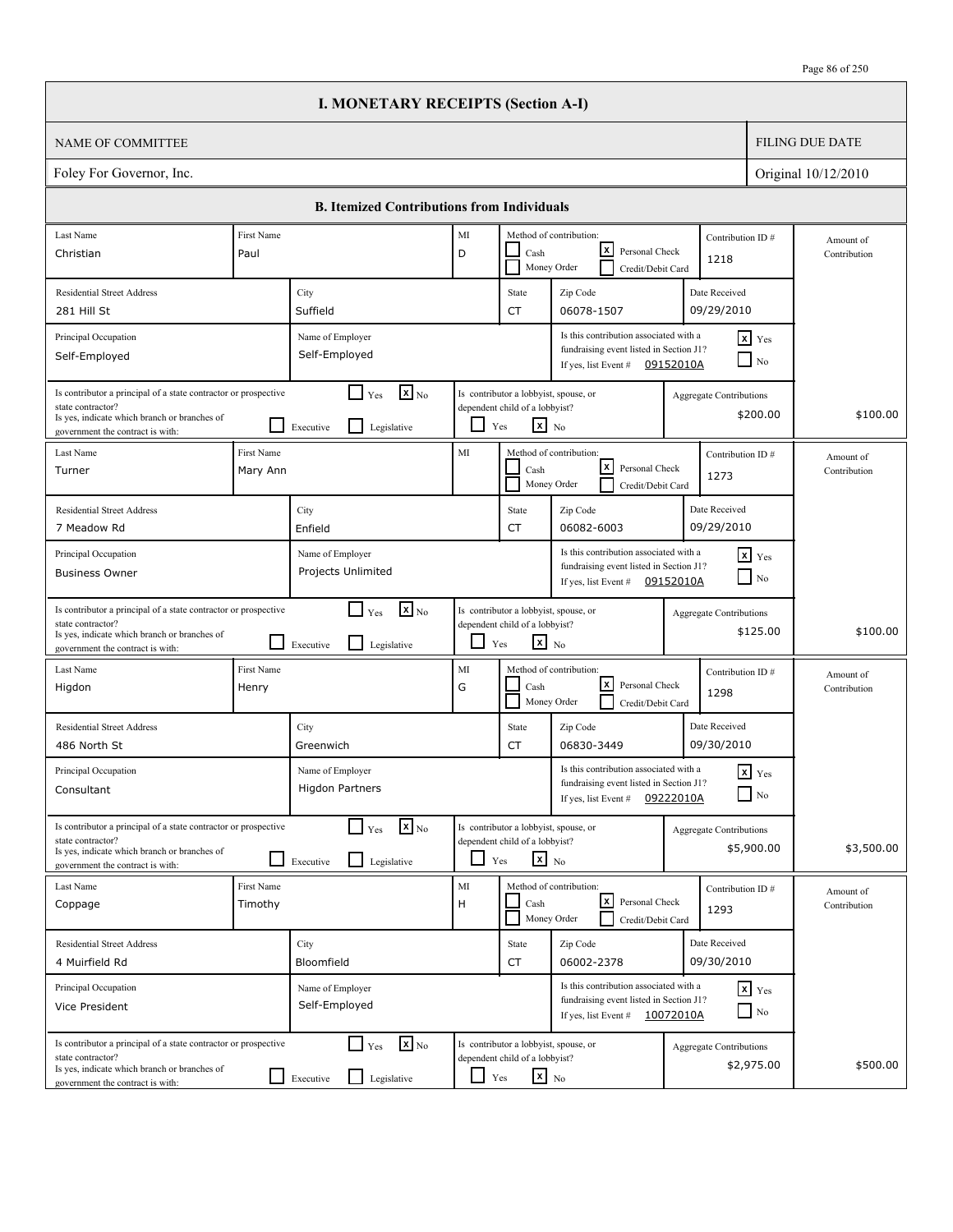|                                                                                                                                                                          |                       | <b>I. MONETARY RECEIPTS (Section A-I)</b>                                             |         |                                                                                                   |                                                                                                                       |           |                                              |                           |
|--------------------------------------------------------------------------------------------------------------------------------------------------------------------------|-----------------------|---------------------------------------------------------------------------------------|---------|---------------------------------------------------------------------------------------------------|-----------------------------------------------------------------------------------------------------------------------|-----------|----------------------------------------------|---------------------------|
| NAME OF COMMITTEE                                                                                                                                                        |                       |                                                                                       |         |                                                                                                   |                                                                                                                       |           |                                              | <b>FILING DUE DATE</b>    |
| Foley For Governor, Inc.                                                                                                                                                 |                       |                                                                                       |         |                                                                                                   |                                                                                                                       |           |                                              | Original 10/12/2010       |
|                                                                                                                                                                          |                       | <b>B.</b> Itemized Contributions from Individuals                                     |         |                                                                                                   |                                                                                                                       |           |                                              |                           |
| Last Name                                                                                                                                                                | First Name            |                                                                                       | MI      |                                                                                                   | Method of contribution:                                                                                               |           | Contribution ID#                             | Amount of                 |
| Coppage                                                                                                                                                                  | Gail                  |                                                                                       |         | Cash                                                                                              | lxl<br>Personal Check<br>Money Order<br>Credit/Debit Card                                                             |           | 1292                                         | Contribution              |
| <b>Residential Street Address</b>                                                                                                                                        |                       | City                                                                                  |         | State                                                                                             | Zip Code                                                                                                              |           | Date Received                                |                           |
| 4 Muirfield Rd                                                                                                                                                           |                       | Bloomfield                                                                            |         | CT                                                                                                | 06002-2378                                                                                                            |           | 09/30/2010                                   |                           |
| Principal Occupation<br>State Director of Workforce<br>Development                                                                                                       |                       | Name of Employer<br><b>Connecticut Community College</b><br>System                    |         |                                                                                                   | Is this contribution associated with a<br>fundraising event listed in Section J1?<br>If yes, list Event # $10072010A$ |           | $x$ Yes<br>$\Box$ No                         |                           |
| Is contributor a principal of a state contractor or prospective<br>state contractor?<br>Is yes, indicate which branch or branches of<br>government the contract is with: |                       | $\boxed{\mathbf{x}}$ <sub>No</sub><br>Yes<br>$\mathsf{L}$<br>Legislative<br>Executive |         | Is contributor a lobbyist, spouse, or<br>dependent child of a lobbyist?<br>$x_{N0}$<br>Yes        |                                                                                                                       |           | <b>Aggregate Contributions</b><br>\$625.00   | \$500.00                  |
| Last Name<br>Downey, Sr.                                                                                                                                                 | First Name<br>John    |                                                                                       | MI<br>R | Cash<br>Money Order                                                                               | Method of contribution:<br>lxI<br>Personal Check<br>Credit/Debit Card                                                 |           | Contribution ID#<br>1295                     | Amount of<br>Contribution |
| <b>Residential Street Address</b>                                                                                                                                        |                       | City                                                                                  |         | State                                                                                             | Zip Code                                                                                                              |           | Date Received                                |                           |
| 3 Guardhouse Dr                                                                                                                                                          |                       | Redding                                                                               |         | CT                                                                                                | 06896-1827                                                                                                            |           | 09/30/2010                                   |                           |
| Principal Occupation<br>Lawyer                                                                                                                                           |                       | Name of Employer<br>Rome McGuigan, P.C.                                               |         |                                                                                                   | Is this contribution associated with a<br>fundraising event listed in Section J1?<br>If yes, list Event #             | 10072010A | $\mathbf{x}$ Yes<br>$\blacksquare$ No        |                           |
| Is contributor a principal of a state contractor or prospective<br>state contractor?<br>Is yes, indicate which branch or branches of<br>government the contract is with: |                       | $\mathbf{x}$ <sub>No</sub><br>$\Box$ Yes<br>l 1<br>Legislative<br>Executive           | $\Box$  | Is contributor a lobbyist, spouse, or<br>dependent child of a lobbyist?<br>$\mathbf{x}$ No<br>Yes |                                                                                                                       |           | <b>Aggregate Contributions</b><br>\$100.00   | \$100.00                  |
| Last Name<br><b>Braddock</b>                                                                                                                                             | First Name<br>Richard |                                                                                       | MI<br>S | Cash                                                                                              | Method of contribution:<br>lxI<br>Personal Check<br>Money Order<br>Credit/Debit Card                                  |           | Contribution ID#<br>1283                     | Amount of<br>Contribution |
| <b>Residential Street Address</b><br>10 Gracie Sq                                                                                                                        |                       | City<br>New York                                                                      |         | State<br>NY                                                                                       | Zip Code<br>10028-8031                                                                                                |           | Date Received<br>09/30/2010                  |                           |
| Principal Occupation<br>CEO                                                                                                                                              |                       | Name of Employer<br>Flash Direct                                                      |         |                                                                                                   | Is this contribution associated with a<br>fundraising event listed in Section J1?<br>If yes, list Event #             | 09222010A | $x$ $Yes$<br>$\hfill\Box$ No                 |                           |
| Is contributor a principal of a state contractor or prospective<br>state contractor?<br>Is yes, indicate which branch or branches of<br>government the contract is with: |                       | $\mathbf{X}$ <sub>No</sub><br>$\Box$ Yes<br>Legislative<br>Executive                  | ப       | Is contributor a lobbyist, spouse, or<br>dependent child of a lobbyist?<br>$\mathbf{x}$ No<br>Yes |                                                                                                                       |           | <b>Aggregate Contributions</b><br>\$2,000.00 | \$1,000.00                |
| Last Name<br>Roggeveen                                                                                                                                                   | First Name<br>Robert  |                                                                                       | MI      | Cash                                                                                              | Method of contribution:<br>Personal Check<br>$\lceil x \rceil$<br>Money Order<br>Credit/Debit Card                    |           | Contribution ID#<br>1307                     | Amount of<br>Contribution |
| <b>Residential Street Address</b><br>45 Arlington Rd                                                                                                                     |                       | City<br>West Hartford                                                                 |         | State<br>CT                                                                                       | Zip Code<br>06107-1602                                                                                                |           | Date Received<br>09/30/2010                  |                           |
| Principal Occupation<br>unemployed                                                                                                                                       |                       | Name of Employer<br>none                                                              |         |                                                                                                   | Is this contribution associated with a<br>fundraising event listed in Section J1?<br>If yes, list Event #             |           | $\Box$ Yes<br>$\mathbf{x}$ No                |                           |
| Is contributor a principal of a state contractor or prospective<br>state contractor?<br>Is yes, indicate which branch or branches of<br>government the contract is with: |                       | $\mathbf{X}$ <sub>No</sub><br>$\Box$ Yes<br>$\Box$<br>Legislative<br>Executive        | $\Box$  | Is contributor a lobbyist, spouse, or<br>dependent child of a lobbyist?<br>$\mathbf{x}$ No<br>Yes |                                                                                                                       |           | <b>Aggregate Contributions</b><br>\$100.00   | \$50.00                   |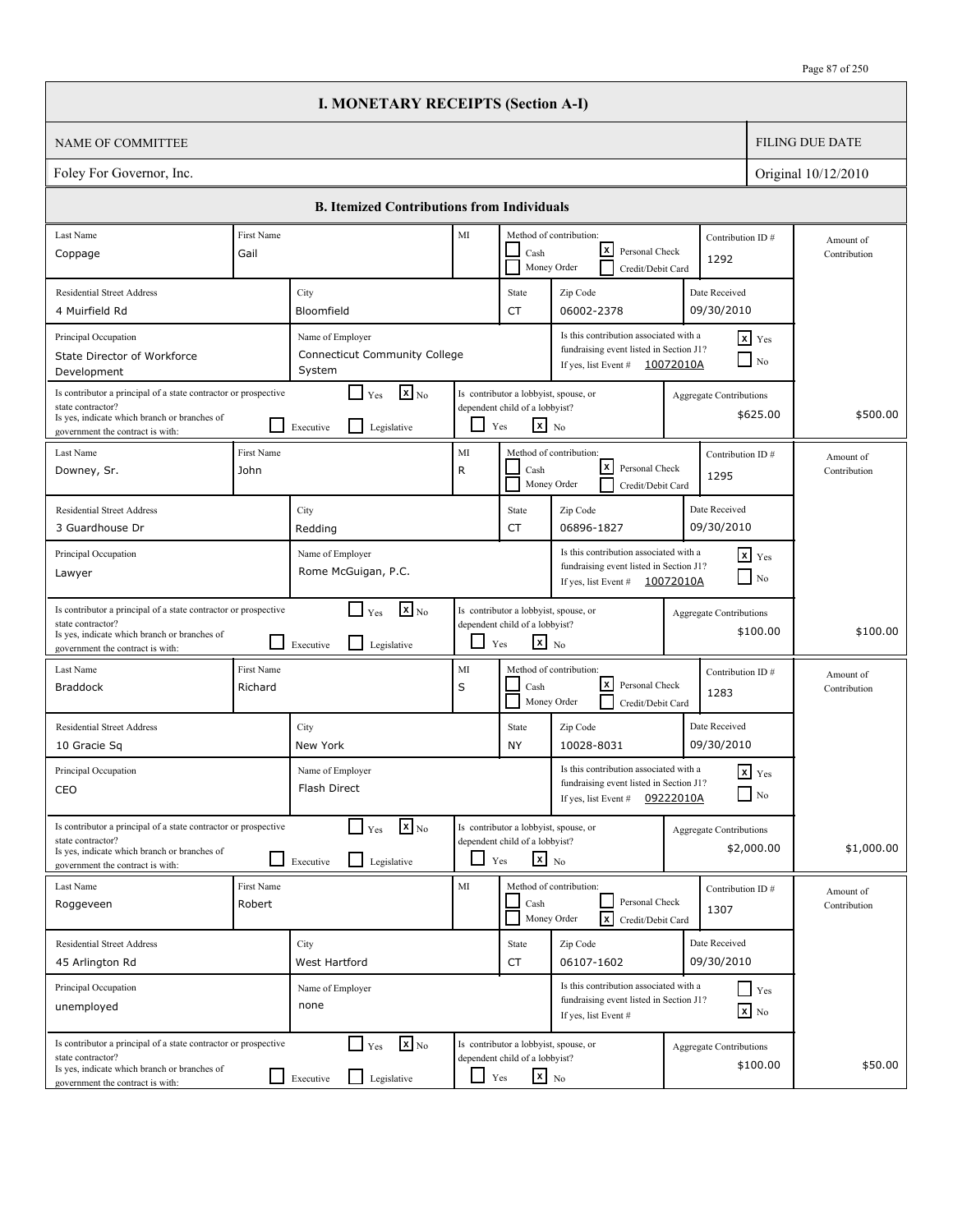|                                                                                                                                                                          |                      | <b>I. MONETARY RECEIPTS (Section A-I)</b>                                              |                    |                                                                                                   |                                                                                                                       |                                |                                               |                           |
|--------------------------------------------------------------------------------------------------------------------------------------------------------------------------|----------------------|----------------------------------------------------------------------------------------|--------------------|---------------------------------------------------------------------------------------------------|-----------------------------------------------------------------------------------------------------------------------|--------------------------------|-----------------------------------------------|---------------------------|
| <b>NAME OF COMMITTEE</b>                                                                                                                                                 |                      |                                                                                        |                    |                                                                                                   |                                                                                                                       |                                |                                               | <b>FILING DUE DATE</b>    |
| Foley For Governor, Inc.                                                                                                                                                 |                      |                                                                                        |                    |                                                                                                   |                                                                                                                       |                                |                                               | Original 10/12/2010       |
|                                                                                                                                                                          |                      | <b>B. Itemized Contributions from Individuals</b>                                      |                    |                                                                                                   |                                                                                                                       |                                |                                               |                           |
| Last Name<br>Simmons                                                                                                                                                     | First Name<br>Steven |                                                                                        | $\rm MI$<br>J      | Cash                                                                                              | Method of contribution:<br>lxI<br>Personal Check<br>Money Order<br>Credit/Debit Card                                  | Contribution ID#<br>1315       |                                               | Amount of<br>Contribution |
| <b>Residential Street Address</b><br>66 Winding Ln                                                                                                                       |                      | City<br>Greenwich                                                                      |                    | State<br><b>CT</b>                                                                                | Zip Code<br>06831-3734                                                                                                | Date Received<br>09/30/2010    |                                               |                           |
| Principal Occupation<br><b>Business Executive</b>                                                                                                                        |                      | Name of Employer<br>Simmons/P? Media Comm.                                             |                    |                                                                                                   | Is this contribution associated with a<br>fundraising event listed in Section J1?<br>If yes, list Event #             |                                | $\blacksquare$ Yes<br>$\boxed{\mathbf{x}}$ No |                           |
| Is contributor a principal of a state contractor or prospective<br>state contractor?<br>Is yes, indicate which branch or branches of<br>government the contract is with: |                      | $\mathbf{x}$ <sub>No</sub><br>$\Box$ Yes<br>Legislative<br>Executive                   | ப                  | Is contributor a lobbyist, spouse, or<br>dependent child of a lobbyist?<br>$\mathbf{x}$ No<br>Yes |                                                                                                                       | Aggregate Contributions        | \$3,000.00                                    | \$1,500.00                |
| Last Name<br>Tomasso, Jr.                                                                                                                                                | First Name<br>Angelo |                                                                                        | MI                 | Cash                                                                                              | Method of contribution:<br>lxI<br>Personal Check<br>Money Order<br>Credit/Debit Card                                  | Contribution ID#<br>1323       |                                               | Amount of<br>Contribution |
| <b>Residential Street Address</b><br>132 Roslyn Dr                                                                                                                       |                      | City<br>New Britain                                                                    |                    | State<br><b>CT</b>                                                                                | Zip Code<br>06052-1824                                                                                                | Date Received<br>09/30/2010    |                                               |                           |
| Principal Occupation<br>Civil Engineer                                                                                                                                   |                      | Name of Employer<br>Retired                                                            |                    |                                                                                                   | Is this contribution associated with a<br>fundraising event listed in Section J1?<br>If yes, list Event # $10082010A$ |                                | $x$ Yes<br>$\Box$ No                          |                           |
| Is contributor a principal of a state contractor or prospective<br>state contractor?<br>Is yes, indicate which branch or branches of<br>government the contract is with: |                      | $\mathbf{X}$ <sub>No</sub><br>$\Box$ Yes<br>l 1<br>Legislative<br>Executive            | ப                  | Is contributor a lobbyist, spouse, or<br>dependent child of a lobbyist?<br>$\mathbf{x}$ No<br>Yes |                                                                                                                       | <b>Aggregate Contributions</b> | \$1,000.00                                    | \$1,000.00                |
| Last Name<br>Tomasso                                                                                                                                                     | First Name<br>Joy    |                                                                                        | MI<br>Г            | Cash                                                                                              | Method of contribution:<br>lxl<br>Personal Check<br>Money Order<br>Credit/Debit Card                                  | Contribution ID#<br>1321       |                                               | Amount of<br>Contribution |
| <b>Residential Street Address</b><br>132 Roslyn Dr                                                                                                                       |                      | City<br>New Britain                                                                    |                    | State<br>CT                                                                                       | Zip Code<br>06052-1824                                                                                                | Date Received<br>09/30/2010    |                                               |                           |
| Principal Occupation<br>Homemaker                                                                                                                                        |                      | Name of Employer<br>Homemaker                                                          |                    |                                                                                                   | Is this contribution associated with a<br>fundraising event listed in Section J1?<br>If yes, list Event #             | 10082010A                      | $\mathbf{x}$ Yes<br>$\Box$ No                 |                           |
| Is contributor a principal of a state contractor or prospective<br>state contractor?<br>Is yes, indicate which branch or branches of<br>government the contract is with: |                      | $\mathbf{x}$ <sub>No</sub><br>$\Gamma$ Yes<br>$\mathsf{L}$<br>Legislative<br>Executive |                    | Is contributor a lobbyist, spouse, or<br>dependent child of a lobbyist?<br>$x_{N0}$<br>Yes        |                                                                                                                       | <b>Aggregate Contributions</b> | \$1,000.00                                    | \$1,000.00                |
| Last Name<br>Sargent                                                                                                                                                     | First Name<br>Mary   |                                                                                        | $\rm MI$<br>$\top$ | Cash                                                                                              | Method of contribution:<br>l×l<br>Personal Check<br>Money Order<br>Credit/Debit Card                                  | Contribution ID#<br>1310       |                                               | Amount of<br>Contribution |
| <b>Residential Street Address</b><br>25 Colony Rd                                                                                                                        |                      | City<br>West Hartford                                                                  |                    | State<br>CT                                                                                       | Zip Code<br>06117-2215                                                                                                | Date Received<br>09/30/2010    |                                               |                           |
| Principal Occupation<br>Homemaker                                                                                                                                        |                      | Name of Employer<br>Homemaker                                                          |                    |                                                                                                   | Is this contribution associated with a<br>fundraising event listed in Section J1?<br>If yes, list Event # $10072010A$ |                                | $x$ $y$ <sub>es</sub><br>$\Box$ No            |                           |
| Is contributor a principal of a state contractor or prospective<br>state contractor?<br>Is yes, indicate which branch or branches of<br>government the contract is with: |                      | $\mathbf{x}$ <sub>No</sub><br>$\Box$ Yes<br>Legislative<br>$\Box$ Executive            | $\Box$ Yes         | Is contributor a lobbyist, spouse, or<br>dependent child of a lobbyist?<br>$\mathbf{x}$ No        |                                                                                                                       | <b>Aggregate Contributions</b> | \$500.00                                      | \$500.00                  |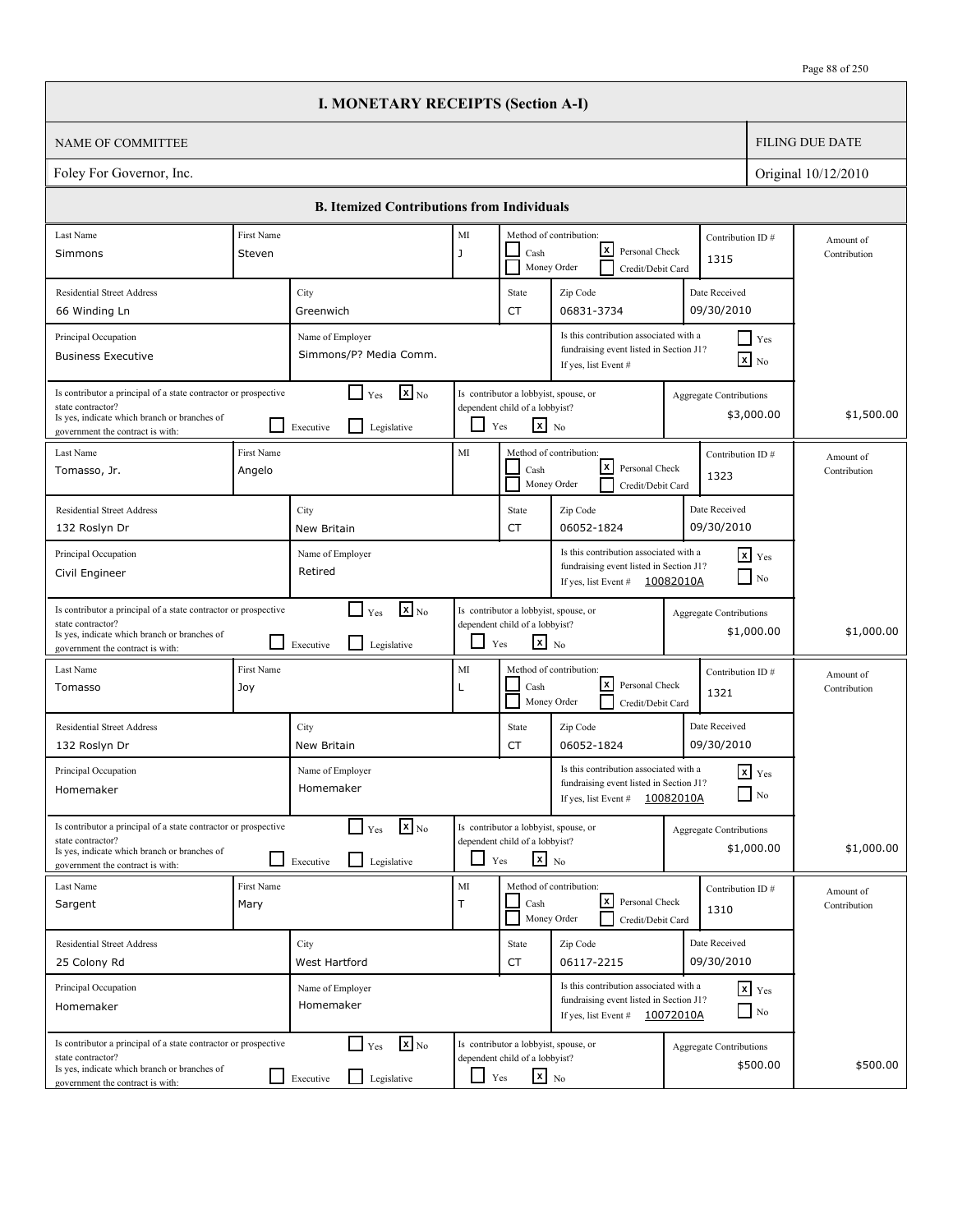|                                                                                                                                                                          |                        | <b>I. MONETARY RECEIPTS (Section A-I)</b>                                   |               |                                                                                                   |                                                                                                                        |                                |                                        |                           |
|--------------------------------------------------------------------------------------------------------------------------------------------------------------------------|------------------------|-----------------------------------------------------------------------------|---------------|---------------------------------------------------------------------------------------------------|------------------------------------------------------------------------------------------------------------------------|--------------------------------|----------------------------------------|---------------------------|
| <b>NAME OF COMMITTEE</b>                                                                                                                                                 |                        |                                                                             |               |                                                                                                   |                                                                                                                        |                                |                                        | <b>FILING DUE DATE</b>    |
| Foley For Governor, Inc.                                                                                                                                                 |                        |                                                                             |               |                                                                                                   |                                                                                                                        |                                |                                        | Original 10/12/2010       |
|                                                                                                                                                                          |                        | <b>B. Itemized Contributions from Individuals</b>                           |               |                                                                                                   |                                                                                                                        |                                |                                        |                           |
| Last Name                                                                                                                                                                | <b>First Name</b>      |                                                                             | MI            |                                                                                                   | Method of contribution:                                                                                                | Contribution ID#               |                                        | Amount of                 |
| Sargent                                                                                                                                                                  | Joseph                 |                                                                             | D             | Cash                                                                                              | lxI<br>Personal Check<br>Money Order<br>Credit/Debit Card                                                              | 1309                           |                                        | Contribution              |
| <b>Residential Street Address</b>                                                                                                                                        |                        | City                                                                        |               | State                                                                                             | Zip Code                                                                                                               | Date Received                  |                                        |                           |
| 25 Colony Rd                                                                                                                                                             |                        | West Hartford                                                               |               | <b>CT</b>                                                                                         | 06117-2215                                                                                                             | 09/30/2010                     |                                        |                           |
| Principal Occupation<br>Investments                                                                                                                                      |                        | Name of Employer<br>Bradley, Foster & Sargent                               |               |                                                                                                   | Is this contribution associated with a<br>fundraising event listed in Section J1?<br>If yes, list Event #              | 10072010A                      | $x$ Yes<br>$\overline{\phantom{a}}$ No |                           |
| Is contributor a principal of a state contractor or prospective<br>state contractor?<br>Is yes, indicate which branch or branches of<br>government the contract is with: |                        | $\mathbf{X}$ <sub>No</sub><br>$\Box$ Yes<br>Legislative<br>Executive        | ப             | Is contributor a lobbyist, spouse, or<br>dependent child of a lobbyist?<br>$\mathbf{x}$ No<br>Yes |                                                                                                                        | Aggregate Contributions        | \$750.00                               | \$500.00                  |
| Last Name<br>Ancona, Jr.                                                                                                                                                 | First Name<br>Benjamin |                                                                             | MI            | Cash                                                                                              | Method of contribution:<br>lxI<br>Personal Check<br>Money Order<br>Credit/Debit Card                                   | Contribution ID#<br>1279       |                                        | Amount of<br>Contribution |
| <b>Residential Street Address</b><br>1598 Main St                                                                                                                        |                        | City<br>Newington                                                           |               | State<br><b>CT</b>                                                                                | Zip Code<br>06111-3148                                                                                                 | Date Received<br>09/30/2010    |                                        |                           |
| Principal Occupation<br>Lawyer                                                                                                                                           |                        | Name of Employer<br>Self                                                    |               |                                                                                                   | Is this contribution associated with a<br>fundraising event listed in Section J1?<br>If yes, list Event $\#$ 10072010A |                                | $x$ Yes<br>$\Box$ No                   |                           |
| Is contributor a principal of a state contractor or prospective<br>state contractor?<br>Is yes, indicate which branch or branches of<br>government the contract is with: |                        | $\mathbf{X}$ <sub>No</sub><br>$\Box$ Yes<br>l 1<br>Legislative<br>Executive | ப             | Is contributor a lobbyist, spouse, or<br>dependent child of a lobbyist?<br>$\mathbf{x}$ No<br>Yes |                                                                                                                        | <b>Aggregate Contributions</b> | \$250.00                               | \$250.00                  |
| Last Name<br>Ancona, Sr.                                                                                                                                                 | First Name<br>Benjamin |                                                                             | MI            | Cash                                                                                              | Method of contribution:<br>lxl<br>Personal Check<br>Money Order<br>Credit/Debit Card                                   | Contribution ID#<br>1280       |                                        | Amount of<br>Contribution |
| <b>Residential Street Address</b><br>411 Flanders River Rd                                                                                                               |                        | City<br>Coventry                                                            |               | State<br>CT                                                                                       | Zip Code<br>06238-3414                                                                                                 | Date Received<br>09/30/2010    |                                        |                           |
| Principal Occupation<br>Retired                                                                                                                                          |                        | Name of Employer<br>Retired                                                 |               |                                                                                                   | Is this contribution associated with a<br>fundraising event listed in Section J1?<br>If yes, list Event #              | 10072010A                      | $\mathbf{x}$ Yes<br>$\Box$ No          |                           |
| Is contributor a principal of a state contractor or prospective<br>state contractor?<br>Is yes, indicate which branch or branches of<br>government the contract is with: |                        | $\mathbf{x}$ <sub>No</sub><br>$\Box$ Yes<br>U<br>Legislative<br>Executive   |               | Is contributor a lobbyist, spouse, or<br>dependent child of a lobbyist?<br>$x_{N0}$<br>Yes        |                                                                                                                        | <b>Aggregate Contributions</b> | \$250.00                               | \$250.00                  |
| Last Name<br>Blanchet                                                                                                                                                    | First Name<br>Sheila   |                                                                             | $\rm MI$<br>M | Cash                                                                                              | Method of contribution:<br>Personal Check<br>$\sqrt{x}$<br>Money Order<br>Credit/Debit Card                            | Contribution ID#<br>1281       |                                        | Amount of<br>Contribution |
| <b>Residential Street Address</b><br>98 Prospect Hill Rd                                                                                                                 |                        | City<br>Guilford                                                            |               | State<br>CT                                                                                       | Zip Code<br>06437-2013                                                                                                 | Date Received<br>09/30/2010    |                                        |                           |
| Principal Occupation<br>RN                                                                                                                                               |                        | Name of Employer<br>Gladeview Healthcare Center                             |               |                                                                                                   | Is this contribution associated with a<br>fundraising event listed in Section J1?<br>If yes, list Event #              |                                | $Y$ es<br>$\boxed{\mathbf{x}}$ No      |                           |
| Is contributor a principal of a state contractor or prospective<br>state contractor?<br>Is yes, indicate which branch or branches of<br>government the contract is with: |                        | $\mathbf{x}$ <sub>No</sub><br>$\Box$ Yes<br>Legislative<br>$\Box$ Executive | $\Box$        | Is contributor a lobbyist, spouse, or<br>dependent child of a lobbyist?<br>$\mathbf{x}$ No<br>Yes |                                                                                                                        | <b>Aggregate Contributions</b> | \$10.00                                | \$10.00                   |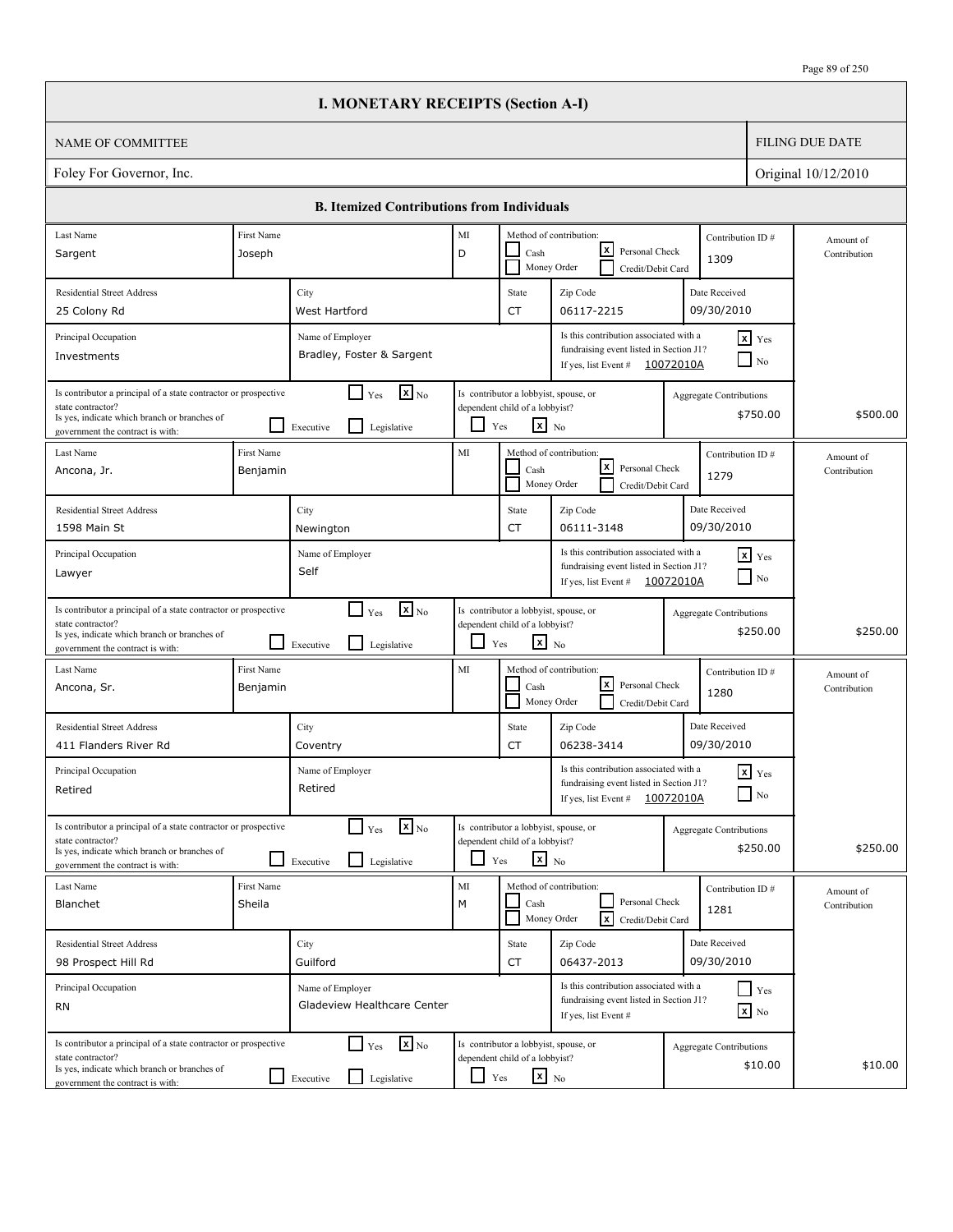|                                                                                                                                                                          |                       | <b>I. MONETARY RECEIPTS (Section A-I)</b>                                              |               |                                                                                                   |                                                                                                                       |                                |                                        |                           |
|--------------------------------------------------------------------------------------------------------------------------------------------------------------------------|-----------------------|----------------------------------------------------------------------------------------|---------------|---------------------------------------------------------------------------------------------------|-----------------------------------------------------------------------------------------------------------------------|--------------------------------|----------------------------------------|---------------------------|
| <b>NAME OF COMMITTEE</b>                                                                                                                                                 |                       |                                                                                        |               |                                                                                                   |                                                                                                                       |                                |                                        | <b>FILING DUE DATE</b>    |
| Foley For Governor, Inc.                                                                                                                                                 |                       |                                                                                        |               |                                                                                                   |                                                                                                                       |                                |                                        | Original 10/12/2010       |
|                                                                                                                                                                          |                       | <b>B. Itemized Contributions from Individuals</b>                                      |               |                                                                                                   |                                                                                                                       |                                |                                        |                           |
| Last Name<br>Bouvier                                                                                                                                                     | First Name<br>Robert  |                                                                                        | MI<br>F       | Cash                                                                                              | Method of contribution:<br>lxI<br>Personal Check<br>Money Order<br>Credit/Debit Card                                  | Contribution ID#<br>1282       |                                        | Amount of<br>Contribution |
| <b>Residential Street Address</b><br>15 Borough Dr                                                                                                                       |                       | City<br>West Hartford                                                                  |               | State<br><b>CT</b>                                                                                | Zip Code<br>06117-3008                                                                                                | Date Received<br>09/30/2010    |                                        |                           |
| Principal Occupation<br>Retired                                                                                                                                          |                       | Name of Employer<br>Retired                                                            |               |                                                                                                   | Is this contribution associated with a<br>fundraising event listed in Section J1?<br>If yes, list Event #             | 10072010A                      | $x$ Yes<br>$\overline{\phantom{a}}$ No |                           |
| Is contributor a principal of a state contractor or prospective<br>state contractor?<br>Is yes, indicate which branch or branches of<br>government the contract is with: |                       | $\mathbf{X}$ <sub>No</sub><br>$\Box$ Yes<br>$\mathsf{L}$<br>Executive<br>Legislative   | ப             | Is contributor a lobbyist, spouse, or<br>dependent child of a lobbyist?<br>$\mathbf{x}$ No<br>Yes |                                                                                                                       | Aggregate Contributions        | \$200.00                               | \$200.00                  |
| Last Name<br>Brady                                                                                                                                                       | First Name<br>Timothy |                                                                                        | MI            | Cash                                                                                              | Method of contribution:<br>lxI<br>Personal Check<br>Money Order<br>Credit/Debit Card                                  | Contribution ID#<br>1284       |                                        | Amount of<br>Contribution |
| <b>Residential Street Address</b><br>343 High Street Ext                                                                                                                 |                       | City<br>Thomaston                                                                      |               | State<br><b>CT</b>                                                                                | Zip Code<br>06787-1437                                                                                                | Date Received<br>09/30/2010    |                                        |                           |
| Principal Occupation<br>Motorcoach Owner                                                                                                                                 |                       | Name of Employer<br>LandJet Inc.                                                       |               |                                                                                                   | Is this contribution associated with a<br>fundraising event listed in Section J1?<br>If yes, list Event # $10062010A$ |                                | $x$ Yes<br>$\Box$ No                   |                           |
| Is contributor a principal of a state contractor or prospective<br>state contractor?<br>Is yes, indicate which branch or branches of<br>government the contract is with: |                       | $\mathbf{X}$ <sub>No</sub><br>$\Box$ Yes<br>l 1<br>Legislative<br>Executive            | ப             | Is contributor a lobbyist, spouse, or<br>dependent child of a lobbyist?<br>$\mathbf{x}$ No<br>Yes |                                                                                                                       | <b>Aggregate Contributions</b> | \$150.00                               | \$150.00                  |
| Last Name<br>Brown                                                                                                                                                       | First Name<br>Diane   |                                                                                        | MI            | Cash                                                                                              | Method of contribution:<br>lxl<br>Personal Check<br>Money Order<br>Credit/Debit Card                                  | Contribution ID#<br>1285       |                                        | Amount of<br>Contribution |
| <b>Residential Street Address</b><br>62 Westwood Rd                                                                                                                      |                       | City<br>West Hartford                                                                  |               | State<br>CT                                                                                       | Zip Code<br>06117-2252                                                                                                | Date Received<br>09/30/2010    |                                        |                           |
| Principal Occupation<br>Homemaker                                                                                                                                        |                       | Name of Employer<br>Homemaker                                                          |               |                                                                                                   | Is this contribution associated with a<br>fundraising event listed in Section J1?<br>If yes, list Event #             | 10072010A                      | $\mathbf{x}$ Yes<br>$\Box$ No          |                           |
| Is contributor a principal of a state contractor or prospective<br>state contractor?<br>Is yes, indicate which branch or branches of<br>government the contract is with: |                       | $\mathbf{x}$ <sub>No</sub><br>$\Gamma$ Yes<br>$\mathsf{L}$<br>Legislative<br>Executive |               | Is contributor a lobbyist, spouse, or<br>dependent child of a lobbyist?<br>$\mathbf{x}$ No<br>Yes |                                                                                                                       | <b>Aggregate Contributions</b> | \$250.00                               | \$250.00                  |
| Last Name<br>Buchan                                                                                                                                                      | First Name<br>Hannah  |                                                                                        | $\rm MI$<br>F | Cash                                                                                              | Method of contribution:<br>l×l<br>Personal Check<br>Money Order<br>Credit/Debit Card                                  | Contribution ID#<br>1286       |                                        | Amount of<br>Contribution |
| <b>Residential Street Address</b><br>1030 5th Ave Unit 3W                                                                                                                |                       | City<br>New York                                                                       |               | State<br><b>NY</b>                                                                                | Zip Code<br>10028-0136                                                                                                | Date Received<br>09/30/2010    |                                        |                           |
| Principal Occupation<br>Homemaker                                                                                                                                        |                       | Name of Employer<br>Homemaker                                                          |               |                                                                                                   | Is this contribution associated with a<br>fundraising event listed in Section J1?<br>If yes, list Event #             |                                | $Y$ es<br>$\boxed{\mathbf{x}}$ No      |                           |
| Is contributor a principal of a state contractor or prospective<br>state contractor?<br>Is yes, indicate which branch or branches of<br>government the contract is with: |                       | $\mathbf{x}$ <sub>No</sub><br>$\Box$ Yes<br>Legislative<br>$\Box$ Executive            | $\Box$ Yes    | Is contributor a lobbyist, spouse, or<br>dependent child of a lobbyist?<br>$\mathbf{x}$ No        |                                                                                                                       | <b>Aggregate Contributions</b> | \$500.00                               | \$500.00                  |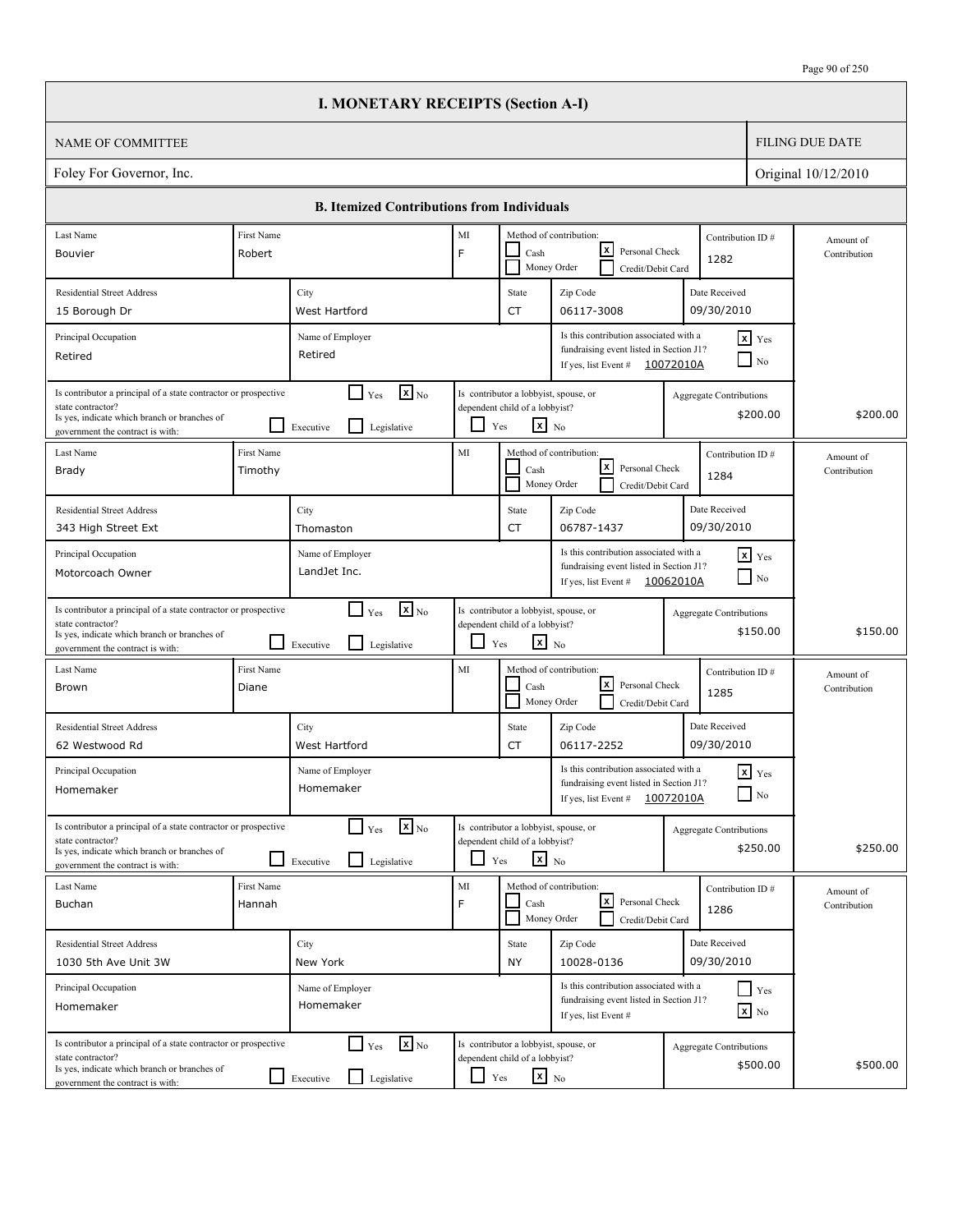|                                                                                                                                                                          | <b>I. MONETARY RECEIPTS (Section A-I)</b>                                       |         |                                                                                                   |                                                                                                                       |           |                                              |                           |
|--------------------------------------------------------------------------------------------------------------------------------------------------------------------------|---------------------------------------------------------------------------------|---------|---------------------------------------------------------------------------------------------------|-----------------------------------------------------------------------------------------------------------------------|-----------|----------------------------------------------|---------------------------|
| NAME OF COMMITTEE                                                                                                                                                        |                                                                                 |         |                                                                                                   |                                                                                                                       |           |                                              | <b>FILING DUE DATE</b>    |
| Foley For Governor, Inc.                                                                                                                                                 |                                                                                 |         |                                                                                                   |                                                                                                                       |           |                                              | Original 10/12/2010       |
|                                                                                                                                                                          | <b>B.</b> Itemized Contributions from Individuals                               |         |                                                                                                   |                                                                                                                       |           |                                              |                           |
| Last Name<br>First Name                                                                                                                                                  |                                                                                 | MI      |                                                                                                   | Method of contribution:                                                                                               |           | Contribution ID#                             | Amount of                 |
| Buchan<br>Richard                                                                                                                                                        |                                                                                 | D       | Cash                                                                                              | lxl<br>Personal Check<br>Money Order<br>Credit/Debit Card                                                             |           | 1287                                         | Contribution              |
| <b>Residential Street Address</b>                                                                                                                                        | City                                                                            |         | State                                                                                             | Zip Code                                                                                                              |           | Date Received<br>09/30/2010                  |                           |
| 1030 5th Ave Unit 3W                                                                                                                                                     | New York                                                                        |         | NY                                                                                                | 10028-0136                                                                                                            |           |                                              |                           |
| Principal Occupation<br>Money Manager                                                                                                                                    | Name of Employer<br>Hunter Global Associates, LLC.                              |         |                                                                                                   | Is this contribution associated with a<br>fundraising event listed in Section J1?<br>If yes, list Event #             |           | $\Box$ Yes<br>$\boxed{\mathbf{x}}$ No        |                           |
| Is contributor a principal of a state contractor or prospective<br>state contractor?<br>Is yes, indicate which branch or branches of<br>government the contract is with: | $\mathbf{X}$ <sub>No</sub><br>$\Box$ Yes<br>l 1<br>Legislative<br>Executive     |         | Is contributor a lobbyist, spouse, or<br>dependent child of a lobbyist?<br>$x_{N0}$<br>Yes        |                                                                                                                       |           | <b>Aggregate Contributions</b><br>\$500.00   | \$500.00                  |
| Last Name<br><b>First Name</b><br>Chuck<br>Carroll                                                                                                                       |                                                                                 | MI      | Cash<br>Money Order                                                                               | Method of contribution:<br>lxI<br>Personal Check<br>Credit/Debit Card                                                 |           | Contribution ID#<br>1288                     | Amount of<br>Contribution |
| <b>Residential Street Address</b>                                                                                                                                        | City                                                                            |         | State                                                                                             | Zip Code                                                                                                              |           | Date Received                                |                           |
| 206 Peach Orchard Rd                                                                                                                                                     | Southbury                                                                       |         | CT                                                                                                | 06488-1134                                                                                                            |           | 09/30/2010                                   |                           |
| Principal Occupation<br>Accounts Receivable Specialist                                                                                                                   | Name of Employer<br>Coface North America Inc.                                   |         |                                                                                                   | Is this contribution associated with a<br>fundraising event listed in Section J1?<br>If yes, list Event #             | 10062010A | $\mathbf{x}$ Yes<br>$\blacksquare$ No        |                           |
| Is contributor a principal of a state contractor or prospective<br>state contractor?<br>Is yes, indicate which branch or branches of<br>government the contract is with: | $\mathbf{x}$ <sub>No</sub><br>$\Box$ Yes<br>l 1<br>Legislative<br>Executive     | $\Box$  | Is contributor a lobbyist, spouse, or<br>dependent child of a lobbyist?<br>$\mathbf{x}$ No<br>Yes |                                                                                                                       |           | <b>Aggregate Contributions</b><br>\$150.00   | \$150.00                  |
| First Name<br>Last Name<br>Michael<br>Caruso                                                                                                                             |                                                                                 | MI      | Cash                                                                                              | Method of contribution:<br>Personal Check<br>Money Order<br>lx.<br>Credit/Debit Card                                  |           | Contribution ID#<br>1289                     | Amount of<br>Contribution |
| <b>Residential Street Address</b><br>4 Patton Rd                                                                                                                         | City<br>Wilton                                                                  |         | State<br>CT                                                                                       | Zip Code<br>06492                                                                                                     |           | Date Received<br>09/30/2010                  |                           |
| Principal Occupation<br>Vice President                                                                                                                                   | Name of Employer<br>Connecticut Screen Works, Inc.                              |         |                                                                                                   | Is this contribution associated with a<br>fundraising event listed in Section J1?<br>If yes, list Event #             |           | $\blacksquare$ Yes<br>$x$ No                 |                           |
| Is contributor a principal of a state contractor or prospective<br>state contractor?<br>Is yes, indicate which branch or branches of<br>government the contract is with: | $\mathbf{X}_{\text{No}}$<br>$\Box$ Yes<br>Legislative<br>Executive              | ப       | Is contributor a lobbyist, spouse, or<br>dependent child of a lobbyist?<br>$\mathbf{x}$ No<br>Yes |                                                                                                                       |           | Aggregate Contributions<br>\$100.00          | \$100.00                  |
| Last Name<br>First Name<br>Chubet<br>Thomas                                                                                                                              |                                                                                 | MI<br>D | Cash                                                                                              | Method of contribution:<br><u> x</u><br>Personal Check<br>Money Order<br>Credit/Debit Card                            |           | Contribution ID#<br>1290                     | Amount of<br>Contribution |
| <b>Residential Street Address</b>                                                                                                                                        | City                                                                            |         | State                                                                                             | Zip Code                                                                                                              |           | Date Received                                |                           |
| 49 Maplewood St                                                                                                                                                          | Larchmont                                                                       |         | NY                                                                                                | 10538-1632                                                                                                            |           | 09/30/2010                                   |                           |
| Principal Occupation<br>Wealth Advisor                                                                                                                                   | Name of Employer<br>Morgan Stanley Smith Barney                                 |         |                                                                                                   | Is this contribution associated with a<br>fundraising event listed in Section J1?<br>If yes, list Event # $09222010A$ |           | $\mathbf{x}$ Yes<br>$\Box$ No                |                           |
| Is contributor a principal of a state contractor or prospective<br>state contractor?<br>Is yes, indicate which branch or branches of<br>government the contract is with: | $\mathbf{X}$ <sub>No</sub><br>$\Box$ Yes<br>$\perp$<br>Legislative<br>Executive | LI      | Is contributor a lobbyist, spouse, or<br>dependent child of a lobbyist?<br>$\mathbf{x}$ No<br>Yes |                                                                                                                       |           | <b>Aggregate Contributions</b><br>\$1,000.00 | \$1,000.00                |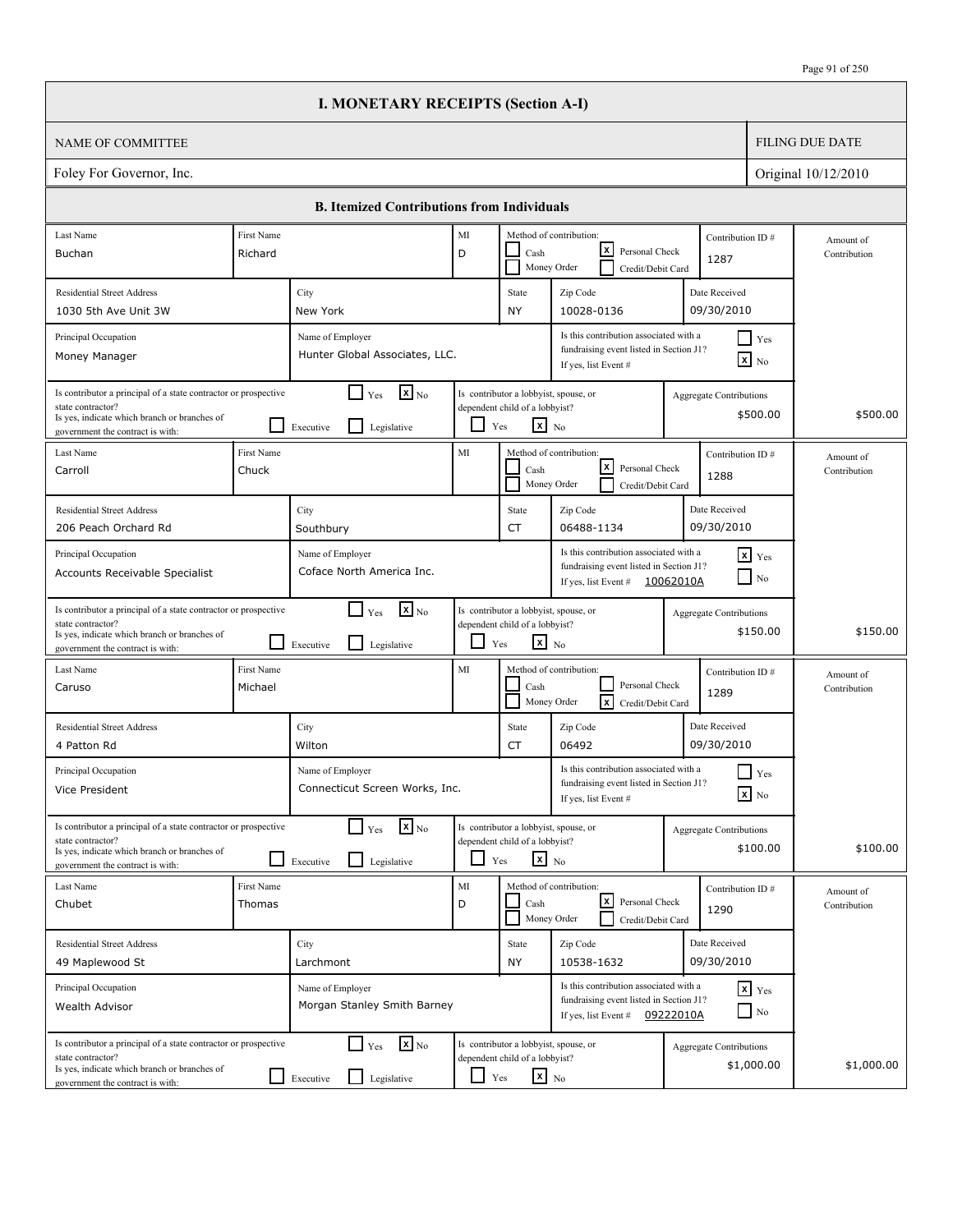|                                                                                                                                                                          |                       | <b>I. MONETARY RECEIPTS (Section A-I)</b>                                          |                          |                                                                                                   |                                                                                                           |           |                                              |                           |
|--------------------------------------------------------------------------------------------------------------------------------------------------------------------------|-----------------------|------------------------------------------------------------------------------------|--------------------------|---------------------------------------------------------------------------------------------------|-----------------------------------------------------------------------------------------------------------|-----------|----------------------------------------------|---------------------------|
| <b>NAME OF COMMITTEE</b>                                                                                                                                                 |                       |                                                                                    |                          |                                                                                                   |                                                                                                           |           |                                              | <b>FILING DUE DATE</b>    |
| Foley For Governor, Inc.                                                                                                                                                 |                       |                                                                                    |                          |                                                                                                   |                                                                                                           |           |                                              | Original 10/12/2010       |
|                                                                                                                                                                          |                       | <b>B. Itemized Contributions from Individuals</b>                                  |                          |                                                                                                   |                                                                                                           |           |                                              |                           |
| Last Name                                                                                                                                                                | First Name            |                                                                                    | MI                       |                                                                                                   | Method of contribution:                                                                                   |           | Contribution ID#                             | Amount of                 |
| Colley                                                                                                                                                                   | Bruce                 |                                                                                    | D                        | Cash<br>Money Order                                                                               | x <br>Personal Check<br>Credit/Debit Card                                                                 |           | 1291                                         | Contribution              |
| <b>Residential Street Address</b>                                                                                                                                        |                       | City                                                                               |                          | State                                                                                             | Zip Code                                                                                                  |           | Date Received                                |                           |
| PO Box 779                                                                                                                                                               |                       | Croton Falls                                                                       |                          | NY                                                                                                | 10519-0779                                                                                                |           | 09/30/2010                                   |                           |
| Principal Occupation<br>Self-employed                                                                                                                                    |                       | Name of Employer<br>Self-Employed                                                  |                          |                                                                                                   | Is this contribution associated with a<br>fundraising event listed in Section J1?<br>If yes, list Event # | 09232010A | $x$ Yes<br>$\Box$ No                         |                           |
| Is contributor a principal of a state contractor or prospective<br>state contractor?<br>Is yes, indicate which branch or branches of<br>government the contract is with: |                       | $\mathbf{X}_{\text{No}}$<br>$\Box$ Yes<br>$\mathsf{L}$<br>Legislative<br>Executive |                          | Is contributor a lobbyist, spouse, or<br>dependent child of a lobbyist?<br>$x_{N0}$<br>Yes        |                                                                                                           |           | <b>Aggregate Contributions</b><br>\$500.00   | \$500.00                  |
| Last Name<br>Demmon                                                                                                                                                      | First Name<br>Marc    |                                                                                    | MI                       | Cash<br>Money Order                                                                               | Method of contribution:<br>Personal Check<br> x<br>Credit/Debit Card                                      |           | Contribution ID#<br>1294                     | Amount of<br>Contribution |
| <b>Residential Street Address</b>                                                                                                                                        |                       | City                                                                               |                          | State                                                                                             | Zip Code                                                                                                  |           | Date Received                                |                           |
| 2230 N Orchard St Apt 206                                                                                                                                                |                       | Chicago                                                                            |                          | IL                                                                                                | 60614-3775                                                                                                |           | 09/30/2010                                   |                           |
| Principal Occupation<br><b>Broker</b>                                                                                                                                    |                       | Name of Employer<br>Etrade                                                         |                          |                                                                                                   | Is this contribution associated with a<br>fundraising event listed in Section J1?<br>If yes, list Event # |           | $\Box$ Yes<br>$\boxed{\mathbf{x}}$ No        |                           |
| Is contributor a principal of a state contractor or prospective<br>state contractor?<br>Is yes, indicate which branch or branches of<br>government the contract is with: |                       | $\mathbf{x}$ <sub>No</sub><br>$\Box$ Yes<br>l 1<br>Legislative<br>Executive        | $\overline{\phantom{0}}$ | Is contributor a lobbyist, spouse, or<br>dependent child of a lobbyist?<br>$\mathbf{x}$ No<br>Yes |                                                                                                           |           | <b>Aggregate Contributions</b><br>\$100.00   | \$100.00                  |
| Last Name<br>Field                                                                                                                                                       | First Name<br>Richard |                                                                                    | MI<br>D                  | Cash<br>Money Order                                                                               | Method of contribution:<br> x <br>Personal Check<br>Credit/Debit Card                                     |           | Contribution ID#<br>1296                     | Amount of<br>Contribution |
| <b>Residential Street Address</b><br>964 Smith Ridge Rd                                                                                                                  |                       | City<br>New Canaan                                                                 |                          | State<br>CT                                                                                       | Zip Code<br>06840-2328                                                                                    |           | Date Received<br>09/30/2010                  |                           |
| Principal Occupation<br>Private Investor                                                                                                                                 |                       | Name of Employer<br>Richard D. Field Associates                                    |                          |                                                                                                   | Is this contribution associated with a<br>fundraising event listed in Section J1?<br>If yes, list Event # |           | $\blacksquare$ Yes<br>$\mathbf{X}$ No        |                           |
| Is contributor a principal of a state contractor or prospective<br>state contractor?<br>Is yes, indicate which branch or branches of<br>government the contract is with: |                       | $\mathbf{X}_{\text{No}}$<br>$\Box$ Yes<br>Legislative<br>Executive                 | $\Box$                   | Is contributor a lobbyist, spouse, or<br>dependent child of a lobbyist?<br>$x_{N0}$<br>Yes        |                                                                                                           |           | <b>Aggregate Contributions</b><br>\$2,500.00 | \$2,500.00                |
| Last Name<br>Fleming                                                                                                                                                     | First Name<br>David   |                                                                                    | MI                       | Cash<br>Money Order                                                                               | Method of contribution:<br>Personal Check<br><b>x</b><br>Credit/Debit Card                                |           | Contribution ID#<br>1297                     | Amount of<br>Contribution |
| <b>Residential Street Address</b>                                                                                                                                        |                       | City                                                                               |                          | State                                                                                             | Zip Code                                                                                                  |           | Date Received                                |                           |
| 105 Norfield Rd                                                                                                                                                          |                       | Weston                                                                             |                          | CT                                                                                                | 06883-2224                                                                                                |           | 09/30/2010                                   |                           |
| Principal Occupation<br>Attorney                                                                                                                                         |                       | Name of Employer<br><b>Warren Resources</b>                                        |                          |                                                                                                   | Is this contribution associated with a<br>fundraising event listed in Section J1?<br>If yes, list Event # |           | $\Box$ Yes<br>$\mathbf{x}$ No                |                           |
| Is contributor a principal of a state contractor or prospective<br>state contractor?<br>Is yes, indicate which branch or branches of<br>government the contract is with: |                       | $\Box$ Yes<br>$\mathbf{x}$ <sub>No</sub><br>Legislative<br>Executive               | ப                        | Is contributor a lobbyist, spouse, or<br>dependent child of a lobbyist?<br>$\mathbf{x}$ No<br>Yes |                                                                                                           |           | <b>Aggregate Contributions</b><br>\$50.00    | \$50.00                   |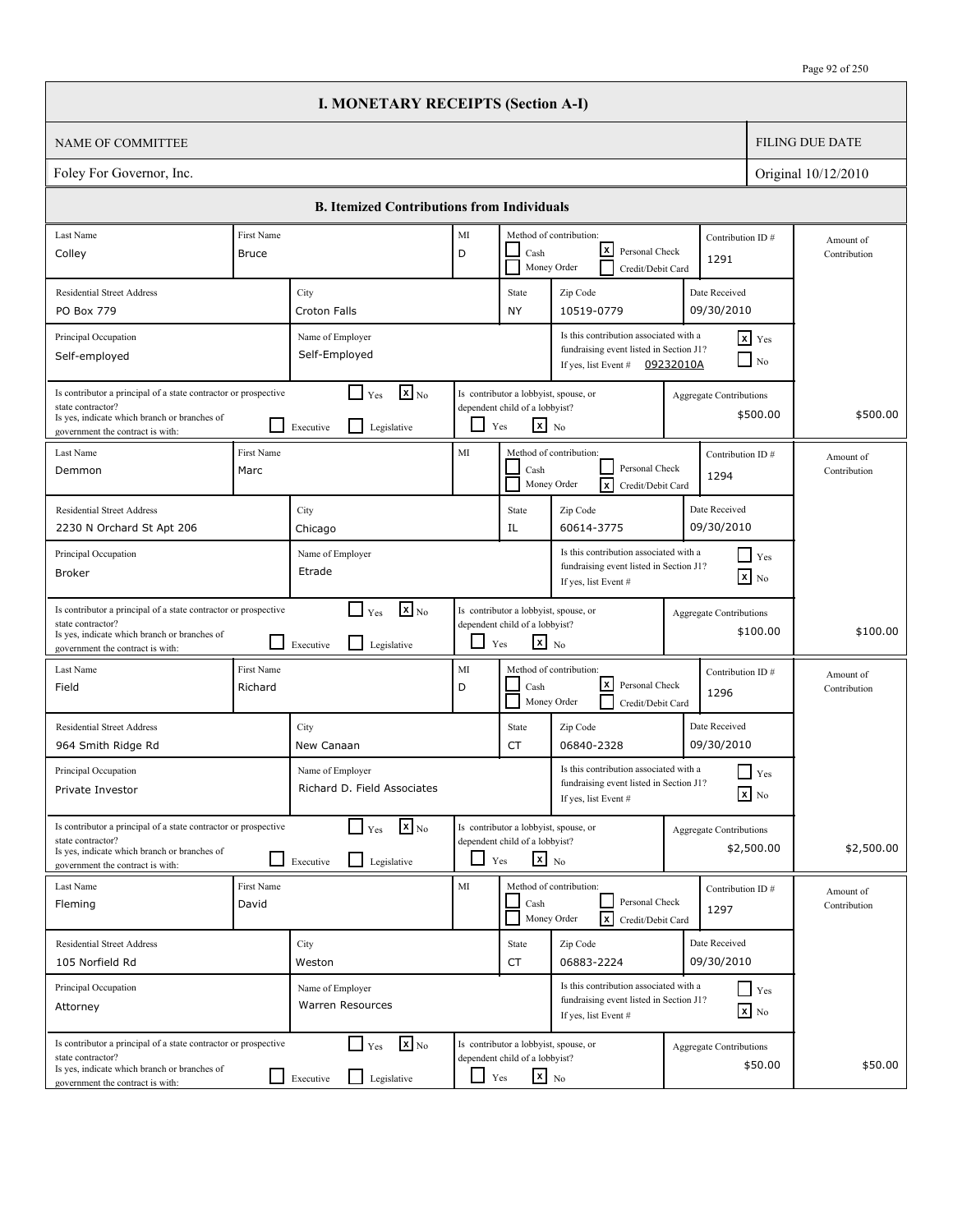|                                                                                                                                                                          |                        | <b>I. MONETARY RECEIPTS (Section A-I)</b>                                            |               |                                                                                                   |                                                                                                                        |                                |                                   |                           |
|--------------------------------------------------------------------------------------------------------------------------------------------------------------------------|------------------------|--------------------------------------------------------------------------------------|---------------|---------------------------------------------------------------------------------------------------|------------------------------------------------------------------------------------------------------------------------|--------------------------------|-----------------------------------|---------------------------|
| <b>NAME OF COMMITTEE</b>                                                                                                                                                 |                        |                                                                                      |               |                                                                                                   |                                                                                                                        |                                |                                   | <b>FILING DUE DATE</b>    |
| Foley For Governor, Inc.                                                                                                                                                 |                        |                                                                                      |               |                                                                                                   |                                                                                                                        |                                |                                   | Original 10/12/2010       |
|                                                                                                                                                                          |                        | <b>B. Itemized Contributions from Individuals</b>                                    |               |                                                                                                   |                                                                                                                        |                                |                                   |                           |
| Last Name<br>Holcombe                                                                                                                                                    | First Name<br>Shepherd |                                                                                      | MI            | Cash                                                                                              | Method of contribution:<br>lxI<br>Personal Check<br>Money Order<br>Credit/Debit Card                                   | Contribution ID#<br>1299       |                                   | Amount of<br>Contribution |
| <b>Residential Street Address</b><br>42 Pilgrim Rd                                                                                                                       |                        | City<br>West Hartford                                                                |               | State<br><b>CT</b>                                                                                | Zip Code<br>06117-2242                                                                                                 | Date Received<br>09/30/2010    |                                   |                           |
| Principal Occupation<br>Retired                                                                                                                                          |                        | Name of Employer<br>Retired                                                          |               |                                                                                                   | Is this contribution associated with a<br>fundraising event listed in Section J1?<br>If yes, list Event #              | 10082010A                      | $x$ Yes<br>N <sub>0</sub>         |                           |
| Is contributor a principal of a state contractor or prospective<br>state contractor?<br>Is yes, indicate which branch or branches of<br>government the contract is with: |                        | $\mathbf{X}$ <sub>No</sub><br>$\Box$ Yes<br>$\mathsf{L}$<br>Executive<br>Legislative | ப             | Is contributor a lobbyist, spouse, or<br>dependent child of a lobbyist?<br>$\mathbf{x}$ No<br>Yes |                                                                                                                        | Aggregate Contributions        | \$500.00                          | \$500.00                  |
| Last Name<br>Kelly                                                                                                                                                       | First Name<br>Philip   |                                                                                      | MI<br>F       | Cash                                                                                              | Method of contribution:<br>lxI<br>Personal Check<br>Money Order<br>Credit/Debit Card                                   | Contribution ID#<br>1300       |                                   | Amount of<br>Contribution |
| <b>Residential Street Address</b><br>27 Glenwood Rd                                                                                                                      |                        | City<br>West Hartford                                                                |               | State<br><b>CT</b>                                                                                | Zip Code<br>06107-1506                                                                                                 | Date Received<br>09/30/2010    |                                   |                           |
| Principal Occupation<br>Self Employed                                                                                                                                    |                        | Name of Employer<br>The PF Kelly Company                                             |               |                                                                                                   | Is this contribution associated with a<br>fundraising event listed in Section J1?<br>If yes, list Event $\#$ 10072010A |                                | $x$ Yes<br>$\Box$ No              |                           |
| Is contributor a principal of a state contractor or prospective<br>state contractor?<br>Is yes, indicate which branch or branches of<br>government the contract is with: |                        | $\mathbf{X}$ <sub>No</sub><br>$\Box$ Yes<br>l 1<br>Legislative<br>Executive          | ப             | Is contributor a lobbyist, spouse, or<br>dependent child of a lobbyist?<br>$\mathbf{x}$ No<br>Yes |                                                                                                                        | <b>Aggregate Contributions</b> | \$1,000.00                        | \$1,000.00                |
| Last Name<br>Macary, Jr.                                                                                                                                                 | First Name<br>Francis  |                                                                                      | MI            | Cash                                                                                              | Method of contribution:<br>lxl<br>Personal Check<br>Money Order<br>Credit/Debit Card                                   | Contribution ID#<br>1301       |                                   | Amount of<br>Contribution |
| <b>Residential Street Address</b><br>49 Barnhill Rd                                                                                                                      |                        | City<br>Woodbury                                                                     |               | State<br>CT                                                                                       | Zip Code<br>06798-2220                                                                                                 | Date Received<br>09/30/2010    |                                   |                           |
| Principal Occupation<br>CEO                                                                                                                                              |                        | Name of Employer<br>HOB Industries, Inc.                                             |               |                                                                                                   | Is this contribution associated with a<br>fundraising event listed in Section J1?<br>If yes, list Event $#$            | 10062010A                      | $\mathbf{x}$ Yes<br>$\Box$ No     |                           |
| Is contributor a principal of a state contractor or prospective<br>state contractor?<br>Is yes, indicate which branch or branches of<br>government the contract is with: |                        | $\mathbf{x}$ <sub>No</sub><br>$\Box$ Yes<br>l 1<br>Legislative<br>Executive          |               | Is contributor a lobbyist, spouse, or<br>dependent child of a lobbyist?<br>$x_{N0}$<br>Yes        |                                                                                                                        | <b>Aggregate Contributions</b> | \$300.00                          | \$300.00                  |
| Last Name<br>O'Meara                                                                                                                                                     | First Name<br>Peter    |                                                                                      | $\rm MI$<br>H | Cash                                                                                              | Method of contribution:<br>l×l<br>Personal Check<br>Money Order<br>Credit/Debit Card                                   | Contribution ID#<br>1304       |                                   | Amount of<br>Contribution |
| <b>Residential Street Address</b><br>PO Box 799                                                                                                                          |                        | City<br>South Orleans                                                                |               | State<br>МA                                                                                       | Zip Code<br>02662-0799                                                                                                 | Date Received<br>09/30/2010    |                                   |                           |
| Principal Occupation<br>Volunteer                                                                                                                                        |                        | Name of Employer<br>Volunteer                                                        |               |                                                                                                   | Is this contribution associated with a<br>fundraising event listed in Section J1?<br>If yes, list Event #              |                                | $Y$ es<br>$\boxed{\mathbf{x}}$ No |                           |
| Is contributor a principal of a state contractor or prospective<br>state contractor?<br>Is yes, indicate which branch or branches of<br>government the contract is with: |                        | $\mathbf{x}$ <sub>No</sub><br>$\Box$ Yes<br>Legislative<br>$\Box$ Executive          | $\Box$ Yes    | Is contributor a lobbyist, spouse, or<br>dependent child of a lobbyist?<br>$\mathbf{x}$ No        |                                                                                                                        | <b>Aggregate Contributions</b> | \$50.00                           | \$50.00                   |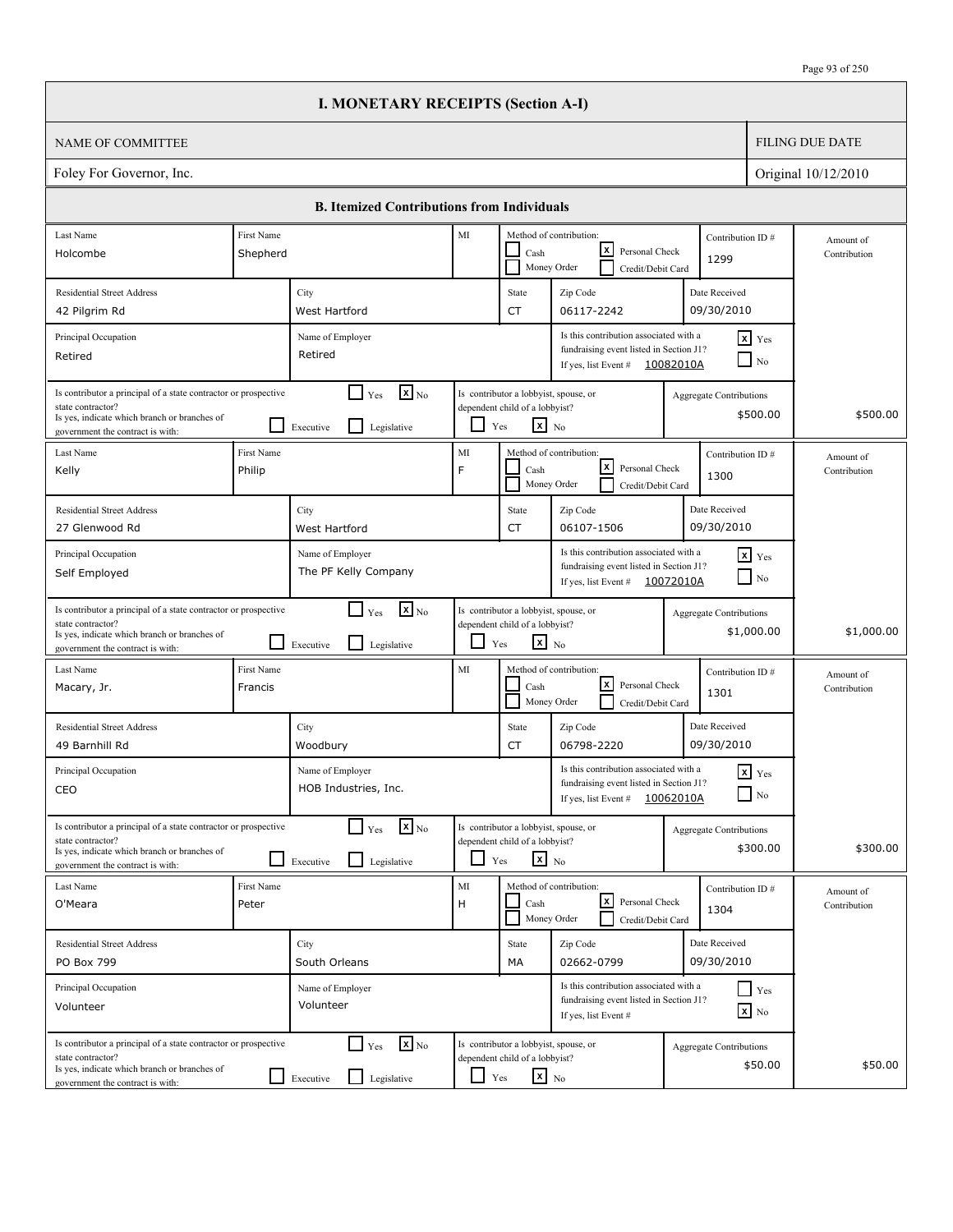|                                                                                                                                                                          |                       | <b>I. MONETARY RECEIPTS (Section A-I)</b>                                                       |                          |                                                                                                   |                                                                                                             |           |                                              |                           |
|--------------------------------------------------------------------------------------------------------------------------------------------------------------------------|-----------------------|-------------------------------------------------------------------------------------------------|--------------------------|---------------------------------------------------------------------------------------------------|-------------------------------------------------------------------------------------------------------------|-----------|----------------------------------------------|---------------------------|
| <b>NAME OF COMMITTEE</b>                                                                                                                                                 |                       |                                                                                                 |                          |                                                                                                   |                                                                                                             |           |                                              | <b>FILING DUE DATE</b>    |
| Foley For Governor, Inc.                                                                                                                                                 |                       |                                                                                                 |                          |                                                                                                   |                                                                                                             |           |                                              | Original 10/12/2010       |
|                                                                                                                                                                          |                       | <b>B. Itemized Contributions from Individuals</b>                                               |                          |                                                                                                   |                                                                                                             |           |                                              |                           |
| Last Name                                                                                                                                                                | First Name            |                                                                                                 | MI                       |                                                                                                   | Method of contribution:                                                                                     |           | Contribution ID#                             | Amount of                 |
| O'Meara                                                                                                                                                                  | Susan                 |                                                                                                 | Г                        | Cash                                                                                              | x <br>Personal Check<br>Money Order<br>Credit/Debit Card                                                    |           | 1305                                         | Contribution              |
| <b>Residential Street Address</b>                                                                                                                                        |                       | City                                                                                            |                          | State                                                                                             | Zip Code                                                                                                    |           | Date Received                                |                           |
| PO Box 799                                                                                                                                                               |                       | South Orleans                                                                                   |                          | МA                                                                                                | 02662-0799                                                                                                  |           | 09/30/2010                                   |                           |
| Principal Occupation<br>Volunteer                                                                                                                                        |                       | Name of Employer<br>Volunteer                                                                   |                          |                                                                                                   | Is this contribution associated with a<br>fundraising event listed in Section J1?<br>If yes, list Event #   |           | $\Box$ Yes<br>$\mathbf{x}$ No                |                           |
| Is contributor a principal of a state contractor or prospective<br>state contractor?<br>Is yes, indicate which branch or branches of<br>government the contract is with: |                       | $\mathbf{X}$ <sub>No</sub><br>$\blacksquare$<br>Yes<br>$\mathsf{L}$<br>Legislative<br>Executive |                          | Is contributor a lobbyist, spouse, or<br>dependent child of a lobbyist?<br>$x_{N0}$<br>Yes        |                                                                                                             |           | <b>Aggregate Contributions</b><br>\$50.00    | \$50.00                   |
| Last Name<br>Pile                                                                                                                                                        | First Name<br>Roger   |                                                                                                 | MI                       | Cash<br>Money Order                                                                               | Method of contribution:<br>Personal Check<br> x<br>Credit/Debit Card                                        |           | Contribution ID#<br>1306                     | Amount of<br>Contribution |
| <b>Residential Street Address</b>                                                                                                                                        |                       | City                                                                                            |                          | State                                                                                             | Zip Code                                                                                                    |           | Date Received                                |                           |
| 53 Winthrop Dr                                                                                                                                                           |                       | Riverside                                                                                       |                          | CT                                                                                                | 06878-1911                                                                                                  |           | 09/30/2010                                   |                           |
| Principal Occupation<br>Software Executive                                                                                                                               |                       | Name of Employer<br>CA Technologies                                                             |                          |                                                                                                   | Is this contribution associated with a<br>fundraising event listed in Section J1?<br>If yes, list Event #   |           | $\Box$ Yes<br>$\boxed{\mathbf{x}}$ No        |                           |
| Is contributor a principal of a state contractor or prospective<br>state contractor?<br>Is yes, indicate which branch or branches of<br>government the contract is with: |                       | $\mathbf{X}$ <sub>No</sub><br>$\Box$ Yes<br>l 1<br>Legislative<br>Executive                     | $\overline{\phantom{0}}$ | Is contributor a lobbyist, spouse, or<br>dependent child of a lobbyist?<br>$\mathbf{x}$ No<br>Yes |                                                                                                             |           | <b>Aggregate Contributions</b><br>\$1,250.00 | \$1,250.00                |
| Last Name<br>Rowland                                                                                                                                                     | First Name<br>John    |                                                                                                 | MI<br>G                  | Cash                                                                                              | Method of contribution:<br> x <br>Personal Check<br>Money Order<br>Credit/Debit Card                        |           | Contribution ID#<br>1308                     | Amount of<br>Contribution |
| <b>Residential Street Address</b><br>98 Leonard Rd                                                                                                                       |                       | City<br>Middlebury                                                                              |                          | State<br>CT                                                                                       | Zip Code<br>06762-3603                                                                                      |           | Date Received<br>09/30/2010                  |                           |
| Principal Occupation<br>Marketing Consultant                                                                                                                             |                       | Name of Employer<br><b>JGR Associates</b>                                                       |                          |                                                                                                   | Is this contribution associated with a<br>fundraising event listed in Section J1?<br>If yes, list Event $#$ | 10062010A | $x$ $Yes$<br>$\Box$ No                       |                           |
| Is contributor a principal of a state contractor or prospective<br>state contractor?<br>Is yes, indicate which branch or branches of<br>government the contract is with: |                       | $\mathbf{X}$ <sub>No</sub><br>$\Box$ Yes<br>Legislative<br>Executive                            | $\Box$                   | Is contributor a lobbyist, spouse, or<br>dependent child of a lobbyist?<br>$x_{N0}$<br>Yes        |                                                                                                             |           | <b>Aggregate Contributions</b><br>\$150.00   | \$150.00                  |
| Last Name<br>Schaus                                                                                                                                                      | First Name<br>Michael |                                                                                                 | MI                       | Cash                                                                                              | Method of contribution:<br>Personal Check<br><b>x</b><br>Money Order<br>Credit/Debit Card                   |           | Contribution ID#<br>1311                     | Amount of<br>Contribution |
| <b>Residential Street Address</b>                                                                                                                                        |                       | City                                                                                            |                          | State                                                                                             | Zip Code                                                                                                    |           | Date Received                                |                           |
| 24 Oakley Ln                                                                                                                                                             |                       | Greenwich                                                                                       |                          | CT                                                                                                | 06830-3025                                                                                                  |           | 09/30/2010                                   |                           |
| Principal Occupation<br>Analyst                                                                                                                                          |                       | Name of Employer<br>Zweig Securities                                                            |                          |                                                                                                   | Is this contribution associated with a<br>fundraising event listed in Section J1?<br>If yes, list Event #   |           | $\Box$ Yes<br>$\mathbf{x}$ No                |                           |
| Is contributor a principal of a state contractor or prospective<br>state contractor?<br>Is yes, indicate which branch or branches of<br>government the contract is with: |                       | $\Box$ Yes<br>$\mathbf{x}$ <sub>No</sub><br>ப<br>Legislative<br>Executive                       | ப                        | Is contributor a lobbyist, spouse, or<br>dependent child of a lobbyist?<br>$\mathbf{x}$ No<br>Yes |                                                                                                             |           | <b>Aggregate Contributions</b><br>\$100.00   | \$100.00                  |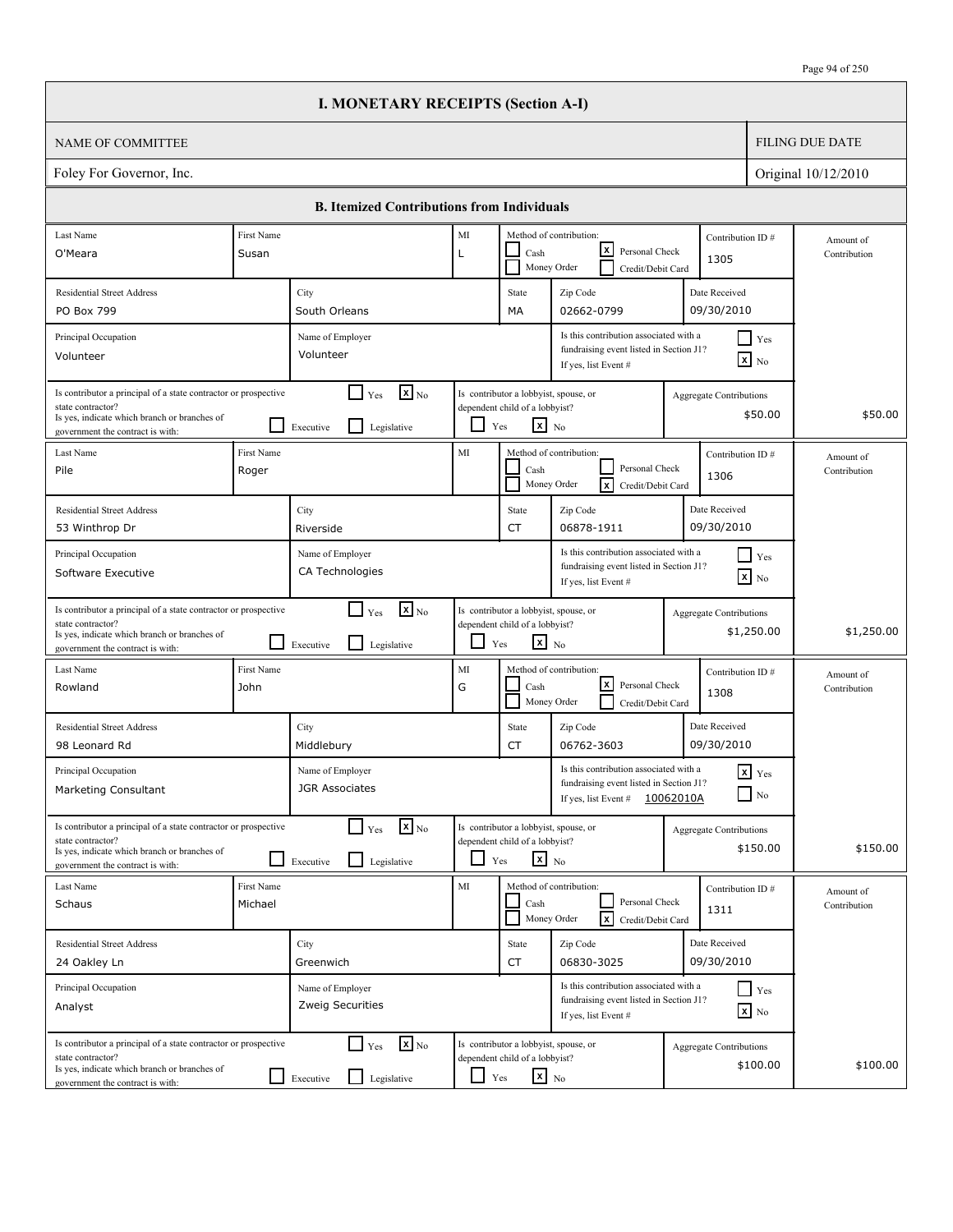|                                                                                                                                                                          |                         | <b>I. MONETARY RECEIPTS (Section A-I)</b>                                   |            |                                                                                                   |                                                                                                           |                                |                                        |                           |
|--------------------------------------------------------------------------------------------------------------------------------------------------------------------------|-------------------------|-----------------------------------------------------------------------------|------------|---------------------------------------------------------------------------------------------------|-----------------------------------------------------------------------------------------------------------|--------------------------------|----------------------------------------|---------------------------|
| <b>NAME OF COMMITTEE</b>                                                                                                                                                 |                         |                                                                             |            |                                                                                                   |                                                                                                           |                                |                                        | <b>FILING DUE DATE</b>    |
| Foley For Governor, Inc.                                                                                                                                                 |                         |                                                                             |            |                                                                                                   |                                                                                                           |                                |                                        | Original 10/12/2010       |
|                                                                                                                                                                          |                         | <b>B. Itemized Contributions from Individuals</b>                           |            |                                                                                                   |                                                                                                           |                                |                                        |                           |
| Last Name<br>Schnurr                                                                                                                                                     | First Name<br>Robert    |                                                                             | MI         | Cash                                                                                              | Method of contribution:<br>lxI<br>Personal Check<br>Money Order<br>Credit/Debit Card                      | Contribution ID#<br>1312       |                                        | Amount of<br>Contribution |
| <b>Residential Street Address</b><br>30 Cornwall Bridge Rd                                                                                                               |                         | City<br>Sharon                                                              |            | State<br><b>CT</b>                                                                                | Zip Code<br>06069                                                                                         | Date Received<br>09/30/2010    |                                        |                           |
| Principal Occupation<br>Physician                                                                                                                                        |                         | Name of Employer<br>Physician For Women's Health                            |            |                                                                                                   | Is this contribution associated with a<br>fundraising event listed in Section J1?<br>If yes, list Event # | 10082010A                      | $x$ Yes<br>$\overline{\phantom{a}}$ No |                           |
| Is contributor a principal of a state contractor or prospective<br>state contractor?<br>Is yes, indicate which branch or branches of<br>government the contract is with: |                         | $\mathbf{X}$ <sub>No</sub><br>$\Box$ Yes<br>l I<br>Executive<br>Legislative | ப          | Is contributor a lobbyist, spouse, or<br>dependent child of a lobbyist?<br>$\mathbf{x}$ No<br>Yes |                                                                                                           | <b>Aggregate Contributions</b> | \$1,000.00                             | \$1,000.00                |
| Last Name<br>Sherrill                                                                                                                                                    | First Name<br>Katherine |                                                                             | MI<br>D    | Cash                                                                                              | Method of contribution:<br>lxI<br>Personal Check<br>Money Order<br>Credit/Debit Card                      | Contribution ID#<br>1313       |                                        | Amount of<br>Contribution |
| <b>Residential Street Address</b><br>765 Park Ave PH 4B                                                                                                                  |                         | City<br>New York                                                            |            | State<br><b>NY</b>                                                                                | Zip Code<br>10021-4271                                                                                    | Date Received<br>09/30/2010    |                                        |                           |
| Principal Occupation<br>Homemaker                                                                                                                                        |                         | Name of Employer<br>Homemaker                                               |            |                                                                                                   | Is this contribution associated with a<br>fundraising event listed in Section J1?<br>If yes, list Event # | 09092010A                      | $x$ Yes<br>$\Box$ No                   |                           |
| Is contributor a principal of a state contractor or prospective<br>state contractor?<br>Is yes, indicate which branch or branches of<br>government the contract is with: |                         | $\mathbf{X}$ <sub>No</sub><br>$\Box$ Yes<br>l 1<br>Legislative<br>Executive | ப          | Is contributor a lobbyist, spouse, or<br>dependent child of a lobbyist?<br>$\mathbf{x}$ No<br>Yes |                                                                                                           | <b>Aggregate Contributions</b> | \$3,500.00                             | \$3,500.00                |
| Last Name<br>Sherrill                                                                                                                                                    | First Name<br>Stephen   |                                                                             | MI<br>C    | Cash                                                                                              | Method of contribution:<br>lxl<br>Personal Check<br>Money Order<br>Credit/Debit Card                      | Contribution ID#<br>1314       |                                        | Amount of<br>Contribution |
| <b>Residential Street Address</b><br>765 Park Ave PH 4B                                                                                                                  |                         | City<br>New York                                                            |            | State<br><b>NY</b>                                                                                | Zip Code<br>10021-4271                                                                                    | Date Received<br>09/30/2010    |                                        |                           |
| Principal Occupation<br>Private Equity Investment                                                                                                                        |                         | Name of Employer<br>Bruckmann, Rosser, Sherrill & Co.,<br>LLC.              |            |                                                                                                   | Is this contribution associated with a<br>fundraising event listed in Section J1?<br>If yes, list Event # | 09092010A                      | $\mathbf{x}$ Yes<br>$\Box$ No          |                           |
| Is contributor a principal of a state contractor or prospective<br>state contractor?<br>Is yes, indicate which branch or branches of<br>government the contract is with: |                         | $\mathbf{x}$ <sub>No</sub><br>$\Box$ Yes<br>l 1<br>Legislative<br>Executive |            | Is contributor a lobbyist, spouse, or<br>dependent child of a lobbyist?<br>$x_{N0}$<br>Yes        |                                                                                                           | <b>Aggregate Contributions</b> | \$3,500.00                             | \$3,500.00                |
| Last Name<br>Spencer                                                                                                                                                     | First Name<br>Norman    |                                                                             | MI         | Cash                                                                                              | Method of contribution:<br>Personal Check<br>$\sqrt{x}$<br>Money Order<br>Credit/Debit Card               | Contribution ID#<br>1316       |                                        | Amount of<br>Contribution |
| <b>Residential Street Address</b><br>300 Merline Rd                                                                                                                      |                         | City<br>Vernon                                                              |            | State<br>CT                                                                                       | Zip Code<br>06066-4030                                                                                    | Date Received<br>09/30/2010    |                                        |                           |
| Principal Occupation<br>Quality Analyst                                                                                                                                  |                         | Name of Employer<br>Pratt & Whitney                                         |            |                                                                                                   | Is this contribution associated with a<br>fundraising event listed in Section J1?<br>If yes, list Event # |                                | $Y$ es<br>$\mathbf{x}$ No              |                           |
| Is contributor a principal of a state contractor or prospective<br>state contractor?<br>Is yes, indicate which branch or branches of<br>government the contract is with: |                         | $\mathbf{x}$ <sub>No</sub><br>$\Box$ Yes<br>Legislative<br>$\Box$ Executive | $\Box$ Yes | Is contributor a lobbyist, spouse, or<br>dependent child of a lobbyist?<br>$\mathbf{x}$ No        |                                                                                                           | Aggregate Contributions        | \$50.00                                | \$50.00                   |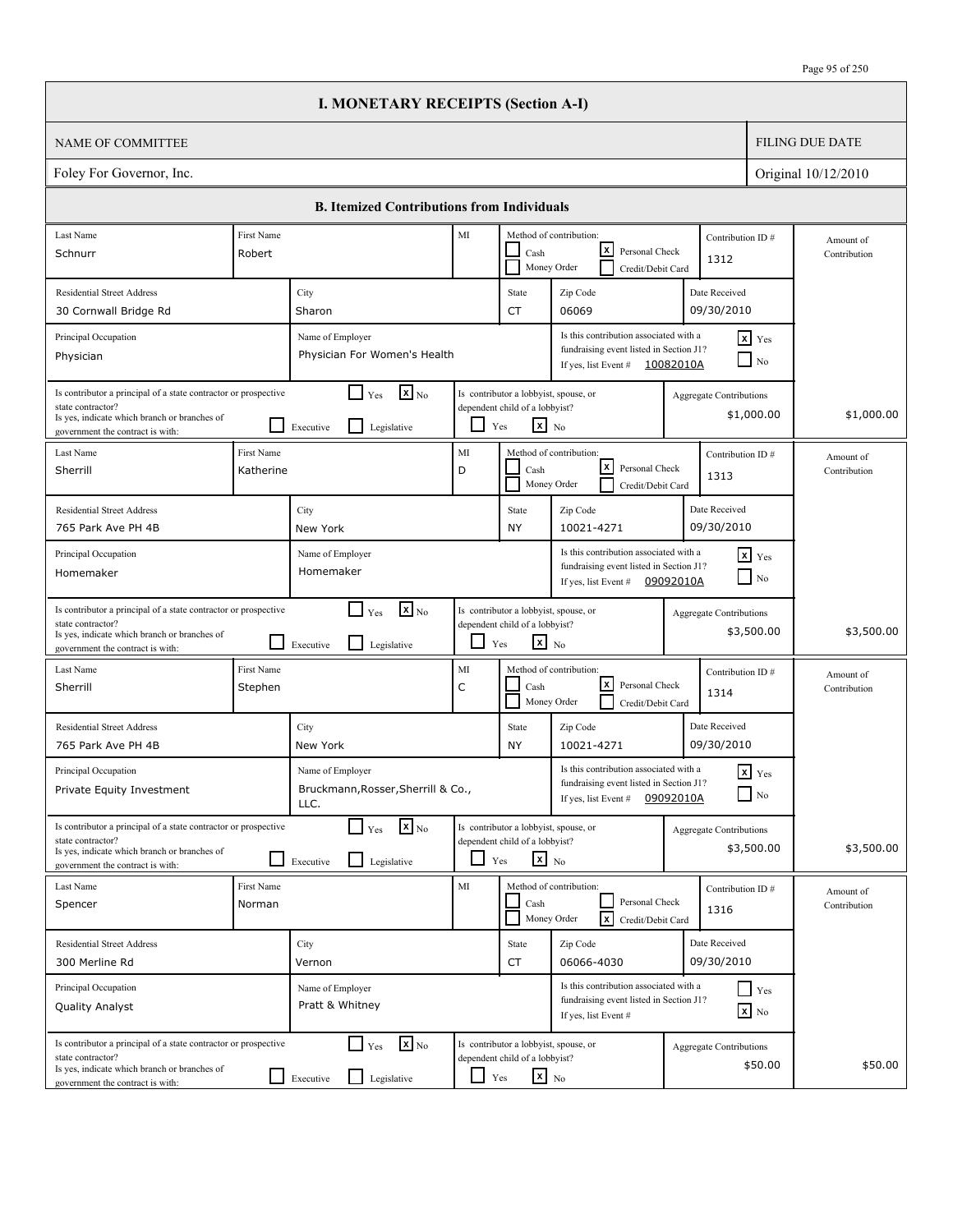|                                                                                                                                                                          |                        | <b>I. MONETARY RECEIPTS (Section A-I)</b>                                            |                    |                                                                                                   |                                                                                                                        |                  |                                              |                           |
|--------------------------------------------------------------------------------------------------------------------------------------------------------------------------|------------------------|--------------------------------------------------------------------------------------|--------------------|---------------------------------------------------------------------------------------------------|------------------------------------------------------------------------------------------------------------------------|------------------|----------------------------------------------|---------------------------|
| NAME OF COMMITTEE                                                                                                                                                        |                        |                                                                                      |                    |                                                                                                   |                                                                                                                        |                  |                                              | <b>FILING DUE DATE</b>    |
| Foley For Governor, Inc.                                                                                                                                                 |                        |                                                                                      |                    |                                                                                                   |                                                                                                                        |                  |                                              | Original 10/12/2010       |
|                                                                                                                                                                          |                        | <b>B. Itemized Contributions from Individuals</b>                                    |                    |                                                                                                   |                                                                                                                        |                  |                                              |                           |
| Last Name                                                                                                                                                                | First Name             |                                                                                      | MI                 |                                                                                                   | Method of contribution:                                                                                                |                  | Contribution ID#                             | Amount of                 |
| Storr                                                                                                                                                                    | Hans                   | lxl<br>Personal Check<br>G<br>Cash<br>1317<br>Money Order<br>Credit/Debit Card       |                    |                                                                                                   |                                                                                                                        |                  | Contribution                                 |                           |
| <b>Residential Street Address</b>                                                                                                                                        |                        | City                                                                                 |                    | State                                                                                             | Zip Code                                                                                                               |                  | Date Received                                |                           |
| 33 Brookridge Dr                                                                                                                                                         |                        | Greenwich                                                                            |                    | CT                                                                                                | 06830-4829                                                                                                             |                  | 09/30/2010                                   |                           |
| Principal Occupation<br>Retired                                                                                                                                          |                        | Name of Employer<br>Retired                                                          |                    |                                                                                                   | Is this contribution associated with a<br>fundraising event listed in Section J1?<br>If yes, list Event # $10032010A$  |                  | $x$ Yes<br>$\Box$ No                         |                           |
| Is contributor a principal of a state contractor or prospective<br>state contractor?<br>Is yes, indicate which branch or branches of<br>government the contract is with: |                        | $\mathbf{X}$ <sub>No</sub><br>$\mathsf{L}$<br>Yes<br>l 1<br>Legislative<br>Executive |                    | Is contributor a lobbyist, spouse, or<br>dependent child of a lobbyist?<br>$x_{N0}$<br>Yes        |                                                                                                                        |                  | <b>Aggregate Contributions</b><br>\$1,000.00 | \$1,000.00                |
| Last Name<br>Strobel, Sr.                                                                                                                                                | First Name<br>George   |                                                                                      | MI<br>$\mathbf{J}$ | Cash<br>Money Order                                                                               | Method of contribution:<br>lxI<br>Personal Check<br>Credit/Debit Card                                                  |                  | Contribution ID#<br>1318                     | Amount of<br>Contribution |
| <b>Residential Street Address</b><br>35 Shannon Ave                                                                                                                      |                        | City<br>Watertown                                                                    |                    | State<br>CT                                                                                       | Zip Code<br>06795-2522                                                                                                 |                  | Date Received<br>09/30/2010                  |                           |
| Principal Occupation<br>Self Employed                                                                                                                                    |                        | Name of Employer<br><b>GSS Industries</b>                                            |                    |                                                                                                   | Is this contribution associated with a<br>fundraising event listed in Section J1?<br>If yes, list Event #              | 10062010A        | $\mathbf{x}$ Yes<br>$\blacksquare$ No        |                           |
| Is contributor a principal of a state contractor or prospective<br>state contractor?<br>Is yes, indicate which branch or branches of<br>government the contract is with: |                        | $\mathbf{x}$ <sub>No</sub><br>$\Box$ Yes<br>l 1<br>Legislative<br>Executive          | $\Box$             | Is contributor a lobbyist, spouse, or<br>dependent child of a lobbyist?<br>$\mathbf{x}$ No<br>Yes |                                                                                                                        |                  | <b>Aggregate Contributions</b><br>\$150.00   | \$150.00                  |
| Last Name<br>Sullivan                                                                                                                                                    | First Name<br>Kathleen |                                                                                      | MI                 | Cash<br>Money Order                                                                               | Method of contribution:<br>lxI<br>Personal Check<br>Credit/Debit Card                                                  |                  | Contribution ID#<br>1319                     | Amount of<br>Contribution |
| <b>Residential Street Address</b><br>86 Bloomfield Ave                                                                                                                   |                        | City<br>Hartford                                                                     |                    | State<br>CT                                                                                       | Zip Code<br>06105-1006                                                                                                 |                  | Date Received<br>09/30/2010                  |                           |
| Principal Occupation<br>Volunteer                                                                                                                                        |                        | Name of Employer<br>Volunteer                                                        |                    |                                                                                                   | Is this contribution associated with a<br>fundraising event listed in Section J1?<br>If yes, list Event #              | <u>10072010A</u> | $x$ $Yes$<br>$\hfill\Box$ No                 |                           |
| Is contributor a principal of a state contractor or prospective<br>state contractor?<br>Is yes, indicate which branch or branches of<br>government the contract is with: |                        | $\mathbf{X}$ <sub>No</sub><br>$\Box$ Yes<br>Legislative<br>Executive                 | ப                  | Is contributor a lobbyist, spouse, or<br>dependent child of a lobbyist?<br>$\mathbf{x}$ No<br>Yes |                                                                                                                        |                  | Aggregate Contributions<br>\$125.00          | \$125.00                  |
| Last Name<br>Sullivan                                                                                                                                                    | First Name<br>Patrick  |                                                                                      | MI<br>$\mathbf{J}$ | Cash                                                                                              | Method of contribution:<br><u> x</u><br>Personal Check<br>Money Order<br>Credit/Debit Card                             |                  | Contribution ID#<br>1320                     | Amount of<br>Contribution |
| <b>Residential Street Address</b><br>86 Bloomfield Ave                                                                                                                   |                        | City<br>Hartford                                                                     |                    | State<br>CT                                                                                       | Zip Code<br>06105-1006                                                                                                 |                  | Date Received<br>09/30/2010                  |                           |
| Principal Occupation<br>Government Relations                                                                                                                             |                        | Name of Employer<br>Sullivan & LeShane Inc.                                          |                    |                                                                                                   | Is this contribution associated with a<br>fundraising event listed in Section J1?<br>If yes, list Event $\#$ 10072010A |                  | $\mathbf{x}$ Yes<br>$\Box$ No                |                           |
| Is contributor a principal of a state contractor or prospective<br>state contractor?<br>Is yes, indicate which branch or branches of<br>government the contract is with: |                        | $\mathbf{X}_{\text{No}}$<br>$\Box$ Yes<br>$\perp$<br>Legislative<br>Executive        | LI                 | Is contributor a lobbyist, spouse, or<br>dependent child of a lobbyist?<br>$\mathbf{x}$ No<br>Yes |                                                                                                                        |                  | <b>Aggregate Contributions</b><br>\$125.00   | \$125.00                  |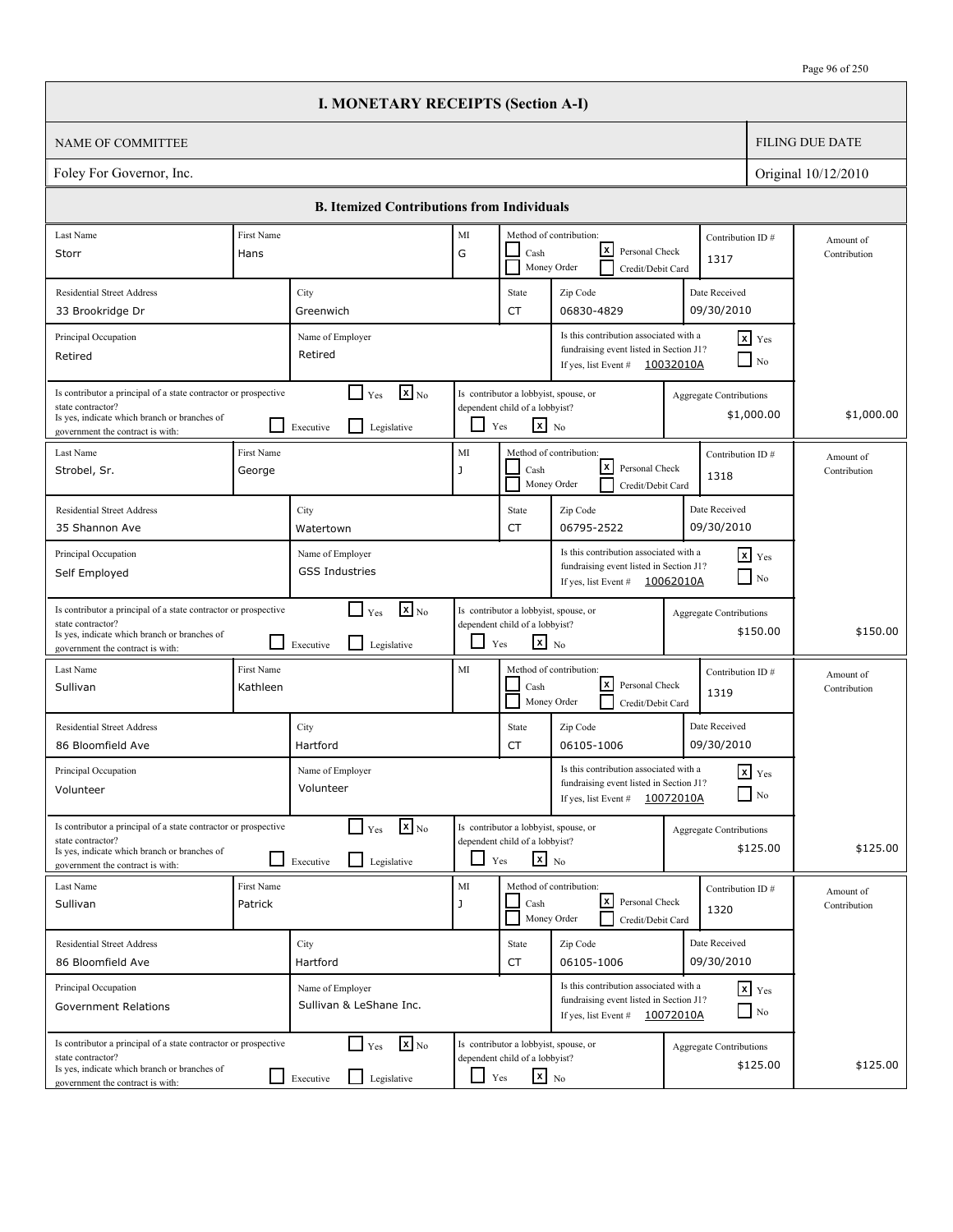|                                                                                                                                                                          |                     | <b>I. MONETARY RECEIPTS (Section A-I)</b>                                            |               |                                                                                                   |                                                                                                                        |                                |                                        |                           |
|--------------------------------------------------------------------------------------------------------------------------------------------------------------------------|---------------------|--------------------------------------------------------------------------------------|---------------|---------------------------------------------------------------------------------------------------|------------------------------------------------------------------------------------------------------------------------|--------------------------------|----------------------------------------|---------------------------|
| <b>NAME OF COMMITTEE</b>                                                                                                                                                 |                     |                                                                                      |               |                                                                                                   |                                                                                                                        |                                |                                        | <b>FILING DUE DATE</b>    |
| Foley For Governor, Inc.                                                                                                                                                 |                     |                                                                                      |               |                                                                                                   |                                                                                                                        |                                |                                        | Original 10/12/2010       |
|                                                                                                                                                                          |                     | <b>B. Itemized Contributions from Individuals</b>                                    |               |                                                                                                   |                                                                                                                        |                                |                                        |                           |
| Last Name<br>Tomasso                                                                                                                                                     | First Name<br>Linda |                                                                                      | MI<br>P       | Cash                                                                                              | Method of contribution:<br>lxI<br>Personal Check                                                                       | Contribution ID#<br>1322       |                                        | Amount of<br>Contribution |
| <b>Residential Street Address</b><br>1 Eton Pl                                                                                                                           |                     | City<br>Farmington                                                                   |               | State<br><b>CT</b>                                                                                | Money Order<br>Credit/Debit Card<br>Zip Code<br>06032-1546                                                             | Date Received<br>09/30/2010    |                                        |                           |
| Principal Occupation<br>Homemaker                                                                                                                                        |                     | Name of Employer<br>Homemaker                                                        |               |                                                                                                   | Is this contribution associated with a<br>fundraising event listed in Section J1?<br>If yes, list Event #              | 10082010A                      | $x$ Yes<br>$\Box$ No                   |                           |
| Is contributor a principal of a state contractor or prospective<br>state contractor?<br>Is yes, indicate which branch or branches of<br>government the contract is with: |                     | $\mathbf{X}$ <sub>No</sub><br>$\Box$ Yes<br>$\mathsf{L}$<br>Executive<br>Legislative | ப             | Is contributor a lobbyist, spouse, or<br>dependent child of a lobbyist?<br>$\mathbf{x}$ No<br>Yes |                                                                                                                        | Aggregate Contributions        | \$1,000.00                             | \$1,000.00                |
| Last Name<br>Ulbrich, Jr.                                                                                                                                                | First Name<br>Fred  |                                                                                      | MI            | Cash                                                                                              | Method of contribution:<br>lxI<br>Personal Check<br>Money Order<br>Credit/Debit Card                                   | Contribution ID#<br>1324       |                                        | Amount of<br>Contribution |
| <b>Residential Street Address</b><br>59 Madison Ave                                                                                                                      |                     | City<br>Wallingford                                                                  |               | State<br><b>CT</b>                                                                                | Zip Code<br>06492-5160                                                                                                 | Date Received<br>09/30/2010    |                                        |                           |
| Principal Occupation<br>Chairman                                                                                                                                         |                     | Name of Employer<br><b>Ulbrich Steel</b>                                             |               |                                                                                                   | Is this contribution associated with a<br>fundraising event listed in Section J1?<br>If yes, list Event $\#$ 10062010A |                                | $x$ Yes<br>$\Box$ No                   |                           |
| Is contributor a principal of a state contractor or prospective<br>state contractor?<br>Is yes, indicate which branch or branches of<br>government the contract is with: |                     | $\mathbf{X}$ <sub>No</sub><br>$\Gamma$ Yes<br>l 1<br>Legislative<br>Executive        | ப             | Is contributor a lobbyist, spouse, or<br>dependent child of a lobbyist?<br>$\mathbf{x}$ No<br>Yes |                                                                                                                        | <b>Aggregate Contributions</b> | \$150.00                               | \$150.00                  |
| Last Name<br>Vallely                                                                                                                                                     | First Name<br>Mark  |                                                                                      | MI<br>J       | Cash                                                                                              | Method of contribution:<br>Personal Check<br><b>x</b><br>Money Order<br>Credit/Debit Card                              | Contribution ID#<br>1325       |                                        | Amount of<br>Contribution |
| <b>Residential Street Address</b><br>118 Glenwood Dr                                                                                                                     |                     | City<br>Greenwich                                                                    |               | State<br>CT                                                                                       | Zip Code<br>06830-7015                                                                                                 | Date Received<br>09/30/2010    |                                        |                           |
| Principal Occupation<br>CEO                                                                                                                                              |                     | Name of Employer<br>Intragrated Resources Holdings, Inc.                             |               |                                                                                                   | Is this contribution associated with a<br>fundraising event listed in Section J1?<br>If yes, list Event #              |                                | $\prod$ Yes<br>$\boxed{\mathbf{x}}$ No |                           |
| Is contributor a principal of a state contractor or prospective<br>state contractor?<br>Is yes, indicate which branch or branches of<br>government the contract is with: |                     | $\mathbf{x}$ <sub>No</sub><br>$\Box$ Yes<br>$\mathsf{L}$<br>Legislative<br>Executive |               | Is contributor a lobbyist, spouse, or<br>dependent child of a lobbyist?<br>$x_{N0}$<br>Yes        |                                                                                                                        | <b>Aggregate Contributions</b> | \$3,500.00                             | \$3,500.00                |
| Last Name<br>Wasmer                                                                                                                                                      | First Name<br>Pedro |                                                                                      | $\rm MI$<br>E | Cash                                                                                              | Method of contribution:<br>l×l<br>Personal Check<br>Money Order<br>Credit/Debit Card                                   | Contribution ID#<br>1326       |                                        | Amount of<br>Contribution |
| <b>Residential Street Address</b><br>201 Old Academy Rd                                                                                                                  |                     | City<br>Fairfield                                                                    |               | State<br>CT                                                                                       | Zip Code<br>06824-7162                                                                                                 | Date Received<br>09/30/2010    |                                        |                           |
| Principal Occupation<br>Retired                                                                                                                                          |                     | Name of Employer<br>Retired                                                          |               |                                                                                                   | Is this contribution associated with a<br>fundraising event listed in Section J1?<br>If yes, list Event #              |                                | $Y$ es<br>$\boxed{\mathbf{x}}$ No      |                           |
| Is contributor a principal of a state contractor or prospective<br>state contractor?<br>Is yes, indicate which branch or branches of<br>government the contract is with: |                     | $\mathbf{x}$ <sub>No</sub><br>$\Box$ Yes<br>Legislative<br>$\Box$ Executive          | $\Box$ Yes    | Is contributor a lobbyist, spouse, or<br>dependent child of a lobbyist?<br>$\mathbf{x}$ No        |                                                                                                                        | <b>Aggregate Contributions</b> | \$2,000.00                             | \$2,000.00                |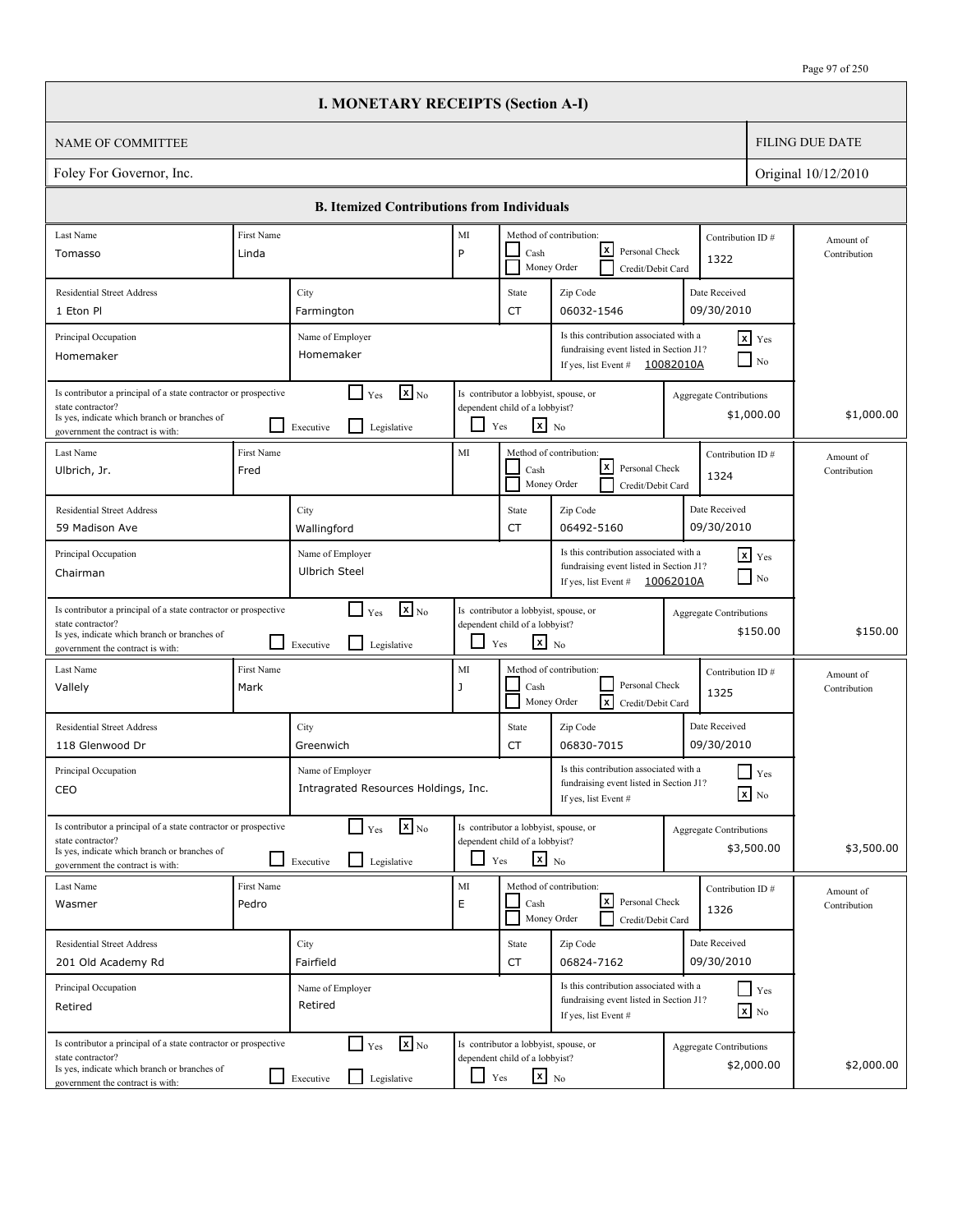|                                                                                                                                                                          |                           | <b>I. MONETARY RECEIPTS (Section A-I)</b>                                            |                   |                                                                                                   |                                                                                                           |                                |                                        |                           |
|--------------------------------------------------------------------------------------------------------------------------------------------------------------------------|---------------------------|--------------------------------------------------------------------------------------|-------------------|---------------------------------------------------------------------------------------------------|-----------------------------------------------------------------------------------------------------------|--------------------------------|----------------------------------------|---------------------------|
| <b>NAME OF COMMITTEE</b>                                                                                                                                                 |                           |                                                                                      |                   |                                                                                                   |                                                                                                           |                                |                                        | <b>FILING DUE DATE</b>    |
| Foley For Governor, Inc.                                                                                                                                                 |                           |                                                                                      |                   |                                                                                                   |                                                                                                           |                                |                                        | Original 10/12/2010       |
|                                                                                                                                                                          |                           | <b>B. Itemized Contributions from Individuals</b>                                    |                   |                                                                                                   |                                                                                                           |                                |                                        |                           |
| Last Name                                                                                                                                                                | First Name                |                                                                                      | MI                |                                                                                                   | Method of contribution:                                                                                   | Contribution ID#               |                                        | Amount of                 |
| Weld                                                                                                                                                                     | William                   |                                                                                      | F                 | Cash                                                                                              | Personal Check<br>Γx<br>Money Order<br>Credit/Debit Card                                                  | 1327                           |                                        | Contribution              |
| <b>Residential Street Address</b>                                                                                                                                        |                           | City                                                                                 |                   | State                                                                                             | Zip Code                                                                                                  | Date Received                  |                                        |                           |
| 340 Madison Ave Fl 17                                                                                                                                                    |                           | New York                                                                             |                   | <b>NY</b>                                                                                         | 10173-1922                                                                                                | 09/30/2010                     |                                        |                           |
| Principal Occupation<br>Partner                                                                                                                                          |                           | Name of Employer<br>McDermott Will & Emery , LLP.                                    |                   |                                                                                                   | Is this contribution associated with a<br>fundraising event listed in Section J1?<br>If yes, list Event # | 09222010A                      | $x$ Yes<br>N <sub>0</sub>              |                           |
| Is contributor a principal of a state contractor or prospective<br>state contractor?<br>Is yes, indicate which branch or branches of<br>government the contract is with: |                           | $\mathbf{X}$ <sub>No</sub><br>$\Box$ Yes<br>$\mathsf{L}$<br>Executive<br>Legislative | ப                 | Is contributor a lobbyist, spouse, or<br>dependent child of a lobbyist?<br>$\mathbf{x}$ No<br>Yes |                                                                                                           | Aggregate Contributions        | \$1,000.00                             | \$1,000.00                |
| Last Name<br>Wendt                                                                                                                                                       | <b>First Name</b><br>Gary |                                                                                      | MI<br>$\mathsf C$ | Cash                                                                                              | Method of contribution:<br>lxI<br>Personal Check<br>Money Order<br>Credit/Debit Card                      | Contribution ID#<br>1328       |                                        | Amount of<br>Contribution |
| <b>Residential Street Address</b><br>3055 Harbor Dr                                                                                                                      |                           | City<br>Fort Lauderdale                                                              |                   | State<br>FL.                                                                                      | Zip Code<br>33316-2460                                                                                    | Date Received<br>09/30/2010    |                                        |                           |
| Principal Occupation<br>Investor                                                                                                                                         |                           | Name of Employer<br>Unemployed                                                       |                   |                                                                                                   | Is this contribution associated with a<br>fundraising event listed in Section J1?<br>If yes, list Event # |                                | $\blacksquare$ Yes<br>$\mathbf{x}$ No  |                           |
| Is contributor a principal of a state contractor or prospective<br>state contractor?<br>Is yes, indicate which branch or branches of<br>government the contract is with: |                           | $\mathbf{X}$ <sub>No</sub><br>$\Box$ Yes<br>l 1<br>Legislative<br>Executive          | ப                 | Is contributor a lobbyist, spouse, or<br>dependent child of a lobbyist?<br>$\mathbf{x}$ No<br>Yes |                                                                                                           | <b>Aggregate Contributions</b> | \$3,500.00                             | \$3,500.00                |
| Last Name<br>Wendt                                                                                                                                                       | First Name<br>Rosemarie   |                                                                                      | MI                | Cash                                                                                              | Method of contribution:<br>lxl<br>Personal Check<br>Money Order<br>Credit/Debit Card                      | Contribution ID#<br>1329       |                                        | Amount of<br>Contribution |
| <b>Residential Street Address</b><br>3055 Harbor Dr                                                                                                                      |                           | City<br>Fort Lauderdale                                                              |                   | State<br>FL                                                                                       | Zip Code<br>33316-2460                                                                                    | Date Received<br>09/30/2010    |                                        |                           |
| Principal Occupation<br>Investor                                                                                                                                         |                           | Name of Employer<br>Unemployed                                                       |                   |                                                                                                   | Is this contribution associated with a<br>fundraising event listed in Section J1?<br>If yes, list Event # |                                | $\prod$ Yes<br>$\boxed{\mathbf{x}}$ No |                           |
| Is contributor a principal of a state contractor or prospective<br>state contractor?<br>Is yes, indicate which branch or branches of<br>government the contract is with: |                           | $\mathbf{x}$ <sub>No</sub><br>$\Box$ Yes<br>$\Box$<br>Legislative<br>Executive       |                   | Is contributor a lobbyist, spouse, or<br>dependent child of a lobbyist?<br>$x_{N0}$<br>Yes        |                                                                                                           | <b>Aggregate Contributions</b> | \$3,500.00                             | \$3,500.00                |
| Last Name<br>West                                                                                                                                                        | First Name<br>Thomas      |                                                                                      | $\rm MI$<br>M     | Cash                                                                                              | Method of contribution:<br>l×l<br>Personal Check<br>Money Order<br>Credit/Debit Card                      | Contribution ID#<br>1330       |                                        | Amount of<br>Contribution |
| <b>Residential Street Address</b><br>126 Taconic Rd                                                                                                                      |                           | City<br>Greenwich                                                                    |                   | State<br>CT                                                                                       | Zip Code<br>06831-3139                                                                                    | Date Received<br>09/30/2010    |                                        |                           |
| Principal Occupation<br>Retired                                                                                                                                          |                           | Name of Employer<br>Retired                                                          |                   |                                                                                                   | Is this contribution associated with a<br>fundraising event listed in Section J1?<br>If yes, list Event # |                                | $Y$ es<br>$\boxed{\mathbf{x}}$ No      |                           |
| Is contributor a principal of a state contractor or prospective<br>state contractor?<br>Is yes, indicate which branch or branches of<br>government the contract is with: |                           | $\mathbf{x}$ <sub>No</sub><br>$\Box$ Yes<br>Legislative<br>$\Box$ Executive          | $\Box$ Yes        | Is contributor a lobbyist, spouse, or<br>dependent child of a lobbyist?<br>$\mathbf{x}$ No        |                                                                                                           | <b>Aggregate Contributions</b> | \$500.00                               | \$500.00                  |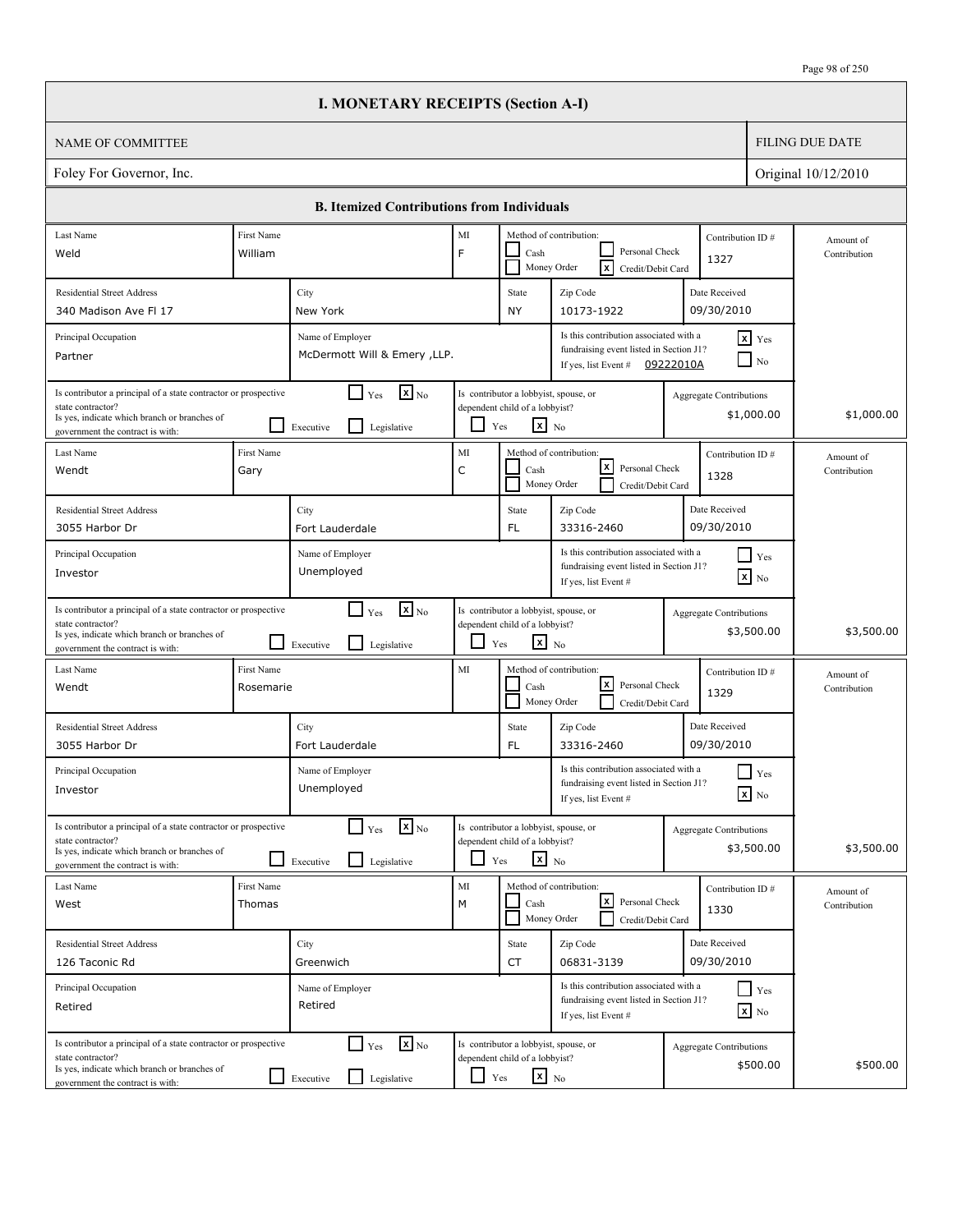|                                                                                                                                                                          |                        | <b>I. MONETARY RECEIPTS (Section A-I)</b>                                              |            |                                                                                                   |                                                                                                                        |                                |                                        |                           |
|--------------------------------------------------------------------------------------------------------------------------------------------------------------------------|------------------------|----------------------------------------------------------------------------------------|------------|---------------------------------------------------------------------------------------------------|------------------------------------------------------------------------------------------------------------------------|--------------------------------|----------------------------------------|---------------------------|
| <b>NAME OF COMMITTEE</b>                                                                                                                                                 |                        |                                                                                        |            |                                                                                                   |                                                                                                                        |                                |                                        | <b>FILING DUE DATE</b>    |
| Foley For Governor, Inc.                                                                                                                                                 |                        |                                                                                        |            |                                                                                                   |                                                                                                                        |                                |                                        | Original 10/12/2010       |
|                                                                                                                                                                          |                        | <b>B. Itemized Contributions from Individuals</b>                                      |            |                                                                                                   |                                                                                                                        |                                |                                        |                           |
| Last Name                                                                                                                                                                | First Name             |                                                                                        | MI         |                                                                                                   | Method of contribution:                                                                                                |                                | Contribution ID#                       | Amount of                 |
| Westby                                                                                                                                                                   | Kie                    |                                                                                        |            | Cash                                                                                              | lxI<br>Personal Check<br>Money Order<br>Credit/Debit Card                                                              | 1331                           |                                        | Contribution              |
| <b>Residential Street Address</b>                                                                                                                                        |                        | City                                                                                   |            | State                                                                                             | Zip Code                                                                                                               | Date Received                  |                                        |                           |
| 45 Homestead Rd                                                                                                                                                          |                        | Southbury                                                                              |            | <b>CT</b>                                                                                         | 06488-4421                                                                                                             | 09/30/2010                     |                                        |                           |
| Principal Occupation<br>Lawyer                                                                                                                                           |                        | Name of Employer<br>Law Offices of Kie Westby                                          |            |                                                                                                   | Is this contribution associated with a<br>fundraising event listed in Section J1?<br>If yes, list Event #              | 09232010A                      | $x$ Yes<br>N <sub>0</sub>              |                           |
| Is contributor a principal of a state contractor or prospective<br>state contractor?<br>Is yes, indicate which branch or branches of<br>government the contract is with: |                        | $\mathbf{X}$ <sub>No</sub><br>$\Box$ Yes<br>l I<br>Executive<br>Legislative            | ப          | Is contributor a lobbyist, spouse, or<br>dependent child of a lobbyist?<br>$\mathbf{x}$ No<br>Yes |                                                                                                                        | Aggregate Contributions        | \$1,000.00                             | \$1,000.00                |
| Last Name<br>Williams                                                                                                                                                    | First Name<br>Scott    |                                                                                        | MI<br>W    | Cash                                                                                              | Method of contribution:<br>lxI<br>Personal Check<br>Money Order<br>Credit/Debit Card                                   | 1332                           | Contribution ID#                       | Amount of<br>Contribution |
| <b>Residential Street Address</b><br>183 Spicewood Ln                                                                                                                    |                        | City<br>Kensington                                                                     |            | State<br><b>CT</b>                                                                                | Zip Code<br>06037-2831                                                                                                 | Date Received<br>09/30/2010    |                                        |                           |
| Principal Occupation<br><b>Business Owner</b>                                                                                                                            |                        | Name of Employer<br>Atlantic Steel & Processing                                        |            |                                                                                                   | Is this contribution associated with a<br>fundraising event listed in Section J1?<br>If yes, list Event $\#$ 10062010A |                                | $x$ $Y$ es<br>$\Box$ No                |                           |
| Is contributor a principal of a state contractor or prospective<br>state contractor?<br>Is yes, indicate which branch or branches of<br>government the contract is with: |                        | $\mathbf{X}$ <sub>No</sub><br>$\Box$ Yes<br>l 1<br>Legislative<br>Executive            | ப          | Is contributor a lobbyist, spouse, or<br>dependent child of a lobbyist?<br>$\mathbf{x}$ No<br>Yes |                                                                                                                        | <b>Aggregate Contributions</b> | \$150.00                               | \$150.00                  |
| Last Name<br>Young                                                                                                                                                       | First Name<br>Penelope |                                                                                        | MI         | Cash                                                                                              | Method of contribution:<br>Personal Check<br>$\overline{\mathbf{x}}$<br>Money Order<br>Credit/Debit Card               | 1333                           | Contribution ID#                       | Amount of<br>Contribution |
| <b>Residential Street Address</b><br>52 Indian Rock Rd                                                                                                                   |                        | City<br>New Canaan                                                                     |            | State<br>CT                                                                                       | Zip Code<br>06840-3115                                                                                                 | Date Received<br>09/30/2010    |                                        |                           |
| Principal Occupation<br>Homemaker                                                                                                                                        |                        | Name of Employer<br>Homemaker                                                          |            |                                                                                                   | Is this contribution associated with a<br>fundraising event listed in Section J1?<br>If yes, list Event #              |                                | $\prod$ Yes<br>$\boxed{\mathbf{x}}$ No |                           |
| Is contributor a principal of a state contractor or prospective<br>state contractor?<br>Is yes, indicate which branch or branches of<br>government the contract is with: |                        | $\mathbf{x}$ <sub>No</sub><br>$\Gamma$ Yes<br>$\mathsf{L}$<br>Legislative<br>Executive |            | Is contributor a lobbyist, spouse, or<br>dependent child of a lobbyist?<br>$\mathbf{x}$ No<br>Yes |                                                                                                                        | <b>Aggregate Contributions</b> | \$125.00                               | \$125.00                  |
| Last Name<br>Young                                                                                                                                                       | First Name<br>Robert   |                                                                                        | MI         | Cash                                                                                              | Method of contribution:<br>Personal Check<br>$\sqrt{x}$<br>Money Order<br>Credit/Debit Card                            | 1334                           | Contribution ID#                       | Amount of<br>Contribution |
| <b>Residential Street Address</b><br>52 Indian Rock Rd                                                                                                                   |                        | City<br>New Canaan                                                                     |            | State<br>CT                                                                                       | Zip Code<br>06840-3115                                                                                                 | Date Received<br>09/30/2010    |                                        |                           |
| Principal Occupation<br>Venture Capital                                                                                                                                  |                        | Name of Employer<br>Self-Employed                                                      |            |                                                                                                   | Is this contribution associated with a<br>fundraising event listed in Section J1?<br>If yes, list Event #              |                                | Yes<br>$\boxed{\mathbf{x}}$ No         |                           |
| Is contributor a principal of a state contractor or prospective<br>state contractor?<br>Is yes, indicate which branch or branches of<br>government the contract is with: |                        | $\mathbf{x}$ <sub>No</sub><br>$\Box$ Yes<br>Legislative<br>$\Box$ Executive            | $\Box$ Yes | Is contributor a lobbyist, spouse, or<br>dependent child of a lobbyist?<br>$\mathbf{x}$ No        |                                                                                                                        | <b>Aggregate Contributions</b> | \$125.00                               | \$125.00                  |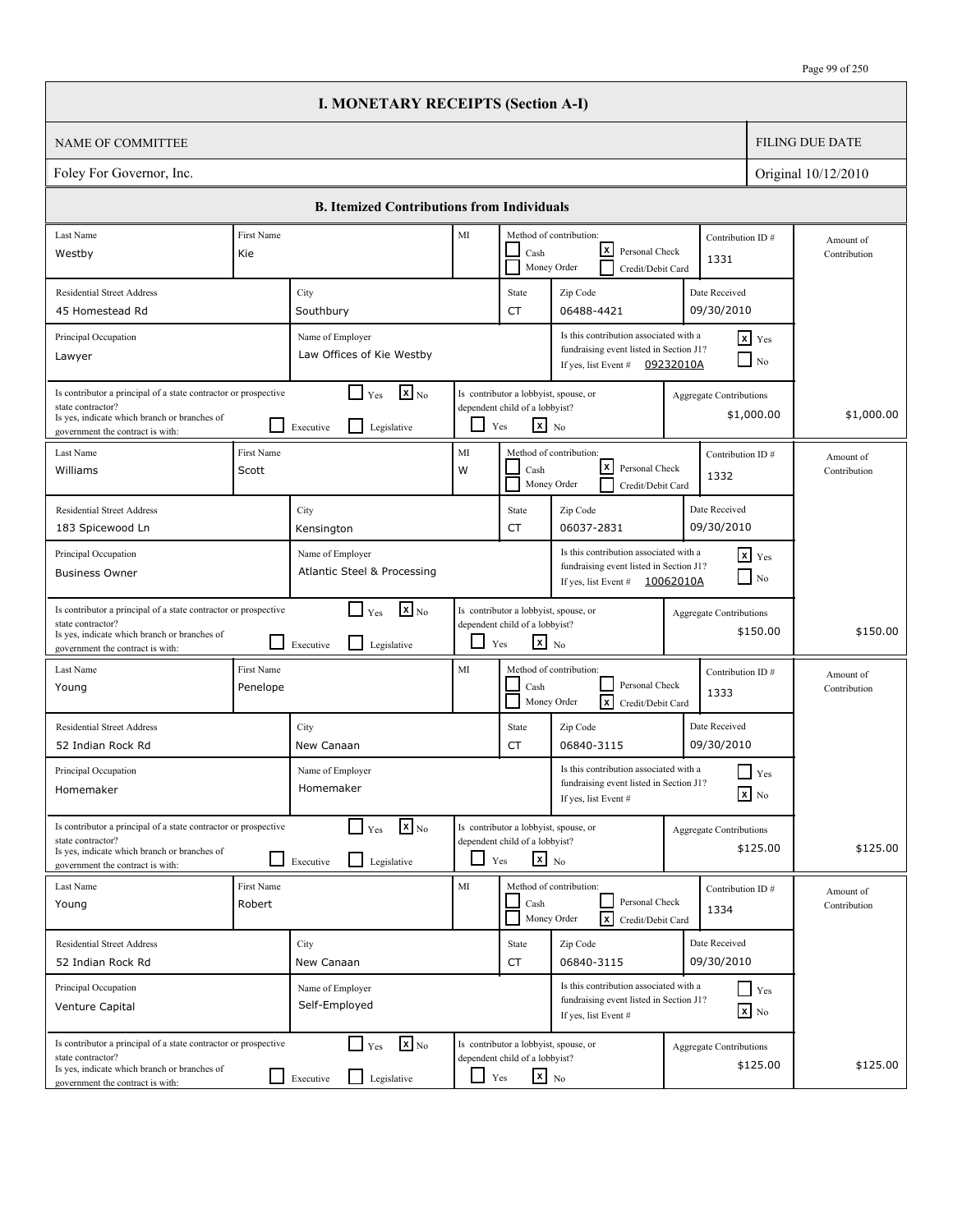|                                                                                                                                                                          |                        | <b>I. MONETARY RECEIPTS (Section A-I)</b>                                                                                                                                                      |                                                                                                          |                                                                                            |                                                                                     |                             |                                |                           |
|--------------------------------------------------------------------------------------------------------------------------------------------------------------------------|------------------------|------------------------------------------------------------------------------------------------------------------------------------------------------------------------------------------------|----------------------------------------------------------------------------------------------------------|--------------------------------------------------------------------------------------------|-------------------------------------------------------------------------------------|-----------------------------|--------------------------------|---------------------------|
| <b>NAME OF COMMITTEE</b>                                                                                                                                                 |                        |                                                                                                                                                                                                |                                                                                                          |                                                                                            |                                                                                     |                             |                                | <b>FILING DUE DATE</b>    |
| Foley For Governor, Inc.                                                                                                                                                 |                        |                                                                                                                                                                                                |                                                                                                          |                                                                                            |                                                                                     |                             |                                | Original 10/12/2010       |
|                                                                                                                                                                          |                        | <b>B. Itemized Contributions from Individuals</b>                                                                                                                                              |                                                                                                          |                                                                                            |                                                                                     |                             |                                |                           |
| Last Name<br>Moore                                                                                                                                                       | First Name<br>Rhys     |                                                                                                                                                                                                | MI<br>L                                                                                                  | Cash                                                                                       | Method of contribution:<br>Iх<br>Personal Check<br>Money Order<br>Credit/Debit Card | 1303                        | Contribution ID#               | Amount of<br>Contribution |
| <b>Residential Street Address</b><br>45 Indian Cave Rd                                                                                                                   |                        | City<br>Ridgefield                                                                                                                                                                             |                                                                                                          | State<br>CT                                                                                | Zip Code<br>06877-5804                                                              | Date Received<br>09/30/2010 |                                |                           |
| Principal Occupation<br>Consultant                                                                                                                                       |                        | Is this contribution associated with a<br>$x$ $Y$ es<br>Name of Employer<br>fundraising event listed in Section J1?<br>Griffin Llewellyn LLC.<br>$\Box$ No<br>If yes, list Event # $10032010A$ |                                                                                                          |                                                                                            |                                                                                     |                             |                                |                           |
| Is contributor a principal of a state contractor or prospective<br>state contractor?<br>Is yes, indicate which branch or branches of<br>government the contract is with: |                        | $\mathbf{x}$ <sub>No</sub><br>Yes<br>$\vert$ Executive<br>Legislative                                                                                                                          | <b>Yes</b>                                                                                               | Is contributor a lobbyist, spouse, or<br>dependent child of a lobbyist?<br>$\mathbf{x}$ No |                                                                                     | Aggregate Contributions     | \$350.00                       | \$100.00                  |
| Last Name<br>Malone                                                                                                                                                      | First Name<br>Claudine |                                                                                                                                                                                                | MI<br>B                                                                                                  | Cash                                                                                       | Method of contribution:<br> x<br>Personal Check<br>Money Order<br>Credit/Debit Card | 1302                        | Contribution ID#               | Amount of<br>Contribution |
| <b>Residential Street Address</b><br>700 Belgrove Rd                                                                                                                     |                        | City<br>McLean                                                                                                                                                                                 |                                                                                                          | State<br>VA                                                                                | Zip Code<br>22101-1836                                                              | Date Received<br>09/30/2010 |                                |                           |
| Principal Occupation<br>Mgt. Consultant                                                                                                                                  |                        | Name of Employer<br>Financial & Management Connecting,<br>Inc.                                                                                                                                 | Is this contribution associated with a<br>fundraising event listed in Section J1?<br>If yes, list Event# |                                                                                            |                                                                                     |                             | $\vert$ Yes<br>$\mathbf{X}$ No |                           |
| Is contributor a principal of a state contractor or prospective<br>state contractor?<br>Is yes, indicate which branch or branches of<br>government the contract is with: |                        | $\mathbf{x}$ <sub>No</sub><br>Yes<br>$\Box$ Executive<br>Legislative                                                                                                                           | Yes                                                                                                      | Is contributor a lobbyist, spouse, or<br>dependent child of a lobbyist?<br>$\mathbf{x}$ No |                                                                                     | Aggregate Contributions     | \$1,000.00                     | \$500.00                  |
|                                                                                                                                                                          |                        |                                                                                                                                                                                                |                                                                                                          |                                                                                            |                                                                                     |                             | <b>Total of Section B</b>      | \$355,586.00              |
| TOTAL OF ALL CONTRIBUTIONS FROM INDIVIDUALS                                                                                                                              |                        |                                                                                                                                                                                                |                                                                                                          | (Sections A $\&$ B)                                                                        | (Total on Line 14 of Summary Page)                                                  |                             |                                | \$355,586.00              |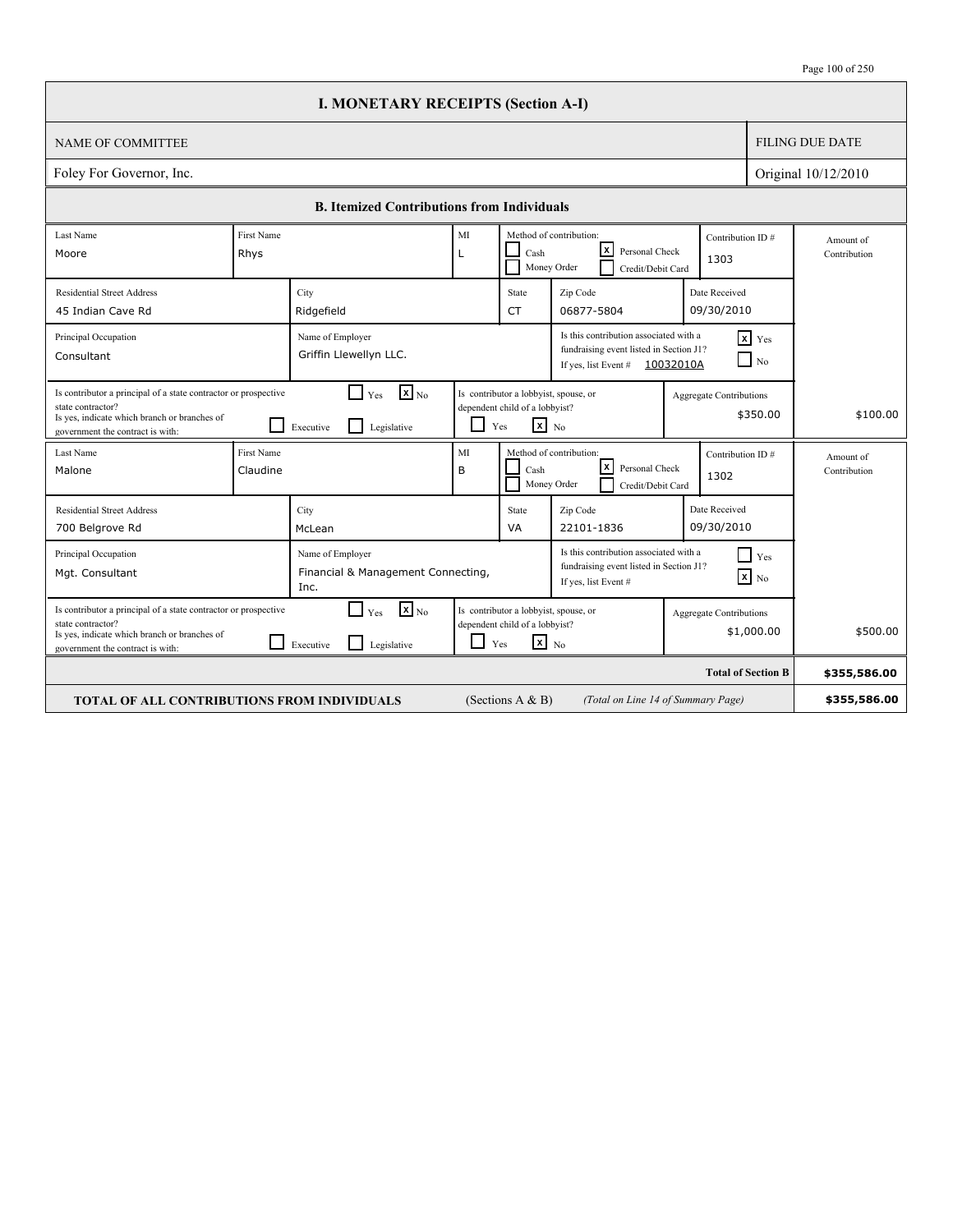## Page 101 of 250

|                                                           |                    |                   | <b>I. MONETARY RECEIPTS (Section A-I)</b>                                         |                                      |                                                                  |                            |          |                        |
|-----------------------------------------------------------|--------------------|-------------------|-----------------------------------------------------------------------------------|--------------------------------------|------------------------------------------------------------------|----------------------------|----------|------------------------|
| NAME OF COMMITTEE                                         |                    |                   |                                                                                   |                                      |                                                                  |                            |          | <b>FILING DUE DATE</b> |
| Foley For Governor, Inc.                                  |                    |                   |                                                                                   |                                      |                                                                  |                            |          | Original 10/12/2010    |
|                                                           |                    |                   | <b>C1. Contributions from Other Committees</b>                                    |                                      |                                                                  |                            |          |                        |
| Name of Committee<br>Middlebury Republican Town Committee |                    |                   |                                                                                   | Name of Treasurer<br>Thomas C King   |                                                                  |                            |          |                        |
| Address<br>PO Box 1206                                    |                    |                   | Is this contribution associated with a<br>fundraising event listed in Section J1? |                                      | $\Box$ Yes<br>If yes, list Event #<br>$\overline{\mathbf{x}}$ No |                            |          | Amount of Contribution |
| City<br>Middlebury                                        | <b>State</b><br>CT | Zip Code<br>06762 |                                                                                   | Date Received<br>09/26/2010          | <b>Aggregate Contributions</b>                                   | \$200.00                   | \$200.00 |                        |
| Name of Committee<br>New Canaan Republican Town Committee |                    |                   |                                                                                   | Name of Treasurer<br>Roy Abramowitz  |                                                                  |                            |          |                        |
| Address<br>PO Box 42                                      |                    |                   | Is this contribution associated with a<br>fundraising event listed in Section J1? |                                      | $\Box$ Yes<br>If yes, list Event #<br>$x$ No                     |                            |          | Amount of Contribution |
| City<br>New Canaan                                        | <b>State</b><br>CT | Zip Code<br>06840 |                                                                                   | Date Received<br>09/29/2010          | Aggregate Contributions                                          | \$2,000.00                 |          | \$2,000.00             |
| Name of Committee<br>Southbury Republican Town Committee  |                    |                   |                                                                                   | Name of Treasurer<br>Vincent Toscano |                                                                  |                            |          |                        |
| Address<br>PO Box 315                                     |                    |                   | Is this contribution associated with a<br>fundraising event listed in Section J1? |                                      | $\Box$ Yes<br>If yes, list Event #<br>$\overline{\mathbf{x}}$ No |                            |          | Amount of Contribution |
| City<br>Southbury                                         | <b>State</b><br>CT | Zip Code<br>06488 |                                                                                   | Date Received<br>09/30/2010          | Aggregate Contributions                                          | \$500.00                   |          | \$500.00               |
|                                                           |                    |                   |                                                                                   |                                      |                                                                  | <b>Total of Section C1</b> |          | \$2,700.00             |

Г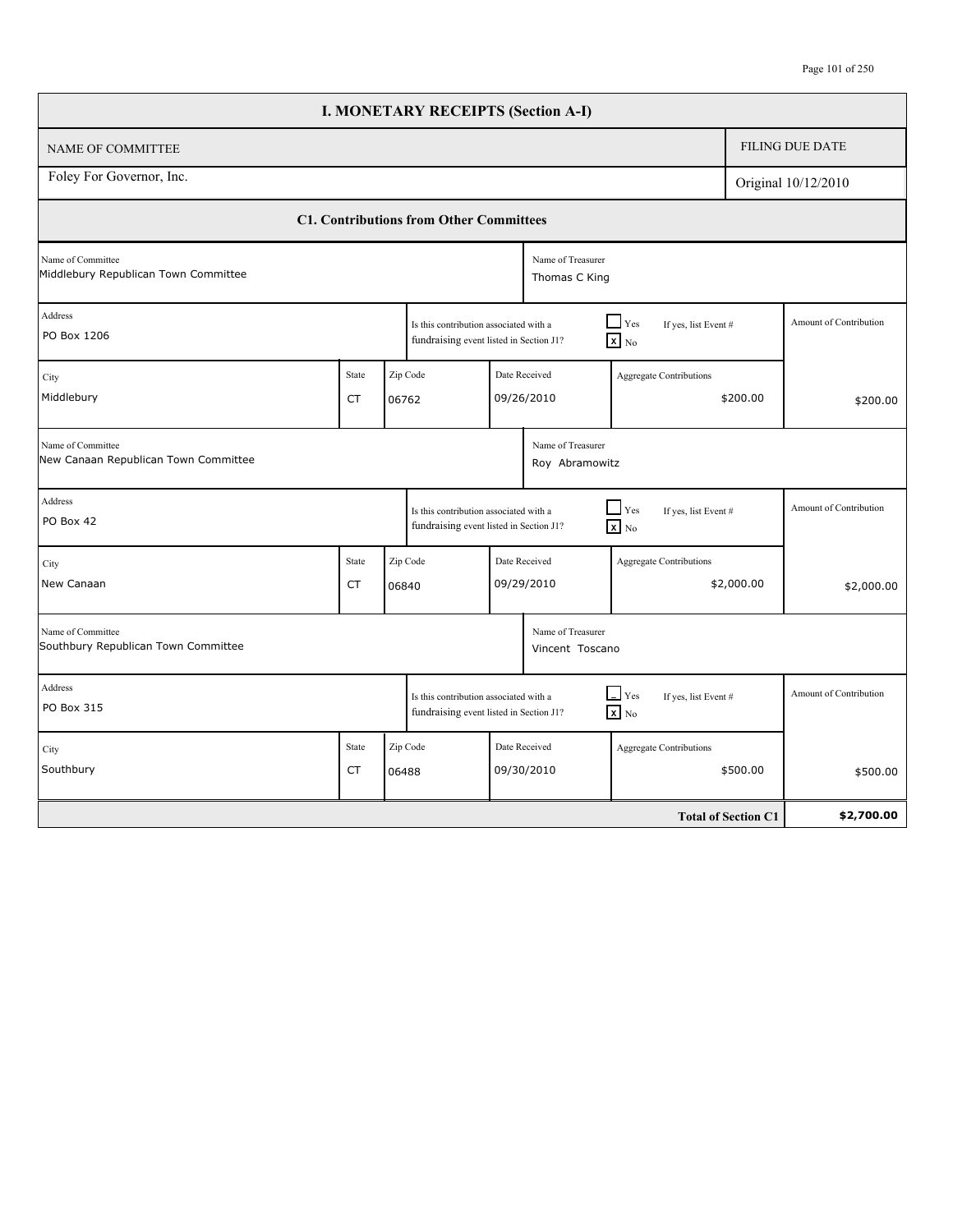| <b>I. MONETARY RECEIPTS (Section A-I)</b>            |       |          |                                  |                        |  |  |  |  |  |
|------------------------------------------------------|-------|----------|----------------------------------|------------------------|--|--|--|--|--|
| NAME OF COMMITTEE                                    |       |          |                                  | <b>FILING DUE DATE</b> |  |  |  |  |  |
| Foley For Governor, Inc.<br>Original 10/12/2010      |       |          |                                  |                        |  |  |  |  |  |
| C2. Reimbursements or Payments from other Committees |       |          |                                  |                        |  |  |  |  |  |
| Name of Committee                                    |       |          | Name of Treasurer                |                        |  |  |  |  |  |
|                                                      |       |          |                                  |                        |  |  |  |  |  |
| Address                                              |       |          | Date Received                    | Amount of Receipt      |  |  |  |  |  |
|                                                      |       |          |                                  |                        |  |  |  |  |  |
| City                                                 | State | Zip Code | Reimbursement for shared expense |                        |  |  |  |  |  |
|                                                      |       |          | Payment for goods and services   |                        |  |  |  |  |  |
|                                                      |       |          | <b>Total of Section C2</b>       |                        |  |  |  |  |  |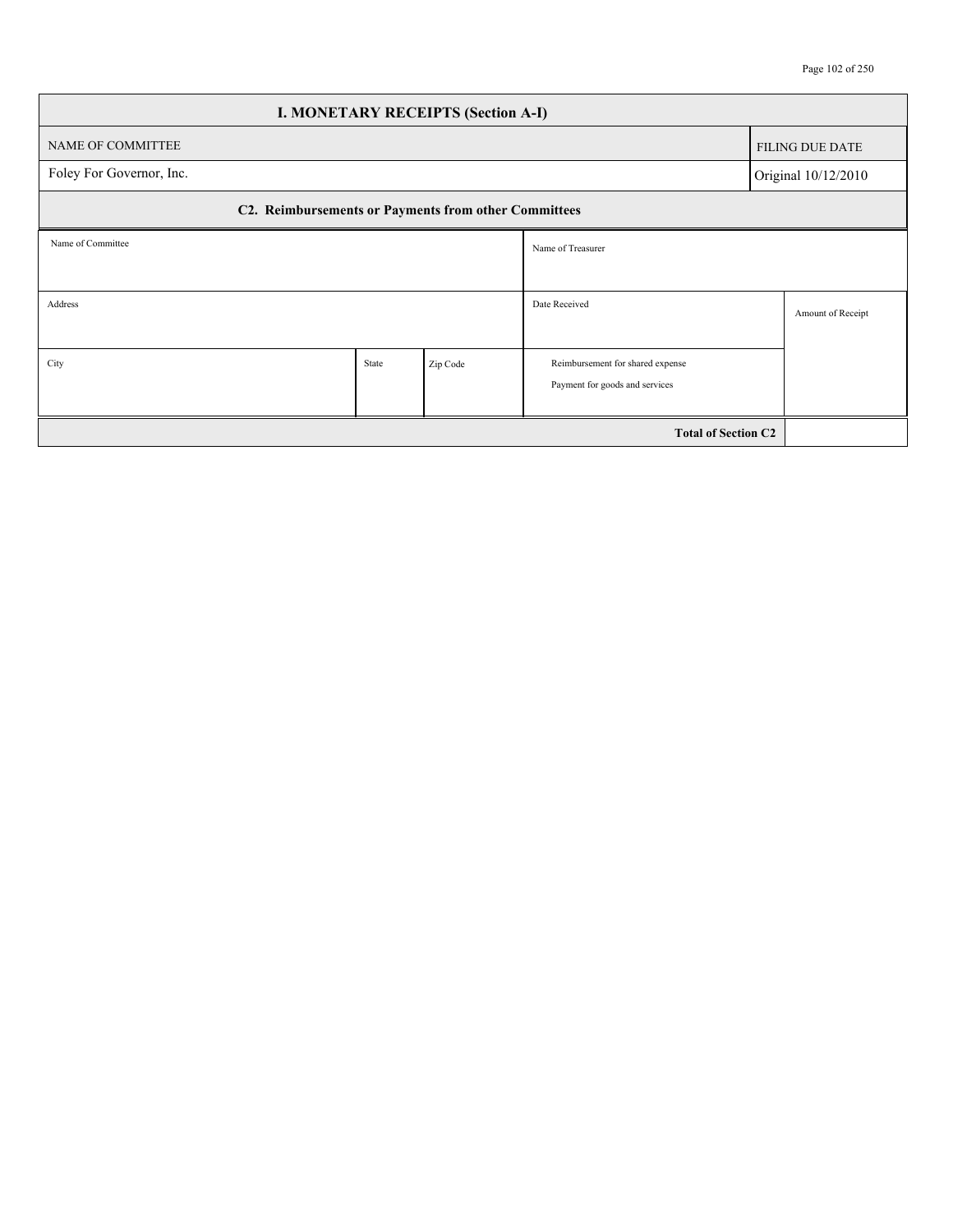## Page 103 of 250

|                                            | <b>I. MONETARY RECEIPTS (Section A-K)</b> |                                                                                                                                                                                                                                                                                                                                                                                                                                                                                                                                                                                                                                                       |                        |                                      |                                           |                        |
|--------------------------------------------|-------------------------------------------|-------------------------------------------------------------------------------------------------------------------------------------------------------------------------------------------------------------------------------------------------------------------------------------------------------------------------------------------------------------------------------------------------------------------------------------------------------------------------------------------------------------------------------------------------------------------------------------------------------------------------------------------------------|------------------------|--------------------------------------|-------------------------------------------|------------------------|
| NAME OF COMMITTEE                          |                                           |                                                                                                                                                                                                                                                                                                                                                                                                                                                                                                                                                                                                                                                       |                        |                                      |                                           | <b>FILING DUE DATE</b> |
| Foley For Governor, Inc.                   |                                           |                                                                                                                                                                                                                                                                                                                                                                                                                                                                                                                                                                                                                                                       |                        |                                      |                                           | Original 10/12/2010    |
|                                            | D. Loans Received this Period             |                                                                                                                                                                                                                                                                                                                                                                                                                                                                                                                                                                                                                                                       |                        |                                      |                                           |                        |
| Name of Lender<br>Mr. Thomas C Foley       |                                           |                                                                                                                                                                                                                                                                                                                                                                                                                                                                                                                                                                                                                                                       |                        | Source of Loan:<br>Bank              | Is there a<br>cosigner or<br>Guarantor of | Amount<br>Received     |
| <b>Street Address</b><br>62 Khakum Wood Rd | City<br>Greenwich                         | State<br>CT                                                                                                                                                                                                                                                                                                                                                                                                                                                                                                                                                                                                                                           | Zip Code<br>06831-3748 | $\mathsf{X}$ Candidate<br>Individual | this loan?<br>$Y$ es                      |                        |
| Name of Cosigner/Guarantor                 |                                           |                                                                                                                                                                                                                                                                                                                                                                                                                                                                                                                                                                                                                                                       |                        | Other<br>Committee                   | $X$ No                                    |                        |
| <b>Street Address</b>                      | City                                      | State                                                                                                                                                                                                                                                                                                                                                                                                                                                                                                                                                                                                                                                 | Zip Code               | Date Received<br>09/21/2010          |                                           | \$500,000.00           |
| Name of Lender<br>Mr. Thomas C Foley       |                                           |                                                                                                                                                                                                                                                                                                                                                                                                                                                                                                                                                                                                                                                       |                        | Source of Loan:<br>Bank              | Is there a<br>cosigner or<br>Guarantor of | Amount<br>Received     |
| <b>Street Address</b><br>62 Khakum Wood Rd | City<br>Greenwich                         | State<br>CT                                                                                                                                                                                                                                                                                                                                                                                                                                                                                                                                                                                                                                           | Zip Code<br>06831-3748 | $\mathsf{X}$ Candidate<br>Individual | this loan?<br>Yes                         |                        |
| Name of Cosigner/Guarantor                 |                                           |                                                                                                                                                                                                                                                                                                                                                                                                                                                                                                                                                                                                                                                       |                        | Other<br>Committee                   | $X$ No                                    |                        |
| <b>Street Address</b>                      | City                                      | $\operatorname*{State}% \left( X\right) \equiv\operatorname*{State}% \left( X\right) \equiv\operatorname*{State}% \left( X\right) \equiv\operatorname*{State}\left( X\right) \equiv\operatorname*{State}% \left( X\right) \equiv\operatorname*{State}\left( X\right) \equiv\operatorname*{State}% \left( X\right) \equiv\operatorname*{State}\left( X\right) \equiv\operatorname*{State}% \left( X\right) \equiv\operatorname*{State}\left( X\right) \equiv\operatorname*{State}% \left( X\right) \equiv\operatorname*{State}\left( X\right) \equiv\operatorname*{State}% \left( X\right) \equiv\operatorname*{State}\left( X\right) \equiv\operator$ | Zip Code               | Date Received<br>09/23/2010          |                                           | \$315,000.00           |
| Name of Lender<br>Mr. Thomas C Foley       |                                           |                                                                                                                                                                                                                                                                                                                                                                                                                                                                                                                                                                                                                                                       |                        | Source of Loan:<br>Bank              | Is there a<br>cosigner or<br>Guarantor of | Amount<br>Received     |
| <b>Street Address</b>                      | City                                      | State                                                                                                                                                                                                                                                                                                                                                                                                                                                                                                                                                                                                                                                 | Zip Code               | $\mathsf{X}$ Candidate               | this loan?                                |                        |
| 62 Khakum Wood Rd                          | Greenwich                                 | CT                                                                                                                                                                                                                                                                                                                                                                                                                                                                                                                                                                                                                                                    | 06831-3748             | Individual                           | Yes                                       |                        |
| Name of Cosigner/Guarantor                 |                                           |                                                                                                                                                                                                                                                                                                                                                                                                                                                                                                                                                                                                                                                       |                        | Other<br>Committee                   | $X$ No                                    |                        |
| <b>Street Address</b>                      | City                                      | State                                                                                                                                                                                                                                                                                                                                                                                                                                                                                                                                                                                                                                                 | Zip Code               | Date Received<br>09/29/2010          |                                           | \$485,000.00           |
|                                            |                                           |                                                                                                                                                                                                                                                                                                                                                                                                                                                                                                                                                                                                                                                       |                        |                                      |                                           |                        |
|                                            |                                           |                                                                                                                                                                                                                                                                                                                                                                                                                                                                                                                                                                                                                                                       |                        |                                      | <b>Total of Section D</b>                 | \$1,300,000.00         |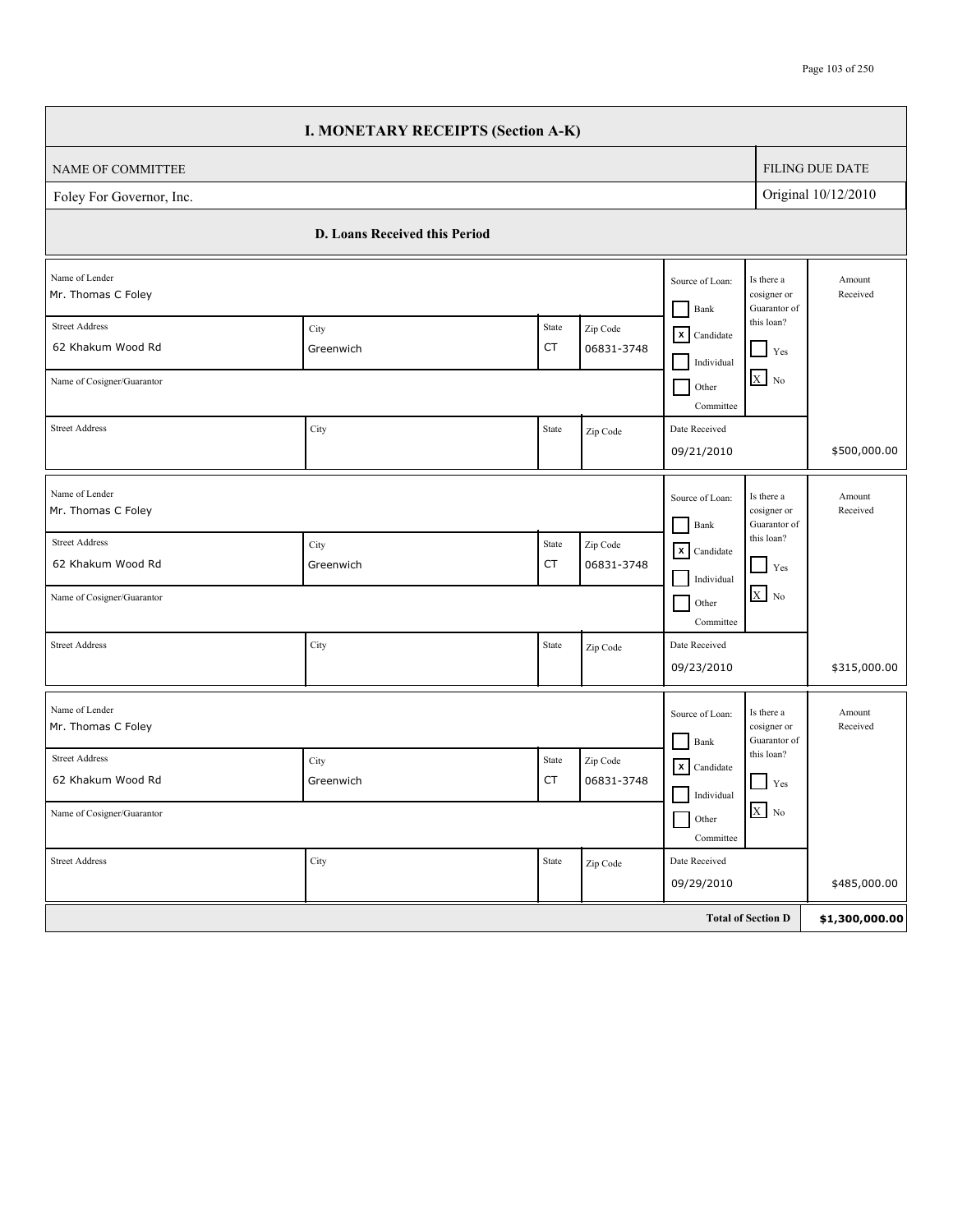|                          |        | <b>I. MONETARY RECEIPTS (Section A-I)</b>               |                |                           |
|--------------------------|--------|---------------------------------------------------------|----------------|---------------------------|
| NAME OF COMMITTEE        |        |                                                         |                | <b>FILING DUE DATE</b>    |
| Foley For Governor, Inc. |        |                                                         |                | Original 10/12/2010       |
|                          |        | E. Personal Funds of the Candidate Received this Period |                |                           |
| Date Received            | Amount | Method of Payment                                       |                |                           |
|                          |        | Cash                                                    | Personal Check | Credit/Debit Card         |
|                          |        |                                                         |                | <b>Total of Section E</b> |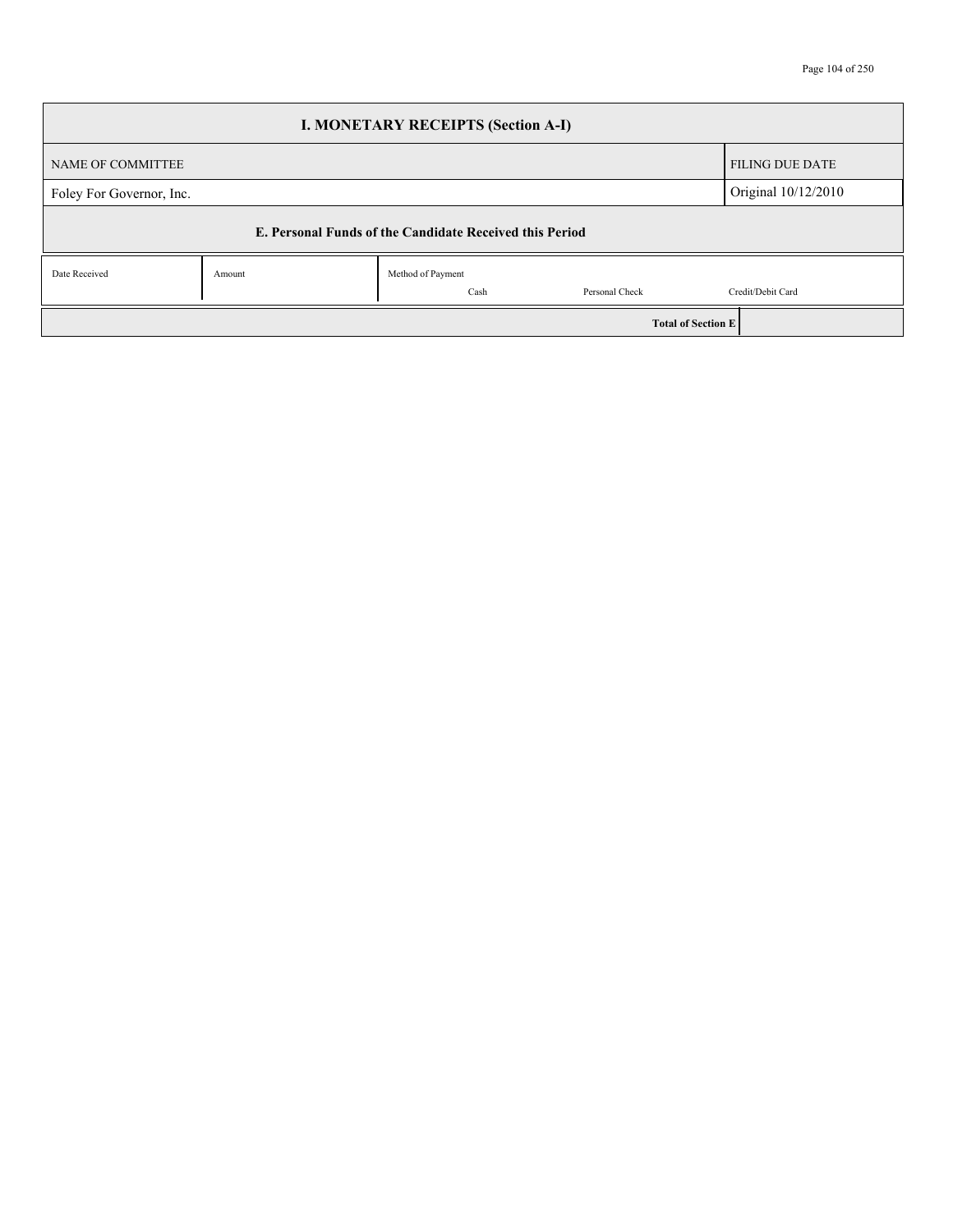| <b>I. MONETARY RECEIPTS (Section A-I)</b> |                                   |           |           |                           |                        |  |  |  |  |  |
|-------------------------------------------|-----------------------------------|-----------|-----------|---------------------------|------------------------|--|--|--|--|--|
| NAME OF COMMITTEE                         |                                   |           |           |                           | <b>FILING DUE DATE</b> |  |  |  |  |  |
| Foley For Governor, Inc.                  |                                   |           |           |                           | Original 10/12/2010    |  |  |  |  |  |
|                                           | <b>F. Anonymous Contributions</b> |           |           |                           |                        |  |  |  |  |  |
| Date Received                             | \$ 1 bills                        | \$5 bills | \$10 bill | coins                     | Amount                 |  |  |  |  |  |
|                                           |                                   |           |           | <b>Total of Section F</b> |                        |  |  |  |  |  |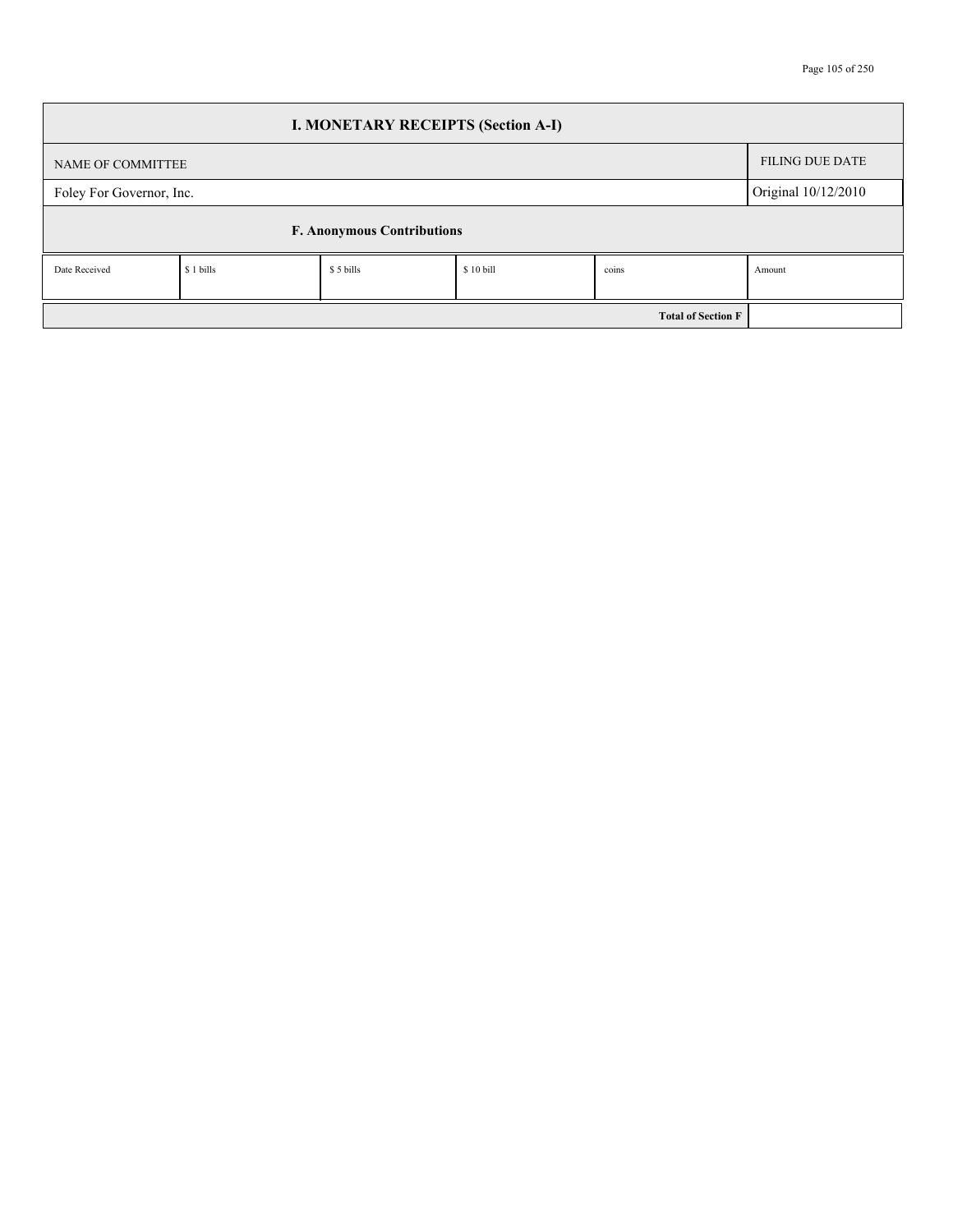| <b>I. Monetary Receipts (Section A-I)</b>        |               |  |       |                           |                                 |                        |  |  |  |
|--------------------------------------------------|---------------|--|-------|---------------------------|---------------------------------|------------------------|--|--|--|
| NAME OF COMMITTEE                                |               |  |       |                           |                                 | <b>FILING DUE DATE</b> |  |  |  |
| Foley For Governor, Inc.                         |               |  |       |                           |                                 | Original 10/12/2010    |  |  |  |
| G. Interest from Deposits in Authorized Accounts |               |  |       |                           |                                 |                        |  |  |  |
| Name of Institution                              | Date Received |  |       |                           | <b>Total Amount</b><br>Received |                        |  |  |  |
| <b>Street Address</b>                            | City          |  | State | Zip Code                  |                                 |                        |  |  |  |
|                                                  |               |  |       | <b>Total of Section G</b> |                                 |                        |  |  |  |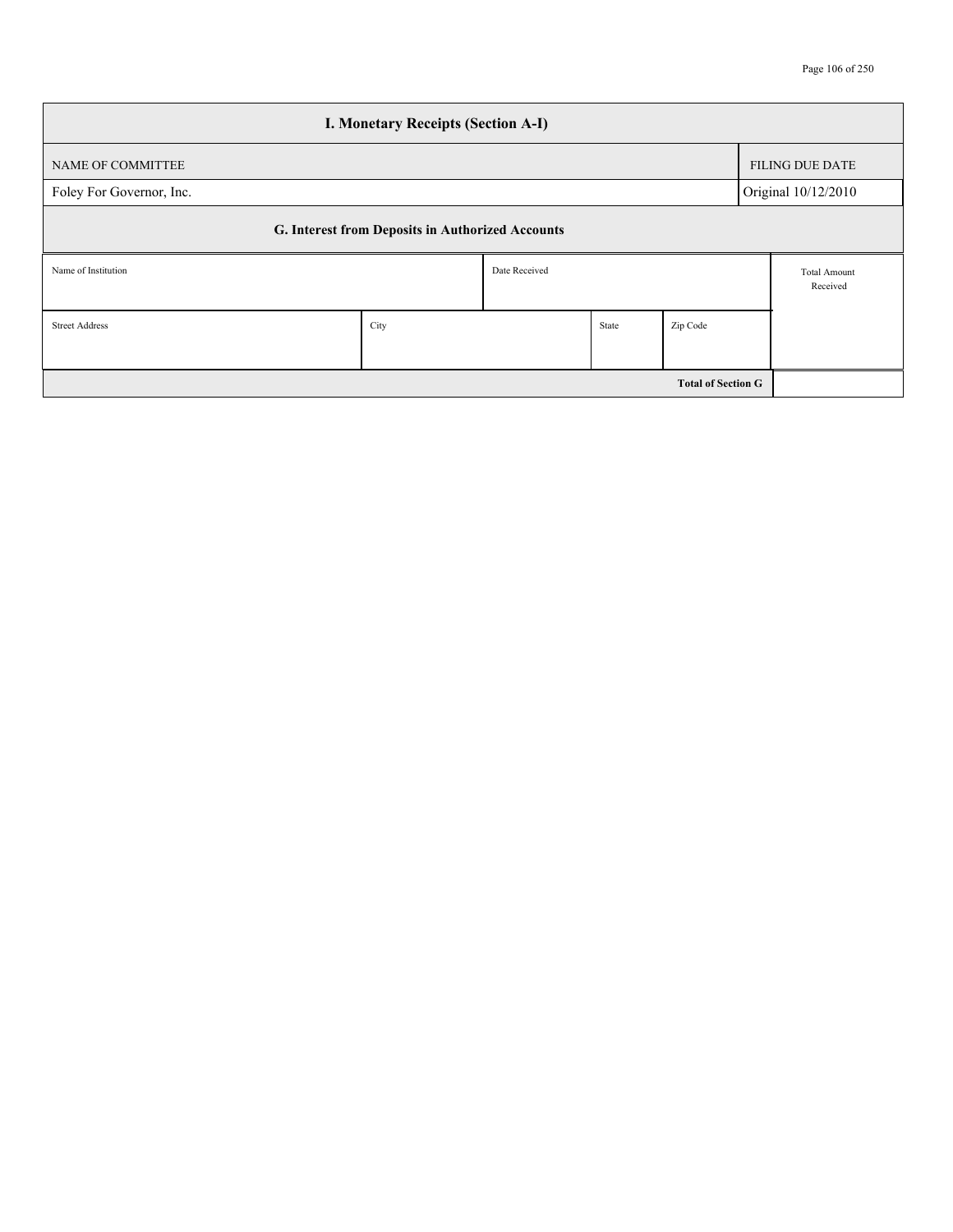| <b>I. MONETARY RECEIPTS (Section A-K)</b>                              |                                                                                |                           |                        |  |  |  |
|------------------------------------------------------------------------|--------------------------------------------------------------------------------|---------------------------|------------------------|--|--|--|
| NAME OF COMMITTEE                                                      |                                                                                |                           | <b>FILING DUE DATE</b> |  |  |  |
| Foley For Governor, Inc.                                               | Original 10/12/2010                                                            |                           |                        |  |  |  |
| H. Public Grant Funds Received from the Citizen's Election Fund        |                                                                                |                           |                        |  |  |  |
| Purpose of Grant:<br>Initial<br>Primary<br>General or Special Election | Supplemental/Independent Expenditure<br>Primary<br>General or Special Election | Date Received             | Amount                 |  |  |  |
| Supplemental/Post Election Deficit<br>General or Special Election      | Supplemental/Excess Expenditure<br>Primary<br>General or Special Election      |                           |                        |  |  |  |
|                                                                        |                                                                                | <b>Total of Section H</b> |                        |  |  |  |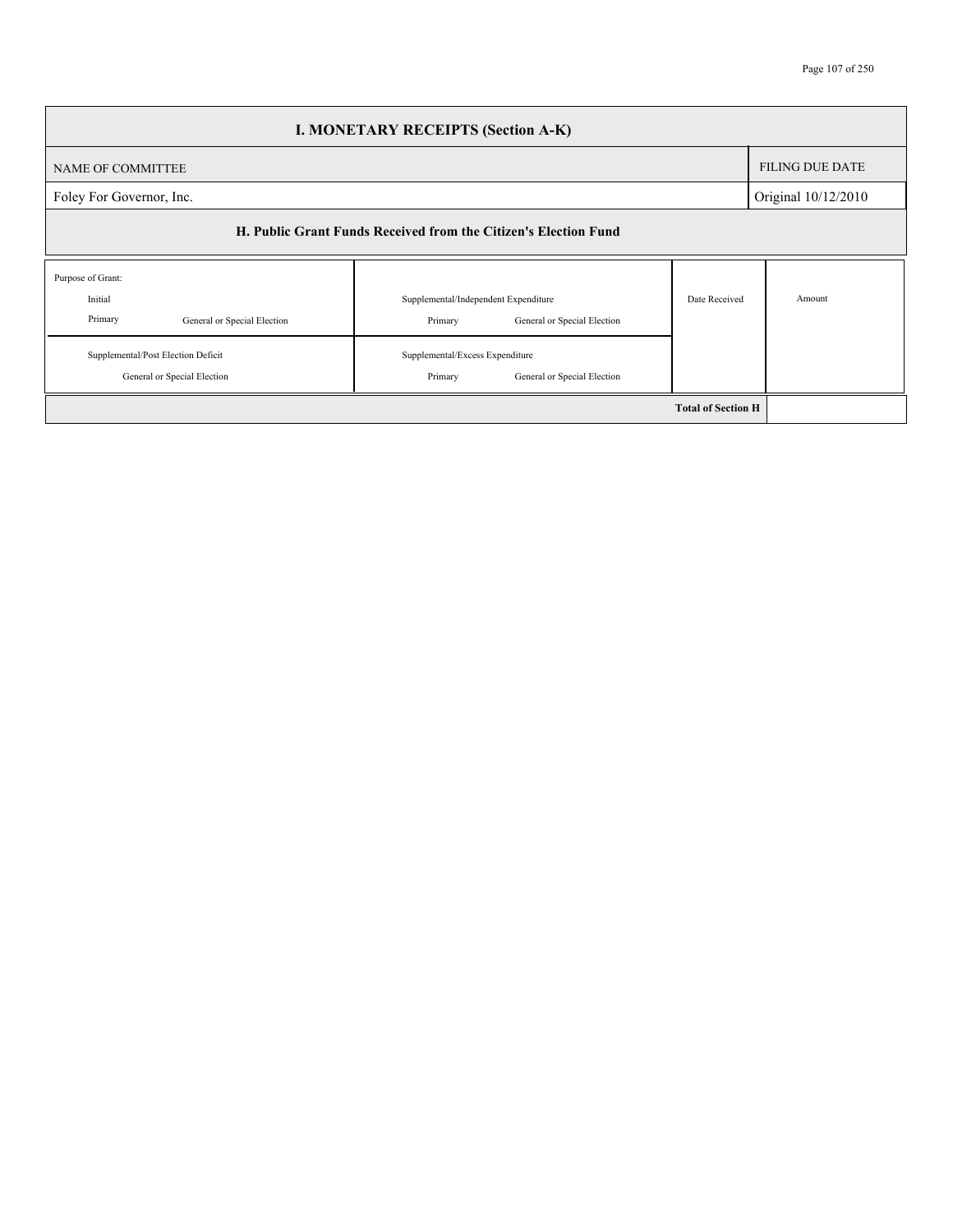| <b>I. MONETARY RECEIPTS (Section A-K)</b> |                                                                 |       |                           |                        |  |  |  |
|-------------------------------------------|-----------------------------------------------------------------|-------|---------------------------|------------------------|--|--|--|
| NAME OF COMMITTEE                         |                                                                 |       |                           | <b>FILING DUE DATE</b> |  |  |  |
| Foley For Governor, Inc.                  |                                                                 |       |                           | Original 10/12/2010    |  |  |  |
|                                           | I. Miscellaneous Monetary Receipts not Considered Contributions |       |                           |                        |  |  |  |
| Name                                      |                                                                 |       | Date of Transaction       | Amount<br>Received     |  |  |  |
| <b>Street Address</b>                     | City                                                            | State | Zip Code                  |                        |  |  |  |
| Description                               |                                                                 |       |                           |                        |  |  |  |
|                                           |                                                                 |       | <b>Total of Section I</b> |                        |  |  |  |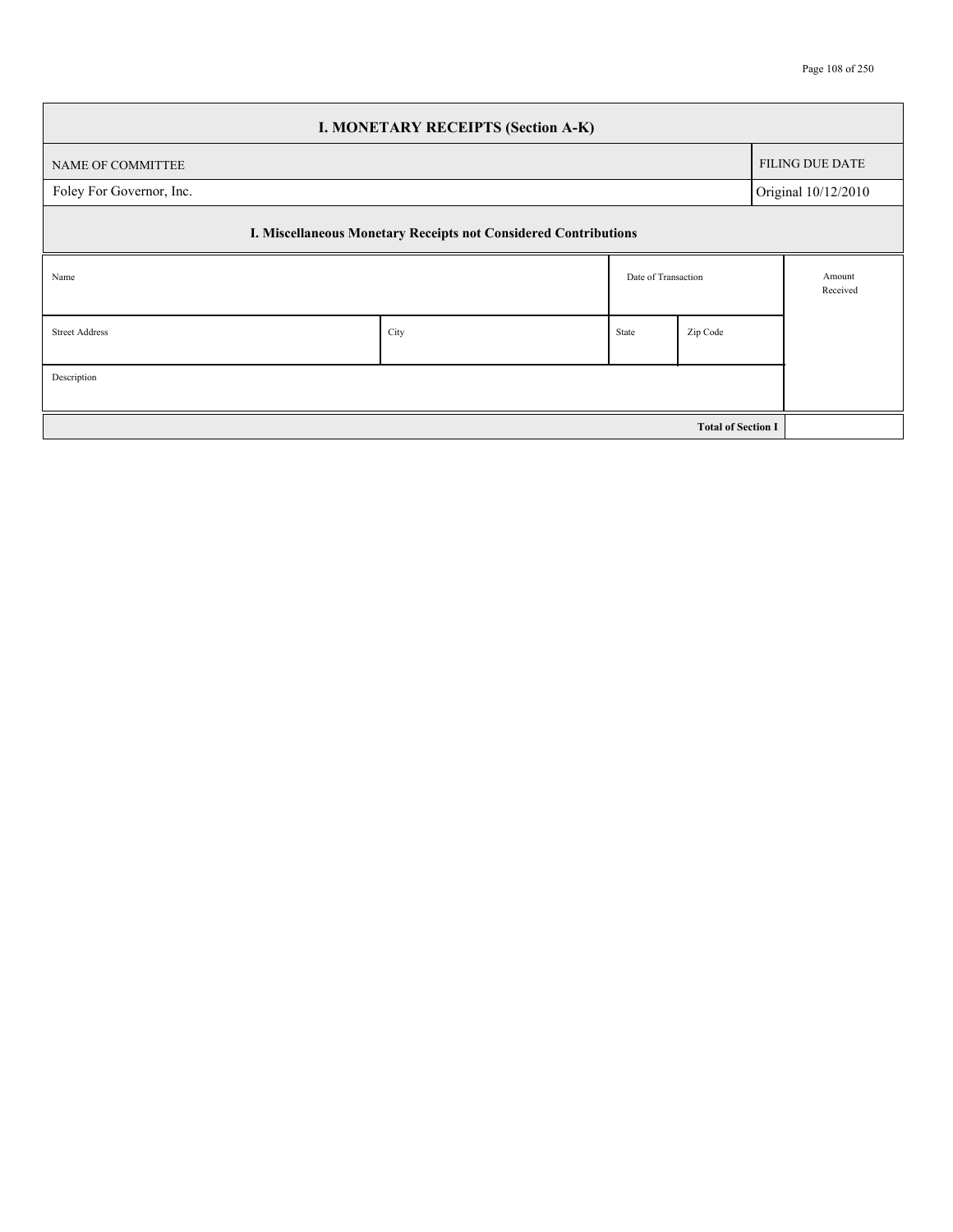|                                                     |                                                                                  | <b>II. FUNDRAISING EVENT ACTIVITY</b>    |                       |                                  |                        |                |
|-----------------------------------------------------|----------------------------------------------------------------------------------|------------------------------------------|-----------------------|----------------------------------|------------------------|----------------|
| <b>NAME OF</b>                                      |                                                                                  |                                          |                       |                                  | <b>FILING DUE DATE</b> |                |
| COMMITTEE<br>Foley For Governor, Inc.               |                                                                                  |                                          |                       |                                  | Original 10/12/2010    |                |
|                                                     |                                                                                  | <b>J1. Fundraising Event Information</b> |                       |                                  |                        |                |
| Fundraising Event #                                 | Description                                                                      | <b>Location: Street Address</b>          |                       | City                             | State                  | Zip Code       |
| Date of Fundraiser<br>Letter<br>09/01/2010<br>Α     | Cocktail Event                                                                   | 114 West Rd                              |                       | New Canaan                       | CT                     | 06840-3013     |
|                                                     | Was this fundraising event hosted at a personal residence?                       |                                          | $\mathbf{x}$<br>Yes   | No                               |                        |                |
| items donated by an individual of up to \$50?       | Did this fundraiser include items donated by a business entity of up to \$100 or |                                          | Yes                   | $\overline{\mathbf{x}}$ No       |                        |                |
|                                                     | Was this fundraiser a tag sale, auction, or other sale of donated items?         |                                          | Yes                   | $\mathbf{x}$<br>No               |                        |                |
| Fundraising Event #<br>Date of Fundraiser           | Description                                                                      | Location: Street Address                 |                       | City                             | State                  | Zip Code       |
| Letter<br>09/09/2010<br>A                           | Luncheon Event                                                                   | 1800 E Putnam Ave                        |                       | Old Greenwich                    | CT                     | 06870-1320     |
|                                                     | Was this fundraising event hosted at a personal residence?                       |                                          | Yes                   | $\mathbf{X}^-$<br>N <sub>0</sub> |                        |                |
| items donated by an individual of up to \$50?       | Did this fundraiser include items donated by a business entity of up to \$100 or |                                          | Yes                   | $\vert x \vert$<br>No            |                        |                |
|                                                     | Was this fundraiser a tag sale, auction, or other sale of donated items?         |                                          | Yes                   | $\mathbf{x}$<br>No               |                        |                |
| Fundraising Event #                                 | Description<br>Location: Street Address                                          |                                          |                       | City                             | State                  | Zip Code       |
| Date of Fundraiser<br>Letter<br>A<br>09/10/2010     | Cocktail Event                                                                   | 85 Lukes Wood Rd                         |                       | New Canaan                       | СT                     | 06840-2202     |
|                                                     | Was this fundraising event hosted at a personal residence?                       |                                          | $\mathbf x$<br>Yes    | No                               |                        |                |
| items donated by an individual of up to \$50?       | Did this fundraiser include items donated by a business entity of up to \$100 or |                                          | Yes                   | $\overline{\mathbf{x}}$ No       |                        |                |
|                                                     | Was this fundraiser a tag sale, auction, or other sale of donated items?         |                                          | Yes                   | $\mathbf x$<br>No                |                        |                |
| Fundraising Event #<br>Date of Fundraiser<br>Letter | Description                                                                      | Location: Street Address                 |                       | City                             |                        | State Zip Code |
| 09/14/2010<br>Α                                     | Party Event                                                                      | 1800 E Putnam Ave                        |                       | Old Greenwich                    | CT                     | 06870-1320     |
|                                                     | Was this fundraising event hosted at a personal residence?                       |                                          | $\blacksquare$<br>Yes | $\overline{X}$ No                |                        |                |
| items donated by an individual of up to \$50?       | Did this fundraiser include items donated by a business entity of up to \$100 or |                                          | Yes                   | $\boxed{\mathbf{x}}$ No          |                        |                |
|                                                     | Was this fundraiser a tag sale, auction, or other sale of donated items?         |                                          | Yes                   | $\mathbf{X}_\parallel$<br>No     |                        |                |
| Fundraising Event #                                 | Description                                                                      | Location: Street Address                 |                       | City                             | State                  | Zip Code       |
| Date of Fundraiser<br>Letter<br>09/15/2010<br>В     | Luncheon Event                                                                   | 56 W Main St                             |                       | Mystic                           | СT                     | 06355-2518     |
|                                                     | Was this fundraising event hosted at a personal residence?                       |                                          | Yes                   | $\mathbf{x}$<br>N <sub>0</sub>   |                        |                |
| items donated by an individual of up to \$50?       | Did this fundraiser include items donated by a business entity of up to \$100 or |                                          | Yes                   | $\overline{\mathbf{x}}$ No       |                        |                |
|                                                     | Was this fundraiser a tag sale, auction, or other sale of donated items?         |                                          | Yes                   | $\mathbf x$<br>No                |                        |                |
|                                                     |                                                                                  |                                          |                       |                                  |                        |                |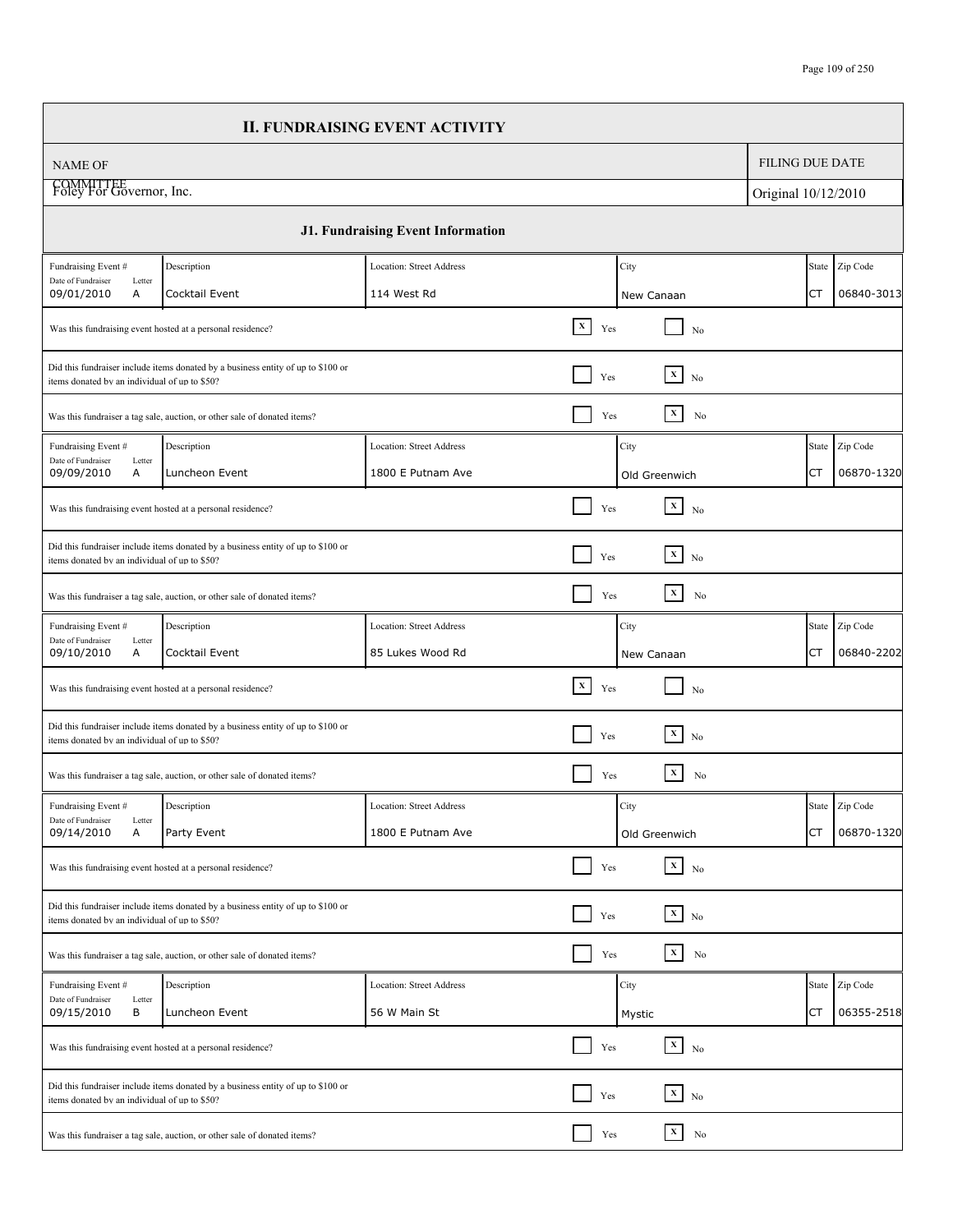| <b>FILING DUE DATE</b><br><b>NAME OF</b><br>COMMITTEE<br>Foley For Governor, Inc.<br>Original 10/12/2010                                                                   |            |
|----------------------------------------------------------------------------------------------------------------------------------------------------------------------------|------------|
|                                                                                                                                                                            |            |
|                                                                                                                                                                            |            |
| <b>J1. Fundraising Event Information</b>                                                                                                                                   |            |
| Fundraising Event #<br>State Zip Code<br>Description<br><b>Location: Street Address</b><br>City<br>Date of Fundraiser                                                      |            |
| Letter<br>09/15/2010<br>Α<br>Cocktail Event<br>106 Ella Grasso Tpke<br>СT<br>Windsor Locks                                                                                 | 06096-1015 |
| $\mathbf{X}^-$<br>Yes<br>Was this fundraising event hosted at a personal residence?<br>No                                                                                  |            |
| Did this fundraiser include items donated by a business entity of up to \$100 or<br>$\mathbf x$<br>Yes<br>No<br>items donated by an individual of up to \$50?              |            |
| $\mathbf{x}$<br>Yes<br>No<br>Was this fundraiser a tag sale, auction, or other sale of donated items?                                                                      |            |
| City<br>Fundraising Event #<br>Description<br>Location: Street Address<br>State                                                                                            | Zip Code   |
| Date of Fundraiser<br>Letter<br>09/22/2010<br>Α<br><b>Breakfast Event</b><br>50 Vanderbilt Ave<br>NY<br>New York                                                           | 10017-3803 |
| $\mathbf{x}$<br>Yes<br>Was this fundraising event hosted at a personal residence?<br>No                                                                                    |            |
| Did this fundraiser include items donated by a business entity of up to \$100 or<br>$\boxed{\mathbf{x}}$ No<br>Yes<br>items donated by an individual of up to \$50?        |            |
| $\mathbf x$<br>No<br>Yes<br>Was this fundraiser a tag sale, auction, or other sale of donated items?                                                                       |            |
| City<br>Fundraising Event #<br>Description<br>Location: Street Address<br>State                                                                                            | Zip Code   |
| Date of Fundraiser<br>Letter<br>09/23/2010<br>Α<br>Cocktail Event<br>20 Segar St<br>CT<br>Danbury                                                                          | 06810-6325 |
| $\mathbf{x}$<br>Yes<br>Was this fundraising event hosted at a personal residence?<br>N <sub>0</sub>                                                                        |            |
| Did this fundraiser include items donated by a business entity of up to \$100 or<br>$\mathbf{X}$<br>N <sub>0</sub><br>Yes<br>items donated by an individual of up to \$50? |            |
| $\mathbf X$<br>Yes<br>No<br>Was this fundraiser a tag sale, auction, or other sale of donated items?                                                                       |            |
| City<br>State Zip Code<br>Fundraising Event #<br>Description<br>Location: Street Address                                                                                   |            |
| Date of Fundraiser<br>Letter<br>09/30/2010<br>Α<br>Dinner Event<br>107 Saddle Rock Rd<br>ICT<br>Stamford                                                                   | 06902-8228 |
| $\mathbf{X}^-$<br>Yes<br>Was this fundraising event hosted at a personal residence?<br>No                                                                                  |            |
| Did this fundraiser include items donated by a business entity of up to \$100 or<br>$\mathbf{x}$<br>Yes<br>N <sub>o</sub><br>items donated by an individual of up to \$50? |            |
| $\vert x \vert$<br>No<br>Yes<br>Was this fundraiser a tag sale, auction, or other sale of donated items?                                                                   |            |
| Fundraising Event #<br>State Zip Code<br>Description<br><b>Location: Street Address</b><br>City                                                                            |            |
| Date of Fundraiser<br>Letter<br>10/03/2010<br>Α<br>Home Fundraiser<br>2 Mercia Ln<br>СT<br>Greenwich                                                                       | 06830-7068 |
| $\boxed{\mathbf{x}}$<br>Yes<br>Was this fundraising event hosted at a personal residence?<br>No                                                                            |            |
| Did this fundraiser include items donated by a business entity of up to \$100 or<br>$\mathbf{x}$<br>Yes<br>No<br>items donated by an individual of up to \$50?             |            |
| $\mathbf{X}_\parallel$<br>Yes<br>No<br>Was this fundraiser a tag sale, auction, or other sale of donated items?                                                            |            |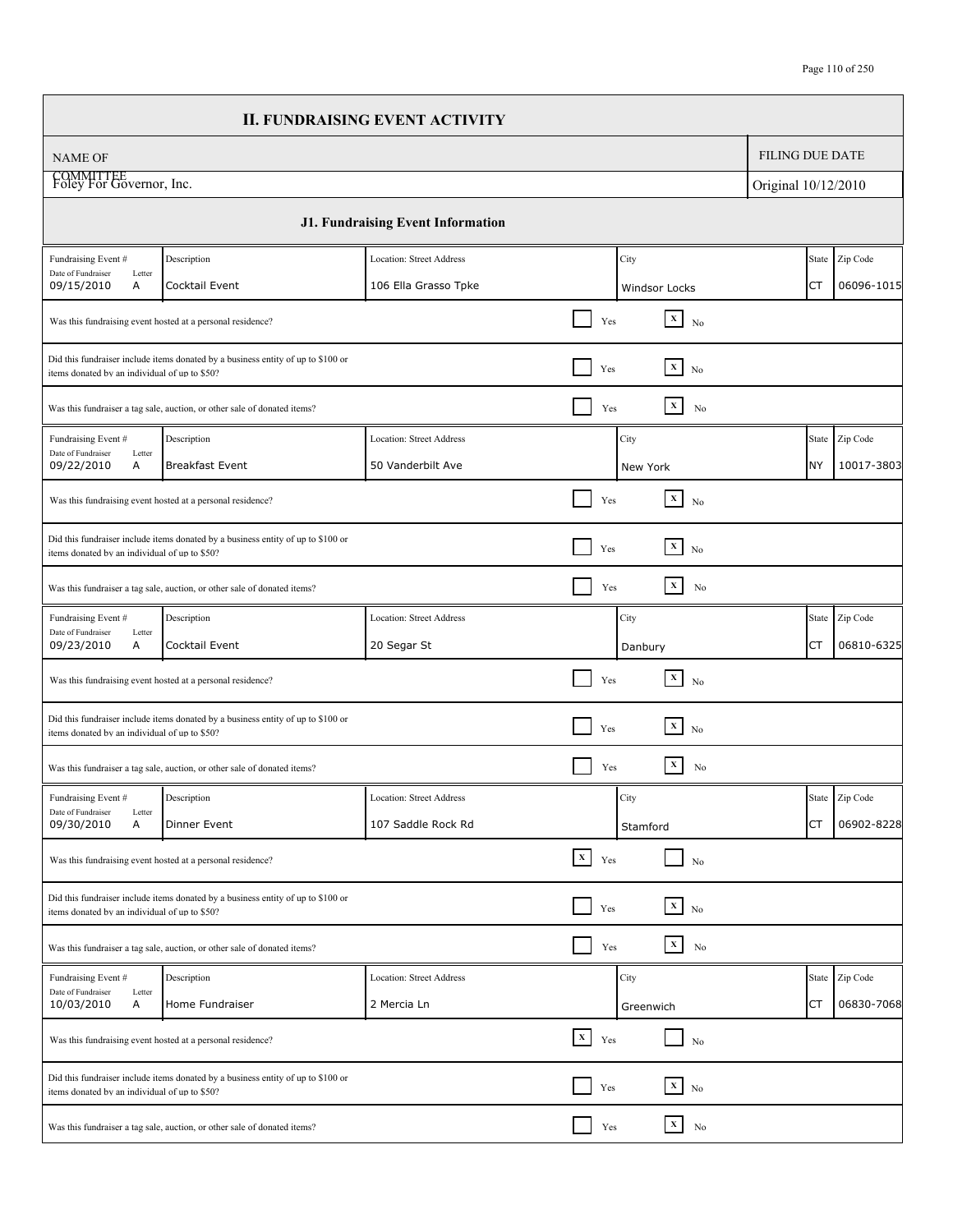|                                                 |                                                                                  | <b>II. FUNDRAISING EVENT ACTIVITY</b> |                     |           |                                |                        |       |            |
|-------------------------------------------------|----------------------------------------------------------------------------------|---------------------------------------|---------------------|-----------|--------------------------------|------------------------|-------|------------|
| <b>NAME OF</b>                                  |                                                                                  |                                       |                     |           |                                | <b>FILING DUE DATE</b> |       |            |
| COMMITTEE<br>Foley For Governor, Inc.           |                                                                                  |                                       |                     |           |                                | Original 10/12/2010    |       |            |
|                                                 |                                                                                  | J1. Fundraising Event Information     |                     |           |                                |                        |       |            |
| Fundraising Event #                             | Description                                                                      | Location: Street Address              |                     | City      |                                |                        | State | Zip Code   |
| Date of Fundraiser<br>Letter<br>10/06/2010<br>A | Cocktail Event                                                                   | 100 E Main St                         |                     | Waterbury |                                |                        | СT    | 06702-2312 |
|                                                 | Was this fundraising event hosted at a personal residence?                       |                                       | Yes                 |           | $\mathbf{X}$<br>N <sub>0</sub> |                        |       |            |
| items donated by an individual of up to \$50?   | Did this fundraiser include items donated by a business entity of up to \$100 or |                                       | Yes                 |           | $\boxed{\mathbf{x}}$ No        |                        |       |            |
|                                                 | Was this fundraiser a tag sale, auction, or other sale of donated items?         |                                       | Yes                 |           | $\mathbf x$<br>No              |                        |       |            |
| Fundraising Event #                             | Description                                                                      | <b>Location: Street Address</b>       |                     | City      |                                |                        | State | Zip Code   |
| Date of Fundraiser<br>Letter<br>10/07/2010<br>A | Reception Event                                                                  | 995 Prospect Ave                      |                     | Hartford  |                                |                        | CT    | 06105-1101 |
|                                                 | Was this fundraising event hosted at a personal residence?                       |                                       | $\mathbf{x}$<br>Yes |           | No                             |                        |       |            |
| items donated by an individual of up to \$50?   | Did this fundraiser include items donated by a business entity of up to \$100 or |                                       | Yes                 |           | $\mathbf{x}$<br>N <sub>0</sub> |                        |       |            |
|                                                 | Was this fundraiser a tag sale, auction, or other sale of donated items?         |                                       | Yes                 |           | $\mathbf{X}$<br>No             |                        |       |            |
| Fundraising Event #                             | Description                                                                      | <b>Location: Street Address</b>       |                     | City      |                                |                        | State | Zip Code   |
| Date of Fundraiser<br>Letter<br>10/08/2010<br>A | Reception Event                                                                  | Folly Farm 77 Hartford Rd             |                     | Simsbury  |                                |                        | CT    | 06070-2506 |
|                                                 | Was this fundraising event hosted at a personal residence?                       |                                       | $\mathbf{x}$<br>Yes |           | No                             |                        |       |            |
| items donated by an individual of up to \$50?   | Did this fundraiser include items donated by a business entity of up to \$100 or |                                       | Yes                 |           | $\mathbf{x}$<br>No             |                        |       |            |
|                                                 | Was this fundraiser a tag sale, auction, or other sale of donated items?         |                                       | Yes                 |           | $\mathbf{x}$<br>No             |                        |       |            |
|                                                 |                                                                                  |                                       |                     |           |                                |                        |       |            |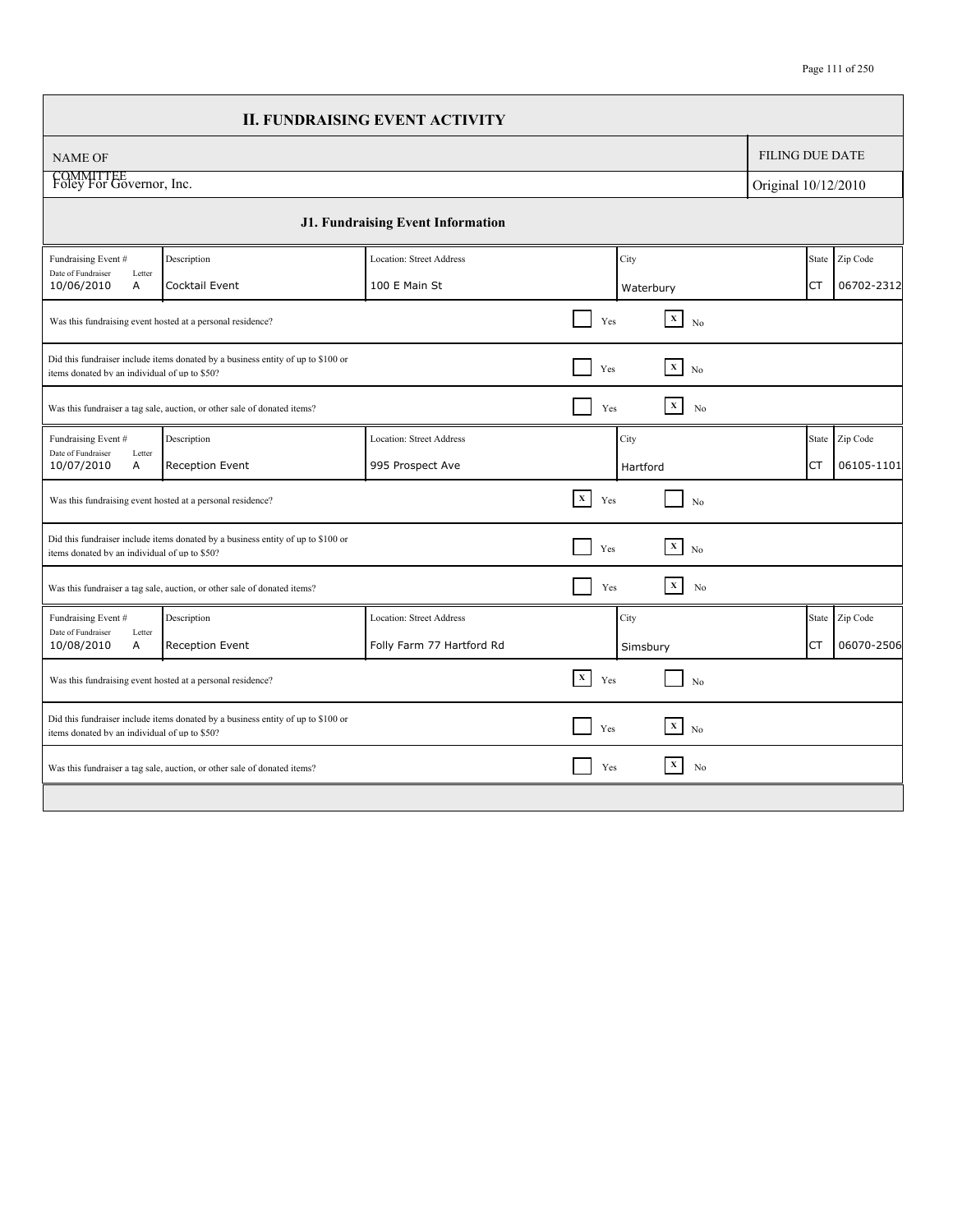|                                                          | <b>II. FUNDRAISING EVENT ACTIVITY</b>                               |       |                               |                                     |                            |                        |  |  |  |  |  |
|----------------------------------------------------------|---------------------------------------------------------------------|-------|-------------------------------|-------------------------------------|----------------------------|------------------------|--|--|--|--|--|
| NAME OF COMMITTEE                                        |                                                                     |       |                               |                                     |                            | <b>FILING DUE DATE</b> |  |  |  |  |  |
| Foley For Governor, Inc.                                 | Original 10/12/2010                                                 |       |                               |                                     |                            |                        |  |  |  |  |  |
|                                                          | J2. Proceeds from Tag Sale, Auction, or Other Sale of Donated Items |       |                               |                                     |                            |                        |  |  |  |  |  |
| Name of the Purchaser<br>Last Name<br>(Individuals ONLY) | First Name                                                          |       | MI Method of payment:<br>Cash | Aggregate<br>Amount of<br>Purchases |                            |                        |  |  |  |  |  |
| Residential Street Address                               | City                                                                | State | Zip Code                      | Date Received                       | Event#                     |                        |  |  |  |  |  |
| Items Purchased                                          |                                                                     |       |                               |                                     |                            |                        |  |  |  |  |  |
|                                                          |                                                                     |       |                               |                                     | <b>Total of Section J2</b> |                        |  |  |  |  |  |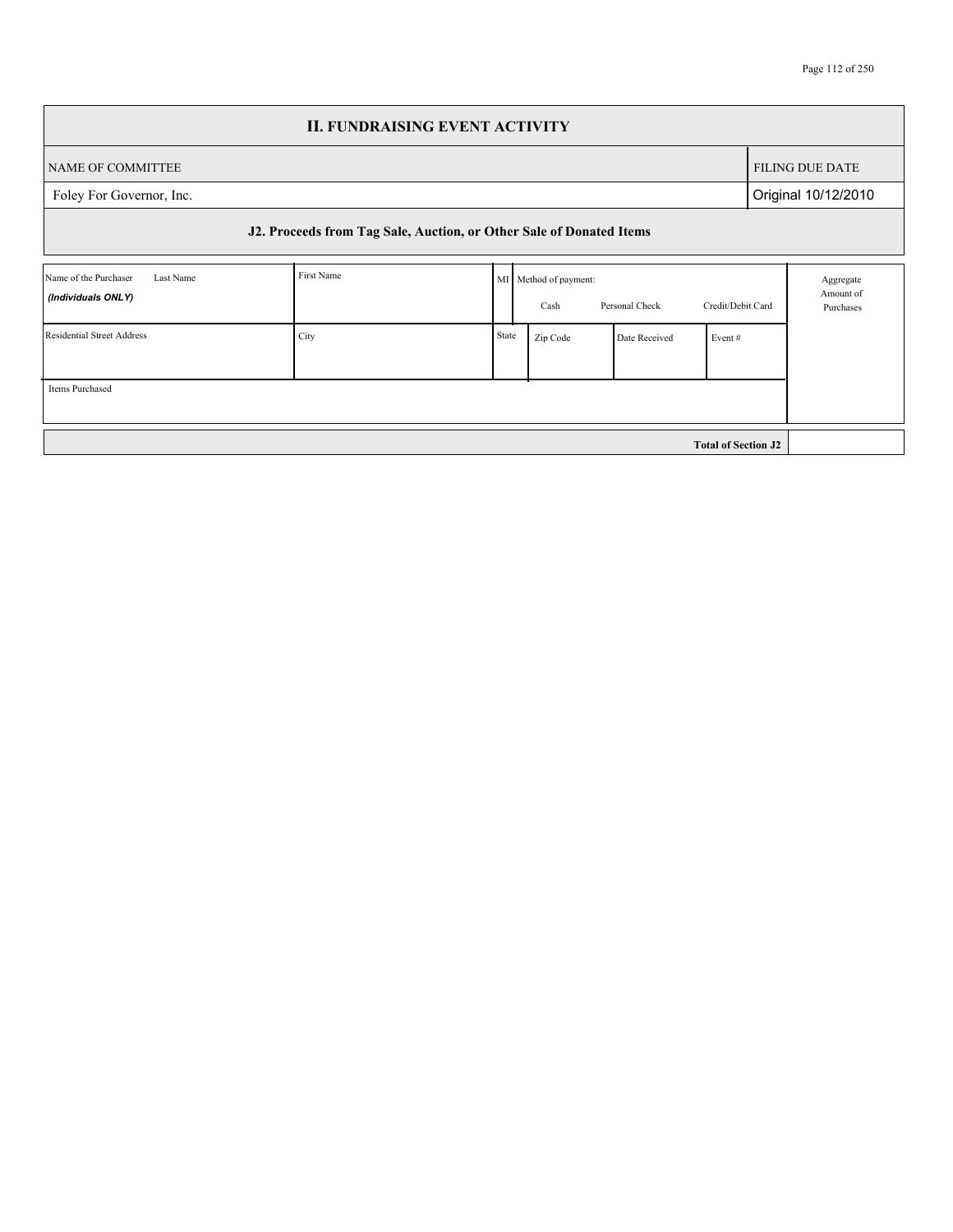|                          |      | <b>II. FUNDRAISING EVENT ACTIVITY</b>                     |               |       |          |                                  |                            |                 |                                     |  |
|--------------------------|------|-----------------------------------------------------------|---------------|-------|----------|----------------------------------|----------------------------|-----------------|-------------------------------------|--|
| NAME OF COMMITTEE        |      |                                                           |               |       |          |                                  |                            |                 | <b>FILING DUE DATE</b>              |  |
| Foley For Governor, Inc. |      |                                                           |               |       |          |                                  |                            |                 | Original 10/12/2010                 |  |
|                          |      | <b>J3. In-Kind Donations Not Considered Contributions</b> |               |       |          |                                  |                            |                 |                                     |  |
| Name of the Donor        |      |                                                           |               |       |          | Donation Given by:<br>Individual | <b>Business Entity</b>     |                 | Fair Market<br>Value of<br>Donation |  |
| <b>Street Address</b>    | City |                                                           |               | State | Zip Code |                                  | for this event             | Aggregate value |                                     |  |
| Description of Donation  |      |                                                           | Date Received |       |          | Event#                           |                            |                 |                                     |  |
|                          |      |                                                           |               |       |          |                                  | <b>Total of Section J3</b> |                 |                                     |  |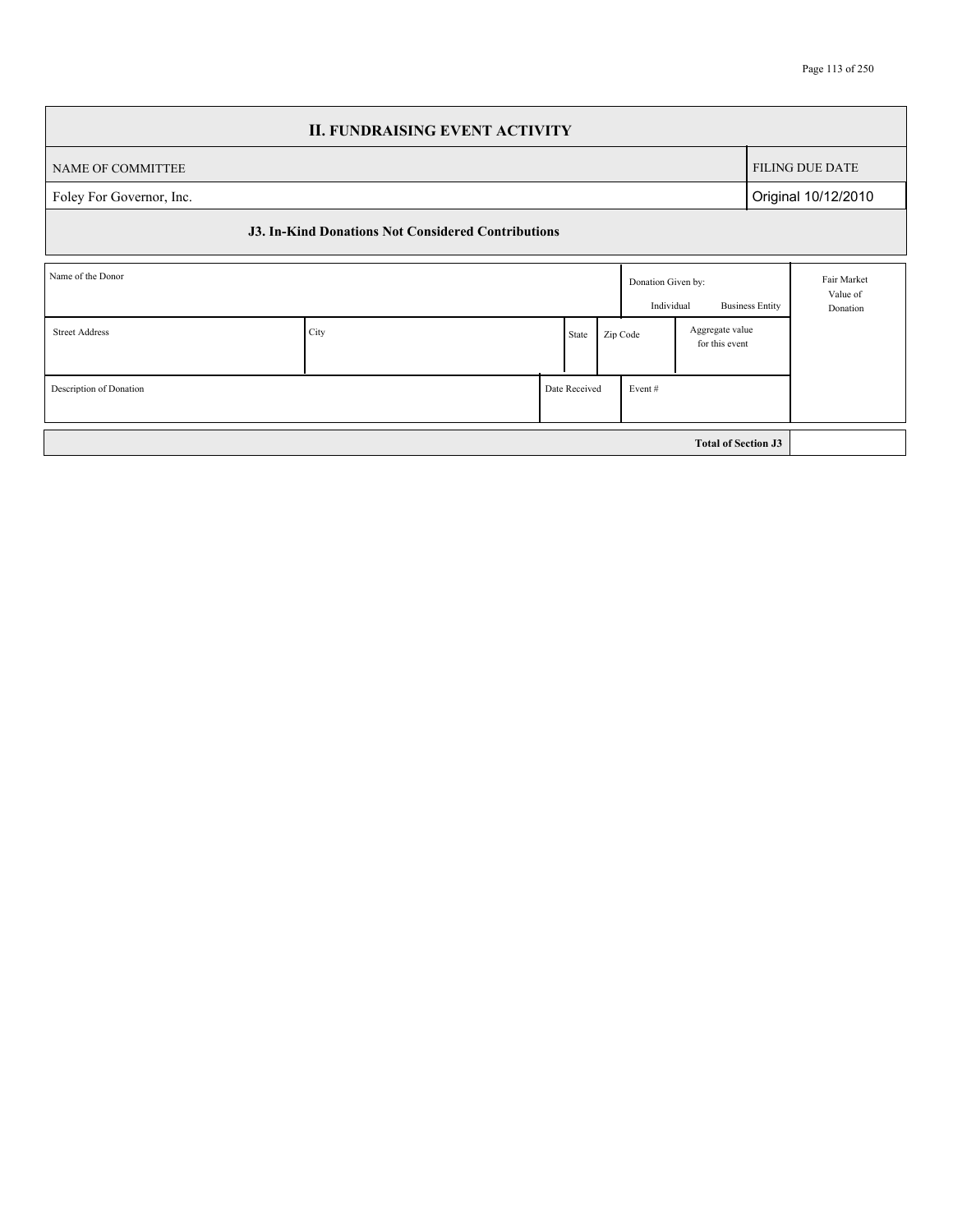|                                                                                                                       |                                                                            | <b>III. NONMONETARY RECEIPTS</b>                                                                                                                                                                            |                                              |                             |                                      |                                              |
|-----------------------------------------------------------------------------------------------------------------------|----------------------------------------------------------------------------|-------------------------------------------------------------------------------------------------------------------------------------------------------------------------------------------------------------|----------------------------------------------|-----------------------------|--------------------------------------|----------------------------------------------|
| NAME OF COMMITTEE                                                                                                     |                                                                            |                                                                                                                                                                                                             |                                              |                             |                                      | <b>FILING DUE DATE</b>                       |
| Foley For Governor, Inc.                                                                                              |                                                                            |                                                                                                                                                                                                             |                                              |                             |                                      | Original 10/12/2010                          |
|                                                                                                                       |                                                                            | <b>K. In-Kind Contributions</b>                                                                                                                                                                             |                                              |                             |                                      |                                              |
| Name<br>Sriubas Andrew                                                                                                |                                                                            |                                                                                                                                                                                                             |                                              | Date Received<br>09/10/2010 |                                      | Fair Market<br>Value of this<br>Contribution |
| <b>Street Address</b><br>85 Lukes Wood Rd                                                                             |                                                                            | City<br>New Canaan                                                                                                                                                                                          | Zip Code<br>State<br>06840-2202<br>CT        |                             |                                      |                                              |
| Type of Contributor:<br>$\boldsymbol{\mathrm{x}}$<br>Individual<br>Committee                                          | Is Contributor a lobbyist,<br>spouse, or dependent child<br>of a lobbyist? | Is contributor a principal of a state contractor or prospective state<br>Yes<br>contractor?<br>$\mathbf{x}$<br>No<br>If yes, indicate which branch or branches of<br>government the contract is with:       | Executive                                    |                             | Yes<br>N <sub>o</sub><br>Legislative |                                              |
| Is this contribution associated with a fundraising event<br>listed in Section J1?<br>If yes, list Event#<br>09102010A | $\mathbf{x}$<br>Yes<br>No                                                  | Description of In-Kind Contribution<br>food, beverage                                                                                                                                                       |                                              | Aggregate contributions     | \$900.00                             | \$900.00                                     |
| Name<br>Sriubas Andrew                                                                                                |                                                                            |                                                                                                                                                                                                             |                                              | Date Received<br>09/10/2010 |                                      | Fair Market<br>Value of this<br>Contribution |
| <b>Street Address</b><br>85 Lukes Wood Rd                                                                             |                                                                            | City<br>New Canaan                                                                                                                                                                                          | Zip Code<br>State<br>06840-2202<br>CT        |                             |                                      |                                              |
| Type of Contributor:<br>$\mathbf x$<br>Individual<br>Committee                                                        | Is Contributor a lobbyist,<br>spouse, or dependent child<br>of a lobbyist? | Is contributor a principal of a state contractor or prospective state<br>Yes<br>contractor?<br>$x$ No<br>If yes, indicate which branch or branches of<br>government the contract is with:                   | Executive                                    |                             | Yes<br>No<br>Legislative             |                                              |
| Is this contribution associated with a fundraising event<br>listed in Section J1?<br>If yes, list Event#<br>09102010A | $\vert x \vert$<br>Yes<br>No                                               | Description of In-Kind Contribution<br>food, beverage                                                                                                                                                       |                                              | Aggregate contributions     | \$854.23                             | \$854.23                                     |
| Name<br>Chrust Steven                                                                                                 |                                                                            |                                                                                                                                                                                                             |                                              | Date Received<br>09/30/2010 |                                      | Fair Market<br>Value of this<br>Contribution |
| <b>Street Address</b><br>107 Saddle Rock Rd                                                                           |                                                                            | City<br>Stamford                                                                                                                                                                                            | Zip Code<br>State<br><b>CT</b><br>06902-8228 |                             |                                      |                                              |
| Type of Contributor:<br>$\mathbf{x}$<br>Individual<br>Committee                                                       | Is Contributor a lobbyist,<br>spouse, or dependent child<br>of a lobbyist? | Is contributor a principal of a state contractor or prospective state<br>Yes<br>contractor?<br>$\mathbf{x}=\mathbf{No}$<br>If yes, indicate which branch or branches of<br>government the contract is with: | ×.<br>Executive                              | $\mathbf x$                 | Yes<br>No<br>Legislative             |                                              |
| Is this contribution associated with a fundraising event<br>listed in Section J1?<br>If yes, list Event#<br>09302010A | $\mathbf{x}$ $_{\text{Yes}}$<br>$\rm No$                                   | Description of In-Kind Contribution<br>food, beverages                                                                                                                                                      |                                              | Aggregate contributions     | \$446.82                             | \$446.82                                     |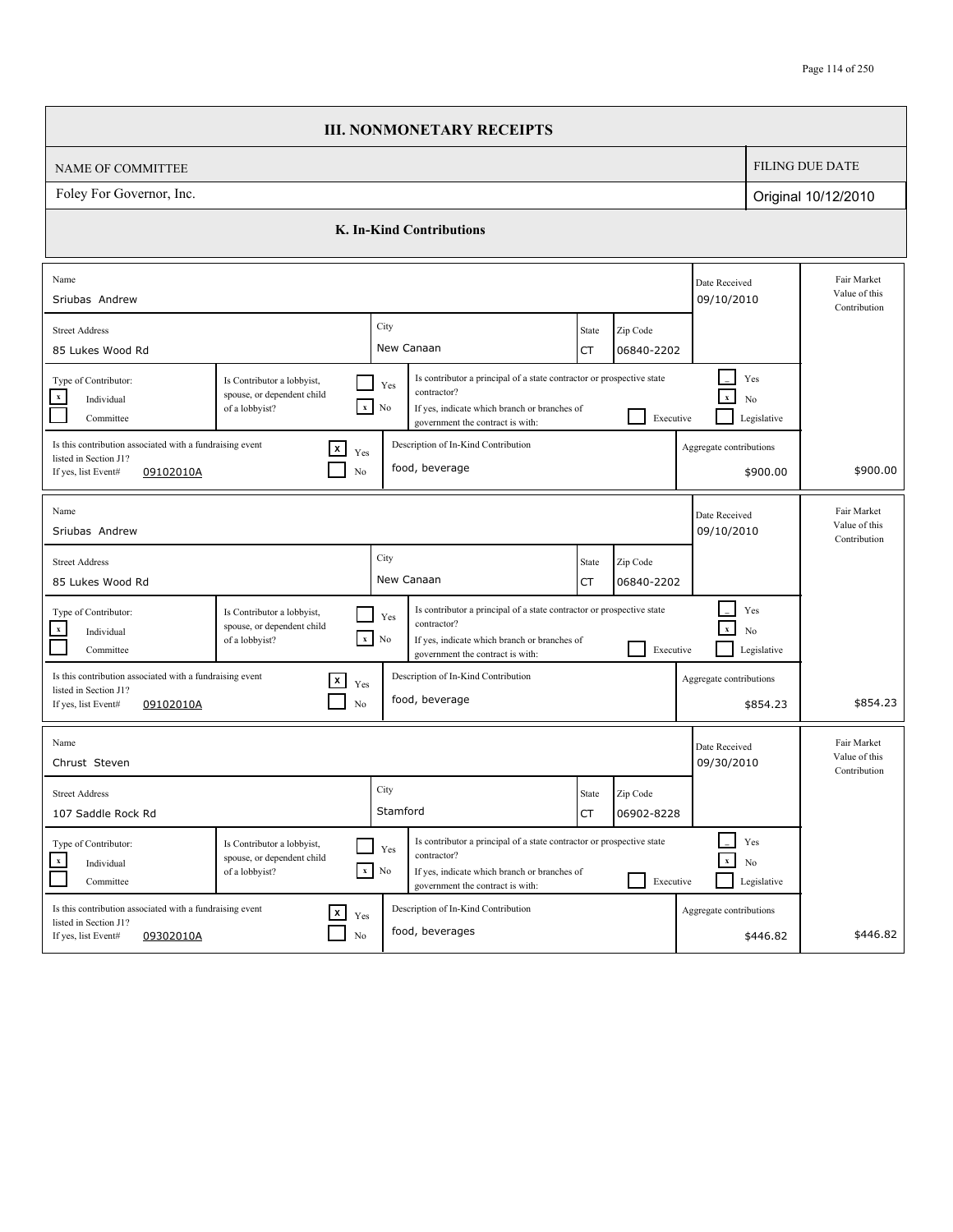|                                                                                                                       |                                                                            |                    | <b>III. NONMONETARY RECEIPTS</b>                                                                                                                                                                                                 |             |                        |                             |                           |                                              |
|-----------------------------------------------------------------------------------------------------------------------|----------------------------------------------------------------------------|--------------------|----------------------------------------------------------------------------------------------------------------------------------------------------------------------------------------------------------------------------------|-------------|------------------------|-----------------------------|---------------------------|----------------------------------------------|
| NAME OF COMMITTEE                                                                                                     |                                                                            |                    |                                                                                                                                                                                                                                  |             |                        |                             |                           | <b>FILING DUE DATE</b>                       |
| Foley For Governor, Inc.                                                                                              |                                                                            |                    |                                                                                                                                                                                                                                  |             |                        |                             |                           | Original 10/12/2010                          |
|                                                                                                                       |                                                                            |                    | K. In-Kind Contributions                                                                                                                                                                                                         |             |                        |                             |                           |                                              |
| Name<br>Chrust Steven                                                                                                 |                                                                            |                    |                                                                                                                                                                                                                                  |             |                        | Date Received<br>09/30/2010 |                           | Fair Market<br>Value of this<br>Contribution |
| <b>Street Address</b><br>107 Saddle Rock Rd                                                                           |                                                                            | City<br>Stamford   |                                                                                                                                                                                                                                  | State<br>СT | Zip Code<br>06902-8228 |                             |                           |                                              |
| Type of Contributor:<br>$\mathbf{x}$<br>Individual<br>Committee                                                       | Is Contributor a lobbyist,<br>spouse, or dependent child<br>of a lobbyist? | Yes<br>$x \mid No$ | Is contributor a principal of a state contractor or prospective state<br>Yes<br>contractor?<br>$\mathbf x$<br>No<br>If yes, indicate which branch or branches of<br>Executive<br>Legislative<br>government the contract is with: |             |                        |                             |                           |                                              |
| Is this contribution associated with a fundraising event<br>listed in Section J1?<br>If yes, list Event#<br>09302010A | $\boxed{x}$<br>Yes<br>No                                                   |                    | Description of In-Kind Contribution<br>food, beverage                                                                                                                                                                            |             |                        | Aggregate contributions     | \$3,500.00                | \$3,500.00                                   |
|                                                                                                                       |                                                                            |                    |                                                                                                                                                                                                                                  |             |                        |                             | <b>Total of Section K</b> | \$5,701.05                                   |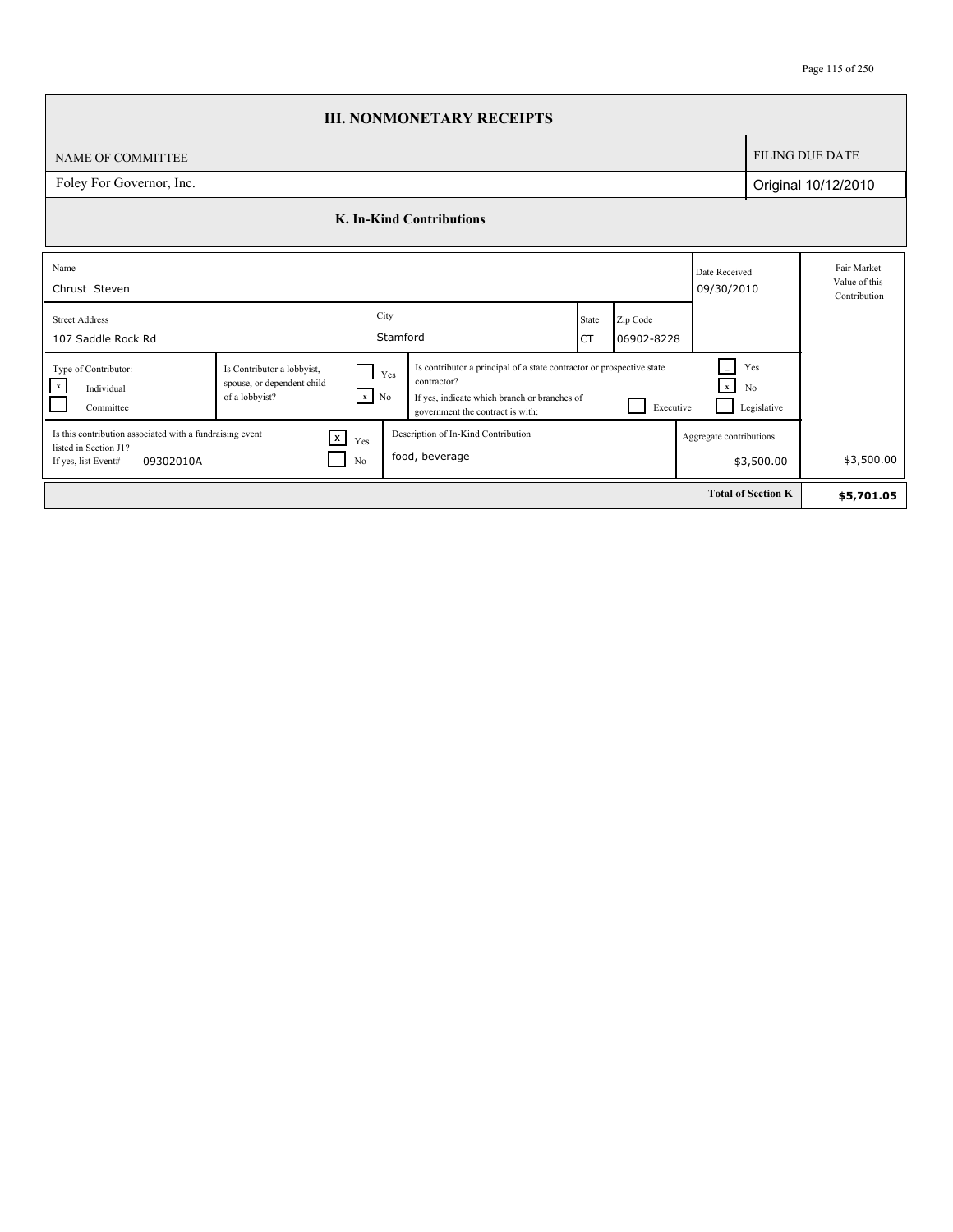|                                                    |            | <b>III. Non Monetary Receipts</b>          |       |          |  |                           |                        |
|----------------------------------------------------|------------|--------------------------------------------|-------|----------|--|---------------------------|------------------------|
| NAME OF COMMITTEE                                  |            |                                            |       |          |  |                           | <b>FILING DUE DATE</b> |
| Foley For Governor, Inc.                           |            |                                            |       |          |  |                           | Original 10/12/2010    |
|                                                    |            | L. Refundable Deposit to Telephone Company |       |          |  |                           |                        |
| Last Name (Individuals Only)                       | First Name |                                            |       |          |  | Date Received             | Amount of<br>Deposit   |
| <b>Street Address</b>                              | City       |                                            | State | Zip Code |  |                           |                        |
| Name of Telephone company                          |            |                                            |       |          |  |                           |                        |
| Zip Code<br><b>Street Address</b><br>City<br>State |            |                                            |       |          |  |                           |                        |
|                                                    |            |                                            |       |          |  | <b>Total of Section L</b> |                        |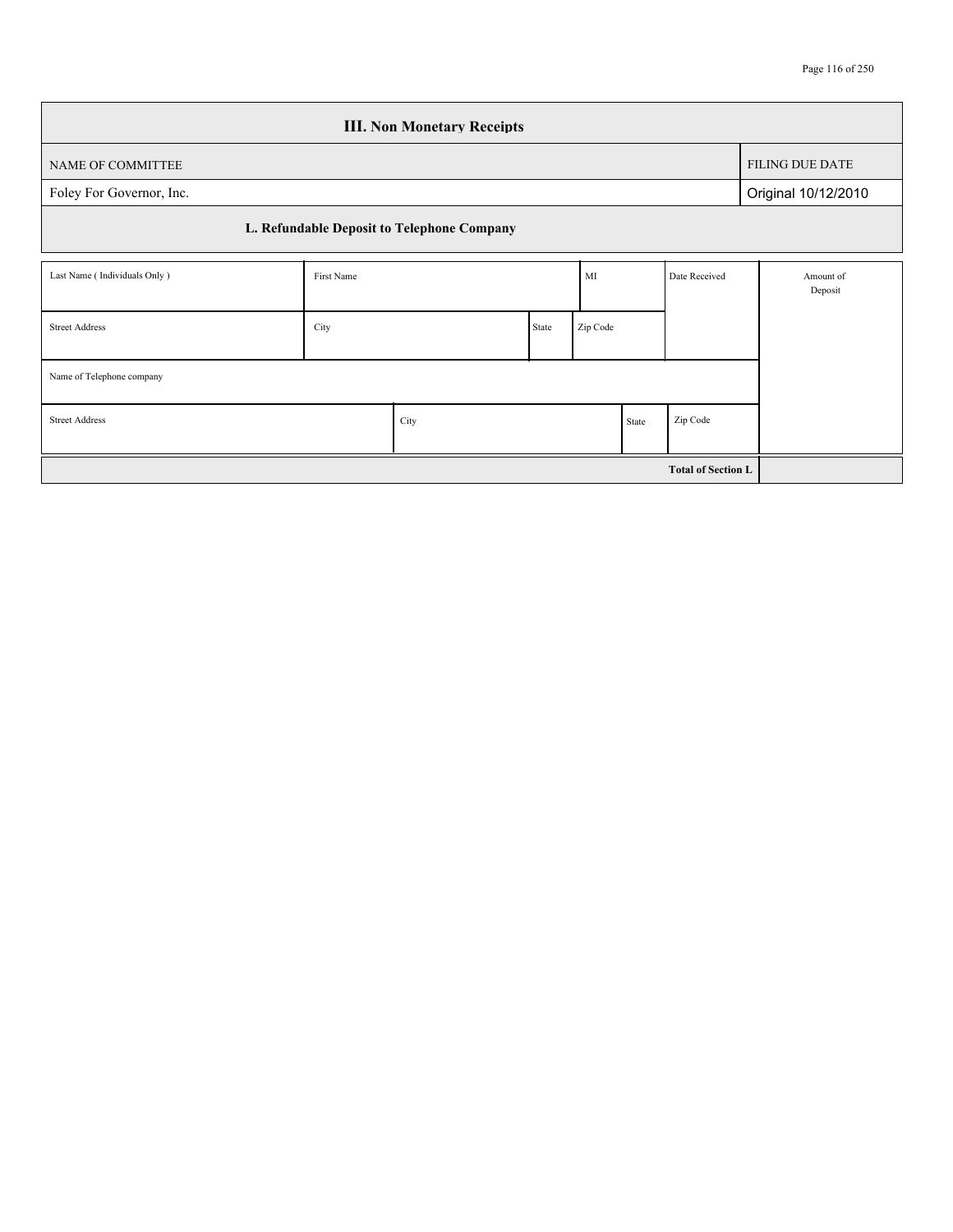| <b>III. NONMONETARY RECEIPTS</b>                                                                                                 |                    |                                                                                                         |                                        |                                     |  |  |  |  |  |  |
|----------------------------------------------------------------------------------------------------------------------------------|--------------------|---------------------------------------------------------------------------------------------------------|----------------------------------------|-------------------------------------|--|--|--|--|--|--|
| <b>NAME OF COMMITTEE</b>                                                                                                         |                    |                                                                                                         |                                        | <b>FILING DUE DATE</b>              |  |  |  |  |  |  |
| Foley For Governor, Inc.                                                                                                         |                    |                                                                                                         |                                        |                                     |  |  |  |  |  |  |
| M. Non-Monetary Receipts of Organization Expenditures Made By<br>Legislative Leadership, Legislative Caucus, and Party Committee |                    |                                                                                                         |                                        |                                     |  |  |  |  |  |  |
| Name of Committee                                                                                                                |                    | Name of Treasurer                                                                                       |                                        |                                     |  |  |  |  |  |  |
| Bristol Republican Town Committee                                                                                                | Dina M. Mazzone    |                                                                                                         |                                        |                                     |  |  |  |  |  |  |
| <b>Street Address</b><br>PO Box 1893                                                                                             |                    |                                                                                                         | Date Notice Received<br>09/03/2010     | Fair Market<br>Value of<br>Donation |  |  |  |  |  |  |
| City<br><b>Bristol</b>                                                                                                           | State<br><b>CT</b> | Zip Code<br>06011-1893                                                                                  | <b>Aggregate Donations</b><br>\$107.14 |                                     |  |  |  |  |  |  |
| Description of Donation<br>phone banking                                                                                         |                    | Purpose of Expenditure<br>$\Box$ A $\Box$ B                                                             | $C$ D $X$ E                            | \$107.14                            |  |  |  |  |  |  |
| Name of Committee<br>Goshen Republican Town Committee                                                                            |                    | Name of Treasurer<br>Anders A. Nygren                                                                   |                                        |                                     |  |  |  |  |  |  |
| <b>Street Address</b><br>PO Box 219                                                                                              |                    |                                                                                                         | Date Notice Received<br>09/22/2010     | Fair Market<br>Value of<br>Donation |  |  |  |  |  |  |
| City                                                                                                                             | State              | Zip Code                                                                                                | Aggregate Donations                    |                                     |  |  |  |  |  |  |
| Goshen                                                                                                                           | <b>CT</b>          | 06756                                                                                                   | \$67.85                                |                                     |  |  |  |  |  |  |
| Description of Donation<br>booth display                                                                                         |                    | Purpose of Expenditure<br>$\begin{array}{ c c }\n\hline\nX & A\n\end{array}$<br>$\perp$<br>$\mathbf{B}$ | $\Box$ $\Box$<br>$\Box$ E<br>$\Box$ c  | \$67.85                             |  |  |  |  |  |  |
|                                                                                                                                  |                    |                                                                                                         | <b>Total of Section M</b>              | \$174.99                            |  |  |  |  |  |  |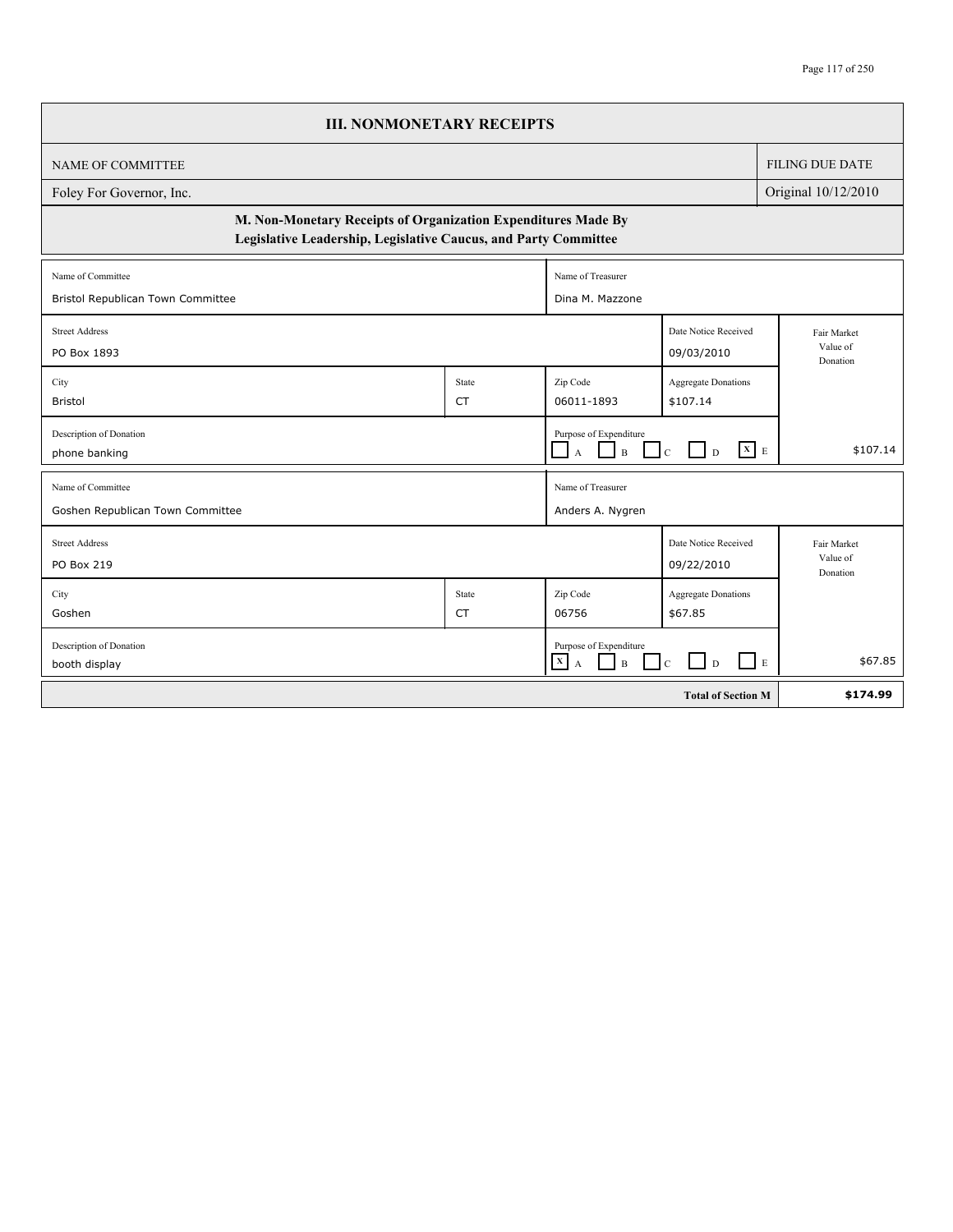|                                                                                              | <b>IV. EXPENDITURES</b>       |             |                        |                                 |                                     |                        |
|----------------------------------------------------------------------------------------------|-------------------------------|-------------|------------------------|---------------------------------|-------------------------------------|------------------------|
| NAME OF COMMITTEE                                                                            |                               |             |                        |                                 |                                     | <b>FILING DUE DATE</b> |
| Foley For Governor, Inc.                                                                     |                               |             |                        |                                 |                                     | Original 10/12/2010    |
|                                                                                              | N. Expenses Paid By Committee |             |                        |                                 |                                     |                        |
| Name of Payee                                                                                |                               |             |                        | Date of Payment                 | Method of Payment                   | Amount                 |
| SSG Media, Inc.                                                                              |                               |             |                        | 09/03/2010                      | $Check$ #                           |                        |
| <b>Street Address</b><br>2120 L St NW Ste 510                                                | City<br>Washington            | State<br>DC | Zip Code<br>20037-1534 | Purpose of Expenditure<br>A-OTH | X Debit Card                        |                        |
| Description                                                                                  |                               |             |                        |                                 | Event#                              |                        |
| Advertising & Promotion - Inv #10M-074 Sept 8-14 Media Buy                                   |                               |             |                        |                                 |                                     |                        |
| Is this expenditure coordinated with another candidate for<br>which reimbursement is sought? | Other Candidate(s) Name       |             |                        | Office Sought                   |                                     |                        |
| Yes<br>$\mathbf{x}$<br>$\rm No$                                                              |                               |             |                        |                                 |                                     | \$223,750.00           |
| Name of Payee                                                                                |                               |             |                        | Date of Payment                 | Method of Payment                   | Amount                 |
| JP Morgan Chase Bank                                                                         |                               |             |                        | 09/03/2010                      | $\Box$ Check #                      |                        |
| <b>Street Address</b>                                                                        | City                          | State       | Zip Code               | Purpose of Expenditure          |                                     |                        |
| 3A Pickwick Plz                                                                              | Greenwich                     | СT          | 06830                  | <b>BNK</b>                      | $\boxed{\mathbf{X}}$ Debit Card     |                        |
| Description<br>Incoming Wire Fee                                                             |                               |             |                        |                                 | Event#                              |                        |
| Is this expenditure coordinated with another candidate for<br>which reimbursement is sought? | Other Candidate(s) Name       |             |                        | Office Sought                   |                                     |                        |
| Yes<br>$\mathbf x$<br>$\rm No$                                                               |                               |             |                        |                                 |                                     | \$15.00                |
| Name of Payee                                                                                |                               |             |                        | Date of Payment                 | Method of Payment                   | Amount                 |
| JP Morgan Chase Bank                                                                         |                               |             |                        | 09/03/2010                      | $\blacksquare$<br>$\bigcup$ Check # |                        |
| <b>Street Address</b>                                                                        | City                          | State       | Zip Code               | Purpose of Expenditure          |                                     |                        |
| 3A Pickwick Plz                                                                              | Greenwich                     | СT          | 06830                  | <b>BNK</b>                      | X Debit Card                        |                        |
| Description<br>Outgoing Wire Fee / SSG Media                                                 |                               |             |                        |                                 | Event $\#$                          |                        |
| Is this expenditure coordinated with another candidate for<br>which reimbursement is sought? | Other Candidate(s) Name       |             |                        | Office Sought                   |                                     |                        |
| Yes<br>$\overline{x}$<br>No                                                                  |                               |             |                        |                                 |                                     | \$25.00                |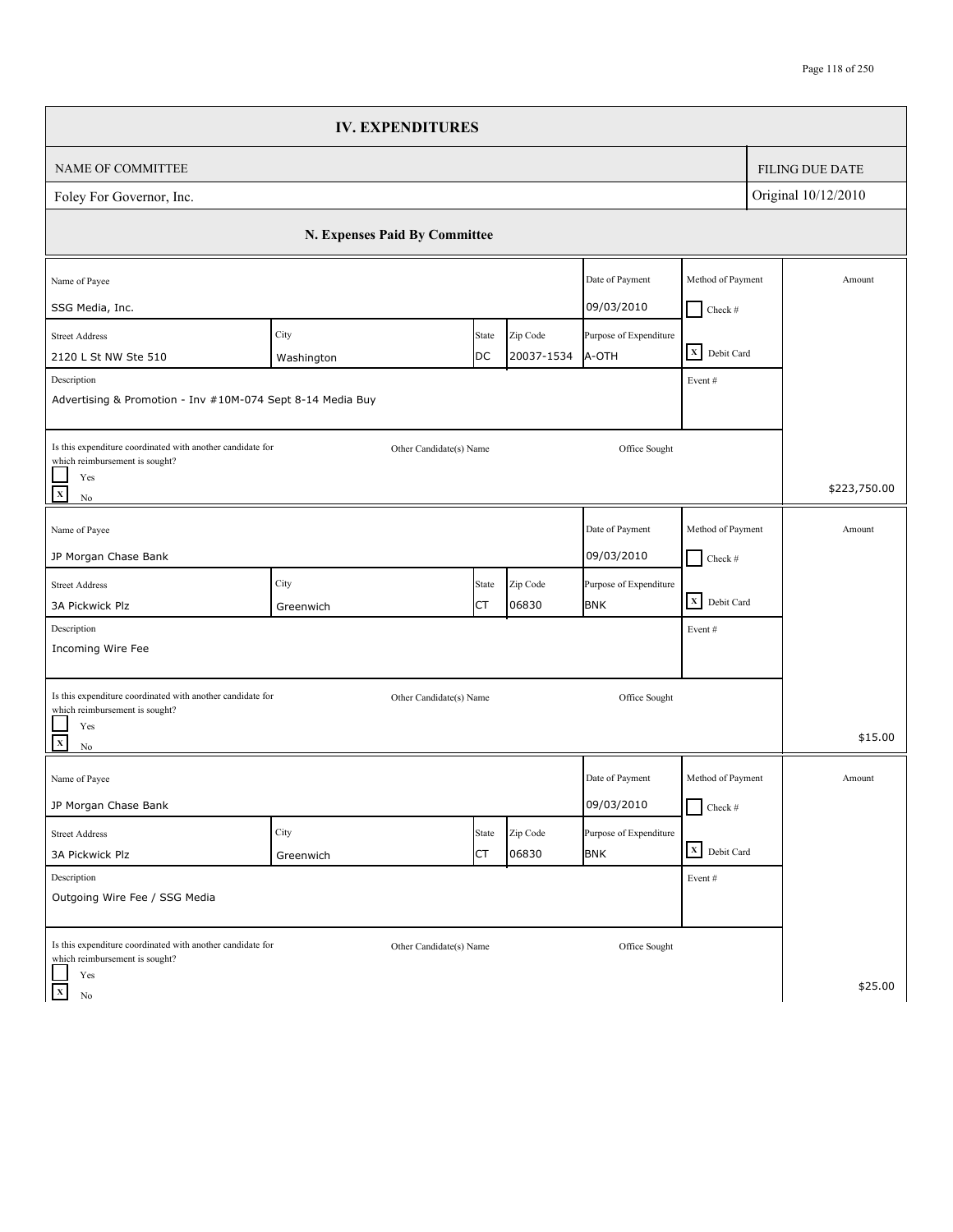|                                                                                              | <b>IV. EXPENDITURES</b>       |       |            |                        |                   |                        |
|----------------------------------------------------------------------------------------------|-------------------------------|-------|------------|------------------------|-------------------|------------------------|
| NAME OF COMMITTEE                                                                            |                               |       |            |                        |                   | <b>FILING DUE DATE</b> |
| Foley For Governor, Inc.                                                                     |                               |       |            |                        |                   | Original 10/12/2010    |
|                                                                                              | N. Expenses Paid By Committee |       |            |                        |                   |                        |
| Name of Payee                                                                                |                               |       |            | Date of Payment        | Method of Payment | Amount                 |
| JP Morgan Chase Bank                                                                         |                               |       |            | 09/03/2010             | $\Box$ Check #    |                        |
| <b>Street Address</b>                                                                        | City                          | State | Zip Code   | Purpose of Expenditure |                   |                        |
| 3A Pickwick Plz                                                                              | Greenwich                     | СT    | 06830      | <b>BNK</b>             | X Debit Card      |                        |
| Description<br>Incoming Domestic Wire Fee                                                    |                               |       |            |                        | Event#            |                        |
| Is this expenditure coordinated with another candidate for<br>which reimbursement is sought? | Other Candidate(s) Name       |       |            | Office Sought          |                   |                        |
| Yes<br>$\mathbf x$<br>$\rm No$                                                               |                               |       |            |                        |                   | \$15.00                |
| Name of Payee                                                                                |                               |       |            | Date of Payment        | Method of Payment | Amount                 |
| JP Morgan Chase Bank                                                                         |                               |       |            | 09/03/2010             | $\Box$ Check #    |                        |
| <b>Street Address</b>                                                                        | City                          | State | Zip Code   | Purpose of Expenditure |                   |                        |
| 3A Pickwick Plz                                                                              | Greenwich                     | СT    | 06830      | <b>BNK</b>             | X Debit Card      |                        |
| Description                                                                                  |                               |       |            |                        | Event#            |                        |
| Outgoing Domestic Wire Fee                                                                   |                               |       |            |                        |                   |                        |
| Is this expenditure coordinated with another candidate for<br>which reimbursement is sought? | Other Candidate(s) Name       |       |            | Office Sought          |                   |                        |
| Yes<br>$\mathbf{x}$<br>$\rm No$                                                              |                               |       |            |                        |                   | \$25.00                |
| Name of Payee                                                                                |                               |       |            | Date of Payment        | Method of Payment | Amount                 |
| Target                                                                                       |                               |       |            | 09/03/2010             | $\Box$ Check #    |                        |
| <b>Street Address</b>                                                                        | City                          | State | Zip Code   | Purpose of Expenditure |                   |                        |
| 21 Broad St                                                                                  | Stamford                      | СT    | 06901-2309 | OFFICE                 | X Debit Card      |                        |
| Description                                                                                  |                               |       |            |                        | Event #           |                        |
| Supplies                                                                                     |                               |       |            |                        |                   |                        |
| Is this expenditure coordinated with another candidate for<br>which reimbursement is sought? | Other Candidate(s) Name       |       |            | Office Sought          |                   |                        |
| Yes<br>$\mathbf X$<br>No                                                                     |                               |       |            |                        |                   | \$6.19                 |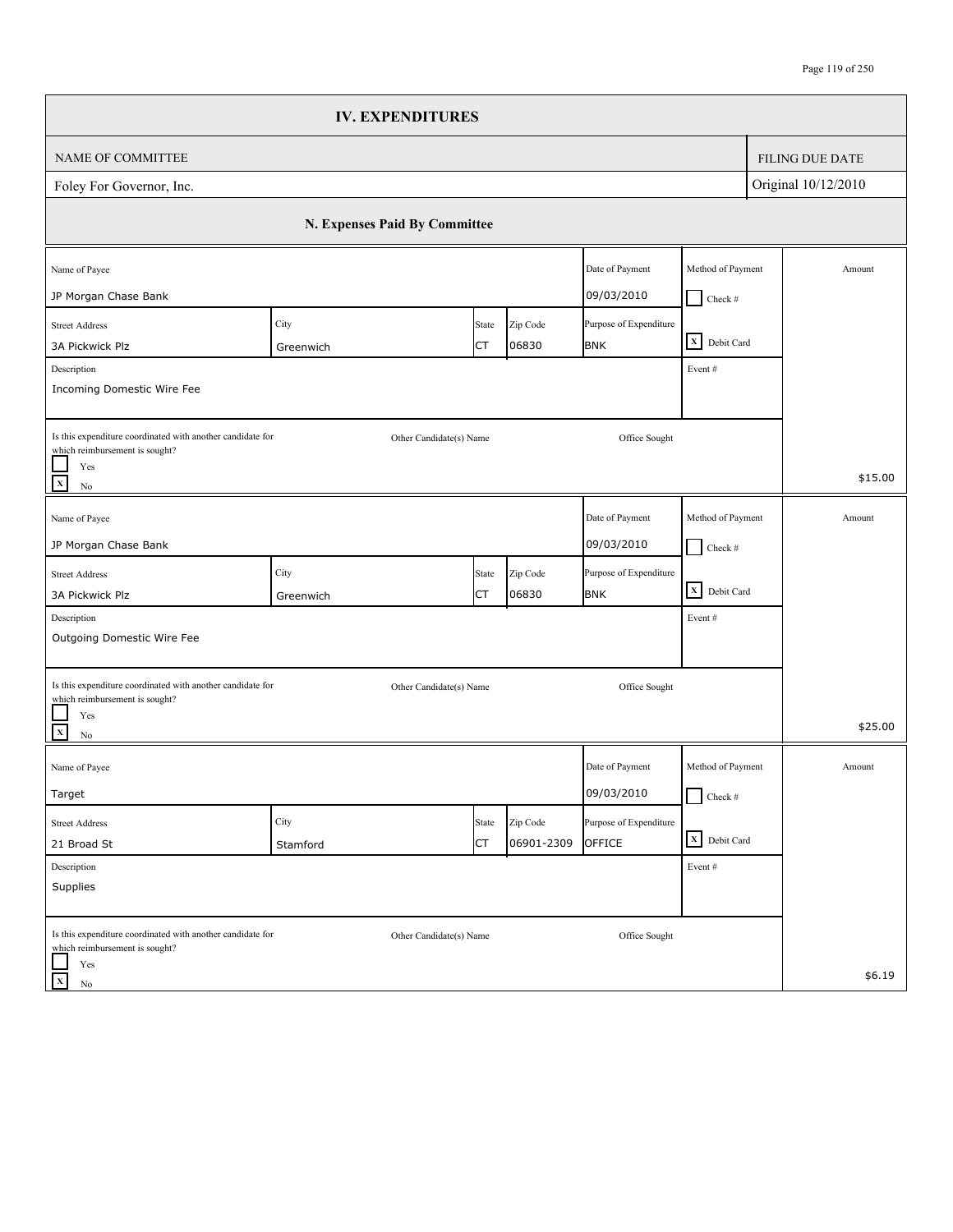|                                                                                              | <b>IV. EXPENDITURES</b>       |             |                        |                                |                   |                        |
|----------------------------------------------------------------------------------------------|-------------------------------|-------------|------------------------|--------------------------------|-------------------|------------------------|
| NAME OF COMMITTEE                                                                            |                               |             |                        |                                |                   | <b>FILING DUE DATE</b> |
| Foley For Governor, Inc.                                                                     |                               |             |                        |                                |                   | Original 10/12/2010    |
|                                                                                              | N. Expenses Paid By Committee |             |                        |                                |                   |                        |
| Name of Payee                                                                                |                               |             |                        | Date of Payment                | Method of Payment | Amount                 |
| INT*Intermedia.net                                                                           |                               |             |                        | 09/03/2010                     | $\Box$ Check #    |                        |
| <b>Street Address</b><br>150 Mathilda Pl Ste 104                                             | City                          | State<br>CA | Zip Code<br>94086-6010 | Purpose of Expenditure<br>OVHD | X Debit Card      |                        |
| Description                                                                                  | Sunnyvale                     |             |                        |                                | Event#            |                        |
| Computer Network Service Fees                                                                |                               |             |                        |                                |                   |                        |
| Is this expenditure coordinated with another candidate for<br>which reimbursement is sought? | Other Candidate(s) Name       |             |                        | Office Sought                  |                   |                        |
| Yes<br>$\mathbf x$<br>$\rm No$                                                               |                               |             |                        |                                |                   | \$10.76                |
| Name of Payee                                                                                |                               |             |                        | Date of Payment                | Method of Payment | Amount                 |
| INT*Intermedia.net                                                                           |                               |             |                        | 09/03/2010                     | $Check$ #         |                        |
| <b>Street Address</b>                                                                        | City                          | State       | Zip Code               | Purpose of Expenditure         |                   |                        |
| 150 Mathilda Pl Ste 104                                                                      | Sunnyvale                     | CA          | 94086-6010             | OVHD                           | X Debit Card      |                        |
| Description                                                                                  |                               |             |                        |                                | Event#            |                        |
| Computer Network Service Fees                                                                |                               |             |                        |                                |                   |                        |
| Is this expenditure coordinated with another candidate for<br>which reimbursement is sought? | Other Candidate(s) Name       |             |                        | Office Sought                  |                   |                        |
| Yes<br>$\mathbf{x}$<br>$\rm No$                                                              |                               |             |                        |                                |                   | \$10.76                |
| Name of Payee                                                                                |                               |             |                        | Date of Payment                | Method of Payment | Amount                 |
| INT*Intermedia.net                                                                           |                               |             |                        | 09/03/2010                     | $\Box$ Check #    |                        |
| <b>Street Address</b>                                                                        | City                          | State       | Zip Code               | Purpose of Expenditure         |                   |                        |
| 150 Mathilda Pl Ste 104                                                                      | Sunnyvale                     | CA          | 94086-6010             | OVHD                           | X Debit Card      |                        |
| Description<br>Computer Network Service Fee                                                  |                               |             |                        |                                | Event#            |                        |
| Is this expenditure coordinated with another candidate for<br>which reimbursement is sought? | Other Candidate(s) Name       |             |                        | Office Sought                  |                   |                        |
| Yes<br>$\mathbf X$<br>No                                                                     |                               |             |                        |                                |                   | \$10.76                |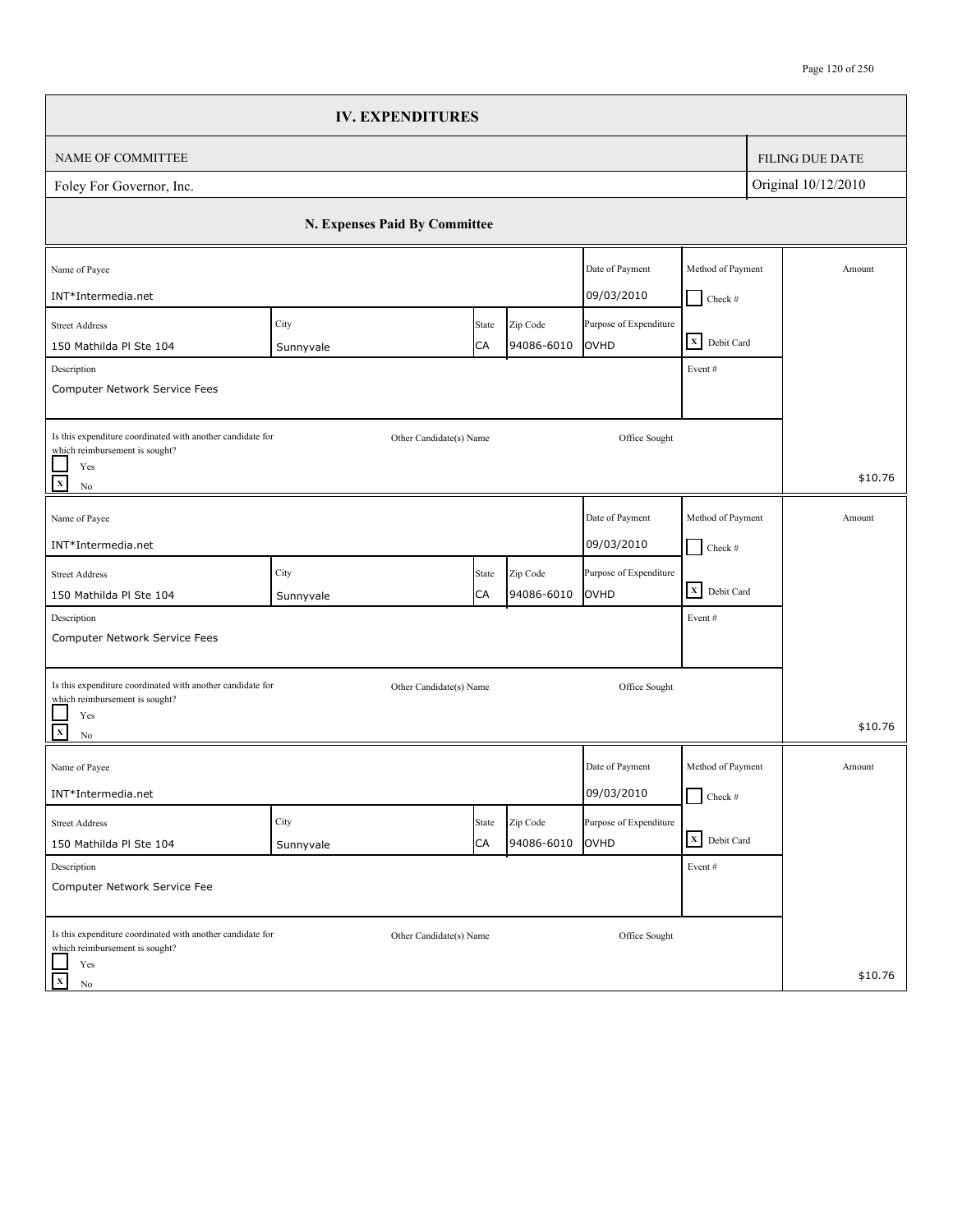|                                                                                              | <b>IV. EXPENDITURES</b>       |       |            |                        |                   |                     |                        |
|----------------------------------------------------------------------------------------------|-------------------------------|-------|------------|------------------------|-------------------|---------------------|------------------------|
| NAME OF COMMITTEE                                                                            |                               |       |            |                        |                   |                     | <b>FILING DUE DATE</b> |
| Foley For Governor, Inc.                                                                     |                               |       |            |                        |                   | Original 10/12/2010 |                        |
|                                                                                              | N. Expenses Paid By Committee |       |            |                        |                   |                     |                        |
| Name of Payee                                                                                |                               |       |            | Date of Payment        | Method of Payment |                     | Amount                 |
| Katie's Gourmet                                                                              |                               |       |            | 09/03/2010             | $\Box$ Check #    |                     |                        |
| <b>Street Address</b>                                                                        | City                          | State | Zip Code   | Purpose of Expenditure |                   |                     |                        |
| 29 Bank St                                                                                   | Stamford                      | СT    | 06901-3024 | FOOD                   | X Debit Card      |                     |                        |
| Description                                                                                  |                               |       |            |                        | Event #           |                     |                        |
| Meals                                                                                        |                               |       |            |                        |                   |                     |                        |
| Is this expenditure coordinated with another candidate for<br>which reimbursement is sought? | Other Candidate(s) Name       |       |            | Office Sought          |                   |                     |                        |
| Yes<br>$\mathbf x$<br>$\rm No$                                                               |                               |       |            |                        |                   |                     | \$260.00               |
| Name of Payee                                                                                |                               |       |            | Date of Payment        | Method of Payment |                     | Amount                 |
|                                                                                              |                               |       |            |                        |                   |                     |                        |
| Dunkin Donuts                                                                                |                               |       |            | 09/03/2010             | $\Box$ Check #    |                     |                        |
| <b>Street Address</b>                                                                        | City                          | State | Zip Code   | Purpose of Expenditure | X Debit Card      |                     |                        |
| 41 S Main St                                                                                 | West Hartford                 | СT    | 06107-2448 | FOOD                   |                   |                     |                        |
| Description                                                                                  |                               |       |            |                        | Event#            |                     |                        |
| Coffee                                                                                       |                               |       |            |                        |                   |                     |                        |
| Is this expenditure coordinated with another candidate for                                   | Other Candidate(s) Name       |       |            | Office Sought          |                   |                     |                        |
| which reimbursement is sought?<br>Yes                                                        |                               |       |            |                        |                   |                     |                        |
| $\mathbf{x}$<br>$\rm No$                                                                     |                               |       |            |                        |                   |                     | \$13.99                |
| Name of Payee                                                                                |                               |       |            | Date of Payment        | Method of Payment |                     | Amount                 |
| Town of West Hartford                                                                        |                               |       |            | 09/03/2010             | $\Box$ Check #    |                     |                        |
| <b>Street Address</b>                                                                        | City                          | State | Zip Code   | Purpose of Expenditure |                   |                     |                        |
| 20 Isham Rd                                                                                  | West Hartford                 | СT    | 06107-2204 | <b>TRVL</b>            | X Debit Card      |                     |                        |
| Description                                                                                  |                               |       |            |                        | Event#            |                     |                        |
| Parking                                                                                      |                               |       |            |                        |                   |                     |                        |
| Is this expenditure coordinated with another candidate for<br>which reimbursement is sought? | Other Candidate(s) Name       |       |            | Office Sought          |                   |                     |                        |
| Yes                                                                                          |                               |       |            |                        |                   |                     |                        |
| $\mathbf X$<br>No                                                                            |                               |       |            |                        |                   |                     | \$3.00                 |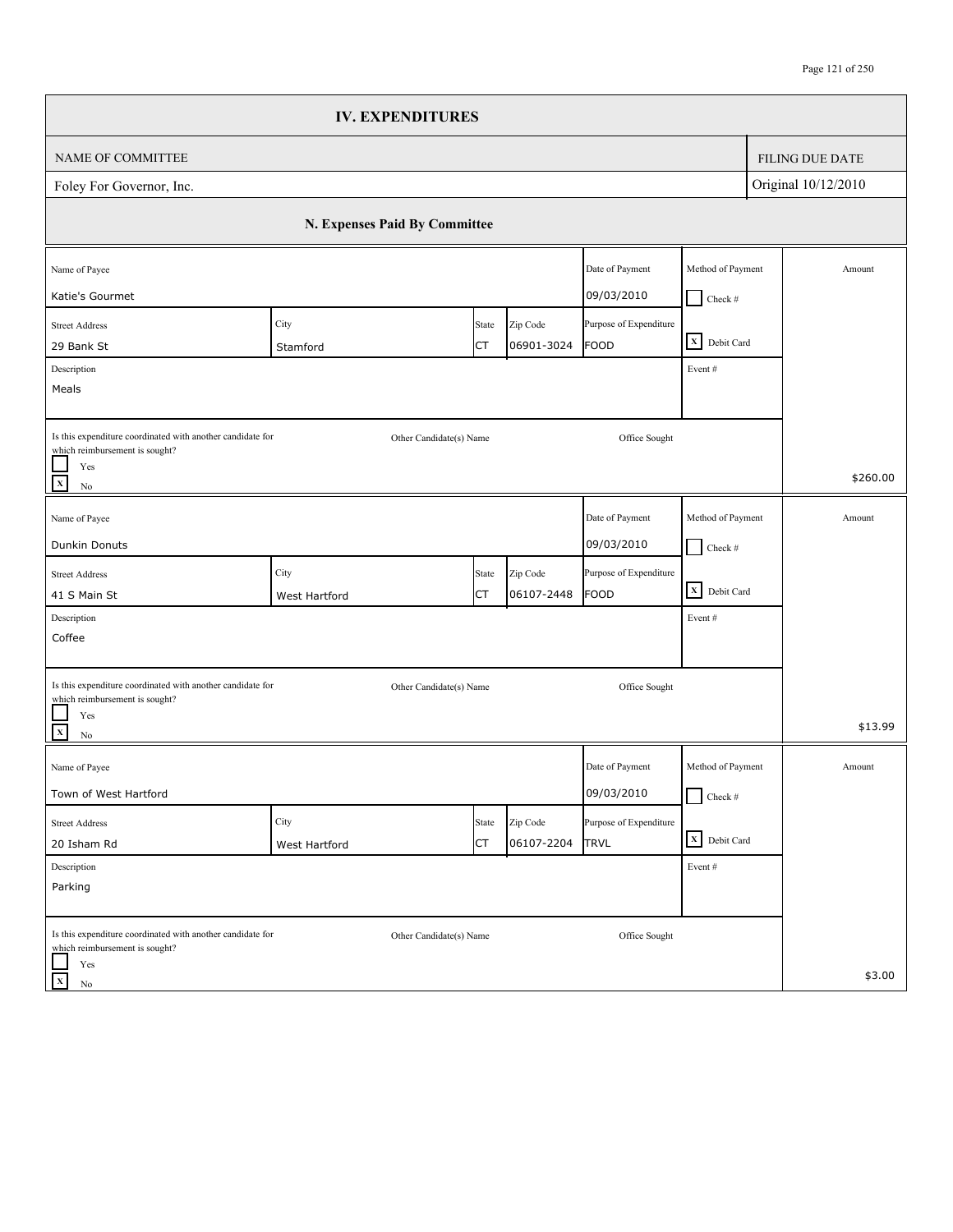|                                                                                              |                               | <b>IV. EXPENDITURES</b> |            |                        |                   |                        |
|----------------------------------------------------------------------------------------------|-------------------------------|-------------------------|------------|------------------------|-------------------|------------------------|
| NAME OF COMMITTEE                                                                            |                               |                         |            |                        |                   | <b>FILING DUE DATE</b> |
| Foley For Governor, Inc.                                                                     |                               |                         |            |                        |                   | Original 10/12/2010    |
|                                                                                              | N. Expenses Paid By Committee |                         |            |                        |                   |                        |
| Name of Payee                                                                                |                               |                         |            | Date of Payment        | Method of Payment | Amount                 |
| United States Post Office                                                                    |                               |                         |            | 09/07/2010             | $\Box$ Check #    |                        |
| <b>Street Address</b>                                                                        | City                          | State                   | Zip Code   | Purpose of Expenditure | X Debit Card      |                        |
| Ridgeway Station                                                                             | Stamford                      | СT                      |            | POST                   |                   |                        |
| Description<br>Mail                                                                          |                               |                         |            |                        | Event #           |                        |
|                                                                                              |                               |                         |            |                        |                   |                        |
| Is this expenditure coordinated with another candidate for<br>which reimbursement is sought? |                               | Other Candidate(s) Name |            | Office Sought          |                   |                        |
| Yes<br>$\mathbf x$<br>$\rm No$                                                               |                               |                         |            |                        |                   | \$10.60                |
| Name of Payee                                                                                |                               |                         |            | Date of Payment        | Method of Payment | Amount                 |
| United States Post Office                                                                    |                               |                         |            | 09/07/2010             | $\Box$ Check #    |                        |
| <b>Street Address</b>                                                                        | City                          | State                   | Zip Code   | Purpose of Expenditure |                   |                        |
| Ridgeway Station                                                                             | Stamford                      | CT                      |            | POST                   | X Debit Card      |                        |
| Description                                                                                  |                               |                         |            |                        | Event#            |                        |
| Mail                                                                                         |                               |                         |            |                        |                   |                        |
| Is this expenditure coordinated with another candidate for                                   |                               | Other Candidate(s) Name |            | Office Sought          |                   |                        |
| which reimbursement is sought?<br>Yes                                                        |                               |                         |            |                        |                   |                        |
| $\mathbf{x}$<br>$\rm No$                                                                     |                               |                         |            |                        |                   | \$132.00               |
| Name of Payee                                                                                |                               |                         |            | Date of Payment        | Method of Payment | Amount                 |
| Town of West Hartford                                                                        |                               |                         |            | 09/07/2010             | $\Box$ Check #    |                        |
| <b>Street Address</b>                                                                        | City                          | State                   | Zip Code   | Purpose of Expenditure |                   |                        |
| 20 Isham Rd                                                                                  | West Hartford                 | СT                      | 06107-2204 | <b>TRVL</b>            | X Debit Card      |                        |
| Description                                                                                  |                               |                         |            |                        | Event#            |                        |
| Parking                                                                                      |                               |                         |            |                        |                   |                        |
| Is this expenditure coordinated with another candidate for                                   |                               | Other Candidate(s) Name |            | Office Sought          |                   |                        |
| which reimbursement is sought?<br>Yes                                                        |                               |                         |            |                        |                   |                        |
| $\mathbf X$<br>No                                                                            |                               |                         |            |                        |                   | \$3.75                 |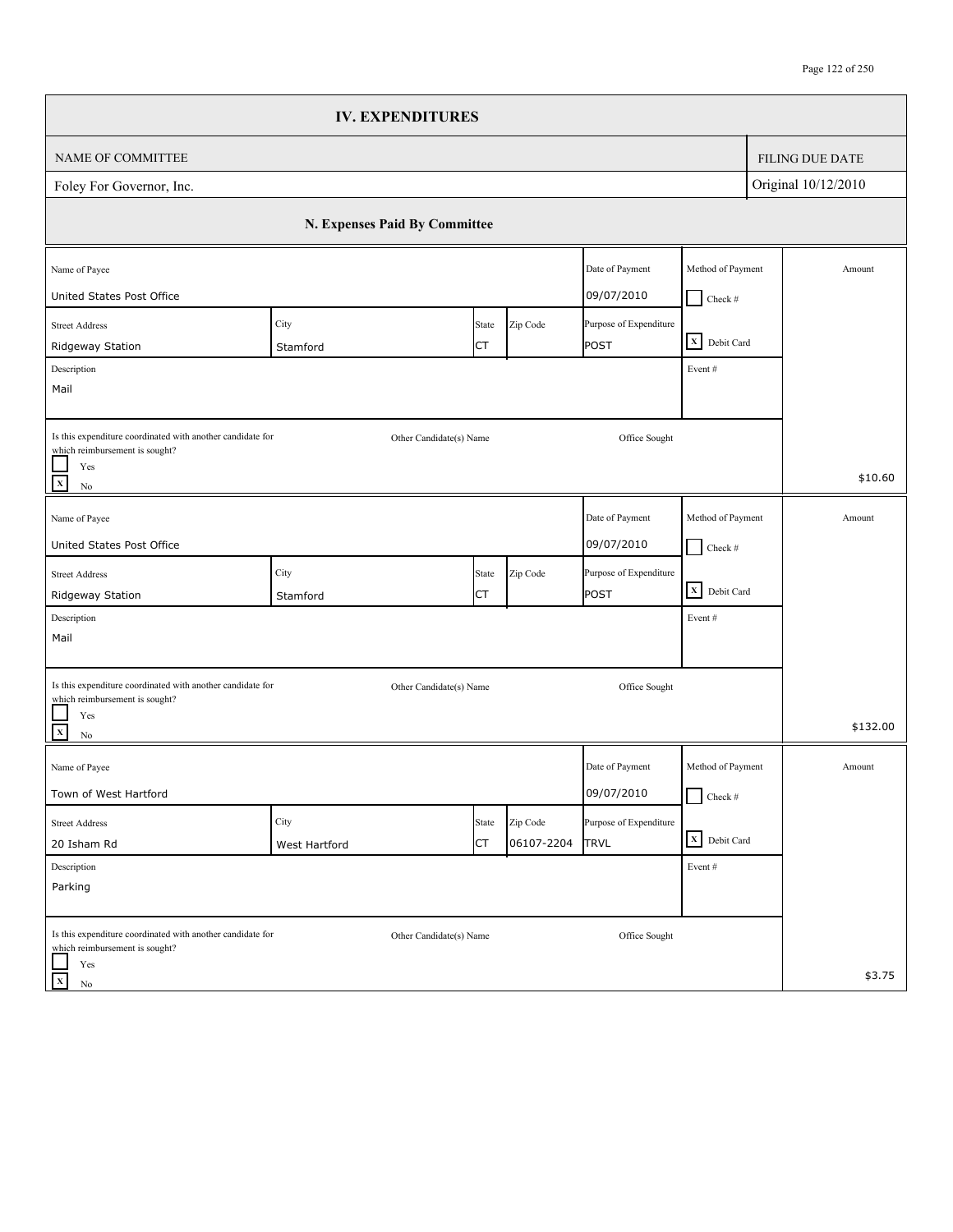|                                                                                                                                            | <b>IV. EXPENDITURES</b>       |             |                        |                                  |                                           |                        |
|--------------------------------------------------------------------------------------------------------------------------------------------|-------------------------------|-------------|------------------------|----------------------------------|-------------------------------------------|------------------------|
| NAME OF COMMITTEE                                                                                                                          |                               |             |                        |                                  |                                           | <b>FILING DUE DATE</b> |
| Foley For Governor, Inc.                                                                                                                   |                               |             |                        |                                  |                                           | Original 10/12/2010    |
|                                                                                                                                            | N. Expenses Paid By Committee |             |                        |                                  |                                           |                        |
| Name of Payee<br><b>CVS</b>                                                                                                                |                               |             |                        | Date of Payment<br>09/07/2010    | Method of Payment<br>$Check$ #            | Amount                 |
| <b>Street Address</b><br>150 S Main St<br>Description                                                                                      | City<br>West Hartford         | State<br>СT | Zip Code<br>06107-3432 | Purpose of Expenditure<br>OFFICE | X Debit Card<br>Event#                    |                        |
| Supplies                                                                                                                                   |                               |             |                        |                                  |                                           |                        |
| Is this expenditure coordinated with another candidate for<br>which reimbursement is sought?<br>Yes<br>$\overline{\mathbf{x}}$<br>$\rm No$ | Other Candidate(s) Name       |             |                        | Office Sought                    |                                           | \$7.37                 |
| Name of Payee<br>Matthew Joiner                                                                                                            |                               |             |                        | Date of Payment<br>09/07/2010    | Method of Payment<br>$\mathbf{X}$ Check # | Amount                 |
| <b>Street Address</b><br>150 Oxoboxo Dam Rd                                                                                                | City<br>Oakdale               | State<br>СT | Zip Code<br>06370-1267 | Purpose of Expenditure<br>TRVL   | 2020<br>$\blacksquare$<br>Debit Card      |                        |
| Description<br>Vehicle Miles                                                                                                               |                               |             |                        |                                  | Event#                                    |                        |
| Is this expenditure coordinated with another candidate for<br>which reimbursement is sought?<br>Yes<br>$\overline{\mathbf{x}}$<br>$\rm No$ | Other Candidate(s) Name       |             |                        | Office Sought                    |                                           | \$195.00               |
| Name of Payee<br>Matthew Joiner                                                                                                            |                               |             |                        | Date of Payment<br>09/07/2010    | Method of Payment<br>$\mathbf{X}$ Check # | Amount                 |
| <b>Street Address</b><br>150 Oxoboxo Dam Rd                                                                                                | City<br>Oakdale               | State<br>СT | Zip Code<br>06370-1267 | Purpose of Expenditure<br>WAGE   | 2019<br>Debit Card<br>$\blacksquare$      |                        |
| Description<br>Intern Stipend Week of 8/22/10 & 8/29/10                                                                                    |                               |             |                        |                                  | Event#                                    |                        |
| Is this expenditure coordinated with another candidate for<br>which reimbursement is sought?<br>Yes                                        | Other Candidate(s) Name       |             |                        | Office Sought                    |                                           |                        |
| $\mathbf x$<br>No                                                                                                                          |                               |             |                        |                                  |                                           | \$420.00               |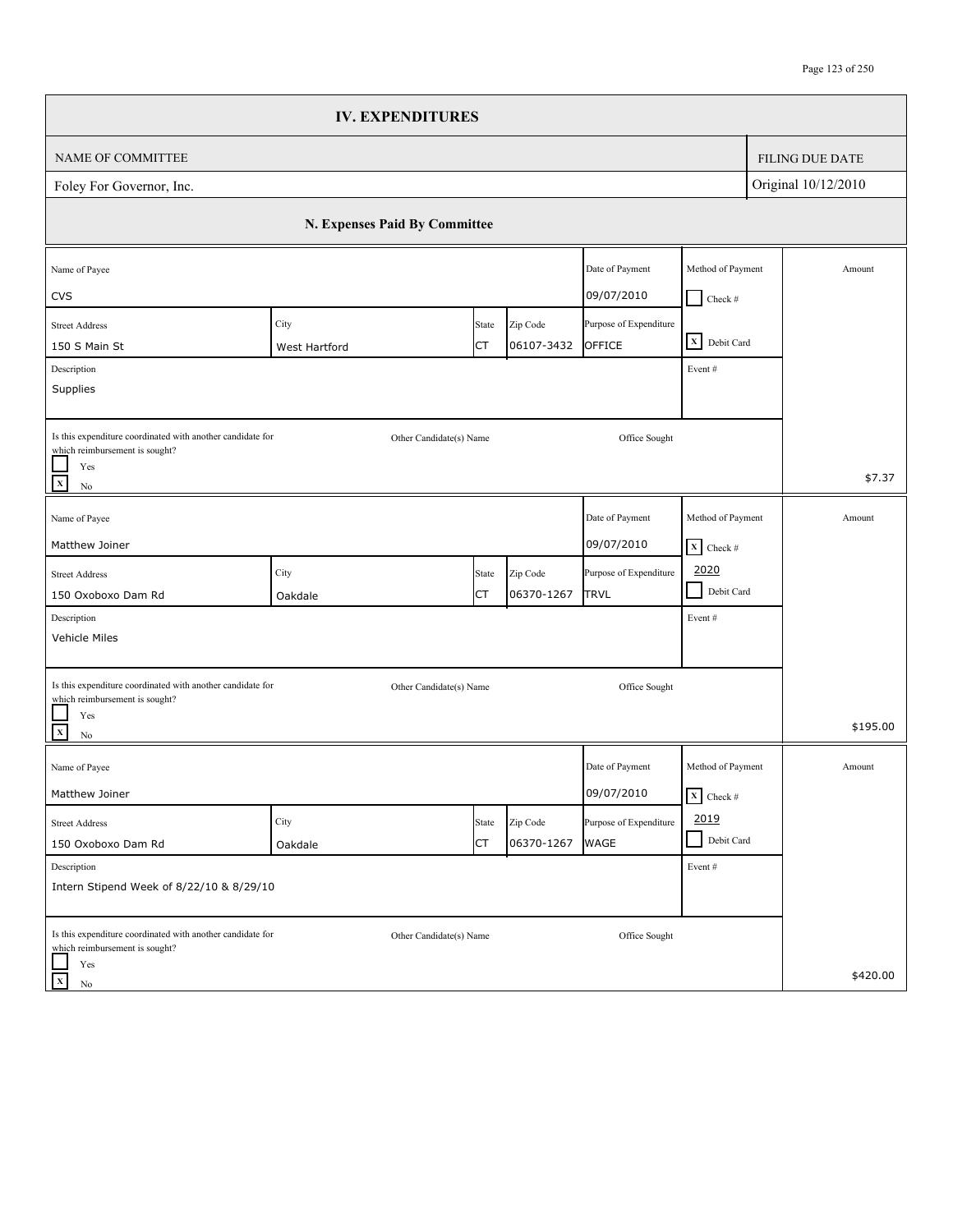|                                                                                                                                | <b>IV. EXPENDITURES</b>       |             |                        |                                      |                                                              |                        |
|--------------------------------------------------------------------------------------------------------------------------------|-------------------------------|-------------|------------------------|--------------------------------------|--------------------------------------------------------------|------------------------|
| NAME OF COMMITTEE                                                                                                              |                               |             |                        |                                      |                                                              | <b>FILING DUE DATE</b> |
| Foley For Governor, Inc.                                                                                                       |                               |             |                        |                                      |                                                              | Original 10/12/2010    |
|                                                                                                                                | N. Expenses Paid By Committee |             |                        |                                      |                                                              |                        |
| Name of Payee<br>Matthew Joiner                                                                                                |                               |             |                        | Date of Payment<br>09/07/2010        | Method of Payment                                            | Amount                 |
| <b>Street Address</b><br>150 Oxoboxo Dam Rd<br>Description<br>Vehicle Miles                                                    | City<br>Oakdale               | State<br>СT | Zip Code<br>06370-1267 | Purpose of Expenditure<br><b>RCW</b> | $X$ Check #<br>2020<br>Debit Card<br>$\mathcal{L}$<br>Event# |                        |
| Is this expenditure coordinated with another candidate for<br>which reimbursement is sought?<br>Yes<br>$\mathbf x$<br>$\rm No$ | Other Candidate(s) Name       |             |                        | Office Sought                        |                                                              | \$195.00               |
| Name of Payee<br>Axiom Strategies                                                                                              |                               |             |                        | Date of Payment<br>09/07/2010        | Method of Payment<br>$\overline{\mathbf{X}}$ Check #         | Amount                 |
| <b>Street Address</b><br>1251 NW Briarcliff Pkwy Ste 85<br>Description<br>Inv#1202 Sept Consulting, Yard Signs, Travel, Hotel  | City<br>Kansas City           | State<br>MO | Zip Code<br>64116-1780 | Purpose of Expenditure<br>Misc *     | 2075<br>$\blacksquare$<br>Debit Card<br>Event#               |                        |
| Is this expenditure coordinated with another candidate for<br>which reimbursement is sought?<br>Yes<br>$\mathbf{x}$<br>No      | Other Candidate(s) Name       |             |                        | Office Sought                        |                                                              | \$31,270.99            |
| Name of Payee<br>Networking CT                                                                                                 |                               |             |                        | Date of Payment<br>09/07/2010        | Method of Payment<br>$\overline{\mathbf{x}}$ Check #         | Amount                 |
| <b>Street Address</b><br>140 Yutaka Trl                                                                                        | City<br>Shelton               | State<br>СT | Zip Code<br>06484-4972 | Purpose of Expenditure<br>A-OTH      | 2044<br>Debit Card<br>$\blacksquare$                         |                        |
| Description<br>Advertising & Promotion - Foley Table at the Meetup Group                                                       |                               |             |                        |                                      | Event#                                                       |                        |
| Is this expenditure coordinated with another candidate for<br>which reimbursement is sought?<br>Yes<br>$\mathbf x$<br>No       | Other Candidate(s) Name       |             |                        | Office Sought                        |                                                              | \$50.00                |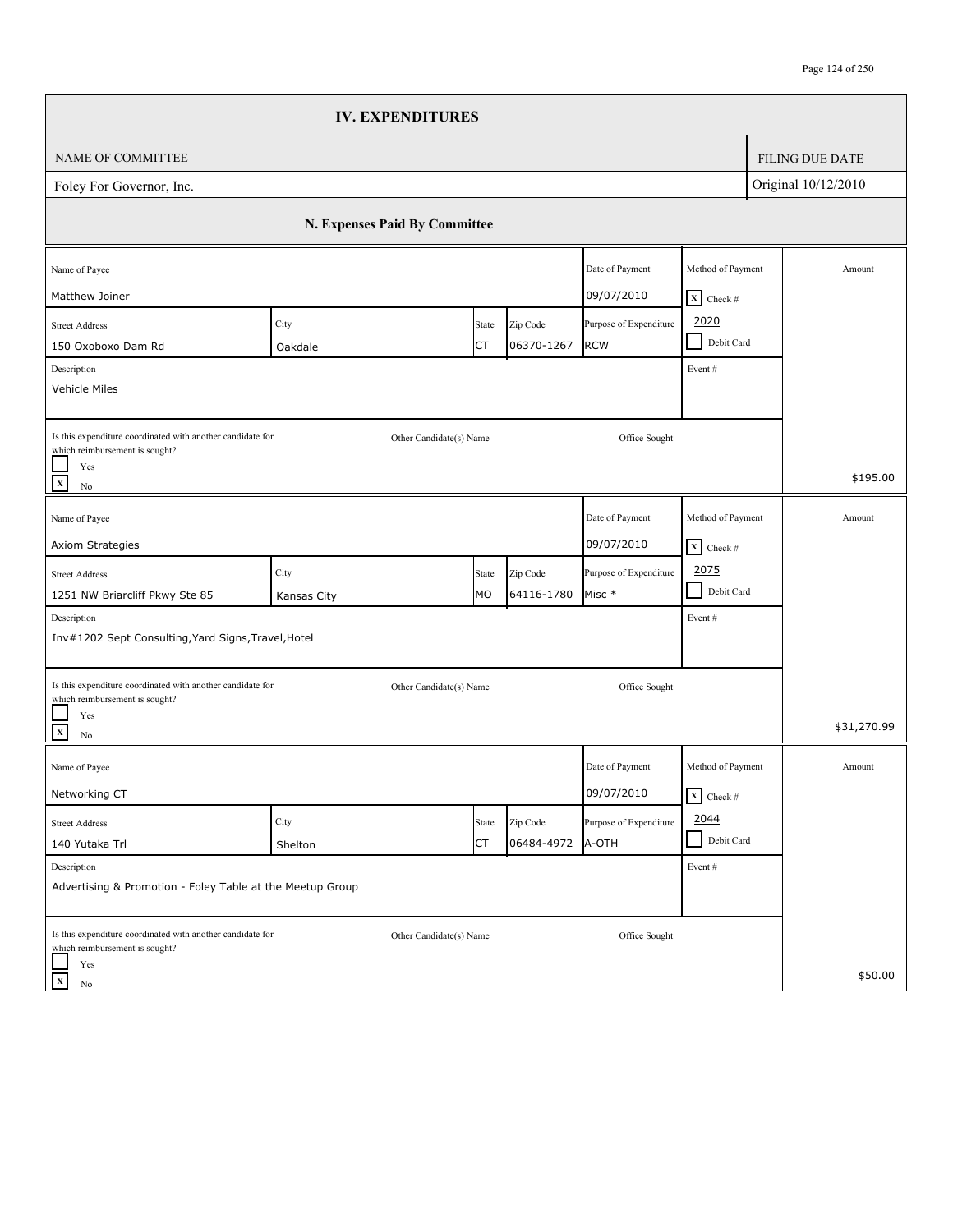|                                                                                                                                                            | <b>IV. EXPENDITURES</b>       |             |                        |                                                     |                                             |                        |
|------------------------------------------------------------------------------------------------------------------------------------------------------------|-------------------------------|-------------|------------------------|-----------------------------------------------------|---------------------------------------------|------------------------|
| NAME OF COMMITTEE                                                                                                                                          |                               |             |                        |                                                     |                                             | <b>FILING DUE DATE</b> |
| Foley For Governor, Inc.                                                                                                                                   |                               |             |                        |                                                     |                                             | Original 10/12/2010    |
|                                                                                                                                                            | N. Expenses Paid By Committee |             |                        |                                                     |                                             |                        |
| Name of Payee                                                                                                                                              |                               |             |                        | Date of Payment                                     | Method of Payment                           | Amount                 |
| Michael Roberts<br><b>Street Address</b><br>618 Belden Hall                                                                                                | City<br>Storrs                | State<br>СT | Zip Code<br>06269-6905 | 09/07/2010<br>Purpose of Expenditure<br><b>WAGE</b> | $X$ Check #<br>2021<br>Debit Card<br>$\sim$ |                        |
| Description<br>Payroll Expenses - Intern Stipend for 8/27/10 & Week of 8/30/10                                                                             |                               |             |                        |                                                     | Event#                                      |                        |
| Is this expenditure coordinated with another candidate for<br>which reimbursement is sought?<br>Yes                                                        | Other Candidate(s) Name       |             |                        | Office Sought                                       |                                             | \$300.00               |
| $\mathbf X$<br>$\rm No$                                                                                                                                    |                               |             |                        |                                                     |                                             |                        |
| Name of Payee<br>New England Southport Village Committee                                                                                                   |                               |             |                        | Date of Payment<br>09/07/2010                       | Method of Payment<br>$X$ Check #            | Amount                 |
| <b>Street Address</b>                                                                                                                                      | City                          | State       | Zip Code               | Purpose of Expenditure                              | 2027<br>- 1<br>Debit Card                   |                        |
| Norwalk Seaport Association, Inc. 132 Wa Norwalk<br>Description<br>Advertising & Promotion - Norwalk Oyster Festival - Insurance for Foley booth 9/10-9/12 |                               | СT          | 06854                  | A-OTH                                               | Event#                                      |                        |
| Is this expenditure coordinated with another candidate for<br>which reimbursement is sought?                                                               | Other Candidate(s) Name       |             |                        | Office Sought                                       |                                             |                        |
| Yes<br>$\mathbf X$<br>No                                                                                                                                   |                               |             |                        |                                                     |                                             | \$57.60                |
| Name of Payee<br>West Hartford Public Works                                                                                                                |                               |             |                        | Date of Payment<br>09/07/2010                       | Method of Payment<br>$\Box$ Check #         | Amount                 |
| <b>Street Address</b>                                                                                                                                      | City                          | State       | Zip Code               | Purpose of Expenditure                              |                                             |                        |
| 17 Brixton Rd                                                                                                                                              | West Hartford                 | СT          | 06110-1501             | <b>TRVL</b>                                         | X Debit Card                                |                        |
| Description<br>Parking                                                                                                                                     |                               |             |                        |                                                     | Event#                                      |                        |
| Is this expenditure coordinated with another candidate for<br>which reimbursement is sought?                                                               | Other Candidate(s) Name       |             |                        | Office Sought                                       |                                             |                        |
| Yes<br>$\mathbf x$<br>No                                                                                                                                   |                               |             |                        |                                                     |                                             | \$40.00                |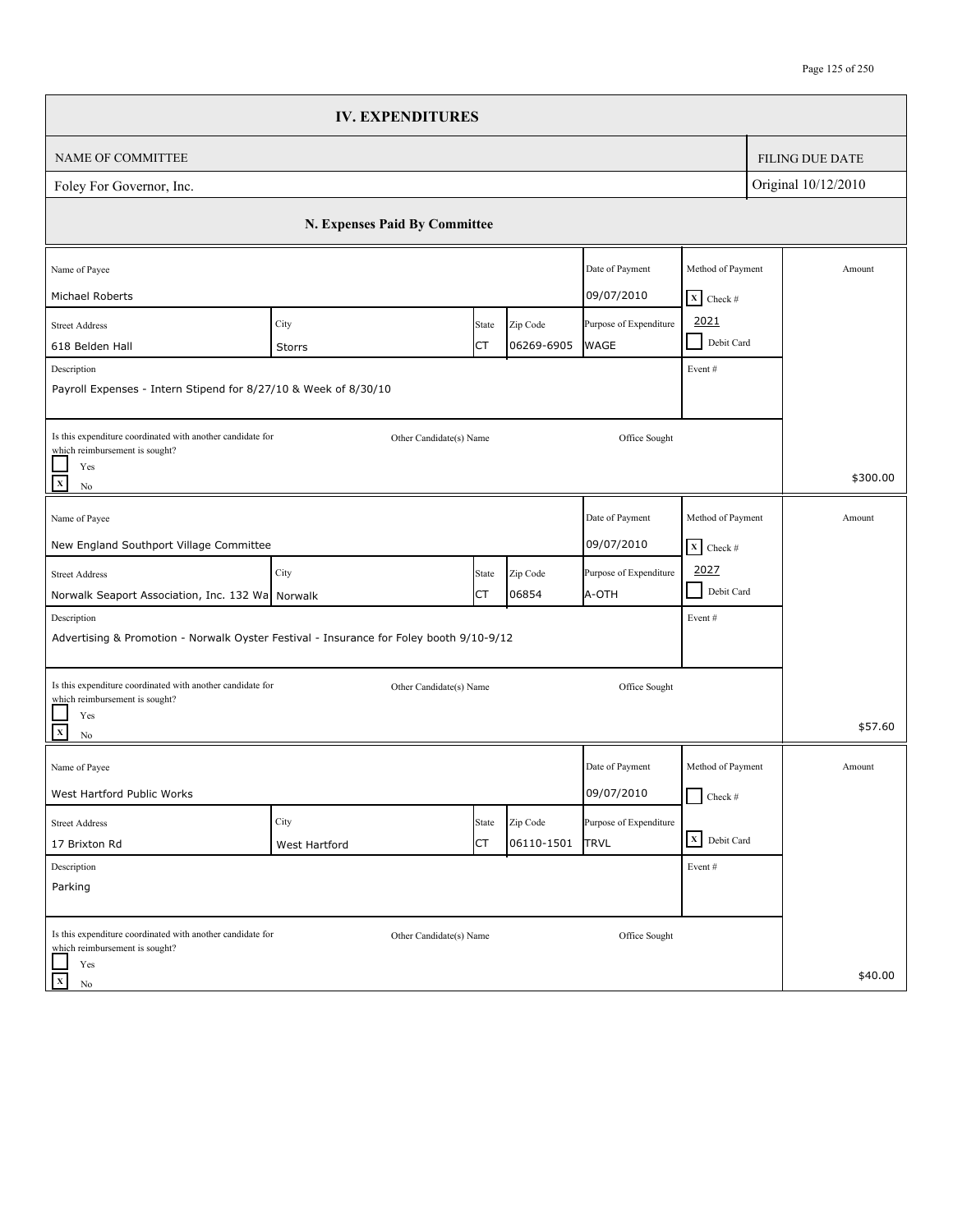|                                                                                              | <b>IV. EXPENDITURES</b>       |       |            |                        |                              |                        |
|----------------------------------------------------------------------------------------------|-------------------------------|-------|------------|------------------------|------------------------------|------------------------|
| NAME OF COMMITTEE                                                                            |                               |       |            |                        |                              | <b>FILING DUE DATE</b> |
| Foley For Governor, Inc.                                                                     |                               |       |            |                        |                              | Original 10/12/2010    |
|                                                                                              | N. Expenses Paid By Committee |       |            |                        |                              |                        |
| Name of Payee                                                                                |                               |       |            | Date of Payment        | Method of Payment            | Amount                 |
| Franklin Giant Sandwich Shop                                                                 |                               |       |            | 09/07/2010             | $Check$ #                    |                        |
| <b>Street Address</b>                                                                        | City                          | State | Zip Code   | Purpose of Expenditure | X Debit Card                 |                        |
| 464 Franklin Ave                                                                             | Hartford                      | СT    | 06114-2908 | <b>FOOD</b>            |                              |                        |
| Description<br>Meal                                                                          |                               |       |            |                        | Event#                       |                        |
|                                                                                              |                               |       |            |                        |                              |                        |
| Is this expenditure coordinated with another candidate for<br>which reimbursement is sought? | Other Candidate(s) Name       |       |            | Office Sought          |                              |                        |
| Yes<br>$\overline{\mathbf{x}}$<br>$\rm No$                                                   |                               |       |            |                        |                              | \$22.10                |
| Name of Payee                                                                                |                               |       |            | Date of Payment        | Method of Payment            | Amount                 |
| AT&T                                                                                         |                               |       |            | 09/07/2010             | $\mathbf{X}$ Check #         |                        |
| <b>Street Address</b>                                                                        | City                          | State | Zip Code   | Purpose of Expenditure | 2028                         |                        |
| 208 S Akard St                                                                               | Dallas                        | ТX    | 75202-4206 | OVHD                   | $\blacksquare$<br>Debit Card |                        |
| Description                                                                                  |                               |       |            |                        | Event#                       |                        |
| Telephone Expense - Acct #860-570-4894-573 Billing Date 8/23/10                              |                               |       |            |                        |                              |                        |
| Is this expenditure coordinated with another candidate for                                   | Other Candidate(s) Name       |       |            | Office Sought          |                              |                        |
| which reimbursement is sought?<br>Yes<br>$\overline{\mathbf{x}}$<br>$\rm No$                 |                               |       |            |                        |                              | \$1,386.15             |
| Name of Payee                                                                                |                               |       |            | Date of Payment        | Method of Payment            | Amount                 |
| WashingtonBancard                                                                            |                               |       |            | 09/07/2010             | $\Box$ Check #               |                        |
| <b>Street Address</b>                                                                        | City                          | State | Zip Code   | Purpose of Expenditure |                              |                        |
| 2200 S Dixie Hwy                                                                             | Miami                         | FL.   | 33133-2300 | OVHD                   | X Debit Card                 |                        |
| Description                                                                                  |                               |       |            |                        | Event#                       |                        |
| Credit Card Processing Fees                                                                  |                               |       |            |                        |                              |                        |
| Is this expenditure coordinated with another candidate for<br>which reimbursement is sought? | Other Candidate(s) Name       |       |            | Office Sought          |                              |                        |
| Yes<br>$\mathbf X$<br>No                                                                     |                               |       |            |                        |                              | \$70.46                |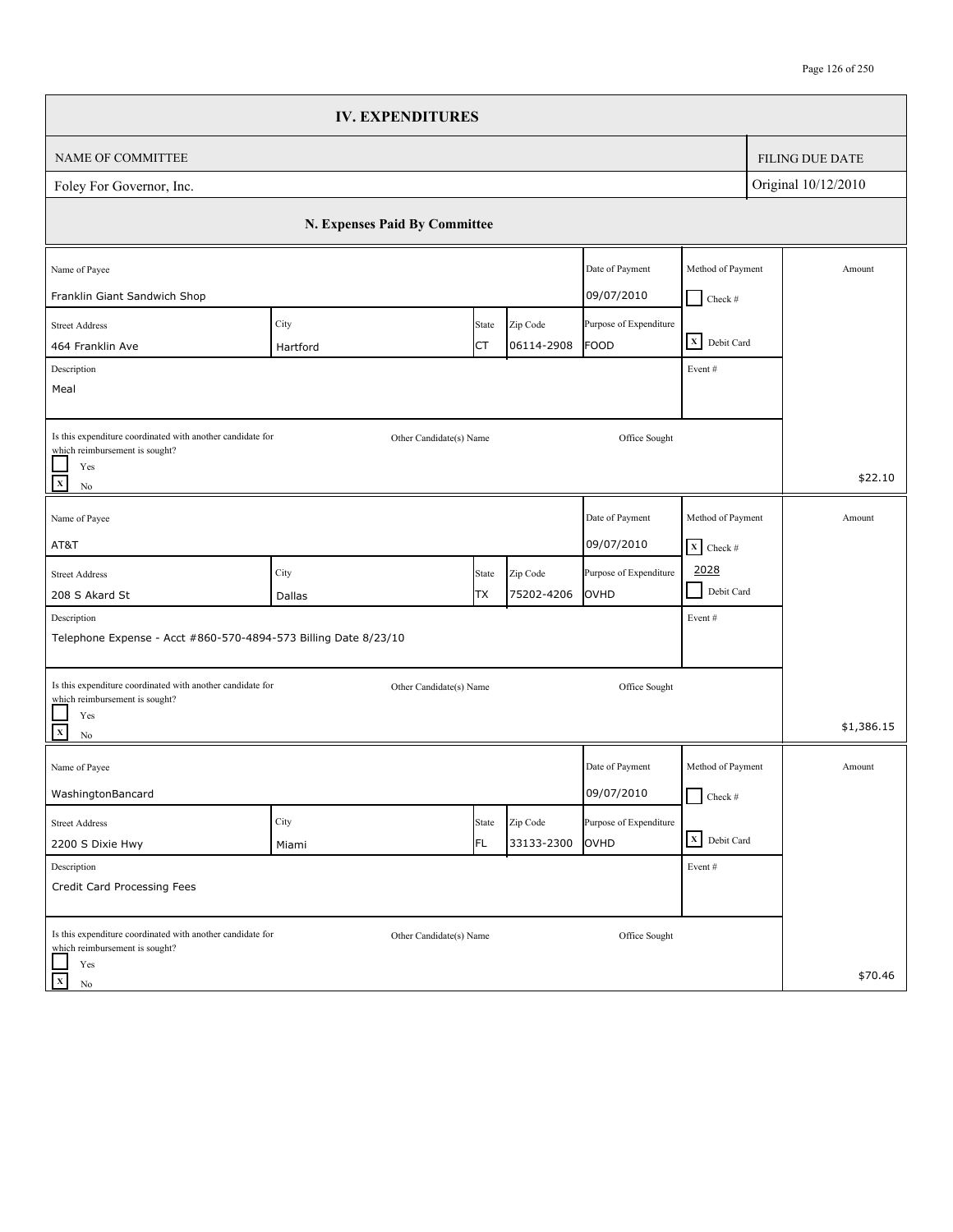|                                                                                              |                               | <b>IV. EXPENDITURES</b> |            |                        |                              |                        |
|----------------------------------------------------------------------------------------------|-------------------------------|-------------------------|------------|------------------------|------------------------------|------------------------|
| <b>NAME OF COMMITTEE</b>                                                                     |                               |                         |            |                        |                              | <b>FILING DUE DATE</b> |
| Foley For Governor, Inc.                                                                     |                               |                         |            |                        |                              | Original 10/12/2010    |
|                                                                                              | N. Expenses Paid By Committee |                         |            |                        |                              |                        |
| Name of Payee                                                                                |                               |                         |            | Date of Payment        | Method of Payment            | Amount                 |
| WashingtonBancard                                                                            |                               |                         |            | 09/07/2010             | $Check$ #                    |                        |
| <b>Street Address</b>                                                                        | City                          | State                   | Zip Code   | Purpose of Expenditure |                              |                        |
| 2200 S Dixie Hwy                                                                             | Miami                         | FL                      | 33133-2300 | <b>BNK</b>             | X Debit Card                 |                        |
| Description<br><b>Bank Serivice Charges</b>                                                  |                               |                         |            |                        | Event#                       |                        |
|                                                                                              |                               |                         |            |                        |                              |                        |
| Is this expenditure coordinated with another candidate for<br>which reimbursement is sought? |                               | Other Candidate(s) Name |            | Office Sought          |                              |                        |
| Yes<br>$\mathbf{x}$<br>No                                                                    |                               |                         |            |                        |                              | \$70.46                |
| Name of Payee                                                                                |                               |                         |            | Date of Payment        | Method of Payment            | Amount                 |
| Transatlantic 1 LLC                                                                          |                               |                         |            | 09/07/2010             | $\boxed{\mathbf{X}}$ Check # |                        |
| <b>Street Address</b>                                                                        | City                          | State                   | Zip Code   | Purpose of Expenditure | 2033                         |                        |
| 89 Chestnut Hill Rd                                                                          | Wilton                        | СT                      | 06897-4606 | OVHD                   | $\blacksquare$<br>Debit Card |                        |
| Description                                                                                  |                               |                         |            |                        | Event#                       |                        |
| Rent Expense - Inv#1038, 505-507 N London Tpk, Norwich Sep Rent&Utilities                    |                               |                         |            |                        |                              |                        |
| Is this expenditure coordinated with another candidate for                                   |                               | Other Candidate(s) Name |            | Office Sought          |                              |                        |
| which reimbursement is sought?<br>Yes<br>$\mathbf{x}$<br>No                                  |                               |                         |            |                        |                              | \$1,251.00             |
| Name of Payee                                                                                |                               |                         |            | Date of Payment        | Method of Payment            | Amount                 |
| Aristotle                                                                                    |                               |                         |            | 09/07/2010             | $\Box$ Check #               |                        |
| <b>Street Address</b>                                                                        | City                          | State                   | Zip Code   | Purpose of Expenditure |                              |                        |
| 205 Pennsylvania Ave SE                                                                      | Washington                    | DC                      | 20003-1164 | OVHD                   | X Debit Card                 |                        |
| Description                                                                                  |                               |                         |            |                        | Event #                      |                        |
| Campaign Database Software Fees                                                              |                               |                         |            |                        |                              |                        |
| Is this expenditure coordinated with another candidate for<br>which reimbursement is sought? |                               | Other Candidate(s) Name |            | Office Sought          |                              |                        |
| Yes<br>$\mathbf x$<br>No                                                                     |                               |                         |            |                        |                              | \$7,000.00             |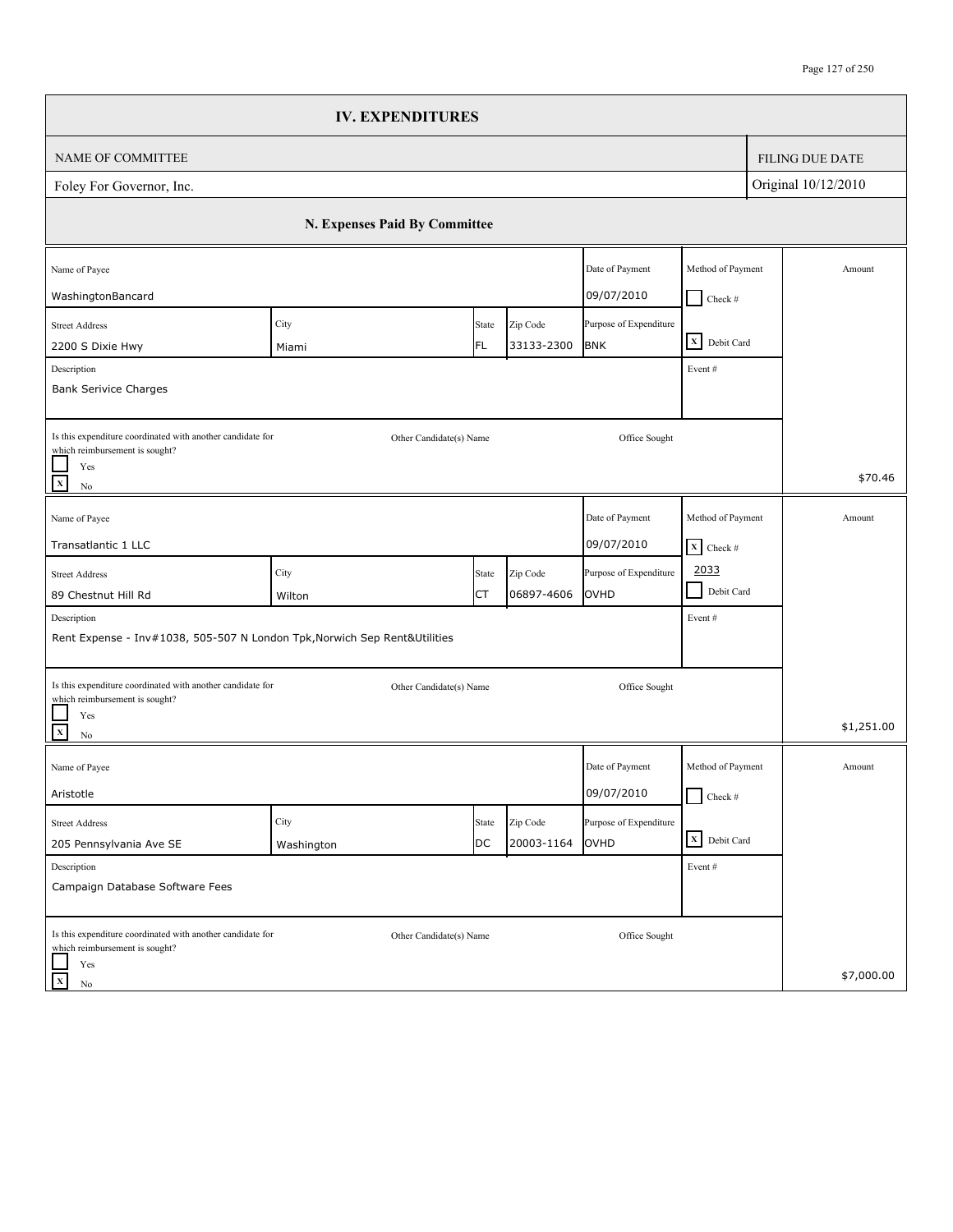|                                                                                              | <b>IV. EXPENDITURES</b>       |                         |                        |                                  |                                    |                        |
|----------------------------------------------------------------------------------------------|-------------------------------|-------------------------|------------------------|----------------------------------|------------------------------------|------------------------|
| NAME OF COMMITTEE                                                                            |                               |                         |                        |                                  |                                    | <b>FILING DUE DATE</b> |
| Foley For Governor, Inc.                                                                     |                               |                         |                        |                                  |                                    | Original 10/12/2010    |
|                                                                                              | N. Expenses Paid By Committee |                         |                        |                                  |                                    |                        |
| Name of Payee                                                                                |                               |                         |                        | Date of Payment                  | Method of Payment                  | Amount                 |
| Fedex Kinko's                                                                                |                               |                         |                        | 09/07/2010                       | $Check$ #                          |                        |
| <b>Street Address</b>                                                                        | City                          | State                   | Zip Code               | Purpose of Expenditure           | X Debit Card                       |                        |
| 48 W Putnam Ave                                                                              | Greenwich                     | СT                      | 06830-5331             | OFFICE                           |                                    |                        |
| Description<br>Office Services                                                               |                               |                         |                        |                                  | Event#                             |                        |
|                                                                                              |                               |                         |                        |                                  |                                    |                        |
| Is this expenditure coordinated with another candidate for<br>which reimbursement is sought? |                               | Other Candidate(s) Name |                        | Office Sought                    |                                    |                        |
| Yes<br>$\overline{x}$<br>$\rm No$                                                            |                               |                         |                        |                                  |                                    | \$20.96                |
| Name of Payee                                                                                |                               |                         |                        | Date of Payment                  | Method of Payment                  | Amount                 |
| Fedex Kinko's                                                                                |                               |                         |                        | 09/07/2010                       | $\Box$ Check #                     |                        |
|                                                                                              |                               |                         |                        |                                  |                                    |                        |
| <b>Street Address</b><br>48 W Putnam Ave                                                     | City<br>Greenwich             | State<br>СT             | Zip Code<br>06830-5331 | Purpose of Expenditure<br>OFFICE | $\overline{\mathbf{X}}$ Debit Card |                        |
| Description                                                                                  |                               |                         |                        |                                  | Event#                             |                        |
| Office Services                                                                              |                               |                         |                        |                                  |                                    |                        |
|                                                                                              |                               |                         |                        |                                  |                                    |                        |
| Is this expenditure coordinated with another candidate for                                   |                               | Other Candidate(s) Name |                        | Office Sought                    |                                    |                        |
| which reimbursement is sought?<br>Yes                                                        |                               |                         |                        |                                  |                                    |                        |
| $\overline{\mathbf{x}}$<br>$\rm No$                                                          |                               |                         |                        |                                  |                                    | \$29.62                |
| Name of Payee                                                                                |                               |                         |                        | Date of Payment                  | Method of Payment                  | Amount                 |
| Fedex Kinko's                                                                                |                               |                         |                        | 09/07/2010                       | $\Box$ Check #                     |                        |
| <b>Street Address</b>                                                                        | City                          | State                   | Zip Code               | Purpose of Expenditure           |                                    |                        |
| 48 W Putnam Ave                                                                              | Greenwich                     | СT                      | 06830-5331             | OFFICE                           | X Debit Card                       |                        |
| Description                                                                                  |                               |                         |                        |                                  | Event#                             |                        |
| Office Services                                                                              |                               |                         |                        |                                  |                                    |                        |
| Is this expenditure coordinated with another candidate for                                   |                               | Other Candidate(s) Name |                        | Office Sought                    |                                    |                        |
| which reimbursement is sought?<br>Yes                                                        |                               |                         |                        |                                  |                                    |                        |
| $\mathbf X$<br>No                                                                            |                               |                         |                        |                                  |                                    | \$20.96                |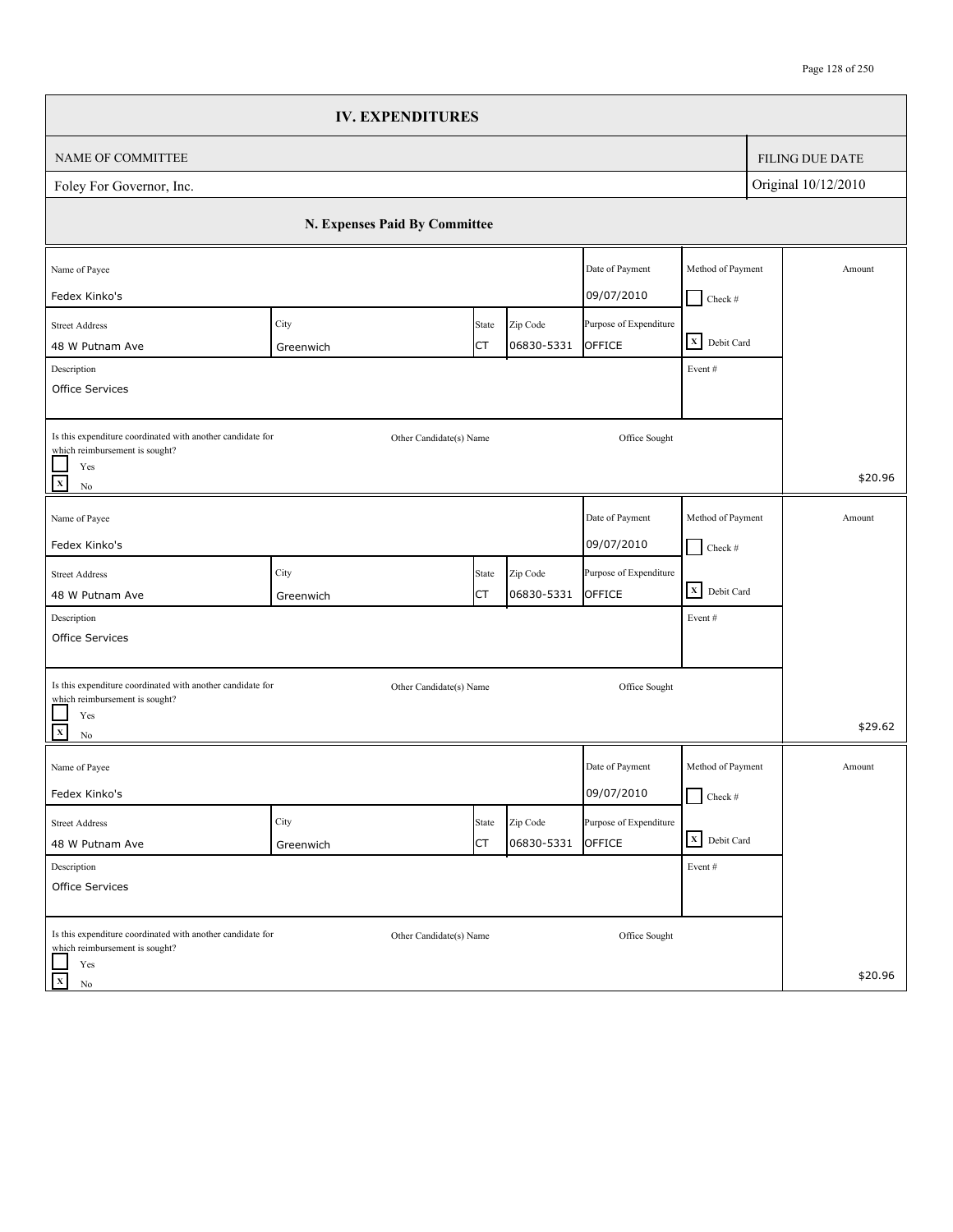|                                                                                                                                 | <b>IV. EXPENDITURES</b>       |             |                        |                                      |                                                      |                        |
|---------------------------------------------------------------------------------------------------------------------------------|-------------------------------|-------------|------------------------|--------------------------------------|------------------------------------------------------|------------------------|
| NAME OF COMMITTEE                                                                                                               |                               |             |                        |                                      |                                                      | <b>FILING DUE DATE</b> |
| Foley For Governor, Inc.                                                                                                        |                               |             |                        |                                      |                                                      | Original 10/12/2010    |
|                                                                                                                                 | N. Expenses Paid By Committee |             |                        |                                      |                                                      |                        |
| Name of Payee<br>Len Greene                                                                                                     |                               |             |                        | Date of Payment<br>09/07/2010        | Method of Payment<br>$X$ Check #                     | Amount                 |
| <b>Street Address</b><br>20 Summer St Ste 200<br>Description<br>Vehicle Miles                                                   | City<br>Stamford              | State<br>СT | Zip Code<br>06901-2304 | Purpose of Expenditure<br><b>RCW</b> | 2016<br>Debit Card<br>Event#                         |                        |
| Is this expenditure coordinated with another candidate for<br>which reimbursement is sought?<br>Yes<br>$\mathbf{x}$<br>$\rm No$ | Other Candidate(s) Name       |             |                        | Office Sought                        |                                                      | \$144.50               |
| Name of Payee<br>Tarrance Group                                                                                                 |                               |             |                        | Date of Payment<br>09/07/2010        | Method of Payment<br>$\boxed{\mathbf{X}}$ Check #    | Amount                 |
| <b>Street Address</b><br>201 N Union St                                                                                         | City<br>Alexandria            | State<br>VA | Zip Code<br>22314-2642 | Purpose of Expenditure<br>POLLS      | 2086<br>$\blacksquare$<br>Debit Card                 |                        |
| Description<br>Professional Fees - Inv#8545 Survey#12649 Aug 29-31, 2010                                                        |                               |             |                        |                                      | Event#                                               |                        |
| Is this expenditure coordinated with another candidate for<br>which reimbursement is sought?<br>Yes<br>$\mathbf{x}$<br>No       | Other Candidate(s) Name       |             |                        | Office Sought                        |                                                      | \$19,457.00            |
| Name of Payee<br>West Park - Stamford LLC                                                                                       |                               |             |                        | Date of Payment<br>09/07/2010        | Method of Payment<br>$\overline{\mathbf{x}}$ Check # | Amount                 |
| <b>Street Address</b><br>108 Prospect St                                                                                        | City<br>Stamford              | State<br>СT | Zip Code<br>06901-1202 | Purpose of Expenditure<br>OVHD       | 2036<br>Debit Card                                   |                        |
| Description<br>Rent Expense - Stamford Office Rent for Sept. 2010                                                               |                               |             |                        |                                      | Event #                                              |                        |
| Is this expenditure coordinated with another candidate for<br>which reimbursement is sought?<br>Yes<br>$\mathbf x$<br>No        | Other Candidate(s) Name       |             |                        | Office Sought                        |                                                      | \$2,862.00             |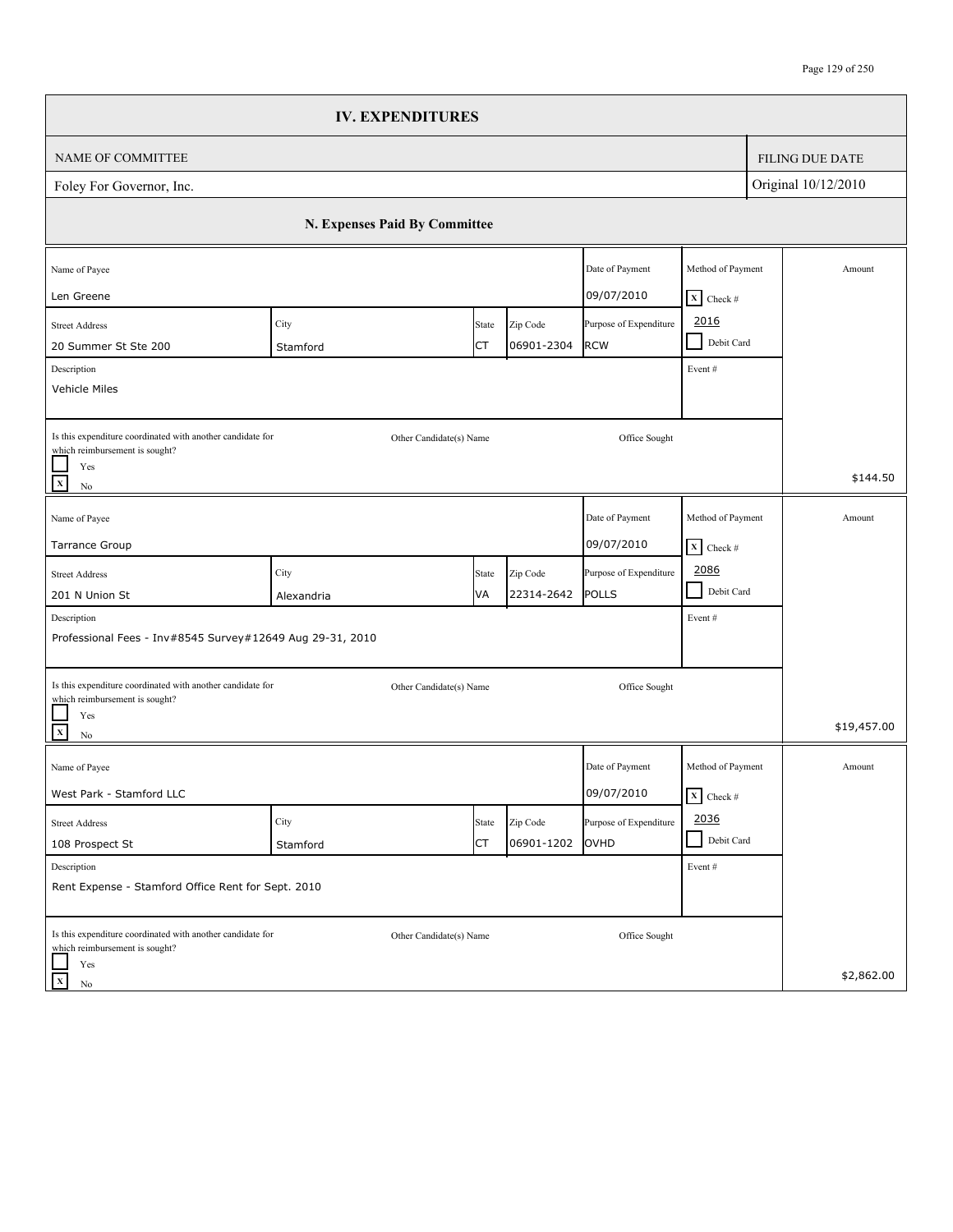|                                                                                              | <b>IV. EXPENDITURES</b>                                                             |             |                        |                                      |                                 |                        |
|----------------------------------------------------------------------------------------------|-------------------------------------------------------------------------------------|-------------|------------------------|--------------------------------------|---------------------------------|------------------------|
| <b>NAME OF COMMITTEE</b>                                                                     |                                                                                     |             |                        |                                      |                                 | <b>FILING DUE DATE</b> |
| Foley For Governor, Inc.                                                                     |                                                                                     |             |                        |                                      |                                 | Original 10/12/2010    |
|                                                                                              | N. Expenses Paid By Committee                                                       |             |                        |                                      |                                 |                        |
| Name of Payee                                                                                |                                                                                     |             |                        | Date of Payment                      | Method of Payment               | Amount                 |
| TVEyes Inc.                                                                                  |                                                                                     |             |                        | 09/07/2010                           | $X$ Check #                     |                        |
| <b>Street Address</b>                                                                        | City                                                                                | State<br>СT | Zip Code<br>06824-5669 | Purpose of Expenditure<br><b>WEB</b> | 2092<br>Debit Card<br>$\sim$    |                        |
| 2150 Post Rd<br>Description                                                                  | Fairfield                                                                           |             |                        |                                      |                                 |                        |
|                                                                                              | Computer & Internet Expenses - Inv#2010-X7689 Media Monitoring Suite 9/1/10-9/30/10 |             |                        |                                      | Event#                          |                        |
| Is this expenditure coordinated with another candidate for<br>which reimbursement is sought? | Other Candidate(s) Name                                                             |             |                        | Office Sought                        |                                 |                        |
| Yes<br>$\mathbf{x}$<br>No                                                                    |                                                                                     |             |                        |                                      |                                 | \$300.00               |
| Name of Payee                                                                                |                                                                                     |             |                        | Date of Payment                      | Method of Payment               | Amount                 |
| Chris Syrek                                                                                  |                                                                                     |             |                        | 09/07/2010                           | $\boxed{\mathbf{X}}$ Check #    |                        |
| <b>Street Address</b>                                                                        | City                                                                                | State       | Zip Code               | Purpose of Expenditure               | 2014                            |                        |
| 20 Summer St Ste 200                                                                         | Stamford                                                                            | СT          | 06901-2304             | <b>RCW</b>                           | $\blacksquare$<br>Debit Card    |                        |
| Description                                                                                  |                                                                                     |             |                        |                                      | Event#                          |                        |
| Vehicle Miles                                                                                |                                                                                     |             |                        |                                      |                                 |                        |
| Is this expenditure coordinated with another candidate for                                   | Other Candidate(s) Name                                                             |             |                        | Office Sought                        |                                 |                        |
| which reimbursement is sought?<br>Yes<br>$\mathbf{x}$<br>No                                  |                                                                                     |             |                        |                                      |                                 | \$830.80               |
| Name of Payee                                                                                |                                                                                     |             |                        | Date of Payment                      | Method of Payment               | Amount                 |
| Ben Hartman                                                                                  |                                                                                     |             |                        | 09/07/2010                           | $\overline{\mathbf{X}}$ Check # |                        |
| <b>Street Address</b>                                                                        | City                                                                                | State       | Zip Code               | Purpose of Expenditure               | 2015                            |                        |
| 20 Summer St Ste 200                                                                         | Stamford                                                                            | СT          | 06901-2304             | <b>RCW</b>                           | Debit Card                      |                        |
| Description<br>Vehicle Miles                                                                 |                                                                                     |             |                        |                                      | Event #                         |                        |
| Is this expenditure coordinated with another candidate for<br>which reimbursement is sought? | Other Candidate(s) Name                                                             |             |                        | Office Sought                        |                                 |                        |
| Yes<br>$\mathbf x$<br>No                                                                     |                                                                                     |             |                        |                                      |                                 | \$667.93               |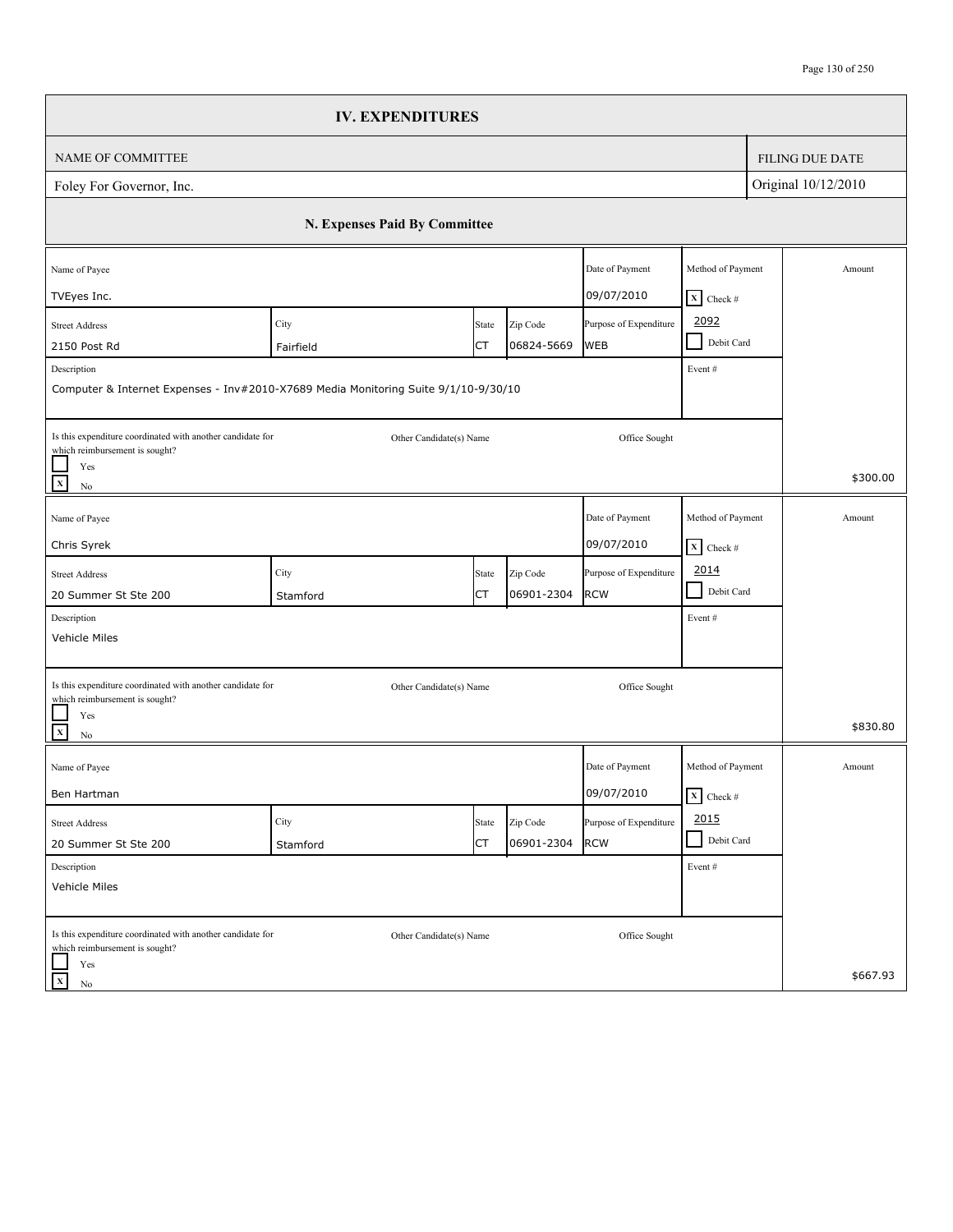|                                                                                                                                 | <b>IV. EXPENDITURES</b>       |             |                        |                                      |                                                      |                        |
|---------------------------------------------------------------------------------------------------------------------------------|-------------------------------|-------------|------------------------|--------------------------------------|------------------------------------------------------|------------------------|
| NAME OF COMMITTEE                                                                                                               |                               |             |                        |                                      |                                                      | <b>FILING DUE DATE</b> |
| Foley For Governor, Inc.                                                                                                        |                               |             |                        |                                      |                                                      | Original 10/12/2010    |
|                                                                                                                                 | N. Expenses Paid By Committee |             |                        |                                      |                                                      |                        |
| Name of Payee<br>Schuyler Merritt                                                                                               |                               |             |                        | Date of Payment<br>09/07/2010        | Method of Payment                                    | Amount                 |
| <b>Street Address</b><br>20 Summer St Ste 200                                                                                   | City<br>Stamford              | State<br>СT | Zip Code<br>06901-2304 | Purpose of Expenditure<br><b>RCW</b> | $X$ Check #<br>2013<br>Debit Card<br>$\blacksquare$  |                        |
| Description<br>Vehicle Miles                                                                                                    |                               |             |                        |                                      | Event #                                              |                        |
| Is this expenditure coordinated with another candidate for<br>which reimbursement is sought?<br>Yes<br>$\mathbf x$<br>$\rm No$  | Other Candidate(s) Name       |             |                        | Office Sought                        |                                                      | \$634.51               |
| Name of Payee<br>Justin R Clark                                                                                                 |                               |             |                        | Date of Payment<br>09/07/2010        | Method of Payment<br>$\overline{\mathbf{X}}$ Check # | Amount                 |
| <b>Street Address</b><br>20 Summer St Ste 200                                                                                   | City<br>Stamford              | State<br>СT | Zip Code<br>06901-2304 | Purpose of Expenditure<br><b>RCW</b> | 2023<br>$\blacksquare$<br>Debit Card                 |                        |
| Description<br>Vehicle Miles                                                                                                    |                               |             |                        |                                      | Event#                                               |                        |
| Is this expenditure coordinated with another candidate for<br>which reimbursement is sought?<br>Yes<br>$\mathbf{x}$<br>$\rm No$ | Other Candidate(s) Name       |             |                        | Office Sought                        |                                                      | \$422.00               |
| Name of Payee<br>Sunghi P Frauen                                                                                                |                               |             |                        | Date of Payment<br>09/07/2010        | Method of Payment<br>$\overline{\mathbf{X}}$ Check # | Amount                 |
| <b>Street Address</b><br>20 Summer St Ste 200                                                                                   | City<br>Stamford              | State<br>СT | Zip Code<br>06901-2304 | Purpose of Expenditure<br><b>RCW</b> | 2024<br>Debit Card<br>- 1                            |                        |
| Description<br>Call Plan                                                                                                        |                               |             |                        |                                      | Event#                                               |                        |
| Is this expenditure coordinated with another candidate for<br>which reimbursement is sought?<br>Yes                             | Other Candidate(s) Name       |             |                        | Office Sought                        |                                                      |                        |
| $\mathbf X$<br>No                                                                                                               |                               |             |                        |                                      |                                                      | \$146.05               |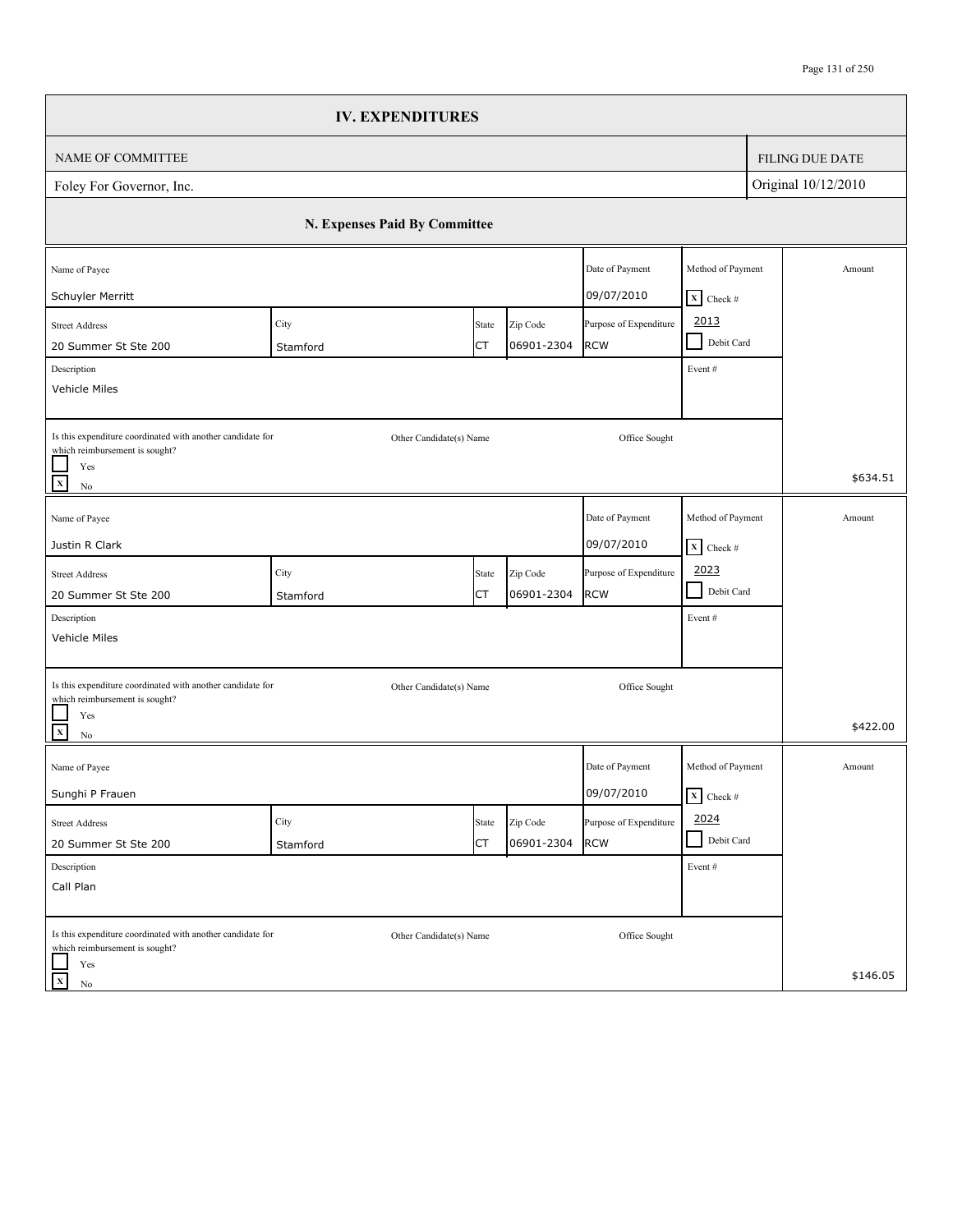|                                                                                                                           | <b>IV. EXPENDITURES</b>       |             |                        |                                       |                                                   |                        |
|---------------------------------------------------------------------------------------------------------------------------|-------------------------------|-------------|------------------------|---------------------------------------|---------------------------------------------------|------------------------|
| <b>NAME OF COMMITTEE</b>                                                                                                  |                               |             |                        |                                       |                                                   | <b>FILING DUE DATE</b> |
| Foley For Governor, Inc.                                                                                                  |                               |             |                        |                                       |                                                   | Original 10/12/2010    |
|                                                                                                                           | N. Expenses Paid By Committee |             |                        |                                       |                                                   |                        |
| Name of Payee<br>Sunghi P Frauen                                                                                          |                               |             |                        | Date of Payment<br>09/07/2010         | Method of Payment                                 | Amount                 |
| <b>Street Address</b><br>20 Summer St Ste 200                                                                             | City<br>Stamford              | State<br>СT | Zip Code<br>06901-2304 | Purpose of Expenditure<br>Misc *      | $X$ Check #<br>2024<br>Debit Card<br>$\sim$       |                        |
| Description<br>Telephone Expense - Verizon Call Plan                                                                      |                               |             |                        |                                       | Event#                                            |                        |
| Is this expenditure coordinated with another candidate for<br>which reimbursement is sought?<br>Yes<br>$\mathbf{x}$<br>No | Other Candidate(s) Name       |             |                        | Office Sought                         |                                                   | \$146.05               |
| Name of Payee<br>Justin R Clark                                                                                           |                               |             |                        | Date of Payment<br>09/07/2010         | Method of Payment<br>$\boxed{\mathbf{X}}$ Check # | Amount                 |
| <b>Street Address</b><br>20 Summer St Ste 200                                                                             | City<br>Stamford              | State<br>СT | Zip Code<br>06901-2304 | Purpose of Expenditure<br><b>TRVL</b> | 2023<br>Debit Card<br>$\blacksquare$              |                        |
| Description<br>Vehicle Miles                                                                                              |                               |             |                        |                                       | Event#                                            |                        |
| Is this expenditure coordinated with another candidate for<br>which reimbursement is sought?<br>Yes<br>$\mathbf{x}$<br>No | Other Candidate(s) Name       |             |                        | Office Sought                         |                                                   | \$422.00               |
| Name of Payee<br>Schuyler Merritt                                                                                         |                               |             |                        | Date of Payment<br>09/07/2010         | Method of Payment<br>$\boxed{\mathbf{X}}$ Check # | Amount                 |
| <b>Street Address</b><br>20 Summer St Ste 200                                                                             | City<br>Stamford              | State<br>СT | Zip Code<br>06901-2304 | Purpose of Expenditure<br><b>TRVL</b> | 2013<br>Debit Card                                |                        |
| Description<br>Vehicle Miles, Parking, Meals, Gas                                                                         |                               |             |                        |                                       | Event #                                           |                        |
| Is this expenditure coordinated with another candidate for<br>which reimbursement is sought?<br>Yes                       | Other Candidate(s) Name       |             |                        | Office Sought                         |                                                   |                        |
| $\mathbf x$<br>No                                                                                                         |                               |             |                        |                                       |                                                   | \$634.51               |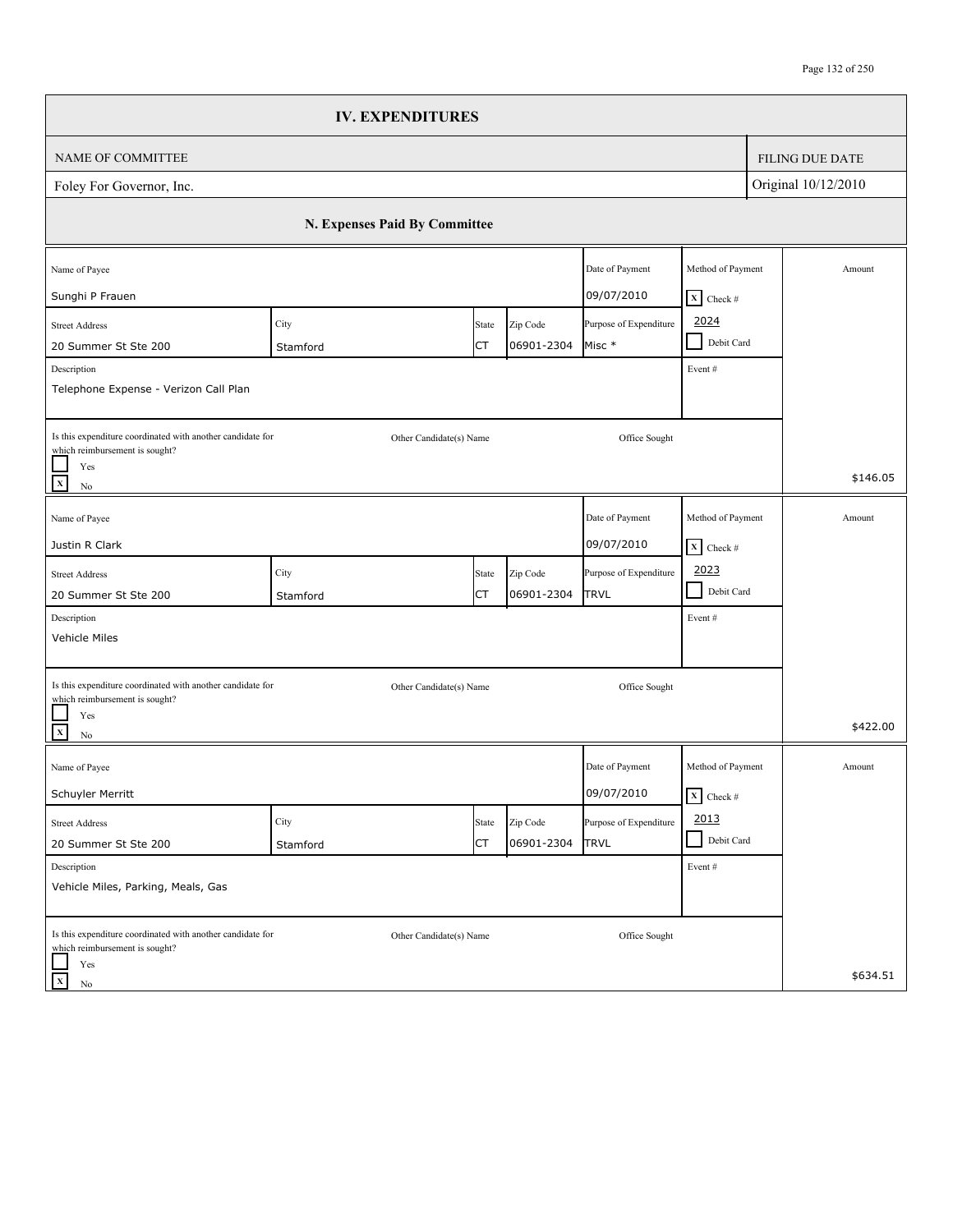|                                                                                                                                                                         | <b>IV. EXPENDITURES</b>       |             |                        |                                       |                                                |                     |                        |
|-------------------------------------------------------------------------------------------------------------------------------------------------------------------------|-------------------------------|-------------|------------------------|---------------------------------------|------------------------------------------------|---------------------|------------------------|
| NAME OF COMMITTEE                                                                                                                                                       |                               |             |                        |                                       |                                                |                     | <b>FILING DUE DATE</b> |
| Foley For Governor, Inc.                                                                                                                                                |                               |             |                        |                                       |                                                | Original 10/12/2010 |                        |
|                                                                                                                                                                         | N. Expenses Paid By Committee |             |                        |                                       |                                                |                     |                        |
| Name of Payee<br>Chris Syrek                                                                                                                                            |                               |             |                        | Date of Payment<br>09/07/2010         | Method of Payment<br>$X$ Check #               |                     | Amount                 |
| <b>Street Address</b><br>20 Summer St Ste 200<br>Description<br>Vehicle Miles, Cell Phone, Parking, Meals                                                               | City<br>Stamford              | State<br>СT | Zip Code<br>06901-2304 | Purpose of Expenditure<br><b>TRVL</b> | 2014<br>Debit Card<br>$\blacksquare$<br>Event# |                     |                        |
| Is this expenditure coordinated with another candidate for<br>which reimbursement is sought?<br>Yes<br>$\overline{\mathbf{x}}$<br>$\rm No$                              | Other Candidate(s) Name       |             |                        | Office Sought                         |                                                |                     | \$830.80               |
| Name of Payee<br>Ben Hartman                                                                                                                                            |                               |             |                        | Date of Payment<br>09/07/2010         | Method of Payment<br>$X$ Check #               |                     | Amount                 |
| <b>Street Address</b><br>20 Summer St Ste 200<br>Description                                                                                                            | City<br>Stamford              | State<br>СT | Zip Code<br>06901-2304 | Purpose of Expenditure<br>TRVL        | 2015<br>$\blacksquare$<br>Debit Card<br>Event# |                     |                        |
| Vehicle Miles, Cell Phone<br>Is this expenditure coordinated with another candidate for<br>which reimbursement is sought?<br>Yes<br>$\overline{\mathbf{x}}$<br>$\rm No$ | Other Candidate(s) Name       |             |                        | Office Sought                         |                                                |                     | \$667.93               |
| Name of Payee<br>Len Greene                                                                                                                                             |                               |             |                        | Date of Payment<br>09/07/2010         | Method of Payment<br>$\mathbf{X}$ Check #      |                     | Amount                 |
| <b>Street Address</b><br>20 Summer St Ste 200                                                                                                                           | City<br>Stamford              | State<br>СT | Zip Code<br>06901-2304 | Purpose of Expenditure<br><b>TRVL</b> | 2016<br>Debit Card<br>$\blacksquare$           |                     |                        |
| Description<br>Vehicle Miles, Parking                                                                                                                                   |                               |             |                        |                                       | Event#                                         |                     |                        |
| Is this expenditure coordinated with another candidate for<br>which reimbursement is sought?<br>Yes<br>$\mathbf X$<br>No                                                | Other Candidate(s) Name       |             |                        | Office Sought                         |                                                |                     | \$144.50               |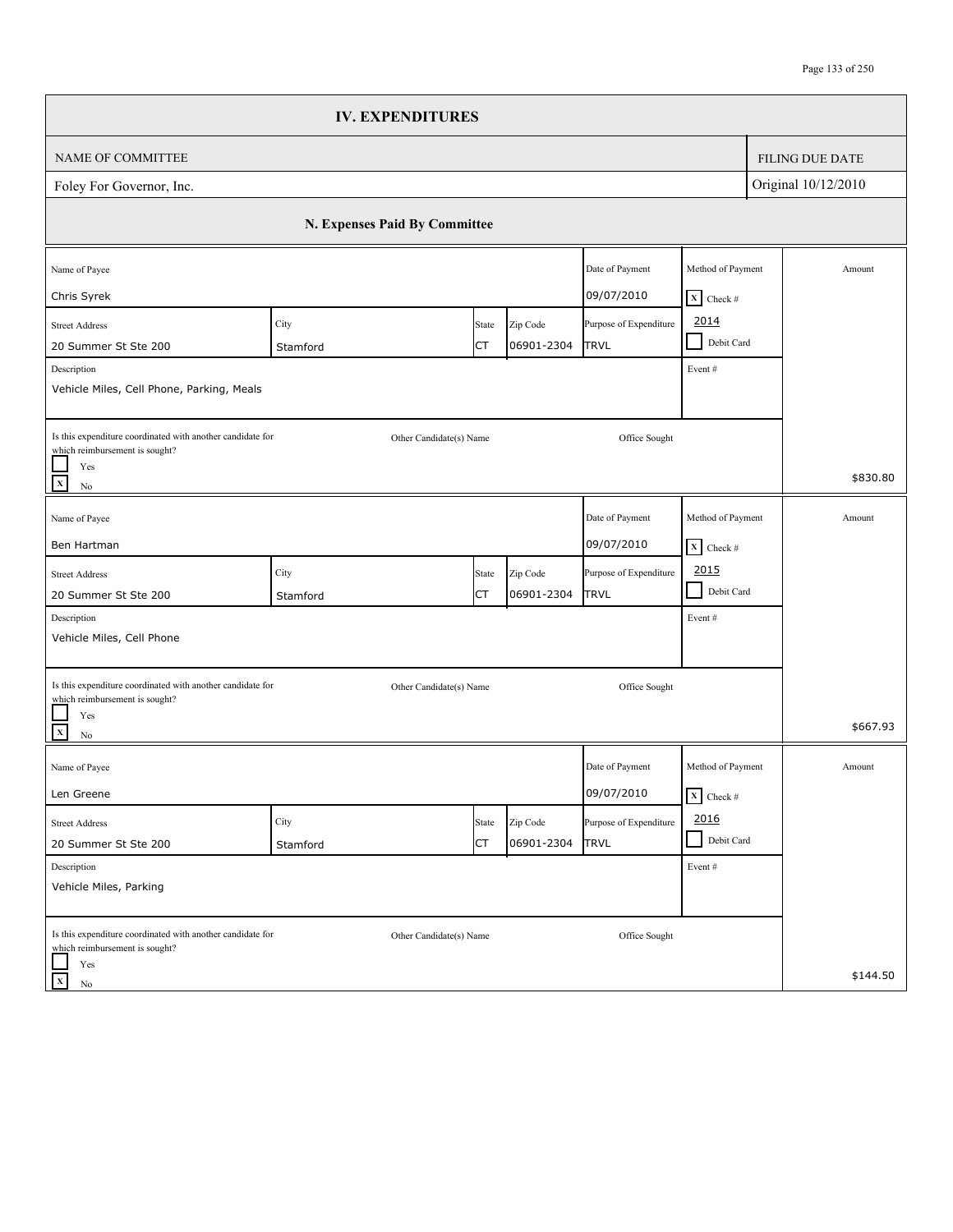|                                                                                                     | <b>IV. EXPENDITURES</b>       |       |            |                        |                              |                        |
|-----------------------------------------------------------------------------------------------------|-------------------------------|-------|------------|------------------------|------------------------------|------------------------|
| NAME OF COMMITTEE                                                                                   |                               |       |            |                        |                              | <b>FILING DUE DATE</b> |
| Foley For Governor, Inc.                                                                            |                               |       |            |                        |                              | Original 10/12/2010    |
|                                                                                                     | N. Expenses Paid By Committee |       |            |                        |                              |                        |
| Name of Payee                                                                                       |                               |       |            | Date of Payment        | Method of Payment            | Amount                 |
| SWC Office Furniture                                                                                |                               |       |            | 09/07/2010             | $X$ Check #                  |                        |
| <b>Street Address</b>                                                                               | City                          | State | Zip Code   | Purpose of Expenditure | 2034<br>Debit Card           |                        |
| 375 Fairfield Ave                                                                                   | Stamford                      | СT    | 06902-7220 | EFV *                  |                              |                        |
| Description<br>Rent Expense - Inv#SWC67814, #SWC67176                                               |                               |       |            |                        | Event#                       |                        |
| Is this expenditure coordinated with another candidate for                                          | Other Candidate(s) Name       |       |            | Office Sought          |                              |                        |
| which reimbursement is sought?<br>Yes<br>$\mathbf{x}$<br>No                                         |                               |       |            |                        |                              | \$1,113.00             |
|                                                                                                     |                               |       |            |                        |                              |                        |
| Name of Payee                                                                                       |                               |       |            | Date of Payment        | Method of Payment            | Amount                 |
| Cablevision of Connecticut                                                                          |                               |       |            | 09/07/2010             | $\blacksquare$<br>Check #    |                        |
| <b>Street Address</b>                                                                               | City                          | State | Zip Code   | Purpose of Expenditure |                              |                        |
| PO Box 9256                                                                                         | Chelsea                       | MA    | 02150-9256 | OVHD                   | X Debit Card                 |                        |
| Description                                                                                         |                               |       |            |                        | Event#                       |                        |
| Cable TV Bill                                                                                       |                               |       |            |                        |                              |                        |
| Is this expenditure coordinated with another candidate for                                          | Other Candidate(s) Name       |       |            | Office Sought          |                              |                        |
| which reimbursement is sought?<br>Yes<br>$\mathbf{x}$<br>No                                         |                               |       |            |                        |                              | \$243.00               |
| Name of Payee                                                                                       |                               |       |            | Date of Payment        | Method of Payment            | Amount                 |
| Comcast                                                                                             |                               |       |            | 09/07/2010             | $\boxed{\mathbf{X}}$ Check # |                        |
| <b>Street Address</b>                                                                               | City                          | State | Zip Code   | Purpose of Expenditure | 2029                         |                        |
| PO Box 1577                                                                                         | Newark                        | NJ    | 07101-1577 | <b>WEB</b>             | Debit Card                   |                        |
| Description<br>Computer & Internet Expenses - Acct 8773402000691101 Norwich office due 9/17/10      |                               |       |            |                        | Event #                      |                        |
| Is this expenditure coordinated with another candidate for<br>which reimbursement is sought?<br>Yes | Other Candidate(s) Name       |       |            | Office Sought          |                              |                        |
| $\mathbf x$<br>No                                                                                   |                               |       |            |                        |                              | \$339.39               |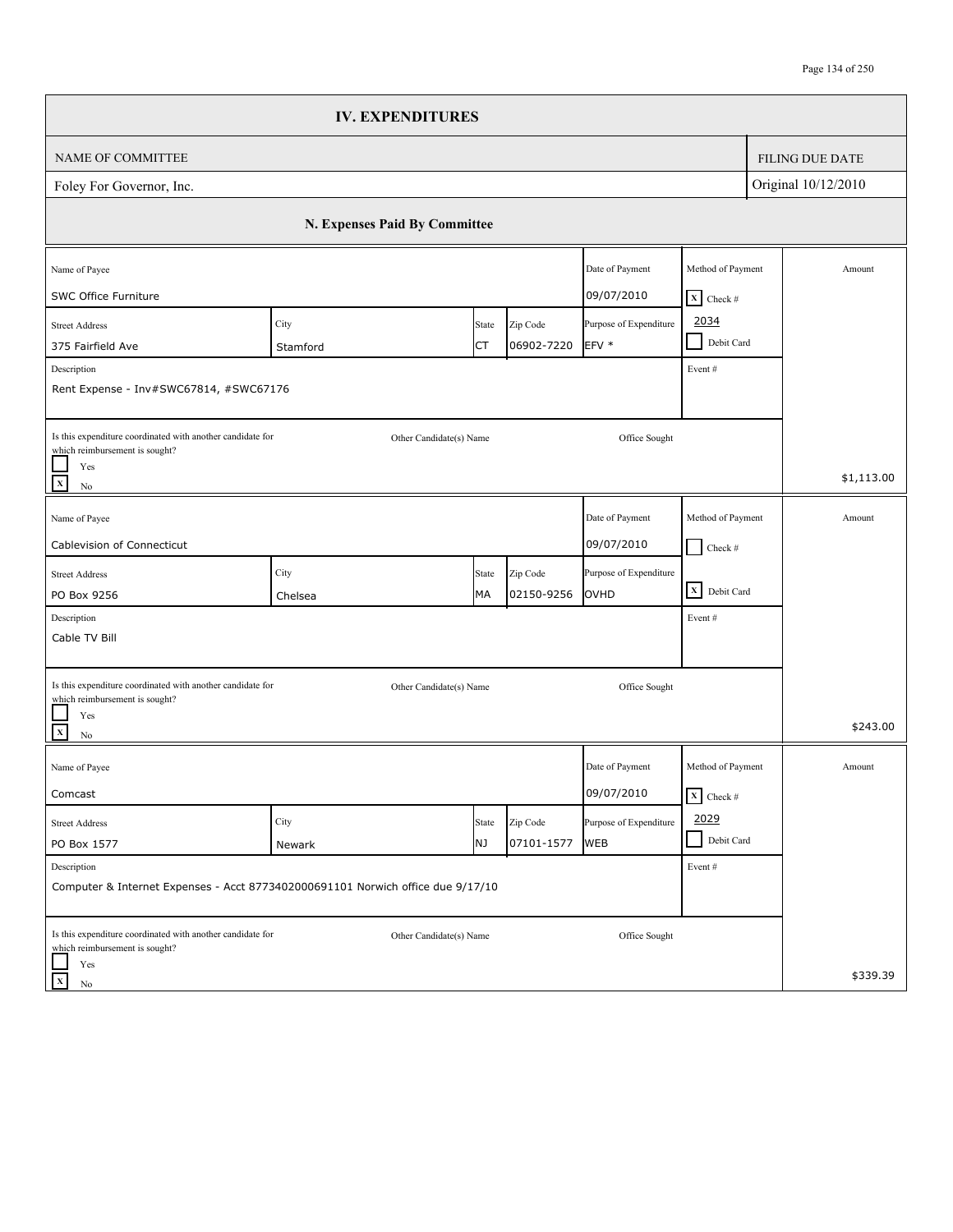|                                                                                                                                   | <b>IV. EXPENDITURES</b>       |             |                        |                                      |                                                   |                        |
|-----------------------------------------------------------------------------------------------------------------------------------|-------------------------------|-------------|------------------------|--------------------------------------|---------------------------------------------------|------------------------|
| NAME OF COMMITTEE                                                                                                                 |                               |             |                        |                                      |                                                   | <b>FILING DUE DATE</b> |
| Foley For Governor, Inc.                                                                                                          |                               |             |                        |                                      |                                                   | Original 10/12/2010    |
|                                                                                                                                   | N. Expenses Paid By Committee |             |                        |                                      |                                                   |                        |
| Name of Payee<br>Courtney Weaver                                                                                                  |                               |             |                        | Date of Payment<br>09/07/2010        | Method of Payment<br>$X$ Check #                  | Amount                 |
| <b>Street Address</b><br>20 Summer St Fl 2<br>Description                                                                         | City<br>Stamford              | State<br>СT | Zip Code<br>06901-2304 | Purpose of Expenditure<br><b>RCW</b> | 2012<br>Debit Card<br>$\blacksquare$<br>Event#    |                        |
| Vehicle Miles                                                                                                                     |                               |             |                        |                                      |                                                   |                        |
| Is this expenditure coordinated with another candidate for<br>which reimbursement is sought?<br>Yes<br>$\overline{x}$<br>$\rm No$ | Other Candidate(s) Name       |             |                        | Office Sought                        |                                                   | \$808.26               |
| Name of Payee<br>Chris Bandecchi                                                                                                  |                               |             |                        | Date of Payment<br>09/07/2010        | Method of Payment<br>$\boxed{\mathbf{X}}$ Check # | Amount                 |
| <b>Street Address</b><br>20 Summer St Fl 2                                                                                        | City<br>Stamford              | State<br>СT | Zip Code<br>06901-2304 | Purpose of Expenditure<br><b>RCW</b> | 2022<br>$\blacksquare$<br>Debit Card              |                        |
| Description<br>Vehicle Miles                                                                                                      |                               |             |                        |                                      | Event#                                            |                        |
| Is this expenditure coordinated with another candidate for<br>which reimbursement is sought?<br>Yes                               | Other Candidate(s) Name       |             |                        | Office Sought                        |                                                   |                        |
| $\overline{\mathbf{x}}$<br>$\rm No$                                                                                               |                               |             |                        |                                      |                                                   | \$164.73               |
| Name of Payee<br>John L Whitney                                                                                                   |                               |             |                        | Date of Payment<br>09/07/2010        | Method of Payment<br>$\mathbf{X}$ Check #         | Amount                 |
| <b>Street Address</b><br>20 Summer St Fl 2                                                                                        | City<br>Stamford              | State<br>СT | Zip Code<br>06901-2304 | Purpose of Expenditure<br><b>RCW</b> | 2017<br>Debit Card                                |                        |
| Description<br>Vehicle Miles                                                                                                      |                               |             |                        |                                      | Event#                                            |                        |
| Is this expenditure coordinated with another candidate for<br>which reimbursement is sought?<br>Yes                               | Other Candidate(s) Name       |             |                        | Office Sought                        |                                                   |                        |
| $\mathbf X$<br>No                                                                                                                 |                               |             |                        |                                      |                                                   | \$38.50                |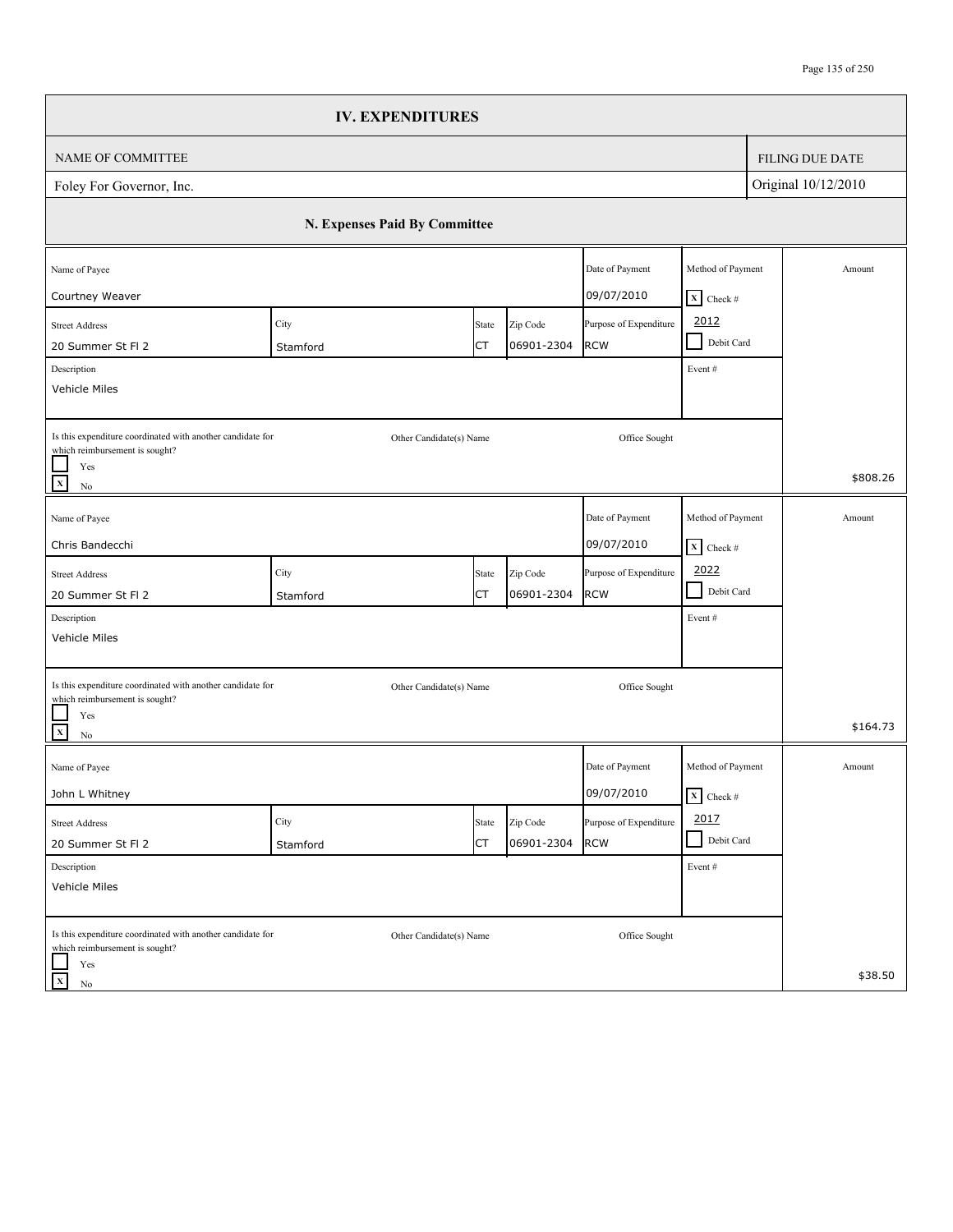|                                                                                                                     | <b>IV. EXPENDITURES</b>       |             |                        |                                                      |                                                    |                        |
|---------------------------------------------------------------------------------------------------------------------|-------------------------------|-------------|------------------------|------------------------------------------------------|----------------------------------------------------|------------------------|
| NAME OF COMMITTEE                                                                                                   |                               |             |                        |                                                      |                                                    | <b>FILING DUE DATE</b> |
| Foley For Governor, Inc.                                                                                            |                               |             |                        |                                                      |                                                    | Original 10/12/2010    |
|                                                                                                                     | N. Expenses Paid By Committee |             |                        |                                                      |                                                    |                        |
| Name of Payee                                                                                                       |                               |             |                        | Date of Payment                                      | Method of Payment                                  | Amount                 |
| Thomas Daffron<br><b>Street Address</b><br>PO Box 31                                                                | City<br>Shady Side            | State<br>MD | Zip Code<br>20764-0031 | 09/07/2010<br>Purpose of Expenditure<br><b>CNSLT</b> | $X$ Check #<br>2049<br>Debit Card<br>$\mathcal{L}$ |                        |
| Description<br>Professional Fees - Aug 2010 Consulting                                                              |                               |             |                        |                                                      | Event#                                             |                        |
| Is this expenditure coordinated with another candidate for<br>which reimbursement is sought?<br>Yes<br>$\mathbf{x}$ | Other Candidate(s) Name       |             |                        | Office Sought                                        |                                                    | \$2,000.00             |
| $\rm No$<br>Name of Payee                                                                                           |                               |             |                        | Date of Payment                                      | Method of Payment                                  | Amount                 |
| Chris Covucci                                                                                                       |                               |             |                        | 09/07/2010                                           | $\boxed{\mathbf{X}}$ Check #                       |                        |
| <b>Street Address</b>                                                                                               | City                          | State       | Zip Code               | Purpose of Expenditure                               | 2018                                               |                        |
| 20 Summer St Fl 2                                                                                                   | Stamford                      | СT          | 06901-2304             | <b>RCW</b>                                           | Debit Card<br>$\blacksquare$                       |                        |
| Description<br>Vehicle Miles                                                                                        |                               |             |                        |                                                      | Event#                                             |                        |
| Is this expenditure coordinated with another candidate for<br>which reimbursement is sought?                        | Other Candidate(s) Name       |             |                        | Office Sought                                        |                                                    |                        |
| Yes<br>$\mathbf{x}$<br>No                                                                                           |                               |             |                        |                                                      |                                                    | \$896.35               |
| Name of Payee                                                                                                       |                               |             |                        | Date of Payment                                      | Method of Payment                                  | Amount                 |
| John L Whitney                                                                                                      |                               |             |                        | 09/07/2010                                           | $\overline{\mathbf{X}}$ Check #                    |                        |
| <b>Street Address</b>                                                                                               | City                          | State       | Zip Code               | Purpose of Expenditure                               | 2017                                               |                        |
| 20 Summer St Fl 2                                                                                                   | Stamford                      | СT          | 06901-2304             | <b>TRVL</b>                                          | Debit Card                                         |                        |
| Description<br>Vehicle Miles                                                                                        |                               |             |                        |                                                      | Event #                                            |                        |
| Is this expenditure coordinated with another candidate for<br>which reimbursement is sought?                        | Other Candidate(s) Name       |             |                        | Office Sought                                        |                                                    |                        |
| Yes<br>$\mathbf x$<br>No                                                                                            |                               |             |                        |                                                      |                                                    | \$38.50                |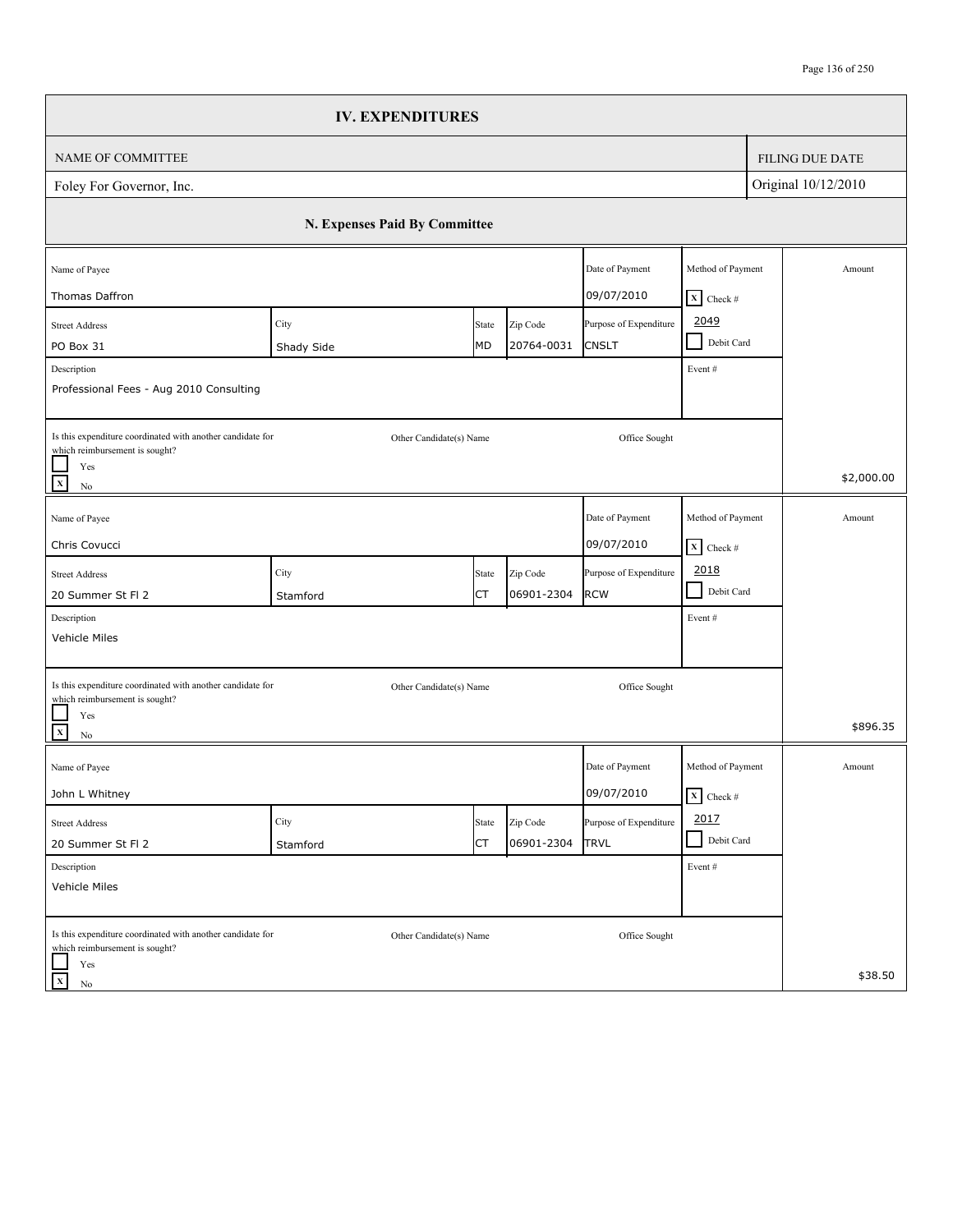|                                                                                                                                            | <b>IV. EXPENDITURES</b>       |             |                        |                                       |                                                |                        |
|--------------------------------------------------------------------------------------------------------------------------------------------|-------------------------------|-------------|------------------------|---------------------------------------|------------------------------------------------|------------------------|
| NAME OF COMMITTEE                                                                                                                          |                               |             |                        |                                       |                                                | <b>FILING DUE DATE</b> |
| Foley For Governor, Inc.                                                                                                                   |                               |             |                        |                                       |                                                | Original 10/12/2010    |
|                                                                                                                                            | N. Expenses Paid By Committee |             |                        |                                       |                                                |                        |
| Name of Payee<br>Chris Covucci                                                                                                             |                               |             |                        | Date of Payment<br>09/07/2010         | Method of Payment<br>$X$ Check #               | Amount                 |
| <b>Street Address</b><br>20 Summer St Fl 2<br>Description<br>Vehicle Miles, Parking, Events                                                | City<br>Stamford              | State<br>СT | Zip Code<br>06901-2304 | Purpose of Expenditure<br><b>TRVL</b> | 2018<br>Debit Card<br>$\blacksquare$<br>Event# |                        |
| Is this expenditure coordinated with another candidate for<br>which reimbursement is sought?<br>Yes<br>$\overline{\mathbf{x}}$<br>$\rm No$ | Other Candidate(s) Name       |             |                        | Office Sought                         |                                                | \$896.35               |
| Name of Payee<br>Courtney Weaver                                                                                                           |                               |             |                        | Date of Payment<br>09/07/2010         | Method of Payment<br>$\mathbf{X}$ Check #      | Amount                 |
| <b>Street Address</b><br>20 Summer St Fl 2<br>Description<br>Vehicle Miles, Parking, Meals, Events                                         | City<br>Stamford              | State<br>СT | Zip Code<br>06901-2304 | Purpose of Expenditure<br><b>TRVL</b> | 2012<br>$\blacksquare$<br>Debit Card<br>Event# |                        |
| Is this expenditure coordinated with another candidate for<br>which reimbursement is sought?<br>Yes<br>$\overline{\mathbf{x}}$<br>$\rm No$ | Other Candidate(s) Name       |             |                        | Office Sought                         |                                                | \$808.26               |
| Name of Payee<br>Chris Bandecchi                                                                                                           |                               |             |                        | Date of Payment<br>09/07/2010         | Method of Payment<br>$\mathbf{X}$ Check #      | Amount                 |
| <b>Street Address</b><br>20 Summer St Fl 2                                                                                                 | City<br>Stamford              | State<br>СT | Zip Code<br>06901-2304 | Purpose of Expenditure<br>Misc *      | 2022<br>Debit Card                             |                        |
| Description<br>Telephone Expense - Vehicle Miles, Verizon Aircard                                                                          |                               |             |                        |                                       | Event#                                         |                        |
| Is this expenditure coordinated with another candidate for<br>which reimbursement is sought?<br>Yes<br>$\mathbf x$<br>No                   | Other Candidate(s) Name       |             |                        | Office Sought                         |                                                | \$164.73               |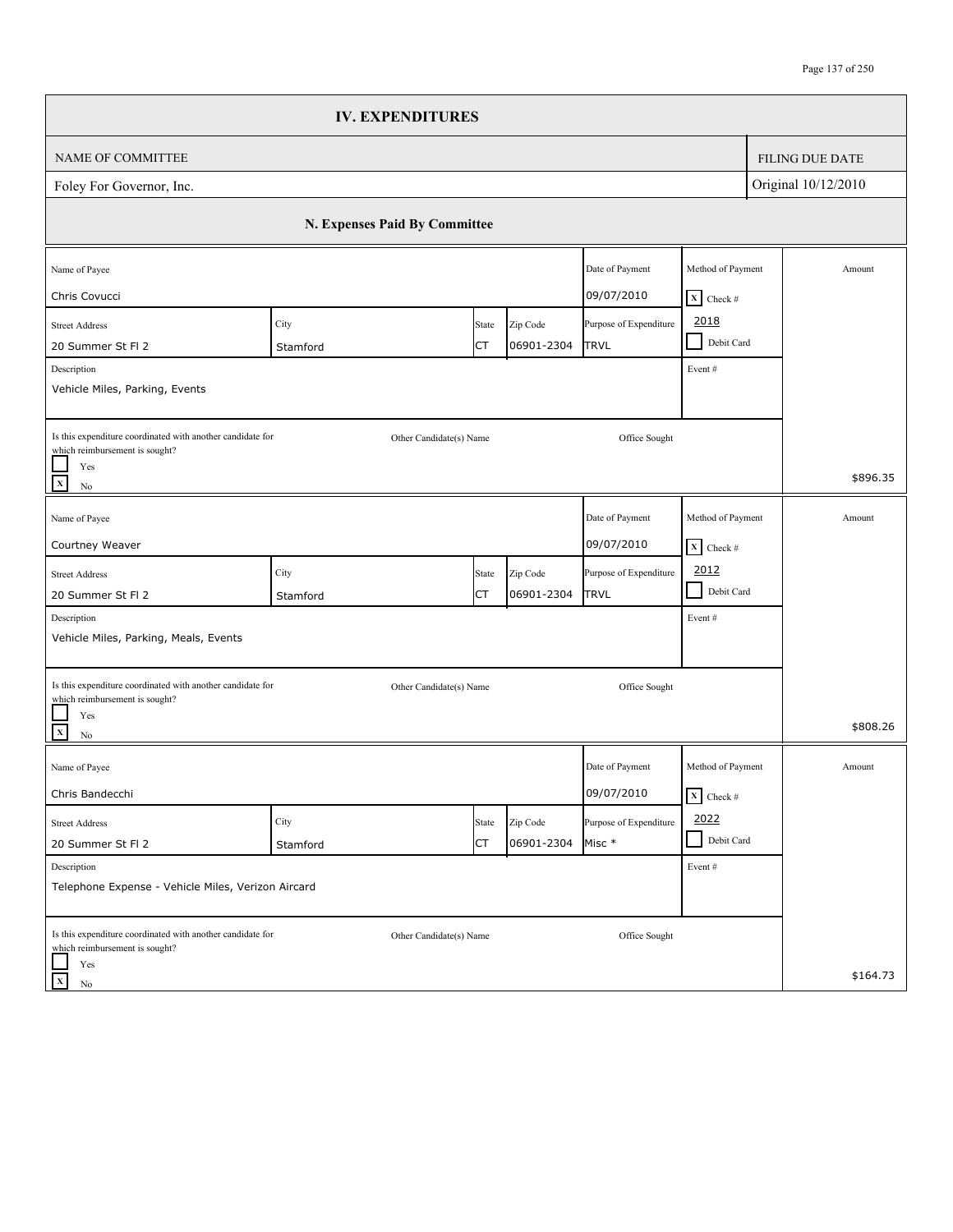|                                                                                                     | <b>IV. EXPENDITURES</b>       |             |                        |                                |                                         |                        |
|-----------------------------------------------------------------------------------------------------|-------------------------------|-------------|------------------------|--------------------------------|-----------------------------------------|------------------------|
| NAME OF COMMITTEE                                                                                   |                               |             |                        |                                |                                         | <b>FILING DUE DATE</b> |
| Foley For Governor, Inc.                                                                            |                               |             |                        |                                |                                         | Original 10/12/2010    |
|                                                                                                     | N. Expenses Paid By Committee |             |                        |                                |                                         |                        |
| Name of Payee<br>Verizon Wireless                                                                   |                               |             |                        | Date of Payment<br>09/08/2010  | Method of Payment<br>$X$ Check #        | Amount                 |
| <b>Street Address</b><br>PO Box 15062<br>Description                                                | City<br>Albany                | State<br>NY | Zip Code<br>12212-5062 | Purpose of Expenditure<br>OVHD | 2031<br>Debit Card<br>$\sim$<br>Event # |                        |
| Telephone Expense - Inv#899 VOIP Lease, Setup& Progam, Minutes used                                 |                               |             |                        |                                |                                         |                        |
| Is this expenditure coordinated with another candidate for<br>which reimbursement is sought?<br>Yes | Other Candidate(s) Name       |             |                        | Office Sought                  |                                         | \$60.07                |
| $\mathbf x$<br>$\rm No$                                                                             |                               |             |                        |                                |                                         |                        |
| Name of Payee<br>ADP EasyPay Boston 2                                                               |                               |             |                        | Date of Payment<br>09/08/2010  | Method of Payment<br>$Check$ #          | Amount                 |
| <b>Street Address</b><br>225 2nd Ave                                                                | City<br>Waltham               | State<br>MA | Zip Code<br>02451-1122 | Purpose of Expenditure<br>OVHD | X Debit Card                            |                        |
| Description<br>Payroll Expenses - Payroll Fees                                                      |                               |             |                        |                                | Event#                                  |                        |
| Is this expenditure coordinated with another candidate for                                          | Other Candidate(s) Name       |             |                        | Office Sought                  |                                         |                        |
| which reimbursement is sought?<br>Yes<br>$\mathbf{x}$<br>$\rm No$                                   |                               |             |                        |                                |                                         | \$116.13               |
| Name of Payee                                                                                       |                               |             |                        | Date of Payment                | Method of Payment                       | Amount                 |
| ADP EasyPay Boston 2                                                                                |                               |             |                        | 09/08/2010                     | $\Box$ Check #                          |                        |
| <b>Street Address</b><br>225 2nd Ave                                                                | City<br>Waltham               | State<br>МA | Zip Code<br>02451-1122 | Purpose of Expenditure<br>OVHD | X Debit Card                            |                        |
| Description                                                                                         |                               |             |                        |                                | Event#                                  |                        |
| Payroll Fees                                                                                        |                               |             |                        |                                |                                         |                        |
| Is this expenditure coordinated with another candidate for<br>which reimbursement is sought?        | Other Candidate(s) Name       |             |                        | Office Sought                  |                                         |                        |
| Yes<br>$\mathbf X$<br>No                                                                            |                               |             |                        |                                |                                         | \$116.13               |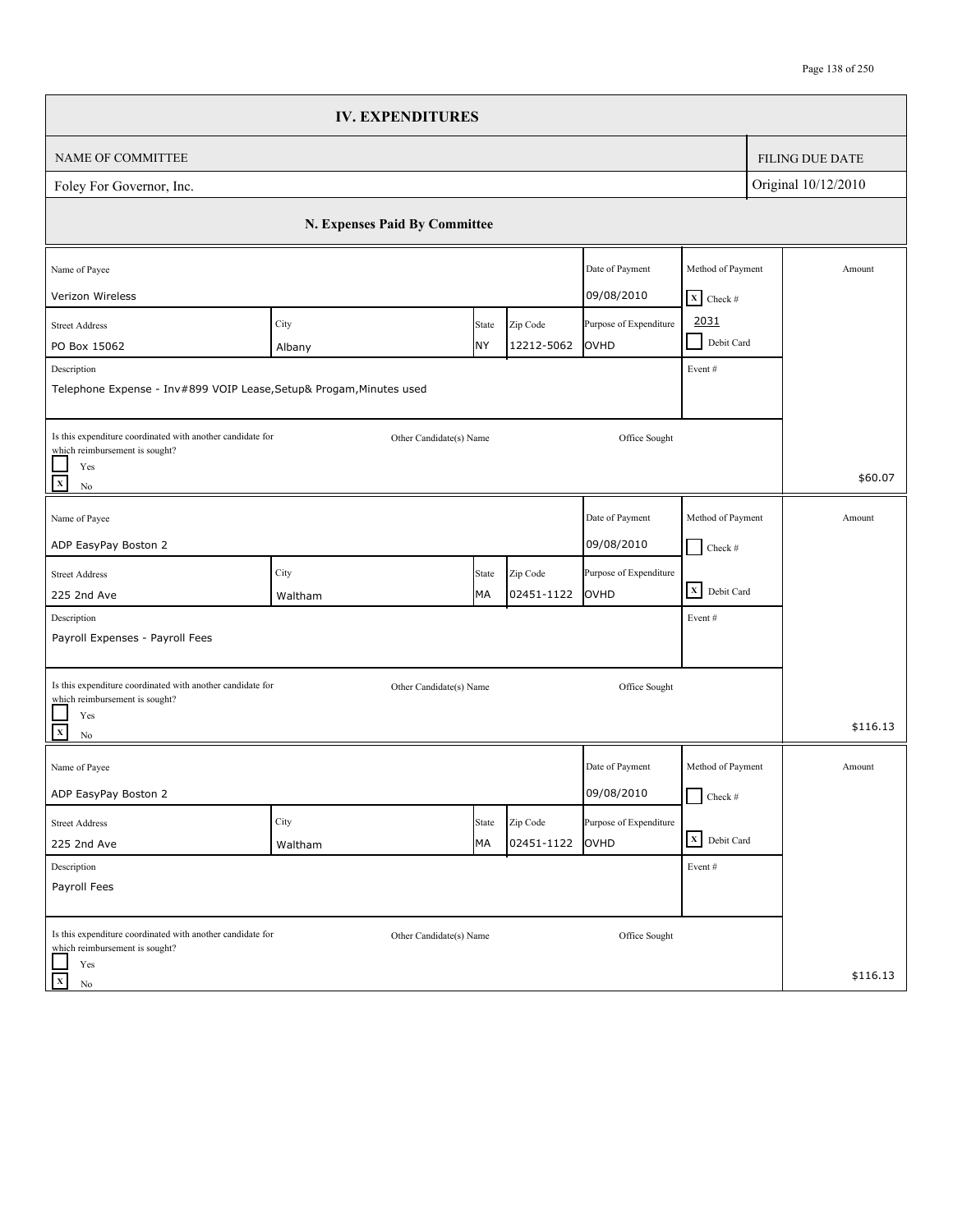|                                                                                                                          | <b>IV. EXPENDITURES</b>       |             |                        |                                      |                                                      |                        |
|--------------------------------------------------------------------------------------------------------------------------|-------------------------------|-------------|------------------------|--------------------------------------|------------------------------------------------------|------------------------|
| <b>NAME OF COMMITTEE</b>                                                                                                 |                               |             |                        |                                      |                                                      | <b>FILING DUE DATE</b> |
| Foley For Governor, Inc.                                                                                                 |                               |             |                        |                                      |                                                      | Original 10/12/2010    |
|                                                                                                                          | N. Expenses Paid By Committee |             |                        |                                      |                                                      |                        |
| Name of Payee                                                                                                            |                               |             |                        | Date of Payment                      | Method of Payment                                    | Amount                 |
| Red October Productions<br><b>Street Address</b>                                                                         | City                          | State       | Zip Code               | 09/08/2010<br>Purpose of Expenditure | $X$ Check #<br>2048<br>Debit Card<br>$\sim$          |                        |
| 2120 L St NW<br>Description<br>Advertising & Promotion - Inv#2010172A,180A,194A,188A,180B,197A,198B                      | Washington                    | DC          | 20037-1527             | A-TV                                 | Event#                                               |                        |
| Is this expenditure coordinated with another candidate for<br>which reimbursement is sought?<br>Yes<br>$\mathbf x$<br>No | Other Candidate(s) Name       |             |                        | Office Sought                        |                                                      | \$48,205.64            |
| Name of Payee<br>Redmen's Hall                                                                                           |                               |             |                        | Date of Payment<br>09/08/2010        | Method of Payment<br>$\boxed{\mathbf{X}}$ Check #    | Amount                 |
| <b>Street Address</b><br>17 E Elm St                                                                                     | City<br>Greenwich             | State<br>СT | Zip Code<br>06830-6518 | Purpose of Expenditure<br>Misc *     | 2041<br>$\mathbb{R}^3$<br>Debit Card                 |                        |
| Description<br>Rent Expense - Inv#899 VOIP Lease, Setup& Progam, Minutes used                                            |                               |             |                        |                                      | Event#                                               |                        |
| Is this expenditure coordinated with another candidate for<br>which reimbursement is sought?<br>Yes<br>$\mathbf{x}$      | Other Candidate(s) Name       |             |                        | Office Sought                        |                                                      | \$200.00               |
| No<br>Name of Payee<br>Tony Scarnati                                                                                     |                               |             |                        | Date of Payment<br>09/08/2010        | Method of Payment<br>$\overline{\mathbf{X}}$ Check # | Amount                 |
| <b>Street Address</b><br>43 Vernon Pkwy                                                                                  | City<br>Mount Vernon          | State<br>NY | Zip Code<br>10552-1224 | Purpose of Expenditure<br>Misc *     | 2042<br>Debit Card                                   |                        |
| Description<br>Repairs & Maintenance - 9-9-10 Greenwich Rally - Custodial Services                                       |                               |             |                        |                                      | Event #                                              |                        |
| Is this expenditure coordinated with another candidate for<br>which reimbursement is sought?<br>Yes<br>$\mathbf x$<br>No | Other Candidate(s) Name       |             |                        | Office Sought                        |                                                      | \$100.00               |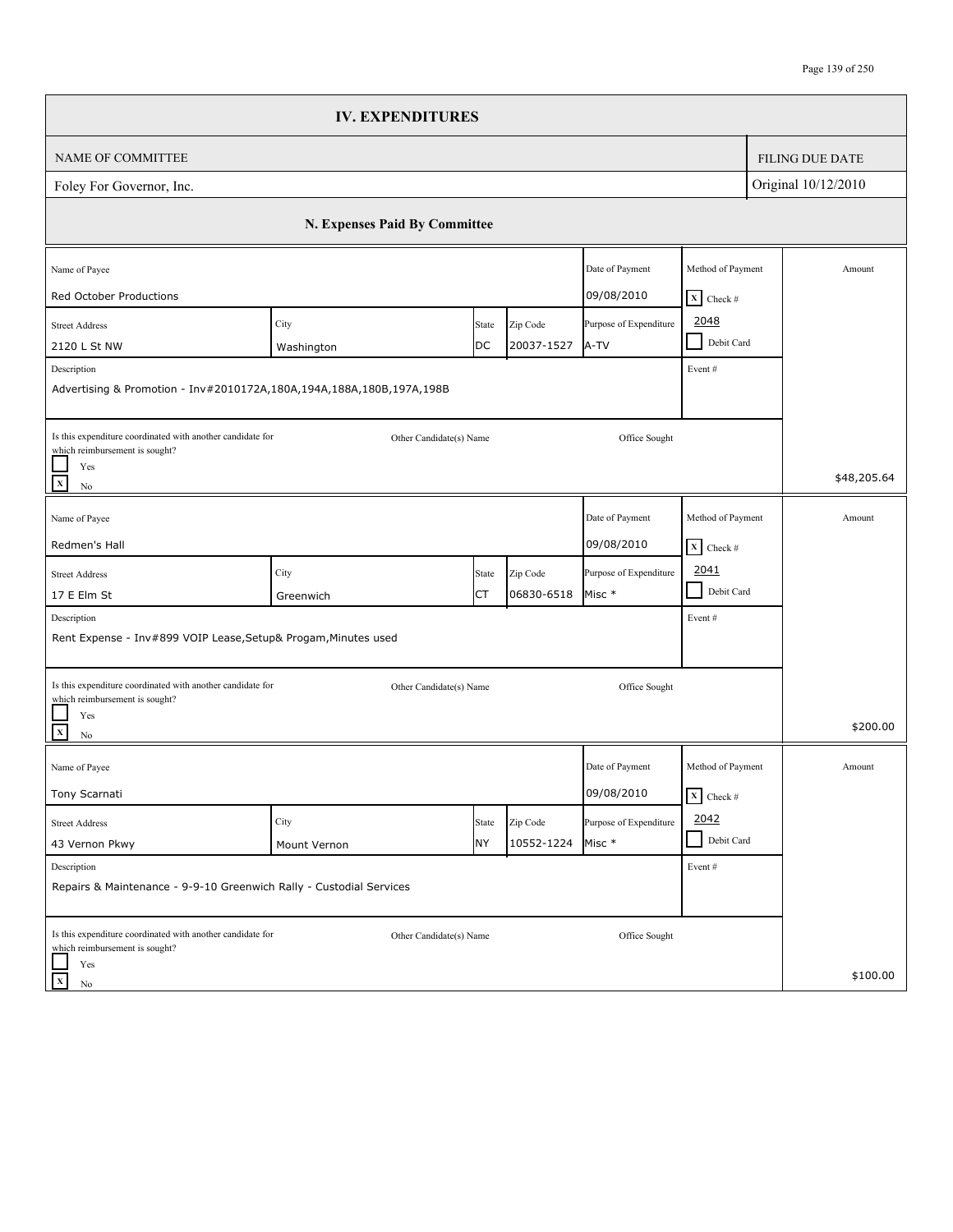|                                                                                                                                                      | <b>IV. EXPENDITURES</b>       |             |                        |                                 |                                                      |  |                        |
|------------------------------------------------------------------------------------------------------------------------------------------------------|-------------------------------|-------------|------------------------|---------------------------------|------------------------------------------------------|--|------------------------|
| NAME OF COMMITTEE                                                                                                                                    |                               |             |                        |                                 |                                                      |  | <b>FILING DUE DATE</b> |
| Foley For Governor, Inc.                                                                                                                             |                               |             |                        |                                 | Original 10/12/2010                                  |  |                        |
|                                                                                                                                                      | N. Expenses Paid By Committee |             |                        |                                 |                                                      |  |                        |
| Name of Payee<br>Front Porch Strategies                                                                                                              |                               |             |                        | Date of Payment<br>09/08/2010   | Method of Payment<br>$X$ Check #                     |  | Amount                 |
| <b>Street Address</b><br>243 N 5th St Ste 330<br>Description<br>Advertising & Promotion - Inv#899 VOIP Lease, Setup& Progam, Minutes used            | City<br>Columbus              | State<br>OH | Zip Code<br>43215-2676 | Purpose of Expenditure<br>A-OTH | 2032<br>Debit Card<br>$\sim$<br>Event#               |  |                        |
| Is this expenditure coordinated with another candidate for<br>which reimbursement is sought?<br>Yes<br>$\mathbf x$<br>$\rm No$                       | Other Candidate(s) Name       |             |                        | Office Sought                   |                                                      |  | \$6,491.74             |
| Name of Payee<br>CampaignGrid                                                                                                                        |                               |             |                        | Date of Payment<br>09/09/2010   | Method of Payment<br>$X$ Check #                     |  | Amount                 |
| <b>Street Address</b><br>223 Summit Ave<br>Description                                                                                               | City<br>Fort Washington       | State<br>PA | Zip Code<br>19034-1525 | Purpose of Expenditure<br>A-OTH | 2056<br>$\blacksquare$<br>Debit Card<br>Event#       |  |                        |
| Advertising & Promotion<br>Is this expenditure coordinated with another candidate for<br>which reimbursement is sought?<br>Yes<br>$\mathbf{x}$<br>No | Other Candidate(s) Name       |             |                        | Office Sought                   |                                                      |  | \$50,000.00            |
| Name of Payee<br>Angela Delucia                                                                                                                      |                               |             |                        | Date of Payment<br>09/09/2010   | Method of Payment<br>$\overline{\mathbf{x}}$ Check # |  | Amount                 |
| <b>Street Address</b><br>88 Clapboard Ridge Rd                                                                                                       | City<br>Danbury               | State<br>СT | Zip Code<br>06811-3643 | Purpose of Expenditure<br>OVHD  | 2043<br>Debit Card<br>- 1                            |  |                        |
| Description<br>Rent Expense - 56 Padanarum Rd, Danbury - Sept&Oct 2010 Rent                                                                          |                               |             |                        |                                 | Event#                                               |  |                        |
| Is this expenditure coordinated with another candidate for<br>which reimbursement is sought?<br>Yes<br>$\mathbf x$<br>No                             | Other Candidate(s) Name       |             |                        | Office Sought                   |                                                      |  | \$1,000.00             |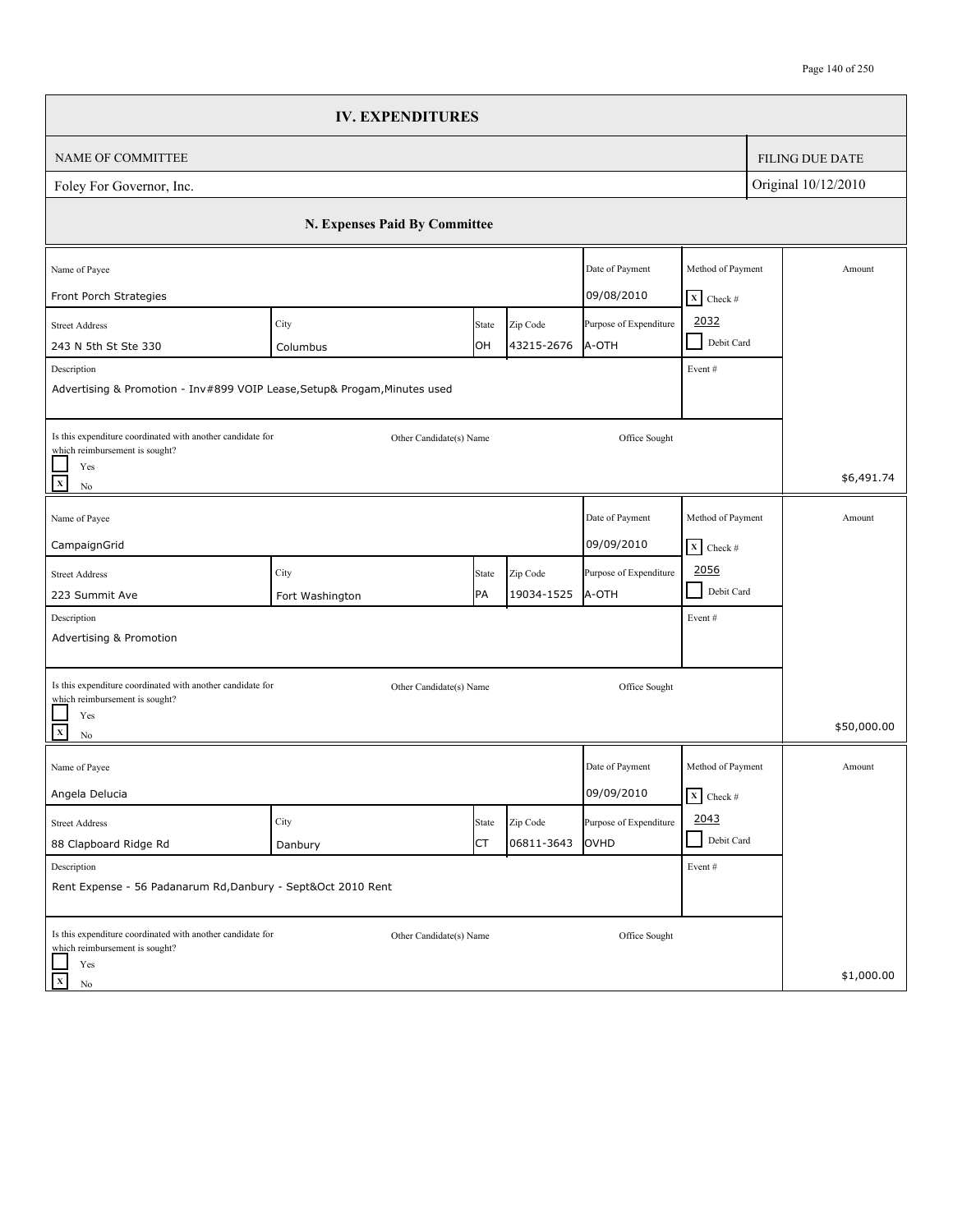|                                                                                                                                | <b>IV. EXPENDITURES</b>       |       |            |                                      |                                 |                        |
|--------------------------------------------------------------------------------------------------------------------------------|-------------------------------|-------|------------|--------------------------------------|---------------------------------|------------------------|
| <b>NAME OF COMMITTEE</b>                                                                                                       |                               |       |            |                                      |                                 | <b>FILING DUE DATE</b> |
| Foley For Governor, Inc.                                                                                                       |                               |       |            |                                      |                                 | Original 10/12/2010    |
|                                                                                                                                | N. Expenses Paid By Committee |       |            |                                      |                                 |                        |
| Name of Payee                                                                                                                  |                               |       |            | Date of Payment                      | Method of Payment               | Amount                 |
| Aristotle<br><b>Street Address</b>                                                                                             | City                          | State | Zip Code   | 09/09/2010<br>Purpose of Expenditure | $Check$ #                       |                        |
| 205 Pennsylvania Ave SE                                                                                                        | Washington                    | DC    | 20003-1164 | Misc *                               | X Debit Card                    |                        |
| Description<br>Professional Fees                                                                                               |                               |       |            |                                      | Event#                          |                        |
| Is this expenditure coordinated with another candidate for<br>which reimbursement is sought?<br>Yes<br>$\mathbf X$<br>No       | Other Candidate(s) Name       |       |            | Office Sought                        |                                 | \$7,000.00             |
| Name of Payee                                                                                                                  |                               |       |            | Date of Payment                      | Method of Payment               | Amount                 |
| City of Stamford, Cashiering & Permitting Division                                                                             |                               |       |            | 09/09/2010                           | $\Box$ Check #                  |                        |
| <b>Street Address</b>                                                                                                          | City                          | State | Zip Code   | Purpose of Expenditure               |                                 |                        |
| 888 Washington Blvd Fl 1                                                                                                       | Stamford                      | СT    | 06901-2902 | <b>TRVL</b>                          | X Debit Card                    |                        |
| Description<br>Parking Permit                                                                                                  |                               |       |            |                                      | Event#                          |                        |
| Is this expenditure coordinated with another candidate for<br>which reimbursement is sought?<br>Yes<br>$\mathbf{x}$<br>No      | Other Candidate(s) Name       |       |            | Office Sought                        |                                 | \$150.00               |
| Name of Payee                                                                                                                  |                               |       |            | Date of Payment                      | Method of Payment               | Amount                 |
| Shawn Takatsu                                                                                                                  |                               |       |            | 09/10/2010                           | $\overline{\mathbf{X}}$ Check # |                        |
| <b>Street Address</b>                                                                                                          | City                          | State | Zip Code   | Purpose of Expenditure               | 2045                            |                        |
| 45 Beth Dr                                                                                                                     | Fairfield                     | СT    | 06825-2701 | OVHD                                 | Debit Card<br>$\blacksquare$    |                        |
| Description<br>Computer & Internet Expenses, Reconfigured and Validated Backup                                                 |                               |       |            |                                      | Event #                         |                        |
| Is this expenditure coordinated with another candidate for<br>which reimbursement is sought?<br>Yes<br>$\mathbf x$<br>$\rm No$ | Other Candidate(s) Name       |       |            | Office Sought                        |                                 | \$60.00                |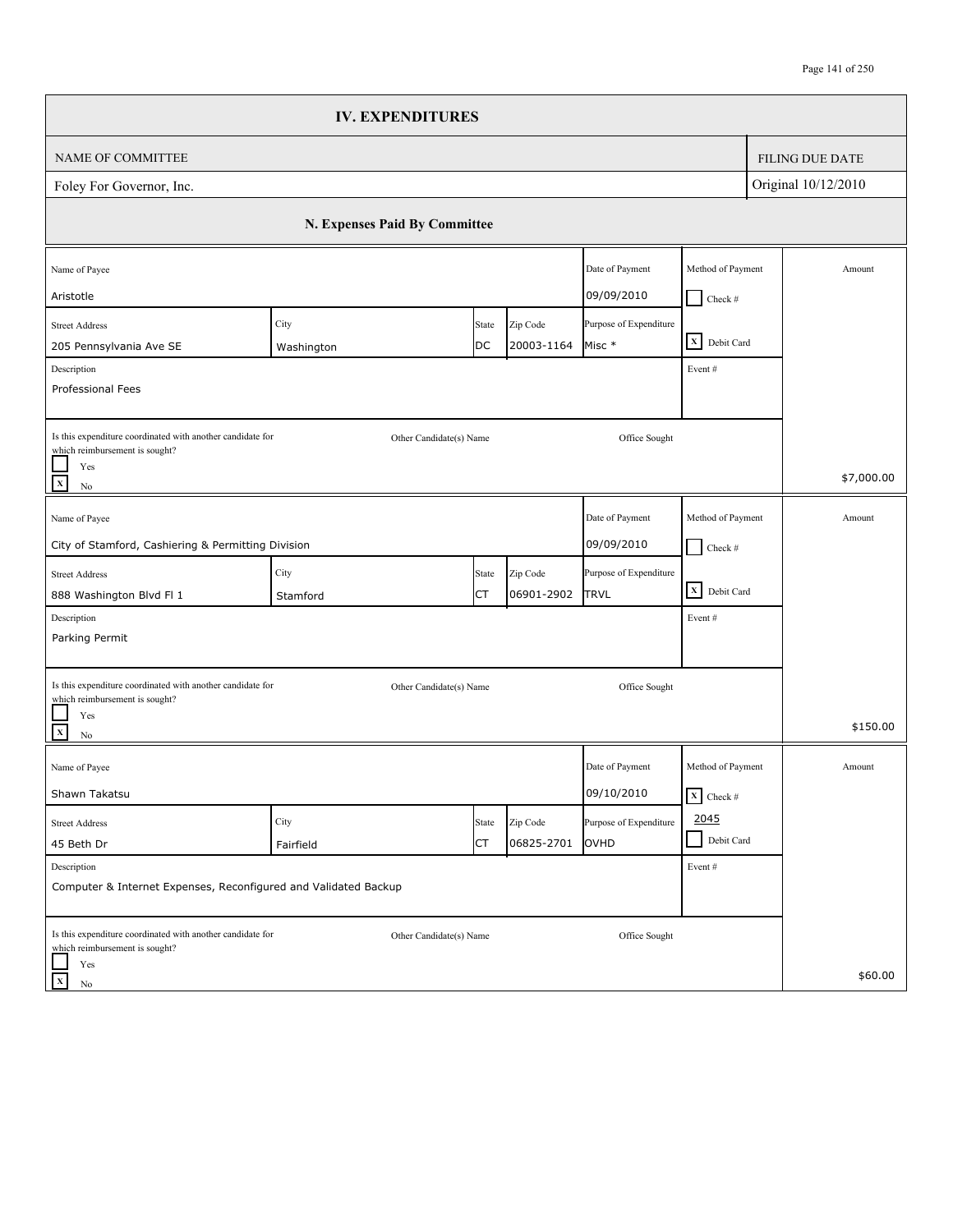|                                                                                                                                   | <b>IV. EXPENDITURES</b>       |           |            |                                      |                                    |                     |                        |
|-----------------------------------------------------------------------------------------------------------------------------------|-------------------------------|-----------|------------|--------------------------------------|------------------------------------|---------------------|------------------------|
| NAME OF COMMITTEE                                                                                                                 |                               |           |            |                                      |                                    |                     | <b>FILING DUE DATE</b> |
| Foley For Governor, Inc.                                                                                                          |                               |           |            |                                      |                                    | Original 10/12/2010 |                        |
|                                                                                                                                   | N. Expenses Paid By Committee |           |            |                                      |                                    |                     |                        |
| Name of Payee                                                                                                                     |                               |           |            | Date of Payment                      | Method of Payment                  |                     | Amount                 |
| Party City<br><b>Street Address</b>                                                                                               | City                          | State     | Zip Code   | 09/10/2010<br>Purpose of Expenditure | $Check$ #                          |                     |                        |
| 192 Kitts Ln                                                                                                                      | Newington                     | СT        | 06111-4250 | Misc *                               | X Debit Card                       |                     |                        |
| Description<br>Supplies                                                                                                           |                               |           |            |                                      | Event#                             |                     |                        |
| Is this expenditure coordinated with another candidate for<br>which reimbursement is sought?<br>Yes<br>$\overline{x}$<br>$\rm No$ | Other Candidate(s) Name       |           |            | Office Sought                        |                                    |                     | \$80.98                |
| Name of Payee                                                                                                                     |                               |           |            | Date of Payment                      | Method of Payment                  |                     | Amount                 |
| <b>Staples</b>                                                                                                                    |                               |           |            | 09/10/2010                           | $\Box$ Check #                     |                     |                        |
| <b>Street Address</b>                                                                                                             | City                          | State     | Zip Code   | Purpose of Expenditure               |                                    |                     |                        |
| 2550 Albany Ave                                                                                                                   | West Hartford                 | СT        | 06117-2301 | OFFICE                               | $\overline{\mathbf{X}}$ Debit Card |                     |                        |
| Description<br>Supplies                                                                                                           |                               |           |            |                                      | Event#                             |                     |                        |
| Is this expenditure coordinated with another candidate for<br>which reimbursement is sought?<br>Yes                               | Other Candidate(s) Name       |           |            | Office Sought                        |                                    |                     |                        |
| $\overline{\mathbf{x}}$<br>$\rm No$                                                                                               |                               |           |            |                                      |                                    |                     | \$80.54                |
| Name of Payee                                                                                                                     |                               |           |            | Date of Payment                      | Method of Payment                  |                     | Amount                 |
| <b>Staples</b>                                                                                                                    |                               |           |            | 09/10/2010                           | $\Box$ Check #                     |                     |                        |
| <b>Street Address</b>                                                                                                             | City                          | State     | Zip Code   | Purpose of Expenditure               | X Debit Card                       |                     |                        |
| 2550 Albany Ave                                                                                                                   | West Hartford                 | <b>CT</b> | 06117-2301 | OFFICE                               |                                    |                     |                        |
| Description<br>Supplies                                                                                                           |                               |           |            |                                      | Event#                             |                     |                        |
| Is this expenditure coordinated with another candidate for<br>which reimbursement is sought?<br>Yes                               | Other Candidate(s) Name       |           |            | Office Sought                        |                                    |                     |                        |
| $\mathbf{x}$<br>No                                                                                                                |                               |           |            |                                      |                                    |                     | \$134.59               |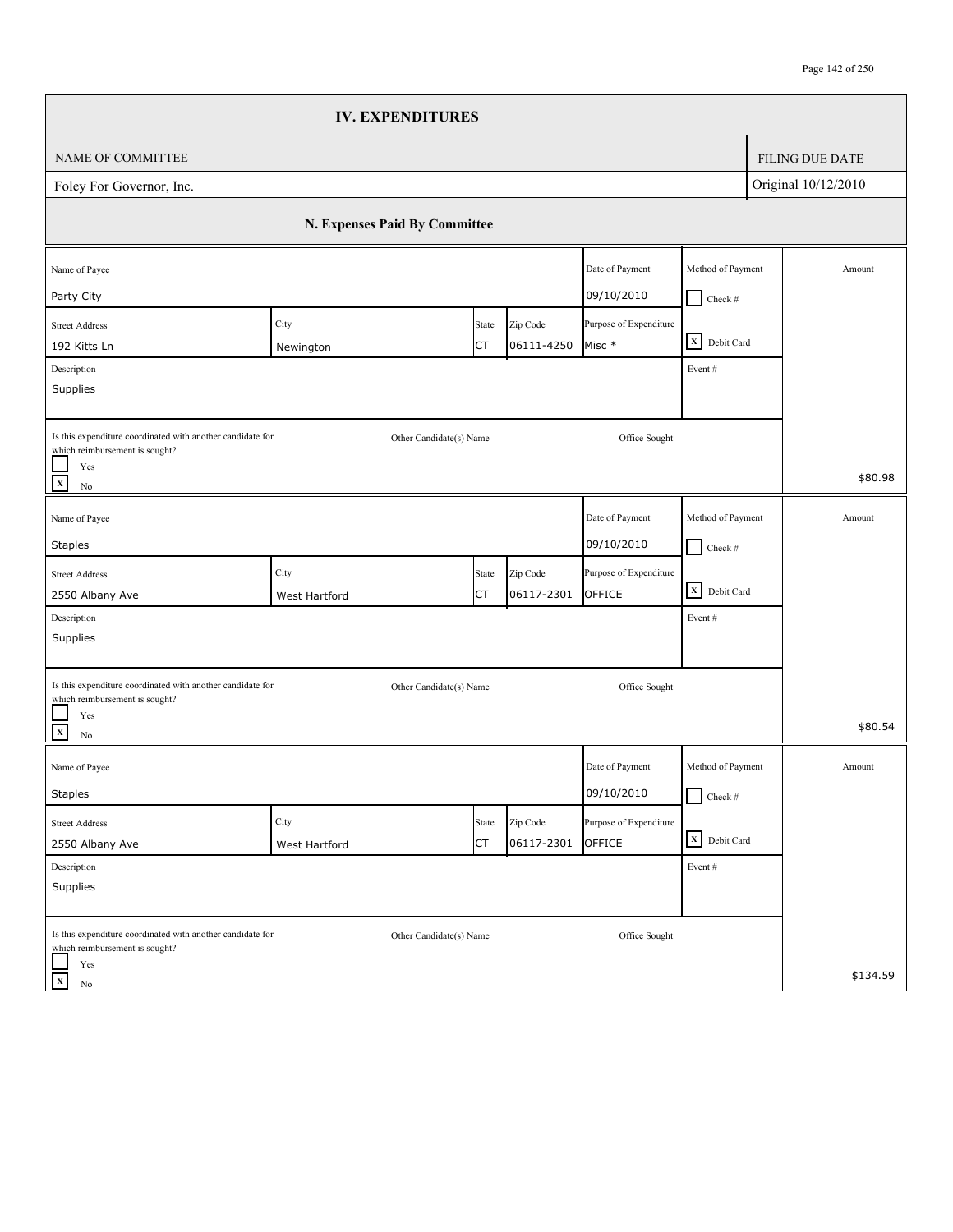|                                                                                              | <b>IV. EXPENDITURES</b>       |       |            |                        |                             |                        |
|----------------------------------------------------------------------------------------------|-------------------------------|-------|------------|------------------------|-----------------------------|------------------------|
| NAME OF COMMITTEE                                                                            |                               |       |            |                        |                             | <b>FILING DUE DATE</b> |
| Foley For Governor, Inc.                                                                     |                               |       |            |                        |                             | Original 10/12/2010    |
|                                                                                              | N. Expenses Paid By Committee |       |            |                        |                             |                        |
| Name of Payee                                                                                |                               |       |            | Date of Payment        | Method of Payment           | Amount                 |
| Torey Shepardson                                                                             |                               |       |            | 09/10/2010             | $X$ Check #                 |                        |
| <b>Street Address</b>                                                                        | City                          | State | Zip Code   | Purpose of Expenditure | 2040                        |                        |
| 49 Westmont St                                                                               | West Hartford                 | СT    | 06117-2928 | <b>WAGE</b>            | Debit Card<br>$\mathcal{L}$ |                        |
| Description<br>Payroll Expenses - Intern Stipend for 8/27, Week of 8/30/10&9/6/10            |                               |       |            |                        | Event #                     |                        |
| Is this expenditure coordinated with another candidate for<br>which reimbursement is sought? | Other Candidate(s) Name       |       |            | Office Sought          |                             |                        |
| Yes<br>$\mathbf x$<br>$\rm No$                                                               |                               |       |            |                        |                             | \$528.00               |
| Name of Payee                                                                                |                               |       |            | Date of Payment        | Method of Payment           | Amount                 |
| T Mobile                                                                                     |                               |       |            | 09/10/2010             | $\Box$ Check #              |                        |
| <b>Street Address</b>                                                                        | City                          | State | Zip Code   | Purpose of Expenditure |                             |                        |
| 326 N Main St                                                                                | West Hartford                 | СT    | 06117-2510 | OVHD                   | X Debit Card                |                        |
| Description                                                                                  |                               |       |            |                        | Event#                      |                        |
| Cell Phone                                                                                   |                               |       |            |                        |                             |                        |
| Is this expenditure coordinated with another candidate for<br>which reimbursement is sought? | Other Candidate(s) Name       |       |            | Office Sought          |                             |                        |
| Yes<br>$\mathbf{x}$<br>$\rm No$                                                              |                               |       |            |                        |                             | \$53.00                |
| Name of Payee                                                                                |                               |       |            | Date of Payment        | Method of Payment           | Amount                 |
| T Mobile                                                                                     |                               |       |            | 09/10/2010             | $\Box$ Check #              |                        |
| <b>Street Address</b>                                                                        | City                          | State | Zip Code   | Purpose of Expenditure |                             |                        |
| 326 N Main St                                                                                | West Hartford                 | СT    | 06117-2510 | OVHD                   | X Debit Card                |                        |
| Description                                                                                  |                               |       |            |                        | Event#                      |                        |
| Cell Phone                                                                                   |                               |       |            |                        |                             |                        |
| Is this expenditure coordinated with another candidate for                                   | Other Candidate(s) Name       |       |            | Office Sought          |                             |                        |
| which reimbursement is sought?<br>Yes<br>$\mathbf X$<br>No                                   |                               |       |            |                        |                             | \$53.00                |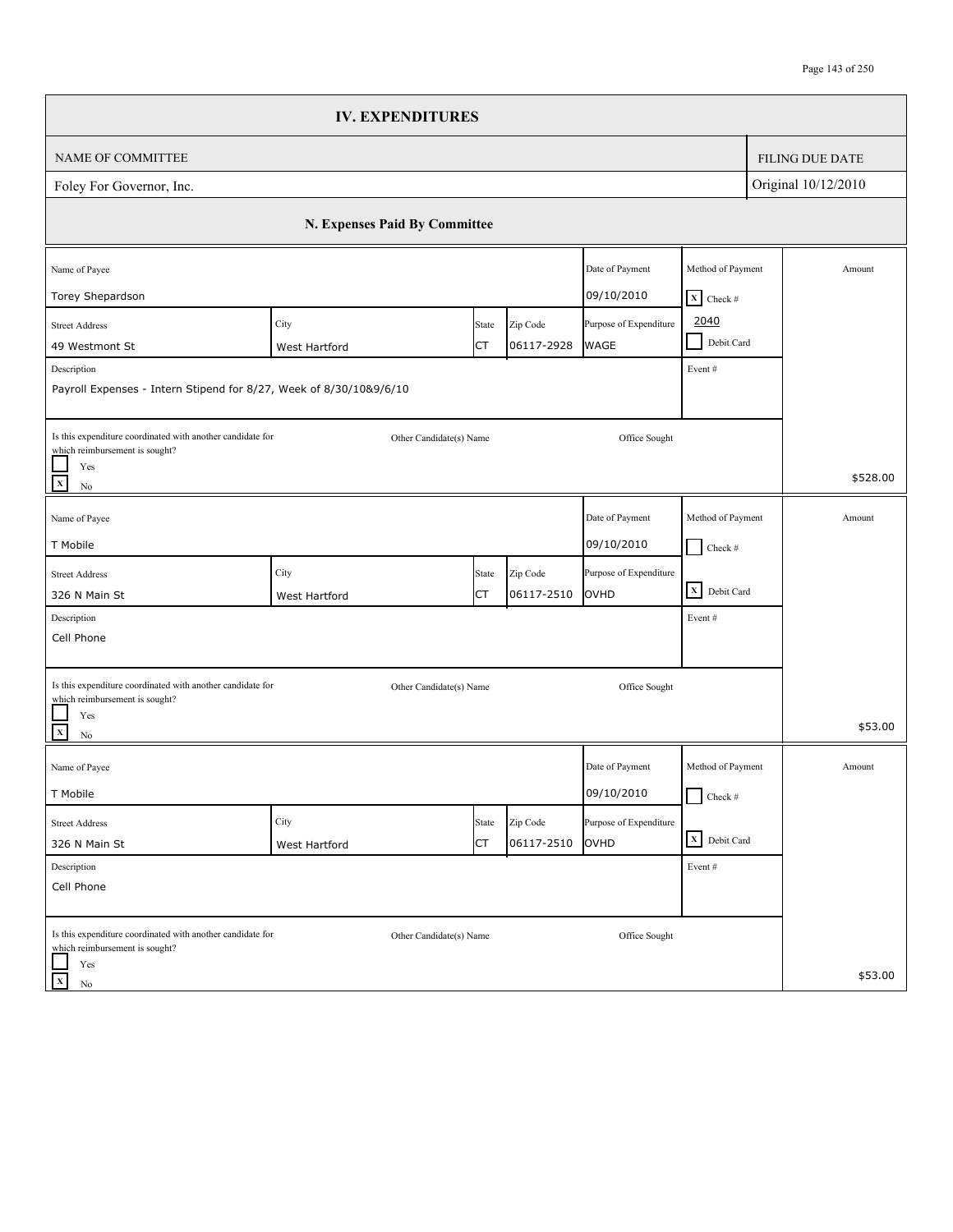|                                                                                              | <b>IV. EXPENDITURES</b>       |           |            |                        |                                    |                        |
|----------------------------------------------------------------------------------------------|-------------------------------|-----------|------------|------------------------|------------------------------------|------------------------|
| NAME OF COMMITTEE                                                                            |                               |           |            |                        |                                    | <b>FILING DUE DATE</b> |
| Foley For Governor, Inc.                                                                     |                               |           |            |                        |                                    | Original 10/12/2010    |
|                                                                                              | N. Expenses Paid By Committee |           |            |                        |                                    |                        |
| Name of Payee                                                                                |                               |           |            | Date of Payment        | Method of Payment                  | Amount                 |
| T Mobile                                                                                     |                               |           |            | 09/10/2010             | $Check$ #                          |                        |
| <b>Street Address</b>                                                                        | City                          | State     | Zip Code   | Purpose of Expenditure | X Debit Card                       |                        |
| 326 N Main St                                                                                | West Hartford                 | СT        | 06117-2510 | <b>OVHD</b>            |                                    |                        |
| Description<br>Cell Phone                                                                    |                               |           |            |                        | Event#                             |                        |
|                                                                                              |                               |           |            |                        |                                    |                        |
| Is this expenditure coordinated with another candidate for<br>which reimbursement is sought? | Other Candidate(s) Name       |           |            | Office Sought          |                                    |                        |
| Yes<br>$\mathbf x$<br>$\rm No$                                                               |                               |           |            |                        |                                    | \$53.00                |
| Name of Payee                                                                                |                               |           |            | Date of Payment        | Method of Payment                  | Amount                 |
| T Mobile                                                                                     |                               |           |            | 09/10/2010             | $\Box$ Check #                     |                        |
| <b>Street Address</b>                                                                        | City                          | State     | Zip Code   | Purpose of Expenditure |                                    |                        |
| 326 N Main St                                                                                | West Hartford                 | СT        | 06117-2510 | OVHD                   | $\overline{\mathbf{X}}$ Debit Card |                        |
| Description                                                                                  |                               |           |            |                        | Event #                            |                        |
| Cell Phone                                                                                   |                               |           |            |                        |                                    |                        |
| Is this expenditure coordinated with another candidate for                                   | Other Candidate(s) Name       |           |            | Office Sought          |                                    |                        |
| which reimbursement is sought?<br>Yes                                                        |                               |           |            |                        |                                    |                        |
| $\frac{1}{x}$<br>$\rm No$                                                                    |                               |           |            |                        |                                    | \$148.37               |
| Name of Payee                                                                                |                               |           |            | Date of Payment        | Method of Payment                  | Amount                 |
| T Mobile                                                                                     |                               |           |            | 09/10/2010             | $\Box$ Check #                     |                        |
| <b>Street Address</b>                                                                        | City                          | State     | Zip Code   | Purpose of Expenditure |                                    |                        |
| 326 N Main St                                                                                | West Hartford                 | <b>CT</b> | 06117-2510 | OVHD                   | X Debit Card                       |                        |
| Description                                                                                  |                               |           |            |                        | Event#                             |                        |
| Cell Phone                                                                                   |                               |           |            |                        |                                    |                        |
| Is this expenditure coordinated with another candidate for<br>which reimbursement is sought? | Other Candidate(s) Name       |           |            | Office Sought          |                                    |                        |
| Yes<br>$\mathbf{x}$<br>No                                                                    |                               |           |            |                        |                                    | \$53.00                |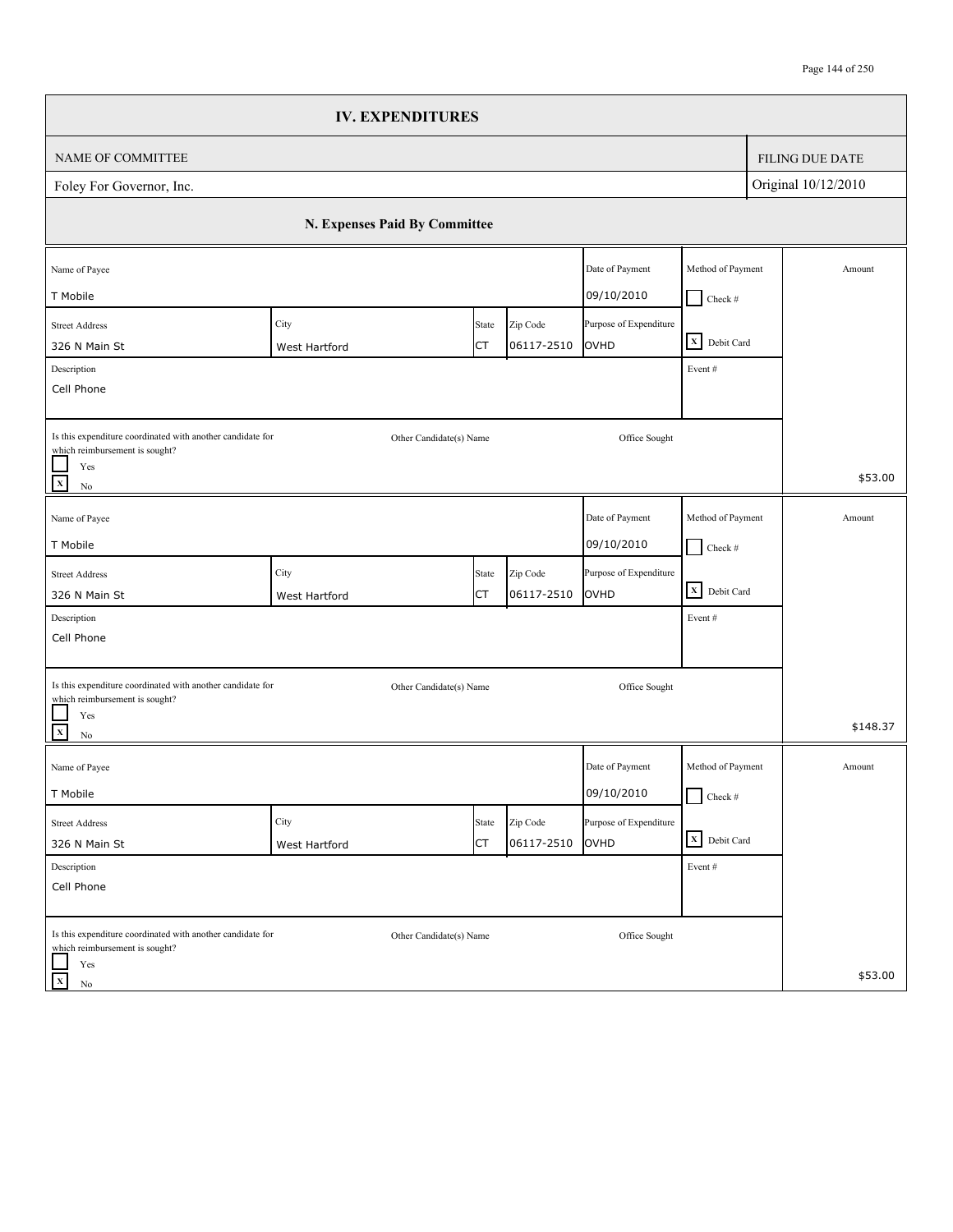|                                                                                                                                   | <b>IV. EXPENDITURES</b>       |             |                        |                                |                                           |                        |
|-----------------------------------------------------------------------------------------------------------------------------------|-------------------------------|-------------|------------------------|--------------------------------|-------------------------------------------|------------------------|
| NAME OF COMMITTEE                                                                                                                 |                               |             |                        |                                |                                           | <b>FILING DUE DATE</b> |
| Foley For Governor, Inc.                                                                                                          |                               |             |                        |                                |                                           | Original 10/12/2010    |
|                                                                                                                                   | N. Expenses Paid By Committee |             |                        |                                |                                           |                        |
| Name of Payee<br>T Mobile                                                                                                         |                               |             |                        | Date of Payment<br>09/10/2010  | Method of Payment<br>$Check$ #            | Amount                 |
| <b>Street Address</b><br>326 N Main St                                                                                            | City<br>West Hartford         | State<br>СT | Zip Code<br>06117-2510 | Purpose of Expenditure<br>OVHD | X Debit Card                              |                        |
| Description<br>Cell Phone                                                                                                         |                               |             |                        |                                | Event#                                    |                        |
| Is this expenditure coordinated with another candidate for<br>which reimbursement is sought?<br>Yes<br>$\overline{x}$<br>$\rm No$ | Other Candidate(s) Name       |             |                        | Office Sought                  |                                           | \$106.00               |
| Name of Payee<br>T Mobile                                                                                                         |                               |             |                        | Date of Payment<br>09/10/2010  | Method of Payment<br>$\Box$ Check #       | Amount                 |
| <b>Street Address</b><br>326 N Main St                                                                                            | City<br>West Hartford         | State<br>СT | Zip Code<br>06117-2510 | Purpose of Expenditure<br>OVHD | $\overline{\mathbf{X}}$ Debit Card        |                        |
| Description<br>Cell Phone                                                                                                         |                               |             |                        |                                | Event#                                    |                        |
| Is this expenditure coordinated with another candidate for<br>which reimbursement is sought?<br>Yes<br>$\overline{\mathbf{x}}$    | Other Candidate(s) Name       |             |                        | Office Sought                  |                                           | \$106.00               |
| $\rm No$<br>Name of Payee<br><b>Emily Duus</b>                                                                                    |                               |             |                        | Date of Payment<br>09/10/2010  | Method of Payment<br>$\mathbf{X}$ Check # | Amount                 |
| <b>Street Address</b><br>20 Summer St Ste 200                                                                                     | City<br>Stamford              | State<br>СT | Zip Code<br>06901-2304 | Purpose of Expenditure<br>WAGE | 2037<br>Debit Card<br>$\blacksquare$      |                        |
| Description<br>Payroll Expenses - Intern Stipend Week of 9/6/10                                                                   |                               |             |                        |                                | Event#                                    |                        |
| Is this expenditure coordinated with another candidate for<br>which reimbursement is sought?<br>Yes<br>$\vert x \vert$<br>No      | Other Candidate(s) Name       |             |                        | Office Sought                  |                                           | \$250.00               |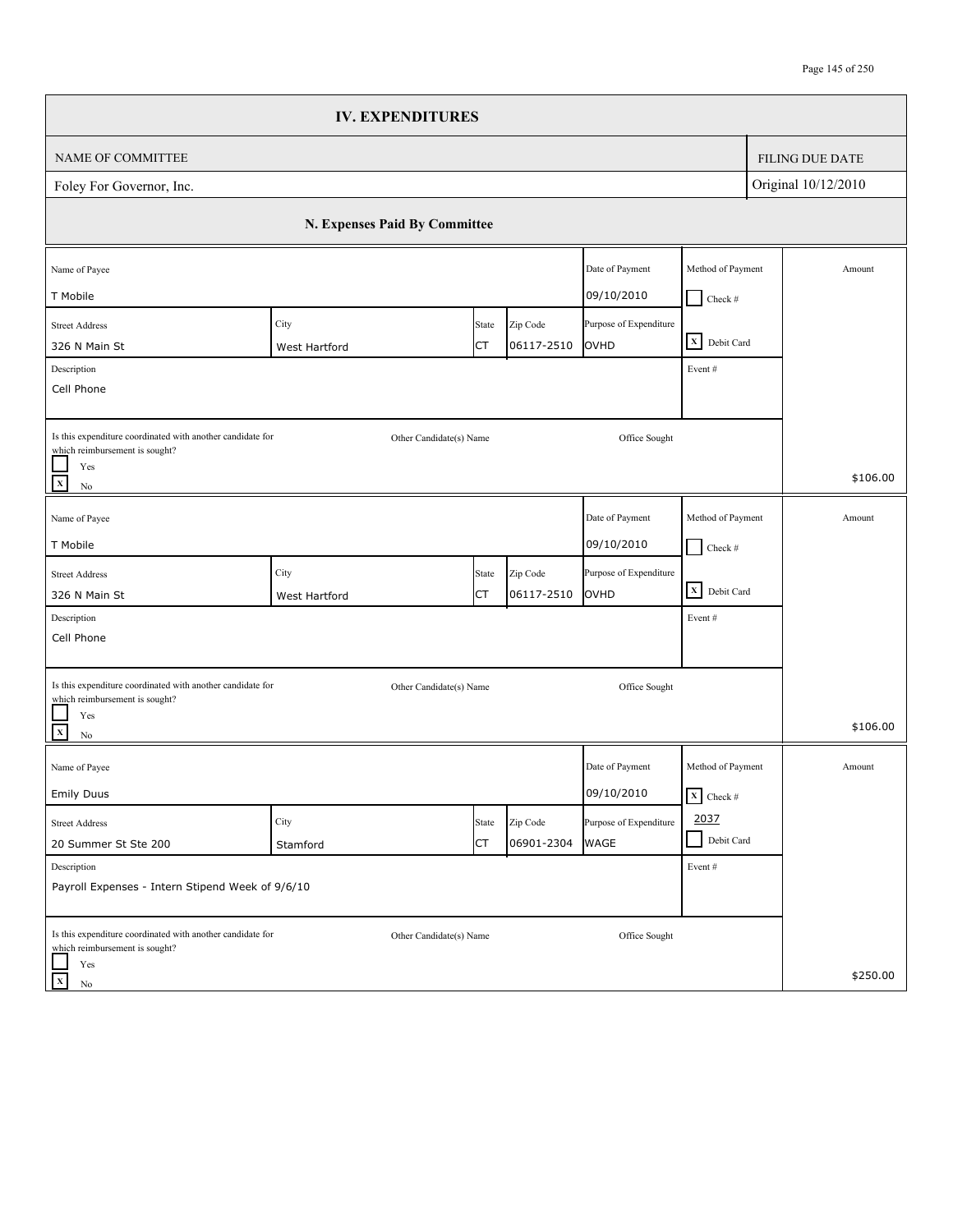|                                                                                              | <b>IV. EXPENDITURES</b>              |       |            |                        |                                 |  |                        |  |
|----------------------------------------------------------------------------------------------|--------------------------------------|-------|------------|------------------------|---------------------------------|--|------------------------|--|
| <b>NAME OF COMMITTEE</b>                                                                     |                                      |       |            |                        |                                 |  | <b>FILING DUE DATE</b> |  |
| Foley For Governor, Inc.                                                                     |                                      |       |            |                        |                                 |  | Original 10/12/2010    |  |
|                                                                                              | N. Expenses Paid By Committee        |       |            |                        |                                 |  |                        |  |
| Name of Payee                                                                                | Method of Payment<br>Date of Payment |       |            |                        |                                 |  |                        |  |
| <b>Grand Rental Station</b>                                                                  |                                      |       |            | 09/10/2010             | $Check$ #                       |  |                        |  |
| <b>Street Address</b>                                                                        | City                                 | State | Zip Code   | Purpose of Expenditure | X Debit Card                    |  |                        |  |
| 246 Terryville Rd                                                                            | <b>Bristol</b>                       | СT    | 06010-4012 | OVHD                   |                                 |  |                        |  |
| Description<br>Rental Fees                                                                   |                                      |       |            |                        | Event#                          |  |                        |  |
|                                                                                              |                                      |       |            |                        |                                 |  |                        |  |
| Is this expenditure coordinated with another candidate for<br>which reimbursement is sought? | Other Candidate(s) Name              |       |            | Office Sought          |                                 |  |                        |  |
| Yes                                                                                          |                                      |       |            |                        |                                 |  | \$83.21                |  |
| $\mathbf{x}$<br>No                                                                           |                                      |       |            |                        |                                 |  |                        |  |
| Name of Payee                                                                                |                                      |       |            | Date of Payment        | Method of Payment               |  | Amount                 |  |
| Michael Roberts                                                                              |                                      |       |            | 09/10/2010             | $\boxed{\mathbf{X}}$ Check #    |  |                        |  |
| <b>Street Address</b>                                                                        | City                                 | State | Zip Code   | Purpose of Expenditure | 2039                            |  |                        |  |
| 618 Belden Hall                                                                              | Storrs                               | СT    | 06269-6905 | <b>WAGE</b>            | $\blacksquare$<br>Debit Card    |  |                        |  |
| Description                                                                                  |                                      |       |            |                        | Event#                          |  |                        |  |
| Payroll Expenses - Intern Stipend Week of 9/6/10                                             |                                      |       |            |                        |                                 |  |                        |  |
| Is this expenditure coordinated with another candidate for                                   | Other Candidate(s) Name              |       |            | Office Sought          |                                 |  |                        |  |
| which reimbursement is sought?                                                               |                                      |       |            |                        |                                 |  |                        |  |
| Yes<br>$\mathbf{x}$<br>No                                                                    |                                      |       |            |                        |                                 |  | \$250.00               |  |
| Name of Payee                                                                                |                                      |       |            | Date of Payment        | Method of Payment               |  | Amount                 |  |
| Matthew Joiner                                                                               |                                      |       |            | 09/10/2010             | $\overline{\mathbf{X}}$ Check # |  |                        |  |
| <b>Street Address</b>                                                                        | City                                 | State | Zip Code   | Purpose of Expenditure | 2038                            |  |                        |  |
| 150 Oxoboxo Dam Rd                                                                           | Oakdale                              | СT    | 06370-1267 | WAGE                   | Debit Card                      |  |                        |  |
| Description                                                                                  |                                      |       |            |                        | Event #                         |  |                        |  |
| Payroll Expenses - Intern Stipend Week of 9/6/10                                             |                                      |       |            |                        |                                 |  |                        |  |
| Is this expenditure coordinated with another candidate for                                   | Other Candidate(s) Name              |       |            | Office Sought          |                                 |  |                        |  |
| which reimbursement is sought?<br>Yes                                                        |                                      |       |            |                        |                                 |  |                        |  |
| $\mathbf x$<br>No                                                                            |                                      |       |            |                        |                                 |  | \$210.00               |  |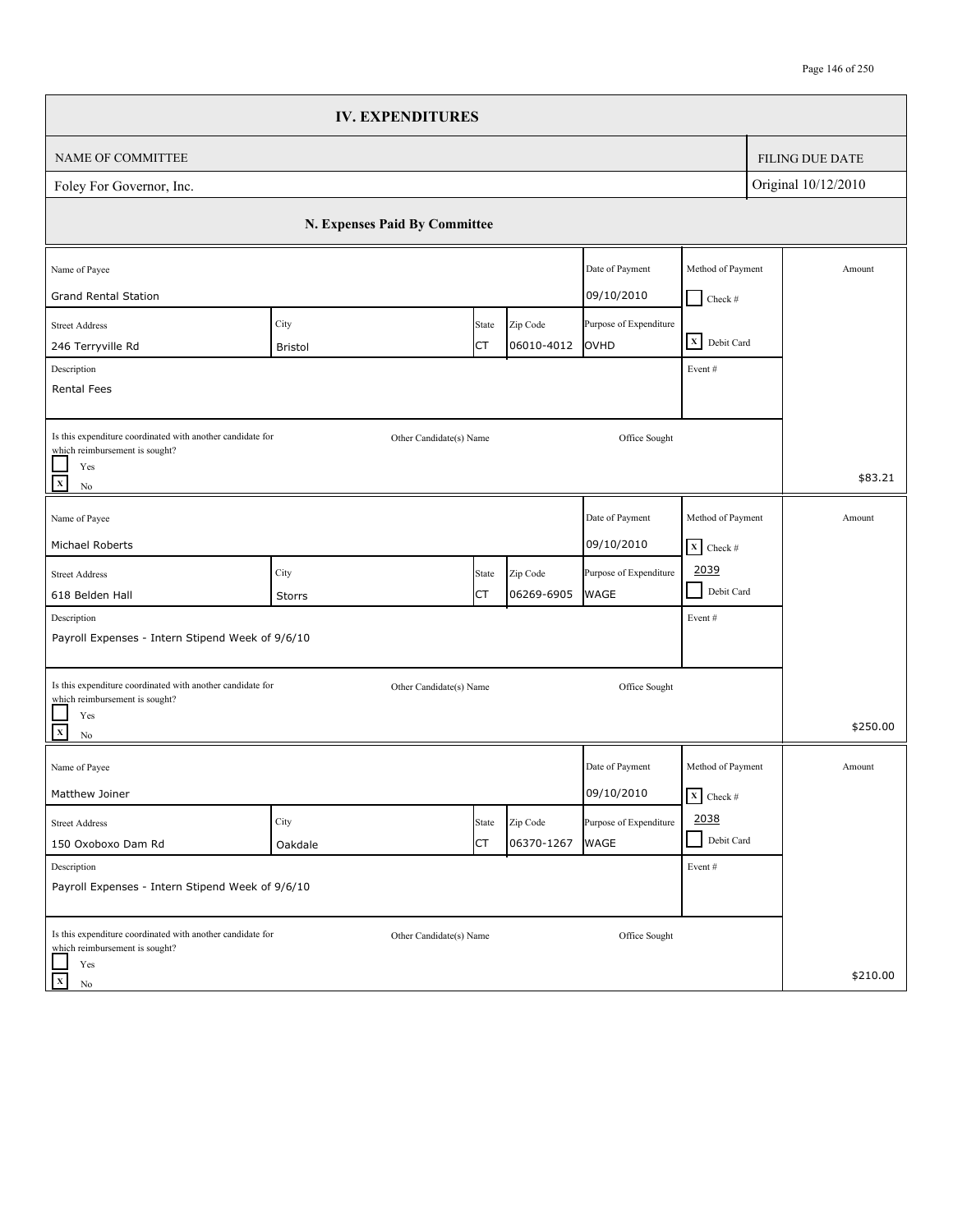|                                                                                              | <b>IV. EXPENDITURES</b>       |       |            |                        |                   |                        |
|----------------------------------------------------------------------------------------------|-------------------------------|-------|------------|------------------------|-------------------|------------------------|
| NAME OF COMMITTEE                                                                            |                               |       |            |                        |                   | <b>FILING DUE DATE</b> |
| Foley For Governor, Inc.                                                                     |                               |       |            |                        |                   | Original 10/12/2010    |
|                                                                                              | N. Expenses Paid By Committee |       |            |                        |                   |                        |
| Name of Payee                                                                                |                               |       |            | Date of Payment        | Method of Payment | Amount                 |
| Town of West Hartford                                                                        |                               |       |            | 09/10/2010             | $\Box$ Check #    |                        |
| <b>Street Address</b>                                                                        | City                          | State | Zip Code   | Purpose of Expenditure | X Debit Card      |                        |
| 20 Isham Rd                                                                                  | West Hartford                 | СT    | 06107-2204 | <b>TRVL</b>            |                   |                        |
| Description<br>Parking                                                                       |                               |       |            |                        | Event#            |                        |
|                                                                                              |                               |       |            |                        |                   |                        |
| Is this expenditure coordinated with another candidate for<br>which reimbursement is sought? | Other Candidate(s) Name       |       |            | Office Sought          |                   |                        |
| Yes<br>$\mathbf{x}$<br>$\rm No$                                                              |                               |       |            |                        |                   | \$7.00                 |
| Name of Payee                                                                                |                               |       |            | Date of Payment        | Method of Payment | Amount                 |
| Town of West Hartford                                                                        |                               |       |            | 09/13/2010             | $\Box$ Check #    |                        |
| <b>Street Address</b>                                                                        | City                          | State | Zip Code   | Purpose of Expenditure |                   |                        |
| 20 Isham Rd                                                                                  | West Hartford                 | СT    | 06107-2204 | <b>TRVL</b>            | X Debit Card      |                        |
| Description                                                                                  |                               |       |            |                        | Event#            |                        |
| Parking                                                                                      |                               |       |            |                        |                   |                        |
| Is this expenditure coordinated with another candidate for                                   | Other Candidate(s) Name       |       |            | Office Sought          |                   |                        |
| which reimbursement is sought?<br>Yes<br>$\mathbf{x}$<br>No                                  |                               |       |            |                        |                   | \$6.00                 |
| Name of Payee                                                                                |                               |       |            | Date of Payment        | Method of Payment | Amount                 |
| Town of West Hartford                                                                        |                               |       |            | 09/13/2010             | $\Box$ Check #    |                        |
| <b>Street Address</b>                                                                        | City                          | State | Zip Code   | Purpose of Expenditure |                   |                        |
| 20 Isham Rd                                                                                  | West Hartford                 | СT    | 06107-2204 | <b>TRVL</b>            | X Debit Card      |                        |
| Description                                                                                  |                               |       |            |                        | Event #           |                        |
| Parking                                                                                      |                               |       |            |                        |                   |                        |
| Is this expenditure coordinated with another candidate for<br>which reimbursement is sought? | Other Candidate(s) Name       |       |            | Office Sought          |                   |                        |
| Yes<br>$\mathbf x$<br>No                                                                     |                               |       |            |                        |                   | \$7.00                 |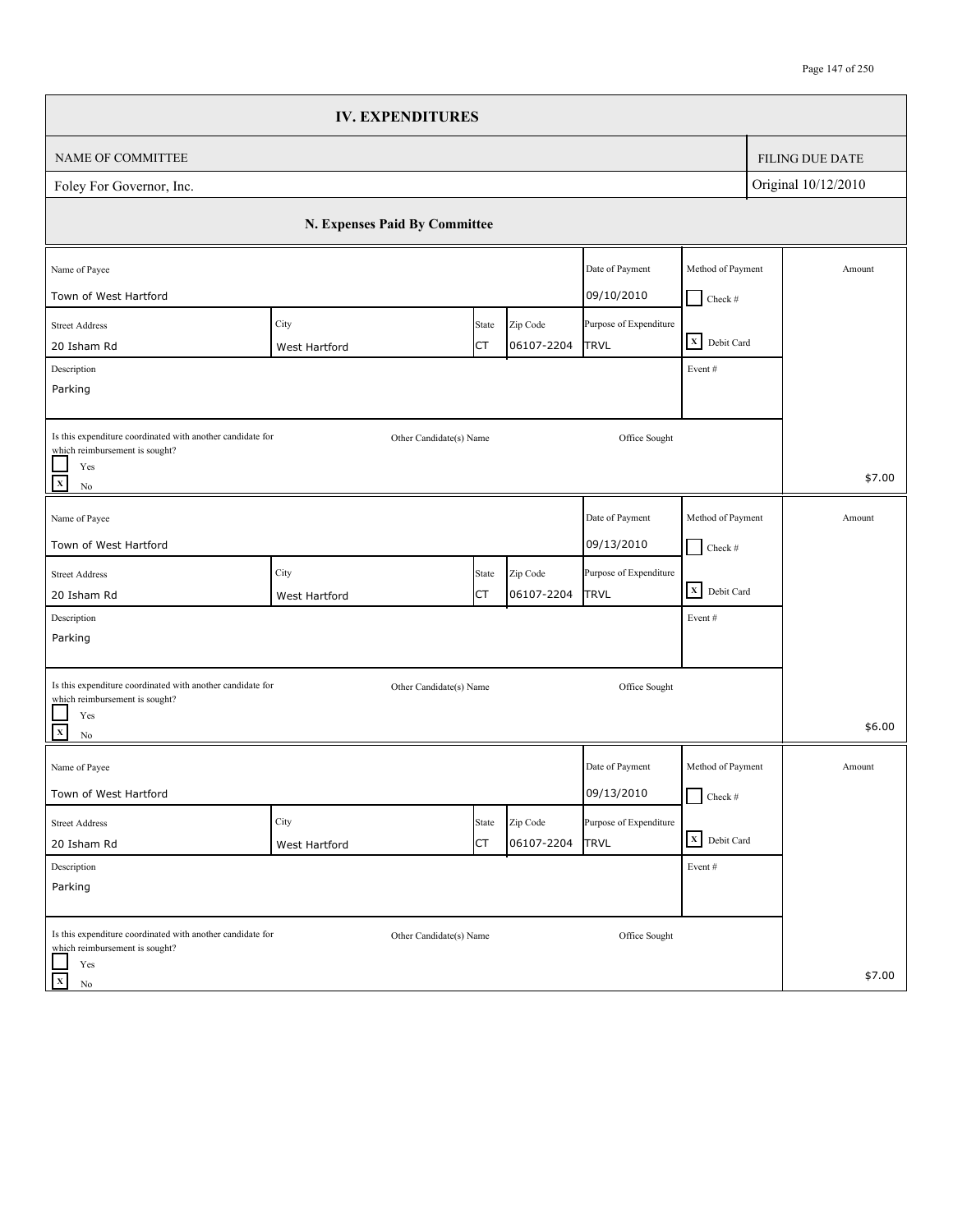|                                                                                                                                            | <b>IV. EXPENDITURES</b>       |             |                        |                                  |                                                      |                        |
|--------------------------------------------------------------------------------------------------------------------------------------------|-------------------------------|-------------|------------------------|----------------------------------|------------------------------------------------------|------------------------|
| NAME OF COMMITTEE                                                                                                                          |                               |             |                        |                                  |                                                      | <b>FILING DUE DATE</b> |
| Foley For Governor, Inc.                                                                                                                   |                               |             |                        |                                  |                                                      | Original 10/12/2010    |
|                                                                                                                                            | N. Expenses Paid By Committee |             |                        |                                  |                                                      |                        |
| Name of Payee<br><b>CVS</b>                                                                                                                |                               |             |                        | Date of Payment<br>09/13/2010    | Method of Payment                                    | Amount                 |
| <b>Street Address</b><br>150 S Main St<br>Description                                                                                      | City<br>West Hartford         | State<br>СT | Zip Code<br>06107-3432 | Purpose of Expenditure<br>OFFICE | $\Box$ Check #<br>X Debit Card<br>Event#             |                        |
| Supplies<br>Is this expenditure coordinated with another candidate for<br>which reimbursement is sought?<br>Yes                            | Other Candidate(s) Name       |             |                        | Office Sought                    |                                                      |                        |
| $\overline{\mathbf{x}}$<br>$\rm No$                                                                                                        |                               |             |                        |                                  |                                                      | \$25.73                |
| Name of Payee<br>Premier Graphics                                                                                                          |                               |             |                        | Date of Payment<br>09/13/2010    | Method of Payment<br>$\mathbf{X}$ Check #            | Amount                 |
| <b>Street Address</b><br>860 Honeyspot Rd                                                                                                  | City<br>Stratford             | State<br>СT | Zip Code<br>06615-7159 | Purpose of Expenditure<br>PRNT   | 2047<br>$\blacksquare$<br>Debit Card                 |                        |
| Description<br>Printing and Reproduction - Intern Stipend for 8/27, Week of 8/30/10&9/6/10                                                 |                               |             |                        |                                  | Event#                                               |                        |
| Is this expenditure coordinated with another candidate for<br>which reimbursement is sought?<br>Yes<br>$\overline{\mathbf{x}}$<br>$\rm No$ | Other Candidate(s) Name       |             |                        | Office Sought                    |                                                      | \$1,858.00             |
| Name of Payee<br>Handmaid Design & Graphics                                                                                                |                               |             |                        | Date of Payment<br>09/13/2010    | Method of Payment<br>$\overline{\mathbf{x}}$ Check # | Amount                 |
| <b>Street Address</b><br>PO Box 142                                                                                                        | City<br>Hanover               | State<br>СT | Zip Code<br>06350-0142 | Purpose of Expenditure<br>PRNT   | 2091<br>Debit Card<br>$\blacksquare$                 |                        |
| Description<br>Printing and Reproduction - Inv#159,#194,#228.96                                                                            |                               |             |                        |                                  | Event#                                               |                        |
| Is this expenditure coordinated with another candidate for<br>which reimbursement is sought?<br>Yes<br>$\mathbf X$<br>No                   | Other Candidate(s) Name       |             |                        | Office Sought                    |                                                      | \$581.96               |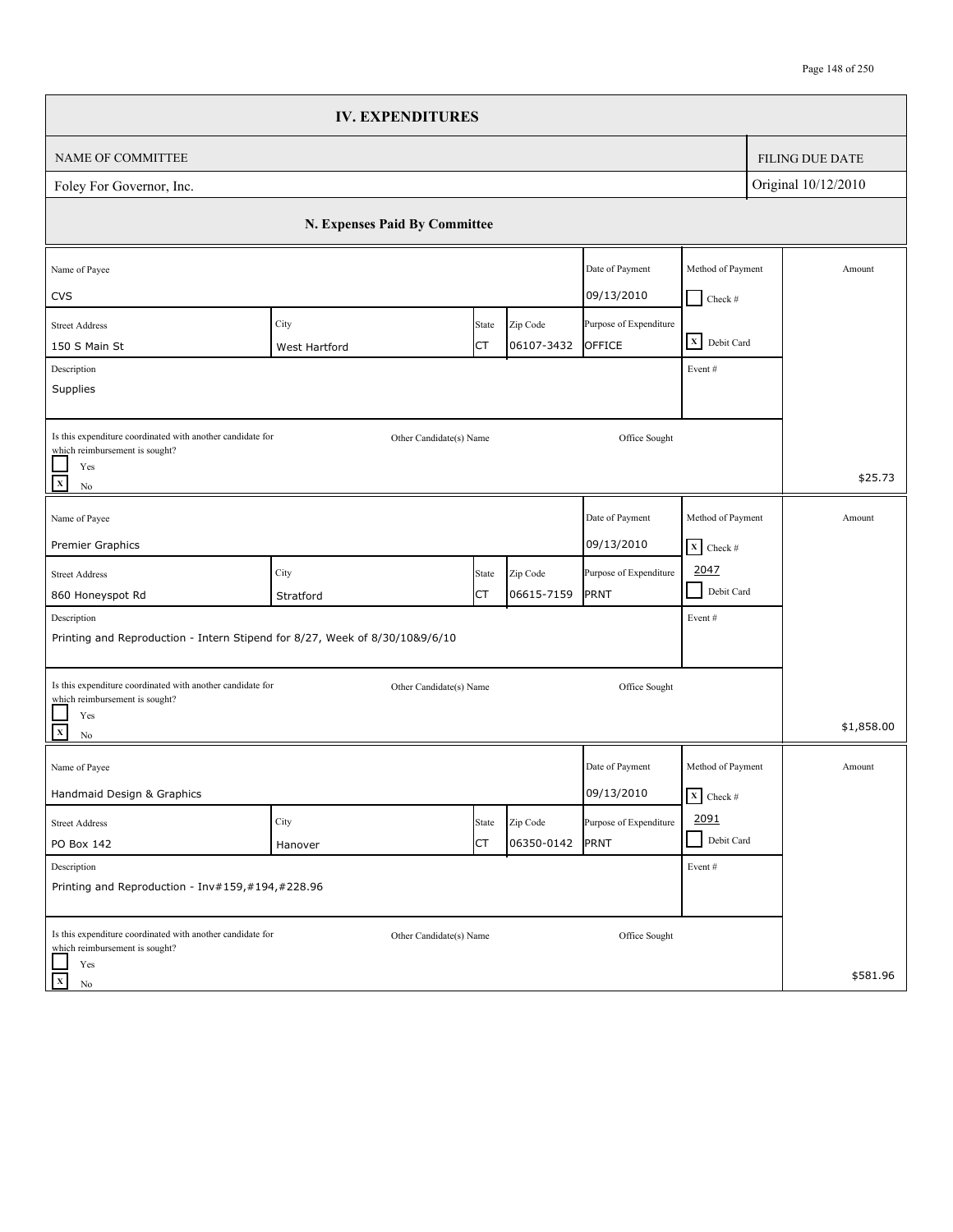|                                                                                              | <b>IV. EXPENDITURES</b>       |       |            |                        |                                 |                        |
|----------------------------------------------------------------------------------------------|-------------------------------|-------|------------|------------------------|---------------------------------|------------------------|
| NAME OF COMMITTEE                                                                            |                               |       |            |                        |                                 | <b>FILING DUE DATE</b> |
| Foley For Governor, Inc.                                                                     |                               |       |            |                        |                                 | Original 10/12/2010    |
|                                                                                              | N. Expenses Paid By Committee |       |            |                        |                                 |                        |
| Name of Payee                                                                                |                               |       |            | Date of Payment        | Method of Payment               | Amount                 |
| Demers Exposition SVS Inc.                                                                   |                               |       |            | 09/13/2010             | $Check$ #                       |                        |
| <b>Street Address</b>                                                                        | City                          | State | Zip Code   | Purpose of Expenditure |                                 |                        |
| 180 Johnson St                                                                               | Middletown                    | СT    | 06457-2247 | Misc *                 | X Debit Card                    |                        |
| Description                                                                                  |                               |       |            |                        | Event#                          |                        |
| Expo Service Fees                                                                            |                               |       |            |                        |                                 |                        |
|                                                                                              |                               |       |            |                        |                                 |                        |
| Is this expenditure coordinated with another candidate for<br>which reimbursement is sought? | Other Candidate(s) Name       |       |            | Office Sought          |                                 |                        |
| Yes                                                                                          |                               |       |            |                        |                                 | \$102.82               |
| $\mathbf x$<br>$\rm No$                                                                      |                               |       |            |                        |                                 |                        |
| Name of Payee                                                                                |                               |       |            | Date of Payment        | Method of Payment               | Amount                 |
| Starbucks                                                                                    |                               |       |            | 09/13/2010             | $\Box$ Check #                  |                        |
| <b>Street Address</b>                                                                        | City                          | State | Zip Code   | Purpose of Expenditure |                                 |                        |
| 96 Broad St                                                                                  | Stamford                      | СT    | 06901-2312 | FOOD                   | X Debit Card                    |                        |
| Description                                                                                  |                               |       |            |                        | Event#                          |                        |
| Coffee                                                                                       |                               |       |            |                        |                                 |                        |
|                                                                                              |                               |       |            |                        |                                 |                        |
| Is this expenditure coordinated with another candidate for<br>which reimbursement is sought? | Other Candidate(s) Name       |       |            | Office Sought          |                                 |                        |
| Yes                                                                                          |                               |       |            |                        |                                 |                        |
| $\mathbf X$<br>$\rm No$                                                                      |                               |       |            |                        |                                 | \$9.33                 |
| Name of Payee                                                                                |                               |       |            | Date of Payment        | Method of Payment               | Amount                 |
| Starbucks                                                                                    |                               |       |            | 09/13/2010             | $\Box$ Check #                  |                        |
| <b>Street Address</b>                                                                        | City                          | State | Zip Code   | Purpose of Expenditure |                                 |                        |
| 96 Broad St                                                                                  | Stamford                      | СT    | 06901-2312 | FOOD                   | $\boxed{\mathbf{X}}$ Debit Card |                        |
| Description                                                                                  |                               |       |            |                        | Event #                         |                        |
| Coffee                                                                                       |                               |       |            |                        |                                 |                        |
|                                                                                              |                               |       |            |                        |                                 |                        |
| Is this expenditure coordinated with another candidate for<br>which reimbursement is sought? | Other Candidate(s) Name       |       |            | Office Sought          |                                 |                        |
| Yes                                                                                          |                               |       |            |                        |                                 |                        |
| $\mathbf X$<br>No                                                                            |                               |       |            |                        |                                 | \$4.88                 |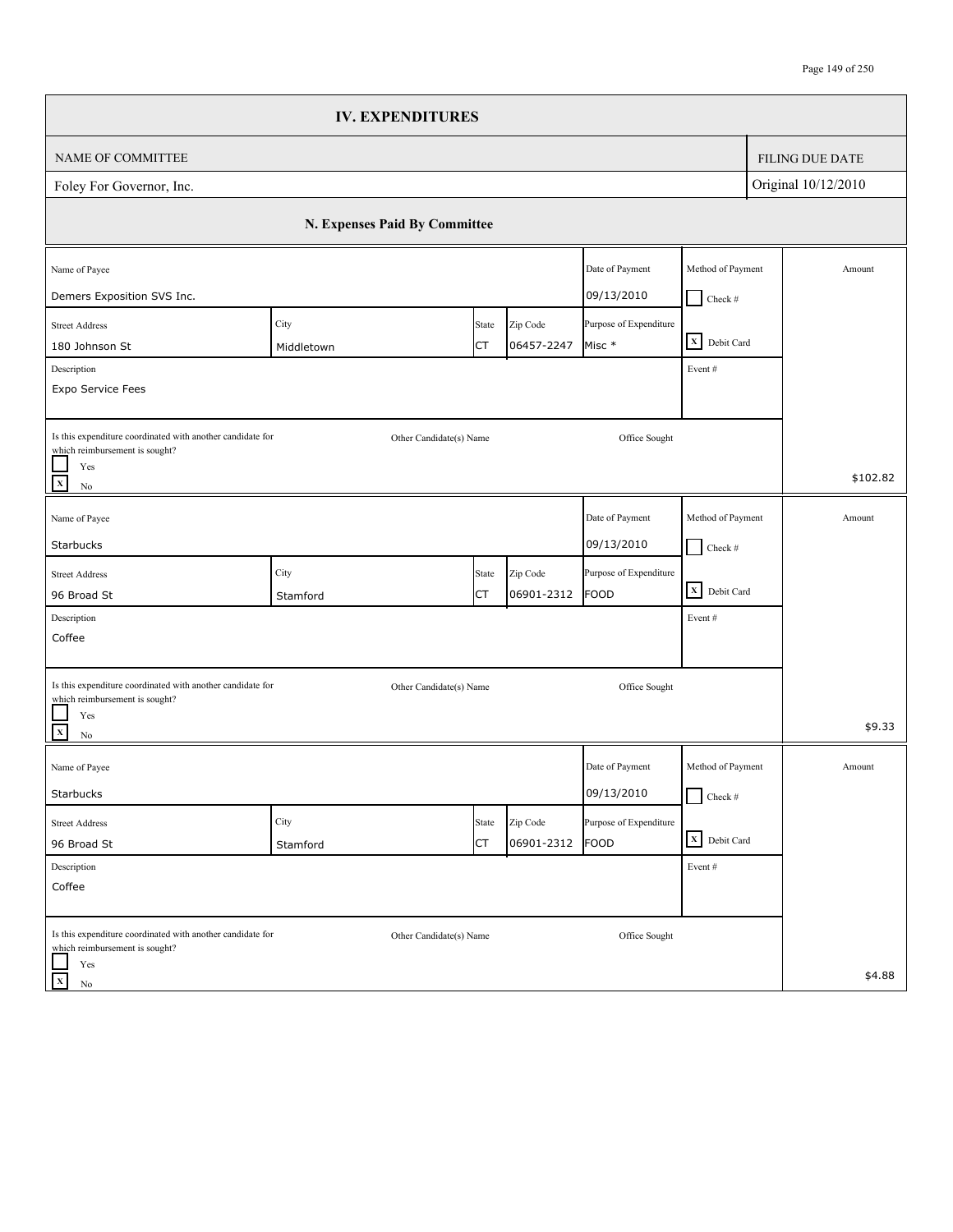|                                                                                              | <b>IV. EXPENDITURES</b>       |           |            |                        |                                                                    |                        |
|----------------------------------------------------------------------------------------------|-------------------------------|-----------|------------|------------------------|--------------------------------------------------------------------|------------------------|
| NAME OF COMMITTEE                                                                            |                               |           |            |                        |                                                                    | <b>FILING DUE DATE</b> |
| Foley For Governor, Inc.                                                                     |                               |           |            |                        |                                                                    | Original 10/12/2010    |
|                                                                                              | N. Expenses Paid By Committee |           |            |                        |                                                                    |                        |
| Name of Payee                                                                                |                               |           |            | Date of Payment        | Method of Payment                                                  | Amount                 |
| Clarks Hill Sunoco                                                                           |                               |           |            | 09/13/2010             | $Check$ #                                                          |                        |
| <b>Street Address</b>                                                                        | City                          | State     | Zip Code   | Purpose of Expenditure | $\begin{array}{ c c }\n\hline\nX & \text{Debit Card}\n\end{array}$ |                        |
| 765 E Main St                                                                                | Stamford                      | СT        | 06902-3833 | <b>TRVL</b>            |                                                                    |                        |
| Description<br>Gas                                                                           |                               |           |            |                        | Event#                                                             |                        |
|                                                                                              |                               |           |            |                        |                                                                    |                        |
| Is this expenditure coordinated with another candidate for<br>which reimbursement is sought? | Other Candidate(s) Name       |           |            | Office Sought          |                                                                    |                        |
| Yes<br>$\mathbf x$<br>$\rm No$                                                               |                               |           |            |                        |                                                                    | \$43.15                |
| Name of Payee                                                                                |                               |           |            | Date of Payment        | Method of Payment                                                  | Amount                 |
| Cosi                                                                                         |                               |           |            | 09/13/2010             | $\Box$ Check #                                                     |                        |
| <b>Street Address</b>                                                                        | City                          | State     | Zip Code   | Purpose of Expenditure |                                                                    |                        |
| 970 Farmington Ave                                                                           | West Hartford                 | СT        | 06107-2139 | <b>FOOD</b>            | $\overline{\mathbf{X}}$ Debit Card                                 |                        |
| Description                                                                                  |                               |           |            |                        | Event#                                                             |                        |
| Meal                                                                                         |                               |           |            |                        |                                                                    |                        |
| Is this expenditure coordinated with another candidate for                                   | Other Candidate(s) Name       |           |            | Office Sought          |                                                                    |                        |
| which reimbursement is sought?<br>Yes<br>$\frac{1}{x}$<br>$\rm No$                           |                               |           |            |                        |                                                                    | \$19.99                |
| Name of Payee                                                                                |                               |           |            | Date of Payment        | Method of Payment                                                  | Amount                 |
| JP Morgan Chase Bank                                                                         |                               |           |            | 09/14/2010             | $\Box$ Check #                                                     |                        |
| <b>Street Address</b>                                                                        | City                          | State     | Zip Code   | Purpose of Expenditure |                                                                    |                        |
| 3A Pickwick Plz                                                                              | Greenwich                     | <b>CT</b> | 06830      | <b>BNK</b>             | X Debit Card                                                       |                        |
| Description                                                                                  |                               |           |            |                        | Event#                                                             |                        |
| Outgoing Domestic Wire Fe                                                                    |                               |           |            |                        |                                                                    |                        |
| Is this expenditure coordinated with another candidate for<br>which reimbursement is sought? | Other Candidate(s) Name       |           |            | Office Sought          |                                                                    |                        |
| Yes<br>$\mathbf{x}$<br>No                                                                    |                               |           |            |                        |                                                                    | \$25.00                |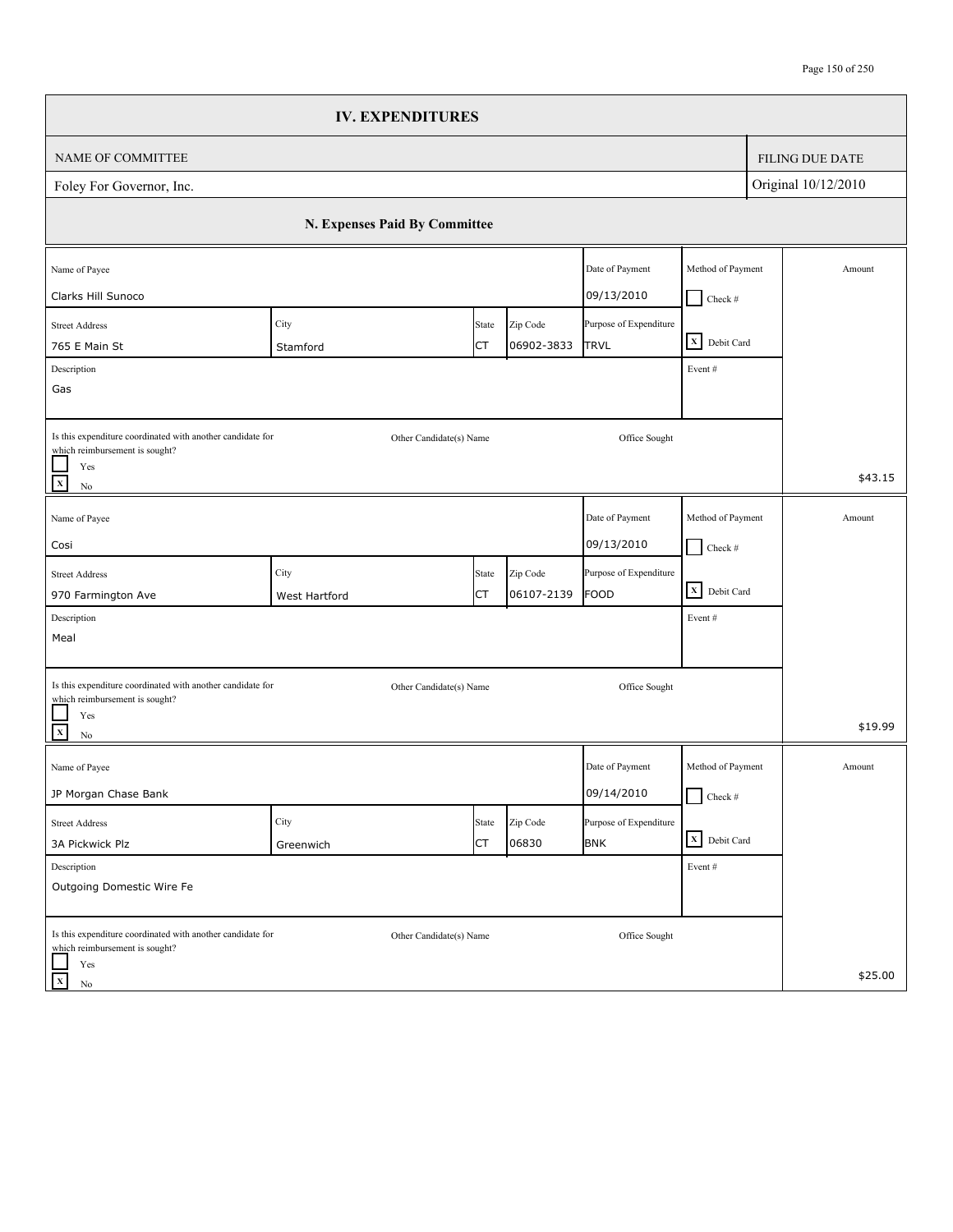|                                                                                              | <b>IV. EXPENDITURES</b>       |             |                        |                                 |                              |                        |
|----------------------------------------------------------------------------------------------|-------------------------------|-------------|------------------------|---------------------------------|------------------------------|------------------------|
| <b>NAME OF COMMITTEE</b>                                                                     |                               |             |                        |                                 |                              | <b>FILING DUE DATE</b> |
| Foley For Governor, Inc.                                                                     |                               |             |                        |                                 |                              | Original 10/12/2010    |
|                                                                                              | N. Expenses Paid By Committee |             |                        |                                 |                              |                        |
| Name of Payee                                                                                |                               |             |                        | Date of Payment                 | Method of Payment            | Amount                 |
| SSG Media, Inc.                                                                              |                               |             |                        | 09/14/2010                      | $\Box$ Check #               |                        |
| <b>Street Address</b><br>2120 L St NW Ste 510                                                | City                          | State<br>DC | Zip Code<br>20037-1534 | Purpose of Expenditure<br>A-OTH | X Debit Card                 |                        |
| Description                                                                                  | Washington                    |             |                        |                                 | Event#                       |                        |
| Advertising & Promotion - Inv #10M-075 Sept 15-21 Media Buy-Partial                          |                               |             |                        |                                 |                              |                        |
| Is this expenditure coordinated with another candidate for<br>which reimbursement is sought? | Other Candidate(s) Name       |             |                        | Office Sought                   |                              |                        |
| Yes<br>$\mathbf X$<br>No                                                                     |                               |             |                        |                                 |                              | \$150,000.00           |
| Name of Payee                                                                                |                               |             |                        | Date of Payment                 | Method of Payment            | Amount                 |
| Stevens & Schriefer Group                                                                    |                               |             |                        | 09/14/2010                      | $X$ Check #                  |                        |
| <b>Street Address</b>                                                                        | City                          | State       | Zip Code               | Purpose of Expenditure          | 2054                         |                        |
| 2120 L St NW Ste 510                                                                         | Washington                    | DC          | 20037-1534             | <b>TRVL</b>                     | Debit Card<br>$\blacksquare$ |                        |
| Description                                                                                  |                               |             |                        |                                 | Event#                       |                        |
| Inv#Foley17                                                                                  |                               |             |                        |                                 |                              |                        |
| Is this expenditure coordinated with another candidate for<br>which reimbursement is sought? | Other Candidate(s) Name       |             |                        | Office Sought                   |                              |                        |
| Yes<br>$\mathbf x$<br>No                                                                     |                               |             |                        |                                 |                              | \$1,030.65             |
| Name of Payee                                                                                |                               |             |                        | Date of Payment                 | Method of Payment            | Amount                 |
| Starbucks                                                                                    |                               |             |                        | 09/14/2010                      | $\Box$ Check #               |                        |
| <b>Street Address</b>                                                                        | City                          | State       | Zip Code               | Purpose of Expenditure          |                              |                        |
| 96 Broad St                                                                                  | Stamford                      | СT          | 06901-2312             | FOOD                            | X Debit Card                 |                        |
| Description<br>Coffee                                                                        |                               |             |                        |                                 | Event #                      |                        |
|                                                                                              |                               |             |                        |                                 |                              |                        |
| Is this expenditure coordinated with another candidate for<br>which reimbursement is sought? | Other Candidate(s) Name       |             |                        | Office Sought                   |                              |                        |
| Yes<br>$\mathbf x$<br>$\rm No$                                                               |                               |             |                        |                                 |                              | \$40.00                |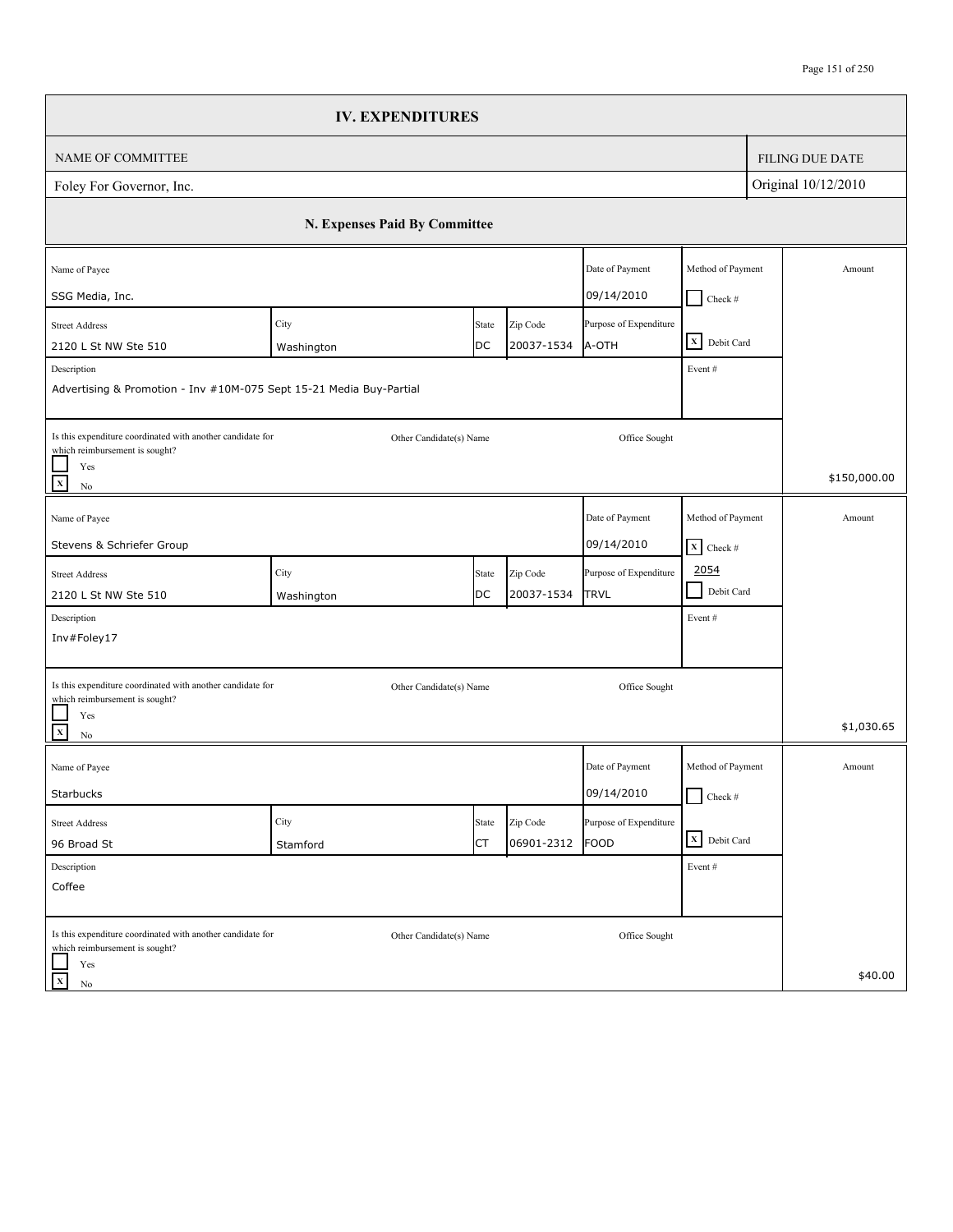|                                                                                              | <b>IV. EXPENDITURES</b>       |       |            |                        |                   |                        |
|----------------------------------------------------------------------------------------------|-------------------------------|-------|------------|------------------------|-------------------|------------------------|
| NAME OF COMMITTEE                                                                            |                               |       |            |                        |                   | <b>FILING DUE DATE</b> |
| Foley For Governor, Inc.                                                                     |                               |       |            |                        |                   | Original 10/12/2010    |
|                                                                                              | N. Expenses Paid By Committee |       |            |                        |                   |                        |
| Name of Payee                                                                                |                               |       |            | Date of Payment        | Method of Payment | Amount                 |
| AT Conference                                                                                |                               |       |            | 09/15/2010             | $\Box$ Check #    |                        |
| <b>Street Address</b>                                                                        | City                          | State | Zip Code   | Purpose of Expenditure | X Debit Card      |                        |
| PO Box 2939                                                                                  | Southampton                   | NY    | 11969-2939 | OVHD                   |                   |                        |
| Description<br>Conference Call Fee                                                           |                               |       |            |                        | Event#            |                        |
|                                                                                              |                               |       |            |                        |                   |                        |
| Is this expenditure coordinated with another candidate for<br>which reimbursement is sought? | Other Candidate(s) Name       |       |            | Office Sought          |                   |                        |
| Yes<br>$\mathbf x$<br>$\rm No$                                                               |                               |       |            |                        |                   | \$583.75               |
| Name of Payee                                                                                |                               |       |            | Date of Payment        | Method of Payment | Amount                 |
| Ben And Jerry's                                                                              |                               |       |            | 09/15/2010             | $\Box$ Check #    |                        |
| <b>Street Address</b>                                                                        | City                          | State | Zip Code   | Purpose of Expenditure |                   |                        |
| 5 S Main St                                                                                  | West Hartford                 | СT    | 06107-2407 | FOOD                   | X Debit Card      |                        |
| Description                                                                                  |                               |       |            |                        | Event#            |                        |
| Meal                                                                                         |                               |       |            |                        |                   |                        |
| Is this expenditure coordinated with another candidate for                                   | Other Candidate(s) Name       |       |            | Office Sought          |                   |                        |
| which reimbursement is sought?<br>Yes                                                        |                               |       |            |                        |                   |                        |
| $\mathbf{x}$<br>$\rm No$                                                                     |                               |       |            |                        |                   | \$5.50                 |
| Name of Payee                                                                                |                               |       |            | Date of Payment        | Method of Payment | Amount                 |
| Buffalo Wild Wings                                                                           |                               |       |            | 09/15/2010             | $\Box$ Check #    |                        |
| <b>Street Address</b>                                                                        | City                          | State | Zip Code   | Purpose of Expenditure |                   |                        |
| 208 Summer St                                                                                | Stamford                      | СT    | 06901      | FOOD                   | X Debit Card      |                        |
| Description                                                                                  |                               |       |            |                        | Event#            |                        |
| Meal                                                                                         |                               |       |            |                        |                   |                        |
| Is this expenditure coordinated with another candidate for                                   | Other Candidate(s) Name       |       |            | Office Sought          |                   |                        |
| which reimbursement is sought?<br>Yes                                                        |                               |       |            |                        |                   |                        |
| $\mathbf X$<br>No                                                                            |                               |       |            |                        |                   | \$29.00                |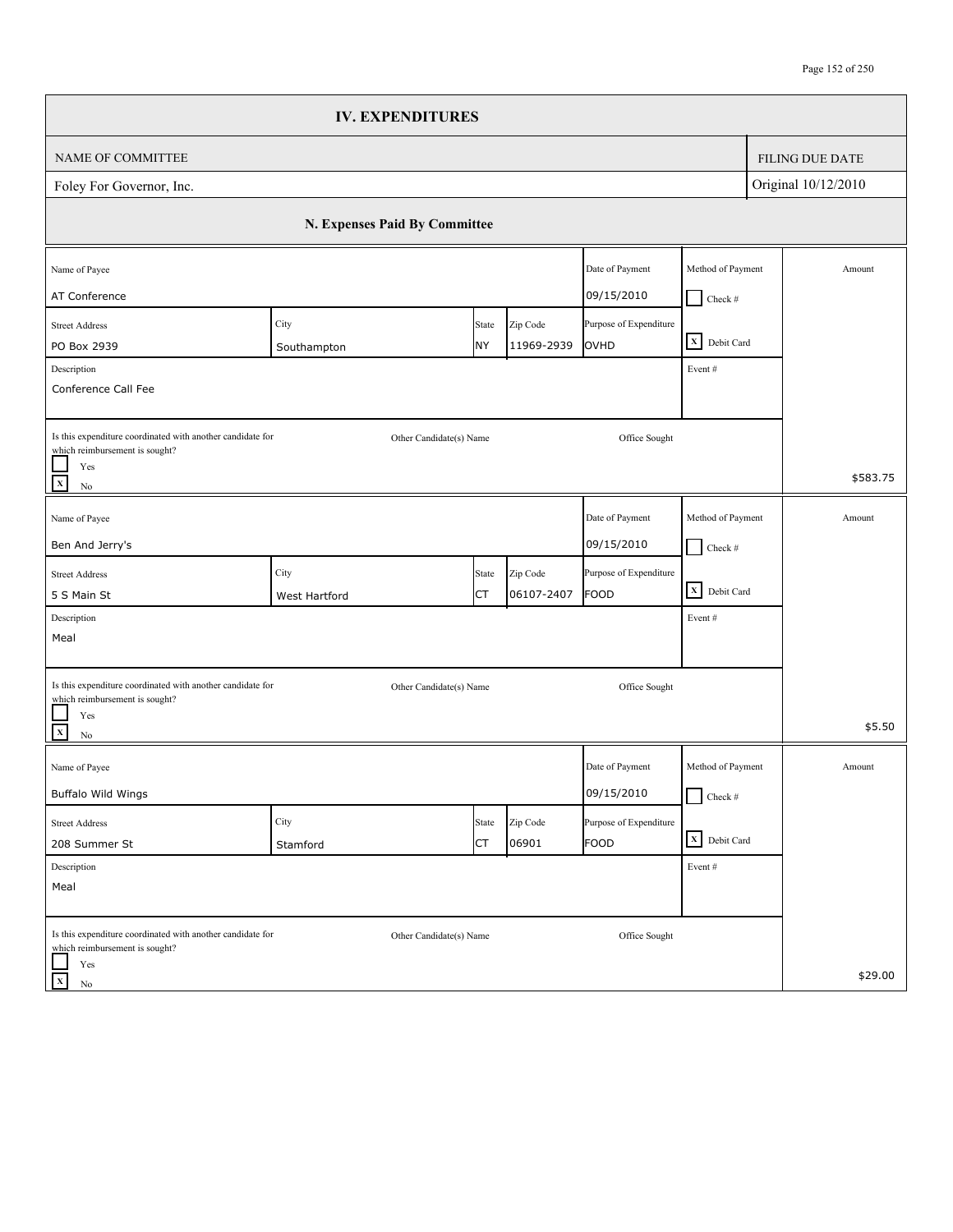|                                                                                              | <b>IV. EXPENDITURES</b>       |                         |            |                        |                              |  |                        |
|----------------------------------------------------------------------------------------------|-------------------------------|-------------------------|------------|------------------------|------------------------------|--|------------------------|
| NAME OF COMMITTEE                                                                            |                               |                         |            |                        |                              |  | <b>FILING DUE DATE</b> |
| Foley For Governor, Inc.                                                                     |                               |                         |            |                        | Original 10/12/2010          |  |                        |
|                                                                                              | N. Expenses Paid By Committee |                         |            |                        |                              |  |                        |
| Name of Payee                                                                                |                               |                         |            | Date of Payment        | Method of Payment            |  | Amount                 |
| Aristotle                                                                                    |                               |                         |            | 09/16/2010             | $Check$ #                    |  |                        |
| <b>Street Address</b>                                                                        | City                          | State                   | Zip Code   | Purpose of Expenditure | X Debit Card                 |  |                        |
| 205 Pennsylvania Ave SE                                                                      | Washington                    | DC                      | 20003-1164 | Misc *                 |                              |  |                        |
| Description<br>Professional Fees - Ref #14980 Invoice 060834835 #2                           |                               |                         |            |                        | Event#                       |  |                        |
| Is this expenditure coordinated with another candidate for                                   |                               | Other Candidate(s) Name |            | Office Sought          |                              |  |                        |
| which reimbursement is sought?<br>Yes<br>$\overline{x}$<br>$\rm No$                          |                               |                         |            |                        |                              |  | \$7,000.00             |
| Name of Payee                                                                                |                               |                         |            | Date of Payment        | Method of Payment            |  | Amount                 |
| Red October Productions                                                                      |                               |                         |            | 09/16/2010             | $\mathbf{X}$ Check #         |  |                        |
| <b>Street Address</b>                                                                        | City                          | State                   | Zip Code   | Purpose of Expenditure | 2069                         |  |                        |
| 2120 L St NW                                                                                 | Washington                    | DC                      | 20037-1527 | A-TV                   | $\blacksquare$<br>Debit Card |  |                        |
| Description                                                                                  |                               |                         |            |                        | Event#                       |  |                        |
| Advertising & Promotion - Inv#2010 226A,222A,214A,209A,208A                                  |                               |                         |            |                        |                              |  |                        |
| Is this expenditure coordinated with another candidate for<br>which reimbursement is sought? |                               | Other Candidate(s) Name |            | Office Sought          |                              |  |                        |
| Yes<br>$\overline{\mathbf{x}}$<br>$\rm No$                                                   |                               |                         |            |                        |                              |  | \$26,363.76            |
| Name of Payee                                                                                |                               |                         |            | Date of Payment        | Method of Payment            |  | Amount                 |
| Stamps.com                                                                                   |                               |                         |            | 09/16/2010             | $\Box$ Check #               |  |                        |
| Street Address                                                                               | City                          | State                   | Zip Code   | Purpose of Expenditure |                              |  |                        |
| 12959 Coral Tree Pl                                                                          | Los Angeles                   | CA                      | 90066-7020 | POST                   | X Debit Card                 |  |                        |
| Description                                                                                  |                               |                         |            |                        | Event#                       |  |                        |
| Stamps                                                                                       |                               |                         |            |                        |                              |  |                        |
| Is this expenditure coordinated with another candidate for<br>which reimbursement is sought? |                               | Other Candidate(s) Name |            | Office Sought          |                              |  |                        |
| Yes<br>$\mathbf X$<br>No                                                                     |                               |                         |            |                        |                              |  | \$15.99                |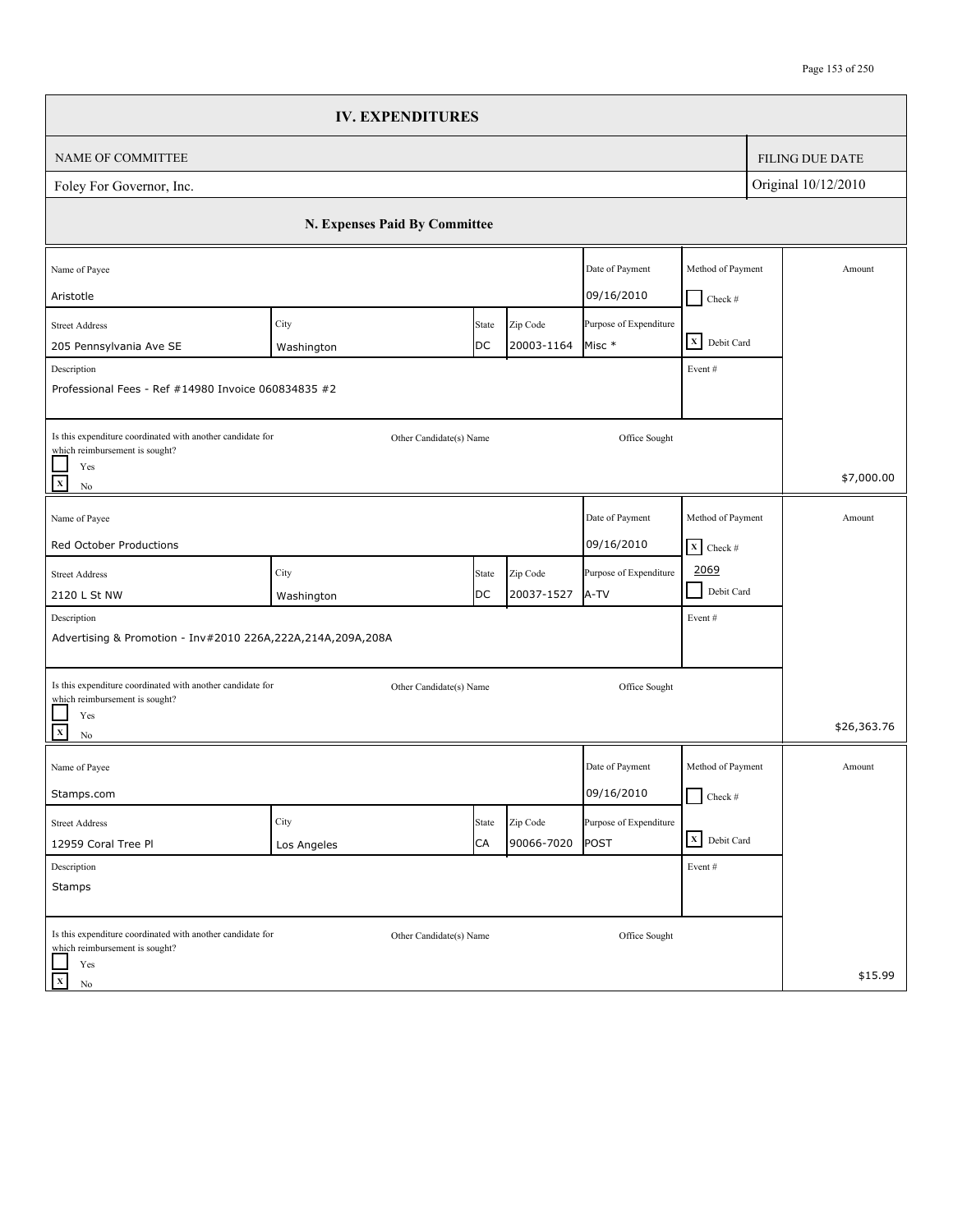|                                                                                              | <b>IV. EXPENDITURES</b>       |                         |            |                        |                                    |                        |
|----------------------------------------------------------------------------------------------|-------------------------------|-------------------------|------------|------------------------|------------------------------------|------------------------|
| NAME OF COMMITTEE                                                                            |                               |                         |            |                        |                                    | <b>FILING DUE DATE</b> |
| Foley For Governor, Inc.                                                                     |                               |                         |            |                        |                                    | Original 10/12/2010    |
|                                                                                              | N. Expenses Paid By Committee |                         |            |                        |                                    |                        |
| Name of Payee                                                                                |                               |                         |            | Date of Payment        | Method of Payment                  | Amount                 |
| Luna Pizza                                                                                   |                               |                         |            | 09/16/2010             | $Check$ #                          |                        |
| <b>Street Address</b>                                                                        | City                          | State                   | Zip Code   | Purpose of Expenditure | X Debit Card                       |                        |
| 999 Farmington Ave                                                                           | Hartford                      | СT                      | 06107-2103 | <b>FOOD</b>            |                                    |                        |
| Description<br>Meal                                                                          |                               |                         |            |                        | Event#                             |                        |
|                                                                                              |                               |                         |            |                        |                                    |                        |
| Is this expenditure coordinated with another candidate for<br>which reimbursement is sought? |                               | Other Candidate(s) Name |            | Office Sought          |                                    |                        |
| Yes<br>$\overline{x}$<br>$\rm No$                                                            |                               |                         |            |                        |                                    | \$21.41                |
| Name of Payee                                                                                |                               |                         |            | Date of Payment        | Method of Payment                  | Amount                 |
| Town of West Hartford                                                                        |                               |                         |            | 09/16/2010             | $\Box$ Check #                     |                        |
| <b>Street Address</b>                                                                        | City                          | State                   | Zip Code   | Purpose of Expenditure |                                    |                        |
| 20 Isham Rd                                                                                  | West Hartford                 | СT                      | 06107-2204 | TRVL                   | $\overline{\mathbf{X}}$ Debit Card |                        |
| Description                                                                                  |                               |                         |            |                        | Event#                             |                        |
| Parking                                                                                      |                               |                         |            |                        |                                    |                        |
| Is this expenditure coordinated with another candidate for                                   |                               | Other Candidate(s) Name |            | Office Sought          |                                    |                        |
| which reimbursement is sought?<br>Yes<br>$\overline{\mathbf{x}}$<br>$\rm No$                 |                               |                         |            |                        |                                    | \$7.00                 |
| Name of Payee                                                                                |                               |                         |            | Date of Payment        | Method of Payment                  | Amount                 |
| Town of West Hartford                                                                        |                               |                         |            | 09/16/2010             | $\Box$ Check #                     |                        |
| <b>Street Address</b>                                                                        | City                          | State                   | Zip Code   | Purpose of Expenditure |                                    |                        |
| 20 Isham Rd                                                                                  | West Hartford                 | <b>CT</b>               | 06107-2204 | <b>TRVL</b>            | X Debit Card                       |                        |
| Description                                                                                  |                               |                         |            |                        | Event#                             |                        |
| Parking                                                                                      |                               |                         |            |                        |                                    |                        |
| Is this expenditure coordinated with another candidate for<br>which reimbursement is sought? |                               | Other Candidate(s) Name |            | Office Sought          |                                    |                        |
| Yes<br>$\mathbf X$<br>No                                                                     |                               |                         |            |                        |                                    | \$2.25                 |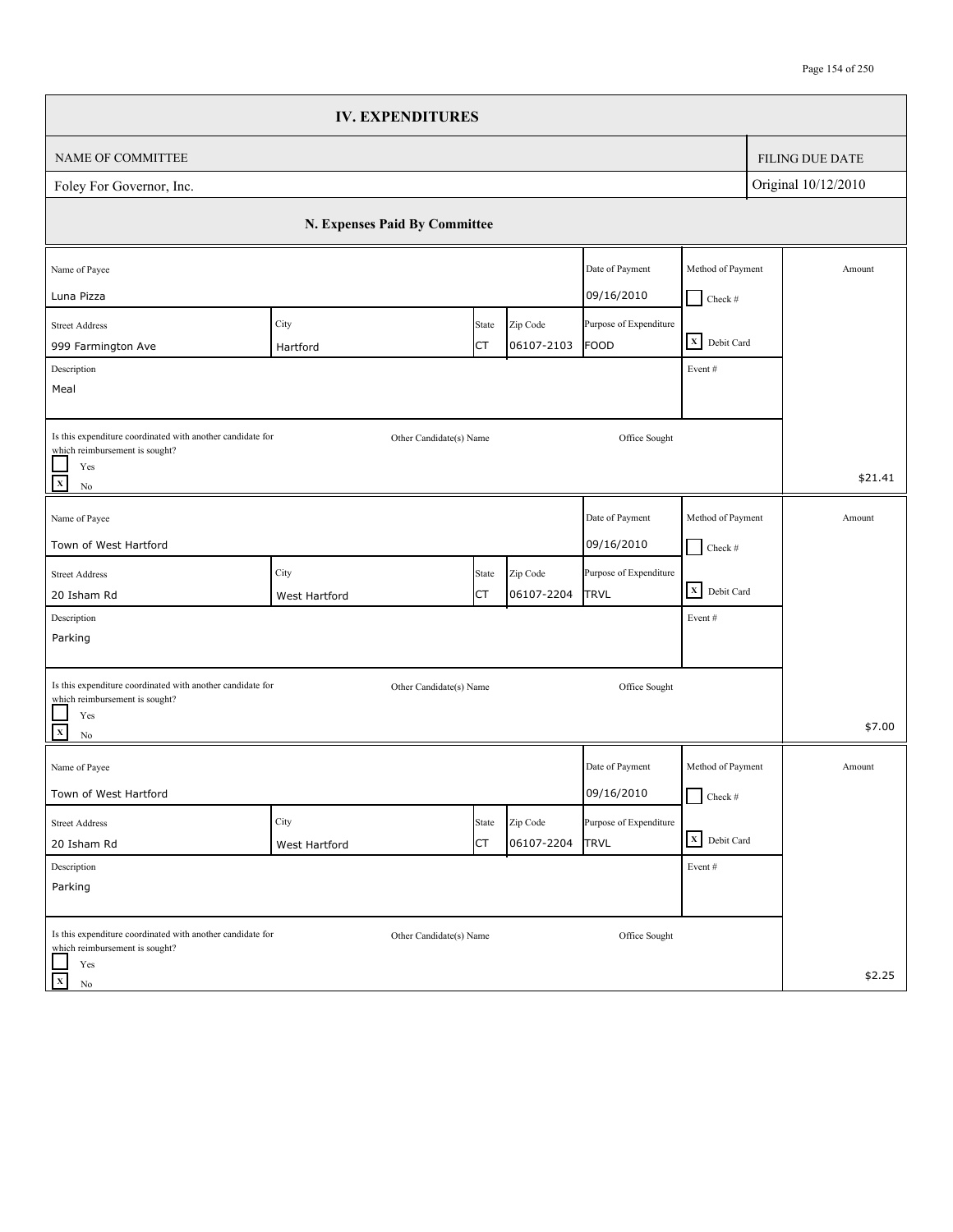|                                                                                              | <b>IV. EXPENDITURES</b>       |       |            |                        |                   |                        |
|----------------------------------------------------------------------------------------------|-------------------------------|-------|------------|------------------------|-------------------|------------------------|
| NAME OF COMMITTEE                                                                            |                               |       |            |                        |                   | <b>FILING DUE DATE</b> |
| Foley For Governor, Inc.                                                                     |                               |       |            |                        |                   | Original 10/12/2010    |
|                                                                                              | N. Expenses Paid By Committee |       |            |                        |                   |                        |
| Name of Payee                                                                                |                               |       |            | Date of Payment        | Method of Payment | Amount                 |
| Town of West Hartford                                                                        |                               |       |            | 09/17/2010             | $\Box$ Check #    |                        |
| <b>Street Address</b>                                                                        | City                          | State | Zip Code   | Purpose of Expenditure |                   |                        |
| 20 Isham Rd                                                                                  | West Hartford                 | СT    | 06107-2204 | <b>TRVL</b>            | X Debit Card      |                        |
| Description                                                                                  |                               |       |            |                        | Event#            |                        |
| Parking                                                                                      |                               |       |            |                        |                   |                        |
| Is this expenditure coordinated with another candidate for<br>which reimbursement is sought? | Other Candidate(s) Name       |       |            | Office Sought          |                   |                        |
| Yes<br>$\mathbf x$<br>$\rm No$                                                               |                               |       |            |                        |                   | \$7.00                 |
| Name of Payee                                                                                |                               |       |            | Date of Payment        | Method of Payment | Amount                 |
| Town of West Hartford                                                                        |                               |       |            | 09/17/2010             | $\Box$ Check #    |                        |
| <b>Street Address</b>                                                                        | City                          | State | Zip Code   | Purpose of Expenditure |                   |                        |
| 20 Isham Rd                                                                                  | West Hartford                 | СT    | 06107-2204 | TRVL                   | X Debit Card      |                        |
| Description                                                                                  |                               |       |            |                        | Event#            |                        |
| Parking                                                                                      |                               |       |            |                        |                   |                        |
|                                                                                              |                               |       |            |                        |                   |                        |
| Is this expenditure coordinated with another candidate for<br>which reimbursement is sought? | Other Candidate(s) Name       |       |            | Office Sought          |                   |                        |
| Yes<br>$\mathbf{x}$<br>$\rm No$                                                              |                               |       |            |                        |                   | \$3.75                 |
| Name of Payee                                                                                |                               |       |            | Date of Payment        | Method of Payment | Amount                 |
| Luna Pizza                                                                                   |                               |       |            | 09/17/2010             | $\Box$ Check #    |                        |
| <b>Street Address</b>                                                                        | City                          | State | Zip Code   | Purpose of Expenditure |                   |                        |
| 999 Farmington Ave                                                                           | Hartford                      | СT    | 06107-2103 | FOOD                   | X Debit Card      |                        |
| Description                                                                                  |                               |       |            |                        | Event#            |                        |
| Meal                                                                                         |                               |       |            |                        |                   |                        |
| Is this expenditure coordinated with another candidate for<br>which reimbursement is sought? | Other Candidate(s) Name       |       |            | Office Sought          |                   |                        |
| Yes<br>$\mathbf X$<br>No                                                                     |                               |       |            |                        |                   | \$67.79                |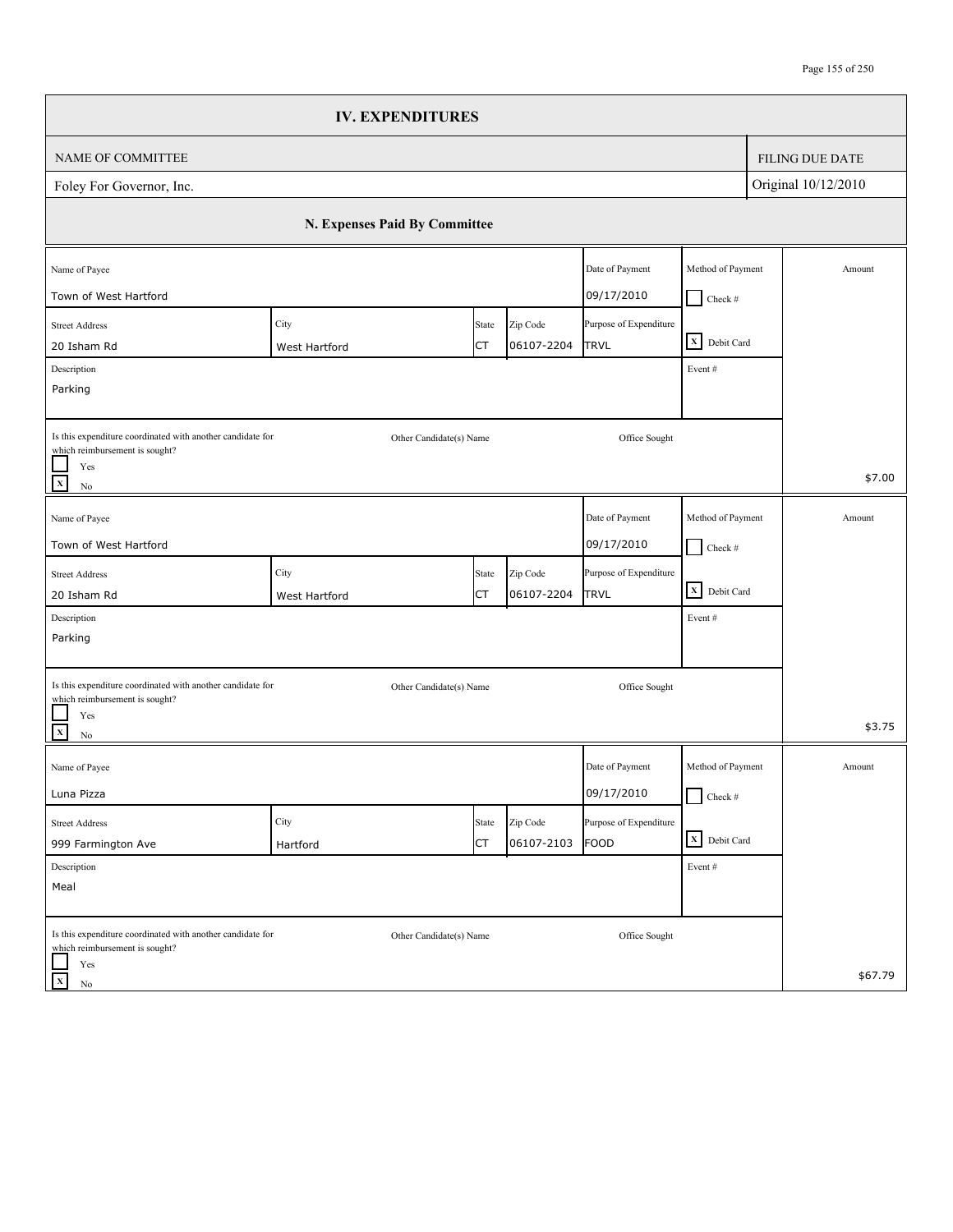|                                                                                              |                               | <b>IV. EXPENDITURES</b> |            |                        |                                 |                     |                        |
|----------------------------------------------------------------------------------------------|-------------------------------|-------------------------|------------|------------------------|---------------------------------|---------------------|------------------------|
| <b>NAME OF COMMITTEE</b>                                                                     |                               |                         |            |                        |                                 |                     | <b>FILING DUE DATE</b> |
| Foley For Governor, Inc.                                                                     |                               |                         |            |                        |                                 | Original 10/12/2010 |                        |
|                                                                                              | N. Expenses Paid By Committee |                         |            |                        |                                 |                     |                        |
| Name of Payee                                                                                |                               |                         |            | Date of Payment        | Method of Payment               |                     | Amount                 |
| Matthew Joiner                                                                               |                               |                         |            | 09/17/2010             | $\overline{\mathbf{X}}$ Check # |                     |                        |
| <b>Street Address</b>                                                                        | City                          | State                   | Zip Code   | Purpose of Expenditure | 2050                            |                     |                        |
| 150 Oxoboxo Dam Rd                                                                           | Oakdale                       | СT                      | 06370-1267 | <b>WAGE</b>            | Debit Card<br>$\sim$            |                     |                        |
| Description<br>Payroll Expenses - Intern Stipend Week of 9/13/10                             |                               |                         |            |                        | Event#                          |                     |                        |
|                                                                                              |                               |                         |            |                        |                                 |                     |                        |
| Is this expenditure coordinated with another candidate for<br>which reimbursement is sought? |                               | Other Candidate(s) Name |            | Office Sought          |                                 |                     |                        |
| Yes<br>$\mathbf{x}$<br>No                                                                    |                               |                         |            |                        |                                 |                     | \$210.00               |
| Name of Payee                                                                                |                               |                         |            | Date of Payment        | Method of Payment               |                     | Amount                 |
| Michael Roberts                                                                              |                               |                         |            | 09/17/2010             | $\boxed{\mathbf{X}}$ Check #    |                     |                        |
| <b>Street Address</b>                                                                        | City                          | State                   | Zip Code   | Purpose of Expenditure | 2052                            |                     |                        |
| 618 Belden Hall                                                                              | Storrs                        | СT                      | 06269-6905 | <b>WAGE</b>            | $\blacksquare$<br>Debit Card    |                     |                        |
| Description                                                                                  |                               |                         |            |                        | Event#                          |                     |                        |
| Payroll Expenses - Intern Stipend Week of 9/13/10                                            |                               |                         |            |                        |                                 |                     |                        |
| Is this expenditure coordinated with another candidate for                                   |                               | Other Candidate(s) Name |            | Office Sought          |                                 |                     |                        |
| which reimbursement is sought?<br>Yes<br>$\mathbf{x}$<br>No                                  |                               |                         |            |                        |                                 |                     | \$250.00               |
| Name of Payee                                                                                |                               |                         |            | Date of Payment        | Method of Payment               |                     | Amount                 |
| Gyro Palace                                                                                  |                               |                         |            | 09/17/2010             | $\Box$ Check #                  |                     |                        |
| <b>Street Address</b>                                                                        | City                          | State                   | Zip Code   | Purpose of Expenditure |                                 |                     |                        |
| 7 S Main St                                                                                  | West Hartford                 | СT                      | 06107-2447 | FOOD                   | X Debit Card                    |                     |                        |
| Description                                                                                  |                               |                         |            |                        | Event #                         |                     |                        |
| Meal                                                                                         |                               |                         |            |                        |                                 |                     |                        |
| Is this expenditure coordinated with another candidate for                                   |                               | Other Candidate(s) Name |            | Office Sought          |                                 |                     |                        |
| which reimbursement is sought?<br>Yes                                                        |                               |                         |            |                        |                                 |                     |                        |
| $\mathbf x$<br>No                                                                            |                               |                         |            |                        |                                 |                     | \$23.30                |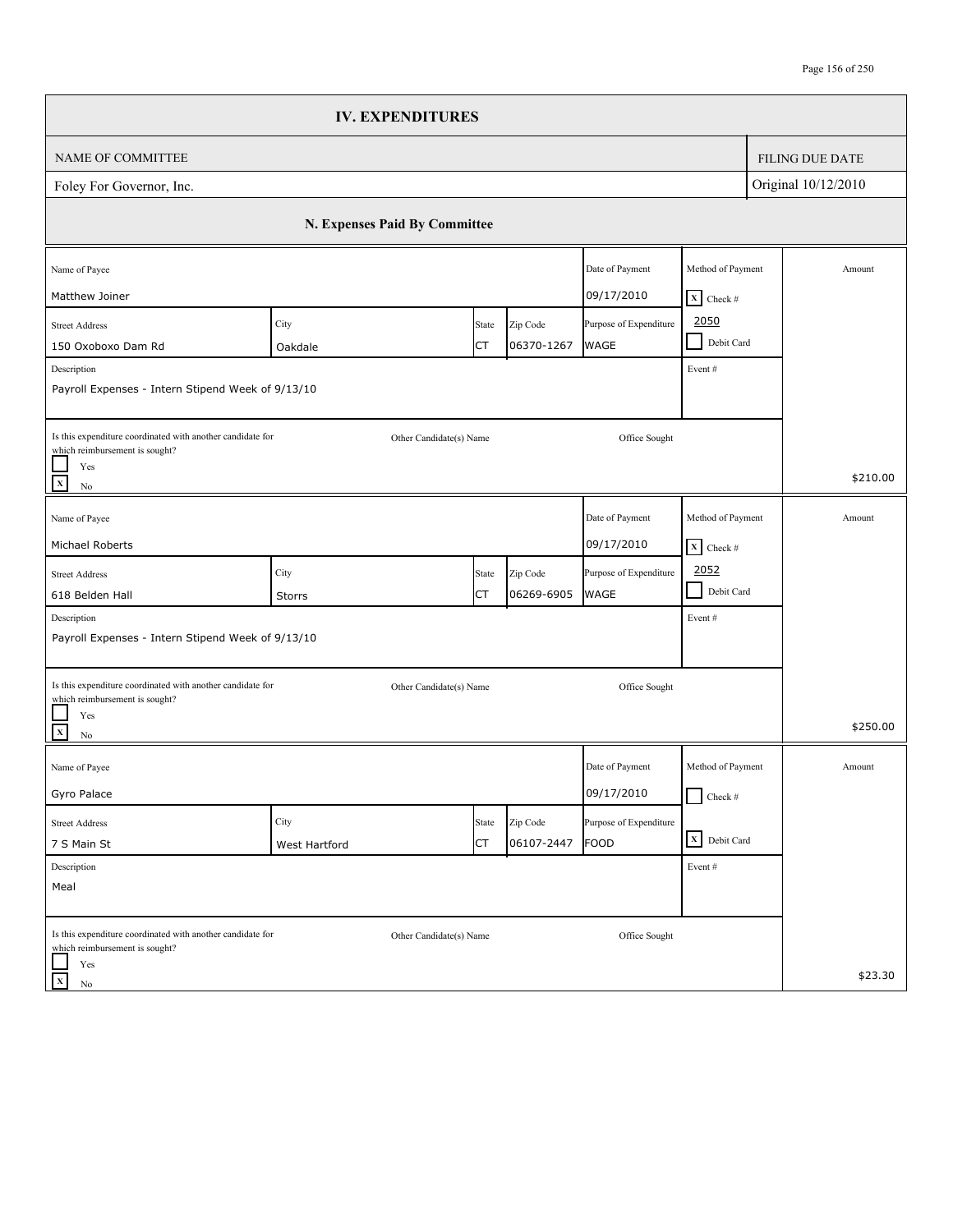|                                                                                                                                | <b>IV. EXPENDITURES</b>       |             |                        |                                       |                                                    |                        |
|--------------------------------------------------------------------------------------------------------------------------------|-------------------------------|-------------|------------------------|---------------------------------------|----------------------------------------------------|------------------------|
| NAME OF COMMITTEE                                                                                                              |                               |             |                        |                                       |                                                    | <b>FILING DUE DATE</b> |
| Foley For Governor, Inc.                                                                                                       |                               |             |                        |                                       |                                                    | Original 10/12/2010    |
|                                                                                                                                | N. Expenses Paid By Committee |             |                        |                                       |                                                    |                        |
| Name of Payee<br>RNL LLC                                                                                                       |                               |             |                        | Date of Payment<br>09/17/2010         | Method of Payment                                  | Amount                 |
| <b>Street Address</b><br>40 Pleasant Dr                                                                                        | City<br>Southbury             | State<br>СT | Zip Code<br>06488-3231 | Purpose of Expenditure<br>OVHD        | $X$ Check #<br>2055<br>Debit Card<br>$\mathcal{L}$ |                        |
| Description<br>Rent Expense - Sept 17-Oct 17 Rent + \$500 Security Deposit - Lease ends 11/17/10                               |                               |             |                        |                                       | Event#                                             |                        |
| Is this expenditure coordinated with another candidate for<br>which reimbursement is sought?<br>Yes<br>$\mathbf x$<br>$\rm No$ | Other Candidate(s) Name       |             |                        | Office Sought                         |                                                    | \$1,400.00             |
| Name of Payee<br><b>Emily Duus</b>                                                                                             |                               |             |                        | Date of Payment<br>09/17/2010         | Method of Payment<br>$X$ Check #                   | Amount                 |
| <b>Street Address</b><br>20 Summer St Ste 200                                                                                  | City<br>Stamford              | State<br>СT | Zip Code<br>06901-2304 | Purpose of Expenditure<br><b>WAGE</b> | 2051<br>$\blacksquare$<br>Debit Card               |                        |
| Description<br>Payroll Expenses - Intern Stipend Week of 9/13/10                                                               |                               |             |                        |                                       | Event#                                             |                        |
| Is this expenditure coordinated with another candidate for<br>which reimbursement is sought?<br>Yes                            | Other Candidate(s) Name       |             |                        | Office Sought                         |                                                    | \$250.00               |
| $\mathbf X$<br>No<br>Name of Payee                                                                                             |                               |             |                        | Date of Payment                       | Method of Payment                                  | Amount                 |
| Peerless Insurance                                                                                                             |                               |             |                        | 09/17/2010                            | $\Box$ Check #                                     |                        |
| <b>Street Address</b><br>c/o Dan Brennan 184 Bedford St                                                                        | City<br>Stamford              | State<br>СT | Zip Code<br>06901      | Purpose of Expenditure<br>OVHD        | X Debit Card                                       |                        |
| Description<br>Insurance Expense - Office Ins: Quarterly Inv for Acct #400912410 End Dec 2010                                  |                               |             |                        |                                       | Event#                                             |                        |
| Is this expenditure coordinated with another candidate for<br>which reimbursement is sought?<br>Yes                            | Other Candidate(s) Name       |             |                        | Office Sought                         |                                                    |                        |
| $\mathbf x$<br>No                                                                                                              |                               |             |                        |                                       |                                                    | \$238.50               |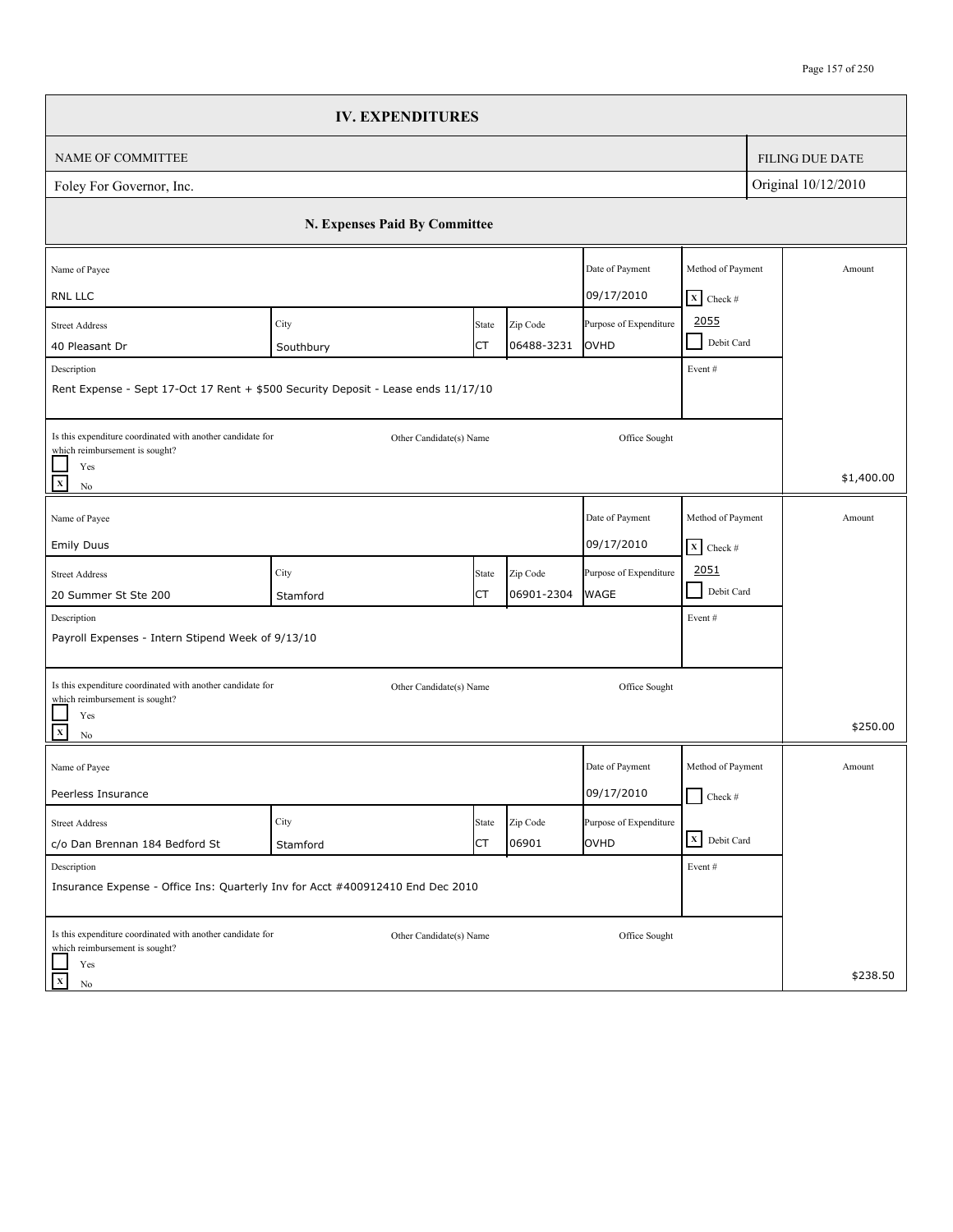|                                                                                              | <b>IV. EXPENDITURES</b>       |       |                   |                                |                                 |                        |
|----------------------------------------------------------------------------------------------|-------------------------------|-------|-------------------|--------------------------------|---------------------------------|------------------------|
| NAME OF COMMITTEE                                                                            |                               |       |                   |                                |                                 | <b>FILING DUE DATE</b> |
| Foley For Governor, Inc.                                                                     |                               |       |                   |                                |                                 | Original 10/12/2010    |
|                                                                                              | N. Expenses Paid By Committee |       |                   |                                |                                 |                        |
| Name of Payee                                                                                |                               |       |                   | Date of Payment                | Method of Payment               | Amount                 |
| Peerless Insurance                                                                           |                               |       |                   | 09/17/2010                     | $Check$ #                       |                        |
| <b>Street Address</b>                                                                        | City                          | State | Zip Code<br>06901 | Purpose of Expenditure<br>OVHD | X Debit Card                    |                        |
| c/o Dan Brennan 184 Bedford St<br>Description                                                | Stamford                      | СT    |                   |                                | Event#                          |                        |
| Insurance                                                                                    |                               |       |                   |                                |                                 |                        |
|                                                                                              |                               |       |                   |                                |                                 |                        |
| Is this expenditure coordinated with another candidate for<br>which reimbursement is sought? | Other Candidate(s) Name       |       |                   | Office Sought                  |                                 |                        |
| Yes<br>$\mathbf{x}$<br>No                                                                    |                               |       |                   |                                |                                 | \$238.50               |
| Name of Payee                                                                                |                               |       |                   | Date of Payment                | Method of Payment               | Amount                 |
| Aristotle                                                                                    |                               |       |                   | 09/17/2010                     | $\Box$ Check #                  |                        |
| <b>Street Address</b>                                                                        | City                          | State | Zip Code          | Purpose of Expenditure         |                                 |                        |
| 205 Pennsylvania Ave SE                                                                      | Washington                    | DC    | 20003-1164        | OVHD                           | X Debit Card                    |                        |
| Description                                                                                  |                               |       |                   |                                | Event#                          |                        |
| Campaign database Software Fee                                                               |                               |       |                   |                                |                                 |                        |
| Is this expenditure coordinated with another candidate for                                   | Other Candidate(s) Name       |       |                   | Office Sought                  |                                 |                        |
| which reimbursement is sought?<br>Yes<br>$\mathbf{x}$<br>No                                  |                               |       |                   |                                |                                 | \$7,000.00             |
| Name of Payee                                                                                |                               |       |                   | Date of Payment                | Method of Payment               | Amount                 |
| Torey Shepardson                                                                             |                               |       |                   | 09/17/2010                     | $\overline{\mathbf{X}}$ Check # |                        |
| <b>Street Address</b>                                                                        | City                          | State | Zip Code          | Purpose of Expenditure         | 2053                            |                        |
| 49 Westmont St                                                                               | West Hartford                 | СT    | 06117-2928        | <b>WAGE</b>                    | Debit Card                      |                        |
| Description                                                                                  |                               |       |                   |                                | Event #                         |                        |
| Payroll Expenses - Intern Stipend Week of 9/13/10                                            |                               |       |                   |                                |                                 |                        |
| Is this expenditure coordinated with another candidate for<br>which reimbursement is sought? | Other Candidate(s) Name       |       |                   | Office Sought                  |                                 |                        |
| Yes<br>$\mathbf x$<br>No                                                                     |                               |       |                   |                                |                                 | \$240.00               |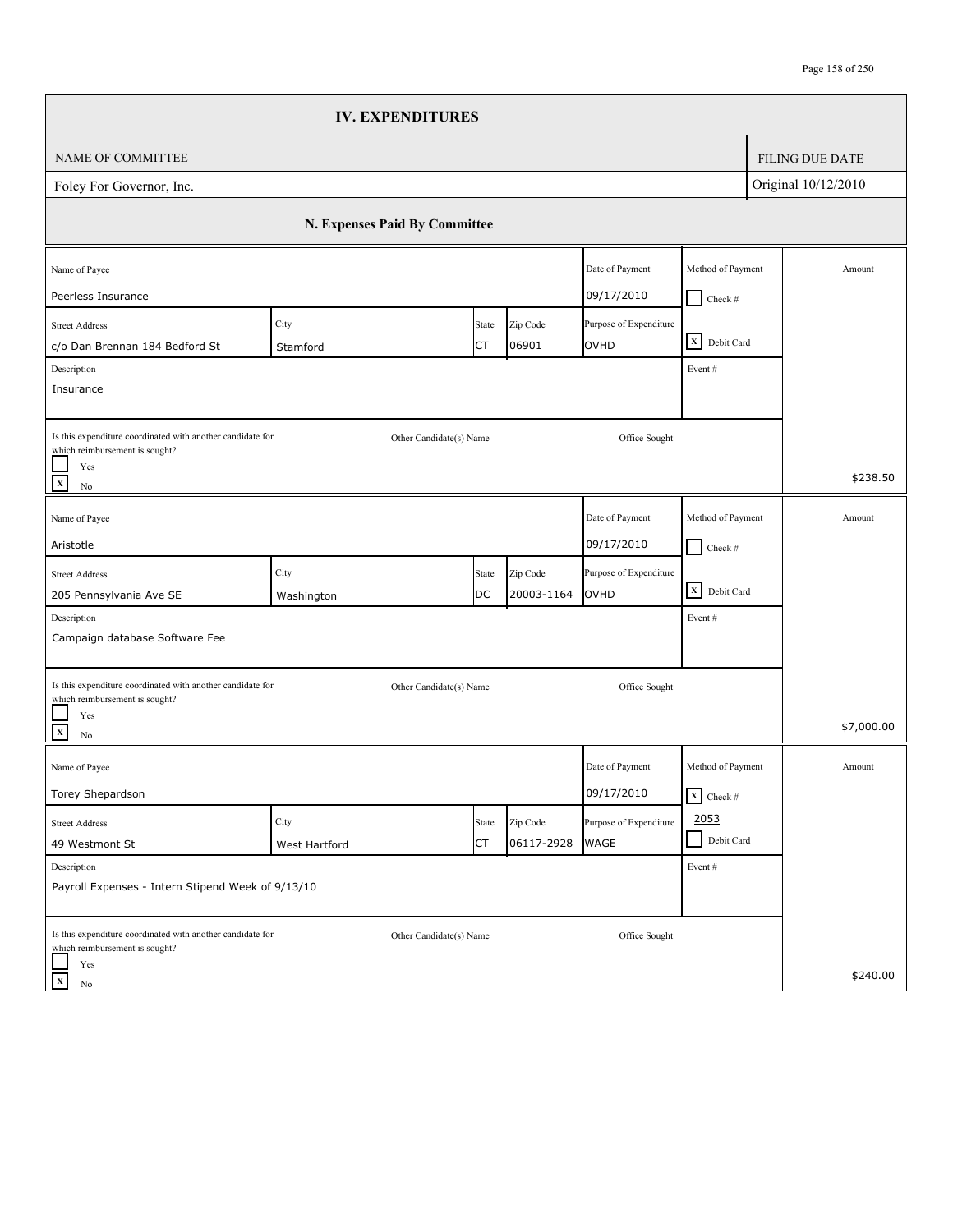|                                                                                                                                | <b>IV. EXPENDITURES</b>       |             |                        |                                       |                                                    |                        |
|--------------------------------------------------------------------------------------------------------------------------------|-------------------------------|-------------|------------------------|---------------------------------------|----------------------------------------------------|------------------------|
| NAME OF COMMITTEE                                                                                                              |                               |             |                        |                                       |                                                    | <b>FILING DUE DATE</b> |
| Foley For Governor, Inc.                                                                                                       |                               |             |                        |                                       |                                                    | Original 10/12/2010    |
|                                                                                                                                | N. Expenses Paid By Committee |             |                        |                                       |                                                    |                        |
| Name of Payee                                                                                                                  |                               |             |                        | Date of Payment<br>09/20/2010         | Method of Payment                                  | Amount                 |
| Diane L. Browne Catering<br><b>Street Address</b><br>865 Post Rd                                                               | City                          | State<br>СT | Zip Code<br>06820-4603 | Purpose of Expenditure<br><b>FOOD</b> | $X$ Check #<br>2088<br>Debit Card<br>$\mathcal{L}$ |                        |
| Description<br>Meals, Entertainment - 8/17/10 Invoice - 8/12/10 Foley Event                                                    | Darien                        |             |                        |                                       | Event#                                             |                        |
| Is this expenditure coordinated with another candidate for<br>which reimbursement is sought?<br>Yes<br>$\mathbf x$<br>$\rm No$ | Other Candidate(s) Name       |             |                        | Office Sought                         |                                                    | \$1,266.70             |
| Name of Payee<br>Best Buy                                                                                                      |                               |             |                        | Date of Payment<br>09/20/2010         | Method of Payment<br>$\Box$ Check #                | Amount                 |
| <b>Street Address</b><br>1501 New Britain Ave                                                                                  | City<br>West Hartford         | State<br>СT | Zip Code<br>06110-1659 | Purpose of Expenditure<br>OFFICE      | X Debit Card                                       |                        |
| Description<br>Supplies                                                                                                        |                               |             |                        |                                       | Event#                                             |                        |
| Is this expenditure coordinated with another candidate for<br>which reimbursement is sought?                                   | Other Candidate(s) Name       |             |                        | Office Sought                         |                                                    |                        |
| Yes<br>$\mathbf{x}$<br>$\rm No$                                                                                                |                               |             |                        |                                       |                                                    | \$63.59                |
| Name of Payee<br>Subway                                                                                                        |                               |             |                        | Date of Payment<br>09/20/2010         | Method of Payment<br>$\Box$ Check #                | Amount                 |
| <b>Street Address</b><br>116 Broad St                                                                                          | City<br>Stamford              | State<br>СT | Zip Code<br>06901-2702 | Purpose of Expenditure<br>FOOD        | X Debit Card                                       |                        |
| Description<br>Meal                                                                                                            |                               |             |                        |                                       | Event#                                             |                        |
| Is this expenditure coordinated with another candidate for<br>which reimbursement is sought?                                   | Other Candidate(s) Name       |             |                        | Office Sought                         |                                                    |                        |
| Yes<br>$\mathbf X$<br>No                                                                                                       |                               |             |                        |                                       |                                                    | \$6.89                 |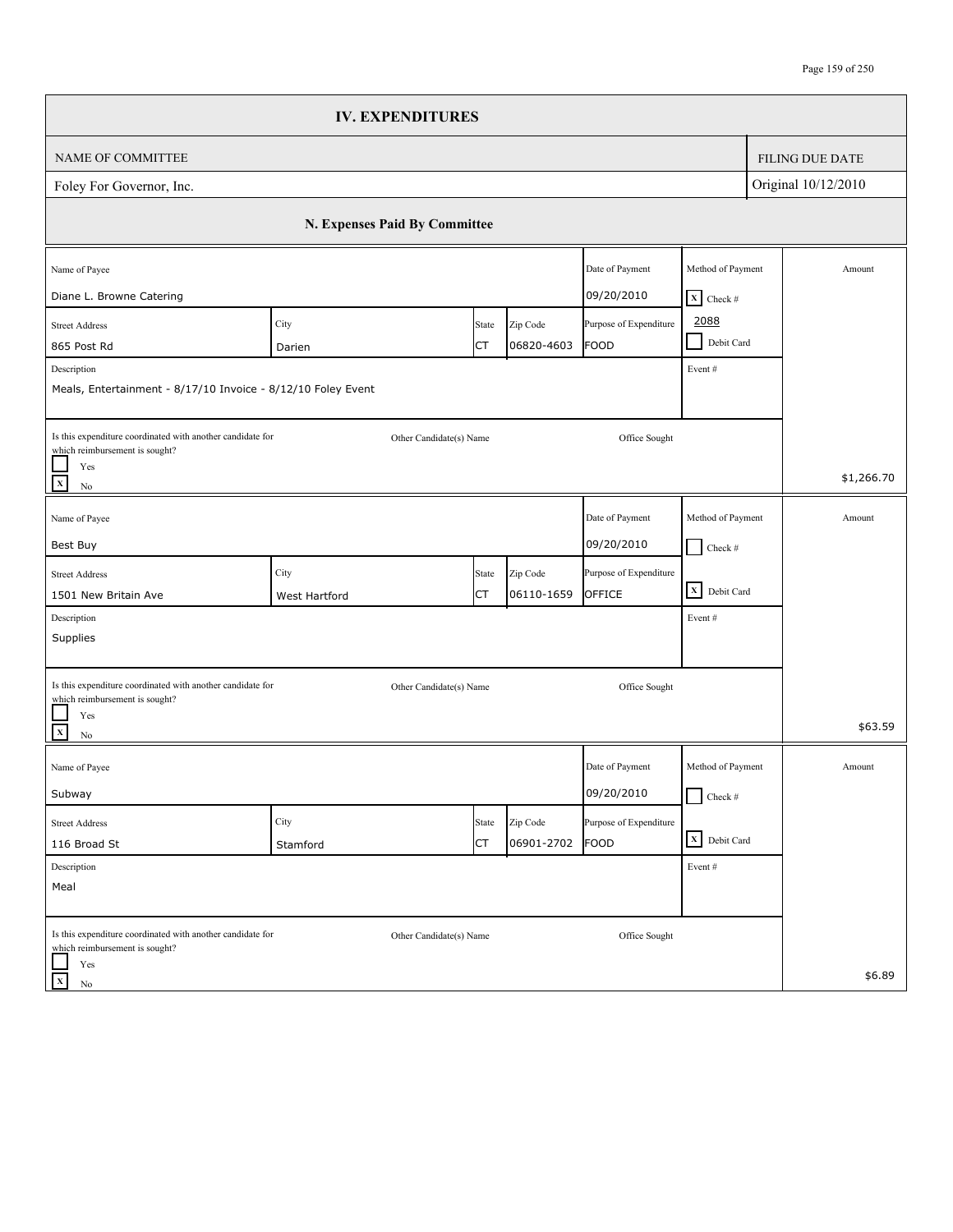|                                                                                              | <b>IV. EXPENDITURES</b>       |       |            |                        |                                 |                        |
|----------------------------------------------------------------------------------------------|-------------------------------|-------|------------|------------------------|---------------------------------|------------------------|
| NAME OF COMMITTEE                                                                            |                               |       |            |                        |                                 | <b>FILING DUE DATE</b> |
| Foley For Governor, Inc.                                                                     |                               |       |            |                        |                                 | Original 10/12/2010    |
|                                                                                              | N. Expenses Paid By Committee |       |            |                        |                                 |                        |
| Name of Payee                                                                                |                               |       |            | Date of Payment        | Method of Payment               | Amount                 |
| INT*Intermedia.net                                                                           |                               |       |            | 09/20/2010             | $\Box$ Check #                  |                        |
| <b>Street Address</b>                                                                        | City                          | State | Zip Code   | Purpose of Expenditure | X Debit Card                    |                        |
| 150 Mathilda Pl Ste 104                                                                      | Sunnyvale                     | CA    | 94086-6010 | OVHD                   |                                 |                        |
| Description<br>Intermedia Fees                                                               |                               |       |            |                        | Event#                          |                        |
|                                                                                              |                               |       |            |                        |                                 |                        |
| Is this expenditure coordinated with another candidate for<br>which reimbursement is sought? | Other Candidate(s) Name       |       |            | Office Sought          |                                 |                        |
| Yes<br>$\mathbf x$<br>$\rm No$                                                               |                               |       |            |                        |                                 | \$4.78                 |
| Name of Payee                                                                                |                               |       |            | Date of Payment        | Method of Payment               | Amount                 |
| Exxon Mobile                                                                                 |                               |       |            | 09/20/2010             | $\Box$ Check #                  |                        |
| <b>Street Address</b>                                                                        | City                          | State | Zip Code   | Purpose of Expenditure |                                 |                        |
| 1139 Post Rd                                                                                 | Fairfield                     | СT    | 06824-6074 | TRVL                   | X Debit Card                    |                        |
| Description                                                                                  |                               |       |            |                        | Event#                          |                        |
| Gas                                                                                          |                               |       |            |                        |                                 |                        |
| Is this expenditure coordinated with another candidate for                                   |                               |       |            |                        |                                 |                        |
| which reimbursement is sought?                                                               | Other Candidate(s) Name       |       |            | Office Sought          |                                 |                        |
| Yes<br>$\mathbf{x}$<br>$\rm No$                                                              |                               |       |            |                        |                                 | \$44.71                |
| Name of Payee                                                                                |                               |       |            | Date of Payment        | Method of Payment               | Amount                 |
| Dean Pagani                                                                                  |                               |       |            | 09/20/2010             | $\overline{\mathbf{X}}$ Check # |                        |
| <b>Street Address</b>                                                                        | City                          | State | Zip Code   | Purpose of Expenditure | 2065                            |                        |
| 309 Holland Ln Ste 226                                                                       | Alexandria                    | VA    | 22314-6104 | <b>RCW</b>             | Debit Card<br>- 1               |                        |
| Description                                                                                  |                               |       |            |                        | Event#                          |                        |
| Vehicle Miles, Travel                                                                        |                               |       |            |                        |                                 |                        |
| Is this expenditure coordinated with another candidate for<br>which reimbursement is sought? | Other Candidate(s) Name       |       |            | Office Sought          |                                 |                        |
| Yes<br>$\mathbf X$<br>No                                                                     |                               |       |            |                        |                                 | \$832.50               |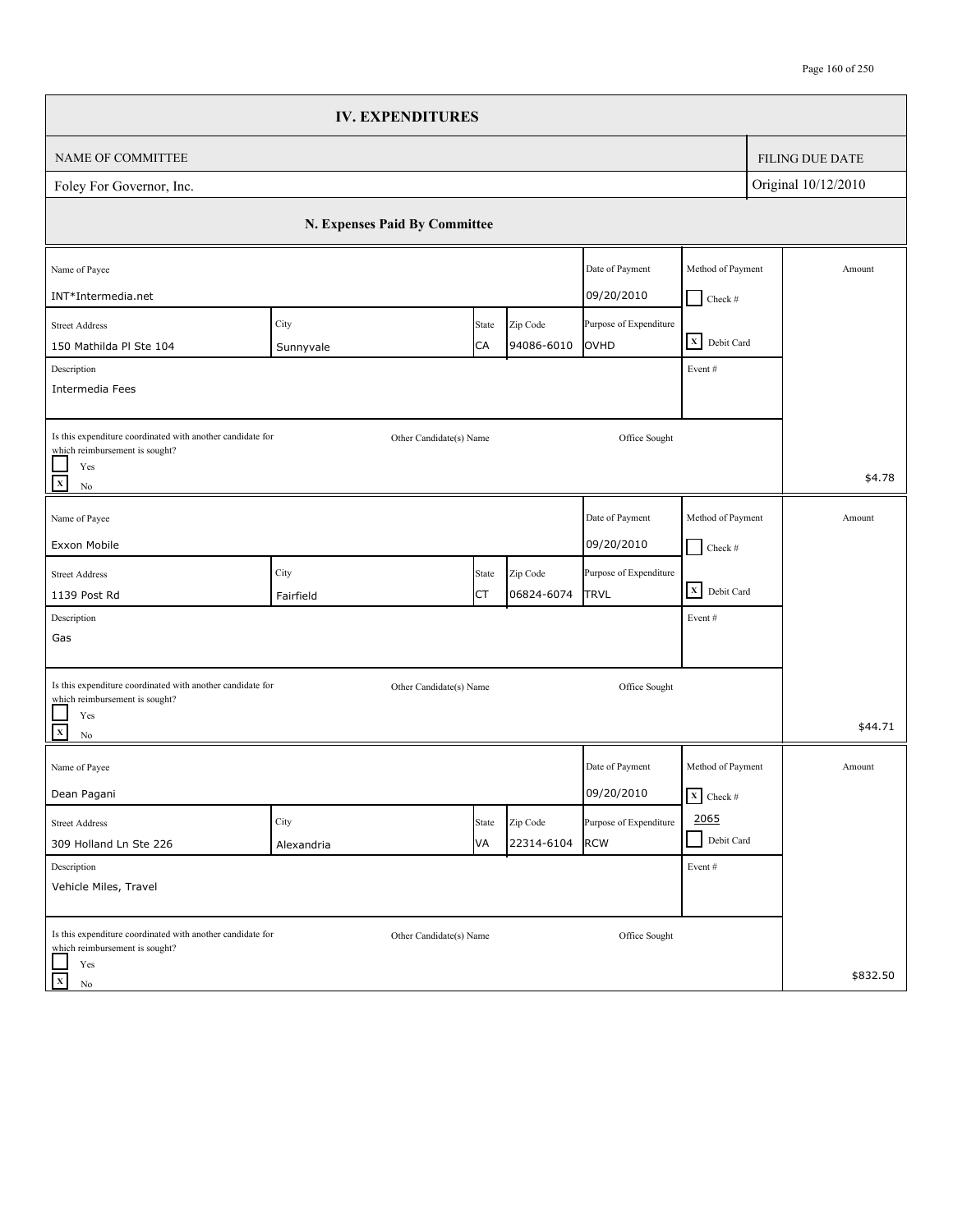|                                                                                                                                                                     | <b>IV. EXPENDITURES</b>       |             |                        |                                       |                                                |                        |
|---------------------------------------------------------------------------------------------------------------------------------------------------------------------|-------------------------------|-------------|------------------------|---------------------------------------|------------------------------------------------|------------------------|
| NAME OF COMMITTEE                                                                                                                                                   |                               |             |                        |                                       |                                                | <b>FILING DUE DATE</b> |
| Foley For Governor, Inc.                                                                                                                                            |                               |             |                        |                                       |                                                | Original 10/12/2010    |
|                                                                                                                                                                     | N. Expenses Paid By Committee |             |                        |                                       |                                                |                        |
| Name of Payee<br>Dean Pagani                                                                                                                                        |                               |             |                        | Date of Payment<br>09/20/2010         | Method of Payment<br>$X$ Check #               | Amount                 |
| <b>Street Address</b><br>309 Holland Ln Ste 226<br>Description<br>Parking, Acela                                                                                    | City<br>Alexandria            | State<br>VA | Zip Code<br>22314-6104 | Purpose of Expenditure<br><b>TRVL</b> | 2065<br>Debit Card<br>$\blacksquare$<br>Event# |                        |
| Is this expenditure coordinated with another candidate for<br>which reimbursement is sought?<br>Yes<br>$\overline{x}$<br>$\rm No$                                   | Other Candidate(s) Name       |             |                        | Office Sought                         |                                                | \$832.50               |
| Name of Payee<br>Schuyler Merritt                                                                                                                                   |                               |             |                        | Date of Payment<br>09/20/2010         | Method of Payment<br>$\mathbf{X}$ Check #      | Amount                 |
| <b>Street Address</b><br>20 Summer St Ste 200<br>Description                                                                                                        | City<br>Stamford              | State<br>СT | Zip Code<br>06901-2304 | Purpose of Expenditure<br><b>RCW</b>  | 2068<br>$\blacksquare$<br>Debit Card<br>Event# |                        |
| Parking, Meals, Other<br>Is this expenditure coordinated with another candidate for<br>which reimbursement is sought?<br>Yes<br>$\overline{\mathbf{x}}$<br>$\rm No$ | Other Candidate(s) Name       |             |                        | Office Sought                         |                                                | \$452.06               |
| Name of Payee<br>Justin R Clark                                                                                                                                     |                               |             |                        | Date of Payment<br>09/20/2010         | Method of Payment<br>$\mathbf{X}$ Check #      | Amount                 |
| <b>Street Address</b><br>20 Summer St Ste 200                                                                                                                       | City<br>Stamford              | State<br>СT | Zip Code<br>06901-2304 | Purpose of Expenditure<br><b>TRVL</b> | 2067<br>Debit Card<br>$\blacksquare$           |                        |
| Description<br>Vehicle Miles                                                                                                                                        |                               |             |                        |                                       | Event#                                         |                        |
| Is this expenditure coordinated with another candidate for<br>which reimbursement is sought?<br>Yes<br>$\mathbf X$<br>No                                            | Other Candidate(s) Name       |             |                        | Office Sought                         |                                                | \$226.00               |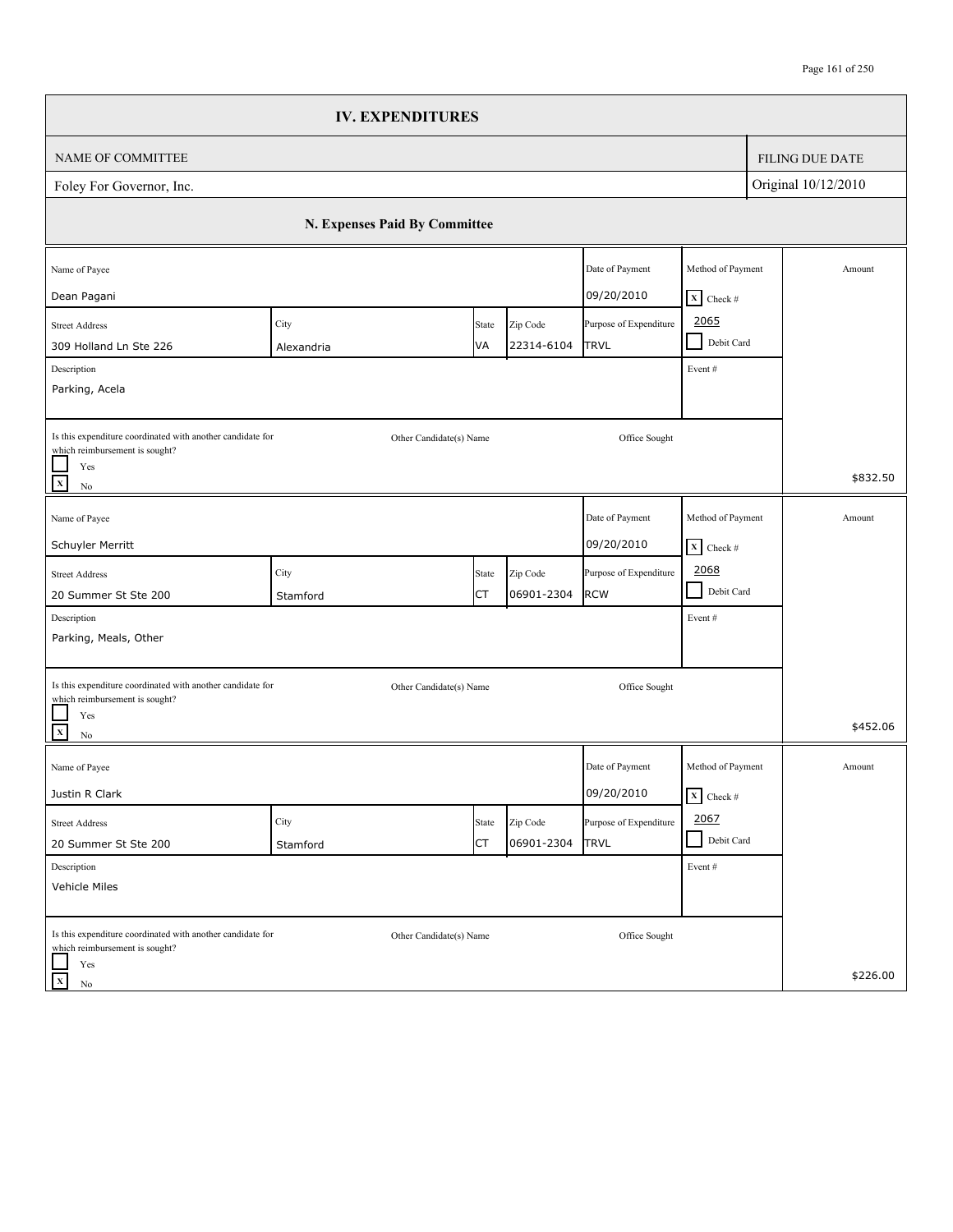|                                                                                                                                      |                               | <b>IV. EXPENDITURES</b> |                        |                                      |                                                   |                        |
|--------------------------------------------------------------------------------------------------------------------------------------|-------------------------------|-------------------------|------------------------|--------------------------------------|---------------------------------------------------|------------------------|
| NAME OF COMMITTEE                                                                                                                    |                               |                         |                        |                                      |                                                   | <b>FILING DUE DATE</b> |
| Foley For Governor, Inc.                                                                                                             |                               |                         |                        |                                      |                                                   | Original 10/12/2010    |
|                                                                                                                                      | N. Expenses Paid By Committee |                         |                        |                                      |                                                   |                        |
| Name of Payee<br>Chris Syrek                                                                                                         |                               |                         |                        | Date of Payment<br>09/20/2010        | Method of Payment<br>$X$ Check #                  | Amount                 |
| <b>Street Address</b><br>20 Summer St Ste 200<br>Description                                                                         | City<br>Stamford              | State<br>СT             | Zip Code<br>06901-2304 | Purpose of Expenditure<br><b>RCW</b> | 2064<br>Debit Card<br>$\sim 10$<br>Event#         |                        |
| Vehicle Miles, Parking, Meals<br>Is this expenditure coordinated with another candidate for<br>which reimbursement is sought?<br>Yes |                               | Other Candidate(s) Name |                        | Office Sought                        |                                                   |                        |
| $\mathbf{x}$<br>$\rm No$                                                                                                             |                               |                         |                        |                                      |                                                   | \$877.07               |
| Name of Payee<br>James O'Connell                                                                                                     |                               |                         |                        | Date of Payment<br>09/20/2010        | Method of Payment<br>$\boxed{\mathbf{X}}$ Check # | Amount                 |
| <b>Street Address</b><br>20 Summer St Ste 200                                                                                        | City<br>Stamford              | State<br>СT             | Zip Code<br>06901-2304 | Purpose of Expenditure<br><b>RCW</b> | 2063<br>$\blacksquare$<br>Debit Card              |                        |
| Description<br>Vehicle Miles, Supplies                                                                                               |                               |                         |                        |                                      | Event#                                            |                        |
| Is this expenditure coordinated with another candidate for<br>which reimbursement is sought?<br>Yes                                  |                               | Other Candidate(s) Name |                        | Office Sought                        |                                                   | \$493.59               |
| $\mathbf{x}$<br>No<br>Name of Payee                                                                                                  |                               |                         |                        | Date of Payment                      | Method of Payment                                 | Amount                 |
| Ben Hartman                                                                                                                          |                               |                         |                        | 09/20/2010                           | $\overline{\mathbf{x}}$ Check #                   |                        |
| <b>Street Address</b><br>20 Summer St Ste 200                                                                                        | City<br>Stamford              | State<br>СT             | Zip Code<br>06901-2304 | Purpose of Expenditure<br><b>RCW</b> | 2061<br>Debit Card                                |                        |
| Description<br>Vehicle Miles, Parking, Meals, Supplies                                                                               |                               |                         |                        |                                      | Event #                                           |                        |
| Is this expenditure coordinated with another candidate for<br>which reimbursement is sought?<br>Yes                                  |                               | Other Candidate(s) Name |                        | Office Sought                        |                                                   |                        |
| $\mathbf X$<br>No                                                                                                                    |                               |                         |                        |                                      |                                                   | \$849.44               |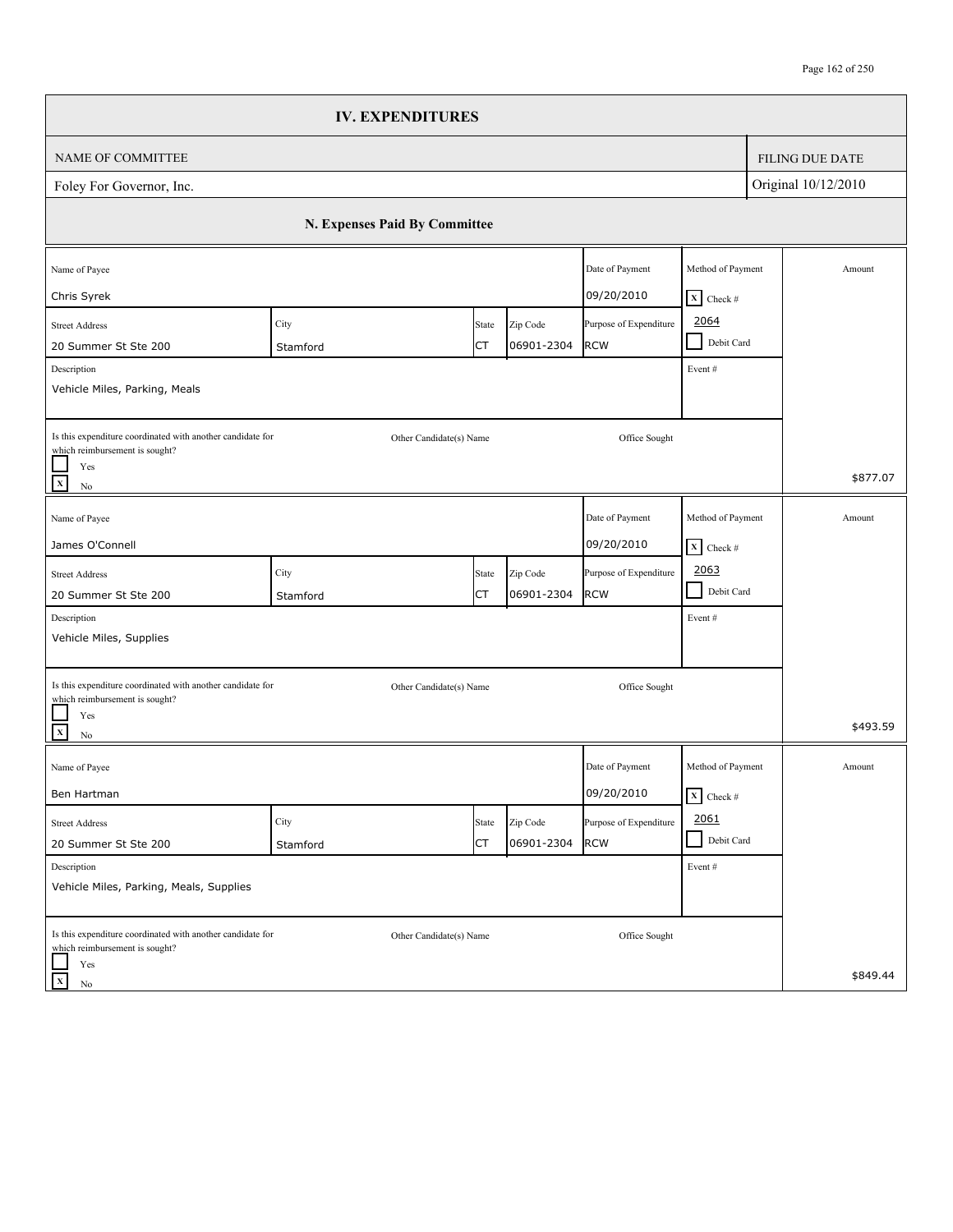|                                                                                                                                 | <b>IV. EXPENDITURES</b>       |             |                        |                                       |                                                      |                        |
|---------------------------------------------------------------------------------------------------------------------------------|-------------------------------|-------------|------------------------|---------------------------------------|------------------------------------------------------|------------------------|
| NAME OF COMMITTEE                                                                                                               |                               |             |                        |                                       |                                                      | <b>FILING DUE DATE</b> |
| Foley For Governor, Inc.                                                                                                        |                               |             |                        |                                       |                                                      | Original 10/12/2010    |
|                                                                                                                                 | N. Expenses Paid By Committee |             |                        |                                       |                                                      |                        |
| Name of Payee<br>Justin R Clark                                                                                                 |                               |             |                        | Date of Payment<br>09/20/2010         | Method of Payment<br>$X$ Check #                     | Amount                 |
| <b>Street Address</b><br>20 Summer St Ste 200<br>Description<br>Vehicle Miles                                                   | City<br>Stamford              | State<br>СT | Zip Code<br>06901-2304 | Purpose of Expenditure<br><b>TRVL</b> | 2067<br>Debit Card<br>$\mathcal{L}$<br>Event#        |                        |
| Is this expenditure coordinated with another candidate for<br>which reimbursement is sought?<br>Yes<br>$\mathbf x$<br>$\rm No$  | Other Candidate(s) Name       |             |                        | Office Sought                         |                                                      | \$226.00               |
| Name of Payee<br>Schuyler Merritt                                                                                               |                               |             |                        | Date of Payment<br>09/20/2010         | Method of Payment<br>$X$ Check #                     | Amount                 |
| <b>Street Address</b><br>20 Summer St Ste 200                                                                                   | City<br>Stamford              | State<br>СT | Zip Code<br>06901-2304 | Purpose of Expenditure<br>TRVL        | 2068<br>$\blacksquare$<br>Debit Card                 |                        |
| Description<br>Meals, Gas                                                                                                       |                               |             |                        |                                       | Event#                                               |                        |
| Is this expenditure coordinated with another candidate for<br>which reimbursement is sought?<br>Yes<br>$\mathbf{x}$<br>$\rm No$ | Other Candidate(s) Name       |             |                        | Office Sought                         |                                                      | \$452.06               |
| Name of Payee<br>Ben Hartman                                                                                                    |                               |             |                        | Date of Payment<br>09/20/2010         | Method of Payment<br>$\overline{\mathbf{X}}$ Check # | Amount                 |
| <b>Street Address</b><br>20 Summer St Ste 200                                                                                   | City<br>Stamford              | State<br>СT | Zip Code<br>06901-2304 | Purpose of Expenditure<br><b>TRVL</b> | 2061<br>Debit Card<br>- 1                            |                        |
| Description<br>Vehicle Miles, Meals, Supplies                                                                                   |                               |             |                        |                                       | Event#                                               |                        |
| Is this expenditure coordinated with another candidate for<br>which reimbursement is sought?<br>Yes<br>$\mathbf X$<br>No        | Other Candidate(s) Name       |             |                        | Office Sought                         |                                                      | \$894.44               |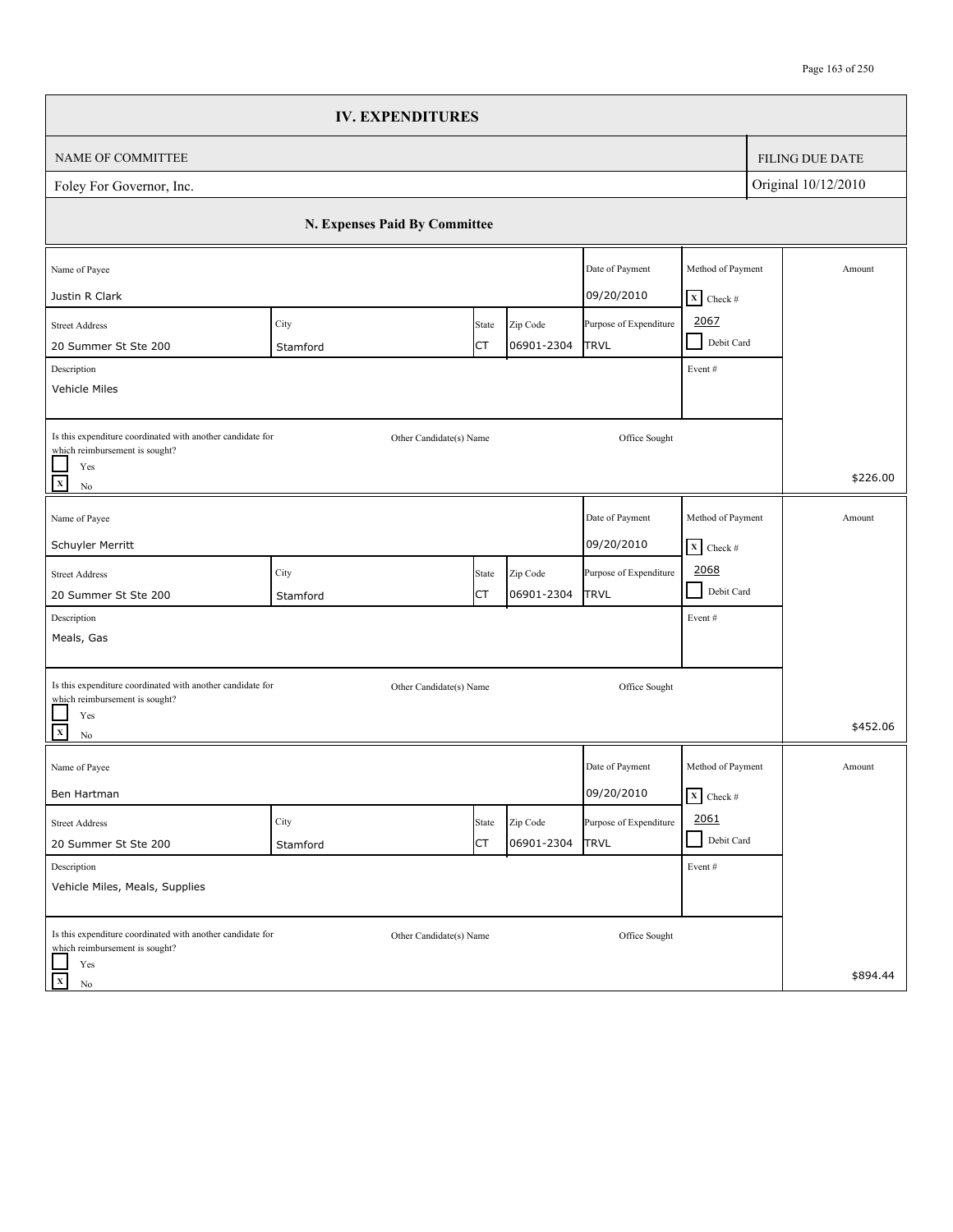|                                                                                                                          | <b>IV. EXPENDITURES</b>       |             |                        |                                       |                                                      |                        |
|--------------------------------------------------------------------------------------------------------------------------|-------------------------------|-------------|------------------------|---------------------------------------|------------------------------------------------------|------------------------|
| NAME OF COMMITTEE                                                                                                        |                               |             |                        |                                       |                                                      | <b>FILING DUE DATE</b> |
| Foley For Governor, Inc.                                                                                                 |                               |             |                        |                                       |                                                      | Original 10/12/2010    |
|                                                                                                                          | N. Expenses Paid By Committee |             |                        |                                       |                                                      |                        |
| Name of Payee<br>James O'Connell                                                                                         |                               |             |                        | Date of Payment<br>09/20/2010         | Method of Payment<br>$X$ Check #                     | Amount                 |
| <b>Street Address</b><br>20 Summer St Ste 200<br>Description                                                             | City<br>Stamford              | State<br>СT | Zip Code<br>06901-2304 | Purpose of Expenditure<br><b>TRVL</b> | 2063<br>Debit Card<br>$\blacksquare$<br>Event #      |                        |
| Vehicle Miles<br>Is this expenditure coordinated with another candidate for<br>which reimbursement is sought?<br>Yes     | Other Candidate(s) Name       |             |                        | Office Sought                         |                                                      | \$493.59               |
| $\mathbf x$<br>$\rm No$                                                                                                  |                               |             |                        |                                       |                                                      |                        |
| Name of Payee<br>Chris Syrek                                                                                             |                               |             |                        | Date of Payment<br>09/20/2010         | Method of Payment<br>$X$ Check #                     | Amount                 |
| <b>Street Address</b><br>20 Summer St Ste 200                                                                            | City<br>Stamford              | State<br>СT | Zip Code<br>06901-2304 | Purpose of Expenditure<br>TRVL        | 2064<br>$\mathbf{U}$<br>Debit Card                   |                        |
| Description<br>Vehicle Miles, Meal                                                                                       |                               |             |                        |                                       | Event#                                               |                        |
| Is this expenditure coordinated with another candidate for<br>which reimbursement is sought?<br>Yes                      | Other Candidate(s) Name       |             |                        | Office Sought                         |                                                      |                        |
| $\mathbf{x}$<br>$\rm No$                                                                                                 |                               |             |                        |                                       |                                                      | \$877.07               |
| Name of Payee<br><b>Bill Cortese</b>                                                                                     |                               |             |                        | Date of Payment<br>09/20/2010         | Method of Payment<br>$\overline{\mathbf{X}}$ Check # | Amount                 |
| <b>Street Address</b><br>20 Summer St Ste 200                                                                            | City<br>Stamford              | State<br>СT | Zip Code<br>06901-2304 | Purpose of Expenditure<br><b>TRVL</b> | 2059<br>Debit Card<br>- 1                            |                        |
| Description<br>Vehicle Miles, Fedex, Event                                                                               |                               |             |                        |                                       | Event#                                               |                        |
| Is this expenditure coordinated with another candidate for<br>which reimbursement is sought?<br>Yes<br>$\mathbf X$<br>No | Other Candidate(s) Name       |             |                        | Office Sought                         |                                                      | \$718.07               |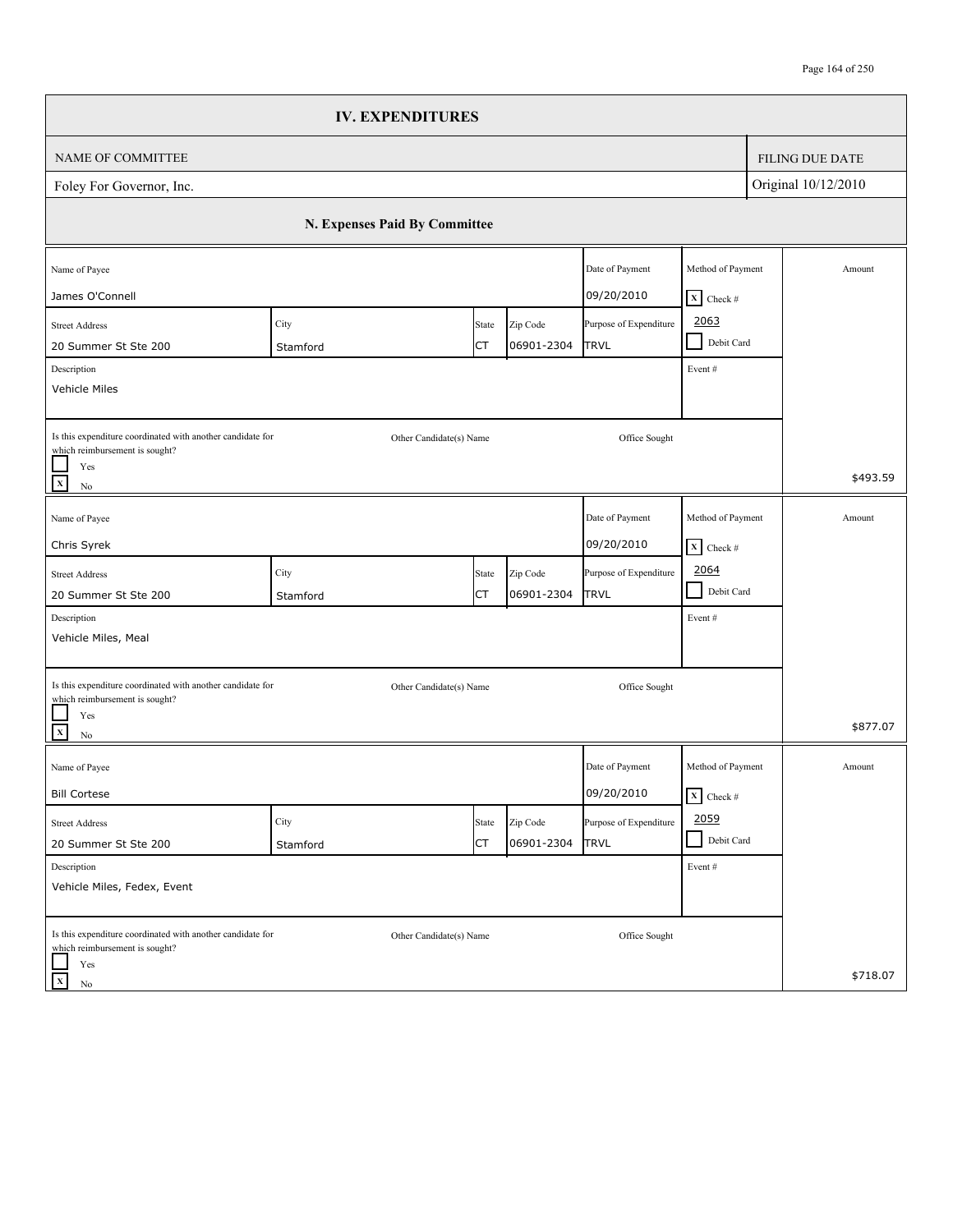|                                                                                                                                                                      | <b>IV. EXPENDITURES</b>       |             |                        |                                       |                                                                                                 |                        |
|----------------------------------------------------------------------------------------------------------------------------------------------------------------------|-------------------------------|-------------|------------------------|---------------------------------------|-------------------------------------------------------------------------------------------------|------------------------|
| NAME OF COMMITTEE                                                                                                                                                    |                               |             |                        |                                       |                                                                                                 | <b>FILING DUE DATE</b> |
| Foley For Governor, Inc.                                                                                                                                             |                               |             |                        |                                       |                                                                                                 | Original 10/12/2010    |
|                                                                                                                                                                      | N. Expenses Paid By Committee |             |                        |                                       |                                                                                                 |                        |
| Name of Payee<br>Chris Covucci                                                                                                                                       |                               |             |                        | Date of Payment<br>09/20/2010         | Method of Payment<br>$X$ Check #                                                                | Amount                 |
| <b>Street Address</b><br>20 Summer St Fl 2<br>Description<br>Vehicle Miles, Parking, Meals, Supplies                                                                 | City<br>Stamford              | State<br>СT | Zip Code<br>06901-2304 | Purpose of Expenditure<br><b>TRVL</b> | 2060<br>Debit Card<br>- 1<br>Event#                                                             |                        |
| Is this expenditure coordinated with another candidate for<br>which reimbursement is sought?<br>Yes<br>$\overline{\mathbf{x}}$<br>$\rm No$                           | Other Candidate(s) Name       |             |                        | Office Sought                         |                                                                                                 | \$1,368.07             |
| Name of Payee<br>Courtney Weaver                                                                                                                                     |                               |             |                        | Date of Payment<br>09/20/2010         | Method of Payment<br>$\begin{array}{ c c }\n\hline\nX & \text{Check} \# \\ \hline\n\end{array}$ | Amount                 |
| <b>Street Address</b><br>20 Summer St Fl 2<br>Description                                                                                                            | City<br>Stamford              | State<br>СT | Zip Code<br>06901-2304 | Purpose of Expenditure<br><b>TRVL</b> | 2066<br>$\blacksquare$<br>Debit Card<br>Event#                                                  |                        |
| Vehicle Miles, Parking<br>Is this expenditure coordinated with another candidate for<br>which reimbursement is sought?<br>Yes<br>$\overline{\mathbf{x}}$<br>$\rm No$ | Other Candidate(s) Name       |             |                        | Office Sought                         |                                                                                                 | \$966.03               |
| Name of Payee<br>Chris Covucci                                                                                                                                       |                               |             |                        | Date of Payment<br>09/20/2010         | Method of Payment<br>$\mathbf{X}$ Check #                                                       | Amount                 |
| <b>Street Address</b><br>20 Summer St Fl 2                                                                                                                           | City<br>Stamford              | State<br>СT | Zip Code<br>06901-2304 | Purpose of Expenditure<br><b>RCW</b>  | 2060<br>Debit Card                                                                              |                        |
| Description<br>Vehicle Miles, Parking, Meals, Supplies                                                                                                               |                               |             |                        |                                       | Event#                                                                                          |                        |
| Is this expenditure coordinated with another candidate for<br>which reimbursement is sought?<br>Yes<br>$\mathbf X$<br>No                                             | Other Candidate(s) Name       |             |                        | Office Sought                         |                                                                                                 | \$1,368.07             |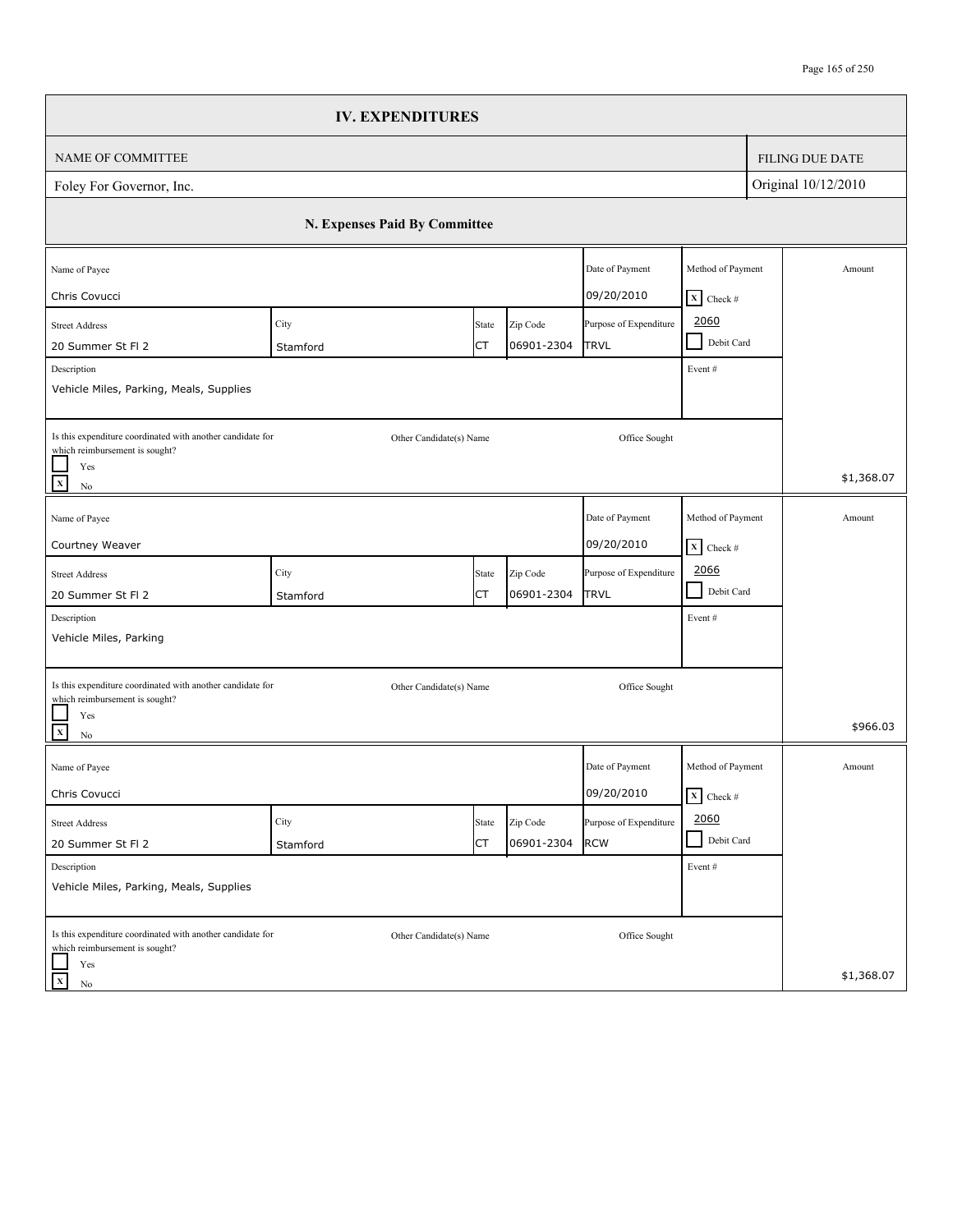|                                                                                                                                            | <b>IV. EXPENDITURES</b>       |                    |                        |                                      |                                                              |                        |
|--------------------------------------------------------------------------------------------------------------------------------------------|-------------------------------|--------------------|------------------------|--------------------------------------|--------------------------------------------------------------|------------------------|
| NAME OF COMMITTEE                                                                                                                          |                               |                    |                        |                                      |                                                              | <b>FILING DUE DATE</b> |
| Foley For Governor, Inc.                                                                                                                   |                               |                    |                        |                                      |                                                              | Original 10/12/2010    |
|                                                                                                                                            | N. Expenses Paid By Committee |                    |                        |                                      |                                                              |                        |
| Name of Payee<br>John L Whitney                                                                                                            |                               |                    |                        | Date of Payment<br>09/20/2010        | Method of Payment<br>$X$ Check #                             | Amount                 |
| <b>Street Address</b><br>20 Summer St Fl 2<br>Description                                                                                  | City<br>Stamford              | State<br>СT        | Zip Code<br>06901-2304 | Purpose of Expenditure<br><b>RCW</b> | 2070<br>Debit Card<br>$\blacksquare$<br>Event#               |                        |
| Vehicle Miles, Parking, Mail                                                                                                               |                               |                    |                        |                                      |                                                              |                        |
| Is this expenditure coordinated with another candidate for<br>which reimbursement is sought?<br>Yes<br>$\overline{\mathbf{x}}$<br>$\rm No$ | Other Candidate(s) Name       |                    |                        | Office Sought                        |                                                              | \$408.65               |
| Name of Payee                                                                                                                              |                               |                    |                        | Date of Payment                      | Method of Payment                                            | Amount                 |
| Courtney Weaver<br><b>Street Address</b>                                                                                                   | City                          | State              | Zip Code               | 09/20/2010<br>Purpose of Expenditure | $\mathbf{X}$ Check #<br>2066<br>$\blacksquare$<br>Debit Card |                        |
| 20 Summer St Fl 2<br>Description<br>Vehicle Miles, Parking, Meals, Supplies                                                                | Stamford                      | СT                 | 06901-2304             | <b>RCW</b>                           | Event#                                                       |                        |
| Is this expenditure coordinated with another candidate for<br>which reimbursement is sought?<br>Yes                                        | Other Candidate(s) Name       |                    |                        | Office Sought                        |                                                              |                        |
| $\overline{\mathbf{x}}$<br>$\rm No$                                                                                                        |                               |                    |                        |                                      |                                                              | \$966.03               |
| Name of Payee<br>The Advocate/Greenwich Time                                                                                               |                               |                    |                        | Date of Payment<br>09/20/2010        | Method of Payment<br>$\Box$ Check #                          | Amount                 |
| <b>Street Address</b><br>9 Riverbend Dr                                                                                                    | City<br>Stamford              | State<br><b>CT</b> | Zip Code<br>06906      | Purpose of Expenditure<br>A-NEWS     | X Debit Card                                                 |                        |
| Description<br>Advertising                                                                                                                 |                               |                    |                        |                                      | Event#                                                       |                        |
| Is this expenditure coordinated with another candidate for<br>which reimbursement is sought?                                               | Other Candidate(s) Name       |                    |                        | Office Sought                        |                                                              |                        |
| Yes<br>$\mathbf X$<br>No                                                                                                                   |                               |                    |                        |                                      |                                                              | \$19.99                |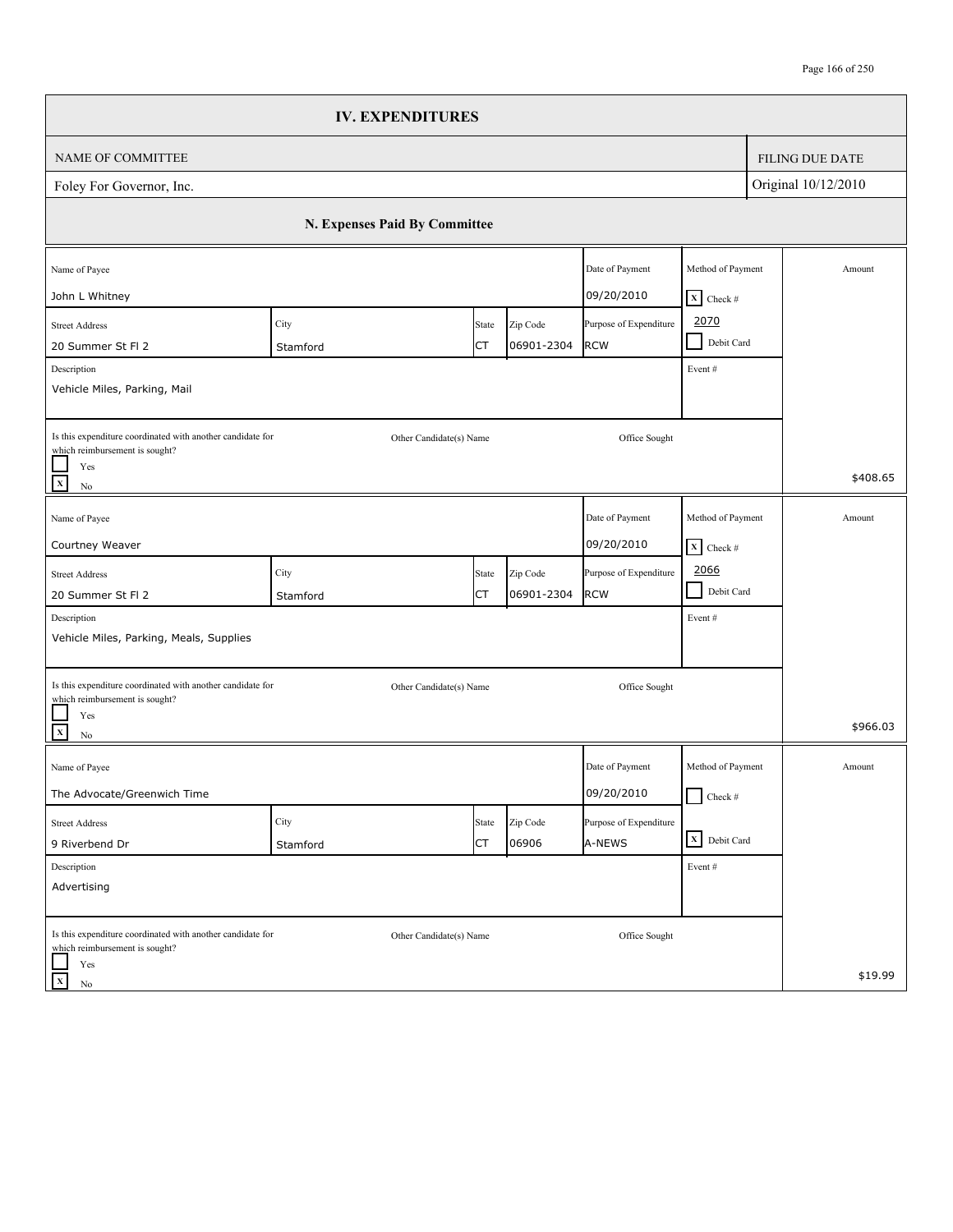|                                                                                              | <b>IV. EXPENDITURES</b>       |                    |                        |                                       |                                    |                        |
|----------------------------------------------------------------------------------------------|-------------------------------|--------------------|------------------------|---------------------------------------|------------------------------------|------------------------|
| NAME OF COMMITTEE                                                                            |                               |                    |                        |                                       |                                    | <b>FILING DUE DATE</b> |
| Foley For Governor, Inc.                                                                     |                               |                    |                        |                                       |                                    | Original 10/12/2010    |
|                                                                                              | N. Expenses Paid By Committee |                    |                        |                                       |                                    |                        |
| Name of Payee                                                                                |                               |                    |                        | Date of Payment                       | Method of Payment                  | Amount                 |
| <b>Burger King</b>                                                                           |                               |                    |                        | 09/20/2010                            | $Check$ #                          |                        |
| <b>Street Address</b>                                                                        | City                          | State              | Zip Code               | Purpose of Expenditure                | X Debit Card                       |                        |
| 1058 High Ridge Rd                                                                           | Stamford                      | СT                 | 06905-1122             | <b>FOOD</b>                           |                                    |                        |
| Description<br>Meal                                                                          |                               |                    |                        |                                       | Event#                             |                        |
|                                                                                              |                               |                    |                        |                                       |                                    |                        |
| Is this expenditure coordinated with another candidate for<br>which reimbursement is sought? | Other Candidate(s) Name       |                    |                        | Office Sought                         |                                    |                        |
| Yes<br>$\overline{x}$<br>$\rm No$                                                            |                               |                    |                        |                                       |                                    | \$12.23                |
| Name of Payee                                                                                |                               |                    |                        | Date of Payment                       | Method of Payment                  | Amount                 |
| Harry's Pizza                                                                                |                               |                    |                        | 09/20/2010                            | $\Box$ Check #                     |                        |
|                                                                                              | City                          |                    |                        |                                       |                                    |                        |
| <b>Street Address</b><br>1003 Farmington Ave                                                 | West Hartford                 | State<br><b>CT</b> | Zip Code<br>06107-2191 | Purpose of Expenditure<br><b>FOOD</b> | $\overline{\mathbf{X}}$ Debit Card |                        |
| Description                                                                                  |                               |                    |                        |                                       | Event#                             |                        |
| Meal                                                                                         |                               |                    |                        |                                       |                                    |                        |
|                                                                                              |                               |                    |                        |                                       |                                    |                        |
| Is this expenditure coordinated with another candidate for                                   | Other Candidate(s) Name       |                    |                        | Office Sought                         |                                    |                        |
| which reimbursement is sought?<br>Yes                                                        |                               |                    |                        |                                       |                                    |                        |
| $\overline{\mathbf{x}}$<br>$\rm No$                                                          |                               |                    |                        |                                       |                                    | \$22.26                |
| Name of Payee                                                                                |                               |                    |                        | Date of Payment                       | Method of Payment                  | Amount                 |
| United States Post Office West Hartford                                                      |                               |                    |                        | 09/21/2010                            | $\Box$ Check #                     |                        |
| <b>Street Address</b>                                                                        | City                          | State              | Zip Code               | Purpose of Expenditure                |                                    |                        |
| Lasalle Road                                                                                 | West Hartford                 | <b>CT</b>          |                        | POST                                  | X Debit Card                       |                        |
| Description                                                                                  |                               |                    |                        |                                       | Event#                             |                        |
| Mail                                                                                         |                               |                    |                        |                                       |                                    |                        |
| Is this expenditure coordinated with another candidate for                                   | Other Candidate(s) Name       |                    |                        | Office Sought                         |                                    |                        |
| which reimbursement is sought?                                                               |                               |                    |                        |                                       |                                    |                        |
| Yes<br>$\mathbf X$<br>No                                                                     |                               |                    |                        |                                       |                                    | \$230.50               |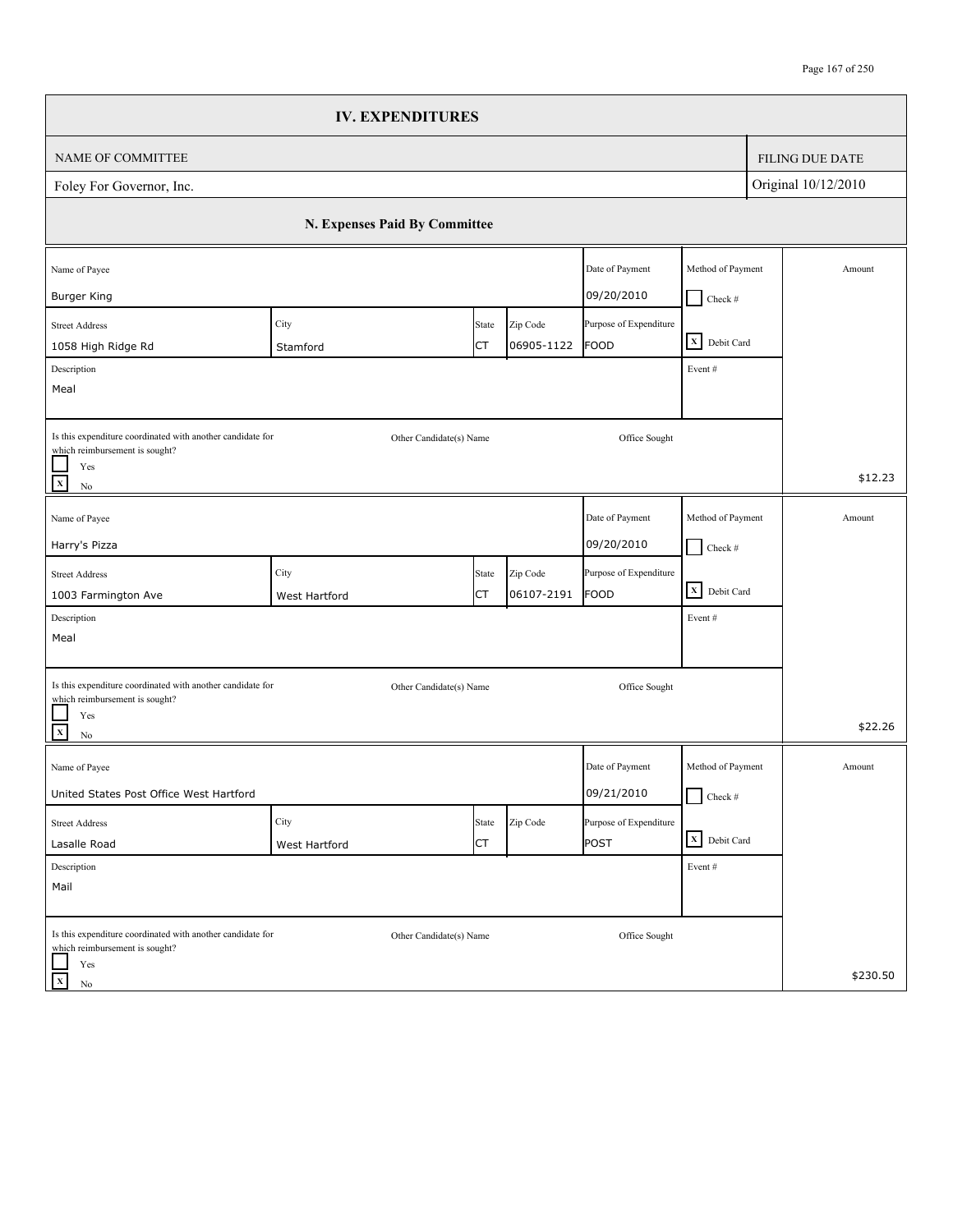|                                                                                              | <b>IV. EXPENDITURES</b>       |             |                        |                                 |                                 |                        |
|----------------------------------------------------------------------------------------------|-------------------------------|-------------|------------------------|---------------------------------|---------------------------------|------------------------|
| <b>NAME OF COMMITTEE</b>                                                                     |                               |             |                        |                                 |                                 | <b>FILING DUE DATE</b> |
| Foley For Governor, Inc.                                                                     |                               |             |                        |                                 |                                 | Original 10/12/2010    |
|                                                                                              | N. Expenses Paid By Committee |             |                        |                                 |                                 |                        |
| Name of Payee                                                                                |                               |             |                        | Date of Payment                 | Method of Payment               | Amount                 |
| Media Placement Technologies                                                                 |                               |             |                        | 09/21/2010                      | $Check$ #                       |                        |
| <b>Street Address</b><br>336 Commerce St                                                     | City                          | State<br>VA | Zip Code<br>22314-2802 | Purpose of Expenditure<br>A-OTH | X Debit Card                    |                        |
| Description                                                                                  | Alexandria                    |             |                        |                                 | Event#                          |                        |
| Advertising & Promotion - 9-20-10 Invoice Media Buy Sep 22-26                                |                               |             |                        |                                 |                                 |                        |
| Is this expenditure coordinated with another candidate for<br>which reimbursement is sought? | Other Candidate(s) Name       |             |                        | Office Sought                   |                                 |                        |
| Yes<br>$\mathbf x$<br>No                                                                     |                               |             |                        |                                 |                                 | \$215,940.00           |
| Name of Payee                                                                                |                               |             |                        | Date of Payment                 | Method of Payment               | Amount                 |
| John L Whitney                                                                               |                               |             |                        | 09/21/2010                      | $\mathbf{X}$ Check #            |                        |
| <b>Street Address</b>                                                                        | City                          | State       | Zip Code               | Purpose of Expenditure          | 2070                            |                        |
| 20 Summer St Fl 2                                                                            | Stamford                      | СT          | 06901-2304             | POST                            | Debit Card<br>$\Box$            |                        |
| Description                                                                                  |                               |             |                        |                                 | Event#                          |                        |
| Vehicle Miles, Shipping Costs                                                                |                               |             |                        |                                 |                                 |                        |
| Is this expenditure coordinated with another candidate for<br>which reimbursement is sought? | Other Candidate(s) Name       |             |                        | Office Sought                   |                                 |                        |
| Yes<br>$\mathbf{x}$<br>No                                                                    |                               |             |                        |                                 |                                 | \$408.65               |
| Name of Payee                                                                                |                               |             |                        | Date of Payment                 | Method of Payment               | Amount                 |
| Chris O'Brien                                                                                |                               |             |                        | 09/21/2010                      | $\overline{\mathbf{X}}$ Check # |                        |
| <b>Street Address</b>                                                                        | City                          | State       | Zip Code               | Purpose of Expenditure          | 2072                            |                        |
| 20 Summer St Ste 200                                                                         | Stamford                      | СT          | 06901-2304             | <b>RCW</b>                      | Debit Card<br>$\blacksquare$    |                        |
| Description<br>Vehicle Miles, Parking, Meals, Supplies                                       |                               |             |                        |                                 | Event #                         |                        |
| Is this expenditure coordinated with another candidate for<br>which reimbursement is sought? | Other Candidate(s) Name       |             |                        | Office Sought                   |                                 |                        |
| Yes<br>$\mathbf x$<br>$\rm No$                                                               |                               |             |                        |                                 |                                 | \$330.77               |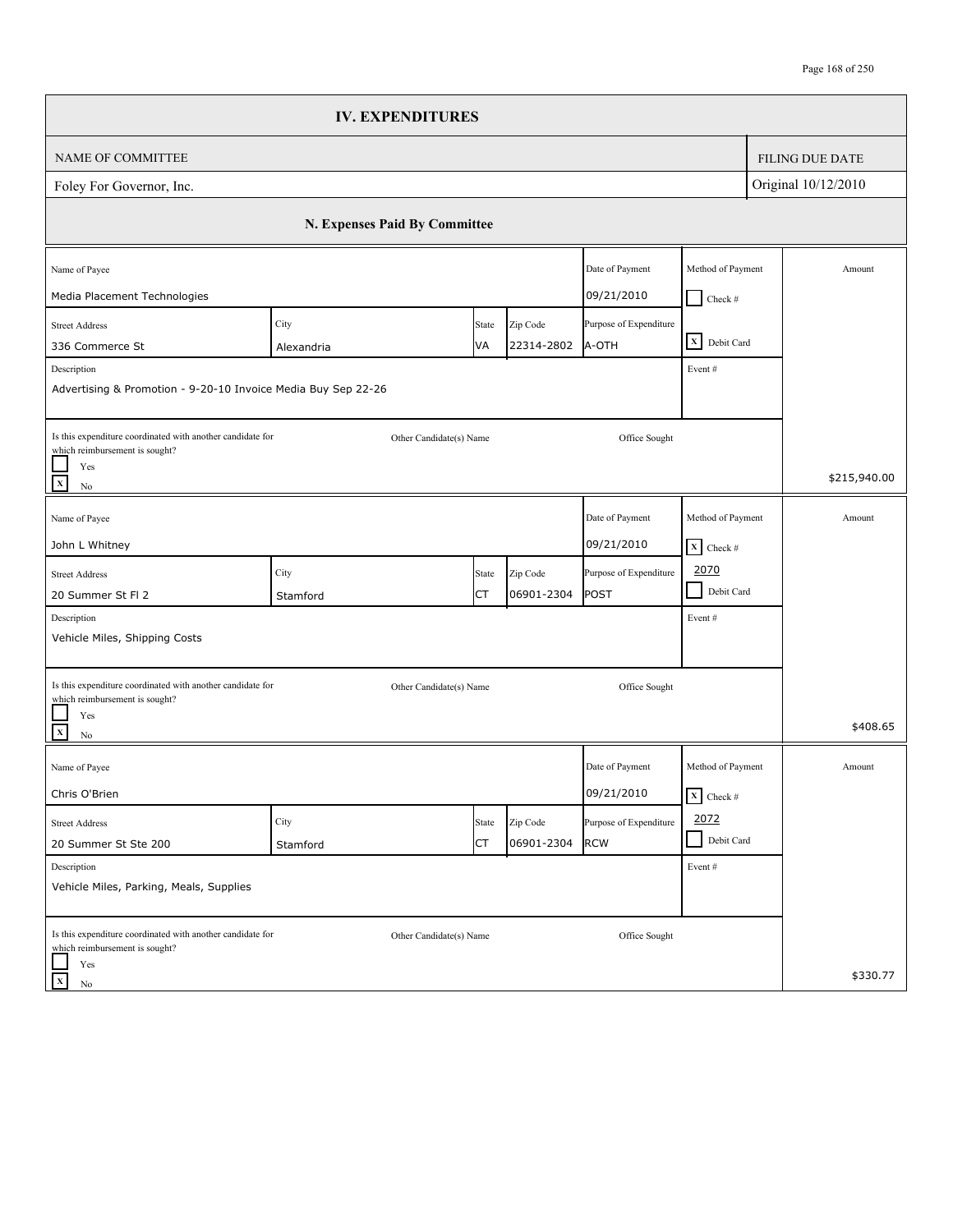|                                                                                                                                   |                   | <b>IV. EXPENDITURES</b>       |                        |                                      |                                                |                     |                        |
|-----------------------------------------------------------------------------------------------------------------------------------|-------------------|-------------------------------|------------------------|--------------------------------------|------------------------------------------------|---------------------|------------------------|
| NAME OF COMMITTEE                                                                                                                 |                   |                               |                        |                                      |                                                |                     | <b>FILING DUE DATE</b> |
| Foley For Governor, Inc.                                                                                                          |                   |                               |                        |                                      |                                                | Original 10/12/2010 |                        |
|                                                                                                                                   |                   | N. Expenses Paid By Committee |                        |                                      |                                                |                     |                        |
| Name of Payee<br>Len Greene                                                                                                       |                   |                               |                        | Date of Payment<br>09/21/2010        | Method of Payment<br>$X$ Check #               |                     | Amount                 |
| <b>Street Address</b><br>20 Summer St Ste 200<br>Description                                                                      | City<br>Stamford  | State<br>СT                   | Zip Code<br>06901-2304 | Purpose of Expenditure<br><b>RCW</b> | 2071<br>Debit Card<br>$\blacksquare$<br>Event# |                     |                        |
| Vehicle Miles, Parking, Meals                                                                                                     |                   |                               |                        |                                      |                                                |                     |                        |
| Is this expenditure coordinated with another candidate for<br>which reimbursement is sought?<br>Yes<br>$\overline{x}$<br>$\rm No$ |                   | Other Candidate(s) Name       |                        | Office Sought                        |                                                |                     | \$195.00               |
| Name of Payee<br>JP Morgan Chase Bank                                                                                             |                   |                               |                        | Date of Payment<br>09/21/2010        | Method of Payment<br>$\Box$ Check #            |                     | Amount                 |
| <b>Street Address</b><br>3A Pickwick Plz                                                                                          | City<br>Greenwich | State<br><b>CT</b>            | Zip Code<br>06830      | Purpose of Expenditure<br><b>BNK</b> | $\overline{\mathbf{X}}$ Debit Card             |                     |                        |
| Description<br>Incoming Domestic Wire Fee                                                                                         |                   |                               |                        |                                      | Event#                                         |                     |                        |
| Is this expenditure coordinated with another candidate for<br>which reimbursement is sought?<br>Yes                               |                   | Other Candidate(s) Name       |                        | Office Sought                        |                                                |                     | \$15.00                |
| $\overline{\mathbf{x}}$<br>$\rm No$<br>Name of Payee                                                                              |                   |                               |                        | Date of Payment                      | Method of Payment                              |                     | Amount                 |
| JP Morgan Chase Bank                                                                                                              |                   |                               |                        | 09/21/2010                           | $\Box$ Check #                                 |                     |                        |
| <b>Street Address</b><br>3A Pickwick Plz                                                                                          | City<br>Greenwich | State<br><b>CT</b>            | Zip Code<br>06830      | Purpose of Expenditure<br><b>BNK</b> | X Debit Card                                   |                     |                        |
| Description<br>Outgoing Domestic Wire Fee                                                                                         |                   |                               |                        |                                      | Event#                                         |                     |                        |
| Is this expenditure coordinated with another candidate for<br>which reimbursement is sought?<br>Yes                               |                   | Other Candidate(s) Name       |                        | Office Sought                        |                                                |                     |                        |
| $\mathbf X$<br>No                                                                                                                 |                   |                               |                        |                                      |                                                |                     | \$25.00                |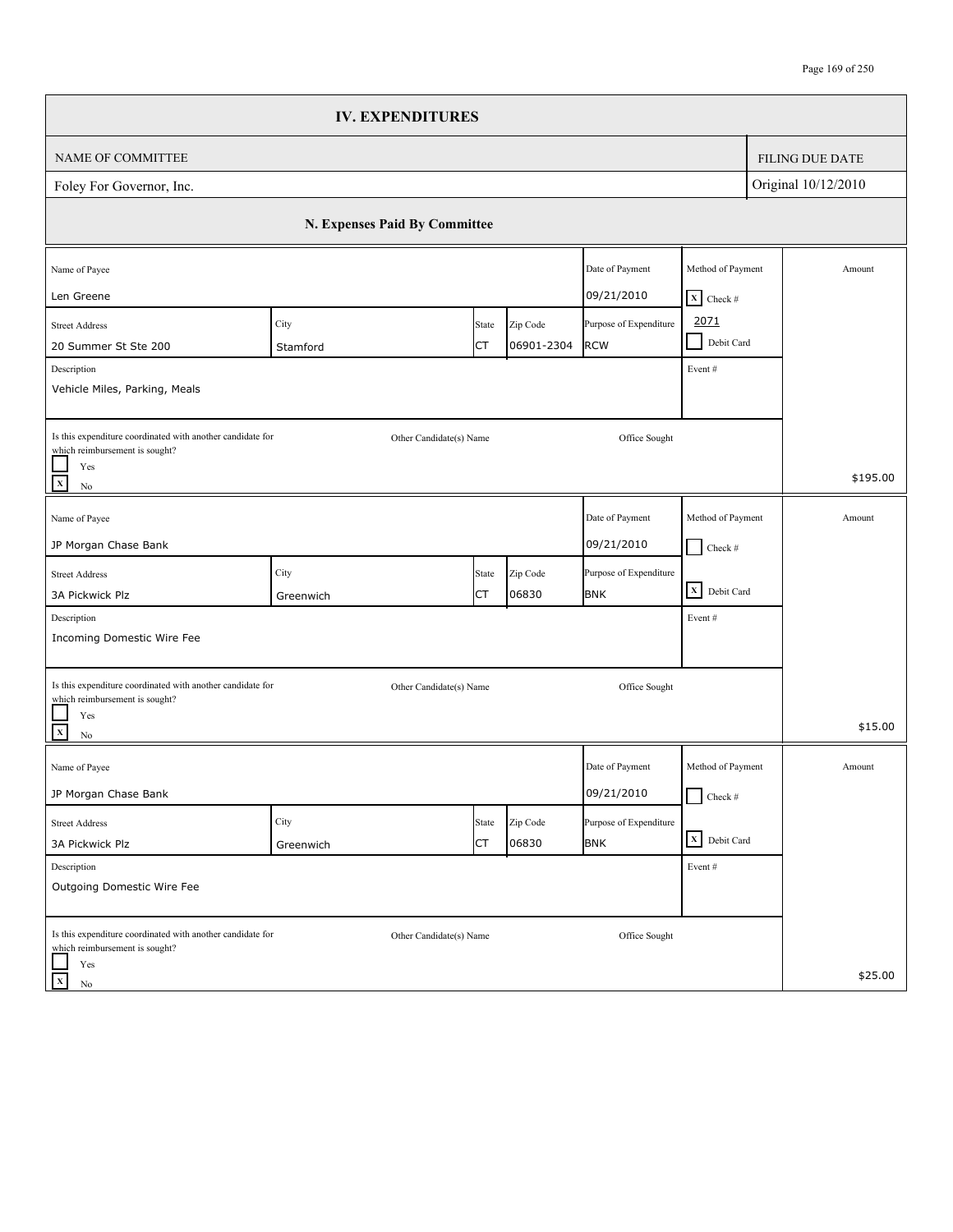|                                                                                                                                            | <b>IV. EXPENDITURES</b>       |             |                        |                                       |                                           |                        |
|--------------------------------------------------------------------------------------------------------------------------------------------|-------------------------------|-------------|------------------------|---------------------------------------|-------------------------------------------|------------------------|
| NAME OF COMMITTEE                                                                                                                          |                               |             |                        |                                       |                                           | <b>FILING DUE DATE</b> |
| Foley For Governor, Inc.                                                                                                                   |                               |             |                        |                                       |                                           | Original 10/12/2010    |
|                                                                                                                                            | N. Expenses Paid By Committee |             |                        |                                       |                                           |                        |
| Name of Payee<br>Target                                                                                                                    |                               |             |                        | Date of Payment<br>09/21/2010         | Method of Payment<br>$Check$ #            | Amount                 |
| <b>Street Address</b><br>21 Broad St<br>Description                                                                                        | City<br>Stamford              | State<br>СT | Zip Code<br>06901-2309 | Purpose of Expenditure<br>OFFICE      | X Debit Card<br>Event#                    |                        |
| Supplies                                                                                                                                   |                               |             |                        |                                       |                                           |                        |
| Is this expenditure coordinated with another candidate for<br>which reimbursement is sought?<br>Yes<br>$\overline{\mathbf{x}}$<br>$\rm No$ | Other Candidate(s) Name       |             |                        | Office Sought                         |                                           | \$10.77                |
| Name of Payee<br>Len Greene                                                                                                                |                               |             |                        | Date of Payment<br>09/21/2010         | Method of Payment<br>$X$ Check #          | Amount                 |
| <b>Street Address</b><br>20 Summer St Ste 200                                                                                              | City<br>Stamford              | State<br>СT | Zip Code<br>06901-2304 | Purpose of Expenditure<br>TRVL        | 2071<br>$\blacksquare$<br>Debit Card      |                        |
| Description<br>Vehicle Miles, Parking, Meals                                                                                               |                               |             |                        |                                       | Event#                                    |                        |
| Is this expenditure coordinated with another candidate for<br>which reimbursement is sought?<br>Yes<br>$\overline{\mathbf{x}}$<br>$\rm No$ | Other Candidate(s) Name       |             |                        | Office Sought                         |                                           | \$195.00               |
| Name of Payee<br>Chris O'Brien                                                                                                             |                               |             |                        | Date of Payment<br>09/21/2010         | Method of Payment<br>$\mathbf{X}$ Check # | Amount                 |
| Street Address<br>20 Summer St Ste 200                                                                                                     | City<br>Stamford              | State<br>СT | Zip Code<br>06901-2304 | Purpose of Expenditure<br><b>TRVL</b> | 2072<br>Debit Card<br>$\blacksquare$      |                        |
| Description<br>Vehicle Miles, Parking, Supplies                                                                                            |                               |             |                        |                                       | Event#                                    |                        |
| Is this expenditure coordinated with another candidate for<br>which reimbursement is sought?<br>Yes                                        | Other Candidate(s) Name       |             |                        | Office Sought                         |                                           | \$330.77               |
| $\mathbf X$<br>No                                                                                                                          |                               |             |                        |                                       |                                           |                        |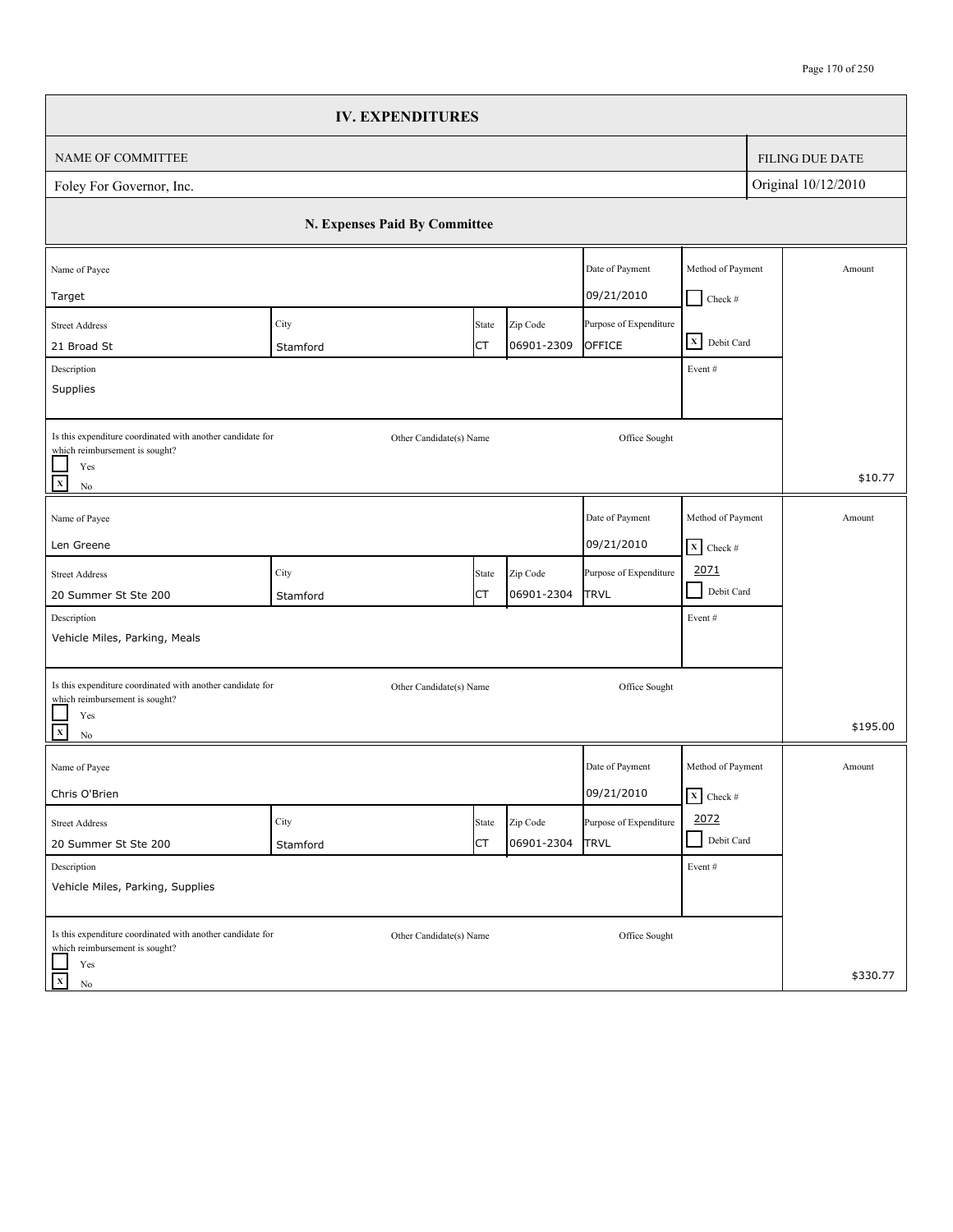|                                                                                                                          | <b>IV. EXPENDITURES</b>       |                    |                        |                                       |                                                       |                        |
|--------------------------------------------------------------------------------------------------------------------------|-------------------------------|--------------------|------------------------|---------------------------------------|-------------------------------------------------------|------------------------|
| NAME OF COMMITTEE                                                                                                        |                               |                    |                        |                                       |                                                       | <b>FILING DUE DATE</b> |
| Foley For Governor, Inc.                                                                                                 |                               |                    |                        |                                       |                                                       | Original 10/12/2010    |
|                                                                                                                          | N. Expenses Paid By Committee |                    |                        |                                       |                                                       |                        |
| Name of Payee<br>Fedex Kinko's                                                                                           |                               |                    |                        | Date of Payment<br>09/21/2010         | Method of Payment                                     | Amount                 |
| <b>Street Address</b><br>48 W Putnam Ave<br>Description                                                                  | City<br>Greenwich             | State<br>СT        | Zip Code<br>06830-5331 | Purpose of Expenditure<br>OFFICE      | $X$ Check #<br>Debit Card<br>$\blacksquare$<br>Event# |                        |
| Office Services<br>Is this expenditure coordinated with another candidate for                                            |                               |                    |                        |                                       |                                                       |                        |
| which reimbursement is sought?<br>Yes<br>$\mathbf X$<br>$\rm No$                                                         | Other Candidate(s) Name       |                    |                        | Office Sought                         |                                                       | \$8.76                 |
| Name of Payee<br>Starbucks                                                                                               |                               |                    |                        | Date of Payment<br>09/21/2010         | Method of Payment<br>$\Box$ Check #                   | Amount                 |
| <b>Street Address</b><br>96 Broad St                                                                                     | City<br>Stamford              | State<br>СT        | Zip Code<br>06901-2312 | Purpose of Expenditure<br><b>FOOD</b> | $\overline{\mathbf{X}}$ Debit Card                    |                        |
| Description<br>Coffee                                                                                                    |                               |                    |                        |                                       | Event#                                                |                        |
| Is this expenditure coordinated with another candidate for<br>which reimbursement is sought?<br>Yes<br>$\frac{1}{x}$     | Other Candidate(s) Name       |                    |                        | Office Sought                         |                                                       | \$33.67                |
| $\rm No$<br>Name of Payee<br>Tim Coffey Photography                                                                      |                               |                    |                        | Date of Payment<br>09/22/2010         | Method of Payment<br>$\overline{\mathbf{x}}$ Check #  | Amount                 |
| <b>Street Address</b><br>1802 Bedford St # 2                                                                             | City<br>Stamford              | State<br><b>CT</b> | Zip Code<br>06905-4718 | Purpose of Expenditure<br>PRNT        | 2087<br>Debit Card                                    |                        |
| Description<br>Printing & Reproduction Inv#2393 Newtown Labor Day Photography                                            |                               |                    |                        |                                       | Event#                                                |                        |
| Is this expenditure coordinated with another candidate for<br>which reimbursement is sought?<br>Yes<br>$\mathbf X$<br>No | Other Candidate(s) Name       |                    |                        | Office Sought                         |                                                       | \$500.00               |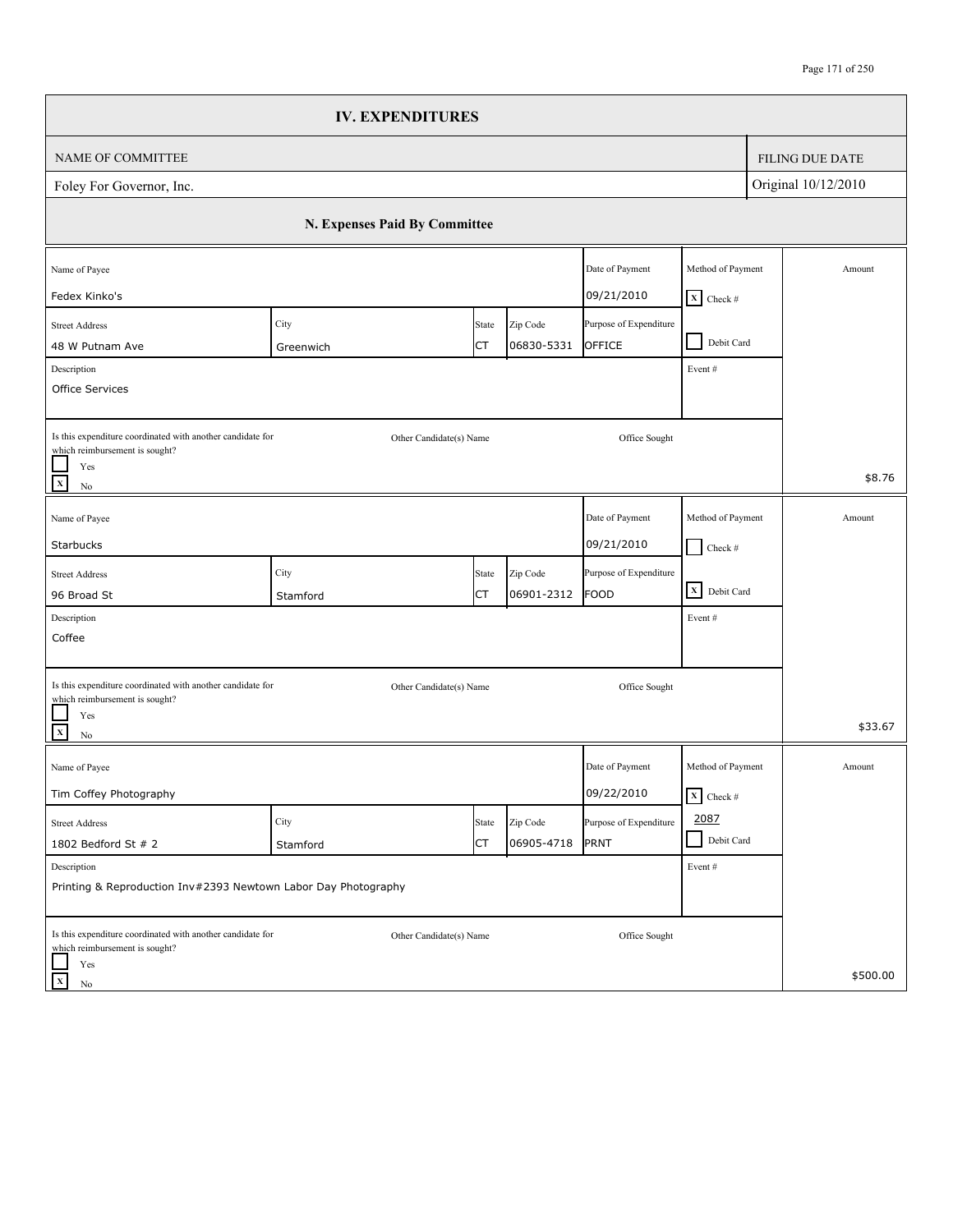|                                                                                                     | <b>IV. EXPENDITURES</b>       |       |            |                        |                                 |                        |
|-----------------------------------------------------------------------------------------------------|-------------------------------|-------|------------|------------------------|---------------------------------|------------------------|
| <b>NAME OF COMMITTEE</b>                                                                            |                               |       |            |                        |                                 | <b>FILING DUE DATE</b> |
| Foley For Governor, Inc.                                                                            |                               |       |            |                        |                                 | Original 10/12/2010    |
|                                                                                                     | N. Expenses Paid By Committee |       |            |                        |                                 |                        |
| Name of Payee                                                                                       |                               |       |            | Date of Payment        | Method of Payment               | Amount                 |
| S.B. Andrews Company / RLM Co.                                                                      |                               |       |            | 09/22/2010             | $X$ Check #                     |                        |
| <b>Street Address</b>                                                                               | City                          | State | Zip Code   | Purpose of Expenditure | 2093<br>Debit Card              |                        |
| 10 N Main St                                                                                        | West Hartford                 | СT    | 06107-1968 | OVHD                   |                                 |                        |
| Description<br>Rent Expense - Inv#00483,7 S Main St, W Hartford, Oct 2010 Rent                      |                               |       |            |                        | Event#                          |                        |
| Is this expenditure coordinated with another candidate for<br>which reimbursement is sought?        | Other Candidate(s) Name       |       |            | Office Sought          |                                 |                        |
| Yes<br>$\mathbf X$<br>No                                                                            |                               |       |            |                        |                                 | \$1,680.00             |
| Name of Payee                                                                                       |                               |       |            | Date of Payment        | Method of Payment               | Amount                 |
| DMI, Inc                                                                                            |                               |       |            | 09/22/2010             | $\mathbf{X}$ Check #            |                        |
| <b>Street Address</b>                                                                               | City                          | State | Zip Code   | Purpose of Expenditure | 2090                            |                        |
| 1145 W Collins Ave                                                                                  | Orange                        | CA    | 92867-5445 | PRNT                   | Debit Card<br>$\blacksquare$    |                        |
| Description                                                                                         |                               |       |            |                        | Event#                          |                        |
| Inv#10207 Lapel Stickers, Rally Signs                                                               |                               |       |            |                        |                                 |                        |
| Is this expenditure coordinated with another candidate for                                          | Other Candidate(s) Name       |       |            | Office Sought          |                                 |                        |
| which reimbursement is sought?<br>Yes<br>$\mathbf X$<br>No                                          |                               |       |            |                        |                                 | \$4,322.11             |
| Name of Payee                                                                                       |                               |       |            | Date of Payment        | Method of Payment               | Amount                 |
| <b>Campaign Solutions</b>                                                                           |                               |       |            | 09/22/2010             | $\overline{\mathbf{X}}$ Check # |                        |
| <b>Street Address</b>                                                                               | City                          | State | Zip Code   | Purpose of Expenditure | 2095                            |                        |
| 117 N Asaph St                                                                                      | Alexandria                    | VA    | 22314      | <b>WEB</b>             | Debit Card<br>$\blacksquare$    |                        |
| Description<br>Computer & Internet Expenses - Inv#7866 Monthly Web Maint, Email Deploy, Hosting Fee |                               |       |            |                        | Event #                         |                        |
| Is this expenditure coordinated with another candidate for<br>which reimbursement is sought?<br>Yes | Other Candidate(s) Name       |       |            | Office Sought          |                                 |                        |
| $\mathbf x$<br>$\rm No$                                                                             |                               |       |            |                        |                                 | \$2,194.15             |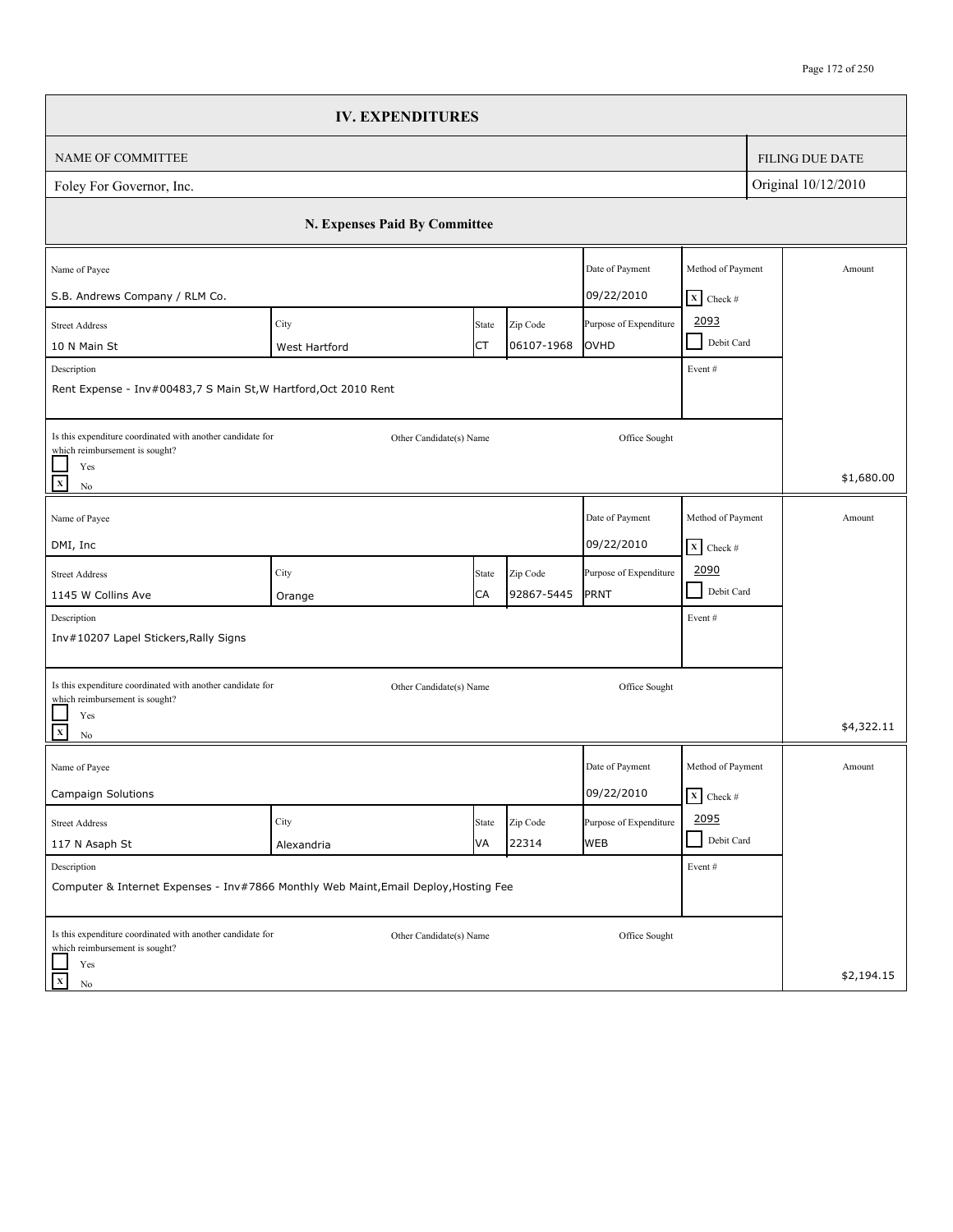|                                                                                                                                                                     | <b>IV. EXPENDITURES</b>       |             |                        |                                       |                                                      |  |                        |
|---------------------------------------------------------------------------------------------------------------------------------------------------------------------|-------------------------------|-------------|------------------------|---------------------------------------|------------------------------------------------------|--|------------------------|
| NAME OF COMMITTEE                                                                                                                                                   |                               |             |                        |                                       |                                                      |  | <b>FILING DUE DATE</b> |
| Foley For Governor, Inc.                                                                                                                                            |                               |             |                        |                                       | Original 10/12/2010                                  |  |                        |
|                                                                                                                                                                     | N. Expenses Paid By Committee |             |                        |                                       |                                                      |  |                        |
| Name of Payee<br>CD Inc.                                                                                                                                            |                               |             |                        | Date of Payment<br>09/22/2010         | Method of Payment<br>$X$ Check #                     |  | Amount                 |
| <b>Street Address</b><br>PO Box 1877<br>Description<br>Computer & Internet Expenses - Inv #3031 Aug 2010 Google Ads                                                 | City<br>Alexandria            | State<br>VA | Zip Code<br>22313-1877 | Purpose of Expenditure<br>A-WEB       | 2089<br>Debit Card<br>$\sim$<br>Event#               |  |                        |
| Is this expenditure coordinated with another candidate for<br>which reimbursement is sought?<br>Yes<br>$\mathbf x$<br>$\rm No$                                      | Other Candidate(s) Name       |             |                        | Office Sought                         |                                                      |  | \$866.65               |
| Name of Payee<br>Premier Graphics                                                                                                                                   |                               |             |                        | Date of Payment<br>09/22/2010         | Method of Payment<br>$\overline{\mathbf{X}}$ Check # |  | Amount                 |
| <b>Street Address</b><br>860 Honeyspot Rd<br>Description                                                                                                            | City<br>Stratford             | State<br>СT | Zip Code<br>06615-7159 | Purpose of Expenditure<br>PRNT        | 2085<br>- 1<br>Debit Card<br>Event#                  |  |                        |
| Inv #56399 Foley/Boughton for CT -3000<br>Is this expenditure coordinated with another candidate for<br>which reimbursement is sought?<br>Yes<br>$\mathbf{x}$<br>No | Other Candidate(s) Name       |             |                        | Office Sought                         |                                                      |  | \$742.00               |
| Name of Payee<br>Chris Bandecchi                                                                                                                                    |                               |             |                        | Date of Payment<br>09/22/2010         | Method of Payment<br>$\overline{\mathbf{x}}$ Check # |  | Amount                 |
| <b>Street Address</b><br>20 Summer St Fl 2                                                                                                                          | City<br>Stamford              | State<br>СT | Zip Code<br>06901-2304 | Purpose of Expenditure<br><b>TRVL</b> | 2076<br>Debit Card<br>$\blacksquare$                 |  |                        |
| Description<br>Vehicle Miles                                                                                                                                        |                               |             |                        |                                       | Event#                                               |  |                        |
| Is this expenditure coordinated with another candidate for<br>which reimbursement is sought?<br>Yes<br>$\mathbf X$<br>No                                            | Other Candidate(s) Name       |             |                        | Office Sought                         |                                                      |  | \$130.18               |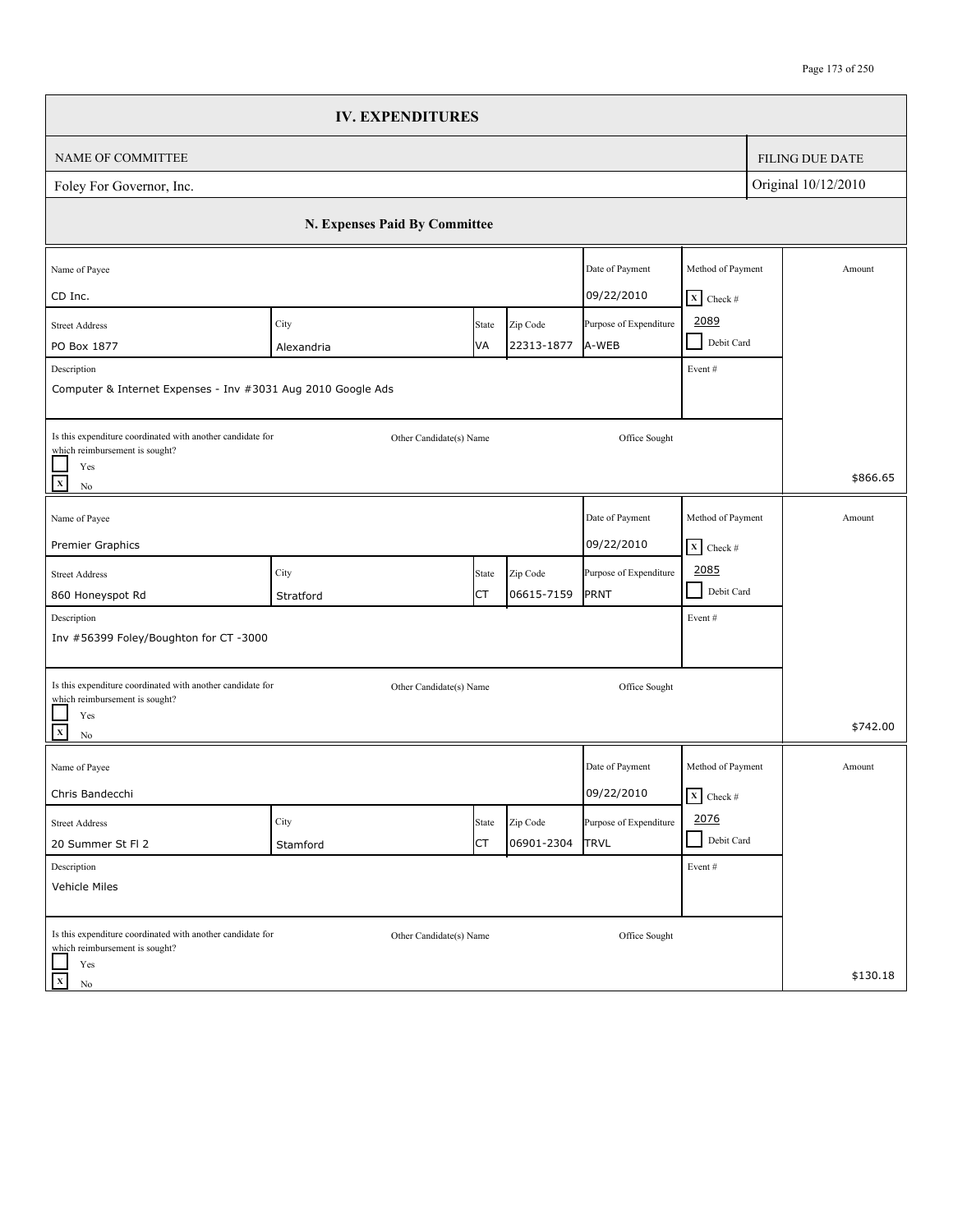|                                                                                                                           | <b>IV. EXPENDITURES</b>       |             |                        |                                       |                                                      |                     |                        |
|---------------------------------------------------------------------------------------------------------------------------|-------------------------------|-------------|------------------------|---------------------------------------|------------------------------------------------------|---------------------|------------------------|
| NAME OF COMMITTEE                                                                                                         |                               |             |                        |                                       |                                                      |                     | <b>FILING DUE DATE</b> |
| Foley For Governor, Inc.                                                                                                  |                               |             |                        |                                       |                                                      | Original 10/12/2010 |                        |
|                                                                                                                           | N. Expenses Paid By Committee |             |                        |                                       |                                                      |                     |                        |
| Name of Payee<br>Sprint                                                                                                   |                               |             |                        | Date of Payment<br>09/22/2010         | Method of Payment<br>$X$ Check #                     |                     | Amount                 |
| <b>Street Address</b><br>PO Box 660075<br>Description                                                                     | City<br>Dallas                | State<br>ТX | Zip Code<br>75266-0075 | Purpose of Expenditure<br><b>WEB</b>  | 2096<br>Debit Card<br>Event#                         |                     |                        |
| Computer & Internet Expenses - Acct #78746693 Billing 8/5/10-9/7/10                                                       |                               |             |                        |                                       |                                                      |                     |                        |
| Is this expenditure coordinated with another candidate for<br>which reimbursement is sought?<br>Yes<br>$\mathbf x$<br>No  | Other Candidate(s) Name       |             |                        | Office Sought                         |                                                      |                     | \$122.92               |
| Name of Payee<br>Comcast                                                                                                  |                               |             |                        | Date of Payment<br>09/22/2010         | Method of Payment<br>$\boxed{\mathbf{X}}$ Check #    |                     | Amount                 |
| <b>Street Address</b><br>PO Box 1577                                                                                      | City<br>Newark                | State<br>NJ | Zip Code<br>07101-1577 | Purpose of Expenditure<br><b>WEB</b>  | 2097<br>Debit Card                                   |                     |                        |
| Description<br>Computer & Internet Expenses - Acct 8773402000691101 Norwich office due 10/2/10                            |                               |             |                        |                                       | Event#                                               |                     |                        |
| Is this expenditure coordinated with another candidate for<br>which reimbursement is sought?<br>Yes<br>$\mathbf{x}$<br>No | Other Candidate(s) Name       |             |                        | Office Sought                         |                                                      |                     | \$132.64               |
| Name of Payee<br>Irving J Kern                                                                                            |                               |             |                        | Date of Payment<br>09/22/2010         | Method of Payment<br>$\overline{\mathbf{x}}$ Check # |                     | Amount                 |
| <b>Street Address</b><br>PO Box 1821                                                                                      | City<br>Bridgeport            | State<br>СT | Zip Code<br>06601-1821 | Purpose of Expenditure<br><b>FOOD</b> | 2083<br>Debit Card                                   |                     |                        |
| Description<br>Meals and Entertainment - 9/13/10 Foley Event - Beverage Reimbursement                                     |                               |             |                        |                                       | Event #                                              |                     |                        |
| Is this expenditure coordinated with another candidate for<br>which reimbursement is sought?<br>Yes<br>$\mathbf x$<br>No  | Other Candidate(s) Name       |             |                        | Office Sought                         |                                                      |                     | \$69.04                |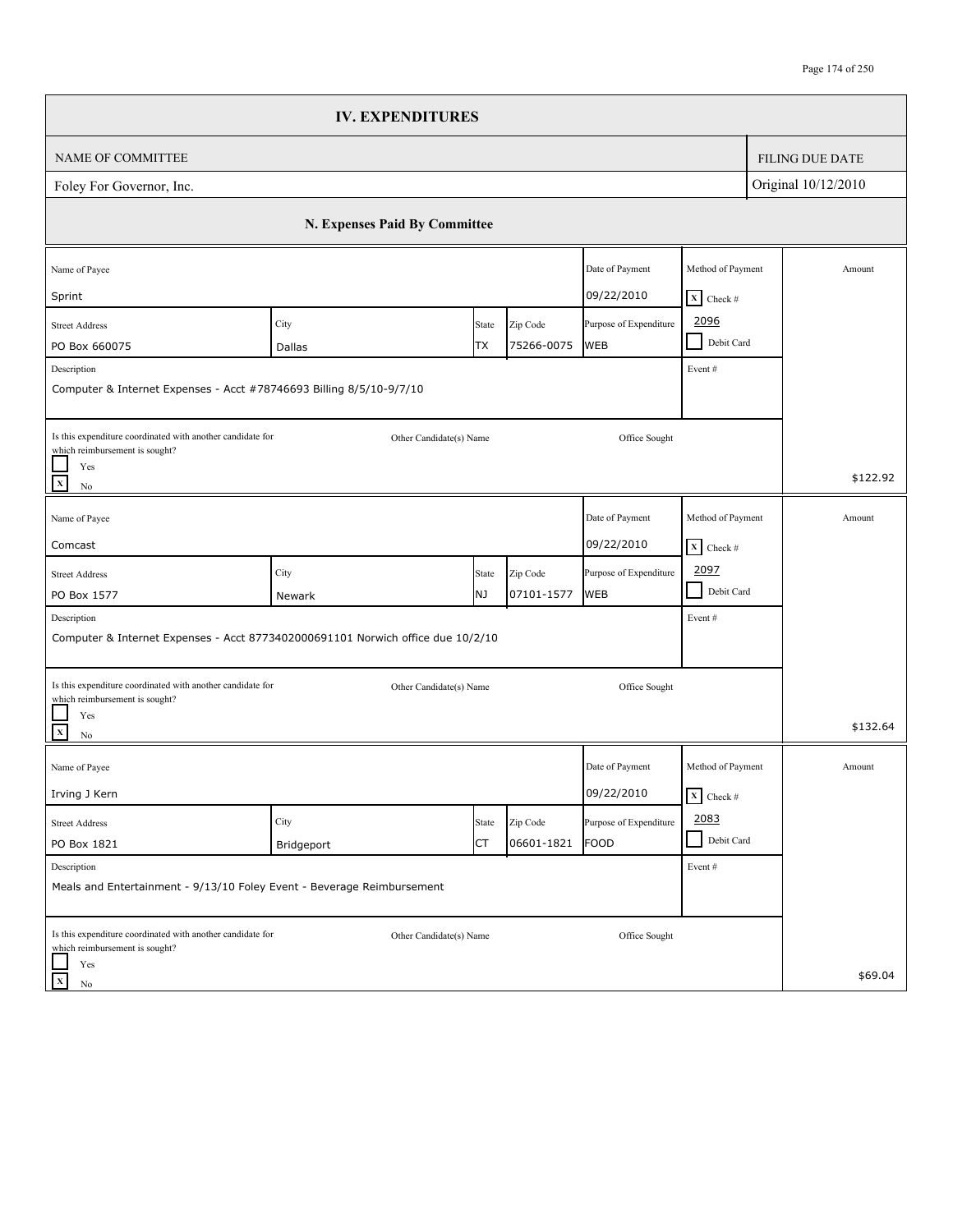|                                                                                                                           | <b>IV. EXPENDITURES</b>       |             |                        |                                  |                                                       |                        |
|---------------------------------------------------------------------------------------------------------------------------|-------------------------------|-------------|------------------------|----------------------------------|-------------------------------------------------------|------------------------|
| <b>NAME OF COMMITTEE</b>                                                                                                  |                               |             |                        |                                  |                                                       | <b>FILING DUE DATE</b> |
| Foley For Governor, Inc.                                                                                                  |                               |             |                        |                                  |                                                       | Original 10/12/2010    |
|                                                                                                                           | N. Expenses Paid By Committee |             |                        |                                  |                                                       |                        |
| Name of Payee<br>Anthem BCBS                                                                                              |                               |             |                        | Date of Payment<br>09/22/2010    | Method of Payment                                     | Amount                 |
| <b>Street Address</b><br>PO Box 11017<br>Description                                                                      | City<br>Lewiston              | State<br>МE | Zip Code<br>04243-9468 | Purpose of Expenditure<br>OVHD   | $X$ Check #<br>2084<br>Debit Card<br>$\sim$<br>Event# |                        |
| Insurance Expense - Acct#1052181000001, Inv#7025600340, 10/1/10-10/31/10                                                  |                               |             |                        |                                  |                                                       |                        |
| Is this expenditure coordinated with another candidate for<br>which reimbursement is sought?<br>Yes<br>$\mathbf{x}$<br>No | Other Candidate(s) Name       |             |                        | Office Sought                    |                                                       | \$2,964.86             |
| Name of Payee<br>Hinckley, Allen & Snyder LLP                                                                             |                               |             |                        | Date of Payment<br>09/22/2010    | Method of Payment<br>$\boxed{\mathbf{X}}$ Check #     | Amount                 |
| <b>Street Address</b><br>50 Kennedy Plz                                                                                   | City<br>Providence            | State<br>RI | Zip Code<br>02903-2393 | Purpose of Expenditure<br>Misc * | 2074<br>$\mathcal{L}$<br>Debit Card                   |                        |
| Description<br>Professional Fees - Bill#(RA) 839514, Client #064178 Foley vs SEEC                                         |                               |             |                        |                                  | Event#                                                |                        |
| Is this expenditure coordinated with another candidate for<br>which reimbursement is sought?<br>Yes<br>$\mathbf X$<br>No  | Other Candidate(s) Name       |             |                        | Office Sought                    |                                                       | \$7,791.97             |
| Name of Payee<br>Sherry Sopin                                                                                             |                               |             |                        | Date of Payment<br>09/22/2010    | Method of Payment<br>$\overline{\mathbf{X}}$ Check #  | Amount                 |
| <b>Street Address</b>                                                                                                     | City                          | State<br>СT | Zip Code<br>06604-4234 | Purpose of Expenditure<br>FOOD   | 2082<br>Debit Card                                    |                        |
| 1115 Broad St # 1821<br>Description<br>Meals and Entertainment - 9/13/10 Foley Event - Food Reimbursement                 | Bridgeport                    |             |                        |                                  | Event #                                               |                        |
| Is this expenditure coordinated with another candidate for<br>which reimbursement is sought?<br>Yes<br>$\mathbf x$        | Other Candidate(s) Name       |             |                        | Office Sought                    |                                                       | \$143.10               |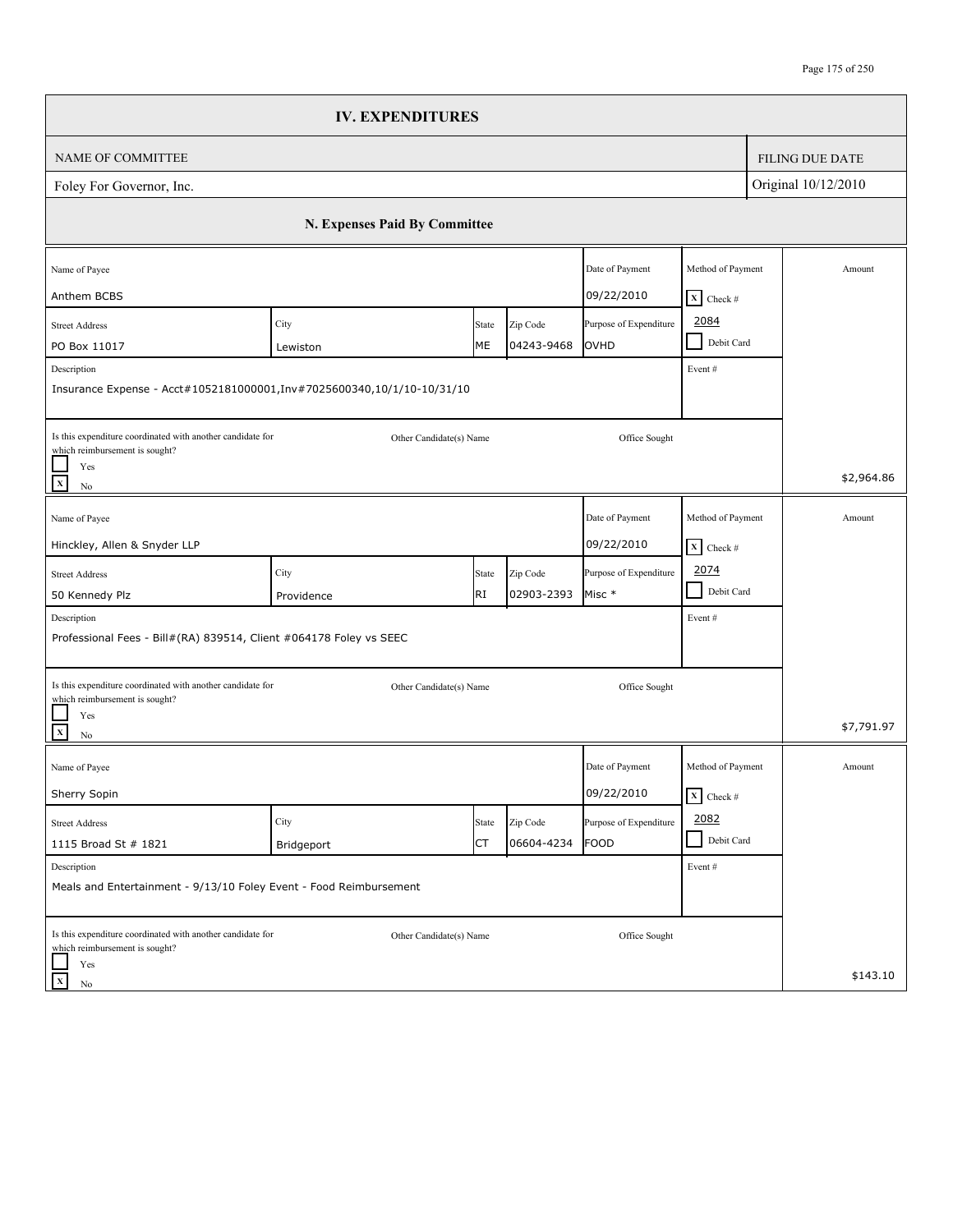|                                                                                              | <b>IV. EXPENDITURES</b>       |             |                        |                                 |                                 |                        |
|----------------------------------------------------------------------------------------------|-------------------------------|-------------|------------------------|---------------------------------|---------------------------------|------------------------|
| <b>NAME OF COMMITTEE</b>                                                                     |                               |             |                        |                                 |                                 | <b>FILING DUE DATE</b> |
| Foley For Governor, Inc.                                                                     |                               |             |                        |                                 |                                 | Original 10/12/2010    |
|                                                                                              | N. Expenses Paid By Committee |             |                        |                                 |                                 |                        |
| Name of Payee                                                                                |                               |             |                        | Date of Payment                 | Method of Payment               | Amount                 |
| Media Placement Technologies                                                                 |                               |             |                        | 09/23/2010                      | $Check$ #                       |                        |
| <b>Street Address</b><br>336 Commerce St                                                     | City                          | State<br>VA | Zip Code<br>22314-2802 | Purpose of Expenditure<br>A-OTH | X Debit Card                    |                        |
| Description                                                                                  | Alexandria                    |             |                        |                                 | Event#                          |                        |
| Advertising & Promotion - 9-21-10 Inv Sep 27-Oct 3 Media Buy                                 |                               |             |                        |                                 |                                 |                        |
| Is this expenditure coordinated with another candidate for<br>which reimbursement is sought? | Other Candidate(s) Name       |             |                        | Office Sought                   |                                 |                        |
| Yes<br>$\mathbf X$<br>No                                                                     |                               |             |                        |                                 |                                 | \$365,205.00           |
| Name of Payee                                                                                |                               |             |                        | Date of Payment                 | Method of Payment               | Amount                 |
| Clark Hill PLC                                                                               |                               |             |                        | 09/23/2010                      | $\overline{\mathbf{X}}$ Check # |                        |
| <b>Street Address</b>                                                                        | City                          | State       | Zip Code               | Purpose of Expenditure          |                                 |                        |
| 1250 Eye St NW                                                                               | Washington                    | DC          | 20005                  | Misc *                          | Debit Card<br>- 1               |                        |
| Description                                                                                  |                               |             |                        |                                 | Event#                          |                        |
| Professional Fees                                                                            |                               |             |                        |                                 |                                 |                        |
| Is this expenditure coordinated with another candidate for<br>which reimbursement is sought? | Other Candidate(s) Name       |             |                        | Office Sought                   |                                 |                        |
| Yes<br>$\mathbf x$<br>No                                                                     |                               |             |                        |                                 |                                 | \$2,000.00             |
| Name of Payee                                                                                |                               |             |                        | Date of Payment                 | Method of Payment               | Amount                 |
| United States Post Office West Hartford                                                      |                               |             |                        | 09/23/2010                      | $\Box$ Check #                  |                        |
| <b>Street Address</b>                                                                        | City                          | State       | Zip Code               | Purpose of Expenditure          |                                 |                        |
| Lasalle Road                                                                                 | West Hartford                 | CT          |                        | POST                            | X Debit Card                    |                        |
| Description                                                                                  |                               |             |                        |                                 | Event #                         |                        |
| Mail                                                                                         |                               |             |                        |                                 |                                 |                        |
| Is this expenditure coordinated with another candidate for<br>which reimbursement is sought? | Other Candidate(s) Name       |             |                        | Office Sought                   |                                 |                        |
| Yes<br>$\mathbf x$<br>$\rm No$                                                               |                               |             |                        |                                 |                                 | \$440.00               |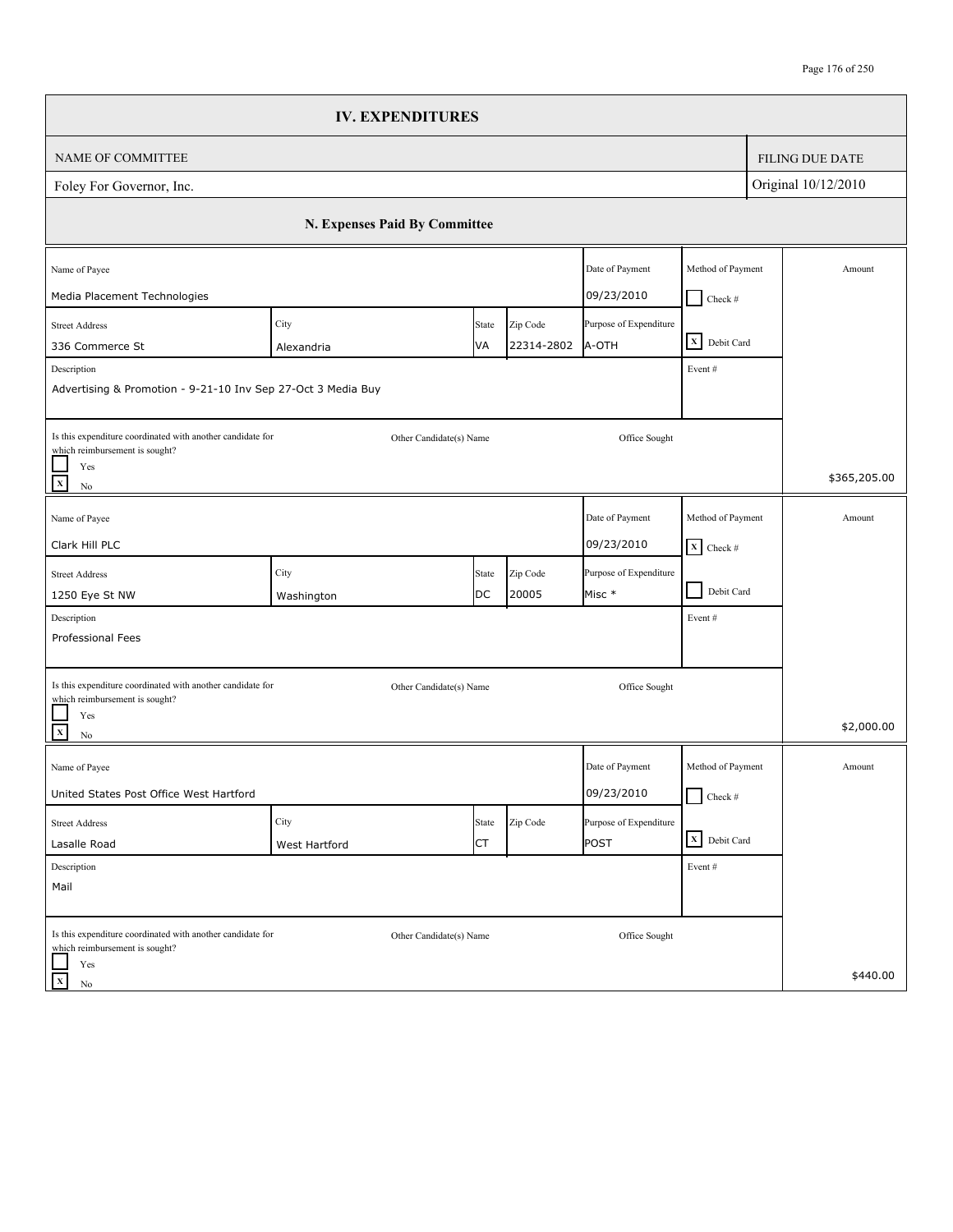|                                                                                              | <b>IV. EXPENDITURES</b>       |       |            |                        |                   |                        |
|----------------------------------------------------------------------------------------------|-------------------------------|-------|------------|------------------------|-------------------|------------------------|
| NAME OF COMMITTEE                                                                            |                               |       |            |                        |                   | <b>FILING DUE DATE</b> |
| Foley For Governor, Inc.                                                                     |                               |       |            |                        |                   | Original 10/12/2010    |
|                                                                                              | N. Expenses Paid By Committee |       |            |                        |                   |                        |
| Name of Payee                                                                                |                               |       |            | Date of Payment        | Method of Payment | Amount                 |
| JP Morgan Chase Bank                                                                         |                               |       |            | 09/23/2010             | $Check$ #         |                        |
| <b>Street Address</b>                                                                        | City                          | State | Zip Code   | Purpose of Expenditure |                   |                        |
| 3A Pickwick Plz                                                                              | Greenwich                     | СT    | 06830      | <b>BNK</b>             | X Debit Card      |                        |
| Description<br>Incoming Domestic Wire Fee                                                    |                               |       |            |                        | Event#            |                        |
| Is this expenditure coordinated with another candidate for<br>which reimbursement is sought? | Other Candidate(s) Name       |       |            | Office Sought          |                   |                        |
| Yes<br>$\mathbf x$<br>$\rm No$                                                               |                               |       |            |                        |                   | \$15.00                |
| Name of Payee                                                                                |                               |       |            | Date of Payment        | Method of Payment | Amount                 |
| JP Morgan Chase Bank                                                                         |                               |       |            | 09/23/2010             | $\Box$ Check #    |                        |
| <b>Street Address</b>                                                                        | City                          | State | Zip Code   | Purpose of Expenditure |                   |                        |
| 3A Pickwick Plz                                                                              | Greenwich                     | СT    | 06830      | <b>BNK</b>             | X Debit Card      |                        |
| Description                                                                                  |                               |       |            |                        | Event#            |                        |
| Outgoing Domestic wire Fee                                                                   |                               |       |            |                        |                   |                        |
| Is this expenditure coordinated with another candidate for<br>which reimbursement is sought? | Other Candidate(s) Name       |       |            | Office Sought          |                   |                        |
| Yes<br>$\mathbf X$<br>$\rm No$                                                               |                               |       |            |                        |                   | \$25.00                |
| Name of Payee                                                                                |                               |       |            | Date of Payment        | Method of Payment | Amount                 |
| Exxon Mobile                                                                                 |                               |       |            | 09/23/2010             | $\Box$ Check #    |                        |
| <b>Street Address</b>                                                                        | City                          | State | Zip Code   | Purpose of Expenditure |                   |                        |
| 1139 Post Rd                                                                                 | Fairfield                     | СT    | 06824-6074 | <b>TRVL</b>            | X Debit Card      |                        |
| Description                                                                                  |                               |       |            |                        | Event#            |                        |
| Gas                                                                                          |                               |       |            |                        |                   |                        |
| Is this expenditure coordinated with another candidate for<br>which reimbursement is sought? | Other Candidate(s) Name       |       |            | Office Sought          |                   |                        |
| Yes<br>$\mathbf X$<br>No                                                                     |                               |       |            |                        |                   | \$44.97                |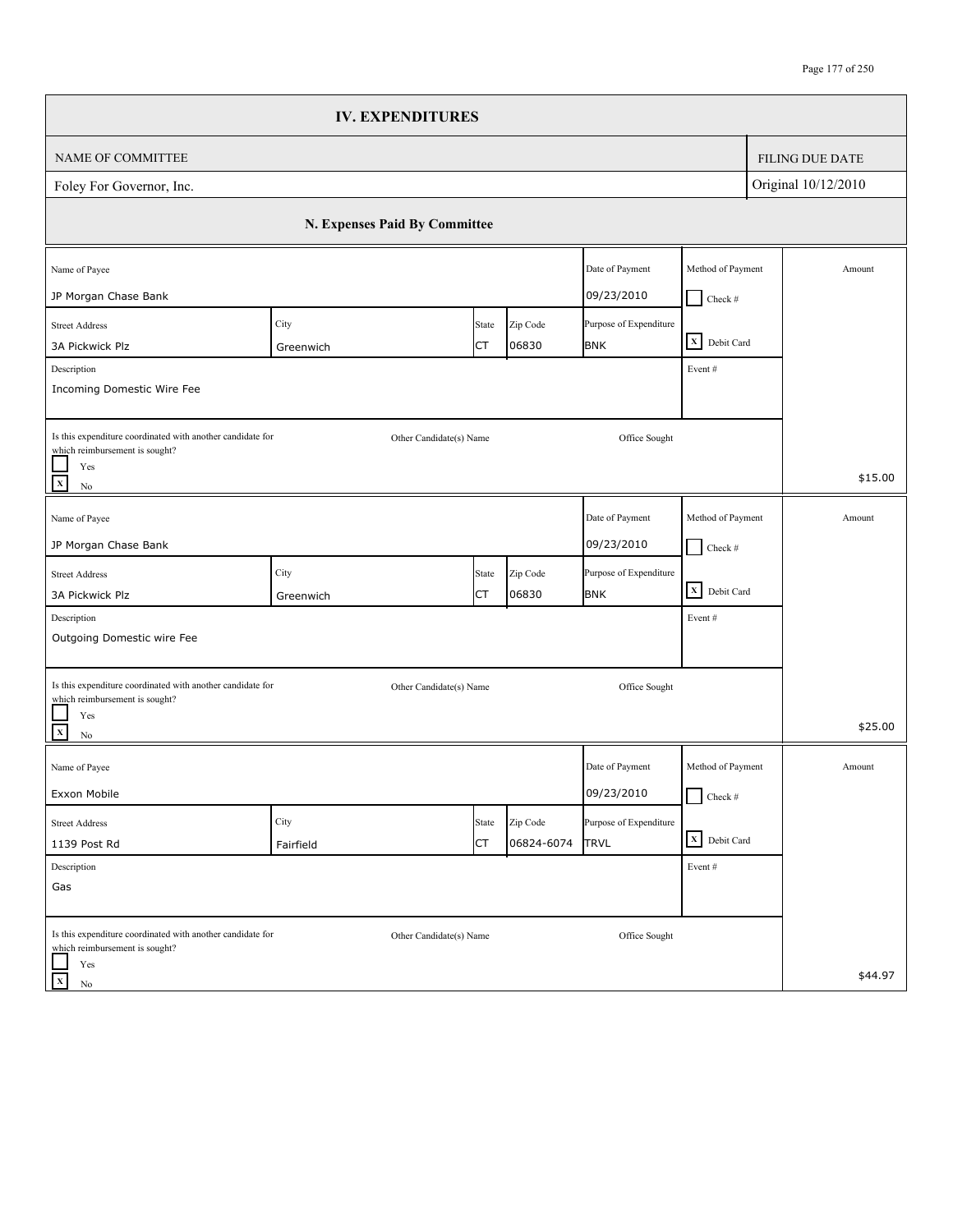|                                                                                                                                            | <b>IV. EXPENDITURES</b>       |             |                        |                                       |                                                      |                        |
|--------------------------------------------------------------------------------------------------------------------------------------------|-------------------------------|-------------|------------------------|---------------------------------------|------------------------------------------------------|------------------------|
| NAME OF COMMITTEE                                                                                                                          |                               |             |                        |                                       |                                                      | <b>FILING DUE DATE</b> |
| Foley For Governor, Inc.                                                                                                                   |                               |             |                        |                                       |                                                      | Original 10/12/2010    |
|                                                                                                                                            | N. Expenses Paid By Committee |             |                        |                                       |                                                      |                        |
| Name of Payee<br><b>Brueggers</b>                                                                                                          |                               |             |                        | Date of Payment<br>09/23/2010         | Method of Payment                                    | Amount                 |
| <b>Street Address</b><br>1 S Main St                                                                                                       | City<br>West Hartford         | State<br>СT | Zip Code<br>06107-2407 | Purpose of Expenditure<br><b>FOOD</b> | $Check$ #<br>X Debit Card                            |                        |
| Description<br>Meal                                                                                                                        |                               |             |                        |                                       | Event#                                               |                        |
| Is this expenditure coordinated with another candidate for<br>which reimbursement is sought?<br>Yes<br>$\overline{\mathbf{x}}$<br>$\rm No$ | Other Candidate(s) Name       |             |                        | Office Sought                         |                                                      | \$4.43                 |
| Name of Payee<br>Torey Shepardson                                                                                                          |                               |             |                        | Date of Payment<br>09/24/2010         | Method of Payment<br>$\mathbf{X}$ Check #            | Amount                 |
| <b>Street Address</b><br>49 Westmont St                                                                                                    | City<br>West Hartford         | State<br>СT | Zip Code<br>06117-2928 | Purpose of Expenditure<br><b>WAGE</b> | 2080<br>$\blacksquare$<br>Debit Card                 |                        |
| Description<br>Payroll Expenses - Intern Stipend Week of 9/20/10                                                                           |                               |             |                        |                                       | Event#                                               |                        |
| Is this expenditure coordinated with another candidate for<br>which reimbursement is sought?<br>Yes<br>$\overline{\mathbf{x}}$<br>$\rm No$ | Other Candidate(s) Name       |             |                        | Office Sought                         |                                                      | \$240.00               |
| Name of Payee<br><b>Emily Duus</b>                                                                                                         |                               |             |                        | Date of Payment<br>09/24/2010         | Method of Payment<br>$\overline{\mathbf{x}}$ Check # | Amount                 |
| <b>Street Address</b><br>20 Summer St Ste 200                                                                                              | City<br>Stamford              | State<br>СT | Zip Code<br>06901-2304 | Purpose of Expenditure<br>WAGE        | 2077<br>Debit Card<br>$\blacksquare$                 |                        |
| Description<br>Payroll Expenses - Intern Stipend Week of 9/20/10                                                                           |                               |             |                        |                                       | Event#                                               |                        |
| Is this expenditure coordinated with another candidate for<br>which reimbursement is sought?<br>Yes<br>$\mathbf X$<br>No                   | Other Candidate(s) Name       |             |                        | Office Sought                         |                                                      | \$250.00               |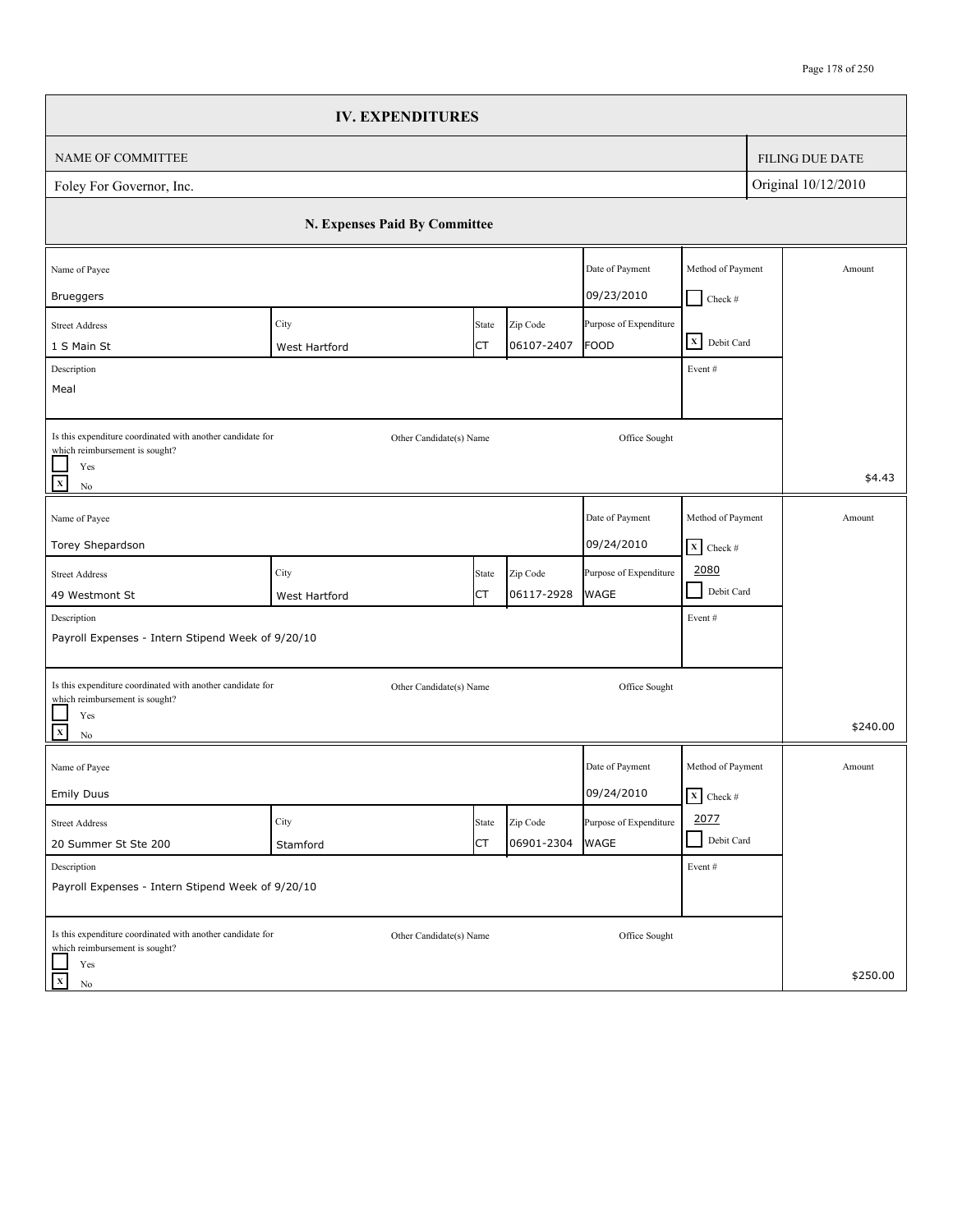|                                                                                                                                            | <b>IV. EXPENDITURES</b>       |                         |                        |                                       |                                                |                        |
|--------------------------------------------------------------------------------------------------------------------------------------------|-------------------------------|-------------------------|------------------------|---------------------------------------|------------------------------------------------|------------------------|
| NAME OF COMMITTEE                                                                                                                          |                               |                         |                        |                                       |                                                | <b>FILING DUE DATE</b> |
| Foley For Governor, Inc.                                                                                                                   |                               |                         |                        |                                       |                                                | Original 10/12/2010    |
|                                                                                                                                            | N. Expenses Paid By Committee |                         |                        |                                       |                                                |                        |
| Name of Payee<br>David M Hellriegel                                                                                                        |                               |                         |                        | Date of Payment<br>09/24/2010         | Method of Payment<br>$X$ Check #               | Amount                 |
| <b>Street Address</b><br>20 Summer St Ste 200<br>Description                                                                               | City<br>Stamford              | State<br>СT             | Zip Code<br>06901-2304 | Purpose of Expenditure<br><b>WAGE</b> | 2081<br>Debit Card<br>$\blacksquare$<br>Event# |                        |
| Payroll Expenses - Intern Stipend Week of 9/20/10                                                                                          |                               |                         |                        |                                       |                                                |                        |
| Is this expenditure coordinated with another candidate for<br>which reimbursement is sought?<br>Yes<br>$\overline{\mathbf{x}}$<br>$\rm No$ |                               | Other Candidate(s) Name |                        | Office Sought                         |                                                | \$150.00               |
| Name of Payee<br><b>Staples</b>                                                                                                            |                               |                         |                        | Date of Payment<br>09/24/2010         | Method of Payment<br>$\Box$ Check #            | Amount                 |
| <b>Street Address</b><br>2299 Summer St                                                                                                    | City<br>Stamford              | State<br>СT             | Zip Code<br>06905-4502 | Purpose of Expenditure<br>OFFICE      | $\overline{\mathbf{X}}$ Debit Card             |                        |
| Description<br>Supplies                                                                                                                    |                               |                         |                        |                                       | Event#                                         |                        |
| Is this expenditure coordinated with another candidate for<br>which reimbursement is sought?                                               |                               | Other Candidate(s) Name |                        | Office Sought                         |                                                |                        |
| Yes<br>$\overline{\mathbf{x}}$<br>$\rm No$                                                                                                 |                               |                         |                        |                                       |                                                | \$500.40               |
| Name of Payee<br>Sephora                                                                                                                   |                               |                         |                        | Date of Payment<br>09/24/2010         | Method of Payment<br>$\Box$ Check #            | Amount                 |
| <b>Street Address</b><br>75 Greenwich Ave                                                                                                  | City<br>Greenwich             | State<br>СT             | Zip Code<br>06830-5511 | Purpose of Expenditure<br>Misc *      | X Debit Card                                   |                        |
| Description<br>Make-up                                                                                                                     |                               |                         |                        |                                       | Event#                                         |                        |
| Is this expenditure coordinated with another candidate for<br>which reimbursement is sought?                                               |                               | Other Candidate(s) Name |                        | Office Sought                         |                                                |                        |
| Yes<br>$\mathbf X$<br>No                                                                                                                   |                               |                         |                        |                                       |                                                | \$42.40                |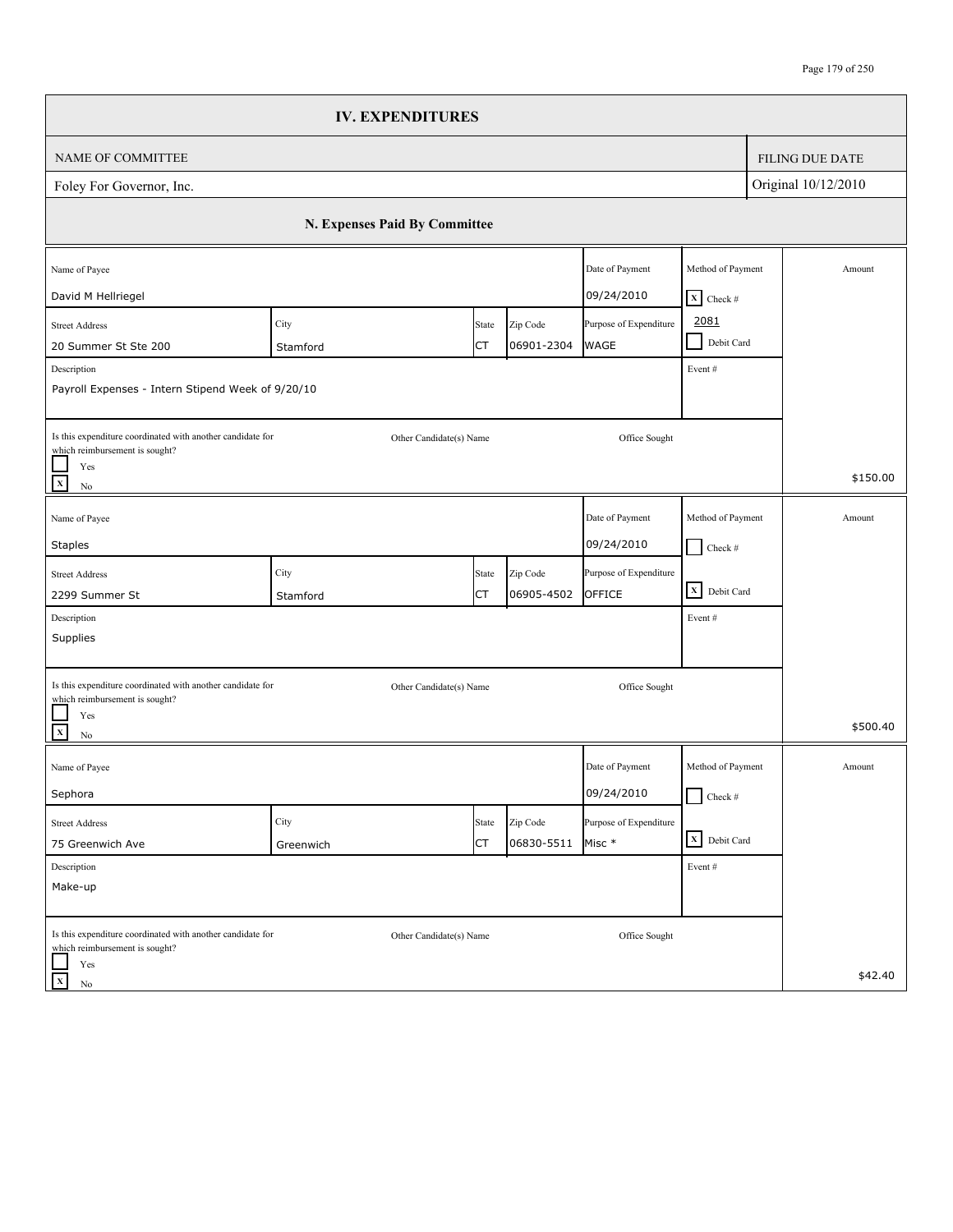|                                                                                                                                | <b>IV. EXPENDITURES</b>       |                         |                        |                                       |                                      |                        |
|--------------------------------------------------------------------------------------------------------------------------------|-------------------------------|-------------------------|------------------------|---------------------------------------|--------------------------------------|------------------------|
| NAME OF COMMITTEE                                                                                                              |                               |                         |                        |                                       |                                      | <b>FILING DUE DATE</b> |
| Foley For Governor, Inc.                                                                                                       |                               |                         |                        |                                       |                                      | Original 10/12/2010    |
|                                                                                                                                | N. Expenses Paid By Committee |                         |                        |                                       |                                      |                        |
| Name of Payee<br><b>CVS</b>                                                                                                    |                               |                         |                        | Date of Payment<br>09/24/2010         | Method of Payment<br>$\blacksquare$  | Amount                 |
| <b>Street Address</b><br>150 S Main St                                                                                         | City<br>West Hartford         | State<br>СT             | Zip Code<br>06107-3432 | Purpose of Expenditure<br>OFFICE      | Check $\#$<br>X Debit Card           |                        |
| Description<br>Supplies                                                                                                        |                               |                         |                        |                                       | Event #                              |                        |
| Is this expenditure coordinated with another candidate for<br>which reimbursement is sought?<br>Yes<br>$\mathbf X$<br>$\rm No$ |                               | Other Candidate(s) Name |                        | Office Sought                         |                                      | \$32.91                |
| Name of Payee                                                                                                                  |                               |                         |                        | Date of Payment                       | Method of Payment                    | Amount                 |
| Matthew Joiner                                                                                                                 |                               |                         |                        | 09/24/2010                            | $X$ Check #                          |                        |
| <b>Street Address</b><br>150 Oxoboxo Dam Rd                                                                                    | City<br>Oakdale               | State<br>СT             | Zip Code<br>06370-1267 | Purpose of Expenditure<br><b>WAGE</b> | 2078<br>$\blacksquare$<br>Debit Card |                        |
| Description<br>Payroll Expenses - Intern Stipend Week of 9/20/10                                                               |                               |                         |                        |                                       | Event#                               |                        |
| Is this expenditure coordinated with another candidate for<br>which reimbursement is sought?<br>Yes<br>$\frac{1}{x}$           |                               | Other Candidate(s) Name |                        | Office Sought                         |                                      | \$210.00               |
| $\rm No$                                                                                                                       |                               |                         |                        |                                       |                                      |                        |
| Name of Payee<br>Town of West Hartford                                                                                         |                               |                         |                        | Date of Payment<br>09/24/2010         | Method of Payment<br>$\Box$ Check #  | Amount                 |
| <b>Street Address</b><br>20 Isham Rd                                                                                           | City<br>West Hartford         | State<br><b>CT</b>      | Zip Code<br>06107-2204 | Purpose of Expenditure<br><b>TRVL</b> | X Debit Card                         |                        |
| Description<br>Parking                                                                                                         |                               |                         |                        |                                       | Event#                               |                        |
| Is this expenditure coordinated with another candidate for<br>which reimbursement is sought?<br>Yes                            |                               | Other Candidate(s) Name |                        | Office Sought                         |                                      |                        |
| $\mathbf X$<br>No                                                                                                              |                               |                         |                        |                                       |                                      | \$1.50                 |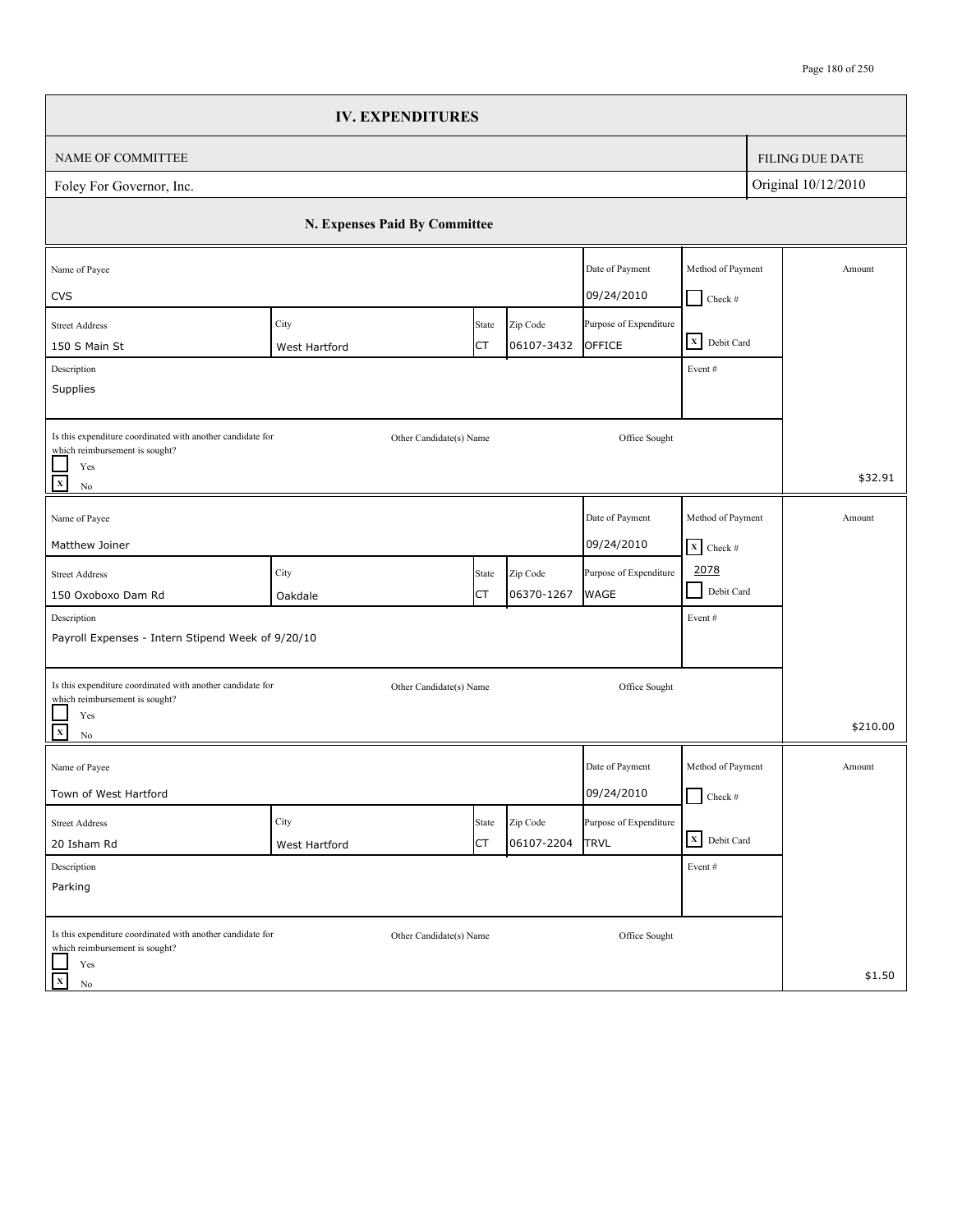|                                                                                              | <b>IV. EXPENDITURES</b>       |       |            |                        |                   |                        |
|----------------------------------------------------------------------------------------------|-------------------------------|-------|------------|------------------------|-------------------|------------------------|
| NAME OF COMMITTEE                                                                            |                               |       |            |                        |                   | <b>FILING DUE DATE</b> |
| Foley For Governor, Inc.                                                                     |                               |       |            |                        |                   | Original 10/12/2010    |
|                                                                                              | N. Expenses Paid By Committee |       |            |                        |                   |                        |
| Name of Payee                                                                                |                               |       |            | Date of Payment        | Method of Payment | Amount                 |
| Town of West Hartford                                                                        |                               |       |            | 09/24/2010             | $\Box$ Check #    |                        |
| <b>Street Address</b>                                                                        | City                          | State | Zip Code   | Purpose of Expenditure |                   |                        |
| 20 Isham Rd                                                                                  | West Hartford                 | СT    | 06107-2204 | <b>TRVL</b>            | X Debit Card      |                        |
| Description<br>Parking                                                                       |                               |       |            |                        | Event#            |                        |
|                                                                                              |                               |       |            |                        |                   |                        |
| Is this expenditure coordinated with another candidate for<br>which reimbursement is sought? | Other Candidate(s) Name       |       |            | Office Sought          |                   |                        |
| Yes<br>$\mathbf x$<br>$\rm No$                                                               |                               |       |            |                        |                   | \$4.50                 |
| Name of Payee                                                                                |                               |       |            | Date of Payment        | Method of Payment | Amount                 |
| Carbonite Inc.                                                                               |                               |       |            | 09/24/2010             | $\Box$ Check #    |                        |
| <b>Street Address</b>                                                                        | City                          | State | Zip Code   | Purpose of Expenditure |                   |                        |
| 334 Boylston St Fl 3                                                                         | Boston                        | MA    | 02116-3496 | OVHD                   | X Debit Card      |                        |
| Description                                                                                  |                               |       |            |                        | Event#            |                        |
| IT                                                                                           |                               |       |            |                        |                   |                        |
|                                                                                              |                               |       |            |                        |                   |                        |
| Is this expenditure coordinated with another candidate for<br>which reimbursement is sought? | Other Candidate(s) Name       |       |            | Office Sought          |                   |                        |
| Yes<br>$\mathbf X$<br>$\rm No$                                                               |                               |       |            |                        |                   | \$129.95               |
| Name of Payee                                                                                |                               |       |            | Date of Payment        | Method of Payment | Amount                 |
| Apple Store                                                                                  |                               |       |            | 09/24/2010             | $\Box$ Check #    |                        |
| <b>Street Address</b>                                                                        | City                          | State | Zip Code   | Purpose of Expenditure |                   |                        |
| 100 Greyrock Pl Spc F-115                                                                    | Stamford                      | СT    | 06901-3118 | OFFICE                 | X Debit Card      |                        |
| Description                                                                                  |                               |       |            |                        | Event#            |                        |
| Computer                                                                                     |                               |       |            |                        |                   |                        |
| Is this expenditure coordinated with another candidate for<br>which reimbursement is sought? | Other Candidate(s) Name       |       |            | Office Sought          |                   |                        |
| Yes<br>$\mathbf X$<br>No                                                                     |                               |       |            |                        |                   | \$1,429.89             |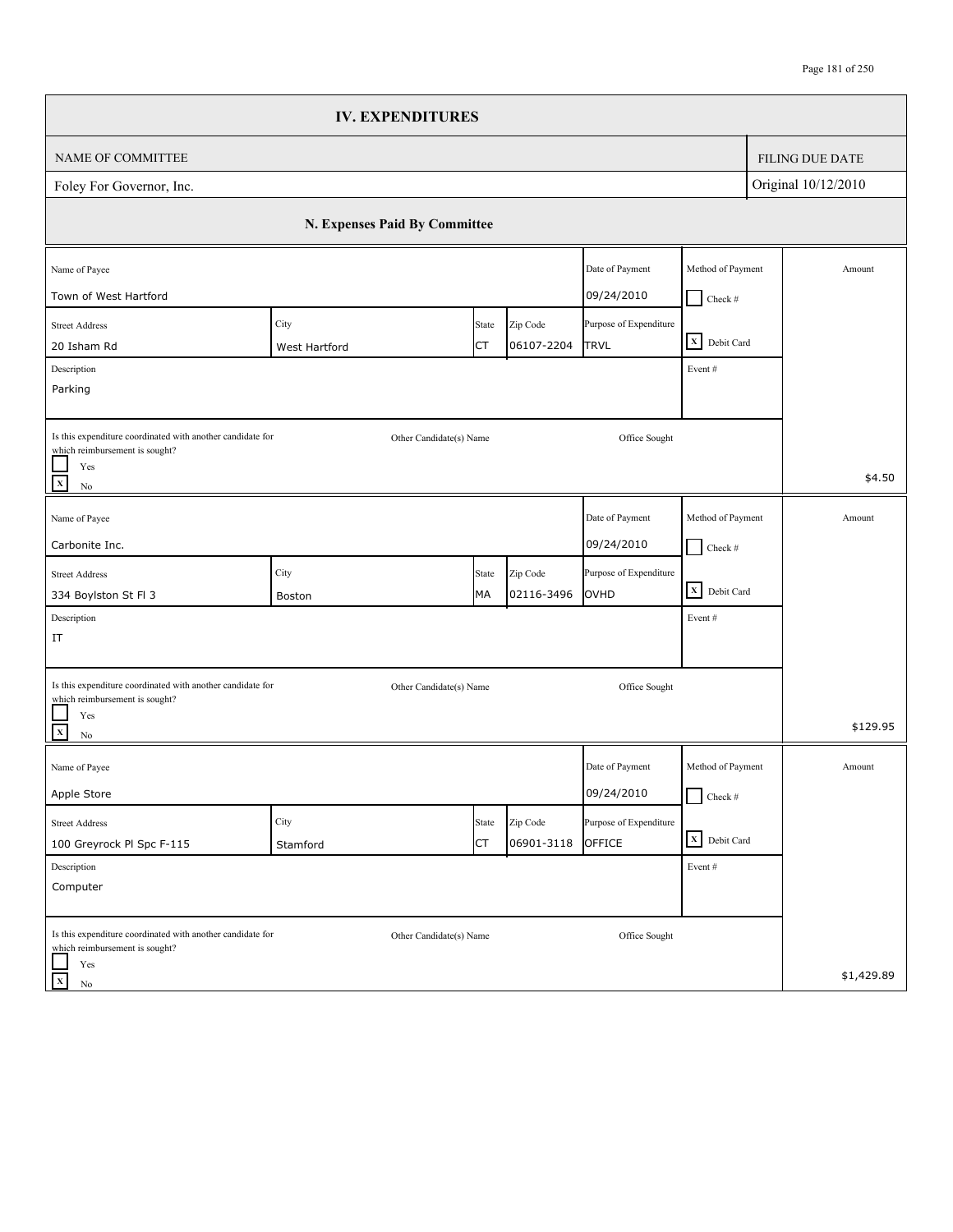|                                                                                                                                | <b>IV. EXPENDITURES</b>       |             |                        |                                       |                                                     |                        |
|--------------------------------------------------------------------------------------------------------------------------------|-------------------------------|-------------|------------------------|---------------------------------------|-----------------------------------------------------|------------------------|
| NAME OF COMMITTEE                                                                                                              |                               |             |                        |                                       |                                                     | <b>FILING DUE DATE</b> |
| Foley For Governor, Inc.                                                                                                       |                               |             |                        |                                       |                                                     | Original 10/12/2010    |
|                                                                                                                                | N. Expenses Paid By Committee |             |                        |                                       |                                                     |                        |
| Name of Payee                                                                                                                  |                               |             |                        | Date of Payment<br>09/24/2010         | Method of Payment                                   | Amount                 |
| Michael Roberts<br><b>Street Address</b><br>618 Belden Hall                                                                    | City<br>Storrs                | State<br>СT | Zip Code<br>06269-6905 | Purpose of Expenditure<br><b>WAGE</b> | $X$ Check #<br>2079<br>Debit Card<br>$\blacksquare$ |                        |
| Description<br>Payroll Expenses - Intern Stipend Week of 9/20/10                                                               |                               |             |                        |                                       | Event #                                             |                        |
| Is this expenditure coordinated with another candidate for<br>which reimbursement is sought?<br>Yes<br>$\mathbf x$<br>$\rm No$ | Other Candidate(s) Name       |             |                        | Office Sought                         |                                                     | \$250.00               |
| Name of Payee                                                                                                                  |                               |             |                        | Date of Payment                       | Method of Payment                                   | Amount                 |
| Queen Street Citgo                                                                                                             |                               |             |                        | 09/27/2010                            | $\Box$ Check #                                      |                        |
| <b>Street Address</b><br>682 Queen St                                                                                          | City                          | State<br>СT | Zip Code<br>06489-1540 | Purpose of Expenditure<br>TRVL        | X Debit Card                                        |                        |
| Description                                                                                                                    | Southington                   |             |                        |                                       | Event#                                              |                        |
| Gas                                                                                                                            |                               |             |                        |                                       |                                                     |                        |
| Is this expenditure coordinated with another candidate for<br>which reimbursement is sought?                                   | Other Candidate(s) Name       |             |                        | Office Sought                         |                                                     |                        |
| Yes<br>$\mathbf{x}$<br>$\rm No$                                                                                                |                               |             |                        |                                       |                                                     | \$42.06                |
| Name of Payee                                                                                                                  |                               |             |                        | Date of Payment                       | Method of Payment                                   | Amount                 |
| McLadden's Irish Pub                                                                                                           |                               |             |                        | 09/27/2010                            | $\Box$ Check #                                      |                        |
| <b>Street Address</b>                                                                                                          | City                          | State<br>СT | Zip Code<br>06107-2304 | Purpose of Expenditure<br>FOOD        | X Debit Card                                        |                        |
| 37 Lasalle Rd<br>Description                                                                                                   | West Hartford                 |             |                        |                                       | Event#                                              |                        |
| Meal                                                                                                                           |                               |             |                        |                                       |                                                     |                        |
| Is this expenditure coordinated with another candidate for<br>which reimbursement is sought?                                   | Other Candidate(s) Name       |             |                        | Office Sought                         |                                                     |                        |
| Yes<br>$\mathbf X$<br>No                                                                                                       |                               |             |                        |                                       |                                                     | \$72.50                |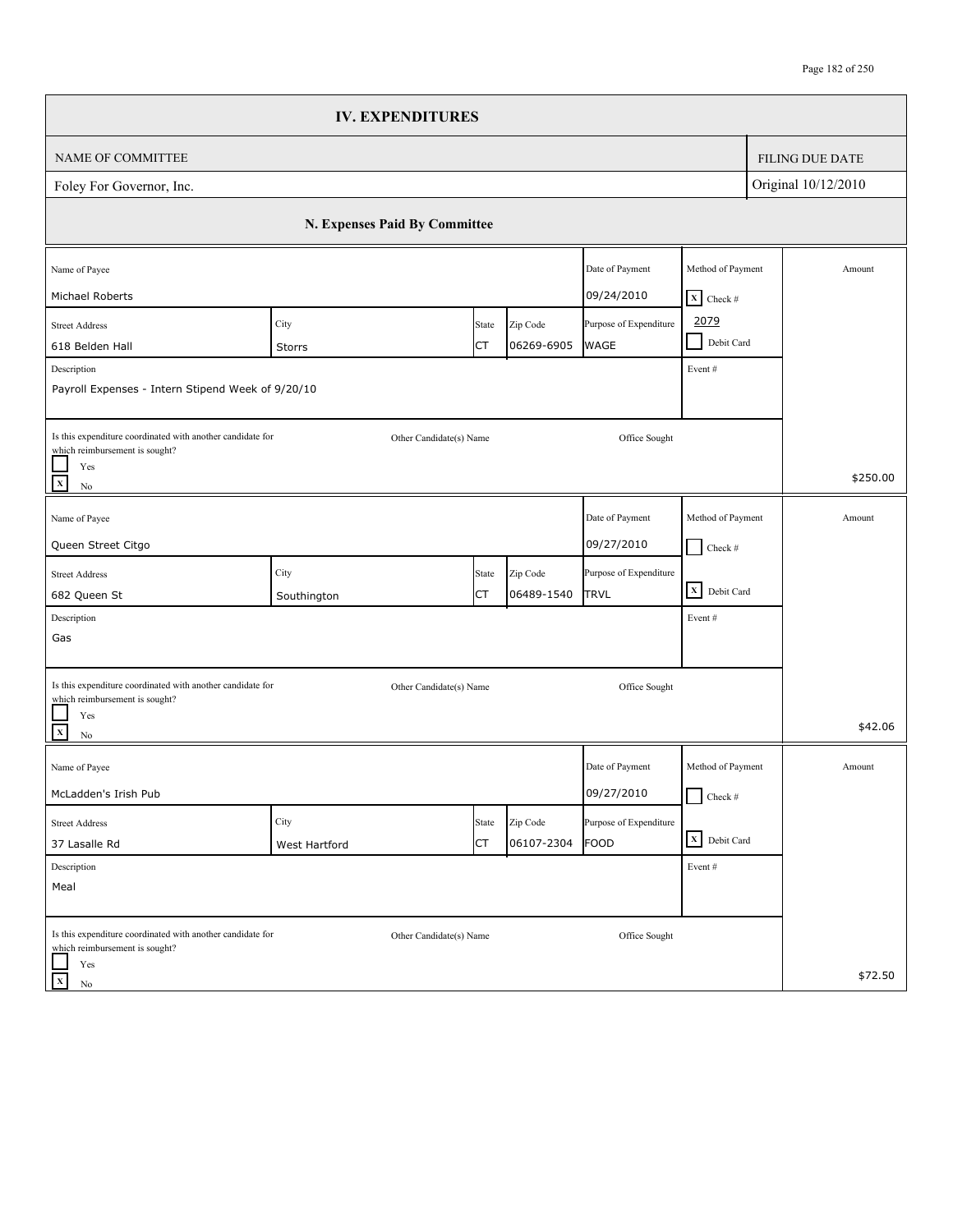|                                                                                              | <b>IV. EXPENDITURES</b>       |             |                        |                                |                   |                        |
|----------------------------------------------------------------------------------------------|-------------------------------|-------------|------------------------|--------------------------------|-------------------|------------------------|
| NAME OF COMMITTEE                                                                            |                               |             |                        |                                |                   | <b>FILING DUE DATE</b> |
| Foley For Governor, Inc.                                                                     |                               |             |                        |                                |                   | Original 10/12/2010    |
|                                                                                              | N. Expenses Paid By Committee |             |                        |                                |                   |                        |
| Name of Payee                                                                                |                               |             |                        | Date of Payment                | Method of Payment | Amount                 |
| Town of West Hartford                                                                        |                               |             |                        | 09/27/2010                     | $\Box$ Check #    |                        |
| <b>Street Address</b>                                                                        | City                          | State       | Zip Code               | Purpose of Expenditure         |                   |                        |
| 20 Isham Rd                                                                                  | West Hartford                 | СT          | 06107-2204             | <b>TRVL</b>                    | X Debit Card      |                        |
| Description                                                                                  |                               |             |                        |                                | Event #           |                        |
| Parking                                                                                      |                               |             |                        |                                |                   |                        |
| Is this expenditure coordinated with another candidate for<br>which reimbursement is sought? | Other Candidate(s) Name       |             |                        | Office Sought                  |                   |                        |
| Yes<br>$\mathbf x$<br>$\rm No$                                                               |                               |             |                        |                                |                   | \$7.00                 |
| Name of Payee                                                                                |                               |             |                        | Date of Payment                | Method of Payment | Amount                 |
| Town of West Hartford                                                                        |                               |             |                        | 09/27/2010                     |                   |                        |
|                                                                                              |                               |             |                        |                                | $\Box$ Check #    |                        |
| <b>Street Address</b>                                                                        | City                          | State<br>СT | Zip Code<br>06107-2204 | Purpose of Expenditure<br>TRVL | X Debit Card      |                        |
| 20 Isham Rd<br>Description                                                                   | West Hartford                 |             |                        |                                | Event#            |                        |
| Parking                                                                                      |                               |             |                        |                                |                   |                        |
|                                                                                              |                               |             |                        |                                |                   |                        |
| Is this expenditure coordinated with another candidate for                                   | Other Candidate(s) Name       |             |                        | Office Sought                  |                   |                        |
| which reimbursement is sought?<br>Yes                                                        |                               |             |                        |                                |                   |                        |
| $\mathbf{x}$<br>$\rm No$                                                                     |                               |             |                        |                                |                   | \$4.50                 |
| Name of Payee                                                                                |                               |             |                        | Date of Payment                | Method of Payment | Amount                 |
| Town of West Hartford                                                                        |                               |             |                        | 09/27/2010                     | $\Box$ Check #    |                        |
| <b>Street Address</b>                                                                        | City                          | State       | Zip Code               | Purpose of Expenditure         |                   |                        |
| 20 Isham Rd                                                                                  | West Hartford                 | СT          | 06107-2204             | <b>TRVL</b>                    | X Debit Card      |                        |
| Description                                                                                  |                               |             |                        |                                | Event#            |                        |
| Parking                                                                                      |                               |             |                        |                                |                   |                        |
|                                                                                              |                               |             |                        |                                |                   |                        |
| Is this expenditure coordinated with another candidate for<br>which reimbursement is sought? | Other Candidate(s) Name       |             |                        | Office Sought                  |                   |                        |
| Yes                                                                                          |                               |             |                        |                                |                   |                        |
| $\mathbf X$<br>No                                                                            |                               |             |                        |                                |                   | \$7.00                 |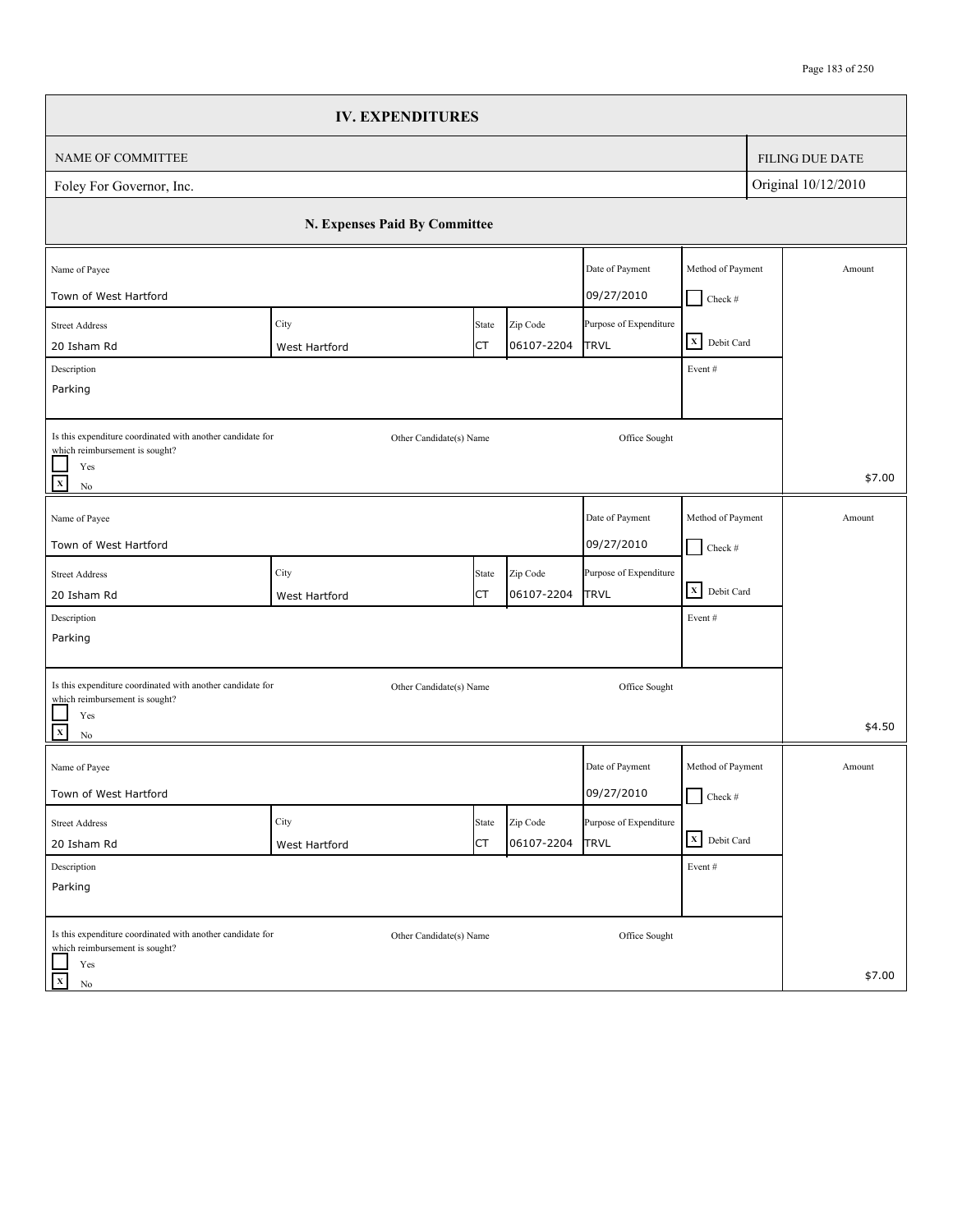|                                                                                              | <b>IV. EXPENDITURES</b>       |           |            |                        |                                 |                        |
|----------------------------------------------------------------------------------------------|-------------------------------|-----------|------------|------------------------|---------------------------------|------------------------|
| NAME OF COMMITTEE                                                                            |                               |           |            |                        |                                 | <b>FILING DUE DATE</b> |
| Foley For Governor, Inc.                                                                     |                               |           |            |                        |                                 | Original 10/12/2010    |
|                                                                                              | N. Expenses Paid By Committee |           |            |                        |                                 |                        |
| Name of Payee                                                                                |                               |           |            | Date of Payment        | Method of Payment               | Amount                 |
| Target                                                                                       |                               |           |            | 09/27/2010             | $Check$ #                       |                        |
| <b>Street Address</b>                                                                        | City                          | State     | Zip Code   | Purpose of Expenditure | X Debit Card                    |                        |
| 21 Broad St                                                                                  | Stamford                      | СT        | 06901-2309 | OFFICE                 |                                 |                        |
| Description<br>Supplies                                                                      |                               |           |            |                        | Event#                          |                        |
|                                                                                              |                               |           |            |                        |                                 |                        |
| Is this expenditure coordinated with another candidate for<br>which reimbursement is sought? | Other Candidate(s) Name       |           |            | Office Sought          |                                 |                        |
| Yes<br>$\overline{x}$<br>$\rm No$                                                            |                               |           |            |                        |                                 | \$13.34                |
| Name of Payee                                                                                |                               |           |            | Date of Payment        | Method of Payment               | Amount                 |
| Chris Bandecchi                                                                              |                               |           |            | 09/27/2010             | $\overline{\mathbf{X}}$ Check # |                        |
| <b>Street Address</b>                                                                        | City                          | State     | Zip Code   | Purpose of Expenditure | 2076                            |                        |
| 20 Summer St Fl 2                                                                            | Stamford                      | <b>CT</b> | 06901-2304 | <b>RCW</b>             | $\blacksquare$<br>Debit Card    |                        |
| Description                                                                                  |                               |           |            |                        | Event#                          |                        |
| Vehicle Miles                                                                                |                               |           |            |                        |                                 |                        |
| Is this expenditure coordinated with another candidate for                                   | Other Candidate(s) Name       |           |            | Office Sought          |                                 |                        |
| which reimbursement is sought?                                                               |                               |           |            |                        |                                 |                        |
| Yes<br>$\overline{\mathbf{x}}$<br>$\rm No$                                                   |                               |           |            |                        |                                 | \$130.18               |
| Name of Payee                                                                                |                               |           |            | Date of Payment        | Method of Payment               | Amount                 |
| Reuben's Deli                                                                                |                               |           |            | 09/27/2010             | $\Box$ Check #                  |                        |
| <b>Street Address</b>                                                                        | City                          | State     | Zip Code   | Purpose of Expenditure |                                 |                        |
| 35 Lasalle Rd                                                                                | West Hartford                 | <b>CT</b> | 06107-2304 | <b>FOOD</b>            | X Debit Card                    |                        |
| Description                                                                                  |                               |           |            |                        | Event#                          |                        |
| Meal                                                                                         |                               |           |            |                        |                                 |                        |
| Is this expenditure coordinated with another candidate for<br>which reimbursement is sought? | Other Candidate(s) Name       |           |            | Office Sought          |                                 |                        |
| Yes<br>$\mathbf X$<br>No                                                                     |                               |           |            |                        |                                 | \$17.38                |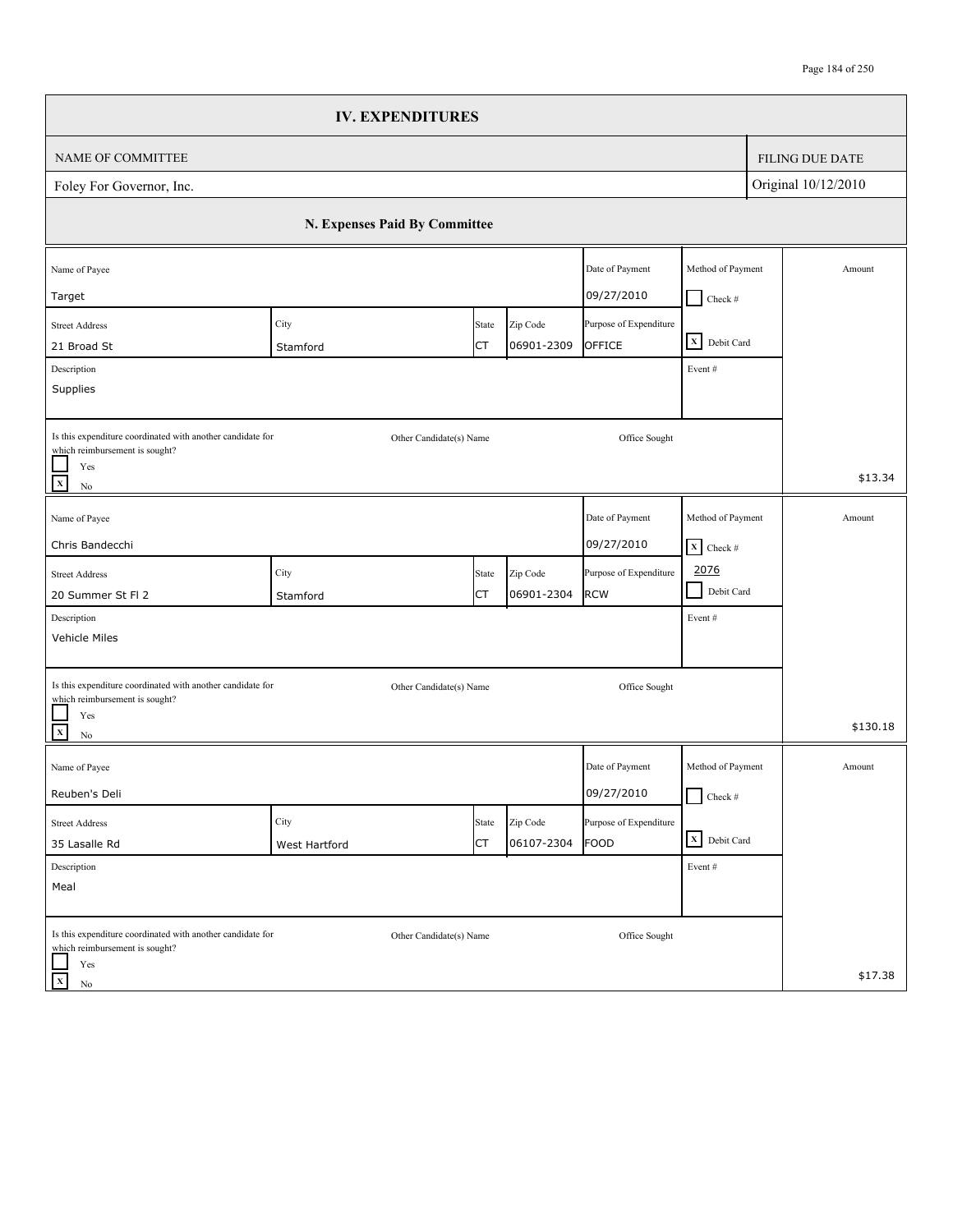|                                                                                              | <b>IV. EXPENDITURES</b>       |                         |            |                        |                                    |                        |
|----------------------------------------------------------------------------------------------|-------------------------------|-------------------------|------------|------------------------|------------------------------------|------------------------|
| NAME OF COMMITTEE                                                                            |                               |                         |            |                        |                                    | <b>FILING DUE DATE</b> |
| Foley For Governor, Inc.                                                                     |                               |                         |            |                        |                                    | Original 10/12/2010    |
|                                                                                              | N. Expenses Paid By Committee |                         |            |                        |                                    |                        |
| Name of Payee                                                                                |                               |                         |            | Date of Payment        | Method of Payment                  | Amount                 |
| Max's Burger                                                                                 |                               |                         |            | 09/27/2010             | $Check$ #                          |                        |
| <b>Street Address</b>                                                                        | City                          | State                   | Zip Code   | Purpose of Expenditure | X Debit Card                       |                        |
| 124 Lasalle Rd Ste 1                                                                         | West Hartford                 | СT                      | 06107-2314 | <b>FOOD</b>            |                                    |                        |
| Description<br>Meal                                                                          |                               |                         |            |                        | Event#                             |                        |
|                                                                                              |                               |                         |            |                        |                                    |                        |
| Is this expenditure coordinated with another candidate for<br>which reimbursement is sought? |                               | Other Candidate(s) Name |            | Office Sought          |                                    |                        |
| Yes<br>$\overline{x}$<br>$\rm No$                                                            |                               |                         |            |                        |                                    | \$32.74                |
| Name of Payee                                                                                |                               |                         |            | Date of Payment        | Method of Payment                  | Amount                 |
| Fedex Kinko's                                                                                |                               |                         |            | 09/27/2010             | $\Box$ Check #                     |                        |
| <b>Street Address</b>                                                                        | City                          | State                   | Zip Code   | Purpose of Expenditure |                                    |                        |
| 48 W Putnam Ave                                                                              | Greenwich                     | СT                      | 06830-5331 | OFFICE                 | $\overline{\mathbf{X}}$ Debit Card |                        |
| Description                                                                                  |                               |                         |            |                        | Event#                             |                        |
| Office Services                                                                              |                               |                         |            |                        |                                    |                        |
| Is this expenditure coordinated with another candidate for<br>which reimbursement is sought? |                               | Other Candidate(s) Name |            | Office Sought          |                                    |                        |
| Yes<br>$\overline{\mathbf{x}}$<br>$\rm No$                                                   |                               |                         |            |                        |                                    | \$18.73                |
| Name of Payee                                                                                |                               |                         |            | Date of Payment        | Method of Payment                  | Amount                 |
| Freedom Voice Systems                                                                        |                               |                         |            | 09/28/2010             | $\Box$ Check #                     |                        |
| <b>Street Address</b>                                                                        | City                          | State                   | Zip Code   | Purpose of Expenditure |                                    |                        |
| 169 Saxony Rd Ste 206                                                                        | Encinitas                     | CA                      | 92024-6780 | OVHD                   | X Debit Card                       |                        |
| Description                                                                                  |                               |                         |            |                        | Event#                             |                        |
| Phone system services                                                                        |                               |                         |            |                        |                                    |                        |
| Is this expenditure coordinated with another candidate for<br>which reimbursement is sought? |                               | Other Candidate(s) Name |            | Office Sought          |                                    |                        |
| Yes<br>$\mathbf X$<br>No                                                                     |                               |                         |            |                        |                                    | \$593.28               |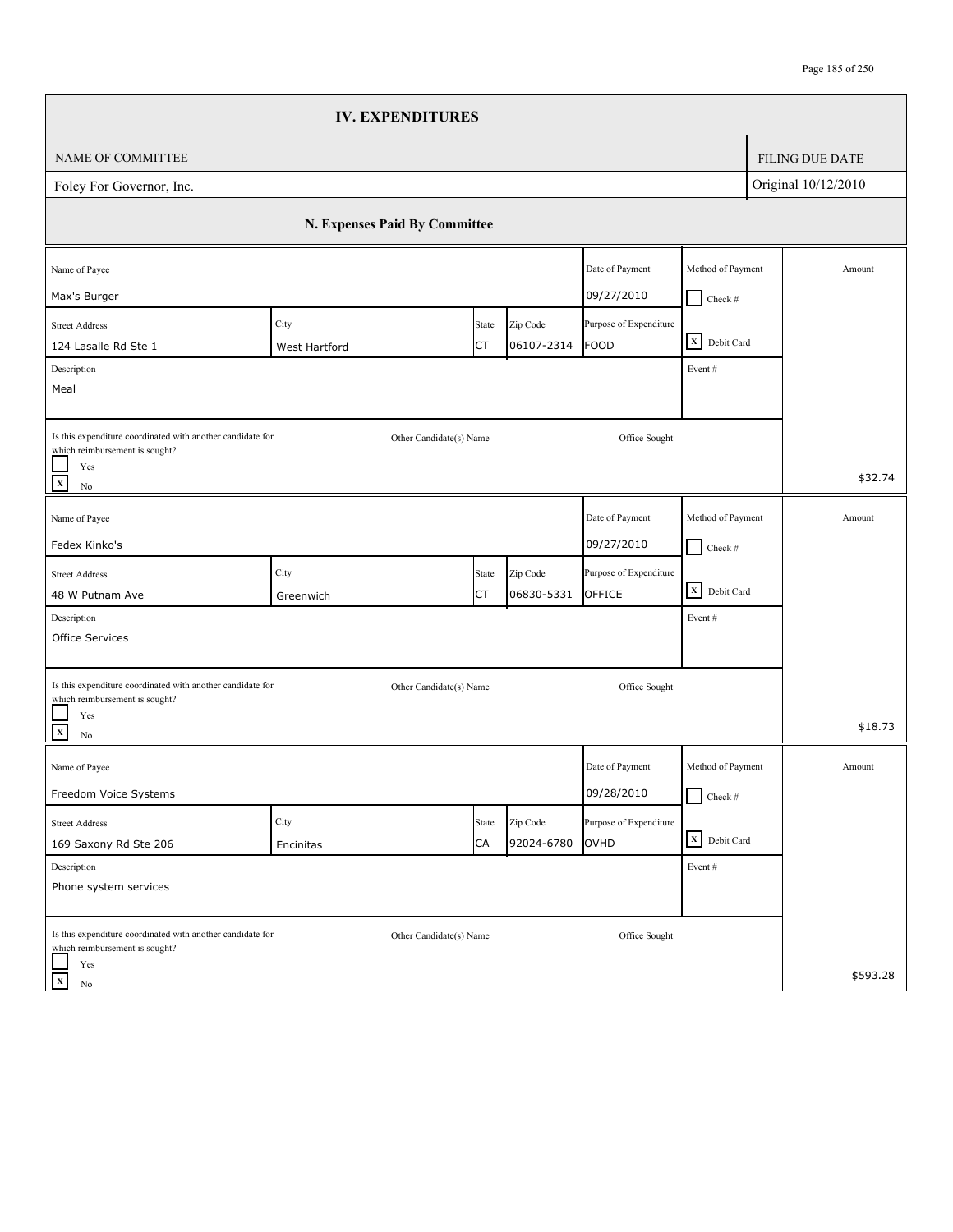|                                                                                              | <b>IV. EXPENDITURES</b>       |             |                        |                                |                                    |                        |
|----------------------------------------------------------------------------------------------|-------------------------------|-------------|------------------------|--------------------------------|------------------------------------|------------------------|
| NAME OF COMMITTEE                                                                            |                               |             |                        |                                |                                    | <b>FILING DUE DATE</b> |
| Foley For Governor, Inc.                                                                     |                               |             |                        |                                |                                    | Original 10/12/2010    |
|                                                                                              | N. Expenses Paid By Committee |             |                        |                                |                                    |                        |
| Name of Payee                                                                                |                               |             |                        | Date of Payment                | Method of Payment                  | Amount                 |
| Starbucks                                                                                    |                               |             |                        | 09/28/2010                     | $\Box$ Check #                     |                        |
| <b>Street Address</b>                                                                        | City                          | State       | Zip Code               | Purpose of Expenditure         | X Debit Card                       |                        |
| 96 Broad St                                                                                  | Stamford                      | СT          | 06901-2312             | <b>FOOD</b>                    |                                    |                        |
| Description<br>Coffee                                                                        |                               |             |                        |                                | Event#                             |                        |
|                                                                                              |                               |             |                        |                                |                                    |                        |
| Is this expenditure coordinated with another candidate for<br>which reimbursement is sought? | Other Candidate(s) Name       |             |                        | Office Sought                  |                                    |                        |
| Yes<br>$\overline{\mathbf{x}}$<br>$\rm No$                                                   |                               |             |                        |                                |                                    | \$40.00                |
| Name of Payee                                                                                |                               |             |                        | Date of Payment                | Method of Payment                  | Amount                 |
| Connecticut Light & Power                                                                    |                               |             |                        | 09/28/2010                     | $\Box$ Check #                     |                        |
|                                                                                              |                               |             |                        |                                |                                    |                        |
| <b>Street Address</b>                                                                        | City                          | State<br>СT | Zip Code<br>06115-0493 | Purpose of Expenditure<br>OVHD | $\overline{\mathbf{X}}$ Debit Card |                        |
| PO Box 150493<br>Description                                                                 | Hartford                      |             |                        |                                | Event#                             |                        |
| Acct#51428445043 - 56 Padanarum Rd, Danbury                                                  |                               |             |                        |                                |                                    |                        |
|                                                                                              |                               |             |                        |                                |                                    |                        |
| Is this expenditure coordinated with another candidate for                                   | Other Candidate(s) Name       |             |                        | Office Sought                  |                                    |                        |
| which reimbursement is sought?                                                               |                               |             |                        |                                |                                    |                        |
| Yes<br>$\overline{\mathbf{x}}$<br>$\rm No$                                                   |                               |             |                        |                                |                                    | \$200.00               |
| Name of Payee                                                                                |                               |             |                        | Date of Payment                | Method of Payment                  | Amount                 |
| ADP EasyPay Boston 2                                                                         |                               |             |                        | 09/29/2010                     | $\Box$ Check #                     |                        |
| <b>Street Address</b>                                                                        | City                          | State       | Zip Code               | Purpose of Expenditure         |                                    |                        |
| 225 2nd Ave                                                                                  | Waltham                       | МA          | 02451-1122             | OVHD                           | X Debit Card                       |                        |
| Description                                                                                  |                               |             |                        |                                | Event#                             |                        |
| TX/FINCL SVC ADP - TAX RIBIT 093009A01 CCD ID: 1223006057                                    |                               |             |                        |                                |                                    |                        |
| Is this expenditure coordinated with another candidate for<br>which reimbursement is sought? | Other Candidate(s) Name       |             |                        | Office Sought                  |                                    |                        |
| Yes<br>$\mathbf X$<br>No                                                                     |                               |             |                        |                                |                                    | \$19,805.89            |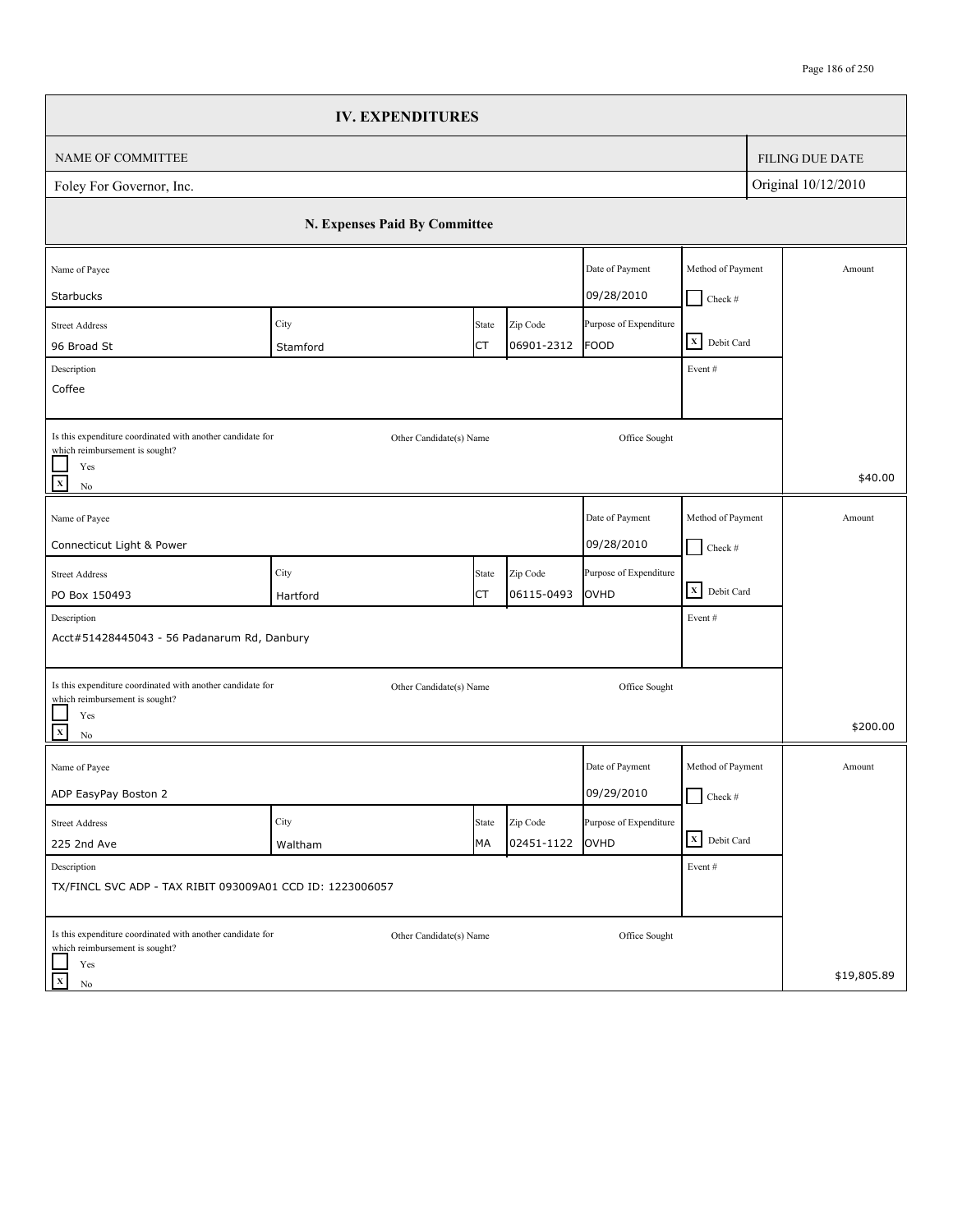|                                                                                              | <b>IV. EXPENDITURES</b>       |             |                        |                                |                   |                        |
|----------------------------------------------------------------------------------------------|-------------------------------|-------------|------------------------|--------------------------------|-------------------|------------------------|
| <b>NAME OF COMMITTEE</b>                                                                     |                               |             |                        |                                |                   | <b>FILING DUE DATE</b> |
| Foley For Governor, Inc.                                                                     |                               |             |                        |                                |                   | Original 10/12/2010    |
|                                                                                              | N. Expenses Paid By Committee |             |                        |                                |                   |                        |
| Name of Payee                                                                                |                               |             |                        | Date of Payment                | Method of Payment | Amount                 |
| ADP EasyPay Boston 2                                                                         |                               |             |                        | 09/29/2010                     | $Check$ #         |                        |
| <b>Street Address</b><br>225 2nd Ave                                                         | City<br>Waltham               | State<br>МA | Zip Code<br>02451-1122 | Purpose of Expenditure<br>OVHD | X Debit Card      |                        |
| Description                                                                                  |                               |             |                        |                                | Event#            |                        |
| TX/FINCL SVC ADP - TAX 647026887673BIT CCD ID: 9333006057                                    |                               |             |                        |                                |                   |                        |
| Is this expenditure coordinated with another candidate for<br>which reimbursement is sought? | Other Candidate(s) Name       |             |                        | Office Sought                  |                   |                        |
| Yes<br>$\mathbf{x}$<br>No                                                                    |                               |             |                        |                                |                   | \$64,717.26            |
| Name of Payee                                                                                |                               |             |                        | Date of Payment                | Method of Payment | Amount                 |
| JP Morgan Chase Bank                                                                         |                               |             |                        | 09/29/2010                     | $\Box$ Check #    |                        |
| <b>Street Address</b>                                                                        | City                          | State       | Zip Code               | Purpose of Expenditure         |                   |                        |
| 3A Pickwick Plz                                                                              | Greenwich                     | СT          | 06830                  | <b>BNK</b>                     | X Debit Card      |                        |
| Description                                                                                  |                               |             |                        |                                | Event#            |                        |
| Incoming Domestic Wire Fee                                                                   |                               |             |                        |                                |                   |                        |
| Is this expenditure coordinated with another candidate for<br>which reimbursement is sought? | Other Candidate(s) Name       |             |                        | Office Sought                  |                   |                        |
| Yes<br>$\mathbf{x}$<br>No                                                                    |                               |             |                        |                                |                   | \$15.00                |
| Name of Payee                                                                                |                               |             |                        | Date of Payment                | Method of Payment | Amount                 |
| Freedom Voice Systems                                                                        |                               |             |                        | 09/29/2010                     | $\Box$ Check #    |                        |
| <b>Street Address</b>                                                                        | City                          | State       | Zip Code               | Purpose of Expenditure         |                   |                        |
| 169 Saxony Rd Ste 206                                                                        | Encinitas                     | CA          | 92024-6780             | OVHD                           | X Debit Card      |                        |
| Description<br>Phone system services                                                         |                               |             |                        |                                | Event #           |                        |
| Is this expenditure coordinated with another candidate for<br>which reimbursement is sought? | Other Candidate(s) Name       |             |                        | Office Sought                  |                   |                        |
| Yes<br>$\mathbf x$<br>No                                                                     |                               |             |                        |                                |                   | \$10.92                |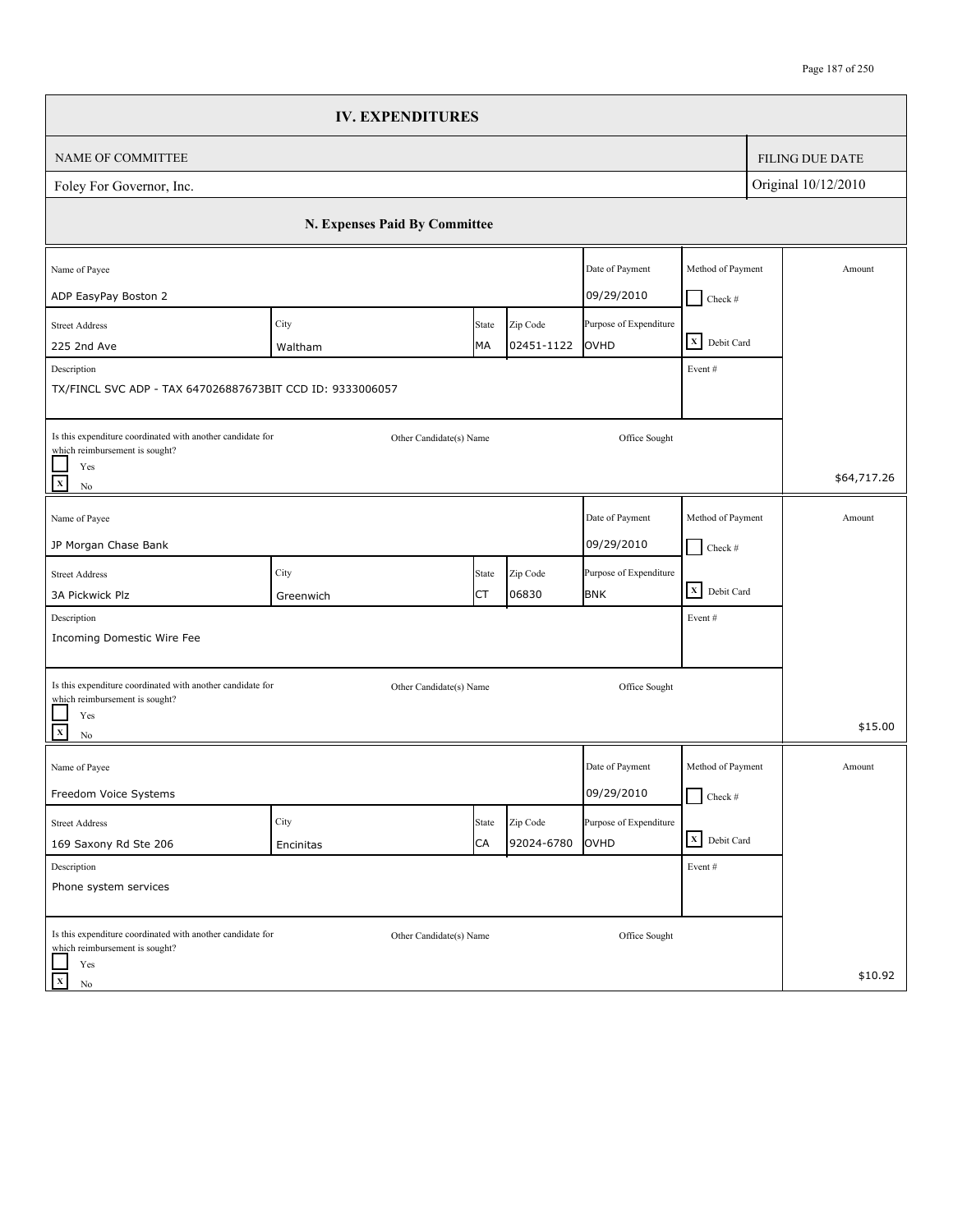|                                                                                              | <b>IV. EXPENDITURES</b>       |             |                        |                                       |                                                                    |                        |
|----------------------------------------------------------------------------------------------|-------------------------------|-------------|------------------------|---------------------------------------|--------------------------------------------------------------------|------------------------|
| NAME OF COMMITTEE                                                                            |                               |             |                        |                                       |                                                                    | <b>FILING DUE DATE</b> |
| Foley For Governor, Inc.                                                                     |                               |             |                        |                                       |                                                                    | Original 10/12/2010    |
|                                                                                              | N. Expenses Paid By Committee |             |                        |                                       |                                                                    |                        |
| Name of Payee                                                                                |                               |             |                        | Date of Payment                       | Method of Payment                                                  | Amount                 |
| Starbucks                                                                                    |                               |             |                        | 09/30/2010                            | $Check$ #                                                          |                        |
| <b>Street Address</b>                                                                        | City                          | State<br>СT | Zip Code<br>06901-2312 | Purpose of Expenditure<br><b>FOOD</b> | $\begin{array}{ c c }\n\hline\nX & \text{Debit Card}\n\end{array}$ |                        |
| 96 Broad St<br>Description                                                                   | Stamford                      |             |                        |                                       | Event#                                                             |                        |
| Coffee                                                                                       |                               |             |                        |                                       |                                                                    |                        |
|                                                                                              |                               |             |                        |                                       |                                                                    |                        |
| Is this expenditure coordinated with another candidate for<br>which reimbursement is sought? | Other Candidate(s) Name       |             |                        | Office Sought                         |                                                                    |                        |
| Yes<br>$\mathbf x$<br>$\rm No$                                                               |                               |             |                        |                                       |                                                                    | \$3.66                 |
| Name of Payee                                                                                |                               |             |                        | Date of Payment                       | Method of Payment                                                  | Amount                 |
| JP Morgan Chase Bank                                                                         |                               |             |                        | 09/30/2010                            | $\Box$ Check #                                                     |                        |
| <b>Street Address</b>                                                                        | City                          | State       | Zip Code               | Purpose of Expenditure                |                                                                    |                        |
| 3A Pickwick Plz                                                                              | Greenwich                     | СT          | 06830                  | <b>BNK</b>                            | $\overline{\mathbf{X}}$ Debit Card                                 |                        |
| Description                                                                                  |                               |             |                        |                                       | Event#                                                             |                        |
| Service Fee                                                                                  |                               |             |                        |                                       |                                                                    |                        |
| Is this expenditure coordinated with another candidate for<br>which reimbursement is sought? | Other Candidate(s) Name       |             |                        | Office Sought                         |                                                                    |                        |
| Yes<br>$\frac{1}{x}$<br>$\rm No$                                                             |                               |             |                        |                                       |                                                                    | \$105.20               |
| Name of Payee                                                                                |                               |             |                        | Date of Payment                       | Method of Payment                                                  | Amount                 |
| JP Morgan Chase Bank                                                                         |                               |             |                        | 09/30/2010                            | $\Box$ Check #                                                     |                        |
| <b>Street Address</b>                                                                        | City                          | State       | Zip Code               | Purpose of Expenditure                |                                                                    |                        |
| 3A Pickwick Plz                                                                              | Greenwich                     | <b>CT</b>   | 06830                  | <b>BNK</b>                            | X Debit Card                                                       |                        |
| Description                                                                                  |                               |             |                        |                                       | Event#                                                             |                        |
| Outgoing Domestic Wire Fee                                                                   |                               |             |                        |                                       |                                                                    |                        |
| Is this expenditure coordinated with another candidate for<br>which reimbursement is sought? | Other Candidate(s) Name       |             |                        | Office Sought                         |                                                                    |                        |
| Yes<br>$\mathbf{x}$<br>No                                                                    |                               |             |                        |                                       |                                                                    | \$25.00                |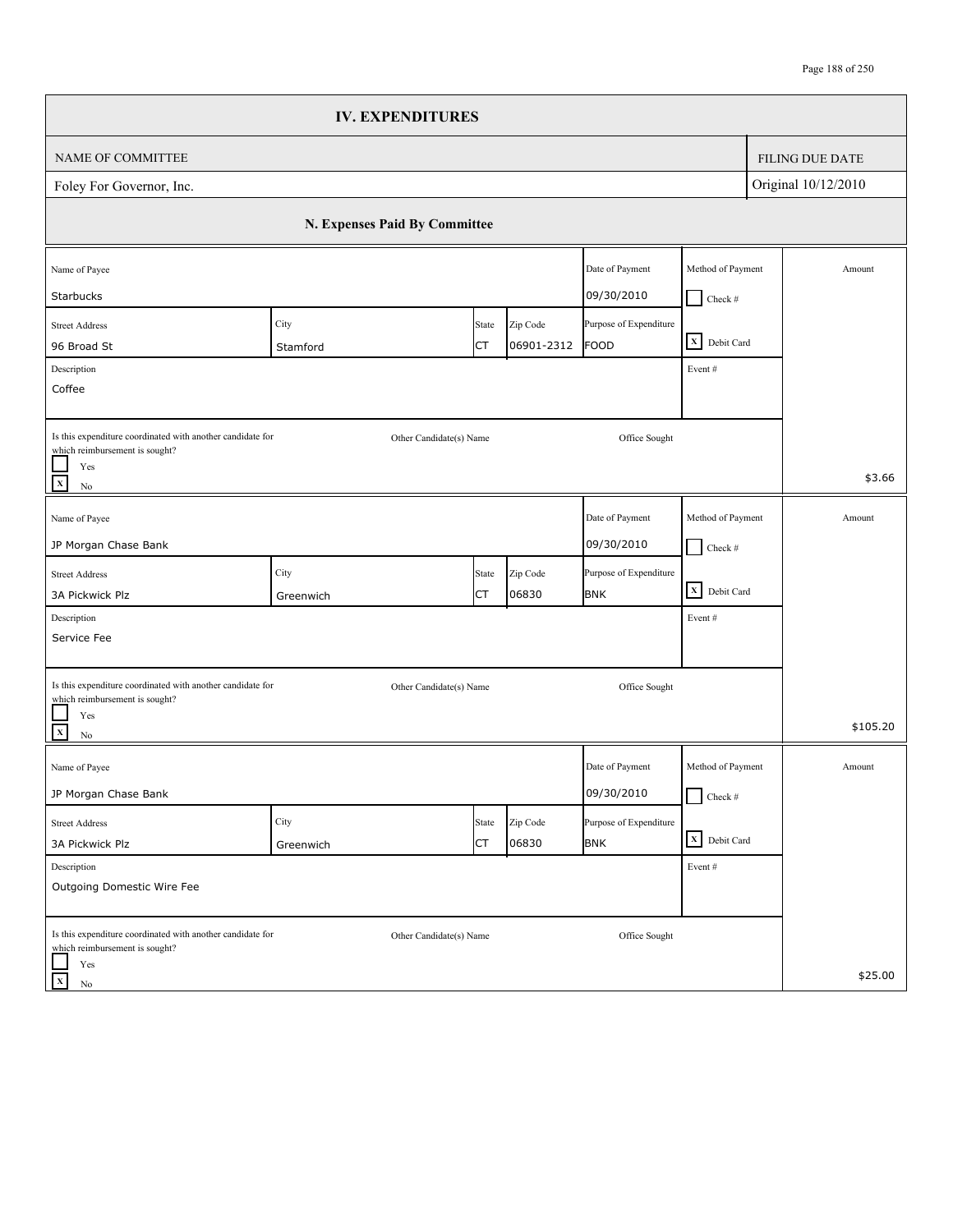|                                                                                                                          | <b>IV. EXPENDITURES</b>       |                         |                        |                                       |                                           |                        |
|--------------------------------------------------------------------------------------------------------------------------|-------------------------------|-------------------------|------------------------|---------------------------------------|-------------------------------------------|------------------------|
| NAME OF COMMITTEE                                                                                                        |                               |                         |                        |                                       |                                           | <b>FILING DUE DATE</b> |
| Foley For Governor, Inc.                                                                                                 |                               |                         |                        |                                       |                                           | Original 10/12/2010    |
|                                                                                                                          | N. Expenses Paid By Committee |                         |                        |                                       |                                           |                        |
| Name of Payee                                                                                                            |                               |                         |                        | Date of Payment<br>09/30/2010         | Method of Payment                         | Amount                 |
| <b>Staples</b><br><b>Street Address</b><br>2299 Summer St                                                                | City<br>Stamford              | State<br>СT             | Zip Code<br>06905-4502 | Purpose of Expenditure<br>OFFICE      | $\Box$ Check #<br>X Debit Card            |                        |
| Description<br>Supplies                                                                                                  |                               |                         |                        |                                       | Event#                                    |                        |
| Is this expenditure coordinated with another candidate for<br>which reimbursement is sought?<br>Yes<br>$\mathbf x$<br>No |                               | Other Candidate(s) Name |                        | Office Sought                         |                                           | \$131.36               |
| Name of Payee<br>C. Christopher Semmes                                                                                   |                               |                         |                        | Date of Payment<br>09/30/2010         | Method of Payment<br>$X$ Check #          | Amount                 |
| <b>Street Address</b><br>23 Pilgrim Dr                                                                                   | City<br>Greenwich             | State<br>СT             | Zip Code<br>06831-4925 | Purpose of Expenditure<br>OVHD        | 2106<br>$\blacksquare$<br>Debit Card      |                        |
| Description<br>Photos for Romney Event - Professional Fees                                                               |                               |                         |                        |                                       | Event#                                    |                        |
| Is this expenditure coordinated with another candidate for<br>which reimbursement is sought?<br>Yes<br>$\mathbf x$       |                               | Other Candidate(s) Name |                        | Office Sought                         |                                           | \$969.00               |
| No<br>Name of Payee<br>Town of Glastonbury                                                                               |                               |                         |                        | Date of Payment<br>09/30/2010         | Method of Payment<br>$\mathbf{X}$ Check # | Amount                 |
| <b>Street Address</b><br>2155 Main St                                                                                    | City<br>Glastonbury           | State<br><b>CT</b>      | Zip Code<br>06033-2282 | Purpose of Expenditure<br><b>OVHD</b> | 2105<br>Debit Card                        |                        |
| Description<br>Community Center Room Rental for Scott Brown - Rent Expense                                               |                               |                         |                        |                                       | Event#                                    |                        |
| Is this expenditure coordinated with another candidate for<br>which reimbursement is sought?<br>Yes                      |                               | Other Candidate(s) Name |                        | Office Sought                         |                                           |                        |
| $\boldsymbol{\mathrm{x}}$<br>No                                                                                          |                               |                         |                        |                                       |                                           | \$530.00               |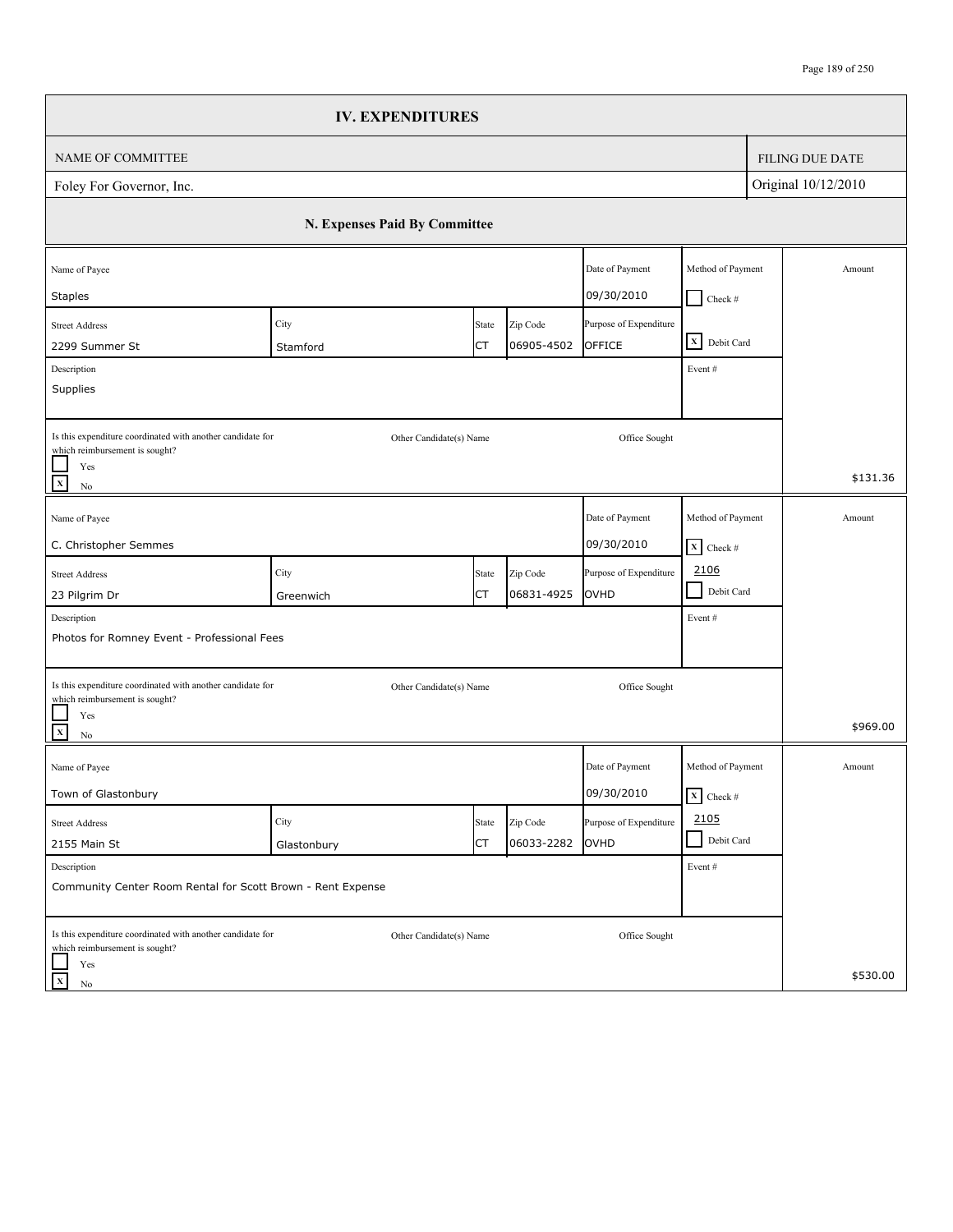|                                                                                                                      | <b>IV. EXPENDITURES</b>       |       |            |                        |                            |                     |                        |
|----------------------------------------------------------------------------------------------------------------------|-------------------------------|-------|------------|------------------------|----------------------------|---------------------|------------------------|
| <b>NAME OF COMMITTEE</b>                                                                                             |                               |       |            |                        |                            |                     | <b>FILING DUE DATE</b> |
| Foley For Governor, Inc.                                                                                             |                               |       |            |                        |                            | Original 10/12/2010 |                        |
|                                                                                                                      | N. Expenses Paid By Committee |       |            |                        |                            |                     |                        |
| Name of Payee                                                                                                        |                               |       |            | Date of Payment        | Method of Payment          |                     | Amount                 |
| Chatham Light Media                                                                                                  |                               |       |            | 09/30/2010             | $X$ Check #                |                     |                        |
| <b>Street Address</b>                                                                                                | City                          | State | Zip Code   | Purpose of Expenditure | 2107                       |                     |                        |
| PO Box 1330                                                                                                          | Stowe                         | IVT.  | 05672-1330 | A-OTH                  | $\mathsf{L}$<br>Debit Card |                     |                        |
| Description                                                                                                          |                               |       |            |                        | Event#                     |                     |                        |
| Advertising & Promotion - Inv#1523,1524,1529,1530,1531,1536,1539                                                     |                               |       |            |                        |                            |                     |                        |
| Is this expenditure coordinated with another candidate for<br>which reimbursement is sought?<br>$\frac{1}{x}$<br>Yes | Other Candidate(s) Name       |       |            | Office Sought          |                            |                     | \$67,694.00            |
| No                                                                                                                   |                               |       |            |                        |                            |                     |                        |
| Name of Payee                                                                                                        |                               |       |            | Date of Payment        | Method of Payment          |                     | Amount                 |
| Media Placement Technologies                                                                                         |                               |       |            | 09/30/2010             | $Check$ #                  |                     |                        |
| <b>Street Address</b>                                                                                                | City                          | State | Zip Code   | Purpose of Expenditure |                            |                     |                        |
| 336 Commerce St                                                                                                      | Alexandria                    | VA    | 22314-2802 | A-OTH                  | X Debit Card               |                     |                        |
| Description                                                                                                          |                               |       |            |                        | Event#                     |                     |                        |
| Advertising & Promotion - 9-24-10 Inv Oct 4-10 Media Buy                                                             |                               |       |            |                        |                            |                     |                        |
|                                                                                                                      |                               |       |            |                        |                            |                     |                        |
| Is this expenditure coordinated with another candidate for<br>which reimbursement is sought?                         | Other Candidate(s) Name       |       |            | Office Sought          |                            |                     |                        |
| Yes                                                                                                                  |                               |       |            |                        |                            |                     |                        |
| $\mathbf{x}$<br>$\rm No$                                                                                             |                               |       |            |                        |                            |                     | \$365,205.00           |
|                                                                                                                      |                               |       |            |                        | <b>Total of Section N</b>  |                     | \$1,761,422.39         |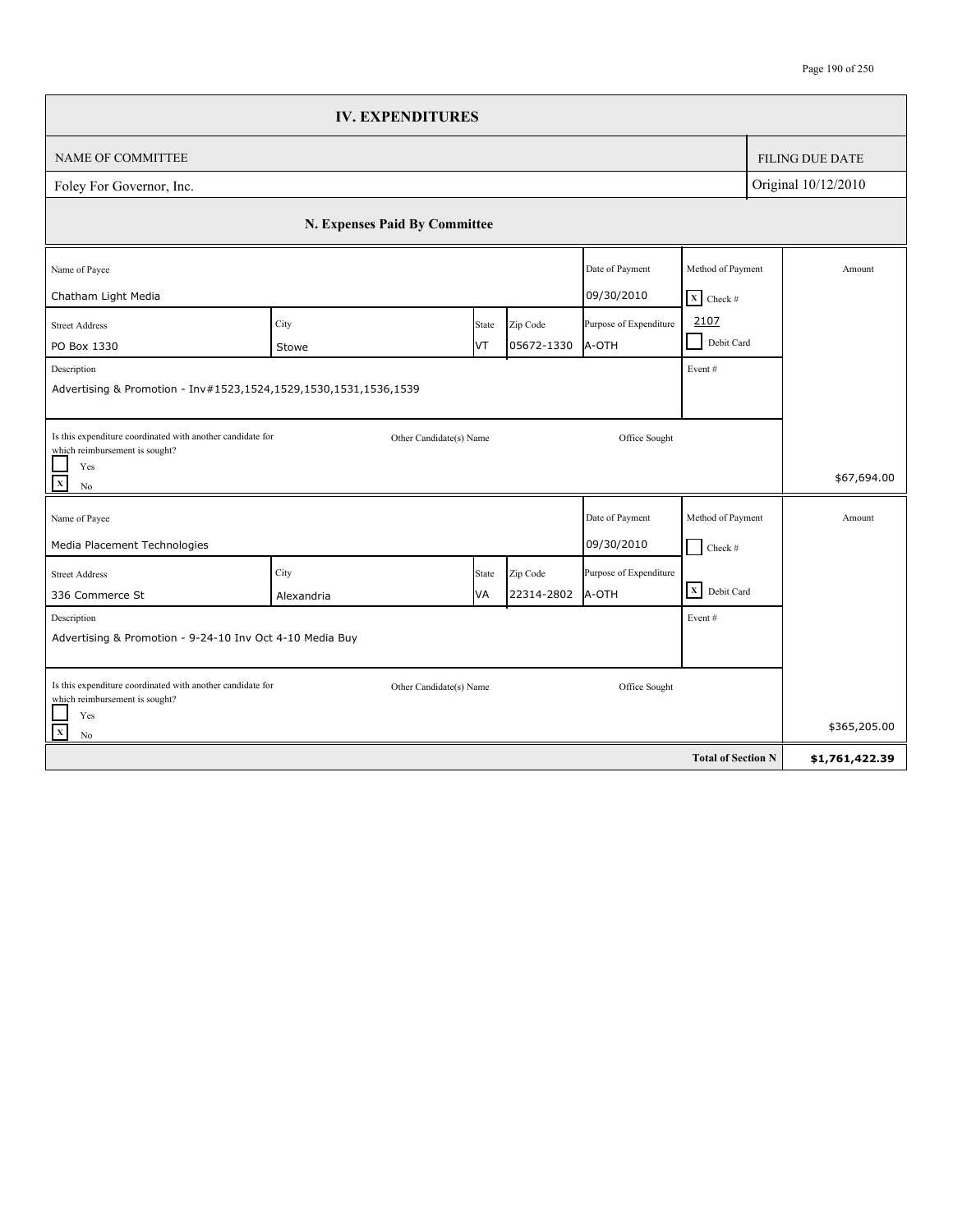|                          |             | <b>IV. EXPENDITURES</b>                |       |                 |        |                              |                           |                        |
|--------------------------|-------------|----------------------------------------|-------|-----------------|--------|------------------------------|---------------------------|------------------------|
| NAME OF COMMITTEE        |             |                                        |       |                 |        |                              |                           | <b>FILING DUE DATE</b> |
| Foley For Governor, Inc. |             |                                        |       |                 |        |                              |                           | Original 10/12/2010    |
|                          |             | O. Campaign Expenses Paid By Candidate |       |                 |        |                              |                           |                        |
| Name of Payee            |             |                                        |       | Date of Payment |        | Is Reimbursement<br>Claimed? |                           | Amount                 |
| <b>Street Address</b>    |             | City                                   | State | Zip Code        |        | Yes<br>No                    |                           |                        |
| Purpose of Expenditure   | Description |                                        |       |                 | Event# |                              |                           |                        |
|                          |             |                                        |       |                 |        |                              |                           |                        |
|                          |             |                                        |       |                 |        |                              | <b>Total of Section O</b> |                        |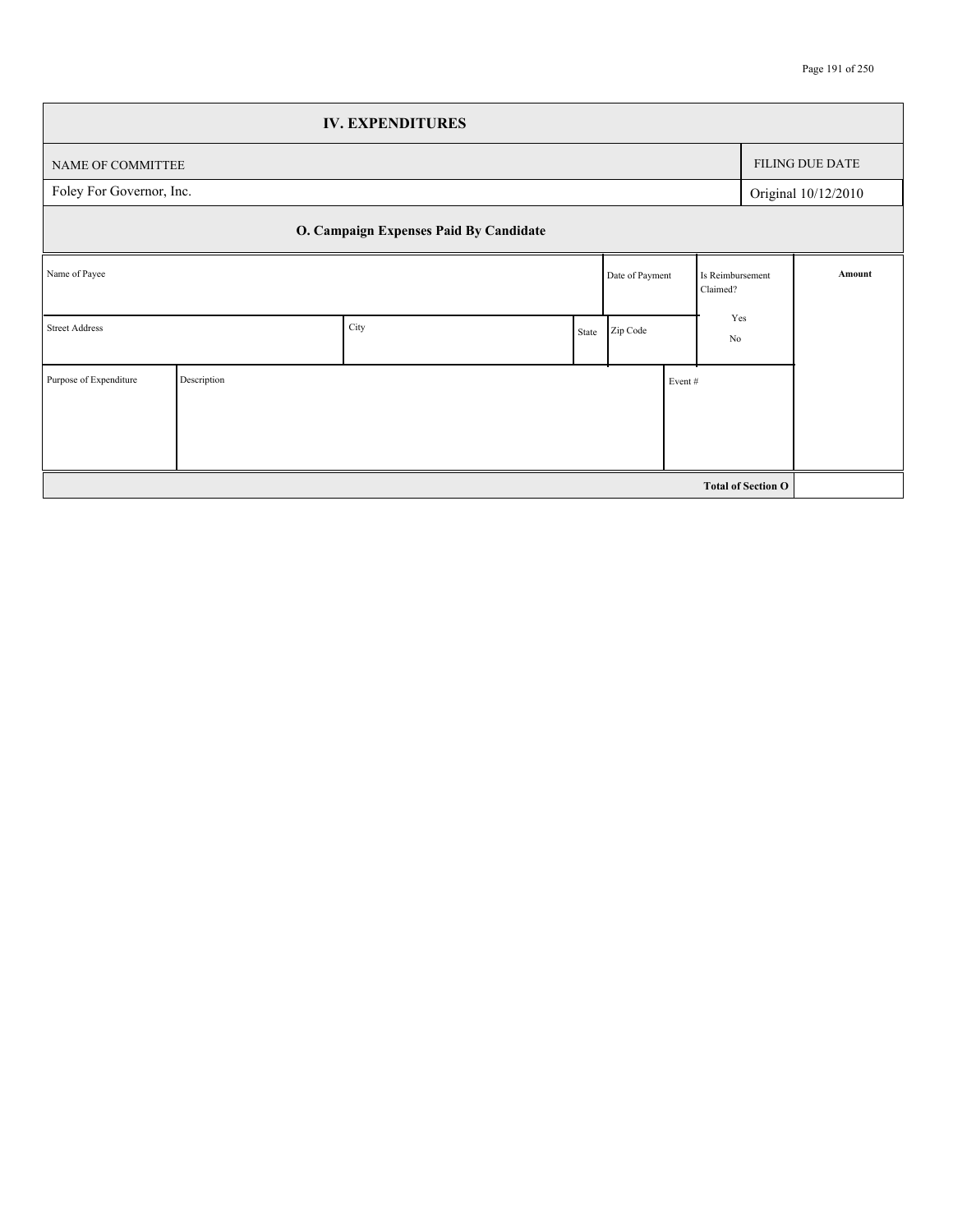## Page 192 of 250

|                                                                                    | <b>IV. EXPENDITURES</b>                       |                                              |       |                        |                                   |                     |
|------------------------------------------------------------------------------------|-----------------------------------------------|----------------------------------------------|-------|------------------------|-----------------------------------|---------------------|
| NAME OF COMMITTEE                                                                  |                                               |                                              |       |                        |                                   | FILING DUE DATE     |
| Foley For Governor, Inc.                                                           |                                               |                                              |       |                        |                                   | Original 10/12/2010 |
|                                                                                    | P. Expenses Incurred on Committee Credit Card |                                              |       |                        |                                   |                     |
| Name of Issuing Institution<br>Chase Cardmember Service                            |                                               | Type of Credit Card:<br>$\mathbf{x}$<br>Visa | Other | Master Card            | Discover                          | American            |
| Name of Vendor<br>Minuteman Press                                                  |                                               |                                              |       |                        | Date of Transaction<br>09/14/2010 | Amount              |
| <b>Street Address</b><br>2540 Summer St                                            | City<br>Stamford                              | State<br>СT                                  |       | Zip Code<br>06905-4302 |                                   |                     |
| Purpose of Expenditure<br>Description<br>A-NEWS<br>Advertising & Promotion Expense |                                               |                                              |       |                        | Event#                            |                     |
|                                                                                    |                                               |                                              |       |                        |                                   | \$50.99             |
| Name of Issuing Institution<br>Chase Cardmember Service                            |                                               | Type of Credit Card:<br>$\mathbf x$<br>Visa  | Other | Master Card            | Discover                          | American            |
| Name of Vendor<br>Hyatt Hotel & Resorts: Hyatt Regenc                              |                                               |                                              |       |                        | Date of Transaction<br>09/14/2010 | Amount              |
| <b>Street Address</b><br>1800 E Putnam Ave                                         | City<br>Old Greenwich                         | State<br>CT                                  |       | Zip Code<br>06870-1320 |                                   |                     |
| Purpose of Expenditure<br>Description<br><b>TRVL</b><br>Lodging Expense            |                                               |                                              |       |                        | Event#                            |                     |
|                                                                                    |                                               |                                              |       |                        |                                   | \$3,693.96          |
| Name of Issuing Institution<br>Chase Cardmember Service                            |                                               | Type of Credit Card:<br>$\mathbf X$<br>Visa  | Other | Master Card            | Discover                          | American            |
| Name of Vendor<br>Best Buy                                                         |                                               |                                              |       |                        | Date of Transaction<br>09/15/2010 | Amount              |
| <b>Street Address</b><br>1501 New Britain Ave                                      | City<br>West Hartford                         | State<br>${\sf CT}$                          |       | Zip Code<br>06110-1659 |                                   |                     |
| Purpose of Expenditure<br>Description<br>OFFICE<br>Supplies                        |                                               |                                              |       |                        | Event#                            |                     |
|                                                                                    |                                               |                                              |       |                        |                                   | \$50.84             |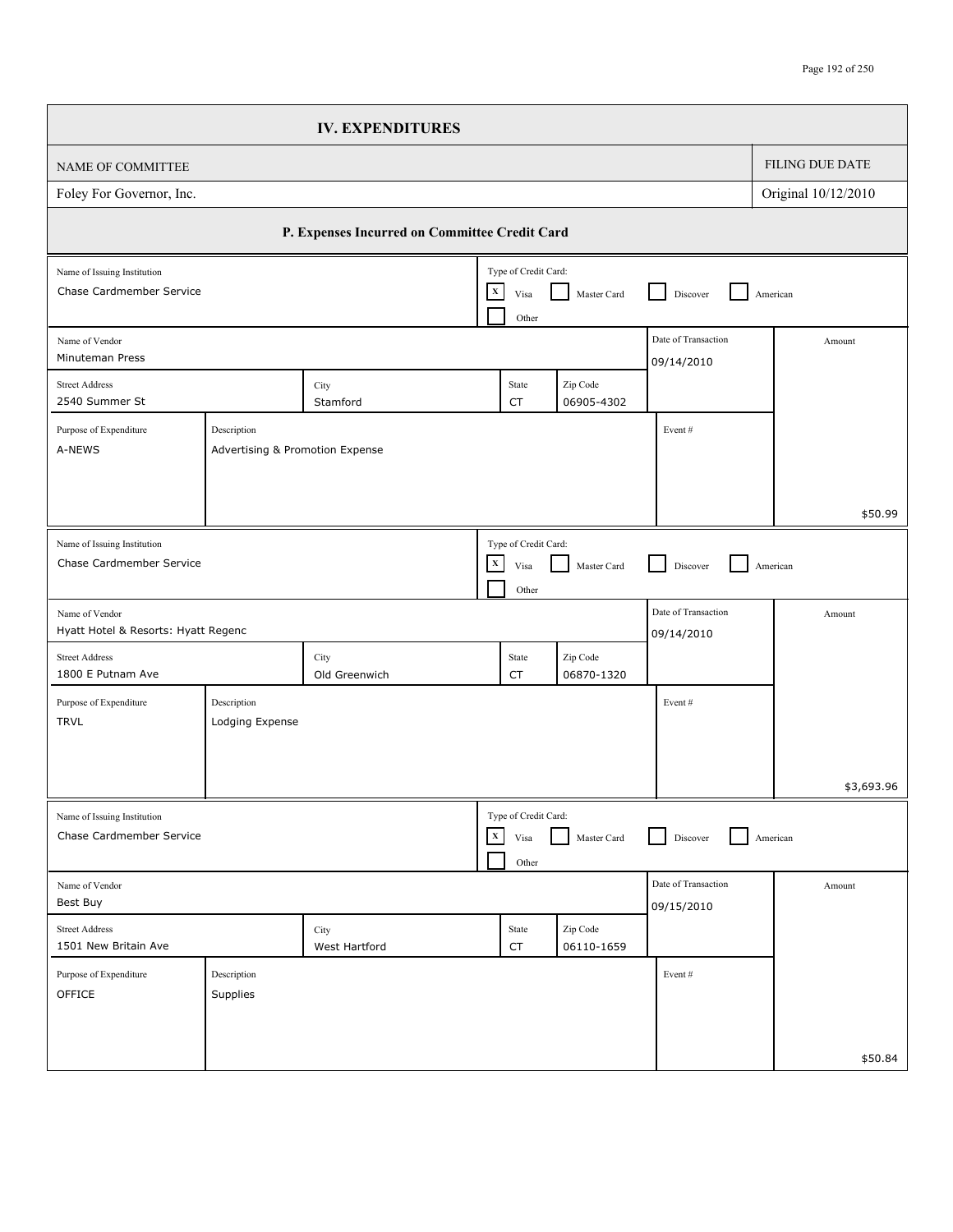|                                                         |                                        | <b>IV. EXPENDITURES</b>                       |              |                                       |                        |                                   |                     |
|---------------------------------------------------------|----------------------------------------|-----------------------------------------------|--------------|---------------------------------------|------------------------|-----------------------------------|---------------------|
| NAME OF COMMITTEE                                       |                                        |                                               |              |                                       |                        |                                   | FILING DUE DATE     |
| Foley For Governor, Inc.                                |                                        |                                               |              |                                       |                        |                                   | Original 10/12/2010 |
|                                                         |                                        | P. Expenses Incurred on Committee Credit Card |              |                                       |                        |                                   |                     |
| Name of Issuing Institution<br>Chase Cardmember Service |                                        |                                               | $\mathbf X$  | Type of Credit Card:<br>Visa<br>Other | Master Card            | Discover                          | American            |
| Name of Vendor<br>Target                                |                                        |                                               |              |                                       |                        | Date of Transaction<br>09/15/2010 | Amount              |
| <b>Street Address</b><br>21 Broad St                    |                                        | City<br>Stamford                              |              | State<br>CT                           | Zip Code<br>06901-2309 |                                   |                     |
| Purpose of Expenditure<br>OFFICE                        | Description<br>Supplies                |                                               |              |                                       |                        | Event#                            |                     |
|                                                         |                                        |                                               |              |                                       |                        |                                   | \$90.09             |
| Name of Issuing Institution<br>Chase Cardmember Service |                                        |                                               | $\mathbf X$  | Type of Credit Card:<br>Visa<br>Other | Master Card            | Discover                          | American            |
| Name of Vendor<br>Minuteman Press                       |                                        |                                               |              |                                       |                        | Date of Transaction<br>09/16/2010 | Amount              |
| <b>Street Address</b><br>2540 Summer St                 |                                        | City<br>Stamford                              |              | State<br>CT                           | Zip Code<br>06905-4302 |                                   |                     |
| Purpose of Expenditure<br>A-NEWS                        | Description<br>Advertising & Promotion |                                               |              |                                       |                        | Event#                            |                     |
|                                                         |                                        |                                               |              |                                       |                        |                                   | \$1,128.01          |
| Name of Issuing Institution<br>Chase Cardmember Service |                                        |                                               | $\mathbf{x}$ | Type of Credit Card:<br>Visa<br>Other | Master Card            | Discover                          | American            |
| Name of Vendor<br>Hyatt Hotel & Resorts: Hyatt Regenc   |                                        |                                               |              |                                       |                        | Date of Transaction<br>09/17/2010 | Amount              |
| <b>Street Address</b><br>1800 E Putnam Ave              |                                        | City<br>Old Greenwich                         |              | State<br>CT                           | Zip Code<br>06870-1320 |                                   |                     |
| Purpose of Expenditure<br><b>TRVL</b>                   | Description<br>Lodging Expense         |                                               |              |                                       |                        | Event#                            |                     |
|                                                         |                                        |                                               |              |                                       |                        |                                   | \$6,871.46          |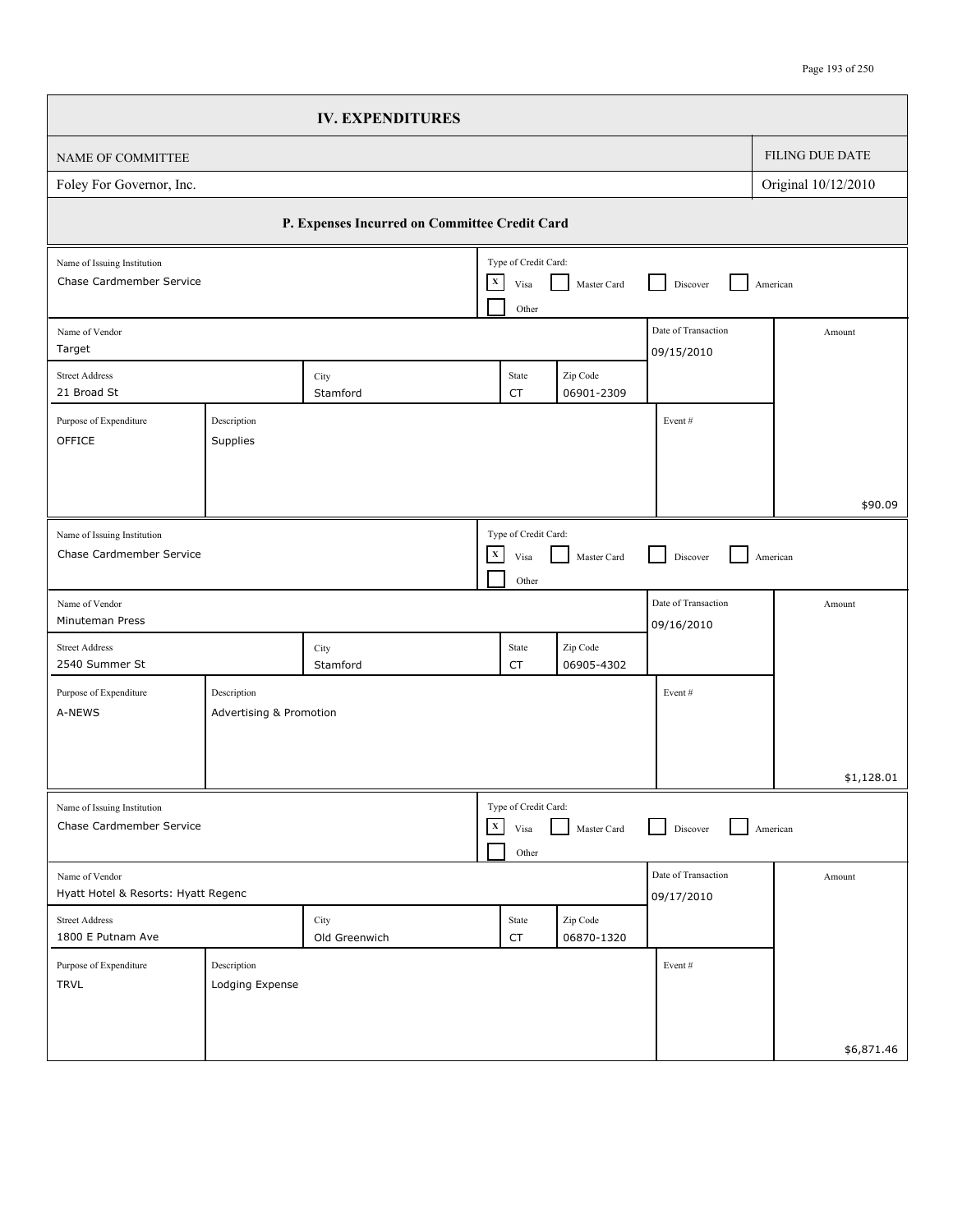|                                                         |                         | <b>IV. EXPENDITURES</b>                       |              |                                       |                        |                                   |                     |
|---------------------------------------------------------|-------------------------|-----------------------------------------------|--------------|---------------------------------------|------------------------|-----------------------------------|---------------------|
| NAME OF COMMITTEE                                       |                         |                                               |              |                                       |                        |                                   | FILING DUE DATE     |
| Foley For Governor, Inc.                                |                         |                                               |              |                                       |                        |                                   | Original 10/12/2010 |
|                                                         |                         | P. Expenses Incurred on Committee Credit Card |              |                                       |                        |                                   |                     |
| Name of Issuing Institution<br>Chase Cardmember Service |                         |                                               | $\mathbf x$  | Type of Credit Card:<br>Visa<br>Other | Master Card            | Discover                          | American            |
| Name of Vendor<br>Town of West Hartford                 |                         |                                               |              |                                       |                        | Date of Transaction<br>09/27/2010 | Amount              |
| <b>Street Address</b><br>20 Isham Rd                    |                         | City<br>West Hartford                         |              | State<br>CT                           | Zip Code<br>06107-2204 |                                   |                     |
| Purpose of Expenditure<br><b>TRVL</b>                   | Description<br>Parking  |                                               |              |                                       |                        | Event#                            |                     |
|                                                         |                         |                                               |              |                                       |                        |                                   | \$7.00              |
| Name of Issuing Institution<br>Chase Cardmember Service |                         |                                               | $\mathbf X$  | Type of Credit Card:<br>Visa<br>Other | Master Card            | Discover                          | American            |
| Name of Vendor<br>Town of West Hartford                 |                         |                                               |              |                                       |                        | Date of Transaction<br>09/28/2010 | Amount              |
| <b>Street Address</b><br>20 Isham Rd                    |                         | City<br>West Hartford                         |              | State<br>CT                           | Zip Code<br>06107-2204 |                                   |                     |
| Purpose of Expenditure<br><b>TRVL</b>                   | Description<br>Parking  |                                               |              |                                       |                        | Event#                            |                     |
|                                                         |                         |                                               |              |                                       |                        |                                   | \$7.00              |
| Name of Issuing Institution<br>Chase Cardmember Service |                         |                                               | $\mathbf{X}$ | Type of Credit Card:<br>Visa<br>Other | Master Card            | Discover                          | American            |
| Name of Vendor<br><b>Staples</b>                        |                         |                                               |              |                                       |                        | Date of Transaction<br>09/28/2010 | Amount              |
| Street Address<br>2299 Summer St                        |                         | City<br>Stamford                              |              | State<br>${\sf CT}$                   | Zip Code<br>06905-4502 |                                   |                     |
| Purpose of Expenditure<br><b>OFFICE</b>                 | Description<br>Supplies |                                               |              |                                       |                        | Event#                            |                     |
|                                                         |                         |                                               |              |                                       |                        |                                   | \$25.42             |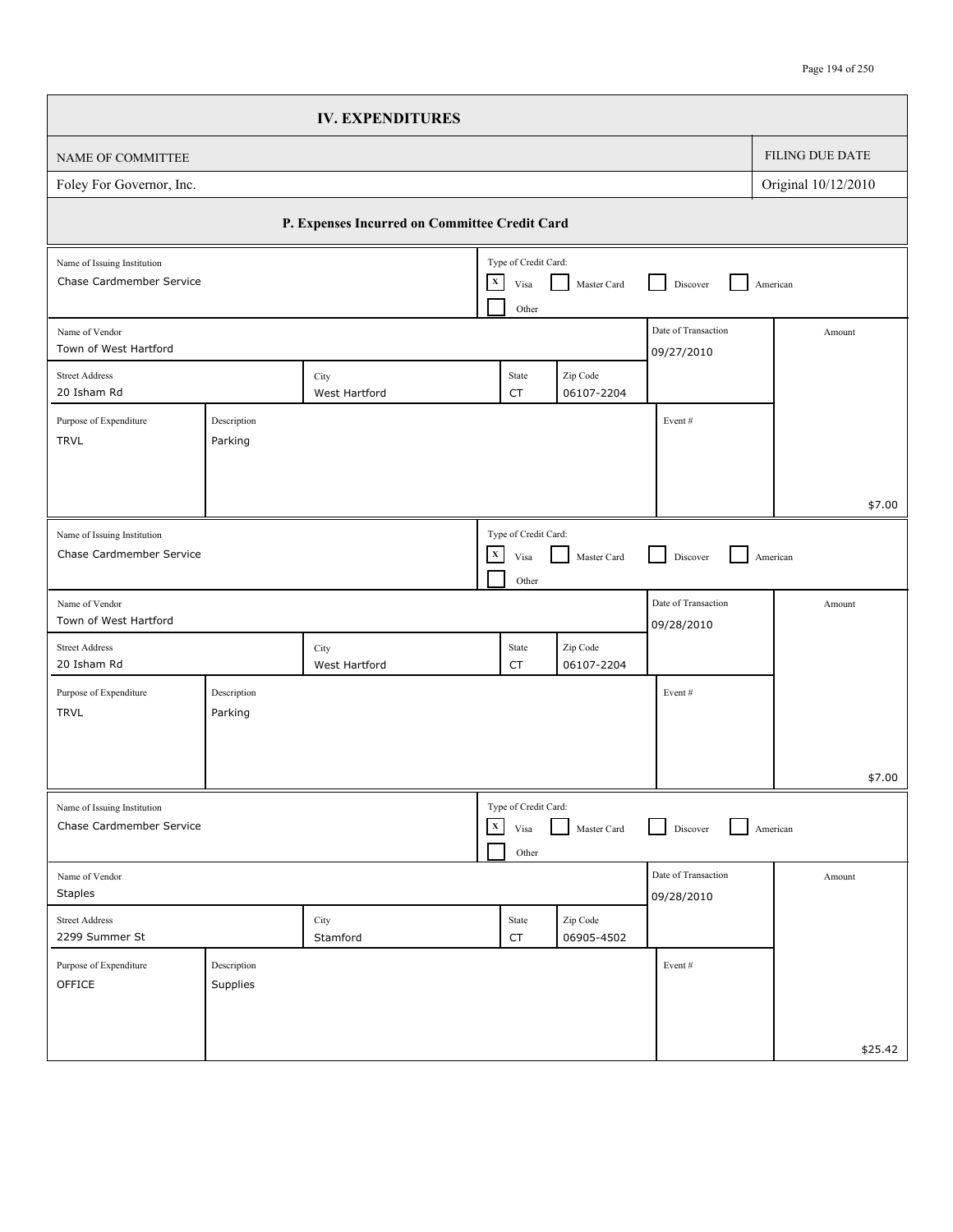|                                                         |                             | <b>IV. EXPENDITURES</b>                       |              |                                       |                        |                                   |                     |          |
|---------------------------------------------------------|-----------------------------|-----------------------------------------------|--------------|---------------------------------------|------------------------|-----------------------------------|---------------------|----------|
| NAME OF COMMITTEE                                       |                             |                                               |              |                                       |                        |                                   | FILING DUE DATE     |          |
| Foley For Governor, Inc.                                |                             |                                               |              |                                       |                        |                                   | Original 10/12/2010 |          |
|                                                         |                             | P. Expenses Incurred on Committee Credit Card |              |                                       |                        |                                   |                     |          |
| Name of Issuing Institution<br>Chase Cardmember Service |                             |                                               | $\mathbf x$  | Type of Credit Card:<br>Visa<br>Other | Master Card            | Discover                          | American            |          |
| Name of Vendor<br>United States Post Office             |                             |                                               |              |                                       |                        | Date of Transaction<br>09/28/2010 |                     | Amount   |
| <b>Street Address</b><br>Ridgeway Station               |                             | City<br>Stamford                              |              | State<br>CT                           | Zip Code<br>06902      |                                   |                     |          |
| Purpose of Expenditure<br>POST                          | Description<br>Mail         |                                               |              |                                       |                        | Event#                            |                     |          |
|                                                         |                             |                                               |              |                                       |                        |                                   |                     | \$176.00 |
| Name of Issuing Institution<br>Chase Cardmember Service |                             |                                               | $\mathbf X$  | Type of Credit Card:<br>Visa<br>Other | Master Card            | Discover                          | American            |          |
| Name of Vendor<br>Reuben's Deli                         |                             |                                               |              |                                       |                        | Date of Transaction<br>09/28/2010 |                     | Amount   |
| <b>Street Address</b><br>35 Lasalle Rd                  |                             | City<br>West Hartford                         |              | State<br>CT                           | Zip Code<br>06107-2304 |                                   |                     |          |
| Purpose of Expenditure<br><b>FOOD</b>                   | Description<br>Meal Expense |                                               |              |                                       |                        | Event#                            |                     |          |
|                                                         |                             |                                               |              |                                       |                        |                                   |                     | \$15.26  |
| Name of Issuing Institution<br>Chase Cardmember Service |                             |                                               | $\mathbf{X}$ | Type of Credit Card:<br>Visa<br>Other | Master Card            | Discover                          | American            |          |
| Name of Vendor<br>McDonalds                             |                             |                                               |              |                                       |                        | Date of Transaction<br>09/28/2010 |                     | Amount   |
| <b>Street Address</b><br>172 Washington St              |                             | City<br>Stamford                              |              | State<br>${\sf CT}$                   | Zip Code<br>06901      |                                   |                     |          |
| Purpose of Expenditure<br><b>FOOD</b>                   | Description<br>Meal Expense |                                               |              |                                       |                        | Event#                            |                     |          |
|                                                         |                             |                                               |              |                                       |                        |                                   |                     | \$56.56  |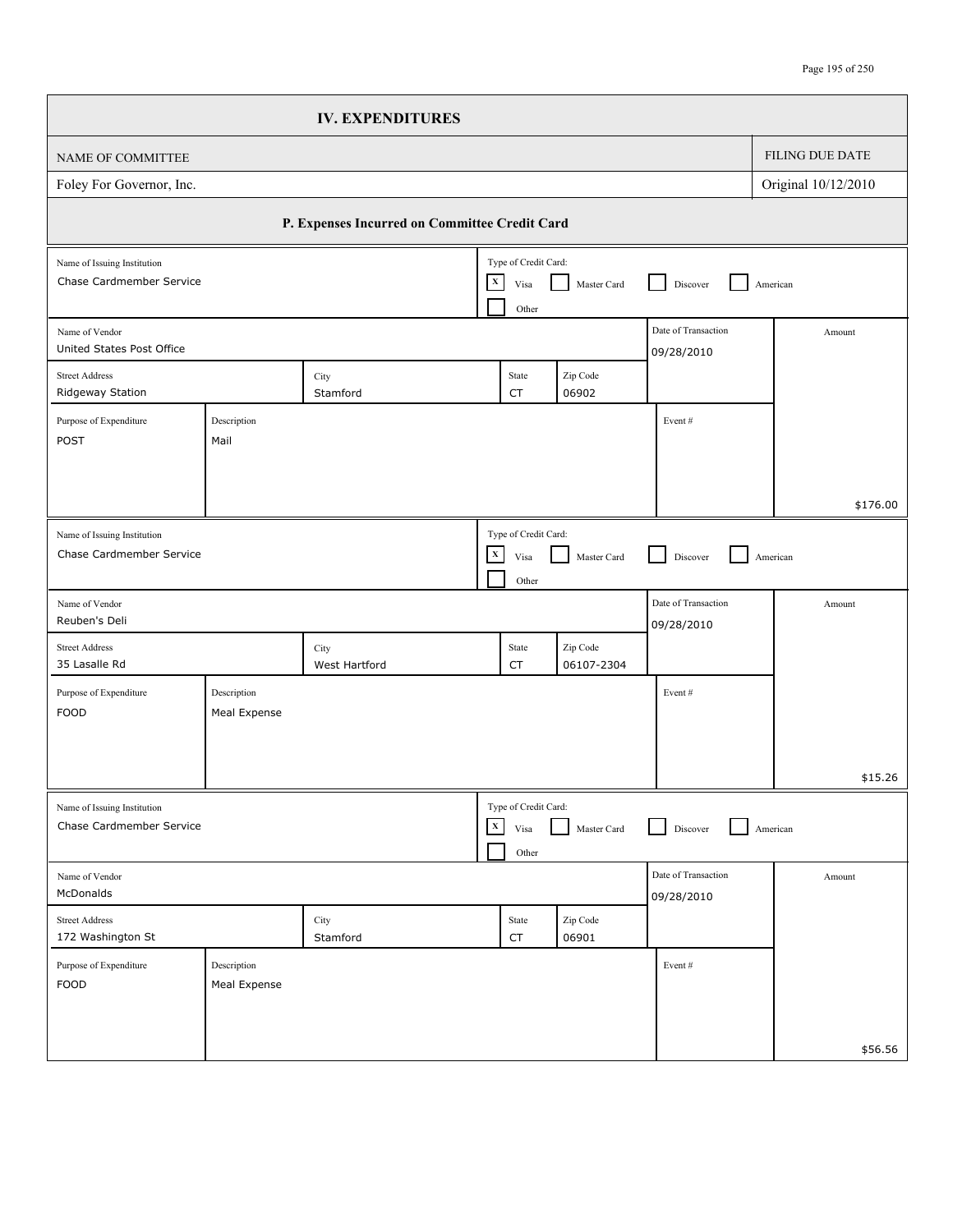| FILING DUE DATE<br>Original 10/12/2010<br>P. Expenses Incurred on Committee Credit Card<br>Type of Credit Card:<br>$\mathbf X$<br>Master Card<br>American<br>Discover<br>Visa<br>Other<br>Date of Transaction<br>Amount<br>09/28/2010<br>Zip Code<br>City<br>State<br>Stamford<br>06902-5113<br>CT<br>Description<br>Event#<br>Supplies<br>Type of Credit Card:<br>$\mathbf X$<br>Master Card<br>Discover<br>American<br>Visa<br>Other<br>Date of Transaction<br>Amount<br>09/30/2010<br>Zip Code<br>City<br>State<br>06107-2103<br>Hartford<br>CT<br>Description<br>Event#<br>Meal<br>Type of Credit Card:<br>$\mathbf X$<br>Master Card<br>American<br>Visa<br>Discover<br>Other<br>Date of Transaction<br>Amount<br>09/30/2010<br>$\mathop{\mathsf{Zip}}\nolimits$ Code<br>City<br>State<br>Stamford<br>06905-4502<br>CT<br>Description<br>Event#<br>Supplies |                                                         | <b>IV. EXPENDITURES</b> |  |  |          |
|------------------------------------------------------------------------------------------------------------------------------------------------------------------------------------------------------------------------------------------------------------------------------------------------------------------------------------------------------------------------------------------------------------------------------------------------------------------------------------------------------------------------------------------------------------------------------------------------------------------------------------------------------------------------------------------------------------------------------------------------------------------------------------------------------------------------------------------------------------------|---------------------------------------------------------|-------------------------|--|--|----------|
|                                                                                                                                                                                                                                                                                                                                                                                                                                                                                                                                                                                                                                                                                                                                                                                                                                                                  | NAME OF COMMITTEE                                       |                         |  |  |          |
|                                                                                                                                                                                                                                                                                                                                                                                                                                                                                                                                                                                                                                                                                                                                                                                                                                                                  | Foley For Governor, Inc.                                |                         |  |  |          |
|                                                                                                                                                                                                                                                                                                                                                                                                                                                                                                                                                                                                                                                                                                                                                                                                                                                                  |                                                         |                         |  |  |          |
|                                                                                                                                                                                                                                                                                                                                                                                                                                                                                                                                                                                                                                                                                                                                                                                                                                                                  | Name of Issuing Institution<br>Chase Cardmember Service |                         |  |  |          |
|                                                                                                                                                                                                                                                                                                                                                                                                                                                                                                                                                                                                                                                                                                                                                                                                                                                                  | Name of Vendor<br>RadioShack                            |                         |  |  |          |
|                                                                                                                                                                                                                                                                                                                                                                                                                                                                                                                                                                                                                                                                                                                                                                                                                                                                  | <b>Street Address</b><br>561 Elm St # 1-1419            |                         |  |  |          |
|                                                                                                                                                                                                                                                                                                                                                                                                                                                                                                                                                                                                                                                                                                                                                                                                                                                                  | Purpose of Expenditure<br>OFFICE                        |                         |  |  |          |
|                                                                                                                                                                                                                                                                                                                                                                                                                                                                                                                                                                                                                                                                                                                                                                                                                                                                  |                                                         |                         |  |  | \$106.00 |
|                                                                                                                                                                                                                                                                                                                                                                                                                                                                                                                                                                                                                                                                                                                                                                                                                                                                  | Name of Issuing Institution<br>Chase Cardmember Service |                         |  |  |          |
|                                                                                                                                                                                                                                                                                                                                                                                                                                                                                                                                                                                                                                                                                                                                                                                                                                                                  | Name of Vendor<br>Luna Pizza                            |                         |  |  |          |
|                                                                                                                                                                                                                                                                                                                                                                                                                                                                                                                                                                                                                                                                                                                                                                                                                                                                  | <b>Street Address</b><br>999 Farmington Ave             |                         |  |  |          |
|                                                                                                                                                                                                                                                                                                                                                                                                                                                                                                                                                                                                                                                                                                                                                                                                                                                                  | Purpose of Expenditure<br><b>FOOD</b>                   |                         |  |  |          |
|                                                                                                                                                                                                                                                                                                                                                                                                                                                                                                                                                                                                                                                                                                                                                                                                                                                                  |                                                         |                         |  |  | \$81.20  |
|                                                                                                                                                                                                                                                                                                                                                                                                                                                                                                                                                                                                                                                                                                                                                                                                                                                                  | Name of Issuing Institution<br>Chase Cardmember Service |                         |  |  |          |
|                                                                                                                                                                                                                                                                                                                                                                                                                                                                                                                                                                                                                                                                                                                                                                                                                                                                  | Name of Vendor<br><b>Staples</b>                        |                         |  |  |          |
|                                                                                                                                                                                                                                                                                                                                                                                                                                                                                                                                                                                                                                                                                                                                                                                                                                                                  | Street Address<br>2299 Summer St                        |                         |  |  |          |
|                                                                                                                                                                                                                                                                                                                                                                                                                                                                                                                                                                                                                                                                                                                                                                                                                                                                  | Purpose of Expenditure<br>OFFICE                        |                         |  |  |          |
|                                                                                                                                                                                                                                                                                                                                                                                                                                                                                                                                                                                                                                                                                                                                                                                                                                                                  |                                                         |                         |  |  | \$25.42  |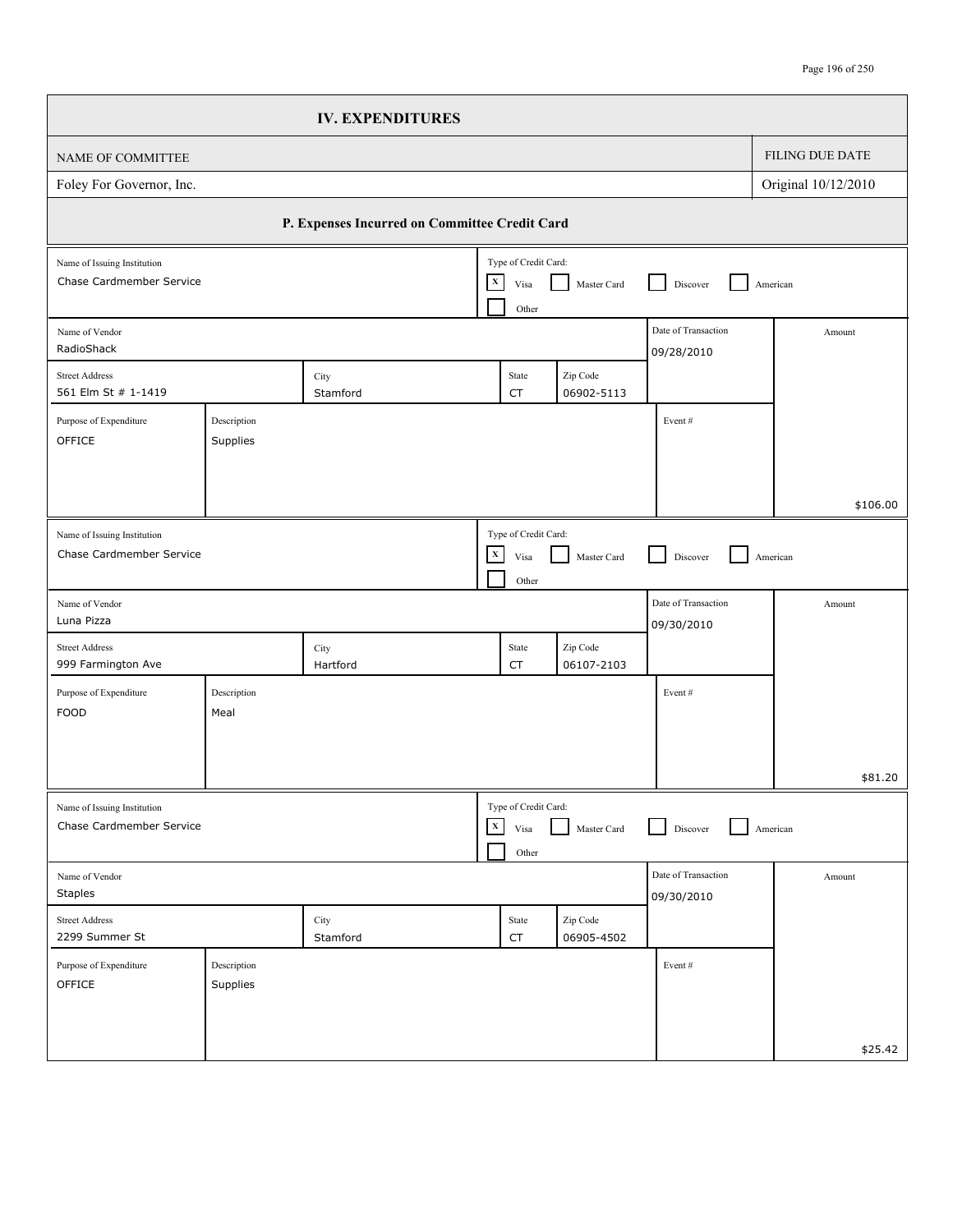| FILING DUE DATE<br>Original 10/12/2010<br>P. Expenses Incurred on Committee Credit Card<br>Type of Credit Card:<br>$\mathbf X$<br>Master Card<br>American<br>Discover<br>Visa<br>Other<br>Date of Transaction<br>Amount<br>09/30/2010<br>Zip Code<br>City<br>State<br>06107-2204<br>West Hartford<br>CT<br>Description<br>Event#<br>Parking<br>Type of Credit Card:<br>$\mathbf X$<br>Master Card<br>American<br>Visa<br>Discover<br>Other<br>Date of Transaction<br>Amount<br>09/30/2010<br>Zip Code<br>State<br>City<br>06107-2204<br>West Hartford<br>CT<br>Description<br>Event#<br>Parking<br>Type of Credit Card:<br>$\mathbf{x}$<br>Master Card<br>American<br>Visa<br>Discover<br>Other<br>Date of Transaction<br>Amount<br>09/30/2010<br>Zip Code<br>City<br>State<br>Stamford<br>06905-4302<br>CT<br>Description<br>Event#<br>Advertising & Promotion |                                                         | <b>IV. EXPENDITURES</b> |  |  |            |
|-----------------------------------------------------------------------------------------------------------------------------------------------------------------------------------------------------------------------------------------------------------------------------------------------------------------------------------------------------------------------------------------------------------------------------------------------------------------------------------------------------------------------------------------------------------------------------------------------------------------------------------------------------------------------------------------------------------------------------------------------------------------------------------------------------------------------------------------------------------------|---------------------------------------------------------|-------------------------|--|--|------------|
|                                                                                                                                                                                                                                                                                                                                                                                                                                                                                                                                                                                                                                                                                                                                                                                                                                                                 | NAME OF COMMITTEE                                       |                         |  |  |            |
|                                                                                                                                                                                                                                                                                                                                                                                                                                                                                                                                                                                                                                                                                                                                                                                                                                                                 | Foley For Governor, Inc.                                |                         |  |  |            |
|                                                                                                                                                                                                                                                                                                                                                                                                                                                                                                                                                                                                                                                                                                                                                                                                                                                                 |                                                         |                         |  |  |            |
|                                                                                                                                                                                                                                                                                                                                                                                                                                                                                                                                                                                                                                                                                                                                                                                                                                                                 | Name of Issuing Institution<br>Chase Cardmember Service |                         |  |  |            |
|                                                                                                                                                                                                                                                                                                                                                                                                                                                                                                                                                                                                                                                                                                                                                                                                                                                                 | Name of Vendor<br>Town of West Hartford                 |                         |  |  |            |
|                                                                                                                                                                                                                                                                                                                                                                                                                                                                                                                                                                                                                                                                                                                                                                                                                                                                 | <b>Street Address</b><br>20 Isham Rd                    |                         |  |  |            |
|                                                                                                                                                                                                                                                                                                                                                                                                                                                                                                                                                                                                                                                                                                                                                                                                                                                                 | Purpose of Expenditure<br><b>TRVL</b>                   |                         |  |  |            |
|                                                                                                                                                                                                                                                                                                                                                                                                                                                                                                                                                                                                                                                                                                                                                                                                                                                                 |                                                         |                         |  |  | \$7.00     |
|                                                                                                                                                                                                                                                                                                                                                                                                                                                                                                                                                                                                                                                                                                                                                                                                                                                                 | Name of Issuing Institution<br>Chase Cardmember Service |                         |  |  |            |
|                                                                                                                                                                                                                                                                                                                                                                                                                                                                                                                                                                                                                                                                                                                                                                                                                                                                 | Name of Vendor<br>Town of West Hartford                 |                         |  |  |            |
|                                                                                                                                                                                                                                                                                                                                                                                                                                                                                                                                                                                                                                                                                                                                                                                                                                                                 | <b>Street Address</b><br>20 Isham Rd                    |                         |  |  |            |
|                                                                                                                                                                                                                                                                                                                                                                                                                                                                                                                                                                                                                                                                                                                                                                                                                                                                 | Purpose of Expenditure<br><b>TRVL</b>                   |                         |  |  |            |
|                                                                                                                                                                                                                                                                                                                                                                                                                                                                                                                                                                                                                                                                                                                                                                                                                                                                 |                                                         |                         |  |  | \$1.50     |
|                                                                                                                                                                                                                                                                                                                                                                                                                                                                                                                                                                                                                                                                                                                                                                                                                                                                 | Name of Issuing Institution<br>Chase Cardmember Service |                         |  |  |            |
|                                                                                                                                                                                                                                                                                                                                                                                                                                                                                                                                                                                                                                                                                                                                                                                                                                                                 | Name of Vendor<br>Minuteman Press                       |                         |  |  |            |
|                                                                                                                                                                                                                                                                                                                                                                                                                                                                                                                                                                                                                                                                                                                                                                                                                                                                 | <b>Street Address</b><br>2540 Summer St                 |                         |  |  |            |
|                                                                                                                                                                                                                                                                                                                                                                                                                                                                                                                                                                                                                                                                                                                                                                                                                                                                 | Purpose of Expenditure<br>A-NEWS                        |                         |  |  |            |
|                                                                                                                                                                                                                                                                                                                                                                                                                                                                                                                                                                                                                                                                                                                                                                                                                                                                 |                                                         |                         |  |  | \$1,739.46 |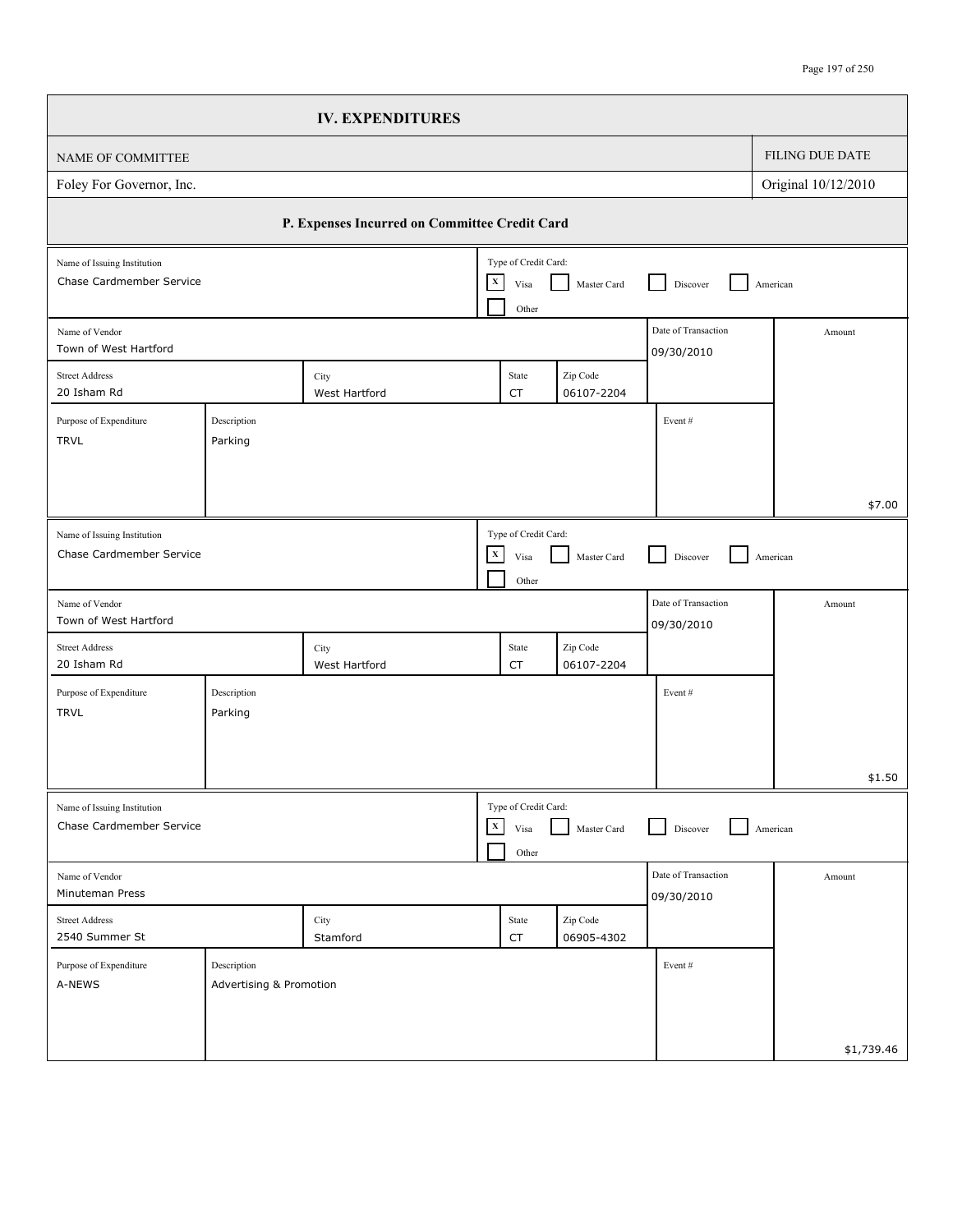|                                                         |                     | <b>IV. EXPENDITURES</b>                       |                                                       |                    |                                   |                        |
|---------------------------------------------------------|---------------------|-----------------------------------------------|-------------------------------------------------------|--------------------|-----------------------------------|------------------------|
| NAME OF COMMITTEE                                       |                     |                                               |                                                       |                    |                                   | <b>FILING DUE DATE</b> |
| Foley For Governor, Inc.                                |                     |                                               |                                                       |                    |                                   | Original 10/12/2010    |
|                                                         |                     | P. Expenses Incurred on Committee Credit Card |                                                       |                    |                                   |                        |
| Name of Issuing Institution<br>Chase Cardmember Service |                     |                                               | Type of Credit Card:<br>$\mathbf{X}$<br>Visa<br>Other | Master Card<br>l 1 | Discover                          | American               |
| Name of Vendor<br>United States Post Office             |                     |                                               |                                                       |                    | Date of Transaction<br>09/30/2010 | Amount                 |
| <b>Street Address</b><br>Ridgeway Station               |                     | City<br>Stamford                              | State<br><b>CT</b>                                    | Zip Code<br>06902  |                                   |                        |
| Purpose of Expenditure<br><b>POST</b>                   | Description<br>Mail |                                               |                                                       |                    | Event $#$                         |                        |
|                                                         |                     |                                               |                                                       |                    |                                   | \$132.00               |
|                                                         |                     |                                               |                                                       |                    | <b>Total of Section P</b>         | \$14,265.17            |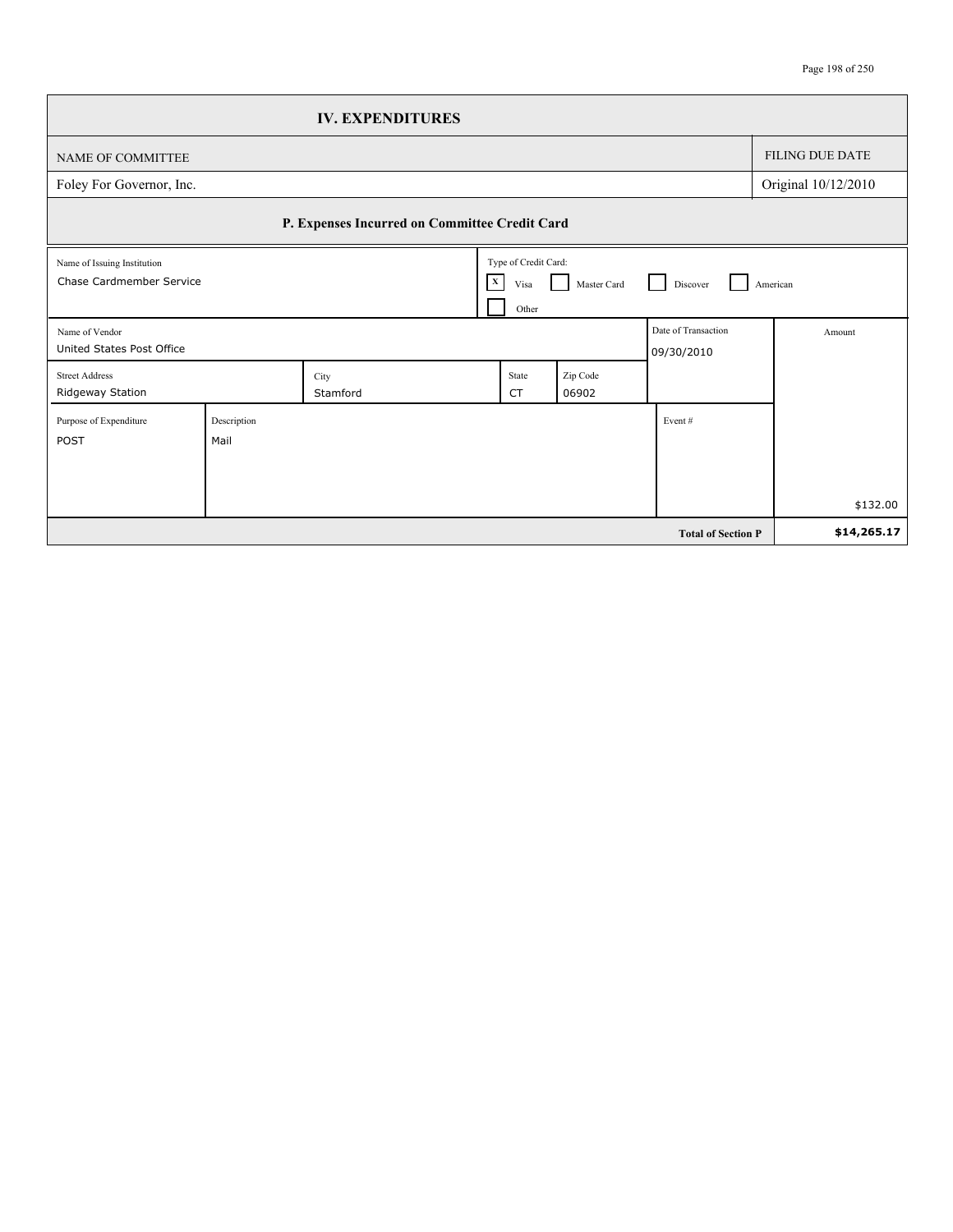## Page 199 of 250

|                                                                                       |                                                                                       | <b>IV. EXPENDITURES</b> |               |                                              |                           |                                    |  |
|---------------------------------------------------------------------------------------|---------------------------------------------------------------------------------------|-------------------------|---------------|----------------------------------------------|---------------------------|------------------------------------|--|
| NAME OF COMMITTEE                                                                     |                                                                                       |                         |               |                                              | <b>FILING DUE DATE</b>    |                                    |  |
| Original 10/12/2010<br>Foley For Governor, Inc.                                       |                                                                                       |                         |               |                                              |                           |                                    |  |
|                                                                                       | Q. Expenses Incurred By Committee but Not Paid During this Period                     |                         |               |                                              |                           |                                    |  |
| Event#<br>Name of Creditor<br>Date Incurred<br>09/30/2010<br>Chase Cardmember Service |                                                                                       |                         |               |                                              |                           | Amount<br>Incurred<br>(Estimate or |  |
| City<br><b>Street Address</b><br>Wilmington<br>PO Box 15153                           |                                                                                       |                         |               | Zip Code<br><b>State</b><br>19886-5153<br>DE |                           | Actual)                            |  |
| Purpose of<br>Expenditure<br><b>CCP</b>                                               | Description<br>Payment to campaign card                                               |                         |               |                                              |                           |                                    |  |
| which reimbursement is sought?<br>Yes<br>$\mathbf X$<br>N <sub>0</sub>                | Is this expenditure coordinated with another candidate for<br>Other Candidate(s) Name |                         | Office Sought |                                              |                           | \$14,265.17                        |  |
|                                                                                       |                                                                                       |                         |               |                                              | <b>Total of Section O</b> | \$14,265.17                        |  |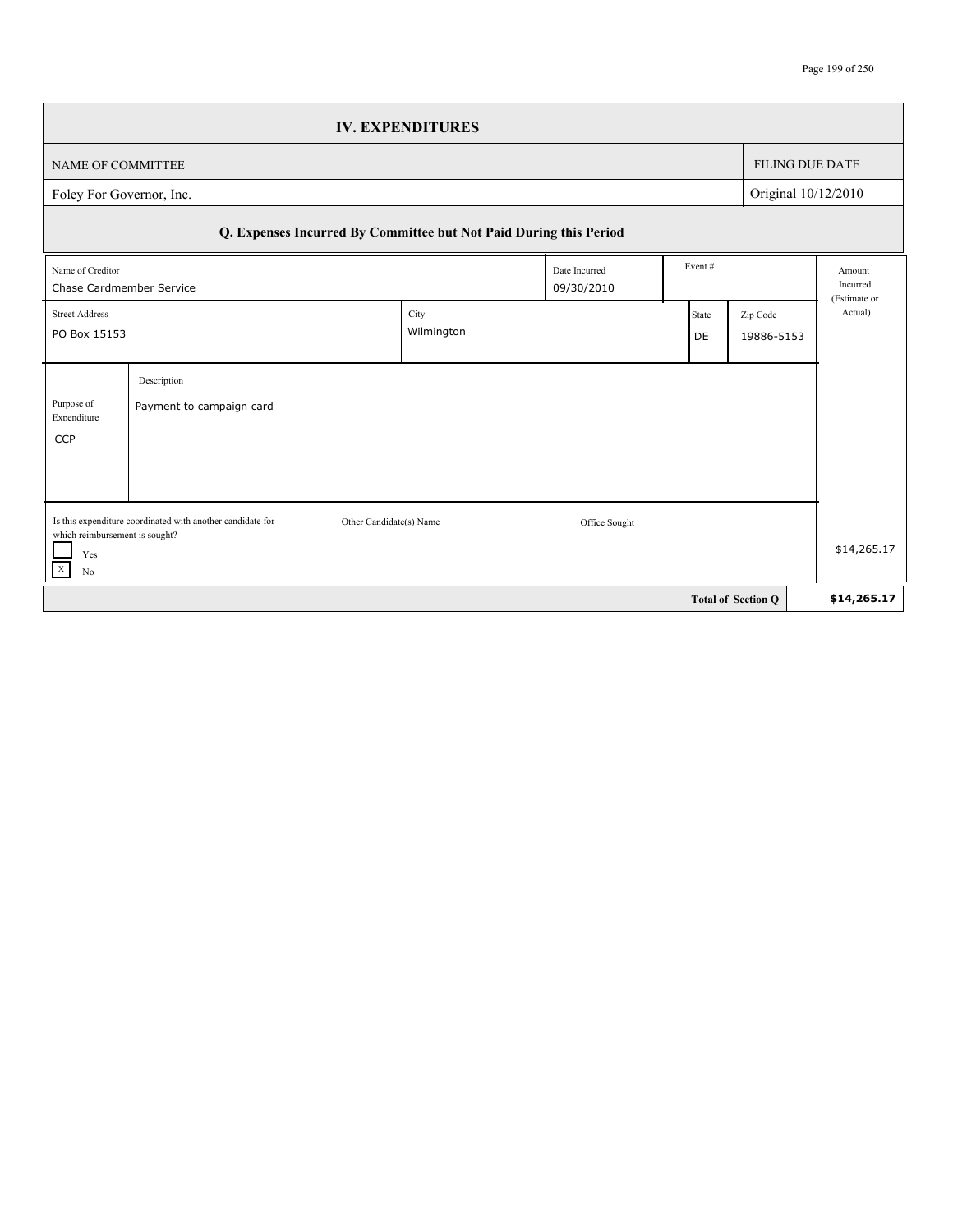|                                                                                                     | <b>IV. EXPENDITURES</b> |                 |                                |                        |            |                 |
|-----------------------------------------------------------------------------------------------------|-------------------------|-----------------|--------------------------------|------------------------|------------|-----------------|
| NAME OF COMMITTEE                                                                                   |                         |                 |                                |                        |            | FILING DUE DATE |
| Original 10/12/2010<br>Folev For Governor. Inc.                                                     |                         |                 |                                |                        |            |                 |
| R. Itemization of Reimbursements to Committee Workers and Consultants                               |                         |                 |                                |                        |            |                 |
| Date of Payment<br>Method of Payment<br>Name of Worker/Consultant                                   |                         |                 |                                |                        |            |                 |
| Justin R Clark                                                                                      |                         | 09/07/2010      |                                | $X$ Check #            |            |                 |
| Secondary Payee                                                                                     |                         |                 | Purpose of Expenditure         |                        | Debit Card |                 |
| Justin R Clark                                                                                      |                         | <b>TRVL</b>     |                                |                        |            |                 |
| <b>Street Address</b><br>20 Summer St Ste 200                                                       | City<br>Stamford        |                 | State<br>CT                    | Zip Code<br>06901-2304 |            |                 |
| Description<br>vehicle miles                                                                        |                         |                 |                                | Event#                 |            |                 |
|                                                                                                     |                         |                 |                                |                        |            |                 |
|                                                                                                     |                         |                 |                                |                        |            |                 |
| Is this expenditure coordinated with another candidate for                                          | Other Candidate(s) Name | Office Sought   |                                |                        |            |                 |
| which reimbursement is sought?<br>Yes                                                               |                         |                 |                                |                        |            |                 |
| $\boxed{\mathbf{x}}$<br>No                                                                          |                         |                 |                                |                        |            | \$422.00        |
| Name of Worker/Consultant                                                                           |                         | Date of Payment |                                | Method of Payment      |            | Amount          |
| Sunghi P Frauen                                                                                     | 09/07/2010              |                 | $\mathbf{x}$<br>Check #        |                        |            |                 |
| Secondary Payee                                                                                     |                         |                 | 2024<br>Purpose of Expenditure |                        |            |                 |
| Verizon Wireless                                                                                    |                         | A-PH-BNK        |                                | Debit Card             |            |                 |
| <b>Street Address</b><br>PO Box 15062                                                               | City                    |                 | State<br><b>NY</b>             | Zip Code<br>12212-5062 |            |                 |
| Description                                                                                         | Albany                  |                 |                                |                        |            |                 |
| cell phone                                                                                          |                         |                 |                                | Event#                 |            |                 |
|                                                                                                     |                         |                 |                                |                        |            |                 |
|                                                                                                     |                         |                 |                                |                        |            |                 |
| Is this expenditure coordinated with another candidate for<br>which reimbursement is sought?<br>Yes | Other Candidate(s) Name | Office Sought   |                                |                        |            |                 |
| $\overline{\mathbf{x}}$<br>No                                                                       |                         |                 |                                |                        |            | \$146.05        |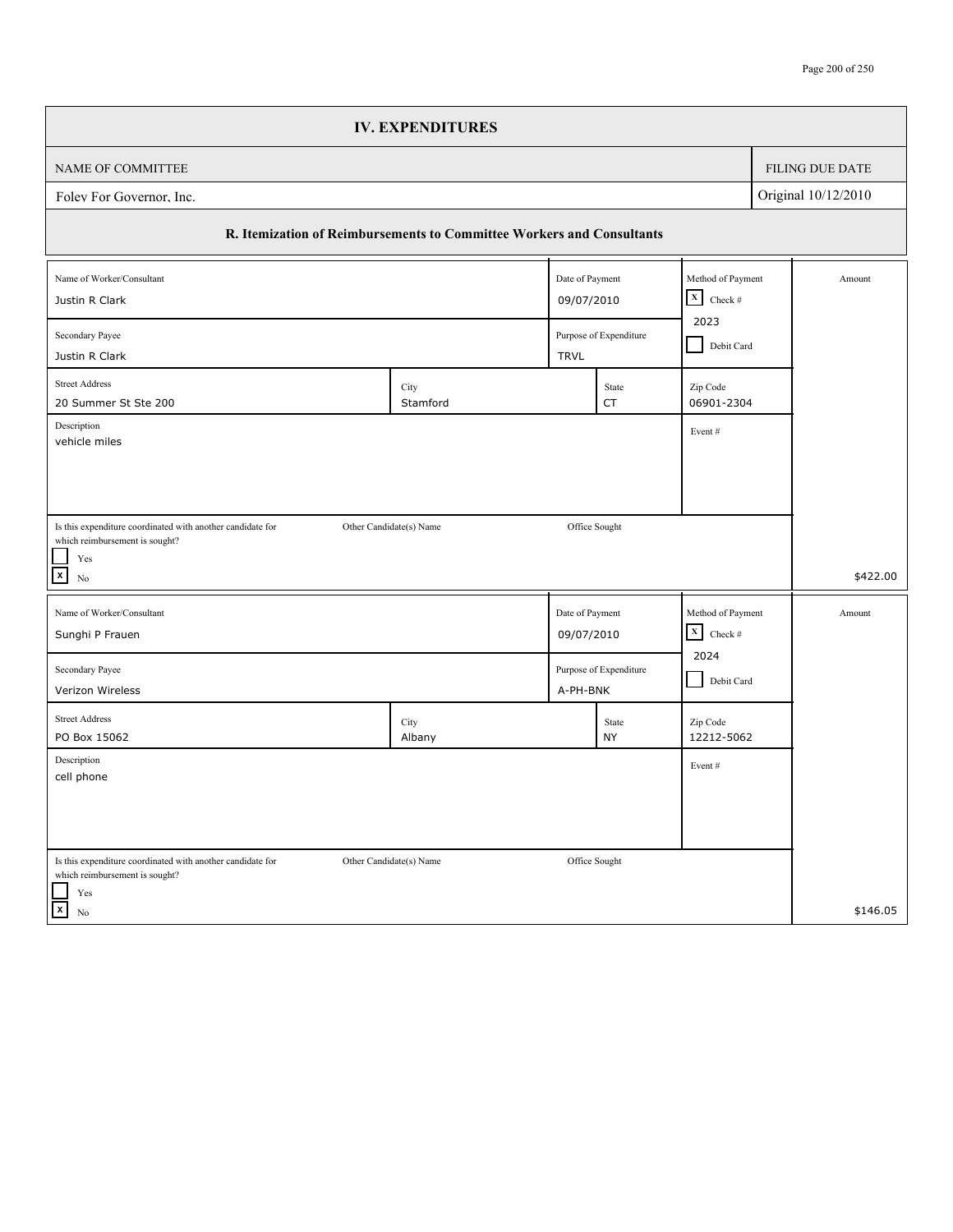| <b>IV. EXPENDITURES</b>                                                                                                                                          |                           |  |                 |  |  |  |  |
|------------------------------------------------------------------------------------------------------------------------------------------------------------------|---------------------------|--|-----------------|--|--|--|--|
| NAME OF COMMITTEE                                                                                                                                                |                           |  | FILING DUE DATE |  |  |  |  |
| Original 10/12/2010<br>Folev For Governor, Inc.                                                                                                                  |                           |  |                 |  |  |  |  |
| R. Itemization of Reimbursements to Committee Workers and Consultants                                                                                            |                           |  |                 |  |  |  |  |
| Date of Payment<br>Name of Worker/Consultant                                                                                                                     | Method of Payment         |  | Amount          |  |  |  |  |
| 09/07/2010<br>Matthew Joiner                                                                                                                                     | $\mathbf x$<br>Check $\#$ |  |                 |  |  |  |  |
| Secondary Payee<br>Purpose of Expenditure<br>Matthew Joiner<br><b>TRVL</b>                                                                                       | 2020<br>Debit Card        |  |                 |  |  |  |  |
| <b>Street Address</b>                                                                                                                                            |                           |  |                 |  |  |  |  |
| City<br>State<br>Oakdale<br><b>CT</b><br>150 Oxoboxo Dam Rd                                                                                                      | Zip Code<br>06370-1267    |  |                 |  |  |  |  |
| Description                                                                                                                                                      | Event#                    |  |                 |  |  |  |  |
| Vehicle miles                                                                                                                                                    |                           |  |                 |  |  |  |  |
|                                                                                                                                                                  |                           |  |                 |  |  |  |  |
| Is this expenditure coordinated with another candidate for<br>Other Candidate(s) Name<br>Office Sought                                                           |                           |  |                 |  |  |  |  |
| which reimbursement is sought?<br>$\operatorname{Yes}$                                                                                                           |                           |  |                 |  |  |  |  |
| $\boxed{\mathbf{x}}$<br>No                                                                                                                                       |                           |  | \$195.00        |  |  |  |  |
| Date of Payment<br>Name of Worker/Consultant                                                                                                                     | Method of Payment         |  | Amount          |  |  |  |  |
| 09/07/2010<br>Courtney Weaver                                                                                                                                    | $\mathbf X$<br>Check $\#$ |  |                 |  |  |  |  |
| Secondary Payee<br>Purpose of Expenditure                                                                                                                        | 2012                      |  |                 |  |  |  |  |
| Courtney Weaver<br><b>TRVL</b>                                                                                                                                   | Debit Card                |  |                 |  |  |  |  |
| <b>Street Address</b><br>City<br>State                                                                                                                           | Zip Code                  |  |                 |  |  |  |  |
| 20 Summer St Fl 2<br>Stamford<br>CT                                                                                                                              | 06901-2304                |  |                 |  |  |  |  |
|                                                                                                                                                                  |                           |  |                 |  |  |  |  |
| Description<br>vehicle miles                                                                                                                                     | Event#                    |  |                 |  |  |  |  |
|                                                                                                                                                                  |                           |  |                 |  |  |  |  |
|                                                                                                                                                                  |                           |  |                 |  |  |  |  |
|                                                                                                                                                                  |                           |  |                 |  |  |  |  |
| Is this expenditure coordinated with another candidate for<br>Other Candidate(s) Name<br>Office Sought<br>which reimbursement is sought?<br>$\operatorname{Yes}$ |                           |  |                 |  |  |  |  |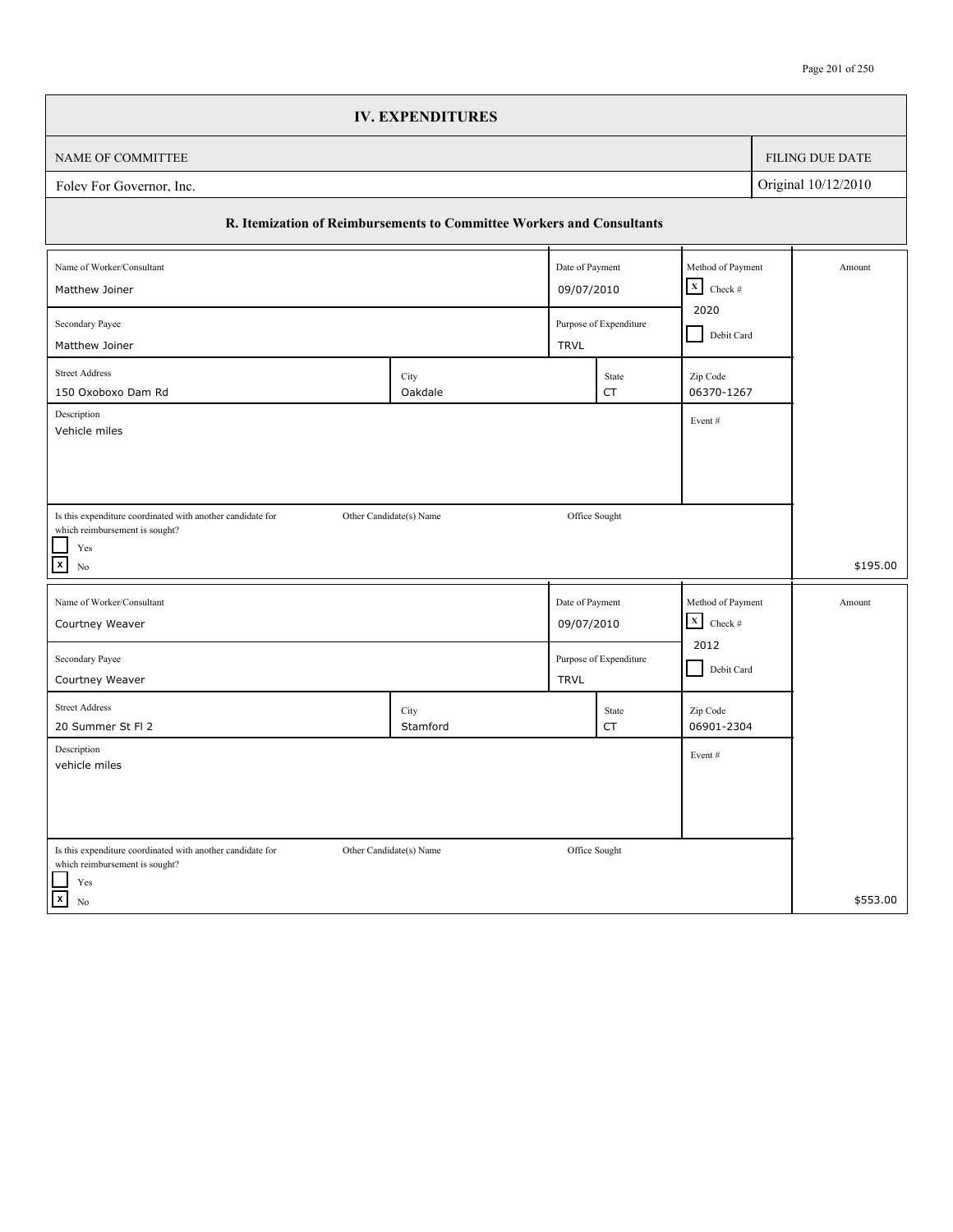|                                                                                                                      | <b>IV. EXPENDITURES</b> |                                   |                                       |                        |            |                 |  |
|----------------------------------------------------------------------------------------------------------------------|-------------------------|-----------------------------------|---------------------------------------|------------------------|------------|-----------------|--|
| NAME OF COMMITTEE                                                                                                    |                         |                                   |                                       |                        |            | FILING DUE DATE |  |
| Original 10/12/2010<br>Folev For Governor, Inc.                                                                      |                         |                                   |                                       |                        |            |                 |  |
| R. Itemization of Reimbursements to Committee Workers and Consultants                                                |                         |                                   |                                       |                        |            |                 |  |
| Name of Worker/Consultant                                                                                            |                         | Date of Payment                   |                                       | Method of Payment      |            | Amount          |  |
| Courtney Weaver                                                                                                      | 09/07/2010              | $\mathbf x$<br>Check $\#$<br>2012 |                                       |                        |            |                 |  |
| Secondary Payee<br>Town of West Hartford                                                                             |                         |                                   | Purpose of Expenditure<br><b>TRVL</b> |                        | Debit Card |                 |  |
| <b>Street Address</b>                                                                                                | City                    |                                   | State                                 | Zip Code               |            |                 |  |
| 20 Isham Rd<br>Description                                                                                           | West Hartford           |                                   | <b>CT</b>                             | 06107-2204<br>Event#   |            |                 |  |
| parking                                                                                                              |                         |                                   |                                       |                        |            |                 |  |
|                                                                                                                      |                         |                                   |                                       |                        |            |                 |  |
| Is this expenditure coordinated with another candidate for<br>which reimbursement is sought?                         | Other Candidate(s) Name | Office Sought                     |                                       |                        |            |                 |  |
| $\operatorname{Yes}$<br>$\boxed{\mathbf{x}}$<br>No                                                                   |                         |                                   |                                       |                        |            | \$35.00         |  |
|                                                                                                                      |                         |                                   |                                       | Method of Payment      |            | Amount          |  |
| Name of Worker/Consultant<br>Courtney Weaver                                                                         |                         |                                   | Date of Payment<br>09/07/2010         |                        |            |                 |  |
| Secondary Payee                                                                                                      |                         |                                   | Purpose of Expenditure                |                        |            |                 |  |
| <b>SBC</b>                                                                                                           |                         | <b>FOOD</b>                       |                                       | Debit Card             |            |                 |  |
| <b>Street Address</b><br>131 Summer St                                                                               | City<br>Stamford        |                                   | State<br>CT                           | Zip Code<br>06901-2323 |            |                 |  |
| Description<br>Campaign meeting w/ town co-ordinators                                                                |                         |                                   |                                       | Event#                 |            |                 |  |
|                                                                                                                      |                         |                                   |                                       |                        |            |                 |  |
|                                                                                                                      |                         |                                   |                                       |                        |            |                 |  |
| Is this expenditure coordinated with another candidate for<br>which reimbursement is sought?<br>$\operatorname{Yes}$ | Other Candidate(s) Name | Office Sought                     |                                       |                        |            |                 |  |
| $\vert x \vert$<br>No                                                                                                |                         |                                   |                                       |                        |            | \$110.98        |  |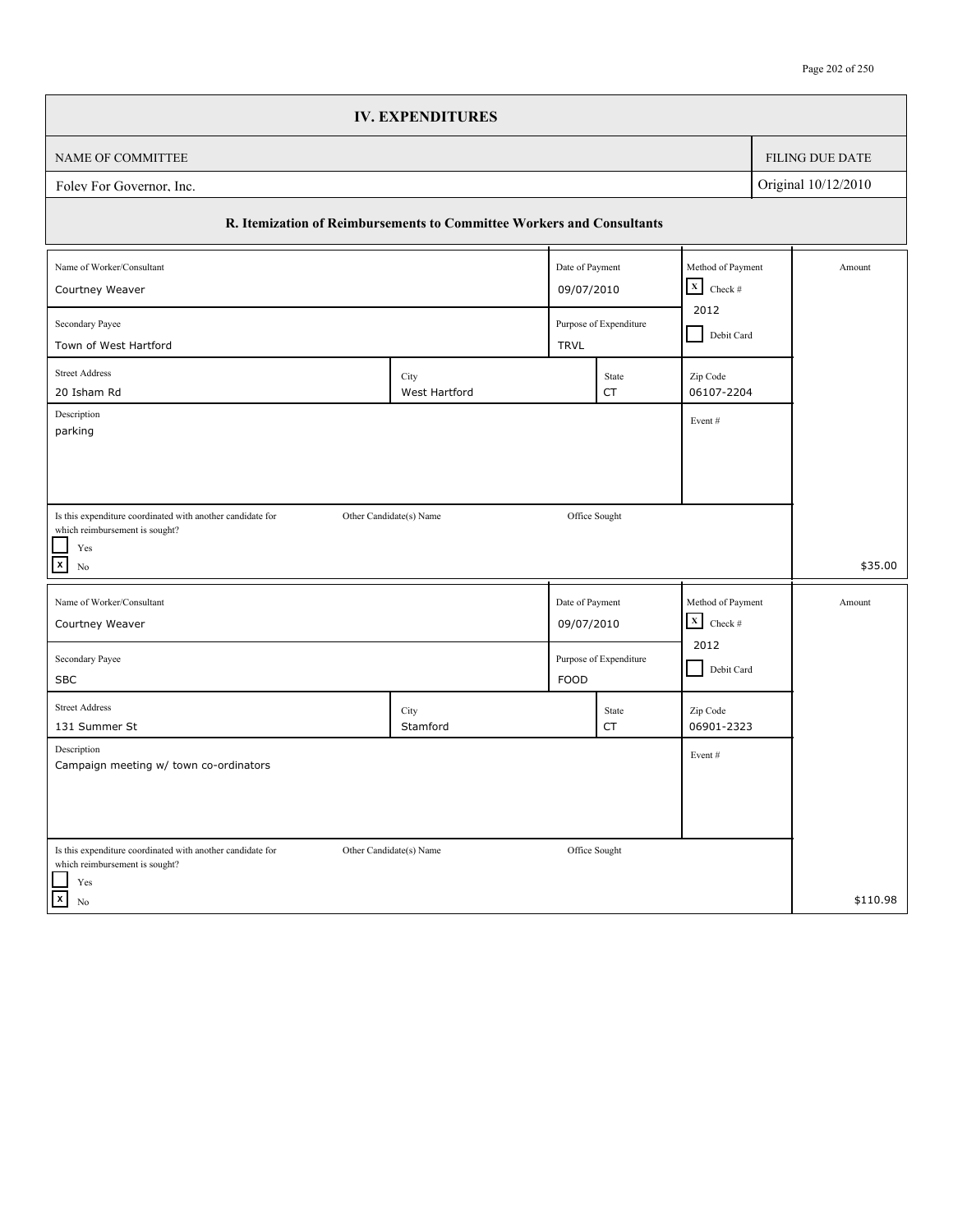|                                                                                              | <b>IV. EXPENDITURES</b> |                 |                                    |                        |                   |                 |  |
|----------------------------------------------------------------------------------------------|-------------------------|-----------------|------------------------------------|------------------------|-------------------|-----------------|--|
| NAME OF COMMITTEE                                                                            |                         |                 |                                    |                        |                   | FILING DUE DATE |  |
| Original 10/12/2010<br>Folev For Governor, Inc.                                              |                         |                 |                                    |                        |                   |                 |  |
| R. Itemization of Reimbursements to Committee Workers and Consultants                        |                         |                 |                                    |                        |                   |                 |  |
| Name of Worker/Consultant                                                                    |                         | Date of Payment |                                    | Method of Payment      |                   | Amount          |  |
| Courtney Weaver                                                                              |                         |                 | 09/07/2010                         |                        |                   |                 |  |
| Secondary Payee<br>Verizon Wireless                                                          |                         |                 | Purpose of Expenditure<br>A-PH-BNK |                        | Debit Card        |                 |  |
| <b>Street Address</b>                                                                        |                         |                 |                                    |                        |                   |                 |  |
| PO Box 15062                                                                                 | City<br>Albany          |                 | State<br><b>NY</b>                 | Zip Code<br>12212-5062 |                   |                 |  |
| Description                                                                                  |                         |                 |                                    | Event#                 |                   |                 |  |
| cell phone bill                                                                              |                         |                 |                                    |                        |                   |                 |  |
|                                                                                              |                         |                 |                                    |                        |                   |                 |  |
|                                                                                              |                         |                 |                                    |                        |                   |                 |  |
| Is this expenditure coordinated with another candidate for<br>which reimbursement is sought? | Other Candidate(s) Name |                 | Office Sought                      |                        |                   |                 |  |
| Yes                                                                                          |                         |                 |                                    |                        |                   |                 |  |
| $\mathbf{x}$<br>No                                                                           |                         |                 |                                    |                        |                   | \$54.28         |  |
| Name of Worker/Consultant                                                                    |                         |                 | Date of Payment                    |                        | Method of Payment | Amount          |  |
| Courtney Weaver                                                                              |                         |                 | $X$ Check #<br>09/07/2010          |                        |                   |                 |  |
| Secondary Payee                                                                              | Purpose of Expenditure  |                 | 2012                               |                        |                   |                 |  |
| Debit Card<br><b>Blackstone Library</b><br>Misc *                                            |                         |                 |                                    |                        |                   |                 |  |
| <b>Street Address</b>                                                                        | City                    |                 | State                              | Zip Code               |                   |                 |  |
| 758 Main St                                                                                  | Branford                |                 | <b>CT</b>                          | 06405-3617             |                   |                 |  |
| Description<br>Books, blues, and BBQ event                                                   |                         |                 |                                    | Event#                 |                   |                 |  |
|                                                                                              |                         |                 |                                    |                        |                   |                 |  |
|                                                                                              |                         |                 |                                    |                        |                   |                 |  |
|                                                                                              |                         |                 |                                    |                        |                   |                 |  |
| Is this expenditure coordinated with another candidate for<br>which reimbursement is sought? | Other Candidate(s) Name |                 | Office Sought                      |                        |                   |                 |  |
| Yes                                                                                          |                         |                 |                                    |                        |                   |                 |  |
| $\boldsymbol{\mathsf{x}}$<br>No                                                              |                         |                 |                                    |                        |                   | \$25.00         |  |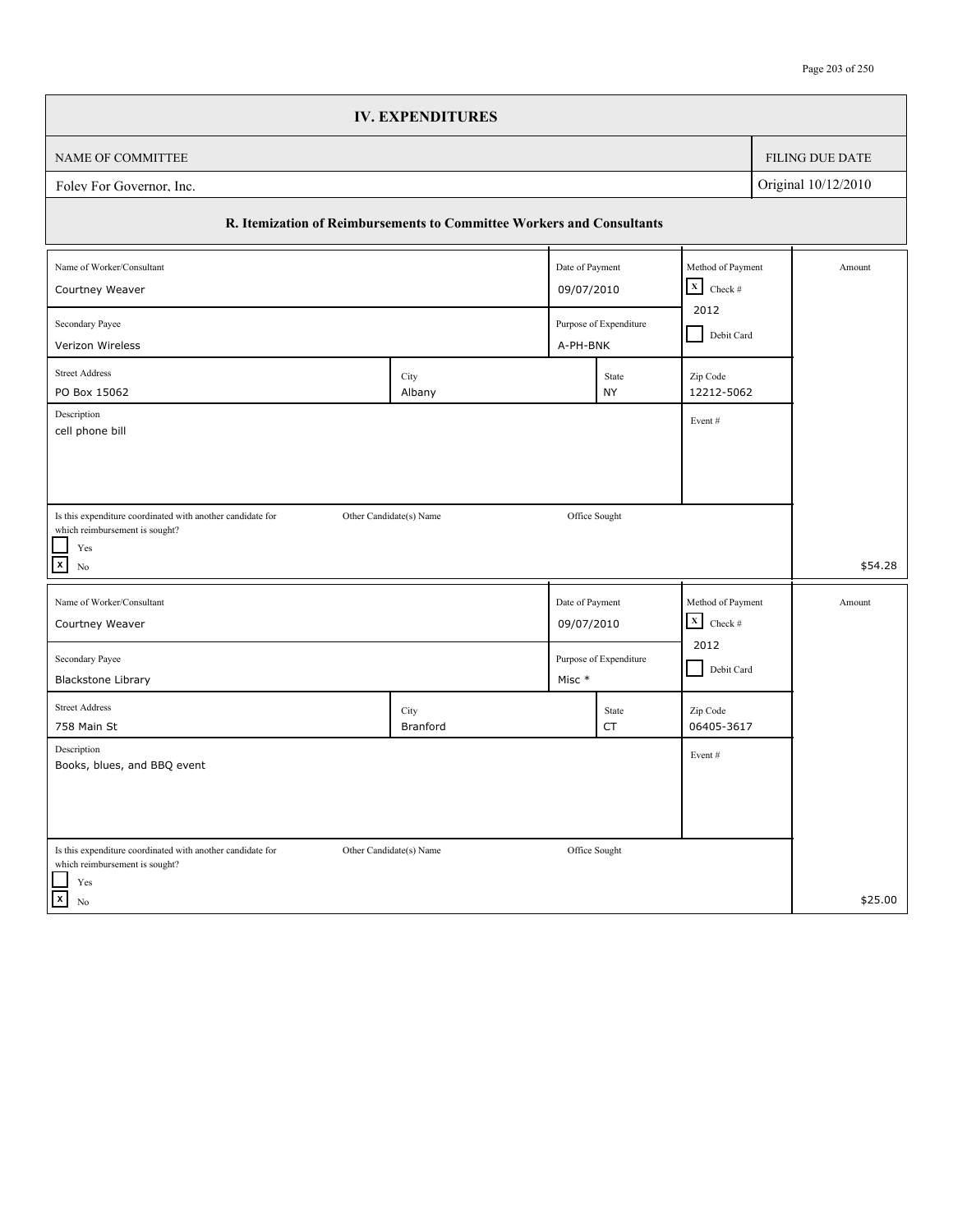|                                                                       | <b>IV. EXPENDITURES</b> |                                |                                        |            |                   |                        |  |
|-----------------------------------------------------------------------|-------------------------|--------------------------------|----------------------------------------|------------|-------------------|------------------------|--|
| NAME OF COMMITTEE                                                     |                         |                                |                                        |            |                   | <b>FILING DUE DATE</b> |  |
| Original 10/12/2010<br>Foley For Governor, Inc.                       |                         |                                |                                        |            |                   |                        |  |
| R. Itemization of Reimbursements to Committee Workers and Consultants |                         |                                |                                        |            |                   |                        |  |
| Method of Payment<br>Name of Worker/Consultant<br>Date of Payment     |                         |                                |                                        |            |                   | Amount                 |  |
| Courtney Weaver                                                       |                         |                                | 09/07/2010                             |            |                   |                        |  |
| Secondary Payee<br>United Ride                                        |                         |                                | Purpose of Expenditure<br>Misc *       |            | Debit Card        |                        |  |
| <b>Street Address</b>                                                 | City                    |                                | State                                  | Zip Code   |                   |                        |  |
| 10 Norden Pl                                                          | Norwalk                 |                                | <b>CT</b>                              | 06855-1452 |                   |                        |  |
| Description<br>Memorial T-Shirts for United Ride                      |                         |                                |                                        | Event#     |                   |                        |  |
|                                                                       |                         |                                |                                        |            |                   |                        |  |
|                                                                       |                         |                                |                                        |            |                   |                        |  |
| Is this expenditure coordinated with another candidate for            | Other Candidate(s) Name |                                | Office Sought                          |            |                   |                        |  |
| which reimbursement is sought?<br>Yes                                 |                         |                                |                                        |            |                   |                        |  |
| $\vert x \vert$<br>No                                                 |                         |                                |                                        |            |                   | \$30.00                |  |
| Name of Worker/Consultant                                             |                         |                                | Date of Payment                        |            | Method of Payment | Amount                 |  |
| Chris Bandecchi                                                       |                         |                                | $\mathbf x$<br>Check $#$<br>09/07/2010 |            |                   |                        |  |
| Secondary Payee                                                       |                         | 2022<br>Purpose of Expenditure |                                        |            |                   |                        |  |
| Chris Bandecchi<br><b>TRVL</b>                                        |                         |                                |                                        |            | Debit Card        |                        |  |
| <b>Street Address</b>                                                 | City                    |                                | State                                  | Zip Code   |                   |                        |  |
| 20 Summer St Fl 2<br>Description                                      | Stamford                |                                | <b>CT</b>                              | 06901-2304 |                   |                        |  |
| vehicle miles                                                         |                         |                                |                                        | Event#     |                   |                        |  |
|                                                                       |                         |                                |                                        |            |                   |                        |  |
|                                                                       |                         |                                |                                        |            |                   |                        |  |
| Is this expenditure coordinated with another candidate for            | Other Candidate(s) Name |                                | Office Sought                          |            |                   |                        |  |
| which reimbursement is sought?<br>Yes                                 |                         |                                |                                        |            |                   |                        |  |
| $\mathbf{x}$<br>No                                                    |                         |                                |                                        |            |                   | \$18.00                |  |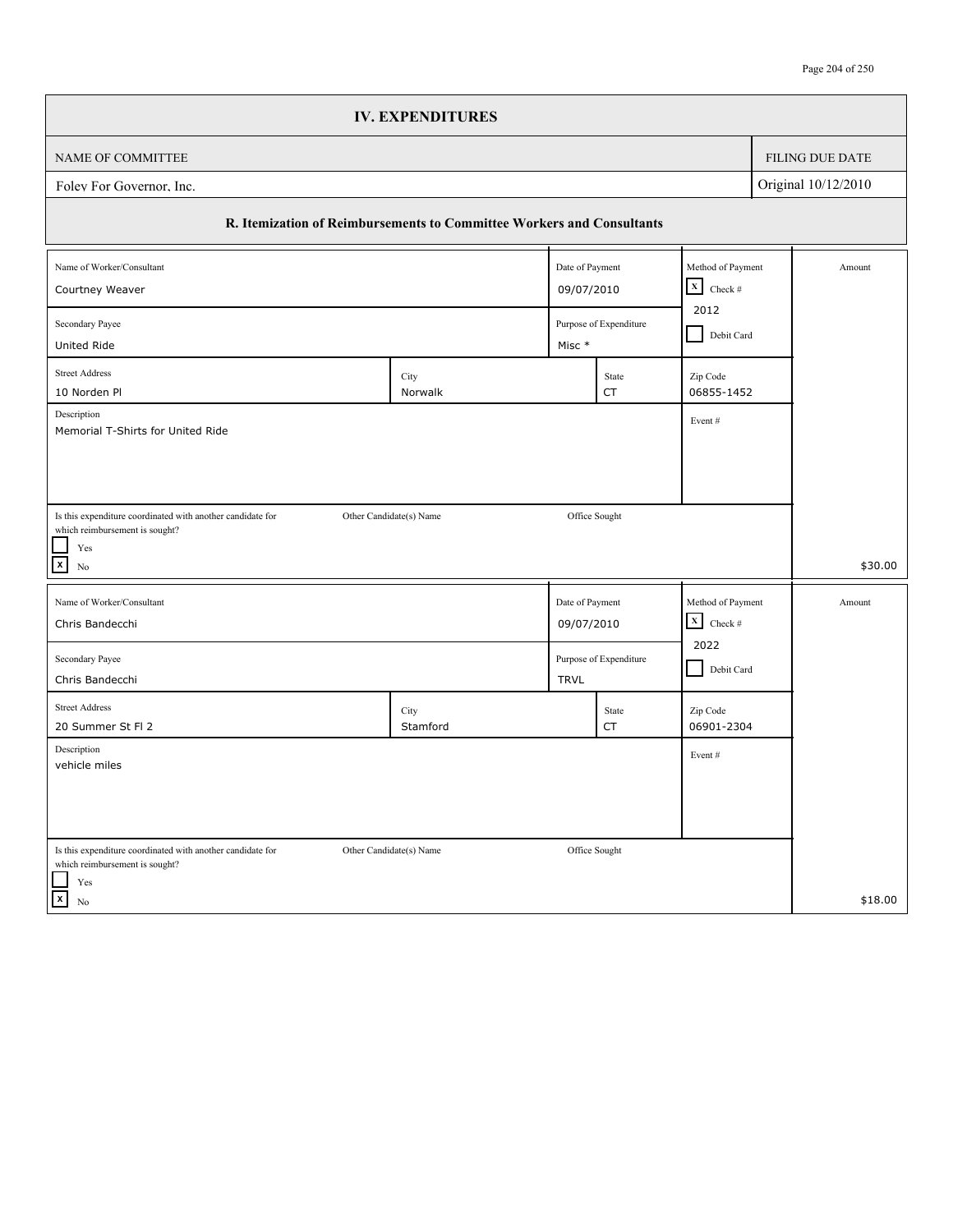|                                                                                                                      | <b>IV. EXPENDITURES</b> |                 |                        |                           |            |                 |
|----------------------------------------------------------------------------------------------------------------------|-------------------------|-----------------|------------------------|---------------------------|------------|-----------------|
| NAME OF COMMITTEE                                                                                                    |                         |                 |                        |                           |            | FILING DUE DATE |
| Original 10/12/2010<br>Folev For Governor, Inc.                                                                      |                         |                 |                        |                           |            |                 |
| R. Itemization of Reimbursements to Committee Workers and Consultants                                                |                         |                 |                        |                           |            |                 |
| Name of Worker/Consultant                                                                                            |                         | Date of Payment |                        | Method of Payment         |            | Amount          |
| $\mathbf x$<br>Check $\#$<br>09/07/2010<br>Chris Bandecchi                                                           |                         |                 |                        |                           |            |                 |
| 2022<br>Secondary Payee<br>Purpose of Expenditure<br>A-PH-BNK<br>Verizon Wireless                                    |                         |                 |                        |                           | Debit Card |                 |
| <b>Street Address</b><br>PO Box 15062                                                                                | City<br>Albany          |                 | State<br><b>NY</b>     | Zip Code<br>12212-5062    |            |                 |
| Description<br>Air card for wireless                                                                                 |                         |                 |                        | Event#                    |            |                 |
|                                                                                                                      |                         |                 |                        |                           |            |                 |
|                                                                                                                      |                         |                 |                        |                           |            |                 |
| Is this expenditure coordinated with another candidate for<br>which reimbursement is sought?                         | Other Candidate(s) Name | Office Sought   |                        |                           |            |                 |
| $\operatorname{Yes}$<br>$\boxed{\mathbf{x}}$<br>No                                                                   |                         |                 |                        |                           |            | \$146.73        |
| Name of Worker/Consultant                                                                                            |                         | Date of Payment |                        | Method of Payment         |            | Amount          |
| Schuyler Merritt                                                                                                     |                         | 09/07/2010      |                        | $\mathbf X$<br>Check $\#$ |            |                 |
| Secondary Payee<br>Schuyler Merritt                                                                                  |                         | <b>TRVL</b>     | Purpose of Expenditure | 2013<br>Debit Card        |            |                 |
| <b>Street Address</b><br>20 Summer St Ste 200                                                                        | City<br>Stamford        |                 | State<br>CT            | Zip Code<br>06901-2304    |            |                 |
| Description<br>vehicle miles                                                                                         |                         |                 |                        | Event#                    |            |                 |
|                                                                                                                      |                         |                 |                        |                           |            |                 |
|                                                                                                                      |                         |                 |                        |                           |            |                 |
| Is this expenditure coordinated with another candidate for<br>which reimbursement is sought?<br>$\operatorname{Yes}$ | Other Candidate(s) Name | Office Sought   |                        |                           |            |                 |
| $\vert x \vert$<br>No                                                                                                |                         |                 |                        |                           |            | \$99.35         |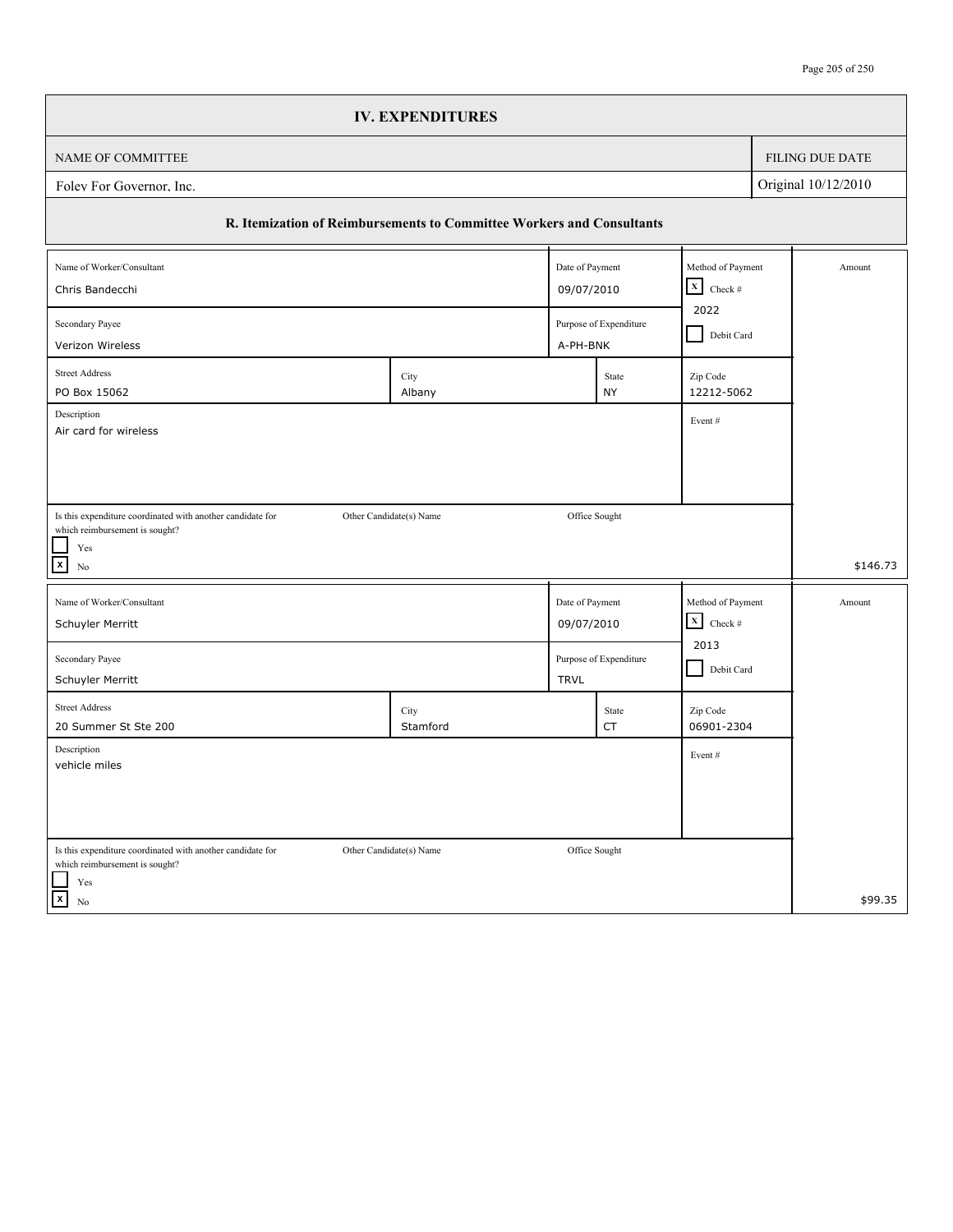|                                                                                                         | <b>IV. EXPENDITURES</b> |                               |                        |                                                              |  |                 |
|---------------------------------------------------------------------------------------------------------|-------------------------|-------------------------------|------------------------|--------------------------------------------------------------|--|-----------------|
| NAME OF COMMITTEE                                                                                       |                         |                               |                        |                                                              |  | FILING DUE DATE |
| Original 10/12/2010<br>Folev For Governor, Inc.                                                         |                         |                               |                        |                                                              |  |                 |
| R. Itemization of Reimbursements to Committee Workers and Consultants                                   |                         |                               |                        |                                                              |  |                 |
| Name of Worker/Consultant                                                                               |                         | Date of Payment               |                        | Method of Payment                                            |  | Amount          |
| $\mathbf x$<br>09/07/2010<br>Schuyler Merritt                                                           |                         |                               |                        |                                                              |  |                 |
| 2013<br>Purpose of Expenditure<br>Secondary Payee<br>Debit Card<br>Town of West Hartford<br><b>TRVL</b> |                         |                               |                        |                                                              |  |                 |
| <b>Street Address</b><br>20 Isham Rd                                                                    | City<br>West Hartford   |                               | State<br>CT            | Zip Code<br>06107-2204                                       |  |                 |
| Description<br>parking                                                                                  |                         |                               |                        | Event#                                                       |  |                 |
|                                                                                                         |                         |                               |                        |                                                              |  |                 |
|                                                                                                         |                         |                               |                        |                                                              |  |                 |
| Is this expenditure coordinated with another candidate for<br>which reimbursement is sought?            | Other Candidate(s) Name | Office Sought                 |                        |                                                              |  |                 |
| Yes<br>$\mathbf{x}$                                                                                     |                         |                               |                        |                                                              |  |                 |
| No                                                                                                      |                         |                               |                        |                                                              |  | \$11.50         |
| Name of Worker/Consultant<br>Schuyler Merritt                                                           |                         | Date of Payment<br>09/07/2010 |                        | Method of Payment<br>$\boldsymbol{\mathrm{X}}$<br>Check $\#$ |  | Amount          |
|                                                                                                         |                         |                               |                        | 2013                                                         |  |                 |
| Secondary Payee<br>Wendy's                                                                              |                         | <b>FOOD</b>                   | Purpose of Expenditure | Debit Card                                                   |  |                 |
| <b>Street Address</b>                                                                                   | City                    |                               | State                  | Zip Code                                                     |  |                 |
| 306 Prospect Ave<br>Description                                                                         | Hartford                |                               | CT                     | 06106-2028<br>Event#                                         |  |                 |
| Toms lunch                                                                                              |                         |                               |                        |                                                              |  |                 |
|                                                                                                         |                         |                               |                        |                                                              |  |                 |
| Is this expenditure coordinated with another candidate for                                              | Other Candidate(s) Name | Office Sought                 |                        |                                                              |  |                 |
| which reimbursement is sought?<br>Yes                                                                   |                         |                               |                        |                                                              |  |                 |
| $\overline{x}$<br>No                                                                                    |                         |                               |                        |                                                              |  | \$45.05         |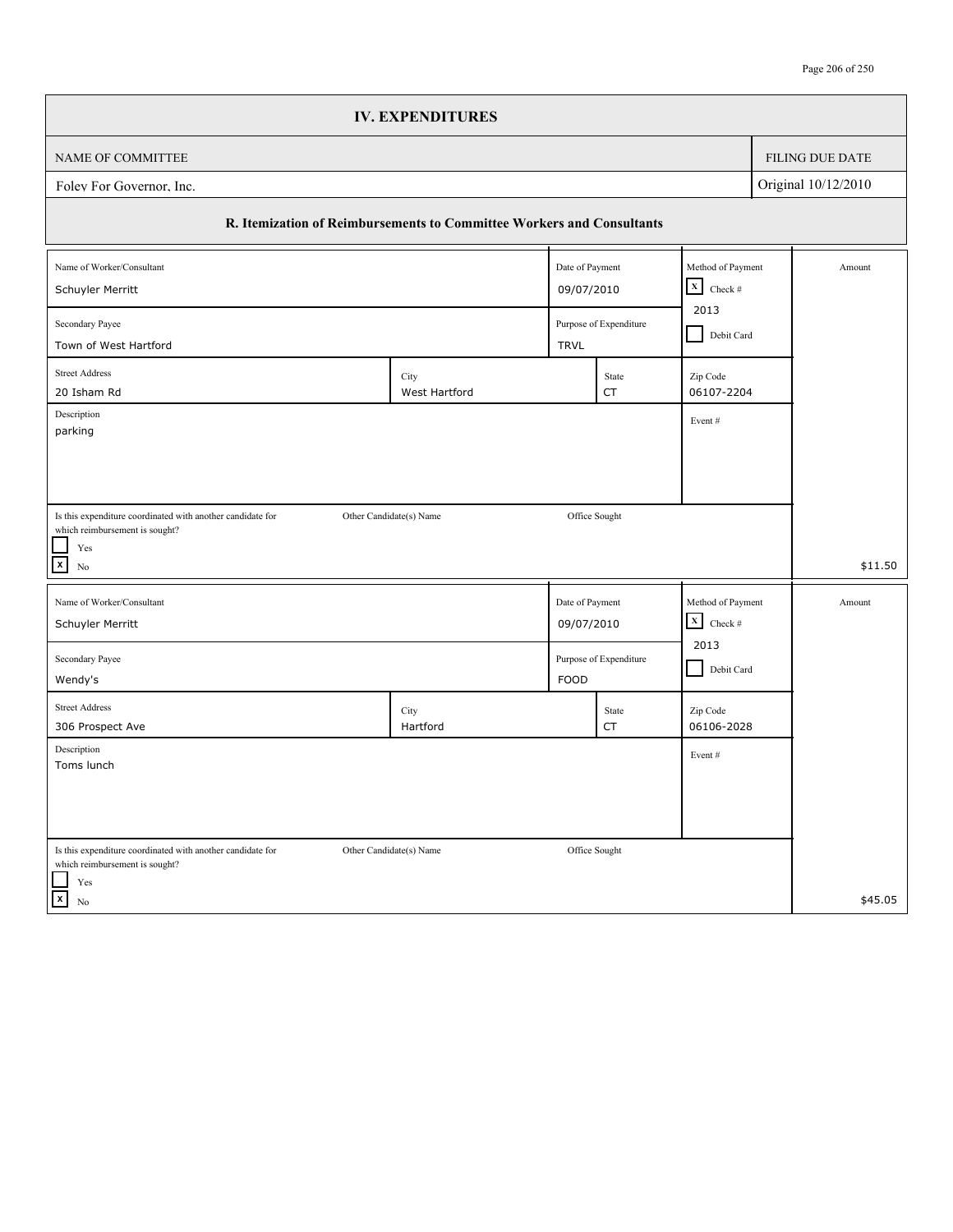|                                                                                                                                                      | <b>IV. EXPENDITURES</b> |                               |                        |                                             |            |                        |  |
|------------------------------------------------------------------------------------------------------------------------------------------------------|-------------------------|-------------------------------|------------------------|---------------------------------------------|------------|------------------------|--|
| <b>NAME OF COMMITTEE</b>                                                                                                                             |                         |                               |                        |                                             |            | <b>FILING DUE DATE</b> |  |
| Original 10/12/2010<br>Folev For Governor, Inc.                                                                                                      |                         |                               |                        |                                             |            |                        |  |
| R. Itemization of Reimbursements to Committee Workers and Consultants                                                                                |                         |                               |                        |                                             |            |                        |  |
| Name of Worker/Consultant<br>Schuyler Merritt                                                                                                        |                         | Date of Payment<br>09/07/2010 |                        | Method of Payment<br>$\mathbf x$<br>Check # |            | Amount                 |  |
| Secondary Payee<br>Purpose of Expenditure<br><b>FOOD</b><br>McDonalds                                                                                |                         |                               |                        |                                             | Debit Card |                        |  |
| <b>Street Address</b><br>172 Washington St                                                                                                           | City<br>Stamford        |                               | State<br><b>CT</b>     | Zip Code                                    |            |                        |  |
| Description<br>Toms lunch                                                                                                                            |                         |                               |                        | Event#                                      |            |                        |  |
| Is this expenditure coordinated with another candidate for<br>Other Candidate(s) Name<br>which reimbursement is sought?<br>Yes<br>$\mathbf{x}$<br>No |                         | Office Sought                 |                        |                                             |            | \$13.10                |  |
| Name of Worker/Consultant<br>Schuyler Merritt                                                                                                        |                         | Date of Payment<br>09/07/2010 |                        | Method of Payment<br>$\mathbf x$<br>Check # |            | Amount                 |  |
| Secondary Payee<br>Sprint                                                                                                                            |                         | A-PH-BNK                      | Purpose of Expenditure | 2013<br>Debit Card                          |            |                        |  |
| <b>Street Address</b><br>PO Box 660075                                                                                                               | City<br>Dallas          |                               | State<br><b>TX</b>     | Zip Code<br>75266-0075                      |            |                        |  |
| Description<br>cell phone (August)                                                                                                                   |                         |                               |                        | Event#                                      |            |                        |  |
| Is this expenditure coordinated with another candidate for<br>which reimbursement is sought?                                                         | Other Candidate(s) Name | Office Sought                 |                        |                                             |            |                        |  |
| Yes<br>$\sqrt{x}$<br>No                                                                                                                              |                         |                               |                        |                                             |            | \$70.00                |  |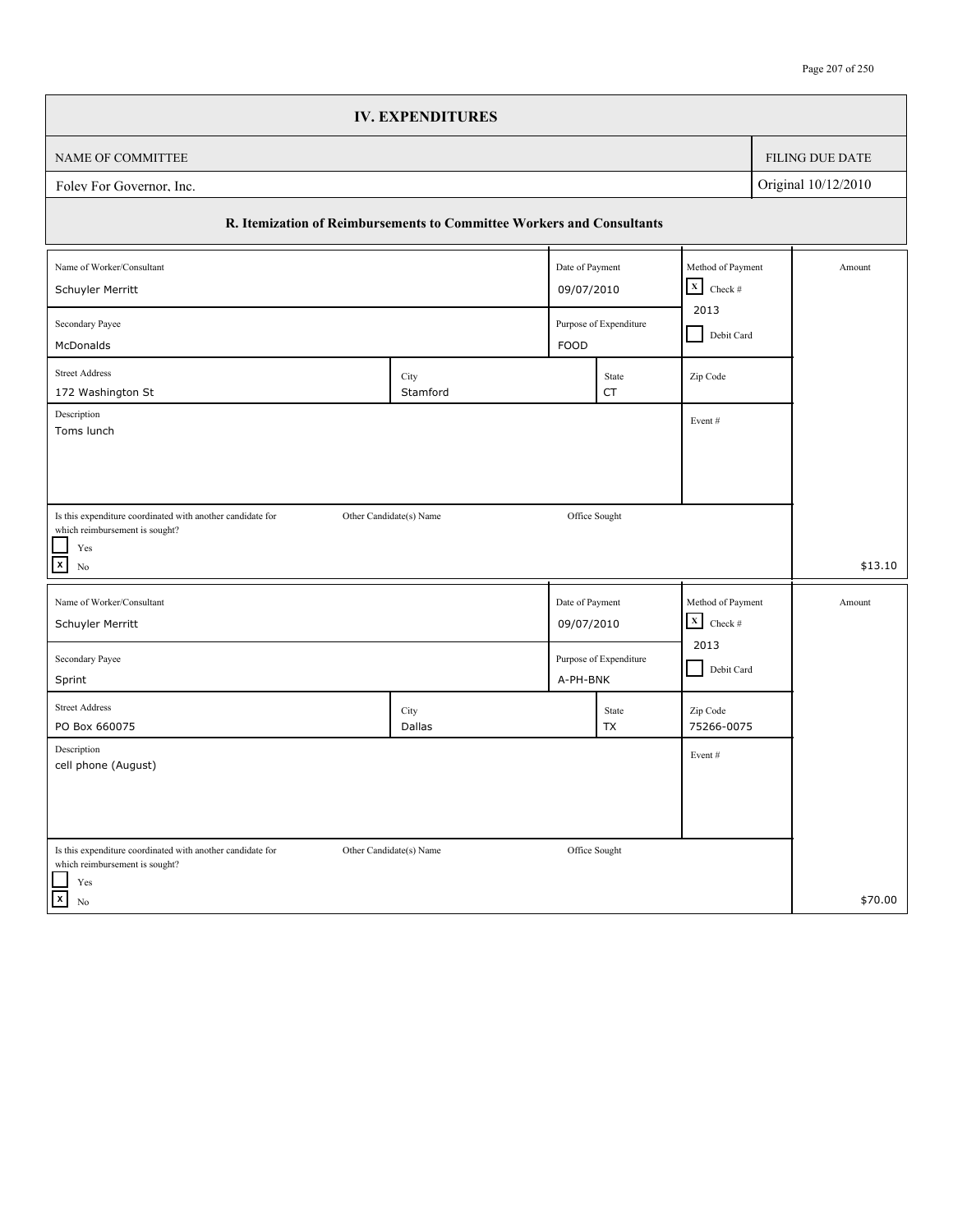|                                                                                                | <b>IV. EXPENDITURES</b> |                 |                        |                         |  |                 |
|------------------------------------------------------------------------------------------------|-------------------------|-----------------|------------------------|-------------------------|--|-----------------|
| NAME OF COMMITTEE                                                                              |                         |                 |                        |                         |  | FILING DUE DATE |
| Original 10/12/2010<br>Folev For Governor, Inc.                                                |                         |                 |                        |                         |  |                 |
| R. Itemization of Reimbursements to Committee Workers and Consultants                          |                         |                 |                        |                         |  |                 |
| Name of Worker/Consultant                                                                      |                         | Date of Payment |                        | Method of Payment       |  | Amount          |
| $\vert x \vert$<br>Schuyler Merritt<br>09/07/2010                                              |                         |                 |                        |                         |  |                 |
| 2013<br>Secondary Payee<br>Purpose of Expenditure<br>Debit Card<br>Exxon Mobile<br><b>TRVL</b> |                         |                 |                        |                         |  |                 |
| <b>Street Address</b>                                                                          | City                    |                 | State                  | Zip Code                |  |                 |
| 1139 Post Rd                                                                                   | Fairfield               |                 | <b>CT</b>              | 06824-6074              |  |                 |
| Description<br>Gas for BMW                                                                     |                         |                 |                        | Event#                  |  |                 |
|                                                                                                |                         |                 |                        |                         |  |                 |
|                                                                                                |                         |                 |                        |                         |  |                 |
| Is this expenditure coordinated with another candidate for                                     | Other Candidate(s) Name | Office Sought   |                        |                         |  |                 |
| which reimbursement is sought?<br>Yes                                                          |                         |                 |                        |                         |  |                 |
| $\boxed{\mathsf{x}}$<br>No                                                                     |                         |                 |                        |                         |  | \$271.71        |
| Name of Worker/Consultant                                                                      |                         | Date of Payment |                        | Method of Payment       |  | Amount          |
| Schuyler Merritt                                                                               |                         | 09/07/2010      |                        | $\mathbf{x}$<br>Check # |  |                 |
| Secondary Payee                                                                                |                         |                 | Purpose of Expenditure | 2013                    |  |                 |
| Schuyler Merritt                                                                               |                         | <b>TRVL</b>     |                        | Debit Card              |  |                 |
| <b>Street Address</b>                                                                          | City                    |                 | State                  | Zip Code                |  |                 |
| 20 Summer St Ste 200                                                                           | Stamford                |                 | CT                     | 06901-2304              |  |                 |
| Description<br>vehicle miles                                                                   |                         |                 |                        | Event#                  |  |                 |
|                                                                                                |                         |                 |                        |                         |  |                 |
|                                                                                                |                         |                 |                        |                         |  |                 |
| Is this expenditure coordinated with another candidate for                                     | Other Candidate(s) Name | Office Sought   |                        |                         |  |                 |
| which reimbursement is sought?                                                                 |                         |                 |                        |                         |  |                 |
| Yes                                                                                            |                         |                 |                        |                         |  |                 |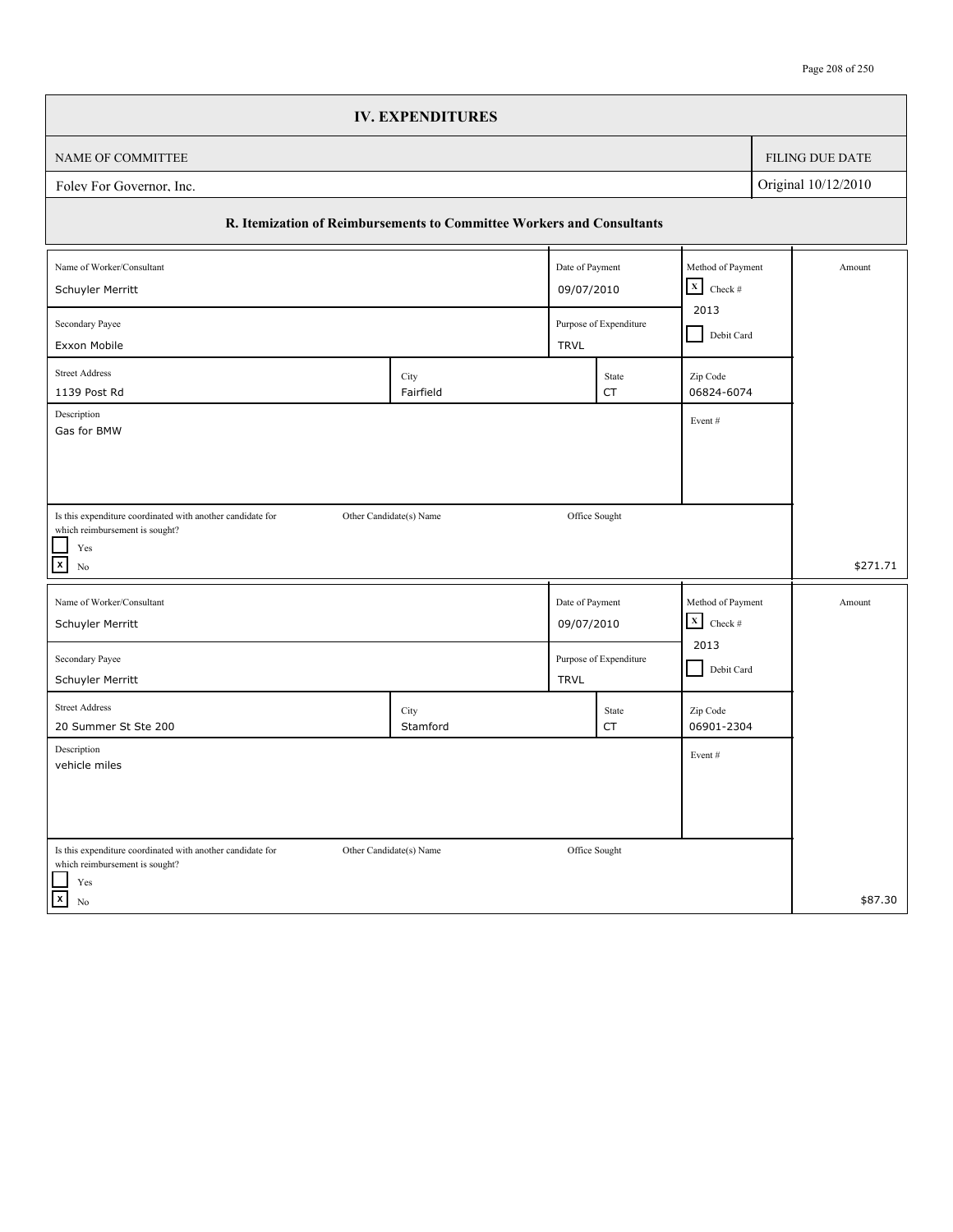|                                                                                              | <b>IV. EXPENDITURES</b> |                 |                        |                                  |            |                 |
|----------------------------------------------------------------------------------------------|-------------------------|-----------------|------------------------|----------------------------------|------------|-----------------|
| NAME OF COMMITTEE                                                                            |                         |                 |                        |                                  |            | FILING DUE DATE |
| Original 10/12/2010<br>Folev For Governor, Inc.                                              |                         |                 |                        |                                  |            |                 |
| R. Itemization of Reimbursements to Committee Workers and Consultants                        |                         |                 |                        |                                  |            |                 |
| Name of Worker/Consultant                                                                    |                         | Date of Payment |                        | Method of Payment<br>$\mathbf x$ |            | Amount          |
| Schuyler Merritt<br>09/07/2010                                                               |                         |                 |                        |                                  |            |                 |
| Secondary Payee<br>Purpose of Expenditure                                                    |                         |                 |                        |                                  | Debit Card |                 |
| Summer Place Parking                                                                         |                         | <b>TRVL</b>     |                        |                                  |            |                 |
| <b>Street Address</b><br>Summer Place                                                        | City<br>Stamford        |                 | State<br>CT            | Zip Code<br>06901                |            |                 |
| Description                                                                                  |                         |                 |                        | Event#                           |            |                 |
| parking                                                                                      |                         |                 |                        |                                  |            |                 |
|                                                                                              |                         |                 |                        |                                  |            |                 |
|                                                                                              |                         |                 |                        |                                  |            |                 |
| Is this expenditure coordinated with another candidate for<br>which reimbursement is sought? | Other Candidate(s) Name | Office Sought   |                        |                                  |            |                 |
| Yes                                                                                          |                         |                 |                        |                                  |            |                 |
| $\mathbf{x}$<br>No                                                                           |                         |                 |                        |                                  |            | \$25.00         |
| Name of Worker/Consultant                                                                    |                         | Date of Payment |                        | Method of Payment                |            | Amount          |
| Chris Covucci                                                                                |                         | 09/07/2010      |                        | $\mathbf x$<br>Check #           |            |                 |
| Secondary Payee                                                                              |                         |                 | Purpose of Expenditure | 2018                             |            |                 |
| Chris Covucci                                                                                |                         | <b>TRVL</b>     |                        | Debit Card                       |            |                 |
| <b>Street Address</b>                                                                        | City                    |                 | State                  | Zip Code                         |            |                 |
| 20 Summer St Fl 2                                                                            | Stamford                |                 | CT                     | 06901-2304                       |            |                 |
| Description<br>vehicle miles                                                                 |                         |                 |                        | Event#                           |            |                 |
|                                                                                              |                         |                 |                        |                                  |            |                 |
|                                                                                              |                         |                 |                        |                                  |            |                 |
|                                                                                              |                         |                 |                        |                                  |            |                 |
| Is this expenditure coordinated with another candidate for<br>which reimbursement is sought? | Other Candidate(s) Name | Office Sought   |                        |                                  |            |                 |
| Yes<br>$\mathbf{x}$                                                                          |                         |                 |                        |                                  |            | \$395.85        |
| No                                                                                           |                         |                 |                        |                                  |            |                 |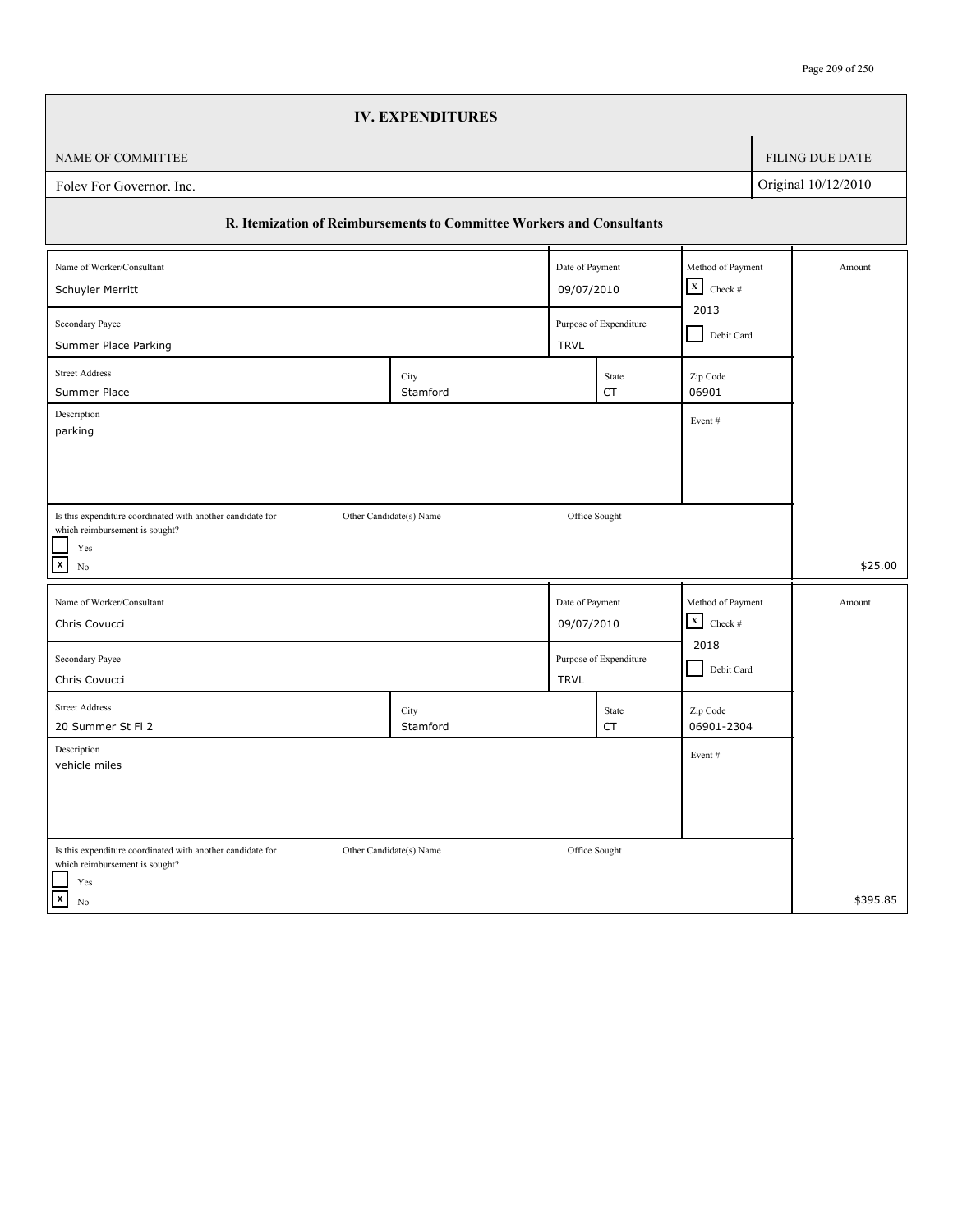|                                                                                                                      | <b>IV. EXPENDITURES</b> |                               |                        |                                                |            |                 |
|----------------------------------------------------------------------------------------------------------------------|-------------------------|-------------------------------|------------------------|------------------------------------------------|------------|-----------------|
| NAME OF COMMITTEE                                                                                                    |                         |                               |                        |                                                |            | FILING DUE DATE |
| Original 10/12/2010<br>Folev For Governor, Inc.                                                                      |                         |                               |                        |                                                |            |                 |
| R. Itemization of Reimbursements to Committee Workers and Consultants                                                |                         |                               |                        |                                                |            |                 |
| Name of Worker/Consultant<br>Chris Covucci                                                                           |                         | Date of Payment<br>09/07/2010 |                        | Method of Payment<br>$\mathbf x$<br>Check $\#$ |            | Amount          |
| 2018<br>Secondary Payee<br>Purpose of Expenditure                                                                    |                         |                               |                        |                                                | Debit Card |                 |
| Summer Place Parking<br><b>Street Address</b><br>Summer Place                                                        | City<br>Stamford        | <b>TRVL</b>                   | State<br><b>CT</b>     | Zip Code<br>06901                              |            |                 |
| Description<br>parking                                                                                               |                         |                               |                        | Event#                                         |            |                 |
|                                                                                                                      |                         |                               |                        |                                                |            |                 |
| Is this expenditure coordinated with another candidate for<br>which reimbursement is sought?<br>$\operatorname{Yes}$ | Other Candidate(s) Name | Office Sought                 |                        |                                                |            |                 |
| $\boxed{\mathbf{x}}$<br>No                                                                                           |                         |                               |                        |                                                |            | \$6.00          |
| Name of Worker/Consultant<br>Chris Covucci                                                                           |                         | Date of Payment<br>09/07/2010 |                        | Method of Payment<br>$\mathbf X$<br>Check $\#$ |            | Amount          |
| Secondary Payee<br>Verizon Wireless                                                                                  |                         | A-PH-BNK                      | Purpose of Expenditure | 2018<br>Debit Card                             |            |                 |
| <b>Street Address</b><br>PO Box 15062                                                                                | City<br>Albany          |                               | State<br><b>NY</b>     | Zip Code<br>12212-5062                         |            |                 |
| Description<br>cell phone bill                                                                                       |                         |                               |                        | Event#                                         |            |                 |
|                                                                                                                      |                         |                               |                        |                                                |            |                 |
| Is this expenditure coordinated with another candidate for<br>which reimbursement is sought?<br>$\operatorname{Yes}$ | Other Candidate(s) Name | Office Sought                 |                        |                                                |            |                 |
| $\vert x \vert$<br>No                                                                                                |                         |                               |                        |                                                |            | \$148.73        |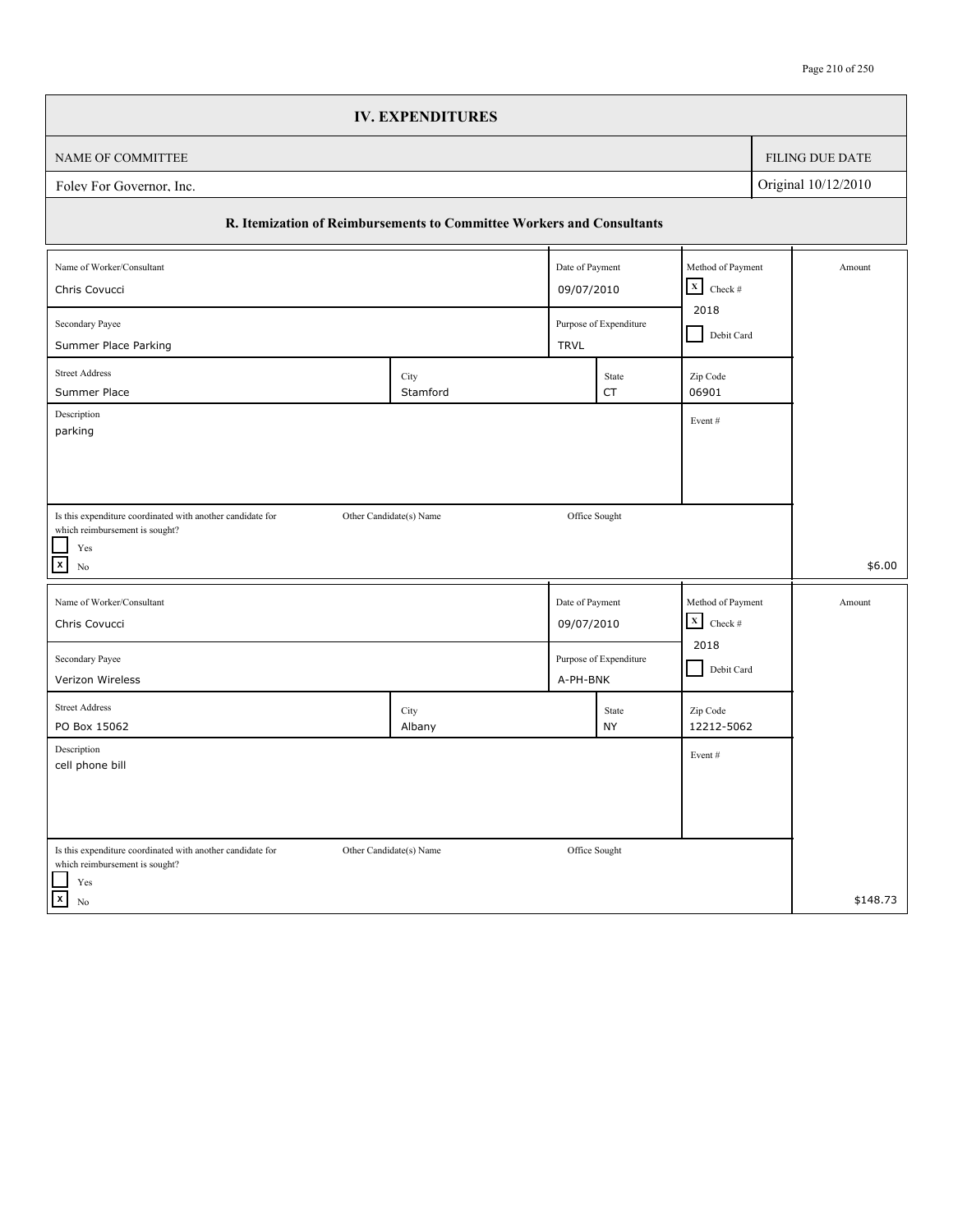|                                                                               | <b>IV. EXPENDITURES</b> |                 |                        |                                             |                        |
|-------------------------------------------------------------------------------|-------------------------|-----------------|------------------------|---------------------------------------------|------------------------|
| NAME OF COMMITTEE                                                             |                         |                 |                        |                                             | <b>FILING DUE DATE</b> |
| Folev For Governor, Inc.                                                      |                         |                 |                        |                                             | Original 10/12/2010    |
| R. Itemization of Reimbursements to Committee Workers and Consultants         |                         |                 |                        |                                             |                        |
| Name of Worker/Consultant                                                     |                         | Date of Payment |                        | Method of Payment<br>$\mathbf x$<br>Check # | Amount                 |
| Chris Covucci                                                                 |                         | 09/07/2010      |                        |                                             |                        |
| Purpose of Expenditure<br>Secondary Payee<br>T Mobile<br>A-PH-BNK             |                         |                 |                        | 2018<br>Debit Card                          |                        |
| <b>Street Address</b><br>326 N Main St                                        | City<br>West Hartford   |                 | State<br>CT            | Zip Code<br>06117-2510                      |                        |
| Description                                                                   |                         |                 |                        | Event#                                      |                        |
| pre-paid cell phones                                                          |                         |                 |                        |                                             |                        |
|                                                                               |                         |                 |                        |                                             |                        |
| Is this expenditure coordinated with another candidate for                    | Other Candidate(s) Name | Office Sought   |                        |                                             |                        |
| which reimbursement is sought?<br>Yes                                         |                         |                 |                        |                                             |                        |
| $\mathbf{x}$<br>No                                                            |                         |                 |                        |                                             | \$296.77               |
| Name of Worker/Consultant                                                     |                         | Date of Payment |                        | Method of Payment                           | Amount                 |
| Chris Covucci                                                                 |                         | 09/07/2010      |                        | $\mathbf X$<br>Check $\#$                   |                        |
| Secondary Payee                                                               |                         |                 | Purpose of Expenditure | 2018<br>Debit Card                          |                        |
| Fair Tickets                                                                  |                         | Misc *          |                        |                                             |                        |
| <b>Street Address</b><br>100 Main St                                          | City<br>Bridgewater     |                 | State<br>CT            | Zip Code<br>06752                           |                        |
| Description<br>Tickets for Somers, Bridgewater, Terryville, and Chester Fairs |                         |                 |                        | Event#                                      |                        |
|                                                                               |                         |                 |                        |                                             |                        |
|                                                                               |                         |                 |                        |                                             |                        |
| Is this expenditure coordinated with another candidate for                    | Other Candidate(s) Name | Office Sought   |                        |                                             |                        |
| which reimbursement is sought?<br>Yes                                         |                         |                 |                        |                                             |                        |
| $\vert x \vert$                                                               |                         |                 |                        |                                             |                        |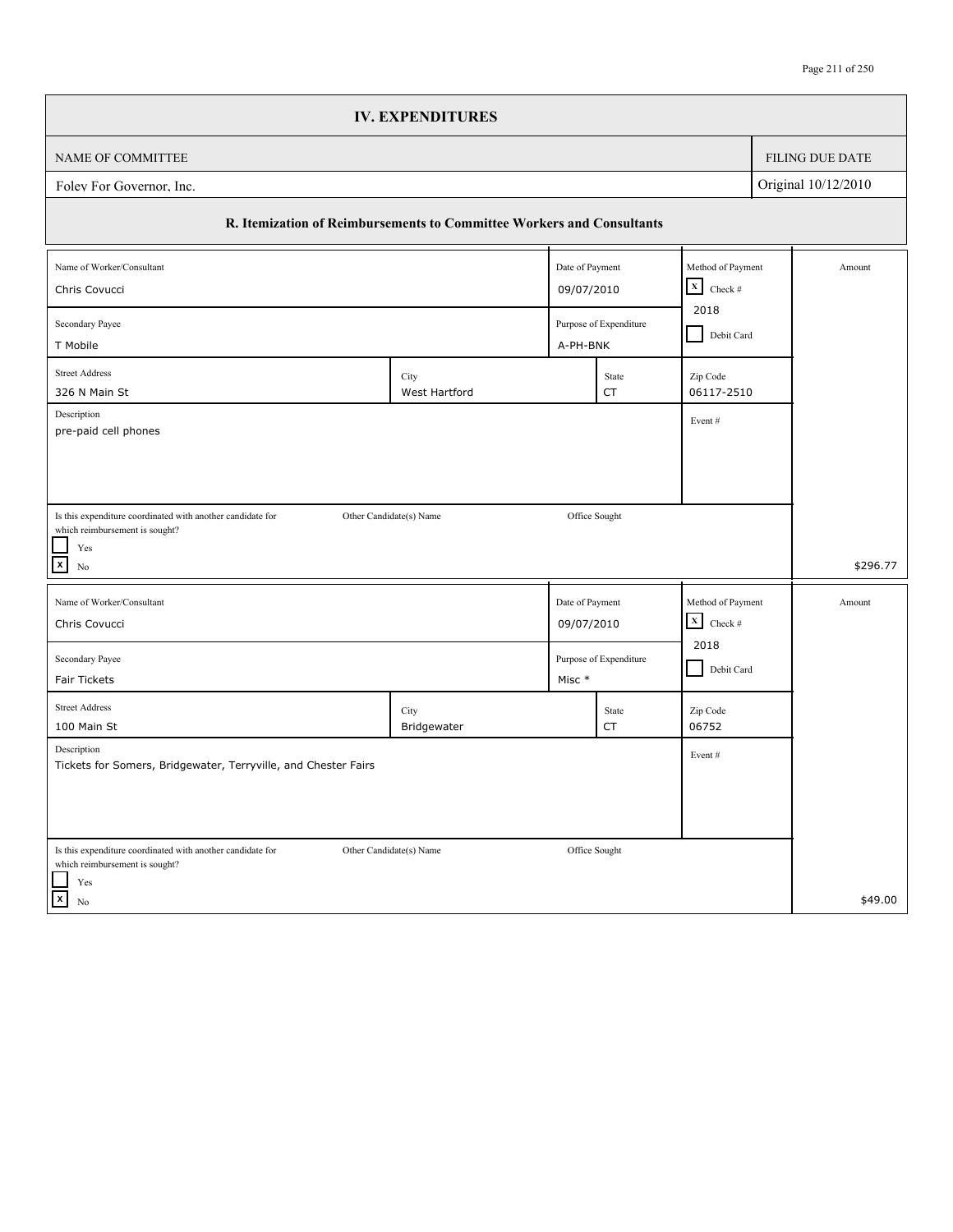|                                                                                              | <b>IV. EXPENDITURES</b> |                 |                                       |                                   |            |                     |
|----------------------------------------------------------------------------------------------|-------------------------|-----------------|---------------------------------------|-----------------------------------|------------|---------------------|
| NAME OF COMMITTEE                                                                            |                         |                 |                                       |                                   |            | FILING DUE DATE     |
| Folev For Governor, Inc.                                                                     |                         |                 |                                       |                                   |            | Original 10/12/2010 |
| R. Itemization of Reimbursements to Committee Workers and Consultants                        |                         |                 |                                       |                                   |            |                     |
| Name of Worker/Consultant                                                                    |                         | Date of Payment |                                       | Method of Payment<br>$\mathbf x$  |            | Amount              |
| Chris Syrek                                                                                  |                         |                 | 09/07/2010                            |                                   |            |                     |
| Secondary Payee<br>Chris Syrek                                                               |                         |                 | Purpose of Expenditure<br><b>TRVL</b> |                                   | Debit Card |                     |
| <b>Street Address</b>                                                                        |                         |                 |                                       |                                   |            |                     |
| 20 Summer St Ste 200                                                                         | City<br>Stamford        |                 | State<br>CT                           | Zip Code<br>06901-2304            |            |                     |
| Description                                                                                  |                         |                 |                                       | Event#                            |            |                     |
| vehicle miles                                                                                |                         |                 |                                       |                                   |            |                     |
|                                                                                              |                         |                 |                                       |                                   |            |                     |
|                                                                                              |                         |                 |                                       |                                   |            |                     |
| Is this expenditure coordinated with another candidate for<br>which reimbursement is sought? | Other Candidate(s) Name | Office Sought   |                                       |                                   |            |                     |
| Yes<br>$\mathbf{x}$                                                                          |                         |                 |                                       |                                   |            | \$645.00            |
| No                                                                                           |                         |                 |                                       |                                   |            |                     |
| Name of Worker/Consultant                                                                    |                         | Date of Payment |                                       | Method of Payment                 |            | Amount              |
| Chris Syrek                                                                                  |                         | 09/07/2010      |                                       | $\mathbf X$<br>Check $\#$<br>2014 |            |                     |
| Secondary Payee                                                                              |                         |                 | Purpose of Expenditure                | Debit Card                        |            |                     |
| Verizon Wireless                                                                             |                         | A-PH-BNK        |                                       |                                   |            |                     |
| <b>Street Address</b>                                                                        | City                    |                 | State                                 | Zip Code                          |            |                     |
| PO Box 15062<br>Description                                                                  | Albany                  |                 | <b>NY</b>                             | 12212-5062                        |            |                     |
| cell phone bill                                                                              |                         |                 |                                       | Event#                            |            |                     |
|                                                                                              |                         |                 |                                       |                                   |            |                     |
|                                                                                              |                         |                 |                                       |                                   |            |                     |
| Is this expenditure coordinated with another candidate for                                   | Other Candidate(s) Name | Office Sought   |                                       |                                   |            |                     |
| which reimbursement is sought?                                                               |                         |                 |                                       |                                   |            |                     |
| Yes<br>$\overline{\mathbf{x}}$<br>No                                                         |                         |                 |                                       |                                   |            | \$145.98            |
|                                                                                              |                         |                 |                                       |                                   |            |                     |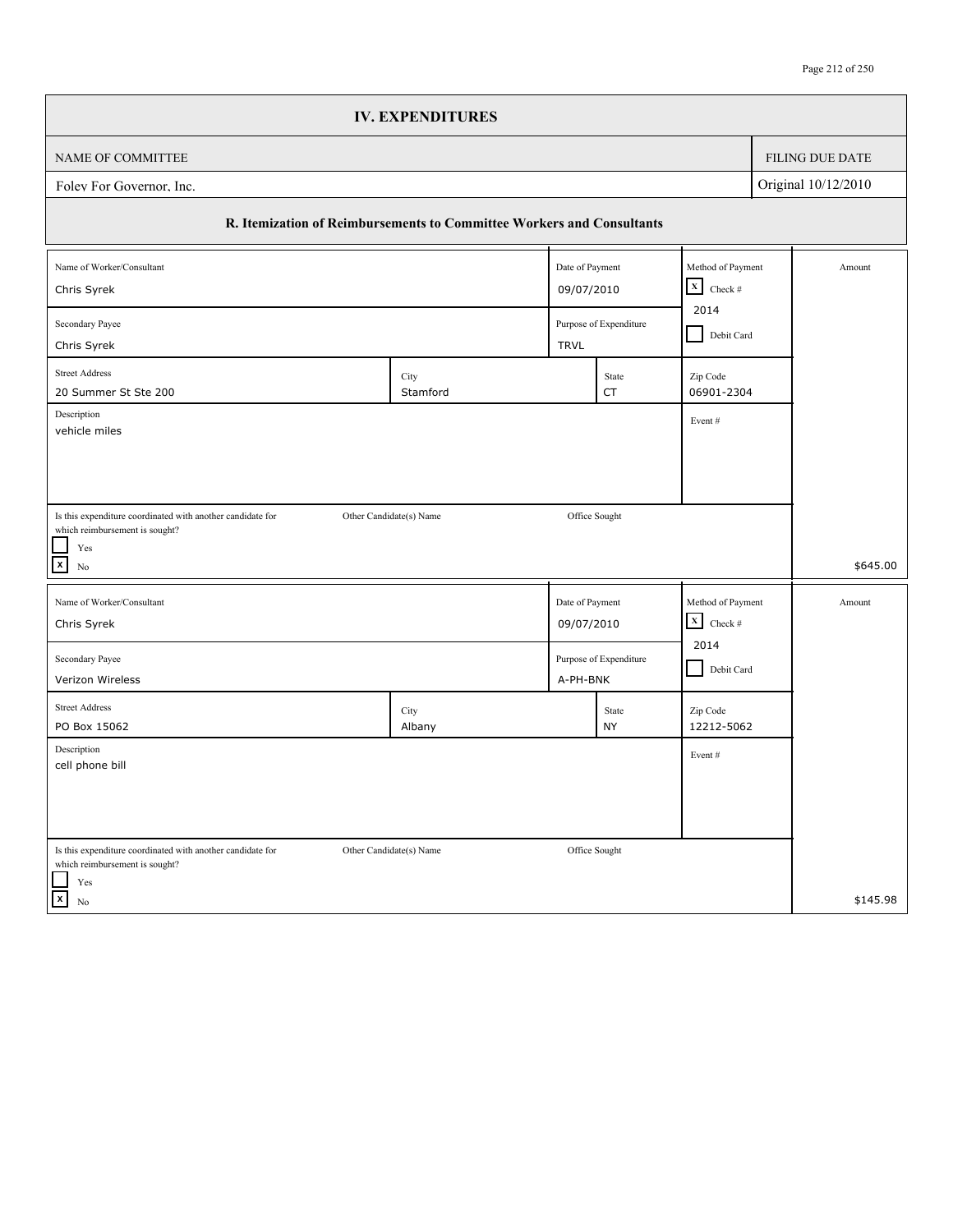|                                                                                              | <b>IV. EXPENDITURES</b> |                 |                                |                           |            |                     |
|----------------------------------------------------------------------------------------------|-------------------------|-----------------|--------------------------------|---------------------------|------------|---------------------|
| NAME OF COMMITTEE                                                                            |                         |                 |                                |                           |            | FILING DUE DATE     |
| Folev For Governor, Inc.                                                                     |                         |                 |                                |                           |            | Original 10/12/2010 |
| R. Itemization of Reimbursements to Committee Workers and Consultants                        |                         |                 |                                |                           |            |                     |
| Name of Worker/Consultant                                                                    |                         | Date of Payment |                                | Method of Payment         |            | Amount              |
| Chris Syrek                                                                                  |                         |                 | 09/07/2010                     |                           |            |                     |
| Secondary Payee<br>Whole Foods                                                               |                         |                 | Purpose of Expenditure<br>FOOD |                           | Debit Card |                     |
| <b>Street Address</b>                                                                        | City                    |                 | State                          | Zip Code                  |            |                     |
| 50 Raymond Rd                                                                                | West Hartford           |                 | <b>CT</b>                      | 06107-2213                |            |                     |
| Description<br>Staff lunch                                                                   |                         |                 |                                | Event#                    |            |                     |
|                                                                                              |                         |                 |                                |                           |            |                     |
|                                                                                              |                         |                 |                                |                           |            |                     |
| Is this expenditure coordinated with another candidate for                                   | Other Candidate(s) Name | Office Sought   |                                |                           |            |                     |
| which reimbursement is sought?<br>$\operatorname{Yes}$                                       |                         |                 |                                |                           |            |                     |
| $\boxed{\mathbf{x}}$<br>No                                                                   |                         |                 |                                |                           |            | \$10.07             |
| Name of Worker/Consultant                                                                    |                         | Date of Payment |                                | Method of Payment         |            | Amount              |
| Chris Syrek                                                                                  |                         | 09/07/2010      |                                | $\mathbf X$<br>Check $\#$ |            |                     |
| Secondary Payee                                                                              |                         |                 | Purpose of Expenditure         | 2014<br>Debit Card        |            |                     |
| Summer Place Parking                                                                         |                         | <b>TRVL</b>     |                                |                           |            |                     |
| <b>Street Address</b>                                                                        | City<br>Stamford        |                 | State                          | Zip Code<br>06901         |            |                     |
| Summer Place<br>Description                                                                  |                         |                 | CT                             |                           |            |                     |
| parking                                                                                      |                         |                 |                                | Event#                    |            |                     |
|                                                                                              |                         |                 |                                |                           |            |                     |
|                                                                                              |                         |                 |                                |                           |            |                     |
| Is this expenditure coordinated with another candidate for<br>which reimbursement is sought? | Other Candidate(s) Name | Office Sought   |                                |                           |            |                     |
| $\operatorname{Yes}$<br>$\vert x \vert$<br>No                                                |                         |                 |                                |                           |            | \$10.00             |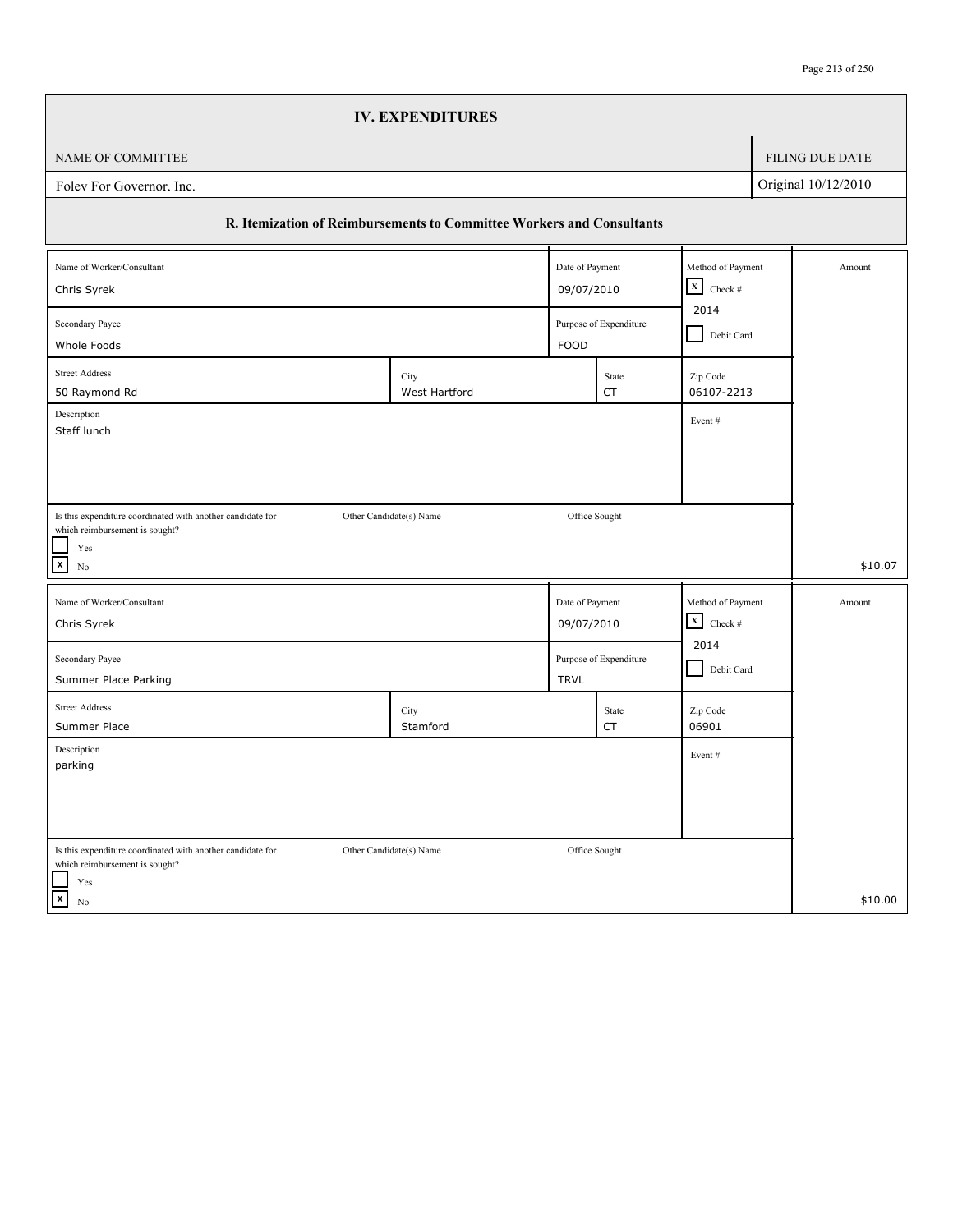|                                                                                                                         | <b>IV. EXPENDITURES</b> |                 |                                       |                                             |            |                        |
|-------------------------------------------------------------------------------------------------------------------------|-------------------------|-----------------|---------------------------------------|---------------------------------------------|------------|------------------------|
| NAME OF COMMITTEE                                                                                                       |                         |                 |                                       |                                             |            | <b>FILING DUE DATE</b> |
| Original 10/12/2010<br>Folev For Governor, Inc.                                                                         |                         |                 |                                       |                                             |            |                        |
| R. Itemization of Reimbursements to Committee Workers and Consultants                                                   |                         |                 |                                       |                                             |            |                        |
| Name of Worker/Consultant                                                                                               |                         | Date of Payment |                                       | Method of Payment<br>$\mathbf x$<br>Check # |            | Amount                 |
| Chris Syrek                                                                                                             |                         |                 | 09/07/2010                            |                                             |            |                        |
| Secondary Payee<br>Whole Foods                                                                                          |                         |                 | Purpose of Expenditure<br><b>FOOD</b> |                                             | Debit Card |                        |
| <b>Street Address</b><br>50 Raymond Rd                                                                                  | City<br>West Hartford   |                 | State<br>CT                           | Zip Code<br>06107-2213                      |            |                        |
| Description<br>staff lunch                                                                                              |                         |                 |                                       | Event#                                      |            |                        |
|                                                                                                                         |                         |                 |                                       |                                             |            |                        |
|                                                                                                                         |                         |                 |                                       |                                             |            |                        |
| Is this expenditure coordinated with another candidate for<br>Other Candidate(s) Name<br>which reimbursement is sought? |                         | Office Sought   |                                       |                                             |            |                        |
| Yes<br>$\boldsymbol{\mathsf{x}}$<br>No                                                                                  |                         |                 |                                       |                                             |            | \$11.75                |
| Name of Worker/Consultant                                                                                               |                         | Date of Payment |                                       | Method of Payment                           |            | Amount                 |
| Chris Syrek                                                                                                             |                         | 09/07/2010      |                                       | $\mathbf X$<br>Check $\#$                   |            |                        |
| Secondary Payee<br>Bridgewater Fair                                                                                     |                         | Misc *          | Purpose of Expenditure                | 2014<br>Debit Card                          |            |                        |
| <b>Street Address</b><br>100 Main St                                                                                    | City<br>Bridgewater     |                 | State<br>CT                           | Zip Code<br>06752                           |            |                        |
| Description<br>admission to fair                                                                                        |                         |                 |                                       | Event#                                      |            |                        |
|                                                                                                                         |                         |                 |                                       |                                             |            |                        |
|                                                                                                                         |                         |                 |                                       |                                             |            |                        |
| Is this expenditure coordinated with another candidate for<br>which reimbursement is sought?                            | Other Candidate(s) Name | Office Sought   |                                       |                                             |            |                        |
| Yes<br>$\vert x \vert$<br>No                                                                                            |                         |                 |                                       |                                             |            | \$8.00                 |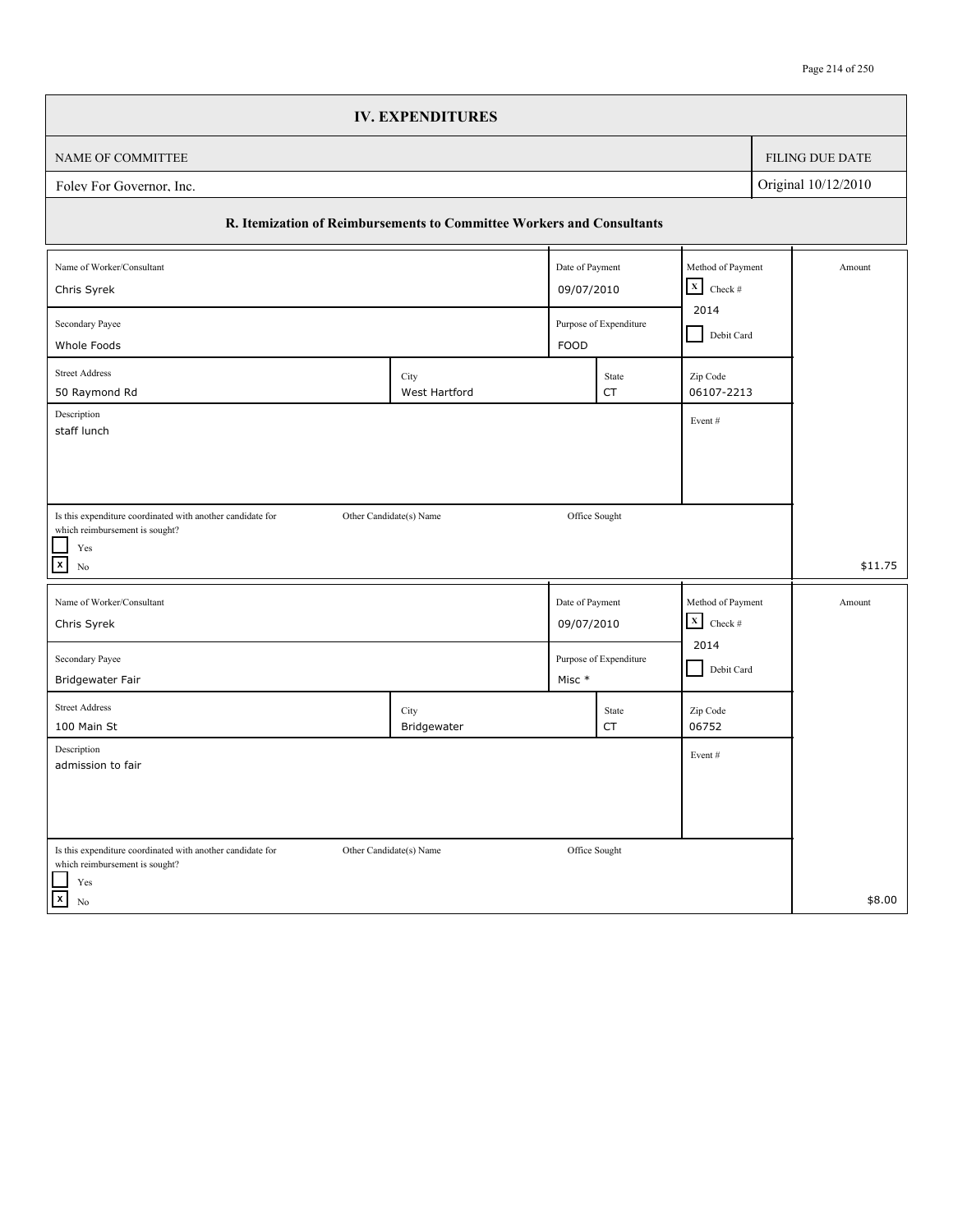|                                                                                                     | <b>IV. EXPENDITURES</b> |                 |                        |                                                 |            |                 |
|-----------------------------------------------------------------------------------------------------|-------------------------|-----------------|------------------------|-------------------------------------------------|------------|-----------------|
| NAME OF COMMITTEE                                                                                   |                         |                 |                        |                                                 |            | FILING DUE DATE |
| Original 10/12/2010<br>Folev For Governor, Inc.                                                     |                         |                 |                        |                                                 |            |                 |
| R. Itemization of Reimbursements to Committee Workers and Consultants                               |                         |                 |                        |                                                 |            |                 |
| Name of Worker/Consultant                                                                           |                         | Date of Payment |                        | Method of Payment<br>$\vert x \vert$<br>Check # |            | Amount          |
| Ben Hartman                                                                                         |                         |                 | 09/07/2010             |                                                 |            |                 |
| Secondary Payee                                                                                     |                         |                 | Purpose of Expenditure |                                                 | Debit Card |                 |
| Ben Hartman                                                                                         |                         | A-RAD           |                        |                                                 |            |                 |
| <b>Street Address</b><br>20 Summer St Ste 200                                                       | City<br>Stamford        |                 | State<br><b>CT</b>     | Zip Code<br>06901-2304                          |            |                 |
| Description                                                                                         |                         |                 |                        | Event#                                          |            |                 |
| vehicle miles                                                                                       |                         |                 |                        |                                                 |            |                 |
|                                                                                                     |                         |                 |                        |                                                 |            |                 |
| Is this expenditure coordinated with another candidate for                                          | Other Candidate(s) Name | Office Sought   |                        |                                                 |            |                 |
| which reimbursement is sought?<br>$\operatorname{Yes}$                                              |                         |                 |                        |                                                 |            |                 |
| $\boxed{\mathsf{x}}$<br>No                                                                          |                         |                 |                        |                                                 |            | \$502.00        |
| Name of Worker/Consultant                                                                           |                         | Date of Payment |                        | Method of Payment                               |            | Amount          |
| Ben Hartman                                                                                         |                         | 09/07/2010      |                        | $\mathbf{x}$<br>Check #                         |            |                 |
| Secondary Payee                                                                                     |                         |                 | Purpose of Expenditure | 2015                                            |            |                 |
| Verizon Wireless                                                                                    |                         | A-RAD           |                        | Debit Card                                      |            |                 |
| <b>Street Address</b>                                                                               | City                    |                 | State                  | Zip Code                                        |            |                 |
| PO Box 15062                                                                                        | Albany                  |                 | <b>NY</b>              | 12212-5062                                      |            |                 |
| Description<br>cell phone                                                                           |                         |                 |                        | Event#                                          |            |                 |
|                                                                                                     |                         |                 |                        |                                                 |            |                 |
|                                                                                                     |                         |                 |                        |                                                 |            |                 |
|                                                                                                     |                         |                 |                        |                                                 |            |                 |
|                                                                                                     |                         |                 |                        |                                                 |            |                 |
| Is this expenditure coordinated with another candidate for<br>which reimbursement is sought?<br>Yes | Other Candidate(s) Name | Office Sought   |                        |                                                 |            |                 |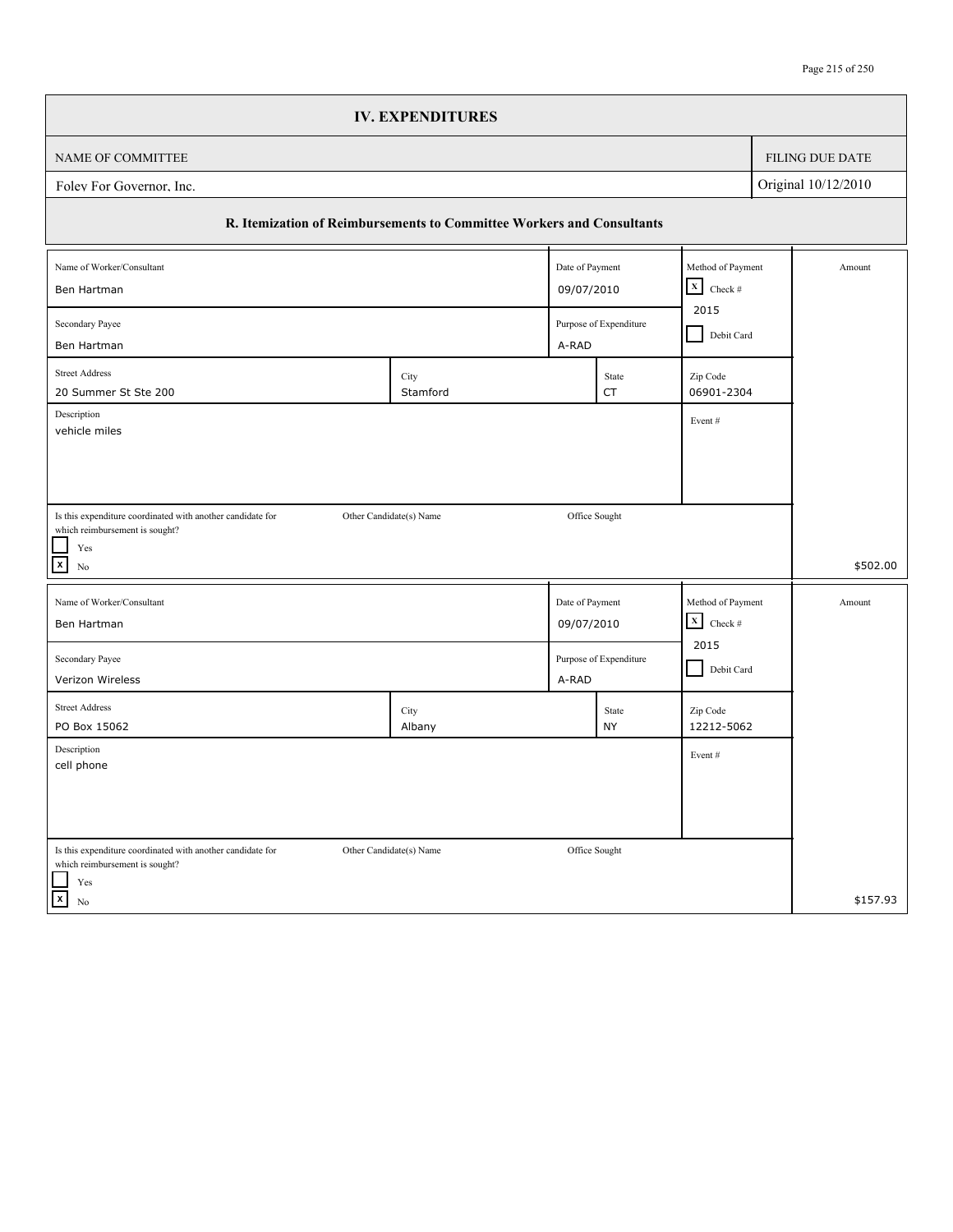|                                                                       | <b>IV. EXPENDITURES</b> |                 |                        |                           |            |                     |
|-----------------------------------------------------------------------|-------------------------|-----------------|------------------------|---------------------------|------------|---------------------|
| NAME OF COMMITTEE                                                     |                         |                 |                        |                           |            | FILING DUE DATE     |
| Folev For Governor, Inc.                                              |                         |                 |                        |                           |            | Original 10/12/2010 |
| R. Itemization of Reimbursements to Committee Workers and Consultants |                         |                 |                        |                           |            |                     |
| Name of Worker/Consultant                                             |                         | Date of Payment |                        | Method of Payment         |            | Amount              |
| Ben Hartman                                                           |                         |                 | 09/07/2010             |                           |            |                     |
| Secondary Payee                                                       |                         |                 | Purpose of Expenditure |                           | Debit Card |                     |
| Chester Fair                                                          |                         | A-RAD           |                        |                           |            |                     |
| <b>Street Address</b><br>11 Kirtland Ter                              | City<br>Chester         |                 | State<br><b>CT</b>     | Zip Code<br>06412         |            |                     |
| Description<br>admission to fair                                      |                         |                 |                        | Event#                    |            |                     |
|                                                                       |                         |                 |                        |                           |            |                     |
|                                                                       |                         |                 |                        |                           |            |                     |
| Is this expenditure coordinated with another candidate for            | Other Candidate(s) Name | Office Sought   |                        |                           |            |                     |
| which reimbursement is sought?                                        |                         |                 |                        |                           |            |                     |
| $\operatorname{Yes}$<br>$\boxed{\mathbf{x}}$<br>No                    |                         |                 |                        |                           |            | \$8.00              |
| Name of Worker/Consultant                                             |                         | Date of Payment |                        | Method of Payment         |            | Amount              |
| John L Whitney                                                        |                         | 09/07/2010      |                        | $\mathbf X$<br>Check $\#$ |            |                     |
|                                                                       |                         |                 |                        | 2017                      |            |                     |
| Secondary Payee<br>John L Whitney                                     |                         | <b>TRVL</b>     | Purpose of Expenditure | Debit Card                |            |                     |
| <b>Street Address</b>                                                 | City                    |                 | State                  | Zip Code                  |            |                     |
| 20 Summer St Fl 2                                                     | Stamford                |                 | CT                     | 06901-2304                |            |                     |
| Description<br>vehicle miles                                          |                         |                 |                        | Event#                    |            |                     |
|                                                                       |                         |                 |                        |                           |            |                     |
|                                                                       |                         |                 |                        |                           |            |                     |
| Is this expenditure coordinated with another candidate for            | Other Candidate(s) Name |                 |                        |                           |            |                     |
|                                                                       |                         |                 |                        |                           |            |                     |
| which reimbursement is sought?<br>$\operatorname{Yes}$                |                         | Office Sought   |                        |                           |            |                     |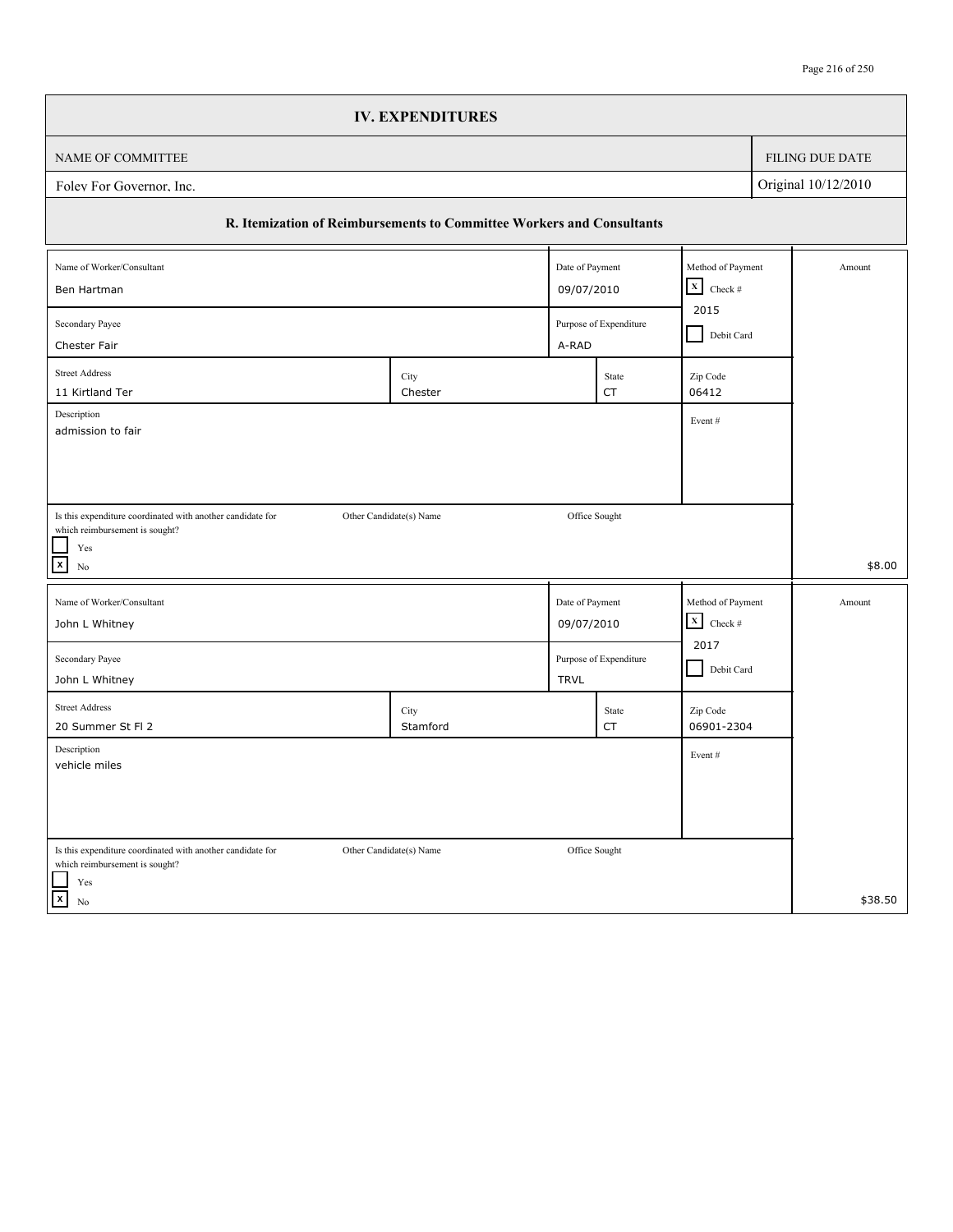|                                                                                              | <b>IV. EXPENDITURES</b> |                 |                                      |                                   |  |                        |
|----------------------------------------------------------------------------------------------|-------------------------|-----------------|--------------------------------------|-----------------------------------|--|------------------------|
| NAME OF COMMITTEE                                                                            |                         |                 |                                      |                                   |  | <b>FILING DUE DATE</b> |
| Original 10/12/2010<br>Foley For Governor, Inc.                                              |                         |                 |                                      |                                   |  |                        |
| R. Itemization of Reimbursements to Committee Workers and Consultants                        |                         |                 |                                      |                                   |  |                        |
| Name of Worker/Consultant                                                                    |                         | Date of Payment |                                      | Method of Payment                 |  | Amount                 |
| Len Greene                                                                                   |                         |                 | 09/07/2010                           |                                   |  |                        |
| Secondary Payee<br>Len Greene                                                                |                         | <b>TRVL</b>     | Purpose of Expenditure               | 2016<br>Debit Card                |  |                        |
|                                                                                              |                         |                 |                                      |                                   |  |                        |
| <b>Street Address</b><br>20 Summer St Ste 200                                                | City<br>Stamford        |                 | State<br>CT                          | Zip Code<br>06901-2304            |  |                        |
| Description                                                                                  |                         |                 |                                      | Event#                            |  |                        |
| vehicle miles                                                                                |                         |                 |                                      |                                   |  |                        |
|                                                                                              |                         |                 |                                      |                                   |  |                        |
|                                                                                              |                         |                 |                                      |                                   |  |                        |
| Is this expenditure coordinated with another candidate for<br>which reimbursement is sought? | Other Candidate(s) Name |                 | Office Sought                        |                                   |  |                        |
| Yes<br>$\boldsymbol{\mathsf{x}}$                                                             |                         |                 |                                      |                                   |  | \$141.50               |
| N <sub>0</sub>                                                                               |                         |                 |                                      |                                   |  |                        |
| Name of Worker/Consultant                                                                    |                         |                 | Method of Payment<br>Date of Payment |                                   |  | Amount                 |
| Len Greene                                                                                   |                         | 09/07/2010      |                                      | $\mathbf X$<br>Check $\#$<br>2016 |  |                        |
| Purpose of Expenditure<br>Secondary Payee                                                    |                         |                 |                                      |                                   |  |                        |
| Summer Place Parking                                                                         |                         | <b>TRVL</b>     |                                      | Debit Card                        |  |                        |
| <b>Street Address</b>                                                                        | City                    |                 | State                                | Zip Code                          |  |                        |
| Summer Place<br>Description                                                                  | Stamford                |                 | CT                                   | 06901                             |  |                        |
| parking                                                                                      |                         |                 |                                      | Event#                            |  |                        |
|                                                                                              |                         |                 |                                      |                                   |  |                        |
|                                                                                              |                         |                 |                                      |                                   |  |                        |
| Is this expenditure coordinated with another candidate for                                   | Other Candidate(s) Name | Office Sought   |                                      |                                   |  |                        |
| which reimbursement is sought?<br>Yes                                                        |                         |                 |                                      |                                   |  |                        |
| $\vert x \vert$<br>$\rm No$                                                                  |                         |                 |                                      |                                   |  | \$3.00                 |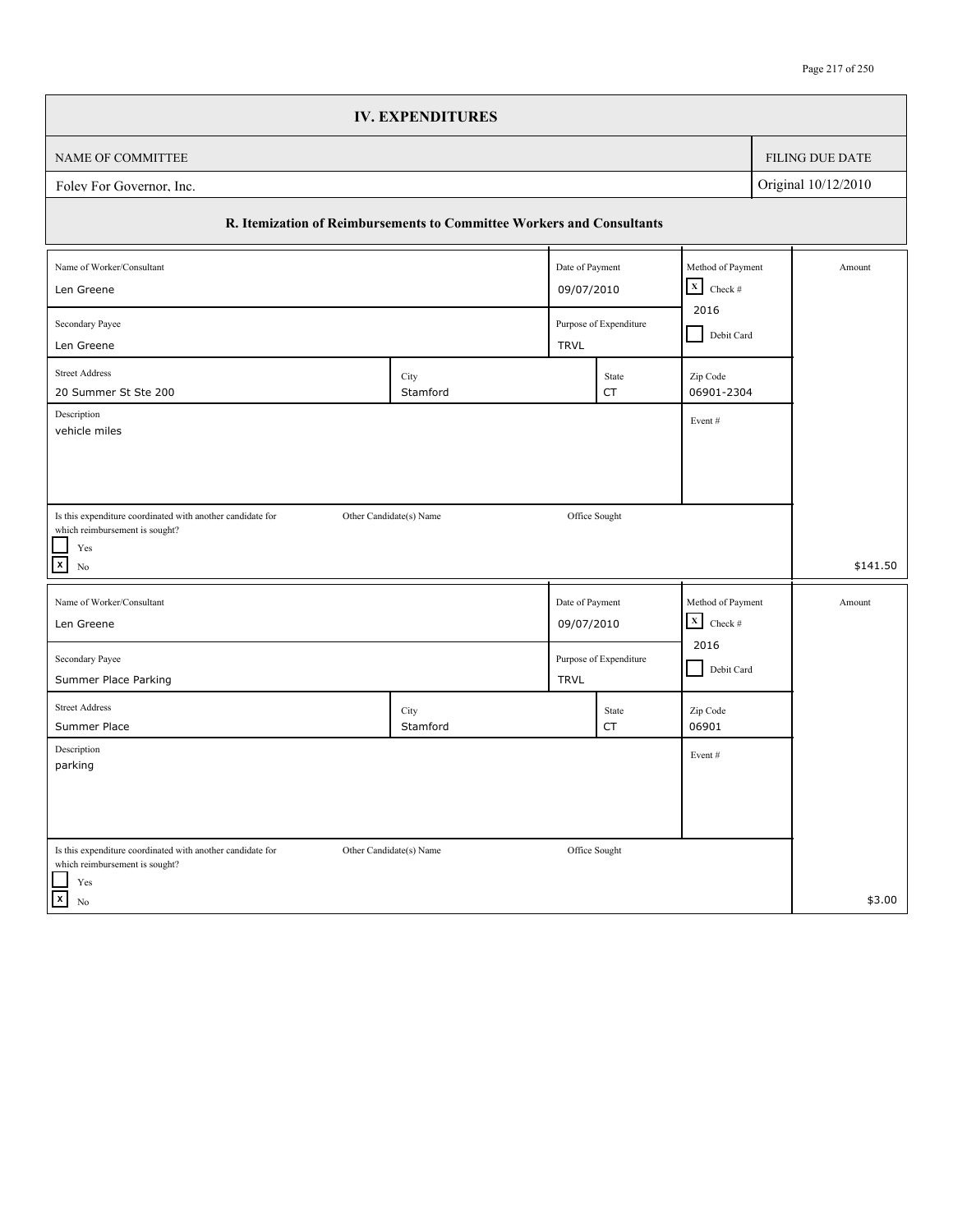|                                                                                                                      | <b>IV. EXPENDITURES</b>                                               |                 |                    |                           |  |                        |
|----------------------------------------------------------------------------------------------------------------------|-----------------------------------------------------------------------|-----------------|--------------------|---------------------------|--|------------------------|
| NAME OF COMMITTEE                                                                                                    |                                                                       |                 |                    |                           |  | <b>FILING DUE DATE</b> |
| Original 10/12/2010<br>Foley For Governor, Inc.                                                                      |                                                                       |                 |                    |                           |  |                        |
|                                                                                                                      | R. Itemization of Reimbursements to Committee Workers and Consultants |                 |                    |                           |  |                        |
| Name of Worker/Consultant                                                                                            |                                                                       | Date of Payment |                    | Method of Payment         |  | Amount                 |
| Dean Pagani                                                                                                          | $\boxed{\mathbf{X}}$ Check #<br>09/20/2010                            |                 |                    |                           |  |                        |
| 2065<br>Secondary Payee<br>Purpose of Expenditure<br>Debit Card<br>Summer Place Parking<br><b>TRVL</b>               |                                                                       |                 |                    |                           |  |                        |
| <b>Street Address</b><br>Summer Place                                                                                | City<br>Stamford                                                      |                 | State<br>CT        | Zip Code<br>06901         |  |                        |
| Description<br>Parking                                                                                               |                                                                       |                 |                    | Event#                    |  |                        |
|                                                                                                                      |                                                                       |                 |                    |                           |  |                        |
|                                                                                                                      |                                                                       |                 |                    |                           |  |                        |
| Is this expenditure coordinated with another candidate for<br>which reimbursement is sought?                         | Other Candidate(s) Name                                               | Office Sought   |                    |                           |  |                        |
| Yes<br>$\mathbf{x}$<br>No                                                                                            |                                                                       |                 |                    |                           |  | \$73.00                |
| Name of Worker/Consultant                                                                                            |                                                                       | Date of Payment |                    | Method of Payment         |  | Amount                 |
| Dean Pagani                                                                                                          |                                                                       | 09/20/2010      |                    | $\mathbf X$<br>Check $\#$ |  |                        |
| Secondary Payee<br>Hartford Parking Authority                                                                        | Purpose of Expenditure<br><b>TRVL</b>                                 |                 |                    | 2065<br>Debit Card        |  |                        |
| <b>Street Address</b><br>155 Morgan St                                                                               | City<br>Hartford                                                      |                 | State<br><b>CT</b> | Zip Code<br>06103-1309    |  |                        |
| Description<br>Parking                                                                                               |                                                                       |                 |                    | Event#                    |  |                        |
|                                                                                                                      |                                                                       |                 |                    |                           |  |                        |
|                                                                                                                      |                                                                       |                 |                    |                           |  |                        |
| Is this expenditure coordinated with another candidate for<br>which reimbursement is sought?<br>$\operatorname{Yes}$ | Other Candidate(s) Name                                               | Office Sought   |                    |                           |  |                        |
| $\vert x \vert$<br>$\rm No$                                                                                          |                                                                       |                 |                    |                           |  | \$11.50                |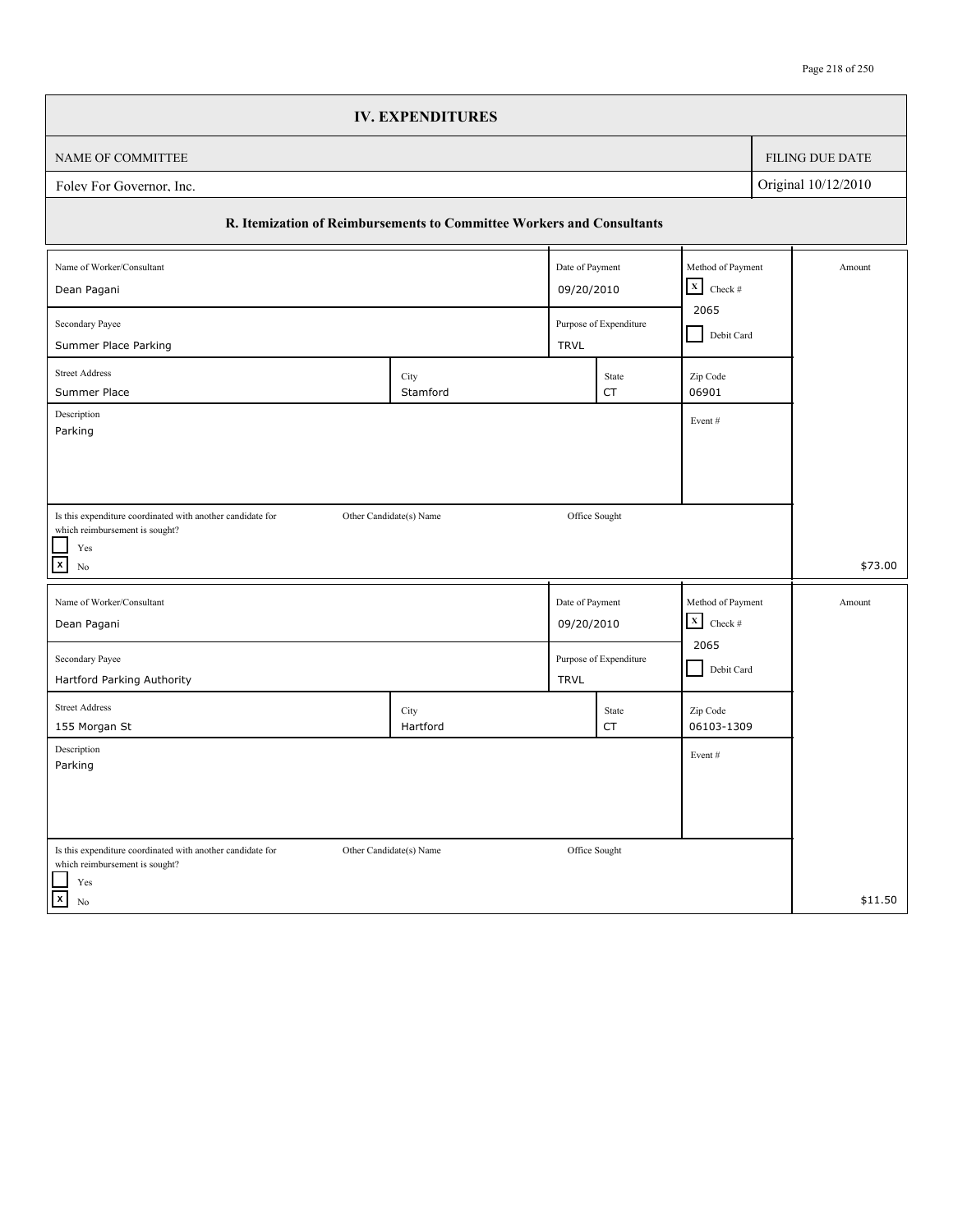|                                                                                              | <b>IV. EXPENDITURES</b> |                 |                        |                           |  |                 |
|----------------------------------------------------------------------------------------------|-------------------------|-----------------|------------------------|---------------------------|--|-----------------|
| NAME OF COMMITTEE                                                                            |                         |                 |                        |                           |  | FILING DUE DATE |
| Original 10/12/2010<br>Folev For Governor, Inc.                                              |                         |                 |                        |                           |  |                 |
| R. Itemization of Reimbursements to Committee Workers and Consultants                        |                         |                 |                        |                           |  |                 |
| Name of Worker/Consultant                                                                    |                         | Date of Payment |                        | Method of Payment         |  | Amount          |
| Dean Pagani                                                                                  |                         | 09/20/2010      |                        | $\mathbf x$<br>Check $\#$ |  |                 |
| 2065<br>Secondary Payee<br>Purpose of Expenditure<br>Debit Card<br>Amtrak<br><b>TRVL</b>     |                         |                 |                        |                           |  |                 |
| <b>Street Address</b><br>60 Massachusetts Ave NE                                             | City<br>Washington      |                 | State<br>DC            | Zip Code<br>20002-4285    |  |                 |
| Description<br>Train                                                                         |                         |                 |                        | Event#                    |  |                 |
|                                                                                              |                         |                 |                        |                           |  |                 |
|                                                                                              |                         |                 |                        |                           |  |                 |
| Is this expenditure coordinated with another candidate for<br>which reimbursement is sought? | Other Candidate(s) Name | Office Sought   |                        |                           |  |                 |
| $\operatorname{Yes}$<br>$\boxed{\mathbf{x}}$<br>No                                           |                         |                 |                        |                           |  | \$748.00        |
| Name of Worker/Consultant                                                                    |                         | Date of Payment |                        | Method of Payment         |  | Amount          |
| Courtney Weaver                                                                              |                         | 09/20/2010      |                        | $\mathbf X$<br>Check $\#$ |  |                 |
| Secondary Payee<br>Courtney Weaver                                                           |                         | <b>TRVL</b>     | Purpose of Expenditure | 2066<br>Debit Card        |  |                 |
| <b>Street Address</b><br>20 Summer St Fl 2                                                   | City<br>Stamford        |                 | State<br>CT            | Zip Code<br>06901-2304    |  |                 |
| Description<br>Vehicle Miles                                                                 |                         |                 |                        | Event#                    |  |                 |
|                                                                                              |                         |                 |                        |                           |  |                 |
| Is this expenditure coordinated with another candidate for<br>which reimbursement is sought? | Other Candidate(s) Name | Office Sought   |                        |                           |  |                 |
| $\operatorname{Yes}$<br>$\mathbf{x}$<br>No                                                   |                         |                 |                        |                           |  | \$821.00        |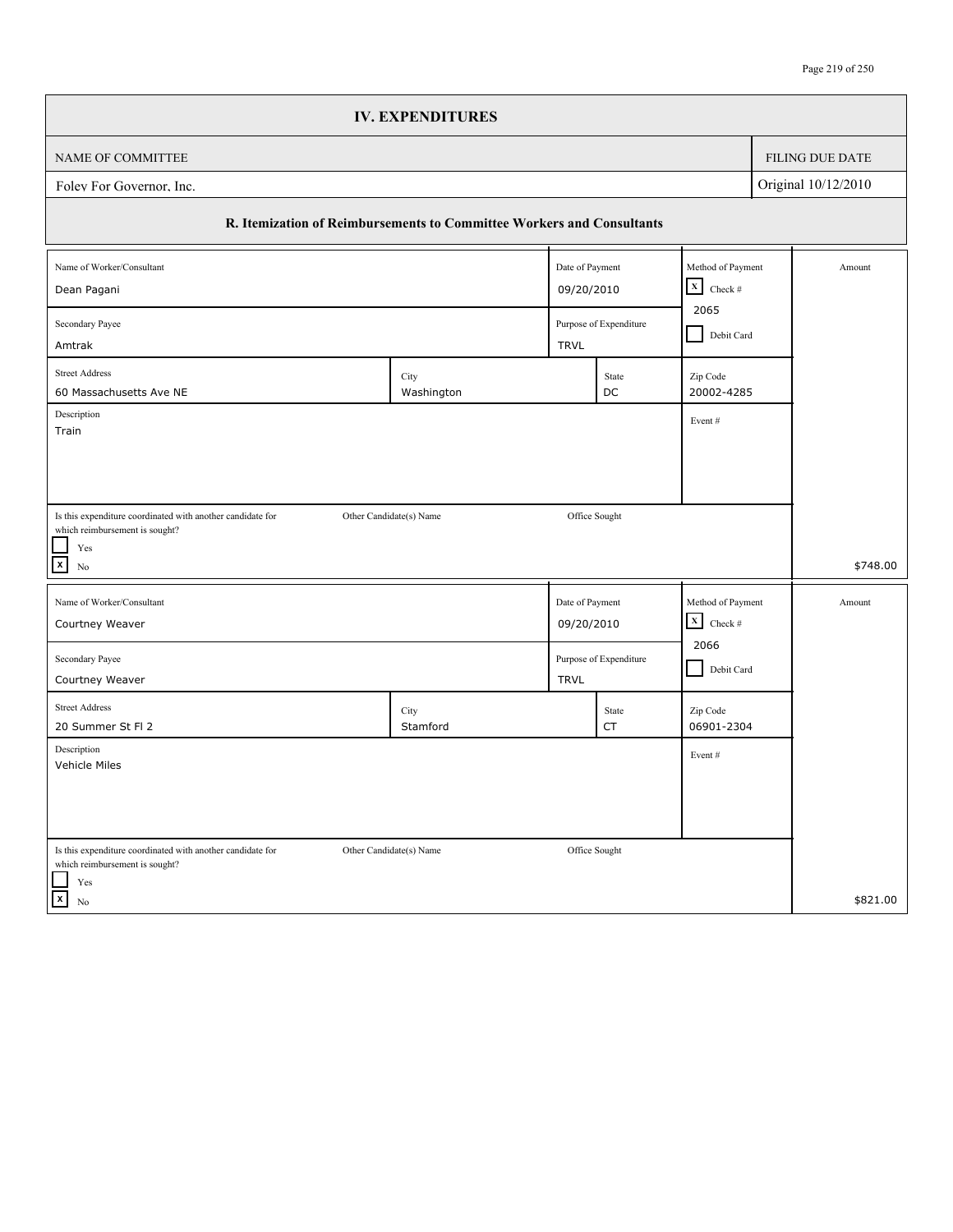|                                                                                              | <b>IV. EXPENDITURES</b> |                 |                        |                                                   |  |                        |
|----------------------------------------------------------------------------------------------|-------------------------|-----------------|------------------------|---------------------------------------------------|--|------------------------|
| NAME OF COMMITTEE                                                                            |                         |                 |                        |                                                   |  | <b>FILING DUE DATE</b> |
| Original 10/12/2010<br>Foley For Governor, Inc.                                              |                         |                 |                        |                                                   |  |                        |
| R. Itemization of Reimbursements to Committee Workers and Consultants                        |                         |                 |                        |                                                   |  |                        |
| Name of Worker/Consultant                                                                    |                         | Date of Payment |                        | Method of Payment<br>$\boxed{\mathbf{X}}$ Check # |  | Amount                 |
| 09/20/2010<br>Courtney Weaver<br>2066                                                        |                         |                 |                        |                                                   |  |                        |
| Secondary Payee<br>Hartford Parking Authority                                                |                         | <b>TRVL</b>     | Purpose of Expenditure | Debit Card                                        |  |                        |
| <b>Street Address</b><br>155 Morgan St                                                       | City<br>Hartford        |                 | State<br><b>CT</b>     | Zip Code<br>06103-1309                            |  |                        |
| Description<br>Parking                                                                       |                         |                 |                        | Event#                                            |  |                        |
|                                                                                              |                         |                 |                        |                                                   |  |                        |
|                                                                                              |                         |                 |                        |                                                   |  |                        |
| Is this expenditure coordinated with another candidate for<br>which reimbursement is sought? | Other Candidate(s) Name | Office Sought   |                        |                                                   |  |                        |
| Yes<br>$\mathbf{x}$<br>No                                                                    |                         |                 |                        |                                                   |  | \$52.50                |
| Name of Worker/Consultant                                                                    |                         | Date of Payment |                        | Method of Payment                                 |  | Amount                 |
| Courtney Weaver                                                                              |                         | 09/20/2010      |                        | $\mathbf X$<br>Check $\#$                         |  |                        |
| Secondary Payee                                                                              |                         |                 | Purpose of Expenditure | 2066                                              |  |                        |
| Bella Napoli Pizza                                                                           |                         | <b>FOOD</b>     |                        | Debit Card                                        |  |                        |
| <b>Street Address</b><br>864 Boston Post Rd                                                  | City<br>Milford         |                 | State<br><b>CT</b>     | Zip Code<br>06460-3530                            |  |                        |
| Description<br>Pizza for Phonebankers                                                        |                         |                 |                        | Event#                                            |  |                        |
|                                                                                              |                         |                 |                        |                                                   |  |                        |
|                                                                                              |                         |                 |                        |                                                   |  |                        |
| Is this expenditure coordinated with another candidate for<br>which reimbursement is sought? | Other Candidate(s) Name | Office Sought   |                        |                                                   |  |                        |
| $\operatorname{Yes}$<br>$\vert x \vert$<br>$\rm No$                                          |                         |                 |                        |                                                   |  | \$7.37                 |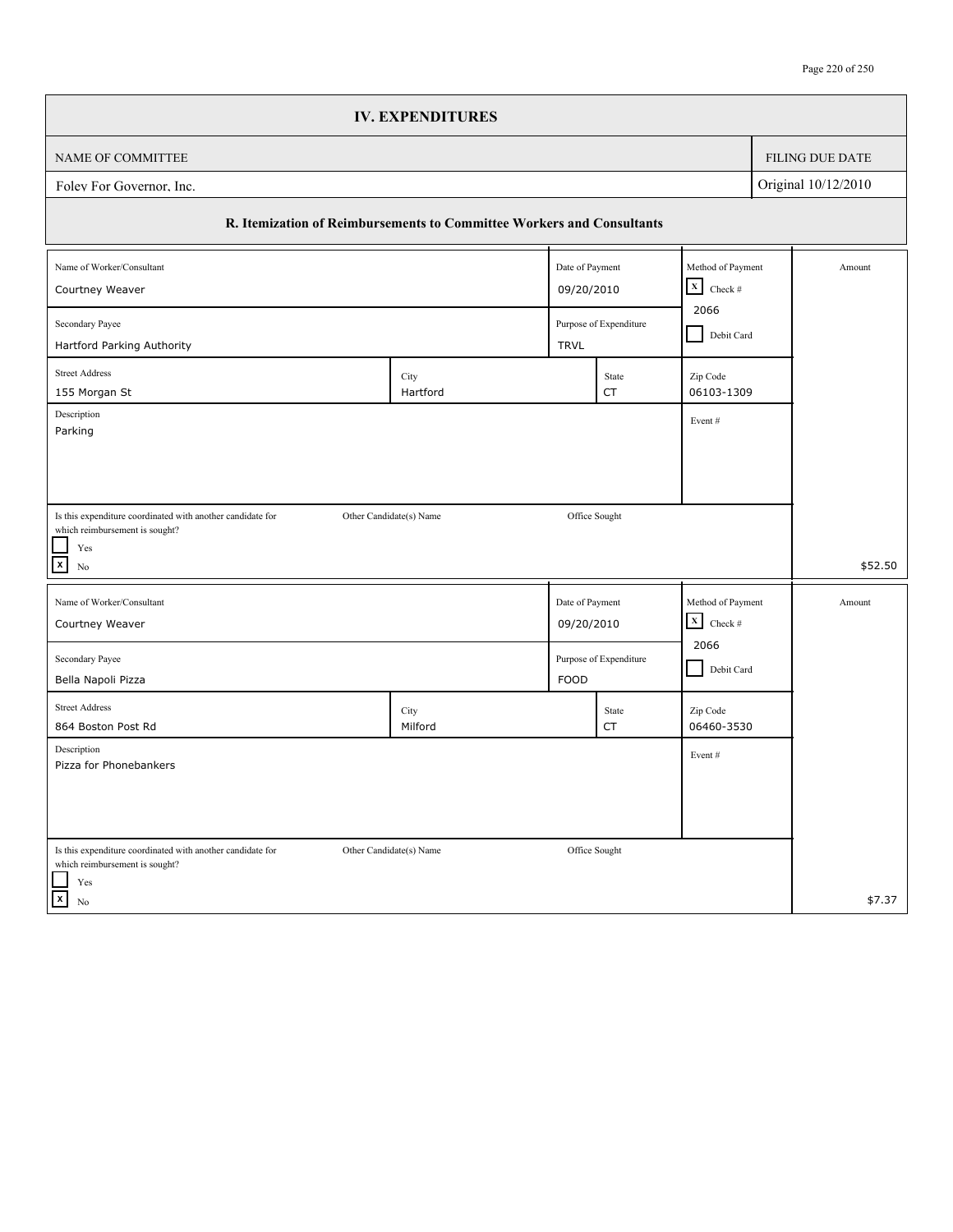|                                                                                              | <b>IV. EXPENDITURES</b> |                 |                        |                                      |            |                        |  |
|----------------------------------------------------------------------------------------------|-------------------------|-----------------|------------------------|--------------------------------------|------------|------------------------|--|
| NAME OF COMMITTEE                                                                            |                         |                 |                        |                                      |            | <b>FILING DUE DATE</b> |  |
| Original 10/12/2010<br>Foley For Governor, Inc.                                              |                         |                 |                        |                                      |            |                        |  |
| R. Itemization of Reimbursements to Committee Workers and Consultants                        |                         |                 |                        |                                      |            |                        |  |
| Name of Worker/Consultant                                                                    |                         | Date of Payment |                        | Method of Payment                    |            | Amount                 |  |
| Courtney Weaver                                                                              |                         |                 | 09/20/2010             | $\boxed{\mathbf{X}}$ Check #<br>2066 |            |                        |  |
| Secondary Payee<br>Purpose of Expenditure<br><b>FOOD</b>                                     |                         |                 |                        |                                      | Debit Card |                        |  |
| Caron's Corner Deli<br><b>Street Address</b>                                                 |                         |                 |                        |                                      |            |                        |  |
| 147 Montowese St                                                                             | City<br>Branford        |                 | State<br>CT            | Zip Code<br>06405-3809               |            |                        |  |
| Description                                                                                  |                         |                 |                        | Event#                               |            |                        |  |
| Food for Phonebankers, door knockers                                                         |                         |                 |                        |                                      |            |                        |  |
|                                                                                              |                         |                 |                        |                                      |            |                        |  |
|                                                                                              |                         |                 |                        |                                      |            |                        |  |
| Is this expenditure coordinated with another candidate for<br>which reimbursement is sought? | Other Candidate(s) Name | Office Sought   |                        |                                      |            |                        |  |
| Yes                                                                                          |                         |                 |                        |                                      |            |                        |  |
| $\mathbf{x}$<br>N <sub>0</sub>                                                               |                         |                 |                        |                                      |            | \$21.92                |  |
| Name of Worker/Consultant                                                                    |                         | Date of Payment |                        | Method of Payment                    |            | Amount                 |  |
| Courtney Weaver                                                                              |                         | 09/20/2010      |                        | $\mathbf X$<br>Check #               |            |                        |  |
| Secondary Payee                                                                              |                         |                 | Purpose of Expenditure | 2066                                 |            |                        |  |
| iParty Retail Stores                                                                         |                         | OFFICE          |                        | Debit Card                           |            |                        |  |
| <b>Street Address</b>                                                                        | City                    |                 | State                  | Zip Code                             |            |                        |  |
| 6 Simms Road At Albany Ave                                                                   | West Hartford           |                 | CT                     | 06117                                |            |                        |  |
| Description<br>Supplies                                                                      |                         |                 |                        | Event#                               |            |                        |  |
|                                                                                              |                         |                 |                        |                                      |            |                        |  |
|                                                                                              |                         |                 |                        |                                      |            |                        |  |
|                                                                                              |                         |                 |                        |                                      |            |                        |  |
| Is this expenditure coordinated with another candidate for<br>which reimbursement is sought? | Other Candidate(s) Name | Office Sought   |                        |                                      |            |                        |  |
| Yes<br>$\vert x \vert$                                                                       |                         |                 |                        |                                      |            |                        |  |
| No                                                                                           |                         |                 |                        |                                      |            | \$20.84                |  |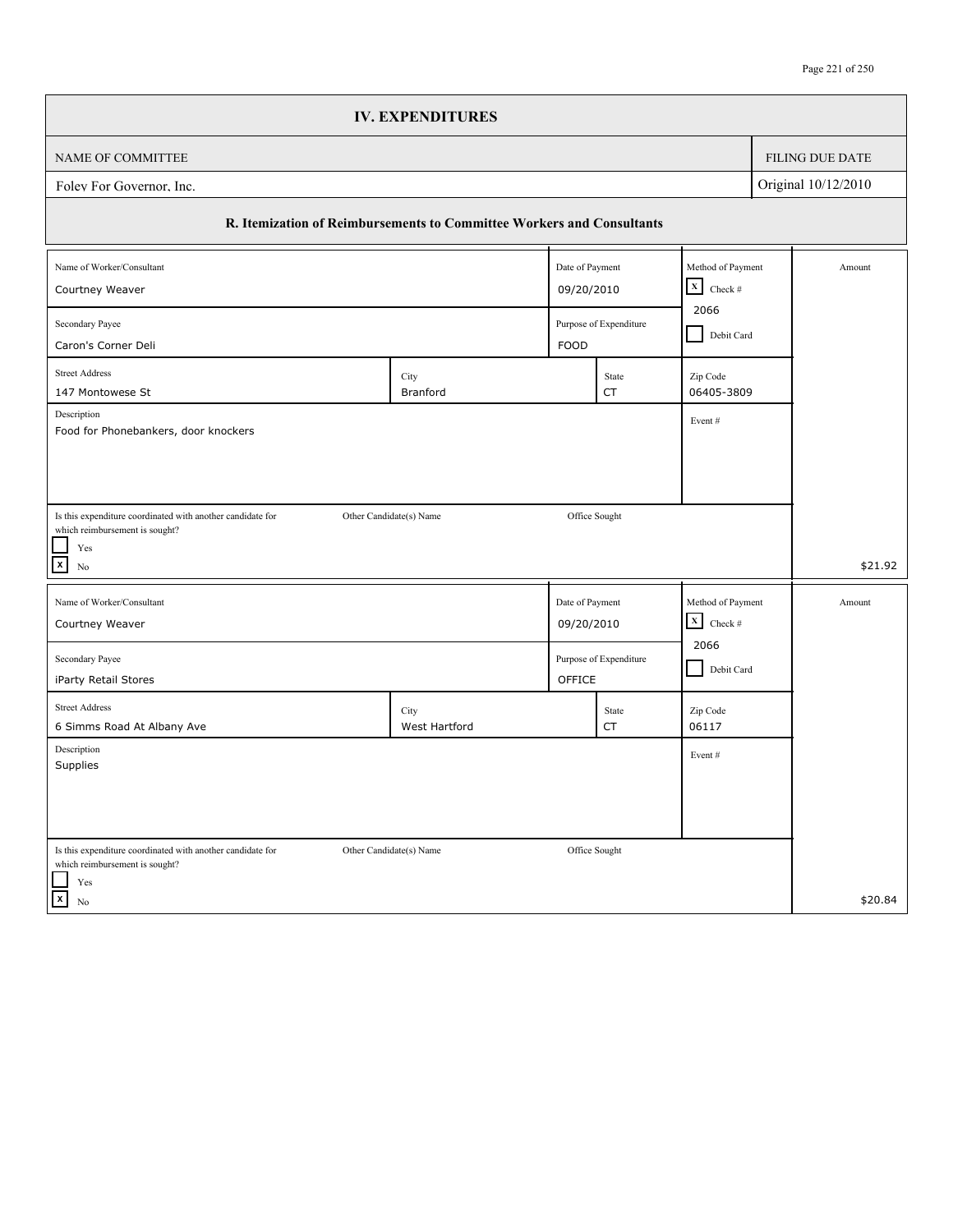|                                                                                              | <b>IV. EXPENDITURES</b> |                 |                                          |                                |  |                 |
|----------------------------------------------------------------------------------------------|-------------------------|-----------------|------------------------------------------|--------------------------------|--|-----------------|
| NAME OF COMMITTEE                                                                            |                         |                 |                                          |                                |  | FILING DUE DATE |
| Original 10/12/2010<br>Foley For Governor, Inc.                                              |                         |                 |                                          |                                |  |                 |
| R. Itemization of Reimbursements to Committee Workers and Consultants                        |                         |                 |                                          |                                |  |                 |
| Name of Worker/Consultant                                                                    |                         | Date of Payment |                                          | Method of Payment              |  | Amount          |
| Courtney Weaver                                                                              |                         |                 | $\vert x \vert$<br>Check #<br>09/20/2010 |                                |  |                 |
| Secondary Payee                                                                              |                         |                 | Purpose of Expenditure                   | 2066                           |  |                 |
| Demers Exposition SVS Inc.                                                                   |                         | EFV *           |                                          | Debit Card                     |  |                 |
| <b>Street Address</b><br>180 Johnson St                                                      | City<br>Middletown      |                 | State<br><b>CT</b>                       | Zip Code<br>06457-2247         |  |                 |
| Description                                                                                  |                         |                 |                                          | Event#                         |  |                 |
| Folding Chairs Womens Expo                                                                   |                         |                 |                                          |                                |  |                 |
|                                                                                              |                         |                 |                                          |                                |  |                 |
|                                                                                              |                         |                 |                                          |                                |  |                 |
| Is this expenditure coordinated with another candidate for<br>which reimbursement is sought? | Other Candidate(s) Name | Office Sought   |                                          |                                |  |                 |
| Yes<br>$\boxed{\mathsf{x}}$                                                                  |                         |                 |                                          |                                |  | \$42.40         |
| No                                                                                           |                         |                 |                                          |                                |  |                 |
| Name of Worker/Consultant                                                                    |                         | Date of Payment |                                          | Method of Payment              |  | Amount          |
| James O'Connell                                                                              |                         | 09/20/2010      |                                          | $\mathbf x$<br>Check #<br>2063 |  |                 |
| Secondary Payee                                                                              |                         |                 | Purpose of Expenditure                   | Debit Card                     |  |                 |
| James O'Connell                                                                              |                         | <b>TRVL</b>     |                                          |                                |  |                 |
| <b>Street Address</b><br>20 Summer St Ste 200                                                | City<br>Stamford        |                 | State<br>CT                              | Zip Code<br>06901-2304         |  |                 |
| Description                                                                                  |                         |                 |                                          |                                |  |                 |
| Vehicle Miles                                                                                |                         |                 |                                          | Event#                         |  |                 |
|                                                                                              |                         |                 |                                          |                                |  |                 |
|                                                                                              |                         |                 |                                          |                                |  |                 |
| Is this expenditure coordinated with another candidate for                                   | Other Candidate(s) Name | Office Sought   |                                          |                                |  |                 |
| which reimbursement is sought?<br>Yes                                                        |                         |                 |                                          |                                |  |                 |
| $\vert x \vert$<br>No                                                                        |                         |                 |                                          |                                |  | \$165.00        |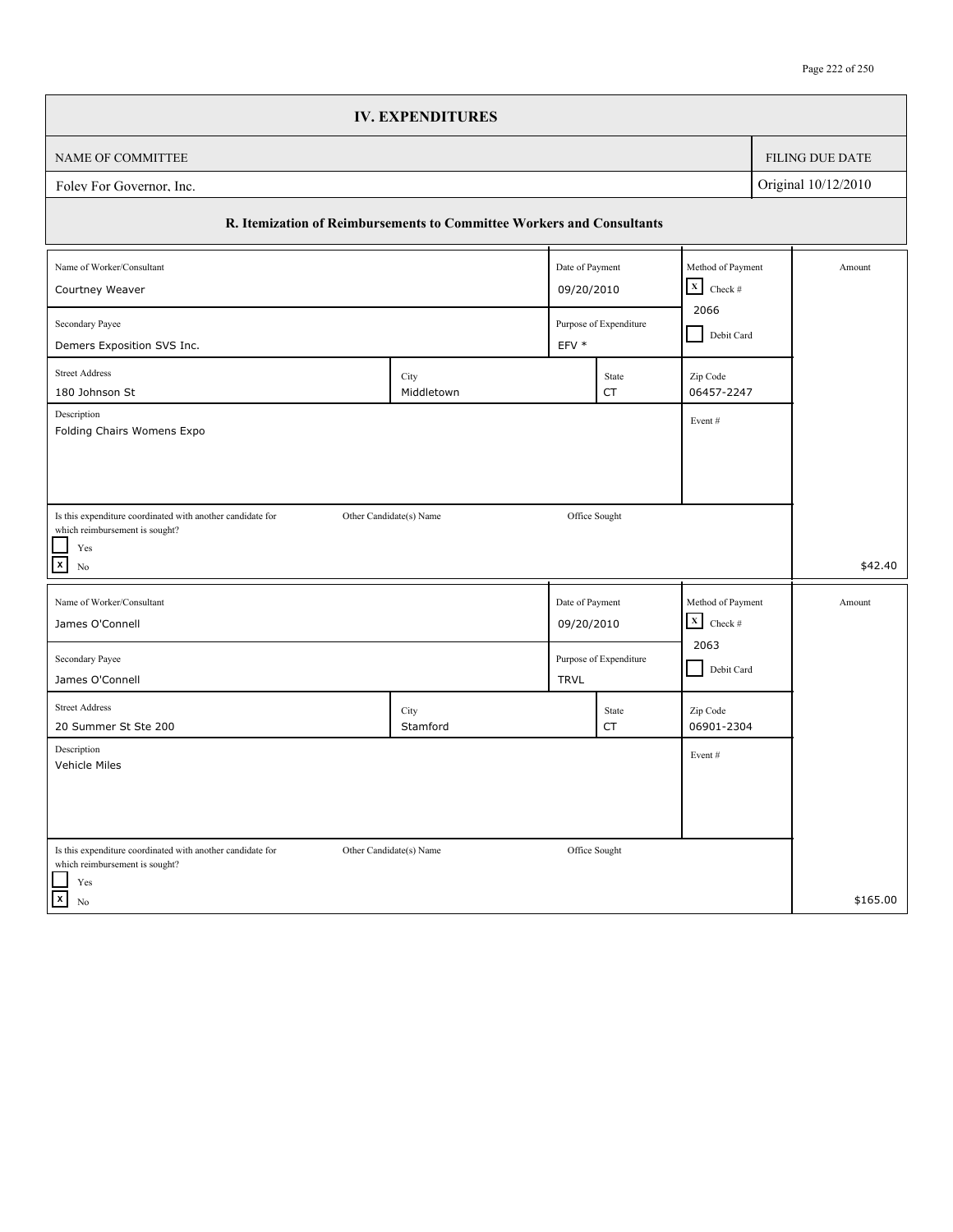|                                                                                              | <b>IV. EXPENDITURES</b> |                 |                                                 |                           |            |                 |
|----------------------------------------------------------------------------------------------|-------------------------|-----------------|-------------------------------------------------|---------------------------|------------|-----------------|
| NAME OF COMMITTEE                                                                            |                         |                 |                                                 |                           |            | FILING DUE DATE |
| Original 10/12/2010<br>Folev For Governor, Inc.                                              |                         |                 |                                                 |                           |            |                 |
| R. Itemization of Reimbursements to Committee Workers and Consultants                        |                         |                 |                                                 |                           |            |                 |
| Name of Worker/Consultant                                                                    |                         | Date of Payment |                                                 | Method of Payment         |            | Amount          |
| James O'Connell                                                                              |                         |                 | $\mathbf x$<br>Check $\#$<br>09/20/2010<br>2063 |                           |            |                 |
| Secondary Payee                                                                              |                         |                 | Purpose of Expenditure<br>OFFICE                |                           | Debit Card |                 |
| Radio Shack<br><b>Street Address</b>                                                         |                         |                 |                                                 |                           |            |                 |
| 39 S Main St                                                                                 | City<br>West Hartford   |                 | State<br>CT                                     | Zip Code<br>06107-2412    |            |                 |
| Description                                                                                  |                         |                 |                                                 | Event#                    |            |                 |
| T-Mobile Recharge Cell Phones                                                                |                         |                 |                                                 |                           |            |                 |
|                                                                                              |                         |                 |                                                 |                           |            |                 |
|                                                                                              |                         |                 |                                                 |                           |            |                 |
| Is this expenditure coordinated with another candidate for<br>which reimbursement is sought? | Other Candidate(s) Name | Office Sought   |                                                 |                           |            |                 |
| Yes                                                                                          |                         |                 |                                                 |                           |            |                 |
| $\mathbf{x}$<br>No                                                                           |                         |                 |                                                 |                           |            | \$328.59        |
| Name of Worker/Consultant                                                                    |                         | Date of Payment |                                                 | Method of Payment         |            | Amount          |
| Chris Syrek                                                                                  |                         | 09/20/2010      |                                                 | $\mathbf X$<br>Check $\#$ |            |                 |
| Secondary Payee                                                                              |                         |                 | Purpose of Expenditure                          | 2064                      |            |                 |
| Chris Syrek                                                                                  |                         | <b>TRVL</b>     |                                                 | Debit Card                |            |                 |
| <b>Street Address</b>                                                                        | City                    |                 | State                                           | Zip Code                  |            |                 |
| 20 Summer St Ste 200                                                                         | Stamford                |                 | CT                                              | 06901-2304                |            |                 |
| Description<br>Vehicle Miles                                                                 |                         |                 |                                                 | Event#                    |            |                 |
|                                                                                              |                         |                 |                                                 |                           |            |                 |
|                                                                                              |                         |                 |                                                 |                           |            |                 |
|                                                                                              |                         |                 |                                                 |                           |            |                 |
| Is this expenditure coordinated with another candidate for<br>which reimbursement is sought? | Other Candidate(s) Name | Office Sought   |                                                 |                           |            |                 |
| Yes<br>$\overline{x}$                                                                        |                         |                 |                                                 |                           |            | \$573.00        |
| No                                                                                           |                         |                 |                                                 |                           |            |                 |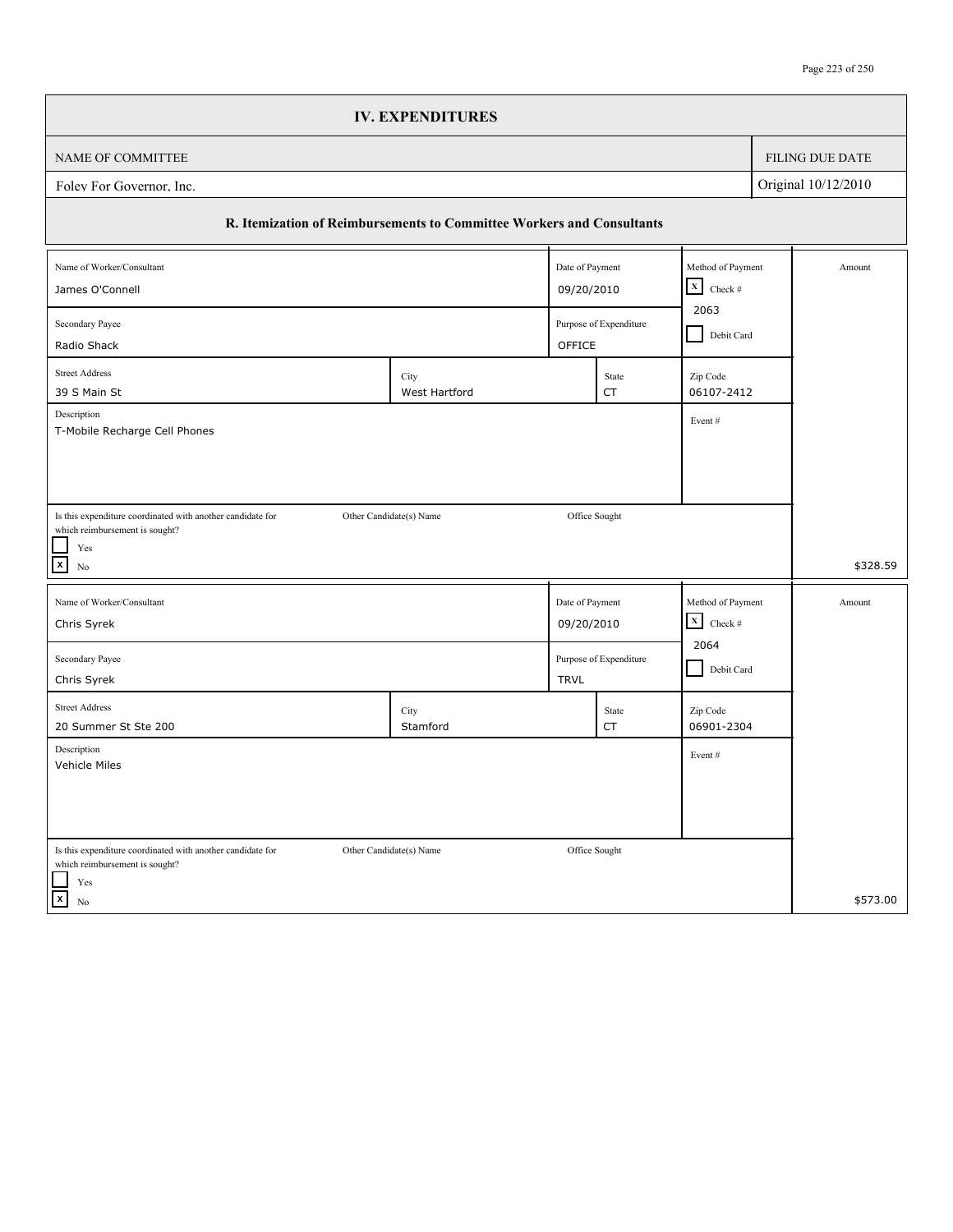|                                                                                              | <b>IV. EXPENDITURES</b>                                               |                 |                                       |                                   |            |                        |
|----------------------------------------------------------------------------------------------|-----------------------------------------------------------------------|-----------------|---------------------------------------|-----------------------------------|------------|------------------------|
| NAME OF COMMITTEE                                                                            |                                                                       |                 |                                       |                                   |            | <b>FILING DUE DATE</b> |
| Original 10/12/2010<br>Foley For Governor, Inc.                                              |                                                                       |                 |                                       |                                   |            |                        |
|                                                                                              | R. Itemization of Reimbursements to Committee Workers and Consultants |                 |                                       |                                   |            |                        |
| Name of Worker/Consultant                                                                    |                                                                       | Date of Payment |                                       | Method of Payment                 |            | Amount                 |
| Chris Syrek                                                                                  |                                                                       |                 | 09/20/2010                            |                                   |            |                        |
| Secondary Payee<br>Dunkin Donuts                                                             |                                                                       |                 | Purpose of Expenditure<br><b>FOOD</b> |                                   | Debit Card |                        |
| <b>Street Address</b>                                                                        | City                                                                  |                 | State                                 | Zip Code                          |            |                        |
| 50 Main St<br>Description                                                                    | Stamford                                                              |                 | CT                                    | Event#                            |            |                        |
| Donuts/Coffee                                                                                |                                                                       |                 |                                       |                                   |            |                        |
|                                                                                              |                                                                       |                 |                                       |                                   |            |                        |
| Is this expenditure coordinated with another candidate for                                   | Other Candidate(s) Name                                               |                 | Office Sought                         |                                   |            |                        |
| which reimbursement is sought?<br>Yes                                                        |                                                                       |                 |                                       |                                   |            |                        |
| $\mathbf{x}$<br>N <sub>0</sub>                                                               |                                                                       |                 |                                       |                                   |            | \$140.28               |
| Name of Worker/Consultant                                                                    |                                                                       | Date of Payment |                                       | Method of Payment                 |            | Amount                 |
| Chris Syrek                                                                                  |                                                                       | 09/20/2010      |                                       | $\mathbf X$<br>Check $\#$<br>2064 |            |                        |
| Purpose of Expenditure<br>Secondary Payee                                                    |                                                                       |                 |                                       |                                   |            |                        |
| Lowe's                                                                                       |                                                                       | OFFICE          |                                       | Debit Card                        |            |                        |
| <b>Street Address</b><br>325 Cottage Grove Rd                                                | City<br>Bloomfield                                                    |                 | State<br>CT                           | Zip Code<br>06002-3148            |            |                        |
| Description<br>Supplies                                                                      |                                                                       |                 |                                       | Event#                            |            |                        |
|                                                                                              |                                                                       |                 |                                       |                                   |            |                        |
|                                                                                              |                                                                       |                 |                                       |                                   |            |                        |
| Is this expenditure coordinated with another candidate for<br>which reimbursement is sought? | Other Candidate(s) Name                                               | Office Sought   |                                       |                                   |            |                        |
| Yes                                                                                          |                                                                       |                 |                                       |                                   |            |                        |
| $\vert x \vert$<br>No                                                                        |                                                                       |                 |                                       |                                   |            | \$111.69               |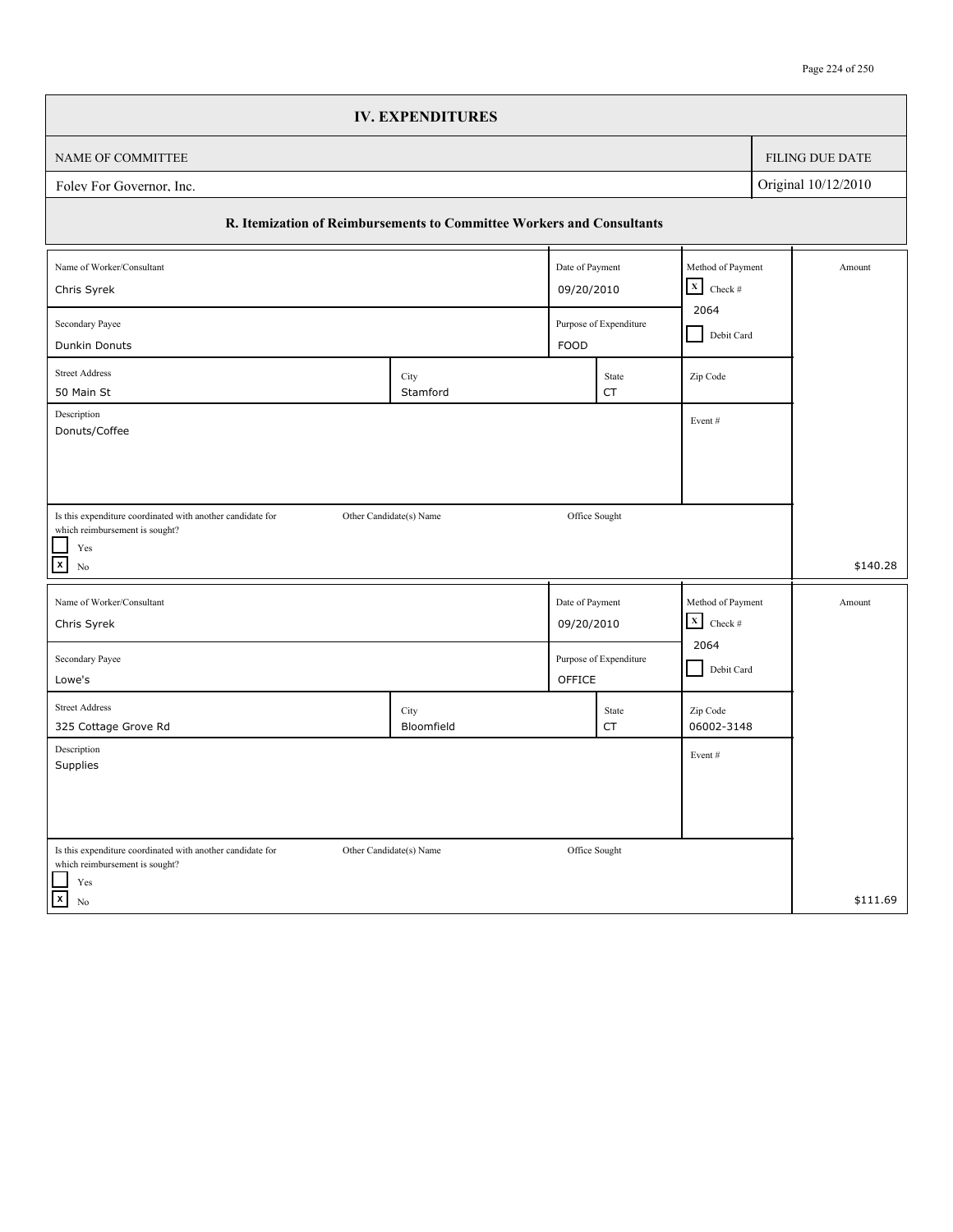| <b>IV. EXPENDITURES</b>                                                                                                                         |                                   |                           |            |                 |  |  |
|-------------------------------------------------------------------------------------------------------------------------------------------------|-----------------------------------|---------------------------|------------|-----------------|--|--|
| NAME OF COMMITTEE                                                                                                                               |                                   |                           |            | FILING DUE DATE |  |  |
| Original 10/12/2010<br>Folev For Governor, Inc.                                                                                                 |                                   |                           |            |                 |  |  |
| R. Itemization of Reimbursements to Committee Workers and Consultants                                                                           |                                   |                           |            |                 |  |  |
| Name of Worker/Consultant                                                                                                                       | Date of Payment                   | Method of Payment         |            | Amount          |  |  |
| 09/20/2010<br>Chris Syrek                                                                                                                       | $\mathbf x$<br>Check $\#$<br>2064 |                           |            |                 |  |  |
| Secondary Payee<br><b>CVS</b>                                                                                                                   | Purpose of Expenditure<br>OFFICE  |                           | Debit Card |                 |  |  |
| <b>Street Address</b><br>City                                                                                                                   | State                             | Zip Code                  |            |                 |  |  |
| 150 S Main St<br>West Hartford                                                                                                                  | <b>CT</b>                         | 06107-3432                |            |                 |  |  |
| Description<br>Supplies Newton Parade                                                                                                           |                                   | Event#                    |            |                 |  |  |
|                                                                                                                                                 |                                   |                           |            |                 |  |  |
|                                                                                                                                                 |                                   |                           |            |                 |  |  |
| Is this expenditure coordinated with another candidate for<br>Other Candidate(s) Name                                                           | Office Sought                     |                           |            |                 |  |  |
| which reimbursement is sought?<br>$\operatorname{Yes}$                                                                                          |                                   |                           |            |                 |  |  |
| $\mathbf{x}$<br>No                                                                                                                              |                                   |                           |            | \$52.10         |  |  |
| Name of Worker/Consultant<br>Date of Payment                                                                                                    |                                   | Method of Payment         |            | Amount          |  |  |
| Ben Hartman<br>09/20/2010                                                                                                                       |                                   | $\mathbf x$<br>Check $\#$ |            |                 |  |  |
| Secondary Payee                                                                                                                                 | Purpose of Expenditure            | 2061                      |            |                 |  |  |
| Ben Hartman<br><b>TRVL</b>                                                                                                                      |                                   | Debit Card                |            |                 |  |  |
| <b>Street Address</b><br>City                                                                                                                   | State                             | Zip Code                  |            |                 |  |  |
| 20 Summer St Ste 200<br>Stamford                                                                                                                | CT                                | 06901-2304                |            |                 |  |  |
| Description                                                                                                                                     |                                   |                           |            |                 |  |  |
| Vehicle Miles                                                                                                                                   |                                   | Event#                    |            |                 |  |  |
|                                                                                                                                                 |                                   |                           |            |                 |  |  |
|                                                                                                                                                 |                                   |                           |            |                 |  |  |
|                                                                                                                                                 |                                   |                           |            |                 |  |  |
| Is this expenditure coordinated with another candidate for<br>Other Candidate(s) Name<br>which reimbursement is sought?<br>$\operatorname{Yes}$ | Office Sought                     |                           |            |                 |  |  |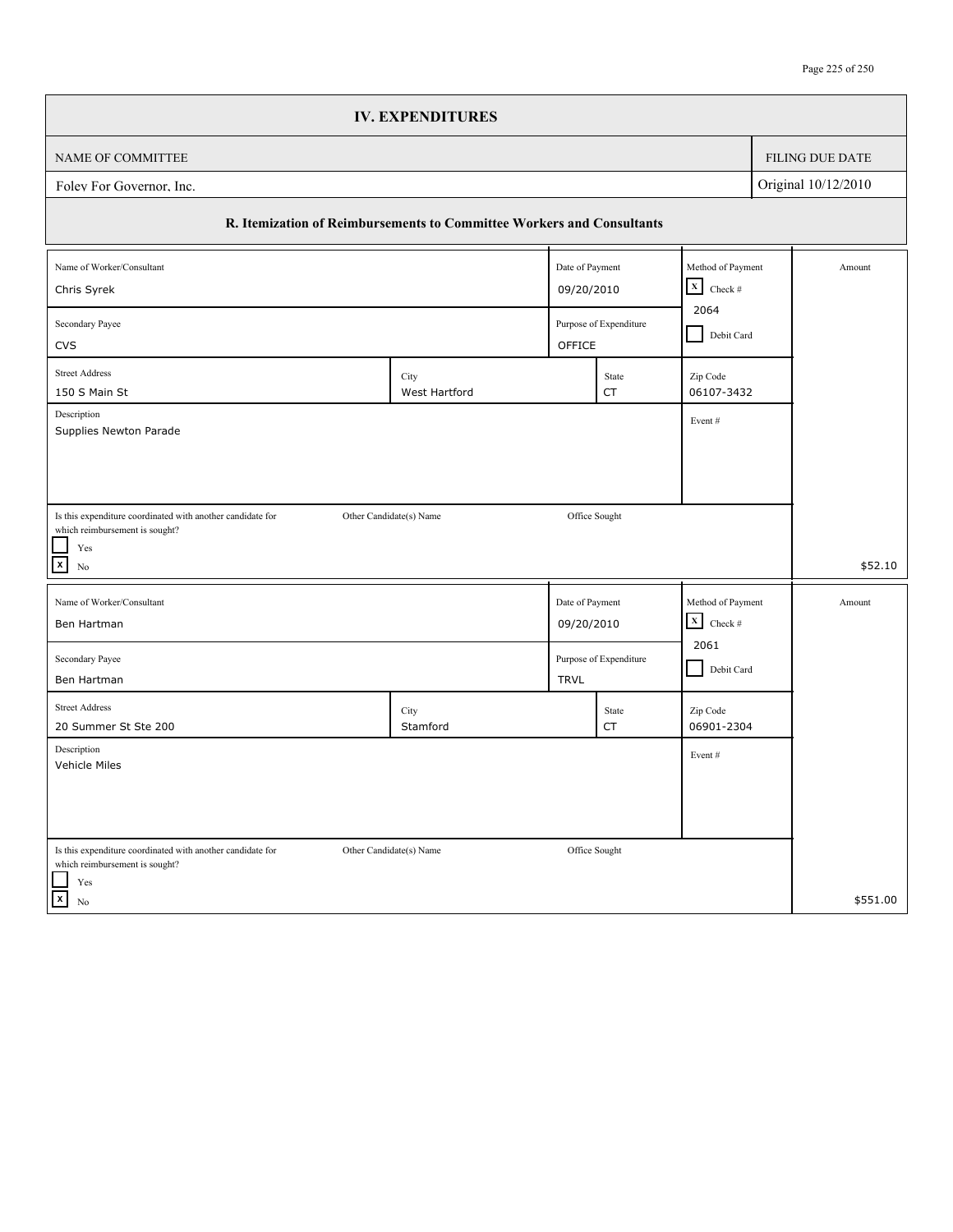|                                                                                                                           | <b>IV. EXPENDITURES</b>                                               |                               |                                |                                                |                   |                 |
|---------------------------------------------------------------------------------------------------------------------------|-----------------------------------------------------------------------|-------------------------------|--------------------------------|------------------------------------------------|-------------------|-----------------|
| NAME OF COMMITTEE                                                                                                         |                                                                       |                               |                                |                                                |                   | FILING DUE DATE |
| Original 10/12/2010<br>Foley For Governor, Inc.                                                                           |                                                                       |                               |                                |                                                |                   |                 |
|                                                                                                                           | R. Itemization of Reimbursements to Committee Workers and Consultants |                               |                                |                                                |                   |                 |
| Name of Worker/Consultant                                                                                                 |                                                                       |                               | Date of Payment<br>09/20/2010  |                                                | Method of Payment | Amount          |
| Ben Hartman<br>Secondary Payee                                                                                            |                                                                       |                               | Purpose of Expenditure         |                                                | Debit Card        |                 |
| Hartford Parking Authority<br><b>Street Address</b><br>155 Morgan St                                                      | City<br>Hartford                                                      | <b>TRVL</b>                   | State<br>CT                    | Zip Code<br>06103-1309                         |                   |                 |
| Description<br>Parking                                                                                                    |                                                                       |                               |                                | Event#                                         |                   |                 |
|                                                                                                                           |                                                                       |                               |                                |                                                |                   |                 |
| Is this expenditure coordinated with another candidate for<br>which reimbursement is sought?<br>Yes<br>$\mathbf{x}$<br>No | Other Candidate(s) Name                                               | Office Sought                 |                                |                                                |                   | \$23.00         |
| Name of Worker/Consultant<br>Ben Hartman                                                                                  |                                                                       | Date of Payment<br>09/20/2010 |                                | Method of Payment<br>$\mathbf X$<br>Check $\#$ |                   | Amount          |
| Secondary Payee<br>Summer Place Parking                                                                                   | <b>TRVL</b>                                                           |                               | 2061<br>Purpose of Expenditure |                                                | Debit Card        |                 |
| <b>Street Address</b><br>Summer Place                                                                                     | City<br>Stamford                                                      |                               | State<br><b>CT</b>             | Zip Code<br>06901                              |                   |                 |
| Description<br>Parking                                                                                                    |                                                                       |                               |                                | Event#                                         |                   |                 |
|                                                                                                                           |                                                                       |                               |                                |                                                |                   |                 |
| Is this expenditure coordinated with another candidate for<br>which reimbursement is sought?<br>$\operatorname{Yes}$      | Other Candidate(s) Name                                               | Office Sought                 |                                |                                                |                   |                 |
| $\vert x \vert$<br>$\rm No$                                                                                               |                                                                       |                               |                                |                                                |                   | \$2.00          |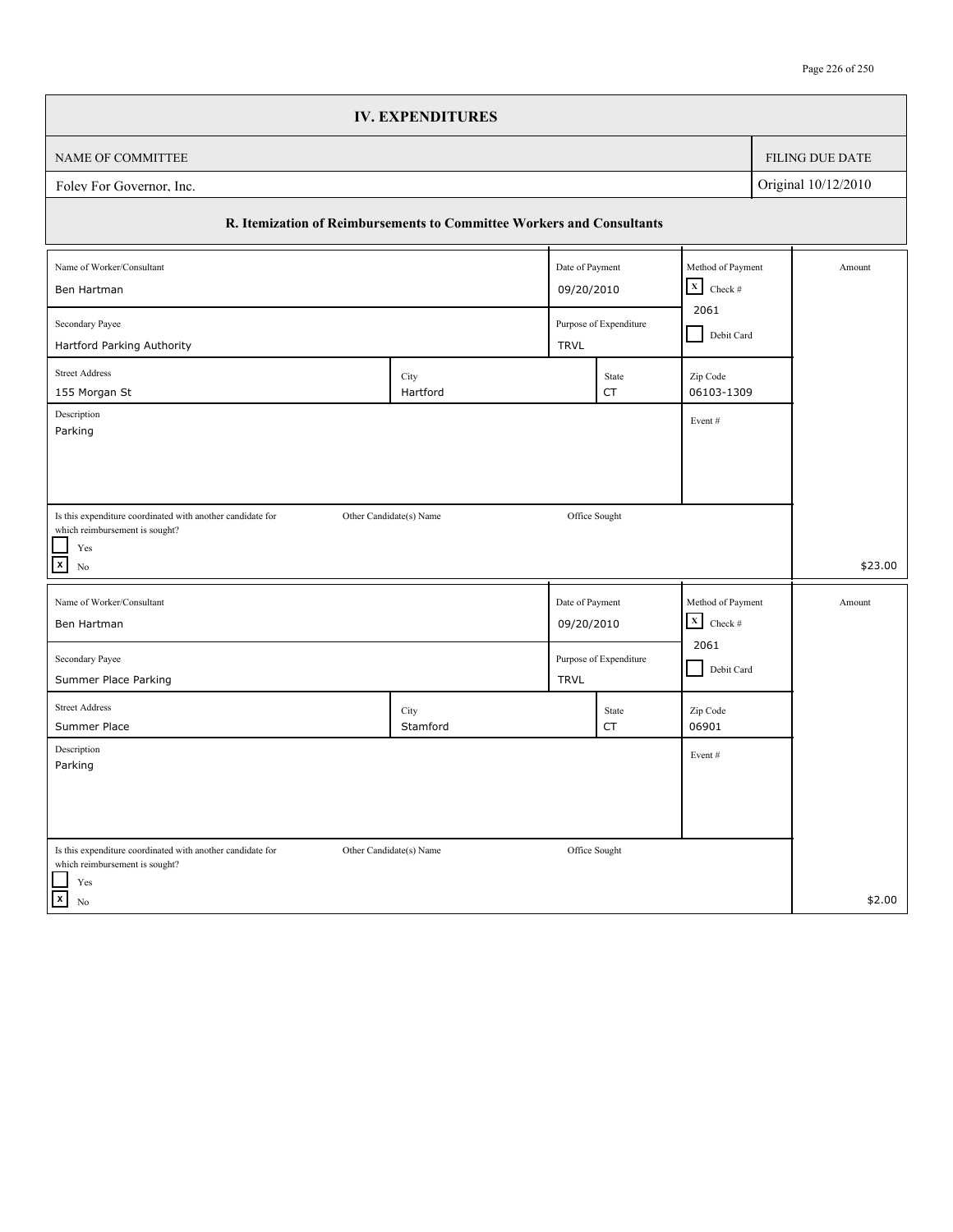|                                                                                                                      | <b>IV. EXPENDITURES</b> |                 |                                |                                                |            |                 |
|----------------------------------------------------------------------------------------------------------------------|-------------------------|-----------------|--------------------------------|------------------------------------------------|------------|-----------------|
| NAME OF COMMITTEE                                                                                                    |                         |                 |                                |                                                |            | FILING DUE DATE |
| Original 10/12/2010<br>Folev For Governor, Inc.                                                                      |                         |                 |                                |                                                |            |                 |
| R. Itemization of Reimbursements to Committee Workers and Consultants                                                |                         |                 |                                |                                                |            |                 |
| Name of Worker/Consultant                                                                                            |                         | Date of Payment |                                | Method of Payment<br>$\mathbf x$<br>Check $\#$ |            | Amount          |
| Ben Hartman                                                                                                          |                         |                 | 09/20/2010                     |                                                |            |                 |
| Secondary Payee<br><b>Bricco</b>                                                                                     |                         |                 | Purpose of Expenditure<br>FOOD |                                                | Debit Card |                 |
| <b>Street Address</b><br>78 Lasalle Rd                                                                               | City<br>West Hartford   |                 | State<br><b>CT</b>             | Zip Code<br>06107-2303                         |            |                 |
| Description                                                                                                          |                         |                 |                                | Event#                                         |            |                 |
| Volunteer Lunch                                                                                                      |                         |                 |                                |                                                |            |                 |
|                                                                                                                      |                         |                 |                                |                                                |            |                 |
| Is this expenditure coordinated with another candidate for                                                           | Other Candidate(s) Name | Office Sought   |                                |                                                |            |                 |
| which reimbursement is sought?<br>$\operatorname{Yes}$                                                               |                         |                 |                                |                                                |            |                 |
| $\boxed{\mathbf{x}}$<br>No                                                                                           |                         |                 |                                |                                                |            | \$42.40         |
| Name of Worker/Consultant                                                                                            |                         | Date of Payment |                                | Method of Payment                              |            | Amount          |
| Ben Hartman                                                                                                          |                         | 09/20/2010      |                                | $\mathbf X$<br>Check $\#$<br>2061              |            |                 |
| Secondary Payee<br>Ninety Nine                                                                                       |                         | FOOD            | Purpose of Expenditure         | Debit Card                                     |            |                 |
| <b>Street Address</b><br>85 Salem Tpke                                                                               | City<br>Norwich         |                 | State<br>CT                    | Zip Code                                       |            |                 |
| Description<br>Volunteer Lunch                                                                                       |                         |                 |                                | Event#                                         |            |                 |
|                                                                                                                      |                         |                 |                                |                                                |            |                 |
|                                                                                                                      |                         |                 |                                |                                                |            |                 |
| Is this expenditure coordinated with another candidate for<br>which reimbursement is sought?<br>$\operatorname{Yes}$ | Other Candidate(s) Name | Office Sought   |                                |                                                |            |                 |
| $\vert x \vert$<br>No                                                                                                |                         |                 |                                |                                                |            | \$25.41         |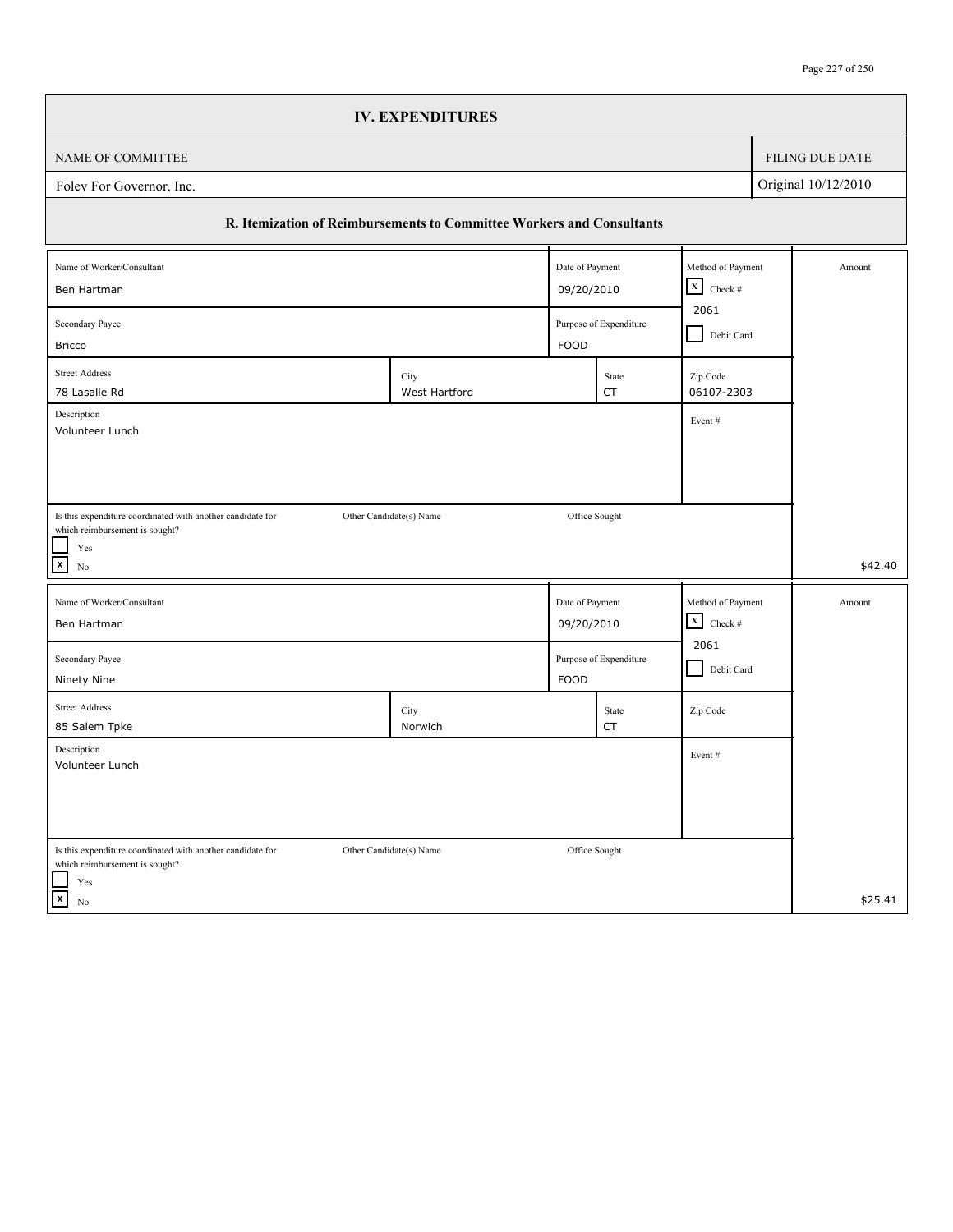|                                                                                              | <b>IV. EXPENDITURES</b> |                        |                        |                                                |        |                        |  |
|----------------------------------------------------------------------------------------------|-------------------------|------------------------|------------------------|------------------------------------------------|--------|------------------------|--|
| NAME OF COMMITTEE                                                                            |                         |                        |                        |                                                |        | <b>FILING DUE DATE</b> |  |
| Original 10/12/2010<br>Folev For Governor, Inc.                                              |                         |                        |                        |                                                |        |                        |  |
| R. Itemization of Reimbursements to Committee Workers and Consultants                        |                         |                        |                        |                                                |        |                        |  |
| Name of Worker/Consultant<br>Date of Payment<br>09/20/2010<br>Ben Hartman                    |                         |                        |                        | Method of Payment<br>$\mathbf{x}$<br>Check $#$ | Amount |                        |  |
| Secondary Payee                                                                              |                         | Purpose of Expenditure |                        | 2061<br>Debit Card                             |        |                        |  |
| <b>Infinity Palace</b><br><b>Street Address</b><br>77 Salem Tpke                             | City<br>Norwich         | <b>FOOD</b>            | State<br>CT            | Zip Code<br>06360-6483                         |        |                        |  |
| Description<br>Tuesday Lunch                                                                 |                         |                        |                        | Event#                                         |        |                        |  |
|                                                                                              |                         |                        |                        |                                                |        |                        |  |
| Is this expenditure coordinated with another candidate for<br>which reimbursement is sought? | Other Candidate(s) Name | Office Sought          |                        |                                                |        |                        |  |
| Yes<br>$\boxed{\mathbf{x}}$<br>No                                                            |                         |                        |                        |                                                |        | \$8.65                 |  |
| Name of Worker/Consultant                                                                    |                         | Date of Payment        |                        | Method of Payment                              |        | Amount                 |  |
| Ben Hartman<br>Secondary Payee                                                               |                         | 09/20/2010             | Purpose of Expenditure | $\mathbf X$<br>Check $\#$<br>2061              |        |                        |  |
| <b>Staples</b>                                                                               |                         | OFFICE                 |                        | Debit Card                                     |        |                        |  |
| <b>Street Address</b><br>45 Salem Tpke                                                       | City<br>Norwich         |                        | State<br>CT            | Zip Code<br>06360-6533                         |        |                        |  |
| Description<br>Office Supplies                                                               |                         |                        |                        | Event#                                         |        |                        |  |
|                                                                                              |                         |                        |                        |                                                |        |                        |  |
| Is this expenditure coordinated with another candidate for<br>which reimbursement is sought? | Other Candidate(s) Name | Office Sought          |                        |                                                |        |                        |  |
| Yes<br>$\vert x \vert$<br>No                                                                 |                         |                        |                        |                                                |        | \$134.98               |  |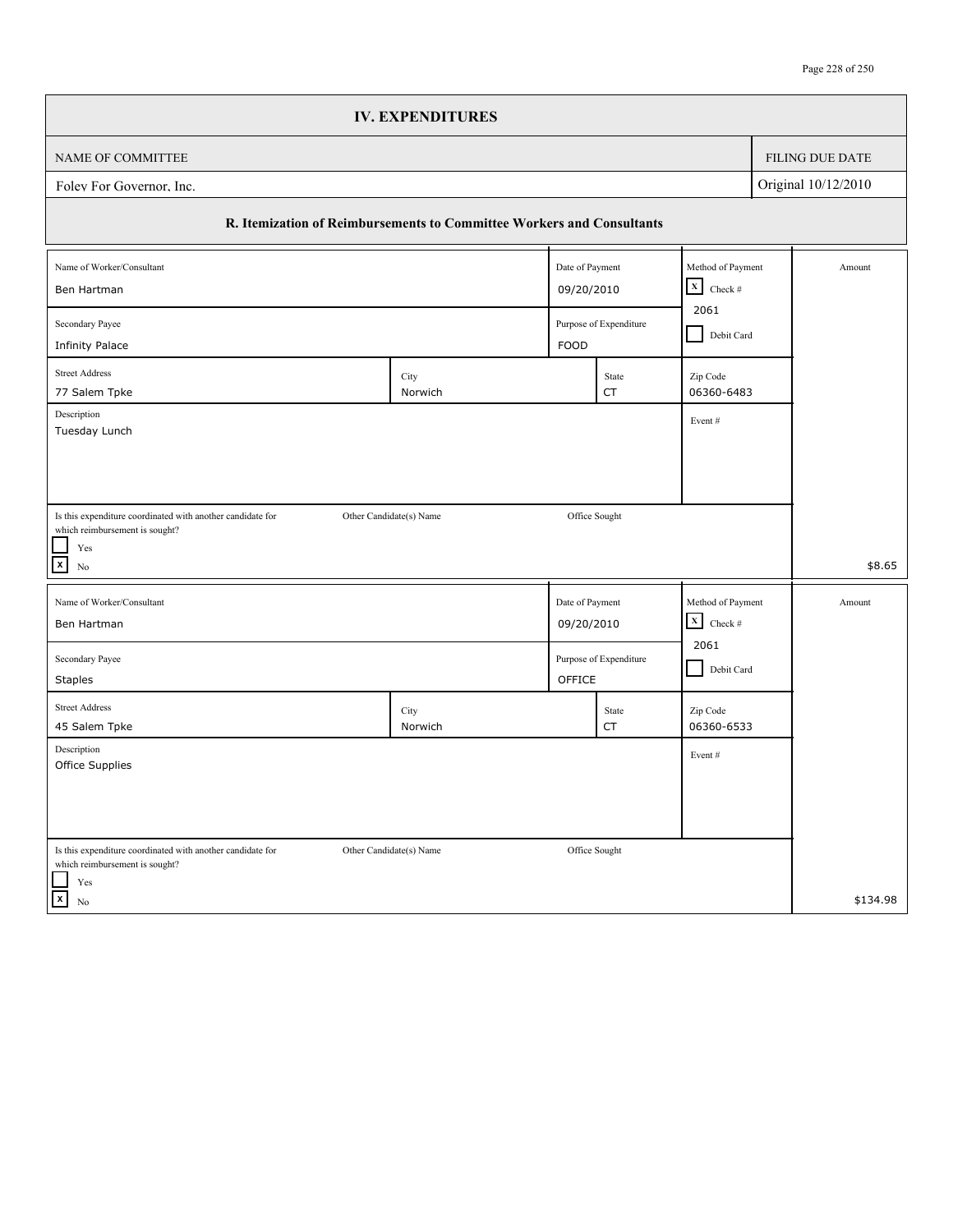|                                                                                              | <b>IV. EXPENDITURES</b> |                 |                        |                                                |  |                 |
|----------------------------------------------------------------------------------------------|-------------------------|-----------------|------------------------|------------------------------------------------|--|-----------------|
| NAME OF COMMITTEE                                                                            |                         |                 |                        |                                                |  | FILING DUE DATE |
| Original 10/12/2010<br>Folev For Governor, Inc.                                              |                         |                 |                        |                                                |  |                 |
| R. Itemization of Reimbursements to Committee Workers and Consultants                        |                         |                 |                        |                                                |  |                 |
| Name of Worker/Consultant<br>Ben Hartman                                                     |                         | Date of Payment |                        | Method of Payment<br>$\mathbf x$<br>Check $\#$ |  | Amount          |
| 09/20/2010<br>2061<br>Secondary Payee<br>Purpose of Expenditure<br>Debit Card                |                         |                 |                        |                                                |  |                 |
| The Haddam Neck Fair Association                                                             |                         | Misc *          |                        |                                                |  |                 |
| <b>Street Address</b><br>26 Quarry Hill Rd                                                   | City<br>Haddam Neck     |                 | State<br><b>CT</b>     | Zip Code<br>06424-3030                         |  |                 |
| Description<br>Haddam Neck Fair                                                              |                         |                 |                        | Event#                                         |  |                 |
|                                                                                              |                         |                 |                        |                                                |  |                 |
|                                                                                              |                         |                 |                        |                                                |  |                 |
| Is this expenditure coordinated with another candidate for<br>which reimbursement is sought? | Other Candidate(s) Name | Office Sought   |                        |                                                |  |                 |
| $\operatorname{Yes}$<br>$\boxed{\mathbf{x}}$<br>No                                           |                         |                 |                        |                                                |  | \$21.00         |
| Name of Worker/Consultant                                                                    |                         | Date of Payment |                        | Method of Payment                              |  | Amount          |
| Ben Hartman                                                                                  |                         | 09/20/2010      |                        | $\mathbf X$<br>Check #                         |  |                 |
| Secondary Payee<br>Hebron Harvest Fair                                                       |                         | Misc *          | Purpose of Expenditure | 2061<br>Debit Card                             |  |                 |
| <b>Street Address</b><br>347 Gilead St                                                       | City<br>Hebron          |                 | State<br>CT            | Zip Code<br>06248-1313                         |  |                 |
| Description<br>Hebron Harvest Fair                                                           |                         |                 |                        | Event#                                         |  |                 |
|                                                                                              |                         |                 |                        |                                                |  |                 |
| Is this expenditure coordinated with another candidate for<br>which reimbursement is sought? | Other Candidate(s) Name | Office Sought   |                        |                                                |  |                 |
| $\operatorname{Yes}$<br>$\vert x \vert$<br>No                                                |                         |                 |                        |                                                |  | \$41.00         |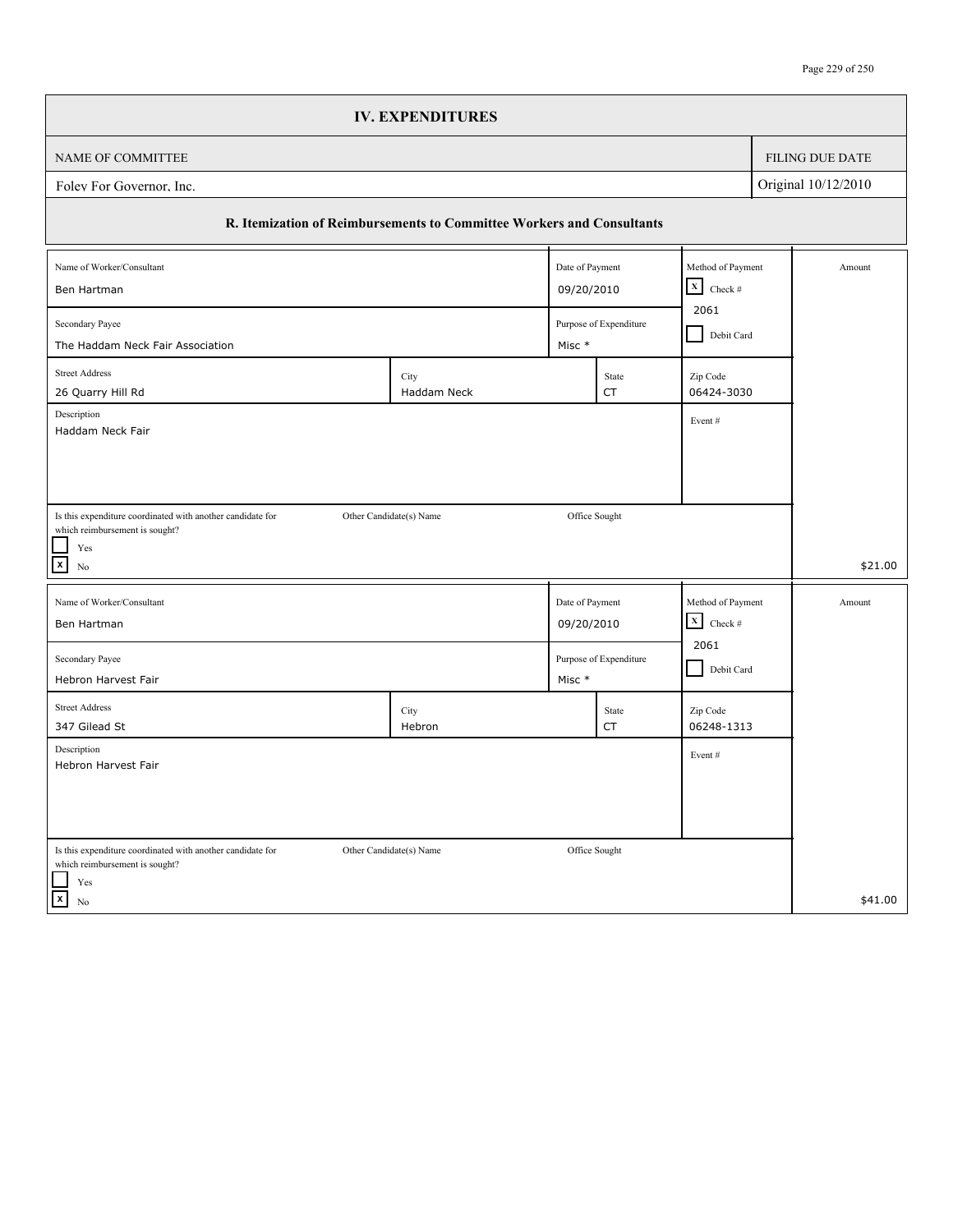|                                                                       | <b>IV. EXPENDITURES</b>                      |                 |                        |                        |  |                        |
|-----------------------------------------------------------------------|----------------------------------------------|-----------------|------------------------|------------------------|--|------------------------|
| NAME OF COMMITTEE                                                     |                                              |                 |                        |                        |  | <b>FILING DUE DATE</b> |
| Original 10/12/2010<br>Foley For Governor, Inc.                       |                                              |                 |                        |                        |  |                        |
| R. Itemization of Reimbursements to Committee Workers and Consultants |                                              |                 |                        |                        |  |                        |
| Name of Worker/Consultant                                             |                                              | Date of Payment |                        | Method of Payment      |  | Amount                 |
| $X$ Check #<br>09/20/2010<br>Chris Covucci                            |                                              |                 |                        |                        |  |                        |
| Secondary Payee                                                       | 2060<br>Purpose of Expenditure<br>Debit Card |                 |                        |                        |  |                        |
| Chris Covucci                                                         |                                              | <b>TRVL</b>     |                        |                        |  |                        |
| <b>Street Address</b><br>20 Summer St Fl 2                            | City<br>Stamford                             |                 | State<br>CT            | Zip Code<br>06901-2304 |  |                        |
| Description<br>Vehicle Miles                                          |                                              |                 |                        | Event#                 |  |                        |
|                                                                       |                                              |                 |                        |                        |  |                        |
|                                                                       |                                              |                 |                        |                        |  |                        |
| Is this expenditure coordinated with another candidate for            | Other Candidate(s) Name                      |                 | Office Sought          |                        |  |                        |
| which reimbursement is sought?                                        |                                              |                 |                        |                        |  |                        |
| $\operatorname{Yes}$<br>$\mathbf{x}$<br>N <sub>0</sub>                |                                              |                 |                        |                        |  | \$805.60               |
| Name of Worker/Consultant                                             |                                              | Date of Payment |                        | Method of Payment      |  | Amount                 |
| Chris Covucci                                                         |                                              | 09/20/2010      |                        | $\mathbf X$<br>Check # |  |                        |
| Secondary Payee                                                       |                                              |                 | Purpose of Expenditure | 2060                   |  |                        |
| Hartford Parking Authority                                            |                                              | <b>TRVL</b>     |                        | Debit Card             |  |                        |
| <b>Street Address</b>                                                 | City                                         |                 | State                  | Zip Code               |  |                        |
| 155 Morgan St                                                         | Hartford                                     |                 | CT                     | 06103-1309             |  |                        |
| Description<br>Parking                                                |                                              |                 |                        | Event#                 |  |                        |
|                                                                       |                                              |                 |                        |                        |  |                        |
|                                                                       |                                              |                 |                        |                        |  |                        |
| Is this expenditure coordinated with another candidate for            | Other Candidate(s) Name                      |                 | Office Sought          |                        |  |                        |
| which reimbursement is sought?<br>Yes                                 |                                              |                 |                        |                        |  |                        |
| $\vert x \vert$<br>No                                                 |                                              |                 |                        |                        |  | \$5.50                 |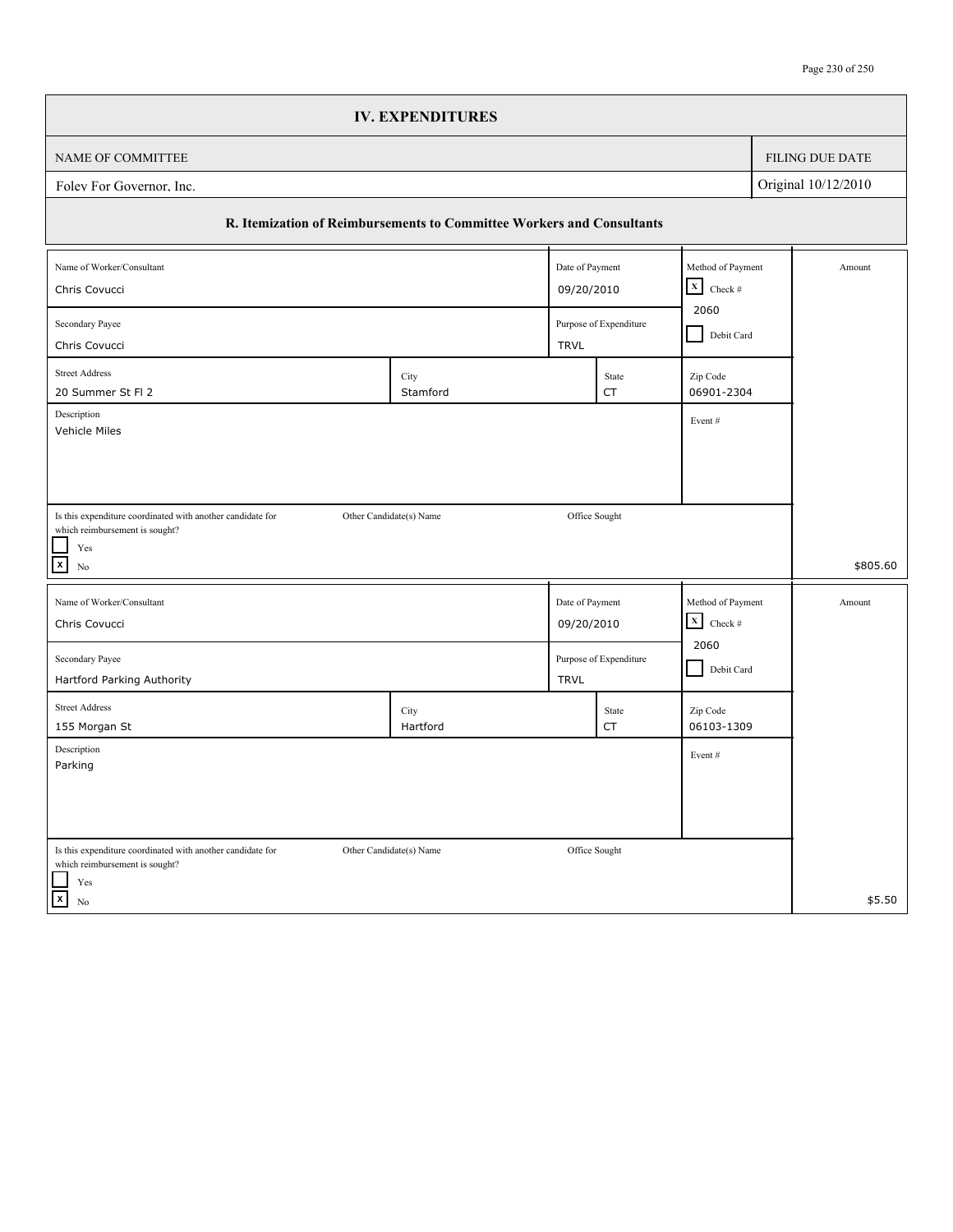|                                                                                                                           |                                              | <b>IV. EXPENDITURES</b>                                               |                 |                    |                        |  |                     |
|---------------------------------------------------------------------------------------------------------------------------|----------------------------------------------|-----------------------------------------------------------------------|-----------------|--------------------|------------------------|--|---------------------|
| NAME OF COMMITTEE                                                                                                         |                                              |                                                                       |                 |                    |                        |  | FILING DUE DATE     |
| Folev For Governor, Inc.                                                                                                  |                                              |                                                                       |                 |                    |                        |  | Original 10/12/2010 |
|                                                                                                                           |                                              | R. Itemization of Reimbursements to Committee Workers and Consultants |                 |                    |                        |  |                     |
| Name of Worker/Consultant                                                                                                 |                                              |                                                                       | Date of Payment |                    | Method of Payment      |  | Amount              |
| 09/20/2010<br>Chris Covucci                                                                                               |                                              |                                                                       |                 |                    | $X$ Check #            |  |                     |
| Secondary Payee                                                                                                           | 2060<br>Purpose of Expenditure<br>Debit Card |                                                                       |                 |                    |                        |  |                     |
| Summer Place Parking                                                                                                      |                                              |                                                                       | <b>TRVL</b>     |                    |                        |  |                     |
| <b>Street Address</b><br>Summer Place                                                                                     |                                              | City<br>Stamford                                                      |                 | State<br><b>CT</b> | Zip Code<br>06901      |  |                     |
| Description<br>Parking                                                                                                    |                                              |                                                                       |                 |                    | Event#                 |  |                     |
| Is this expenditure coordinated with another candidate for<br>which reimbursement is sought?<br>Yes<br>$\mathbf{x}$<br>No |                                              | Other Candidate(s) Name                                               |                 | Office Sought      |                        |  | \$3.00              |
| Name of Worker/Consultant                                                                                                 |                                              |                                                                       | Date of Payment |                    | Method of Payment      |  | Amount              |
| Chris Covucci                                                                                                             |                                              |                                                                       | 09/20/2010      |                    | $\mathbf x$<br>Check # |  |                     |
| Secondary Payee<br>Bradley Int'l Airport                                                                                  | Purpose of Expenditure<br><b>TRVL</b>        |                                                                       |                 |                    | 2060<br>Debit Card     |  |                     |
| <b>Street Address</b><br>Schoephoester Road                                                                               |                                              | City<br>Windsor Locks                                                 |                 | State<br>CT        | Zip Code<br>06096      |  |                     |
| Description<br>Parking                                                                                                    |                                              |                                                                       |                 |                    | Event#                 |  |                     |
| Is this expenditure coordinated with another candidate for<br>which reimbursement is sought?<br>Yes                       |                                              | Other Candidate(s) Name                                               |                 | Office Sought      |                        |  |                     |
| $\overline{[x]}$<br>$\rm No$                                                                                              |                                              |                                                                       |                 |                    |                        |  | \$4.50              |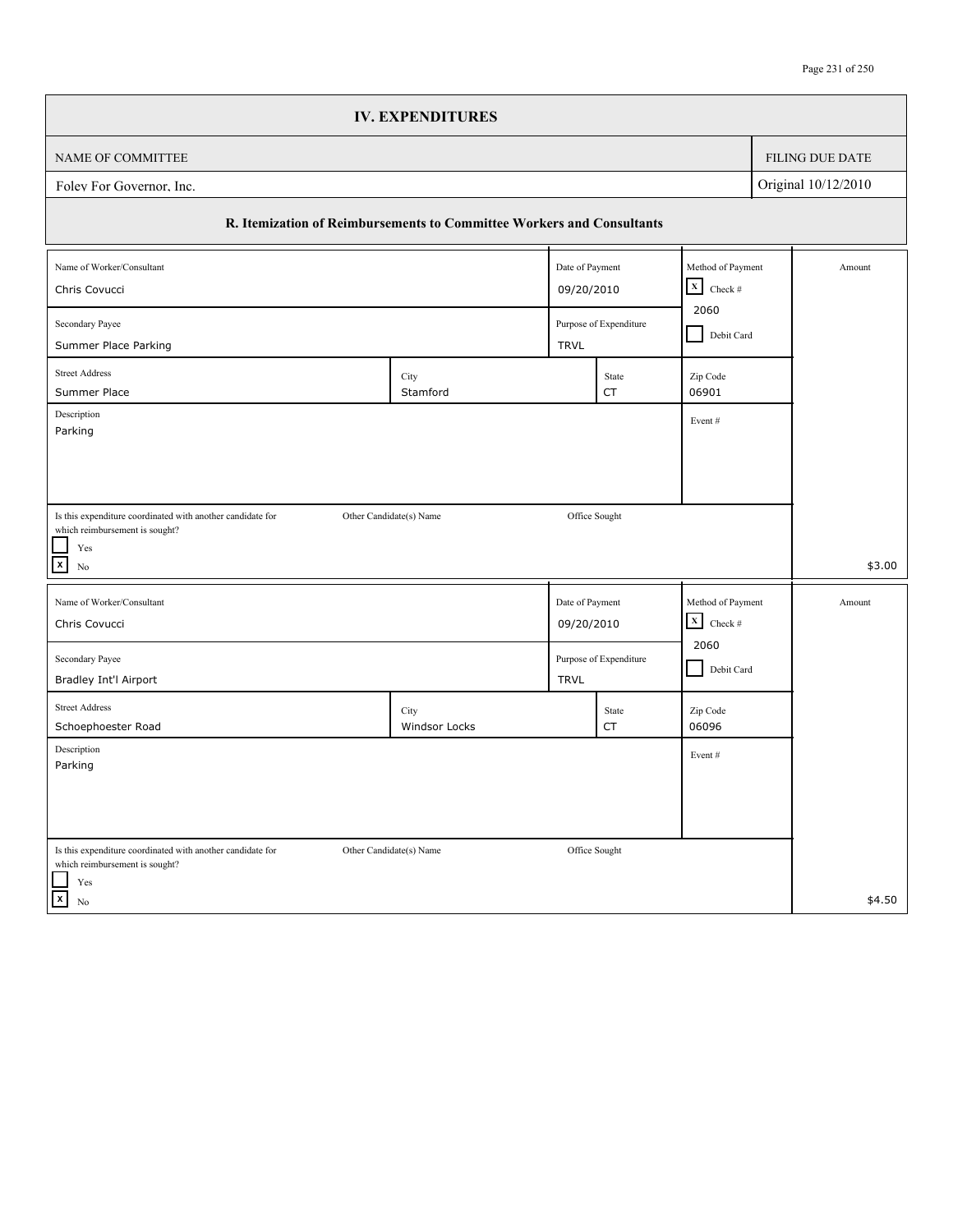|                                                                                              | <b>IV. EXPENDITURES</b> |                 |                        |                           |  |                 |
|----------------------------------------------------------------------------------------------|-------------------------|-----------------|------------------------|---------------------------|--|-----------------|
| NAME OF COMMITTEE                                                                            |                         |                 |                        |                           |  | FILING DUE DATE |
| Original 10/12/2010<br>Folev For Governor, Inc.                                              |                         |                 |                        |                           |  |                 |
| R. Itemization of Reimbursements to Committee Workers and Consultants                        |                         |                 |                        |                           |  |                 |
| Name of Worker/Consultant                                                                    |                         | Date of Payment |                        | Method of Payment         |  | Amount          |
| $\mathbf x$<br>09/20/2010<br>Chris Covucci                                                   |                         |                 |                        |                           |  |                 |
| Secondary Payee                                                                              |                         |                 | Purpose of Expenditure | 2060<br>Debit Card        |  |                 |
| Whole Foods                                                                                  |                         | <b>FOOD</b>     |                        |                           |  |                 |
| <b>Street Address</b><br>50 Raymond Rd                                                       | City<br>West Hartford   |                 | State<br>CT            | Zip Code<br>06107-2213    |  |                 |
| Description                                                                                  |                         |                 |                        | Event#                    |  |                 |
| Volunteer Refreshments                                                                       |                         |                 |                        |                           |  |                 |
|                                                                                              |                         |                 |                        |                           |  |                 |
|                                                                                              |                         |                 |                        |                           |  |                 |
| Is this expenditure coordinated with another candidate for<br>which reimbursement is sought? | Other Candidate(s) Name | Office Sought   |                        |                           |  |                 |
| Yes                                                                                          |                         |                 |                        |                           |  |                 |
| $\mathbf{x}$<br>No                                                                           |                         |                 |                        |                           |  | \$28.97         |
| Name of Worker/Consultant                                                                    |                         | Date of Payment |                        | Method of Payment         |  | Amount          |
| Chris Covucci                                                                                |                         | 09/20/2010      |                        | $\mathbf X$<br>Check $\#$ |  |                 |
| Secondary Payee                                                                              |                         |                 | Purpose of Expenditure | 2060                      |  |                 |
| Luna Pizza                                                                                   |                         | <b>FOOD</b>     |                        | Debit Card                |  |                 |
| <b>Street Address</b>                                                                        | City                    |                 | State                  | Zip Code                  |  |                 |
| 999 Farmington Ave                                                                           | Hartford                |                 | CT                     | 06107-2103                |  |                 |
| Description<br>Volunteer Dinner                                                              |                         |                 |                        | Event#                    |  |                 |
|                                                                                              |                         |                 |                        |                           |  |                 |
|                                                                                              |                         |                 |                        |                           |  |                 |
| Is this expenditure coordinated with another candidate for                                   | Other Candidate(s) Name | Office Sought   |                        |                           |  |                 |
| which reimbursement is sought?                                                               |                         |                 |                        |                           |  |                 |
| Yes<br>$\overline{x}$<br>No                                                                  |                         |                 |                        |                           |  | \$81.52         |
|                                                                                              |                         |                 |                        |                           |  |                 |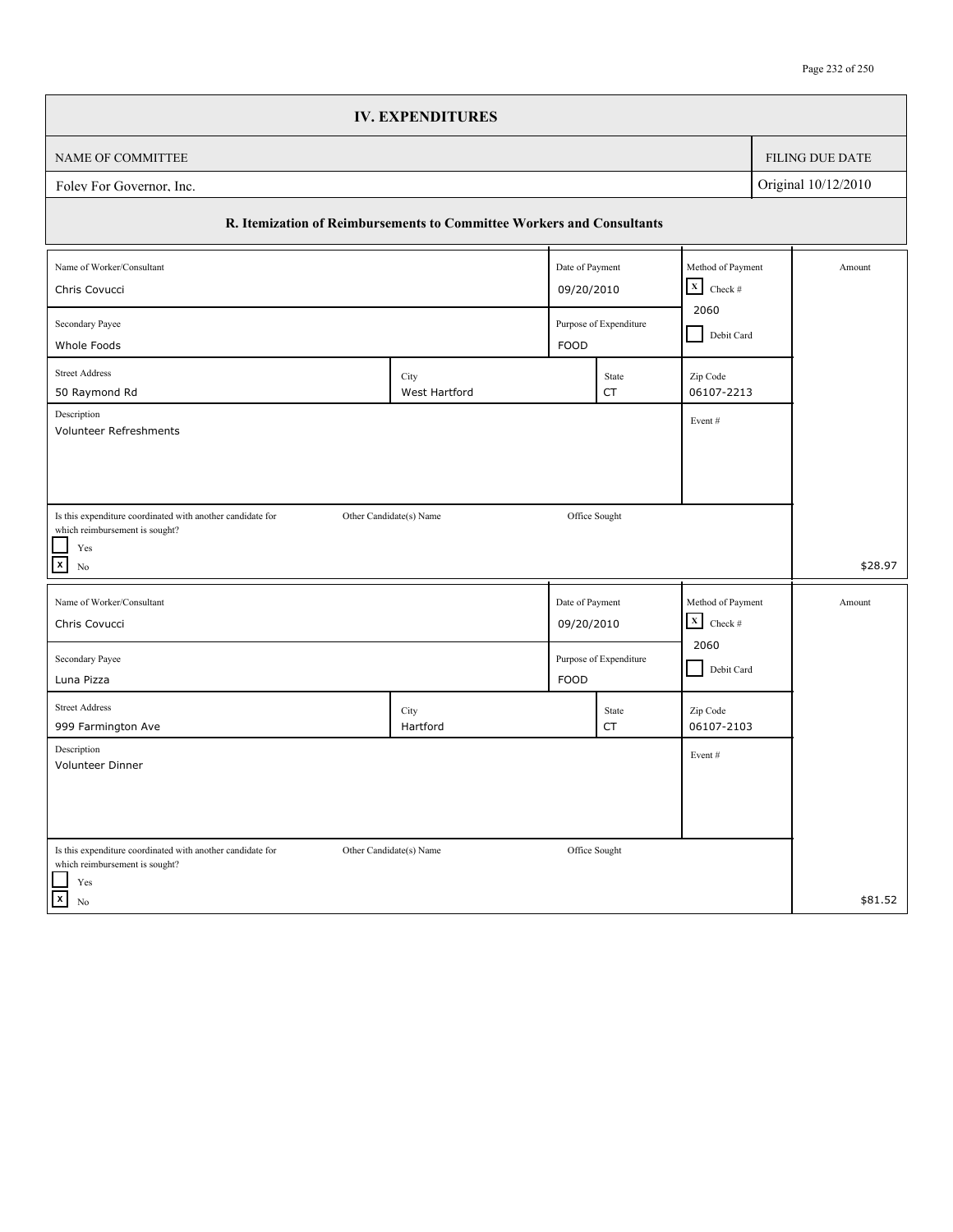|                                                                                              | <b>IV. EXPENDITURES</b>                                               |                 |               |                        |  |                        |
|----------------------------------------------------------------------------------------------|-----------------------------------------------------------------------|-----------------|---------------|------------------------|--|------------------------|
| NAME OF COMMITTEE                                                                            |                                                                       |                 |               |                        |  | <b>FILING DUE DATE</b> |
| Original 10/12/2010<br>Folev For Governor, Inc.                                              |                                                                       |                 |               |                        |  |                        |
|                                                                                              | R. Itemization of Reimbursements to Committee Workers and Consultants |                 |               |                        |  |                        |
| Name of Worker/Consultant                                                                    |                                                                       | Date of Payment |               | Method of Payment      |  | Amount                 |
| 09/20/2010<br>Chris Covucci                                                                  |                                                                       |                 |               | $X$ Check #            |  |                        |
| Secondary Payee                                                                              | 2060<br>Purpose of Expenditure                                        |                 |               |                        |  |                        |
| The Home Depot                                                                               |                                                                       | OFFICE          |               |                        |  |                        |
| <b>Street Address</b><br>600 Connecticut Ave                                                 | City<br>Norwalk                                                       |                 | State<br>CT   | Zip Code<br>06854-1616 |  |                        |
| Description<br>Parade Supplies                                                               |                                                                       |                 |               | Event#                 |  |                        |
|                                                                                              |                                                                       |                 |               |                        |  |                        |
|                                                                                              |                                                                       |                 |               |                        |  |                        |
|                                                                                              |                                                                       |                 |               |                        |  |                        |
| Is this expenditure coordinated with another candidate for<br>which reimbursement is sought? | Other Candidate(s) Name                                               |                 | Office Sought |                        |  |                        |
| Yes                                                                                          |                                                                       |                 |               |                        |  |                        |
| $\boxed{\mathbf{x}}$<br>$\rm No$                                                             |                                                                       |                 |               |                        |  | \$51.79                |
| Name of Worker/Consultant                                                                    |                                                                       | Date of Payment |               | Method of Payment      |  | Amount                 |
| Chris Covucci                                                                                |                                                                       | 09/20/2010      |               | $\mathbf x$<br>Check # |  |                        |
| Secondary Payee                                                                              | 2060<br>Purpose of Expenditure                                        |                 |               |                        |  |                        |
| <b>CVS</b>                                                                                   |                                                                       | OFFICE          |               | Debit Card             |  |                        |
| <b>Street Address</b>                                                                        | City                                                                  |                 | State         | Zip Code               |  |                        |
| 150 S Main St                                                                                | West Hartford                                                         |                 | CT            | 06107-3432             |  |                        |
| Description<br><b>Bandaids</b>                                                               |                                                                       |                 |               | Event#                 |  |                        |
|                                                                                              |                                                                       |                 |               |                        |  |                        |
|                                                                                              |                                                                       |                 |               |                        |  |                        |
|                                                                                              |                                                                       |                 |               |                        |  |                        |
| Is this expenditure coordinated with another candidate for<br>which reimbursement is sought? | Other Candidate(s) Name                                               |                 | Office Sought |                        |  |                        |
| Yes                                                                                          |                                                                       |                 |               |                        |  |                        |
| $\overline{[x]}$<br>$\rm No$                                                                 |                                                                       |                 |               |                        |  | \$5.29                 |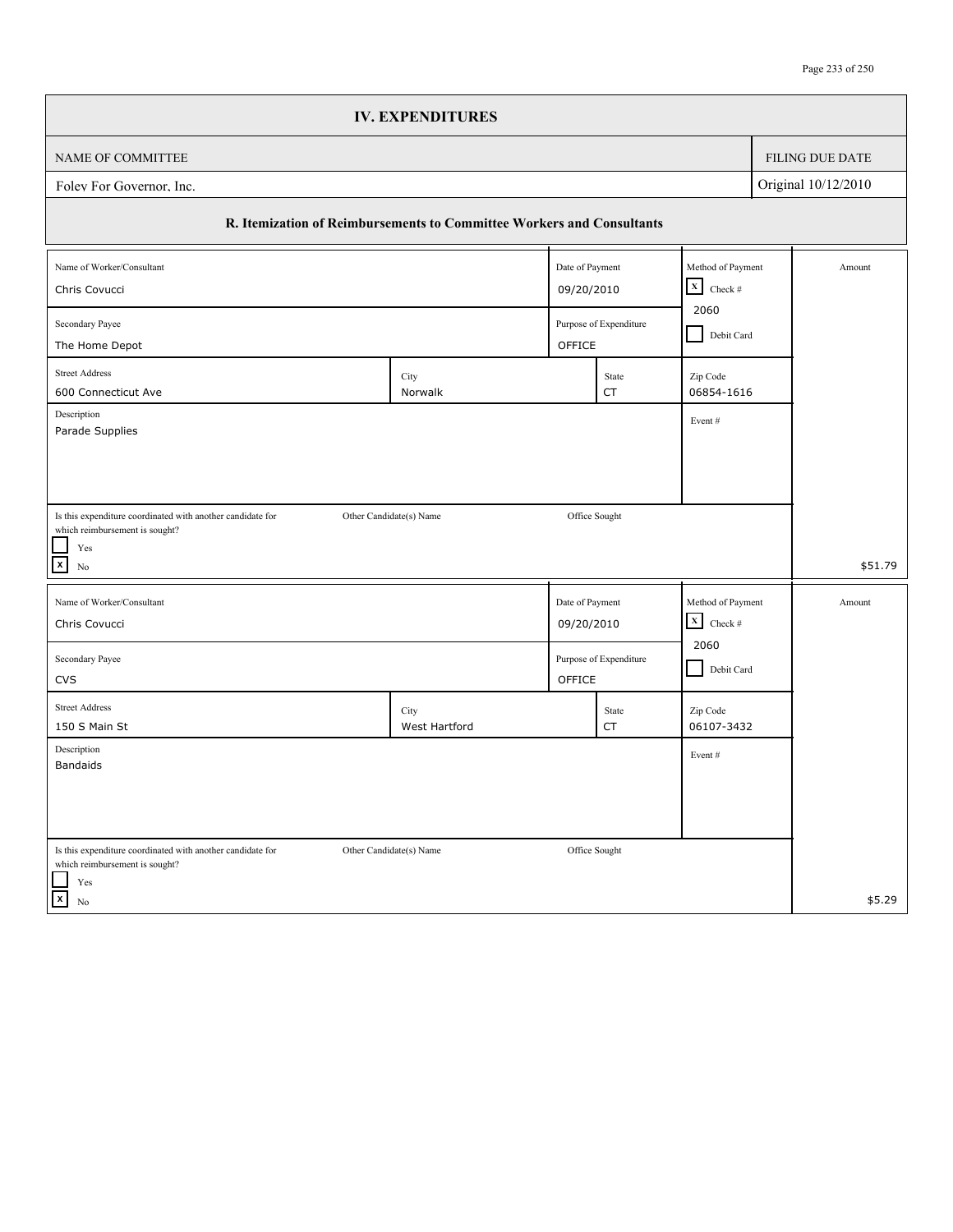| FILING DUE DATE<br>Original 10/12/2010<br>R. Itemization of Reimbursements to Committee Workers and Consultants<br>Date of Payment<br>Method of Payment<br>Amount<br>$\mathbf x$<br>Check #<br>09/20/2010<br>2060<br>Purpose of Expenditure<br>Debit Card<br>OFFICE<br><b>Staples</b><br>Zip Code<br>City<br>State<br>06117-2301<br>West Hartford<br>CT<br>Event#<br>Supplies<br>Office Sought<br>Is this expenditure coordinated with another candidate for<br>Other Candidate(s) Name<br>Yes<br>N <sub>0</sub><br>Date of Payment<br>Method of Payment<br>Name of Worker/Consultant<br>Amount<br>$\mathbf x$<br>09/20/2010<br>Check #<br>2060<br>Purpose of Expenditure<br>Secondary Payee<br>Debit Card<br>OFFICE<br>Zip Code<br>City<br>State<br><b>NY</b><br>12212-5062<br>Albany<br>Event# |                                                            | <b>IV. EXPENDITURES</b> |  |  |  |  |          |
|--------------------------------------------------------------------------------------------------------------------------------------------------------------------------------------------------------------------------------------------------------------------------------------------------------------------------------------------------------------------------------------------------------------------------------------------------------------------------------------------------------------------------------------------------------------------------------------------------------------------------------------------------------------------------------------------------------------------------------------------------------------------------------------------------|------------------------------------------------------------|-------------------------|--|--|--|--|----------|
|                                                                                                                                                                                                                                                                                                                                                                                                                                                                                                                                                                                                                                                                                                                                                                                                  | NAME OF COMMITTEE                                          |                         |  |  |  |  |          |
|                                                                                                                                                                                                                                                                                                                                                                                                                                                                                                                                                                                                                                                                                                                                                                                                  | Folev For Governor, Inc.                                   |                         |  |  |  |  |          |
|                                                                                                                                                                                                                                                                                                                                                                                                                                                                                                                                                                                                                                                                                                                                                                                                  |                                                            |                         |  |  |  |  |          |
|                                                                                                                                                                                                                                                                                                                                                                                                                                                                                                                                                                                                                                                                                                                                                                                                  | Name of Worker/Consultant                                  |                         |  |  |  |  |          |
|                                                                                                                                                                                                                                                                                                                                                                                                                                                                                                                                                                                                                                                                                                                                                                                                  | Chris Covucci                                              |                         |  |  |  |  |          |
|                                                                                                                                                                                                                                                                                                                                                                                                                                                                                                                                                                                                                                                                                                                                                                                                  | Secondary Payee                                            |                         |  |  |  |  |          |
|                                                                                                                                                                                                                                                                                                                                                                                                                                                                                                                                                                                                                                                                                                                                                                                                  |                                                            |                         |  |  |  |  |          |
|                                                                                                                                                                                                                                                                                                                                                                                                                                                                                                                                                                                                                                                                                                                                                                                                  | <b>Street Address</b><br>2550 Albany Ave                   |                         |  |  |  |  |          |
|                                                                                                                                                                                                                                                                                                                                                                                                                                                                                                                                                                                                                                                                                                                                                                                                  | Description                                                |                         |  |  |  |  |          |
|                                                                                                                                                                                                                                                                                                                                                                                                                                                                                                                                                                                                                                                                                                                                                                                                  |                                                            |                         |  |  |  |  |          |
|                                                                                                                                                                                                                                                                                                                                                                                                                                                                                                                                                                                                                                                                                                                                                                                                  |                                                            |                         |  |  |  |  |          |
|                                                                                                                                                                                                                                                                                                                                                                                                                                                                                                                                                                                                                                                                                                                                                                                                  |                                                            |                         |  |  |  |  |          |
|                                                                                                                                                                                                                                                                                                                                                                                                                                                                                                                                                                                                                                                                                                                                                                                                  | which reimbursement is sought?                             |                         |  |  |  |  |          |
|                                                                                                                                                                                                                                                                                                                                                                                                                                                                                                                                                                                                                                                                                                                                                                                                  | $\mathbf{x}$                                               |                         |  |  |  |  | \$233.17 |
|                                                                                                                                                                                                                                                                                                                                                                                                                                                                                                                                                                                                                                                                                                                                                                                                  |                                                            |                         |  |  |  |  |          |
|                                                                                                                                                                                                                                                                                                                                                                                                                                                                                                                                                                                                                                                                                                                                                                                                  | Chris Covucci                                              |                         |  |  |  |  |          |
|                                                                                                                                                                                                                                                                                                                                                                                                                                                                                                                                                                                                                                                                                                                                                                                                  |                                                            |                         |  |  |  |  |          |
|                                                                                                                                                                                                                                                                                                                                                                                                                                                                                                                                                                                                                                                                                                                                                                                                  | Verizon Wireless                                           |                         |  |  |  |  |          |
|                                                                                                                                                                                                                                                                                                                                                                                                                                                                                                                                                                                                                                                                                                                                                                                                  | <b>Street Address</b>                                      |                         |  |  |  |  |          |
|                                                                                                                                                                                                                                                                                                                                                                                                                                                                                                                                                                                                                                                                                                                                                                                                  | PO Box 15062                                               |                         |  |  |  |  |          |
|                                                                                                                                                                                                                                                                                                                                                                                                                                                                                                                                                                                                                                                                                                                                                                                                  | Description<br>Cell Phone                                  |                         |  |  |  |  |          |
|                                                                                                                                                                                                                                                                                                                                                                                                                                                                                                                                                                                                                                                                                                                                                                                                  |                                                            |                         |  |  |  |  |          |
|                                                                                                                                                                                                                                                                                                                                                                                                                                                                                                                                                                                                                                                                                                                                                                                                  |                                                            |                         |  |  |  |  |          |
| Other Candidate(s) Name<br>Office Sought                                                                                                                                                                                                                                                                                                                                                                                                                                                                                                                                                                                                                                                                                                                                                         | Is this expenditure coordinated with another candidate for |                         |  |  |  |  |          |
|                                                                                                                                                                                                                                                                                                                                                                                                                                                                                                                                                                                                                                                                                                                                                                                                  | which reimbursement is sought?                             |                         |  |  |  |  |          |
| Yes<br>No                                                                                                                                                                                                                                                                                                                                                                                                                                                                                                                                                                                                                                                                                                                                                                                        | $\mathbf{x}$                                               |                         |  |  |  |  | \$148.73 |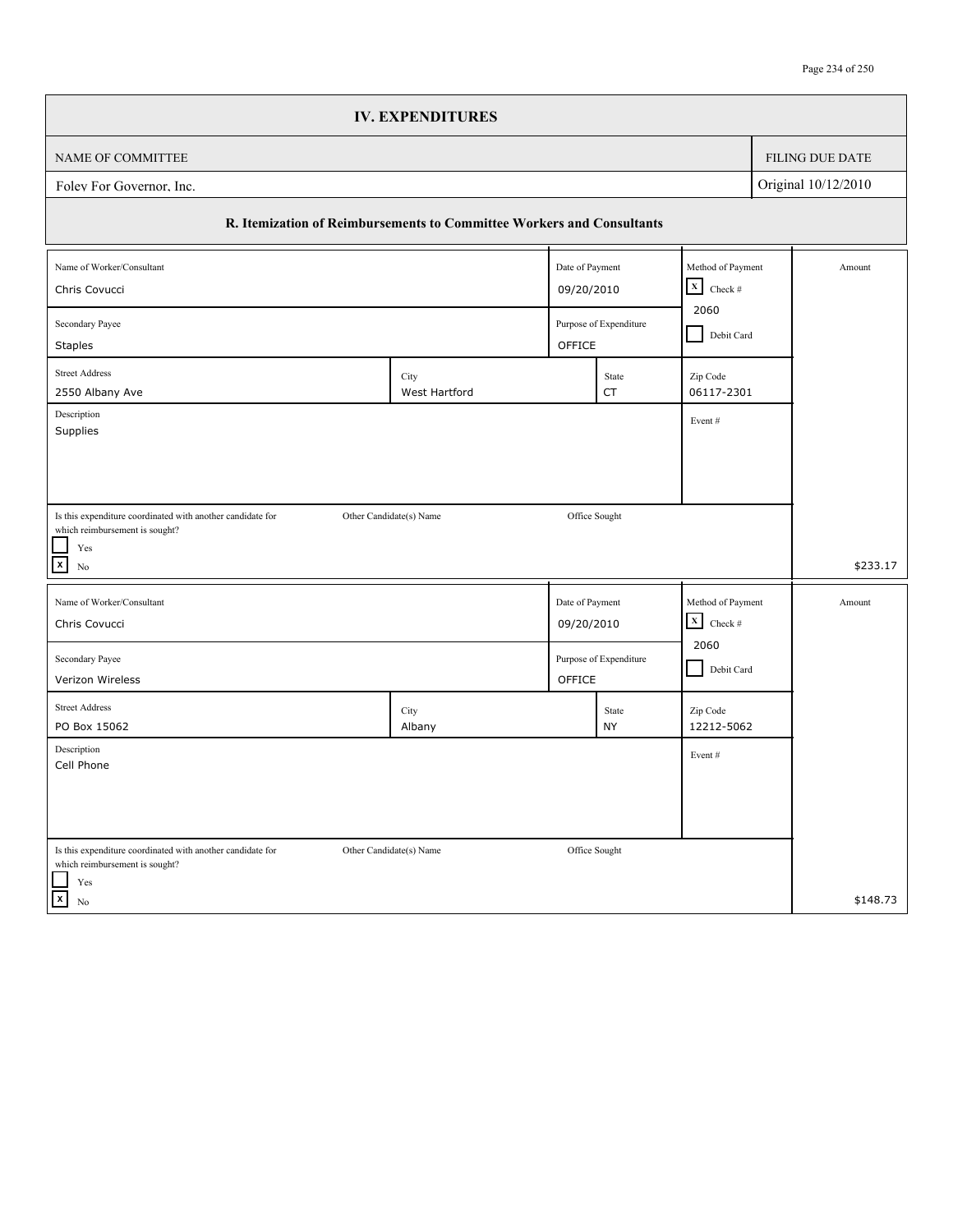|                                                                                                                      |  | <b>IV. EXPENDITURES</b>                                               |                                      |                        |                                                   |                     |
|----------------------------------------------------------------------------------------------------------------------|--|-----------------------------------------------------------------------|--------------------------------------|------------------------|---------------------------------------------------|---------------------|
| NAME OF COMMITTEE                                                                                                    |  |                                                                       |                                      |                        |                                                   | FILING DUE DATE     |
| Foley For Governor, Inc.                                                                                             |  |                                                                       |                                      |                        |                                                   | Original 10/12/2010 |
|                                                                                                                      |  | R. Itemization of Reimbursements to Committee Workers and Consultants |                                      |                        |                                                   |                     |
| Name of Worker/Consultant                                                                                            |  |                                                                       | Date of Payment                      |                        | Method of Payment<br>$\boxed{\mathbf{X}}$ Check # | Amount              |
| Schuyler Merritt<br>Secondary Payee                                                                                  |  |                                                                       | 09/20/2010<br>Purpose of Expenditure |                        | 2068<br>Debit Card                                |                     |
| Hartford Parking Authority<br><b>Street Address</b><br>155 Morgan St                                                 |  | City<br>Hartford                                                      | <b>TRVL</b>                          | State<br>CT            | Zip Code<br>06103-1309                            |                     |
| Description<br>Parking                                                                                               |  |                                                                       |                                      |                        | Event#                                            |                     |
|                                                                                                                      |  |                                                                       |                                      |                        |                                                   |                     |
| Is this expenditure coordinated with another candidate for<br>which reimbursement is sought?<br>Yes<br>$\mathbf{x}$  |  | Other Candidate(s) Name                                               |                                      | Office Sought          |                                                   |                     |
| No<br>Name of Worker/Consultant                                                                                      |  |                                                                       | Date of Payment                      |                        | Method of Payment                                 | \$5.00<br>Amount    |
| Schuyler Merritt                                                                                                     |  |                                                                       | 09/20/2010                           |                        | $\mathbf x$<br>Check $\#$                         |                     |
| Secondary Payee<br>Reuben's Deli                                                                                     |  |                                                                       | <b>FOOD</b>                          | Purpose of Expenditure | 2068<br>Debit Card                                |                     |
| <b>Street Address</b><br>35 Lasalle Rd                                                                               |  | City<br>West Hartford                                                 |                                      | State<br><b>CT</b>     | Zip Code<br>06107-2304                            |                     |
| Description<br>Toms Lunch                                                                                            |  |                                                                       |                                      |                        | Event#                                            |                     |
|                                                                                                                      |  |                                                                       |                                      |                        |                                                   |                     |
| Is this expenditure coordinated with another candidate for<br>which reimbursement is sought?<br>$\operatorname{Yes}$ |  | Other Candidate(s) Name                                               |                                      | Office Sought          |                                                   |                     |
| $\vert x \vert$<br>$\rm No$                                                                                          |  |                                                                       |                                      |                        |                                                   | \$31.96             |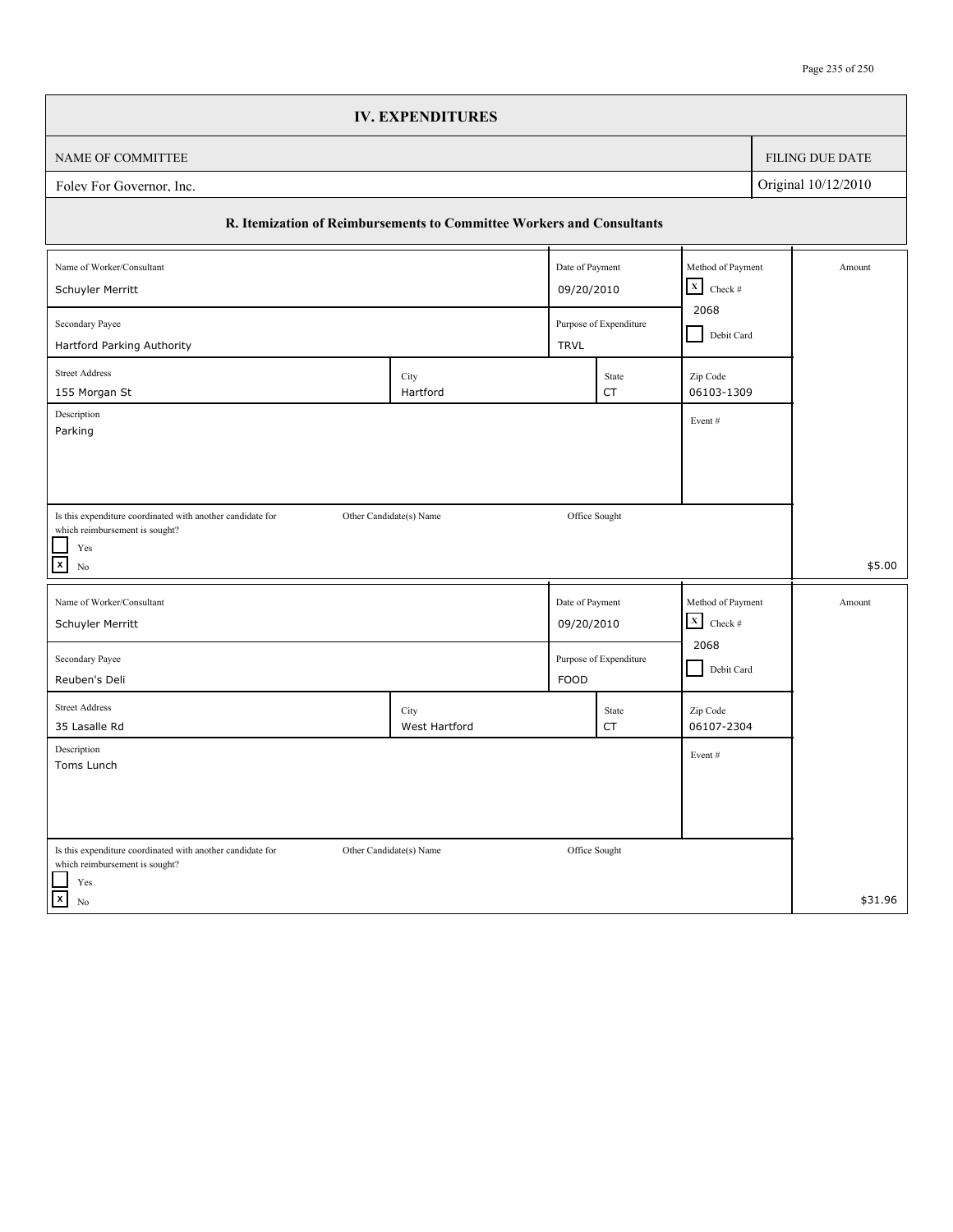|                                                                                              | <b>IV. EXPENDITURES</b>                                               |                 |                                              |                                      |            |                        |
|----------------------------------------------------------------------------------------------|-----------------------------------------------------------------------|-----------------|----------------------------------------------|--------------------------------------|------------|------------------------|
| NAME OF COMMITTEE                                                                            |                                                                       |                 |                                              |                                      |            | <b>FILING DUE DATE</b> |
| Foley For Governor, Inc.                                                                     |                                                                       |                 |                                              |                                      |            | Original 10/12/2010    |
|                                                                                              | R. Itemization of Reimbursements to Committee Workers and Consultants |                 |                                              |                                      |            |                        |
| Name of Worker/Consultant                                                                    |                                                                       | Date of Payment |                                              | Method of Payment                    |            | Amount                 |
| Schuyler Merritt                                                                             |                                                                       |                 | 09/20/2010                                   | $\boxed{\mathbf{X}}$ Check #<br>2068 |            |                        |
| Secondary Payee<br>Purpose of Expenditure                                                    |                                                                       |                 |                                              |                                      | Debit Card |                        |
| Sunoco                                                                                       |                                                                       | <b>FOOD</b>     |                                              |                                      |            |                        |
| <b>Street Address</b><br>240 Riverside Ave                                                   | City<br>Westport                                                      |                 | State<br>CT                                  | Zip Code<br>06880-4608               |            |                        |
| Description<br>Event#                                                                        |                                                                       |                 |                                              |                                      |            |                        |
| Toms Snack                                                                                   |                                                                       |                 |                                              |                                      |            |                        |
|                                                                                              |                                                                       |                 |                                              |                                      |            |                        |
|                                                                                              |                                                                       |                 |                                              |                                      |            |                        |
| Is this expenditure coordinated with another candidate for<br>which reimbursement is sought? | Other Candidate(s) Name                                               | Office Sought   |                                              |                                      |            |                        |
| Yes<br>$\boldsymbol{\mathsf{x}}$<br>N <sub>0</sub>                                           |                                                                       |                 |                                              |                                      |            | \$7.25                 |
|                                                                                              |                                                                       |                 |                                              | Method of Payment                    |            |                        |
| Name of Worker/Consultant<br>Schuyler Merritt                                                |                                                                       |                 | Date of Payment<br>$\mathbf X$<br>09/20/2010 |                                      |            | Amount                 |
|                                                                                              |                                                                       |                 |                                              | Check $\#$<br>2068                   |            |                        |
| Purpose of Expenditure<br>Secondary Payee<br><b>FOOD</b>                                     |                                                                       |                 |                                              | Debit Card                           |            |                        |
| Wendy's<br><b>Street Address</b>                                                             |                                                                       |                 |                                              |                                      |            |                        |
| 306 Prospect Ave                                                                             | City<br>Hartford                                                      |                 | State<br>CT                                  | Zip Code<br>06106-2028               |            |                        |
| Description                                                                                  |                                                                       |                 |                                              | Event#                               |            |                        |
| Toms Lunch                                                                                   |                                                                       |                 |                                              |                                      |            |                        |
|                                                                                              |                                                                       |                 |                                              |                                      |            |                        |
|                                                                                              |                                                                       |                 |                                              |                                      |            |                        |
| Is this expenditure coordinated with another candidate for<br>which reimbursement is sought? | Other Candidate(s) Name                                               | Office Sought   |                                              |                                      |            |                        |
| Yes                                                                                          |                                                                       |                 |                                              |                                      |            |                        |
| $\vert x \vert$<br>No                                                                        |                                                                       |                 |                                              |                                      |            | \$40.82                |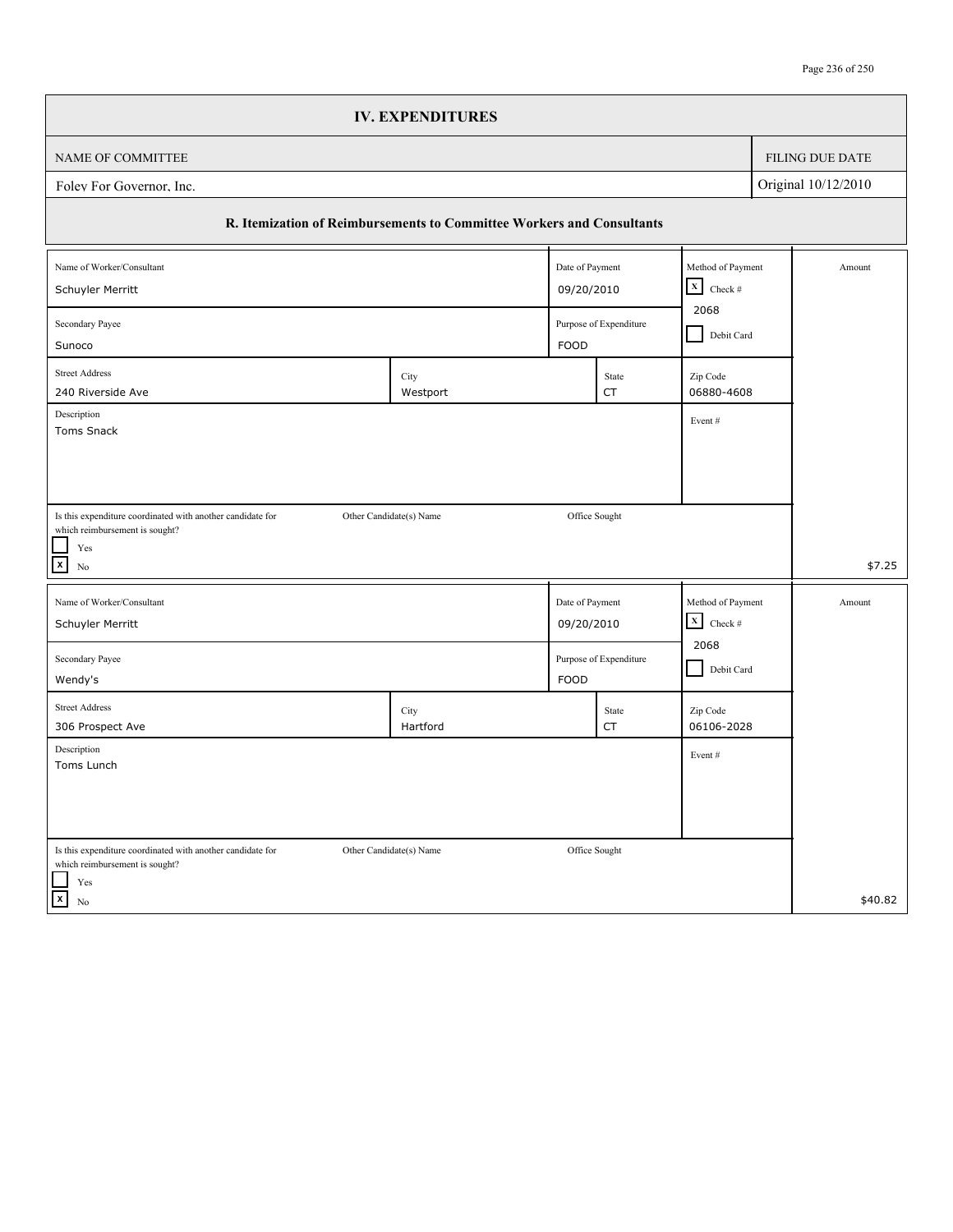|                                                                       | <b>IV. EXPENDITURES</b> |                 |                        |                              |            |                        |
|-----------------------------------------------------------------------|-------------------------|-----------------|------------------------|------------------------------|------------|------------------------|
| NAME OF COMMITTEE                                                     |                         |                 |                        |                              |            | <b>FILING DUE DATE</b> |
| Foley For Governor, Inc.                                              |                         |                 |                        |                              |            | Original 10/12/2010    |
| R. Itemization of Reimbursements to Committee Workers and Consultants |                         |                 |                        |                              |            |                        |
| Name of Worker/Consultant                                             |                         | Date of Payment |                        | Method of Payment            |            | Amount                 |
| Schuyler Merritt                                                      |                         |                 | 09/20/2010             | $\boxed{\mathbf{X}}$ Check # |            |                        |
| Secondary Payee<br>Purpose of Expenditure                             |                         |                 |                        |                              | Debit Card |                        |
| Gyro Palace                                                           |                         | <b>FOOD</b>     |                        |                              |            |                        |
| <b>Street Address</b><br>7 S Main St                                  | City<br>West Hartford   |                 | State<br>CT            | Zip Code<br>06107-2447       |            |                        |
| Description<br>Toms Lunch                                             |                         |                 |                        | Event#                       |            |                        |
|                                                                       |                         |                 |                        |                              |            |                        |
|                                                                       |                         |                 |                        |                              |            |                        |
| Is this expenditure coordinated with another candidate for            | Other Candidate(s) Name |                 | Office Sought          |                              |            |                        |
| which reimbursement is sought?                                        |                         |                 |                        |                              |            |                        |
| Yes<br>$\boldsymbol{\mathsf{x}}$<br>N <sub>0</sub>                    |                         |                 |                        |                              |            | \$28.59                |
| Name of Worker/Consultant                                             |                         | Date of Payment |                        | Method of Payment            |            | Amount                 |
| Schuyler Merritt                                                      |                         | 09/20/2010      |                        | $\mathbf X$<br>Check $\#$    |            |                        |
| Secondary Payee                                                       |                         |                 | Purpose of Expenditure | 2068                         |            |                        |
| Barcelona                                                             |                         | <b>FOOD</b>     |                        | Debit Card                   |            |                        |
| <b>Street Address</b>                                                 | City                    |                 | State                  | Zip Code                     |            |                        |
| 222 Summer St                                                         | Stamford                |                 | CT                     | 06901-2303                   |            |                        |
| Description<br>Op-research Lunch                                      |                         |                 |                        | Event#                       |            |                        |
|                                                                       |                         |                 |                        |                              |            |                        |
|                                                                       |                         |                 |                        |                              |            |                        |
| Is this expenditure coordinated with another candidate for            | Other Candidate(s) Name | Office Sought   |                        |                              |            |                        |
| which reimbursement is sought?                                        |                         |                 |                        |                              |            |                        |
| Yes<br>$\vert x \vert$<br>No                                          |                         |                 |                        |                              |            | \$42.93                |
|                                                                       |                         |                 |                        |                              |            |                        |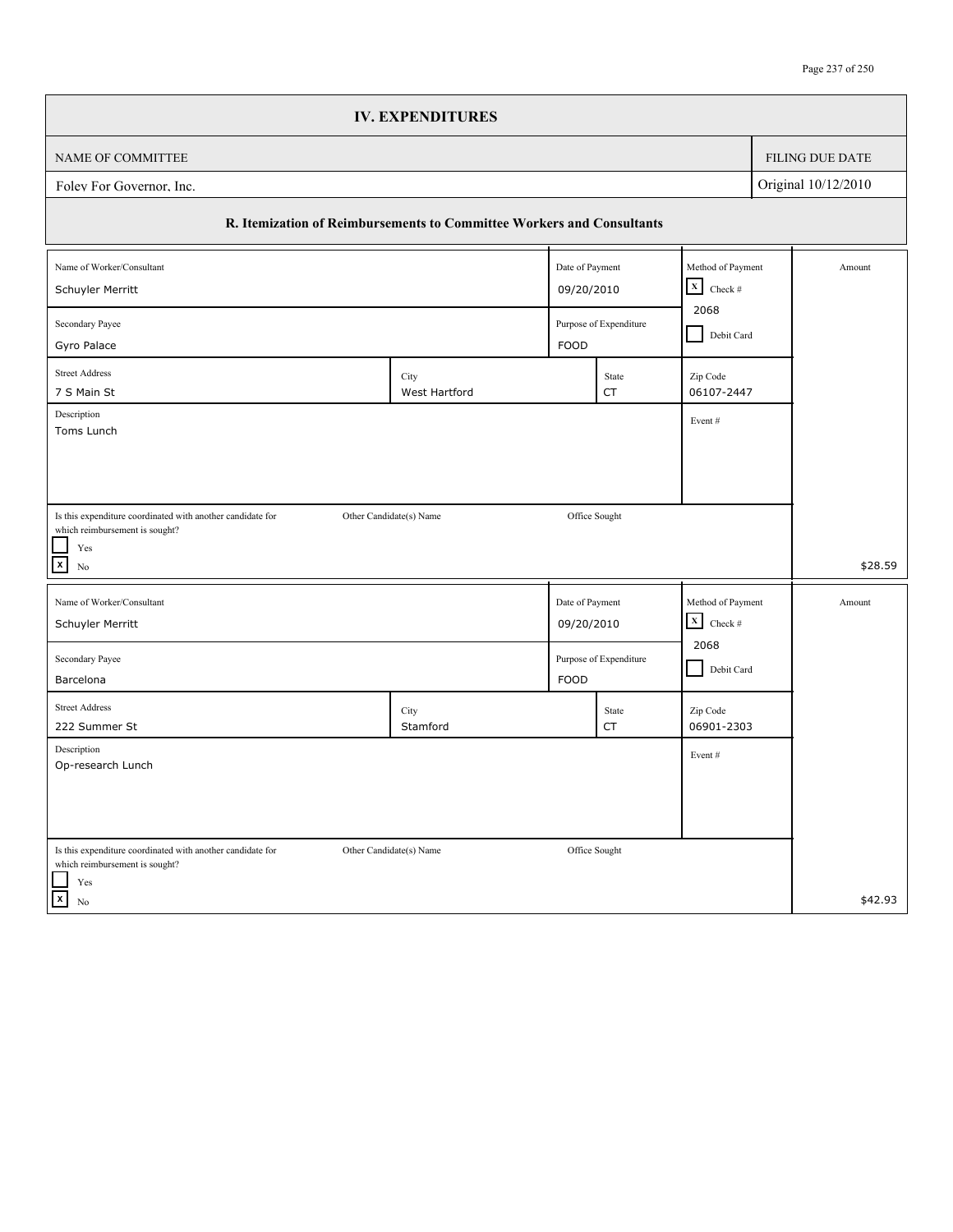|                                                                                              | <b>IV. EXPENDITURES</b>                             |                 |                        |                                  |  |                     |
|----------------------------------------------------------------------------------------------|-----------------------------------------------------|-----------------|------------------------|----------------------------------|--|---------------------|
| NAME OF COMMITTEE                                                                            |                                                     |                 |                        |                                  |  | FILING DUE DATE     |
| Folev For Governor, Inc.                                                                     |                                                     |                 |                        |                                  |  | Original 10/12/2010 |
| R. Itemization of Reimbursements to Committee Workers and Consultants                        |                                                     |                 |                        |                                  |  |                     |
| Name of Worker/Consultant                                                                    |                                                     | Date of Payment |                        | Method of Payment<br>$\mathbf x$ |  | Amount              |
| Schuyler Merritt                                                                             |                                                     | 09/20/2010      |                        | Check $\#$<br>2068               |  |                     |
| Secondary Payee<br>BP                                                                        | Purpose of Expenditure<br>Debit Card<br><b>FOOD</b> |                 |                        |                                  |  |                     |
| <b>Street Address</b><br>749 Main St                                                         | City<br>Watertown                                   |                 | State<br><b>CT</b>     | Zip Code<br>06795-2624           |  |                     |
| Description<br>Toms Snack                                                                    |                                                     |                 |                        | Event#                           |  |                     |
|                                                                                              |                                                     |                 |                        |                                  |  |                     |
|                                                                                              |                                                     |                 |                        |                                  |  |                     |
| Is this expenditure coordinated with another candidate for<br>which reimbursement is sought? | Other Candidate(s) Name                             | Office Sought   |                        |                                  |  |                     |
| $\operatorname{Yes}$<br>$\mathbf{x}$<br>No                                                   |                                                     |                 |                        |                                  |  | \$4.21              |
| Name of Worker/Consultant                                                                    |                                                     | Date of Payment |                        | Method of Payment                |  | Amount              |
| Schuyler Merritt                                                                             |                                                     | 09/20/2010      |                        | $\mathbf x$<br>Check $\#$        |  |                     |
| Secondary Payee<br>Sprint                                                                    |                                                     | OVHD            | Purpose of Expenditure | 2068<br>Debit Card               |  |                     |
| <b>Street Address</b><br>PO Box 660075                                                       | City<br>Dallas                                      |                 | State<br>TX            | Zip Code<br>75266-0075           |  |                     |
| Description<br>Cell Phone (February service and BES)                                         |                                                     |                 |                        | Event#                           |  |                     |
|                                                                                              |                                                     |                 |                        |                                  |  |                     |
| Is this expenditure coordinated with another candidate for                                   | Other Candidate(s) Name                             | Office Sought   |                        |                                  |  |                     |
| which reimbursement is sought?<br>Yes<br>$\vert x \vert$<br>No                               |                                                     |                 |                        |                                  |  | \$70.00             |
|                                                                                              |                                                     |                 |                        |                                  |  |                     |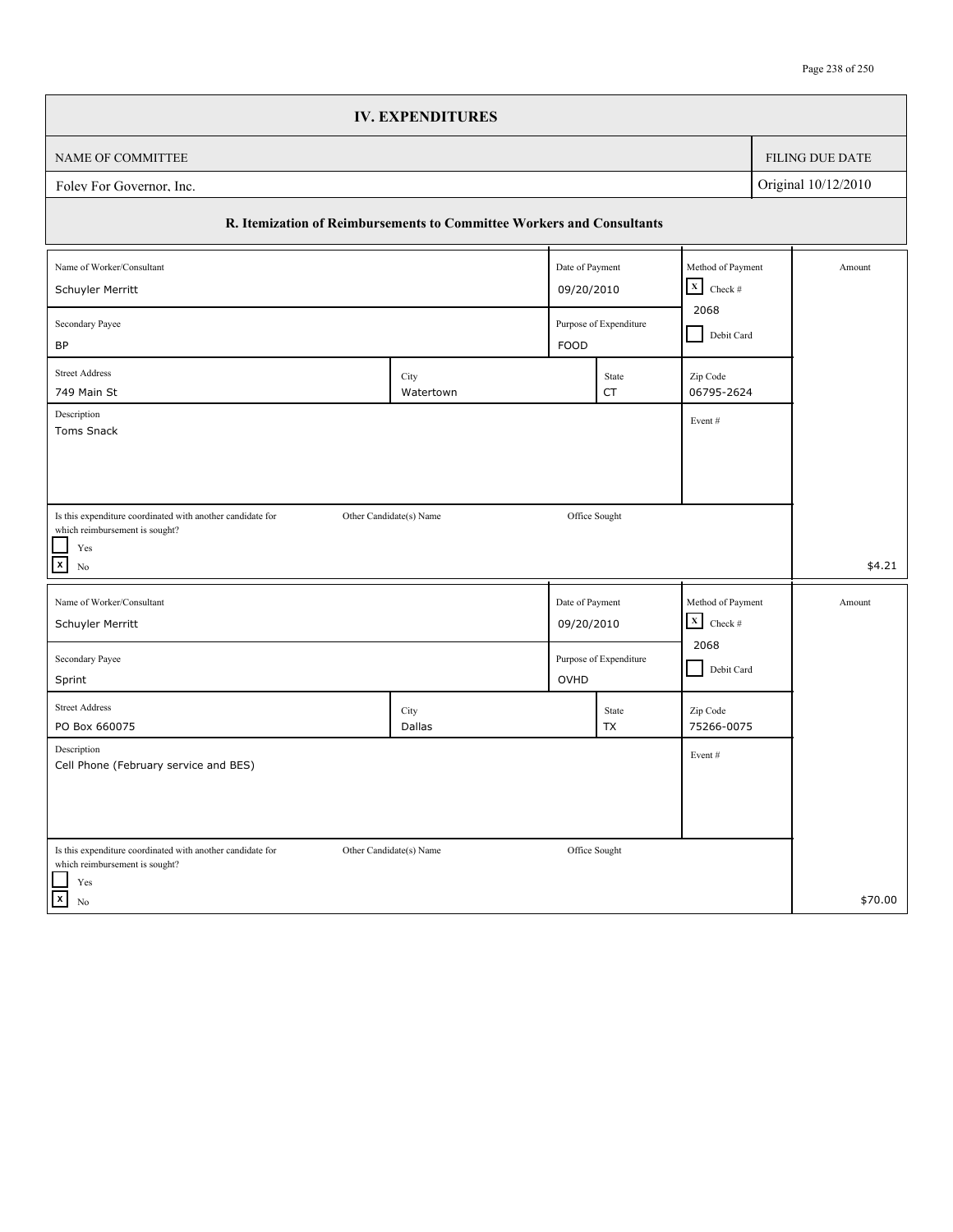|                                                                                              | <b>IV. EXPENDITURES</b> |                 |             |                                      |            |                     |
|----------------------------------------------------------------------------------------------|-------------------------|-----------------|-------------|--------------------------------------|------------|---------------------|
| NAME OF COMMITTEE                                                                            |                         |                 |             |                                      |            | FILING DUE DATE     |
| Foley For Governor, Inc.                                                                     |                         |                 |             |                                      |            | Original 10/12/2010 |
| R. Itemization of Reimbursements to Committee Workers and Consultants                        |                         |                 |             |                                      |            |                     |
| Name of Worker/Consultant                                                                    |                         | Date of Payment |             | Method of Payment                    |            | Amount              |
| Schuyler Merritt                                                                             |                         |                 | 09/20/2010  | $\boxed{\mathbf{X}}$ Check #<br>2068 |            |                     |
| Secondary Payee<br>Purpose of Expenditure<br>Pilot Travel Centers<br><b>TRVL</b>             |                         |                 |             |                                      | Debit Card |                     |
| <b>Street Address</b><br>433 Old Gate Ln                                                     | City<br>Milford         |                 | State<br>CT | Zip Code<br>06460-8626               |            |                     |
| Description<br>Gas, Toms BMW                                                                 |                         |                 |             | Event#                               |            |                     |
|                                                                                              |                         |                 |             |                                      |            |                     |
|                                                                                              |                         |                 |             |                                      |            |                     |
| Is this expenditure coordinated with another candidate for<br>which reimbursement is sought? | Other Candidate(s) Name | Office Sought   |             |                                      |            |                     |
| Yes<br>$\mathbf{x}$<br>No                                                                    |                         |                 |             |                                      |            | \$44.17             |
| Name of Worker/Consultant                                                                    |                         | Date of Payment |             | Method of Payment                    |            | Amount              |
| Schuyler Merritt                                                                             |                         | 09/20/2010      |             | $\mathbf X$<br>Check $\#$            |            |                     |
| Purpose of Expenditure<br>Secondary Payee                                                    |                         |                 |             | 2068<br>Debit Card                   |            |                     |
| BP<br><b>Street Address</b>                                                                  | City                    | <b>TRVL</b>     | State       | Zip Code                             |            |                     |
| 749 Main St                                                                                  | Watertown               |                 | <b>CT</b>   | 06795-2624                           |            |                     |
| Description<br>Gas, Toms BMW                                                                 |                         |                 |             | Event#                               |            |                     |
|                                                                                              |                         |                 |             |                                      |            |                     |
|                                                                                              |                         |                 |             |                                      |            |                     |
| Is this expenditure coordinated with another candidate for<br>which reimbursement is sought? | Other Candidate(s) Name | Office Sought   |             |                                      |            |                     |
| $\operatorname{Yes}$<br>$\vert x \vert$<br>$\rm No$                                          |                         |                 |             |                                      |            | \$46.66             |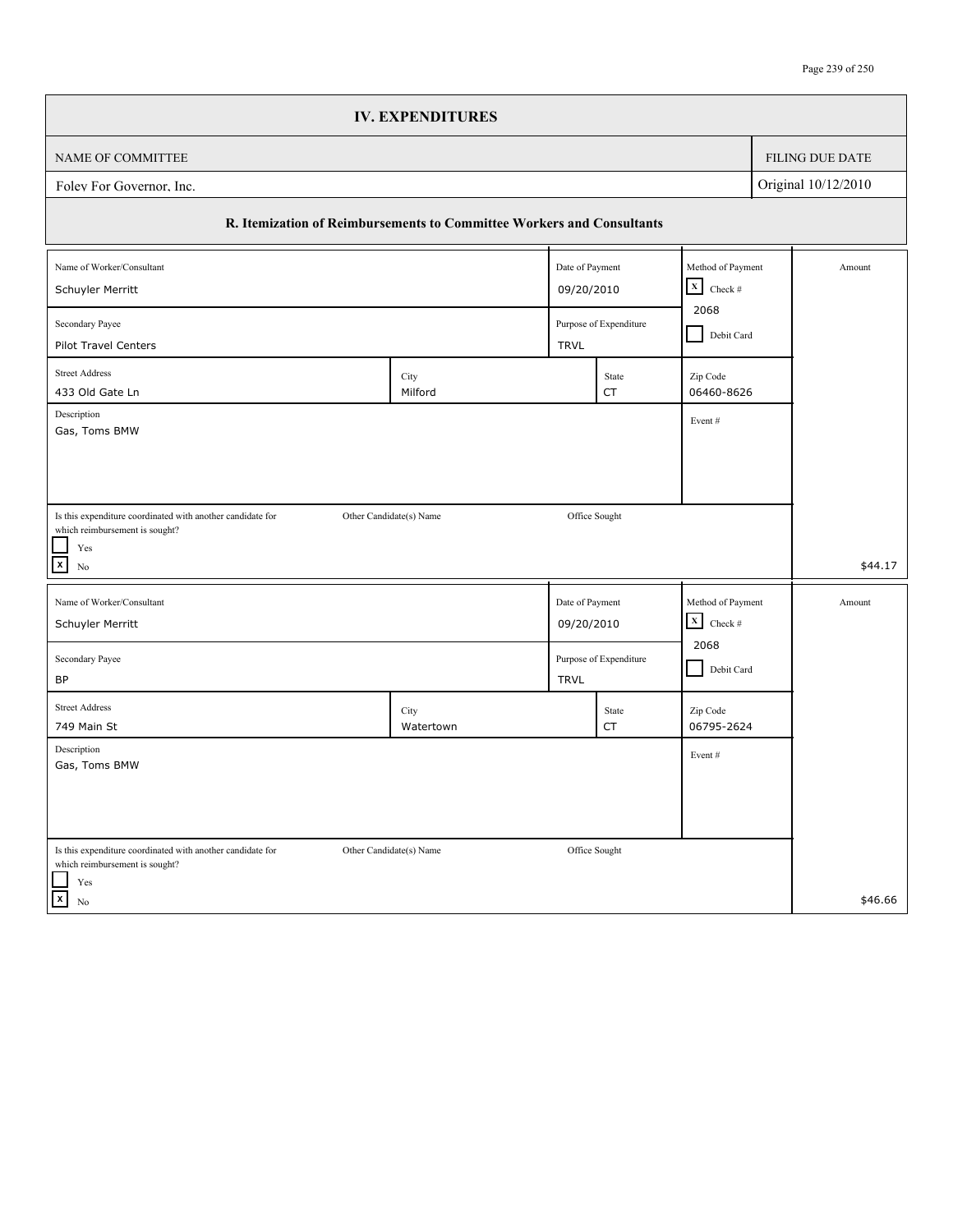|                                                                                                                      | <b>IV. EXPENDITURES</b> |                 |                    |                                                   |  |                        |
|----------------------------------------------------------------------------------------------------------------------|-------------------------|-----------------|--------------------|---------------------------------------------------|--|------------------------|
| NAME OF COMMITTEE                                                                                                    |                         |                 |                    |                                                   |  | <b>FILING DUE DATE</b> |
| Original 10/12/2010<br>Foley For Governor, Inc.                                                                      |                         |                 |                    |                                                   |  |                        |
| R. Itemization of Reimbursements to Committee Workers and Consultants                                                |                         |                 |                    |                                                   |  |                        |
| Name of Worker/Consultant                                                                                            |                         | Date of Payment |                    | Method of Payment<br>$\boxed{\mathbf{X}}$ Check # |  | Amount                 |
| Schuyler Merritt                                                                                                     |                         | 09/20/2010      |                    |                                                   |  |                        |
| 2068<br>Secondary Payee<br>Purpose of Expenditure<br>Debit Card<br>Exxon Mobile<br><b>TRVL</b>                       |                         |                 |                    |                                                   |  |                        |
| <b>Street Address</b>                                                                                                | City                    |                 | State              | Zip Code                                          |  |                        |
| 1139 Post Rd<br>Description                                                                                          | Fairfield               |                 | <b>CT</b>          | 06824-6074<br>Event#                              |  |                        |
| Gas, Toms BMW                                                                                                        |                         |                 |                    |                                                   |  |                        |
|                                                                                                                      |                         |                 |                    |                                                   |  |                        |
| Is this expenditure coordinated with another candidate for<br>which reimbursement is sought?                         | Other Candidate(s) Name | Office Sought   |                    |                                                   |  |                        |
| Yes<br>$\mathbf{x}$<br>No                                                                                            |                         |                 |                    |                                                   |  | \$44.05                |
| Name of Worker/Consultant                                                                                            |                         | Date of Payment |                    | Method of Payment                                 |  | Amount                 |
| Schuyler Merritt                                                                                                     |                         | 09/20/2010      |                    | $\mathbf X$<br>Check $\#$                         |  |                        |
| Secondary Payee<br>Purpose of Expenditure<br>Splash Car Wash Center of Greenwich<br><b>TRVL</b>                      |                         |                 |                    | 2068<br>Debit Card                                |  |                        |
| <b>Street Address</b><br>625 W Putnam Ave                                                                            | City<br>Greenwich       |                 | State<br><b>CT</b> | Zip Code<br>06830-6006                            |  |                        |
| Description<br>Wash, Toms BMW                                                                                        |                         |                 |                    | Event#                                            |  |                        |
|                                                                                                                      |                         |                 |                    |                                                   |  |                        |
|                                                                                                                      |                         |                 |                    |                                                   |  |                        |
| Is this expenditure coordinated with another candidate for<br>which reimbursement is sought?<br>$\operatorname{Yes}$ | Other Candidate(s) Name | Office Sought   |                    |                                                   |  |                        |
| $\vert x \vert$<br>No                                                                                                |                         |                 |                    |                                                   |  | \$13.00                |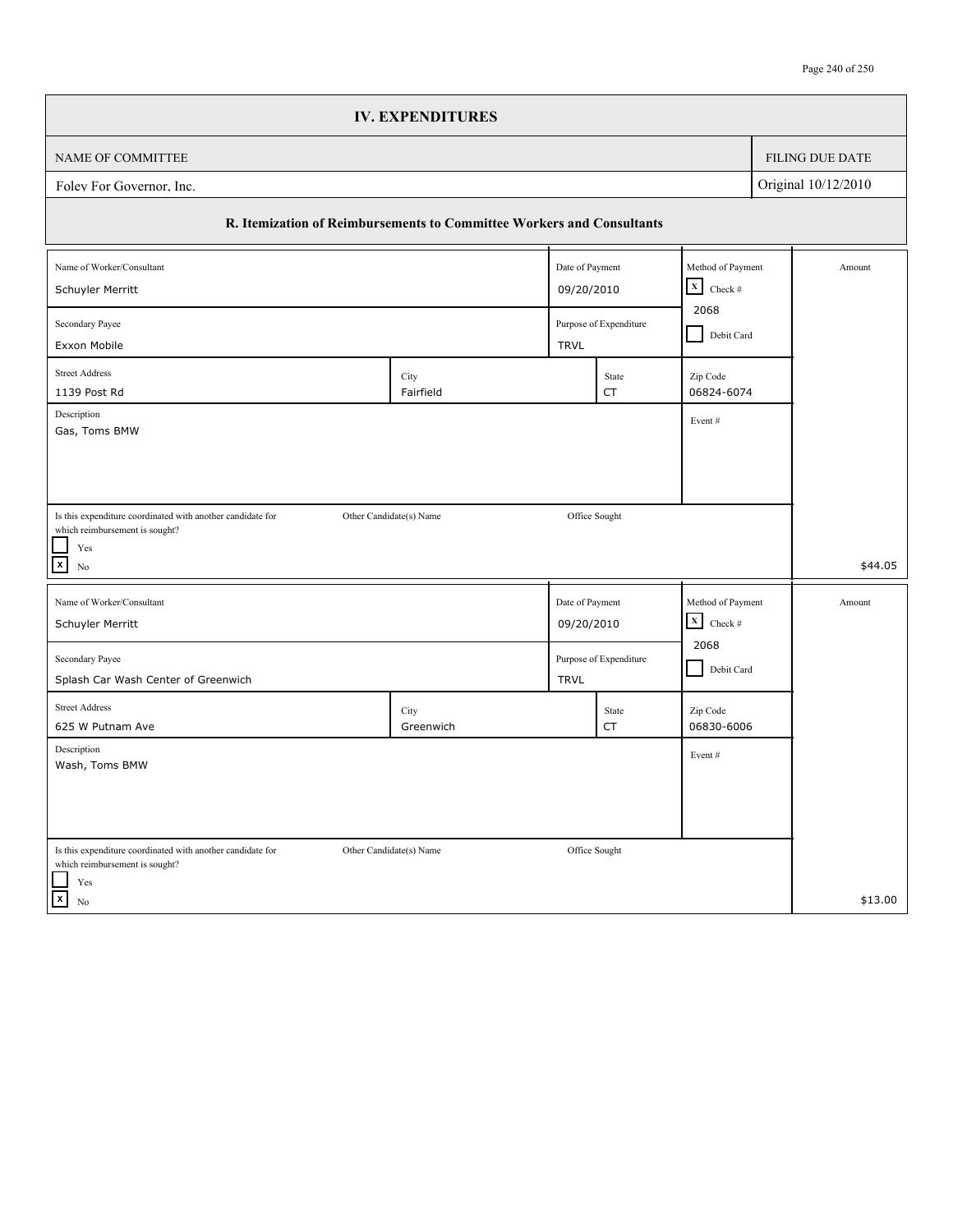|                                                                                              | <b>IV. EXPENDITURES</b>                                               |                 |                        |                                   |  |                        |
|----------------------------------------------------------------------------------------------|-----------------------------------------------------------------------|-----------------|------------------------|-----------------------------------|--|------------------------|
| NAME OF COMMITTEE                                                                            |                                                                       |                 |                        |                                   |  | <b>FILING DUE DATE</b> |
| Foley For Governor, Inc.                                                                     |                                                                       |                 |                        |                                   |  | Original 10/12/2010    |
|                                                                                              | R. Itemization of Reimbursements to Committee Workers and Consultants |                 |                        |                                   |  |                        |
| Name of Worker/Consultant                                                                    |                                                                       | Date of Payment |                        | Method of Payment                 |  | Amount                 |
| Schuyler Merritt                                                                             |                                                                       |                 | 09/20/2010             | $\boxed{\mathbf{X}}$ Check #      |  |                        |
| 2068<br>Secondary Payee<br>Purpose of Expenditure                                            |                                                                       |                 |                        |                                   |  | Debit Card             |
| Mercury Fuel                                                                                 |                                                                       | <b>TRVL</b>     |                        |                                   |  |                        |
| <b>Street Address</b><br>125 Foxon Blvd                                                      | City<br>New Haven                                                     |                 | State<br>CT            | Zip Code<br>06513-2359            |  |                        |
| Description<br>Event#                                                                        |                                                                       |                 |                        |                                   |  |                        |
| gas, Toms BMW                                                                                |                                                                       |                 |                        |                                   |  |                        |
|                                                                                              |                                                                       |                 |                        |                                   |  |                        |
|                                                                                              |                                                                       |                 |                        |                                   |  |                        |
| Is this expenditure coordinated with another candidate for<br>which reimbursement is sought? | Other Candidate(s) Name                                               |                 | Office Sought          |                                   |  |                        |
| Yes<br>$\boldsymbol{\mathsf{x}}$                                                             |                                                                       |                 |                        |                                   |  | \$40.85                |
| N <sub>0</sub>                                                                               |                                                                       |                 |                        |                                   |  |                        |
| Name of Worker/Consultant                                                                    |                                                                       | Date of Payment |                        | Method of Payment                 |  | Amount                 |
| Schuyler Merritt                                                                             |                                                                       | 09/20/2010      |                        | $\mathbf X$<br>Check $\#$<br>2068 |  |                        |
| Secondary Payee                                                                              |                                                                       |                 | Purpose of Expenditure | Debit Card                        |  |                        |
| Target                                                                                       |                                                                       | <b>FOOD</b>     |                        |                                   |  |                        |
| <b>Street Address</b>                                                                        | City                                                                  |                 | State                  | Zip Code                          |  |                        |
| 21 Broad St                                                                                  | Stamford                                                              |                 | CT                     | 06901-2309                        |  |                        |
| Description<br>Staff snacks and drinks                                                       |                                                                       |                 |                        | Event#                            |  |                        |
|                                                                                              |                                                                       |                 |                        |                                   |  |                        |
|                                                                                              |                                                                       |                 |                        |                                   |  |                        |
| Is this expenditure coordinated with another candidate for                                   | Other Candidate(s) Name                                               |                 | Office Sought          |                                   |  |                        |
| which reimbursement is sought?                                                               |                                                                       |                 |                        |                                   |  |                        |
| Yes<br>$\vert x \vert$<br>No                                                                 |                                                                       |                 |                        |                                   |  | \$32.57                |
|                                                                                              |                                                                       |                 |                        |                                   |  |                        |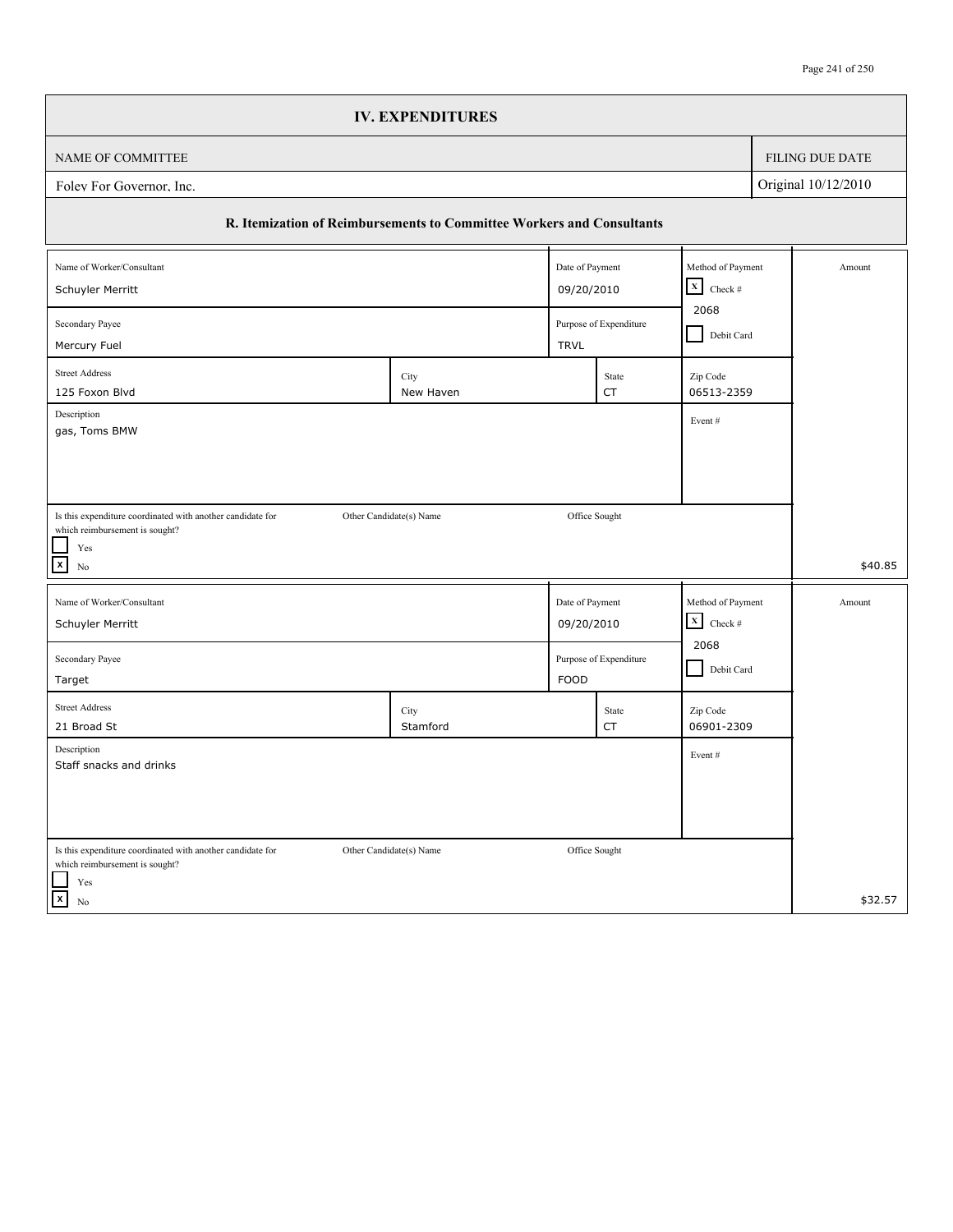|                                                                                              | <b>IV. EXPENDITURES</b>                      |  |                 |             |                        |                     |                 |
|----------------------------------------------------------------------------------------------|----------------------------------------------|--|-----------------|-------------|------------------------|---------------------|-----------------|
| NAME OF COMMITTEE                                                                            |                                              |  |                 |             |                        |                     | FILING DUE DATE |
| Folev For Governor, Inc.                                                                     |                                              |  |                 |             |                        | Original 10/12/2010 |                 |
| R. Itemization of Reimbursements to Committee Workers and Consultants                        |                                              |  |                 |             |                        |                     |                 |
| Name of Worker/Consultant                                                                    |                                              |  | Date of Payment |             | Method of Payment      |                     | Amount          |
| 09/20/2010<br>John L Whitney                                                                 |                                              |  |                 |             | $X$ Check #            |                     |                 |
| Secondary Payee                                                                              | 2070<br>Purpose of Expenditure<br>Debit Card |  |                 |             |                        |                     |                 |
| John L Whitney                                                                               |                                              |  | <b>TRVL</b>     |             |                        |                     |                 |
| <b>Street Address</b><br>20 Summer St Fl 2                                                   | City<br>Stamford                             |  |                 | State<br>CT | Zip Code<br>06901-2304 |                     |                 |
| Description<br>Vehicle Miles                                                                 |                                              |  |                 |             | Event#                 |                     |                 |
|                                                                                              |                                              |  |                 |             |                        |                     |                 |
|                                                                                              |                                              |  |                 |             |                        |                     |                 |
| Is this expenditure coordinated with another candidate for<br>which reimbursement is sought? | Other Candidate(s) Name                      |  | Office Sought   |             |                        |                     |                 |
| Yes<br>$\boldsymbol{\mathsf{x}}$<br>$\rm No$                                                 |                                              |  |                 |             |                        |                     | \$134.00        |
| Name of Worker/Consultant                                                                    |                                              |  | Date of Payment |             | Method of Payment      |                     | Amount          |
| John L Whitney                                                                               |                                              |  | 09/20/2010      |             | $\mathbf x$<br>Check # |                     |                 |
| Secondary Payee                                                                              | 2070<br>Purpose of Expenditure               |  |                 |             |                        |                     |                 |
| City of Stamford, Cashiering & Perm                                                          |                                              |  | Misc *          |             | Debit Card             |                     |                 |
| <b>Street Address</b><br>888 Washington Blvd Fl 1                                            | City<br>Stamford                             |  |                 | State<br>CT | Zip Code<br>06901-2902 |                     |                 |
| Description                                                                                  |                                              |  |                 |             |                        |                     |                 |
| Parking Fine                                                                                 |                                              |  |                 |             | Event#                 |                     |                 |
|                                                                                              |                                              |  |                 |             |                        |                     |                 |
|                                                                                              |                                              |  |                 |             |                        |                     |                 |
| Is this expenditure coordinated with another candidate for                                   | Other Candidate(s) Name                      |  | Office Sought   |             |                        |                     |                 |
| which reimbursement is sought?<br>Yes                                                        |                                              |  |                 |             |                        |                     |                 |
| $\overline{\mathbf{x}}$<br>No                                                                |                                              |  |                 |             |                        |                     | \$35.00         |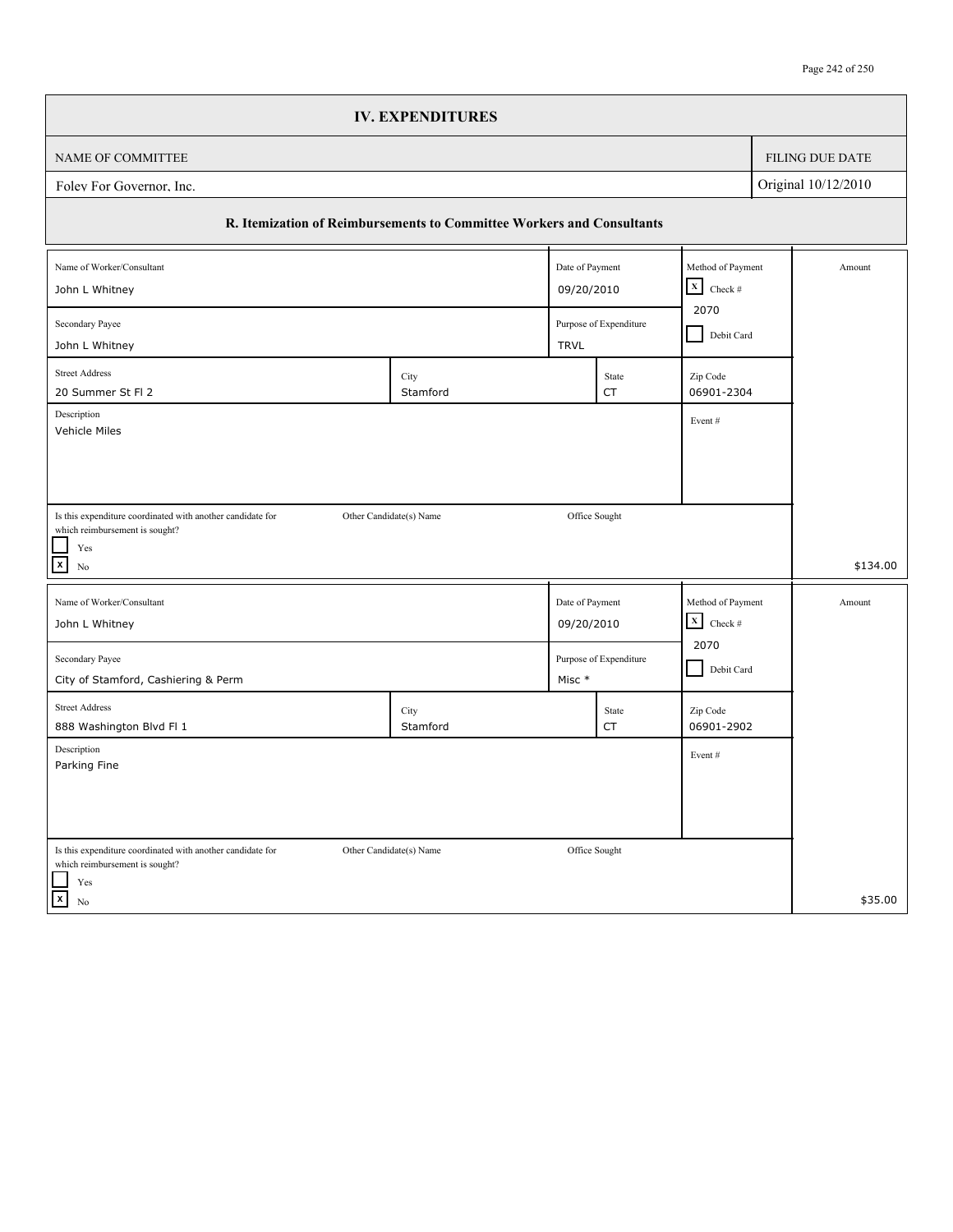|                                                                                                                                                    | <b>IV. EXPENDITURES</b> |                 |                        |                           |            |                     |
|----------------------------------------------------------------------------------------------------------------------------------------------------|-------------------------|-----------------|------------------------|---------------------------|------------|---------------------|
| NAME OF COMMITTEE                                                                                                                                  |                         |                 |                        |                           |            | FILING DUE DATE     |
| Folev For Governor, Inc.                                                                                                                           |                         |                 |                        |                           |            | Original 10/12/2010 |
| R. Itemization of Reimbursements to Committee Workers and Consultants                                                                              |                         |                 |                        |                           |            |                     |
| Name of Worker/Consultant                                                                                                                          |                         | Date of Payment |                        | Method of Payment         |            | Amount              |
| John L Whitney                                                                                                                                     |                         | 09/20/2010      |                        |                           |            |                     |
| 2070<br>Secondary Payee<br>Purpose of Expenditure<br>United States Post Office<br>POST                                                             |                         |                 |                        |                           | Debit Card |                     |
| <b>Street Address</b><br>Ridgeway Station                                                                                                          | City<br>Stamford        |                 | State<br><b>CT</b>     | Zip Code                  |            |                     |
| Description<br>300 stamps/ 2 overnight packages                                                                                                    |                         |                 |                        | Event#                    |            |                     |
|                                                                                                                                                    |                         |                 |                        |                           |            |                     |
| Is this expenditure coordinated with another candidate for<br>which reimbursement is sought?<br>$\operatorname{Yes}$<br>$\boxed{\mathbf{x}}$<br>No | Other Candidate(s) Name | Office Sought   |                        |                           |            | \$168.40            |
| Name of Worker/Consultant                                                                                                                          |                         | Date of Payment |                        | Method of Payment         |            | Amount              |
| John L Whitney                                                                                                                                     |                         | 09/20/2010      |                        | $\mathbf X$<br>Check $\#$ |            |                     |
| Secondary Payee<br>Fedex Kinko's                                                                                                                   |                         | <b>POST</b>     | Purpose of Expenditure | 2070<br>Debit Card        |            |                     |
| <b>Street Address</b><br>48 W Putnam Ave                                                                                                           | City<br>Greenwich       |                 | State<br>CT            | Zip Code<br>06830-5331    |            |                     |
| Description<br>3 Overnight packages                                                                                                                |                         |                 |                        | Event#                    |            |                     |
|                                                                                                                                                    |                         |                 |                        |                           |            |                     |
| Is this expenditure coordinated with another candidate for<br>which reimbursement is sought?<br>$\operatorname{Yes}$                               | Other Candidate(s) Name | Office Sought   |                        |                           |            |                     |
| $\vert x \vert$<br>No                                                                                                                              |                         |                 |                        |                           |            | \$71.25             |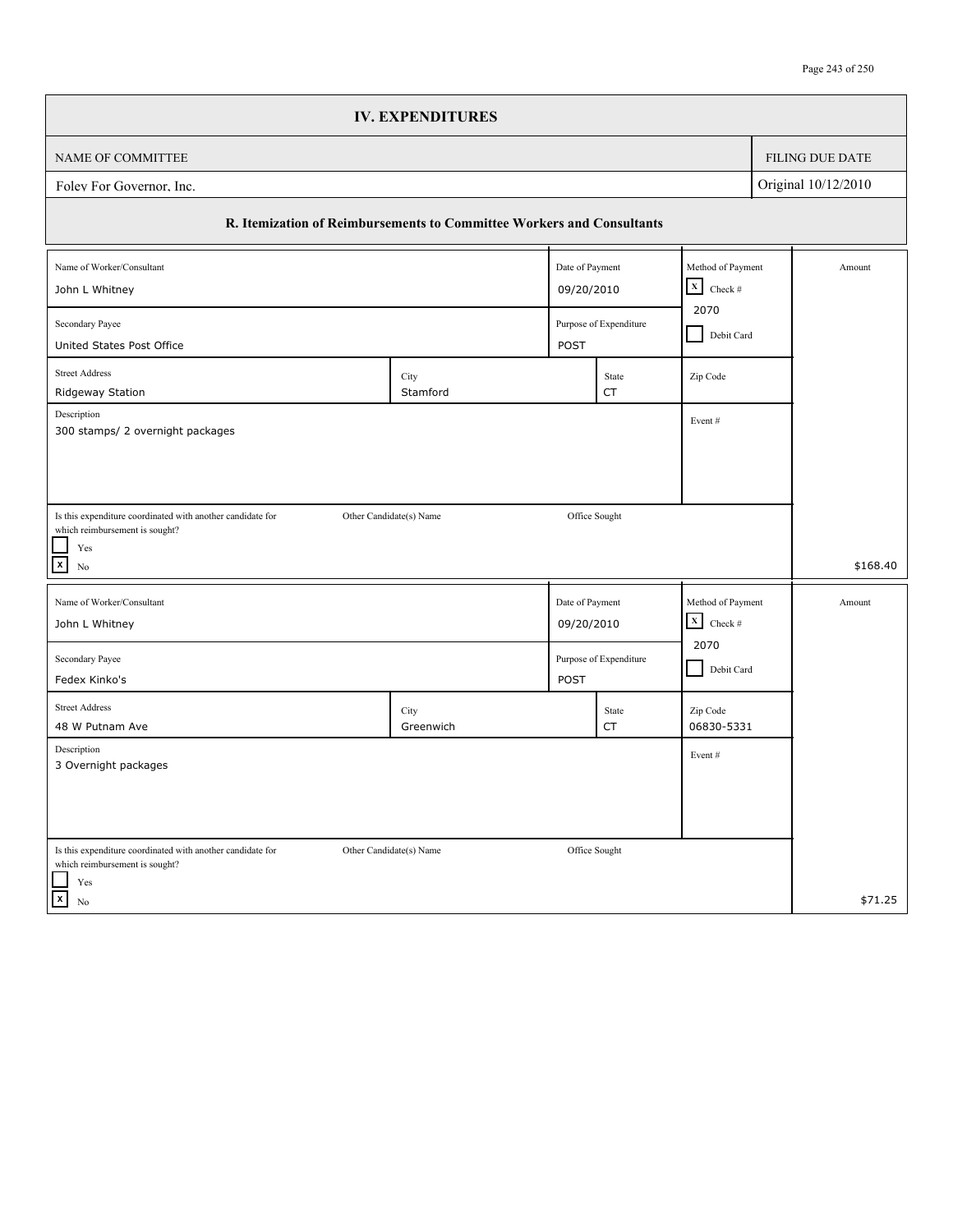|                                                                                              | <b>IV. EXPENDITURES</b>                      |                 |                                                              |                        |  |                        |
|----------------------------------------------------------------------------------------------|----------------------------------------------|-----------------|--------------------------------------------------------------|------------------------|--|------------------------|
| NAME OF COMMITTEE                                                                            |                                              |                 |                                                              |                        |  | <b>FILING DUE DATE</b> |
| Foley For Governor, Inc.                                                                     |                                              |                 |                                                              |                        |  | Original 10/12/2010    |
| R. Itemization of Reimbursements to Committee Workers and Consultants                        |                                              |                 |                                                              |                        |  |                        |
| Name of Worker/Consultant                                                                    |                                              | Date of Payment |                                                              | Method of Payment      |  | Amount                 |
| Chris O'Brien                                                                                | 09/21/2010                                   |                 | $\begin{array}{ c c }\n\hline\nX & \text{Check} \end{array}$ |                        |  |                        |
| Secondary Payee<br>Chris O'Brien                                                             | 2072<br>Purpose of Expenditure<br>Debit Card |                 |                                                              |                        |  |                        |
|                                                                                              |                                              | <b>TRVL</b>     |                                                              |                        |  |                        |
| <b>Street Address</b><br>20 Summer St Ste 200                                                | City<br>Stamford                             |                 | State<br>CT                                                  | Zip Code<br>06901-2304 |  |                        |
| Description                                                                                  |                                              |                 |                                                              | Event#                 |  |                        |
| Vehicle Miles                                                                                |                                              |                 |                                                              |                        |  |                        |
|                                                                                              |                                              |                 |                                                              |                        |  |                        |
|                                                                                              |                                              |                 |                                                              |                        |  |                        |
| Is this expenditure coordinated with another candidate for<br>which reimbursement is sought? | Other Candidate(s) Name                      |                 | Office Sought                                                |                        |  |                        |
| $\operatorname{Yes}$                                                                         |                                              |                 |                                                              |                        |  |                        |
| $\mathbf{x}$<br>N <sub>0</sub>                                                               |                                              |                 |                                                              |                        |  | \$252.50               |
| Name of Worker/Consultant                                                                    |                                              | Date of Payment |                                                              | Method of Payment      |  | Amount                 |
| Chris O'Brien                                                                                |                                              | 09/21/2010      |                                                              | $\mathbf X$<br>Check # |  |                        |
| Secondary Payee                                                                              |                                              |                 | Purpose of Expenditure                                       | 2072                   |  |                        |
| Hartford Parking Authority                                                                   |                                              | <b>TRVL</b>     |                                                              | Debit Card             |  |                        |
| <b>Street Address</b>                                                                        | City                                         |                 | State                                                        | Zip Code               |  |                        |
| 155 Morgan St                                                                                | Hartford                                     |                 | CT                                                           | 06103-1309             |  |                        |
| Description<br>Parking                                                                       |                                              |                 |                                                              | Event#                 |  |                        |
|                                                                                              |                                              |                 |                                                              |                        |  |                        |
|                                                                                              |                                              |                 |                                                              |                        |  |                        |
|                                                                                              |                                              |                 |                                                              |                        |  |                        |
| Is this expenditure coordinated with another candidate for<br>which reimbursement is sought? | Other Candidate(s) Name                      |                 | Office Sought                                                |                        |  |                        |
| Yes                                                                                          |                                              |                 |                                                              |                        |  |                        |
| $\vert x \vert$<br>No                                                                        |                                              |                 |                                                              |                        |  | \$7.00                 |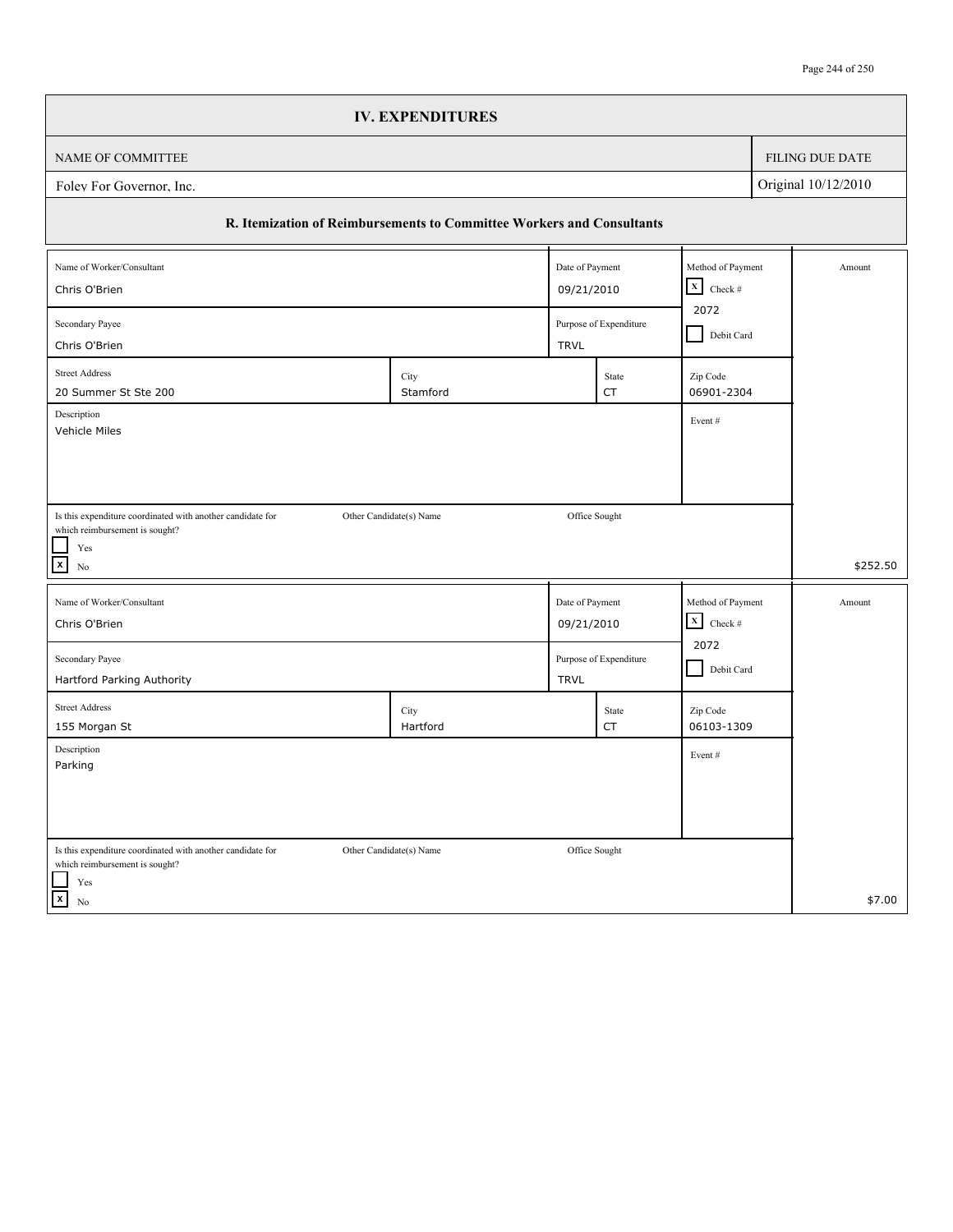|                                                                       | <b>IV. EXPENDITURES</b> |                 |                        |                            |                     |
|-----------------------------------------------------------------------|-------------------------|-----------------|------------------------|----------------------------|---------------------|
| NAME OF COMMITTEE                                                     |                         |                 |                        |                            | FILING DUE DATE     |
| Folev For Governor, Inc.                                              |                         |                 |                        |                            | Original 10/12/2010 |
| R. Itemization of Reimbursements to Committee Workers and Consultants |                         |                 |                        |                            |                     |
| Name of Worker/Consultant                                             |                         | Date of Payment |                        | Method of Payment          | Amount              |
| Chris O'Brien                                                         |                         | 09/21/2010      |                        | $\mathbf{x}$<br>Check $\#$ |                     |
| Secondary Payee<br><b>CVS</b>                                         |                         | FOOD            | Purpose of Expenditure | 2072<br>Debit Card         |                     |
| <b>Street Address</b>                                                 |                         |                 |                        |                            |                     |
| 308 Wilbur Cross Hwy                                                  | City<br>Berlin          |                 | State<br><b>CT</b>     | Zip Code<br>06037          |                     |
| Description<br>Water for Danbury Office                               |                         |                 |                        | Event#                     |                     |
|                                                                       |                         |                 |                        |                            |                     |
|                                                                       |                         |                 |                        |                            |                     |
| Is this expenditure coordinated with another candidate for            | Other Candidate(s) Name | Office Sought   |                        |                            |                     |
| which reimbursement is sought?<br>Yes                                 |                         |                 |                        |                            |                     |
| $\boxed{\mathbf{x}}$<br>No                                            |                         |                 |                        |                            | \$6.19              |
| Name of Worker/Consultant                                             |                         | Date of Payment |                        | Method of Payment          | Amount              |
| Chris O'Brien                                                         |                         | 09/21/2010      |                        | $\vert x \vert$<br>Check # |                     |
| Secondary Payee                                                       |                         |                 | Purpose of Expenditure | 2072                       |                     |
| Xpect Discounts                                                       |                         | <b>FOOD</b>     |                        | Debit Card                 |                     |
| <b>Street Address</b>                                                 | City                    |                 | State                  | Zip Code                   |                     |
| 100 Newtown Rd                                                        | Danbury                 |                 | <b>CT</b>              | 06810-4123                 |                     |
| Description<br>Snacks                                                 |                         |                 |                        | Event#                     |                     |
|                                                                       |                         |                 |                        |                            |                     |
|                                                                       |                         |                 |                        |                            |                     |
| Is this expenditure coordinated with another candidate for            | Other Candidate(s) Name | Office Sought   |                        |                            |                     |
| which reimbursement is sought?                                        |                         |                 |                        |                            |                     |
| Yes<br>$\boxed{x}$<br>No                                              |                         |                 |                        |                            | \$8.77              |
|                                                                       |                         |                 |                        |                            |                     |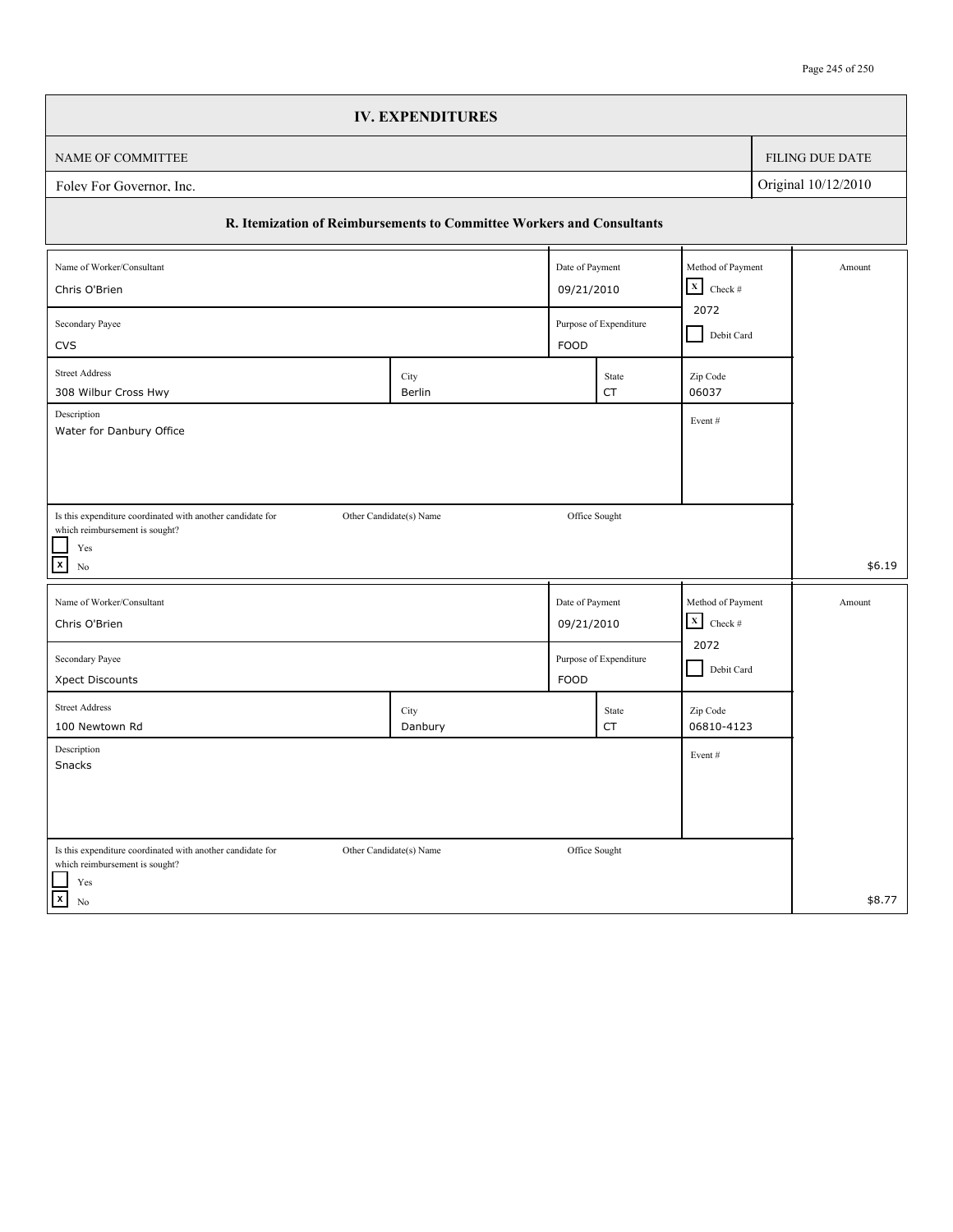|                                                                                                                                              | <b>IV. EXPENDITURES</b>   |                 |                        |                         |            |                     |
|----------------------------------------------------------------------------------------------------------------------------------------------|---------------------------|-----------------|------------------------|-------------------------|------------|---------------------|
| NAME OF COMMITTEE                                                                                                                            |                           |                 |                        |                         |            | FILING DUE DATE     |
| Folev For Governor, Inc.                                                                                                                     |                           |                 |                        |                         |            | Original 10/12/2010 |
| R. Itemization of Reimbursements to Committee Workers and Consultants                                                                        |                           |                 |                        |                         |            |                     |
| Name of Worker/Consultant                                                                                                                    |                           | Date of Payment |                        | Method of Payment       |            | Amount              |
| Chris O'Brien                                                                                                                                | $X$ Check #<br>09/21/2010 |                 |                        |                         |            |                     |
| 2072<br>Secondary Payee<br>Purpose of Expenditure                                                                                            |                           |                 |                        |                         | Debit Card |                     |
| <b>Dollar Tree Stores</b>                                                                                                                    |                           | <b>FOOD</b>     |                        |                         |            |                     |
| <b>Street Address</b><br>1 Padanaram Rd                                                                                                      | City<br>Danbury           |                 | State<br>CT            | Zip Code<br>06811-4836  |            |                     |
| Description<br>Snacks                                                                                                                        |                           |                 |                        | Event#                  |            |                     |
| Is this expenditure coordinated with another candidate for<br>which reimbursement is sought?<br>Yes<br>$\boldsymbol{\mathsf{x}}$<br>$\rm No$ | Other Candidate(s) Name   |                 | Office Sought          |                         |            | \$9.12              |
| Name of Worker/Consultant                                                                                                                    |                           | Date of Payment |                        | Method of Payment       |            | Amount              |
| Chris O'Brien                                                                                                                                |                           | 09/21/2010      |                        | $\mathbf{x}$<br>Check # |            |                     |
| Secondary Payee<br>Walmart                                                                                                                   |                           | OFFICE          | Purpose of Expenditure | 2072<br>Debit Card      |            |                     |
| <b>Street Address</b><br>Newtown Road                                                                                                        | City<br>Danbury           |                 | State<br>CT            | Zip Code<br>06810       |            |                     |
| Description<br>Supplies                                                                                                                      |                           |                 |                        | Event#                  |            |                     |
| Is this expenditure coordinated with another candidate for<br>which reimbursement is sought?<br>Yes<br>$\overline{\mathbf{x}}$<br>$\rm No$   | Other Candidate(s) Name   |                 | Office Sought          |                         |            | \$36.08             |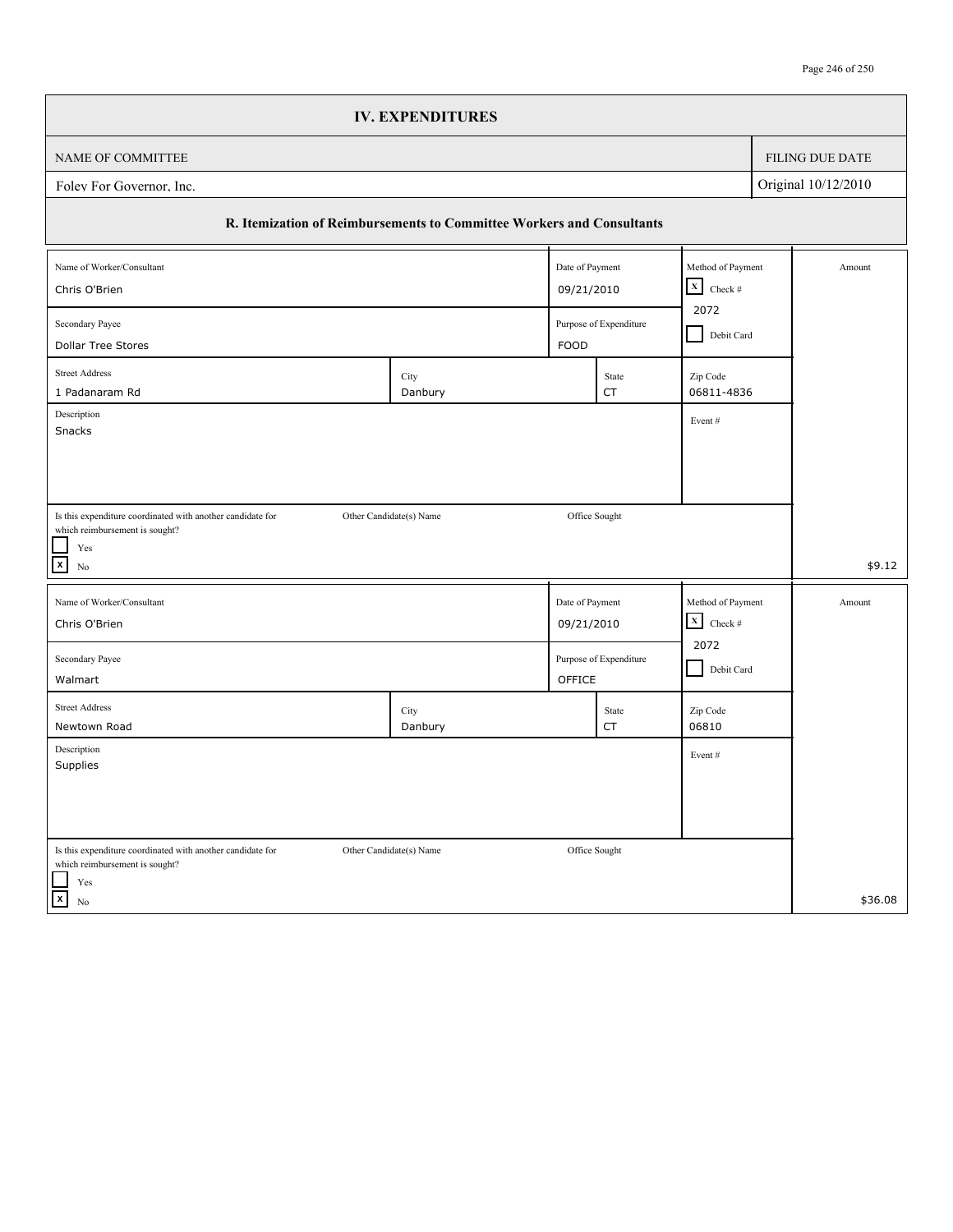|                                                                                              | <b>IV. EXPENDITURES</b> |                 |                                      |                                   |                   |                     |
|----------------------------------------------------------------------------------------------|-------------------------|-----------------|--------------------------------------|-----------------------------------|-------------------|---------------------|
| NAME OF COMMITTEE                                                                            |                         |                 |                                      |                                   |                   | FILING DUE DATE     |
| Folev For Governor, Inc.                                                                     |                         |                 |                                      |                                   |                   | Original 10/12/2010 |
| R. Itemization of Reimbursements to Committee Workers and Consultants                        |                         |                 |                                      |                                   |                   |                     |
| Name of Worker/Consultant                                                                    |                         | Date of Payment |                                      | Method of Payment                 |                   | Amount              |
| Chris O'Brien                                                                                |                         | 09/21/2010      |                                      | $\mathbf x$<br>Check $\#$<br>2072 |                   |                     |
| Secondary Payee                                                                              |                         |                 | Purpose of Expenditure               |                                   | Debit Card        |                     |
| Rite Aid                                                                                     |                         | OFFICE          |                                      |                                   |                   |                     |
| <b>Street Address</b><br>744 Wolcott Rd                                                      | City<br>Wolcott         |                 | State<br>CT                          | Zip Code<br>06716-1906            |                   |                     |
| Description<br>Supplies                                                                      |                         |                 |                                      | Event#                            |                   |                     |
|                                                                                              |                         |                 |                                      |                                   |                   |                     |
|                                                                                              |                         |                 |                                      |                                   |                   |                     |
| Is this expenditure coordinated with another candidate for                                   | Other Candidate(s) Name | Office Sought   |                                      |                                   |                   |                     |
| which reimbursement is sought?<br>Yes                                                        |                         |                 |                                      |                                   |                   |                     |
| $\mathbf{x}$<br>No                                                                           |                         |                 |                                      |                                   |                   | \$11.11             |
| Name of Worker/Consultant                                                                    |                         |                 | Date of Payment                      |                                   | Method of Payment | Amount              |
| Len Greene                                                                                   |                         |                 | $\mathbf x$<br>09/21/2010<br>Check # |                                   |                   |                     |
| Secondary Payee                                                                              |                         |                 | Purpose of Expenditure               | 2071<br>Debit Card                |                   |                     |
| Len Greene                                                                                   |                         | <b>TRVL</b>     |                                      |                                   |                   |                     |
| <b>Street Address</b><br>20 Summer St Ste 200                                                | City<br>Stamford        |                 | State<br>CT                          | Zip Code<br>06901-2304            |                   |                     |
| Description                                                                                  |                         |                 |                                      | Event#                            |                   |                     |
| Vehicle Miles                                                                                |                         |                 |                                      |                                   |                   |                     |
|                                                                                              |                         |                 |                                      |                                   |                   |                     |
|                                                                                              |                         |                 |                                      |                                   |                   |                     |
| Is this expenditure coordinated with another candidate for<br>which reimbursement is sought? | Other Candidate(s) Name | Office Sought   |                                      |                                   |                   |                     |
| Yes<br>$\mathbf{x}$<br>No                                                                    |                         |                 |                                      |                                   |                   | \$168.00            |
|                                                                                              |                         |                 |                                      |                                   |                   |                     |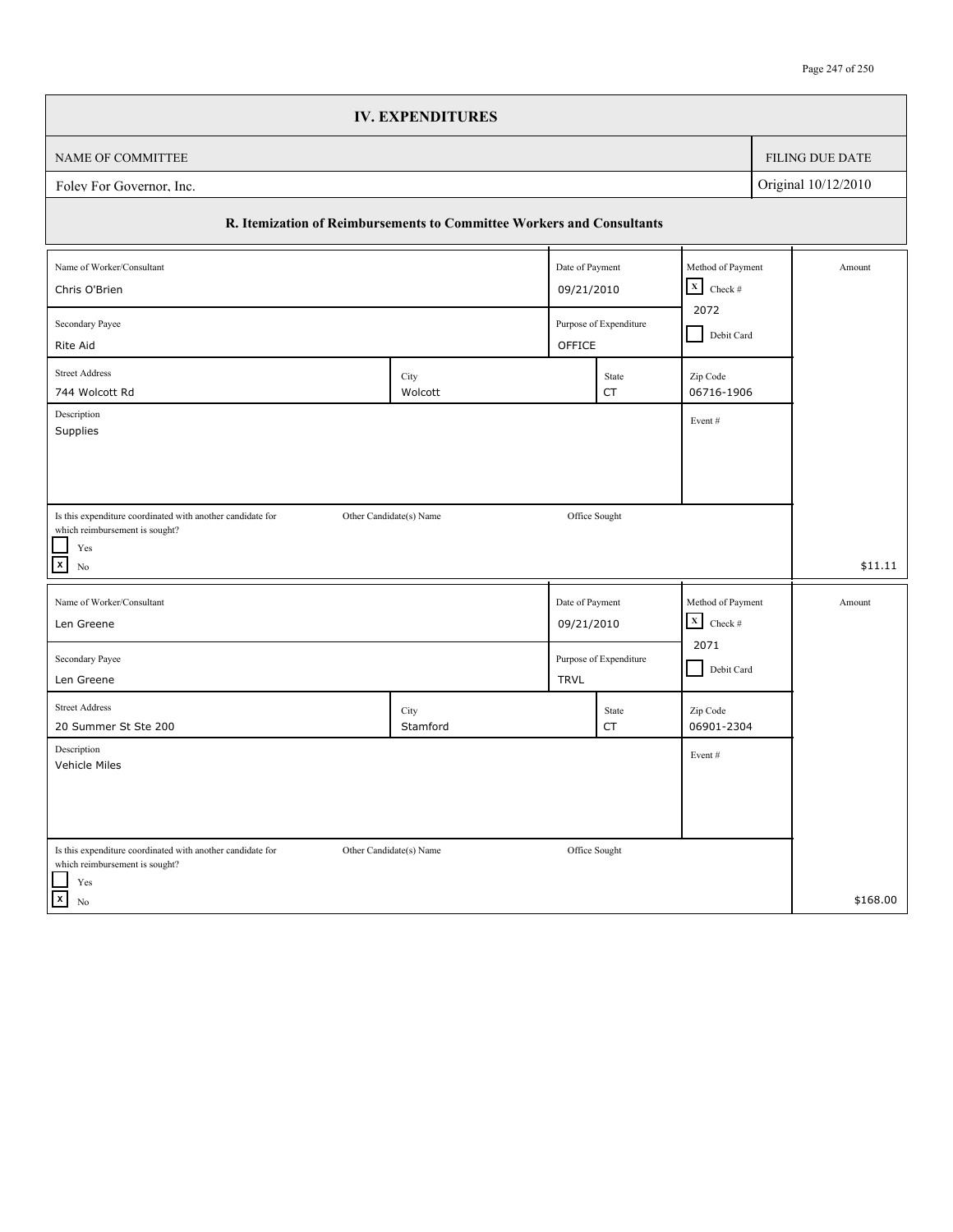|                                                                       | <b>IV. EXPENDITURES</b> |               |                                       |                                                 |                             |                        |
|-----------------------------------------------------------------------|-------------------------|---------------|---------------------------------------|-------------------------------------------------|-----------------------------|------------------------|
| NAME OF COMMITTEE                                                     |                         |               |                                       |                                                 |                             | <b>FILING DUE DATE</b> |
| Foley For Governor, Inc.                                              |                         |               |                                       |                                                 |                             | Original 10/12/2010    |
| R. Itemization of Reimbursements to Committee Workers and Consultants |                         |               |                                       |                                                 |                             |                        |
| Name of Worker/Consultant                                             |                         |               | Date of Payment                       |                                                 | Method of Payment<br>Amount |                        |
| Len Greene                                                            |                         |               | 09/21/2010                            |                                                 |                             |                        |
| Secondary Payee<br>Derby Parking Authority                            |                         |               | Purpose of Expenditure<br><b>TRVL</b> |                                                 | Debit Card                  |                        |
| <b>Street Address</b><br>2 Thompson Pl                                | City<br>Derby           |               | State<br>CT                           | Zip Code<br>06418-1826                          |                             |                        |
| Description<br>Parking                                                |                         |               |                                       | Event#                                          |                             |                        |
|                                                                       |                         |               |                                       |                                                 |                             |                        |
|                                                                       |                         |               |                                       |                                                 |                             |                        |
| Is this expenditure coordinated with another candidate for            | Other Candidate(s) Name | Office Sought |                                       |                                                 |                             |                        |
| which reimbursement is sought?<br>Yes                                 |                         |               |                                       |                                                 |                             |                        |
| $\boldsymbol{\mathsf{x}}$<br>N <sub>0</sub>                           |                         |               |                                       |                                                 |                             | \$3.00                 |
| Name of Worker/Consultant                                             |                         |               | Date of Payment                       |                                                 | Method of Payment           | Amount                 |
| Len Greene                                                            |                         |               |                                       | $\mathbf X$<br>Check $\#$<br>09/21/2010<br>2071 |                             |                        |
| Secondary Payee                                                       |                         |               | Purpose of Expenditure                |                                                 | Debit Card                  |                        |
| Archie Moore's Bar & Restaurant                                       |                         | FOOD          |                                       |                                                 |                             |                        |
| <b>Street Address</b><br>17 Elizabeth St                              | City<br>Derby           |               | State<br>CT                           | Zip Code<br>06418-1840                          |                             |                        |
| Description<br>Dinner                                                 |                         |               |                                       | Event#                                          |                             |                        |
|                                                                       |                         |               |                                       |                                                 |                             |                        |
|                                                                       |                         |               |                                       |                                                 |                             |                        |
| Is this expenditure coordinated with another candidate for            | Other Candidate(s) Name | Office Sought |                                       |                                                 |                             |                        |
| which reimbursement is sought?<br>Yes                                 |                         |               |                                       |                                                 |                             |                        |
| $\vert x \vert$<br>No                                                 |                         |               |                                       |                                                 |                             | \$24.00                |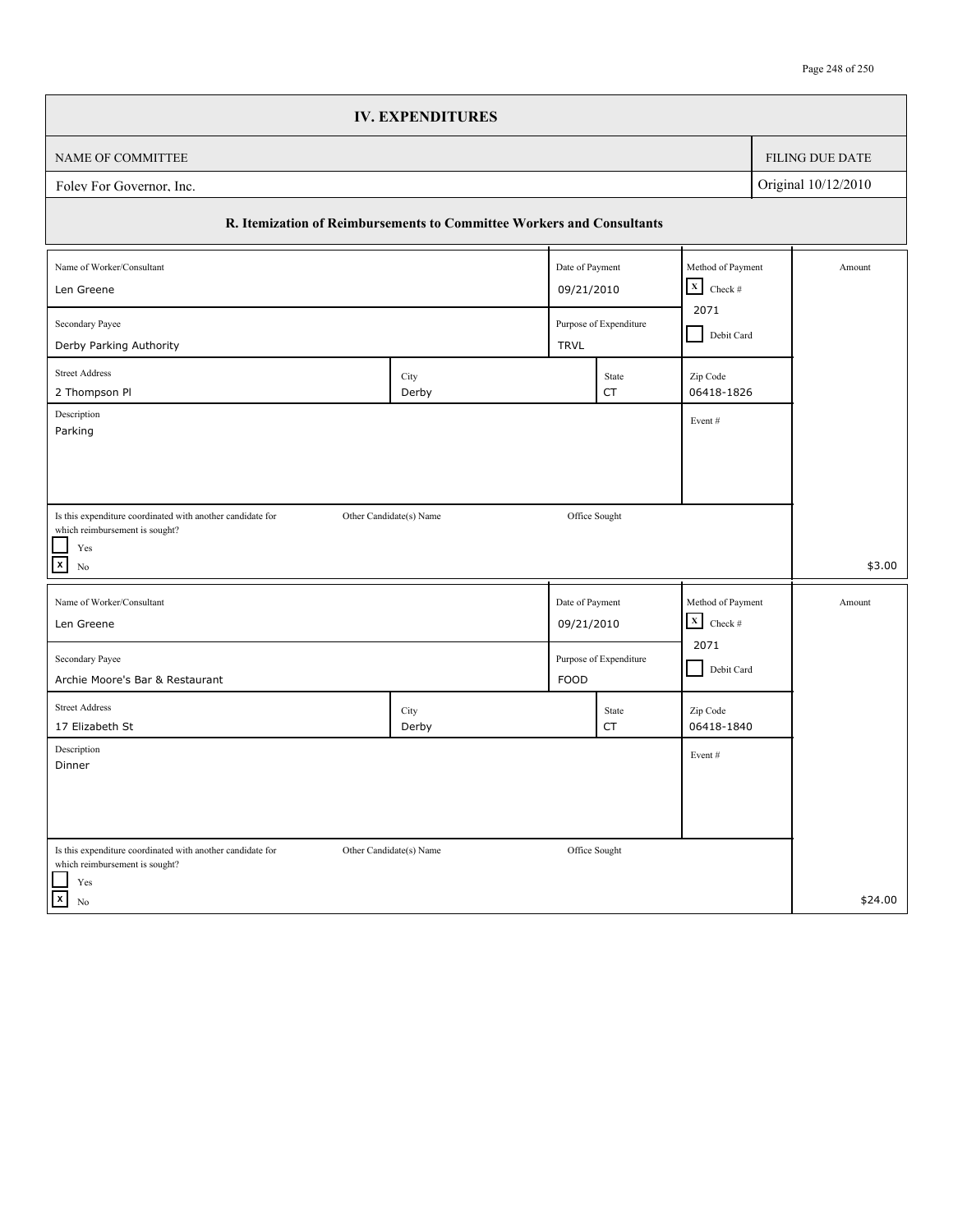|                                                                                              | <b>IV. EXPENDITURES</b> |                               |                        |                           |                   |                        |
|----------------------------------------------------------------------------------------------|-------------------------|-------------------------------|------------------------|---------------------------|-------------------|------------------------|
| NAME OF COMMITTEE                                                                            |                         |                               |                        |                           |                   | <b>FILING DUE DATE</b> |
| Folev For Governor, Inc.                                                                     |                         |                               |                        |                           |                   | Original 10/12/2010    |
| R. Itemization of Reimbursements to Committee Workers and Consultants                        |                         |                               |                        |                           |                   |                        |
| Name of Worker/Consultant                                                                    |                         |                               | Date of Payment        |                           | Method of Payment | Amount                 |
| Chris Bandecchi                                                                              |                         | $\vert x \vert$<br>09/27/2010 |                        | Check #                   |                   |                        |
| Secondary Payee                                                                              |                         |                               | Purpose of Expenditure | 2076<br>Debit Card        |                   |                        |
| Chris Bandecchi                                                                              |                         | <b>TRVL</b>                   |                        |                           |                   |                        |
| <b>Street Address</b><br>20 Summer St Fl 2                                                   | City<br>Stamford        |                               | State<br><b>CT</b>     | Zip Code<br>06901-2304    |                   |                        |
| Description<br>Vehicle Miles                                                                 |                         |                               |                        | Event#                    |                   |                        |
|                                                                                              |                         |                               |                        |                           |                   |                        |
|                                                                                              |                         |                               |                        |                           |                   |                        |
| Is this expenditure coordinated with another candidate for<br>which reimbursement is sought? | Other Candidate(s) Name |                               | Office Sought          |                           |                   |                        |
| $\mathcal{L}$<br>Yes<br>$\overline{x}$                                                       |                         |                               |                        |                           |                   | \$130.18               |
| No                                                                                           |                         |                               |                        |                           |                   |                        |
|                                                                                              |                         |                               |                        | <b>Total of Section R</b> |                   | \$11,840.49            |